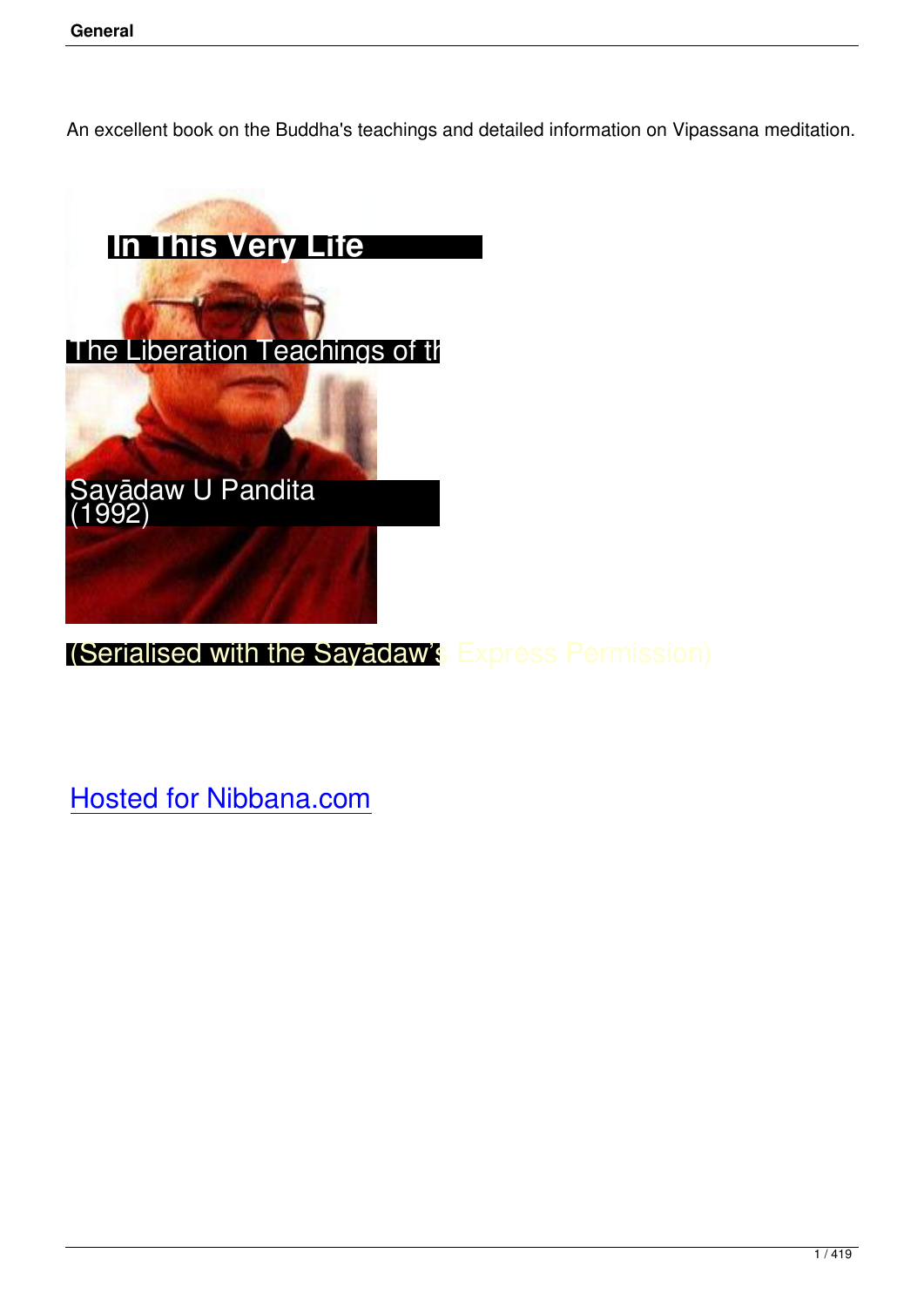

## **1. Bagic Morality and Meditation Instructions**

- A Basic Sense of Humanity
- **Meditation Instructions**
- **Walking Meditation**
- The Interview

# **2. Cutting [Through to](#Interview) Ultimate Reality**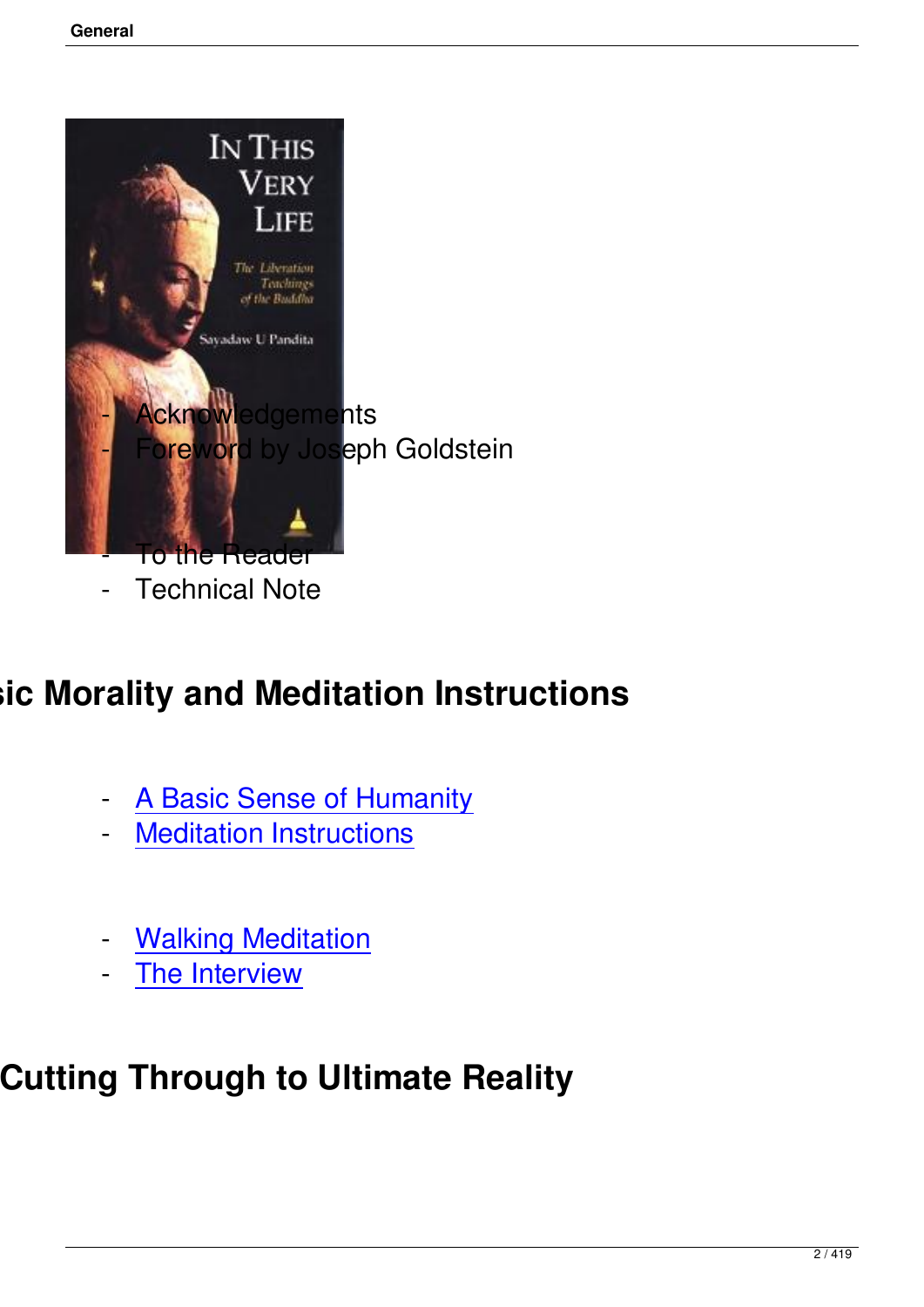- One: Attention to Impermanence
- Two: Care and Respect
- [Three: Unbroken Continuity](#Impermanence)
- [Four: Supportive Condit](#Respect)ions
- [Five: Reapplying Helpful Co](#Continuity)nditions from the Past
- Six: Cultivating the Enlightenment Factors
- Seven: Courageous Effort
- [Eight: Patience and Perseverance](#Cultivating)
- [Nine: Unwavering Commit](#Effort)ment

## **3. Th[e Ten Armies of Māra](#Commitment)**

- First Army: Sense Pleasure
- Second Army: Dissatisfaction
- [Third Army: Hunger and Thi](#Sensuality)rst
- [Fourth Army: Craving](#Dissatisfaction)
- [Fifth Army: Sloth and Torpor](#Hunger)
- Seventh Army: Doubt
- Sixth Army: Fear
- [Eighth Army: Conceit](#Doubt) and Ingratitude
- [Ninth Army: Gain](#Fear), Praise, Honor, Undeserved Fame
- [Tenth Army: Self-Exaltation and Disp](#Conceit)araging Others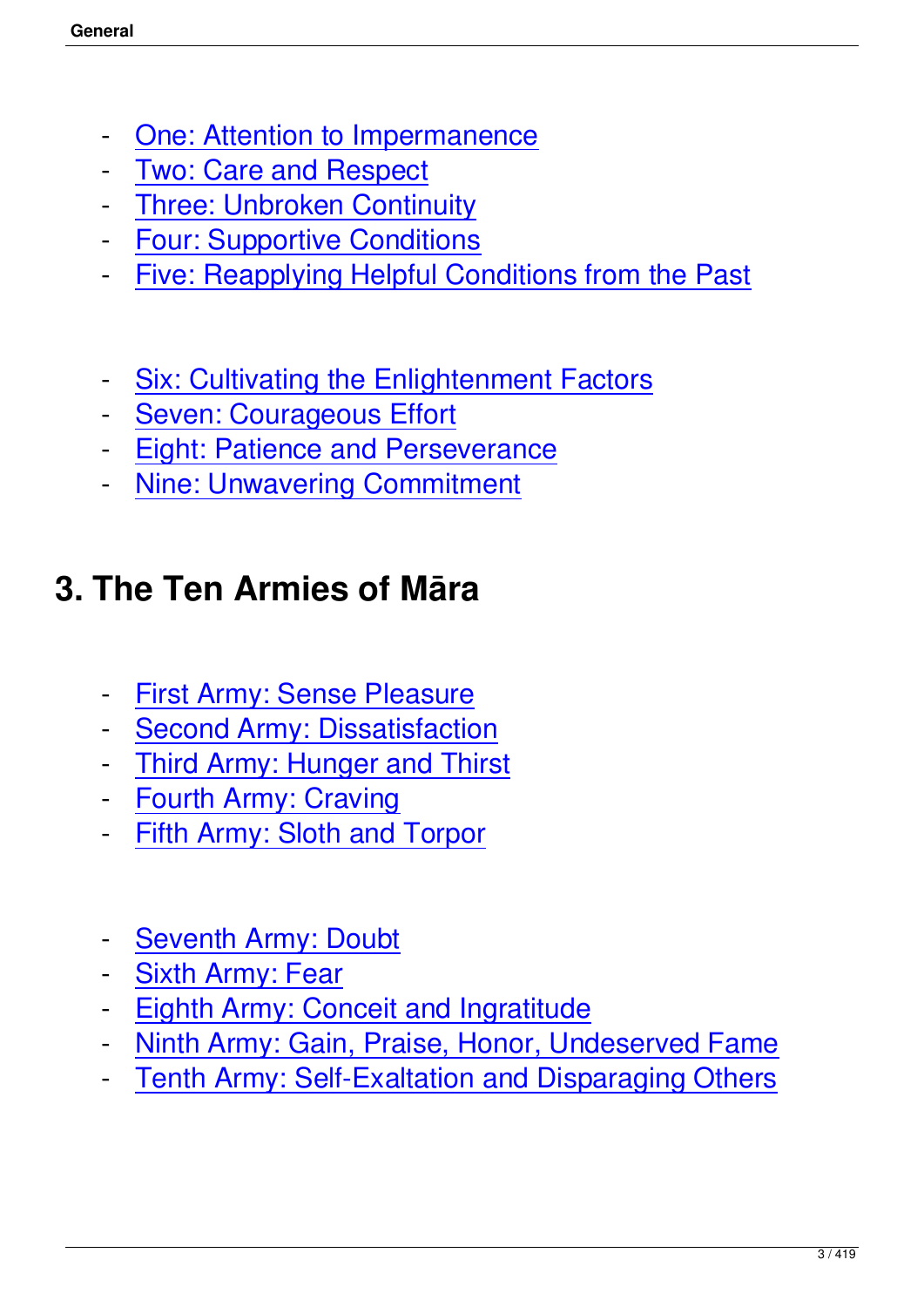## **4. The Seven Factors of Enlightenment**

- Becoming a Noble One
- 
- 
- 
- 4. Rapture

 - 1. Mindfulness - 2. Investigation - 3. [Courageous](#Mindfulness) Effort

- 
- 
- 

- 5. Tranquility - 6. Equanimity

 - 7. [Concentrat](#Tranquillity)ion - The Factors of Enlightenment developed: **Healing into the Deathless** 

## **5. T[he Vipassanā Jhānas](#Healing)**

 $\sim$ Softening the Rigid Mind

- Blowing Out Suffering
- [Hindrances and Antido](#Blowing)tes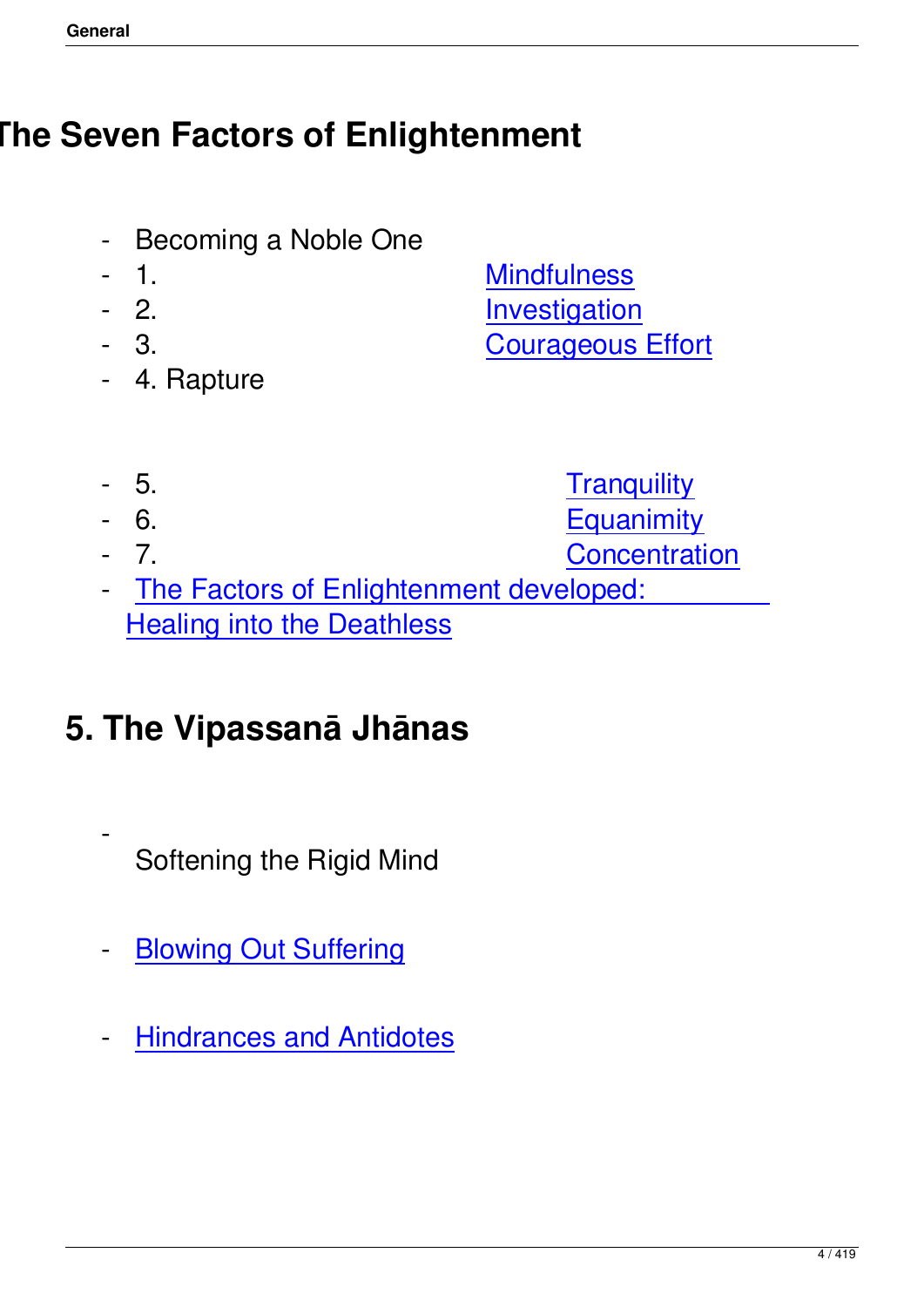- Comprehending the Nature of this World
- [Reaching the Higher Vipassanā Jhānas](#Comprehending)
- [On Nibbāna](#Higher)

## **6. Chariot to Nibbāna**

- What is Wrong with a Continuous Party?
- The Noble Eightfold Path
- [Stream Entry](#Party)
- Clearing the Way for Ultimate Insight
- Benefits of Stream Entry
- [A Vehicle for Everyone](#Clearing)

### **[Appendices](#Vehicle)**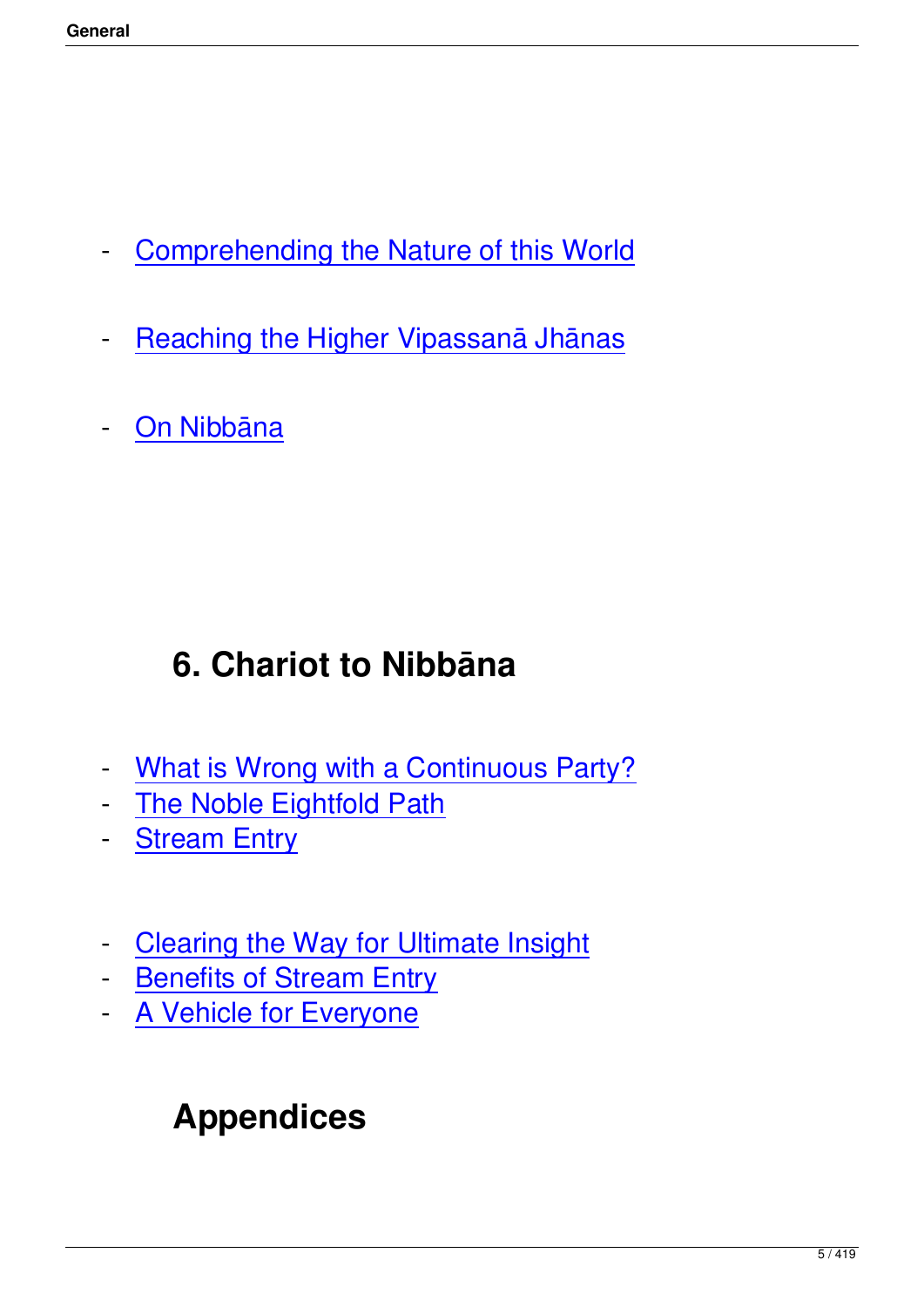- Factors of Enlightenment
- Hindrances and Antidotes
- The Progress of Insight
- **Numerical Lists**

# *Acknowledgments*

This book came into being through the help of many people.

We want to thank all those who arranged for and supported Sayādaw U Pandita's course at the Insight Meditation Society, Barre, Massachusetts in 1984. Venerable U Aggacitta expertly and lucidly translated Sayādaw U Pandita's discourses. Ron Browning asked that the tapes be transcribed. Evelyn Sweeney patiently transcribed them. U May Thaught went over every word of the manuscript, and Eric Kolvig edited one draft of it. We are grateful to Bruce Mitteldorf for his generous contribution toward the printing of this book.

Kate Wheeler steadfastly and very skillfully devoted months to editing the talks — none of this would have been possible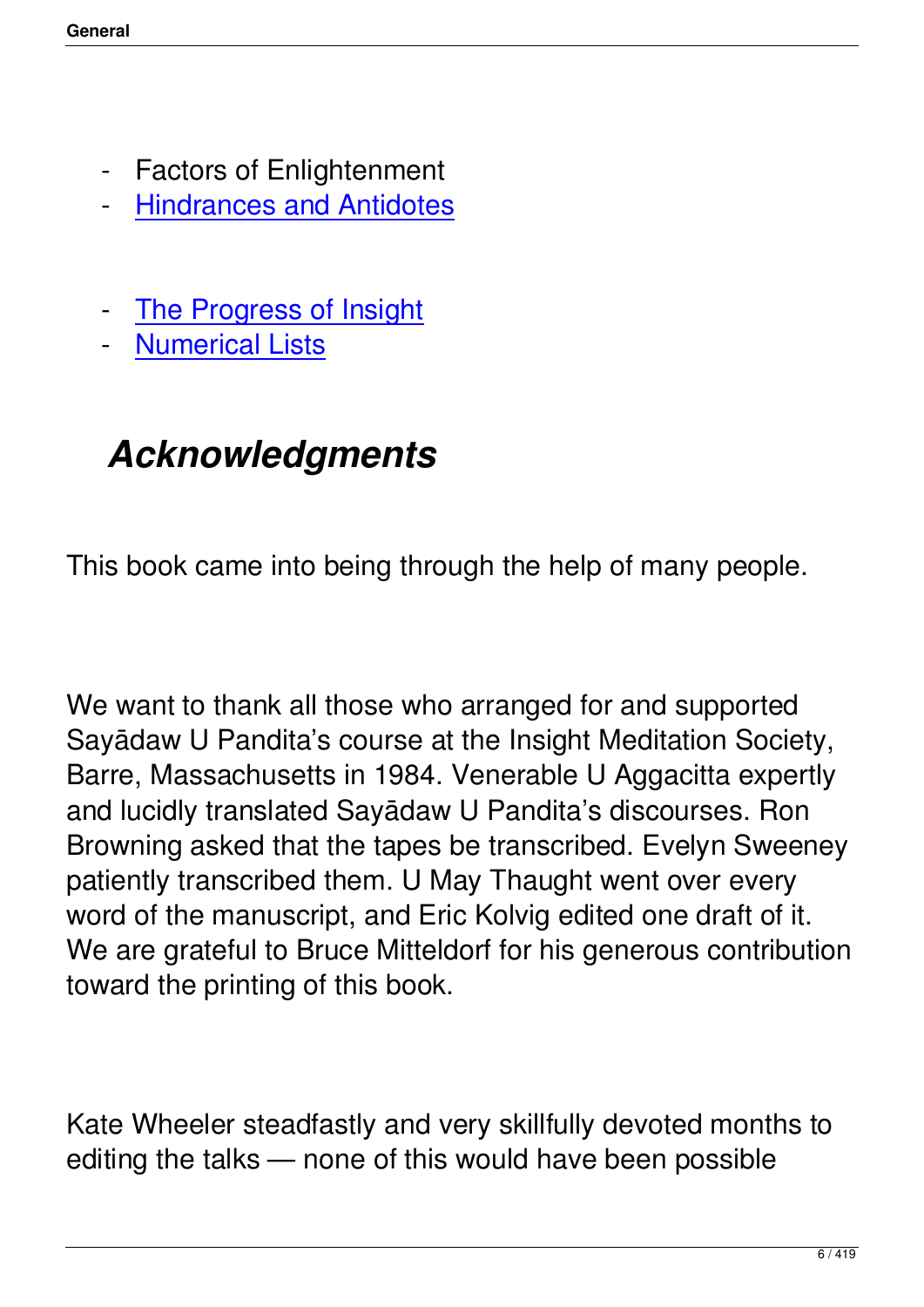without her.

SHARON SALZBERG

*Insight Meditation Society Barre, Massachusetts*

## *Foreword*

When Sayādaw U Pandita first came to teach in the United States in 1984, we knew him only by reputation as the successor to Mahāsi Sayādaw of Burma. But in ways that we could not have imagined at the time, his teaching and presence helped to open many new doors of understanding. As a meditation master, he has guided us through the subtleties of practice; as a scholar, he has brought new meaning and life to the timeless words of the Buddha; and as a great spiritual friend, he has inspired us to seek the highest freedom.

Just as the Buddha came from the warrior class of ancient India, so too, is Sayādaw U Pandita a spiritual warrior of our time. His emphasis on heroic effort is joined with a joyous confidence that liberation is possible in this very life . Sayādaw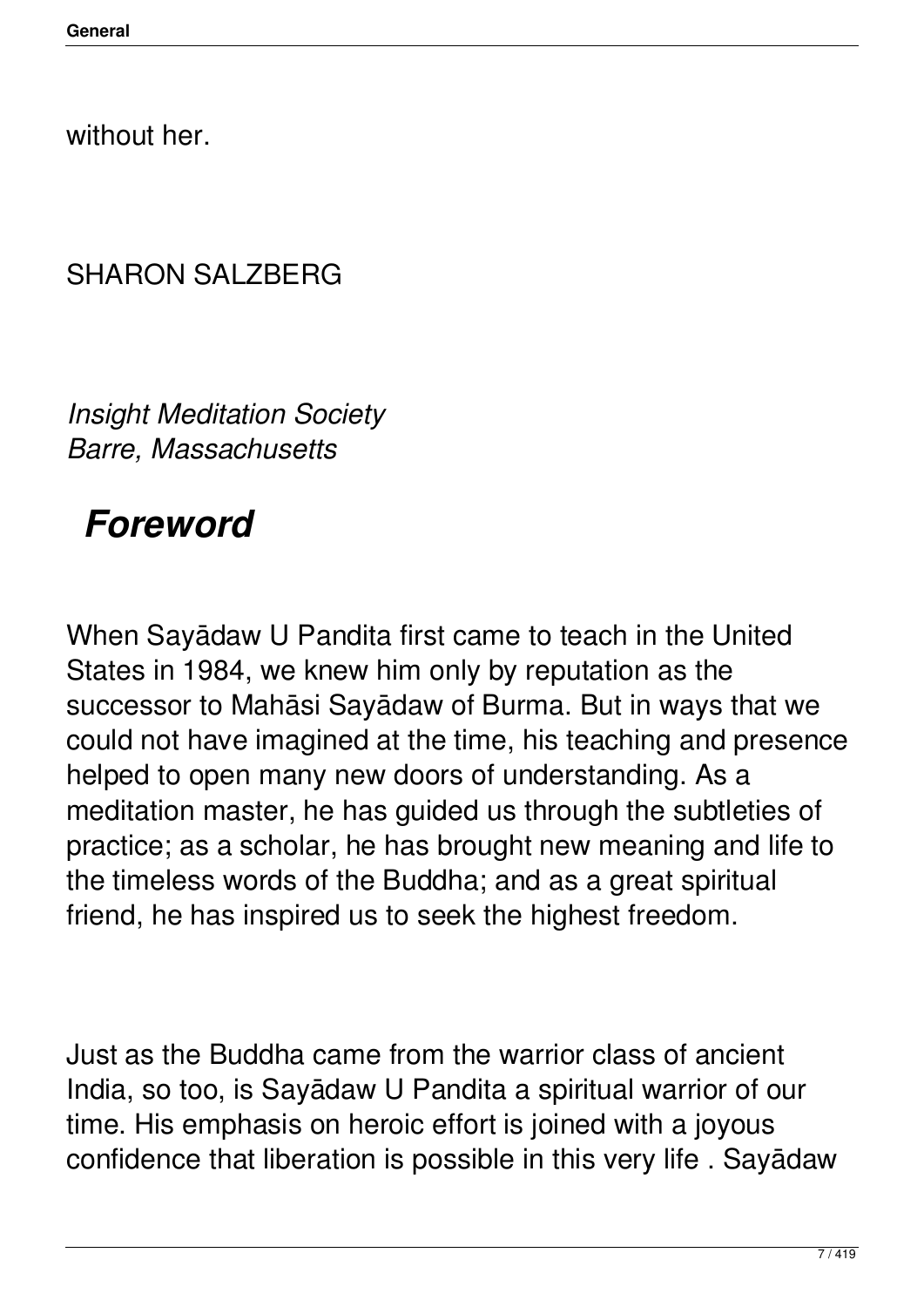has helped us recognize our own inner capacity to overcome the limitations of the conditioned mind.

This book is a collection of talks from the first three month retreat that Sayādaw taught at the Insight Meditation Society. He describes in detail both the practical journey of awakening and a profound theoretical model of understanding. These discourses reward a thoughtful reading, allowing the familiar aspects of the teachings to mature in our minds, and challenging us with new perspectives on some old and cherished viewpoints.

This book is a treasure house of applied *Dhamma.* May it help to awaken wisdom and compassion in us all.

JOSEPH GOLDSTEIN

*Barre, Massachusetts*

## *To the Reader*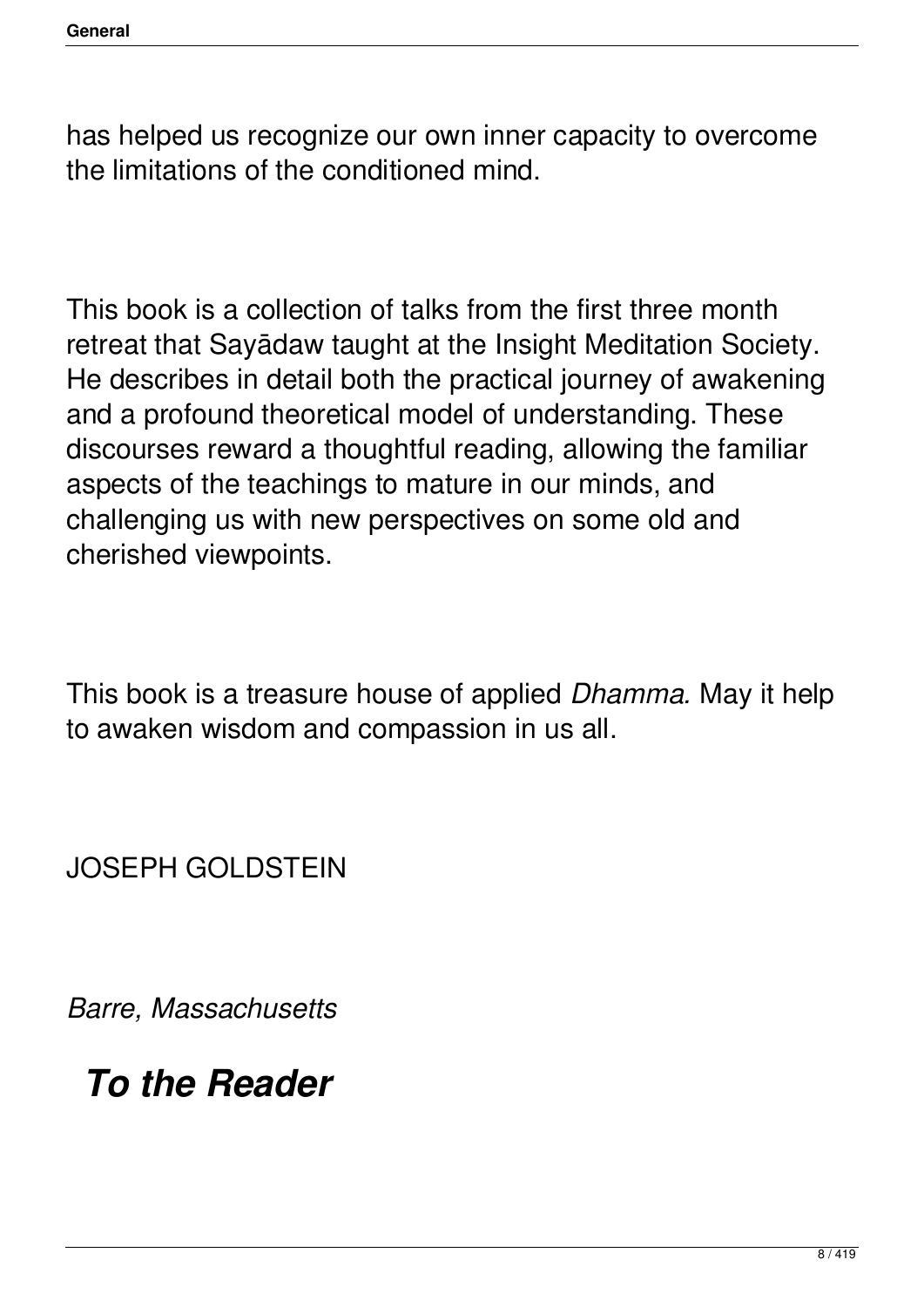It is my humble and sincere wish to help you discover for yourself the state of inner peace through the essays in this book, based on the Dhamma, or way of truth, taught by the Buddha and also following the tradition of the late Venerable Mahāsi Sayādaw of Rangoon, Burma. I am trying my best, as far as my wisdom can take me, to provide this service to you.

The publication of these essays helps fulfil five beneficial purposes. First, it may give you access to new aspects of the Dhamma which you might not have heard before. Second, if you have already heard about these subjects, you may be able to consolidate your knowledge of the Dhamma. Third, if you have doubts, these essays may help you to clear them. Fourth, if you have certain pet views and preconceptions which are incorrect, you may be relieved of them by proper and respectful attention to the Dhamma of the Buddha.

The last and perhaps the most fulfilling aspect is that you may be able to tally your own experiences with what is written in this book. If your practice is deep, it can be a joyous and rapturous occasion when you realize that your experiences conform to the theory.

If you do not practice meditation, perhaps these essays can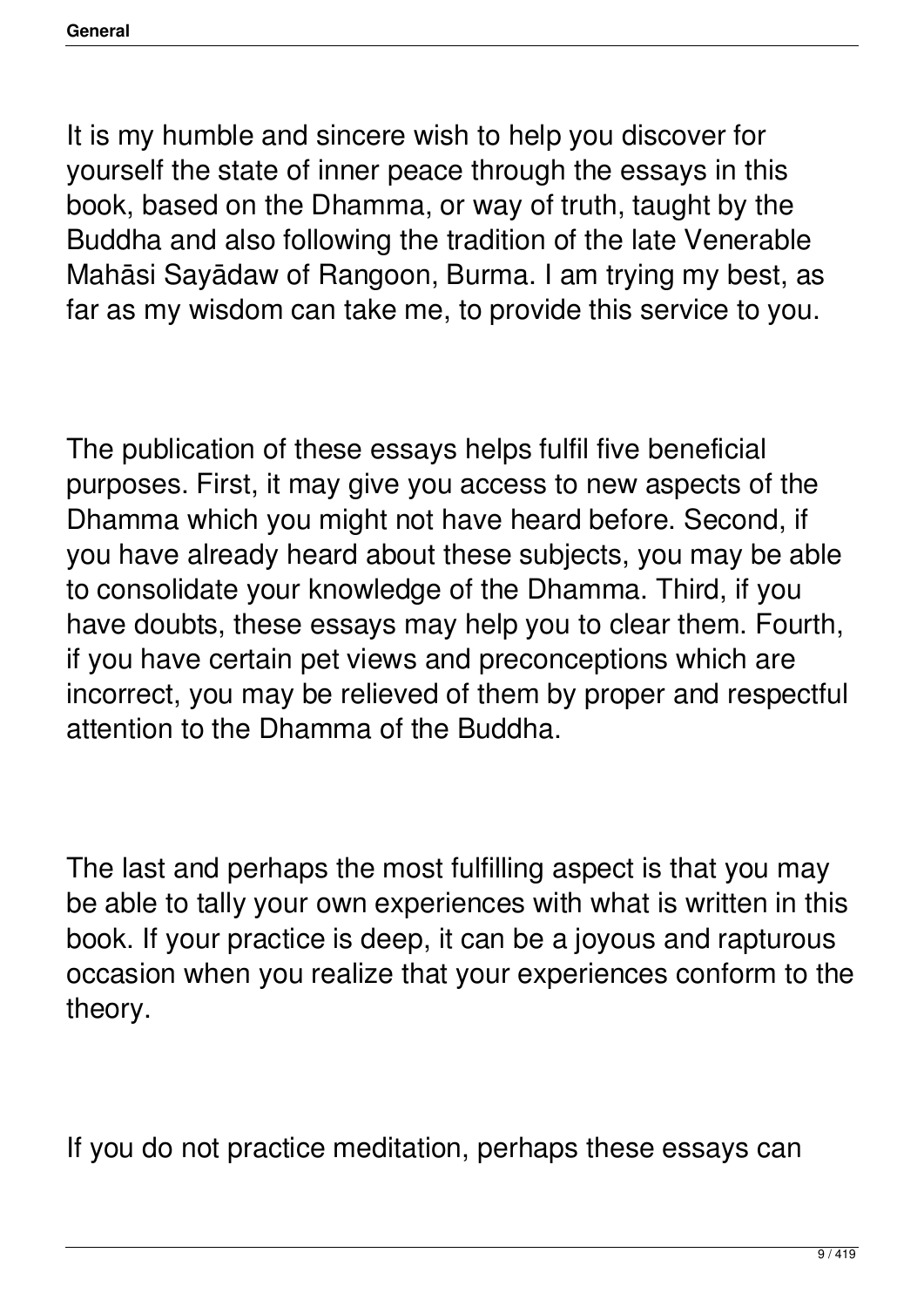inspire you to begin. Then wisdom, the most potent medicine, can bring you relief from the sufferings of your mind.

I offer you my personal best wishes and encouragement. May you reach liberation, the highest goal.

#### SAYĀDAW U PANDITA

# *Technical Note*

The Pāli terms in this text are meant to introduce a precision of meaning that is not possible in English. It is hoped that readers will pause and reflect in a way they might not, had the terms simply been translated.

Pāli is used this way in Burma and in most of the communities in countries where Vipassanā meditation is practiced. As Pāli words are incorporated into living languages, they inevitably lose ending or suffer other minor changes. The Pāli in this text will differ slightly from academic usage. This reflect the use in Sayādaw U Pandita's native Burma, and more importantly, the refined application of these terms specifically to meditation practice and understanding. For ease of readability, we have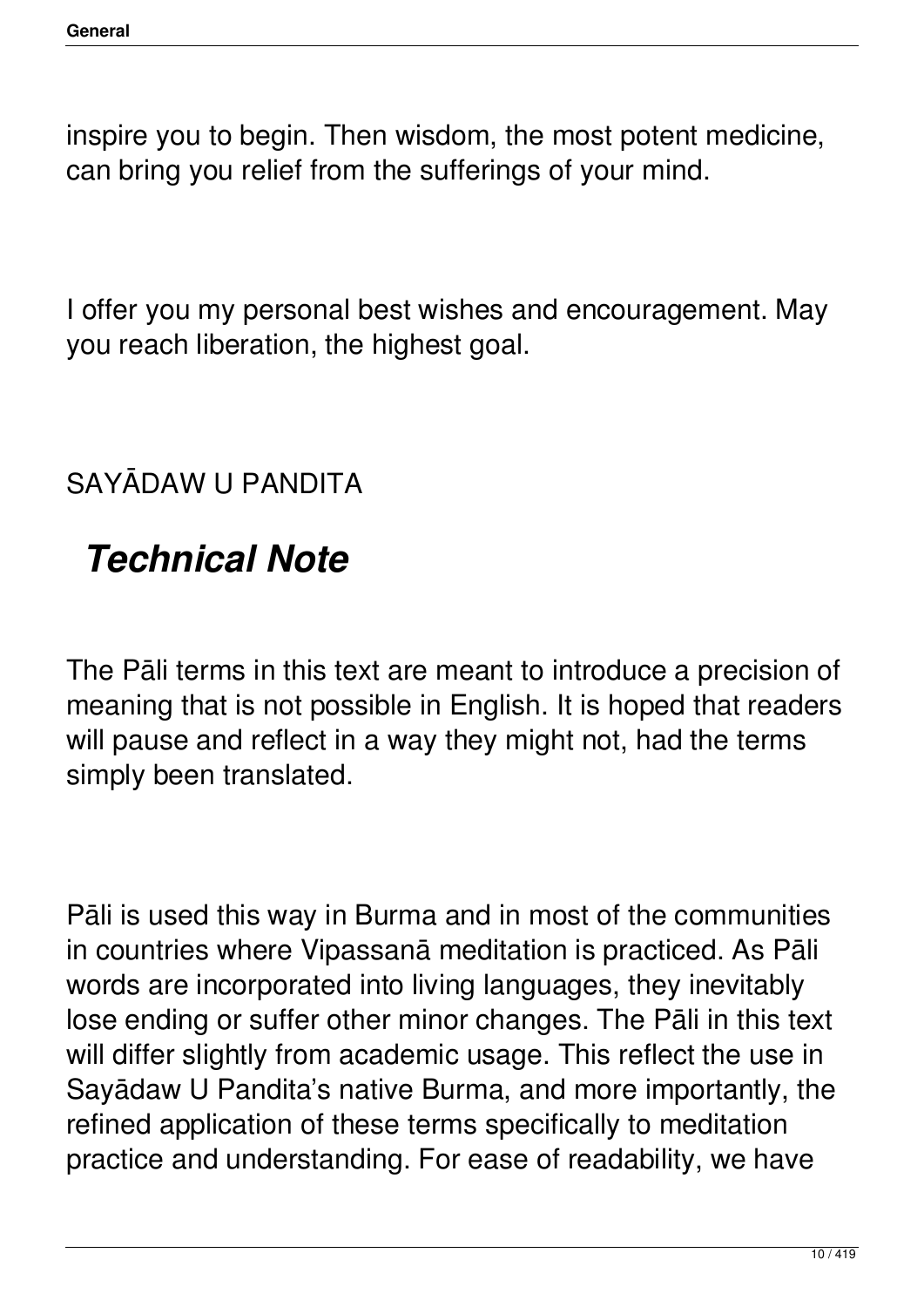used English forms for pluralization or adjectival case.

The first use of a term in the text is italicized and subsequent uses are generally unemphasized. Definitions will be found in the Glossary, pages 280-292.

# **1. Basic Morality and Meditation Instructions**

We do not practice meditation to gain admiration from anyone. Rather, we practice to contribute to peace in the world. We try to follow the teachings of the Buddha, and take the instructions of trustworthy teachers, in hopes that we too can reach the Buddha's state of purity. Having realized this purity within ourselves, we can inspire others and share this Dhamma, this truth.

The Buddha's teachings can be summed up in three parts: *sīla*, morality; *samādhi,*  concentration; and *paññā*  intuitive wisdom.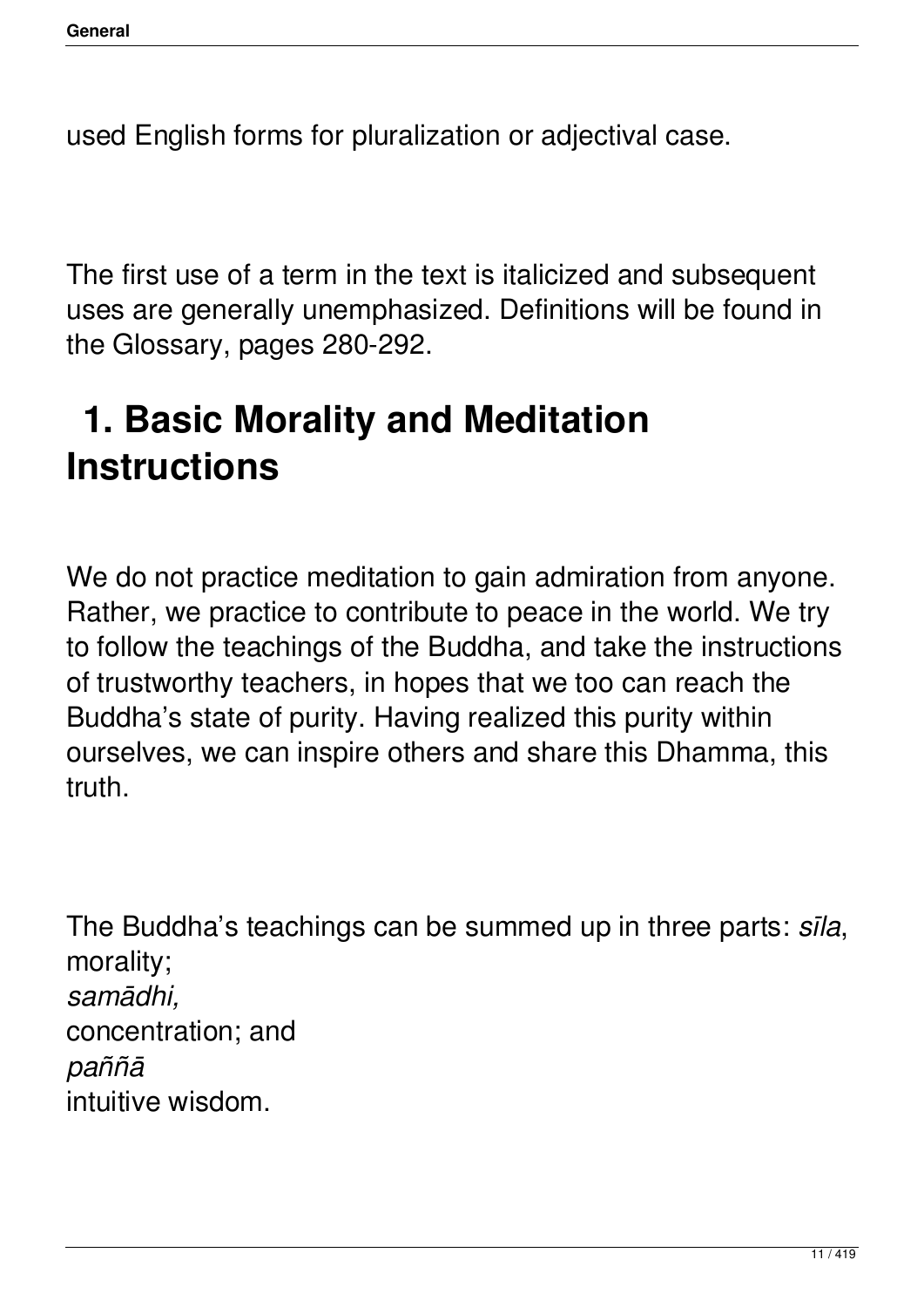Sīla is spoken of first because it is the foundation for the other two. Its importance cannot be overstressed. Without sīla, no further practices can be undertaken. For lay people the basic level of sīla consists of five precepts or training rules: refraining from taking life, refraining from taking what is not given, refraining from sexual misconduct, refraining from lying, and refraining from taking intoxicating substances. These observances foster a basic purity that makes it easy to progress along the path of practice.

### **A BASIC SENSE OF HUMANITY**

Sīla is not a set of commandments handed down by the Buddha, and it need not be confined to Buddhist teachings. It actually derives from a basic sense of humanity. For example, suppose we have a spurt of anger and want to harm another being. If we put ourselves in that other being's shoes, and honestly contemplate the action we have been planning, we will quickly answer, "No, I wouldn't want that done to me. That would be cruel and unjust." If we feel this way about some action that we plan, we can be quite sure that the action is unwholesome.

In this way, morality can be looked upon as a manifestation of our sense of oneness with other beings. We know what it feels like to be harmed, and out of loving care and consideration we undertake to avoid harming others. We should remain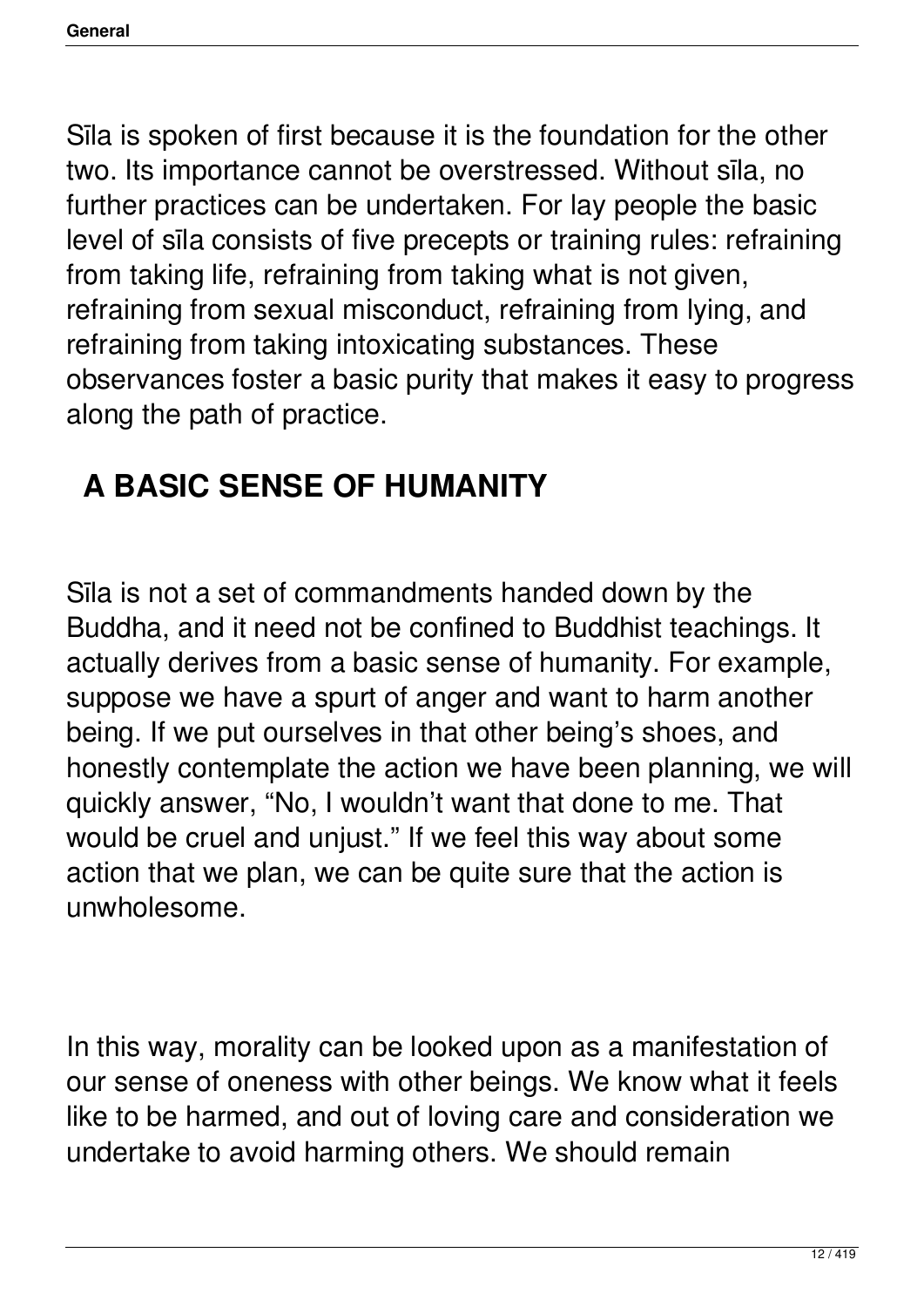committed to truthful speech and avoid words that abuse, deceive or slander. As we practice refraining from angry actions and angry speech, then this gross and unwholesome mental state may gradually cease to arise, or at least it will become weaker and less frequent.

Of course, anger is not the only reason we harm other beings. Greed might make us try to grab something in an illegal or unethical way. Or our sexual desire can attach itself to another person's partner. Here again, if we consider how much we could hurt someone, we will try hard to refrain from succumbing to lustful desire.

Even in small amounts, intoxicating substances can make us less sensitive, more easily swayed by gross motivations of anger and greed. Some people defend the use of drugs or alcohol, saying that these substances are not so bad. On the contrary, they are very dangerous; they can lead even a goodhearted person into forgetfulness. Like accomplices to a crime, intoxicants open the door to a host of problems, from just talking nonsense, to inexplicable bursts of rage, to negligence that could be fatal to oneself or others. Indeed, any intoxicated person is unpredictable. Abstaining from intoxicants is therefore a way of protecting all the other precepts.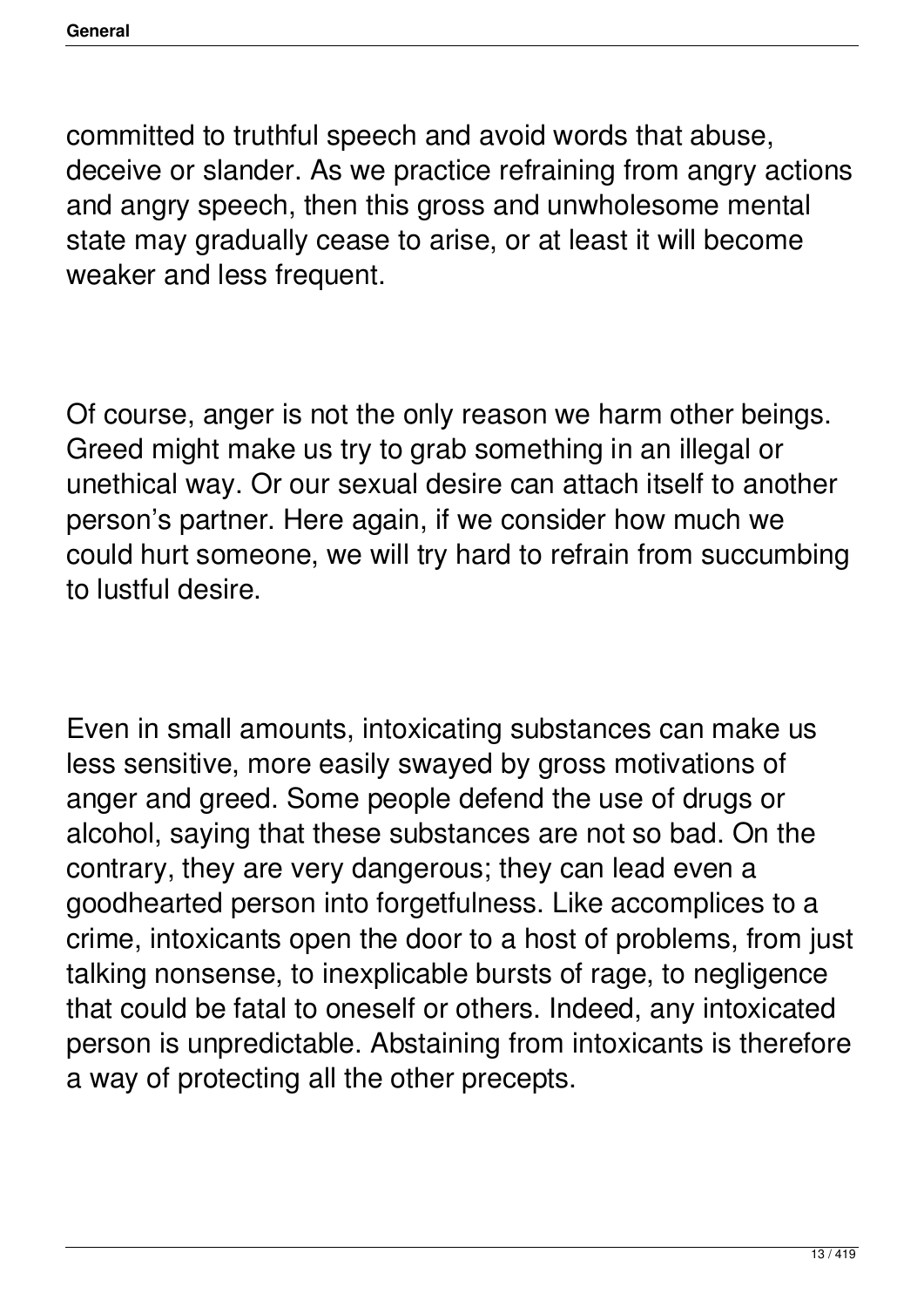For those whose devotion makes them wish to undertake a further discipline, there are also sets of eight and ten precepts for lay people, ten precepts for nuns, and the Vinaya or 227 rules for monks. There is more information about these forms of sīla in the Glossary.

#### *Refinements During a Retreat*

During a meditation retreat it becomes useful to change some of our conduct in ways that support the intensification of meditation practice. In a retreat, silence becomes the appropriate form of right speech, and celibacy that of sexual conduct. One eats lightly to prevent drowsiness and to weaken sensual appetite. The Buddha recommended fasting from noon until the following morning; or, if this is difficult, one could eat only a little in the afternoon. During the time one thus gains to practice, one may well discover that the taste of the Dhamma excels all worldly tastes!

Cleanliness is another support for developing insight and wisdom. You should bathe, keep nails and hair trimmed, and take care to regulate the bowels. This is known as internal cleanliness. Externally, your clothing and bedroom should be tidy and neat. Such observance is said to bring clarity and lightness of mind. Obviously, you do not make cleanliness an obsession. In the context of a retreat, adornments, cosmetics, fragrances, and time-consuming practices to beautify and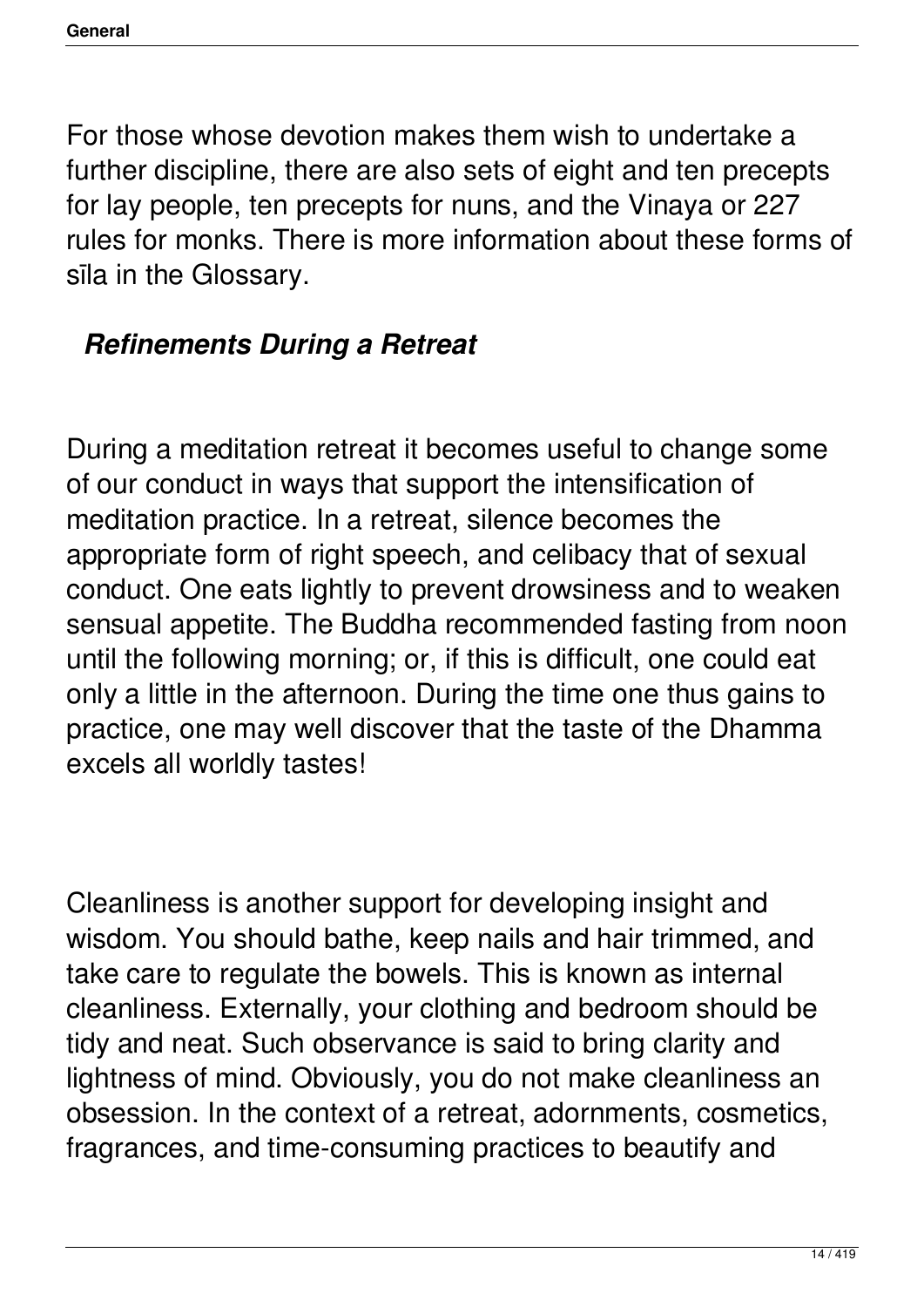perfect the body are not appropriate.

In fact, in this world there is no greater adornment than purify of conduct, no greater refuge, and no other basis for the flowering of insight and wisdom. Sīla brings a beauty that is not plastered onto the outside, but instead comes from the heart and is reflected in the entire person. Suitable for everyone, regardless of age, station or circumstance, truly it is the adornment for all seasons. So please be sure to keep your virtue fresh and alive.

Even if we refine our speech and actions to a large extent, however, sīla is not sufficient in itself to tame the mind. A method is needed to bring us to spiritual maturity, to help us realize the real nature of life and to bring the mind to a higher level of understanding. That method is meditation.

#### **MEDITATION INSTRUCTIONS**

The Buddha suggested that either a forest place under a tree or any other very quiet place is best for meditation. He said the meditator should sit quietly and peacefully with legs crossed. If sitting with crossed legs proves to be too difficult other sitting postures may be used. For those with back trouble a chair is quite acceptable. It is true that to achieve peace of mind, we must make sure our body is at peace. So it is important to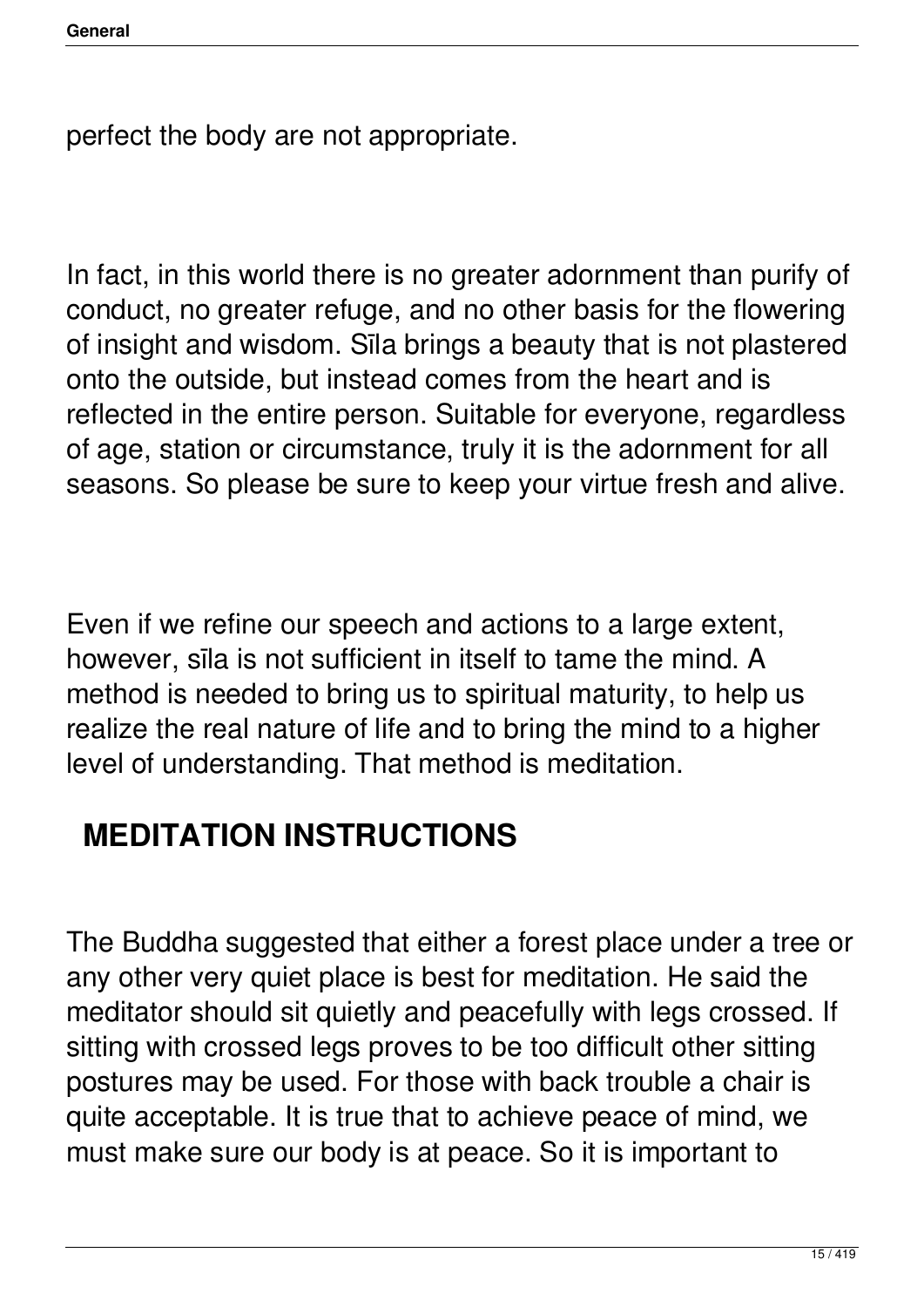choose a position that will be comfortable for a long period of time.

Sit with your back erect, at a right angle to the ground, but not too stiff. The reason for sitting straight is not difficult to see. An arched or crooked back will soon bring pain. Furthermore, the physical effort to remain upright without additional support energizes the meditation practice.

Close your eyes. Now place your attention at the belly, at the abdomen. Breathe normally, not forcing your breathing, neither slowing it down nor hastening it, just a natural breath. You will become aware of certain sensations as you breathe in and the abdomen rises, as you breathe out and the abdomen falls. Now sharpen your aim and make sure that the mind is attentive to the entirety of each process. Be aware from the very beginning of all sensations involved in the rising. Maintain a steady attention through the middle and the end of the rising. Then be aware of the sensations of the falling movement of the abdomen from the beginning, through the middle, and to the very end of the falling.

Although we describe the rising and falling as having a beginning, a middle, and an end, this is only in order to show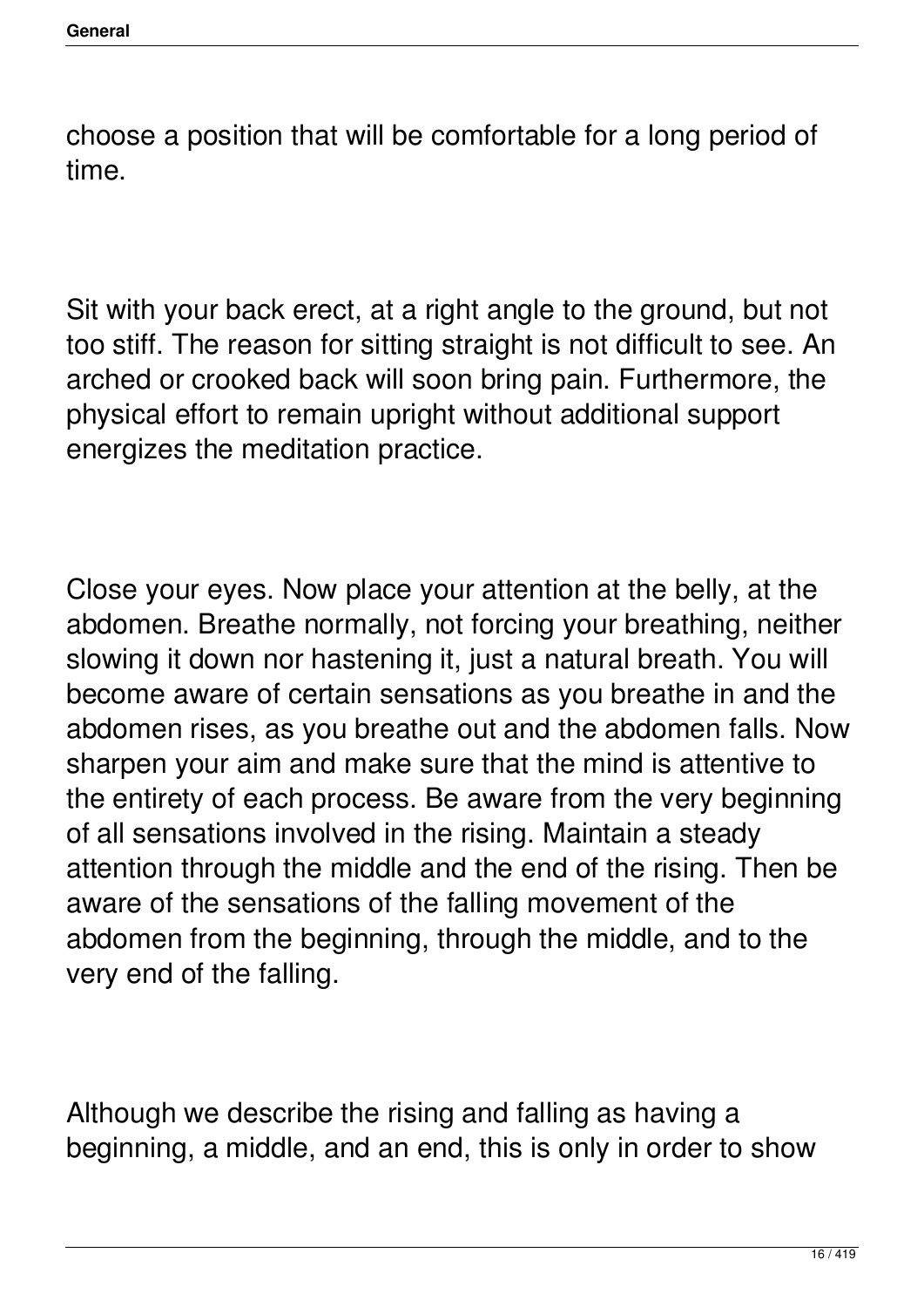that your awareness should be continuous and thorough. We do not intend you to break these processes into three segments. You should try to be aware of each of these movements from beginning to end as one complete process, as a whole. Do not peer at the sensations with an over-focused mind, specifically looking to discover how the abdominal movement begins or ends.

In this meditation it is very important to have both effort and precise aim, so that the mind meets the sensation directly and powerfully. One helpful aid to precision and accuracy is to make a soft mental note of the object of awareness, naming the sensation by saying the word gently and silently in the mind, like "rising, rising...falling, falling."

#### *Returning from Wandering*

There will be moments when the mind wanders off. You will start to think of something. At this time, watch the mind! Be aware that you are thinking. To clarify this to yourself, note the thought silently with the verbal label "thinking, thinking," and come back to the rising and falling.

The same practice should be used for objects of awareness that arise at any of what are called the six sense doors: eye,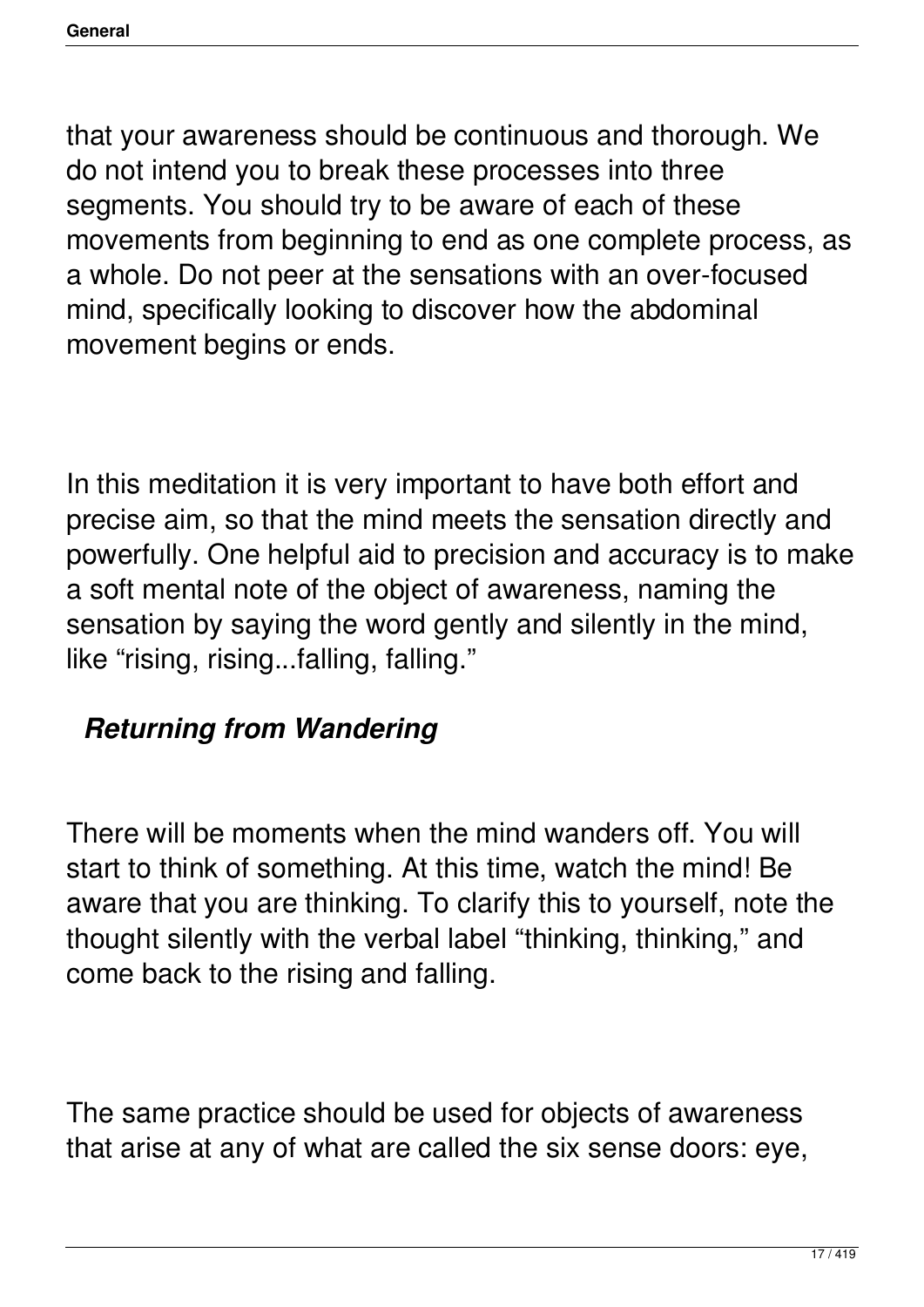ear, nose, tongue, body, and mind. Despite making an effort to do so, no one can remain perfectly focused on the rising and falling of the abdomen forever. Other objects inevitably arise and become predominant. Thus, the sphere of meditation encompasses all of our experiences: sights, sounds, smells, tastes, sensations in the body, and mental objects such as visions in the imagination or emotions. When any of these objects arise you should focus direct awareness on them, and use a gentle verbal label "spoken" in the mind.

During a sitting meditation, if another object impinges strongly on the awareness so as to draw it away from the rising and falling of the abdomen, this object must be clearly noted. For example, if a loud sound arises during your meditation, consciously direct your attention toward that sound as soon as it arises. Be aware of the sound as a direct experience, and also identify it succinctly with the soft, internal verbal label "hearing, hearing." When the sound fades and is no longer predominant, come back to the rising and falling. This is the basic principle to follow in sitting meditation.

In making the verbal label, there is no need for complex language. One simple word is best. For the eye, ear, and tongue doors we simply say, "Seeing, seeing... Hearing, hearing... Tasting, tasting." For sensations in the body we may choose a slightly more descriptive term like warmth, pressure,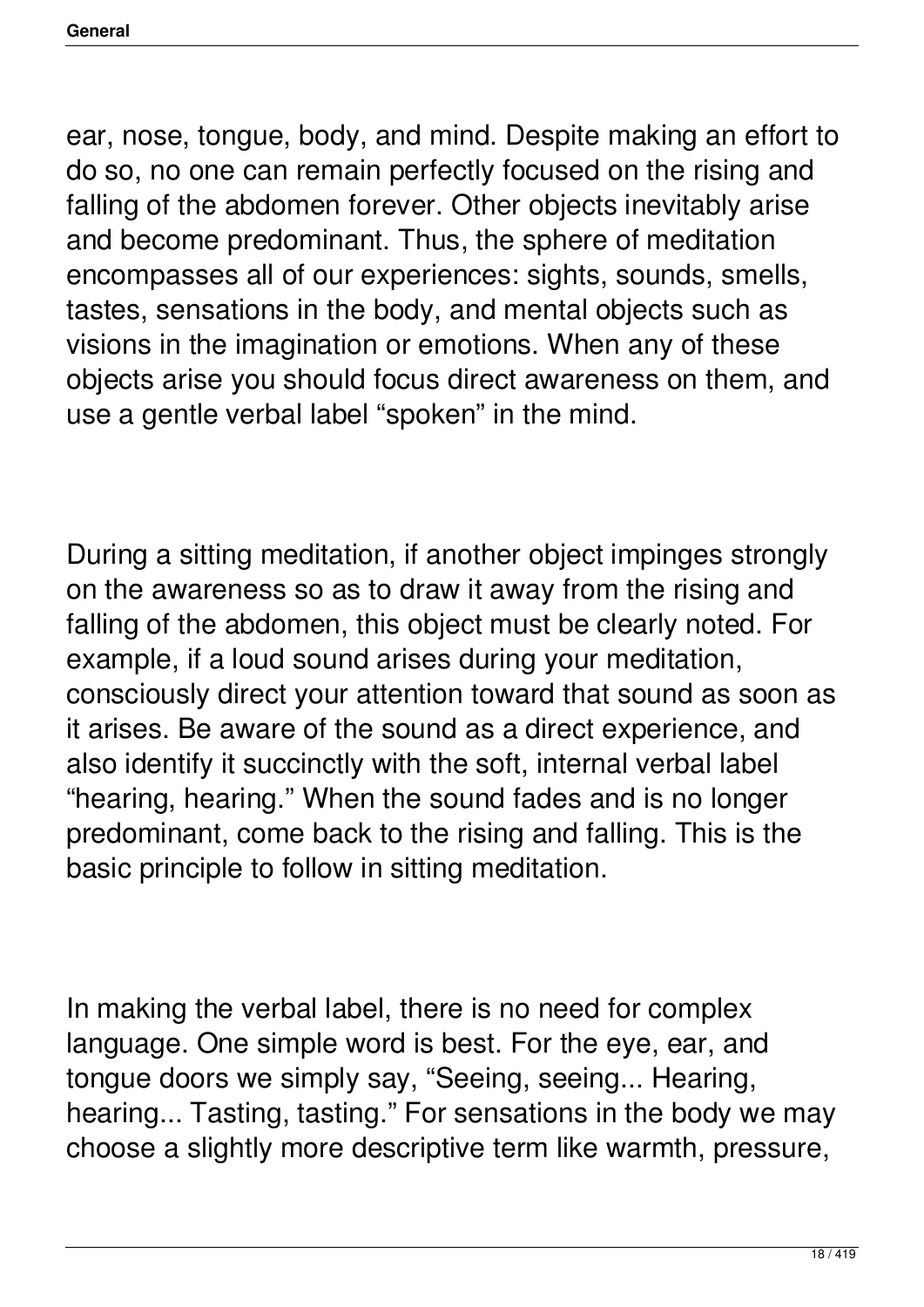hardness, or motion. Mental objects appear to present a bewildering diversity, but actually they fall into just a few clear categories such as thinking, imagining, remembering, planning, and visualizing. But remember that in using the labeling technique, your goal is not to gain verbal skills. Labeling technique helps us to perceive clearly the actual qualities of our experience, without getting immersed in the content. It develops mental power and focus. In meditation we seek a deep, clear, precise awareness of the mind and body. This direct awareness shows us the truth about our lives, the actual nature of mental and physical processes.

Meditation need not come to an end after an hour of sitting. It can be carried out continuously through the day. When you get up from sitting, you must note carefully — beginning with the intention to open the eyes. "Intending, intending... Opening, opening." Experience the mental event of intending, and feel the sensations of opening the eyes. Continue to note carefully and precisely, with full observing power, through the whole transition of postures until the moment you have stood up, and when you begin to walk. Throughout the day you should also be aware of, and mentally note, all other activities, such as stretching, bending your arm, taking a spoon, puffing on clothes, brushing your teeth, closing the door, opening the door, closing your eyelids, eating, and so forth. All of these activities should be noted with careful awareness and a soft mental label.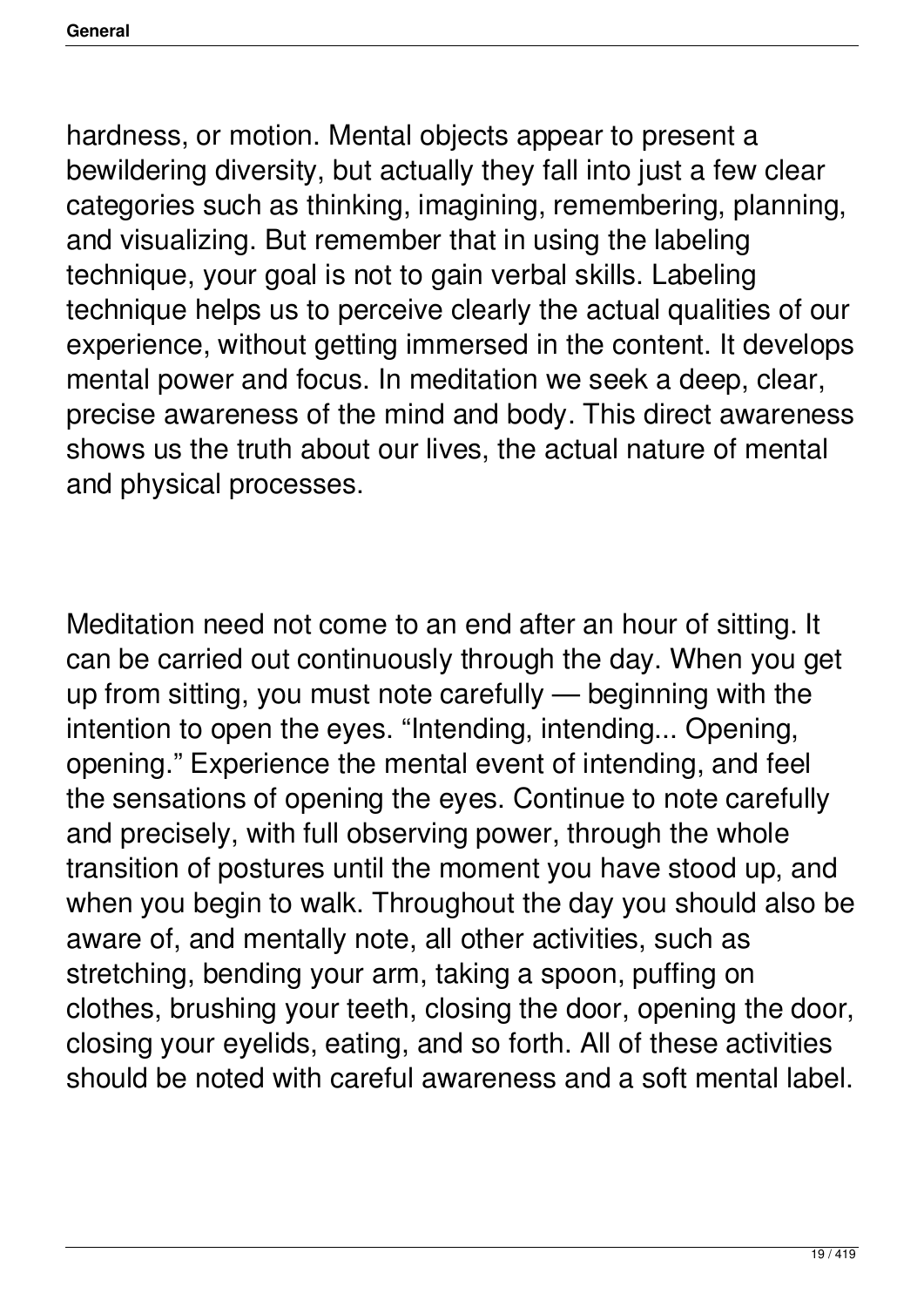Apart from the hours of sound sleep, you should try to maintain continuous mindfulness throughout your waking hours. Actually this is not a heavy task; it is just sitting and walking and simply observing whatever occurs.

### **WALKING MEDITATION**

During a retreat it is usual to alternate periods of sitting meditation with periods of formal walking meditation of about the same duration, one after another throughout the day. One hour is a standard period, but forty-five minutes can also be used. For formal walking, retreatants choose a lane of about twenty steps in length and walk slowly back and forth along it.

In daily life, walking meditation can also be very helpful. A short period — say ten minutes — of formal walking meditation before sitting serves to focus the mind. Beyond this advantage, the awareness developed in walking meditation is useful to all of us as we move our bodies from place to place in the course of a normal day.

Walking meditation develops balance and accuracy of awareness as well as durability of concentration. One can observe very profound aspects of the Dhamma while walking, and even get enlightened! In fact a yogi who does not do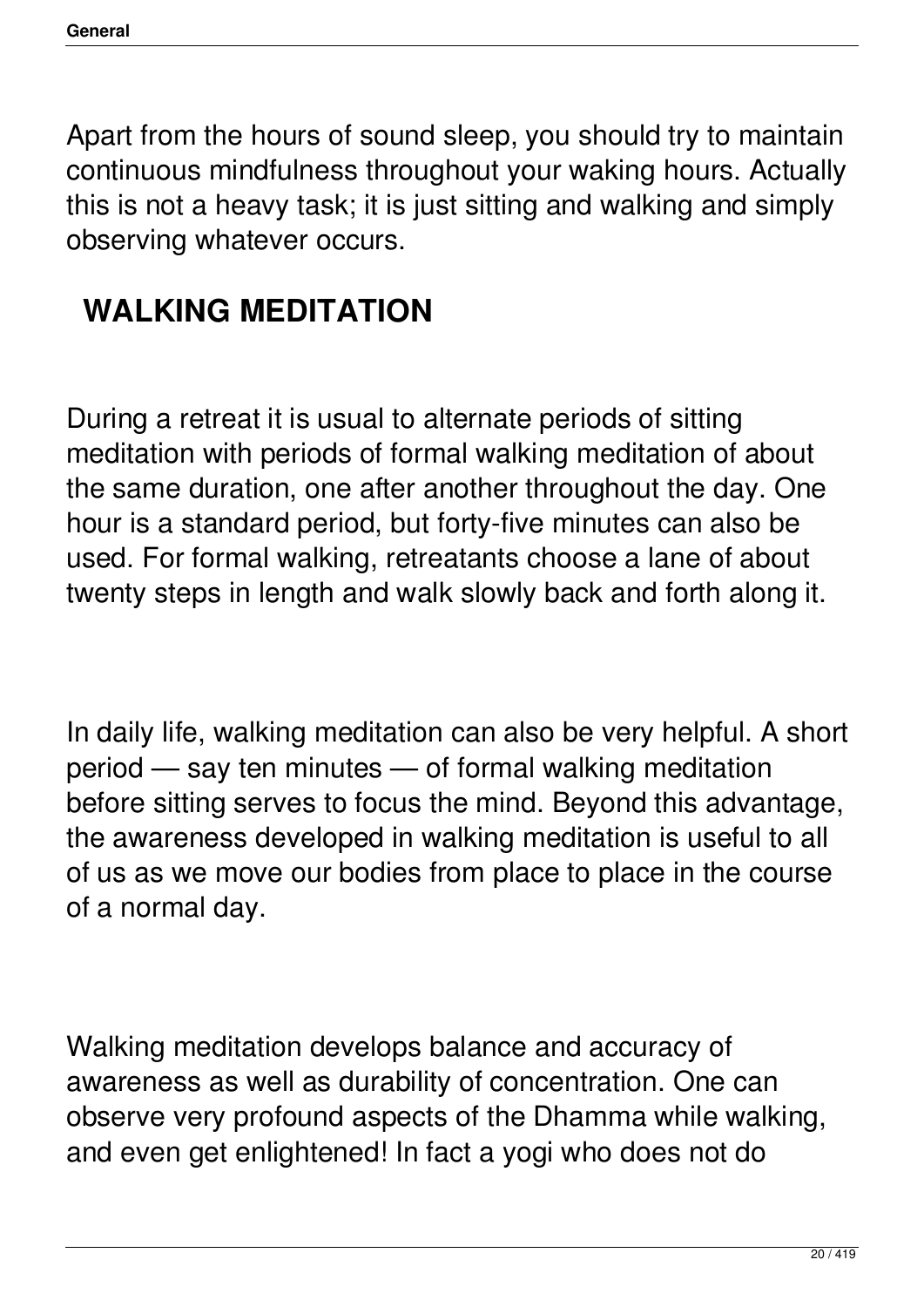walking meditation before sitting is like a car with a rundown battery. He or she will have a difficult time starting the engine of mindfulness when sitting.

Walking meditation consists of paying attention to the walking process. If you are moving fairly rapidly, make a mental note of the movement of the legs, "Left, right, left right" and use your awareness to follow the actual sensations throughout the leg area. If you are moving more slowly, note the lifting, moving and placing of each foot. In each case you must try to keep your mind on just the sensations of walking. Notice what processes occur when you stop at the end of the lane, when you stand still, when you turn and begin walking again. Do not watch your feet unless this becomes necessary due to some obstacle on the ground; it is unhelpful to hold the image of a foot in your mind while you are trying to be aware of sensations. You want to focus on the sensations themselves, and these are not visual. For many people it is a fascinating discovery when they are able to have a pure, bare perception of physical objects such as lightness, tingling, cold, and warmth.

Usually we divide walking into three distinct movements: lifting, moving and placing the foot. To support a precise awareness, we separate the movements clearly, making a soft mental label at the beginning of each movement, and making sure that our awareness follows it clearly and powerfully until it ends. One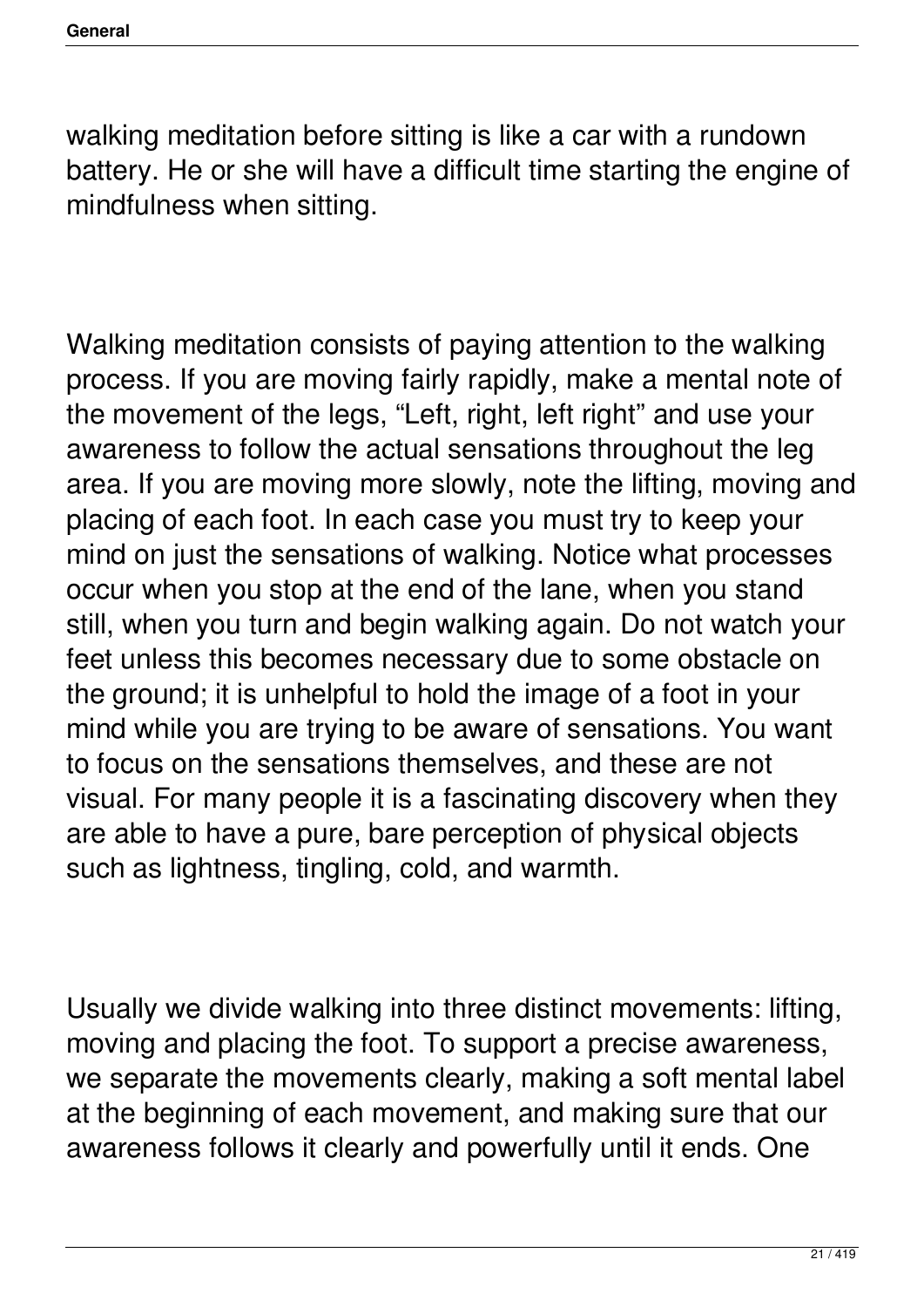minor but important point is to begin noting the placing movement at the instant that the foot begins to move downward.

#### *A New World in Sensations*

Let us consider lifting. We know its conventional name, but in meditation it is important to penetrate behind that conventional concept and to understand the true nature of the whole process of lifting, beginning with the intention to lift and continuing through the actual process, which involves many sensations.

Our effort to be aware of lifting the foot must neither overshoot the sensation nor weakly fall short of this target. Precise and accurate mental aim helps balance our effort. When our effort is balanced and our aim is precise, mindfulness will firmly establish itself on the object of awareness. It is only in the presence of these three factors — effort, accuracy and mindfulness — that concentration develops. Concentration, of course, is collectedness of mind, one-pointedness. Its characteristic is to keep consciousness from becoming diffuse or dispersed.

As we get closer and closer to this lifting process, we will see that it is like a line of ants crawling across the road. From afar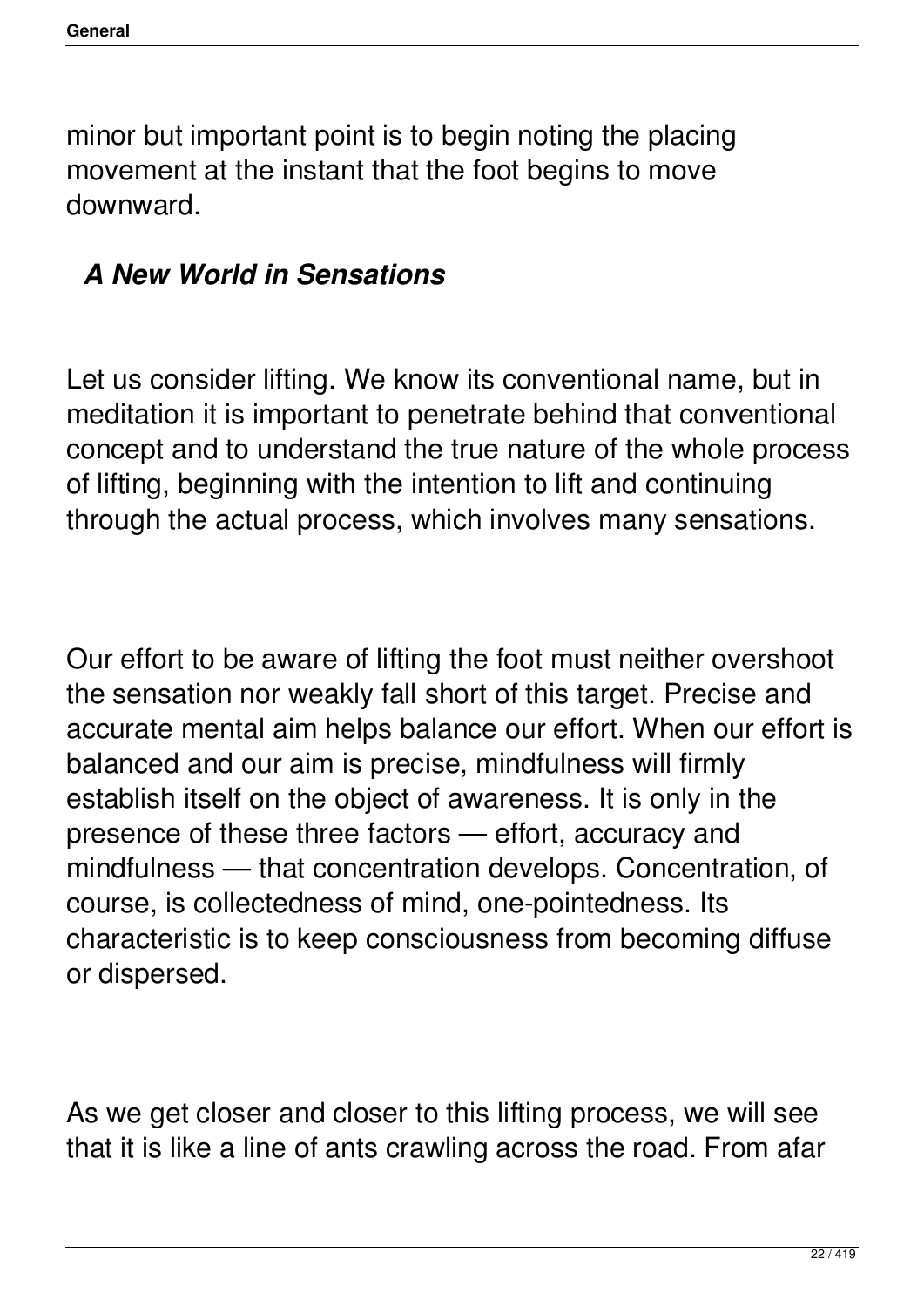the line may appear to be static, but from closer up it begins to shimmer and vibrate. And from even closer the line breaks up into individual ants, and we see that our notion of a line was just an illusion. We now accurately perceive the line of ants as one ant after another ant, after another ant. Exactly like this, when we look accurately at the lifting process from beginning to end, the mental factor or quality of consciousness called "insight" comes nearer to the object of observation. The nearer insight comes, the clearer the true nature of the lifting process can be seen. It is an amazing fact about the human mind that when insight arises and deepens through vipassanā or insight, meditation practice, particular aspects of the truth about existence tend to be revealed in a definite order. This order is known as the progress of insight.

The first insight which meditators commonly experience is to begin to comprehend — not intellectually or by reasoning, but quite intuitively — that the lifting process is composed of distinct mental and material phenomena occurring together, as a pair. The physical sensations, which are material, are linked with, but different from, the awareness, which is mental. We begin to see a whole succession of mental events and physical sensations, and to appreciate the conditionality that relates mind and matter. We see with the greatest freshness and immediacy that mind causes matter — as when our intention to lift the foot initiates the physical sensations of movement, and we see that matter causes mind — as when a physical sensation of strong heat generates a wish to move our walking meditation into a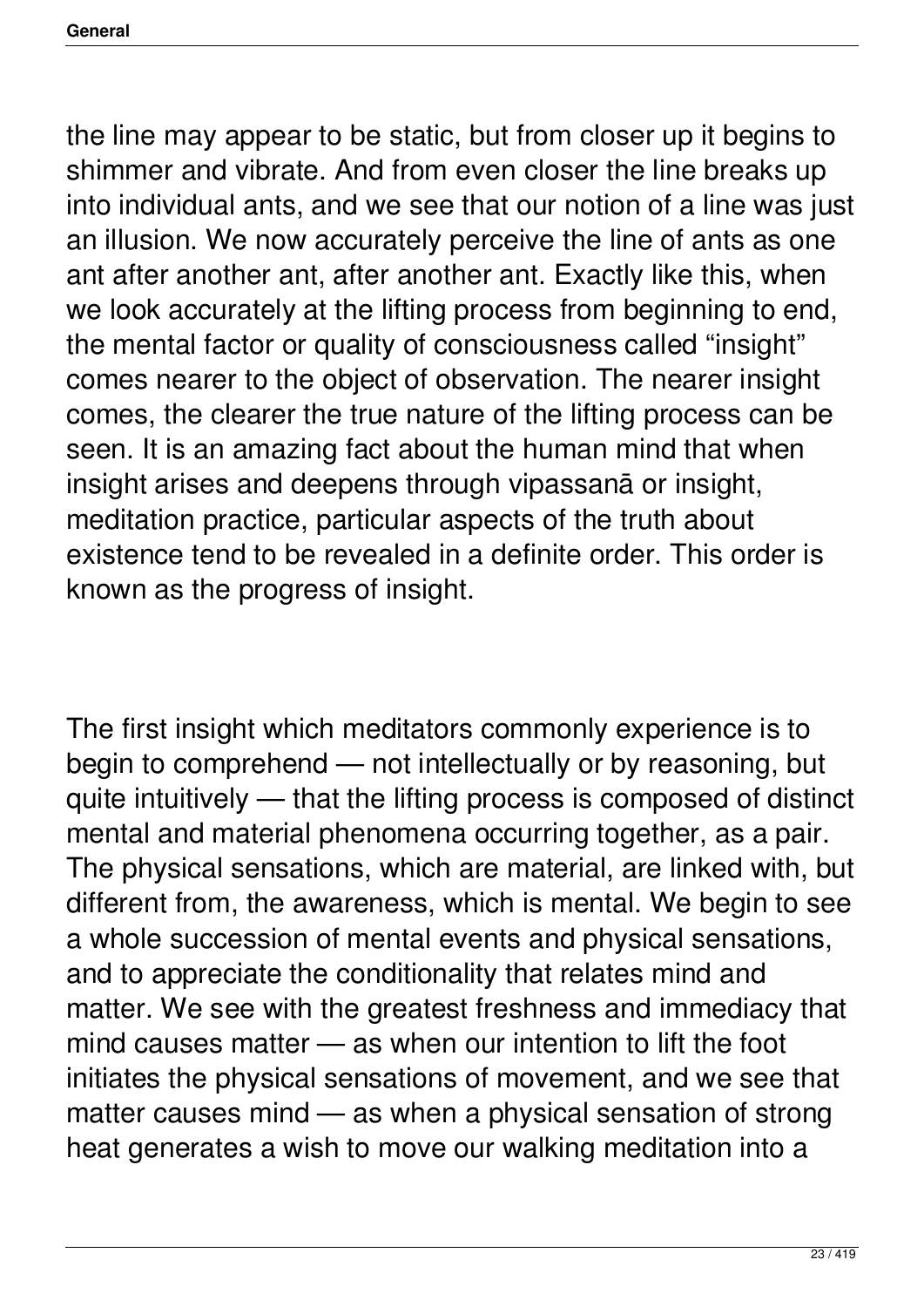shady spot. The insight into cause and effect can take a great variety of forms; but when it arises, our life seem far more simple to us than ever before. Our life is no more than a chain of mental and physical causes and effects. This is the second insight in the classical progress of insight.

As we develop concentration we see even more deeply that these phenomena of the lifting process are impermanent, impersonal, appearing and disappearing one by one at fantastic speed. This is the next level of insight, the next aspect of existence that concentrated awareness becomes capable of seeing directly. There is no one behind what is happening; the phenomena arise and pass away as an empty process, according to the law of cause and effect. This illusion of movement and solidity is like a movie. To ordinary perception it seems full of characters and objects, all the semblances of a world. But if we slow the movie down we will see that it is actually composed of separate, static frames of film.

#### *Discovering the Path by Walking*

When one is very mindful during a single lifting process that is to say, when the mind is with the movement, penetrating with mindfulness into the true nature of what is happening — at that moment, the path to liberation taught by the Buddha opens up. The Buddha's Noble Eightfold Path, often known as the Middle Way or Middle Path, consists of the eight factors of right view or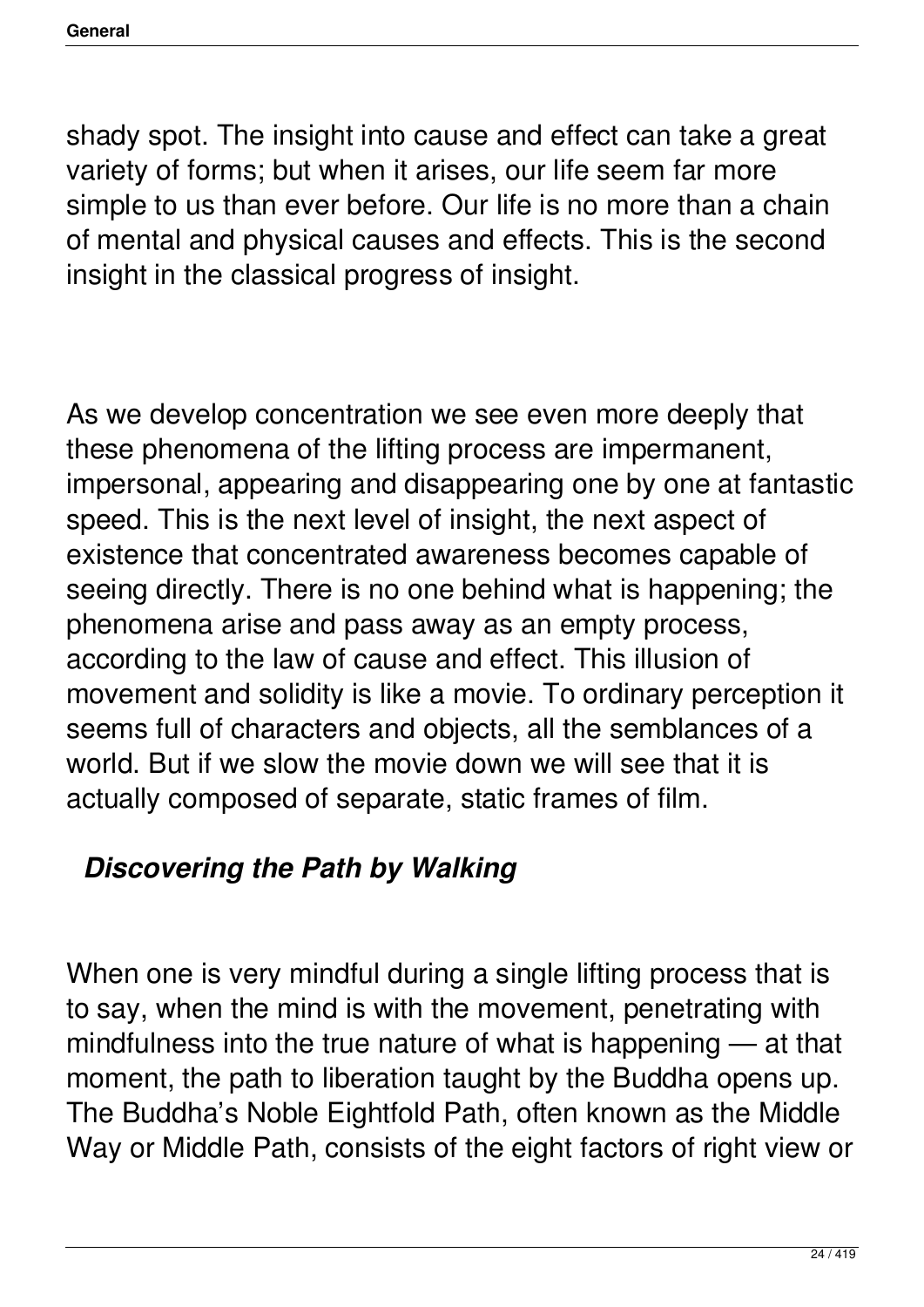understanding, right thought or aim, right speech, right action, right livelihood, right effort, right mindfulness and right concentration. During any moment of strong mindfulness, five of the eight path factors come alive in consciousness. There is right effort; there is mindfulness; there is one-pointedness or concentration; there is right aim; and as we begin to have insight into the true nature of the phenomena, right view also arises. And during a moment when these five factors of the Eightfold Path are present, consciousness is completely free from any sort of defilement.

As we make use of that purified consciousness to penetrate into the true nature of what is happening, we become free of the delusion or illusion of self; we see only bare phenomena coming and going. When insight gives us intuitive comprehension of the mechanism of cause and effect, how mind and mailer are related to one another, we free ourselves of misconceptions about the nature of phenomena. Seeing that each object lasts only for a moment we free ourselves of the illusion of permanence, the illusion of continuity. As we understand impermanence and its underlying unsatisfactoriness, we are freed from the illusion that our mind and body are not suffering.

This direct seeing of impersonality brings freedom from pride and conceit, as well as freedom from the wrong view that we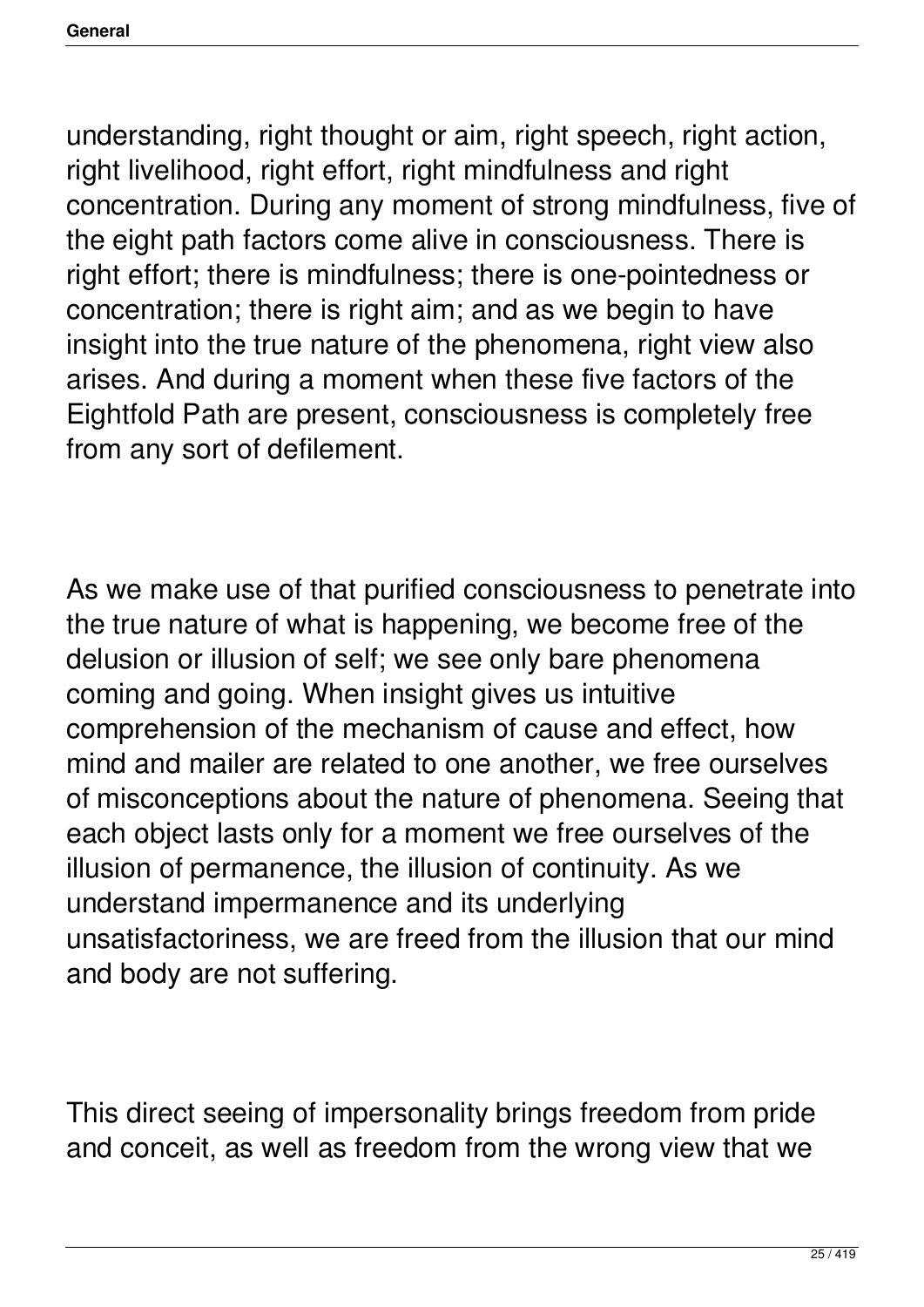have an abiding self. When we carefully observe the lifting process, we see mind and body as unsatisfactory and so are freed from craving. These three states of mind — conceit, wrong view and craving — are called "the perpetuating dhammas." They help to perpetuate existence in samsara, the cycle of craving and suffering which is caused by ignorance of ultimate truth. Careful attention in walking meditation shatters the perpetuating dhammas, bringing us closer to freedom.

You can see that noting the lifting of one's foot has incredible possibilities! These are no less present in moving the foot forward and in placing it on the ground. Naturally the depth and detail of awareness described in these walking instructions should also be applied to noting the abdominal movement in sitting, and all other physical movements.

#### *Five Benefits of Walking Meditation*

The Buddha described live additional, specific benefits of walking meditation. The first is that one who does walking meditation will have the stamina to go on long journeys. This was important in the Buddha's time, when bhikkhus and bhikkhunis, monks and nuns, had no form of transportation other than their feet and legs. You who are meditating today can consider yourselves to be bhikkhus, and can think of this benefit simply as physical strengthening.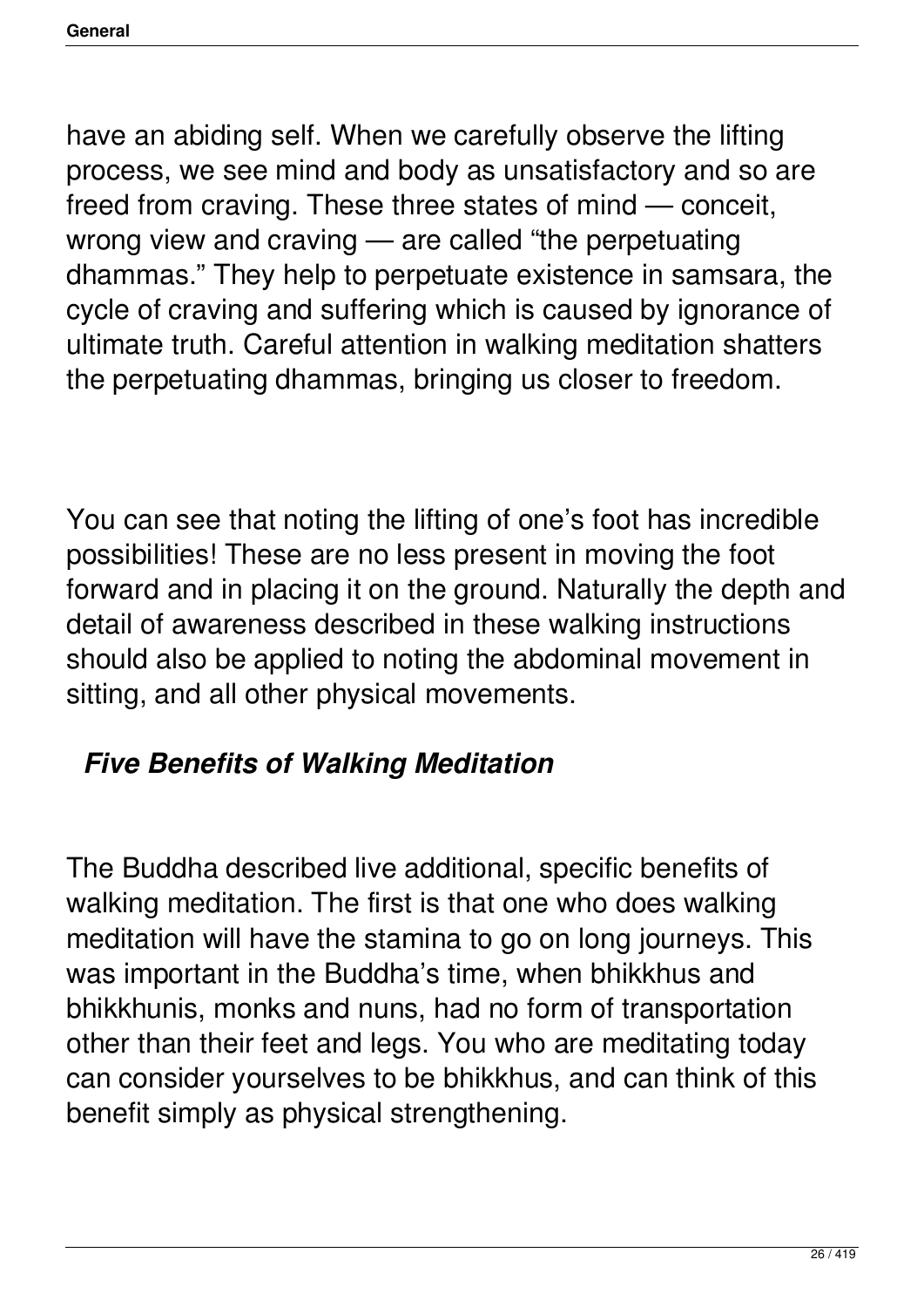The second benefit is that walking meditation brings stamina for the practice of meditation itself. During walking meditation a double effort is needed. In addition to the ordinary, mechanical effort needed to lift the foot, there is also the mental effort to be aware of the movement — and this is the factor of right effort from the Noble Eightfold Path. If this double effort continues through the movements of lifting, pushing and placing, it strengthens the capacity for that strong, consistent mental effort all yogis know is crucial to vipassanā practice.

Thirdly, according to the Buddha, a balance between sitting and walking contributes to good health, which in turn speeds progress in practice. Obviously it is difficult to meditate when we are sick. Too much sitting can cause many physical ailments. But the shift of posture and the movements of walking revive the muscles and stimulate circulation, helping prevent illness.

The fourth benefit is that walking meditation assists digestion. Improper digestion produces a lot of discomfort and is thus a hindrance to practice. Walking keeps the bowels clear, minimizing sloth and torpor. After a meal and before sitting, one should do a good walking meditation to forestall drowsiness. Walking as soon as one gets up in the morning is also a good way to establish mindfulness and to avoid a nodding head in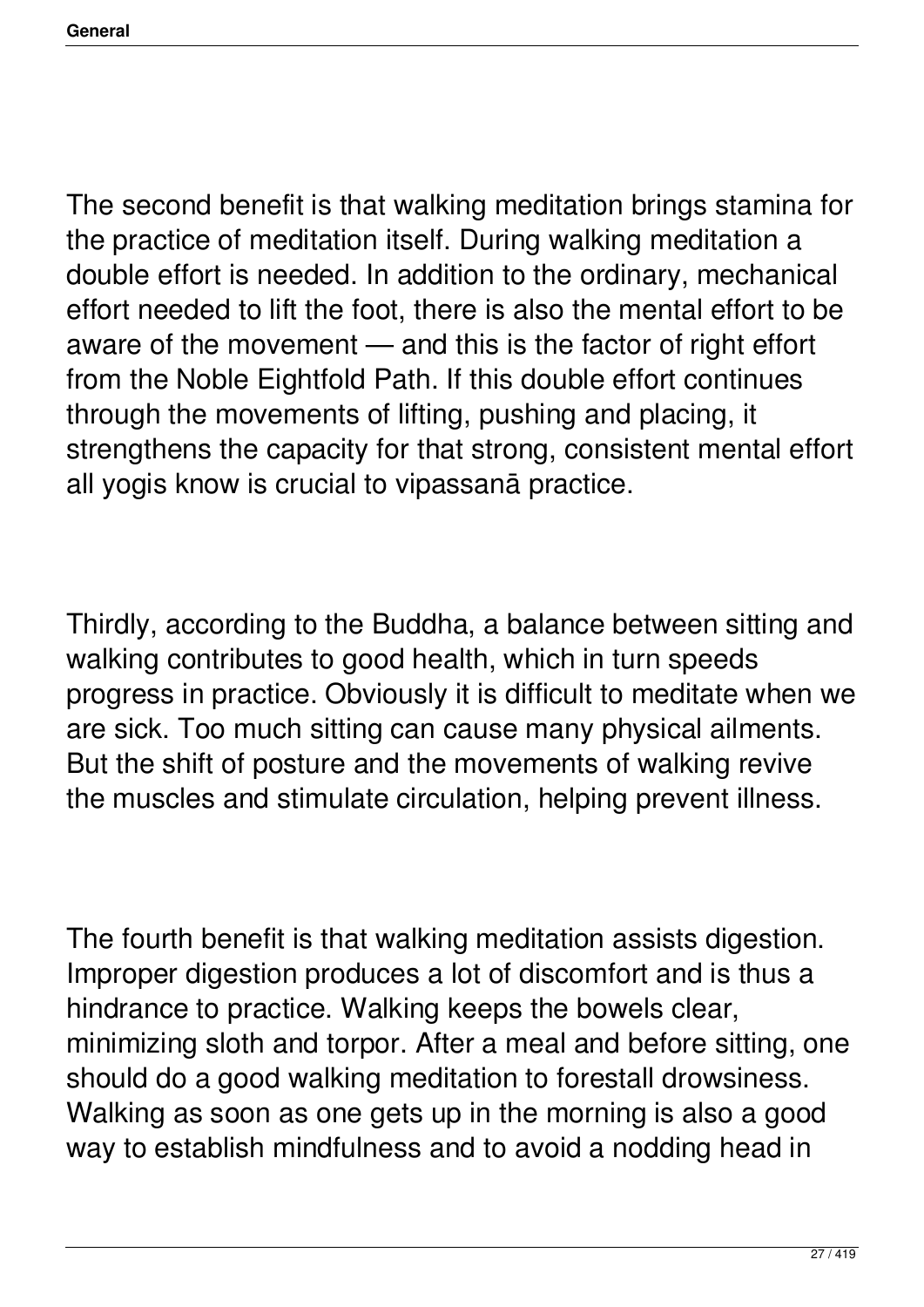the first sitting of the day.

Last, but not least of the benefits of walking is that it builds durable concentration. As the mind works to focus on each section of the movement during a walking session, concentration becomes continuous. Every step builds the foundation for the sitting that follows, helping the mind stay with the object from moment to moment — eventually to reveal the true nature of reality at the deepest level. This is why I use the simile of a car battery. If a car is never driven, its battery runs down. A yogi who never does walking meditation will have a difficult time getting any where when he or she sits down on the cushion. But one who is diligent in walking will automatically carry strong mindfulness and firm concentration into sitting meditation.

I hope that all of you will be successful in completely carrying out this practice. May you be pure in your precepts, cultivating them in speech and action thus creating the conditions for developing samādhi and wisdom.

May you follow these meditation instructions carefully, noting each moment's experience with deep, accurate and precise mindfulness, so that you will penetrate into the true nature of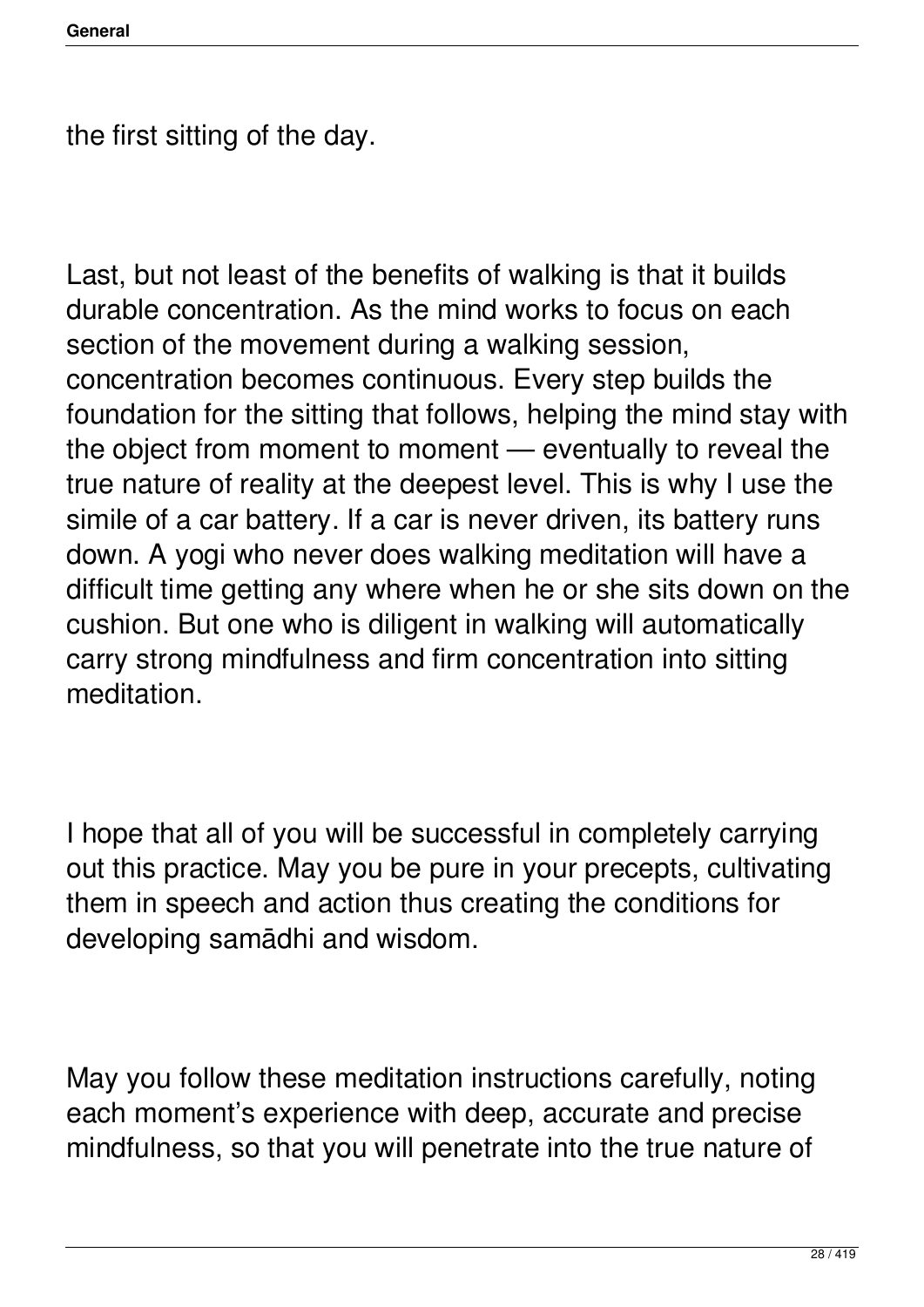reality. May you see how mind and matter constitute all experiences, how these two are interrelated by cause and effect, how all experiences are characterized by impermanence, unsatisfactoriness and absence of self so that you may eventually realize nibbāna — the unconditioned state that uproots mental defilements — here and now.

### **THE INTERVIEW**

Vipassanā meditation is like planting a garden. We have the seed of clear and complete vision, which is the mindfulness with which we observe phenomena. In order to cultivate this seed, nurture the plant, and reap its fruit of transcendent wisdom, there are five procedures we must follow. These are called the Five Protections, or the Five Anuggahitas.

#### *The Five Protections*

As gardeners do, we must build a fence around our little plot to protect against large animals, deer and rabbits, who might devour our tender plant as soon as it tries to sprout. This first protection is sīlānuggahita, morality's protection against gross and wild behavior which agitates the mind and prevents concentration and wisdom from ever appearing.

Second, we must water the seed. This means listening to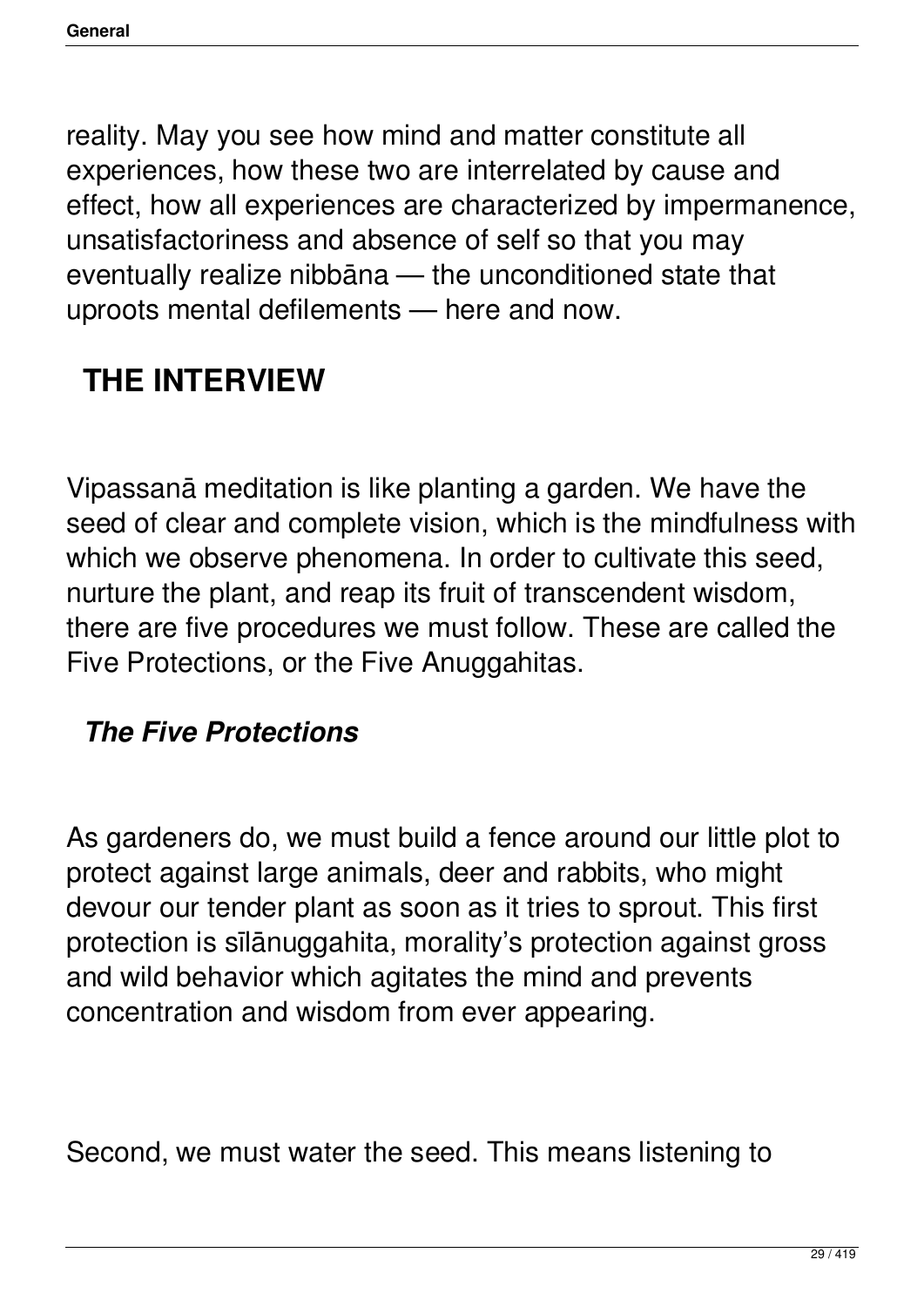discourses on the Dhamma and reading texts, then carefully applying the understanding we have gained. Just as overwatering will rot a seed, our goal here is only clarification. It is definitely not to bewilder ourselves getting lost in a maze of concepts. This second protection is called sutānuggahita.

The third protection is the one I will dwell on here. It is sākacchānuggahita, discussion with a teacher, and it is likened to the many processes involved in cultivating a plant. Plants need different things at different times. Soil may need to be loosened around the roots, but not too much, or the roots will lose their grip in the soil. Leaves must be trimmed, again with care. Overshadowing plants must be cut down. In just this way, when we discuss our practice with a teacher, the teacher will give different instructions depending on what is needed to keep us on the right path.

The fourth protection is samathānuggahita, the protection of concentration, which keeps off the caterpillars and weeds of unwholesome states of mind. As we practice we make a strong effort to be aware of whatever is actually arising at the six sense doors — eye, ear, nose, tongue, body and mind — in the present moment. When the mind is sharply focused and energetic in this way, greed, hatred and delusion have no opportunity to creep in. Thus, concentration can be compared to weeding the area around the plant, or to applying a very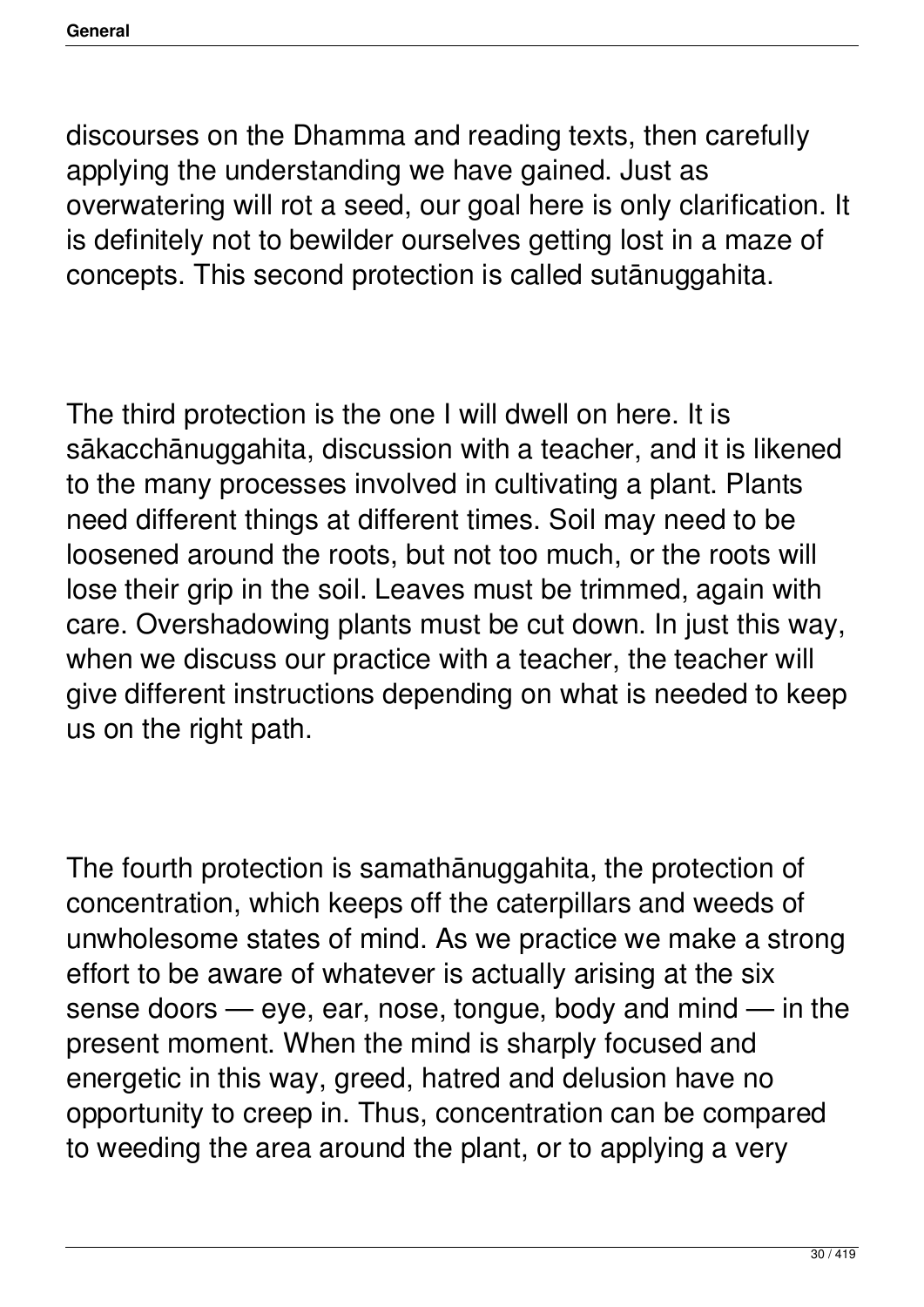wholesome and natural type of pesticide.

If these first four protections are present, insights have the opportunity to blossom. However, yogis tend to become attached to early insights and unusual experiences related to strong concentration. Unfortunately, this will hinder their practice from ripening into the deeper levels of vipassanā. Here, the fifth protection, vipassanānuggahita, comes into play. This is meditation which continues forcefully at a high level, not stopping to dawdle in the enjoyment of peace of mind nor other pleasures of concentration. Craving for these pleasures is called nikanti ta[] hā It is subtle, like cobwebs, aphids, mildew, tiny spiders — sticky little things that can eventually choke off a plant's growth.

Even if a yogi gets caught in such booby traps, however, a good teacher can find out about this in the interview and nudge him or her back onto the straight path. This is why discussing one's experiences with a teacher is such an important protection for meditation practice.

#### *The Interview Process*

During an intensive vipassanā retreat, personal interviews are held as often as possible, ideally every day. Interviews are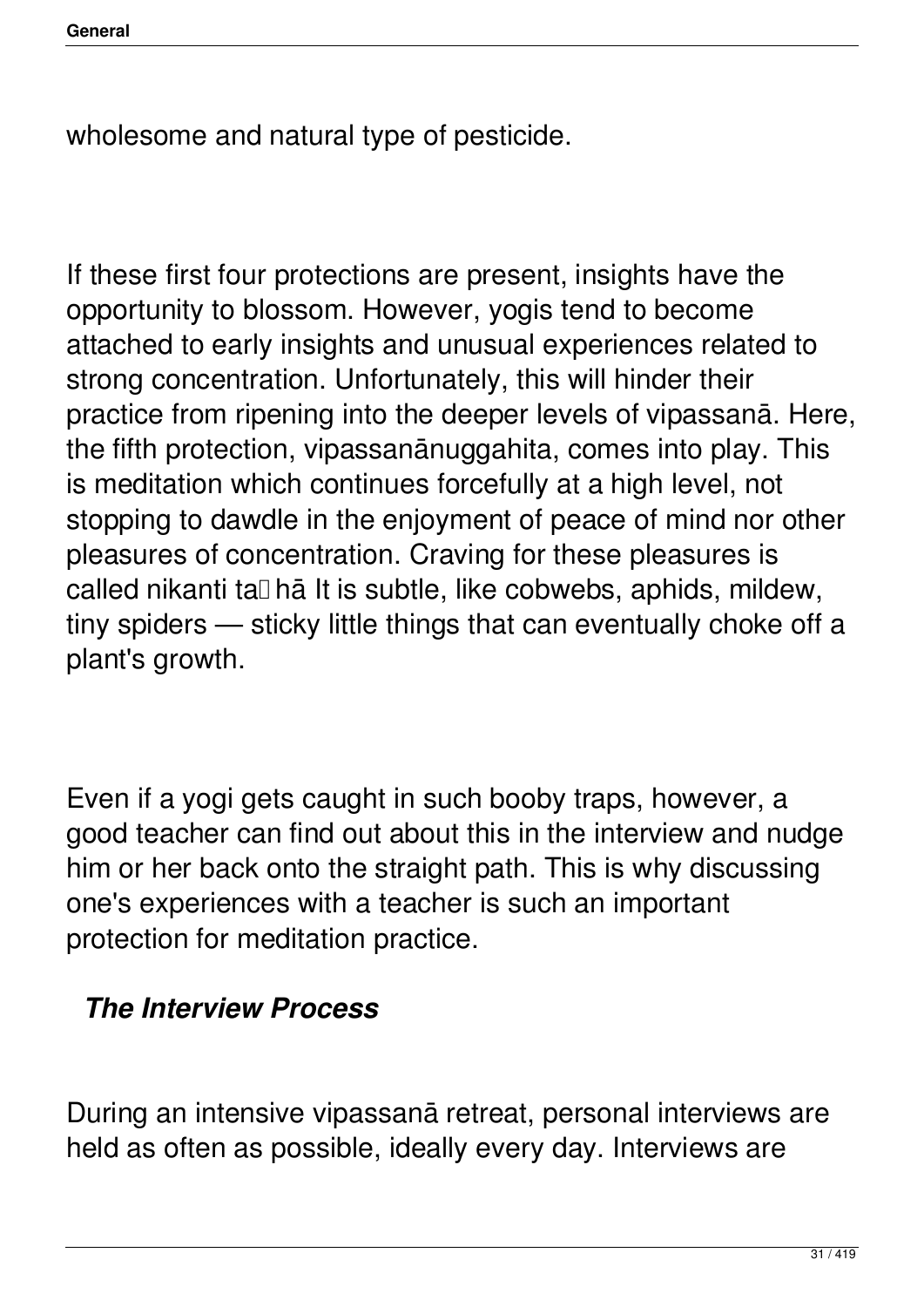formally structured. After the yogi presents his or her experiences as described below, the teacher may ask questions relating to particular details before giving a pithy comment or instruction

The interview process is quite simple. You should be able to communicate the essence of your practice in about ten minutes. Consider that you are reporting on your research into yourself, which is what vipassanā actually is. Try to adhere to the standards used in the scientific world brevity, accuracy and precision.

First, report how many hours of sitting you did and how many of walking m the most recent twenty-four-hour period. If you are quite truthful and honest about this, it will show the sincerity of your practice. Next, describe your sitting practice. It is not necessary to describe each sitting in detail. If sittings are similar, you may combine their traits together in a general report. Try using details from the clearest sitting or sittings. Begin your description with the primary object of meditation, the rise and fall of the abdomen. After thin you may add other objects that arose at any of the six sense doors.

After describing the sitting, go into your walking practice. Here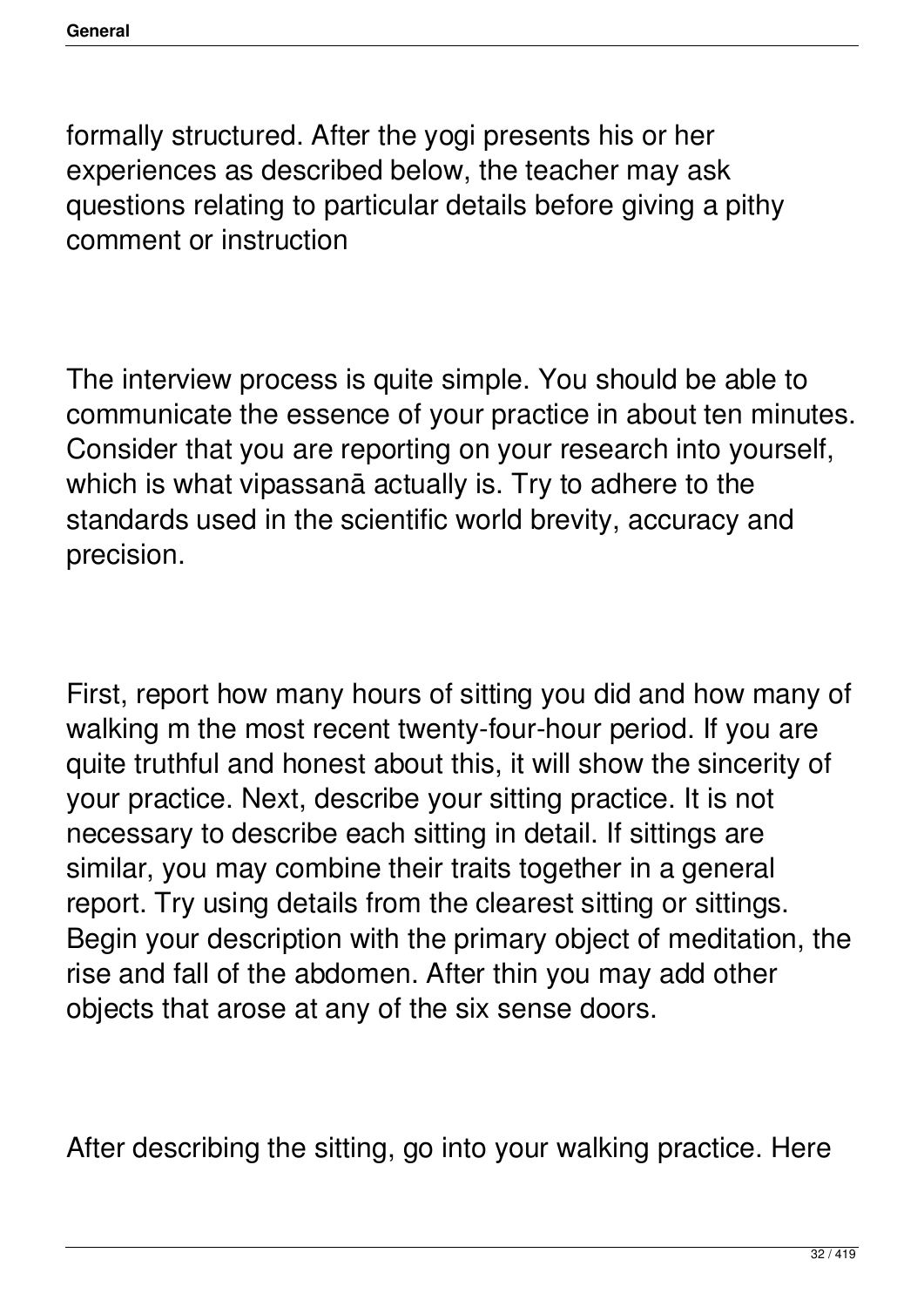you must only describe experiences directly connected with your walking movements — do not include a range of objects as you might in reporting a sitting. If you use the three-part method of lifting, moving and placing in your walking meditation try to include each segment and the experiences you had with it

#### *What Occurred, How You Noted It, What Happened to It*

For all of these objects, indeed with any object of meditation, please report your experience in three phases. One, you identify what occurred. Two, you report how you noted it. And three, you describe what you saw, or felt, or understood, that is, what happened when you noted it.

Let us take as an example the primary object, the rising and falling movement of the abdomen. The first thing to do is to identify the occurrence of the rising process, "Rising occurred."

The second phase is to note it, give it a silent verbal label, "I noted it as 'rising.'"

The third phase is to describe what happened to the rising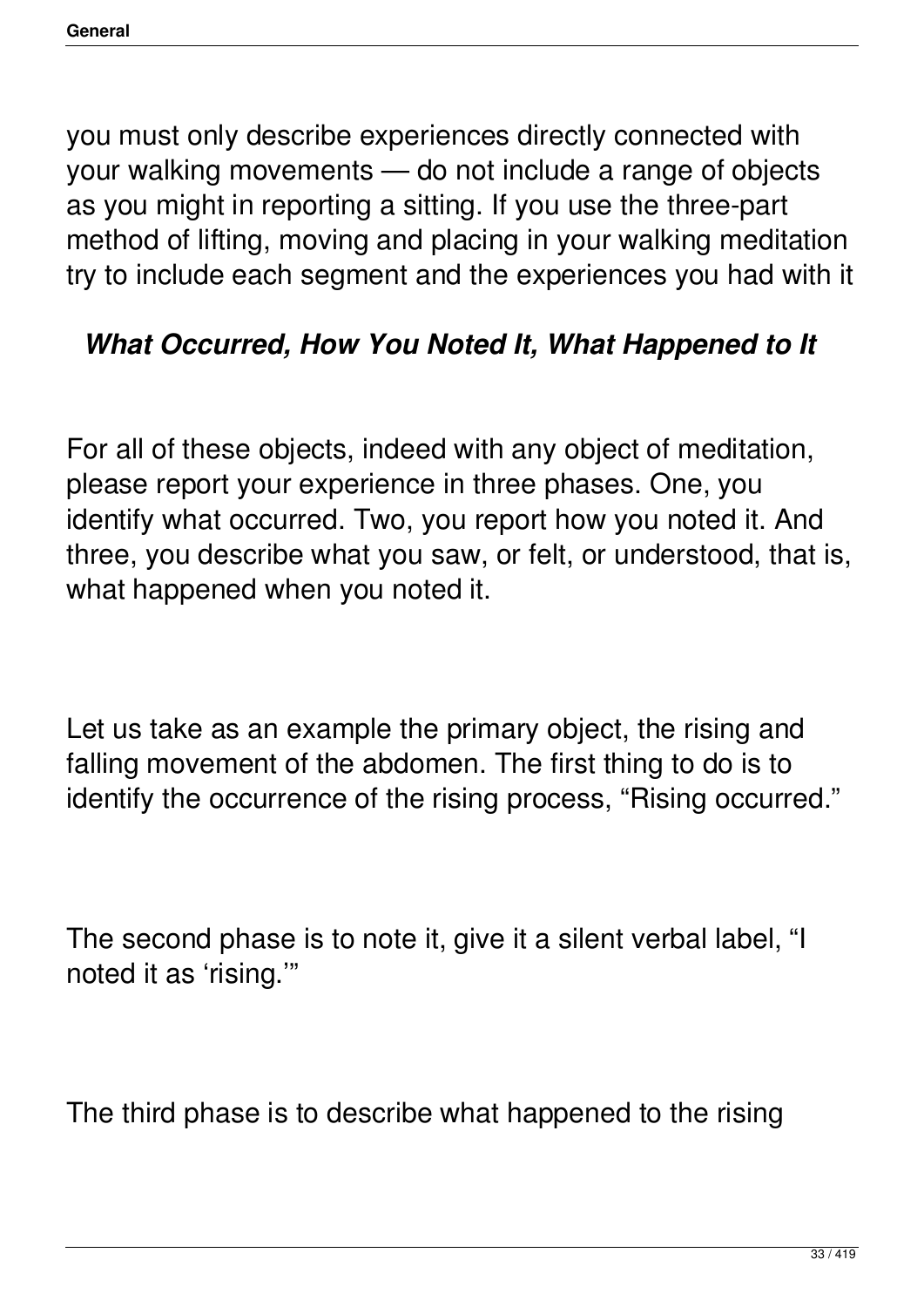"As I noted 'rising,' this is what I experienced, the different sensations, I felt This was the behavior of the sensations at that time."

Then you continue the interview by using the same three-phase description for the falling process and the other objects that arise during sitting. You mention the object's occurrence, describe how you noted it, and relate your subsequent experiences until the object disappears or your attention moves elsewhere.

Perhaps an analogy will serve to clarify Imagine that I am sitting in front of you, and suddenly I raise my hand into the air and open it so that you can see that I am holding an apple. You direct your attention toward this apple, you recognize it and (because this is an analogy) you say the word "apple" to yourself. Now you go on to discern that the apple is red, round and shiny. At last I slowly close my hand so that the apple disappears.

How would you report your experience of the apple, if the apple were your primary object of meditation? You would say, "The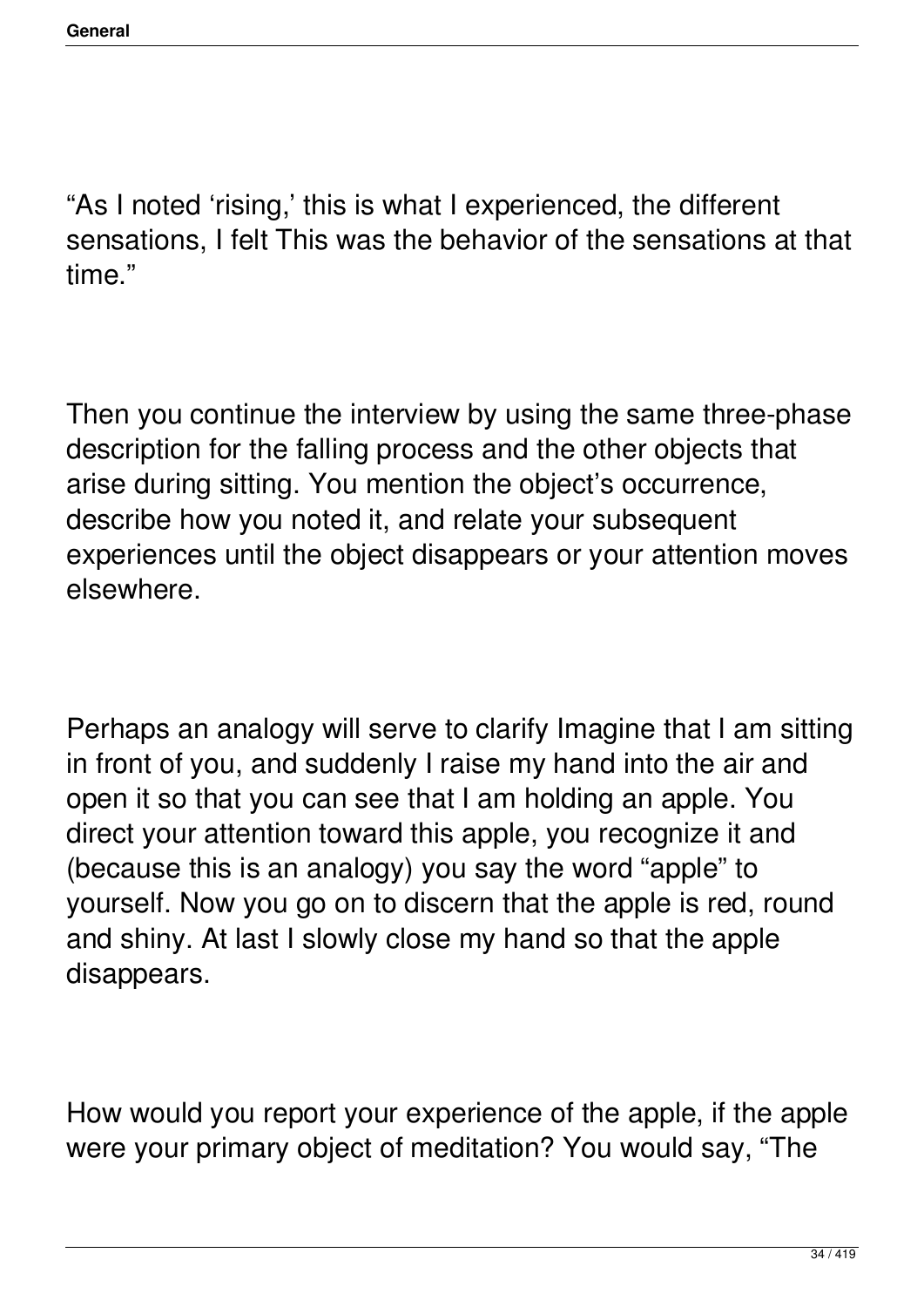apple appeared/ I noted it as 'apple' and slowly disappeared."

Thus, you would have reported in a precise way on the three phases of your involvement with the apple. First, there was the moment when the apple appeared and you became able to perceive it. Second, you directed your attention to the apple and recognized what it was, since you were "practicing meditation" with the apple, you made the particular effort to label it verbally in your mind. Third, you continued attending to the apple and discerned its qualities, as well as the manner of its passing out of your awareness. This three-step process is the same one you must follow in actual vipassanā meditation, except, of course, that you observe and report on your experiences of the rising and falling of your abdomen. One warning your duty to observe the fictitious apple does not extend to imagining the apple's juiciness or visualizing yourself eating it. Similarly, in a meditation interview, you must restrict your descriptions to what you have experienced directly, rather than what you may imagine visualize and opine about the object.

As you can see, this style of reporting is a guide for how awareness should be functioning in actual vipassanā meditation. For this reason, meditation interviews are helpful for an additional reason beyond the chance to receive a teacher's guidance. Yogis often find that being required to produce a report of this kind has a galvanizing effect on their meditation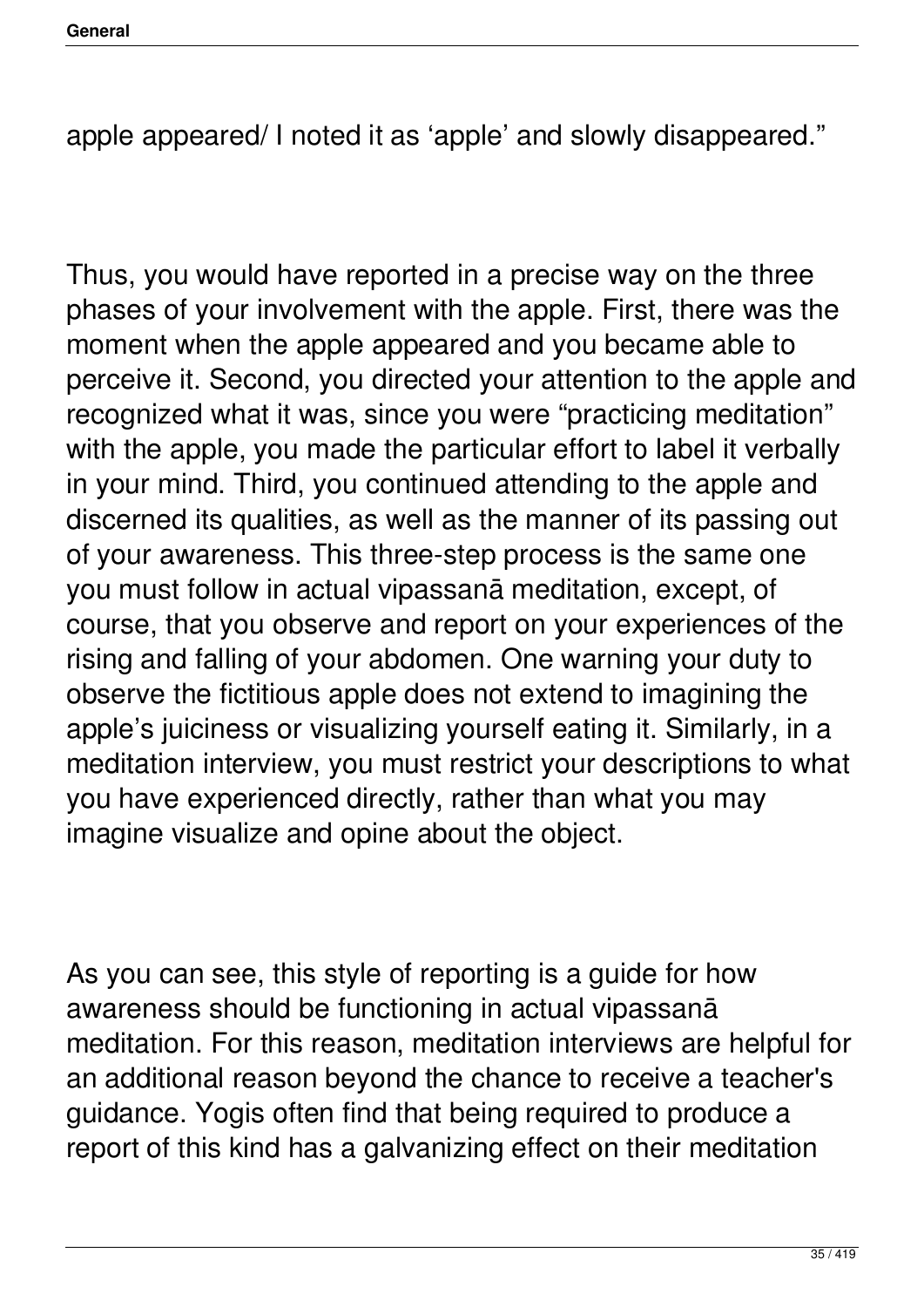practice, for it asks them to focus on their experiences as clearly as they possibly can.

#### *Awareness, Accuracy, Perseverance*

It is not enough to look at the object indifferently, haphazardly or in an unmindful, automatic way. This is not a practice where you mindlessly recite some mental formula. You must look at the object with full commitment, with all of your heart. Directing your whole attention toward the object, as accurately as possible, you keep your attention there so that you can penetrate into the object's true nature.

Despite our best efforts, the mind may not always be so well-behaved as to remain with our abdomen. It wanders off. At this point a new object, the wandering mind, has arisen. How do we handle this? We become aware of the wandering. This is the first phase. Now the second phase we label it as "wandering, wandering." How soon after its arising were we aware of the wandering? One second, two minutes, half an hour? And what happens after we label it? Does the wandering mind disappear instantly? Does the mind just keep on wandering? Or do the thoughts reduce in intensity and eventually disappear? Does a new object arise before we have seen the disappearance of the old one? If you cannot note the wandering mind at all, you should tell the teacher about this, too.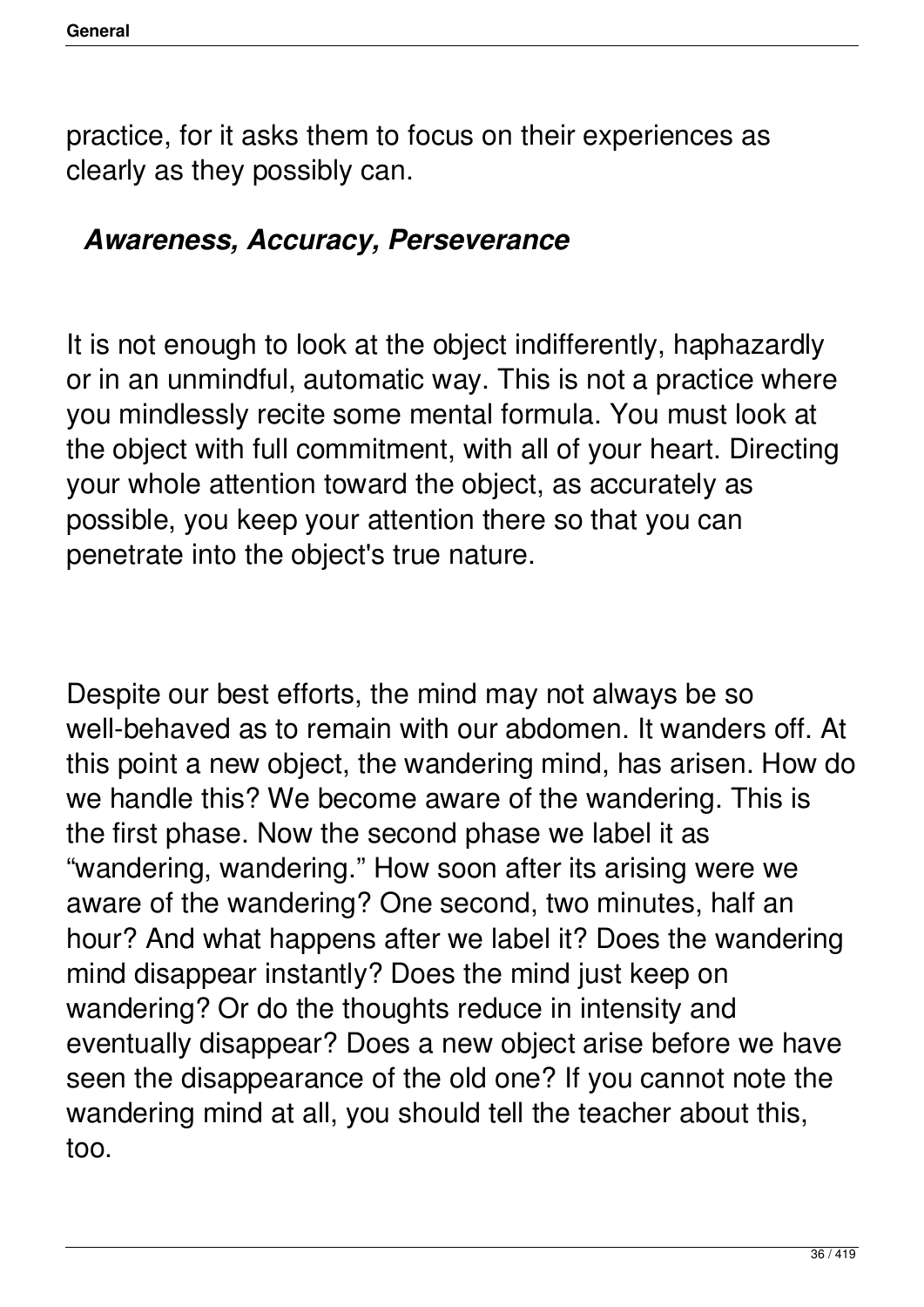If the wandering mind disappears, you come back to the rising and falling. You should make a point to describe whether you are able to come back to it. In your reports it is good, also, to say how long the mind usually remained with the rising and falling movements before a new object arose.

Pains and aches, unpleasant sensations, are sure to arise after some time of sitting. Say an itch suddenly appears — a new object. You label it as "itching." Does the itch get worse or remain the same? Does it change or disappear? Do new objects arise, such as a wish to scratch? All this should be described as precisely as possible. It is the same with visions and sights, sounds and tastes, heat and cold. tightness, vibrations, tinglings, the unending procession of objects of consciousness. No matter what the object, you only have to apply the same three-step principle to it.

All of this process is done as a silent investigation, coming very close to our experience — not asking ourselves a lot of questions and getting lost in thought. What is important to the teacher is whether you could be aware of whatever object has arisen, whether you had the accuracy of mind to be mindful of it, and the perseverance to observe it fully. Be honest with your teacher. If you are unable to find the object, or note it, or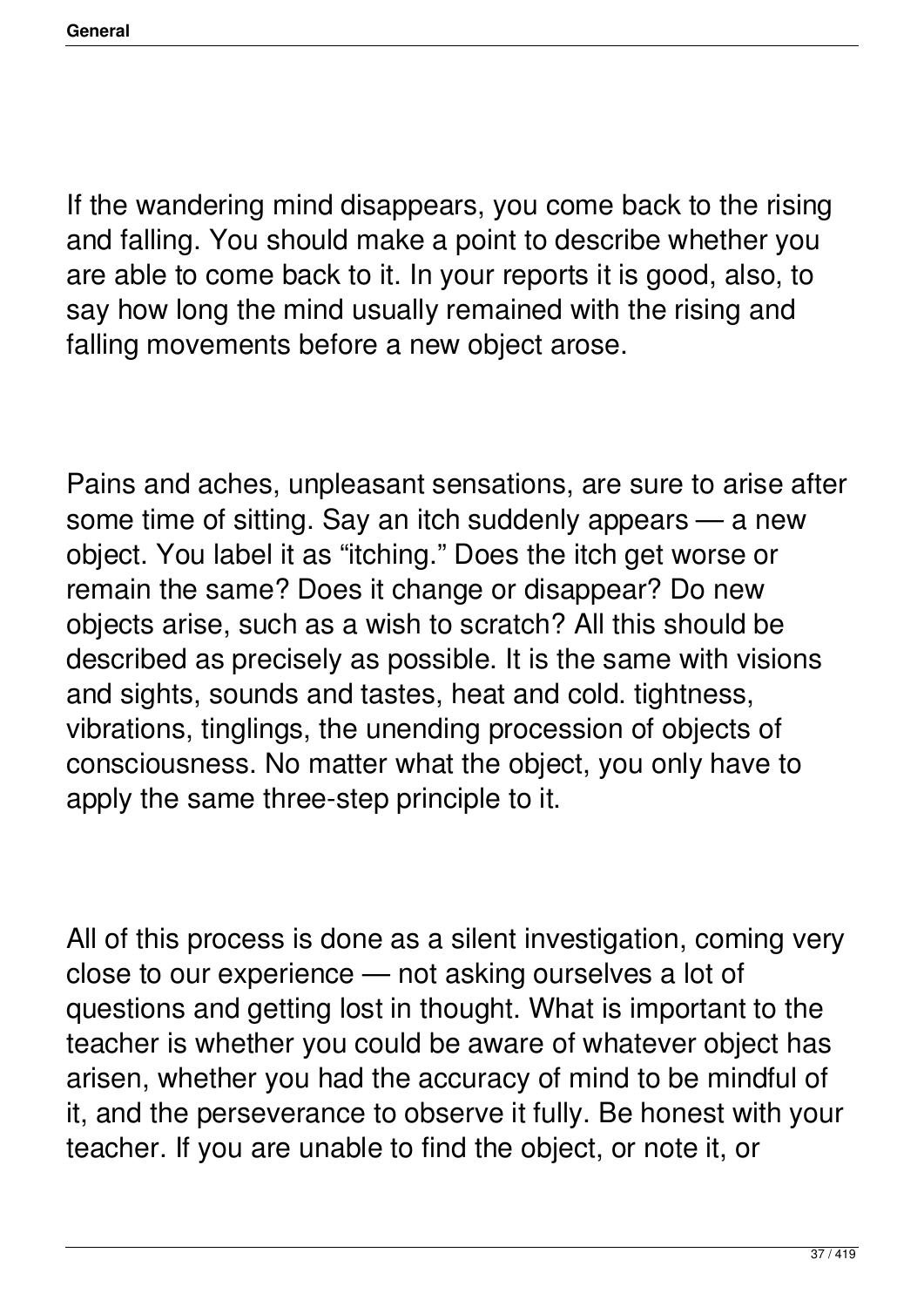experience anything at all after making a mental label, it may not always mean that you are practicing poorly! A clear and precise report enables the teacher to assess your practice, then point out mistakes or make corrections to put you back on the right path. May you benefit from these interview instructions. May a teacher someday help you help yourself.

# **2. Cutting Through to Ultimate Reality by Sharpening the Controlling Faculties**

Vipassanā meditation can be seen as a process of developing certain positive mental factors until they are powerful enough to dominate the state of the mind quite continuously. These factors are called "the controlling faculties," and they are five in number: faith, effort or energy, mindfulness, concentration, and wisdom. Especially in an intensive retreat setting, proper practice develops strong and durable faith, powerful effort, deep concentration, penetrative mindfulness, and the unfolding of more and more profound insight or wisdom. This final product, intuitive wisdom or paññā;, is the force in the mind which cuts through into the deepest truth about reality, and thus liberates us from ignorance and its results: suffering, delusion, and all the forms of unhappiness.

For this development to occur, however, the appropriate causes must be present. Nine causes lead to the growth of the controlling faculties; they are listed here, and will be discussed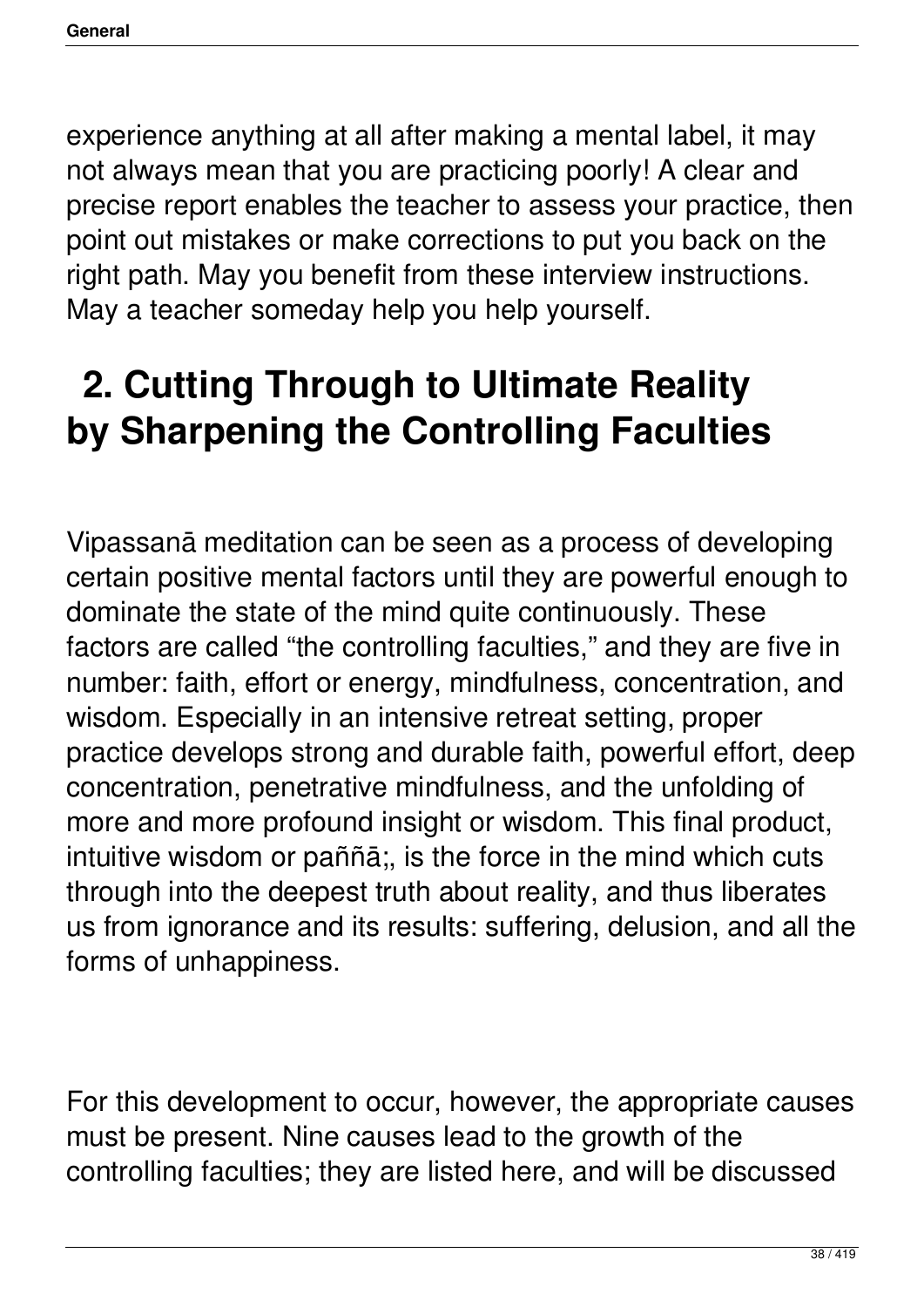in more detail below. The first cause is attention directed toward the impermanence of all objects of consciousness. The second is an attitude of care and respect in meditation practice. The third is maintaining an unbroken continuity of awareness. The fourth cause is an environment that supports meditation. The fifth is remembering circumstances or behavior that have been helpful in one's past meditation practice so that one can maintain or recreate those conditions, especially when difficulties may arise. The sixth is cultivating the qualities of mind which lead toward enlightenment. The seventh is willingness to work intensely in meditation practice. The eighth is patience and perseverance in the face of pain or other obstacles. The ninth and last cause for the development of the controlling faculties is a determination to continue practicing until one reaches the goal of liberation.

A yogi can travel far in this practice if he or she fulfills even just the first three causes for the controlling faculties to arise. That is, the yogi's mental state will come to be characterized by faith, energy, mindfulness, concentration and wisdom if she or he is aware of the passing away of mental and physical phenomena meticulously, respectfully, and with persistent continuity. Under these conditions, the inner hindrances to meditation will soon be removed. The controlling faculties will calm the mind and clear it of disturbances. If you are such a yogi, you will experience a tranquillity you may never have felt before. You may be filled with awe. "Fantastic, it's really true! All those teachers talk about peace and calm and now I'm really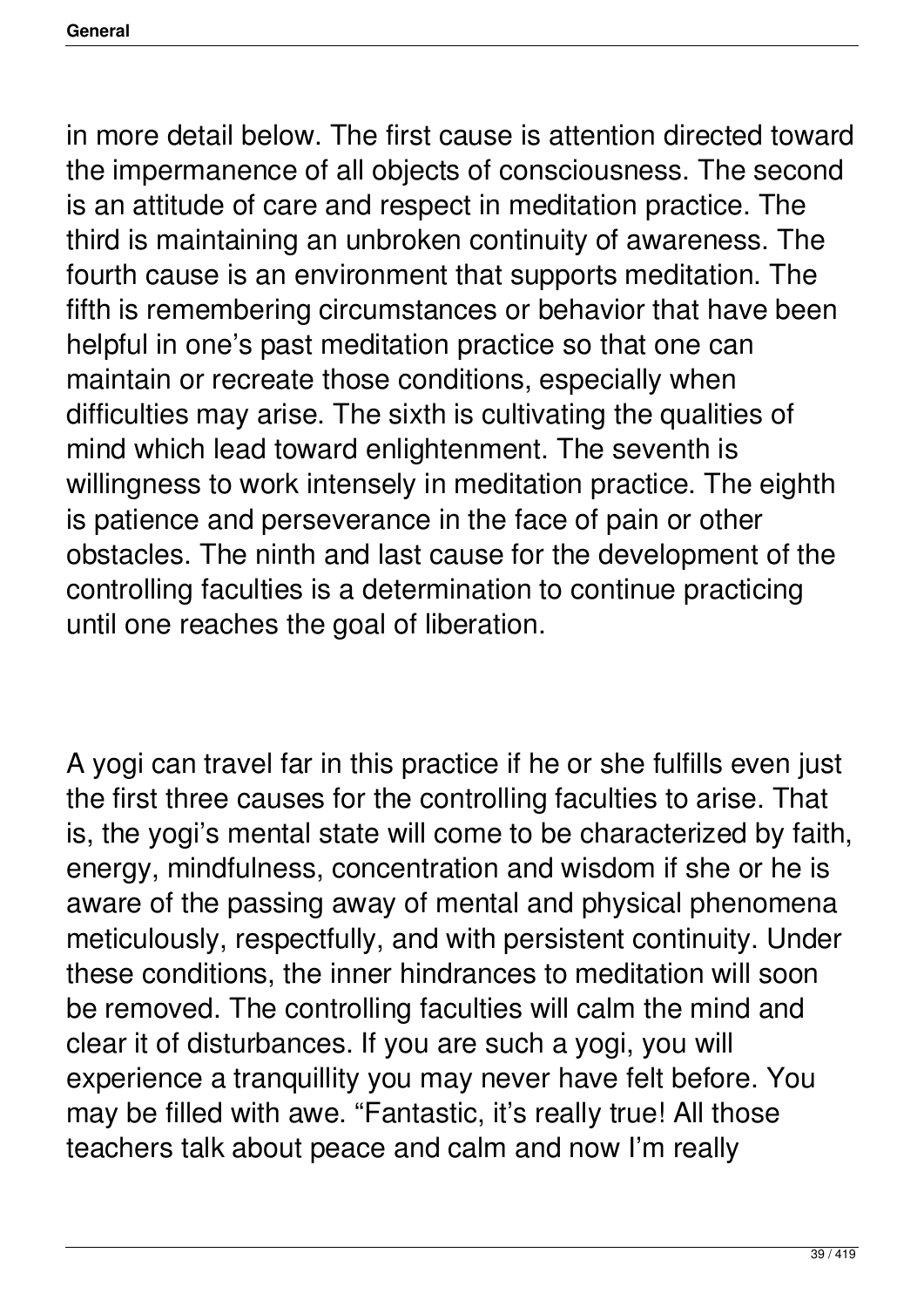experiencing it!" Thus faith, the first of the controlling faculties, will have arisen out of your practice.

This particular kind of faith is called "preliminary verified faith." Your own experience leads you to feel that the further promises of the Dhamma may actually be true.

With faith comes a natural inspiration, an upsurge of energy. When energy is present, effort follows. You will say to yourself, "This is just the beginning. If I work a little harder, I'll have experiences even better than this." A renewed effort guides the mind to hit its target of observation in each moment. Thus mindfulness consolidates and deepens.

Mindfulness has the uncanny ability to bring about concentration, one-pointedness of mind. When mindfulness penetrates into the object of observation moment by moment, the mind gains the capacity to remain stable and undistracted, content within the object. In this natural fashion, concentration becomes well-established and strong. In general, the stronger one's mindfulness, the stronger one's concentration will be.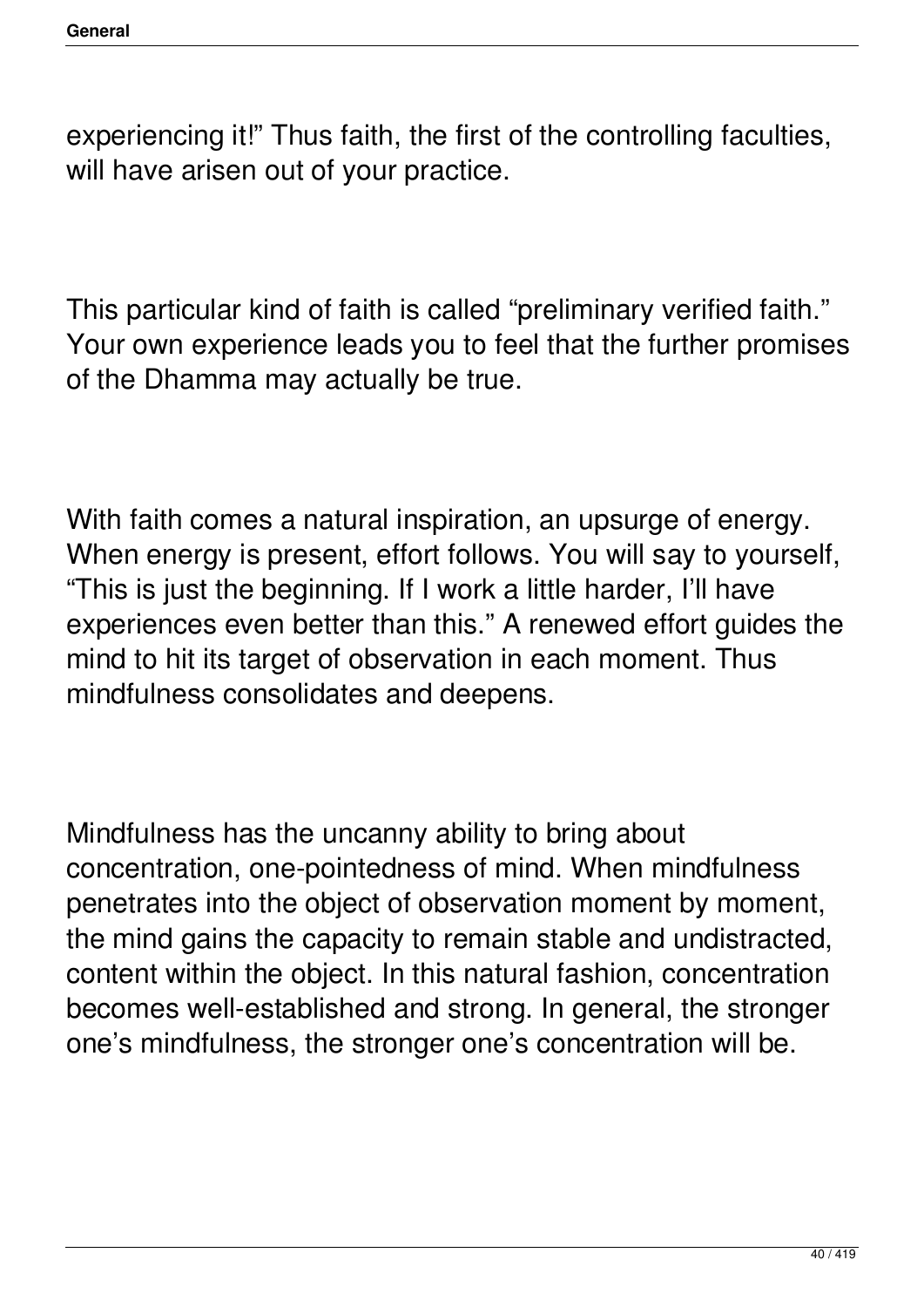With faith, effort, mindfulness and concentration, four of the five controlling faculties have been assembled. Wisdom, the fifth, needs no special introduction. If the first four factors are present, wisdom or insight unfolds of itself. One begins to see very clearly, intuitively, how mind and matter are separate entities, and begins also to understand in a very special way how mind and matter are connected by cause and effect. Upon each insight, one's verified faith deepens.

A yogi who has seen objects arising and passing away from moment to moment feels very fulfilled. "It's fabulous. Just moment after moment of these phenomena with no self behind them. No one at home." This discovery brings a sense of great relief and ease of mind. Subsequent insights into impermanence, suffering and absence of self have a particularly strong capacity to stimulate faith. They fill us with powerful conviction that the Dhamma as it has been told to us is authentic.

Vipassanā practice can be compared to sharpening a knife against a whetstone. One must hold the blade at just the right angle, not too high or too low, and apply just the right amount of pressure. Moving the knife blade consistently against the stone, one works continuously and until the first edge has been developed. Then one flips the knife over to sharpen the other edge, applying the same pressure at the same angle. This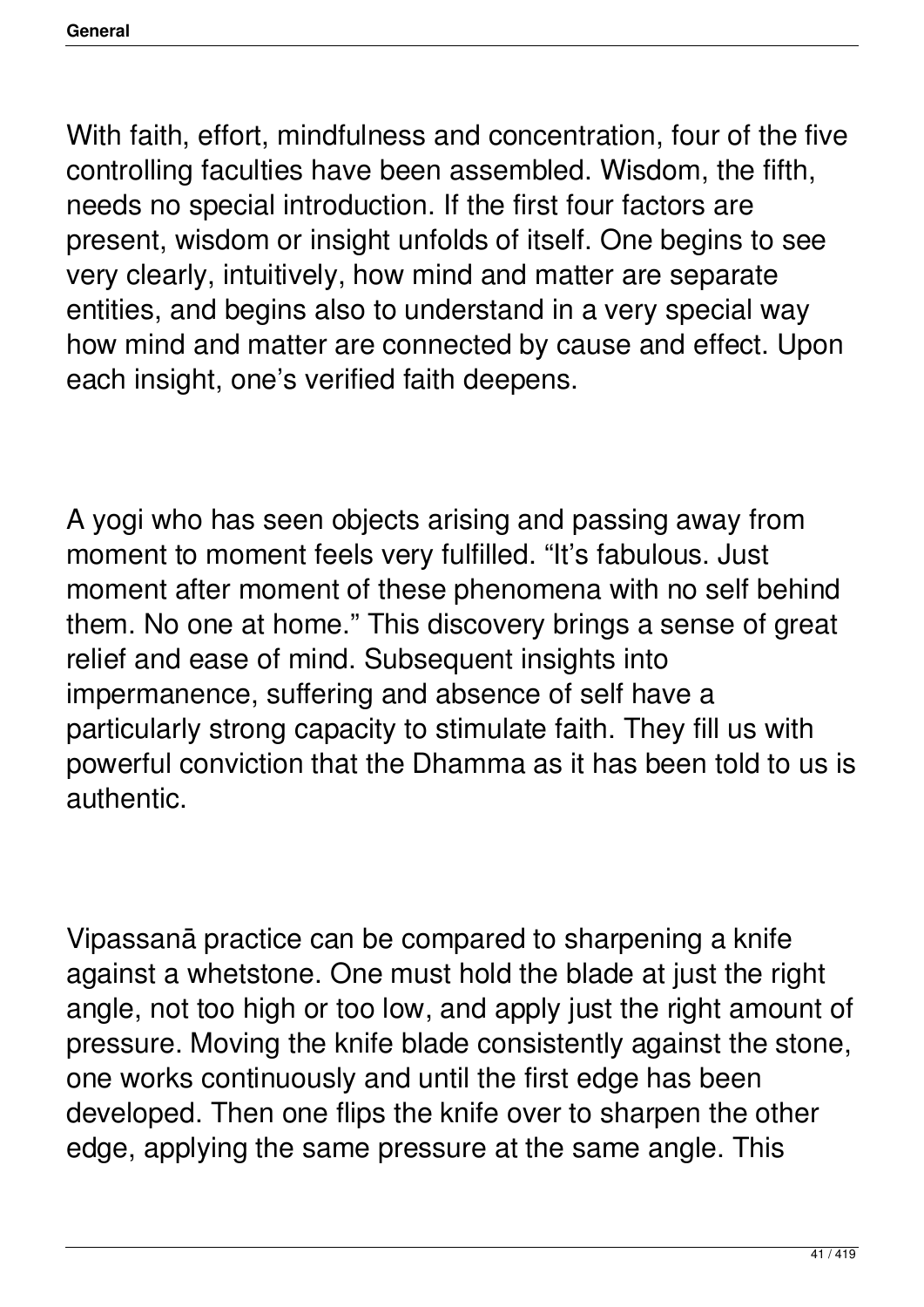image is given in the Buddhist scriptures. Precision of angle is like meticulousness in practice, and pressure and movement are like continuity of mindfulness. If meticulousness and continuity are really present in your practice, rest assured that in a short time your mind will be sharp enough to cut through to the truth about existence.

### **ONE: ATTENTION TO IMPERMANENCE**

The first cause for development of the controlling faculties is to notice that everything which arises will also dissolve and pass away. During meditation one observes mind and matter at all the six sense doors. One should approach this process of observation with the intention to notice that everything which appears will, in turn, dissolve. As you are no doubt aware, this idea can only be confirmed by actual observation.

This attitude is a very important preparation for practice. A preliminary acceptance that things are impermanent and transitory prevents the reactions that might occur when you discover these facts — sometimes painfully — through your own experience. Without this acceptance, moreover, a student might spend considerable time with the contrary assumption, that the objects of this world might be permanent, an assumption that can block the development of insight. In the beginning you can take impermanence on faith. As practice deepens, this faith will be verified by personal experience.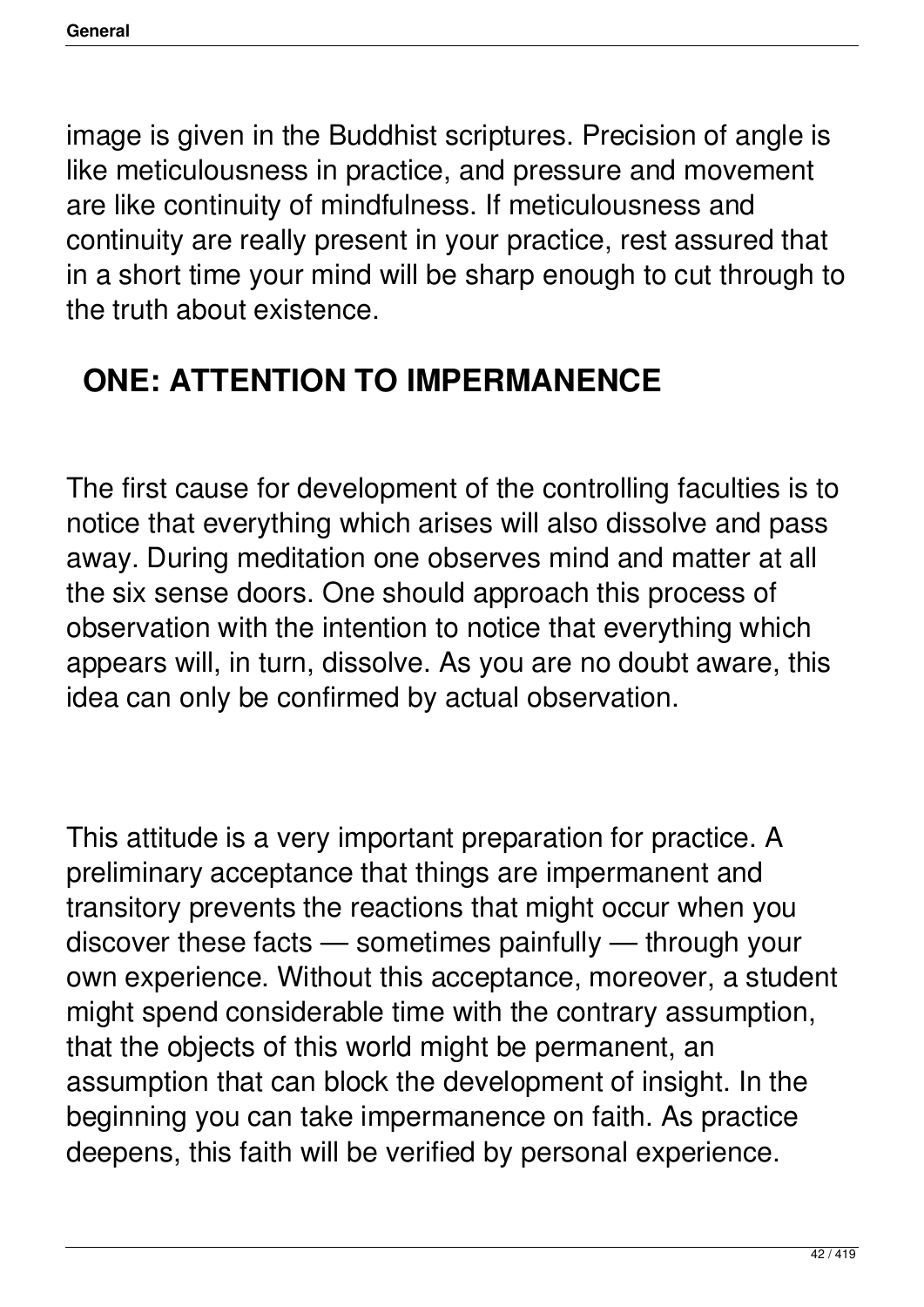## **TWO: CARE AND RESPECT**

The second basis for strengthening the controlling faculties is an attitude of great care in pursuing the meditation practice. It is essential to treat the practice with the utmost reverence and meticulousness. To develop this attitude it may be helpful to reflect on the benefits you are likely to enjoy through practice. Properly practiced, mindfulness of body, feelings, mind and mind objects leads to the purification of the mind, the overcoming of sorrow and lamentation, the complete destruction of physical pain and mental distress, and the attainment of nibbāna. The Buddha called it satipallhāna meditation, meaning meditation on the four foundations of mindfulness. Truly it is priceless!

Remembering this, you may be inspired to be very careful and attentive toward the objects of awareness that arise at the six sense doors. On a meditation retreat, you should also try to slow down your movements as much as possible, appreciating the fact that your mindfulness is at an infant stage. Slowing down gives mindfulness the chance to keep pace with the movements of the body, noting each one in detail.

The scriptures illustrate this quality of care and meticulousness with the image of a person crossing a river on a very narrow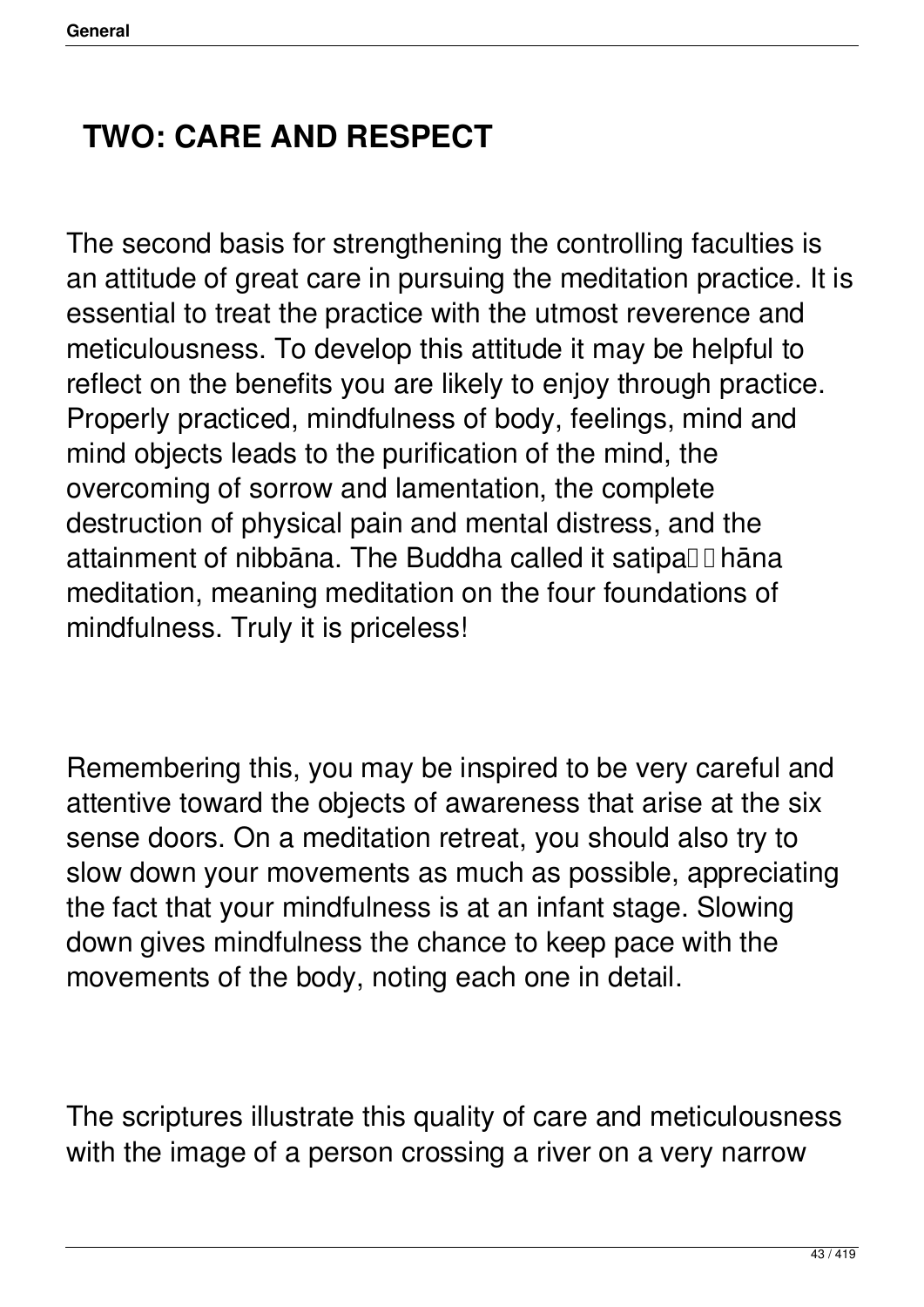footbridge. There is no railing, and swift water runs below. Obviously, this person cannot skip and run across the bridge. He or she must go step by step, with care.

A meditator can also be compared to a person carrying a bowl brimful of oil. You can imagine the degree of care that is required not to spill it. This same degree of mindfulness should be present in your practice.

This second example was given by the Buddha himself. It seems there was a group of monks residing in a forest, ostensibly practicing meditation. They were sloppy, though. At the end of a sitting, they would leap up suddenly and unmindfully. Walking from place to place, they were careless; they looked at the birds in the trees and the clouds in the sky, not restraining their minds at all. Naturally they made no progress in practice.

When the Buddha came to know of this, his investigation showed that the fault lay in the monks' lack of respect and reverence for the Dhamma, for the teaching, and for meditation. The Buddha then approached the monks and spoke to them about the image of carrying a bowl of oil. Inspired by his sutta, or discourse, the monks resolved thereafter to be meticulous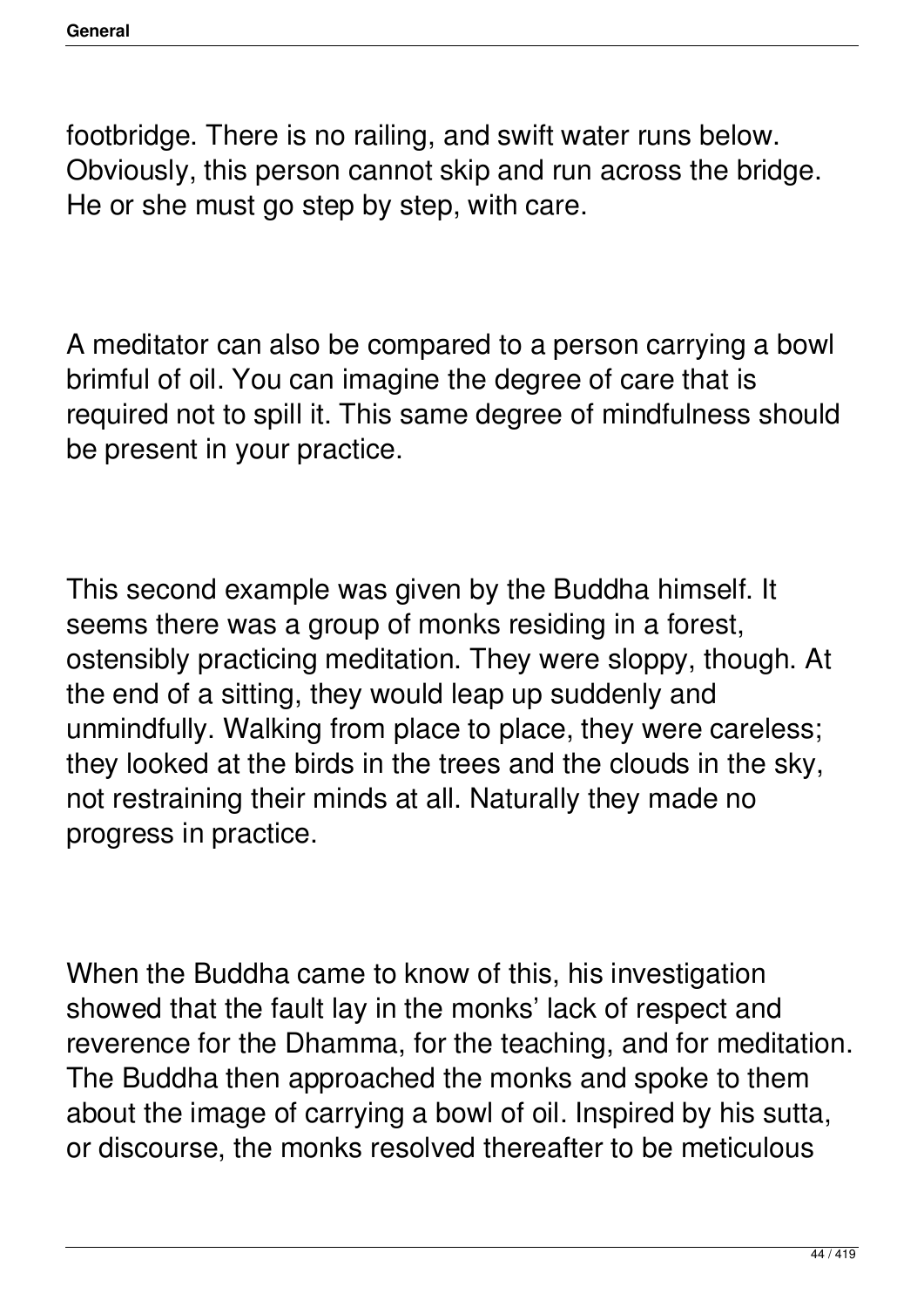and careful in all that they did. As a result they were enlightened in a short time.

You can verify this result in your own experience on a retreat. Slowing down, moving with great care, you will be able to apply a quality of reverence in noting your experience. The slower you move, the faster you will progress in your meditation.

Of course, in this world one must adapt to the prevailing circumstances. Some situations require speed. If you cruise the highway at a snail's pace, you might end up dead or in jail. At a hospital, in contrast, patients must be treated with great gentleness and allowed to move slowly. If doctors and nurses hurry them along so that the hospital's work can be finished more efficiently, the patients will suffer and perhaps end up on a mortuary slab.

Yogis must comprehend their situation, wherever they are, and adapt to it. On retreat, or in any other situation, it is good to be considerate and to move at a normal speed if others are waiting behind you. However, you must also understand that one's primary goal is to develop mindfulness, and so when you are alone it is appropriate to revert to creeping about. You can eat slowly, you can wash your face, brush your teeth and bathe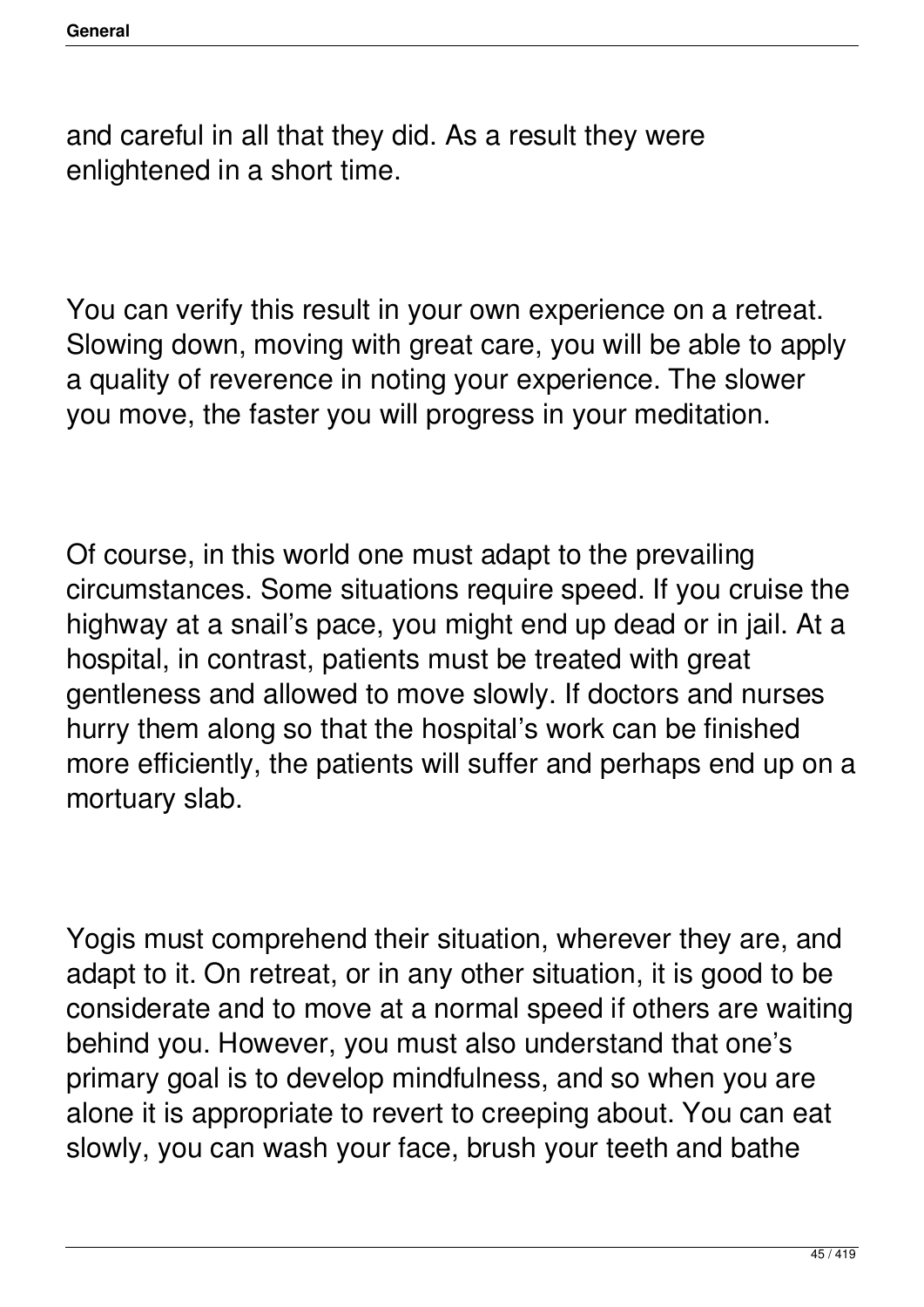with great mindfulness — as long as no one is waiting in line for the shower or tub.

### **THREE: UNBROKEN CONTINUITY**

Persevering continuity of mindfulness is the third essential factor in developing the controlling faculties. One should try to be with the moment as much as possible, moment after moment, without any breaks in between. In this way mindfulness can be established, and its momentum can increase. Defending our mindfulness prevents the kilesas, the harmful and painful qualities of greed, hatred and delusion, from infiltrating and carrying us off into oblivion. It is a fact of life that the kilesas cannot arise in the presence of strong mindfulness. When the mind is free of kilesas, it becomes unburdened, light and happy.

Do whatever is necessary to maintain continuity. Do one action at a time. When you change postures, break down the movement into single units and note each unit with the utmost care. When you arise from sitting, note the intention to open the eyelids, and then the sensations that occur when the lids begin to move. Note lifting the hand from the knee, shifting the leg, and so on. Throughout the day, be fully aware of even the tiniest actions — not just sitting, standing, walking and lying, but also closing your eyes, turning your head, turning doorknobs and so forth.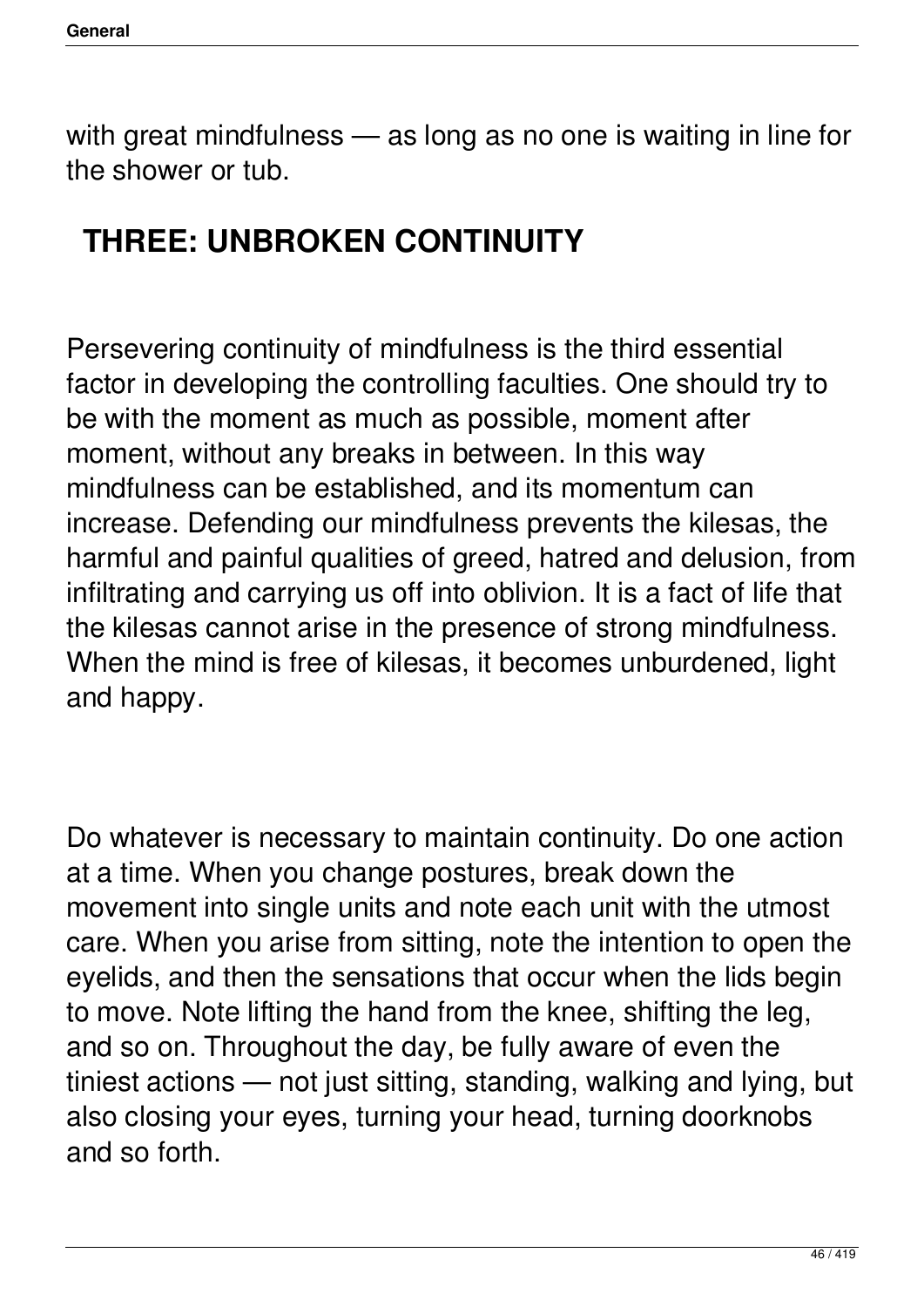Apart from the hours of sleeping, yogis on retreat should be continuously mindful. Continuity should be so strong, in fact, that there is no time at all for reflection, no hesitation, no thinking, no reasoning, no comparing of one's experiences with the things one has read about meditation — just time enough to apply this bare awareness.

The scriptures compare practicing the Dhamma to starting a fire. In the days before the invention of matches or magnifying glasses, fire had to be started by the primitive means of friction. People used an instrument like a bow, held horizontally. In its looped string they entwined a vertical stick whose point was inserted into a slight depression in a board, which was in turn filled with shavings or leaves. As people moved the bow back and forth, the stick's point twirled, eventually igniting the leaves or shavings. Another method was simply to roll that same stick between the palms of the hands. In either case, people rubbed and rubbed until sufficient friction accumulated to ignite the shavings. Imagine what would happen if they rubbed for ten seconds and then rested for five seconds to think about it. Do you think a fire would start? In just this way, a continuous effort is necessary to start the fire of wisdom.

Have you ever studied the behavior of a chameleon? The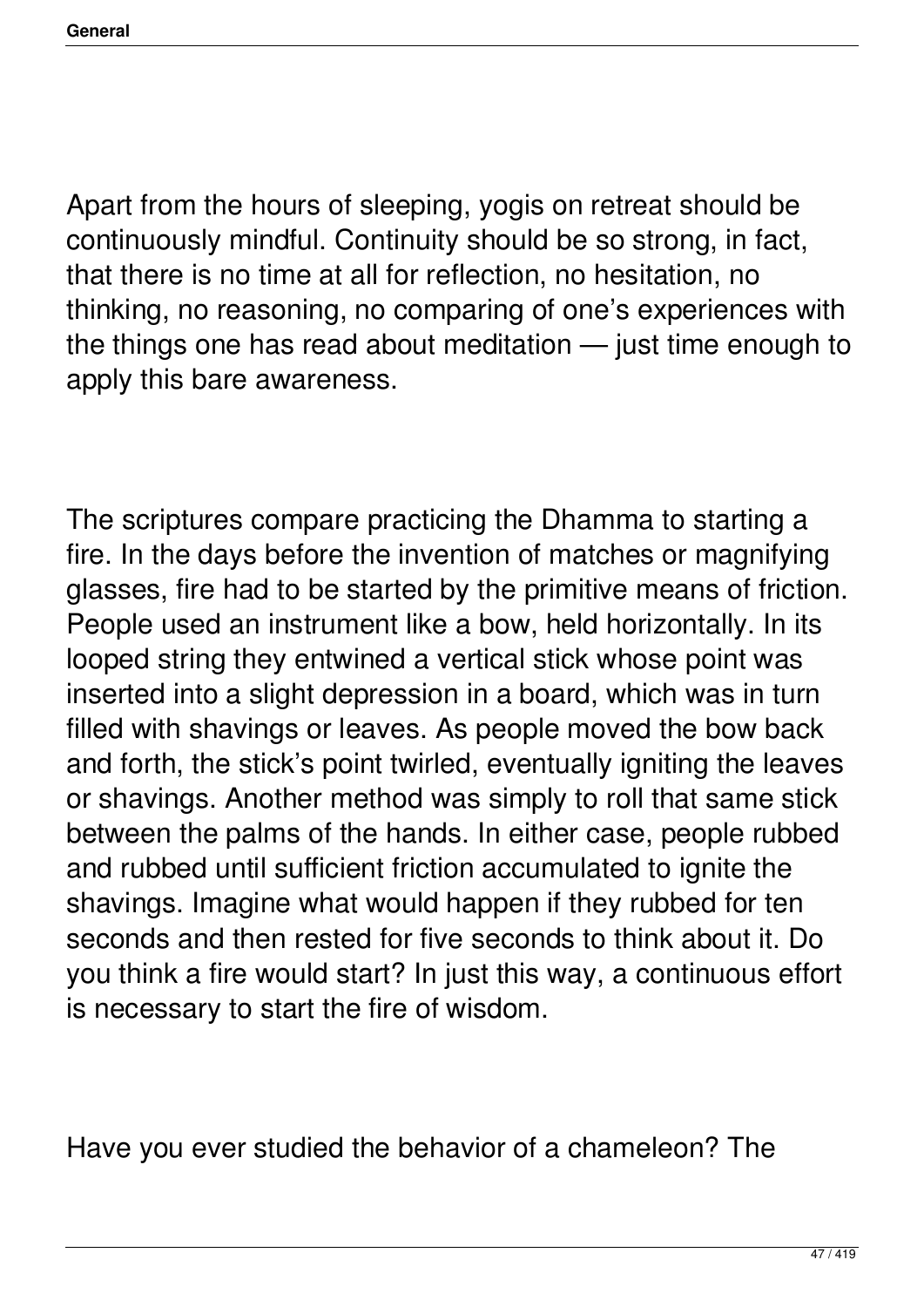scriptures use this lizard to illustrate discontinuous practice. Chameleons approach their goals in an interesting way. Catching sight of a delicious fly or a potential mate, a chameleon rushes suddenly forward, but does not arrive all at once. It scurries a short distance, then stops and gazes at the sky, tilting its head this way and that. Then it rushes ahead a bit more and stops again to gaze. It never reaches its destination in the first rush.

People who practice in fits and starts, being mindful for a stretch and then stopping to daydream, are chameleon yogis. Chameleons manage to survive despite their lack of continuity, but a yogi's practice may not. Some yogis feel called to reflect and think each time they have a new experience, wondering which stage of insight they have reached. Others do not need novelty, they think and worry about familiar things.

"I feel tired today. Maybe I didn't sleep enough. Maybe I ate too much. A little nap might be just the ticket. My foot hurts. I wonder if a blister is developing. That would affect my whole meditation! Maybe I should just open my eyes and check." Such are the hesitations of chameleon yogis.

# **FOUR: SUPPORTIVE CONDITIONS**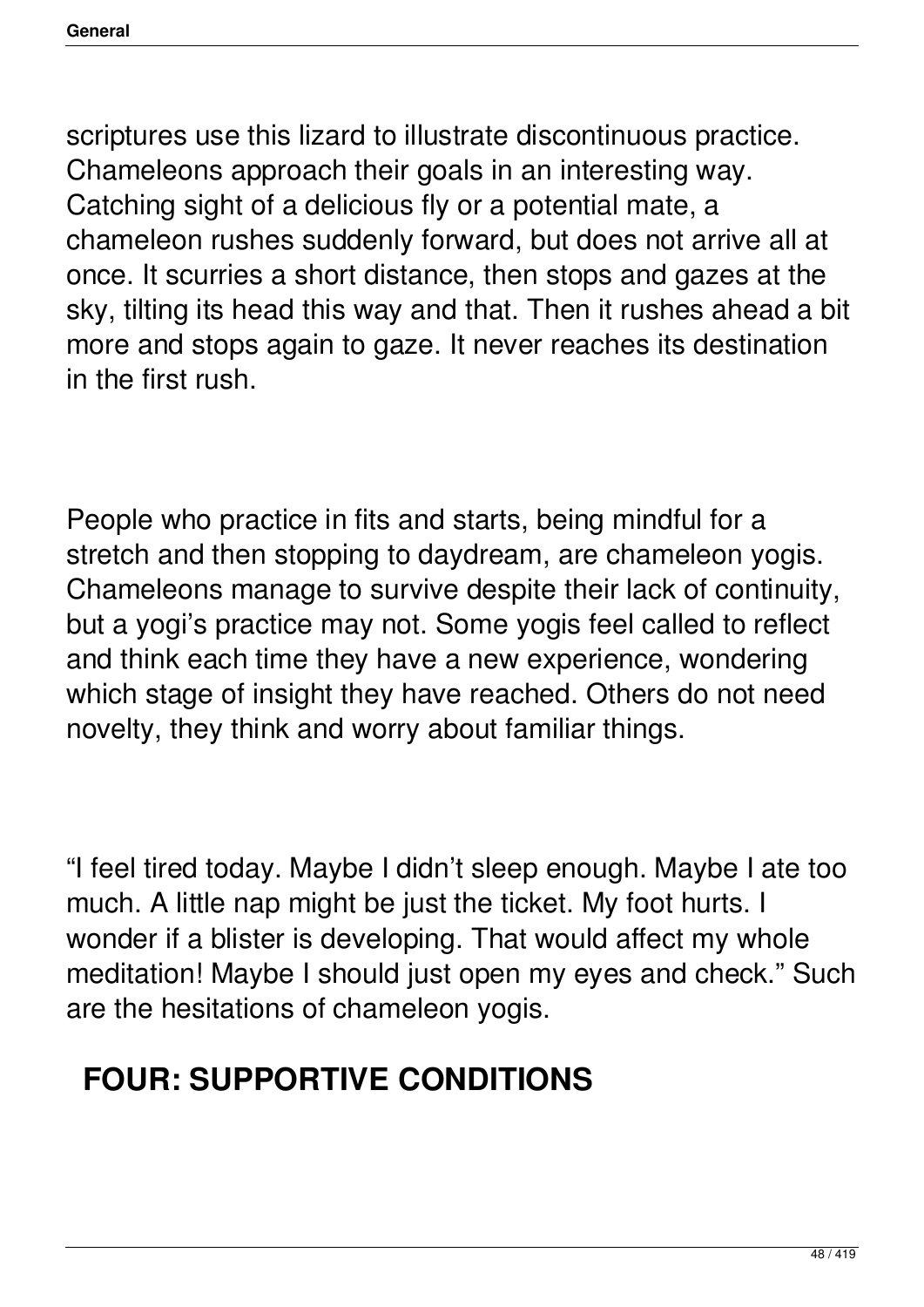The fourth cause for developing the controlling faculties is to make sure that suitable conditions are met for insights to unfold. Proper, suitable and appropriate activities can bring about insight knowledge. Seven types of suitability should be met in order to create an environment that is supportive of meditation practice.

The first suitability is that of place. A meditative environment should be well-furnished, well-supported, a place where it is possible to gain insight.

Second is what is known as suitability of resort. This refers to the ancient practice of daily alms rounds. A monk's place of meditation should be far enough from a village to avoid distraction, but near enough so that he can depend on the villagers for daily alms food. For lay yogis, food must be easily and consistently available, yet perhaps not distractingly so. Under this heading, one should avoid places which ruin one's concentration. This means busy, active places where the mind is likely to be distracted from its meditation object. In short, a certain amount of quiet is important, but one must not go so far from the noises of civilization that one cannot obtain what one needs to survive.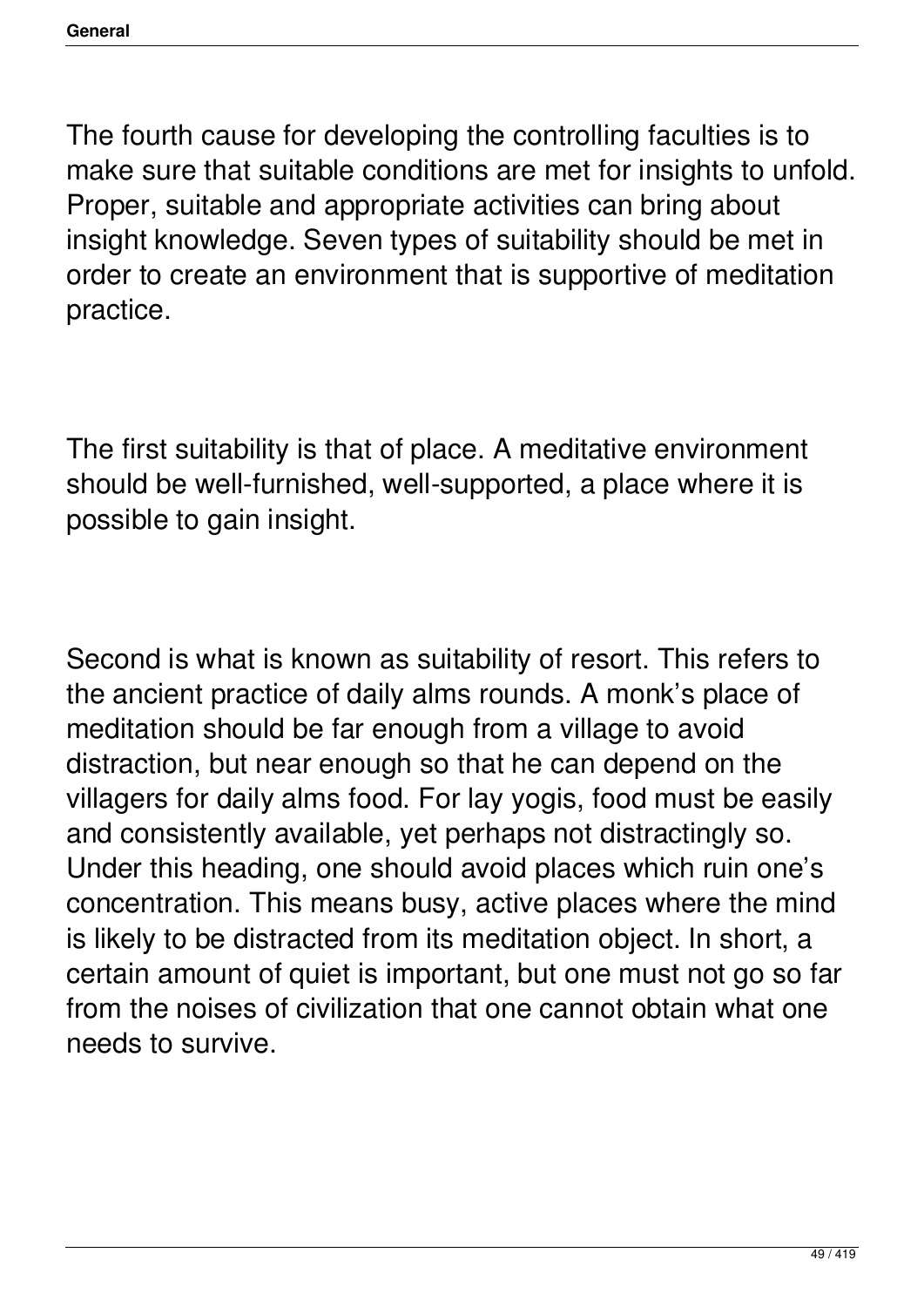The third suitability is that of speech. During a retreat, suitable speech is of a very limited kind and quantity. The commentaries define it as listening to Dhamma talks. We can add participating in Dhamma discussions with the teacher — that is, interviews. It is essential at times to engage in discussions of the practice, especially when one is confused or unsure about how to proceed.

But remember that anything in excess is harmful. I once taught in a place where there was a potted plant which my attendant was overzealous in watering. All its leaves fell off. A similar thing could happen to your samādhi if you get involved in too many Dhamma discussions. And one should carefully evaluate even the discourses of one's teacher. The general rule is to exercise discretion as to whether what one is hearing will develop the concentration that has already arisen, or cause to arise concentration that has not yet arisen. If the answer is negative, one should avoid the situation, perhaps even choosing not to attend the teacher's discourses or not requesting extra interviews.

Yogis on intensive retreat should of course avoid any kind of conversation as much as possible, especially chatting about worldly affairs. Even serious discussion of the Dhamma is not always appropriate during intensive practice. One should avoid debating points of dogma with fellow yogis on retreat.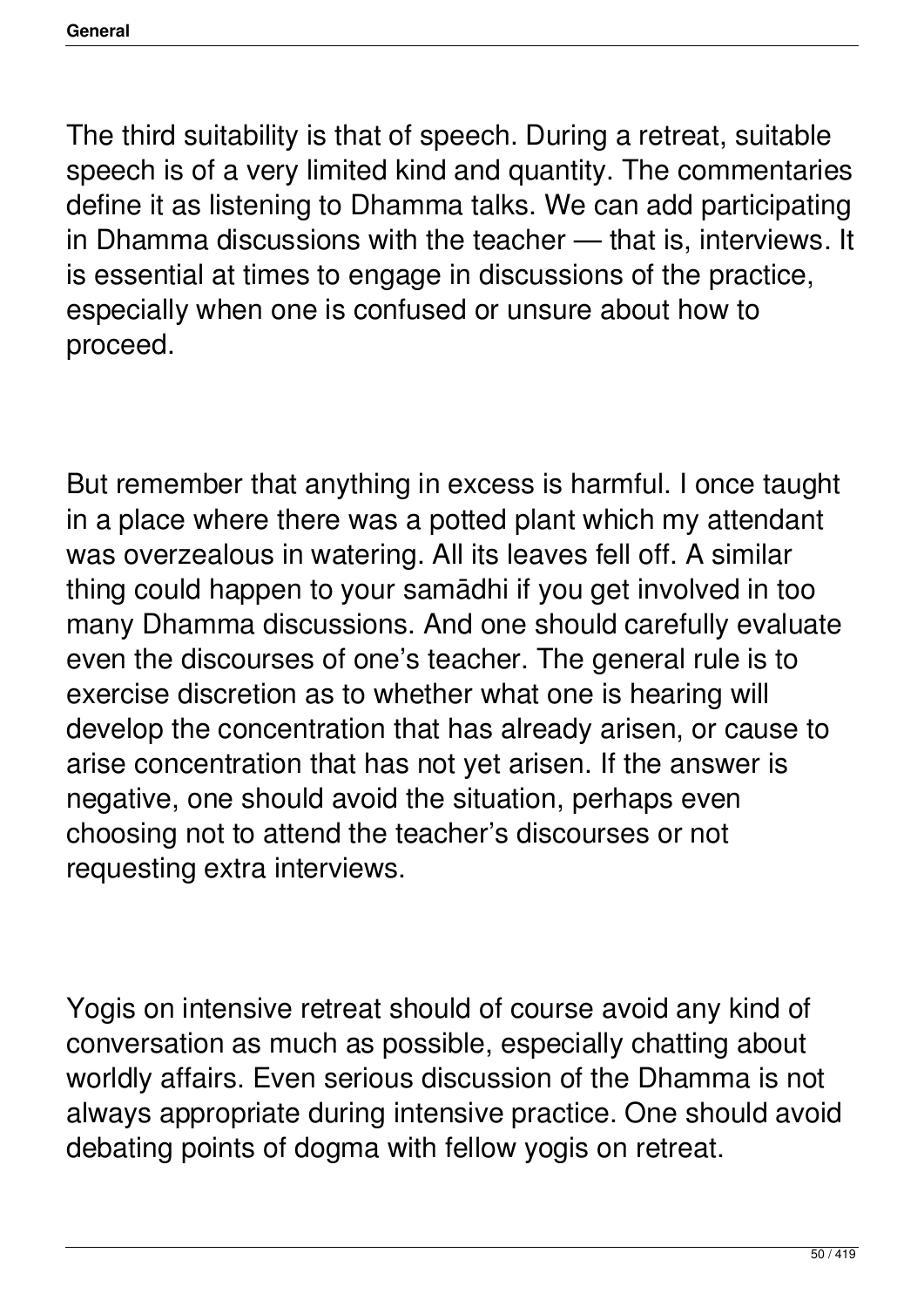Thoroughly unsuitable during retreats are conversations about food, place, business, the economy, politics and so forth; these are called "animal speech."

The purpose of having this kind of prohibition is to prevent distractions from arising in the yogi's mind. Lord Buddha, out of deep compassion for meditating yogis, said, "For an ardent meditator, speech should not be indulged. If indeed speech is resorted to frequently, it will cause much distraction."

Of course it may become really necessary to talk during a retreat. If so, you should be careful not to exceed what is absolutely necessary to communicate. You should also be mindful of the process of speaking. First there will be a desire to speak. Thoughts will arise in the mind as to what to say and how to say it. You should note and carefully label all such thoughts, the mental preparation for speaking; and then the actual act of speaking itself, the physical movements involved. The movements of your lips and face, and any accompanying gestures, should be made the objects of mindfulness.

Some years ago in Burma there was a high-ranking government official who had just retired. He was a very ardent Buddhist. He had read a lot of Buddhist scriptures and literature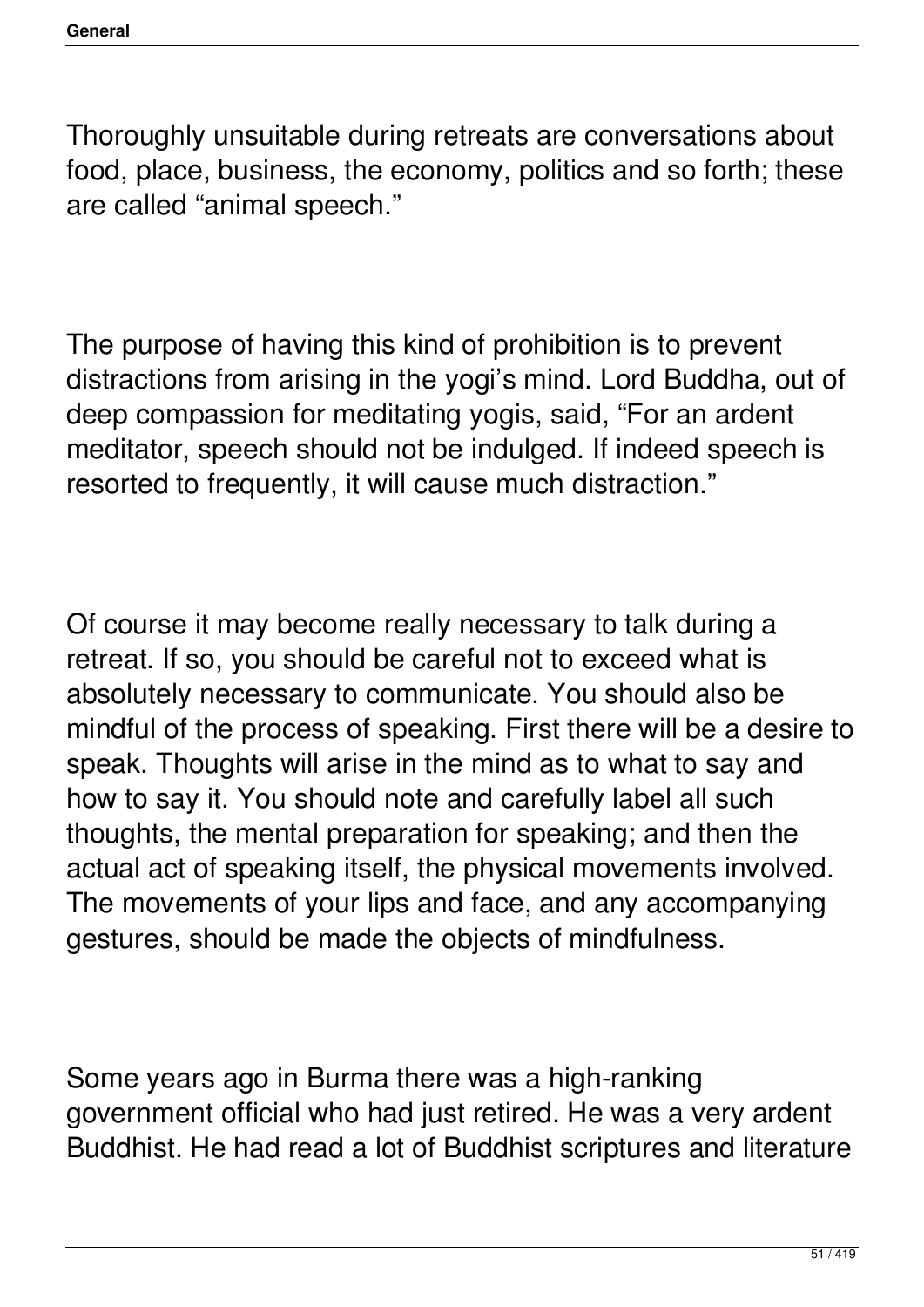in the fine translations available in Burmese and had also spent some time meditating. His practice was not strong, but he had a lot of general knowledge and he wanted to teach, so he became a teacher.

One day he came to the center in Rangoon to meditate. When I give instructions to yogis, usually I explain the practice and then compare my instructions to the scriptural texts, trying to reconcile any apparent differences. This gentleman immediately began to ask me, "From where did this quotation come and what is its reference?" I advised him politely to forget about this concern and to continue his meditation, but he could not. For three days in a row, he did the same thing at each interview.

Finally I asked him, "Why are you here? Did you come here to be my student, or to try to teach me?" It seemed to me he had only come to show off his general knowledge, not because he wished to meditate.

The man said airily, "Oh, I'm the student and you're the teacher."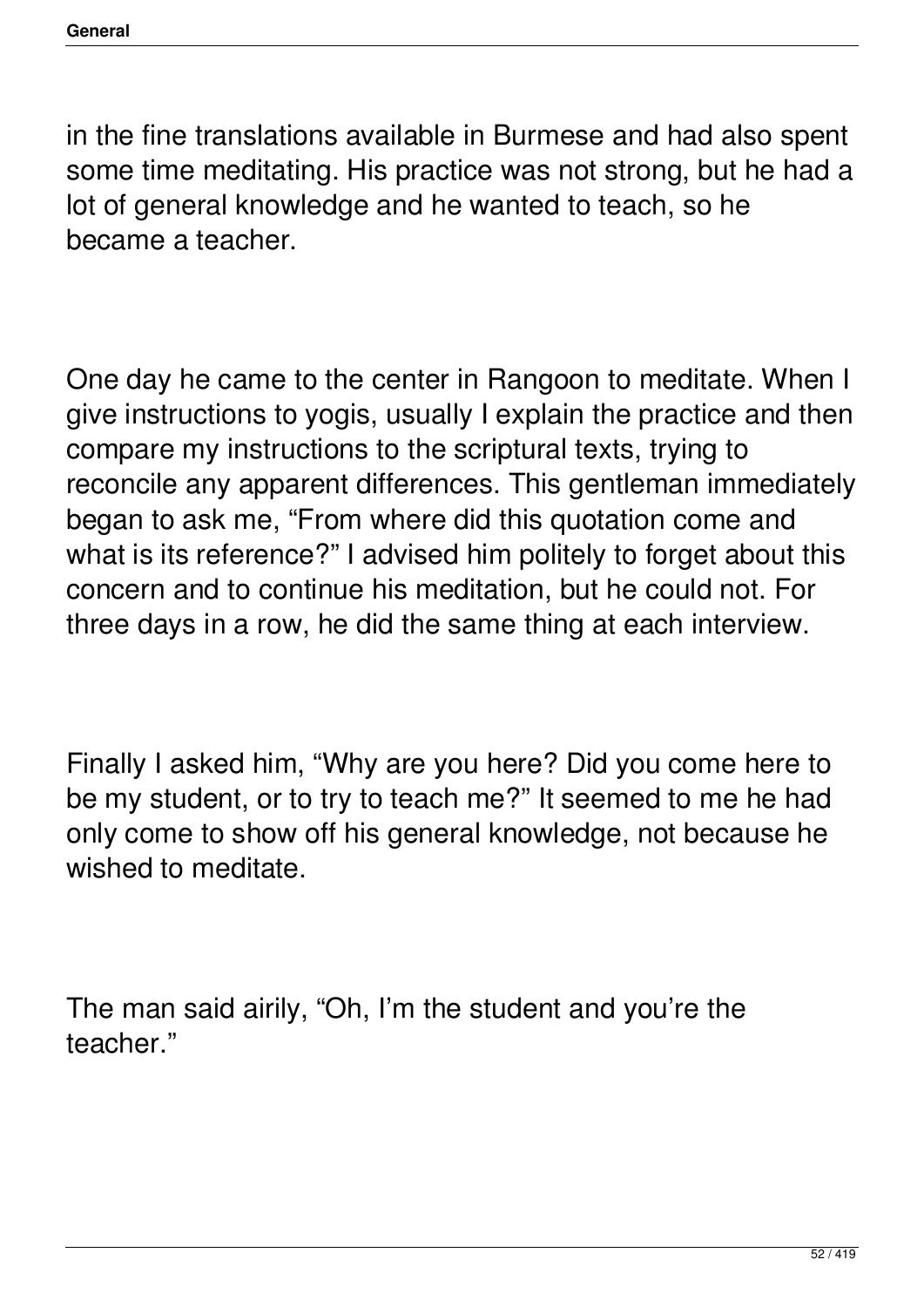I said, "I've been trying to let you know this in a subtle way for three days, but I must now be more direct with you. You are like the minister whose job it was to marry off brides and bridegrooms. On the day it was his turn to get married, instead of standing where the bridegroom should stand, he went up to the altar and conducted the ceremony. The congregation was very surprised." Well, the gentleman got the point; he admitted his error and there after became an obedient student.

Yogis who truly want to understand the Dhamma will not seek to imitate this gentleman. In fact it is said in the texts that no matter how learned or experienced one may be, during a period of meditation one should behave like a person who is incapable of doing things out of his or her own initiative, but is also very meek and obedient. In this regard, I'd like to share with you an attitude I developed in my youth. When I am not skilled, competent or experienced in a particular field, I do not intrude in a situation. Even if I am skilled, competent and experienced in a field, I do not intrude unless someone asks for my advice.

The fourth suitability is that of person, which chiefly relates to the meditation teacher. If the instruction given by one's teacher helps one to progress, developing concentration that has already arisen, or bringing about concentration that has not yet arisen, then one can say that this teacher is suitable.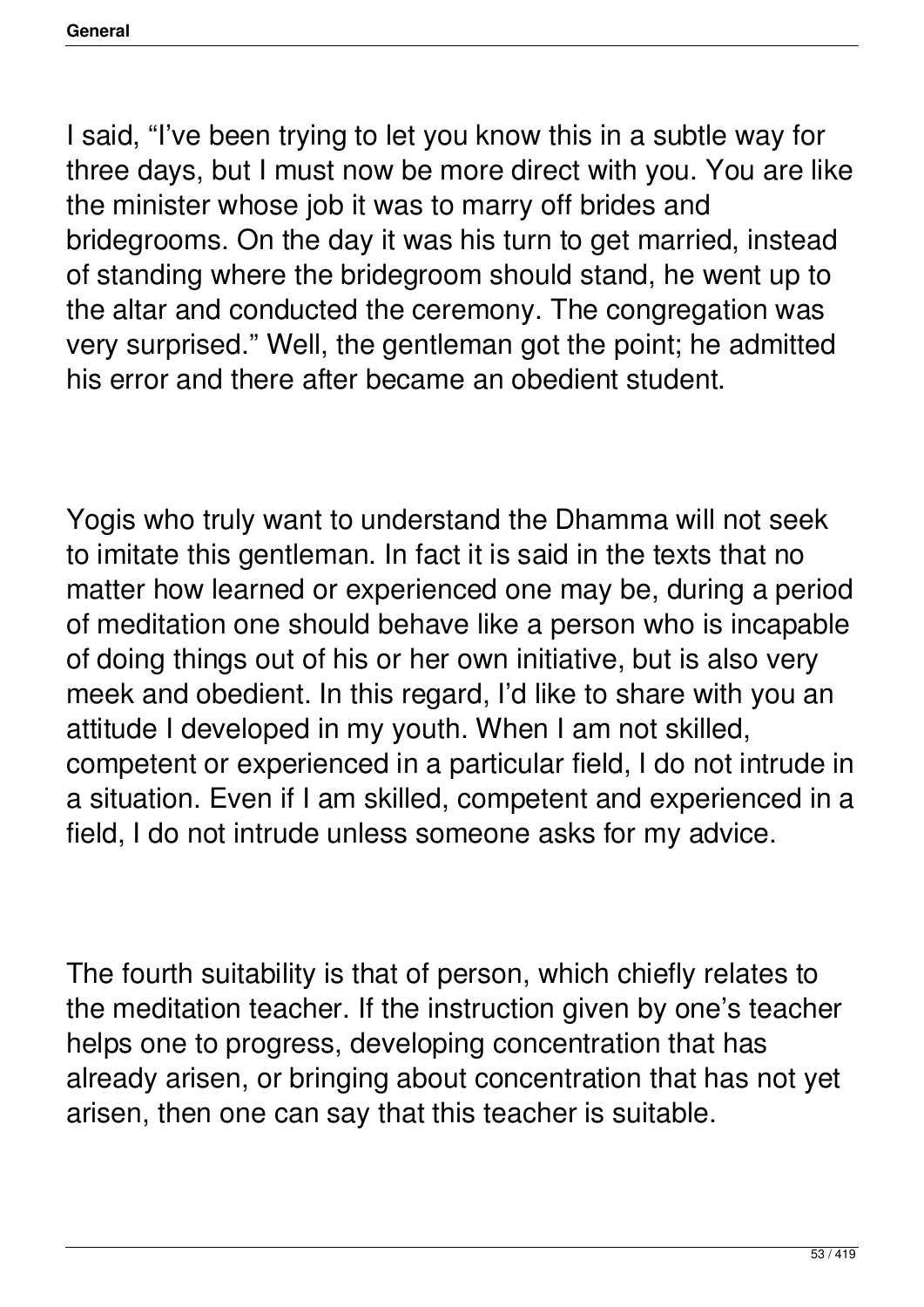Two more aspects of suitability of person have to do with the community that supports one's practice, and one's own relationship with the community of other people. In an intensive retreat, yogis require a great deal of support. In order to develop their mindfulness and concentration, they abandon worldly activities. Thus, they need friends who can perform certain tasks that would be distracting for a yogi in intensive practice, such as shopping for and preparing food, repairing the shelter, and so on. For those engaged in group practice, it is important to consider one's own effect on the community. Delicate consideration for other yogis is quite helpful. Abrupt or noisy movements can be very disruptive to others. Bearing this in mind, one can become a suitable person with respect to other yogis.

The fifth area of suitability, of food, means that the diet one finds personally appropriate is also supportive to progress in meditation. However, one must bear in mind that it is not always possible to fill one's every preference. Group retreats can be quite large, and meals are cooked for every one at once. At such times, it is best to adopt an attitude of accepting whatever is served. If one's meditation is disturbed by feelings of lack or distaste, it is all right to try to rectify this if convenient.

#### *The Story of Mātikamātā*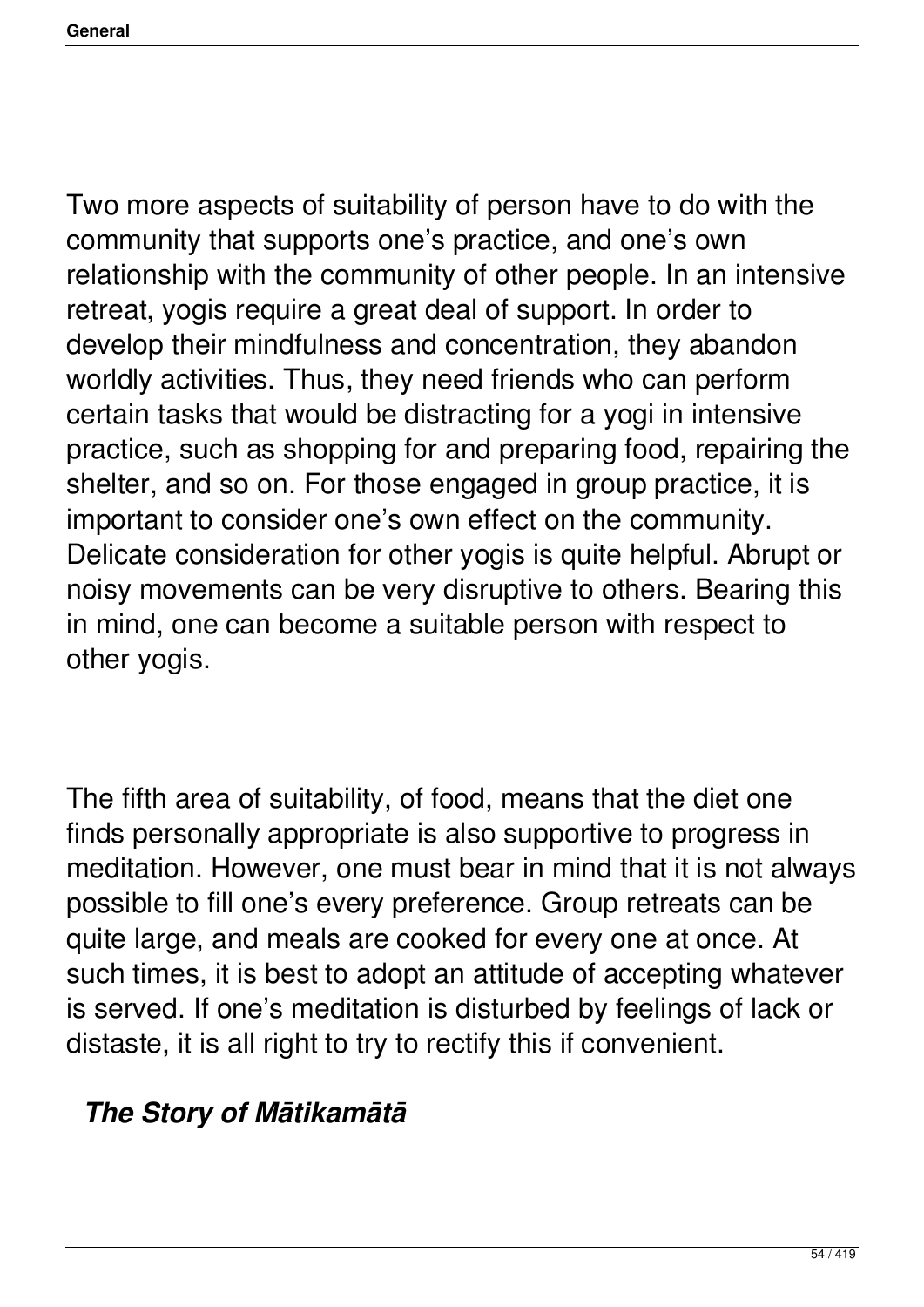Once sixty monks were meditating in the forest. They had a laywoman supporter named Mātikamātā, who was very devout. She tried to figure out what they might like, and every day she cooked enough food for all of them. One day Mātikamātā approached the monks and asked whether a lay person could meditate as they did. "Of course," she was told, and they gave her instructions. Happily she went back and began to practice. She kept up her meditation even while she was cooking for the monks and carrying out her household chores. Eventually she reached the third stage of enlightenment, anagami or nonreturner; and because of the great merit she had accumulated in the past, she also had psychic powers such as the deva eye and deva ear — i.e. the abilities to see and hear distant things — and the ability to read people's minds.

Filled with joy and gratitude, Mātikamātā said to herself, "The Dhamma I've realized is very special. I'm such a busy person, though, looking after my household chores as well as feeding the monks every day, I'm sure those monks have progressed much further than I." With her psychic powers she investigated the meditation progress of the sixty monks, and saw to her shock that none of them had had even the vaguest ghost of a vipassanā insight.

"What's wrong here?" Mātikamātā wondered. Psychically, she looked into the monks' situation to determine where the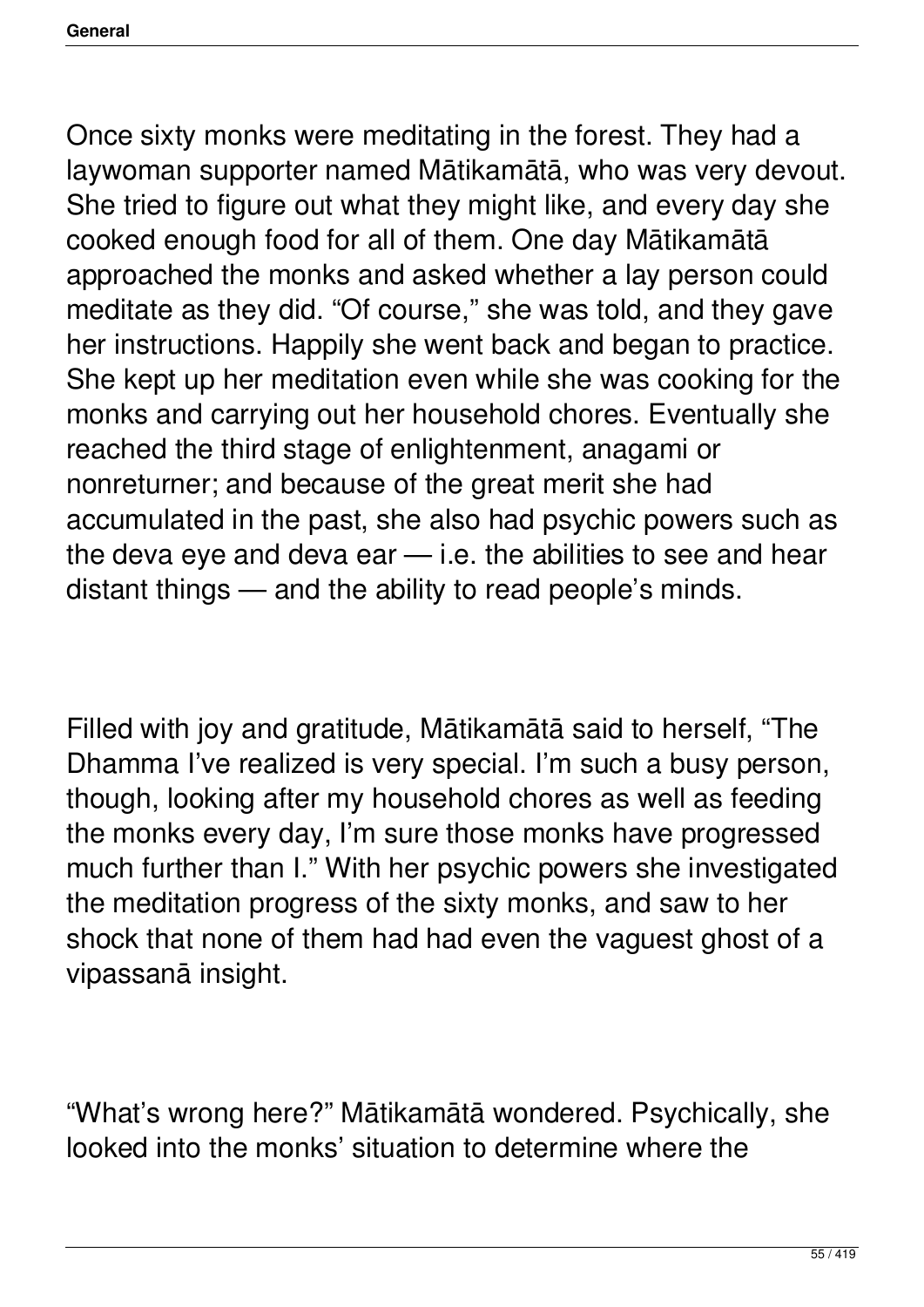unsuitability lay. It was not in the place they were meditating. It was not because they weren't getting along — but it was that they were not getting the right food! Some of the monks liked sour tastes, others preferred the salty. Some liked hot peppers and others liked cakes, and still others preferred vegetables. Out of great gratitude for the meditation instructions she had received from them, which had led her to profound enlightenment, Mātikamātā began to cater to each monk's preference. As a result, all of the monks soon became arahants, fully enlightened ones.

This woman's rapid and deep attainments, as well as her intelligence and dedication, provide a good model for people like parents and other caretakers, who serve the needs of others, but who do not need to relinquish aspirations for deep insights.

While on this subject I would like to talk about vegetarianism. Some hold the view that it is moral to eat only vegetables. In Theravāda Buddhism there is no notion that this practice leads to an exceptional perception of the truth.

The Buddha did not totally prohibit the eating of meat. He only lay down certain conditions for it. For example, an animal must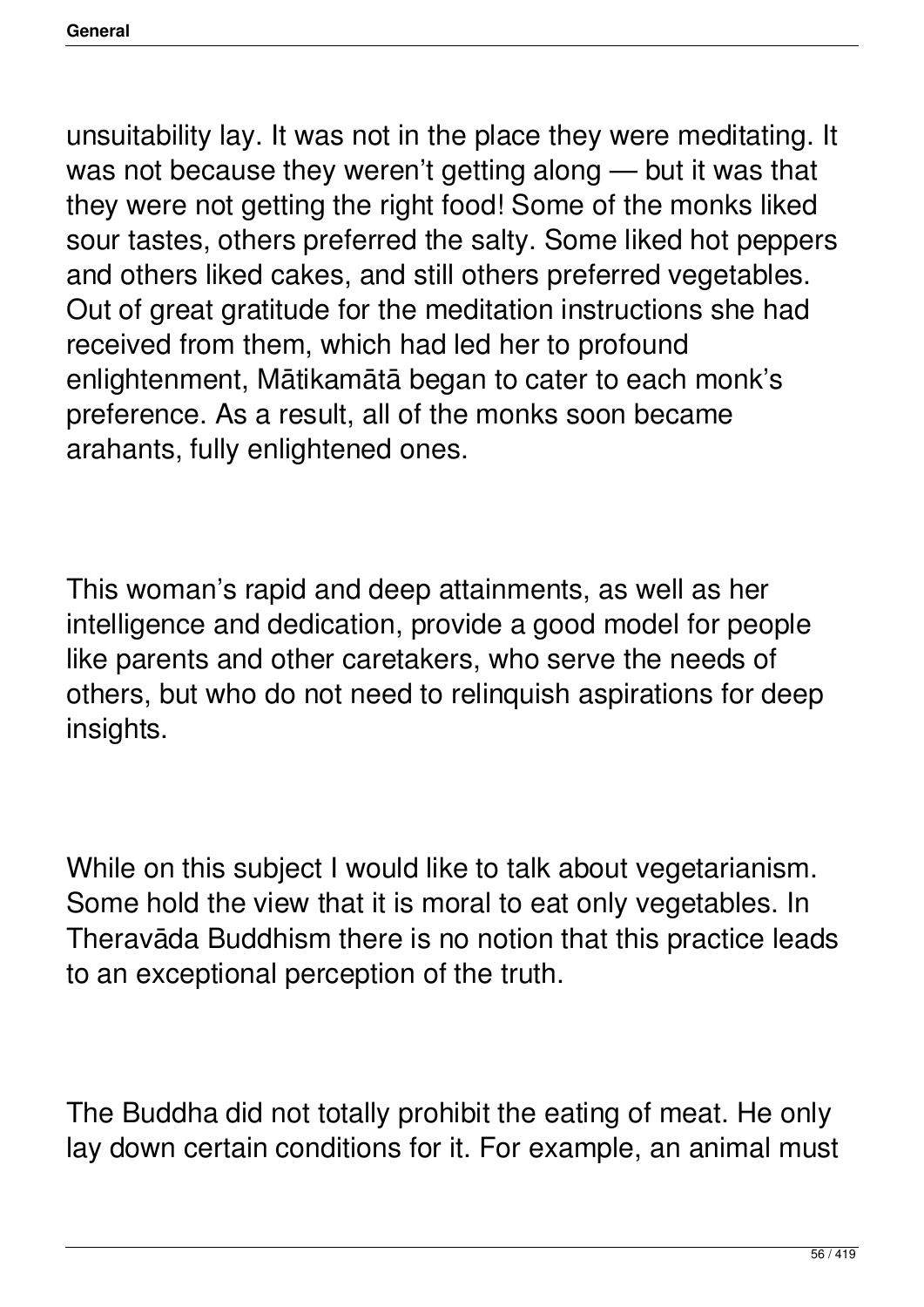not be killed expressly for one's personal consumption. The monk Devadatta asked him to lay down a rule expressly forbidding the eating of meat, but the Buddha, after thorough consideration, refused to do so.

In those days as now, the majority of people ate a mixture of animal and vegetable food. Only Brahmins, or the upper caste, were vegetarian. When monks went begging for their livelihood, they had to take whatever was offered by donors of any caste. To distinguish between vegetarian and carnivorous donors would have affected the spirit of this activity. Furthermore, both Brabmins and members of other castes were able to join the order of monks and nuns. The Buddha took this fact into consideration as welt with all of its implications.

Thus, one needn't restrict oneself to vegetarianism to practice the Dhamma. Of course, it is healthy to eat a balanced vegetarian diet, and if your motivation for not eating meat is compassion, this impulse is certainly wholesome. If, on the other hand, your metabolism is adjusted to eating meat, or if for some other reason of health it is necessary for you to eat meat this should not be considered sinful or in any way detrimental to the practice. A law that cannot be obeyed by the majority is ineffective.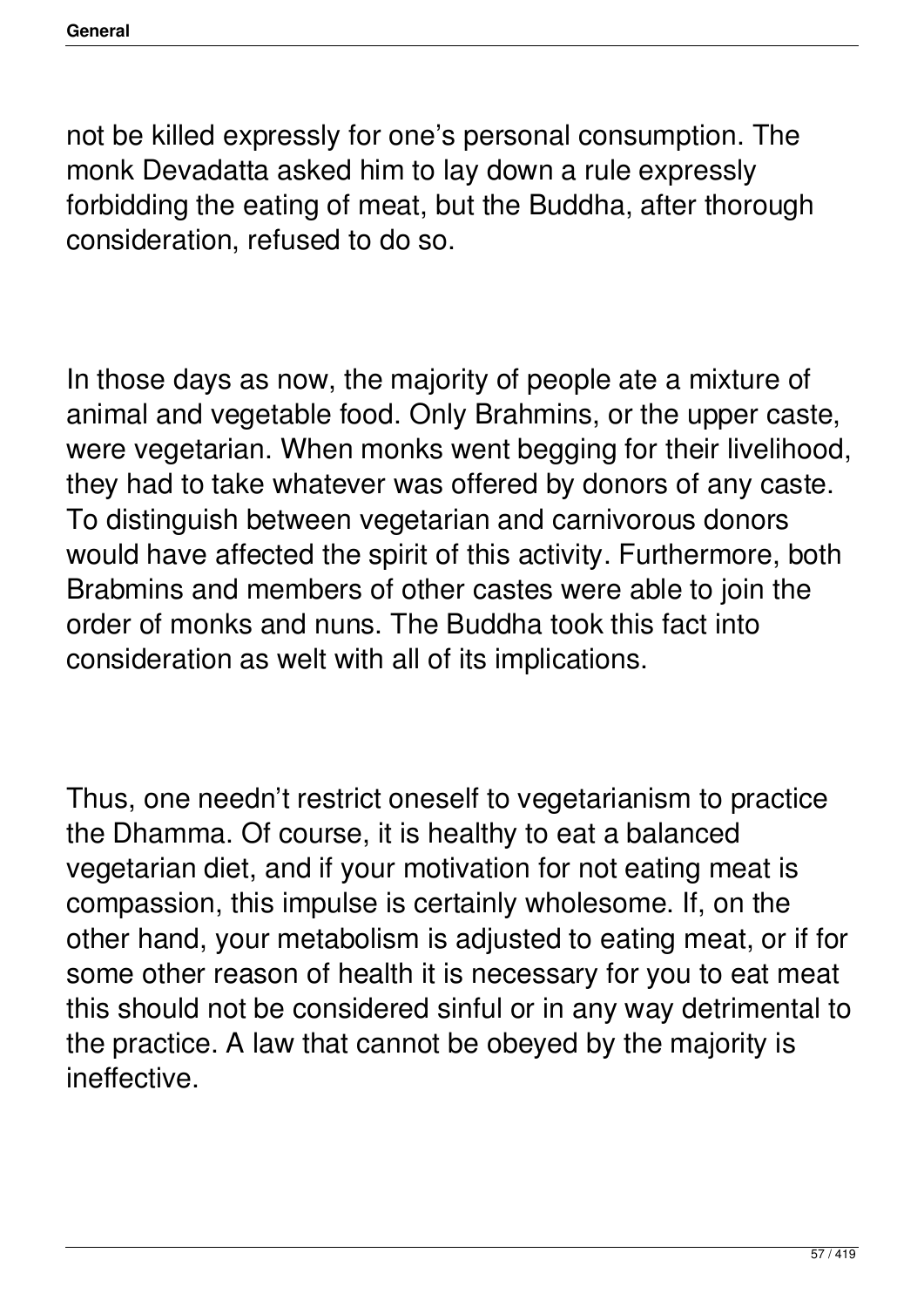The sixth type of suitability is that of weather. Human beings have a fantastic ability to adapt to weather. No matter how hot or cold it may be, we devise methods of making ourselves comfortable. When these methods are limited or unavailable, one's practice can be disrupted. At such times it may be better to practice in a temperate climate, if possible.

The seventh and last kind of suitability is that of posture. Posture here refers to the traditional four postures: sitting, standing, walking and lying down. Sitting is best for samatha or tranquillity meditation. In the tradition of Mahāsi Sayādaw, vipassanā practice is based on sitting and walking. For any type of meditation, once momentum builds, posture does not really matter; any of the four is suitable.

Beginning yogis should avoid the lying and the standing postures. The standing posture can bring about pain in a short while: tightness and pressure in the legs, which can disrupt the practice. The lying posture is problematic because it brings on drowsiness. In it there is not much effort being made to maintain the posture, and there is too much comfort.

Investigate your own situation to find out whether the seven types of suitability are present. If they are not, perhaps you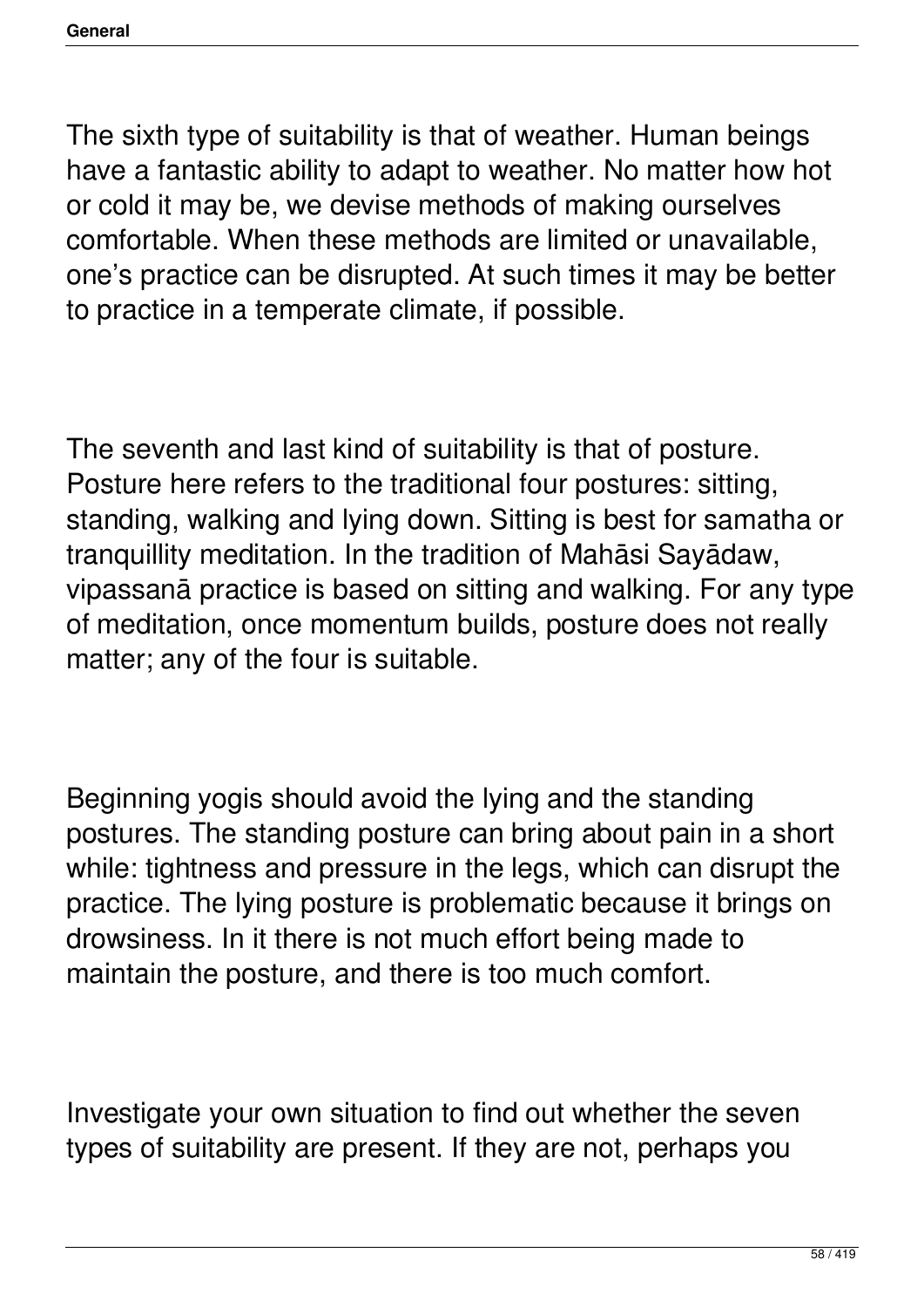should take steps to ensure they are fulfilled, so that your practice can develop. If this is done with the aim of making progress in your practice, it will not be self-centered.

### **FIVE: REAPPLYING HELPFUL CONDITIONS FROM THE PAST**

The fifth way of sharpening the controlling faculties is to bring about the completion of meditative insight using what is called "the sign of samādhi." This refers to circumstances in which good practice has occurred before: good mindfulness and concentration. As we all know, practice is an up and down affair. At times we are high up in the clouds of samādhi-land; at other times, we're really depressed, assaulted by kilesas, not mindful of anything. Using the sign of samādhi means that when you are up in those clouds, when mindfulness is strong, you should try to notice what circumstances led to this good practice. How are you working with the mind? What are the specific circumstances in which this good practice is occurring? The next time you get into a difficult situation, you may be able to remember the causes of good mindfulness and establish them again.

### **SIX: CULTIVATING THE FACTORS THAT LEAD TO ENLIGHTENMENT**

The sixth way of sharpening the controlling faculties is cultivating the factors of enlightenment: mindfulness,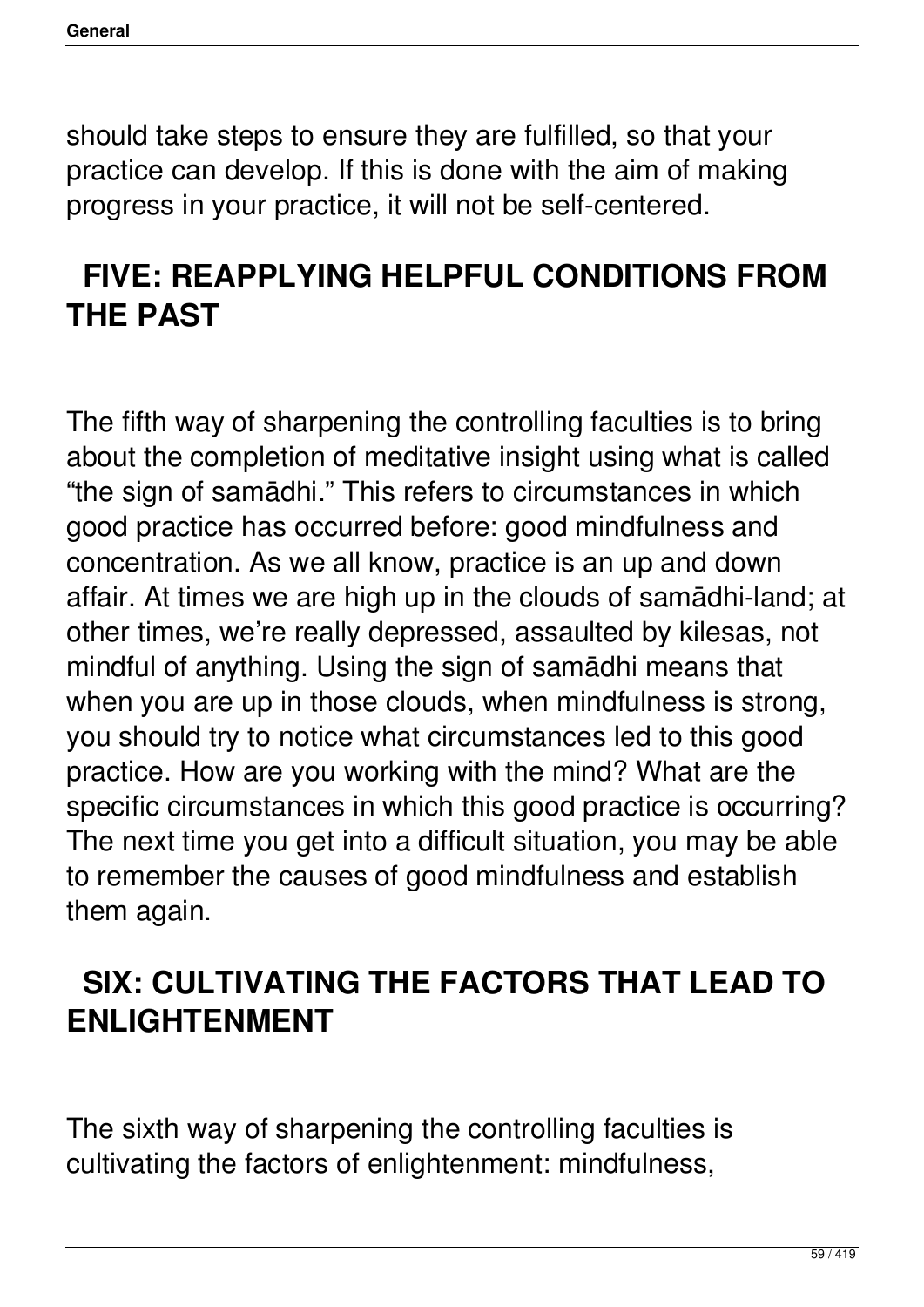investigation, energy, rapture or joy, tranquility, concentration, and equanimity. These qualifies of mind, or mental factors, are actually the causes which bring about enlightenment. When they are present and alive in one's mind, the moment of enlightenment is being encouraged, and may be said to be drawing nearer. Furthermore, the seven factors of enlightenment belong to what is known as "noble path and fruition consciousness." In Buddhism, we speak of "consciousnesses" when we mean specific, momentary types of consciousness — particular mental events, with recognizable characteristics. Path and fruition consciousness are the linked mental events that constitute an enlightenment experience. They are what is occurring when the mind shifts its attention from the conditioned realm to nibbāna, or unconditioned reality. The result of such a shift is that certain defilements are uprooted, so that the mind is never the same afterwards.

While working to create the conditions for path and fruition consciousness, a yogi who understands the factors of enlightenment can use them to balance her or his meditation practice. The enlightenment factors of effort, joy, and investigation uplift the mind when it becomes depressed, while the factors of tranquility, concentration, and equanimity calm the mind when it becomes hyperactive.

Many times a yogi may feel depressed and discouraged, having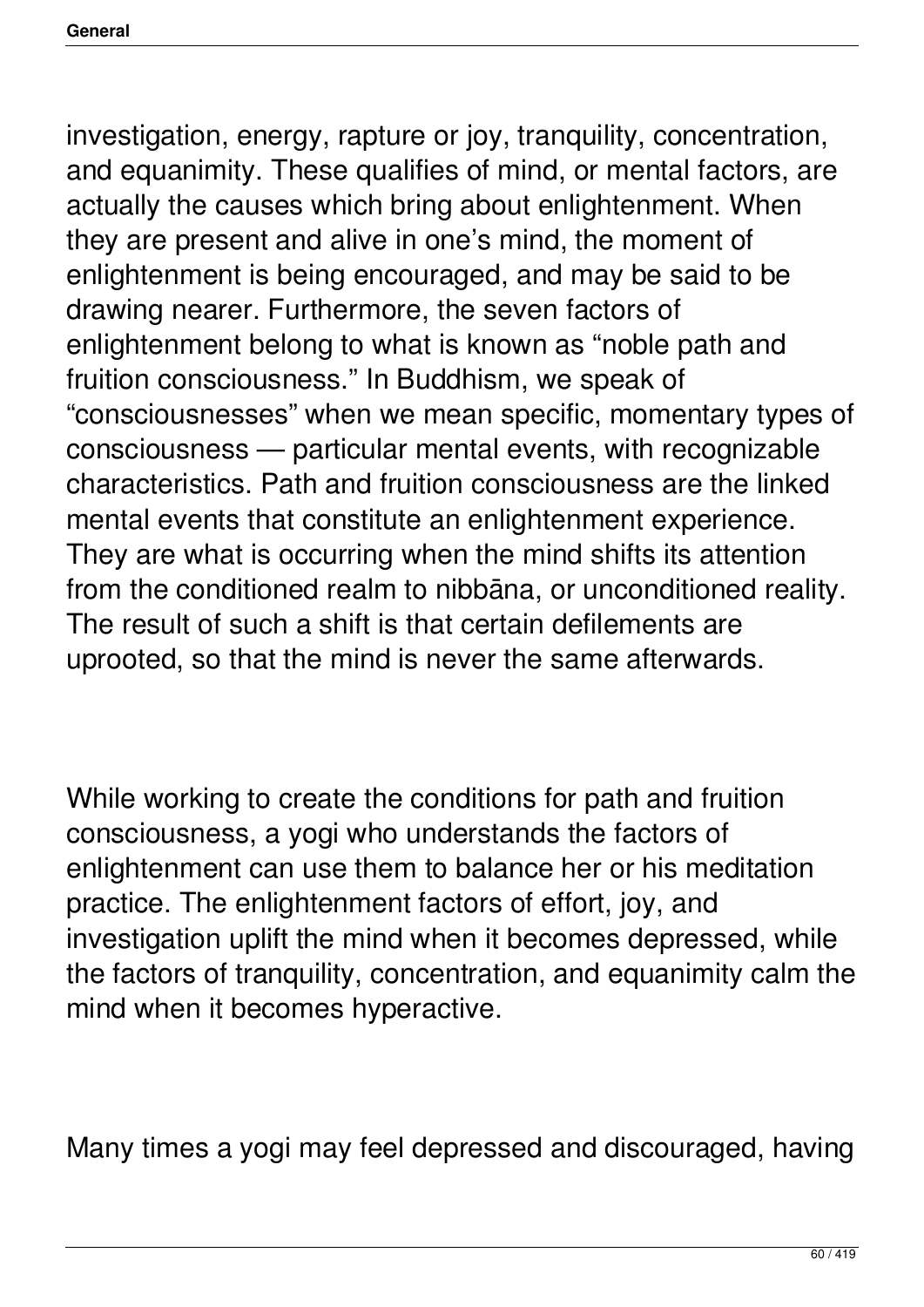no mindfulness, thinking that his or her practice is going terribly badly. Mindfulness may not be able to pick up objects as it has in the past. At such a time it is essential for a yogi to pull out of this state, brighten the mind. He or she should go in search of encouragement and inspiration. One way to do this is by listening to a good Dhamma talk. A talk can bring about the enlightenment factor of joy or rapture; or it can inspire greater effort, or it can deepen the enlightenment factor of investigation by providing knowledge about practice. These three factors of enlightenment — rapture, effort and investigation — are most helpful in facing depression and discouragement.

Once an inspiring talk has brought up rapture, energy or investigation, you should use this opportunity to try to focus the mind very clearly on objects of observation, so that the objects appear very clearly to the mind's eye.

At other times, yogis may have an unusual experience, or for some other reason may find themselves flooded with exhilaration, rapture and joy. The mind becomes active and overenthusiastic. On a retreat you can spot such yogis beaming, walking around as if they were six feet above the ground. Due to excess energy, the mind slips; it refuses to concentrate on what is happening in the present moment. If attention touches the target object at all, it immediately goes off on a tangent.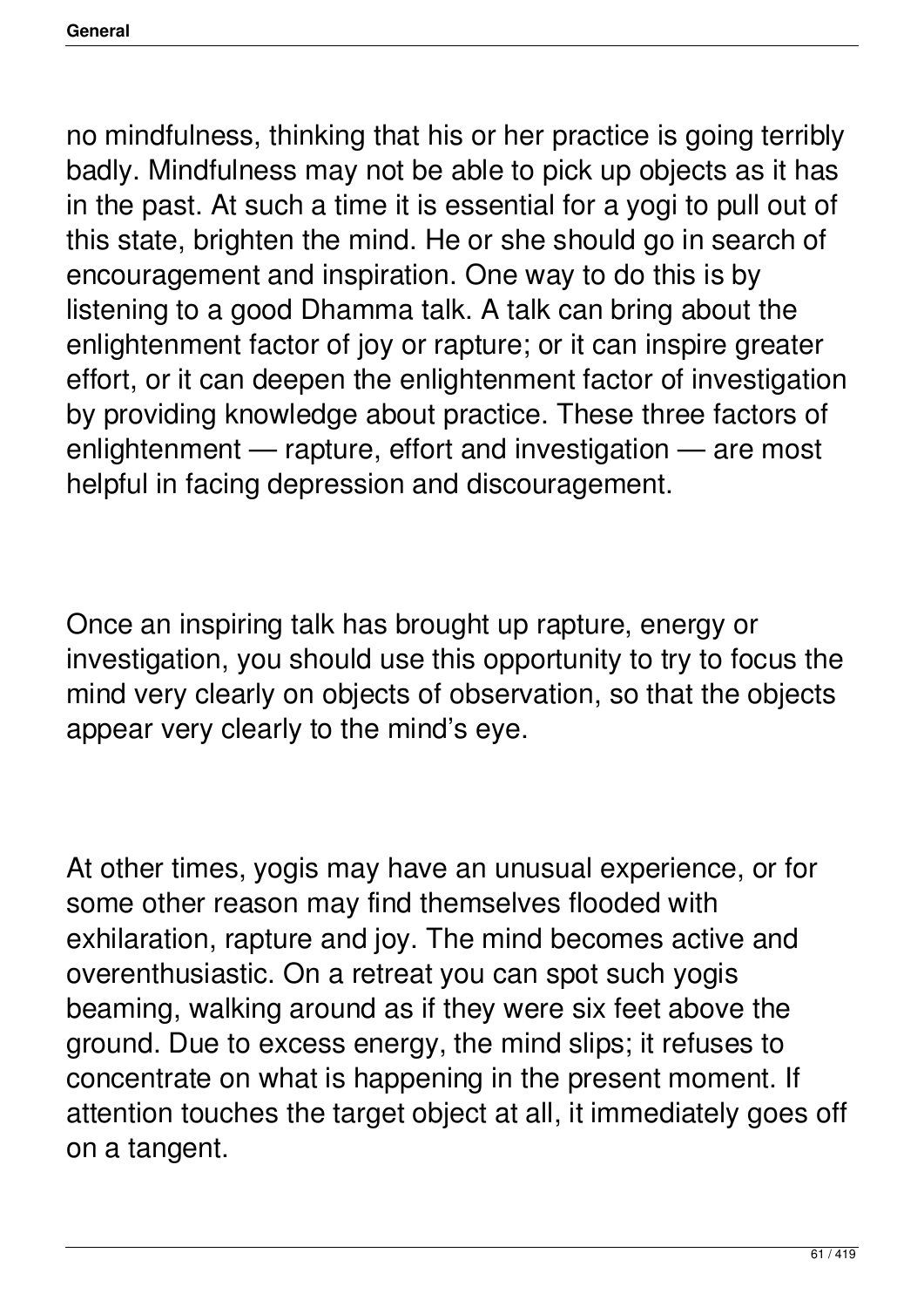If you find yourself excessively exhilarated, you should restore your equilibrium by developing the three enlightenment factors of tranquility, concentration and equanimity. A good way to start is by realizing that your energy is indeed excessive; and then reflecting. "There's no point in hurrying. The Dhamma will unfold by itself. I should just sit back coolly and watch with gentle awareness." This stimulates the factor of tranquility. Then, once the energy is cooled, one can begin to apply concentration. The pactical method of doing this is to narrow down the meditation. Instead of noting many objects, cut down to concentrate more fully on a few. The mind will soon renew its normal, slower pace. Lastly, one can adopt a stance of equanimity, cajoling and soothing the mind with reflections like, "A yogi has no preferences. There's no point in hurrying. The only thing that matters is for me to watch whatever is happening, good or bad."

If you can keep your mind in balance, soothing excitement and lightening up depression, you can be sure that wisdom will shortly unfold on its own.

Actually, the person best qualified to rectify imbalances in practice is a competent meditation teacher. If he or she keeps steady track of students through interviews, a teacher can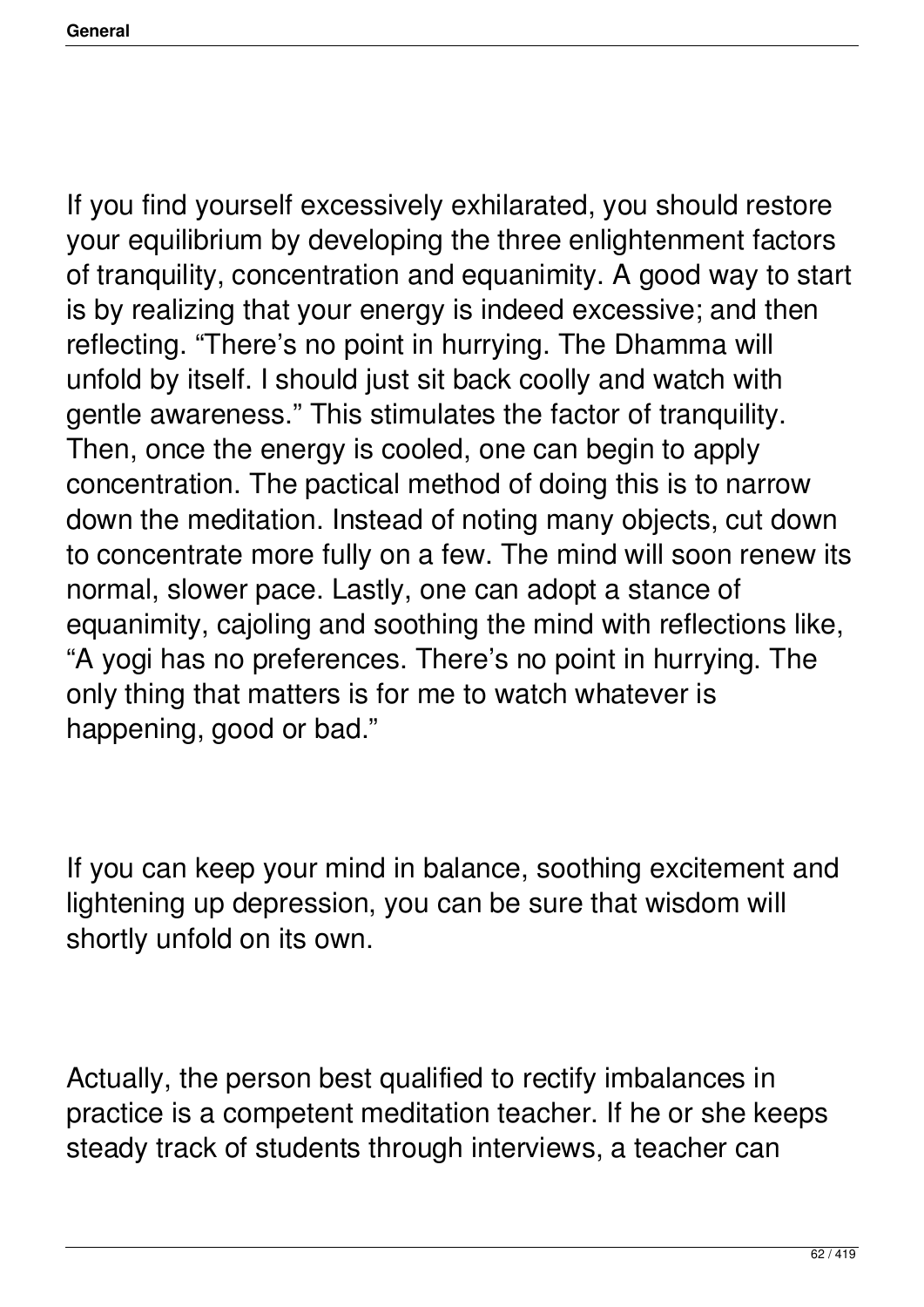recognize and remedy the many kinds of excesses that yogis are susceptible to.

I would like to remind all yogis never to feel discouraged when they think something is wrong with their meditation. Yogis are like babies or young children. As you know, babies go through various stages of development. When babies are in a transition from one stage of development to another, they tend to go though a lot of psychological and physical upheaval. They seem to get irritated very easily and are difficult to care for. They cry and wail at odd times. An inexperienced mother may worry about her baby during periods like this. But truly, if infants don't go through this suffering they will never mature and grow up. Babies' distress is often a sign of developmental progress. So if you feel your practice is falling apart, do not worry. You may be just like that little child who is in a transition between stages of growth.

#### **SEVEN: COURAGEOUS EFFORT**

The seventh way of developing the controlling faculties is to practice with courageous effort so much so that you are willing to sacrifice your body and life in order to continue the practice uninterrupted. This means giving rather less consideration toward the body than we tend to be accustomed to give to it. Rather than spending time beautifying ourselves or catering to our wishes for greater comfort, we devote as much energy as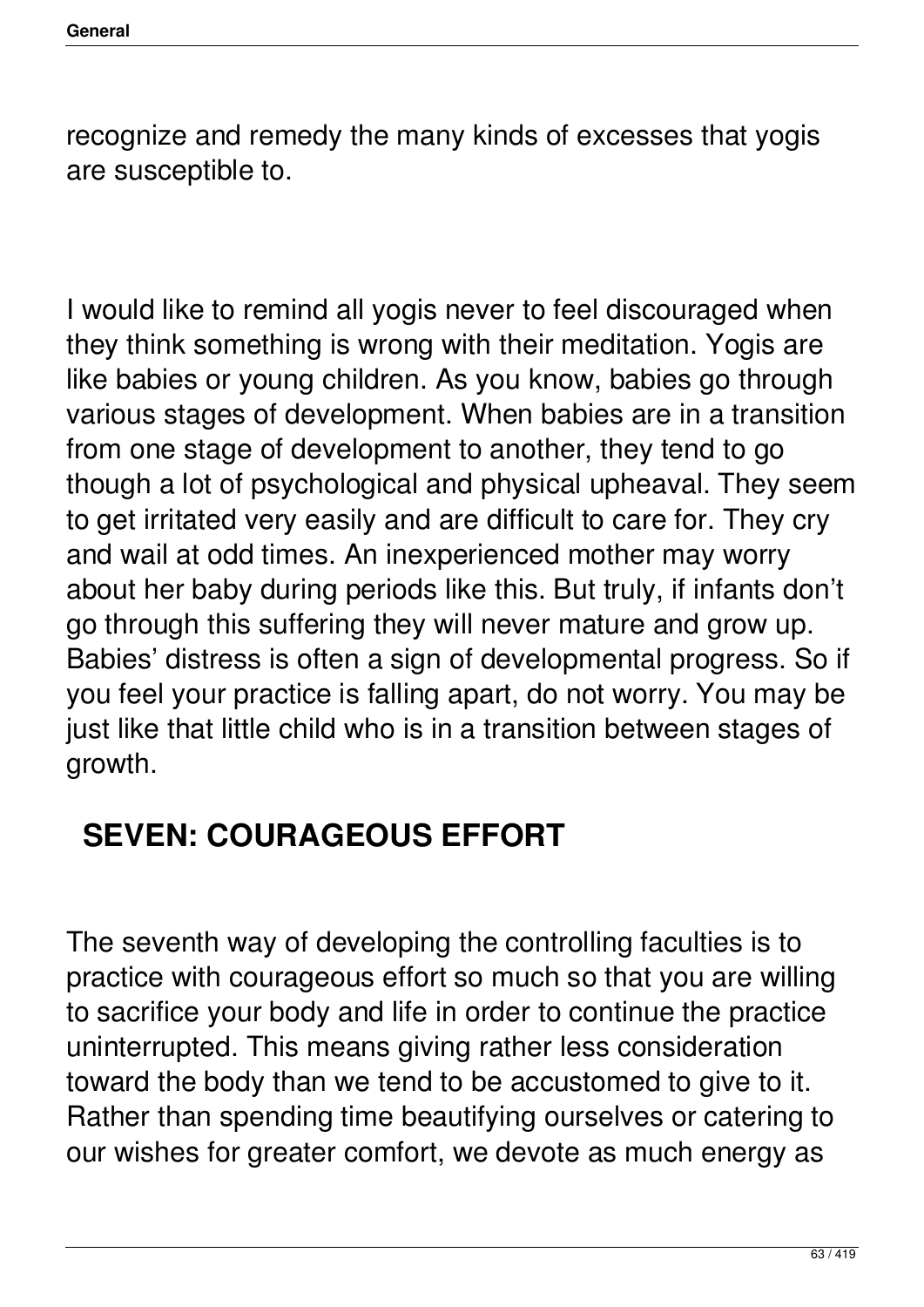possible to going forward in meditation.

Although it may feel very youthful right now, our body becomes completely useless when we die. What use can one make of a corpse? The body is like a very fragile container which can be used as long as it is intact, but the moment it drops on the floor, it is of no further help to us.

While we are alive and in reasonably good health, we have the good fortune to be able to practice. Let us try to extract the precious essence from our bodies before it is too late, before our bodies become useless corpses! Of course, it is not our aim to hasten this event. We should also try to be sensible, and to maintain this body's health, if only for our practice to continue.

You might ask what essence one can extract from the body. A scientific study was once made to determine the market value of the substances composing the human body: iron, calcium and so on. I believe it came to less than one American dollar, and the cost of extracting all those components was many times greater than this total value. Without such a process of extraction, a corpse is valueless, beyond providing compost for the soil. If a dead person's organs can be used for transplants into living bodies, this is good; but in this case, progress toward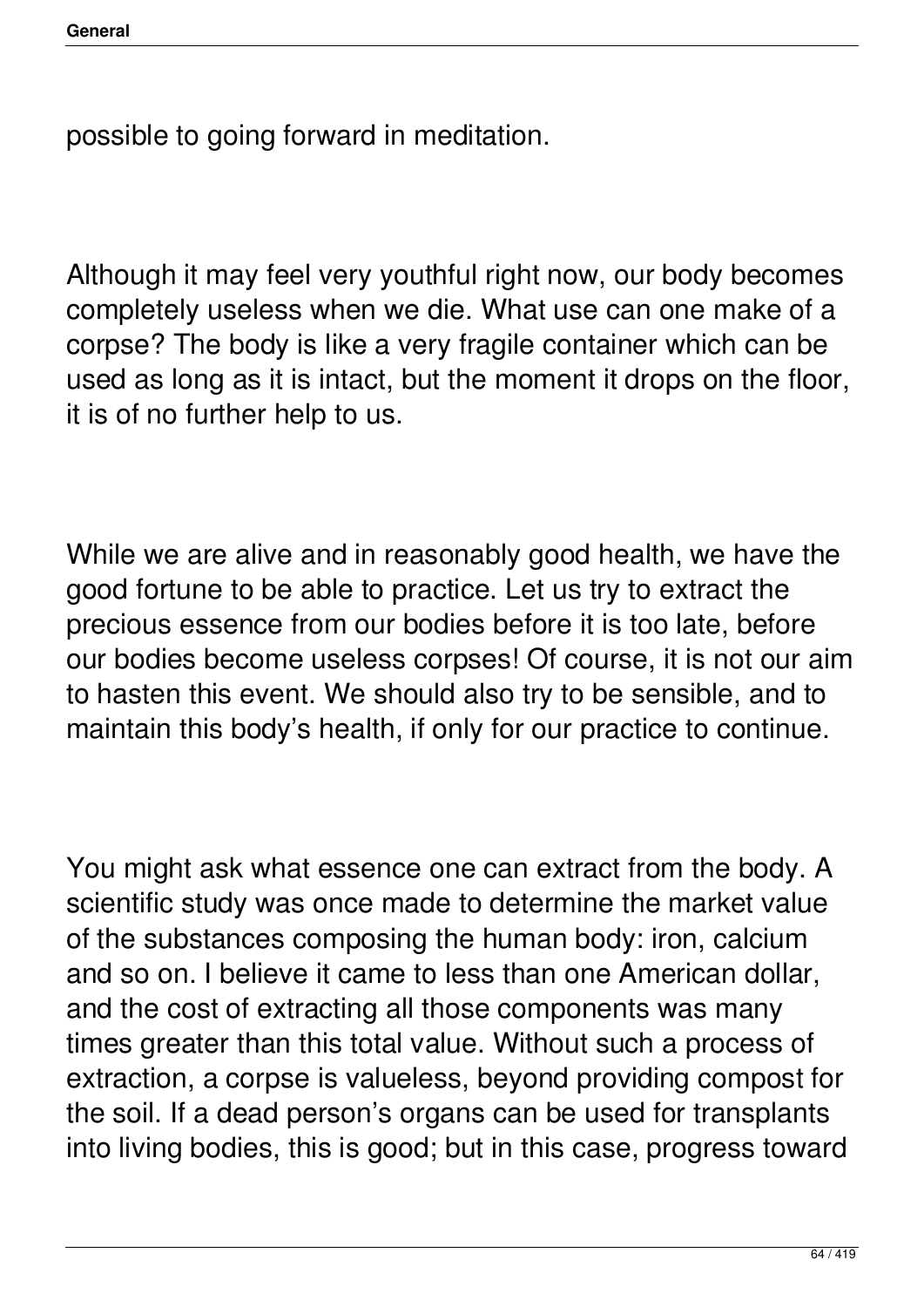becoming an entirely lifeless and valueless corpse has only been delayed.

The body can be looked at as a rubbish dump, disgusting and full of impurities. Uncreative people have no use for things they might find in such a dump, but an innovative person understands the value of recycling. He or she may take a dirty, smelly thing off the rubbish heap and clean it and be able to use it again. There are many stories of people who have made millions from the recycling business.

From this rubbish heap we call our body, we can nonetheless extract gold through the practice of the Dhamma. One form of gold is sīla, purity of conduct, the ability to tame and civilize one's actions. After further extraction, the body yields up the controlling faculties of faith, mindfulness, effort, concentration and wisdom. These are priceless jewels which can be extracted from the body through meditation. When the controlling faculties are well-developed, the mind resists domination by greed, hatred and delusion. A person whose mind is free of these painful oppressive qualities experiences an exquisite happiness and peace that cannot be bought with money. His or her presence becomes calm and sweet so that others feel uplifted. This inner freedom is independent of all circumstances and conditions, and it is only available as a result of ardent meditation practice.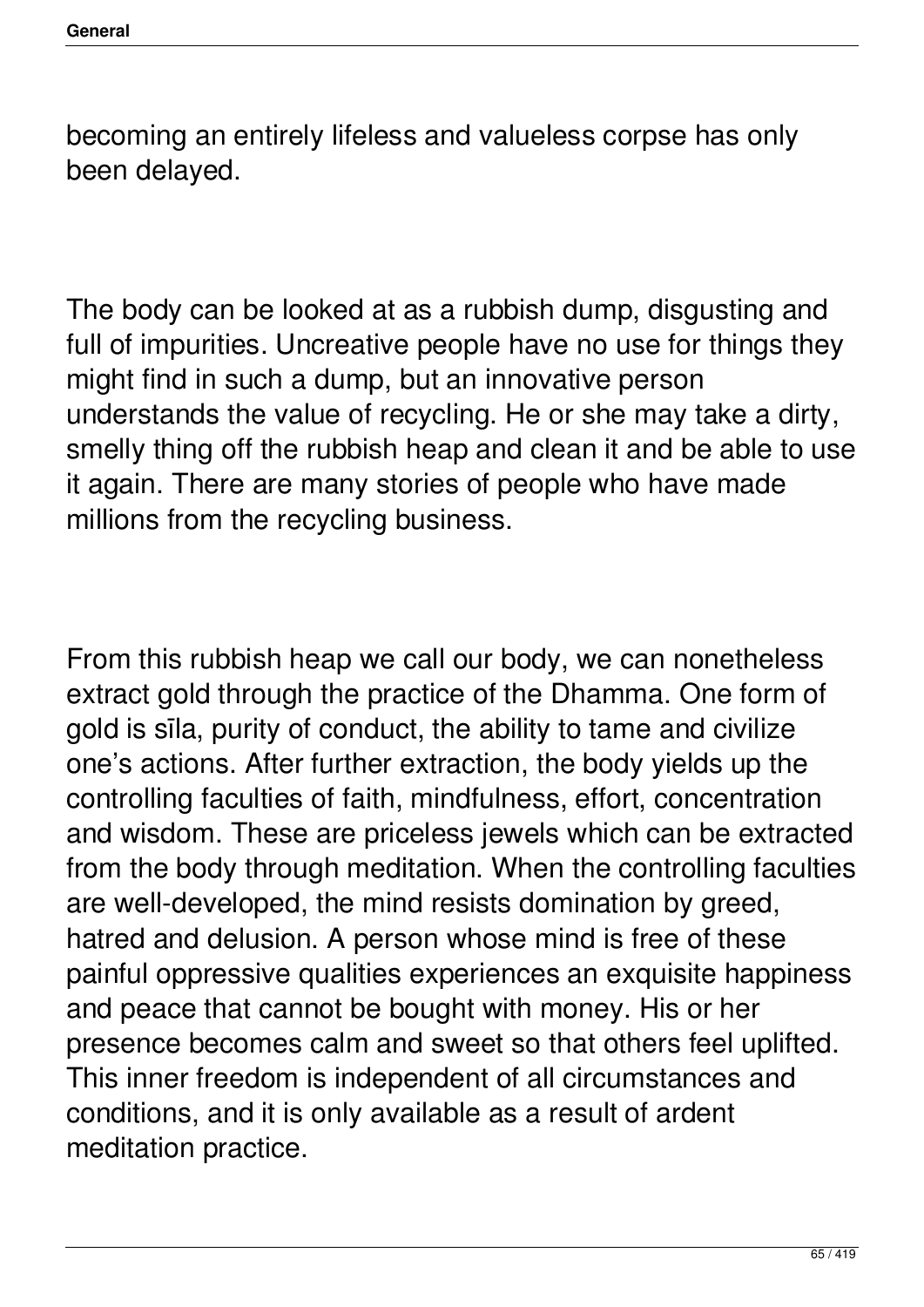Anyone can understand that painful mental states do not vanish just because we wish them to do so. Who has not wrestled with a desire they knew would hurt someone if they indulged it? Is there anyone who has never been in an irritable, grumpy mood and wished they were feeling happy and contented instead? Has anyone failed to experience the pain of being confused? It is possible to uproot the tendencies which create pain and dissatisfaction in our lives, but for most of us it is not easy. Spiritual work is as demanding as it is rewarding. Yet we should not be discouraged. The goal and result of vipassanā meditation is to be free from all kinds, all shades and all levels of mental and physical suffering. If you desire this kind of freedom, you should rejoice that you have an opportunity to strive to achieve it.

The best time to strive is right now. If you are young, you should appreciate your good situation, for young people have the most energy to carry out the meditation practice. If you are older you may have less physical energy, but perhaps you have seen enough of life to have gained wise consideration, such as a personal understanding of life's fleetingness and unpredictability.

#### *"Urgency Seized Me"*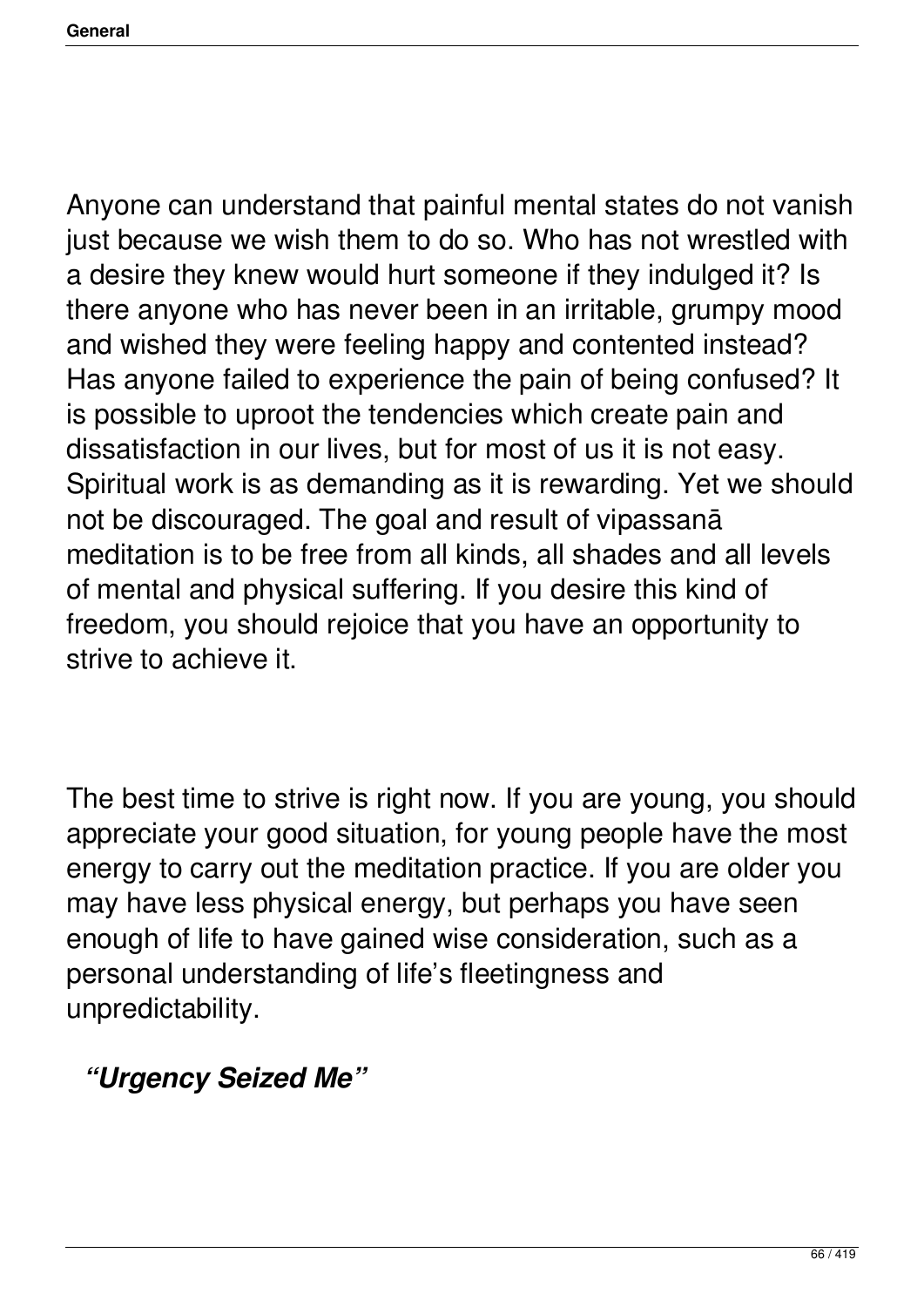During the Buddha's time there was a young bhikkhu, or monk, who had come from a wealthy family. Young and robust, he'd had the chance to enjoy a wide variety of sense pleasures before his ordination. He was wealthy, he had many friends and relatives, and his wealth made available to him the full panoply of indulgences. Yet he renounced all this to seek liberation.

One day when the king of that country was riding through the forest, he came across this monk. The king said, "Venerable sir, you are young and robust; you are in the prime of youth. You come from a wealthy family and have lots of opportunities to enjoy yourself. Why did you leave your home and family to wear robes and live in solitude? Don't you feel lonely? Aren't you bored?"

The monk answered, "O great king, when I was listening to the Buddha's discourse that leads to arousing spiritual urgency, a great sense of urgency seized me. I want to extract the optimum utility from this body of mine in time before I die. That is why I gave up the worldly life and took these robes."

If you still are not convinced of the need to practice with great urgency, without attachment to body or life, the Buddha's words may also be helpful for you.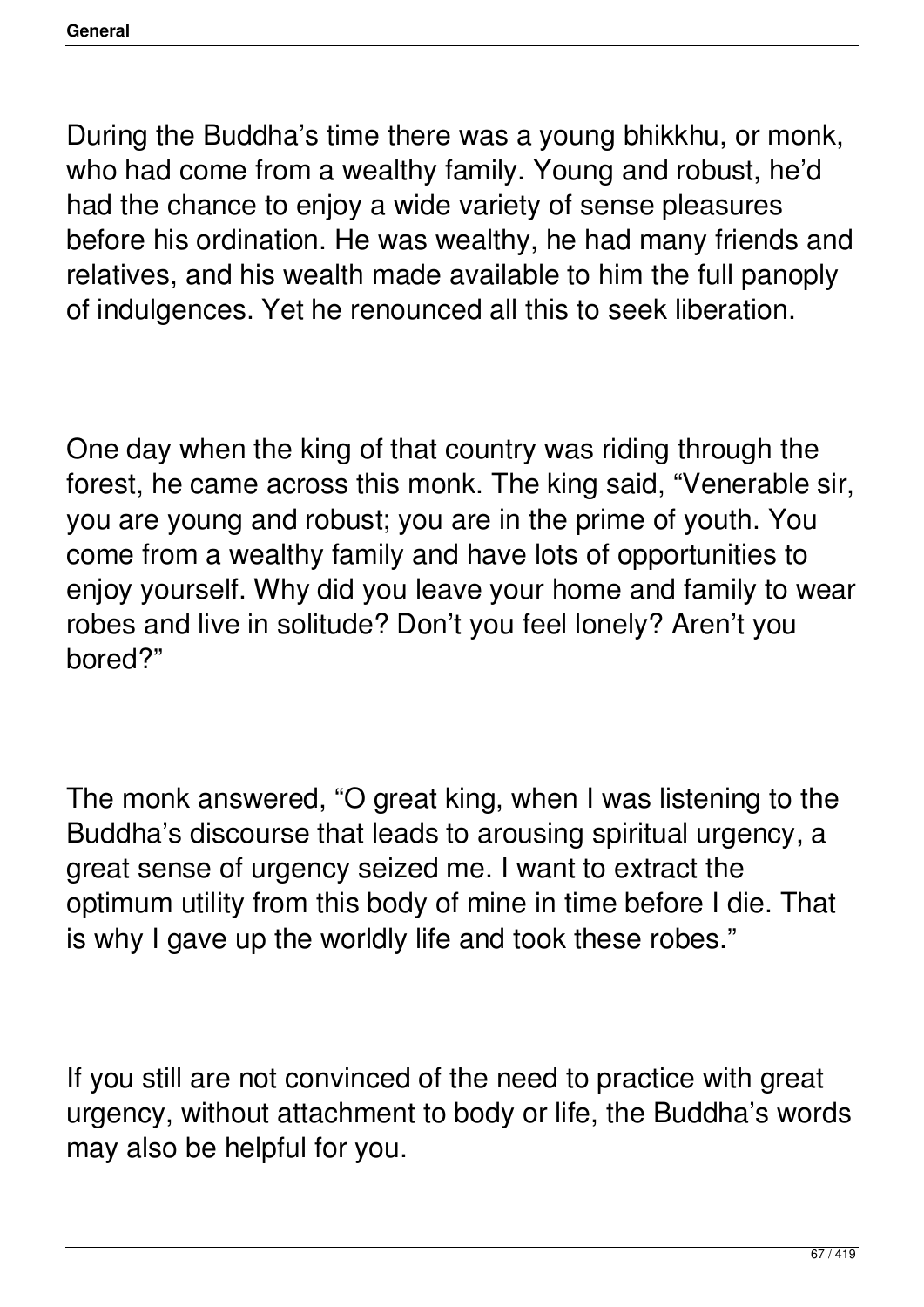One should reflect, he said, on the fact that the whole world of beings is made up of nothing but mind and matter which have arisen but do not stay. Mind and matter do not remain still for one single moment; they are in constant flux. Once we find ourselves in this body and mind, there is nothing we can do to prevent growth from taking place. When we are young we like to grow, but when we are old we are stuck in an irreversible process of decline.

We like to be healthy, but our wishes can never be guaranteed. We are plagued by sickness and illness, by pain and discomfort, throughout our existence. Immortal life is beyond our reach. All of us will die. Death is contrary to what we would wish for ourselves, yet we cannot prevent it. The only question is whether death will come sooner or later.

Not a single person on earth can guarantee our wishes regarding growth, health or immortality. People refuse to accept these facts. The old try to look young. Scientists develop all manner of cures and contraptions to delay the process of human decay. They even try to revive the dead! When we are sick we take medicines to feel better. But even if we get well, we will get sick again. Nature cannot be deceived. We cannot escape old age and death.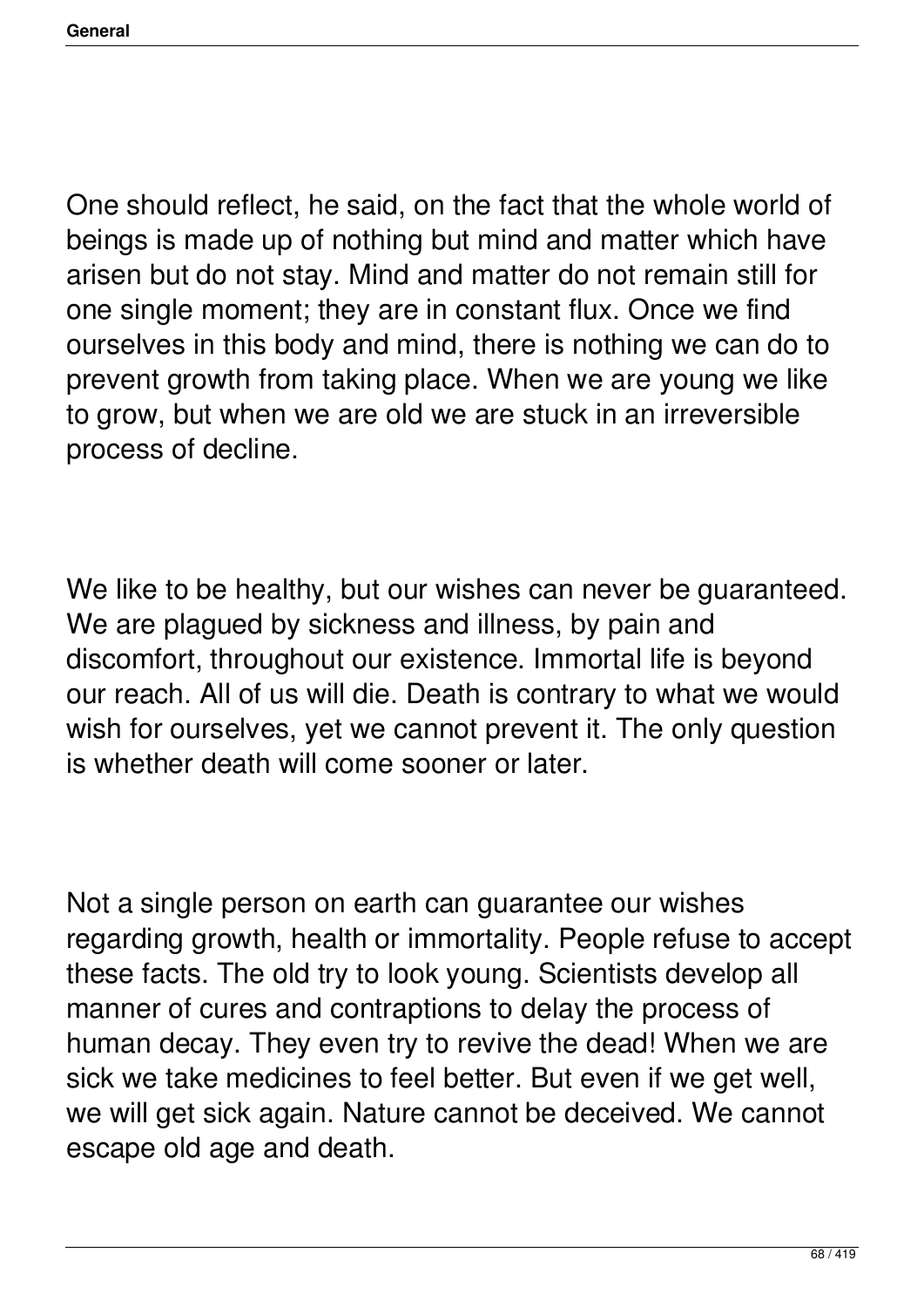This is the main weakness of beings: beings are devoid of security. There is no safe refuge from old age, disease and death. Look at other beings, look at animals, and most of all, look at yourself.

If you have practiced deeply, these facts will come as no surprise to you. If you can see with intuitive insight how mental and physical phenomena arise endlessly from moment to moment, you know there is no refuge anywhere that you can run to. There is no security. Yet, if your insight has not reached this point, perhaps reflecting on the precariousness of life will cause some urgency to arise in you, and give you a strong impulse to practice. Vipassanā meditation can lead to a place beyond all these fearsome things.

Beings have another great weakness: lack of possessions. This may sound strange. We are born. We begin procuring knowledge right away. We obtain credentials. Most of us get a job, and buy many items with the resulting wages. We call these our possessions, and on a relative level, that is what they are — no doubt about it. If possessions really belonged to us, though, we would never be separated from them. Would they break, or get lost, or stolen the way they do if we owned them in some ultimate sense? When human beings die there is nothing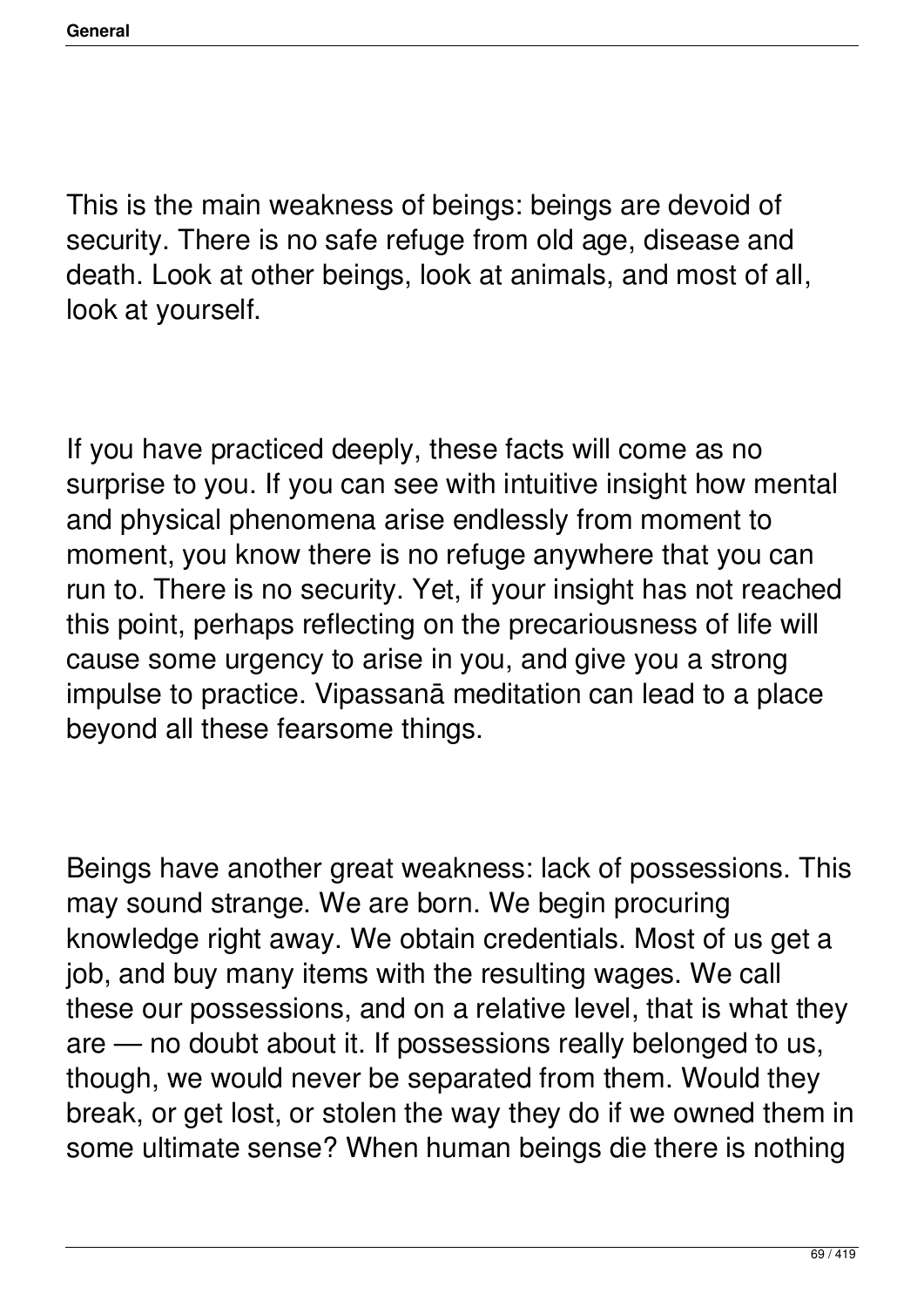we can take with us. Everything gained, amassed, stored up and hoarded is left behind. Therefore it is said that all beings are possession-less.

All of our property must be left behind at the moment of death. Property is of three types, the first of which is immovable property: buildings, land, estates, and so forth. Conventionally these belong to you, but you must leave them behind when you die. The second type of property is moveable property: chairs, toothbrushes and clothing — all the things you carry along as you travel about during your existence on this planet. Then there is knowledge: arts and sciences, the skills you use to sustain your life and that of others. As long as we have a body in good working order, this property of knowledge is essential. However, there is no insurance against losing that either. You may forget what you know, or you may be prevented from practicing your specialty by a government decree or some other unfortunate event. If you are a surgeon you could badly break your arm, or you could meet with some other kind of attack on your well-being which leaves you too neurotic to continue your livelihood.

None of these kinds of possessions can bring any security during existence on earth, let alone during the afterlife. If one can understand that we possess nothing, and that life is extremely transitory, then we will feel much more peaceful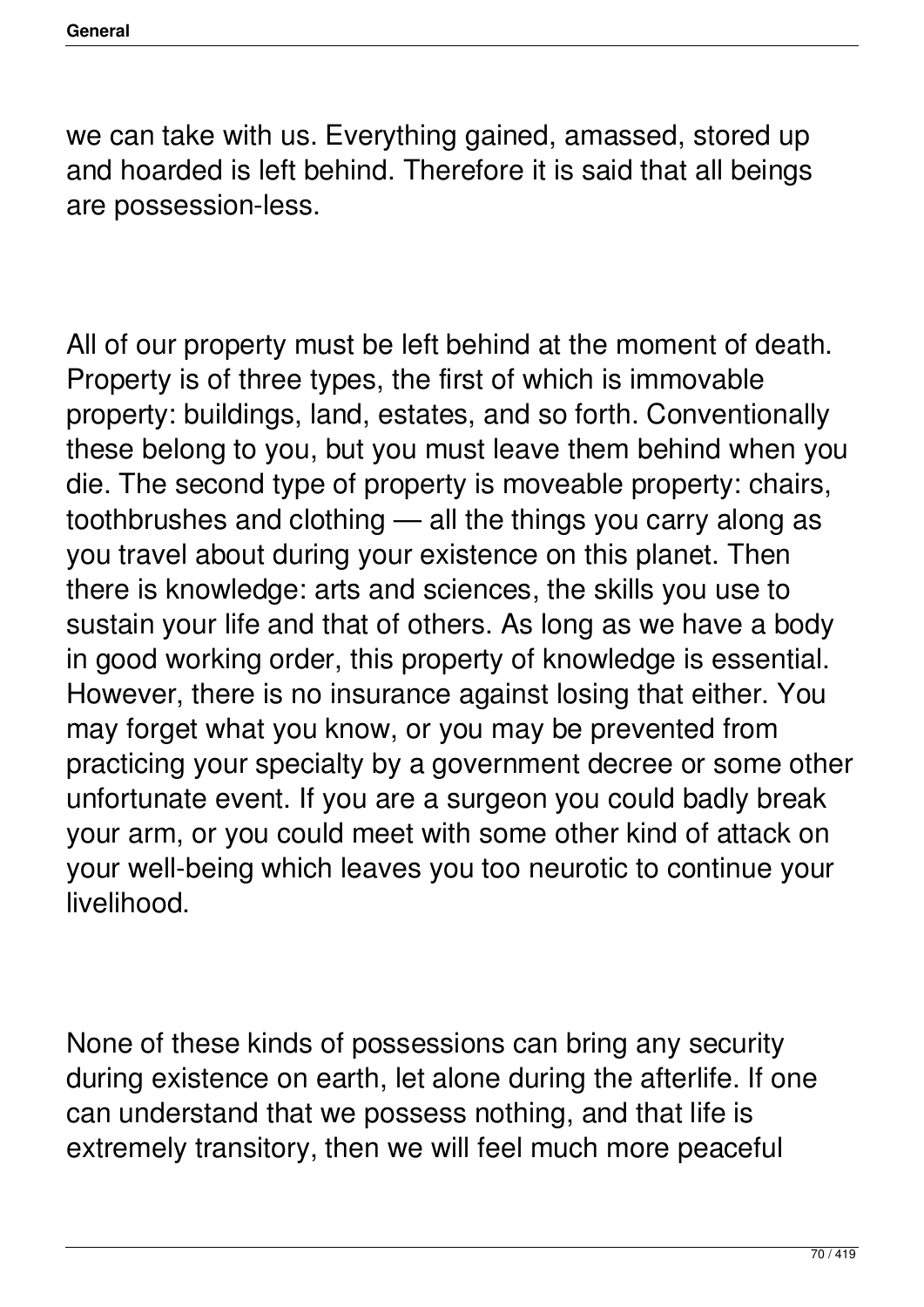when the inevitable comes to pass.

#### *Our Only True Possession*

However, there are certain things that follow human beings through the doors of death. This is kamma (Sanskrit: karma), the results of our actions. Our good and bad kammas follow us wherever we are; we cannot get away from them even if we want to.

Believing that kamma is your only true possession brings a strong wish to practice the Dhamma with ardor and thoroughness. You will understand that wholesome and beneficial deeds are an investment in your own future happiness, and harmful deeds will rebound upon you. Thus, you will do many things based on noble considerations of benevolence, generosity, and kindness. You will try to make donations to hospitals, to people suffering from calamity. You will support members of your family, the aged, the handicapped and underprivileged, your friends, and others who need help. You will want to create a better society by maintaining purity of conduct, taming your speech and actions. You will bring about a peaceful environment as you strive to meditate and tame the obsessive kilesas that arise in the heart. You will go through the stages of insight and eventually realize the ultimate goal. All of these meritorious deeds of dāna, of giving; of sīla, morality; and of bhāvanā, mental development or meditation — they will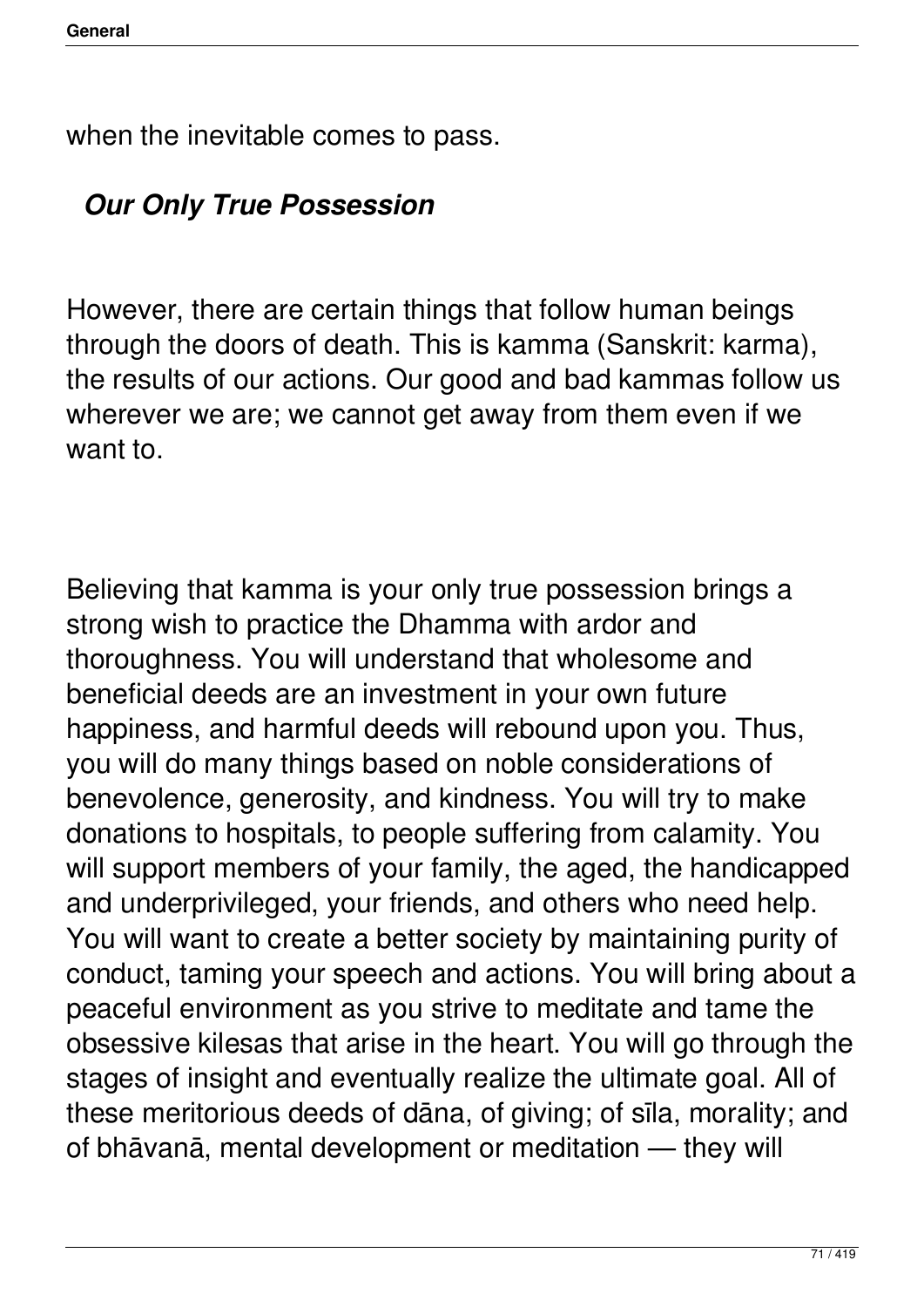follow you after death, just as your shadow follows you wherever you go. Do not cease to cultivate the wholesome!

All of us are slaves of craving. It is ignoble, but it is true. Desire is insatiable. As soon as we get something, we find it is not as satisfying as we thought it would be, and we try something else. It is the nature of life, like trying to scoop up water in a butterfly net. Beings cannot become contented by following the dictates of desire, chasing after objects. Desire can never satisfy desire. If we understand this truth correctly, we will not seek satisfaction in this self-defeating way. This is why the Buddha said that contentment is the greatest wealth.

There is a story of a man who worked as a basket weaver. He was a simple man who enjoyed weaving his baskets. He whistled and sang and passed the day happily as he worked. At night he retired to his little hut and slept well. One day a wealthy man passed by and saw this poor wretched basket weaver. He was filled with compassion and gave him a thousand dollars. "Take this," he said, and go enjoy yourself."

The basket weaver took the money with much appreciation. He had never seen a thousand dollars in his life. He took it back to his ramshackle hut and was wondering where he could keep it.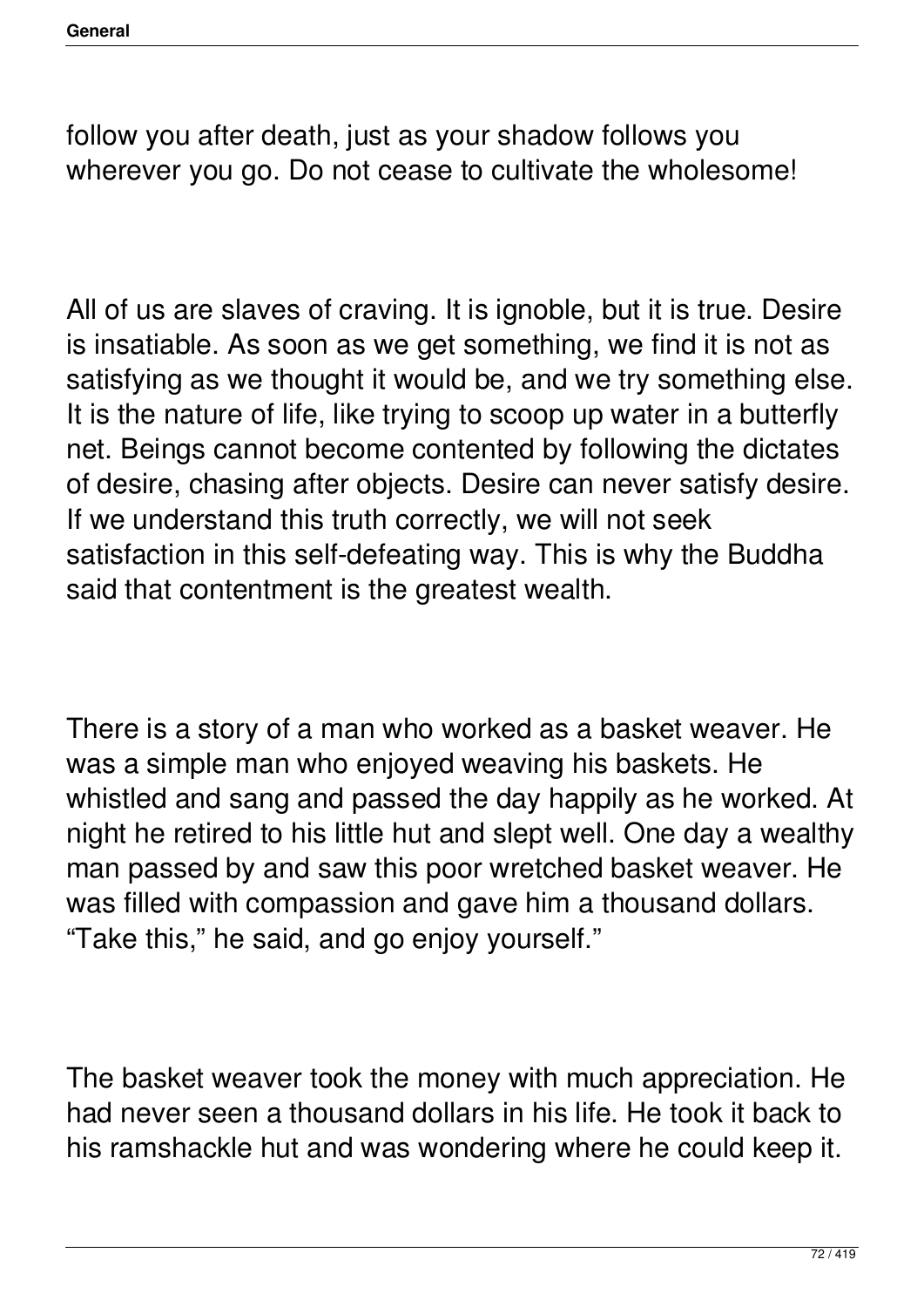But his hut was not very secure.

He could not sleep all night because he was worrying about robbers, or even rats nibbling at his cash.

The next day he took his thousand dollars to work, but he did not sing or whistle because he was worrying so much about his money again. Once more, that night he did not sleep, and in the morning he returned the thousand dollars to the wealthy man, saying, "Give me back my happiness."

You may think that Buddhism discourages you from seeking knowledge or credentials, or from working hard to earn money so you can support yourself and family and friends and contribute to worthy causes and institutions. No. By all means, make use of your life and your intelligence, and obtain all these things legally and honestly. The point is to be contented with what you have. Do not become a slave of craving: that is the message. Reflect on the weaknesses of beings so that you can get the most from your body and life before you are too sick and old to practice and can only depart from this useless corpse.

# **EIGHT: PATIENCE AND PERSEVERANCE**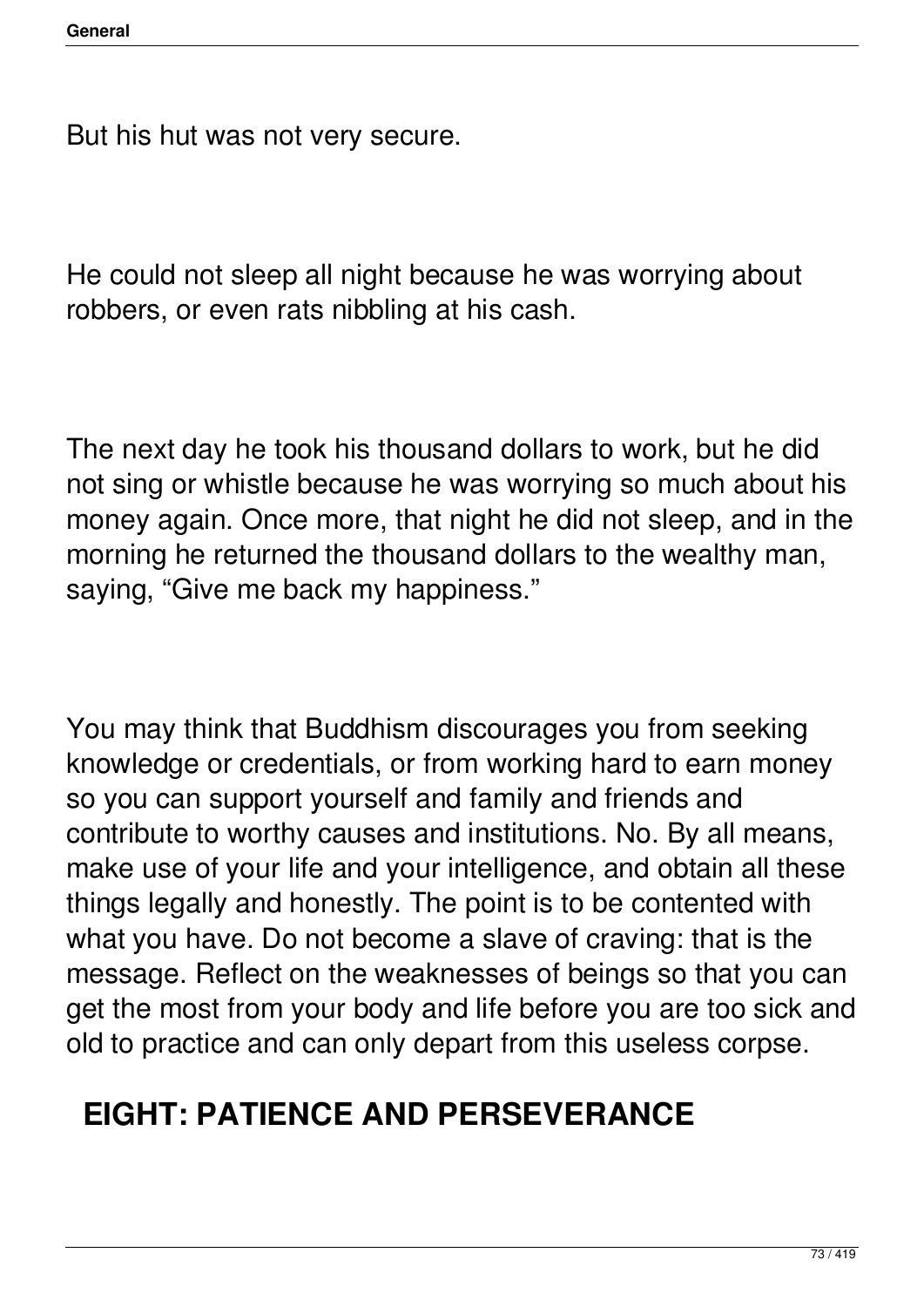If you practice with heroic effort, entertaining no considerate attachment to body or life, you can develop the liberating energy which will carry you through the higher stages of practice. Such a courageous attitude contains within itself not only the seventh, but also the eighth means of developing the controlling faculties. This eighth quality is patience and perseverance in dealing with pain, especially painful sensations in the body.

All yogis are familiar with the unpleasant sensations that can come up during the course of a single sitting, the suffering of the mind in reaction to these sensations, and on top of that, the mind's resistance to being controlled as it must be in the practice.

An hour's sitting requires a lot of work. First, you try to keep your mind on the primary object as much as possible. This restraint and control can be very threatening to the mind, accustomed as it is to running wild. The process of maintaining attention becomes a strain. This strain of the mind, resisting control, is one form of suffering.

When the mind fills with resistance, often the body reacts also. Tension arises. In a short time you are besieged by painful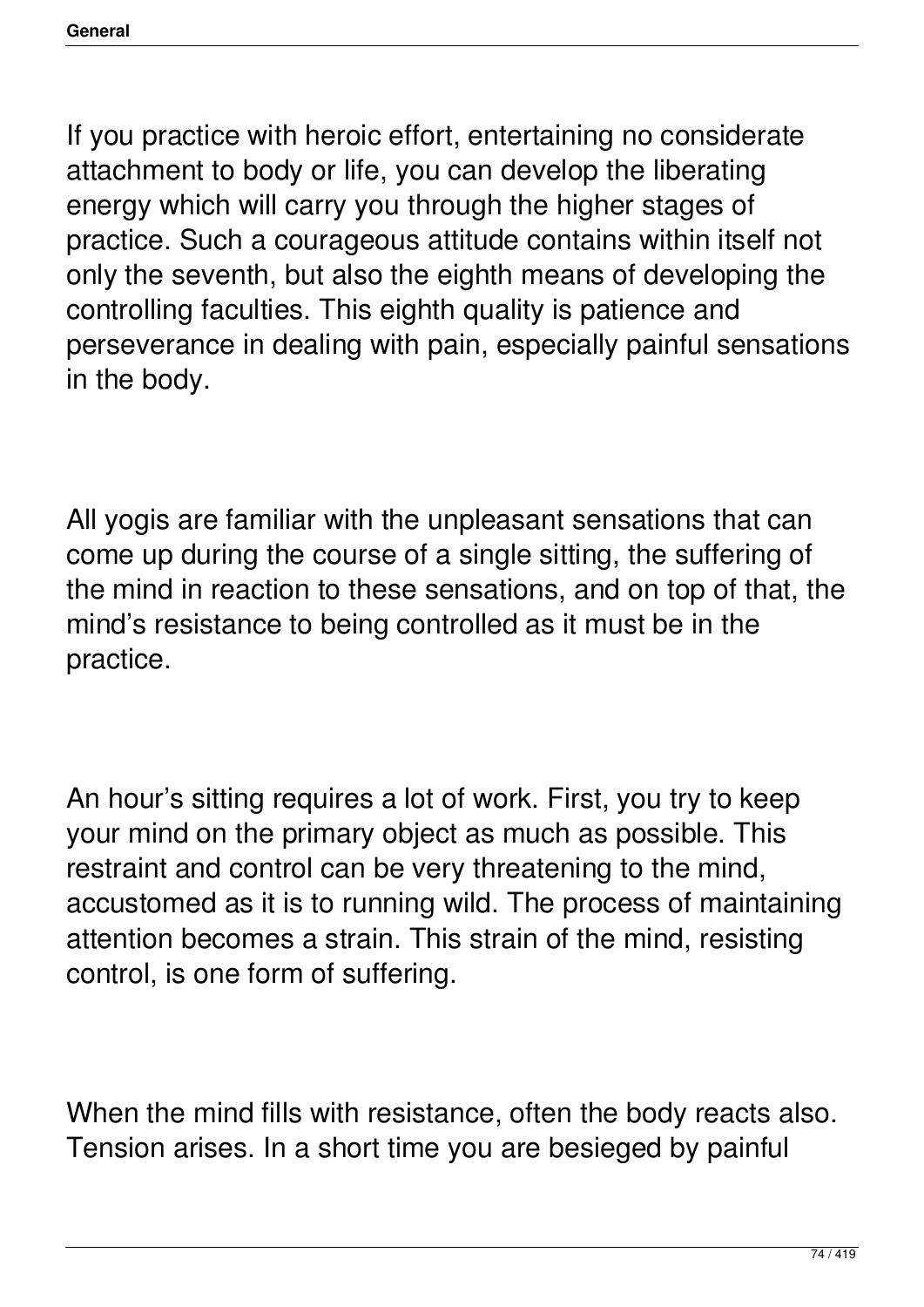sensations. What with the initial resistance and this pain on top of it, you've got quite a task on your hands. Your mind is constricted, your body is tight, you lose the patience to look directly at the physical pain. Now your mind goes completely bonkers. It may fill with aversion and rage. Your suffering is now threefold: the mind's initial resistance; the actual physical pain; and the mental suffering that results from physical suffering.

This would be a good time to apply the eighth cause for strengthening the controlling faculties, patience and perseverance, and try to look at the pain directly. If you are not prepared to confront pain in a patient way, you only leave open the door to the kilesas, like greed and anger. "Oh, I hate this pain. If only I could get back the wonderful comfort I had five minutes ago." In the presence of anger and greed, and in the absence of patience, the mind becomes confused and deluded as well. No object is clear, and you are unable to see the true nature of pain.

At such a time you will believe that pain is a thorn, a hindrance in your practice. You may decide to shift position in order to "concentrate better." If such movement becomes a habit, you will lose the chance to deepen your meditation practice. Calmness and tranquility of mind have their foundation in stillness of body.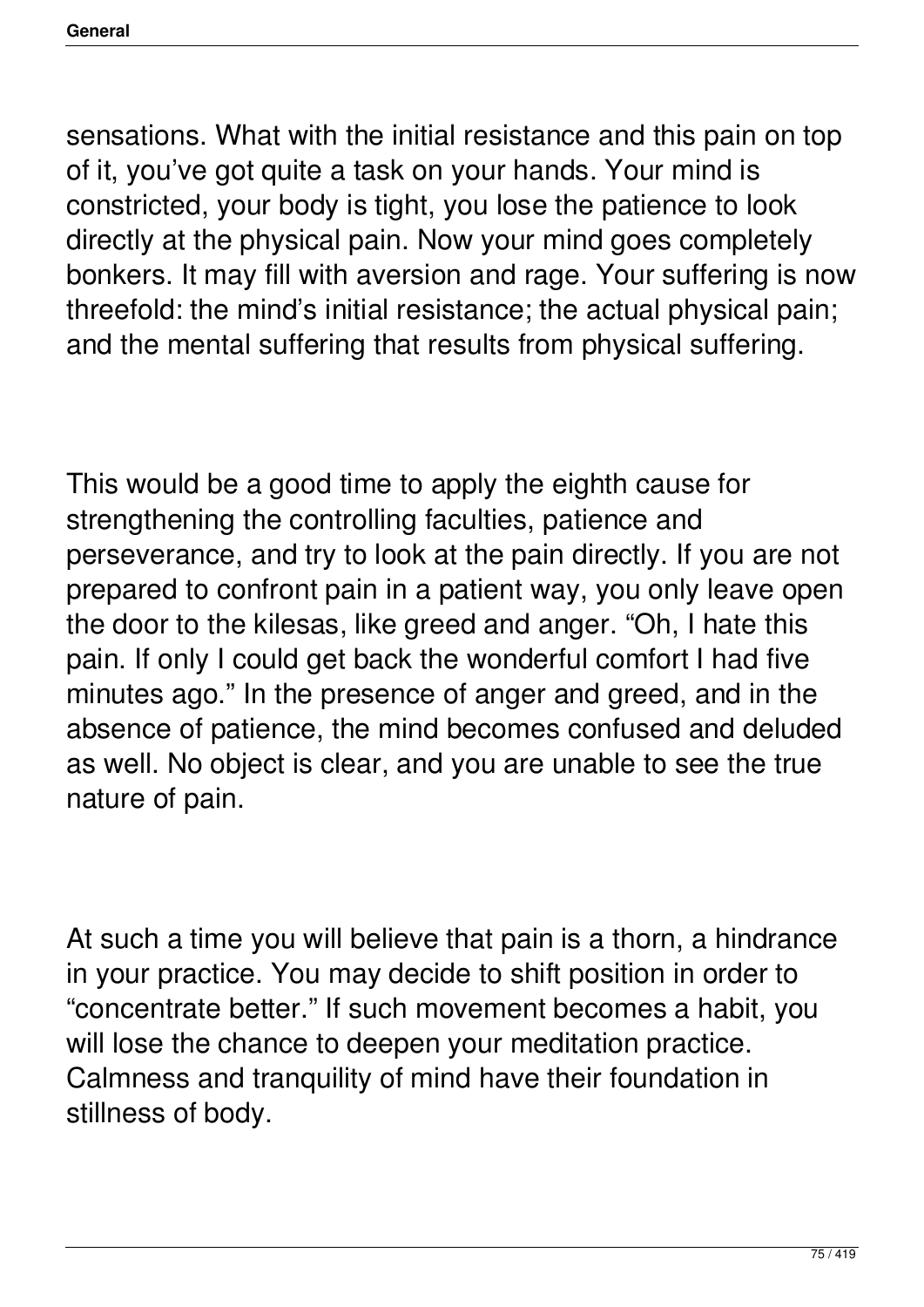Constant movement is actually a good way to conceal the true nature of pain. Pain may be right under your nose, the most predominant element of your experience, but you move your body so as not to look at it. You lose a wonderful opportunity to understand what pain really is.

In fact we have been living with pain ever since we were born on this planet. It has been close to us all our lives. Why do we run from it? If pain arises, look on it as a precious opportunity really to understand something familiar in a new and deeper way.

At times when you are not meditating, you can exercise patience toward painful sensations, especially if you are concentrating on something you are interested in. Say you are a person who really loves the game of chess. You sit in your chair and look very intently at the chessboard, where your opponent has just made a fantastic move, putting you in check. You may have been sitting on that chair for two hours, yet you will not feel your cramped position as you try to work out the strategy to escape from your predicament. Your mind is totally lost in thought. If you do feel the pain, you may very well ignore it until you have achieved your goal.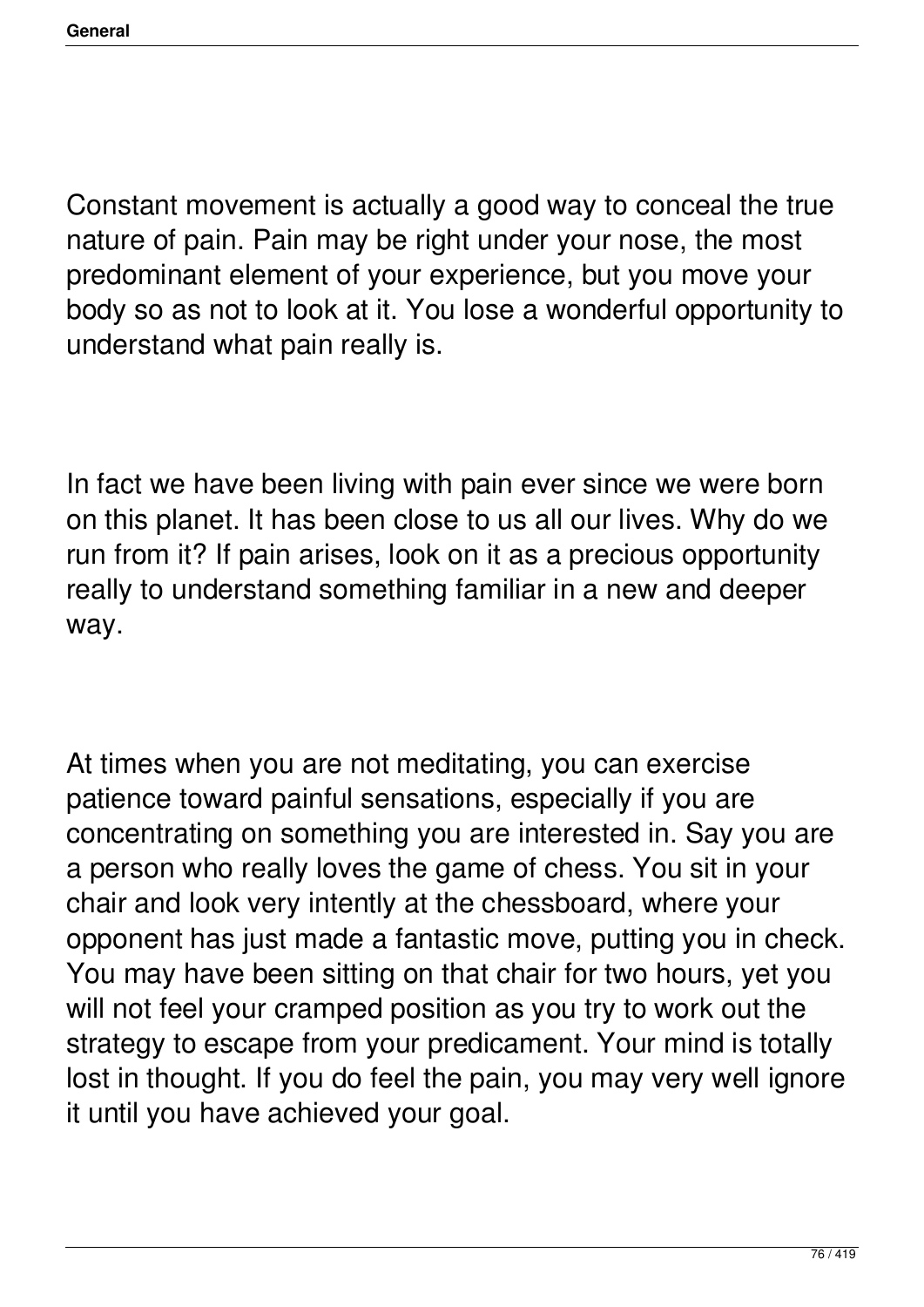It is even more important to exercise patience in the practice of meditation, which develops a much higher level of wisdom than does chess, and which gets us out of a more fundamental kind of predicament.

### *Strategies for Dealing with Pain*

The degree of penetration into the true nature of phenomena depends very much on the level of concentration we can develop. The more one-pointed the mind, the more deeply it can penetrate and understand reality. This is particularly true when one is being aware of painful sensations. If concentration is weak, we will not really feel the discomfort which is always present in our bodies. When concentration begins to deepen, even the slightest discomfort becomes so very clear that it appears to be magnified and exaggerated. Most human beings are myopic in this sense. Without the eyeglasses of concentration, the world appears hazy, blurry and indistinct. But when we put them on, all is bright and clear. It is not the objects that have changed; it is the acuity of our sight.

When you look with the naked eye at a drop of water, you do not see much. If you put a sample under the microscope, however, you begin to see many things happening there. Many things are dancing and moving, fascinating to watch. If in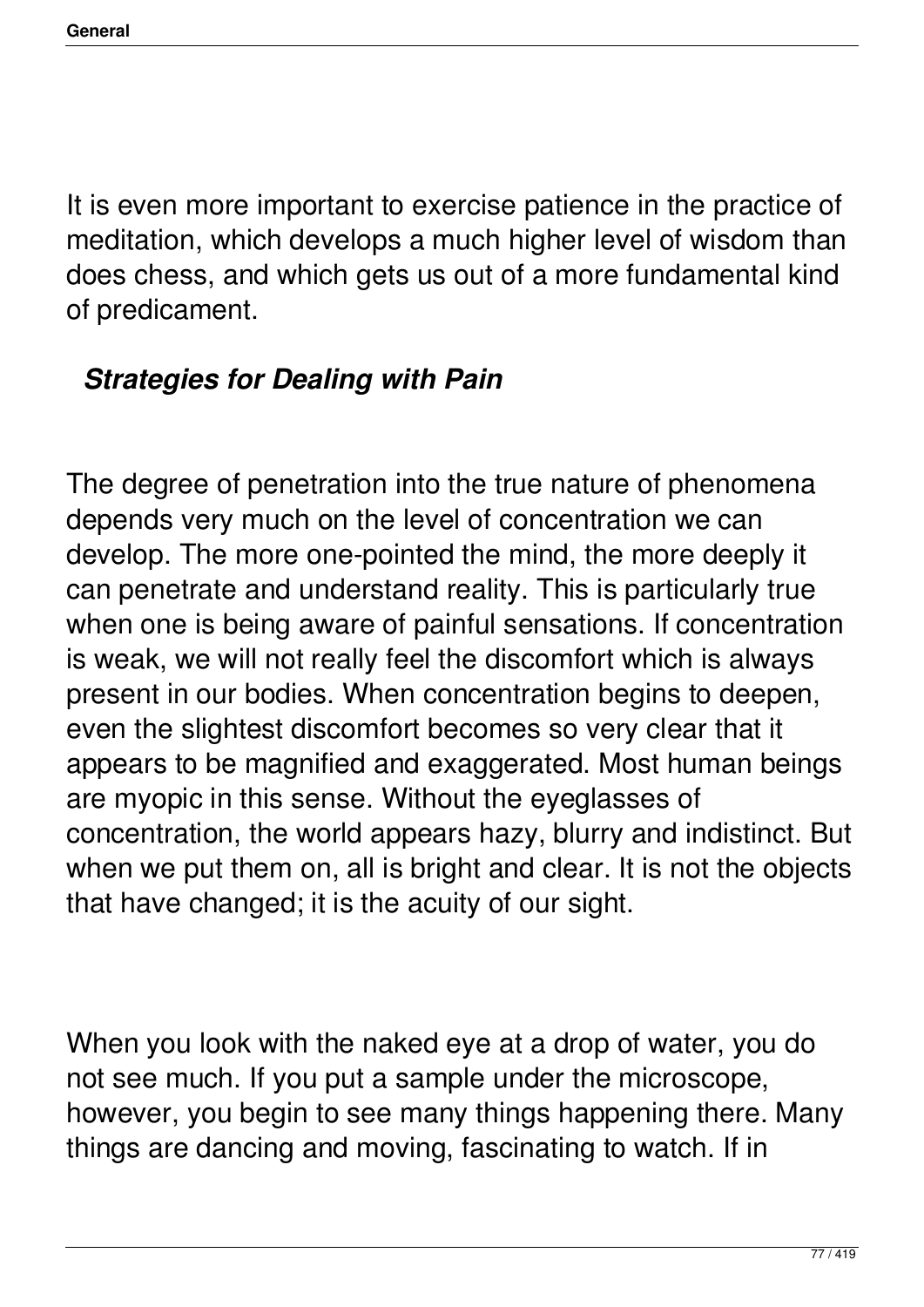meditation you are able to put on your glasses of concentration, you will be surprised at the variety of changes taking place in what would appear to be a stagnant and uninteresting spot of pain. The deeper the concentration, the deeper your understanding of pain. You will be more and more enthralled the more clearly you can see that these painful sensations are in a constant state of flux, from one sensation to another, changing, diminishing, growing stronger, fluctuating and dancing. Concentration and mindfulness will deepen and sharpen. At times when the show becomes utterly fascinating, there is a sudden and unexpected end to it, as though the curtain is dropped and the pain just disappears miraculously.

One who is unable to arouse enough courage or energy to look at pain will never understand the potential that lies in it. We have to develop courage of mind, heroic effort, to look at pain. Let's learn not to run from pain, but rather to go right in.

When pain arises, the first strategy is to send your attention straight toward it, right to the center of it. You try to penetrate its core. Seeing pain as pain, note it persistently, trying to get under its surface so that you do not react.

Perhaps you try very hard, but you still become fatigued. Pain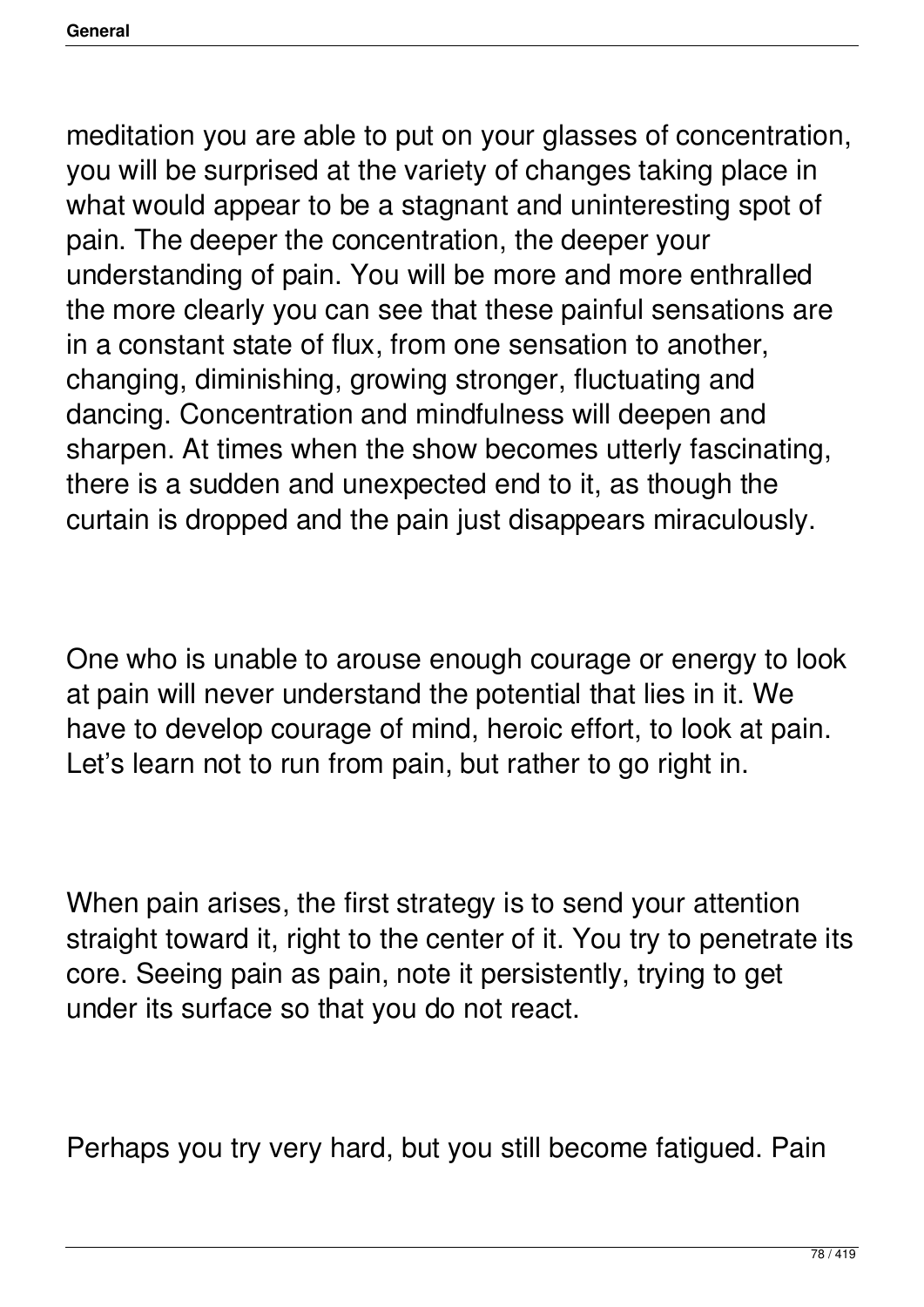can exhaust the mind. If you cannot maintain a reasonable level of energy, mindfulness and concentration, it is time to gracefully withdraw. The second strategy for dealing with pain is to play with it. You go into it and then you relax a bit. You keep your attention on the pain, but you loosen the intensity of mindfulness and concentration. This gives your mind a rest. Then you go in again as closely as you can; and if you are not successful you retreat again. You go in and out, back and forth, two or three times.

If the pain is still strong and you find your mind be coming tight and constricted despite these tactics, it is time for a graceful surrender. This does not mean shifting your physical position just yet. It means shifting the position of your mindfulness. Completely ignore the pain and put your mind on the rising and falling or whatever primary object you are using. Try to concentrate so strongly on this that the pain is blocked out of your awareness.

### *Healing Body and Mind*

We must try to overcome any timidity of mind. Only if you have the strength of mind of a hero will you be able to overcome pain by understanding it for what it really is. In meditation many kinds of unbearable physical sensations can arise. Nearly all yogis see clearly the discomfort that has always existed in their bodies, but magnified by concentration. During intensive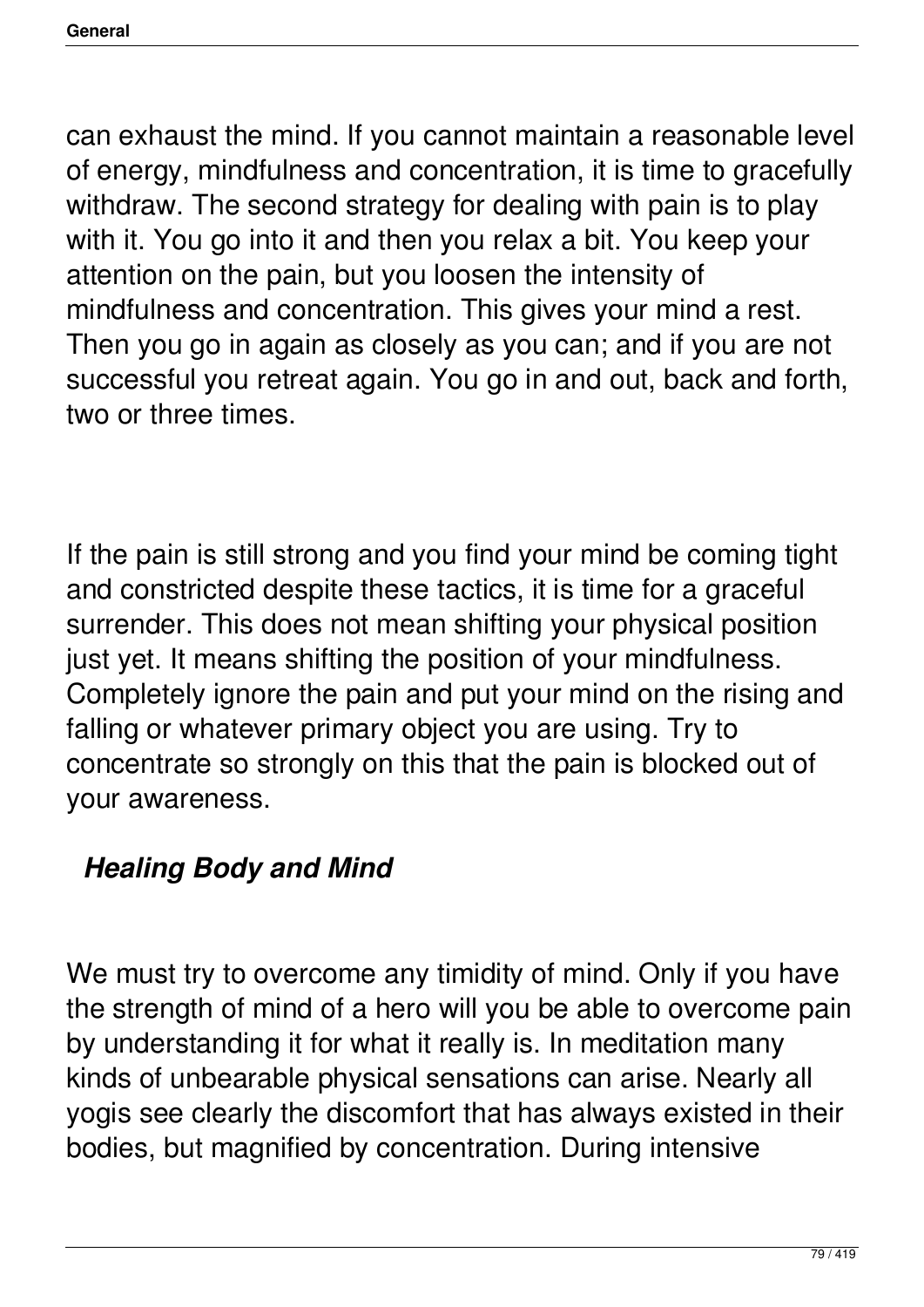practice pain also frequently resurfaces from old wounds, childhood mishaps, or chronic illnesses of the past. A current or recent illness can suddenly get worse. If these last two happen to you, you can say that Lady Luck is on your side. You have the chance to overcome an illness or chronic pain through your own heroic effort, without taking a drop of medicine. Many yogis have totally overcome and transcended their health problems through meditation practice alone.

About fifteen years ago there was a man who had been suffering from gastric troubles for many years. When he went to his checkup, the doctor said he had a tumor and needed surgery. The man was afraid that the operation would be unsuccessful and he might die.

So he decided to play it safe in case he did die. "I had better go meditate," he said to himself. He came to practice under my guidance. Soon he began to feel a lot of pain. At first it was not bad, but as he made progress in practice and reached the level of insight connected with pain, he had a severe, unbearable, torturous attack. He told me about it and I said, "Of course you are free to go home to see your doctor. However, why don't you stay a few more days?"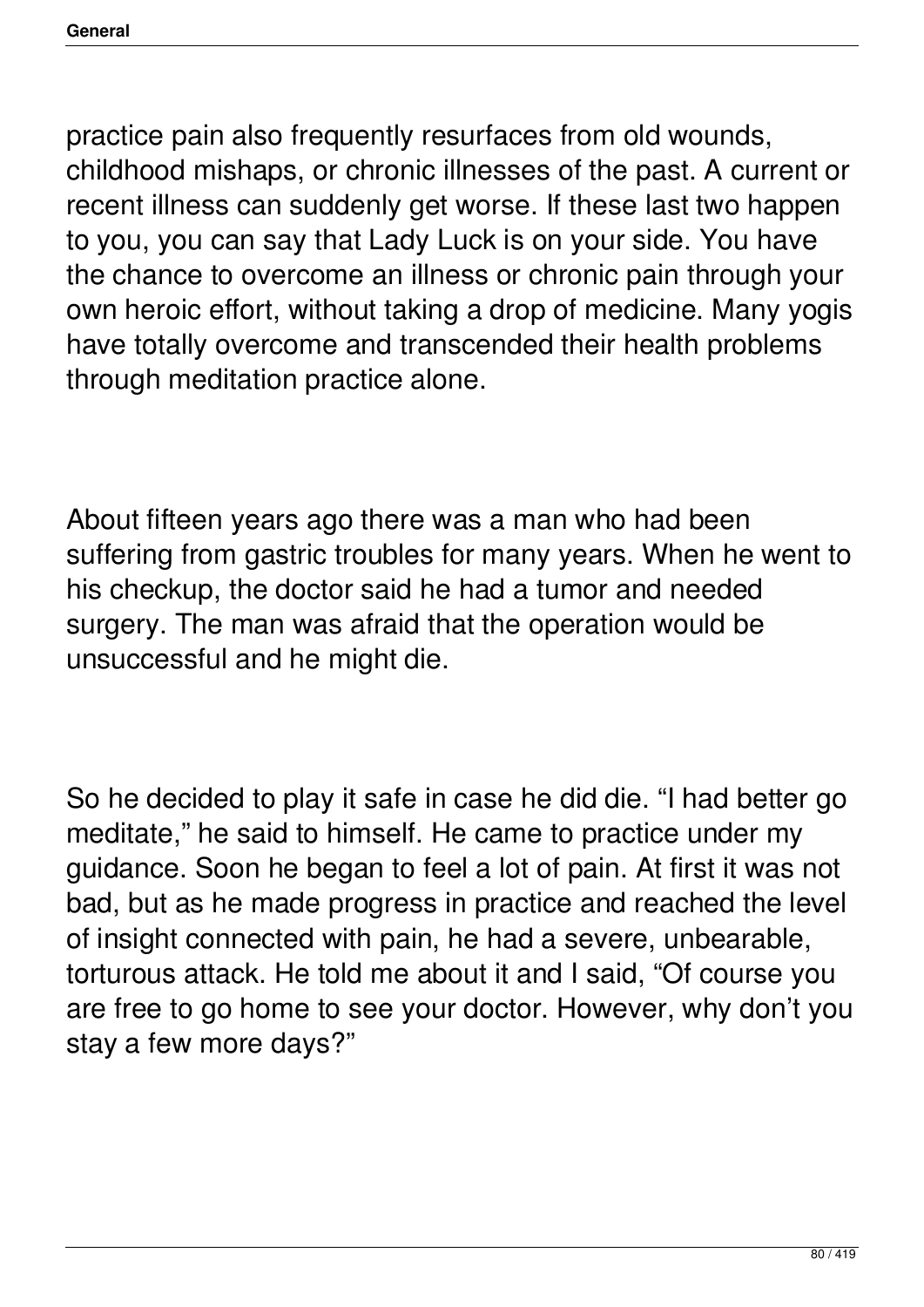He thought about it and decided there still was no guarantee he would survive the operation. So he decided to stay and meditate. He took a teaspoon of medicine every two hours. At times the pain got the better of him; at times he overcame the pain. It was a long battle, with losses on both sides. But this man had enormous courage.

During one sitting the pain was so excruciating that his whole body shook and his clothes were soaked in sweat. The tumor in his stomach was getting harder and harder, more and more constricted. Suddenly his idea of his stomach disappeared as he was looking at it. Now there was just his consciousness and a painful object. It was very painful but it was very interesting. He kept on watching and there was just the noting mind and the pain, which got more and more excruciating.

Then there was a big explosion like a bomb. The yogi said he could even hear a loud sound. After that it was all over. He got up from his sitting drenched in sweat. He touched his belly, but in the place where his tumor once protruded, there was nothing. He was completely cured. Moreover, he had completed his meditation practice, having had an insight into nibbāna.

Soon afterwards this man left the center and I asked him to let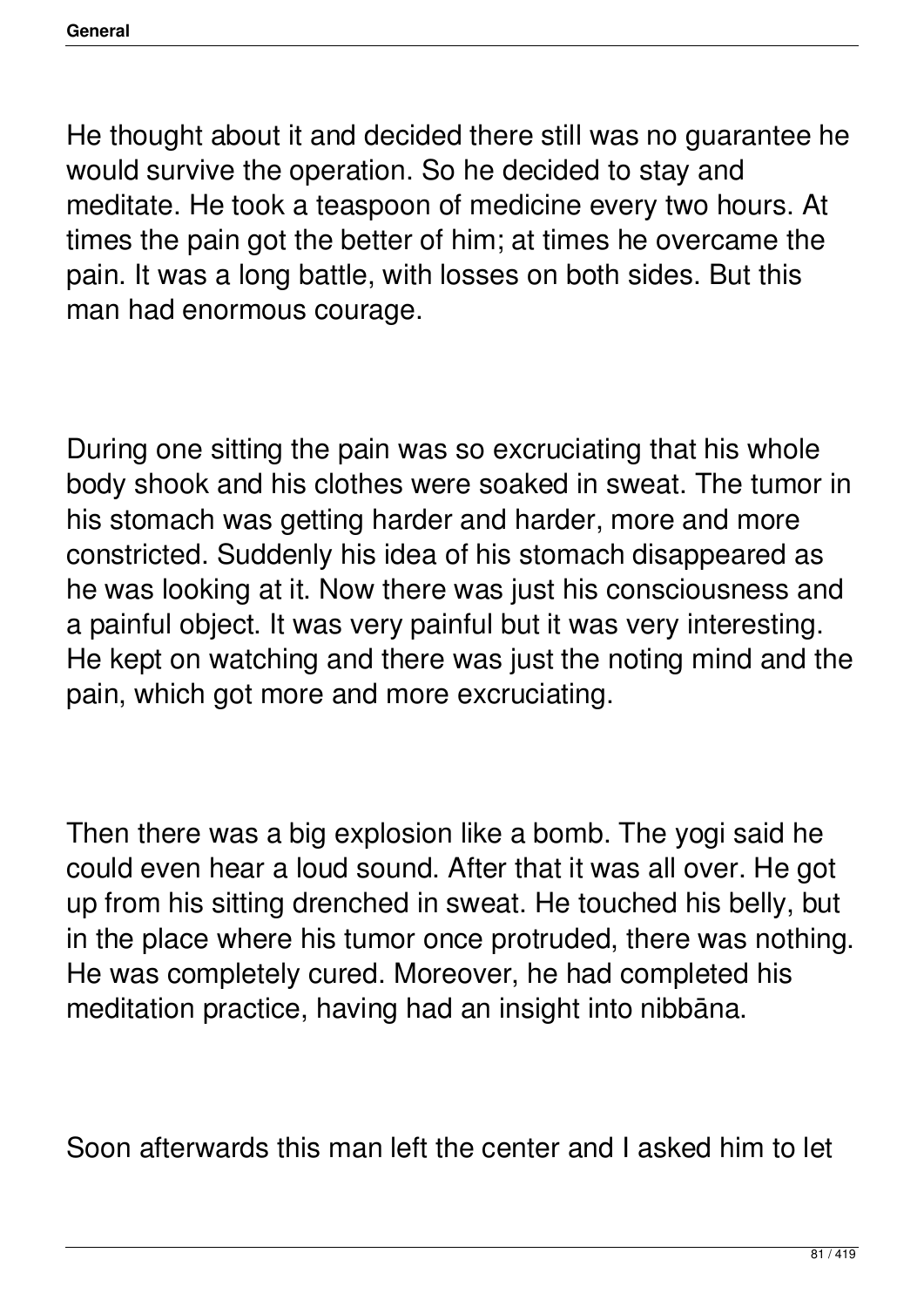me know what the doctor said about the gastric problem. The doctor was shocked to see that the tumor was gone. The man could forget the strict diet he had followed for twenty years, and to this day he is alive and in good health. Even the doctor became a vipassanā yogi!

I have come across innumerable people who have recovered from chronic headaches, heart trouble, tuberculosis, even cancer and severe injuries sustained at an early age. Some of them had been declared incurable by doctors. All of these people had to go through tremendous pain. But they exercised enormous perseverance and courageous effort, and they healed themselves. More important, many also came to understand far more deeply the truth about reality by observing pain with tenacious courage and then breaking through to insight.

You should not be discouraged by painful sensations. Rather, have faith and patience. Persevere until you understand your own true nature.

# **NINE: UNWAVERING COMMITMENT**

The ninth and last factor leading to the development of the controlling faculties is the quality of mind that keeps you walking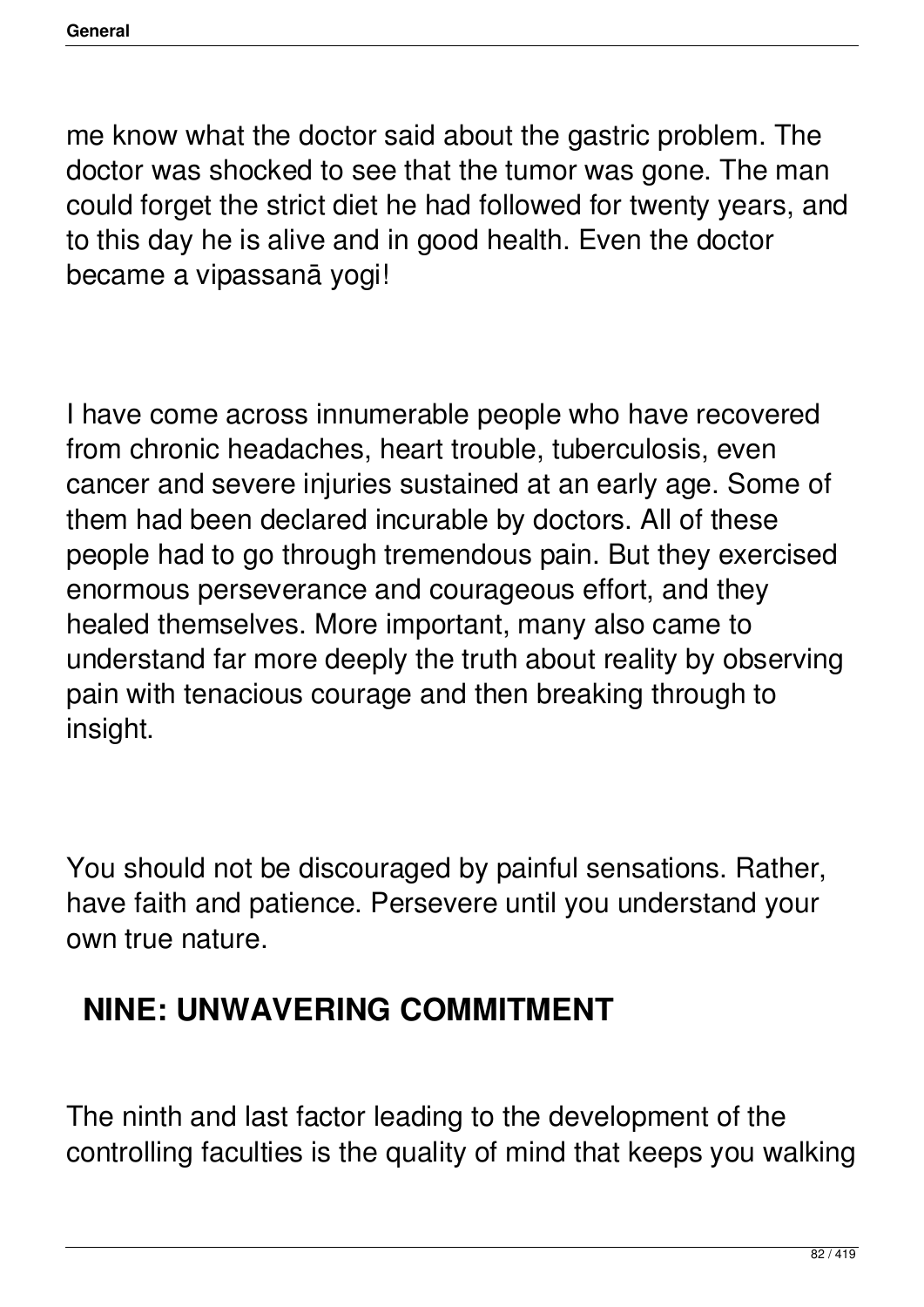straight to the end of the path without becoming sidetracked, without giving up your task.

What is your objective in practicing meditation? Why do you undergo the threefold training of sīla, samādhi and paññā? It is important to appreciate the goal of meditation practice. It is even more important to be honest with yourself, so that you can know the extent of your commitment to that goal.

### *Good Deeds and Our Highest Potential*

Let us reflect on sīla. Having this amazing opportunity to be born on this planet as human beings, understanding that our wondrous existence in this world comes about as a result of good deeds, we should endeavor to live up to the highest potential of humanity. The positive connotations of the word "humanity" are great loving-kindness and compassion. Would it not be proper for every human being on this planet to aspire to perfect these qualities? If one is able to cultivate a mind filled with compassion and loving-kindness, it is easy to live in a harmonious and wholesome way. Morality is based on consideration for the feelings of all beings, others as well as oneself. One behaves in a moral way not only to be harmless toward others, but also to prevent one's own future sorrow. We all should avoid actions that will lead to unfavorable consequences, and walk the path of wholesome actions, which can free us forever from states of misery.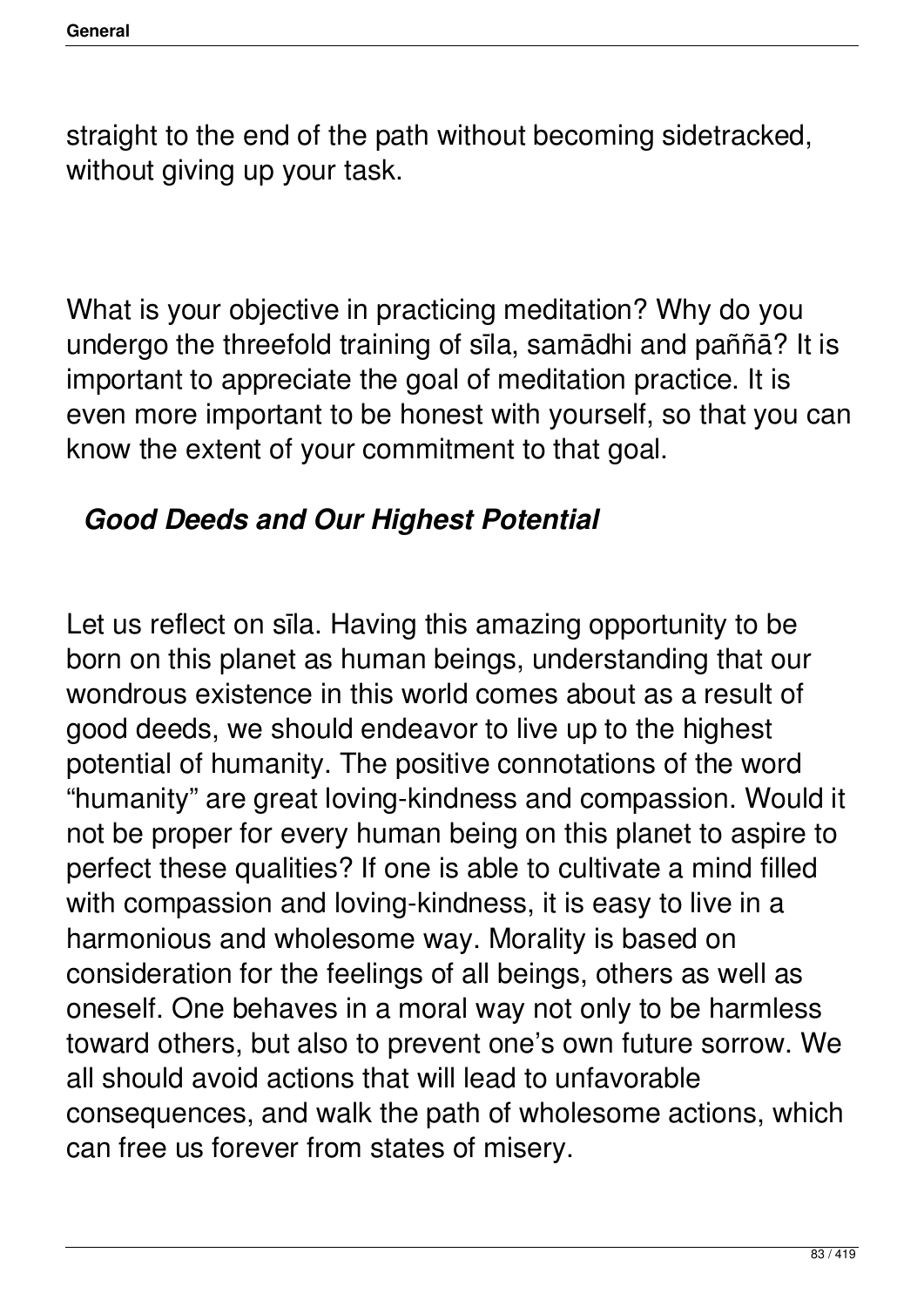Kamma is our only true property. It will be very helpful if you can take this view as a basic foundation for your behavior, for your practice, for your life as a whole. Whether good or bad, kamma follows us everywhere, in this life and the next. If we perform skillful, harmonious actions, we will be held in high esteem in this very life. Wise persons will praise us and hold us in affection, and we will also be able to look forward to good circumstances in our future lives, until we attain final nibbāna.

Committing bad or unskillful actions brings about dishonor and notoriety even in this life. Wise people will blame us and look down upon us. Nor in the future will we be able to escape the consequences of our deeds.

In its powerful potential to bring good and bad results, kamma can be compared to food. Some foods are suitable and healthy, while others are poisonous to the body. If we understand which foods are nutritious, eating them at the proper time and in proper amounts, we can enjoy a long and healthy life. If, on the other hand, we are tempted by foods which are unhealthy and poisonous, we must suffer the consequences. We may fall sick and suffer a great deal. We may even die.

#### *Beautiful Acts*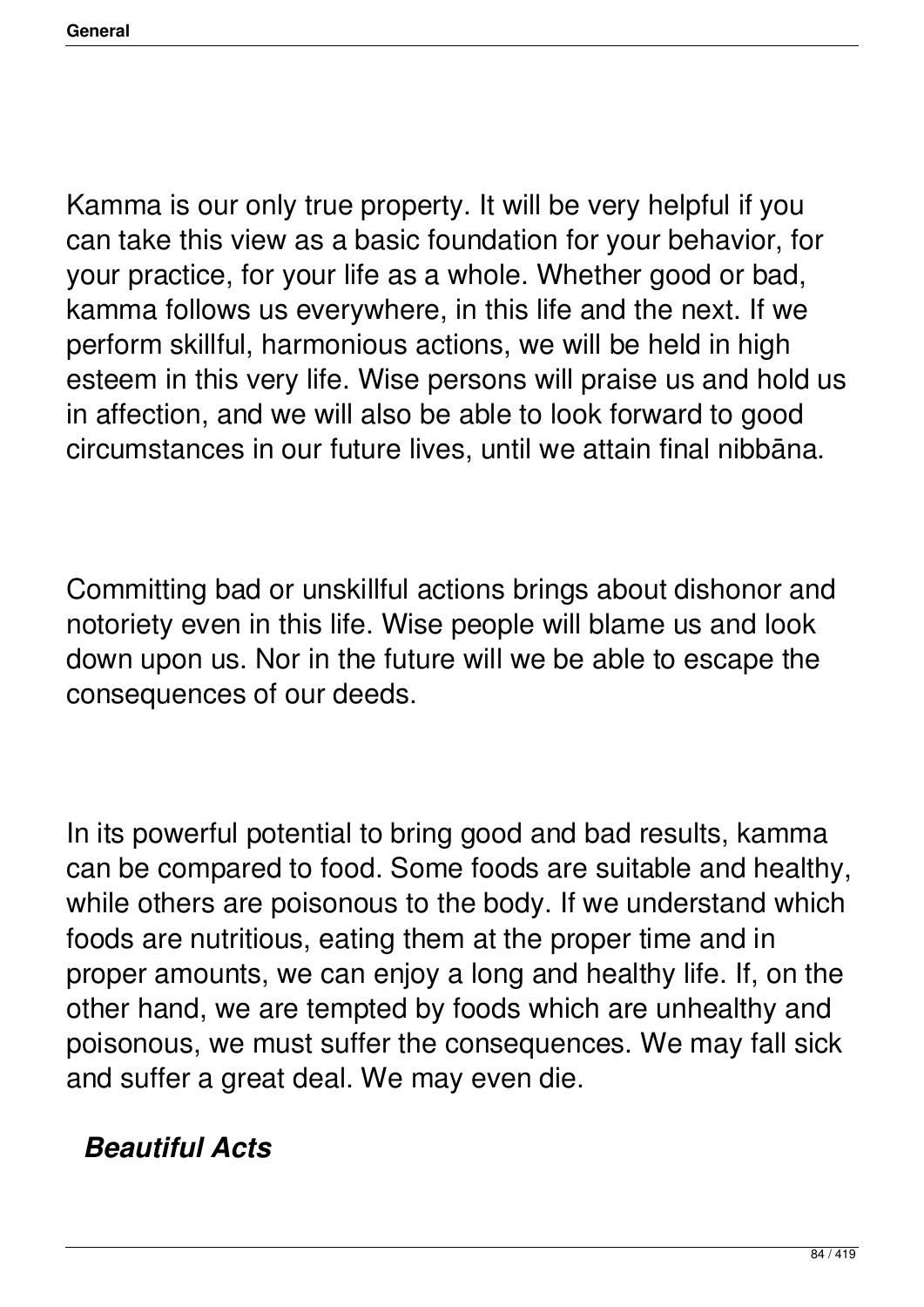Practicing dāna or generosity can lessen the greed that arises in the heart. The five basic sīla precepts help control the emotions and very gross defilements of greed and hatred. Observing the precepts, the mind is controlled to the extent that it does not manifest through the body and perhaps not even through speech.

If you can be perfect in precepts, you may appear to be a very holy person, but inside you may still be tortured by eruptions of impatience, hatred, covetousness and scheming. Therefore, the next step is bhāvanā; which means in Pāli; the cultivation of exceptionally wholesome mental states." The first part of bhāvanā is to prevent unwholesome states from arising. The second part is the development of wisdom in the absence of these states.

### *Blissful Concentration and its Flaws*

Samatha bhāvanā or concentration meditation, has the power to make the mind calm and tranquil and to pull it far away from the kilesas. It suppresses the kilesas, making it impossible for them to attack. Samatha bhāvanā is not unique to Buddhism. It can be found in many other religious systems, particularly in Hindu practices. It is a commendable undertaking in which the practitioner achieves purity of mind during the time he or she is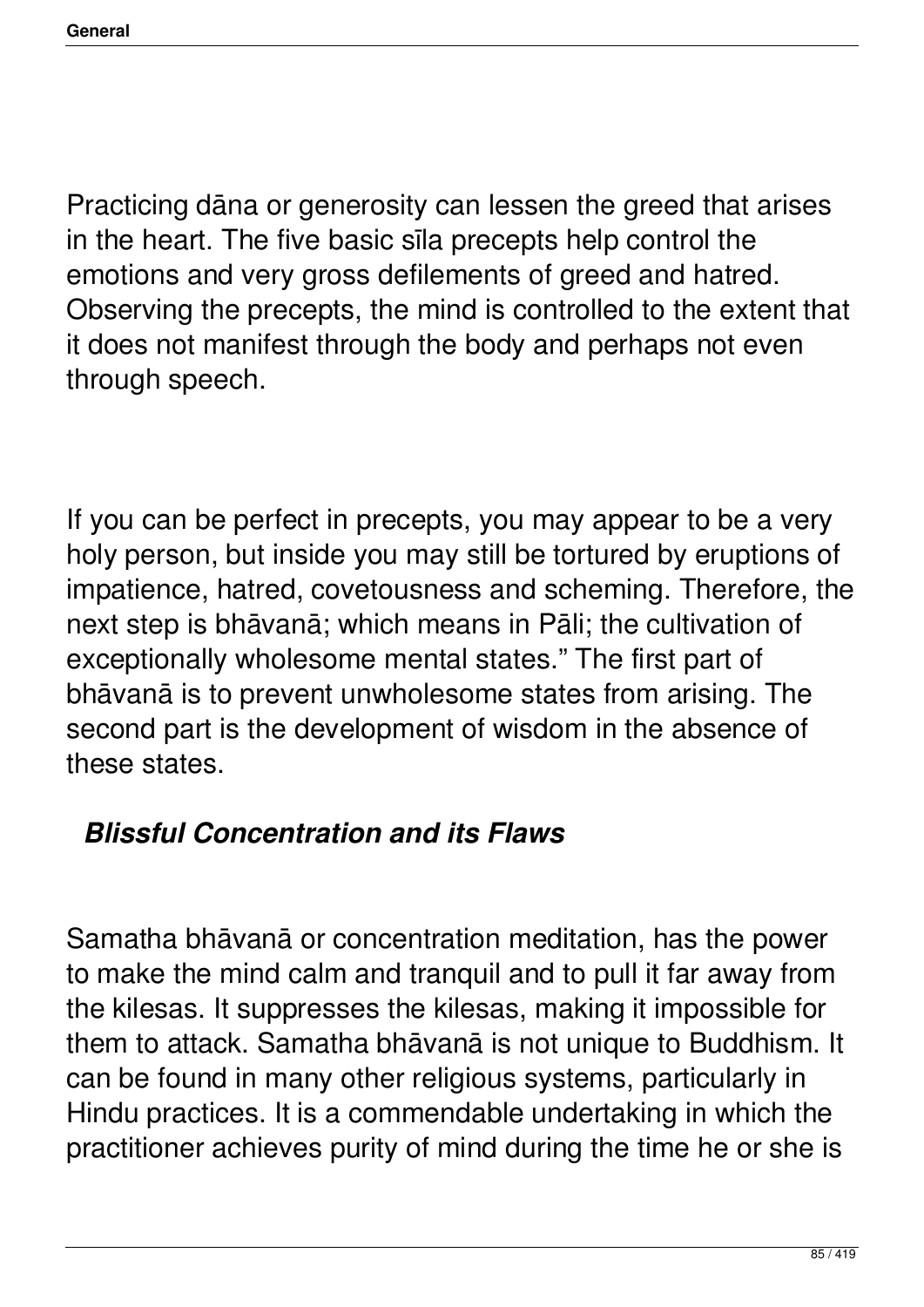absorbed in the object of meditation. Profound bliss, happiness and tranquillity are achieved. At times even psychic powers can be cultivated through these states. However, success in samatha bhāvanā does not at all mean that one gains an insight into the true nature of reality in terms of mind and matter. The kilesas have been suppressed but not uprooted; the mind has not yet penetrated the true nature of reality. Thus, practitioners are not freed from the net of sa $\square$  sāra, and may even fall into states of misery in the future. One can attain a great deal through concentration and yet still be a loser.

After the Buddha's supreme enlightenment he spent forty-nine days in Bodh Gaya enjoying the bliss of his liberation. Then he started to think about how he could communicate this profound and subtle truth to other beings. He looked around and saw that most of the world was covered by a thick layer of dust, of kilesas. People were wallowing in deepest darkness. The immensity of his task dawned on him.

Then it occurred to him that there were two-people who would be quite receptive to his teaching, whose minds were quite pure and clear of the kilesas. In fact, they were two of his former teachers, the hermits  $\bar{A}$  ara the Kalama and Uddaka the Rāmaputta. Each of them had a large number of followers due to their attainments in concentration. The Buddha had mastered each of their teachings in turn, but had realized that he was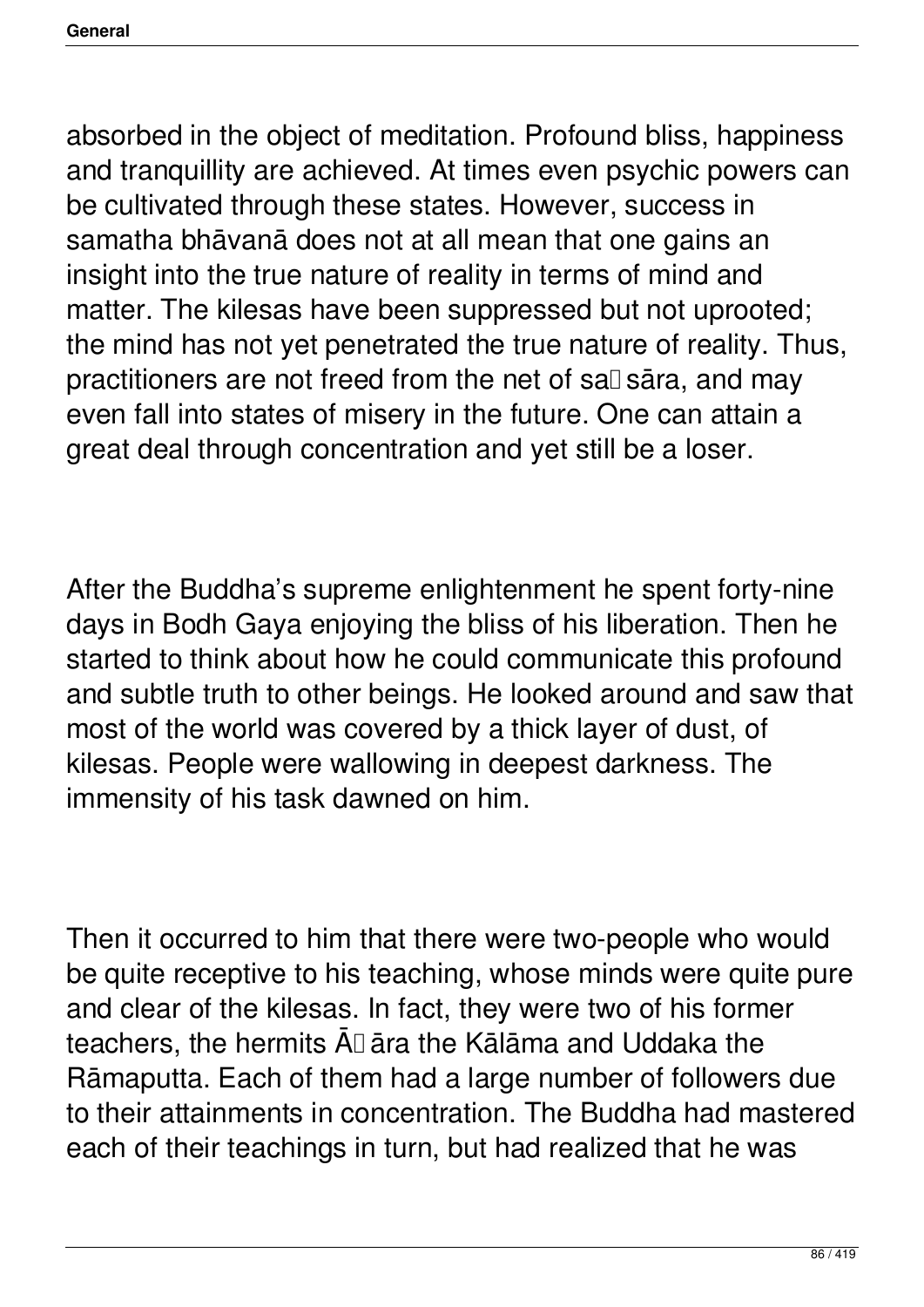seeking something beyond what they taught.

Yet both of these hermits' minds were very pure.  $\bar{A}$  ara the Kālāma had mastered the seventh level of concentration, and Uddaka the Rāmaputta the eighth, or highest, level of absorption. The kilesas were kept far from them, even during the times when they were not actually practicing their absorptions. The Buddha felt certain they would become completely enlightened if only he would speak a few significant words of Dhamma to them.

Even as the Buddha considered in this way, an invisible deva, a being from a celestial realm, announced to him that both of the hermits had died.  $\bar{A}$  ara the Kalama had passed away seven days before, and Uddaka the Rāmaputta only the previous night. Both had been reborn in the formless world of the brahmas, where mind exists but matter does not. Therefore the hermits no longer had ears for hearing nor eyes for seeing. It was impossible for them to see the Buddha or to listen to the Dhamma; and, since meeting with a teacher and listening to the Dhamma are the only two ways to discover the right way of practice, the two hermits had missed their chance to become fully enlightened.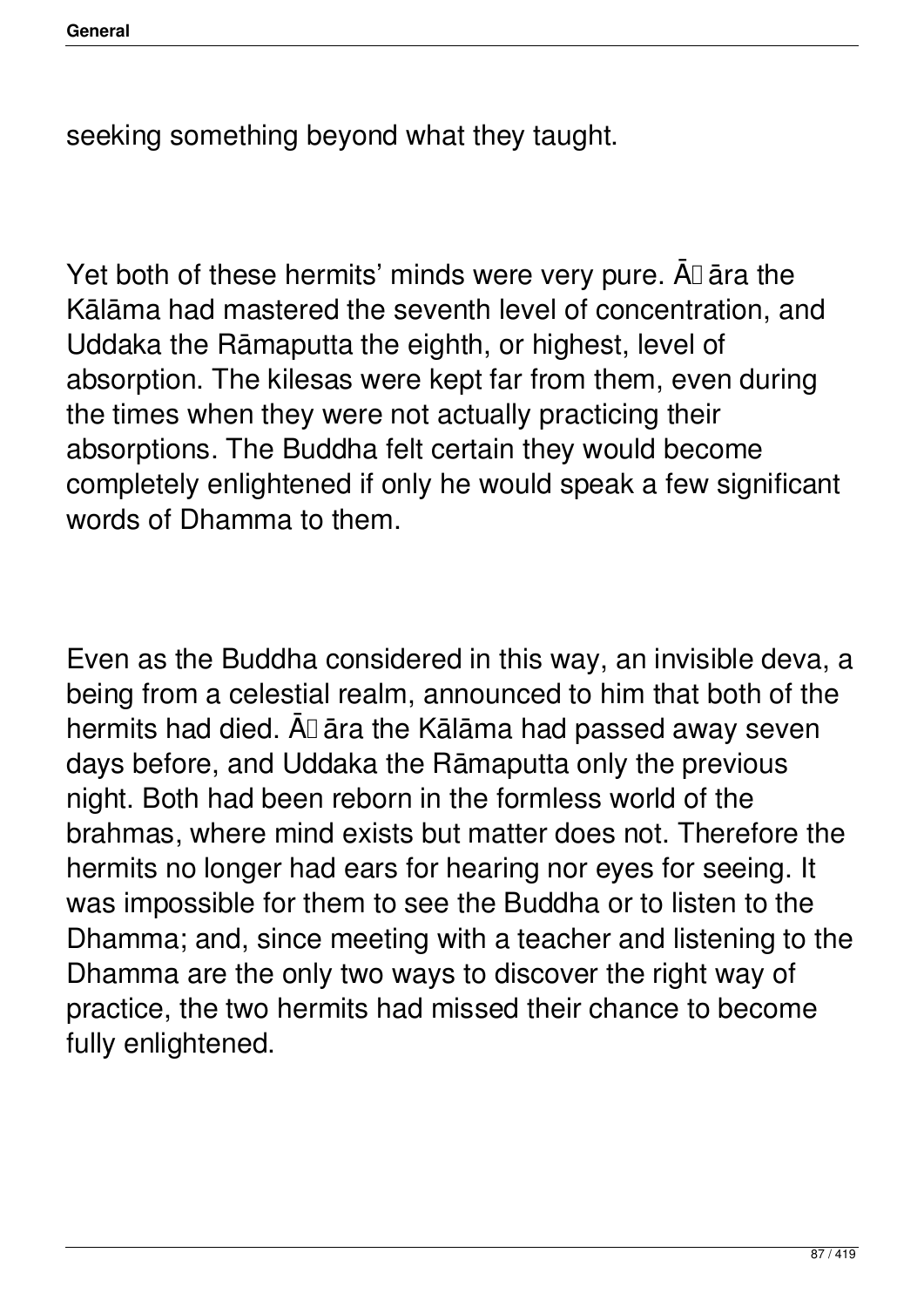The Buddha was moved. "They have suffered a great loss," he said.

### *Liberating Intuition*

What exactly is missing from concentration meditation? It simply cannot bring the understanding of truth. For this we need Vipassanā meditation. Only intuitive insight into the true nature of mind and matter can free one from the concept of ego, of a person, of self or "I." Without this insight which comes about through the process of bare awareness, one cannot be free from these concepts.

Only an intuitive understanding of the mechanism of cause and effect — that is, seeing the link of recurrence of mind and matter — can free one from the delusion that things happen without a cause. Only by seeing the rapid arising and disappearance of phenomena can one be released from the delusion that things are permanent, solid and continuous. Only by experiencing suffering in the same intuitive way can one deeply learn that samsaric existence is not worth clinging to. Only the knowledge that mind and matter just flow by according to their own natural laws with no one, and nothing, behind them, can impress upon one's mind that there is no atta, or self essence.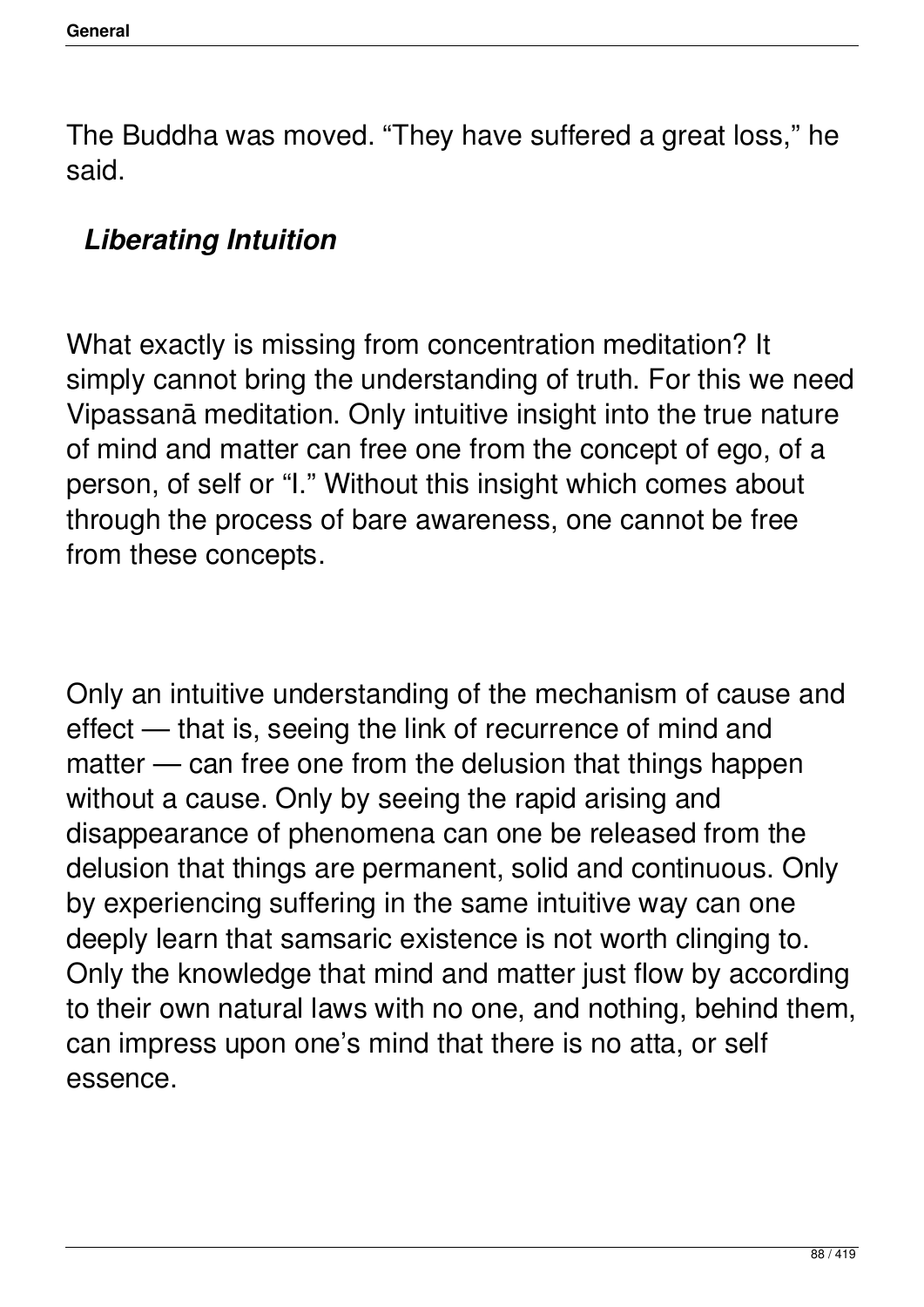Unless you go through the various levels of insight and eventually realize nibbāna, you will not understand true happiness. With nibbāna as the ultimate goal of your practice, you should try to maintain a high level of energy, not stopping or surrendering, never retreating until you reach your final destination.

First you will make the effort needed to establish your meditation practice. You focus your mind on the primary object of meditation, and you return to this object again and again. You set up a routine of sitting and walking practice. This is called "Launching Energy;" it puts you on the path and gets you moving forward.

Even if obstacles arise, you will stick with your practice, overcoming all obstacles with perseverance. If you are bored and lethargic, you summon up ardent energy. If you feel pain, you overcome the timid mind that prefers to withdraw and is unwilling to face what is happening. This is called "Liberating Energy," the energy necessary to liberate you from indolence. You will not retreat. You know you will just keep walking until you reach your goal.

After that, when you have overcome the intermediate difficulties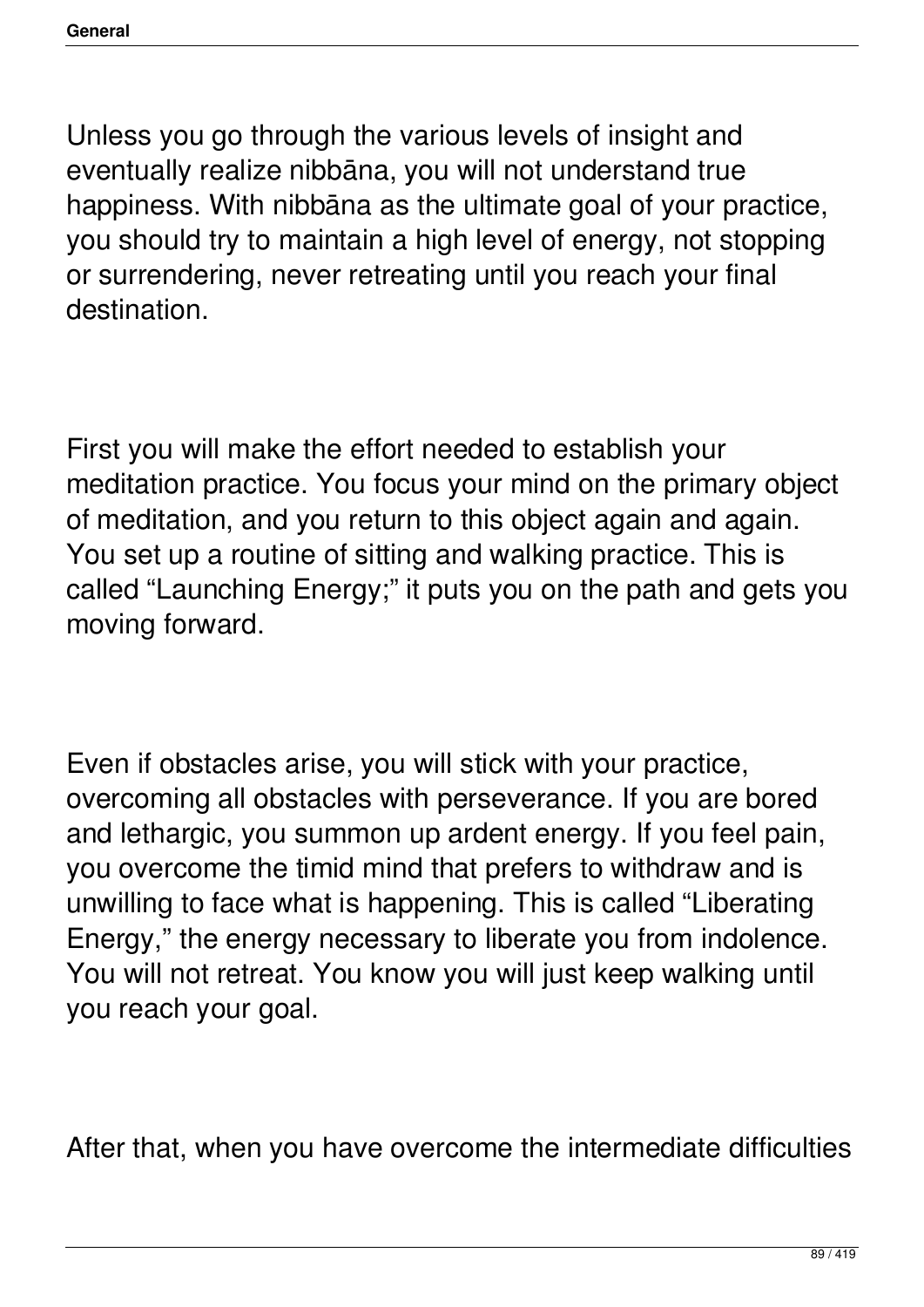and perhaps have found yourself in a smooth and subtle space, you will not become complacent. You will go into the next gear, putting in the effort to lift your mind higher and higher. This is an effort which neither decreases nor stagnates, but is in constant progress. This is called "Progressive Effort," and it leads to the goal you desire.

Therefore, the ninth factor conducive to sharpening the controlling faculties actually means applying successive levels of energy so that you neither stop nor hesitate, surrender nor retreat, until you reach your final goal and destination.

As you go along in this way, making use of all of the nine qualities of mind described above, the five controlling faculties of faith, energy, mindfulness, concentration and wisdom will sharpen and deepen. Eventually they will take over your mind and lead you on to freedom.

I hope you can examine your own practice. If you see that it is lacking in some element, make use of the above information to your own benefit.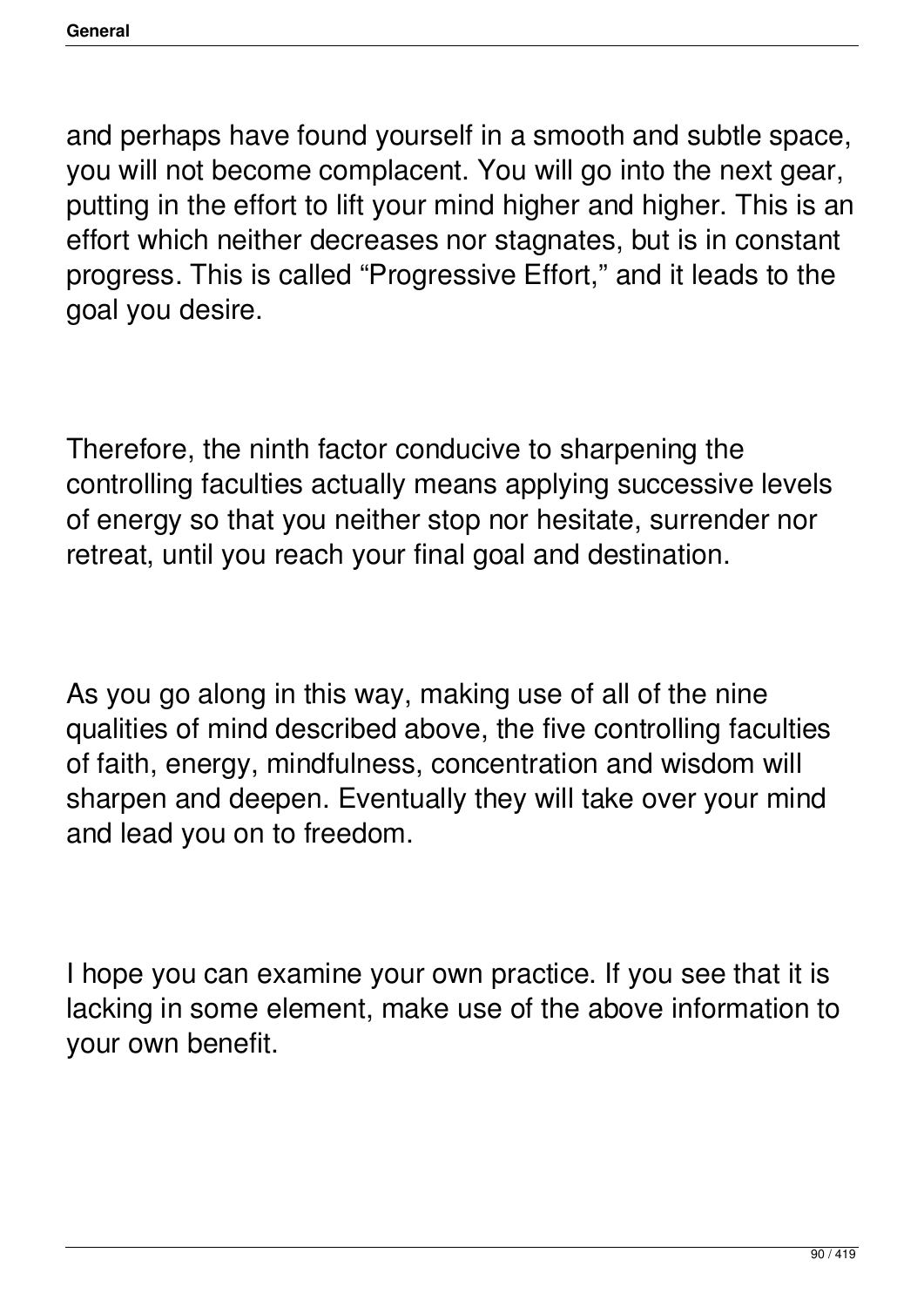Please walk straight on until you reach your desired goal!

# **3. The Ten Armies of Māra**

Meditation can be seen as a war between wholesome and unwholesome mental states. On the unwholesome side are the forces of the kilesas, also known as "The Ten Armies of Māra." In Pāli, Māra means killer. He is the personification of the force that kills virtue and also kills existence. His armies are poised to attack all yogis; they even tried to overcome the Buddha on the night of his enlightenment.

Here are the lines the Buddha addressed to Māra, as recorded in the *Sutta Nipāta:*

Sensual pleasures are your first army, Discontent your second is called. Your third is hunger and thirst, The fourth is called craving. Sloth and torpor are your fifth, The sixth is called fear, Your seventh is doubt, Conceit and ingratitude are your eighth, Gain, renown, honor and whatever fame is falsely received (are the ninth),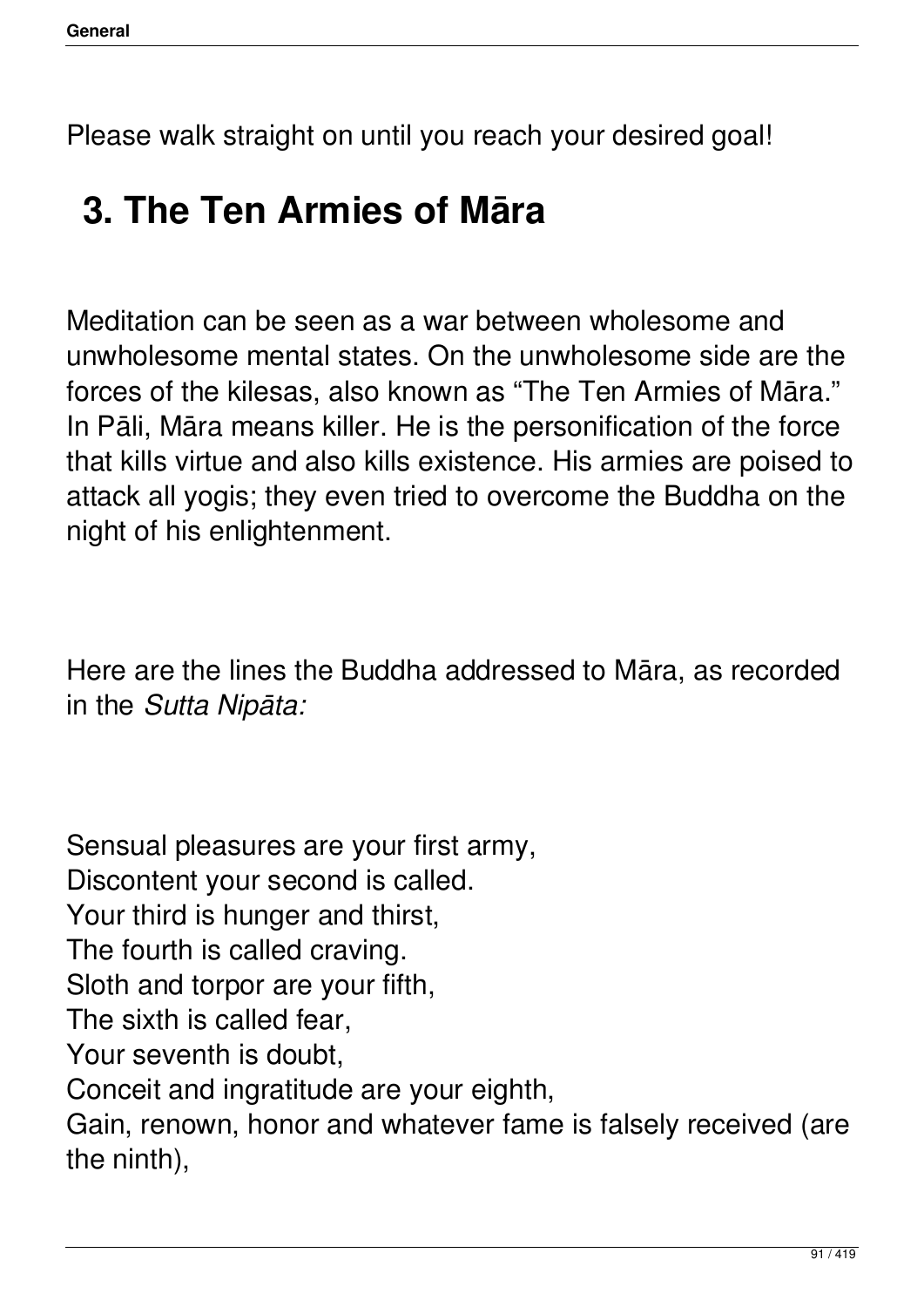And whoever both extols himself and disparages others (has fallen victim to the tenth).

That is your army, Namuci [Māra], the striking force of darkness.

One who is not a hero cannot conquer it, but having conquered it, one obtains happiness.

To overcome the forces of darkness in our own minds, we have the wholesome power of *satipa*  $\Box$  hana vipassana meditation, which gives us the sword of mindfulness, as well as strategies for attack and defense.

In the Buddha's case, we know who won the victory. Now, which side will win over you?

# **FIRST ARMY: SENSE PLEASURE**

Sense pleasure is the First Army of Māra. Due to previous good actions in sensual or material realms, we find ourselves reborn in this world. Here, as in other sensual spheres, beings are faced with a wide assortment of appealing sense objects. Sweet sounds, rich smells, beautiful ideas, and other delightful objects touch all our six sense doors. As a natural result of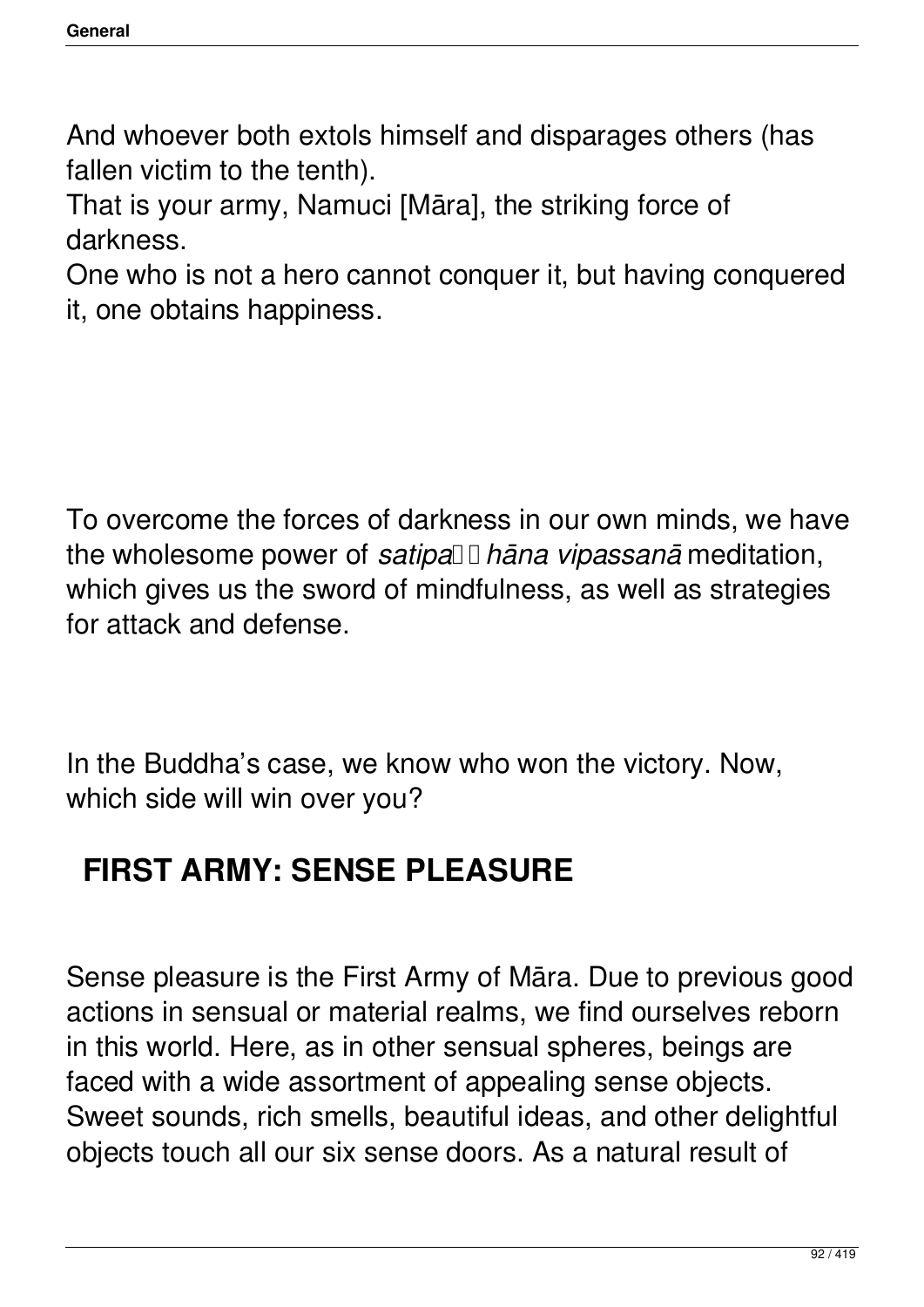encountering these objects, desire arises. Pleasant objects and desire are the two bases of sense pleasure.

Our attachments to family, property, business and friends also constitute the First Army. Normally for a sentient being, this army is very difficult to overcome. Some humans fight it by becoming monks and nuns, leaving behind their families and all that they cling to. Yogis on retreat leave behind their family and occupation temporarily in order to combat the force of attachment which ties us to the six kinds of sense objects.

Anytime you practice meditation, especially in a retreat, you leave behind a large number of pleasant things. Even with this narrowing in range, though, you still find that some parts of your environment are more desirable than others. At this time it is useful to recognize that you are dealing with Māra, the enemy of your freedom.

# **SECOND ARMY: DISSATISFACTION**

The Second Army of Māra is dissatisfaction with the holy life, with the meditation practice in particular. On a retreat, you may find yourself dissatisfied and bored: with the hardness or the height of your cushion, with the food you are given, with any of the elements of your life during the time of practice. Some issue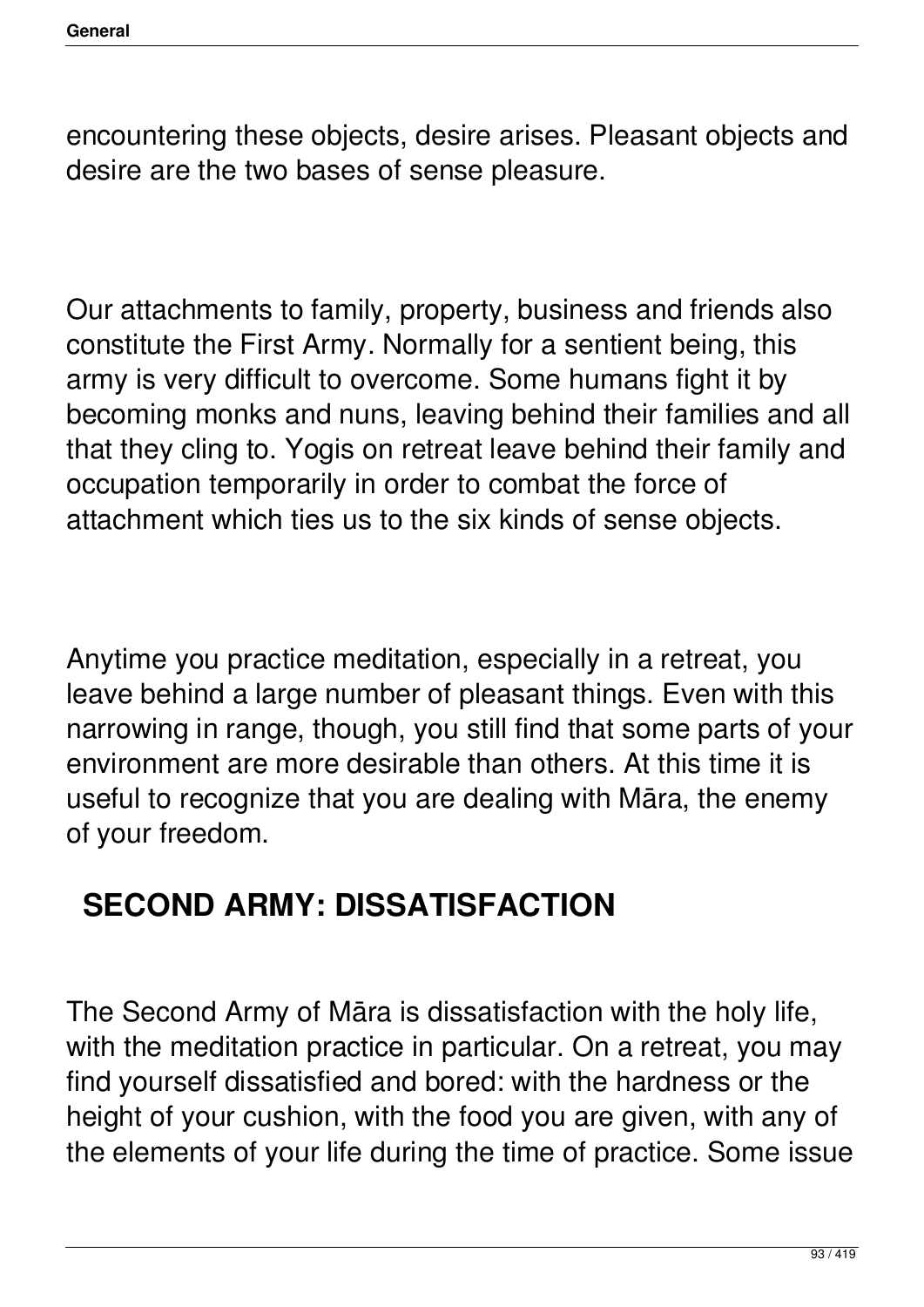crops up and, as a result, you cannot quite immerse yourself in the delight of meditation. You may begin to feel that this is actually the fault of the practice.

To combat this discontent, you must become an *abhirati,* a person who is delighted in and devoted to the Dhamma. Having found and implemented the correct method of practice, you begin to overcome the hindrances. Rapture, joy and comfort will arise naturally from your concentrated mind. At this time you realize that the delight of the Dhamma is far superior to sense pleasures. This is the attitude of an *abhirati.*

However, if you are not thorough and careful in your practice, you will not find this subtle and wonderful taste of the Dhamma, and any difficulty in your practice will cause aversion to arise in you. Then Māra will be victorious.

The overcoming of difficulty in vipassanā practice is, again, like warfare. The yogi will use an offensive, defensive or a guerrilla style of combat depending on his or her abilities. If he or she is a strong fighter, the yogi will advance. If weak, he or she may withdraw temporarily, but not in a helter-skelter fashion, reeling and running in disorder. Rather, the withdrawal will be strategic, planned and executed with the aim of gathering strength to win the battle at last.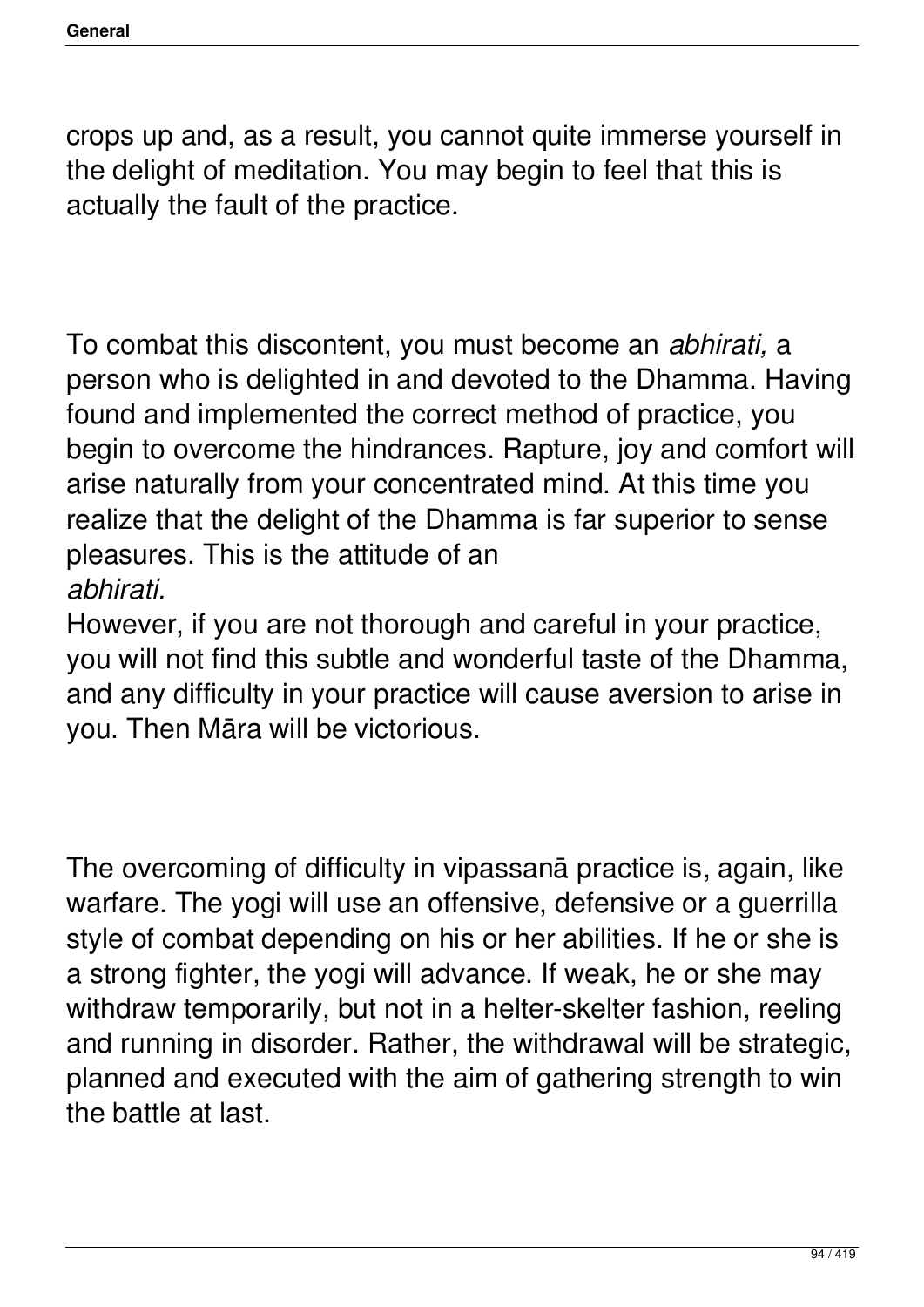Sometimes discontent with the environmental or other supports of meditation practice is not entirely Māra's fault — not entirely due to the wanderings of a greedy mind. Nonetheless, pervasive discontent may interfere with meditative progress. To allow for meditation, certain necessities of life must be available. Yogis must have proper shelter and meals, as well as sundry other help. With these requirements met they can proceed wholeheartedly to practice meditation. The need for a suitable environment is the fourth of nine causes for development of the controlling faculties, and was discussed at length in the preceding chapter. If you find a deficiency in your environment that you are certain is hindering your meditation, it is all right to take reasonable steps to correct it. Of course, you should be honest with yourself and others; make sure that you are not merely succumbing to Māra's Second Army.

# **THIRD ARMY: HUNGER AND THIRST**

Is food the problem? Perhaps a yogi has to overcome desire and dissatisfaction, only to be attacked again by Māra's Third Army, hunger and thirst. In the days of old and even now, Buddhist monks and nuns have depended for their food on the generosity of lay people. The normal practice for a monk is to go for an alms round every day in the community or village that supports him. Sometimes a monk may live in a secluded area and take all his support from a small group of families. One day his needs will be well taken care of, another day not. The same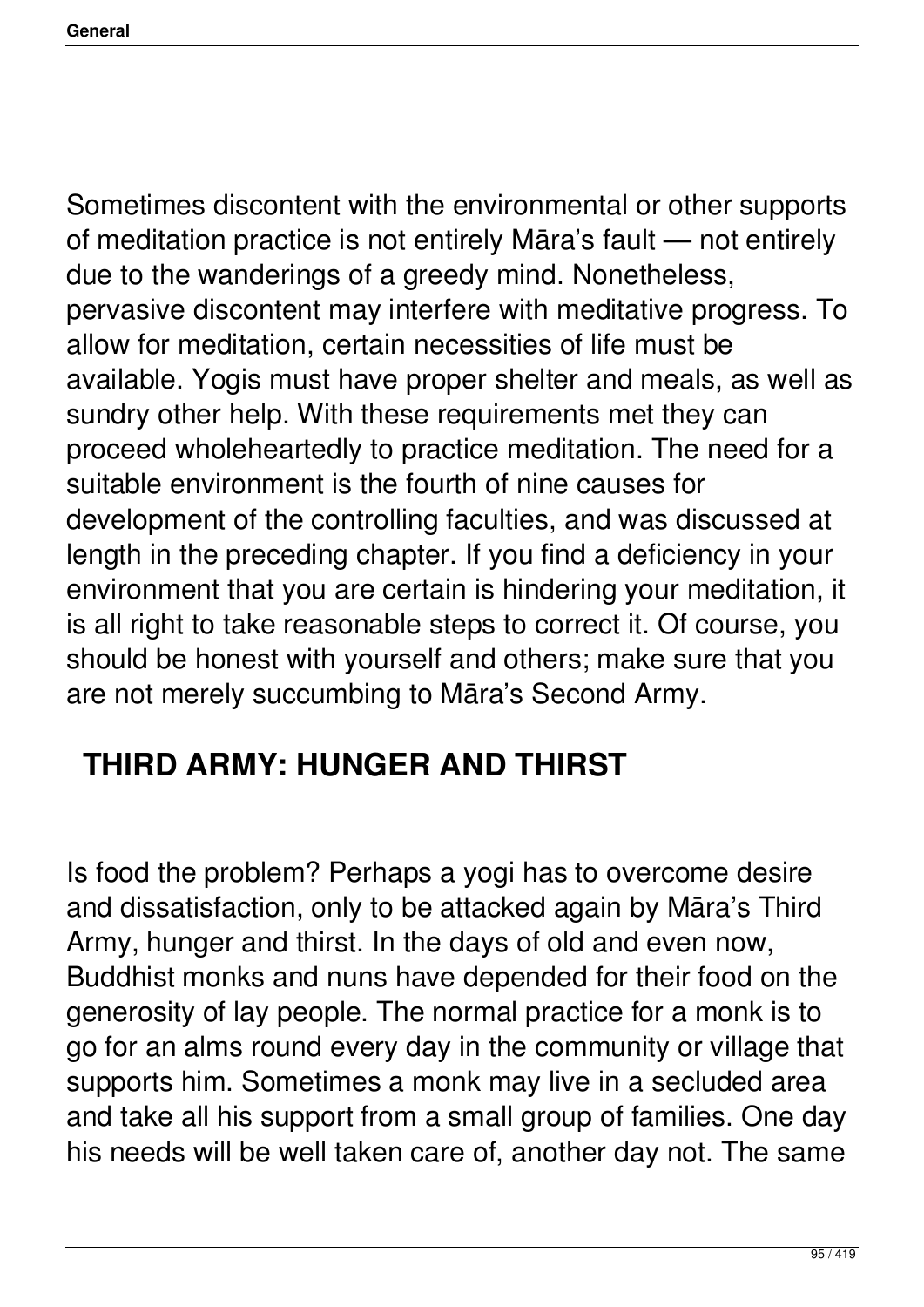goes for lay yogis. At a retreat, the food is not quite like home. You do not get the sweet things you are fond of; or the sour, salty and rich foods you are accustomed to. Agitated by missing such tastes, you cannot concentrate and thus are unable to see the Dhamma.

In the world also, one can spend a lot of money in a restaurant and then not like the dish. Rarely, in fact do human beings get everything precisely as they like. They may hunger and thirst not only for food, but also for clothing, entertainment, and activities either reassuringly familiar, or exotically exciting. This notion of hunger and thirst relates to the entire range of needs and requirements.

If you are easily contented, adopting an attitude of being grateful for whatever you receive, Māra's Third Army will not bother you very much. One cannot always do every thing one wishes to do, but it is possible to try to remain within what is beneficial and appropriate. If you concentrate your energy on furthering your meditation practice, you will be able to taste the real taste of the Dhamma, which is incomparably satisfying. At such a time, the Third Army of Māra will seem an army of toy soldiers to you.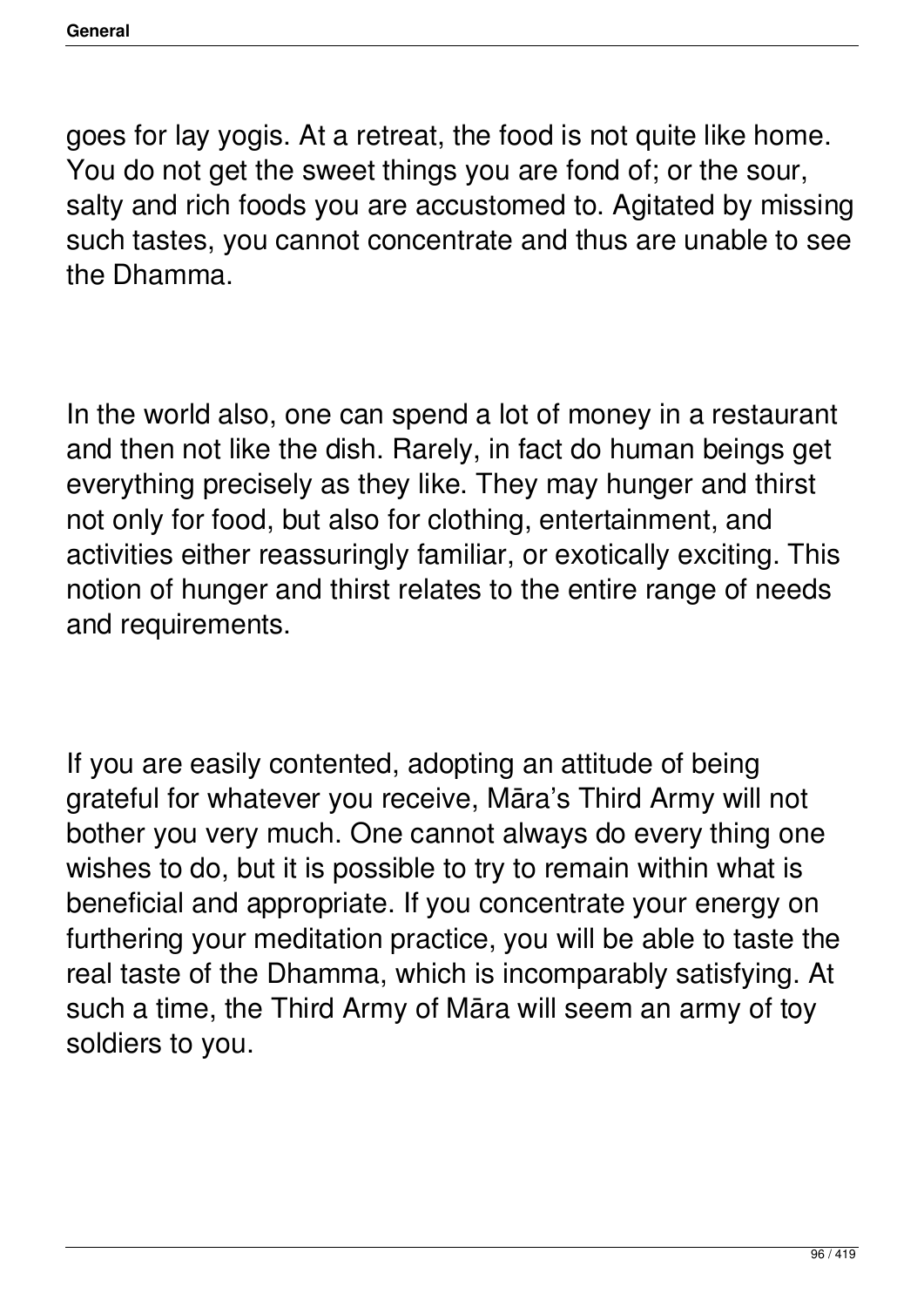Otherwise it is hard to adjust to hunger and thirst. They are uncomfortable feelings which no one really welcomes.

When they strike, if there is no mindfulness, the mind inevitably begins to scheme. You come up with fantastic justifications for getting what you want — for the sake of your practice! Your mental health! To aid your digestion! Then you begin moving around to get the things you desire. Your body gets involved in satisfying your craving.

# **FOURTH ARMY: CRAVING**

Craving is the Fourth Army of Māra. At times a monk's bowl may not be quite full at the end of his normal alms round, or some of the things most suitable for his diet have not yet appeared in it. Instead of going home to the monastery, he may decide to continue his alms round. Here is a new route, as yet untried — on it he might get the tidbit he desires. New routes like this can grow quite long.

Whether one is a monk or not one might be familiar with this pattern. First comes craving, then planning, then moving about to materialize these schemes. This whole process can be very exhausting to mind and body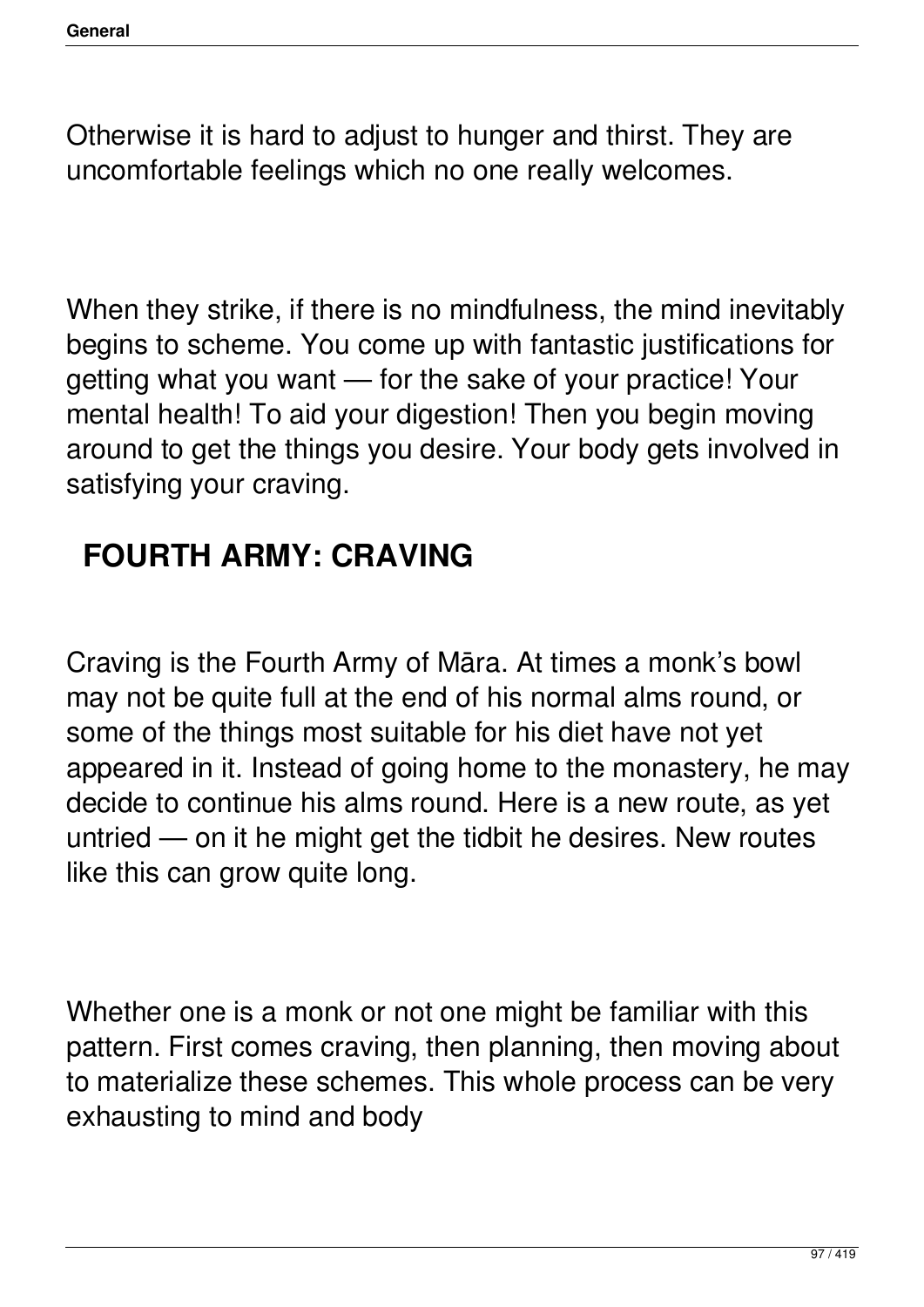# **FIFTH ARMY: SLOTH AND TORPOR**

Thus, the Fifth Army of Māra marches in. It is none other than sloth and torpor, drowsiness. The difficulties caused by sloth and torpor are worth dwelling on, for they are surprisingly great. Torpor is the usual translation of the Pali word thīna, which actually means a weak mind, a shrunken and withered, viscous and slimy mind, unable to grasp the meditation object firmly.

As thīna makes the mind weak, it automatically brings on weakness of body. The sluggish mind cannot keep your sitting posture erect and firm. Walking meditation becomes a real drag, so to speak. The presence of thīna means that ātāpa, the fiery aspect of energy, is absent. The mind be comes stiff and hard; it loses its active sharpness.

Even if a yogi has good energy to begin with, sloth can envelop him or her so that an additional burst of energy will be required to burn it away. All the positive forces of mind are at least partially blocked. The wholesome factors of energy and mindfulness, aim and contact, are enveloped in the shroud of weakness; their functions are retarded. This situation as a whole is spoken of as Thīna middha, thīna being the mental factor of torpor, and middha referring to the condition of the consciousness as a whole when the factor of torpor is present.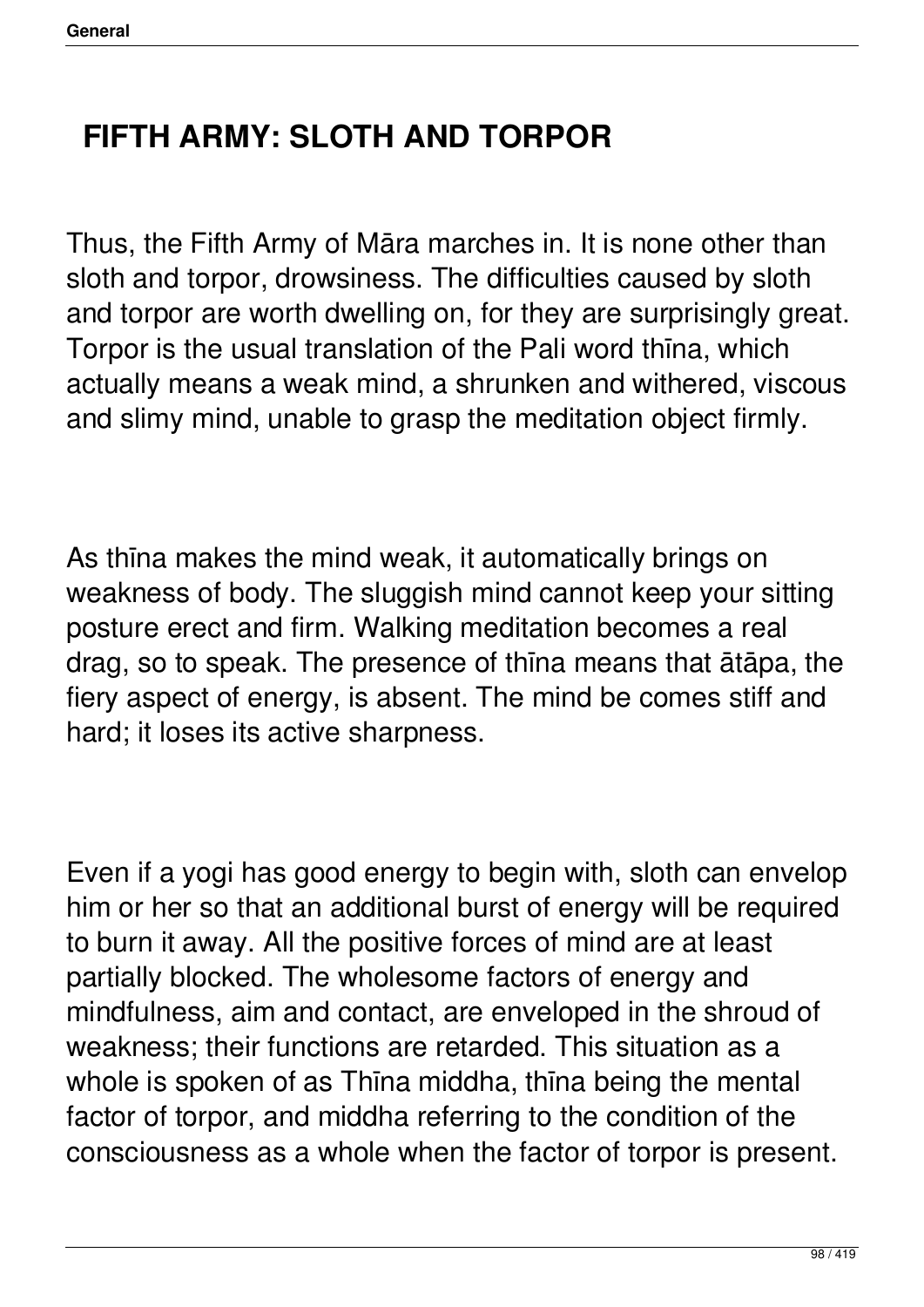In one's practical experience, it is not worthwhile to try to distinguish between the two components of thīna and middha. The general state of mind is familiar enough. Like imprisonment in a tiny cell, sloth is a restricted state in which no wholesome factor is free to carry on its proper activity. This obstruction of wholesome factors is why sloth and torpor together are called a hindrance. Eventually Māra's Fifth Army can bring one's practice to a complete standstill. A twitching sensation comes to the eyelids, the head suddenly nods forward... How can we overcome this noxious state? Once when the Venerable Mahā Moggallāna, one of the Buddha's two chief disciples, was meditating in the forest, thīna middha arose. His mind shrank and withered, as unworkable as a piece of butter that hardens in the cold. At this point the Lord Buddha looked into the Venerable Mahā Moggallāna's mind. Seeing his plight, he approached and said, "My son Mahā Moggallāna, are you drowsy, are you sleepy, are you nodding?"

The elder replied, "Yes, Lord, I am nodding." He was frank and candid in his reply. the Buddha said, "Listen, my son, I will now teach you eight techniques of overcoming sloth and torpor."

#### *Eight Ways to Stay Awake*

The first is to change one's attitude. When torpor attacks, one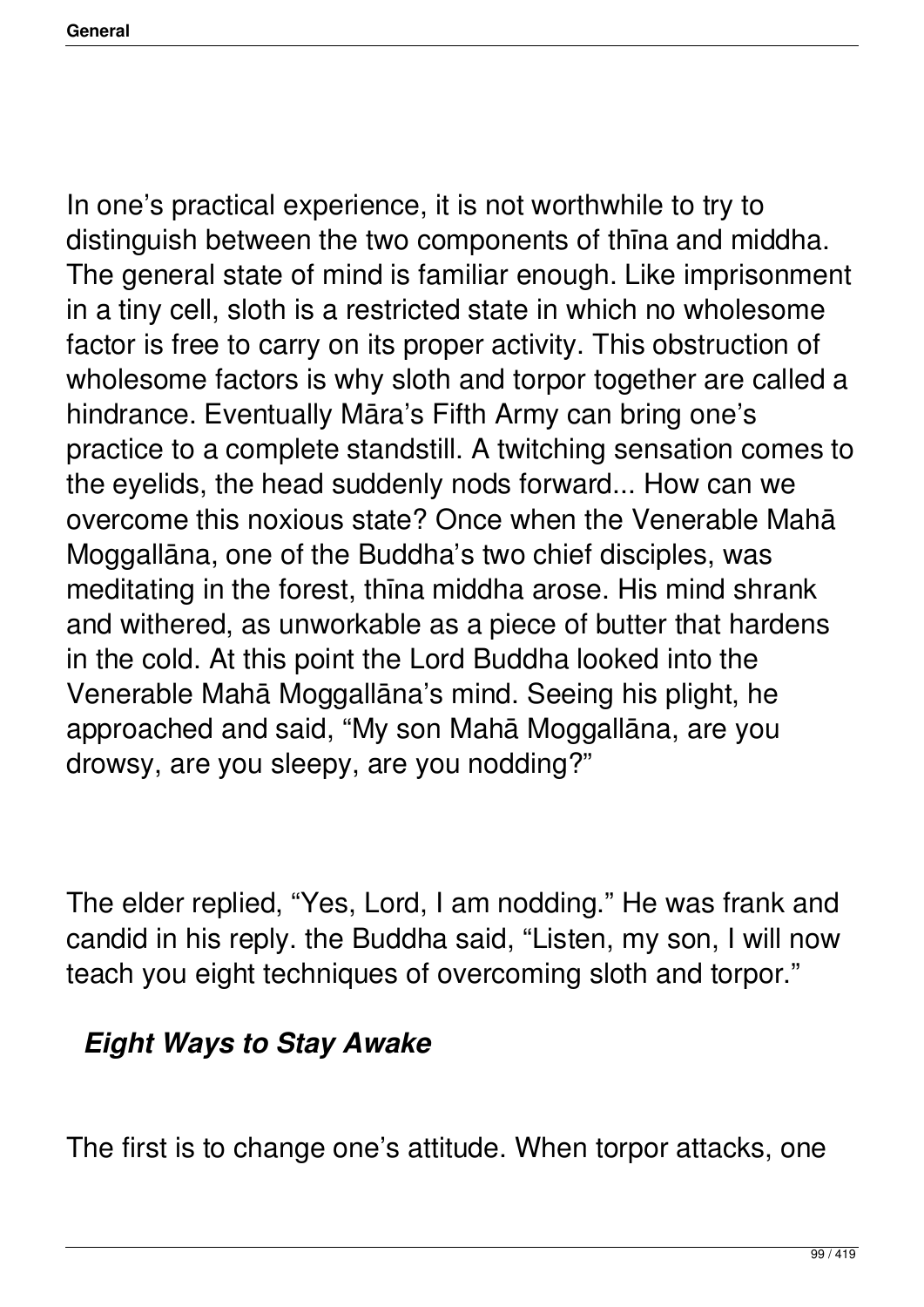may be tempted to surrender to thoughts like, "I'm so sleepy. It's not doing me any good just to sit here in a daze. May be I'll lie down for a minute and gather my energy." As long as you entertain such thoughts, the mental state of sloth and torpor will be encouraged to remain.

If, on the other hand, one states decisively, "I'll sit through this sloth and torpor, and if it recurs I still won't give in to it," this is what the Buddha meant by changing one's attitude. Such determination sets the stage for overcoming the Fifth Army of Māra.

Another occasion to change one's attitude is when meditation practice becomes quite easy and smooth. There comes a point where you have more or less mastered following the rise and fall of the abdomen, and not much effort is needed to observe it well. It is quite natural to relax, sit back and watch the movement very coolly. Due to this relaxation of effort, sloth and torpor easily creep in. If this happens, you should either try to deepen your mindfulness, looking more carefully into the rise and fall, or else increase the number of objects of meditation.

There is a specific technique for adding more objects. It requires greater effort than simply watching the abdomen, and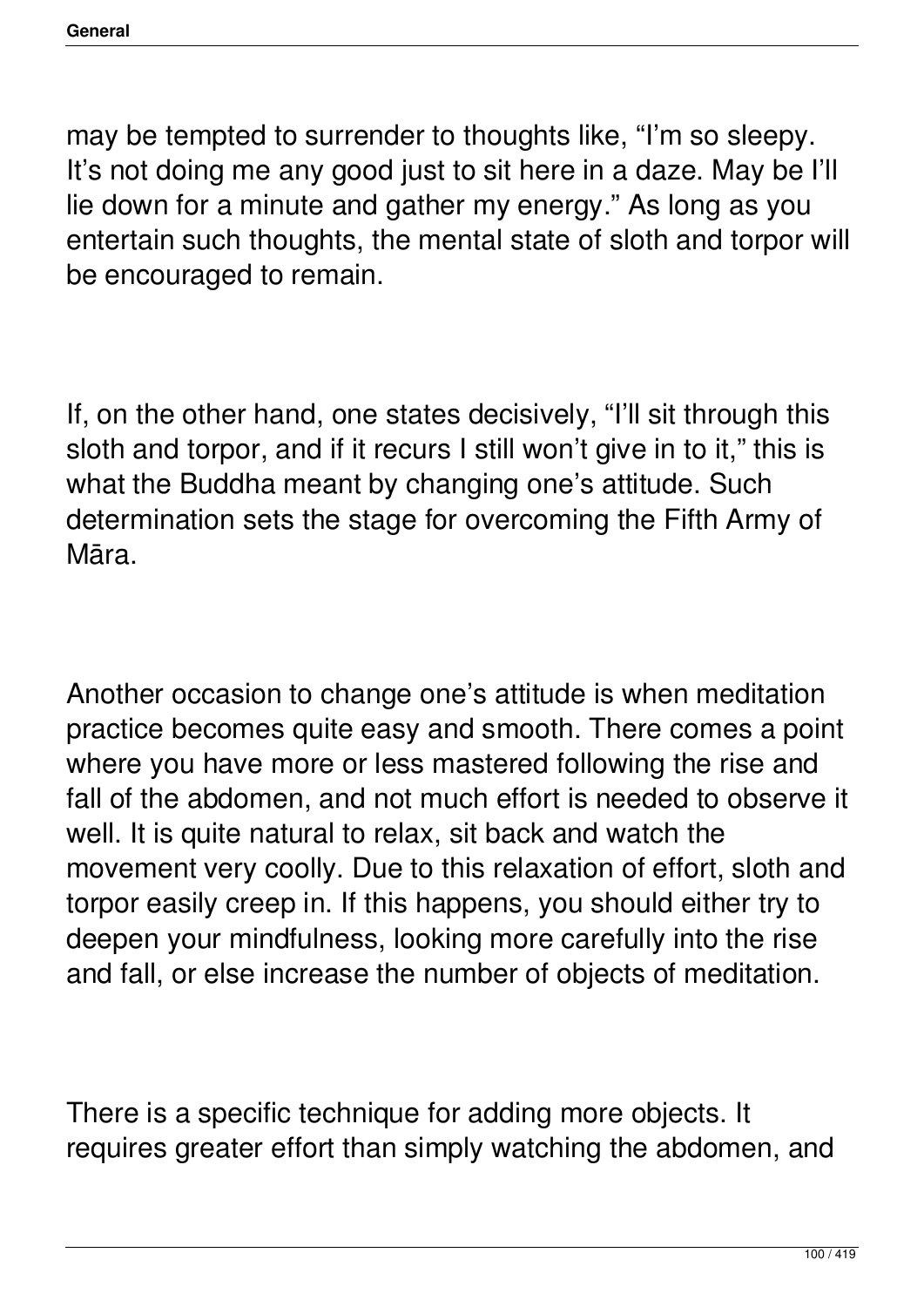thus it has a revivifying effect. The mental labels to use are, "rising, falling, sitting, touching? When you note "sitting," you shift your awareness to the sensations of the entire body in the sitting posture. Noting "touching," you focus on the touch sensations at one or more small areas, about the size of a quarter. The buttocks arc convenient. During this "touching" note you should always return to the same chosen areas, even it you cannot always find sensations there. The heavier the state of sloth, the more touch points you should include, up to a maximum of six or so. When you have run through the course of touch points, return attention to your abdomen and repeat the series of notes from the beginning. This change of strategy can be quite effective; but it is not infallible.

The second antidote In drowsiness is to reflect on inspiring passages you remember or have learned by heart, trying to fathom their deepest meanings. Perhaps you have lain awake at night pondering the meaning of some event. If so, you understand the function of the Buddha's second antidote to sloth and torpor. In Buddhist psychology, when thinking is analyzed in terms of its components, one component is the mental factor of *vitakka* or aim. This mental factor has the capacity to open and refresh the mind, and is the specific antidote to sloth and torpor.

The third strategy for dealing with sloth is to recite those same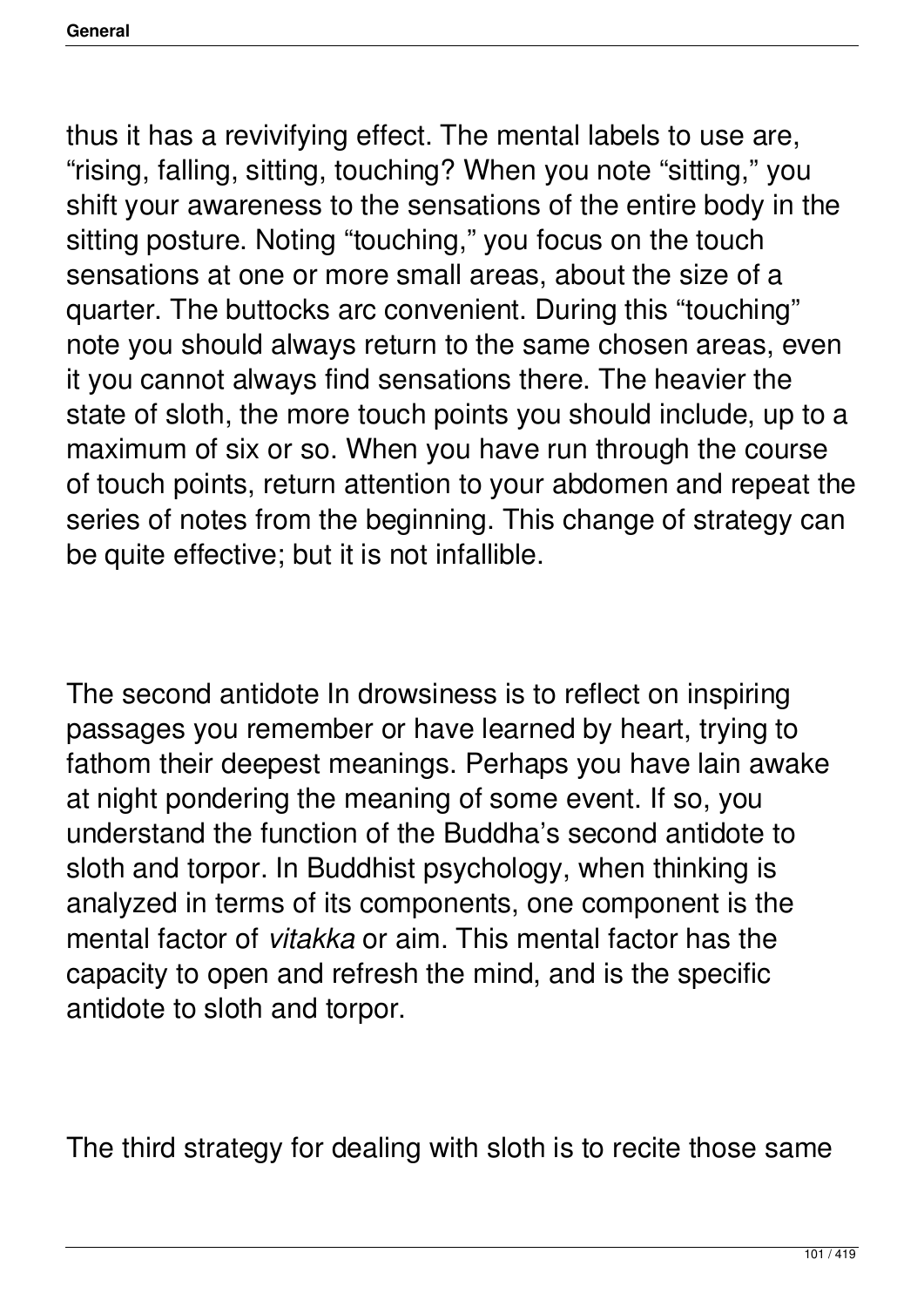passages aloud. If you are meditating in a group, it goes without saying that you should recite only loud enough for your own benefit.

Resort to more drastic measures if your mind still has not perked up. Pull on your ears; rub your hands, arms, legs and face. This stimulates the circulation and so freshens you up a bit.

If drowsiness persists, get up mindfully and wash your face. You could put in some eye-drops to refresh yourself.

If this strategy fails, you are advised to look at a lighted object, such as the moon or an electric bulb; this should lighten up your mind. Clarity of mind is a kind of light. With it, you can make a renewed attempt to look clearly at the rising and falling from beginning to end. If none of these techniques work, then you should try some brisk walking meditation with mindfulness. Finally, a graceful surrender would be to go to bed. If sloth and torpor are persistent over a long period, constipation could be responsible; if this is the case, consider measures to gently clear the bowels.

# **SIXTH ARMY: FEAR**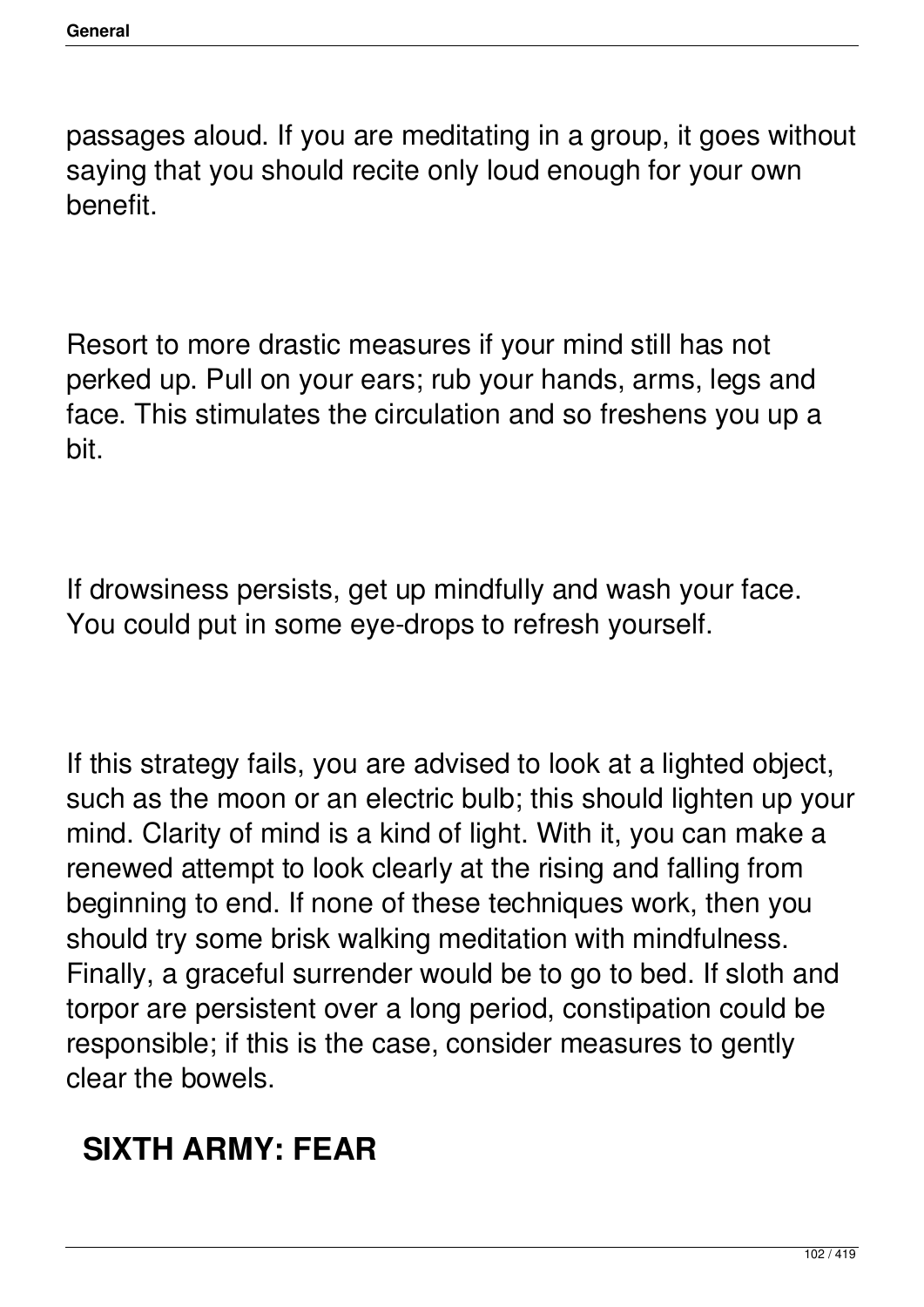The Sixth Army of Māra is fear and cowardliness. It easily attacks yogis who practice in a remote place, especially if the level of ardent effort is low after an attack of sloth and torpor. Courageous effort drives out fear. So does a clear perception of the Dhamma which comes as a result of effort, mindfulness and concentration. The Dhamma is the greatest protection available on earth: faith in, and practice of the Dhamma are therefore the greatest medicines for fear. Practicing morality ensures that one's future circumstances will be wholesome and pleasant; practicing concentration means that one suffers less from mental distress; and practicing wisdom leads toward nibbāna, where all fear and danger have been surpassed. Practicing the Dhamma, you truly care for yourself, protect yourself, and act as your own best friend.

Ordinary fear is the sinking form of anger. You cannot face the problem, so you show no reaction outwardly and wait for the opportunity to run away. But if you can face your problems directly, with an open and relaxed mind, fear will not arise. On a meditation retreat, yogis who have lost touch with the Dhamma feel fear and lack of confidence in relating to other yogis and their teacher. For example, some yogis are severely attacked by sloth and torpor. Such people have been known to sleep through five hour-long sittings in a row. They may have only a few minutes of clear awareness in an entire day. Such yogis tend to feel inferior, shy and embarrassed, especially if they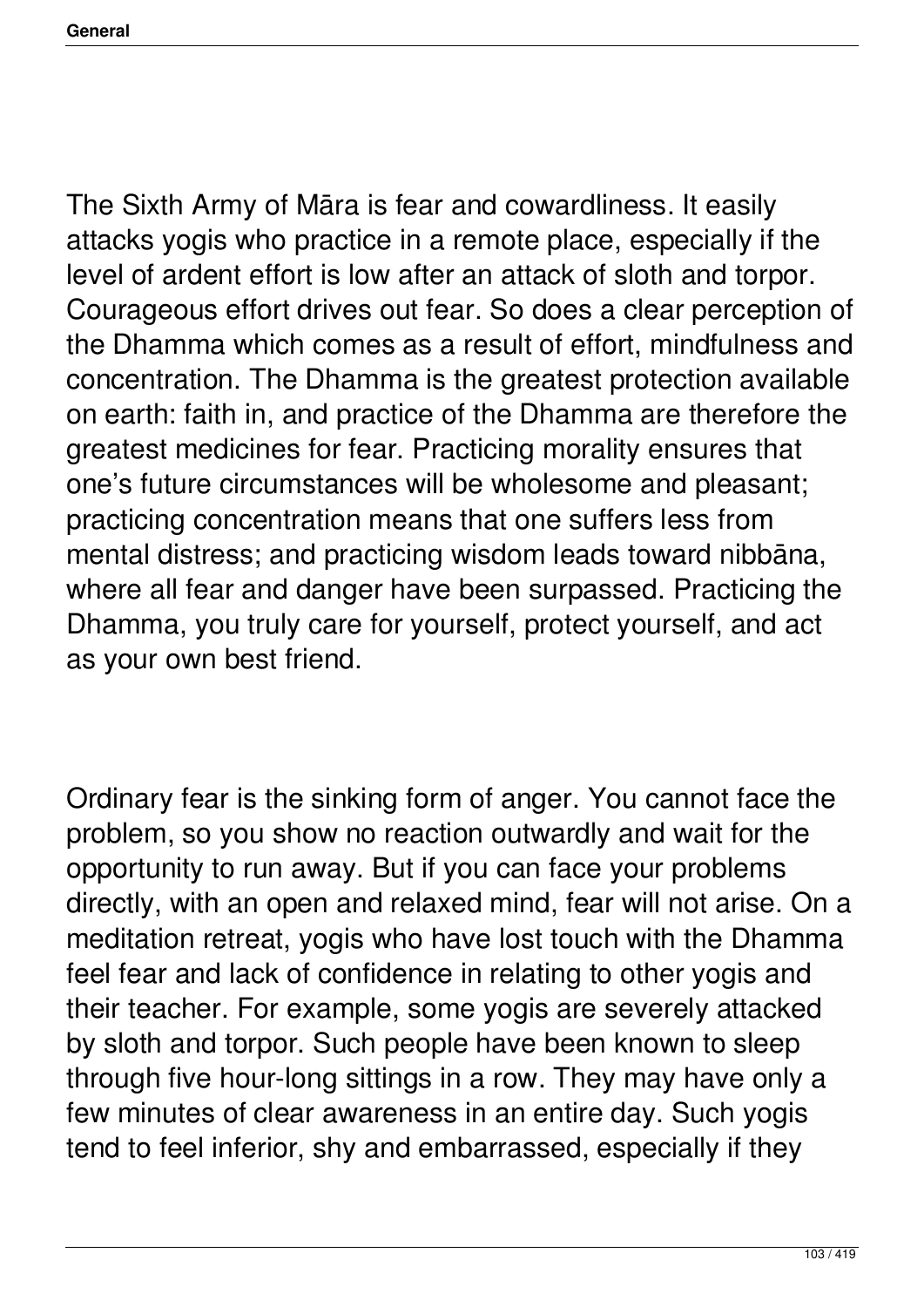begin to compare their own practice to that of other yogis who seem to be in deep samādhi all the time. At times in Burma, torpid yogis slip away for a couple of days and miss their interviews. A few slip all the way home! They are like school children who have not done their homework. If such yogis would apply courageous effort, their awareness would become hot like the sun, burning off the clouds of sleepiness. Then they could face their teachers boldly, ready to report what they have seen for themselves in the light created by Dhamma practice.

No matter what problem you may encounter in your meditation practice, try to have the courage and honesty to report it to your teacher. Sometimes yogis may feel that their practice is falling apart, when actually it is going fine. A teacher who is trustworthy and well-qualified can help you to overcome such insecurities, and you can continue on the path of Dhamma with energy, faith and confidence.

# **SEVENTH ARMY: DOUBT**

Sloth and torpor is only one reason why yogis may begin to doubt their own capacities. Doubt is the Seventh Army of Māra, dreadful and fearsome. When a yogi begins to slip in his or her practice, he or she will probably begin to lose self-confidence. Pondering the situation does not usually lead to improvement. Instead, doubt arises and slowly spreads: first as self-doubt, then as doubt of the method of practice. It may even extend to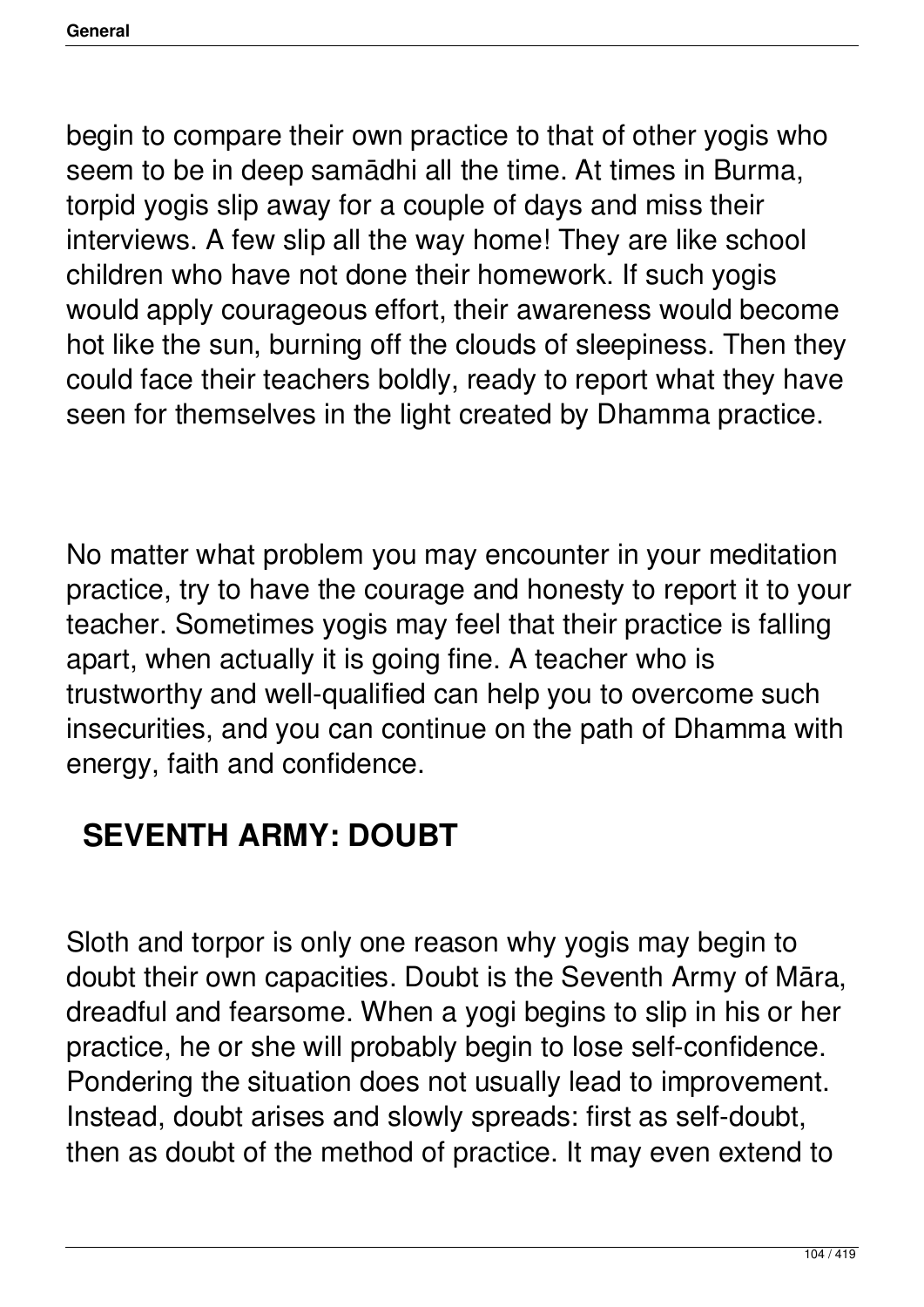becoming doubt of the teacher. Is the teacher competent to understand this situation? Perhaps this yogi is a special case and needs a special new set of instructions. The experiences narrated by fellow yogis must be imaginary. Every conceivable aspect of practice becomes dubious.

The Pāli word for this Seventh Army is *vicikicchā,* which means more than simple doubt. It is the exhaustion of mind that comes about through conjecture. A yogi attacked by sloth and torpor, for example, will not be able to muster the continuous attention that fosters intuitive vipassanā insight. If such a yogi were mindful, he or she might experience mind and matter directly, and see that these two are connected by cause and effect. If no actual observation is made, however, the true nature of mind and matter will remain obscure. One simply cannot understand what one hasn't yet seen. Now this unmindful yogi begins to intellectualize and reason: "I wonder what mind and matter are composed of, what their relationship is," Unfortunately, he or she can only interpret experiences based on a very immature depth of knowledge, mixed up with fantasy. This is an explosive mixture. Since the mind is unable to penetrate into the truth, agitation arises, and then perplexity, indecisiveness, which is another aspect of

*vicikiccha.*

Excessive reasoning is exhausting.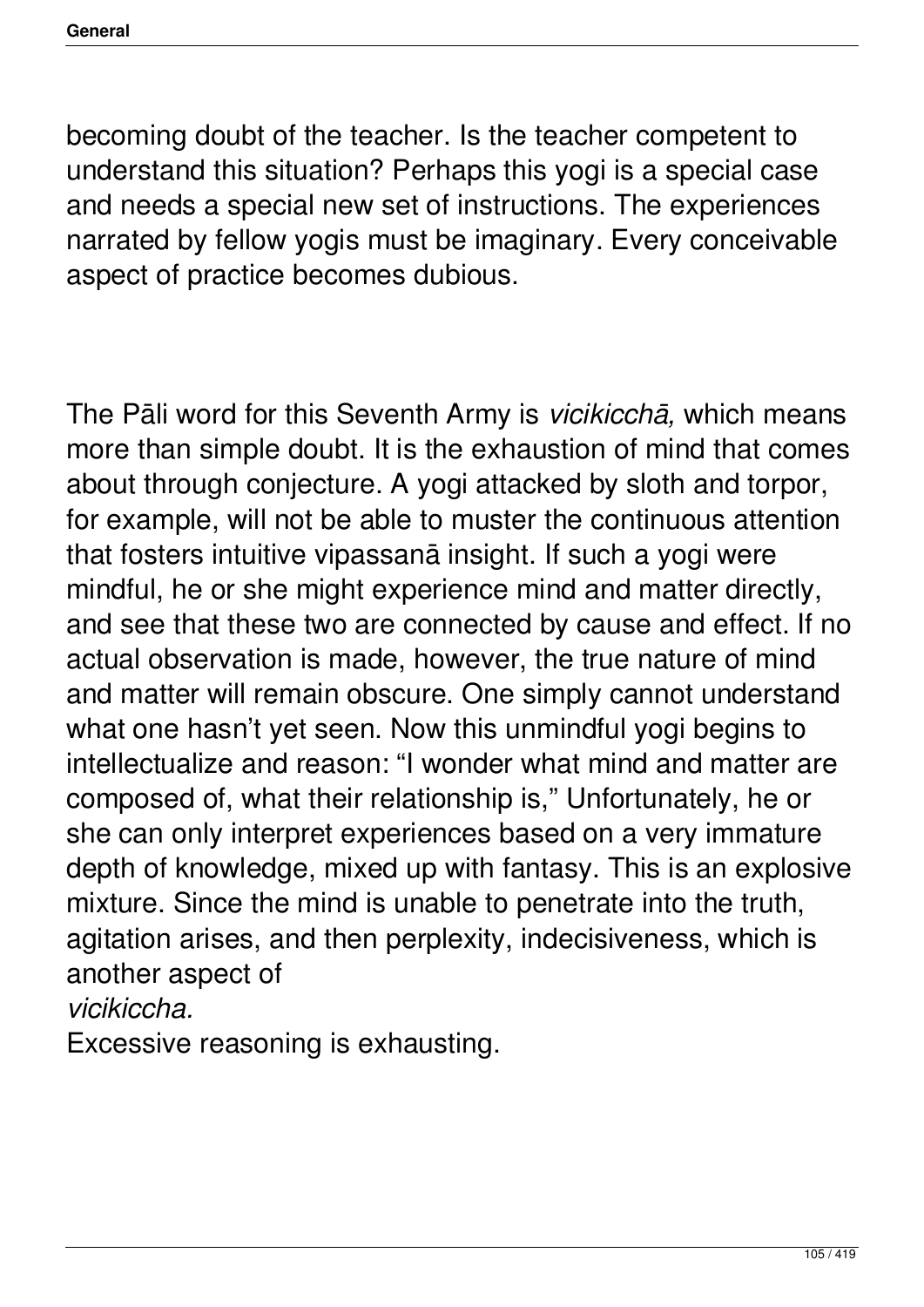Immaturity of insight prevents a yogi from reaching a firm and convinced position. Instead, his or her mind is condemned to run about among various options. Remembering all the meditative techniques he or she has heard of, a yogi might try a bit from here and a bit from there. This person falls into a great pot of chop suey, perhaps to drown. *Vicikicchā* can be a terrible obstacle in practice. The proximate cause of doubting conjecture is lack of proper attention, an improper adjustment of the mind in its search for truth. Proper attention, then, is the most direct cure for doubt. If you look correctly and in the right place, you will see what you are looking for: the true nature of things. Having seen this for yourself, you will have no more doubt about it.

To create the proper conditions for wise attention, it is important to have a teacher who can put you on the path leading to truth and wisdom. The Buddha himself said that one who is intent on finding the truth should seek out a reliable and competent teacher. If you cannot find a good teacher and follow his or her instructions, then you must turn to the plethora of meditation literature available today. Please be cautious, especially if you are an avid reader. If you gain a general knowledge of many techniques and then try to put them all together, you will probably end up disappointed, and even more doubtful than when you started. Some of the techniques may even be good ones, but since you will not have practiced them with proper thoroughness, they will not work and you will feel skeptical of them. Thus you will have robbed yourself of the opportunity to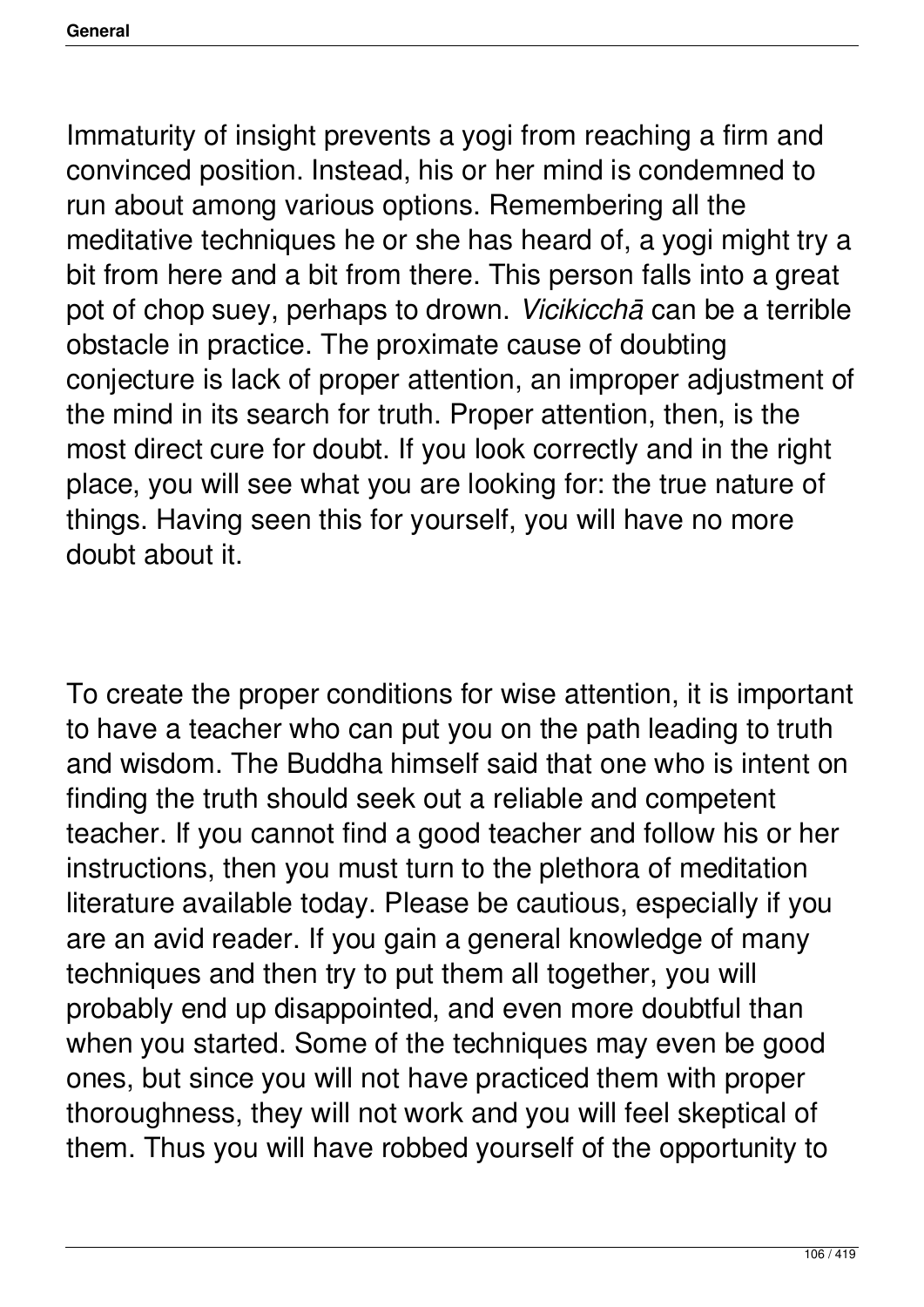experience the very real benefits of meditation practice. If one cannot practice properly, one cannot gain personal, intuitive, real understanding of the nature of phenomena. Not only will doubt increase, but the mind will become very hard and stiff, attacked by *kodha,* aversion and associated mental states. Frustration and resistance might he among them.

### *The Thorny Mind*

*Kodha* makes the mind hard and rigid as a thorn. Under its influence, a yogi is said to be pricked by the mind, like a traveler thrashing through a bramble thicket, suffering at every step. Since *kodha* is a great impediment in many yogis' meditation practice, I will deal with it in some detail in hopes that readers can learn to overcome it. In general, it results from two kinds of mental states: firstly from doubt, and secondly from what are known as "the mental fetters."

There are five kinds of doubt which load to the thorny mind. A yogi is pricked by doubt regarding the Buddha, the great master who showed the path to enlightenment. One doubts the Dhamma, the path that leads to liberation; and the sangha, the noble ones who have uprooted some or all of the *kilesas.* Next come doubts of oneself, of one's own morality and method of practice. Last is doubt of fellow yogis, including one's teacher. When so many doubts are present, the yogi is filled with anger and resistance: his or her mind becomes thorny indeed, he or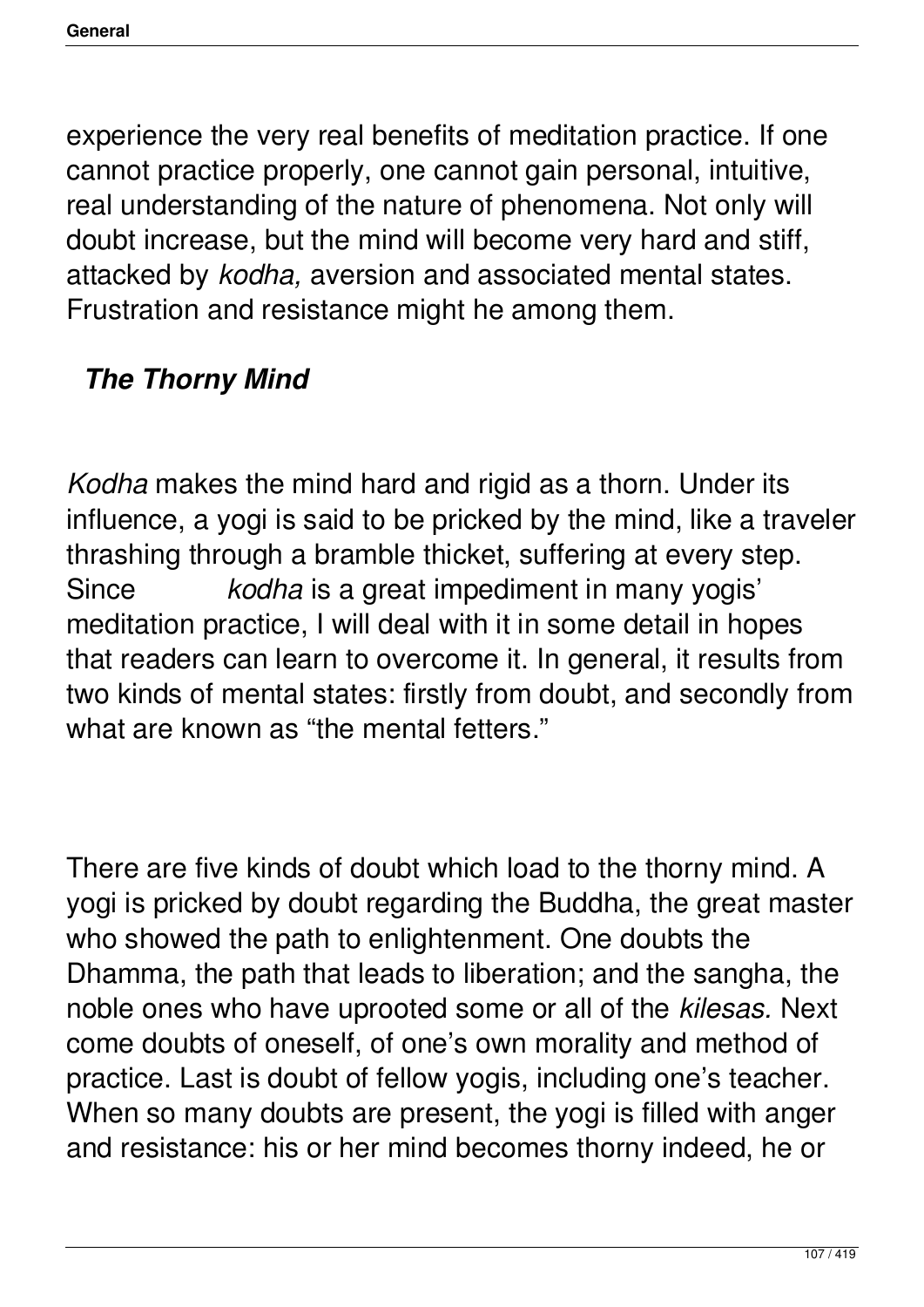she will probably feel quite unwilling actually to practice this meditation, seeing it as dubious and unreliable.

All is not lost, however. Wisdom and knowledge are medicine for this state of *vicikicchā.* One form of knowledge is reasoning. Often persuasive words can coax a doubting yogi from the brambles: a teacher's reasoning, or an inspiring and well-constructed discourse. Returning to the clear path of direct observation, such yogis breathe great sighs of relief and gratitude. Now they have the chance to gain personal insight into the true nature of reality. If they do attain insight, then a higher level of wisdom becomes their medicine for the thorny mind.

Failure to return to the path, however, may allow doubt to reach its incurable stage.

### *The Five Mental Fetters*

The thorny mind arises not only from doubt, but also from another set of causes known as the five mental fetters. When these mental letters are present, the mind suffers from hard and prickling states of aversion, frustration and resistance. But these fetters can be overcome. Vipassanā meditation clears them automatically from the mind. If they do manage to intrude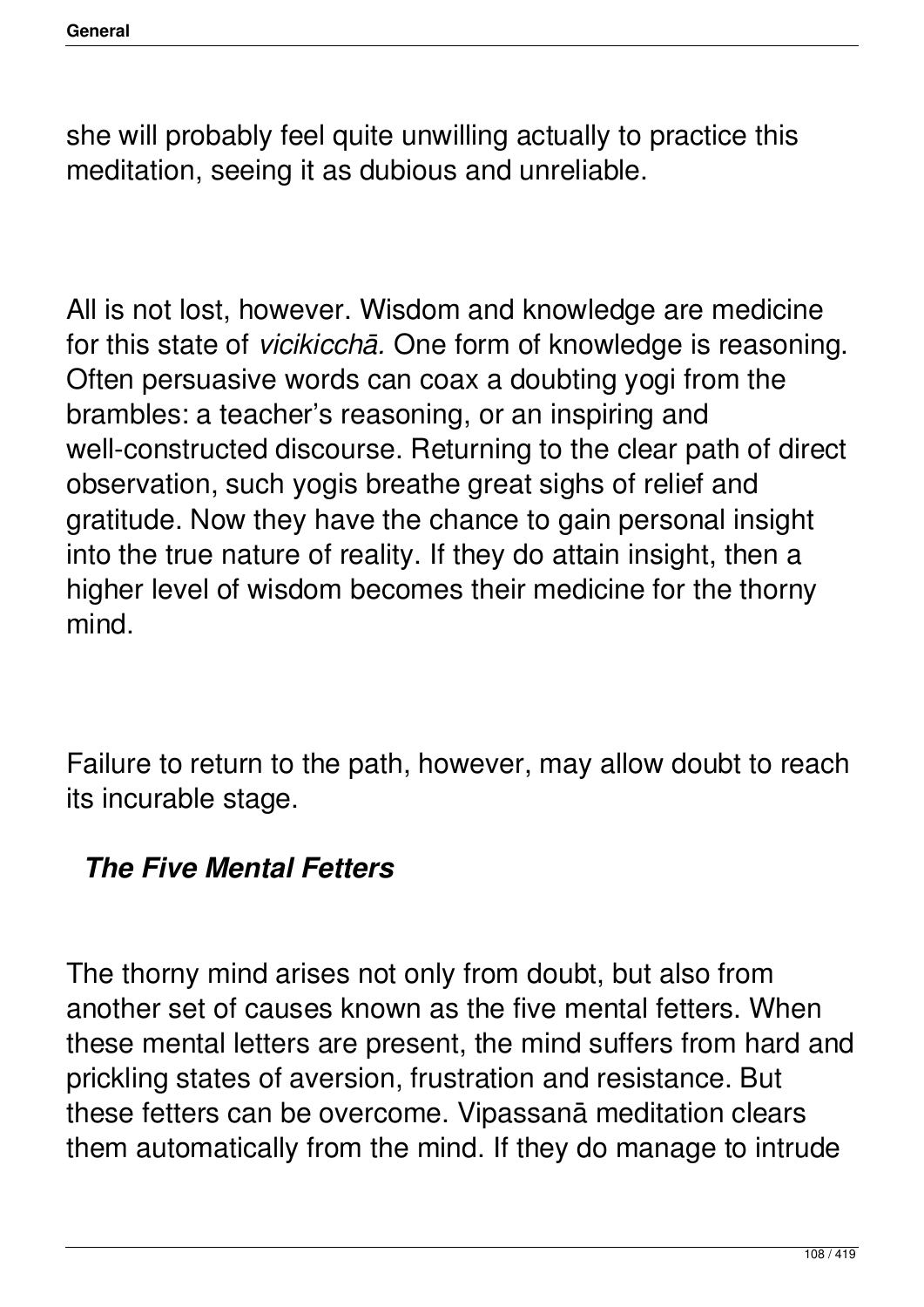upon one's practice, identifying them is the first step toward recovering a broad and flexible mental state.

The first mental fetter is to be chained to the various objects of the senses. Desiring only pleasant objects, one will be dissatisfied with what is really occurring in the present moment. The primary object, the rising and falling of the abdomen, may seem inadequate and uninteresting in comparison with one's fantasies. If this dissatisfaction occurs, one's meditative development will be undermined.

The second fetter is over-attachment to one's own body, sometimes spoken of as excessive self-love. A variation is the projection of attachment and possessiveness onto another person and his or her body. This is the third fetter, and it is such a common situation that I hardly need elaborate.

Excessive sell-love can be a significant hindrance in the course of practice. When one sits for extended periods, unpleasant sensations invariably arise, some of them rather intense. You may begin to wonder about your poor legs. Will you ever walk again? You may decide to open your eyes and stretch. At this point, continuity of attention usually breaks apart; momentum is lost. Tender consideration for one's own body can sometimes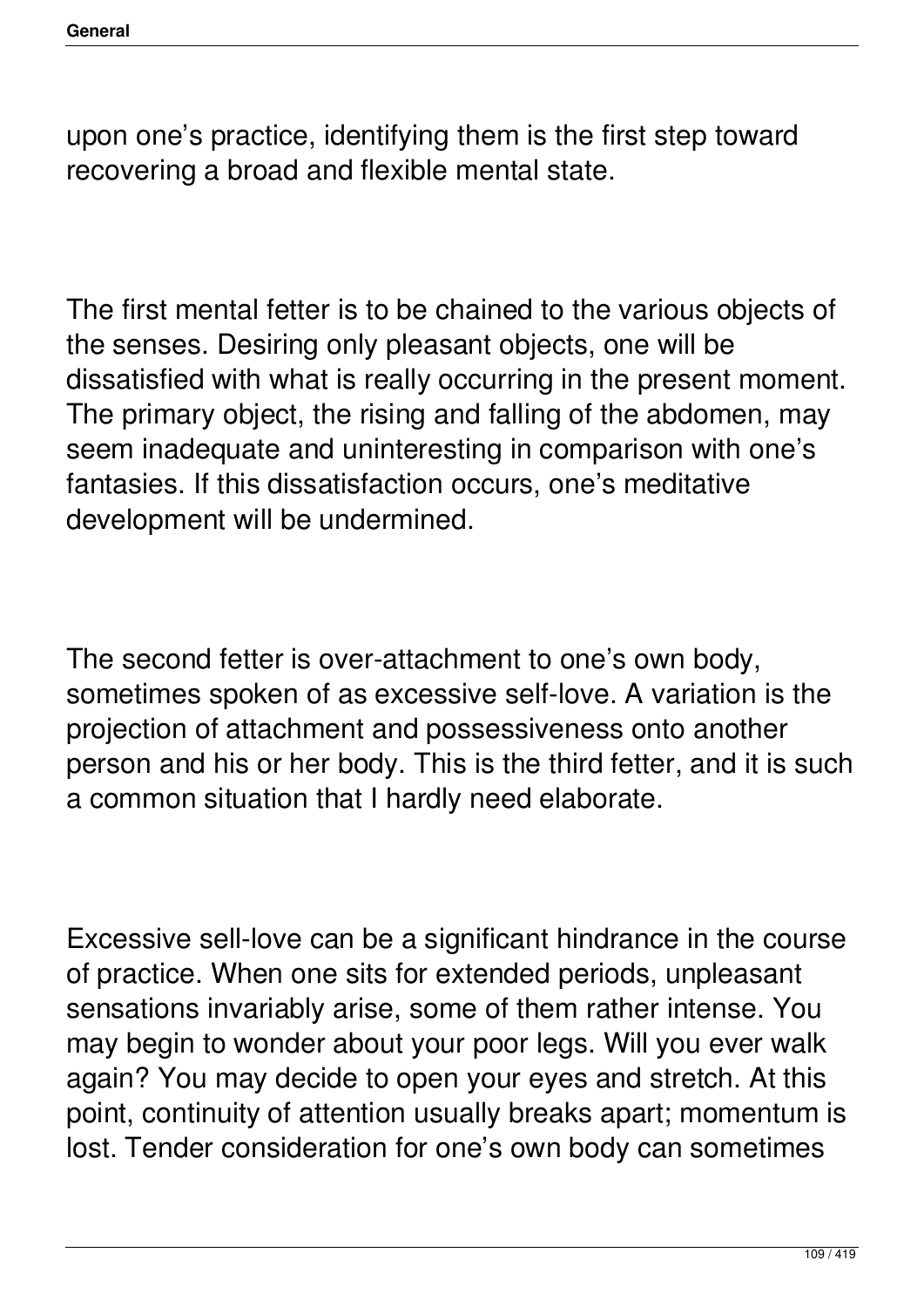supplant the courage we need to probe into the actual nature of pain.

Personal appearance is another area where this second fetter can arise. Some human beings depend on stylish clothes and makeup to feel happy. If ever they lose access to these external supports (perhaps on a retreat where makeup and flamboyant fashions are inappropriate distractions), these people feel as if something is missing, and worry can interfere with their progress. The fourth fetter of mind is to be chained to food. Some people like to eat large amounts, others have many whims and preferences. People whose first concern is the satisfaction of their bellies tend to find greater bliss in snoozing than in practicing mindfulness. A few yogis have the opposite problem, worrying constantly about gaining weight. They, too, are chained to what they eat.

The fifth fetter of mind is to practice with the goal of gaining rebirth in a deva world. Besides effectively basing one's practice on craving for sensual pleasures, this is also to set one's sights much too low. For information on the disadvantages of deva life, see the last chapter of this book, "Chariot to Nibbāna."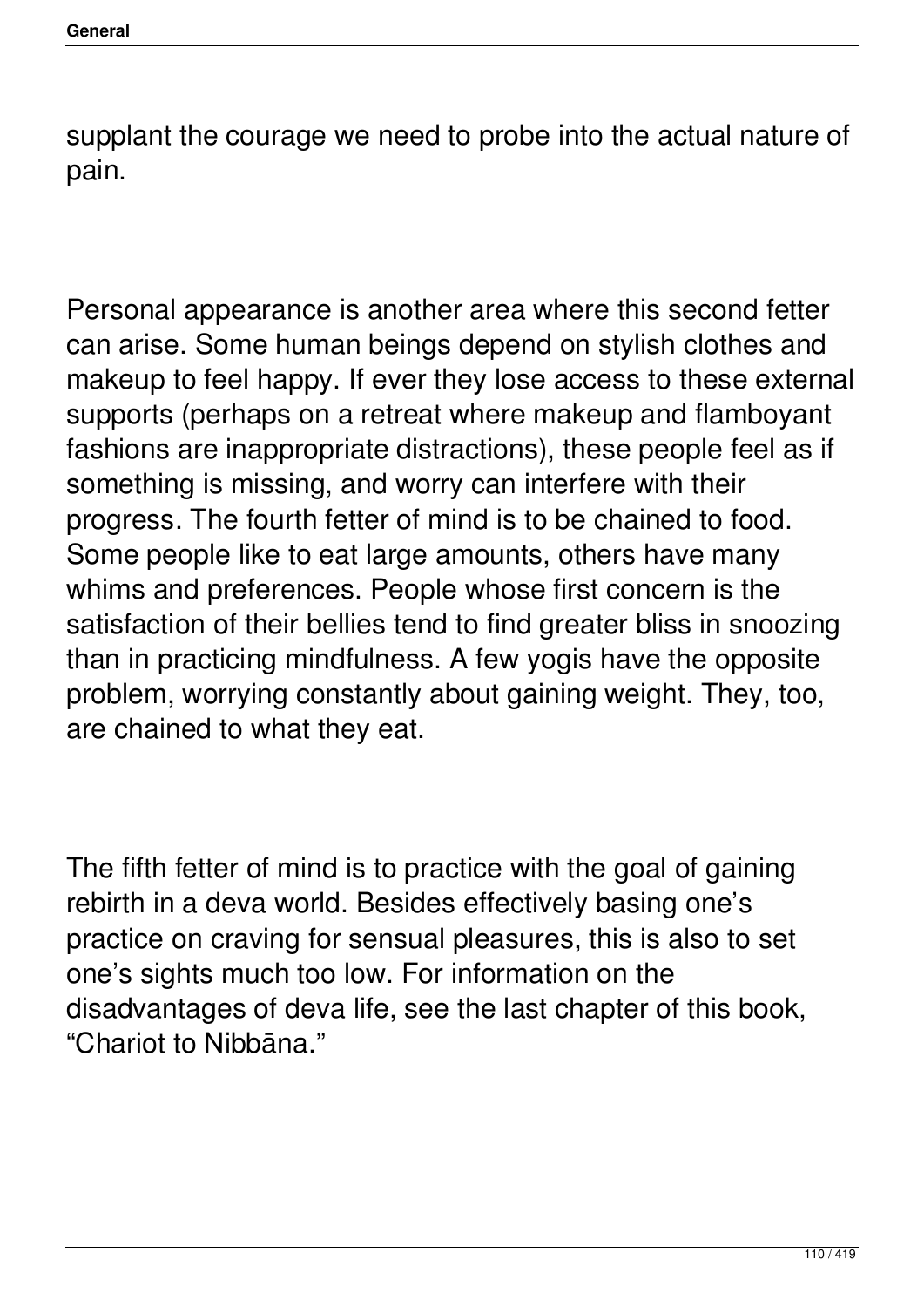By diligent practice one overcomes these five fetters. By the same means, (one overcomes doubt and the anger that follows it. Relieved from thorny discomfort, the mind be comes crystal clear and bright. This bright mind is happy to make the preliminary effort that sets your feet on the path of practice, the steady effort that moves you along into deeper meditation, and the culminating effort that brings liberation at the higher stages of practice. This three fold effort — actually directed toward keeping the mind alert and observant — is the best and most natural defense strategy against Māra's Seventh Army of doubt. Only when the mind slips from the object, as it will in times of slackening effort, do the conjectures and equivocations of doubt have a chance to set in.

### *Faith Clarifies the Mind*

The quality of faith, or *saddhā,* also has the power to clarify the mind and clear away clouds of doubt or aversion. Imagine a pail of murky river water, full of sediment. Some chemical substances, such as alum, have the power to make suspended particles settle quickly, leaving clear water behind. Faith works just like this. It settles impurities, and brings a sparkling clarity to the mind.

A yogi ignorant of the virtues of the Triple Gem — the Buddha, Dhamma and Sangha — will doubt its value as well as that of the meditation practice, and will be overcome by the Seventh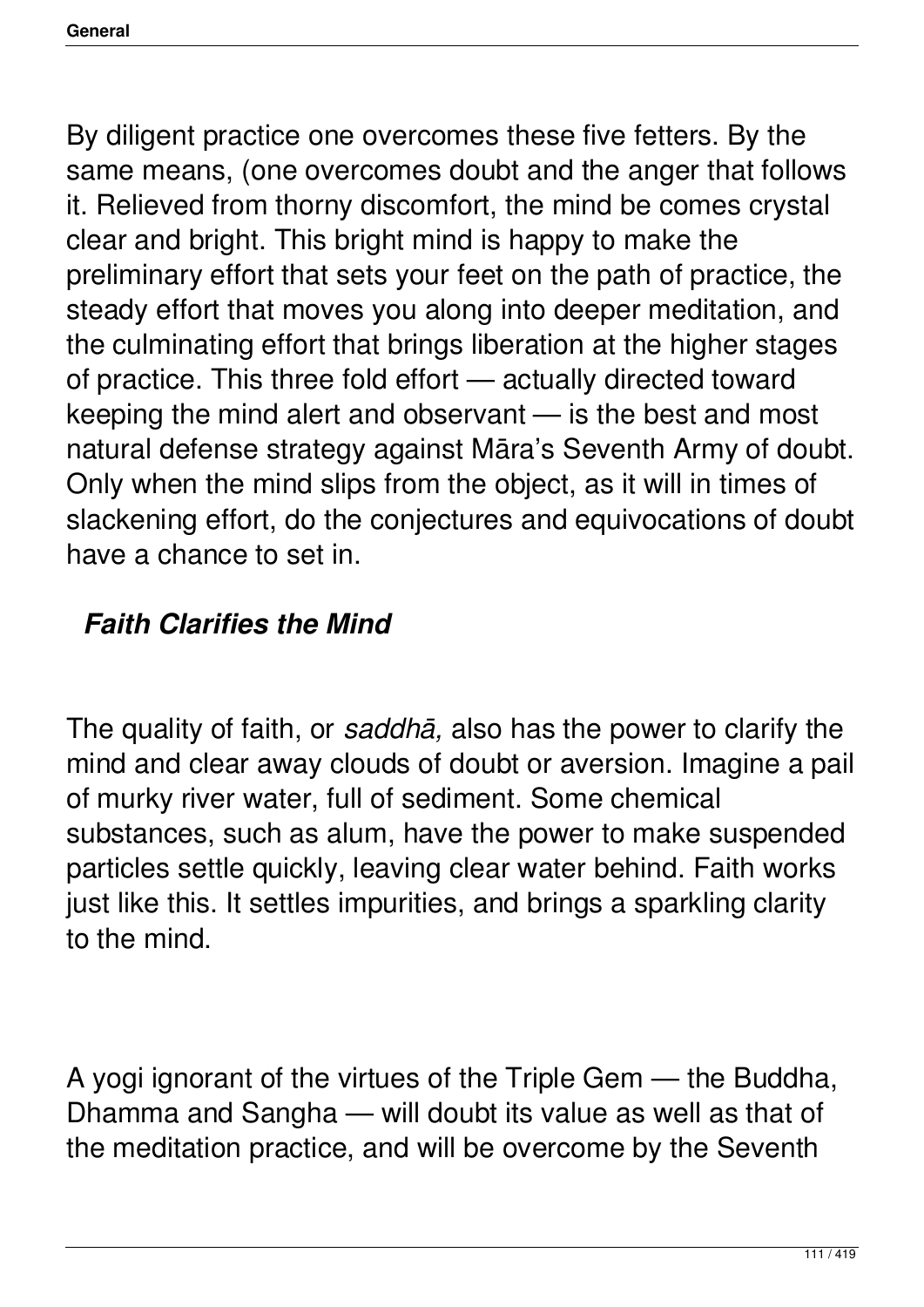Army of Māra. Such a yogi's mind is like a bucket of murky river water. But informed of these virtues through reading, discussions and Dhamma talks, a yogi can gradually settle doubts and begin to arouse faith.

With faith comes the desire to meditate, the willingness to exert energy in order to reach the goal. Strong faith is the foundation of sincerity and commitment. Sincerity of practice and commitment to the Dhamma will of course lead to the development of effort, mindfulness and concentration. Then wisdom will unfold in the form of the various stages of vipassanā insight.

When circumstances and conditions are right in meditation, wisdom unfolds quite naturally of itself. Wisdom, or insight, occurs when one sees the specific and common characteristics of mental and physical phenomena. Individual characteristics mean the specific traits of mind and matter as experienced directly within you. These are color, shape, taste, smell, loudness, hardness or softness, temperature, movement, and different states of mind. Common characteristics are general to all the manifestations of mind and matter. Objects may differ greatly from one another in terms of individual essence or individual characteristics, yet all are united by the universal traits of impermanence, suffering and absence of an abiding self or essence.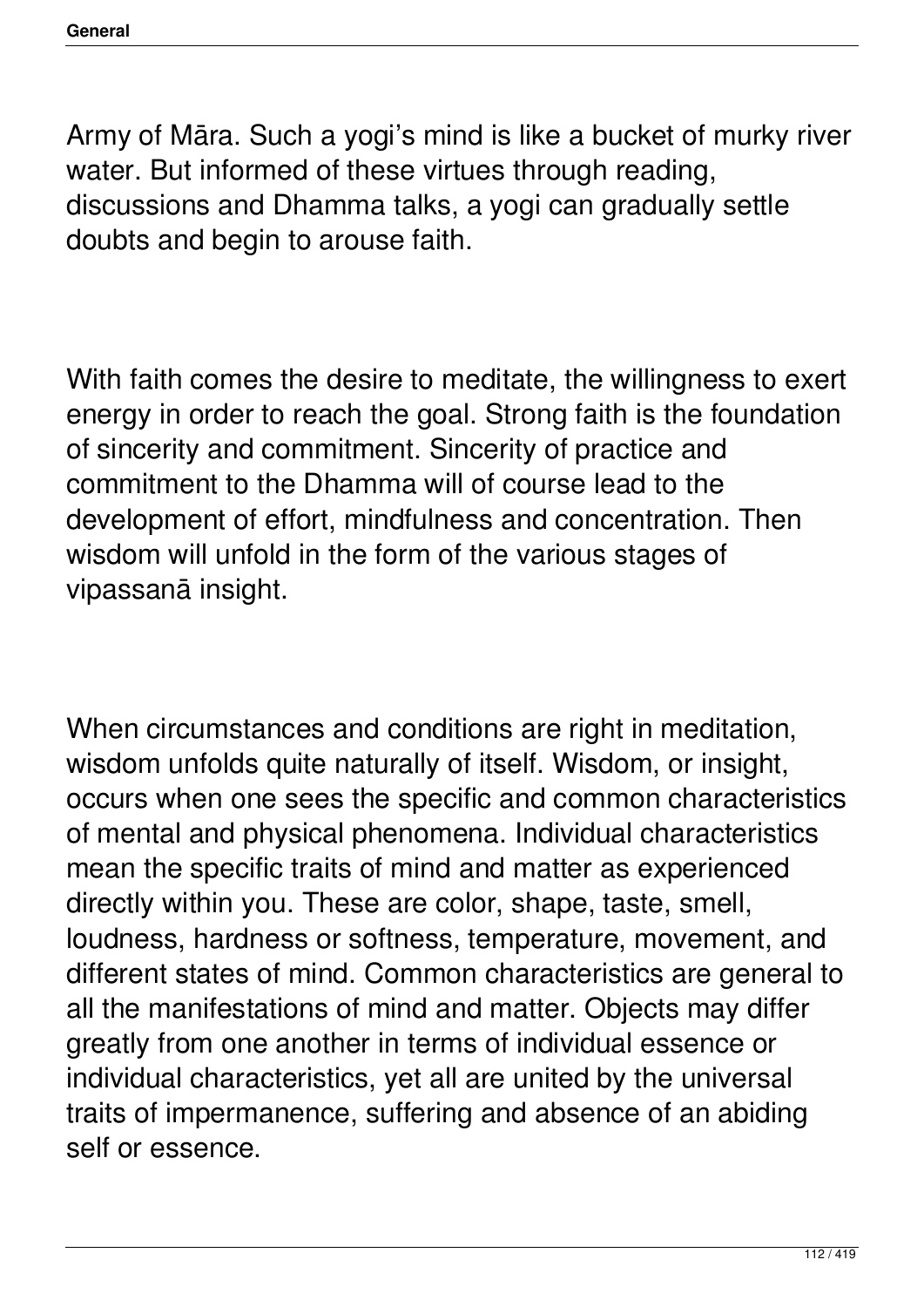Both these types of characteristics, specific and common, will be understood clearly and unquestionably through the insight that arises naturally out of bare awareness. One attribute of this wisdom or insight is the quality of brightness. It lightens one's field of awareness. Wisdom is like a floodlight breaking into pitch darkness, revealing what was invisible up to now — the specific and common qualities of all objects and mental slates. By wisdom's light, you will see these aspects of any activity you are involved in, be it seeing, smelling, tasting, touching, feeling through the body, or thinking.

The behavioral aspect of wisdom is nonconfusion. When insight is present, the mind is no longer confused by mistaken concepts about, or delusive perceptions of, mind and matter.

Seeing clearly, bright and unconfused, the mind begins to fill with a new kind of faith, known as verified faith. Verified faith is neither blind nor unfounded. It comes directly from personal experience of reality. One might compare it to the faith that raindrops will get us wet. The scriptures formally characterize this kind of faith as a decision based on direct personal experience. Thus, we see a very close association between faith and wisdom.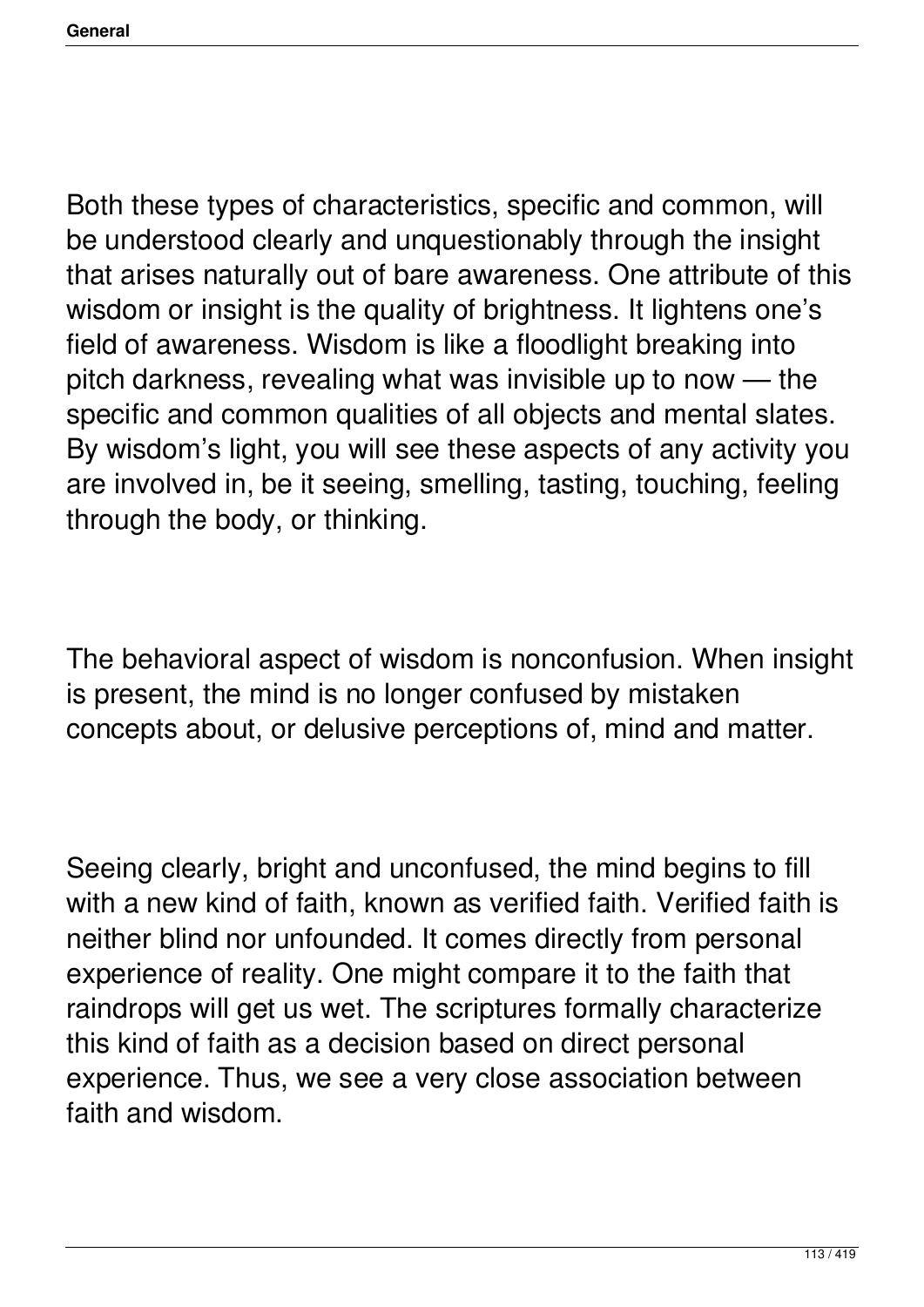Verified faith does not arise because you hear statements you find plausible. No comparative study, scholastic research nor abstract reasoning can bring it. Nor is it shoved down your throat by some sayādaw, roshi, rinpoche, or spiritual group. Your own direct, personal, intuitive experience brings about this firm and durable kind of faith.

The most important way to develop and realize verified faith is practice in conformity with instructions from the scriptures. The satipall hāna method of meditation is sometimes viewed as narrow and oversimplified. It may appear so from the outside, but when wisdom begins to unfold during deep practice, personal experience shatters this myth of narrowness. Vipassanā brings a wisdom that is far from narrow. It is panoramic and expansive.

In the presence of faith one can spontaneously notice that the mind has become crystal clear and is free from disturbances and pollution. At this time, too, the mind fills with peace and clarity. The function of verified faith is to bring together the five controlling faculties discussed in the last chapter — faith, energy, mindfulness, concentration and wisdom — and to clarify them. They become alert and effective, and their active properties will be more efficiently deployed to bring about a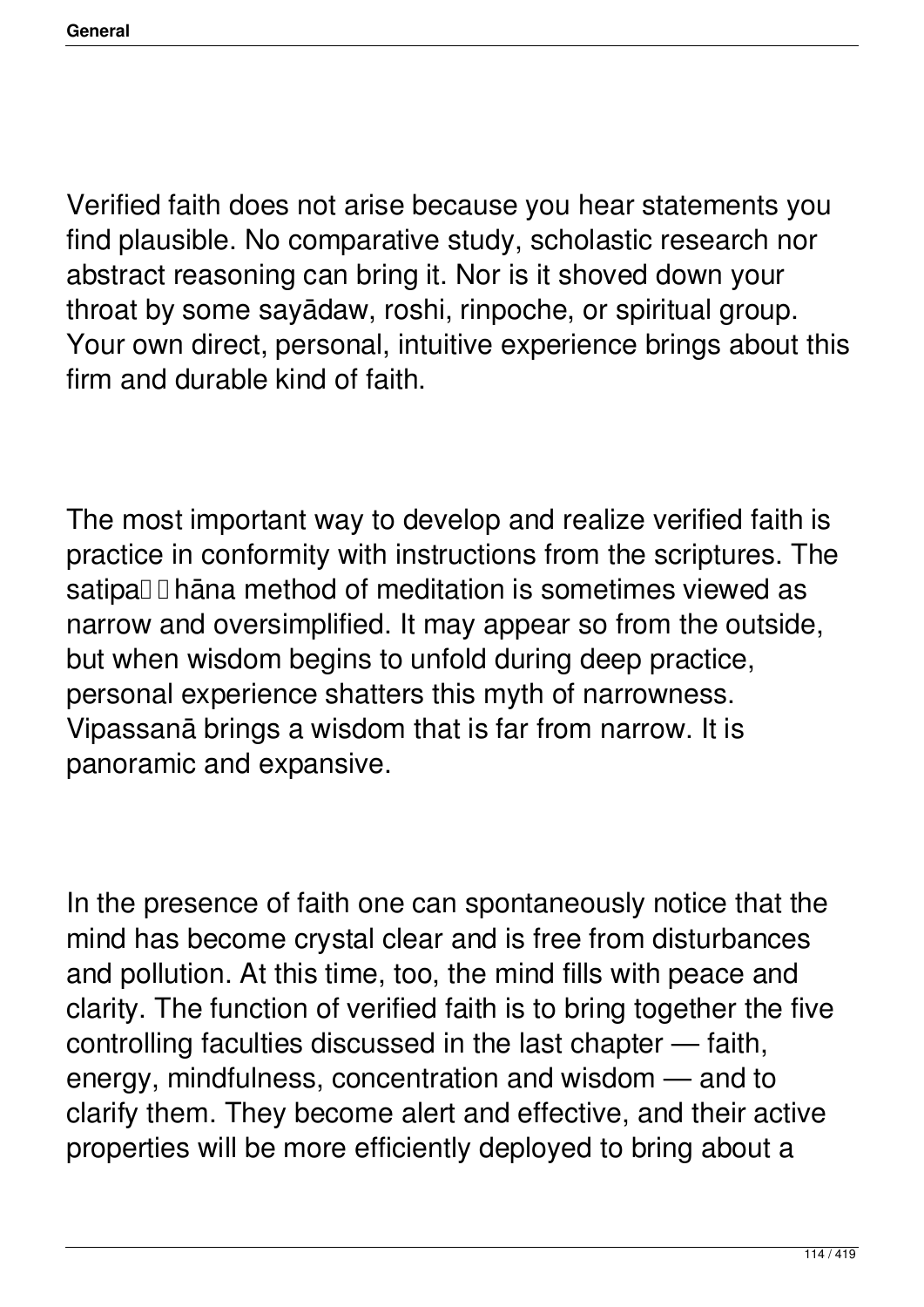calm, powerful, incisive meditative state — one which is bound to be successful in overcoming not only the Seventh, but all the other nine armies of Māra as well.

#### *Four Powers which Motivate Successful Practice*

In practice as much as in worldly endeavors, a vigorous and strong-minded person is quite sure of accomplishing whatever she or he desires. Vigor and strength of mind are only two of the four powers which motivate a successful practice. Chanda is willingness, the first power. Viriya is energy, or vigor, the second. Strength of mind is third, and wisdom or knowledge is the fourth. If these four factors provide the driving force for practice, one's meditation will unfold whether one has any desire to gain results from it or not. One can even reach nibbāna in this way.

The Buddha gave a rather homely example which illustrates just how the results of meditation are attained. If mother hen lays an egg with a sincere wish for it to hatch, but then runs off and leaves the egg exposed to nature's elements, the egg will soon rot. If, on the other hand, mother hen is conscientious in her duties toward the egg, sitting on it for long periods every day, the warmth of her body will keep the egg from rotting and will also permit the chick within to grow. Sitting on the egg is mother hen's most important duty. She must do this in the proper way, with her wings slightly spread out to protect the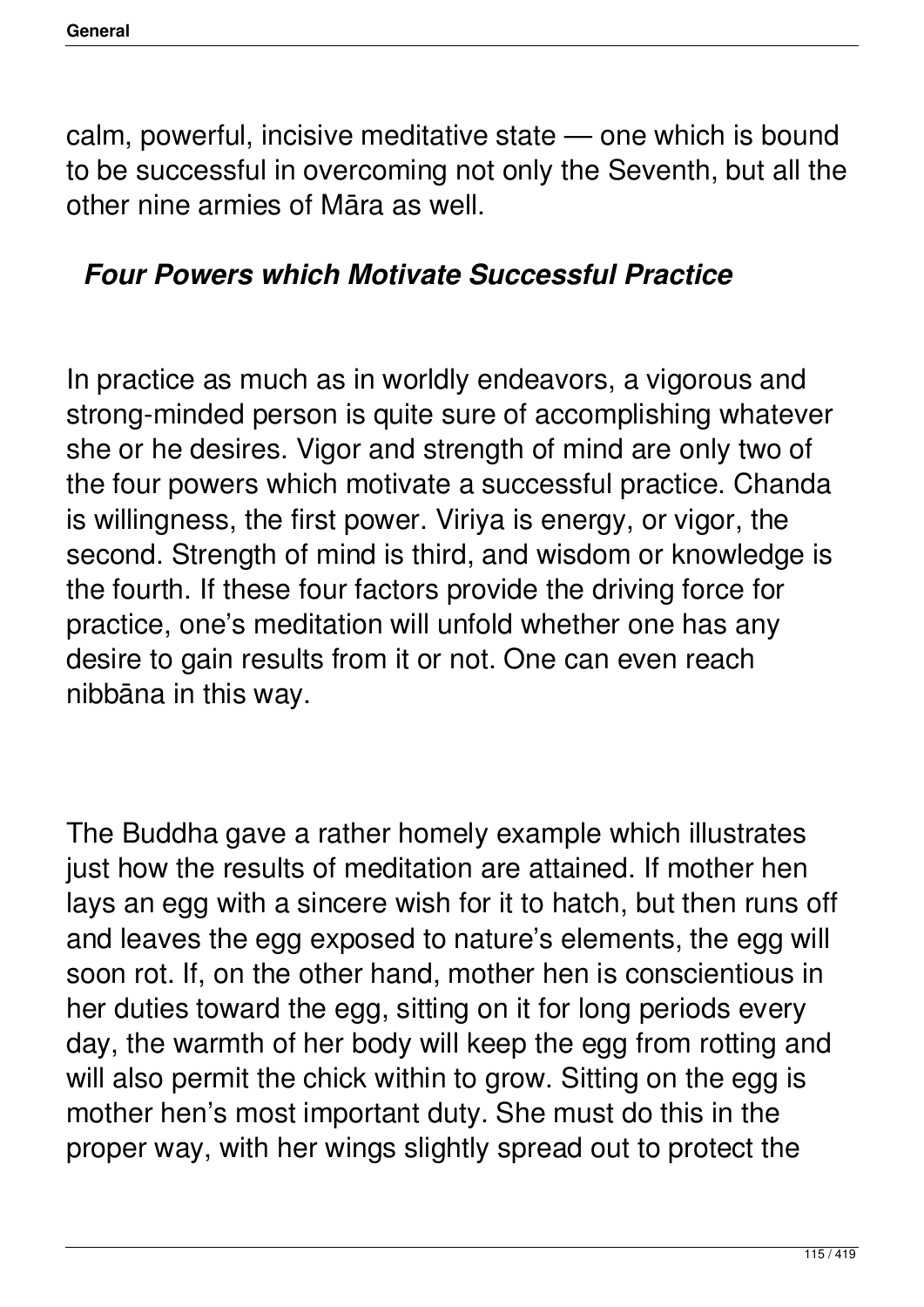nest from rain. She must also take care not to sit heavily and crack her egg. If she sits in proper style and for sufficient time, the egg will naturally receive the warmth it needs to hatch. Inside the shell, an embryo develops beak and claws. Day by day the shell grows thinner. During mother hen's brief excursions from the nest, the chick inside may see a light that slowly brightens. After three weeks or so, a healthy yellow chick pecks its way out of its claustrophobic space. This result happens regardless of whether the hen foresaw the outcome. All she did was sit on the egg with sufficient regularity.

Mother hens are very dedicated and committed to their task. At times they would rather be hungry and thirsty than get up from the egg. If they do have to get up, they go about their errands as efficiently as possible and then return to their sitting practice.

I am not recommending that you skip meals, or stop drinking liquids, or cease going to the bathroom. I would simply like you to be inspired by the hen's patience and persistence. Imagine if she became fickle and restless, sitting for a few minutes and then going out to do something else for a few minutes. Her egg would quickly rot, and the chick would lose its chance for life.

So, too, for the yogi. If during sitting meditation, you are prone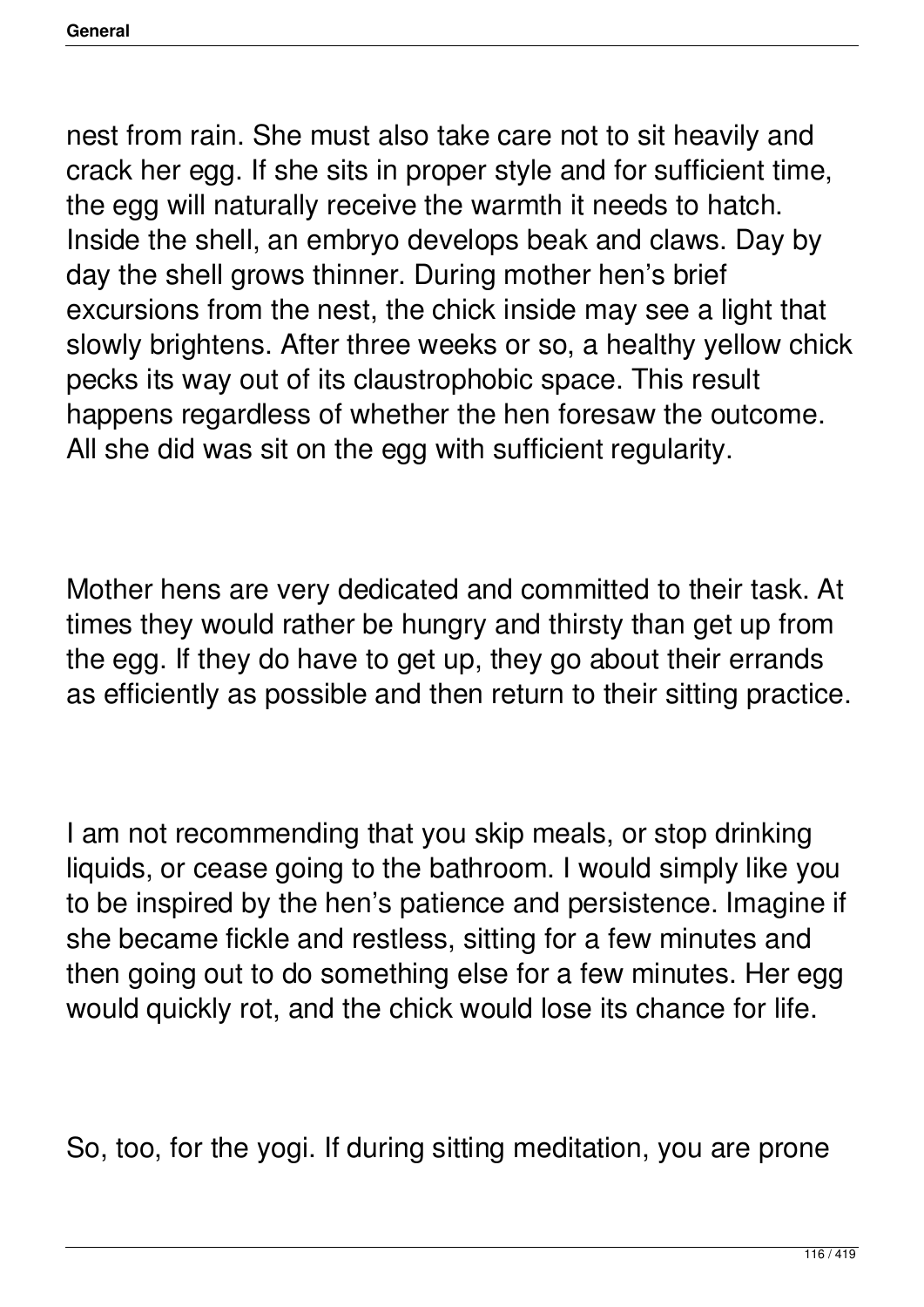to giving in to all those whims to scratch, to shift, to squirm, then the heat of energy will not be continuous enough to keep the mind fresh and free from attacks by the rotting influence of mental obscurations and difficulties such as the five mental fetters mentioned above: sense desire, attachment to our own bodies and to the bodies of others, gluttony, and craving for future sensual pleasures as a result of meditation practice.

A yogi who tries to be mindful in each moment generates a persistent stream of energy, like the persistent heat of mother hen's body. This heat aspect of energy prevents the mind from rotting from its exposure to kilesa attacks, and it also permits insight to grow and mature through its developmental stages.

All five of the mental fetters arise in the absence of attention. If one is not careful when there is contact with a pleasurable sense object, the mind will be filled with craving and clinging the first mental fetter. With mindfulness, however, sense desire is overcome. Similarly, if one can penetrate the true nature of the body, attachment to it disappears. Our infatuation with the bodies of others diminishes in turn. Thus the second and third mental fetters are broken. Close attention to the whole process of eating cuts through gluttony, the fourth mental fetter. If one carries out this whole practice with the aim of realizing nibbāna, hankering after mundane pleasures one might obtain in the afterlife will also disappear — wishing for rebirth in subtle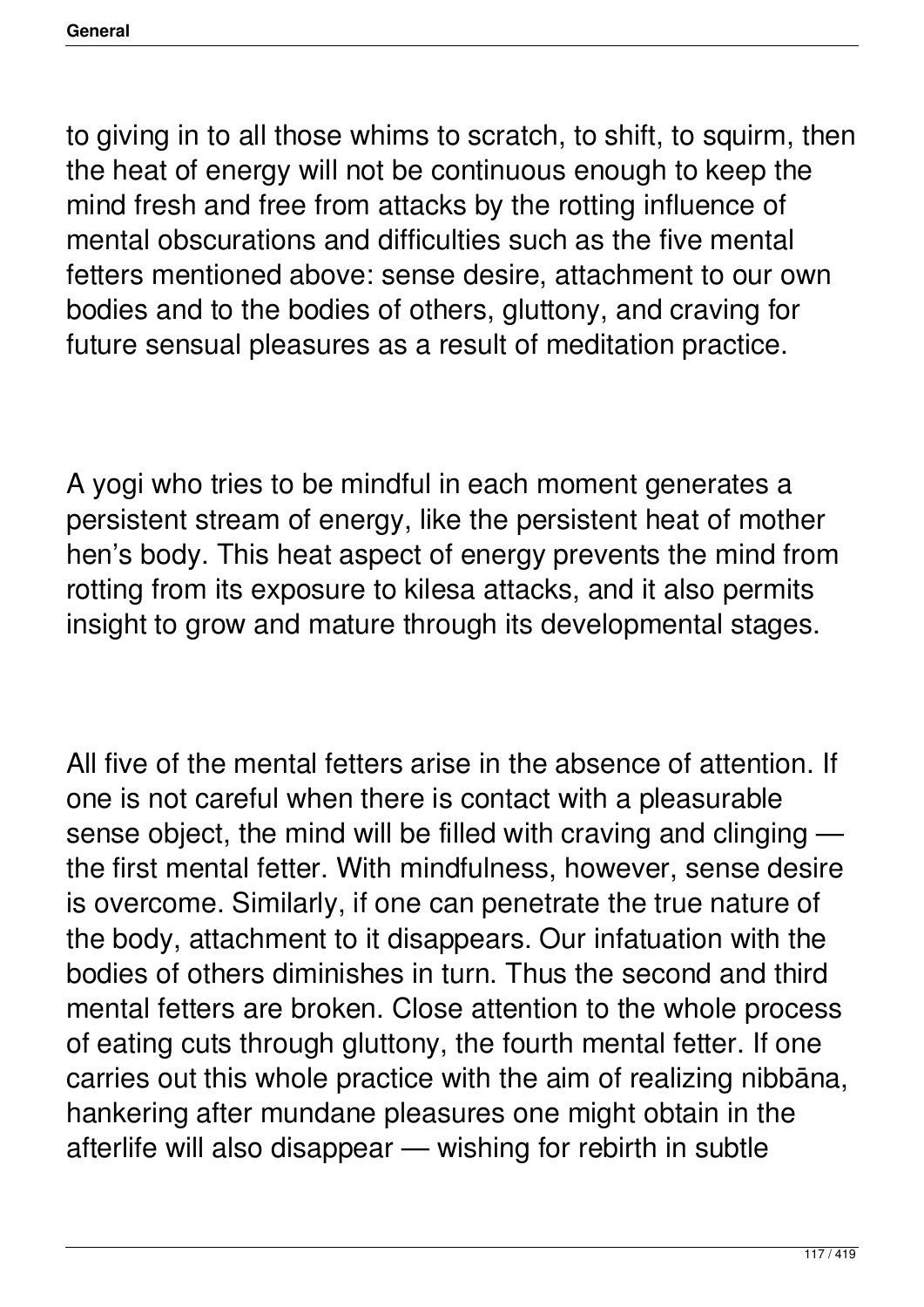realms is the fifth fetter of mind. Thus, continuous mindfulness and energy overcome all five fetters. When these fetters are broken, we are no longer bound in a dark, constricted mental state. Our minds are freed to emerge into the light.

With continued effort, mindfulness and concentration, the mind slowly fills with the warmth of the Dhamma which keeps it fresh and scorches the kilesas. The Dhamma's fragrance penetrates throughout, and the shell of ignorance grows thinner and more translucent. Yogis begin to understand mind and matter and the conditionality of all things. Faith based on direct experience arises. They understand directly how mind and matter are inter related by a process of cause and effect, rather than being moved by the actions and decisions of an independent self. By inference, they realize that this same causal process existed in the past and will continue into the future. As practice deepens, one gains deep confidence, no longer doubting oneself and one's practice, other yogis or teachers. The mind is filled with gratitude for the Buddha, the Dhamma and the sangha.

Then one begins to see the appearing and disappearing of things, and realizes their impermanent nature, their suffering and lack of a permanent self. Upon the occurrence of such insights, ignorance of these aspects disappears.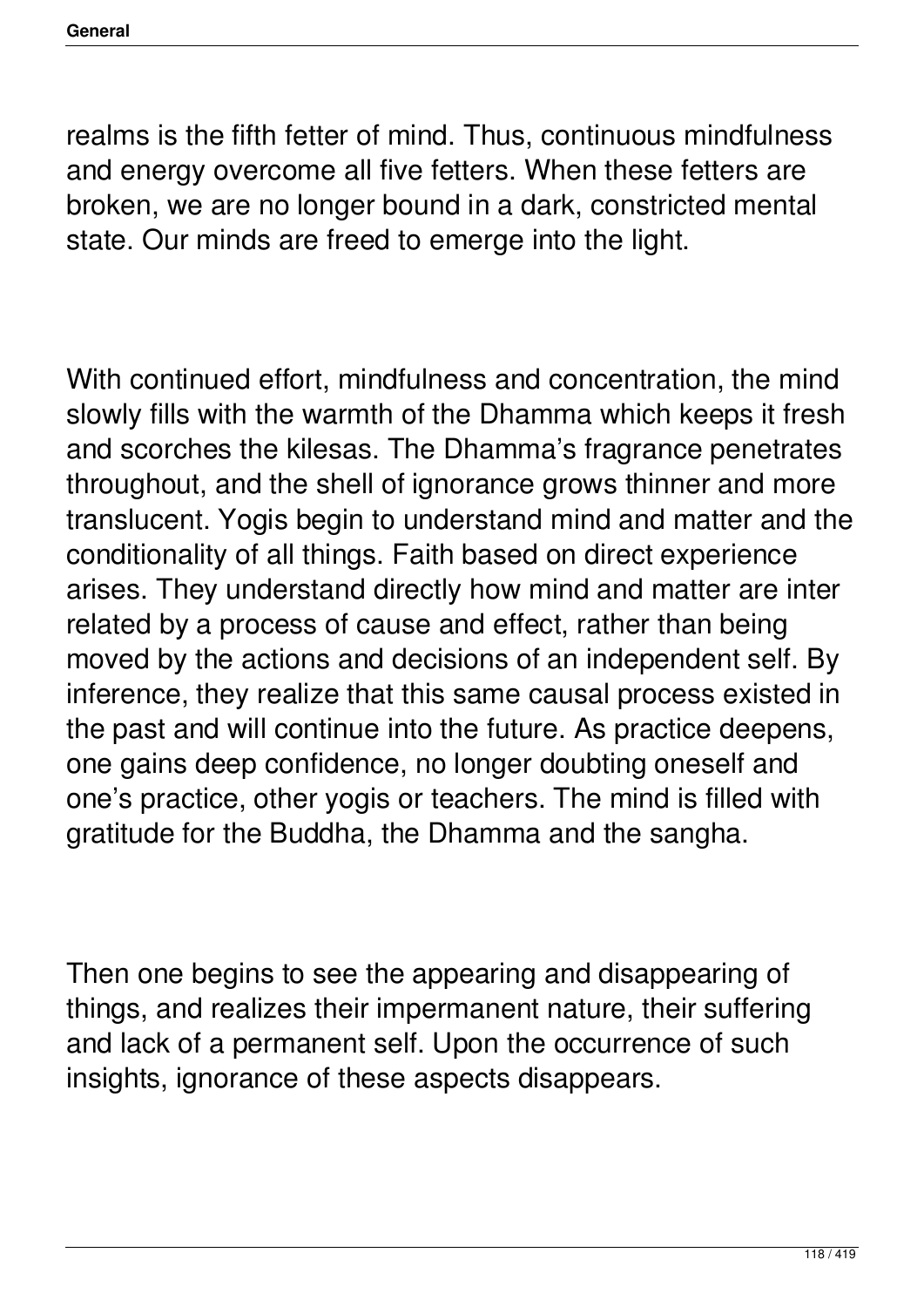Like the chick about to hatch, at this point you will see a lot of light coming through the shell. Awareness of objects moves ahead at a faster and faster pace; you will be filled with a sort of energy you have never experienced before, and great faith will arise.

If you continue to incubate your wisdom, you will be led forward to the experience of nibbāna — *magga phala* — path and fruition consciousness. You will emerge from the shell of darkness. Just like the chick who, filled with enthusiasm to find itself in the great world, runs about the sunny farmyard with its mother, so too will you be filled with happiness and bliss. Yogis who have experienced nibbāna feel a unique, new-found happiness and bliss. Their faith, energy, mindfulness and concentration become particularly strong.

I hope you will take this analogy of mother hen into deep consideration. just as she hatches her chicks without hopes or desire, merely carrying out her duties in a conscientious way, so may you well incubate and hatch your practice.

May you not become a rotten egg.

### *Captain of My Own Ship*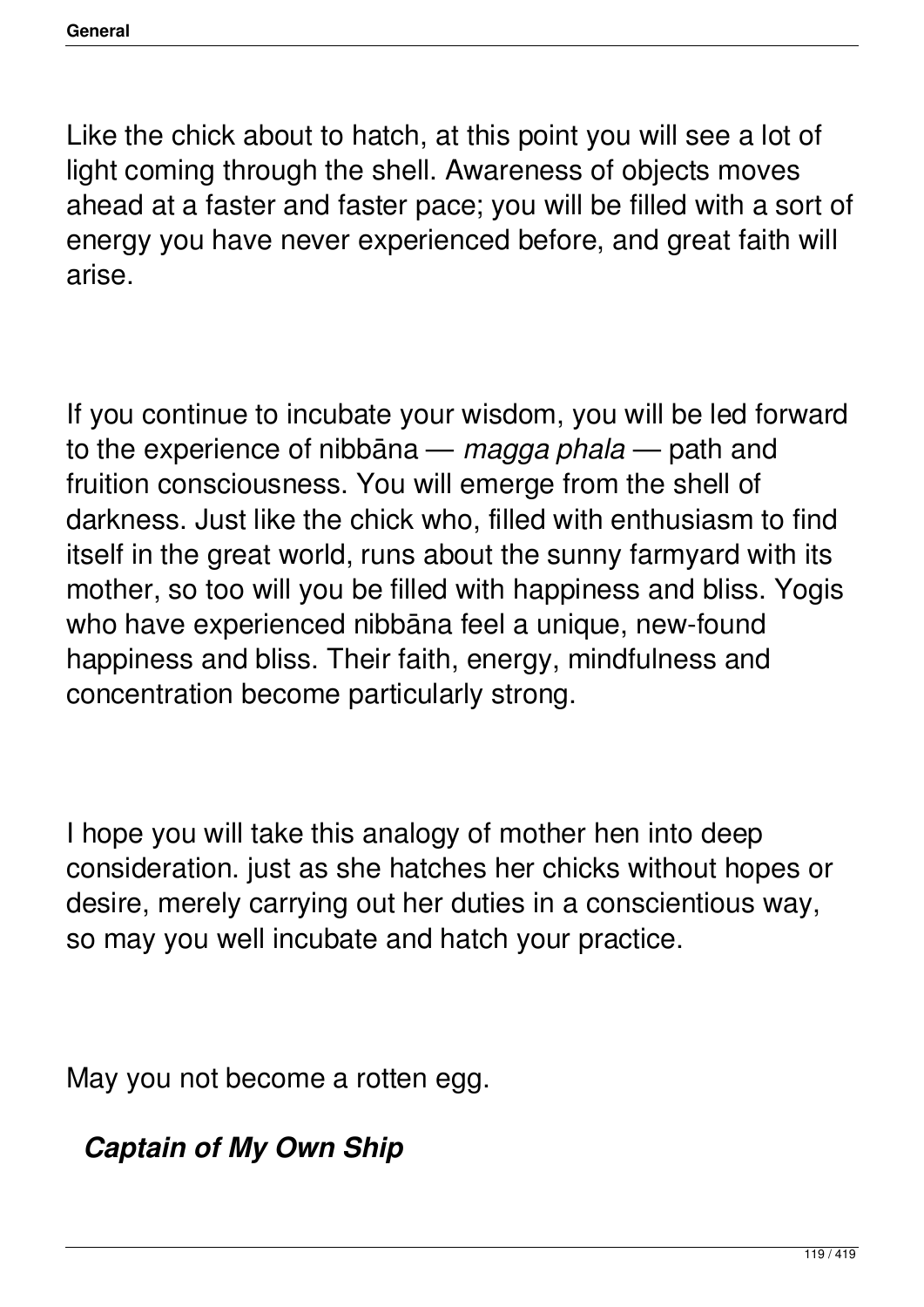I have spent a lot of time here on doubt and related problems because I know they are quite serious, and I want to help you avoid them. I know personally how much suffering doubt can cause. When I was twenty-eight or twenty-nine years old I began to meditate under the Venerable Mahāsi Sayādaw, my predecessor and the head of the lineage of Mahāsi Sāsana Yeikthā, the meditation center in Rangoon. After about a week at the meditation center, I began to feel quite critical of my fellow meditators. Some monks who were supposed to be meditating were not perfect in their morality; they did not seem scrupulous or meticulous to me. The lay meditators, too, seemed to communicate and move about in an uncivilized, impolite manner. Doubt began to fill my mind. Even my teacher, one of Mahāsi Sayādaw's assistants, came under the fire of my critical mind. This man never smiled and was sometimes abrupt and harsh. I felt that a meditation teacher should be filled with softness and solicitude.

A competent meditation teacher can make quite an educated guess about a yogi's situation, based on experience with many yogis as well as on scriptural study. The master who was teaching me was no exception. He saw my practice begin to regress. Guessing that a doubt attack was responsible, he gave me a very gentle and skillful scolding. Afterwards I went back to my room and did some soul-searching. I asked myself. "Why did I come here? To criticize others and test the teacher? No."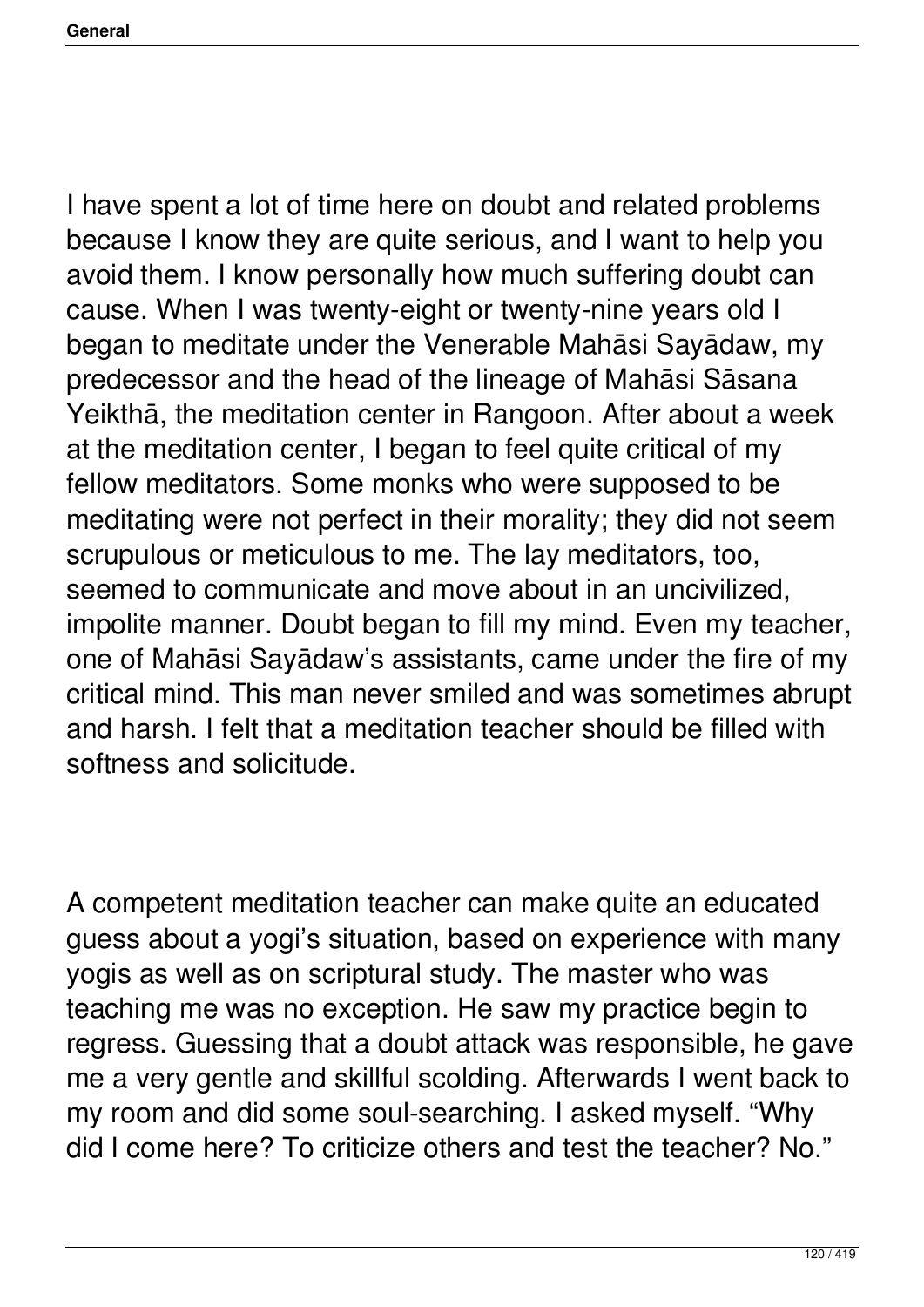I realized that I had come to the center to get rid of as many as I could of the kilesas I had accumulated through my journey in samsāra. I hoped to accomplish this goal by practicing the Dhamma of the Buddha in the meditative tradition of the center where I was. This reflection was a great clarification for me.

A simile popped into my mind. It was as if I had been on a sailboat. Out at sea I had been caught in a raging storm. Huge waves rose up and crashed down again on every side. Blown from left to right, up and down, I rocked helplessly in the mighty ocean. Around me other boats were in the same predicament. Instead of managing my own boat, I had been barking orders at the other captains:

"Better put up the sails! Hey, you! Better take them down." If I had remained a busybody, I might well have found myself at the bottom of the ocean.

This is what I learned for myself. After that I worked very hard and entertained no more doubts in my mind. I even became a favorite of my teacher. I hope you can benefit from this experience of mine.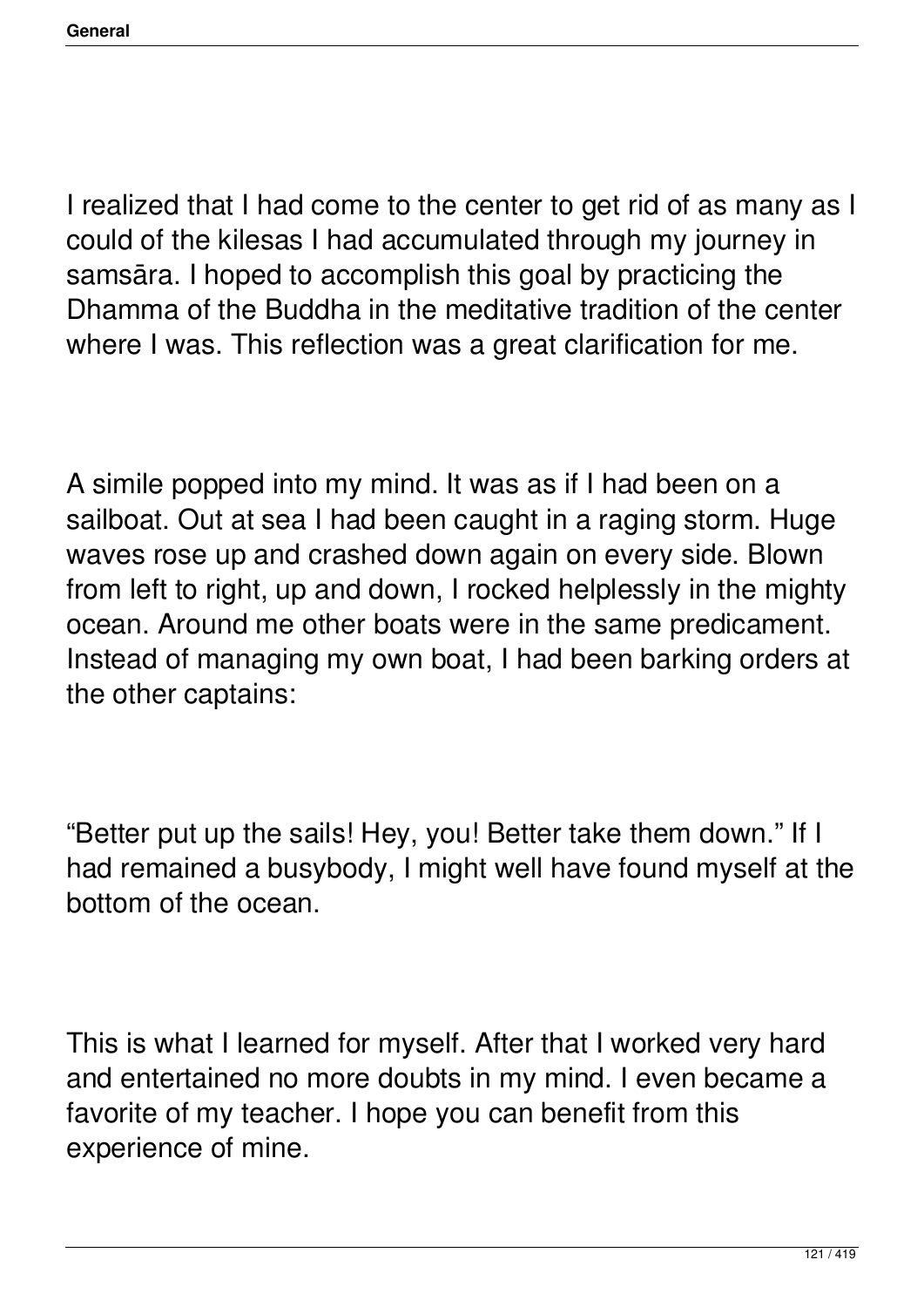# **EIGHTH ARMY: CONCEIT AND INGRATITUDE**

Having overcome doubt, the yogi begins to realize some aspects of the Dhamma. Unfortunately, the Eighth Army of Māra lies in wait, in the form of conceit and ingratitude. Conceit arises when yogis begin to experience joy, rapture, delight, and other interesting things in practice. At this point they may wonder whether their teacher has actually attained this wondrous stage yet, whether other yogis are practicing as hard as they are, and so forth.

Conceit most often happens at the stage of insight when yogis perceive the momentary arising and passing away of phenomena. It is a wonderful experience of being perfectly present, seeing how objects arise and pass away at the very moment when mindfulness alights on them. At this particular stage, a host of defilements can arise. They are specifically known as the *vipassanā kilesas,* defilements of insight. Since these defilements can become a harmful obstacle, it is important for yogis to understand them clearly. The scriptures tell us that māna or conceit has the characteristic of bubbly energy, of a great zeal and enthusiasm arising in the mind. One overflows with energy and is filled with self-centered, self-glorifying thoughts like, "I'm so great, no one can compare with me."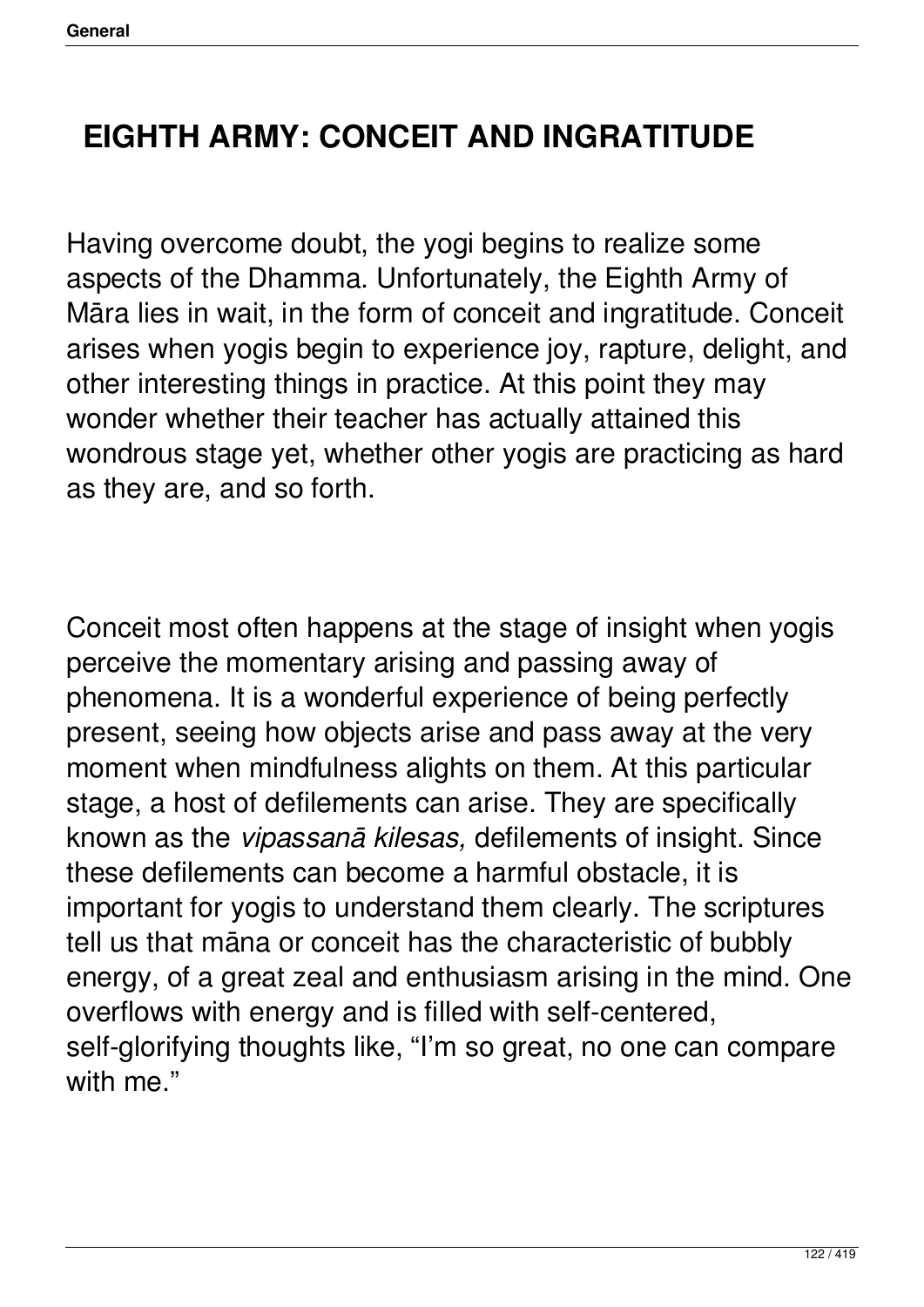A prominent aspect of conceit is stiffness and rigidity. One's mind feels stiff and bloated, like a python that has just swallowed some other creature. This aspect of māna is also reflected as tension in the body and posture. Its victims get big-headed and stiff-necked, and thus may find it difficult to bow respectfully to others.

### *Forgetting Others' Help*

Conceit is really a fearsome mental state. It destroys gratitude, making it difficult to acknowledge that one owes any kind of debt to another person. Forgetting the good deeds others have done for us in the past, one belittles them and denigrates their virtues. Not only that, but one also actively conceals the virtues of others so that no one will hold them in esteem. This attitude toward one's benefactors is the second aspect of conceit, rigidity being the first.

All of us have had benefactors in our lives, especially in childhood and younger days. Our parents, for example, gave us love, education and the necessities of life at a time when we were helpless. Our teachers gave us knowledge. Friends helped us when we got into trouble. Remembering our debts to those who have helped us, we feel humble and grateful, and we hope for a chance to help them in turn. It is precisely this gentle state that defeats Māra's Eighth Army.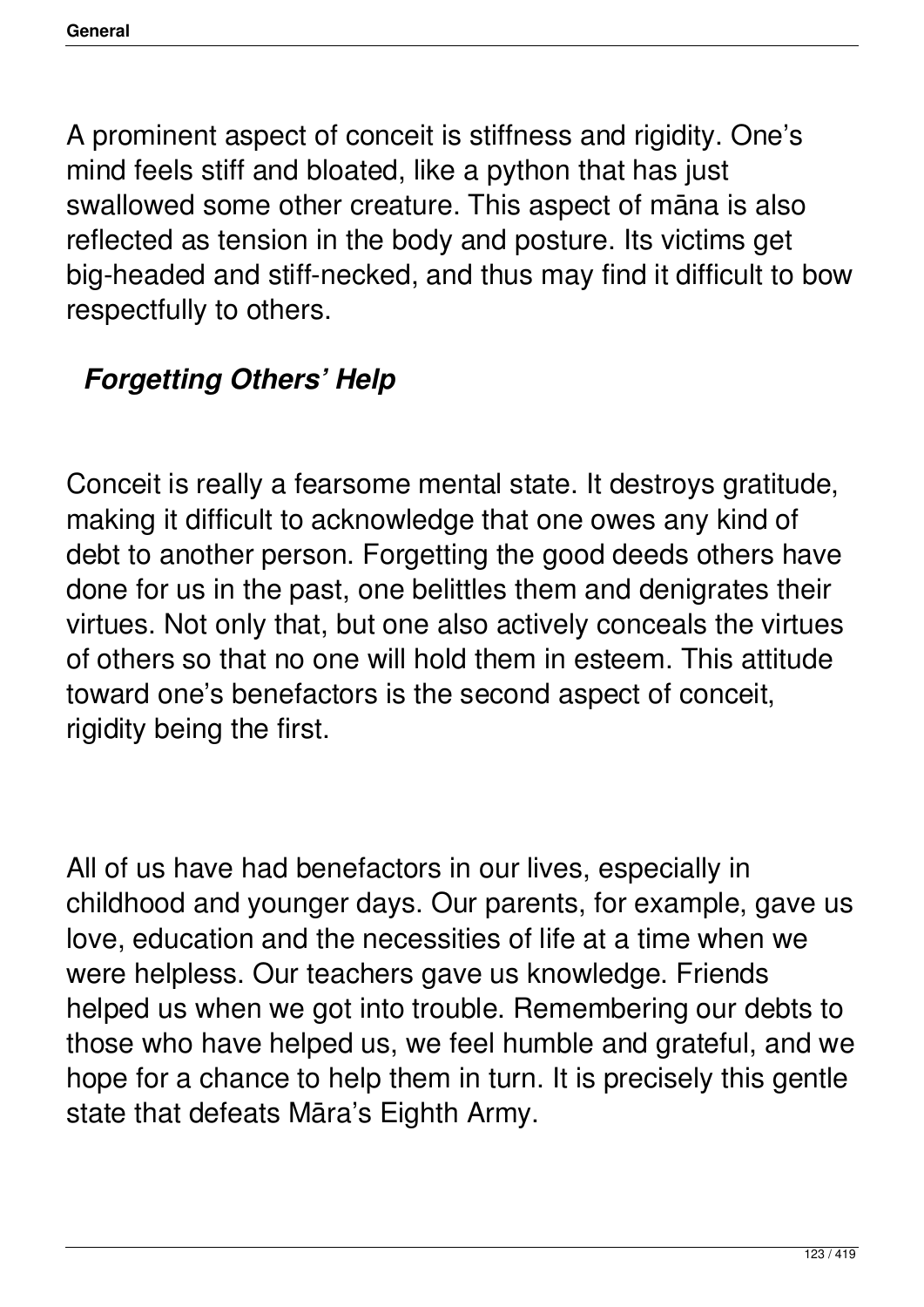Yet it is very common to find people who don't recognize the good that has been done for them in the past. Perhaps a lay person finds himself or herself in trouble, and a compassionate friend offers help. Thanks to this help, the person manages to improve his or her circumstances. Later, however, he or she may demonstrate no gratitude at all, may even turn and speak harshly to the erstwhile benefactor. "What have you ever done for me?" Such behavior is far from unknown in this world.

Even a monk may become arrogant, feeling he has reached fame and popularity as a teacher only through his own hard work. He forgets his preceptors and teachers, who may have helped him since his childhood days as a novice. They will have taught him the scriptures, provided him with the requisites of life, instructed him in meditation, given him advice, and admonished him when appropriate, so that he grew up to be a responsible, cultured, civilized young monk.

Come the age of independence, this monk may reveal great talent. He gives good Dhamma talks that are well received by the audience. People respect him, give him many presents and invite him to distant places to teach. Having reached a high station in life, the monk may become rather arrogant. One day, perhaps, his old teacher approaches him and says,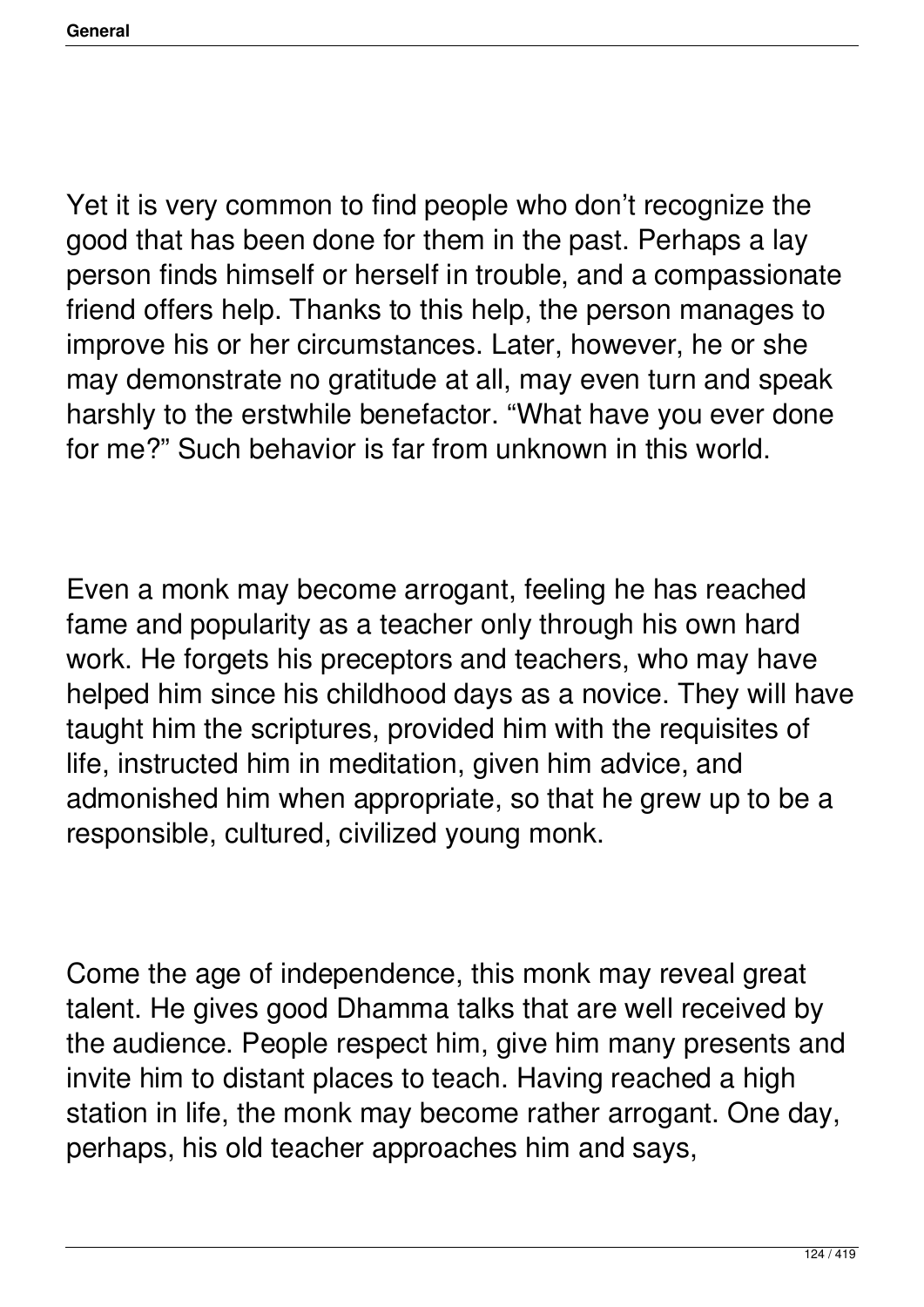"Congratulations! I've been watching you ever since you were a small novice. Having helped you in so many ways, it does my heart good to see you doing so well." The young monk snaps back, "What have you done for me? I worked hard for this."

Problems can occur in the Dhamma family as in any human family. In any family, one should always adopt a positive, loving and compassionate attitude toward resolving difficulties. Imagine how it could be if the members of the world family could get together with love and compassion and consideration for each other when a disagreement arises.

In this world there are ways of solving problems which may not be very fruitful but are unfortunately widespread. Instead of acting directly and from fellowship and love, a family member might start to wash dirty linen in public; might belittle other family members; or criticize their personalities and virtues, either directly or indirectly.

Before hurling insults and accusations at another family member, one should consider one's own state of mind and circumstances. The tendency to lash out, defame and belittle is an aspect of conceit. The scriptures illustrate it with the image of a person enraged, taking up a handful of excrement to fling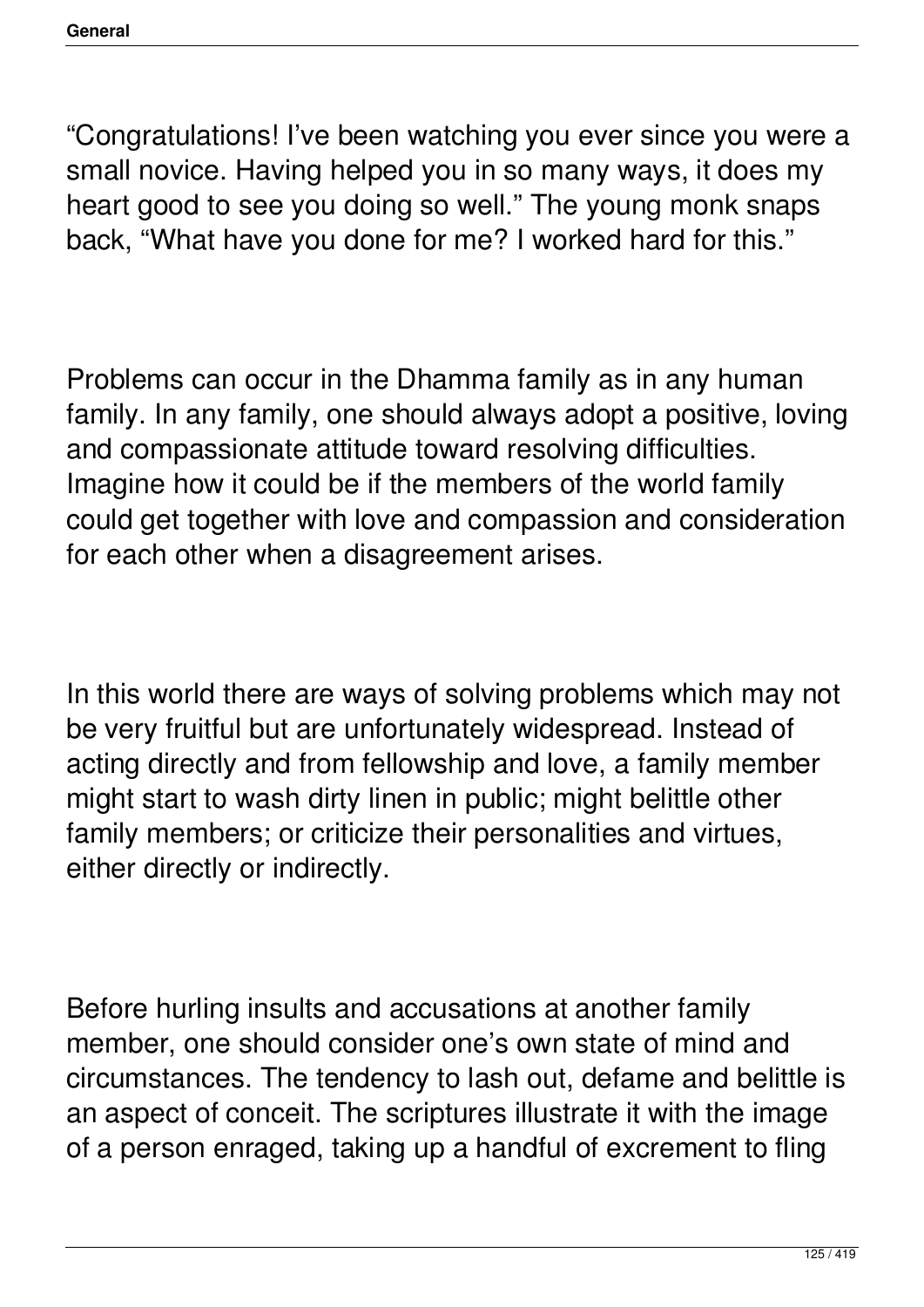at his or her opponent. This person befouls himself or herself even before the opponent. So, if there are matters on which we disagree, please let us all try to exercise patience and forgiveness in the spirit of the good-hearted.

Imagine a traveler on a long and arduous journey. In the middle of a long hot day he or she comes across a tree by the side of the road, a leafy tree with deep cool shade. The traveler is delighted, and lies down at the roots of this tree for a nice nap. If the traveler cuts down the tree before he goes on his or her way, this is what the scriptures call ungrateful. Such a person does not understand the benevolence a friend has shown.

We have a responsibility to do more than refrain from chopping down our benefactors. It is true that in this world there are times when we cannot repay what we owe to those who have helped us. We will nonetheless be regarded as a good-hearted person if we can at least remember their acts of benevolence. If we can find a way to repay our debt, we should of course do so. It is quite irrelevant whether our benefactor is more virtuous than we, or is a rascal, or happens to be our equal in virtue. The only requirement for him or her to gain the status of benefactor is to have helped us in the past.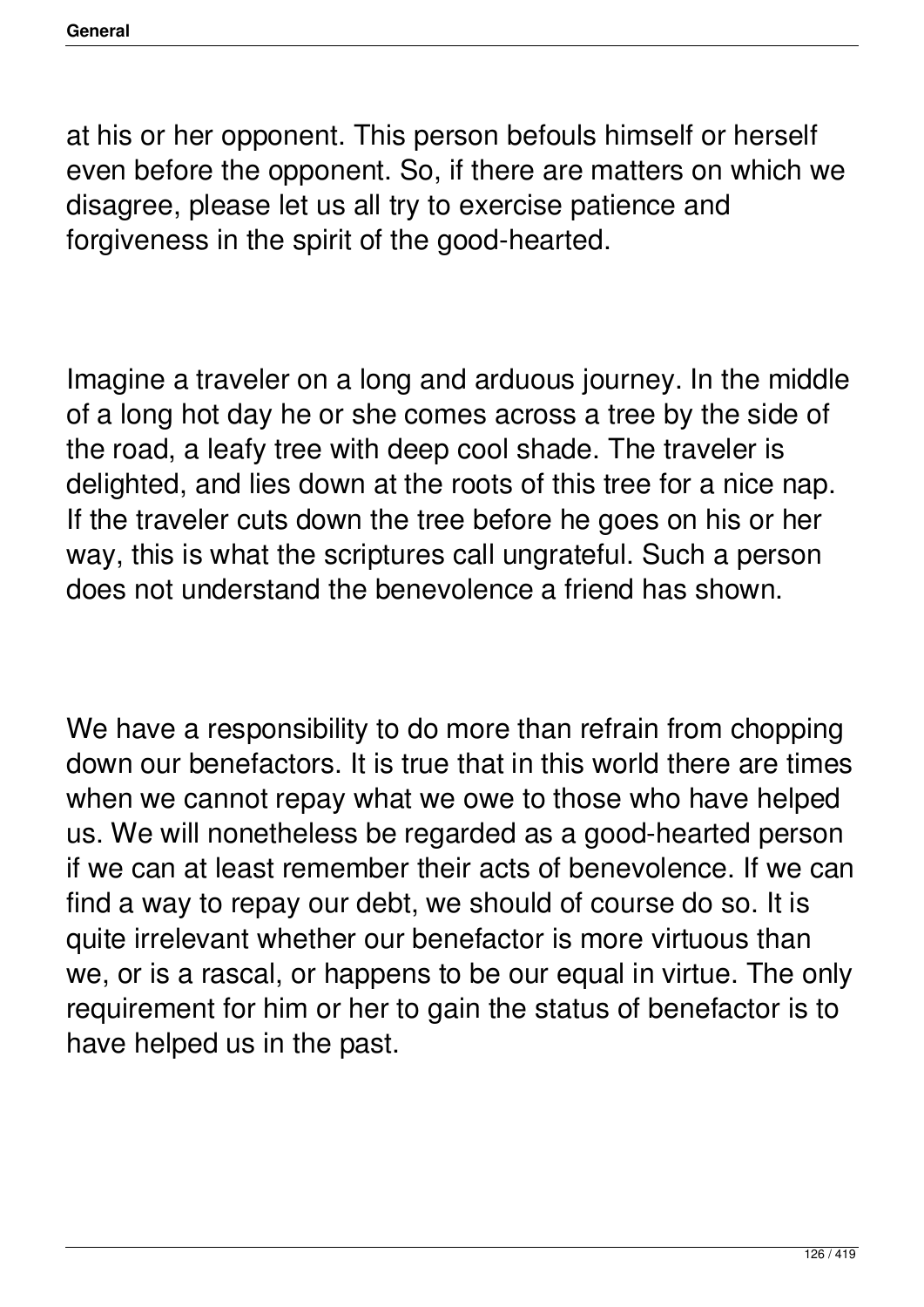Once upon a time, a man worked very hard to support his mother. As it turned out, she was a promiscuous woman. She tried to hide this from her son, but eventually some gossiping villagers disclosed her activities to him. He answered, "Run along, friends. As long as my mum is happy, whatever she chooses to do is fine. My only duty is to work and support her."

This was a very intelligent young man. He understood the limits of his own responsibility: to repay his debt of gratitude to her who had borne and suckled him. Beyond this, his mother's behavior was her own business.

This man was one of the two types of rare and precious people in the world. The first type of rare and precious person is a benefactor: one who is benevolent and kind, who helps another person for noble reasons. The Buddha was one of these, sparing no effort to help beings liberate themselves from the sufferings of samsara. All of us owe him grateful remembrance, and we might even consider our diligence in practice to be a form of repayment. The second type of rare and precious person is the one who is grateful, who appreciates the good that has been done for him or her, and who tries to repay it when the time is ripe. I hope you will be both types of rare and precious person, and will not succumb to the Eighth Army of Māra.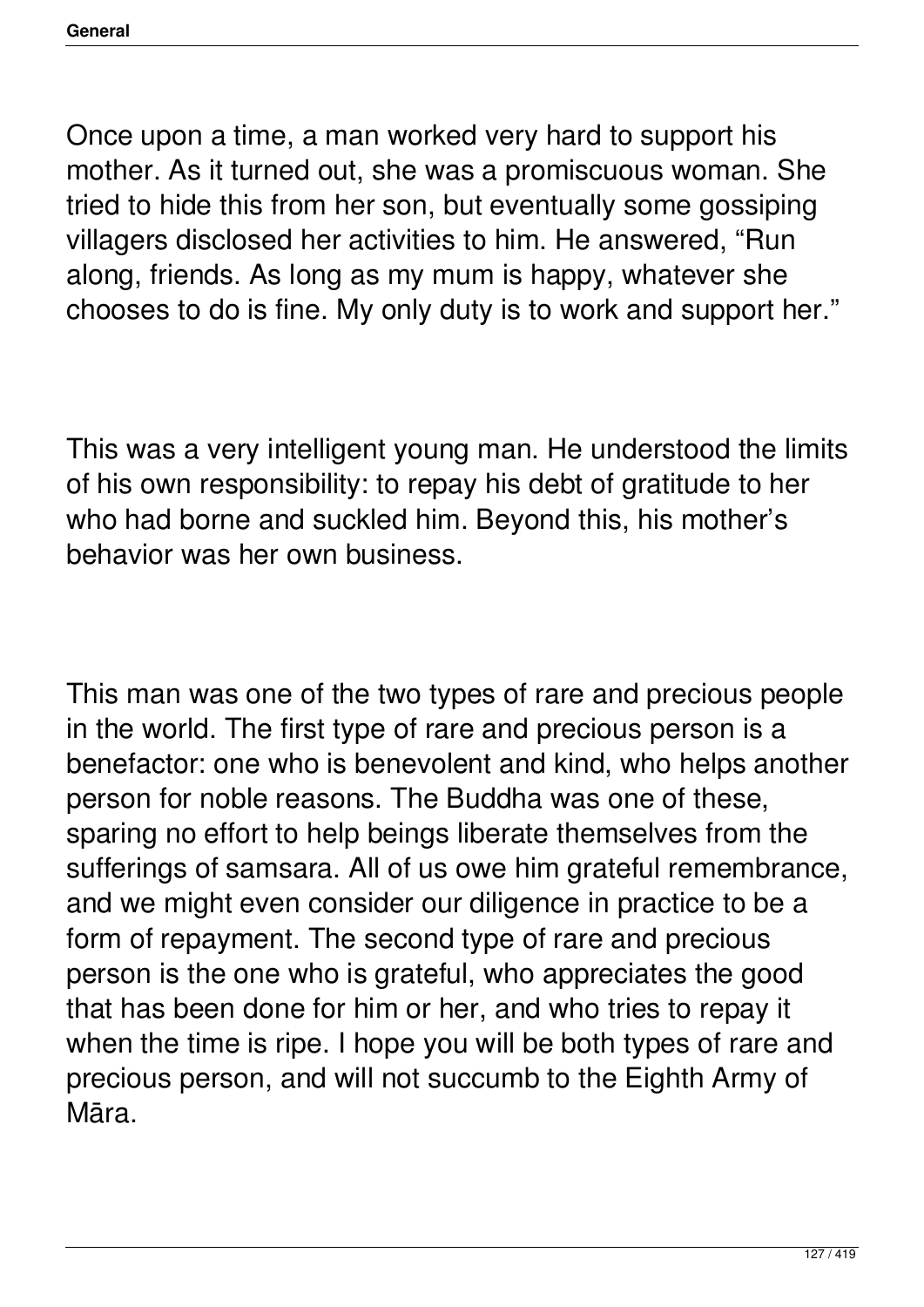# **NINTH ARMY: GAIN, PRAISE, HONOR, UNDESERVED FAME**

The Ninth Army of Māra is gain, praise, honor and undeserved fame. When you attain some depth of practice, your manner and behavior will improve. You will become venerable and impressive. You may even start to share the Dhamma with others, or your experience of the Dhamma may manifest outwardly in another way, perhaps in dear expositions of the scriptures. People may feel deep faith in you and may bring you gifts and donations. Word may spread that you are an enlightened person, that you give great Dhamma discourses.

At this point it would be very easy for you to succumb to the Ninth Army of Māra. The honor and respect these people direct toward you could go to your head. You might begin to subtly or overtly try to extract bigger and better donations from your followers. You might decide that you deserve renown because you really are superior to other people. Or, insincere ambition might supplant a genuine wish to help others as your motivation for teaching, for sharing whatever wisdom you have reached in your own practice. Your reflections might run as follows: "Oh, I'm pretty great. I'm popular with many people. I wonder if anyone else is as great as I am. Can I get my devotees to buy me a new car?"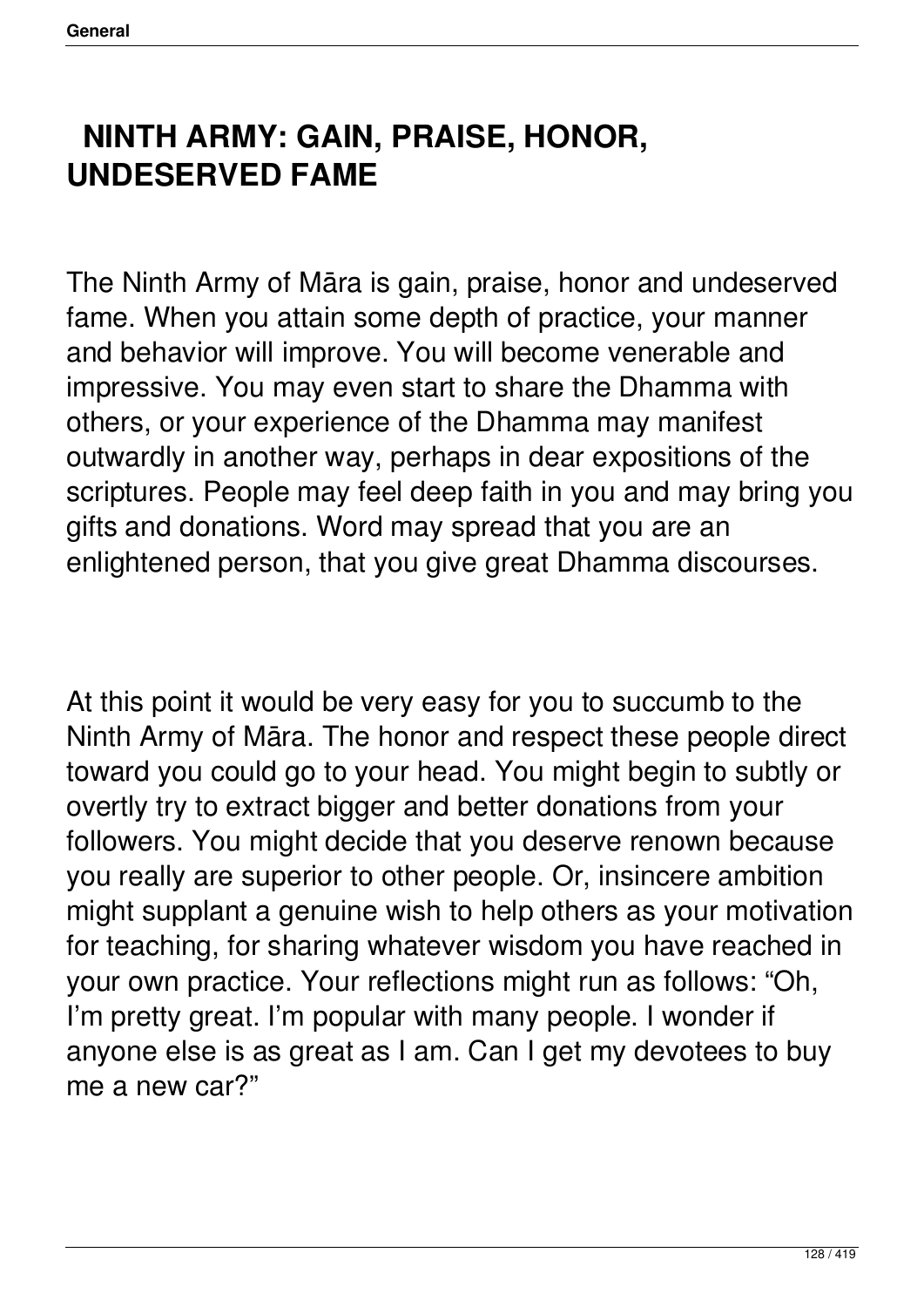The first battalion of the Ninth Army is material gain: the gifts one receives from devotees and admirers. The reverence of these same people is the second battalion; the third battalion is fame or renown.

In the outer world, Māra's Ninth Army attacks mostly those yogis who've had a good result in meditation. But it is quite unnecessary to have a band of followers. Wishes for gain can attack the most ordinary yogi, in the form of desires for grander accommodations or new outfits to wear while on a retreat. One might feel proud of one's practice and begin wishing to be acknowledged as a great yogi. People whose practice is not very deep are most susceptible to deluding themselves about their own achievements. A yogi who has had an interesting experience or two, but little depth, can become overconfident. He or she may quickly want to step out onto the Dhamma scene and teach other people, thus becoming the object of admiration and praise. Such persons will teach a pseudo-vipassanā that is not in accordance with the texts, nor with deep practical experience. They may actually harm their students.

#### *Sincerity*

To vanquish this Ninth Army, the motivation behind your effort must be sincere. If you begin practicing only with the hope of getting donations, reverence, or fame, you will never make any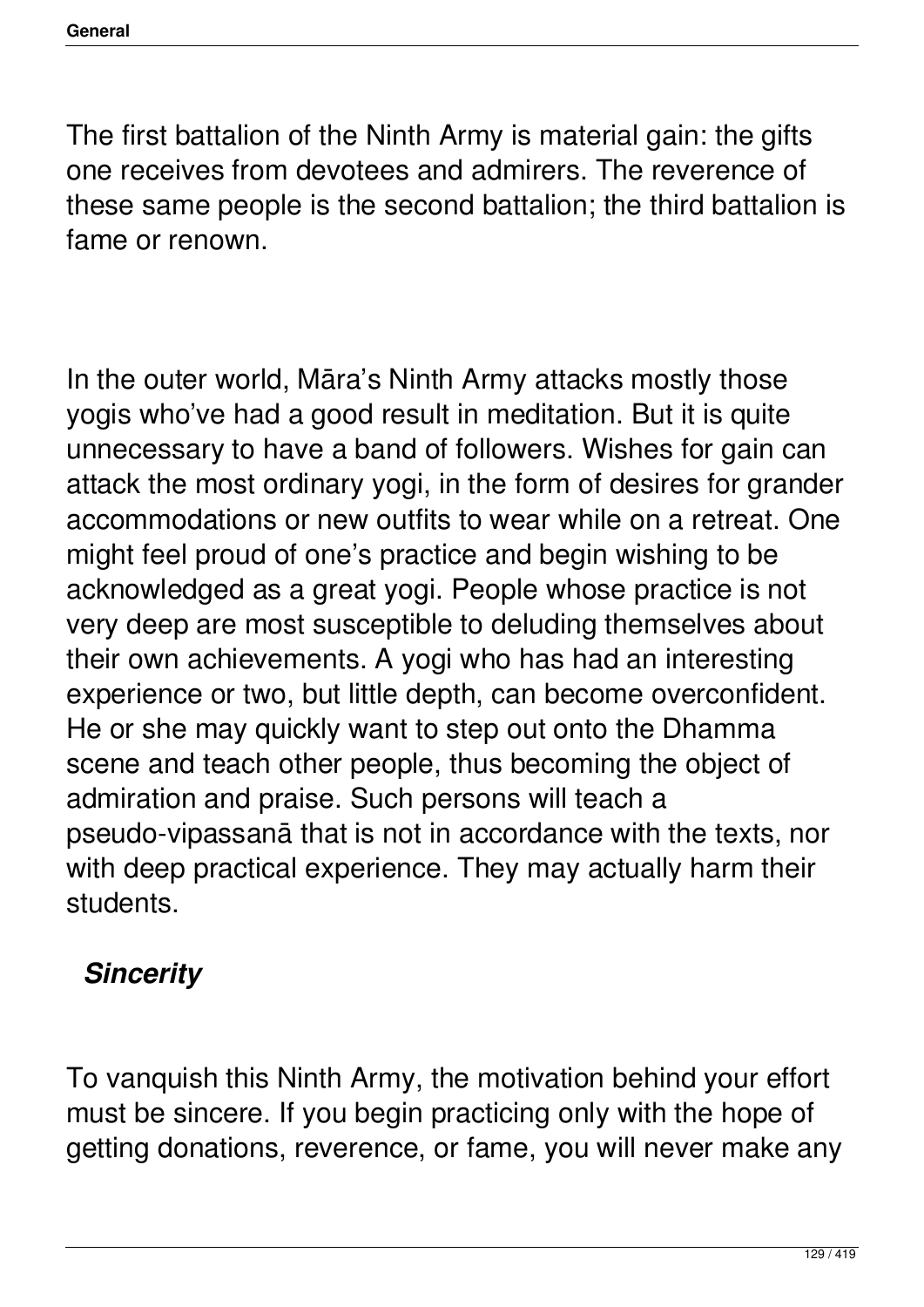progress. Frequent reexamination of motives can be very helpful. If you make genuine, sincere progress and later succumb to greed for gain, you will become intoxicated and negligent. It is said that a person who is intoxicated and negligent will continue a life of peacelessness and be overcome by much suffering. Satisfied with cheap gain, this person forgets the purpose of meditation, performs unskillful actions and fails to cultivate wholesomeness. Her or his practice will regress.

Perhaps, though, we believe there is an end to suffering and that we can attain this end by practicing the Dhamma. This is the sincere motivation that prevents us from falling into greed for worldly gain and fame. Life means coming into being. For humans it means a very painful birth process, with death waiting at the end. In between these two events, we experience falling sick, accidents, the pain of aging. There is also emotional pain, not getting what we desire, depressions and losses, unavoidable associations with persons and objects we dislike. To be freed from all this pain, we sit in meditation, practicing the Dhamma, the path that ends in the supramundane release of nibbāna. Some of us go to retreats, leaving behind worldly activities such as business, education, social obligations and the pursuit of pleasure, because we have faith that suffering can come to an end. Actually, we can legitimately consider as a retreat any place where you strive to extinguish the kilesas. When you go to such a place, even if it is the corner of the living room set aside for meditation, the Pali word for you is pabbajita, meaning "one who has gone forth from the world in order to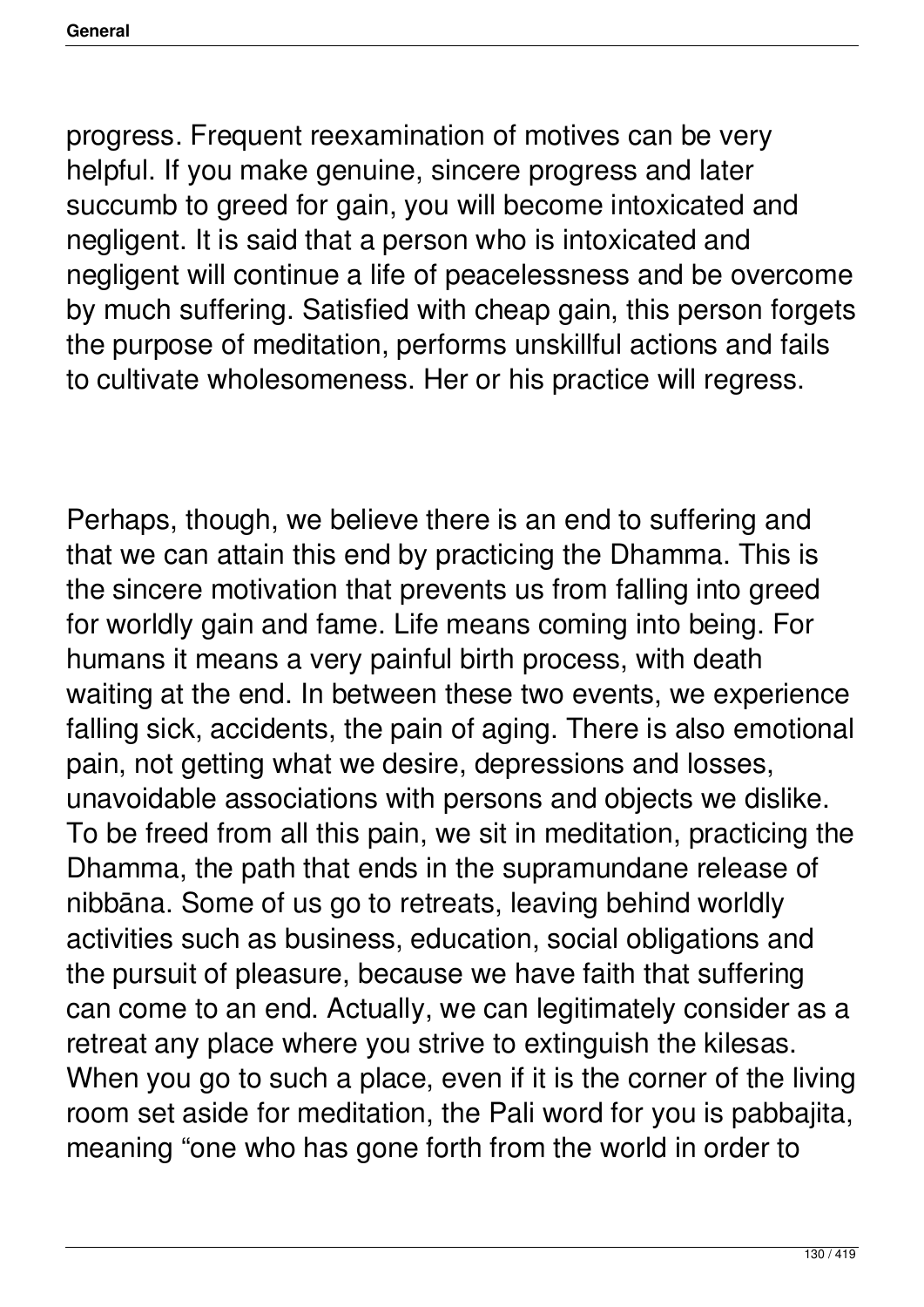extinguish the kilesas!"

Why would one want to extinguish them? Kilesas, or defilements, have a tremendous power to torture and oppress those who are not free of them. They are likened to a fire which bums and tortures and torments, When kilesas arise in a being, they burn him or her; they bring exhaustion, torment and oppression. There is not a single good thing to be said about the kilesas.

#### *The Three Types of Kilesas*

Kilesas are of three kinds: the defilements of transgression, the defilements of obsession, and the latent or dormant defilements.

Defilements of transgression occur when people cannot keep the basic precepts, and perform actions of killing, stealing, sexual misconduct, lying and intoxication.

The second class of kilesas is a bit more subtle. One may not outwardly commit any immoral action, but one's mind will be obsessed with desires to kill and destroy, hurt and harm other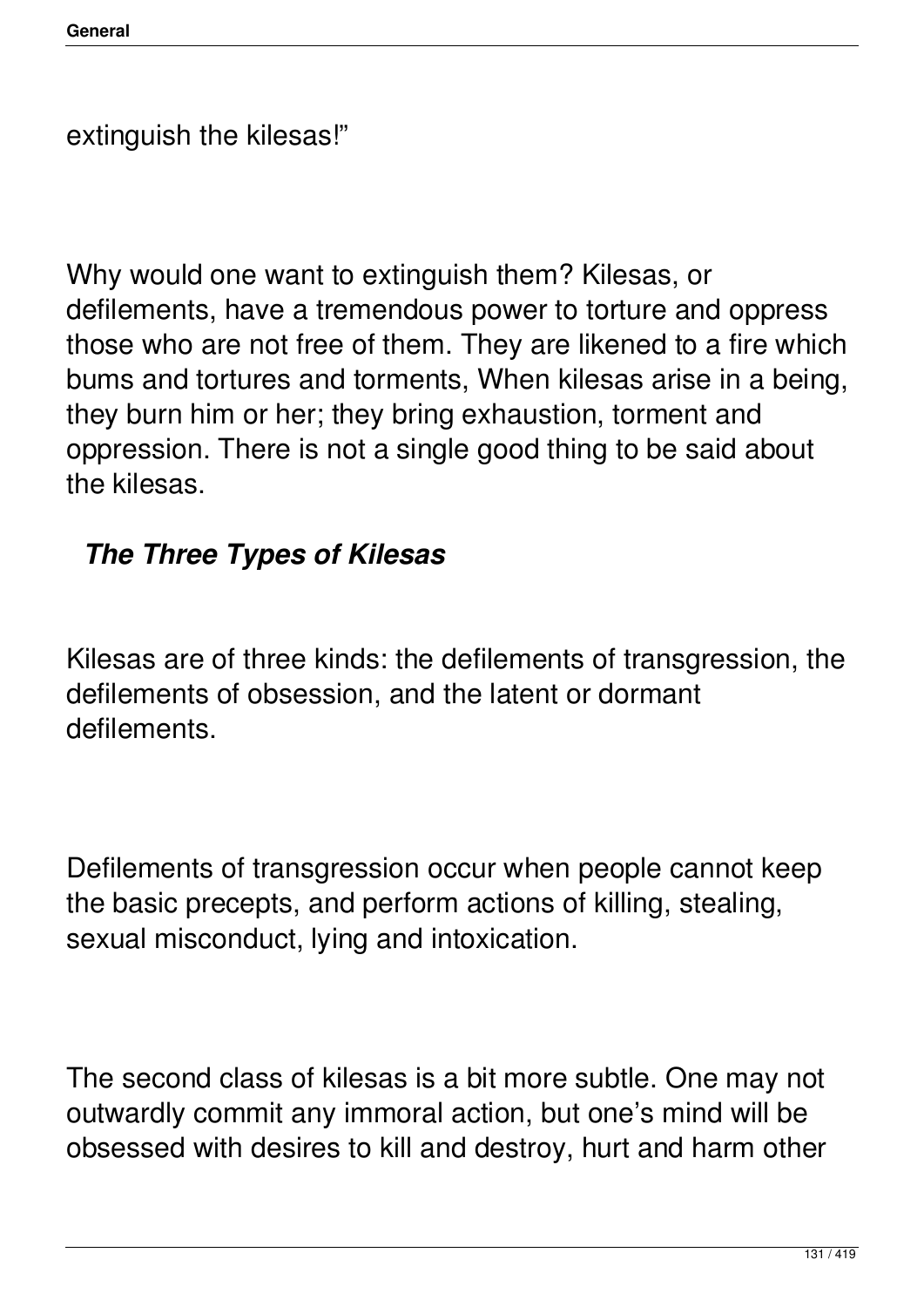beings physically or otherwise. Obsessive wishes may fill the mind: to steal property, manipulate people, deceive others to obtain some desired object. If you have ever experienced this kind of obsession, you know it is a very painful state. If a person fails to control the obsessive kilesas, he or she is likely to hurt other beings in one way or another.

Dormant or latent kilesas are ordinarily not apparent. They lie hidden, waiting for the right conditions to assault the helpless mind. Dormant kilesas may be likened to a person deeply asleep. As such a person awakes, when his or her mind begins to churn, it is as if the obsessive kilesas have arisen. When the person stands up from bed and becomes involved in the day's activities, this is like moving from the obsessive kilesas to the kilesas of transgression.

These three aspects can also be discovered in a matchstick. Its phosphorus tip is like the dormant kilesas. The flame that results from striking is like the obsessive kilesas. The forest fire that ensues from careless handling of the flame is like the kilesas of transgression.

#### *Extinguishing the Kilesas' Fire*

If you are sincere in applying sīla, samādhi and paññā, you can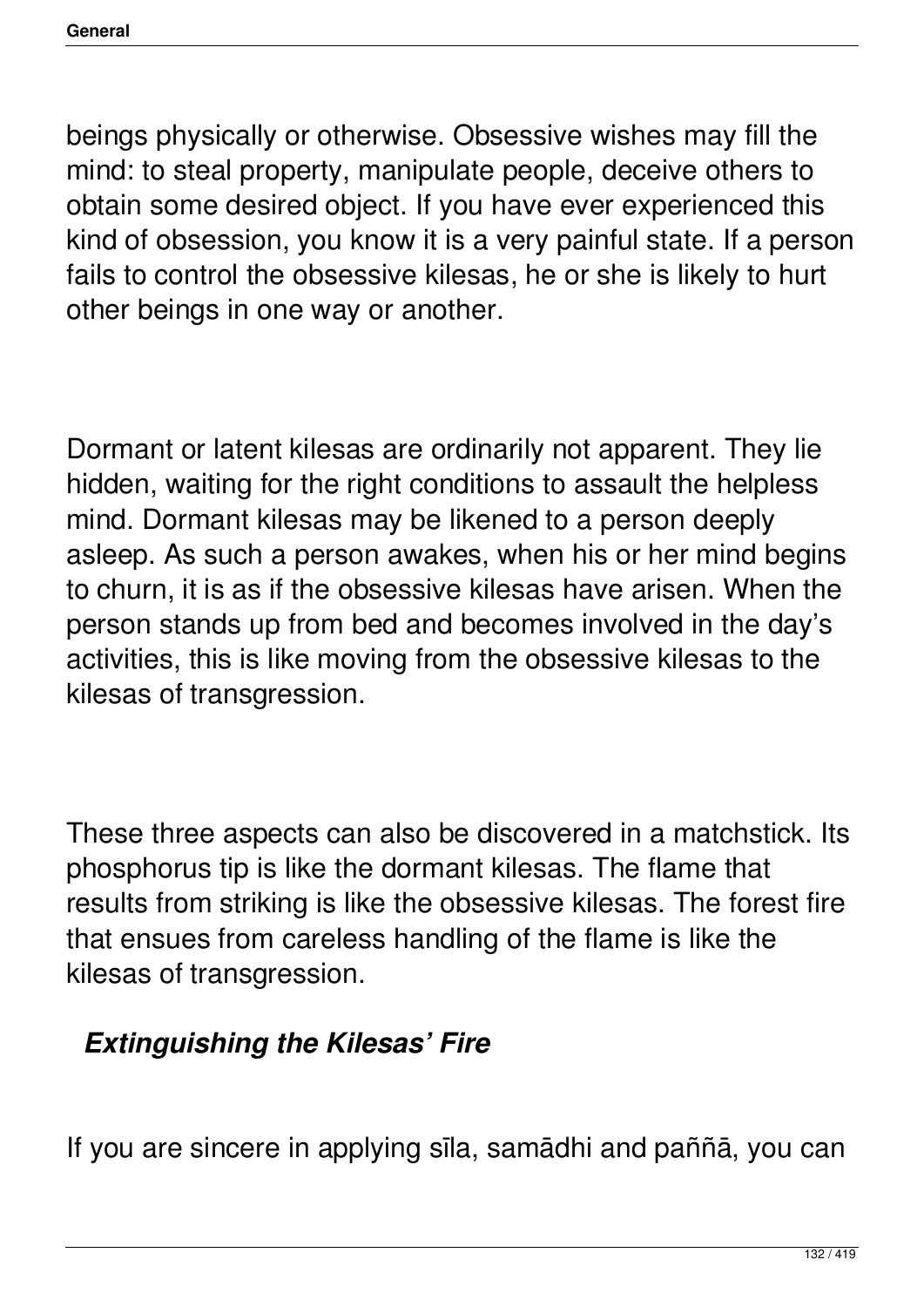overcome, extinguish and give up all three kinds of kilesas. Sīla puts aside the kilesas of transgression; samādhi suppresses the obsessive ones; and wisdom uproots latent or dormant kilesas which are the cause of the other two. As you practice in this way, you can gain new kinds of happiness.

By practicing sīla, the delight of sensual pleasures is replaced by the happiness that comes from sincerity of conduct, morality. Due to the absence of the kilesas of transgression, a moral person lives a relatively pure, clean and blissful life. We practice sīla by keeping the five basic precepts mentioned in the first chapter; and more generally by following the morality group of the Noble Eightfold Path: Right Action, Right Speech and Right Livelihood, all of which are based on not harming others or oneself.

You may wonder whether true purity of conduct is possible in the world. Of course it is! However, it is much easier to be pure in one's precepts in a retreat, where situations are simplified and temptations are kept to a minimum. This is especially true if one wishes to practice more than the basic five precepts, or if one is a monk or nun and therefore obliged to follow many rules. On retreat one can achieve a very high success rate for any of these difficult endeavors.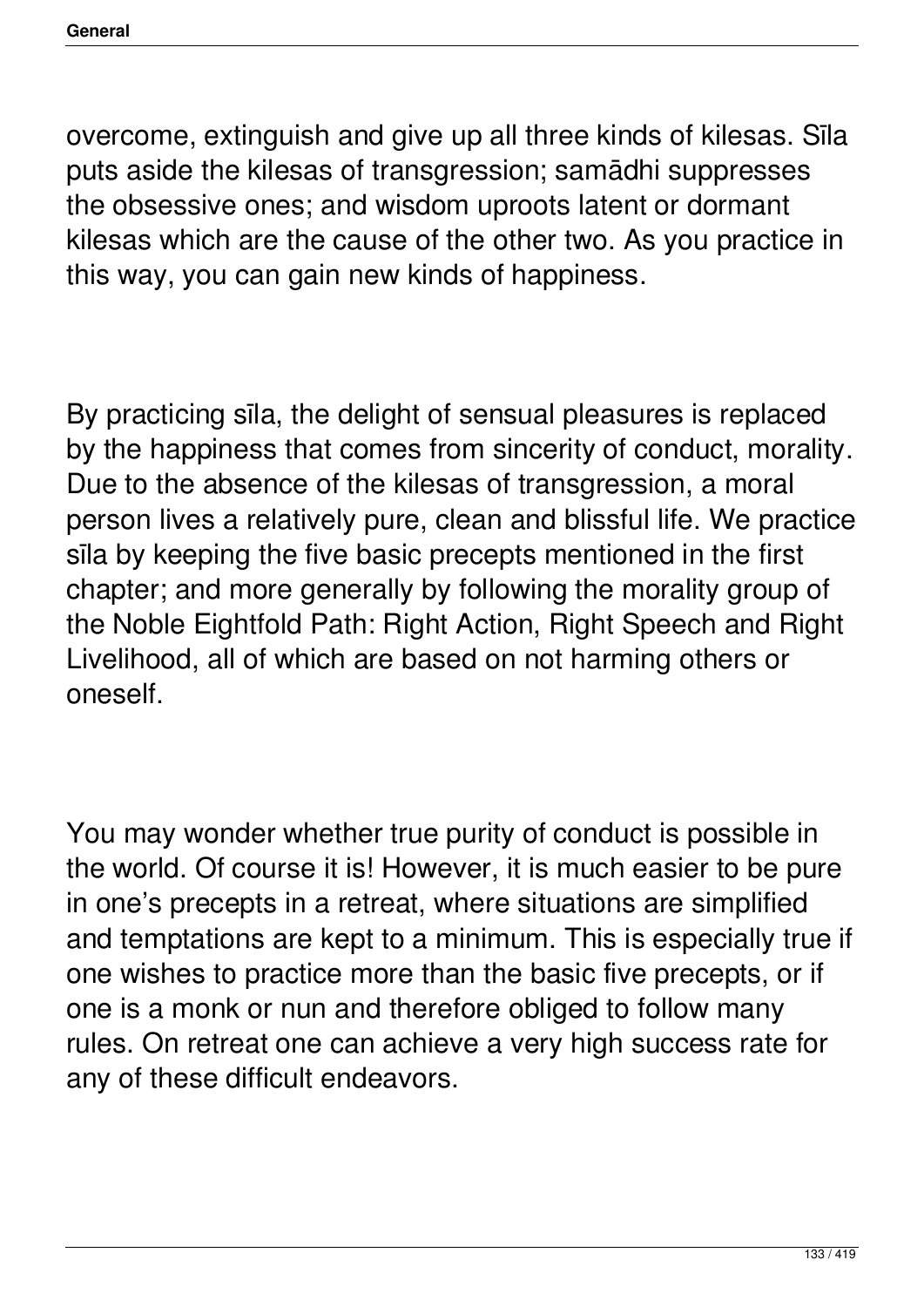Purity of conduct is only a first step. If we want to extinguish more than the coarse kilesas, some internal practice is necessary. The obsessive kilesas are vanquished by the samādhi, or the concentration group of the Noble Eightfold Path: which consists of Right Effort, Right Mindfulness and Right Concentration. A continuous and persistent effort is needed to note and be aware of the objects that arise in each moment, without straying away. This kind of endeavor is difficult to maintain in a worldly context.

With continuous moment-to-moment effort, mindfulness and concentration, the obsessive kilesas can be kept far from the mind. The mind can enter into the object of meditation and stay there, unscattered. The obsessive kilesas have no chance to arise, unless there is a momentary slip in the practice. Freedom from these kilesas brings about a state of mind known as upasama sukha, the well-being and bliss of tranquillity which results from freedom from the oppressive kilesas. The mind is free from lust, greed, anger, agitation. When one has known this happiness, one sees it as superior to sense pleasure and considers it a worthwhile exchange to have put aside sensual joys to obtain it.

There is a better kind of happiness even than this, so one should not become complacent. Taking a further step, one can practice wisdom. With wisdom, the dormant kilesas can be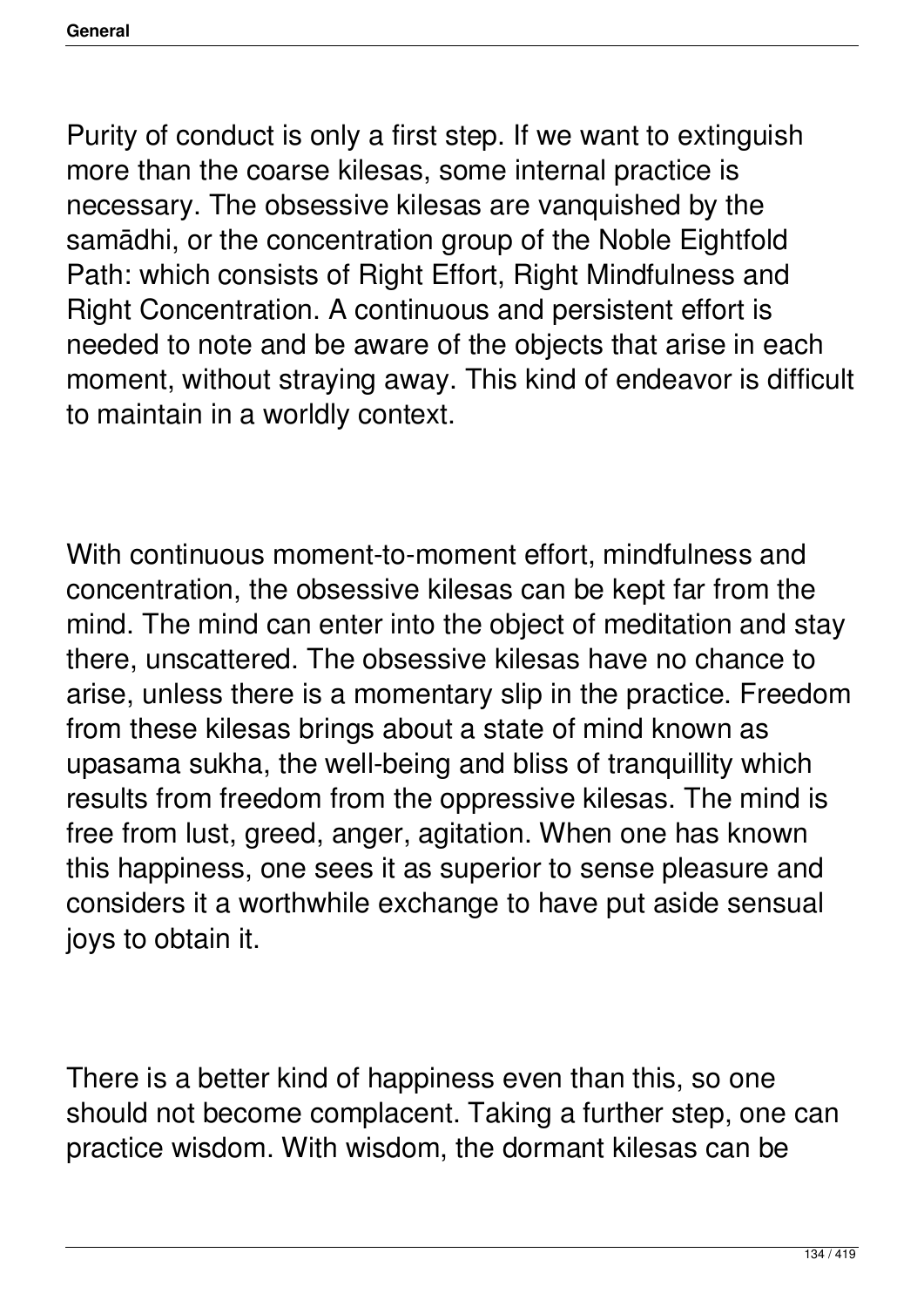abandoned momentarily and perhaps also permanently. When mindfulness is well developed along with its associated factors, such as energy and concentration, one begins to understand very intuitively the nature of mind and matter. The wisdom group of the Noble Eightfold Path, Right View and Right Thought, begins to be fulfilled as one naturally moves through the successive stages of insight. At every occurrence of insight, the dormant kilesas are extinguished. Through the gradual progress of insight, one may attain the noble path consciousness in which dormant kilesas are permanently extinguished.

Thus with deep practice the torture of the kilesas will diminish, will perhaps even disappear forever.

In this case, gain and respect and fame will come very naturally to you, but you will not get caught in them. They will seem paltry compared to the noble goal and dedication of your practice. Since you are sincere, you will never stop adding to your foundation of morality. You will make use of gain and fame in a fitting way, and will continue with your practice.

# **TENTH ARMY: SELF-EXALTATION AND DISPARAGING OTHERS**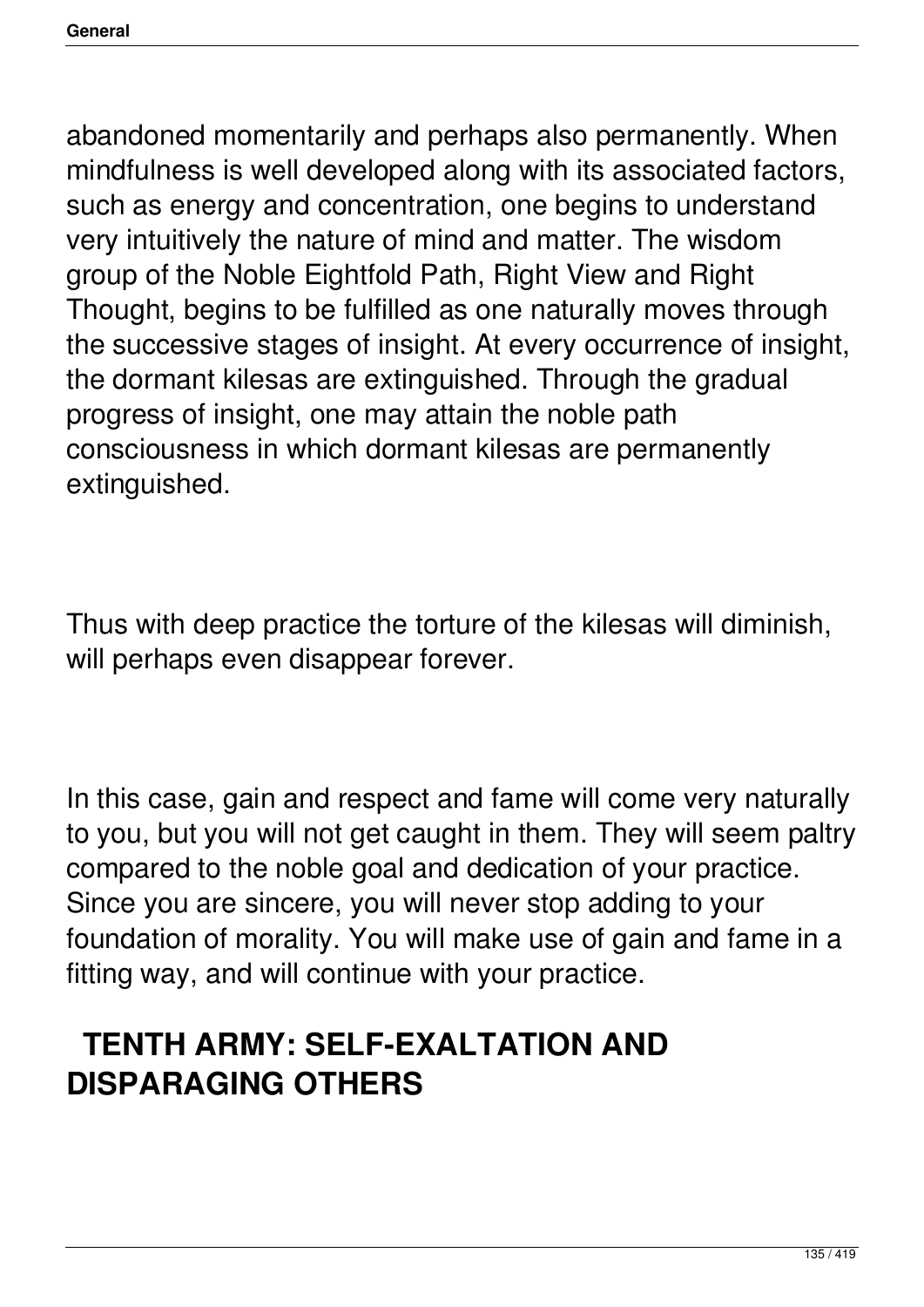All of us have some awareness of the fact of suffering. It is present in birth, in life and in death. Painful experiences in life often lead us to want to overcome suffering and live in freedom and peace. Perhaps it is this wish, this faith, or perhaps even a firm conviction of this that led you to read this book.

In the course of our practice, this fundamental aim may be undermined by certain byproducts of the practice itself. We have discussed how gain, respect and fame can become obstacles to liberation. So, too, can the closely related problems of self-exaltation and disparaging others, the Tenth Army of Māra. This is a battle faced by meditation masters.

Self-exaltation often attacks after some gain in practice, perhaps a feeling of maturity in our precepts. We might become quite cocky, looking around and saying, "Look at that person. They're not keeping the precepts. They're not as holy as I am, not as pure." If this happens, we have fallen victim to the Tenth Army of Māra. This last army is perhaps the most lethal of all. In the Buddha's time there was even a man, Devadatta, who tried to kill the Buddha under its influence. He had grown proud of his psychic powers, his attainments in concentration and his position as a disciple. Yet when subversive thoughts came, he had no mindfulness, no defense against them.

#### *The Essence of the Holy Life*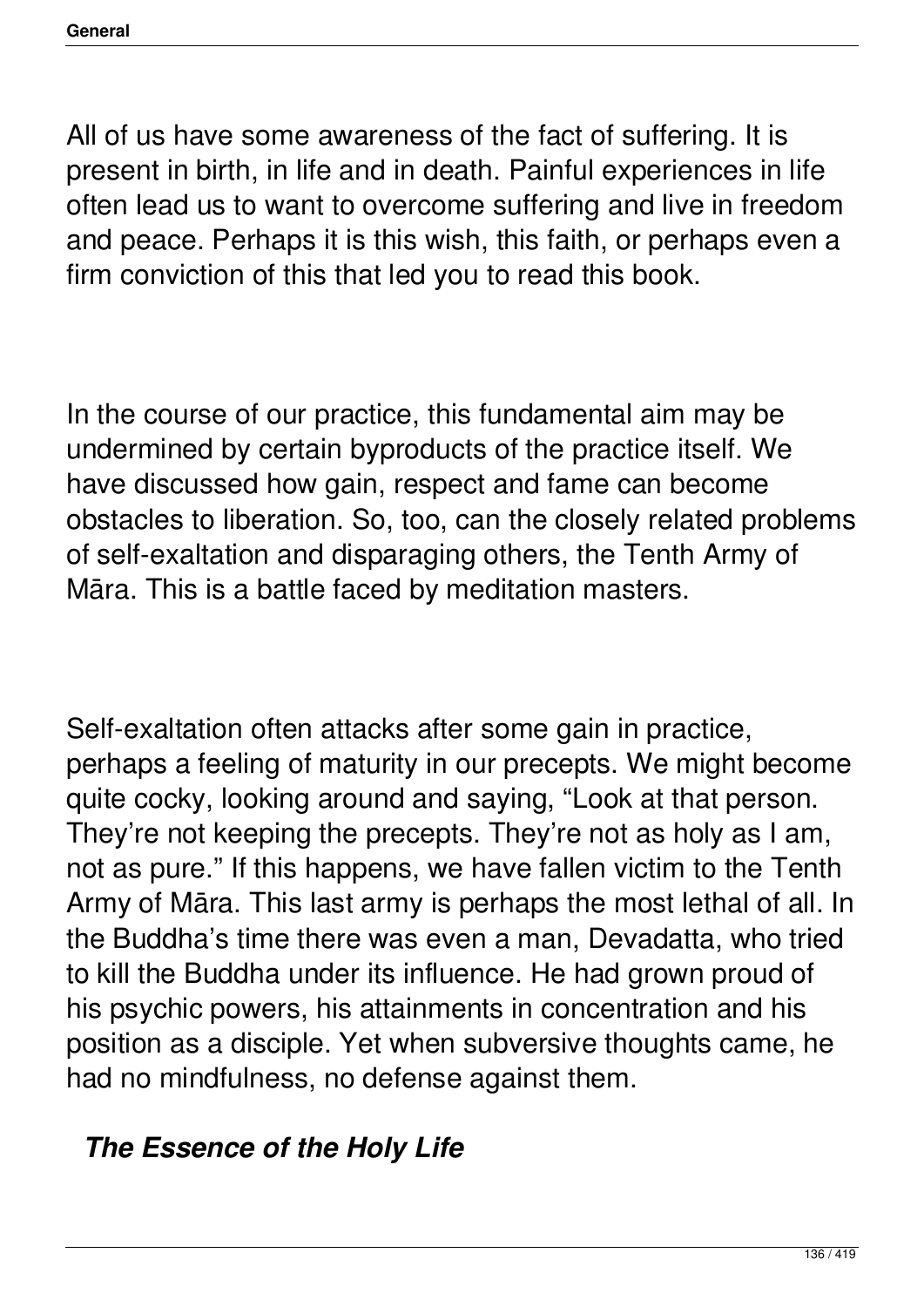It is possible to take delight in our own purity without disparaging others, and without self-aggrandizement. A simile might be useful here. Consider a valuable timber tree whose core is the most precious part. We can compare this tree with the holy life described by the Buddha: sīla, samādhi, paññā.

In cross section the tree trunk is revealed to be made of the precious core, the woody tissue, the inner bark and finally the thin epidermis of outer bark. A tree also has branches and fruits.

The holy life is composed of sīla, samādhi and paññā; it includes the path and fruition attainments or experiences of nibbāna. There are also psychic powers, including, we might say, the psychic power of penetrating into the true nature of reality by vipassanā insight. Then there are the gain, respect, and fame which can come to one through the practice.

One woodcutter may go into the forest seeking the tree's pith for some important purpose. Finding this big, handsome timber tree, he or she cuts off all the branches and takes them home. There the woodcutter finds that the branches and leaves are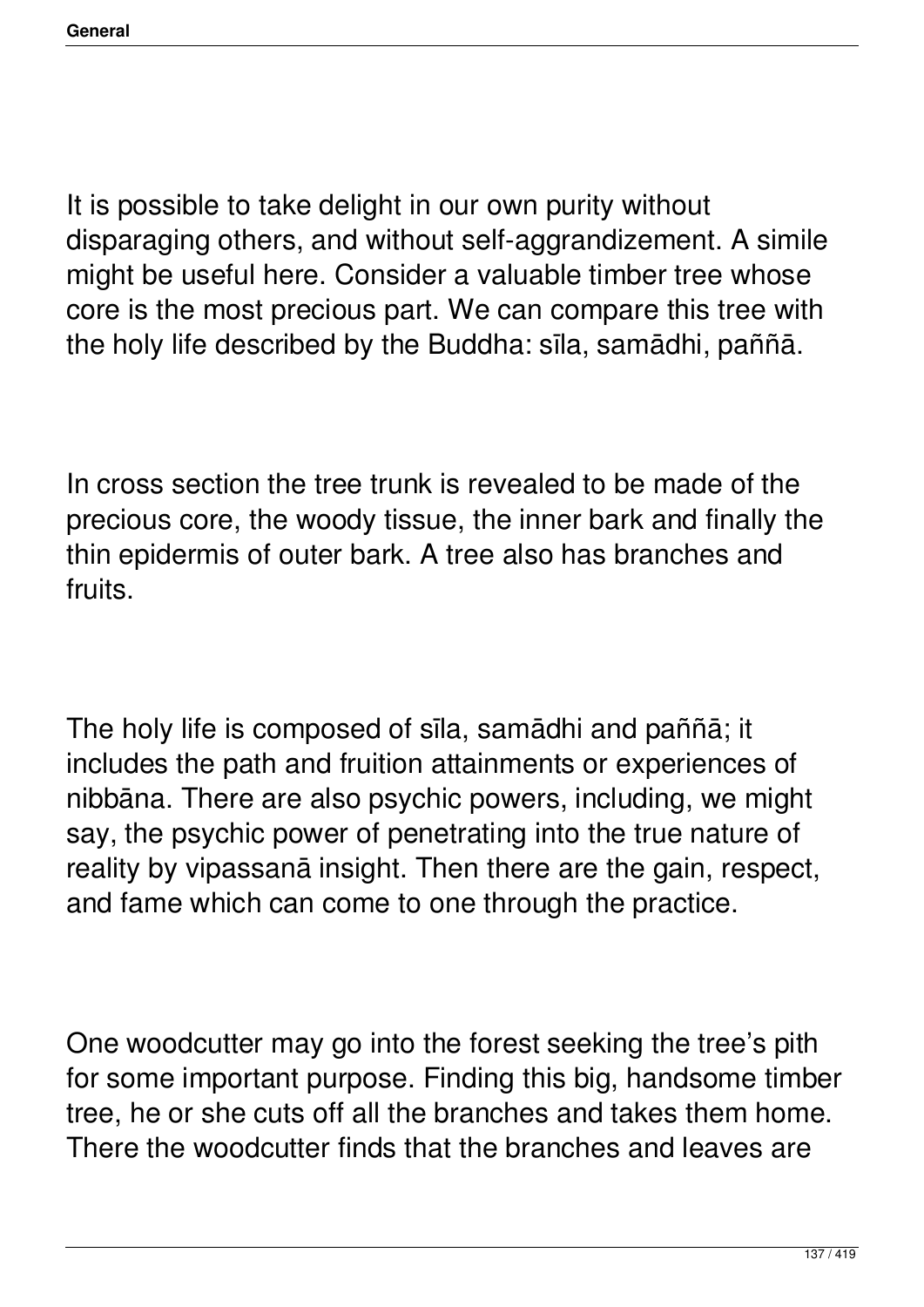useless for the intended purpose. This is like a person satisfied with gain and fame.

Another person may strip the thin outer bark from the tree. This is like a yogi who, content with purity of conduct, does not work to develop the mind any further.

A third yogi, perhaps a bit more intelligent, realizes that morality is not the end of the road: there is mental development to be considered. He or she may take up some form of meditation and work very hard. Attaining one-pointedness of mind, this yogi feels great. The mind is still and content, full of bliss and rapture. Such a person may even master the jhānas, or absorption states of deep concentration. Then the thought comes: "Boy am I feeling great, but the person next to me is as restless as ever." This yogi feels he or she has attained the essence of vipassanā and the holy life. But instead she or he has only been attacked by the Tenth Army of Māra. This is like a woodcutter who is content with the inner bark of the tree and has not yet touched the core.

More ambitious, another yogi determines to develop the psychic powers. He or she attains them and is filled with pride. Moreover, it is a lot of fun to play with those new abilities. The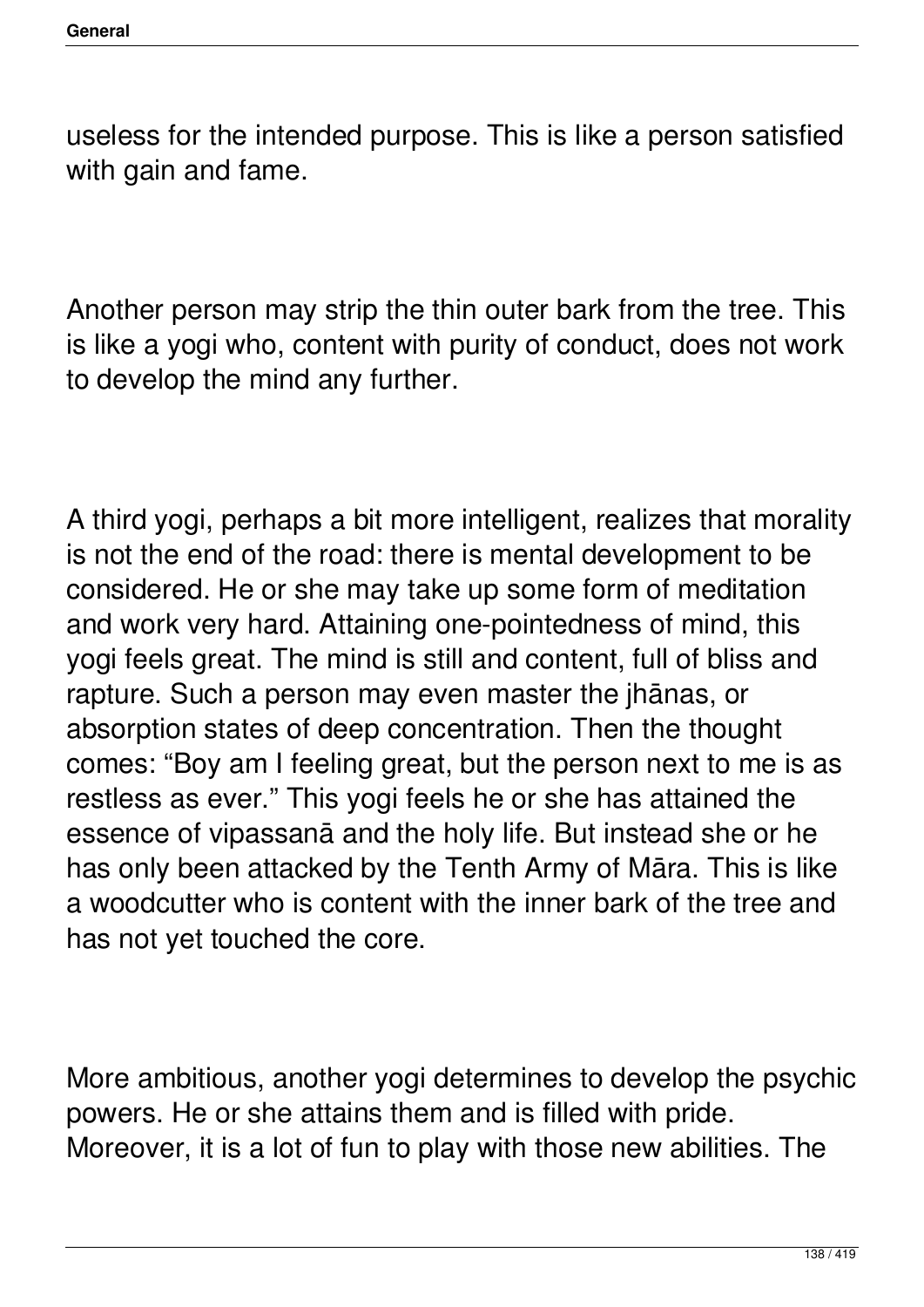thought may come, "Wow, this is far out. It must be the essence of the Dhamma. Not everyone can do it either. That woman over there can't see what's right under her nose, the devas and hell beings." If this person does not break free from the Tenth Army of Māra, he or she will become intoxicated and negligent in developing wholesome states of mind. His or her life will be accompanied by great suffering.

Psychic powers are not truly liberating, either. In this present age, many people are inspired by certain individuals who have developed paranormal psychic powers. For some reason even a small display of psychic ability seems to draw a great deal of faith from people. It was the same in the Buddha's time. In fact, there was once a layman who approached the Buddha with the suggestion that the Buddha should campaign for his teaching on a basis of demonstrating psychic power. For this purpose the Buddha should widely deploy all of his disciples who had psychic powers and ask them to demonstrate miracles to the people. "People will be really impressed," the layman said. "You'll get a lot of followers that way.

The Buddha refused. Three times the request was repeated, and three times it was refused. Finally the Buddha said, "Layman, there are three types of psychic powers. One is the power to fly in the air and dive into the earth, and to perform other superhuman feats. The second is the power to read other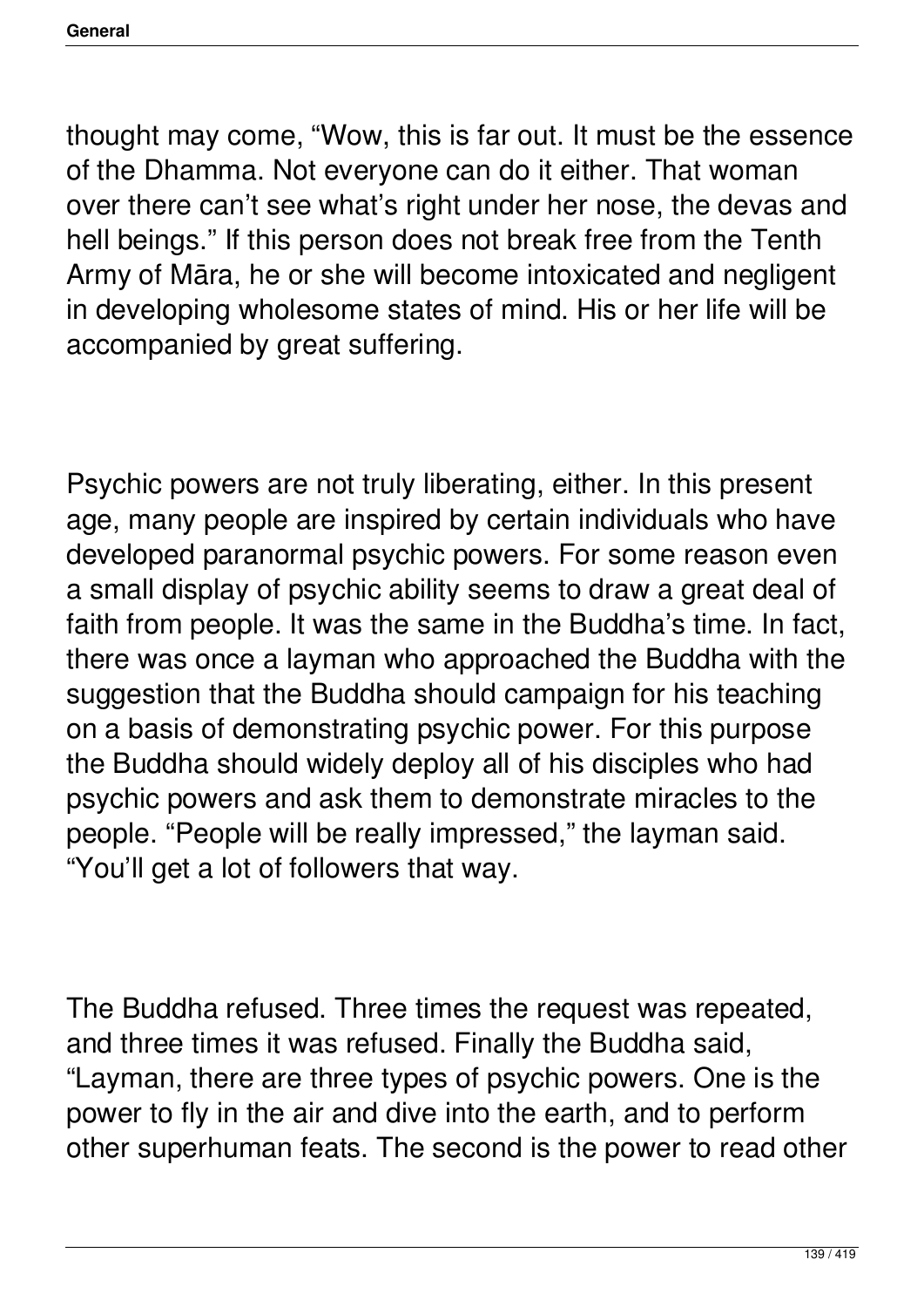people's minds. You can tell a person, 'Ah, on such and such a day you were thinking that, and you went out to do this.' People can be very impressed with this. But there is a third psychic power, the power of instruction, whereby one can tell another, 'Ah, you have such-and-such a behavior that is not good. It is unwholesome, unskillful, not conducive to your welfare or that of others. You should abandon that and practice in such a way as to cultivate wholesome actions. Then you should meditate as I will now instruct you.' Now, this power to guide another person on the right path is the most important psychic power.

"O layman, if the first two powers are displayed to persons who have faith in vipassanā, it will not undermine their faith. But there are those who are not by nature faithful, and they would say, 'Well, that's nothing very special. I know of other sects and other religious systems wherein people can also attain such powers, through mantras and other esoteric practices.' People like that will misunderstand my teaching.

"The third type of psychic power is best, that of being able to instruct others, O layman. When one can say, 'This is bad, do not do it. You should cultivate good speech and behavior. This is the way to cleanse your mind of kilesas. This is how to meditate. This is the way to attain the bliss of nibbāna, which liberates you from all suffering,' This, O layman, is the best psychic power."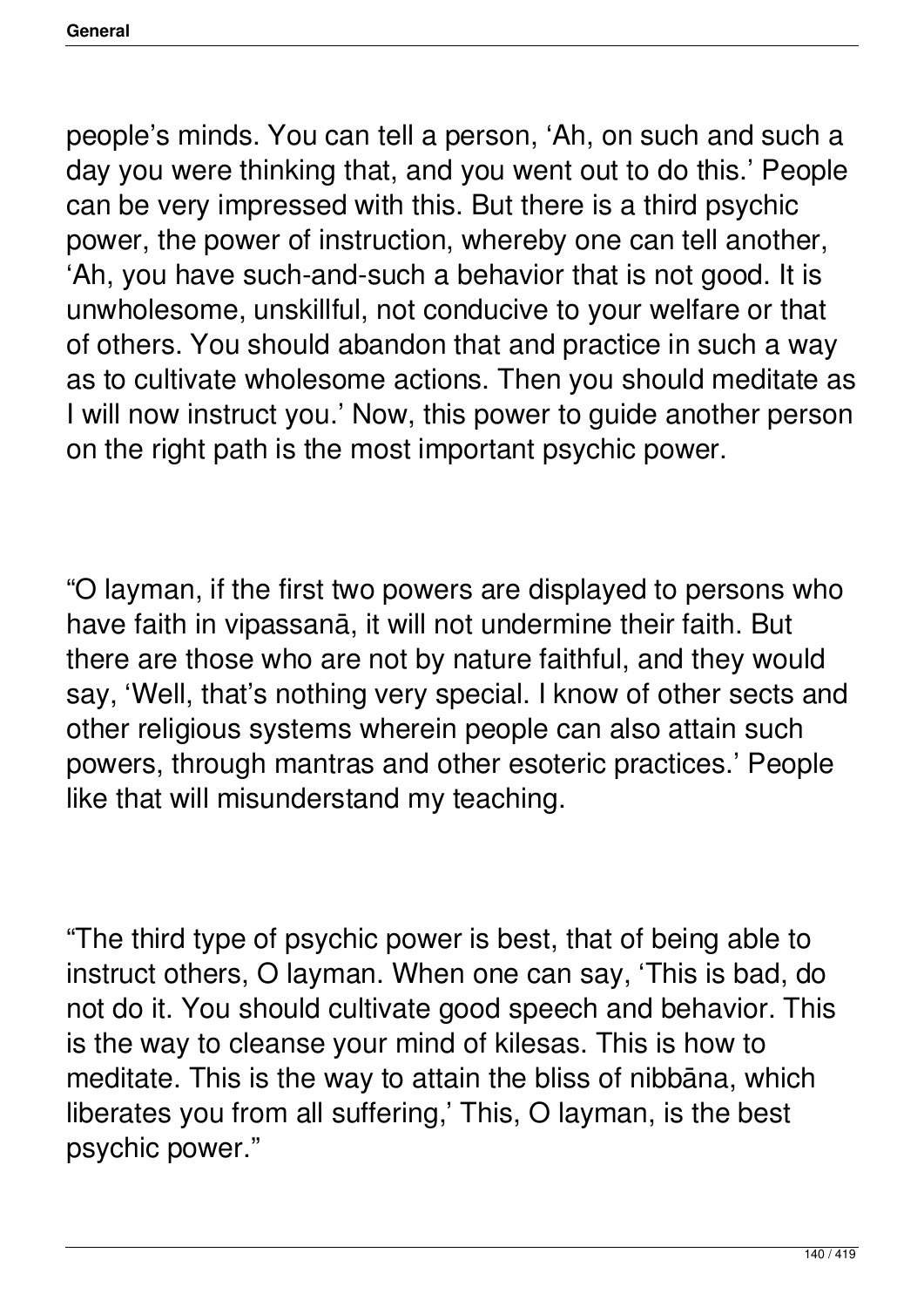By all means, go ahead and try to attain psychic powers if this interests you. It is not essential, but it does not contradict vipassanā practice; there's no one to stop you, and the achievement certainly is not anything one can scoff at. Just do not mistake psychic powers for the essence of the teachings. A person who attains psychic powers and then believes he or she has reached the end of the spiritual path is much deluded. Such people seek the pith of the timber tree but are satisfied to reach only the woody outer layer. Bringing it home, they will find it of no use. So, after you attain psychic powers, please go on and develop the various vipassanā insights, successive path and fruition moments, until the realization of arahantship.

When mindfulness and concentration are well-developed, the vipassanā insight that penetrates into the various levels of the true nature of things will arise. This is also a form of psychic knowledge, but it is not yet the end of the path.

You may eventually attain the *sotāpatti* path, the noble consciousness of the stream entrant, which is the first stage of enlightenment. Path consciousness, the first dip into nibbāna, uproots certain kilesas forever. You may continue to practice and also develop the fruition consciousness. When this consciousness arises, the mind dwells in the bliss of nibbāna. It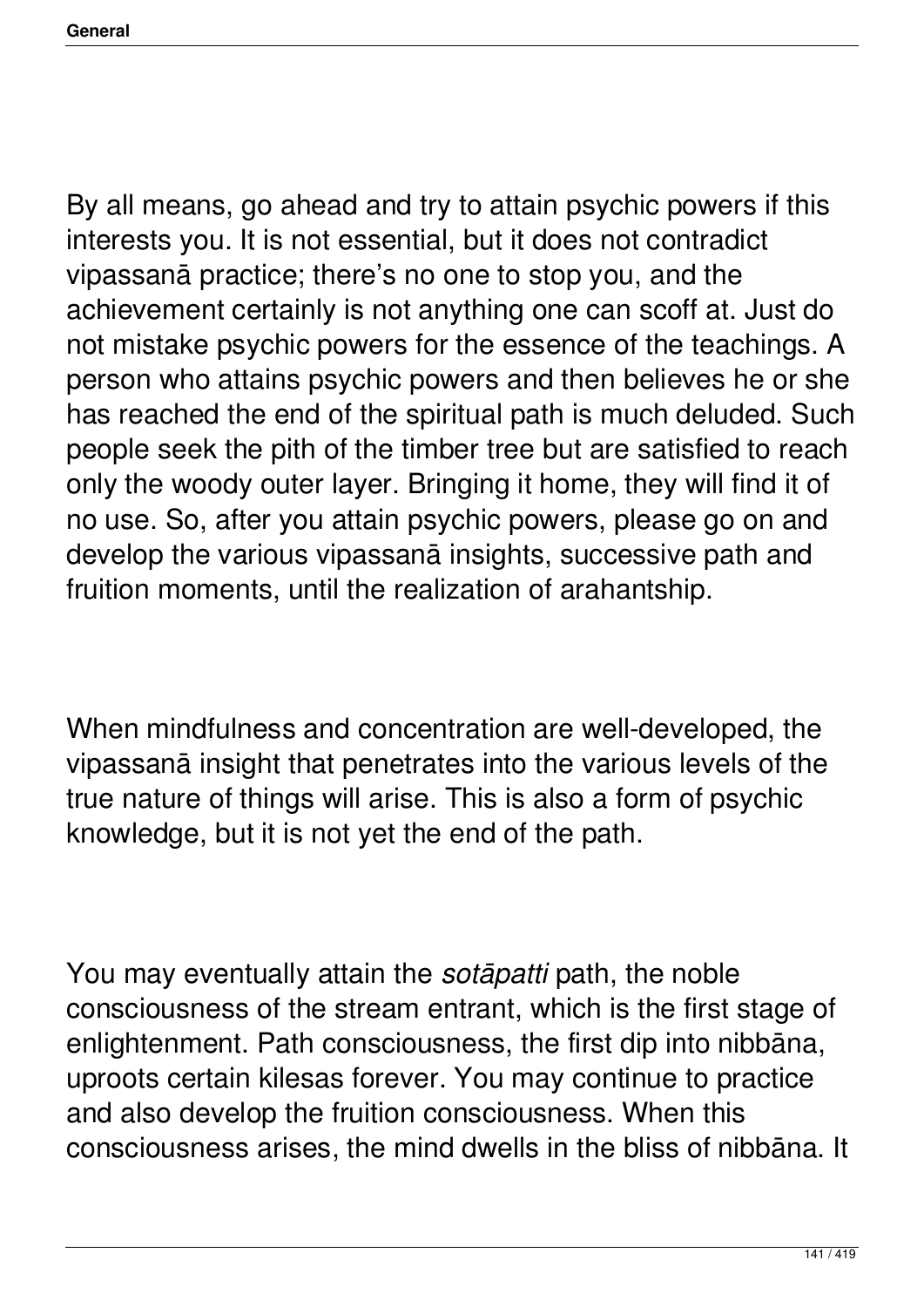is said that this liberation is unbounded by time. Once you have put forth the effort to attain it, you can return to it at any time.

However, these lower attainments still fall short of the Buddha's purpose, which was to attain full enlightenment, that final liberating consciousness which extinguishes all suffering forever.

After he had finished constructing the simile of the timber tree, the Buddha said, "The benefit of my teaching does not lie simply in gain, respect and fame. The benefit of my teaching does not lie merely in purity of conduct. It does not lie merely in the attainment of the jhānas. It does not lie merely in the attainment of psychic powers. It has as its essence the total liberation from kilesas that is attainable at any time."

I hope you will gather up strength, energy and a great deal of courage to face the Ten Armies of Māra, and to vanquish all of them with merciless compassion, so that you may be able to go through the various vipassanā insights. May you at least attain the noble consciousness of the stream entrant in this very life, and after that, may you be liberated totally and finally from suffering.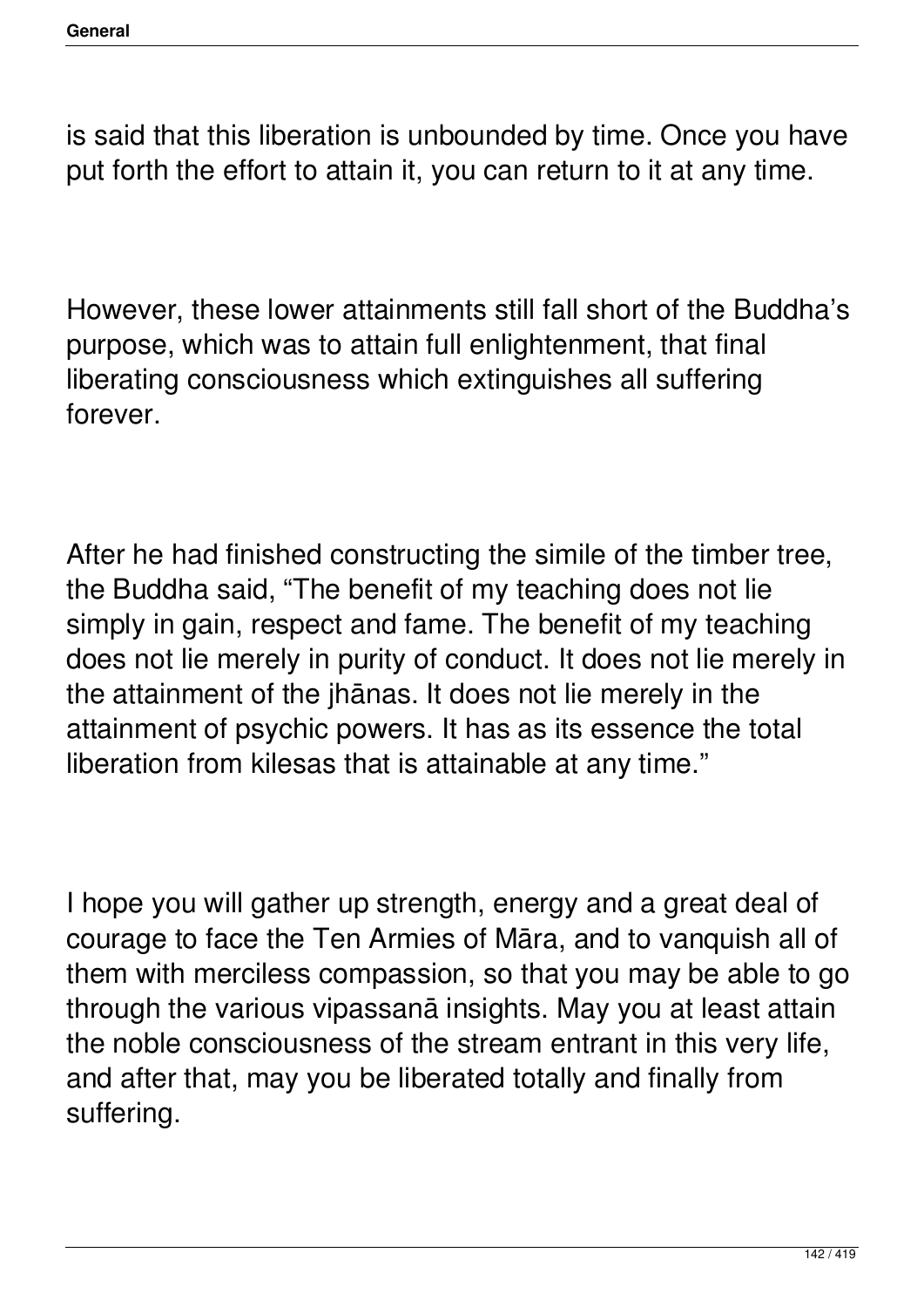# **4. The Seven Factors of Enlightenment BECOMING A NOBLE ONE**

One does not become enlightened by merely gazing into the sky. One does not become enlightened by reading or studying the scriptures, nor by thinking, nor by wishing for the enlightened state to burst into one's mind. There are certain necessary conditions or prerequisites which cause enlightenment to arise. In Pāli these are known as the bojihal gas, or factors of enlightenment, and there are seven of them.

The word bojjha $\Box$  ga is made up of bodhi, which means enlightenment or an enlightened person, and  $a\Box g a$ , causative factor. Thus a bojjhal ga is a causative factor of an enlightened being, or a cause for enlightenment. A second sense of the word bojjhal ga is based on alternative meanings of its two Pāli roots. The alternative meaning of bodhi is the knowledge that comprehends or sees the Four Noble Truths: the truth of universal suffering or unsatisfactoriness; the truth that desire is the cause of this suffering and dissatisfaction; the truth that there can be an end to this suffering; and the truth of the path to the end of this suffering, or the Noble Eightfold Path. The second meaning of a $\Box$ ga is part or portion. Thus, the second meaning of bojjha $\Box$  ga is the specific part of knowledge that sees the Four Noble Truths.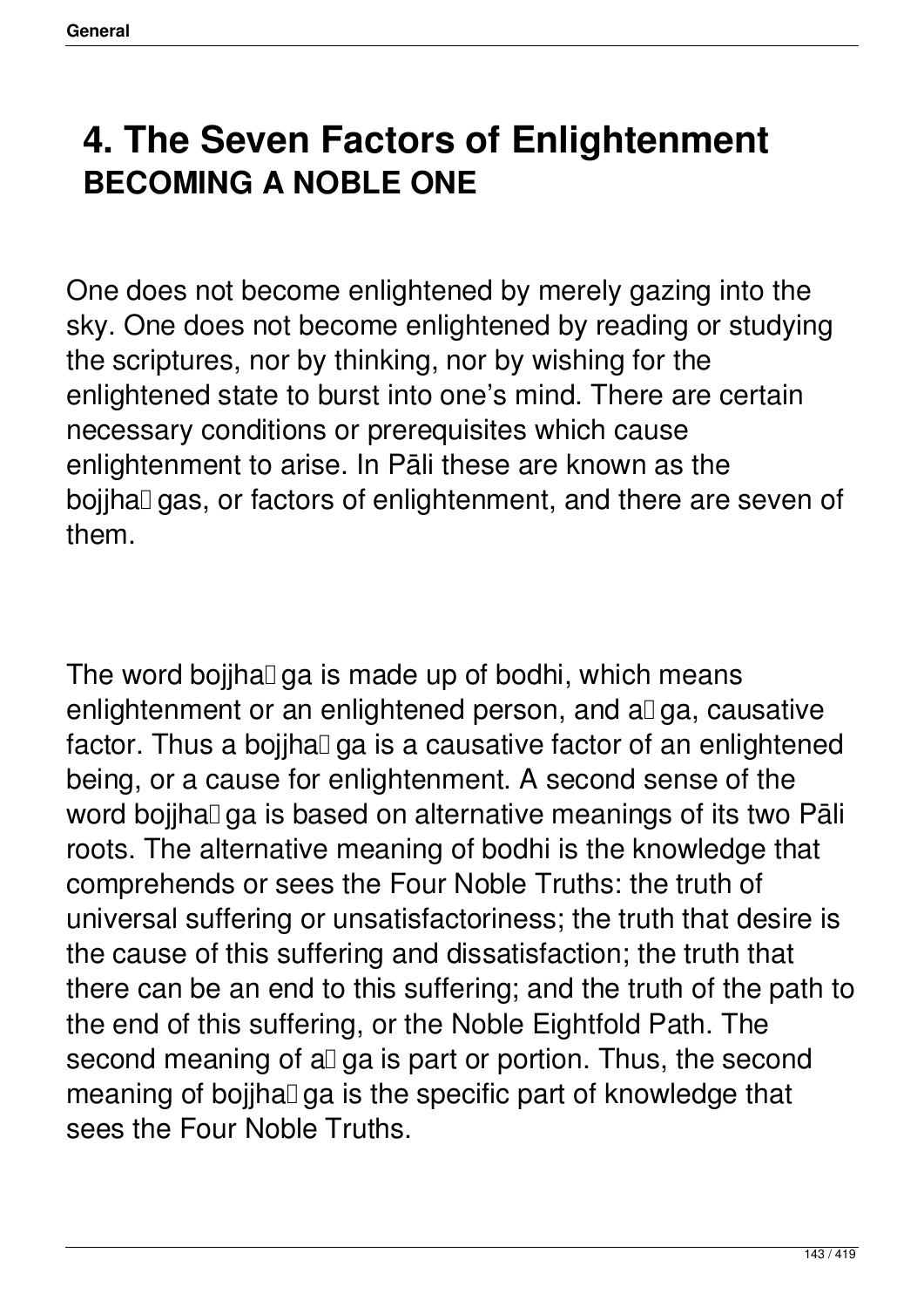All vipassanā yogis come to understand the Four Noble Truths to some extent, but true comprehension of them requires a particular, transforming moment of consciousness, known as path consciousness. This is one of the culminating insights of vipassanā practice. It includes the experience of nibbāna. Once a yogi has experienced this, he or she deeply knows the Four Noble Truths, and thus is considered to contain the bojjha $\square$  gas inside him or herself. Such a person is called noble. Thus, the bojihal gas or enlightenment factors also are parts or qualities of a noble person. Sometimes they are known as the sambojihal gas, the prefix sam- meaning full, complete, correct, or true. The prefix is an honorific and intensifier, and adds no crucial difference in meaning.

These seven factors of enlightenment, or seven qualities of a noble person, are: mindfulness, investigation, effort, rapture, calm, concentration and equanimity. In Pāli, the list would be *sa ti,* 

dhamma vicaya

*, vīriya, pīti, passaddhi, samādhi, upekkha.* 

These seven can be found in all phases of vipassanā practice. But if we take as a model the progressive stages of insight, we can say that the seven enlightenment factors begin to be very clear at the stage of insight where a yogi begins to see the arising and passing of phenomena.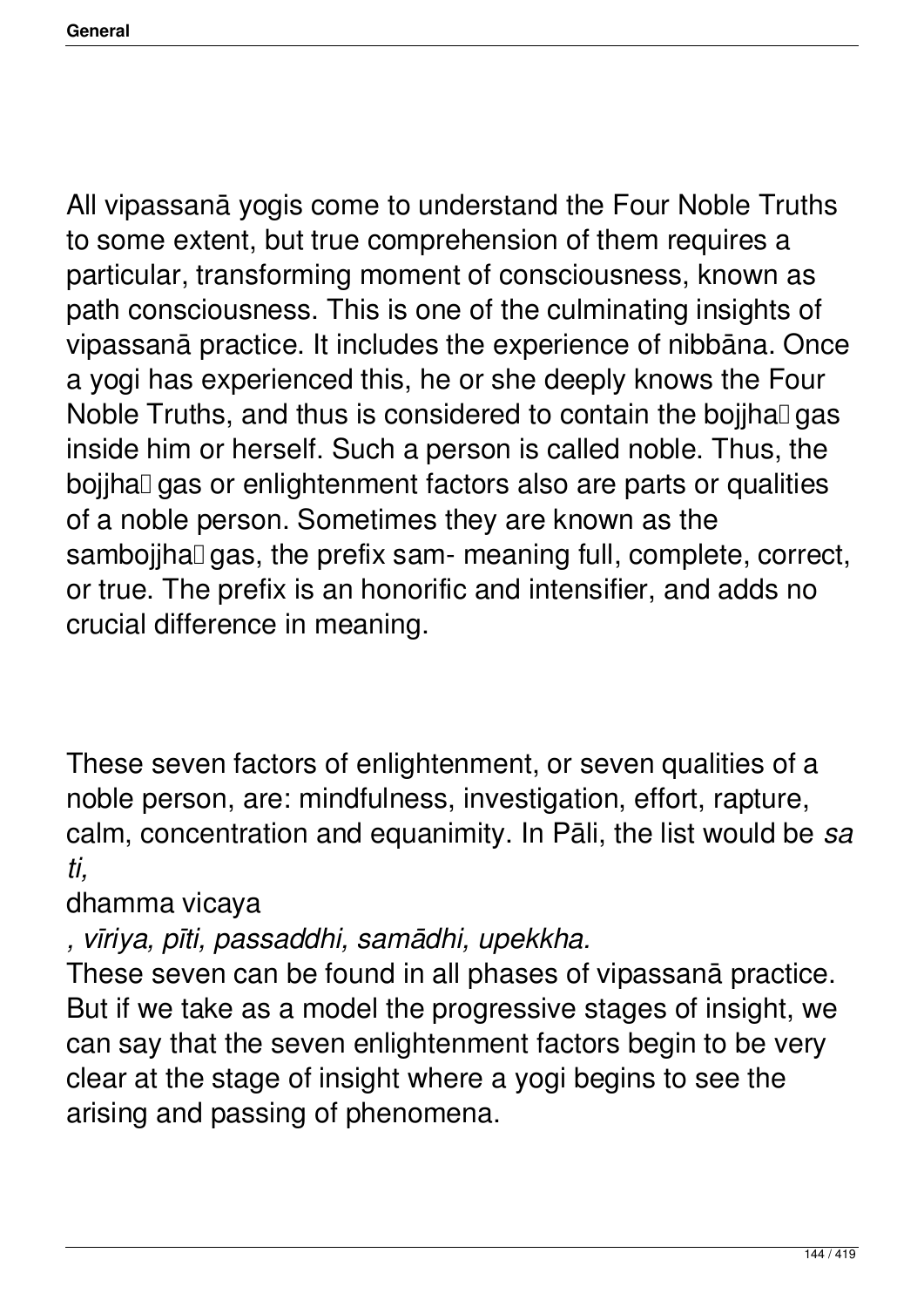How can one develop these factors in himself or herself? By means of satipall hāna meditation. The Buddha said, "Oh bhikkhus, if the four foundations of mindfulness are practiced persistently and repeatedly, the seven types of bojjhal gas will be automatically and fully developed."

Practicing the four foundations of mindfulness does not mean studying them, thinking of them, listening to discourses about them, nor discussing them. What we must do is be directly and experientially aware of the four foundations of mindfulness, the four bases on which mindfulness can be established. The satipall hāna Sutta names them: first, the sensations of the body; second, feeling; the painful, pleasant or neutral quality inherent in each experience; third, the mind and thought; and fourth, all other objects of consciousness; feelings seen, heard, tasted and so forth. The Buddha said, furthermore, that one should practice this awareness not intermittently, but rather persistently and repeatedly. This is exactly what we try to do in vipassanā meditation. The tradition of vipassanā meditation taught and developed by Mahāsi Sayādaw is oriented toward developing fully the seven factors of enlightenment, and eventually experiencing noble path consciousness, in accordance with the Buddha's instructions.

# **MINDFULNESS: THE FIRST ENLIGHTENMENT FACTOR**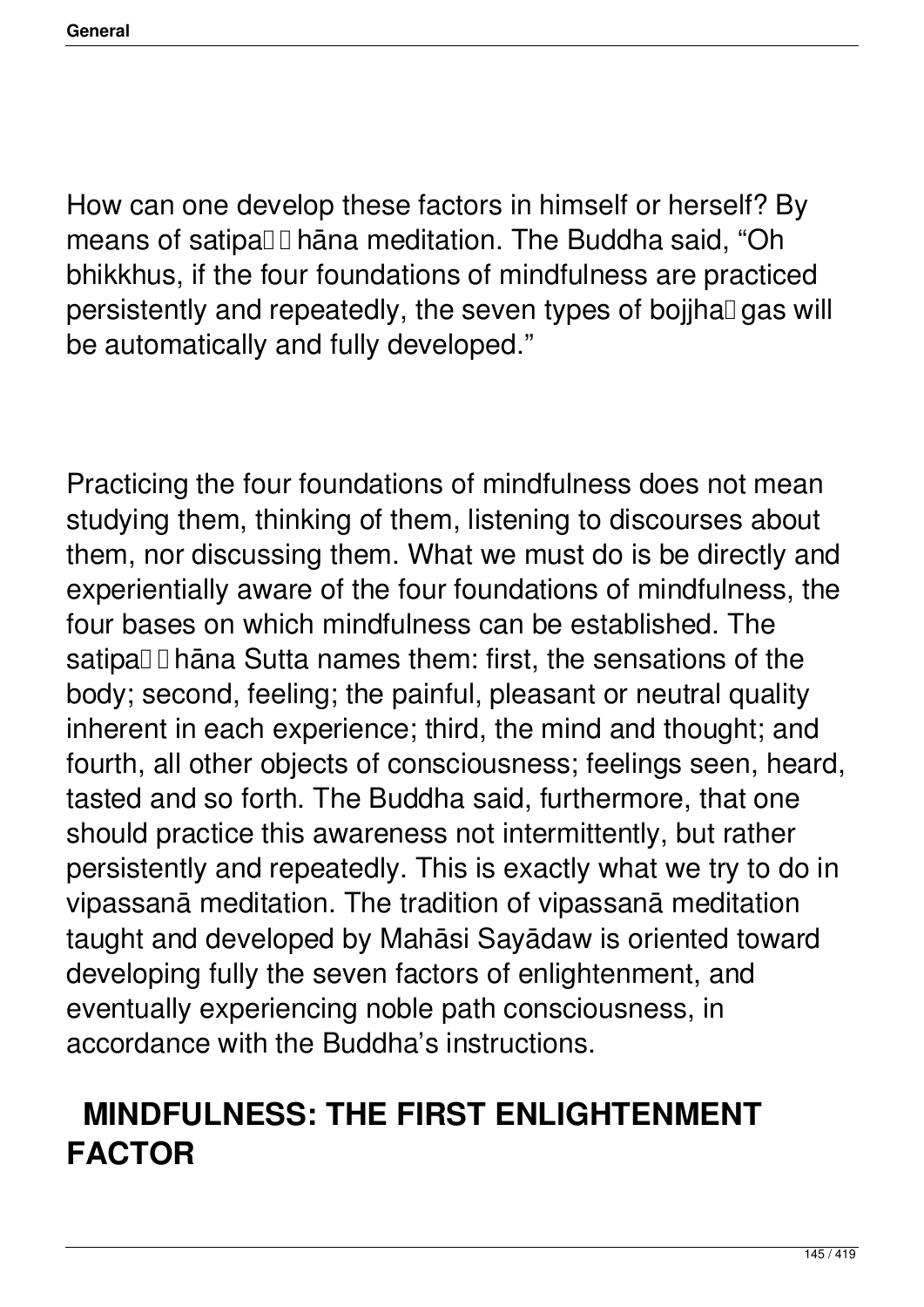Sati, mindfulness, is the first factor of enlightenment. "Mindfulness" has come to be the accepted translation of sati into English. However, this word has a kind of passive connotation which can be misleading. "Mindfulness" must be dynamic and confrontative. In retreats, I teach that mindfulness should leap forward onto the object, covering it completely, penetrating into it, not missing any part of it. To convey this active sense, I often prefer to use the words "observing power" to translate sati, rather than "mindfulness." However, for the sake of ease and simplicity, I will consistently use the word "mindfulness" in this volume, but I would like my readers to remember the dynamic qualities it should possess.

Mindfulness can be well understood by examining its three aspects of characteristic, function and manifestation. These three aspects are traditional categories used in the Abhidhamma, the Buddhist description of consciousness, to describe factors of mind. We will use them here to study each of the enlightenment factors in turn.

#### *Nonsuperficiality*

The characteristic of mindfulness is nonsuperficiality. This suggests that mindfulness is penetrative and profound. If we throw a cork into a stream, it simply bobs up and down on the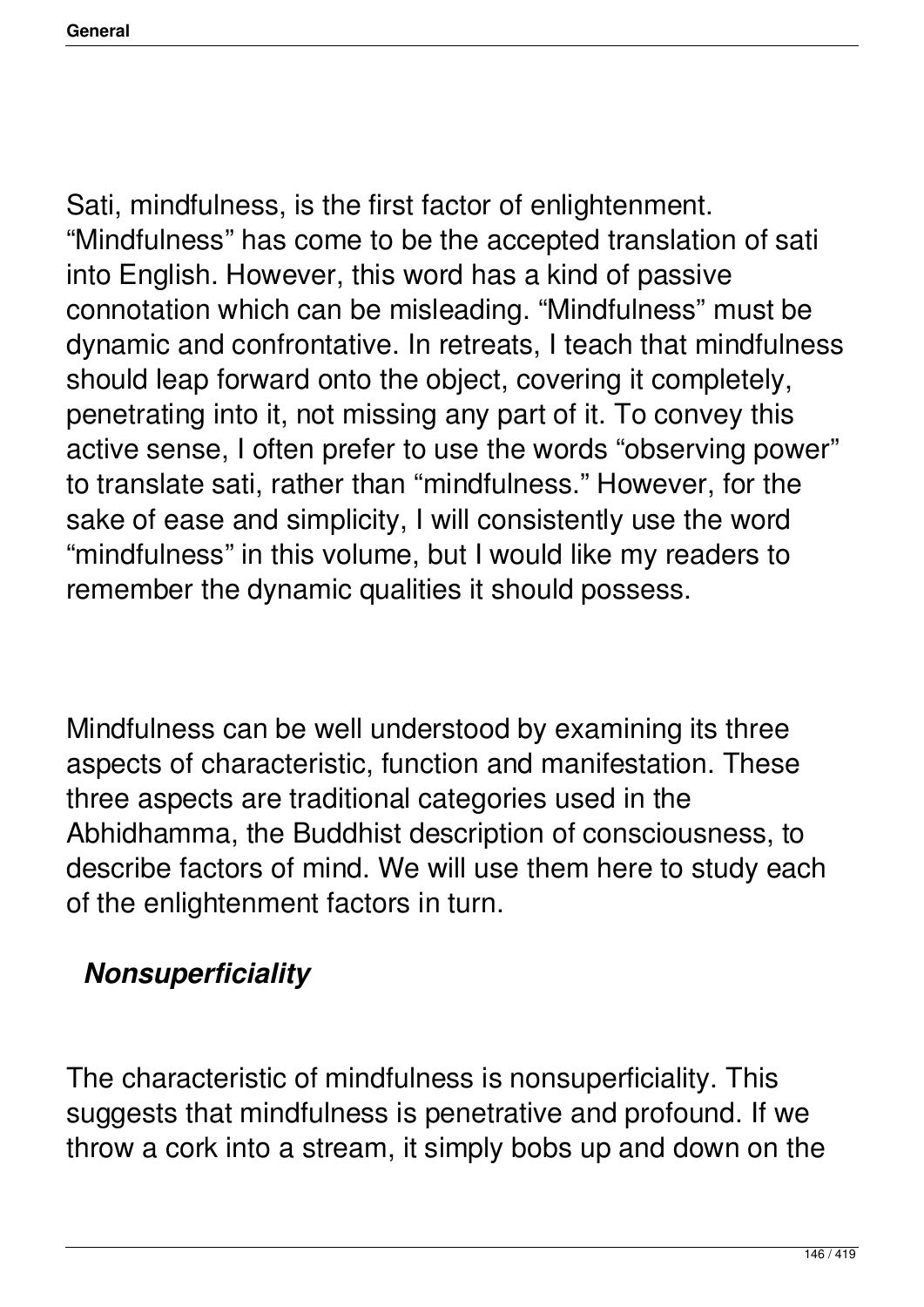surface, floating downstream with the current. If we throw a stone instead, it will immediately sink to the very bed of the stream. So, too, mindfulness ensures that the mind will sink deeply into the object and not slip superficially past it.

Say you are watching your abdomen as the object of your satipall hāna practice. You try to be very firm, focusing your attention so that the mind will not slip off, but rather will sink deeply into the processes of rising and falling. As the mind penetrates these processes, you can comprehend the true natures of tension, pressure, movement and so on.

## *Keeping the Object in View*

The function of mindfulness is to keep the object always in view, neither forgetting it nor allowing it to disappear. When mindfulness is present, the occurring object will be noted without forgetfulness.

In order for nonsuperficiality and nondisappearance, the characteristic and function of mindfulness, to appear dearly in our practice, we must try to understand and practice the third aspect of mindfulness. This is the manifestation aspect, which develops and brings along the other two. The chief manifestation of mindfulness is confrontation: it sets the mind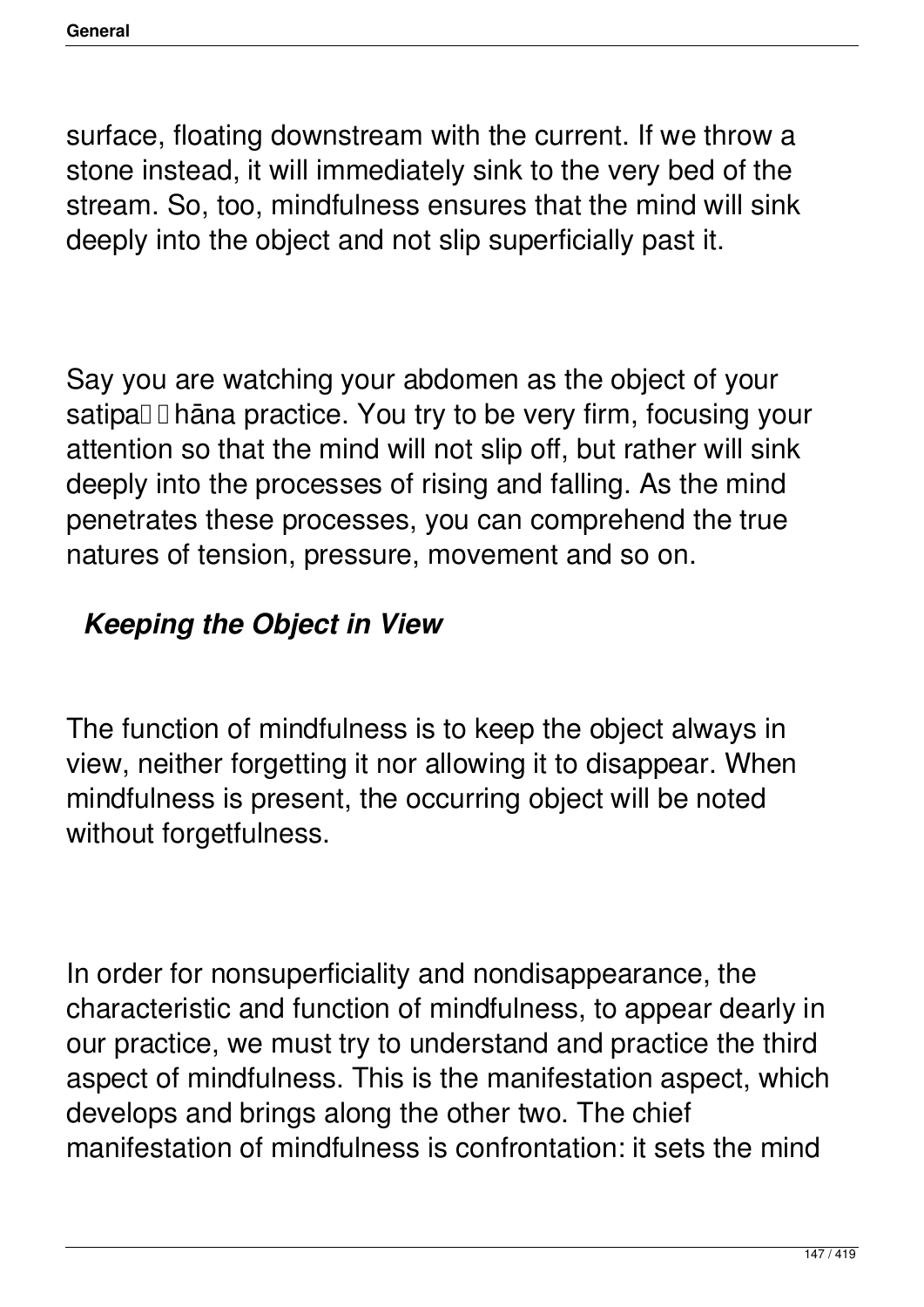directly face to face with the object.

## *Face to Face with the Object*

It is as if you are walking along a road and you meet a traveler, face to face, coming from the opposite direction. When you are meditating, the mind should meet the object in just this way. Only through direct confrontation with an object can true mindfulness arise.

They say that the human face is the index of character. If you want to size up a person, you look at his or her face very carefully and then you can make a preliminary judgment. If you do not examine the face carefully and instead become distracted by other parts of his or her body, then your judgment will not be accurate.

In meditation you must apply a similar, if not sharper, degree of care in looking at the object of observation. Only if you look meticulously at the object can you understand its true nature. When you look at a face for the first time, you get a quick, overall view of it. If you look more carefully, you will pick up details — say, of the eyebrows, eyes and lips. First you must look at the face as a whole, and only later will details become clear.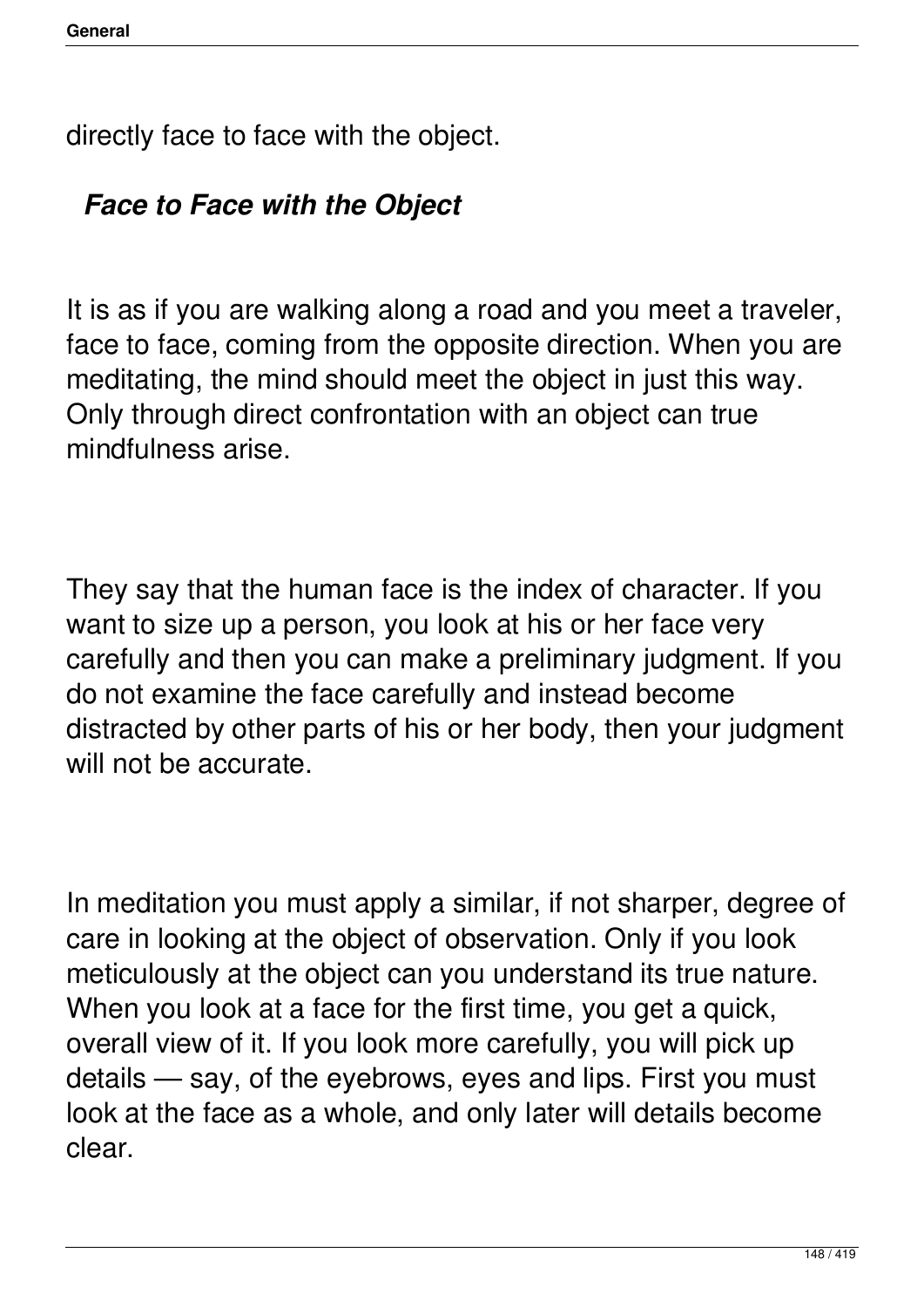Similarly, when you are watching the rising and falling of your abdomen, you begin by taking an overall view of these processes. First you bring your mind face to face with the rising and falling. After repeated successes you will find yourself able to look closer. Details will appear to you effortlessly, as if by themselves. You will notice different sensations in the rise and fall, such as tension, pressure, heat, coolness, or movement.

As a yogi repeatedly comes face to face with the object, his or her efforts begin to bear fruit. Mindfulness is activated and becomes firmly established on the object of observation. There are no misses. The objects do not fall away from view. They neither slip away nor disappear, nor are they absent-mindedly forgotten. The kilesas cannot infiltrate this strong barrier of mindfulness. If mindfulness can be maintained for a significant period of time, the yogi can discover a great purity of mind because of the absence of kilesas. Protection from attack by the kilesas is a second aspect of the manifestation of mindfulness. When mindfulness is persistently and repeatedly activated, wisdom arises. There will be insight into the true nature of body and mind. Not only does the yogi realize the true experiential sensations of the rise and fall, but she or he also comprehends the individual characteristics of the various physical and mental phenomena happening inside herself or himself.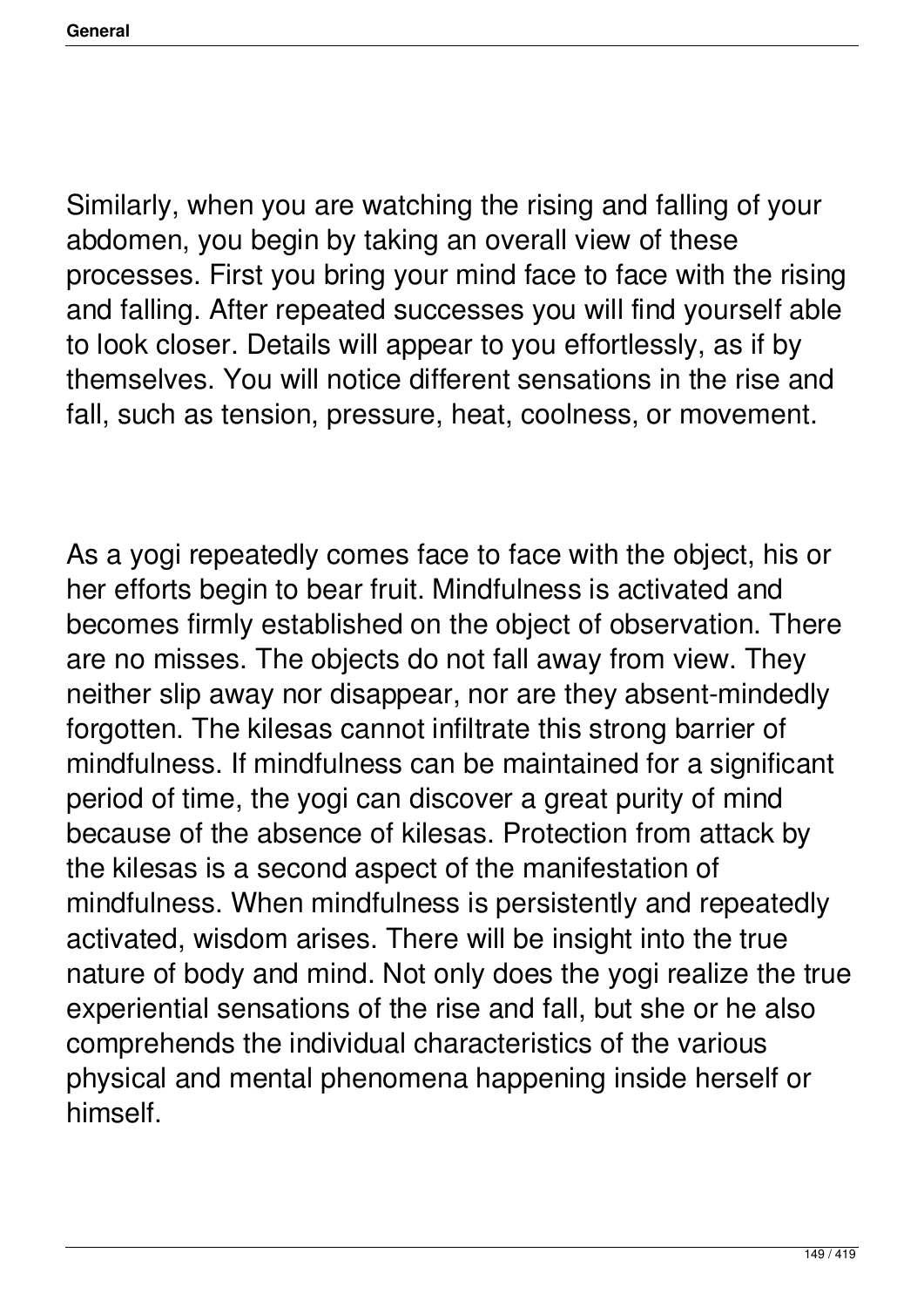#### *Seeing the Four Noble Truths*

The yogi may see directly that all physical and mental phenomena share the characteristic of suffering. When this happens we say that the First Noble Truth is seen.

When the First Noble Truth has been seen, the remaining three are also seen. Thus it is said in the texts, and we can observe the same in our own experience. Because there is mindfulness at the moment of occurrence of mental and physical phenomena, no craving arises. With this abandoning of craving, the Second Noble Truth is seen. Craving is the root of suffering, and when craving is absent, suffering, too, disappears. Seeing the Third Noble Truth, the cessation of suffering, is fulfilled when ignorance and the other kilesas fall away and cease. All this occurs on a provisional or moment-to-moment basis when mindfulness and wisdom are present. Seeing the Fourth Noble Truth refers to the development of the Eightfold Path factors. This development occurs simultaneously within each moment of mindfulness. We will discuss the factors of the Eightfold Path in more detail in the next chapter, "Chariot to nibbāna."

Therefore, on one level, we can say that the Four Noble Truths are seen by the yogi at any time when mindfulness and wisdom are present. This brings us back to the two definitions of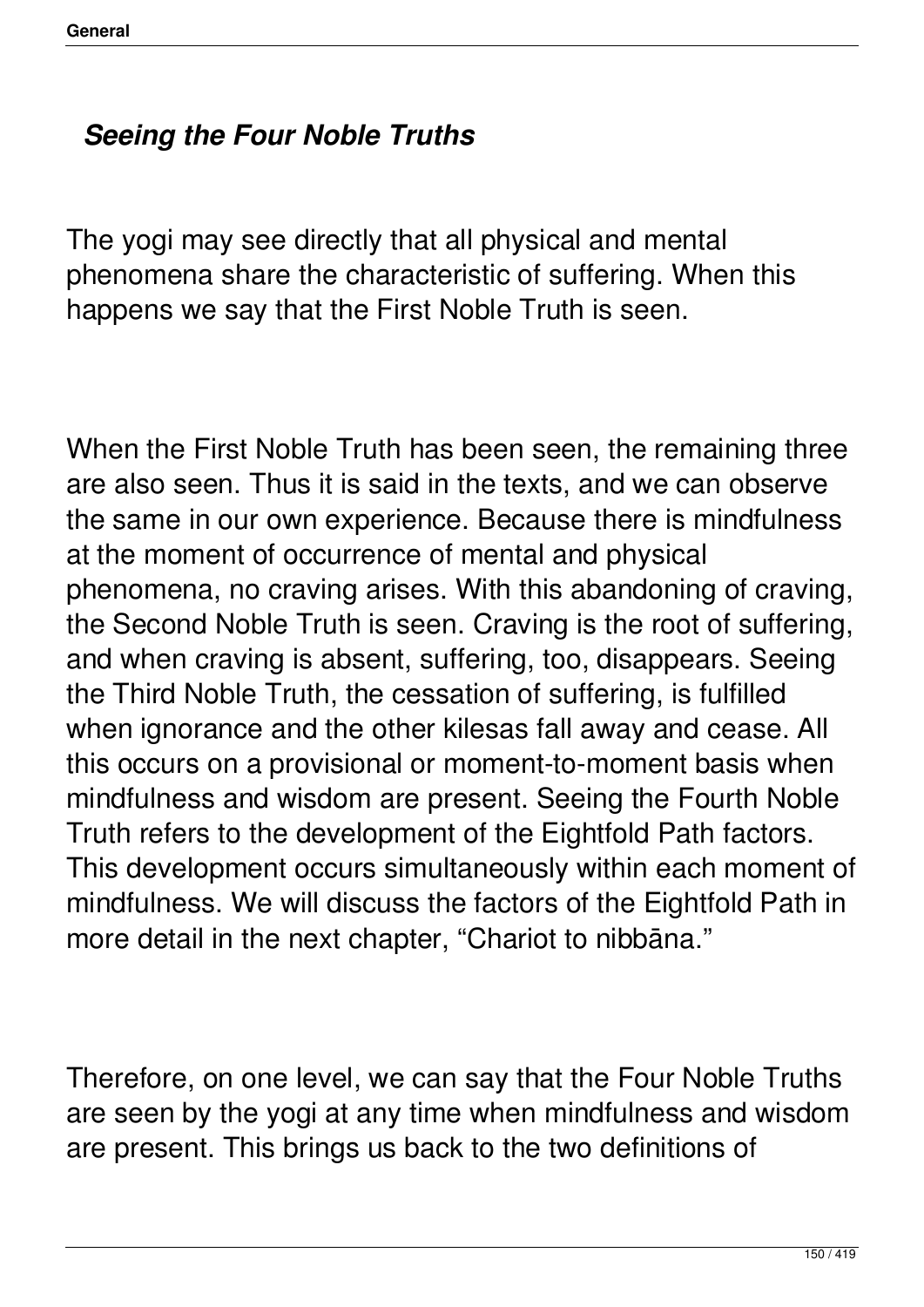bojiha $\Box$  ga given above. Mindfulness is part of the consciousness that contains insight into the true nature of reality; it is a part of enlightenment knowledge. It is present in the mind of one who knows the Four Noble Truths. Thus, it is called a factor of enlightenment, a bojjha $\square$ ga.

## *Mindfulness is the Cause of Mindfulness*

The first cause of mindfulness is nothing more than mindfulness itself. Naturally, there is a difference between the weak mindfulness that characterizes one's early meditative efforts and the mindfulness at higher levels of practice, which becomes strong enough to cause enlightenment to occur. In fact, the development of mindfulness is a simple momentum, one moment of mindfulness causing the next.

## *Four More Ways to Develop Mindfulness*

Commentators identify four additional factors which help develop and strengthen mindfulness until it is worthy of the title bojjhal ga.

# *1. Mindfulness and Clear Comprehension*

The first is satisampajañña, usually translated as "mindfulness and clear comprehension." In this term, sati is the mindfulness activated during formal sitting practice, watching the primary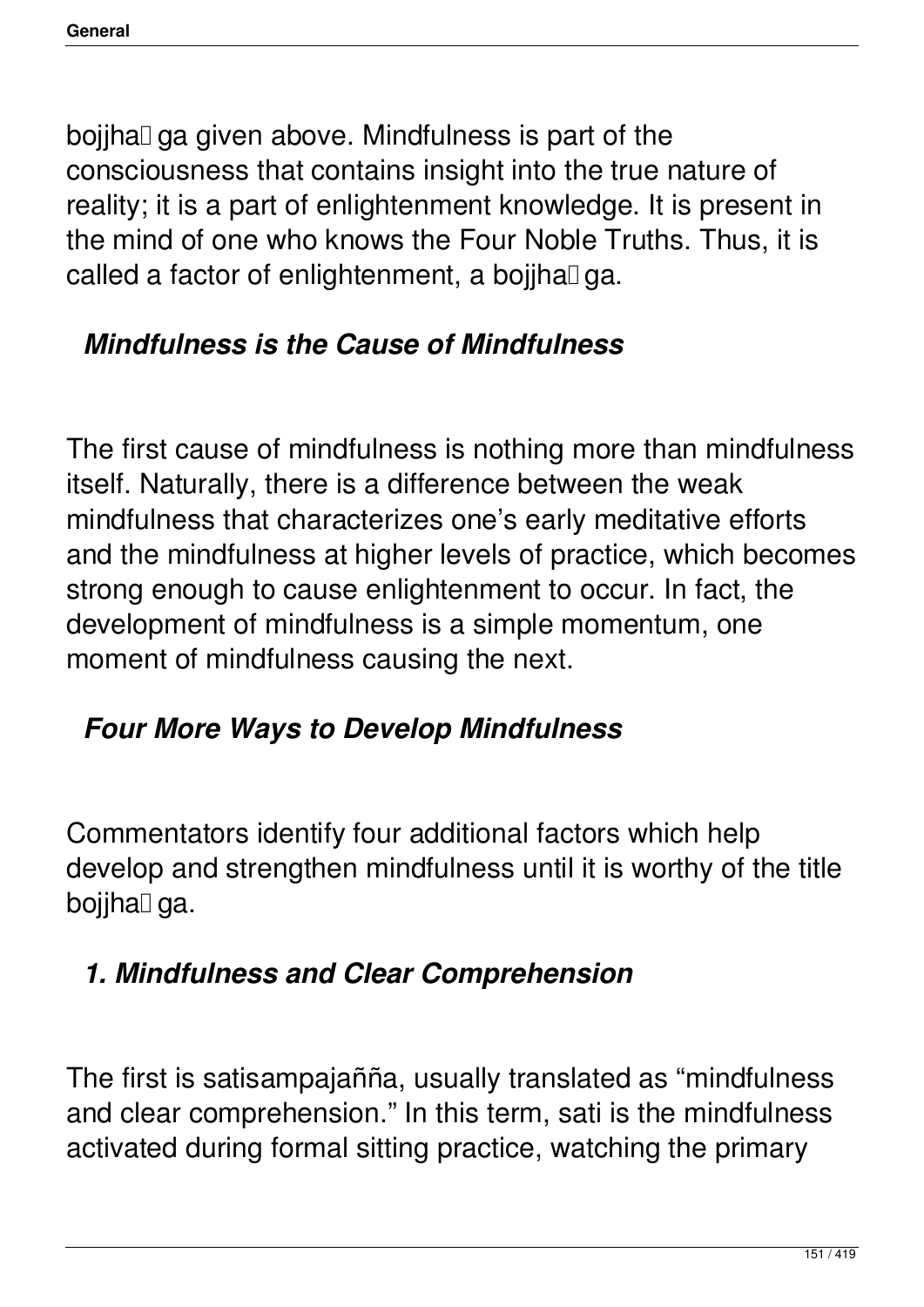object as well as others. Sampajañña, clear comprehension, refers to mindfulness on a broader basis: mindfulness of walking, stretching, bending, turning around, looking to one side, and all the other activities that make up ordinary life.

## *2. Avoiding Unmindful People*

Dissociation from persons who are not mindful is the second way of developing mindfulness as an enlightenment factor. If you are doing your best to be mindful, and you run across an unmindful person who corners you into some long-winded argument, you can imagine how quickly your own mindfulness might vanish.

## *3. Choosing Mindful Friends*

The third way to cultivate mindfulness to associate with mindful persons. Such people can serve as strong sources of inspiration. By spending time with them, in an environment where mindfulness is valued, you can grow and deepen your own mindfulness.

# *4. Inclining the Mind Toward Mindfulness*

The fourth method is to incline the mind toward activating mindfulness. This means consciously taking mindfulness as a top priority, alerting the mind to return to it in every situation.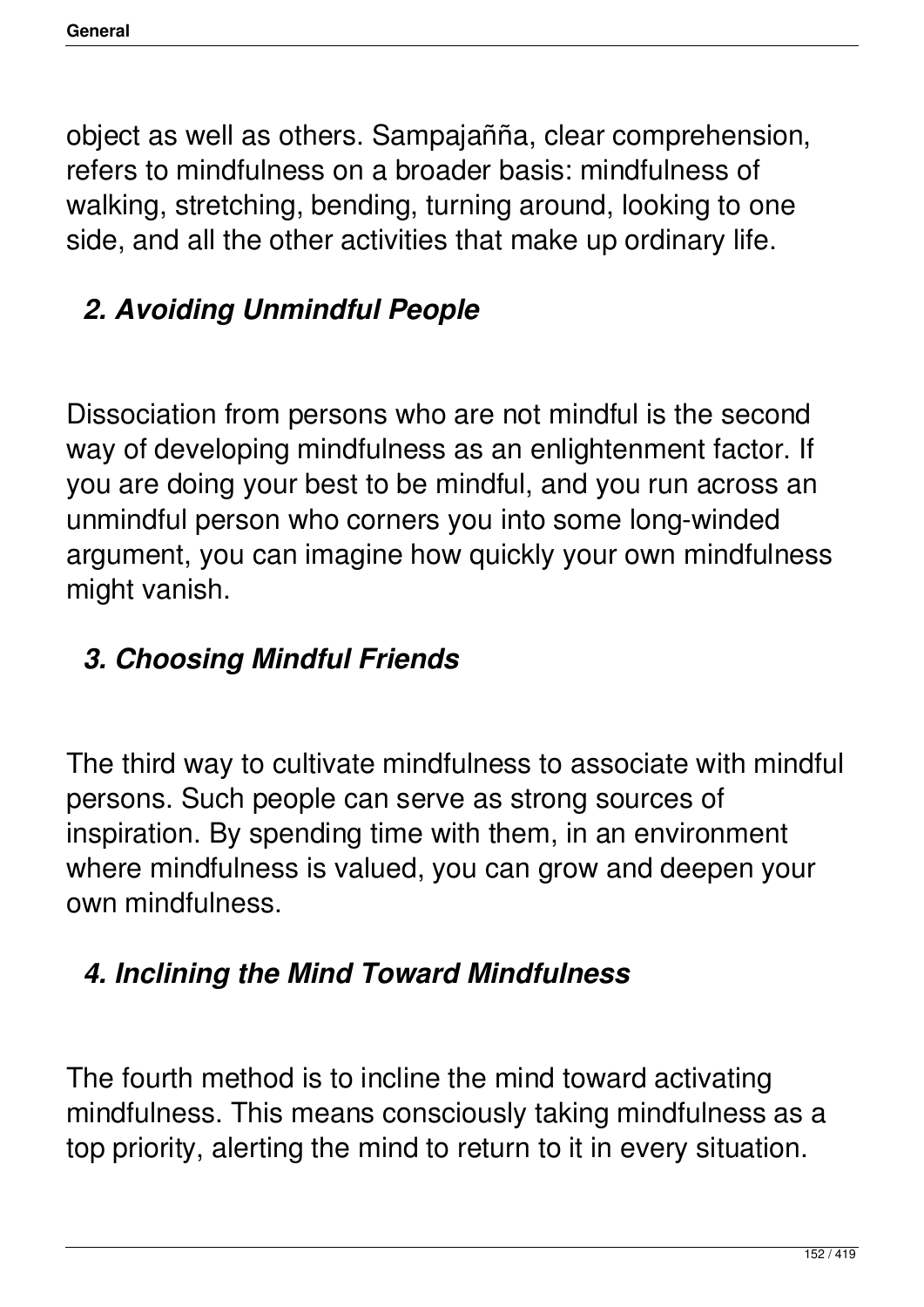This approach is very important; it creates a sense of unforgetfulness, of non-absentmindedness. You try as much as possible to refrain from those activities that do not particularly lead to the deepening of mindfulness. Of these there is a wide selection, as you probably know.

As a yogi only one task is required of you, and that is to be aware of whatever is happening in the present moment. In an intensive retreat, this means you set aside social relationships, writing and reading, even reading scriptures. You take special care when eating not to fall into habitual patterns. You always consider whether the times, places, amounts and kinds of food you eat are essential or not. If they are not, you avoid repeating the unnecessary pattern.

# **INVESTIGATION: THE SECOND ENLIGHTENMENT FACTOR**

We say that the mind is enveloped by darkness, and as soon as insight or wisdom arises, we say that the light has come. This light reveals physical and mental phenomena so that the mind can see them clearly. It is as if you were in a dark room and were given a flashlight. You can begin to see what is present in the room. This image illustrates the second enlightenment factor, called "investigation" in English and dhamma vicaya sambojjha**l** ga in Pāli.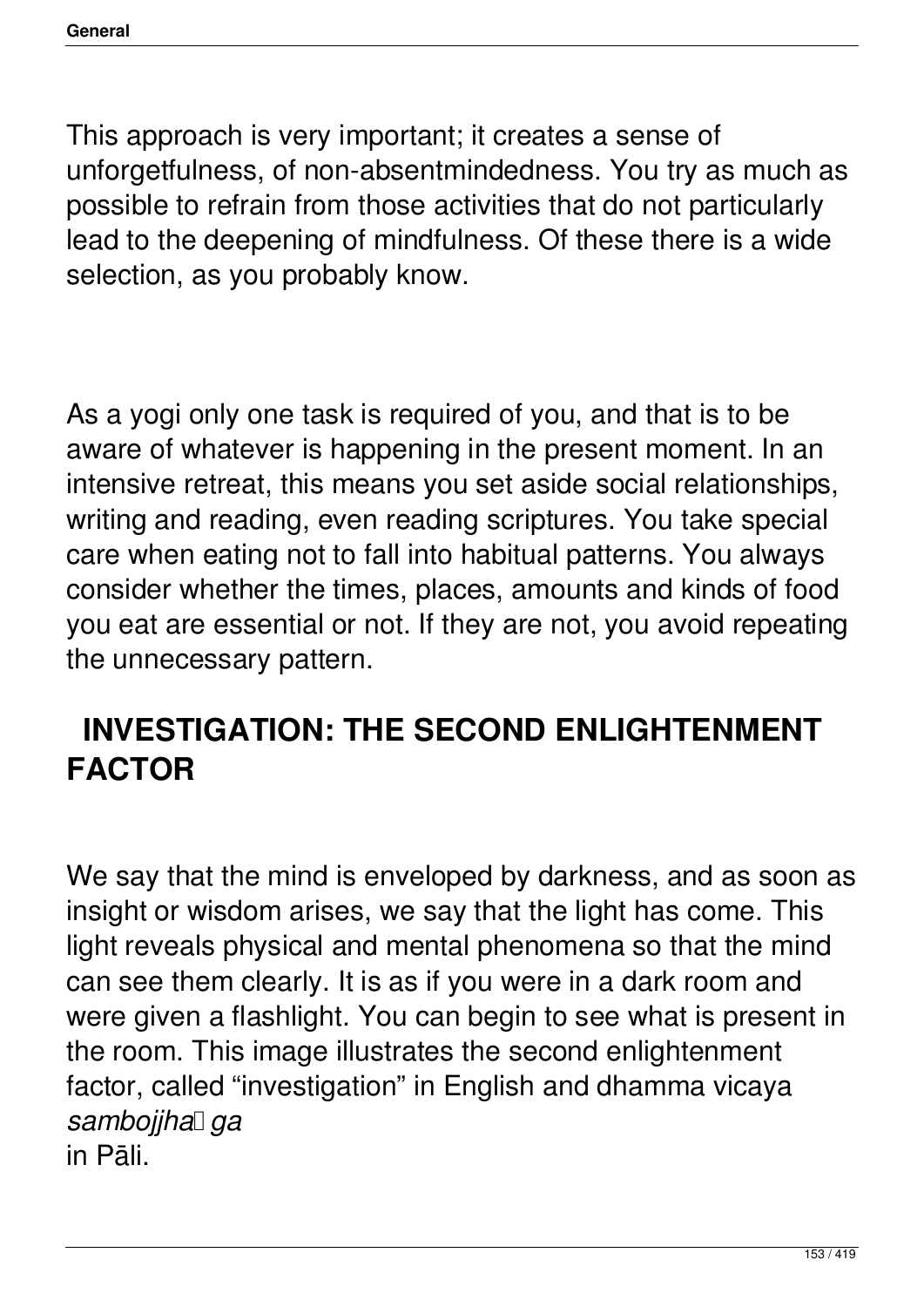The word "investigation" may need to be elucidated. In meditation, investigation is not carried out by means of the thinking process. It is intuitive, a sort of discerning insight that distinguishes the characteristics of phenomena. *Vicaya* is the word usually translated as "investigation"; it is also a synonym for "wisdom" or "insight." Thus in vipassanā practice there is no such thing as a proper investigation which uncovers nothing. When *vi*

#### *caya*

is present, investigation and insight coincide. They are the same thing.

What is it we investigate? What do we see into? We see into dhamma. This is a word with many meanings that can be experienced personally. Generally when we say "dhamma" we mean phenomena, mind and matter. We also mean the laws that govern the behavior of phenomena. When "Dharnma" is capitalized, it refers more specifically to the teaching of the Buddha, who realized the true nature of "dhamma" and helped others to follow in his path. The commentaries explain that in the context of investigation, the word "dhamma" has an additional, specific meaning. It refers to the individual states or qualities uniquely present in each object, as well as the common traits each object may share with other objects. Thus, individual and common traits are what we should be discovering in our practice.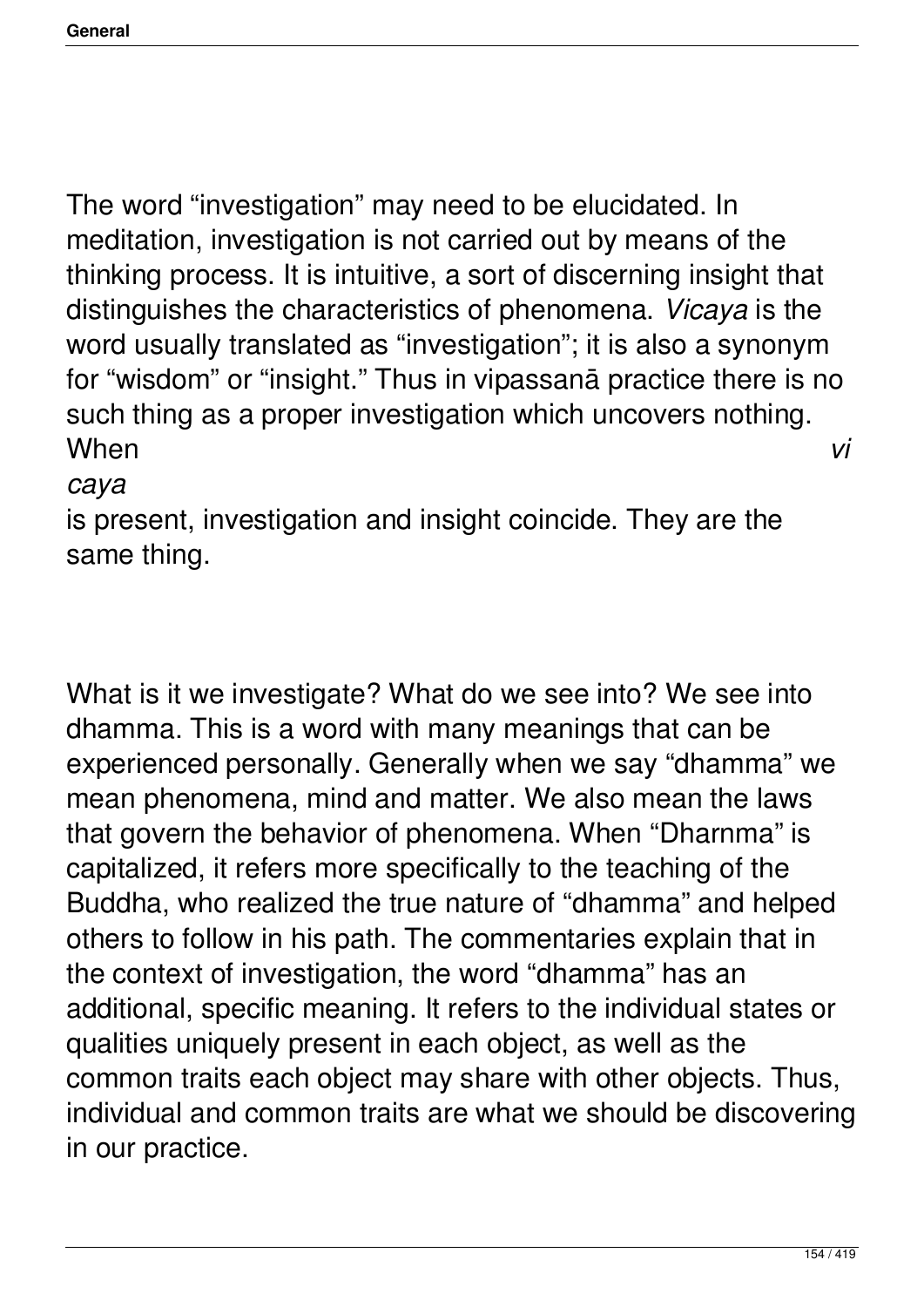## *Knowing the True Nature of Dhammas*

The characteristic of investigation is the ability to know, through discernment by a nonintellectual investigation, the true nature of dhammas.

## *Dispelling Darkness*

The function of investigation is to dispel darkness. When dhamma vicayais present, it lights up the field of awareness, illuminating the object of observation so that the mind can see its characteristics and penetrate its true nature. At a higher level, investigation has the function of totally removing the envelope of darkness, allowing the mind to penetrate into nibbāna. So you see, investigation is a very important factor in our practice. When it is weak, or absent, there is trouble.

#### *Dissipating Confusion*

As you walk into a pitch-dark room, you may feel a lot of doubt. "Am I going to trip over something? Bang my shins? Bang into the wall?" Your mind is in confusion because you do not know what things are in the room or where they are located. Similarly, when dhamma vicaya is absent, the yogi is in a state of chaos and confusion, filled with a thousand and one doubts. "Is there a person, or is there no person? Is there a self, or no self? Am I an individual or not? Is there a soul, or is there no soul? Is there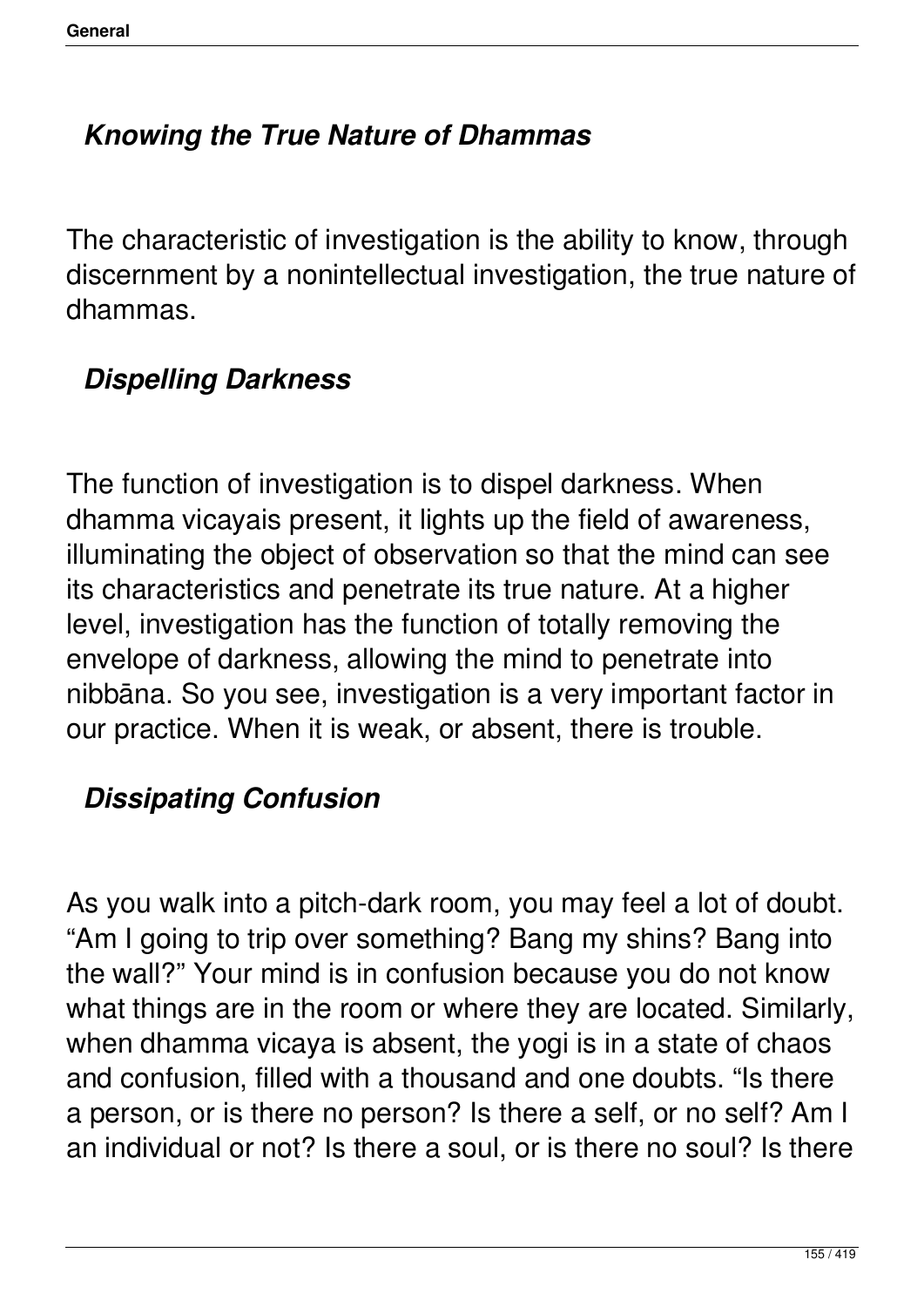a spirit or not?"

You, too, may have been plagued by doubts like this. Perhaps you doubted the teaching of impermanence, suffering, and absence of self. "Are you sure that everything is impermanent? Maybe some things aren't quite so unsatisfactory as others. Maybe there's a self-essence we haven't found yet." You may feel that nibbāna is a fairy tale invented by your teachers, that it does not really exist.

The manifestation of investigation is the dissipation of confusion. When *dhamma vicaya sambojjhanga* arises, everything is brightly lit, and the mind sees clearly what is present. Seeing clearly the nature of mental and physical phenomena, you no longer worry about banging into the wall. Impermanence, unsatisfactoriness and absence of self will become quite clear to you. Finally, you may penetrate into the true nature of nibbāna, such that you'll not need to doubt its reality.

## *Ultimate Realities*

Investigation shows us the characteristics of *paramattha dhamma,* or ultimate realities, which simply means objects that can be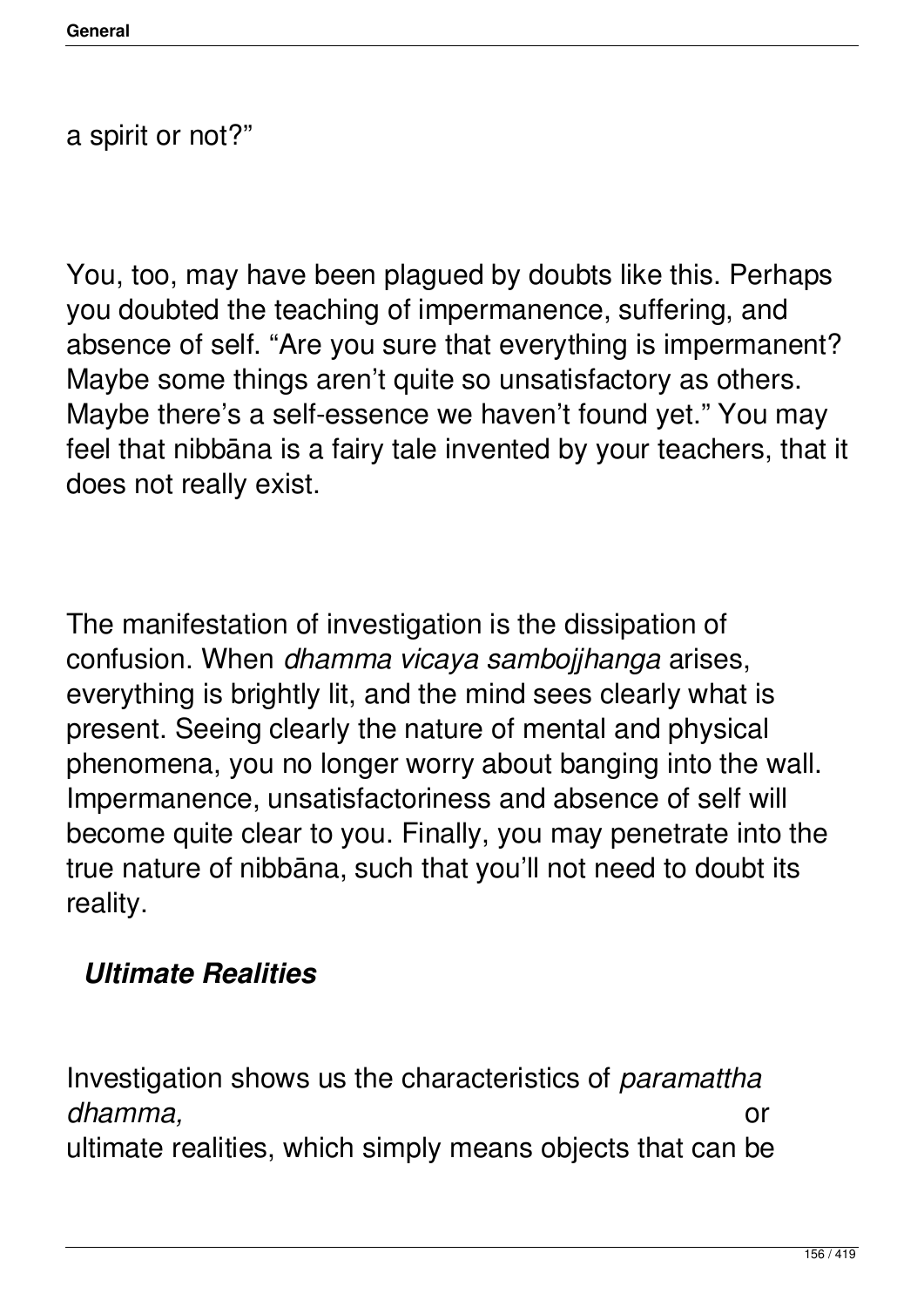experienced directly without the mediation of concepts. There are three types of ultimate realities: physical phenomena, mental phenomena, and nibbāna.

Physical phenomena are composed of the four great elements, earth, fire, water and air. Each element has separate characteristics which are peculiar to and inherent in it.

When we say "characterized" we could also say "experienced as," for we experience the characteristics of each of these four elements in our own bodies, as sensations.

Earth's specific or individual characteristic is hardness. Water has the characteristic of fluidity and cohesion. Fire's characteristic is temperature, hot and cold. Air, or wind, has characteristics of tightness, tautness, tension or piercing, and an additional dynamic aspect, movement.

Mental phenomena also have specific characteristics. For example, the mind, or consciousness, has the characteristic of knowing an object. The mental factor of *phassa,* or contact, has the characteristic of impingement.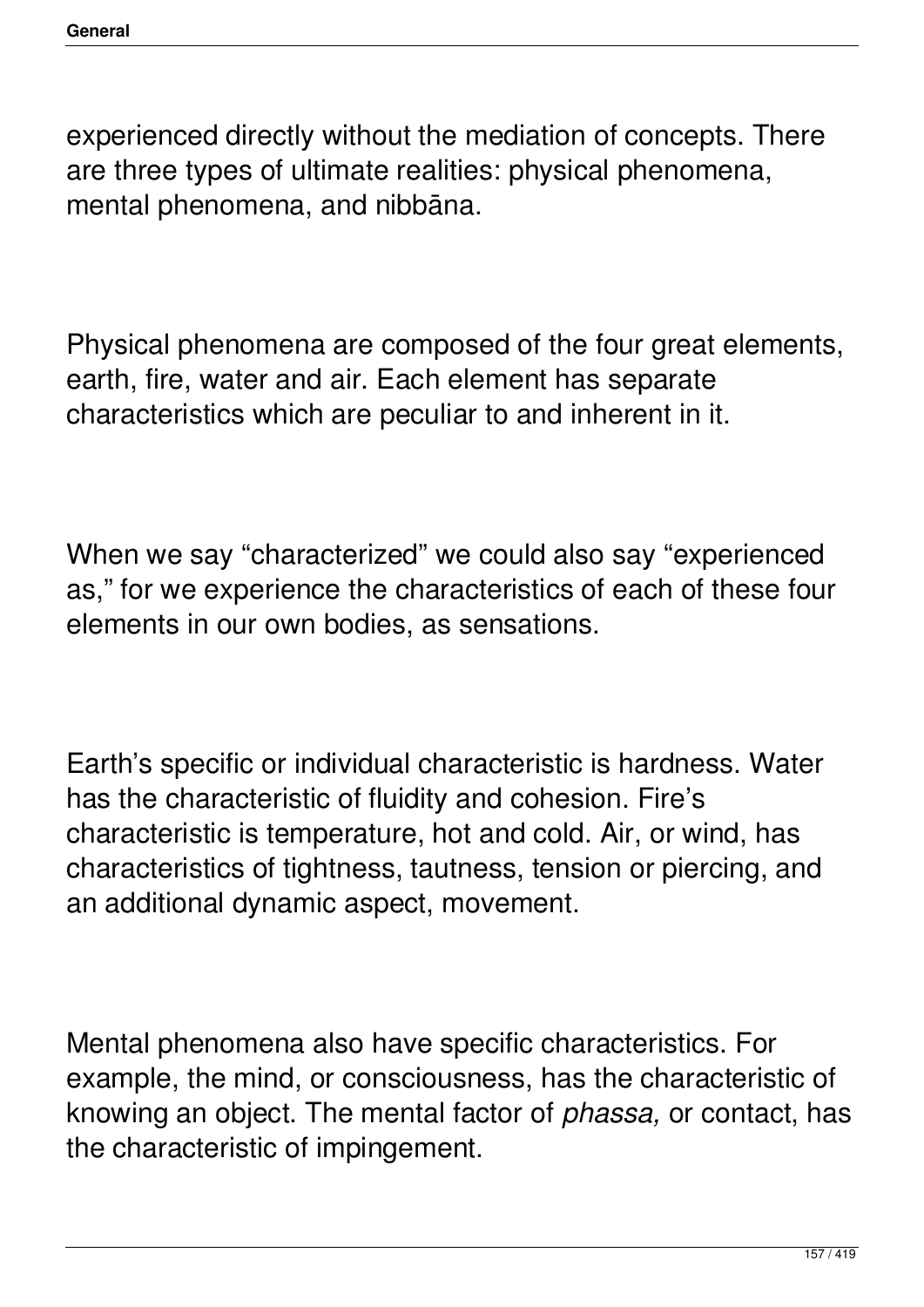Please bring your attention right now to the rising and falling of your abdomen. As you are mindful of the movement, you may perhaps come to know that it is composed of sensations. Tightness, tautness, pressure, movement — all these are manifestations of the wind element. You may feel heat or cold as well, the element of fire. These sensations are objects of your mind; they are the dhammas which you investigate. If your experience is perceived directly, and you are aware of the sensations in a specific way, then we can say dhamma vicaya is present.

Investigation can also discern other aspects of the Dhamma. As you observe the rising and falling movements, you may spontaneously notice that there are two distinct processes occurring. On the one hand are physical phenomena, the sensations of tension and movement. On the other hand is consciousness, the noting mind which is aware of these objects. This is an insight into the true nature of things. As you continue to meditate, another kind of insight will arise. You will see that all dhammas share characteristics of impermanence, unsatisfactoriness and absence of self. The factor of investigation has led you to see what is universal in nature, in every physical and mental object.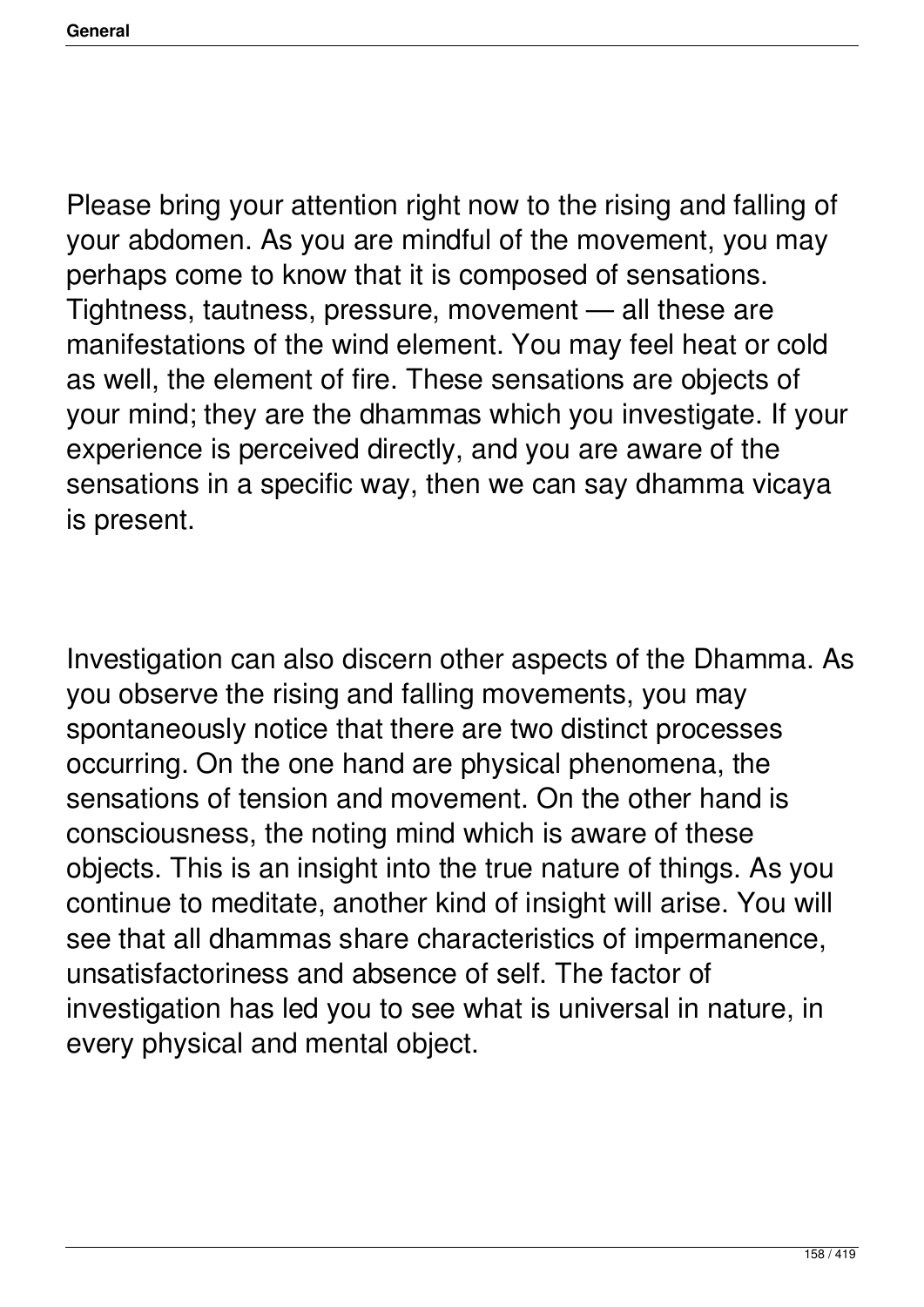With the maturation of this insight into impermanence, unsatisfactoriness and absence of self, wisdom becomes able to penetrate nibbāna. In this case, the word dhamma takes nibbāna as its referent. Thus, dhamma vicaya can also mean discerning insight into nibbāna.

There is something outstanding about nibbāna in that it has no characteristics in common with phenomena that can be perceived. It has specific characteristics of its own, however: permanence, eternity, nonsuffering, bliss and happiness. Like other objects, it is called *anatta,* nonself, but the nonself nature of nibbāna is different from the nonself of ordinary phenomena in that it does not rest upon suffering and impermanence. It rests instead on bliss and permanence. When the mind penetrates nibbāna, this distinction becomes evident through dhamma vicaya, the investigative discerning insight into the dhamma, which has led us to this place and now allows us to see it clearly.

## *Spontaneous Insight is the Cause of Investigation*

We might be interested in knowing how we can get this factor of investigation to arise. According to the Buddha, there is only one cause of it: there must be a spontaneous insight, a direct perception. To realize such an insight, you must activate mindfulness. You must be aware in a penetrative manner of whatever arises. Then the mind can gain insight into the true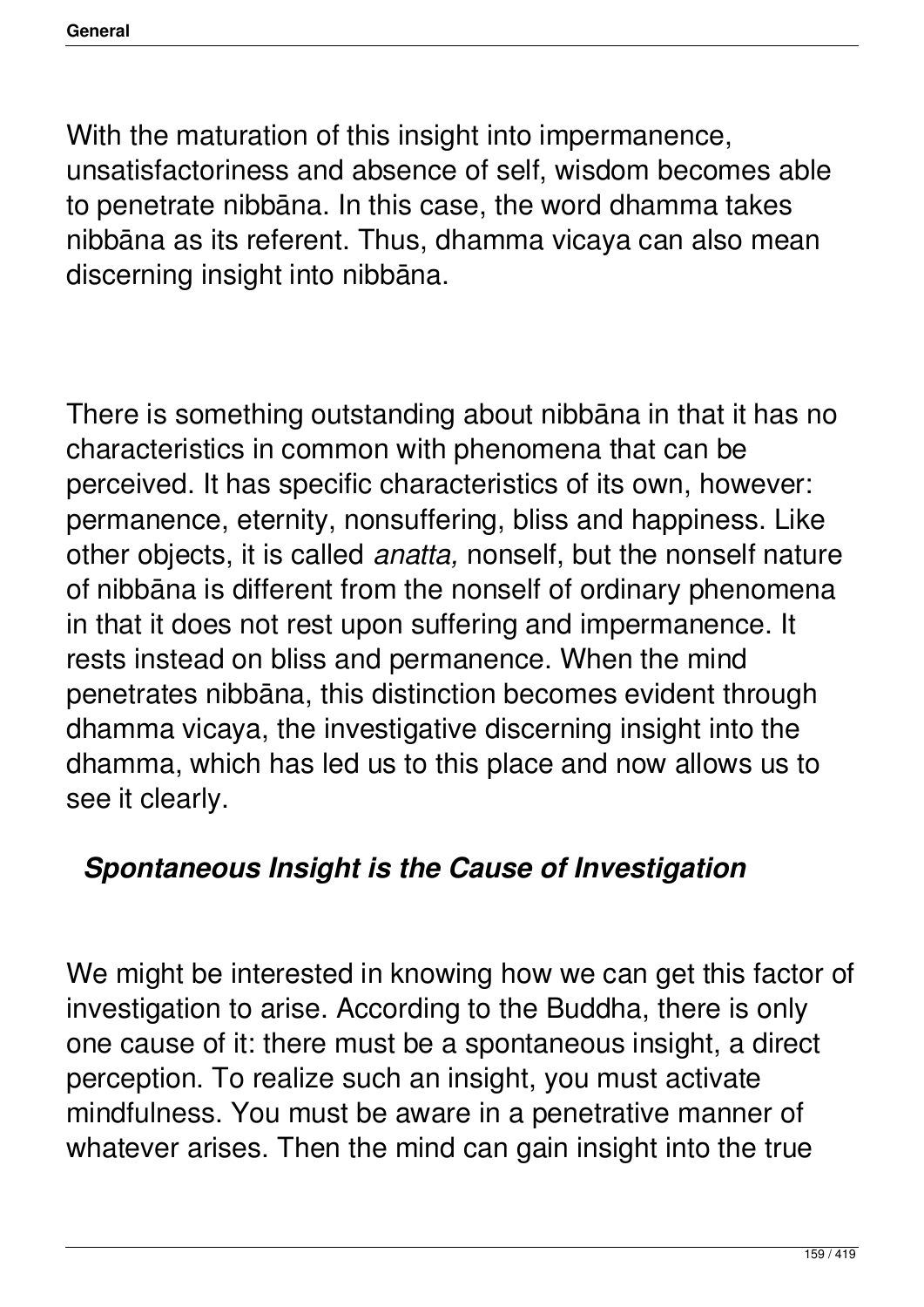nature of phenomena. This accomplishment requires wise attention, appropriate attention. You direct the mind toward the object, mindfully. Then you will have that first insight or direct perception. The factor of investigation arises, and because of it, further insights will follow naturally in order, as a child progresses from kindergarten through high school and college and finally graduates.

## *Seven More Ways to Develop Investigation*

The commentaries speak of seven additional ways to support the arising of investigation as a factor of enlightenment.

The first is to ask questions about the Dhamma and the practice. This means finding a person who is knowledgeable about the Dhamma and speaking with him or her. There is no doubt that Westerners can quite easily fulfill this first requirement. They are adept at asking complicated questions. This capacity is good; it will lead to the development of wisdom.

# *2. Cleanliness*

The second support is cleanliness of what are called the internal and external bases. These are nothing more than the body and the environment. Keeping the internal base, or body,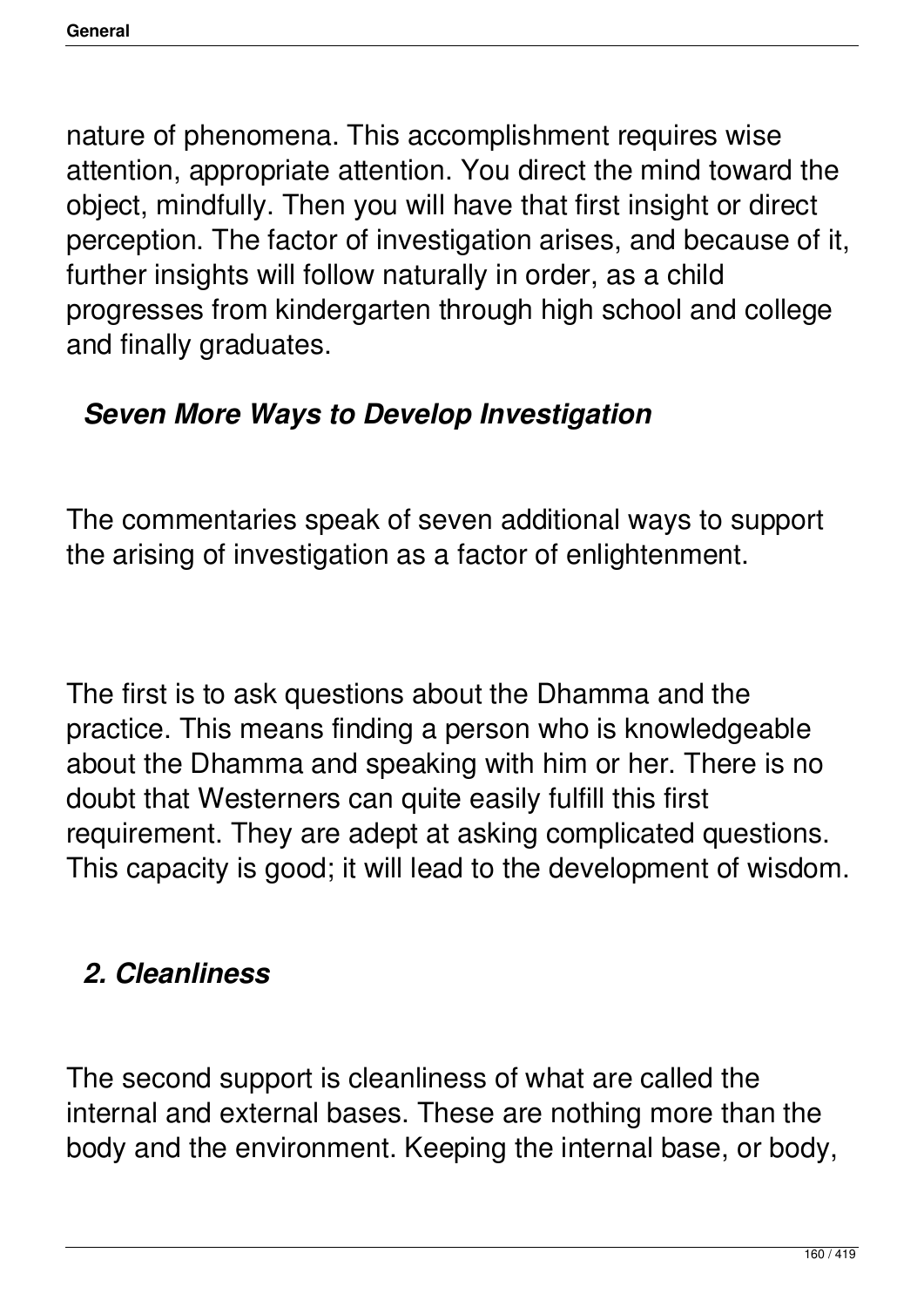clean means bathing regularly, keeping hair and nails well groomed, and making sure the bowels are free of constipation. Keeping the external base clean means wearing clean and neat clothes and sweeping, dusting and tidying your living quarters. This helps the mind become bright and clear. When the eyes fall upon dirt and untidiness, mental confusion tends to arise. But if an environment is clean, the mind becomes bright and clear. This mental state is ideally conducive to the development of wisdom.

# *3. A Balanced Mind*

The third support for the arising of investigation is balancing the controlling faculties of faith, wisdom, mindfulness, energy and concentration. We treated them at length in an earlier chapter. Four of these five faculties are paired: wisdom and faith, effort and concentration. The practice depends in fundamental ways upon the equilibrium of these pairs.

If faith is stronger than wisdom, one is apt to become gullible or to be carried away by excessive devotional thoughts, a hindrance to practice. Yet, on the other hand, if knowledge or intelligence is in excess, a cunning and manipulative mind results. One can deceive oneself in many ways, even about the truth.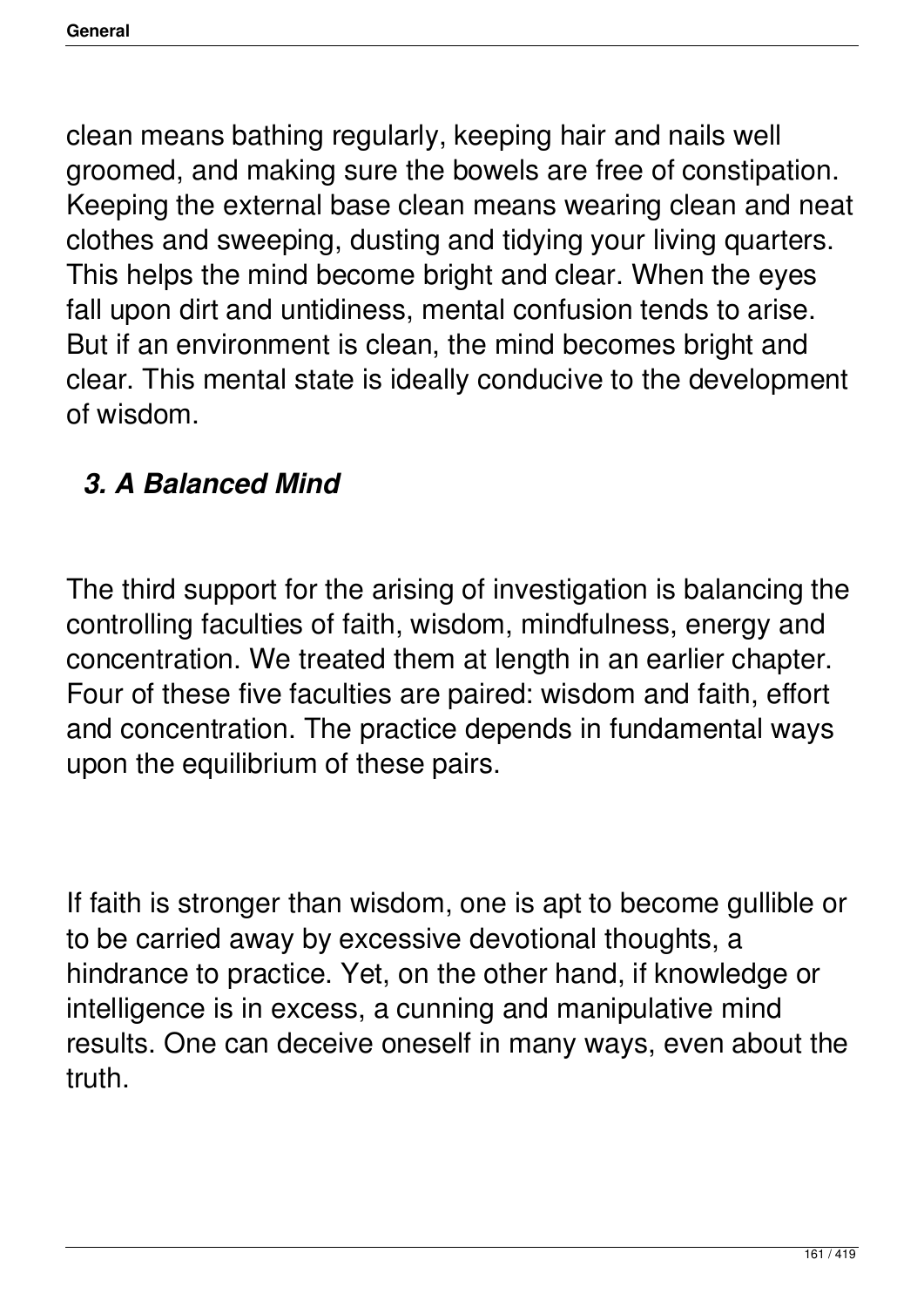The balance between effort and concentration works like this: if one is overenthusiastic and works too hard, the mind becomes agitated and cannot focus properly on the object of observation. Slipping off, it wanders about, causing much frustration. Too much concentration, however, can lead to laziness and drowsiness. When the mind is still and it seems easy to remain focused on the object, one might begin to relax and settle back. Soon one dozes off.

This balancing of faculties is an aspect of meditation that teachers must understand quite thoroughly in order to guide their students. The most basic way of maintaining balance, and of reestablishing it when it is lost, is to strengthen the remaining controlling faculty, mindfulness.

## *4-5. Avoiding Fools, Making Friends with the Wise*

The fourth and fifth supports for investigation are to avoid foolish, unwise persons and to associate with wise ones. What is a wise person? One person may be learned in the scriptures. Another may be able to think things through with great clarity. If you associate with these people, your theoretical learning will surely increase and you will cultivate a philosophical attitude. This activity is not at all bad. Another sort of wise person, however, can give you knowledge and wisdom beyond what is found in books. The scriptures tell us that the minimum prerequisite defining such a person is that he or she must have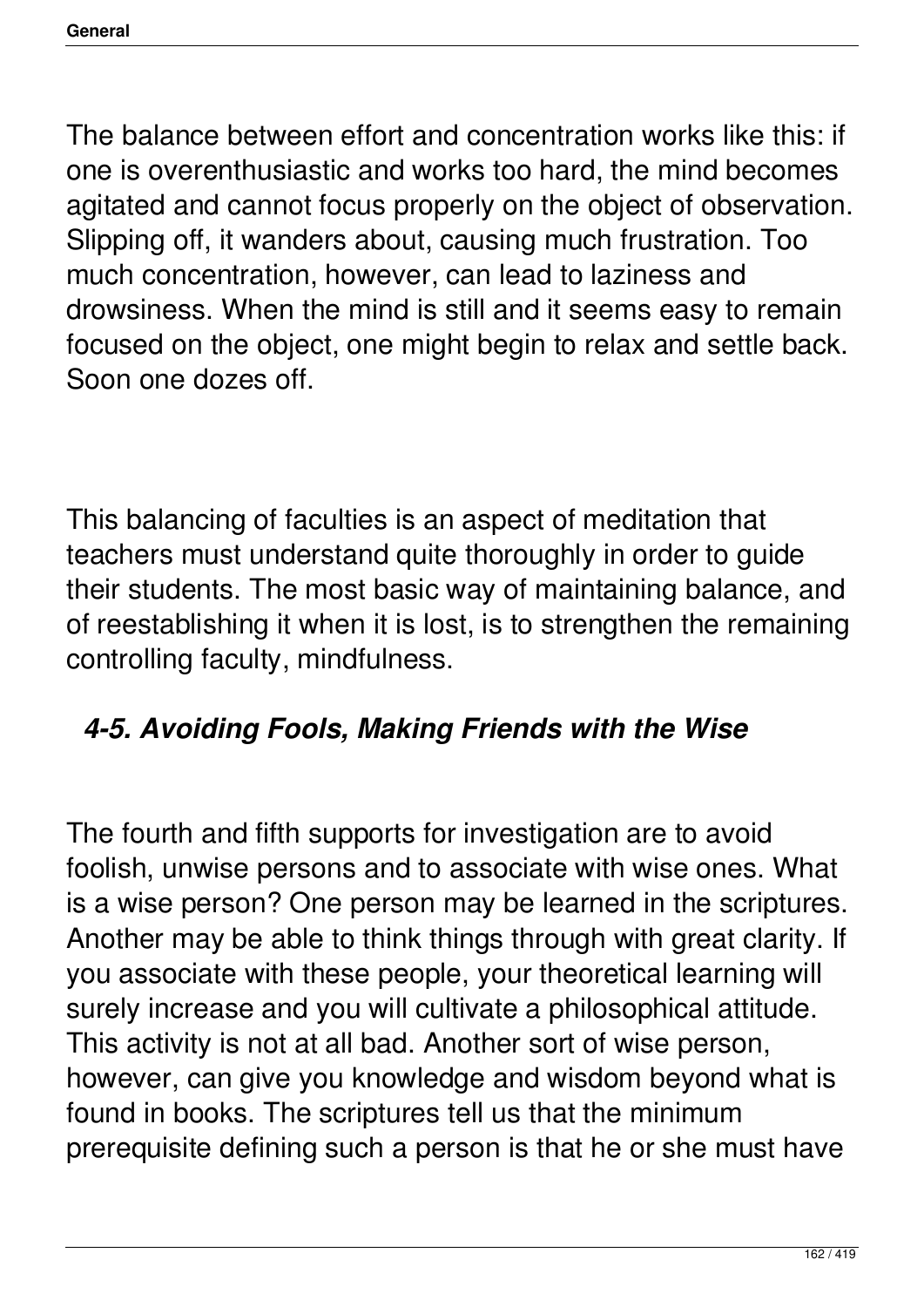practiced meditation and reached the stage of insight into the arising and passing away of all phenomena. If one has not reached this stage, it goes without saying that one should never try to teach meditation, since associating with one's students will not foster the arising of dhamma vicaya in them.

## *6. Reflection on Profound Truth*

The sixth support for investigation is reflection on profound Dhamma. This instruction to think about something might seem contradictory. Basically it means reflecting on the nature of physical and mental phenomena from the vipassanā point of view: as aggregates, elements and faculties, all of them impersonal.

## *7. Total Commitment*

The last important support for the arising of investigation is total commitment to cultivating this factor of enlightenment. One should always have the inclination toward investigation, toward direct intuitive insight. Remember that it is not necessary to rationalize or intellectualize your experiences. Just practice meditation, so that you can gain a firsthand experience of your own mind and body.

# **COURAGEOUS EFFORT: THIRD FACTOR OF ENLIGHTENMENT**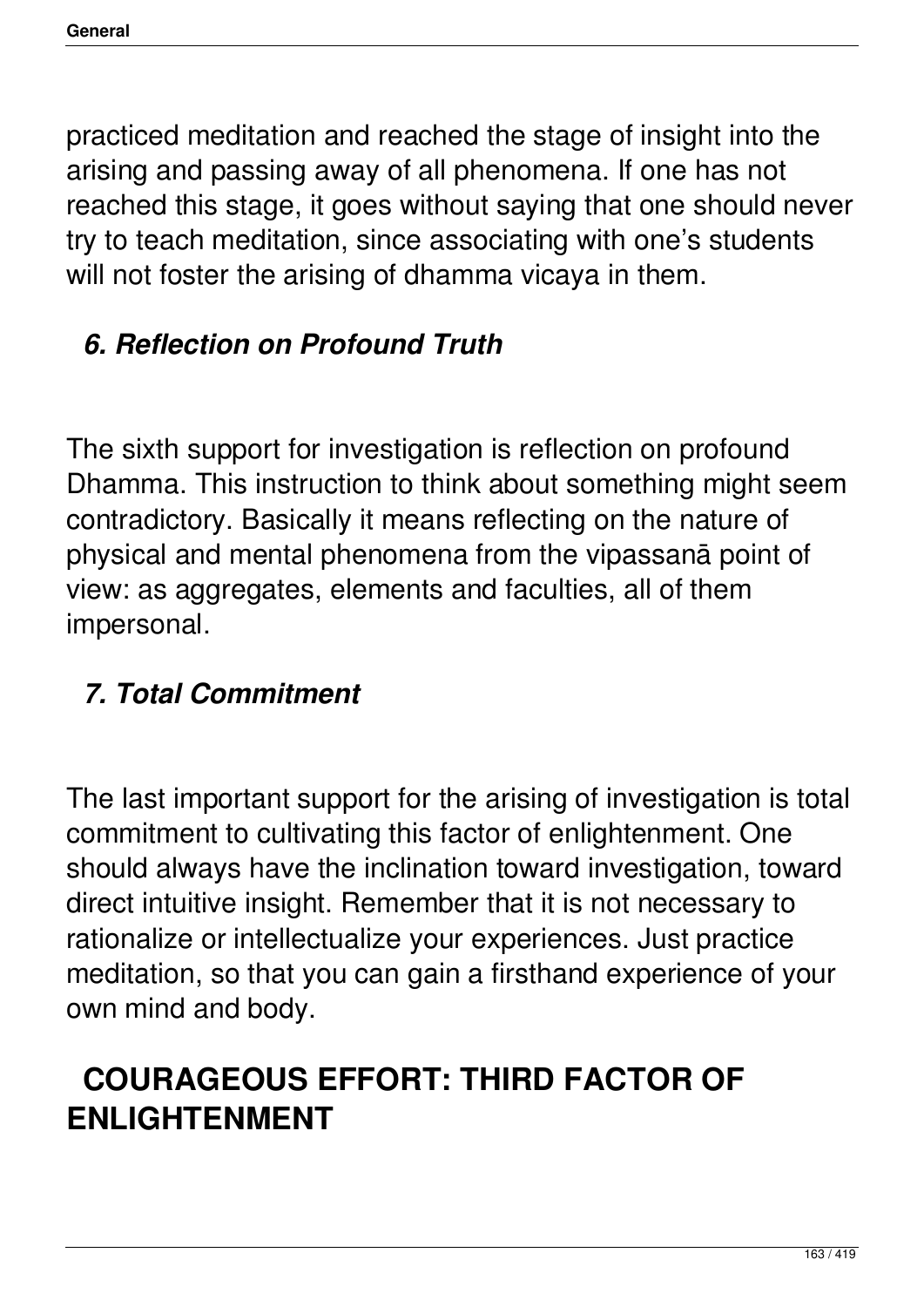The third enlightenment factor, effort or *vīriya,* is the energy expended to direct the mind persistently, continuously, toward the object of observation. In Pāli, vīriya is defined as *vīrānaṃ bhāvo,*

which means "the state of heroic ones." This gives us an idea of the flavor, the quality, of effort in our practice. It should be courageous effort.

People who are hardworking and industrious have the capacity to be heroic in whatever they do. It is effort itself, in fact, that gives them a heroic quality. A person endowed with courageous effort will be bold in going forward, unafraid of the difficulties he or she may encounter in executing a chosen task. Commentators say that the characteristic of effort is an enduring patience in the face of suffering or difficulty. Effort is the ability to see to the end no matter what, even if one has to grit one's teeth.

Yogis need patience and acceptance from the very beginning of practice. If you come to a retreat, you leave behind the pleasant habits and hobbies of ordinary life. You sleep little, on makeshift mattresses in tiny cells. Then you get up and spend the day trying to sit immobile and cross-legged, hour upon hour. On top of the sheer austerity of practice, you must be patient with your mind's dissatisfaction, its longing for the good things of home.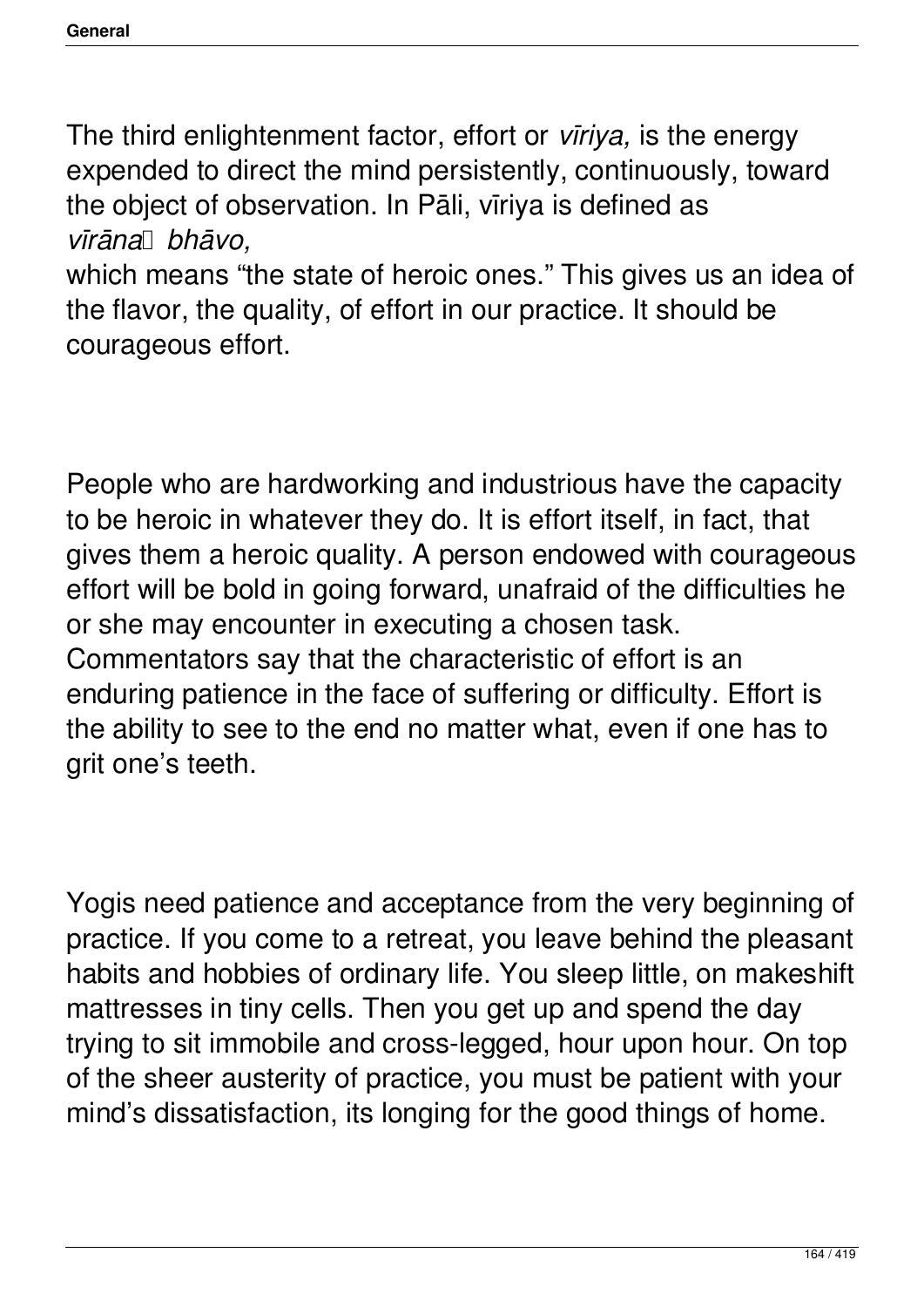Anytime you actually get down to the work of meditation, moreover, you are likely to experience bodily resistance and some level of pain. Say you are trying to sit still for an hour with your legs crossed. Just fifteen minutes into the sitting, a nasty mosquito comes and bites you. You itch. On top of that, your neck is a bit stiff and there's a creeping numbness in your foot. You may start to feel irritated. You are used to a luxurious life. Your body is so pampered and spoon-fed that you usually shift its position whenever it feels the slightest discomfort. Now, alas, your body must suffer. And because it is suffering, you suffer as well

Unpleasant sensations have the uncanny ability to exhaust and wither the mind. The temptation to give up can be very great. Your mind may fill with rationalizations:

"I'll just move my foot a tiny inch; it'll improve my concentration." It may be only a matter of time before you give in.

#### *Patient Endurance*

You need courageous effort, with its characteristic of forbearance in the face of difficulty. If you raise your energy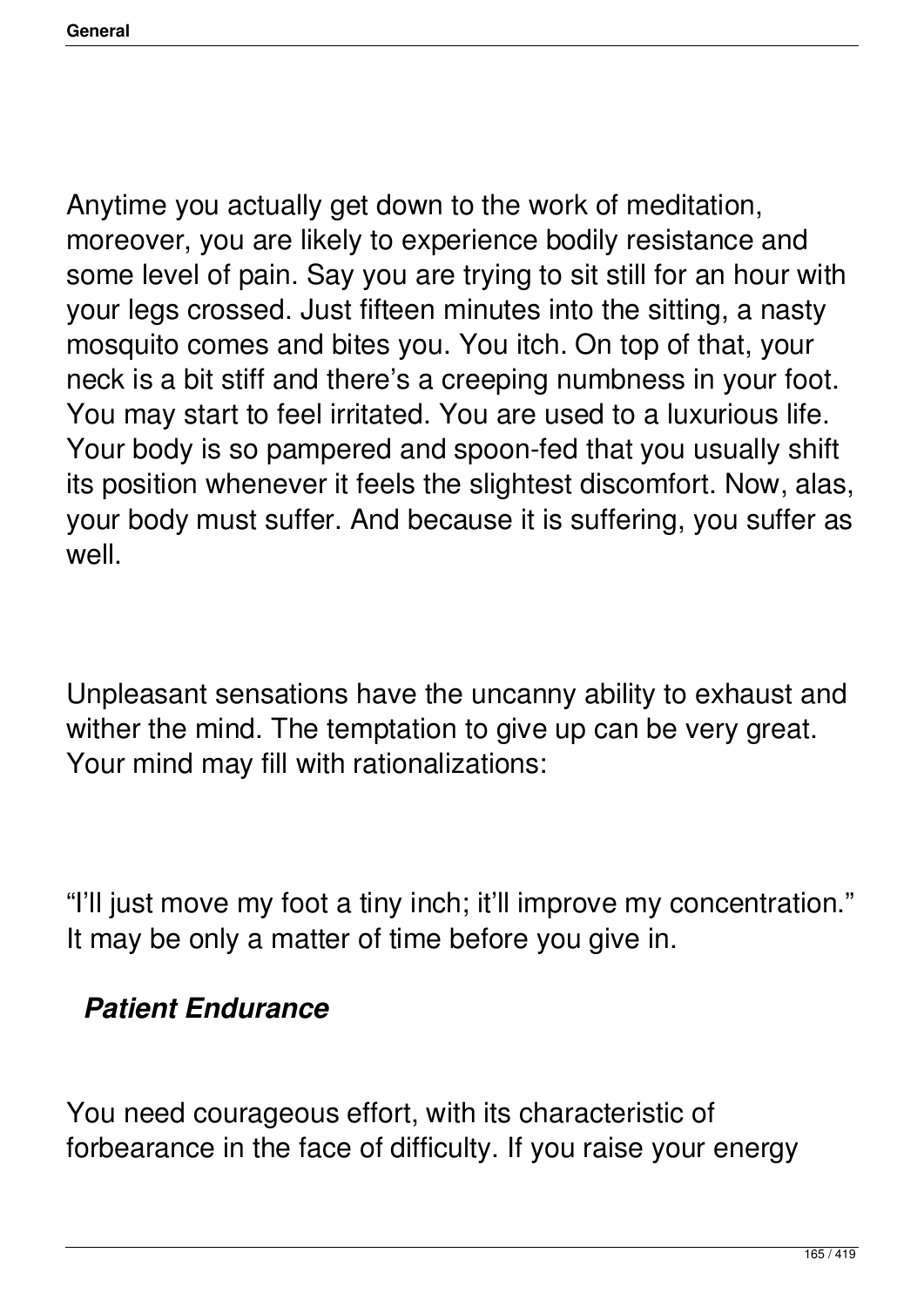level, the mind gains strength to bear with pain in a patient and courageous way. Effort has the power to freshen the mind and keep it robust, even in difficult circumstances. To increase your energy level, you can encourage yourself, or perhaps seek out the inspiration of a spiritual friend or guide. Fed with a bit more energy, the mind grows taut and strong once more.

## *Support for the Exhausted Mind*

Commentators say that effort has the function of supporting. It supports the mind when it withers under attack by pain.

Consider an old, dilapidated house on the point of collapse. A slight gust of wind will bring it tumbling down. If you prop it up with two-by-fours, though, the house can continue to stand. Similarly, a mind withered by pain can be supported by courageous effort and can continue the practice with freshness and vigilance. You may have experienced this benefit personally.

Yogis who suffer from chronic ailments may have difficulty practicing in a regular way. Confronting an ailment again and again saps physical and mental energy; it is taxing and discouraging. It is no surprise that yogis who have sicknesses often come to interviews full of despair and disappointment.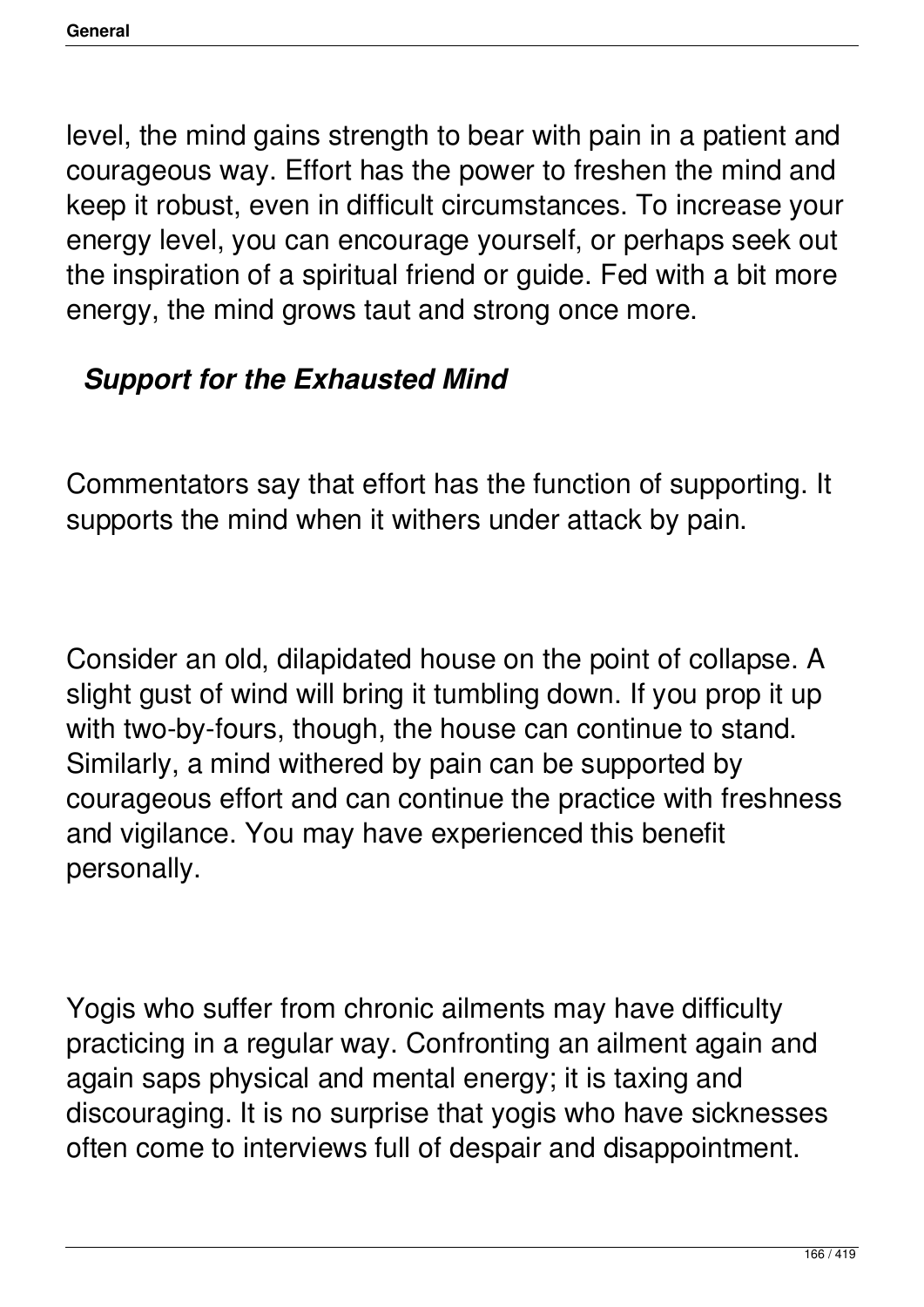They feel they are making no progress. They merely hit a wall again and again. It all seems so futile. Little thoughts occur to them, wanting to give up, wanting to leave the retreat or just stop meditating. Sometimes I can save this situation with a little discourse or a word of encouragement. The yogi's face lights up and he or she is on the road again for a day or two.

It is very important to have encouragement and inspiration, not only from yourself but from someone else who can help you along, give you a push when you get stuck.

## *Courageous Mind: The Story of Citta*

The manifestation of effort is a bold, brave and courageous mind. To illustrate this quality, there is a story from the Buddha's time of a bhikkhunī named Citta. One day she reviewed the suffering inherent in mind and body and was seized by a great spiritual urgency. As a result she renounced the world and took nun's robes, hoping to free herself from suffering. Unfortunately, she had a chronic ailment which came in spasms, without warning. One day she would feel fine, and then suddenly she would fall ill. She was a determined lady, though. She wanted liberation and was not one to call it quits. Whenever she was healthy she would strive intensely, and when she was sick she continued, though at a lesser pace. Sometimes her practice was very dynamic and inspired. Then the ailment attacked, and she would regress.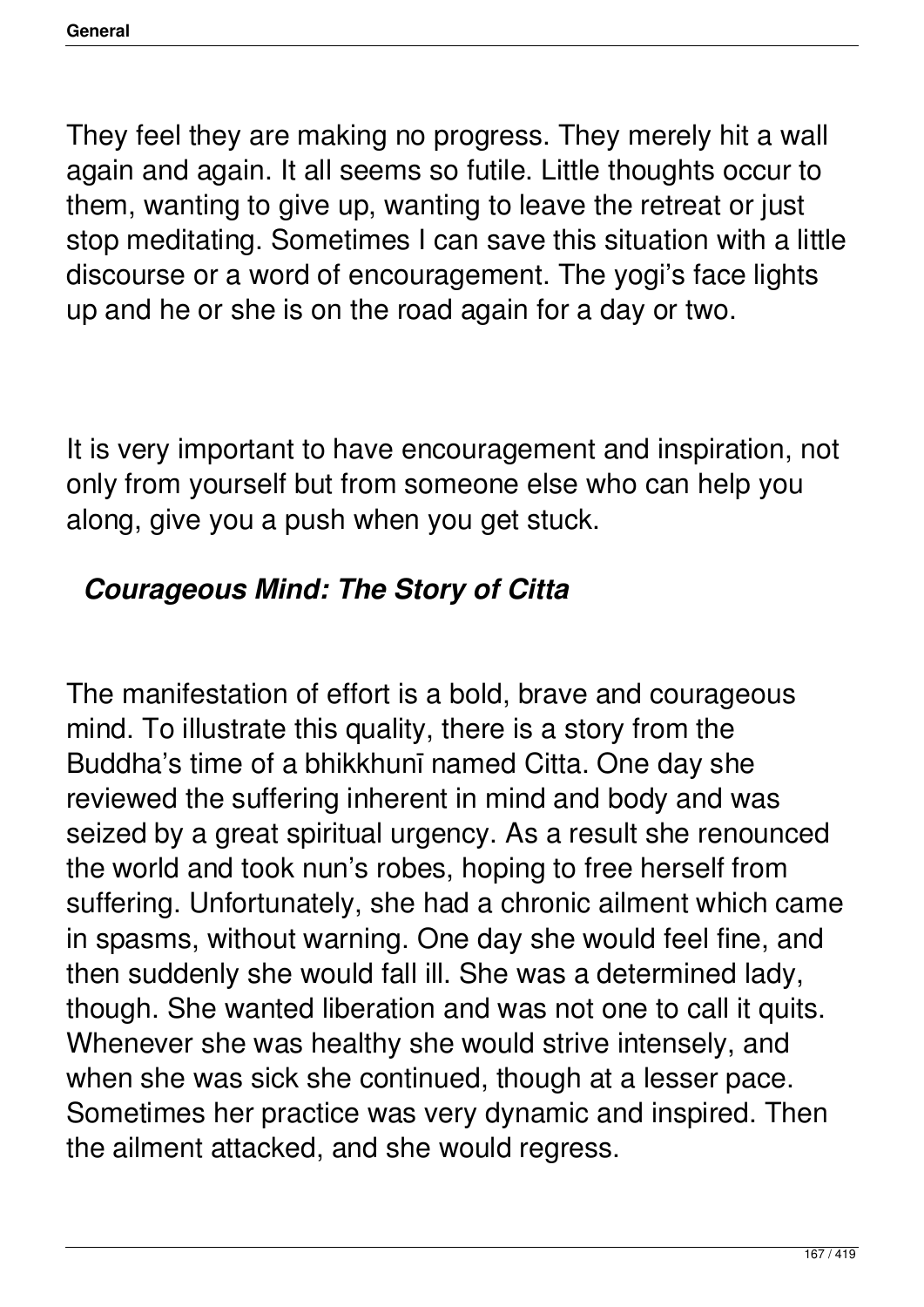Her sister bhikkhunīs worried that Citta would overstrain herself. They warned her to take care of her health, to slow down, but Citta ignored them. She meditated on, day after day, month after month, year after year. As she grew older she had to lean on a staff to move around. Her body was weak and bony, but her mind was robust and strong.

One day Citta decided she was sick of putting up with all this impediment, and made a totally committed decision. She said to herself, "Today I'm going to do my very best without considering my body at all. Either I die today or the kilesas will be vanquished."

Citta started walking up a hill with her staff. Very mindfully, step by step, she went. Old and thin and feeble, at times she had to get down and crawl. But her mind was persistent and heroic. She was absolutely, totally committed to the Dhamma. Every step she took, every inch she crawled, toward the peak of the hill was made with mindfulness. When she reached the top, she was exhausted, but her mindfulness had not been broken.

Citta made again her resolution to vanquish the kilesas once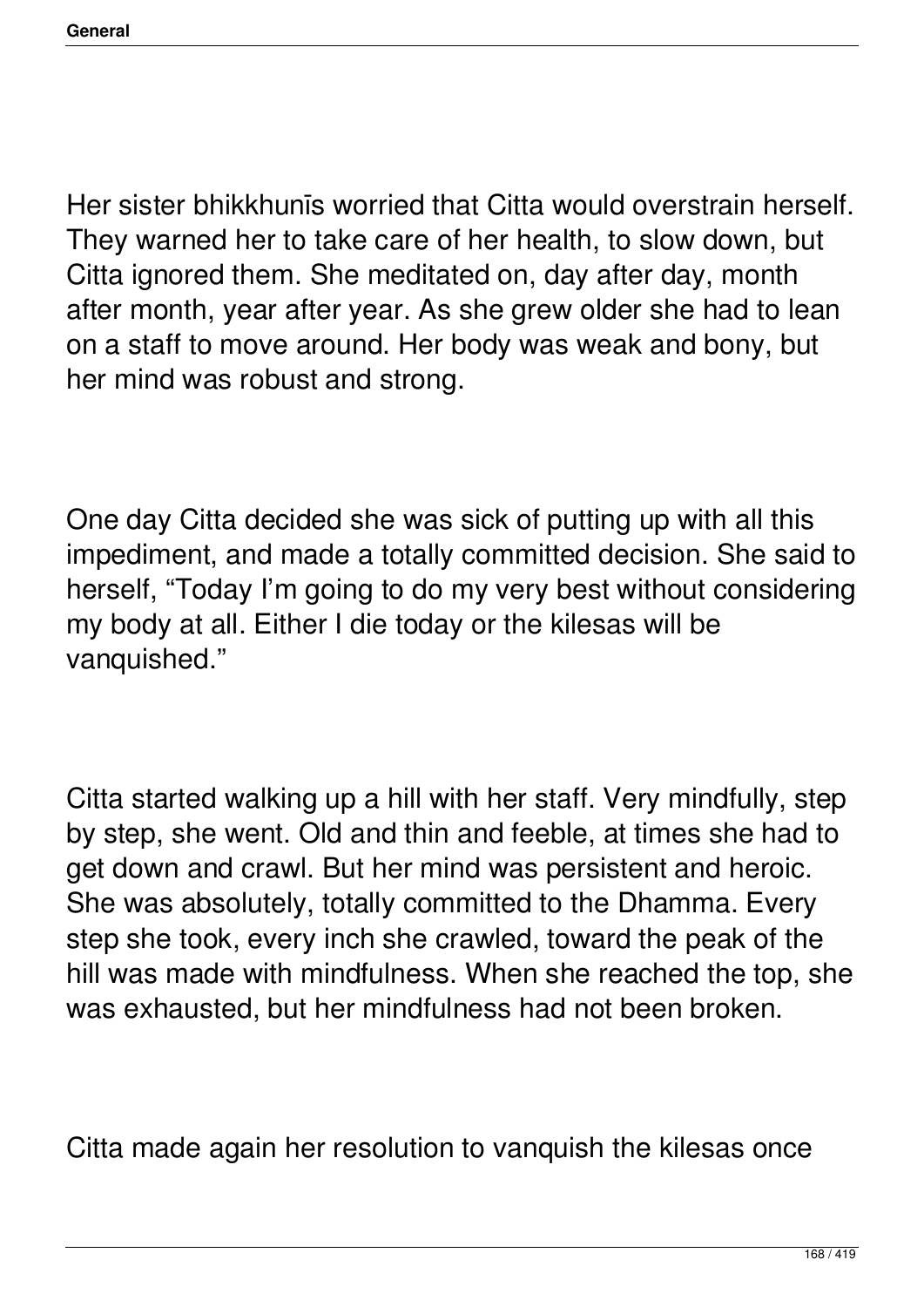and for all or to be vanquished by death. She practiced on as hard as she could, and it seems that on that very day she reached her goal. She was filled with joy and rapture, and when she descended the hill it was with strength and clarity of mind. She was a very different person from the Citta who had crawled up the hill. Now she was fresh and robust, with a clear and calm expression. The other bhikkhunīs were astounded to see Citta like this. They asked her by what miracle she had been transformed. When Citta explained what had happened to her, the bhikkhunīs were filled with awe and praise.

The Buddha said, "Far better is it to live a day striving in meditation than one hundred years without striving." In business, politics, social affairs and education, we always find that the leaders are people who work hard. Hard work brings you to the peak of any field. This is a fact of life. Effort's role is obvious in meditation as well. Meditation practice takes a great deal of energy. You have to really work to establish continuity of mindfulness and maintain it from moment to moment without a break. In this endeavor there is no room for laziness.

## *A Heat that Vaporizes Defilements*

The Buddha spoke of energy as a kind of heat, *ātāpa.* When the mind is filled with energy, it becomes hot. This mental temperature has the power to dry up defilements. We can compare the kilesas to moisture; a mind devoid of energy is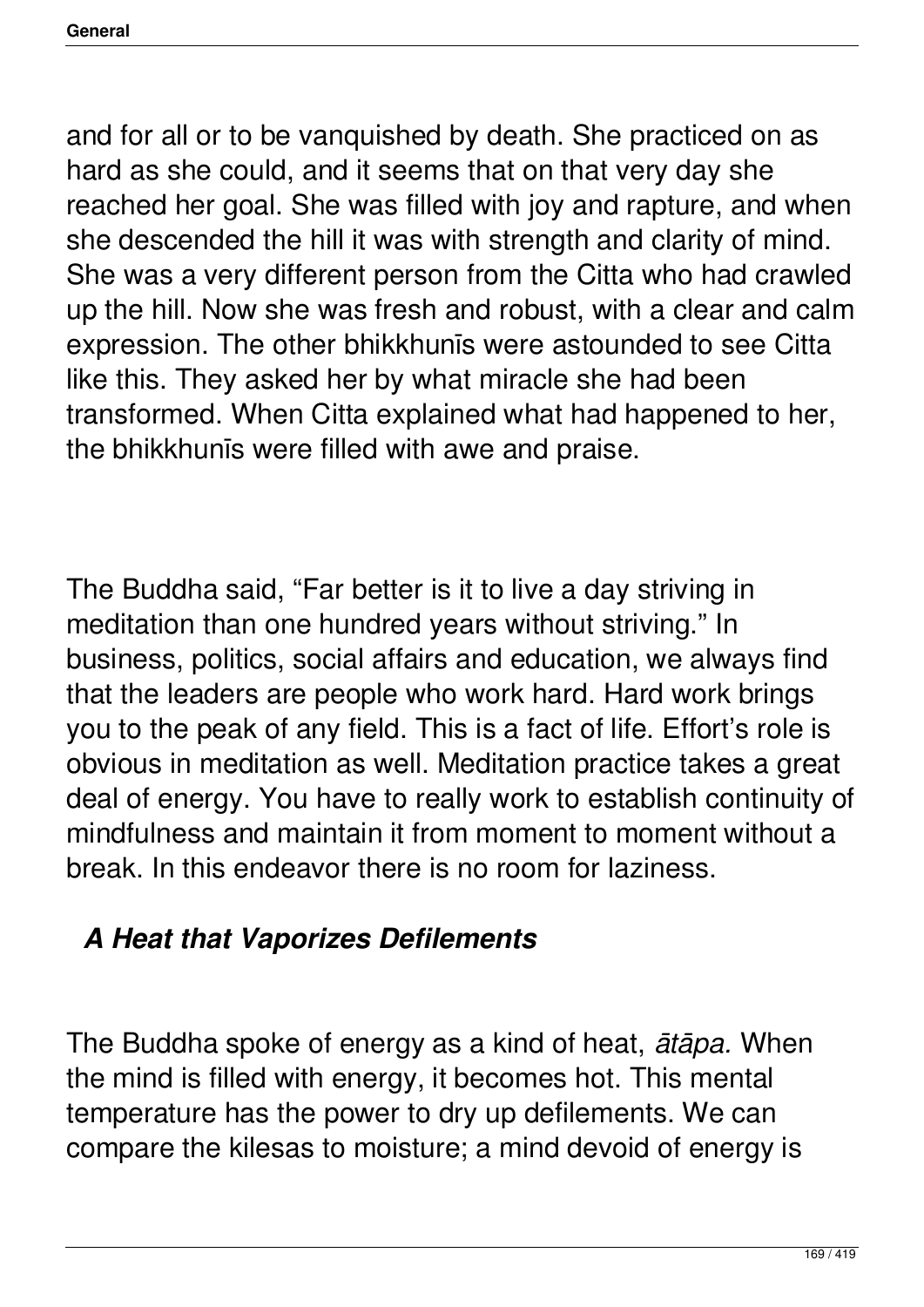easily dampened and weighed down by them. If effort is strong, however, the mind can vaporize kilesas before it is even touched by them. Thus, when the mind is energized by effort, mental defilements cannot touch it, or even come near. Unwholesome states cannot attack.

On matter's molecular level, heat appears as increased vibration. A red-hot iron bar is actually vibrating rapidly, and it becomes flexible and workable. This is so in meditation, too. When effort is strong, the increased vibration in the mind is manifested as agility. The energized mind jumps from one object to another with ease and quickness. Contacting phenomena, it heats them up, melting the illusion of solidity, so that passing away is clearly seen.

Sometimes when momentum is strong in practice, effort carries on by itself, just as an iron bar remains red-hot for a long time after it has left the fire. With the kilesas far away, clarity and brightness appear in the mind. The mind is pure and clear in its perception of what is happening. It becomes sharp, and very interested in catching the details of phenomena as they arise. This energetic mindfulness allows the mind to penetrate deeply into the object of observation and to remain there without scattering and dispersing. With mindfulness and concentration established, there is space for clear intuitive perception, wisdom, to arise.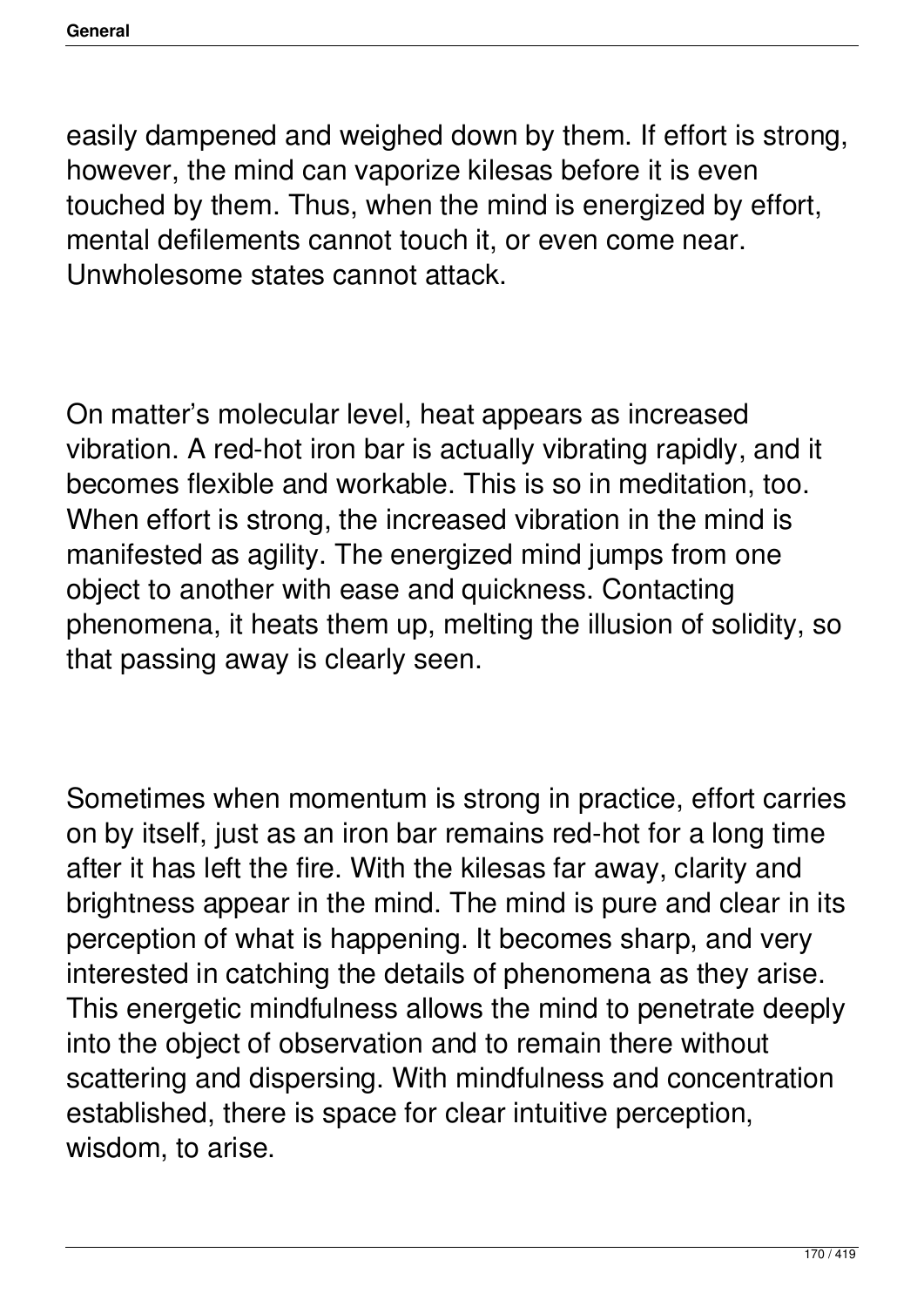Through diligent effort, then, the wholesome factors of mindfulness, concentration and wisdom arise and strengthen, and bring with them other wholesome, happy states. The mind is clear and sharp, and it begins to enter more deeply into the true nature of reality.

## *Disadvantages of Laziness and Delights of Freedom*

If instead there is sloppiness and laziness, your attention becomes blunt and noxious states of mind creep in. As you lose focus, you do not care whether you are in a wholesome state of mind or not. You might think your practice can coast along with no help from you. This kind of audacity, a lazy sort of boldness, can undermine you, slow you down. Your mind becomes damp and heavy, full of negative and unwholesome tendencies, like a mildewed horse blanket that has been left out in the rain.

Ordinarily the kilesas pull the mind into their field of sensual pleasures. This is especially true for *rāga,* lust, one aspect of desire. People who are devoid of courageous effort are helpless in rāga's grip. They sink again and again into the field of sensual pleasures. If effort is injected into the mind, though, the mind can free itself from this harmful energy field. The mind becomes very light, like a rocket that has succeeded in entering the weightlessness of outer space. Freed from the heaviness of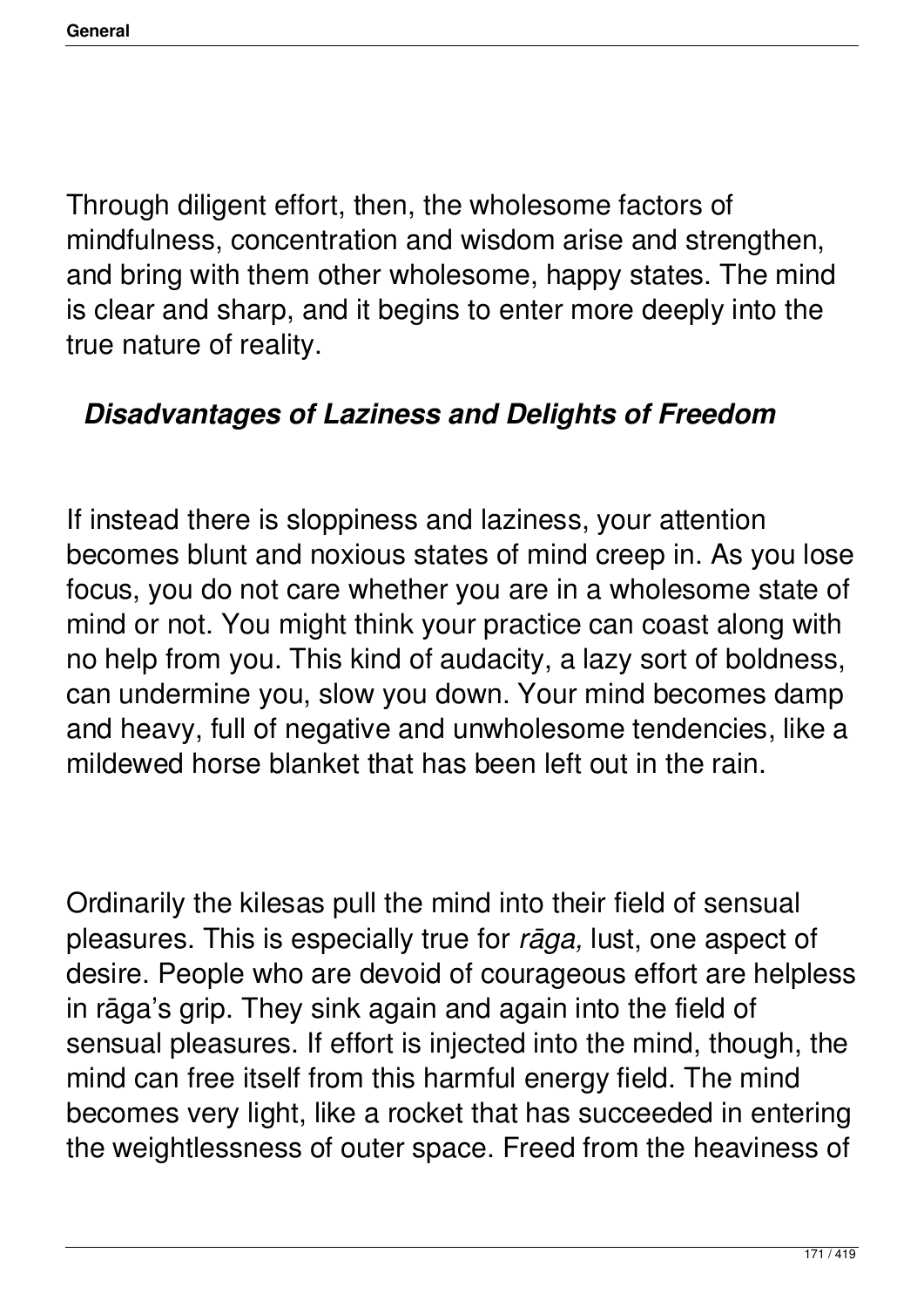desire and aversion, the mind fills instead with rapture and calm, as well as other delightful, free states of mind. This kind of delight can only be enjoyed through the fire of one's own efforts.

You may have experienced this freedom personally. Perhaps one day you were meditating while someone was baking cookies nearby. A delicious smell came floating into your nostrils. If you were really mindful, you simply noted this smell as an object. You knew it was pleasant, but no attachment or clinging arose. You weren't compelled to get up from your cushion and ask for one of those cookies. It might have been similar had an unpleasant object come to you. You would have felt no aversion. Confusion and delusion may also have been absent. When you see clearly the nature of mind and matter, unwholesome factors cannot control you.

Food can be one of the most difficult areas for meditators, especially on retreat. Leaving aside the whole problem of greed, yogis often feel strong disgust toward food. When one is really mindful, one can make the shocking discovery that food is quite tasteless on the tongue. As practice deepens, some yogis begin to find food so repulsive that they are unable to eat more than one or two bites. Alternatively, when yogis experience strong rapture, this rapture becomes a nourishment for their minds, such that they entirely lose their appetite. Both of these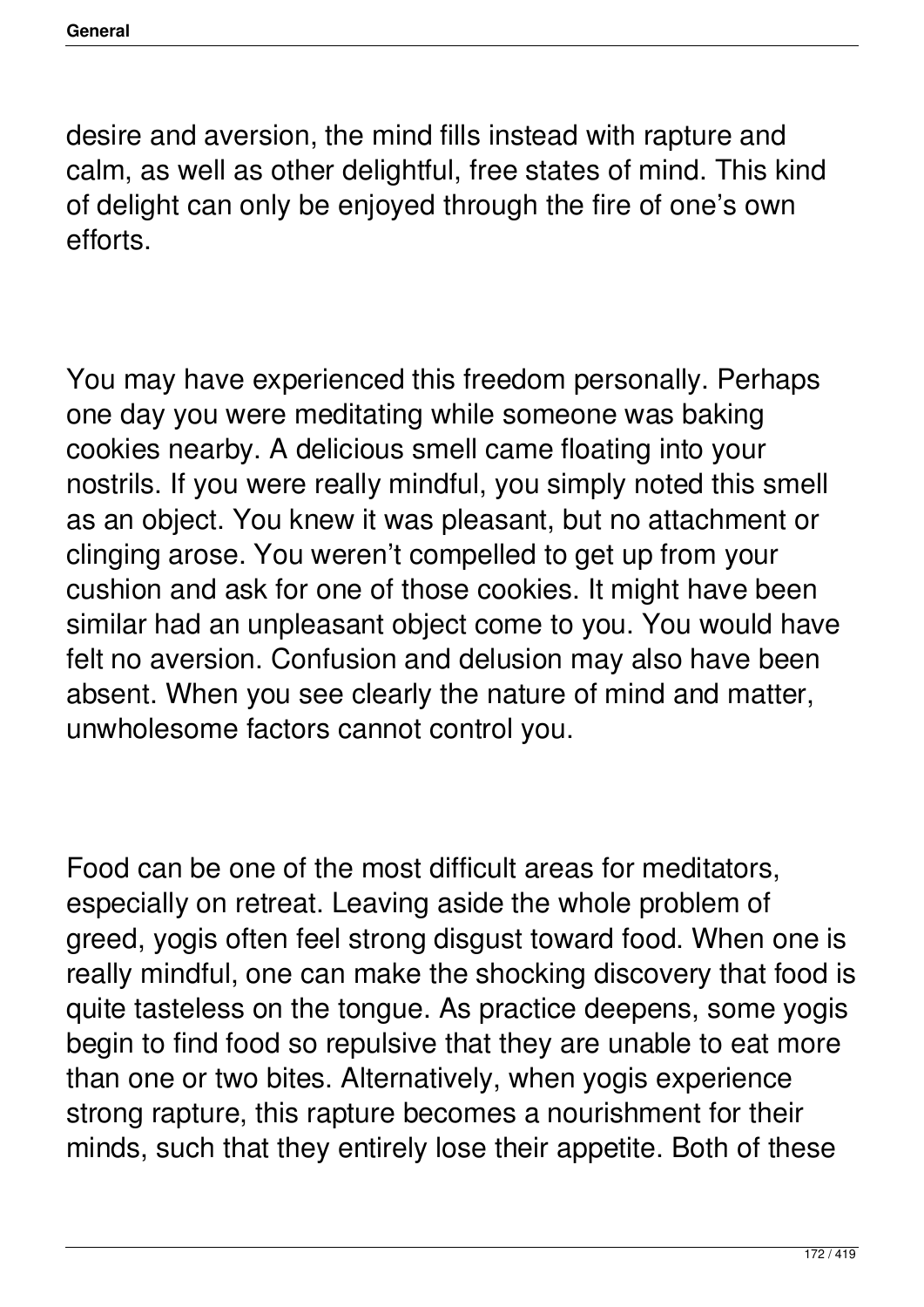types of yogis should try to overcome their initial reactions and make a concerted effort to eat sufficient food to maintain their energy. When the body is deprived of physical nutriment it loses strength and stamina, and eventually this undermines the meditation practice.

One may dream of getting the benefits of vīriya, but if one does not actually strive for them, it is said that one wallows in disgust. The Pāli word for such a person is *kusīta.* In the world a person who does not work to support him or herself and family will be looked down upon by others. He or she might be called a lazybones or insulted in various ways. The word *kusīta*

refers specifically to someone who is abused verbally. In practice it is the same. At times energy is essential. A yogi who cannot muster the effort to confront a difficult experience, but cringes instead, could be said to be "chickening out." He or she has no courage, no sense of boldness, no bravery at all.

A lazy person lives in misery, lives with suffering. Not only is he or she held in low esteem by others, but also kilesas arise easily when effort is low. Then the mind is assailed by the three kinds of wrong thoughts: thoughts of craving, of destruction and of cruelty. These mental states are oppressive, painful and unpleasant in themselves. A lazy person can easily be pounced upon by sloth and torpor, another unpleasant state.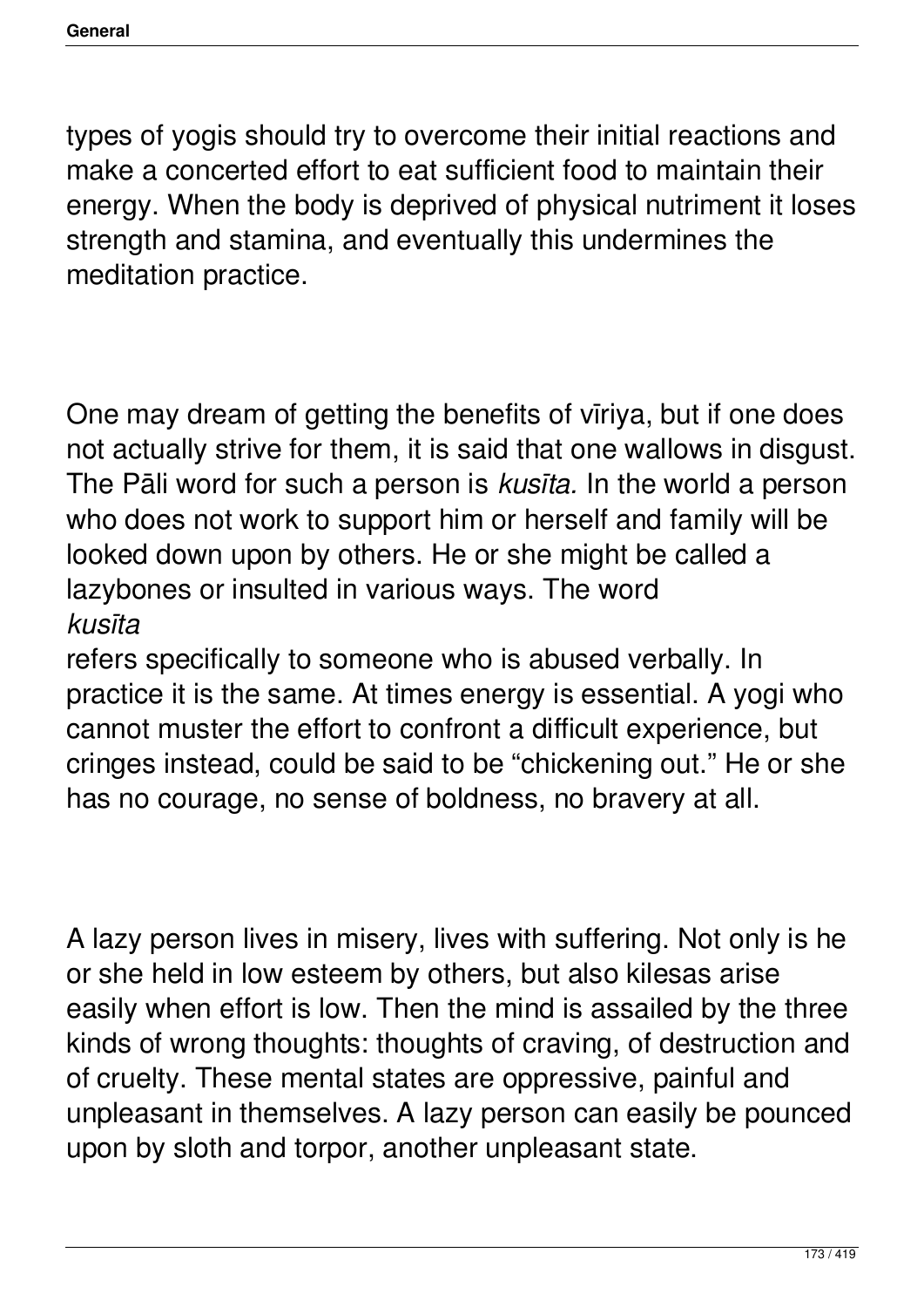Furthermore, without energy it may be difficult to maintain the basic precepts. One breaks the precepts at one's own expense; one loses the joy and benefit of moral purity.

The work of meditation is seriously undermined by laziness. It robs a yogi of the chance to see into the true nature of things, or to raise his or her mind to greater heights. Therefore, the Buddha said, a lazy person loses many beneficial things.

#### *Persistence*

For effort to develop to the point of being a factor of enlightenment, it must have the quality of persistence. This means that energy doesn't drop or stagnate. Rather, it continually increases. With persistent effort, the mind is protected from wrong thoughts. There is so much energy that sloth and torpor cannot arise. Yogis feel a sort of durability of precepts, as well as of concentration and insight. They experience the benefit of effort, a mind that is bright and clear and full of strength, active and energetic.

Understanding about good effort is clear just after one has enjoyed a major success in meditation. Perhaps one has watched extremely painful sensations and penetrated them without reacting or becoming oppressed by them. The mind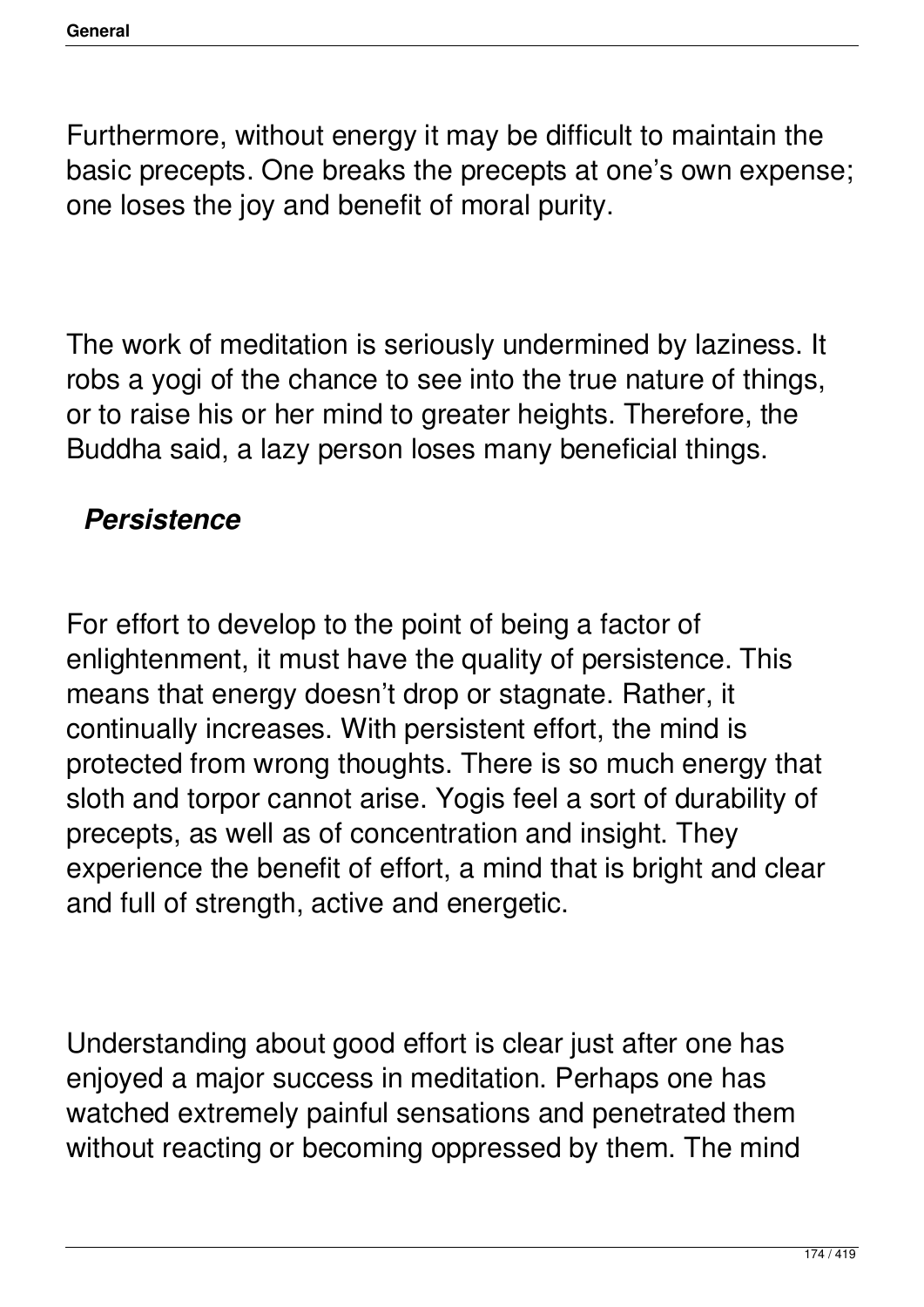feels a great satisfaction and heroism in its own accomplishment. The yogi realizes for himself or herself that, thanks to effort, the mind has not succumbed to difficulty but has gone beyond it and has emerged victorious.

## *Wise Attention is the Cause of Energy*

The Buddha was brief in describing how effort or energy arises. It is caused by wise attention, he said, wise reflection on being committed to arousing the three elements of effort.

## *Stages of Energy: Leaving the Field of the Kilesas*

The Buddha's three elements of effort are launching effort, liberating effort, and persistent effort.

Launching effort is needed at the beginning of a period of practice, particularly on a retreat. At first the mind is overwhelmed by the new situation, and may long for all the things left behind. To get moving on the path of meditation, you reflect on the benefits of your task and then start really putting in the effort to be mindful. When a yogi first starts to practice, only very basic objects are prescribed. You are directed just to watch the primary object and only to attend to other objects when they become distracting. This simple yet fundamental endeavor comprises the first kind of effort, launching effort. It is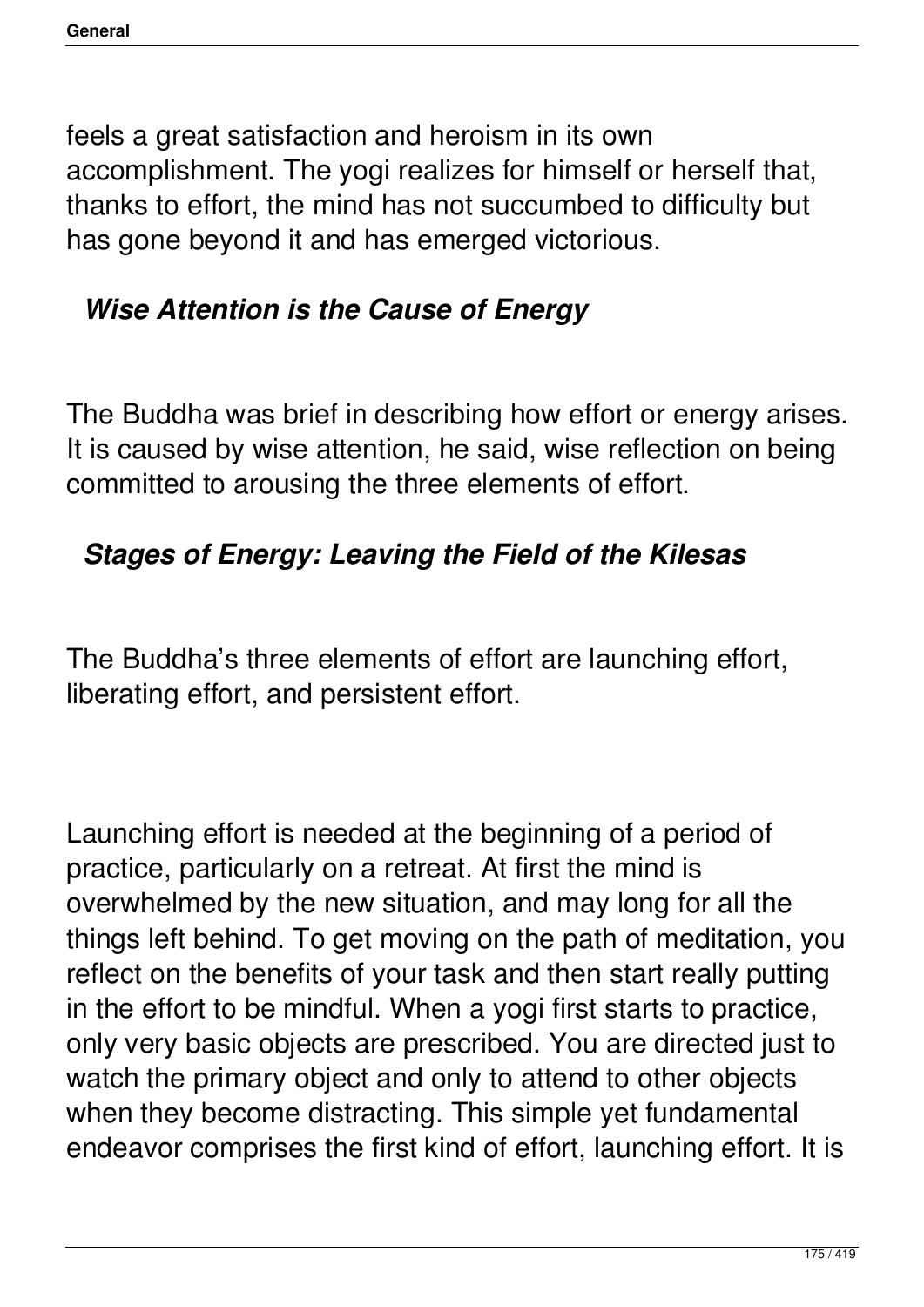like the first stage of a rocket which gets the rocket off the ground.

Once you can be mindful of the primary object for some time, you still do not always have smooth sailing. Hindrances come up, or painful sensations, or sleepiness. You find yourself an innocent victim of pain, impatience, greed, drowsiness and doubt. Perhaps you have been enjoying some degree of calm and comfort because you have been able to stay with the primary object, but suddenly difficult objects assault you. At this time the mind has a tendency to become discouraged and lazy. Launching effort is no longer enough. You need an extra boost to face pain and sleepiness, to get above the hindrances.

The second stage of energy, liberating energy, is like the second stage of a rocket which pushes through the earth's atmosphere. Encouragement from a teacher might help here, or you can reflect for yourself on the good reasons to arouse liberating energy. Armed with internal and external encouragements, you now make a concerted effort to observe the pain. If you are able to overcome your difficulty, you will feel very exhilarated; your energy will surge. You will be ready to go for anything that comes into your field of awareness. Perhaps you overcome a back pain, or you look into an attack of drowsiness and see that it vanishes like a little wisp of cloud. The mind grows refreshed, bright and clear. You may feel an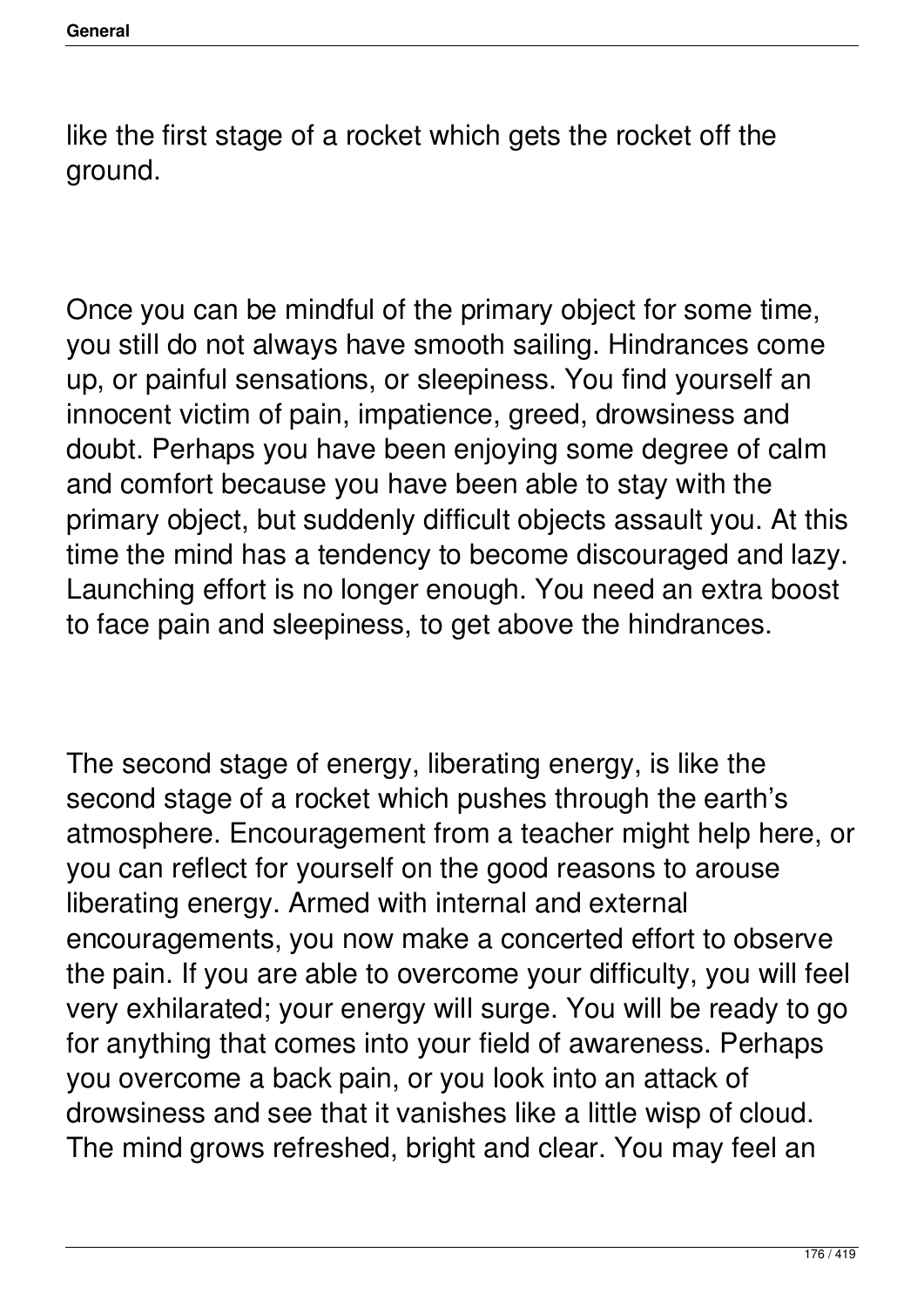energy high. This is the direct experience of liberating energy.

After this the practice may go smoothly, and the mind may feel satisfied. Do not be surprised if the teacher suddenly assigns you extra homework, such as asking you to pay attention to several touch points on the body. This guidance is to encourage persistent energy, the third kind of energy. Persistent energy is necessary to keep deepening your practice, drawing you toward your goal. It is like the third stage of a rocket which gives it the energy to escape altogether from the earth's gravitational field. As you develop persistent energy, you will begin to travel through the stages of insight.

It is easy to forget that the temporary happiness you feel today in practice will pass away when you return to the world, unless you attain some deeper level of peace. You might reflect on this for yourself. Why are you practicing? I feel that the minimum goal is to become a sotāpanna, or stream enterer, to reach the first stage of enlightenment, which frees you from rebirth in dangerous and painful lower realms. Whatever your goal is, you should never be complacent until you reach it. For this you need to develop a persistent effort that neither decreases nor stagnates. It grows and grows until it finally brings you to your destination. When effort is well developed in this way, it is called in Pāli paggahita vīriya.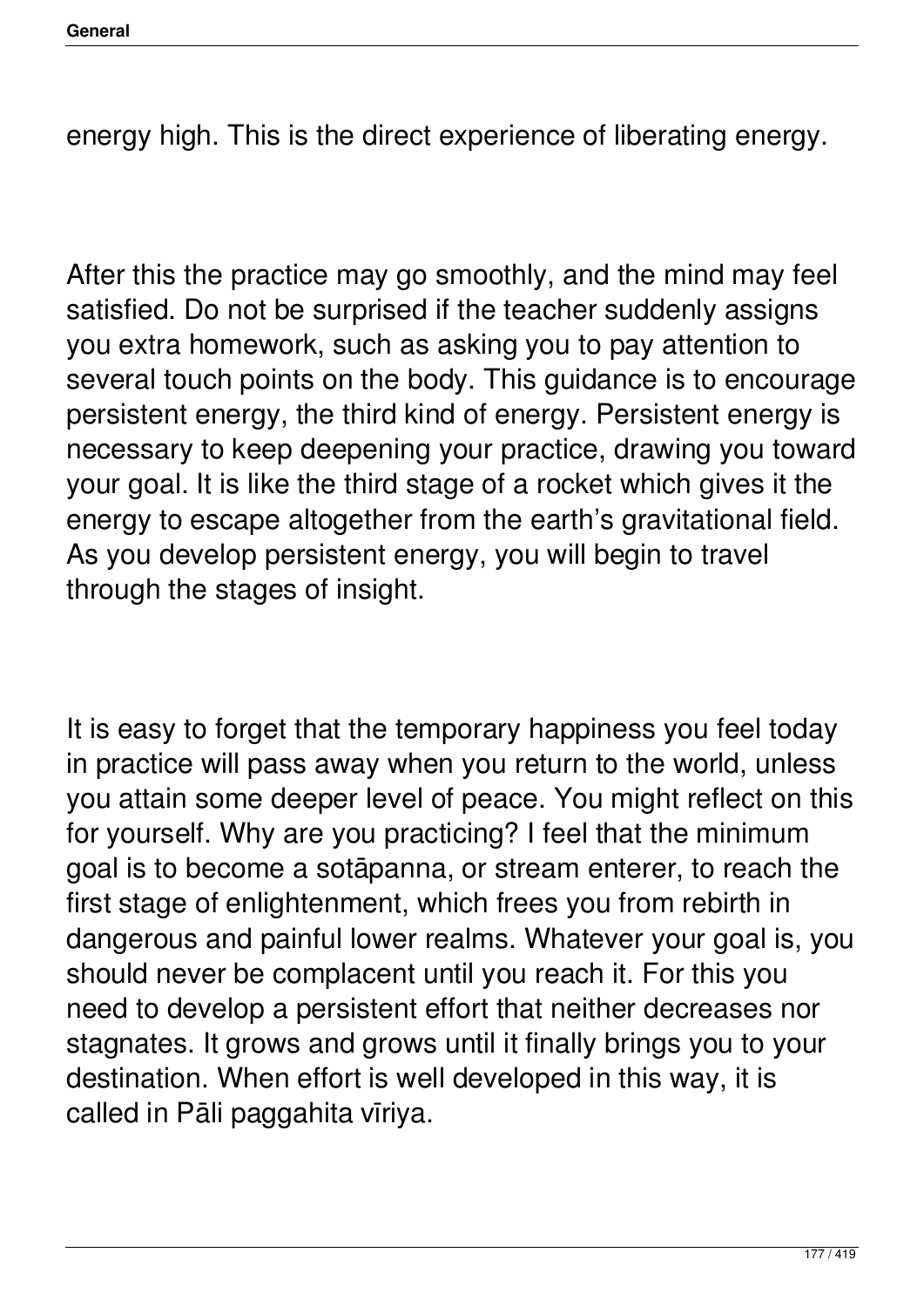Finally, at the end of practice, effort achieves a fourth aspect, called fulfilling effort. This is what takes you completely beyond the gravity field of sense pleasures into the freedom of nibbāna. Perhaps you are interested to see what this is like? Well, make an effort and you might find out.

## *Eleven More Ways to Arouse Energy*

The commentaries list eleven ways to arouse energy.

## *1. Reflecting on States of Misery*

The first is to reflect on the fearsomeness of the states of apaya, or misery, which you can fall into if you are lazy. The meaning of *apa* is "devoid of." *Aya,* in turn, refers to the wholesome kamma that can bring about happiness specifically, the kinds of happiness that can be experienced as a human, as a deva, as a brahma, and in nibbāna.

Thus, if you do not practice, you might go into states and realms where you only have the chance to produce unwholesome kamma. There are several realms of unfortunate rebirths. Of these, the easiest for you to observe, and therefore accept, is the animal world. Consider the animals on earth, in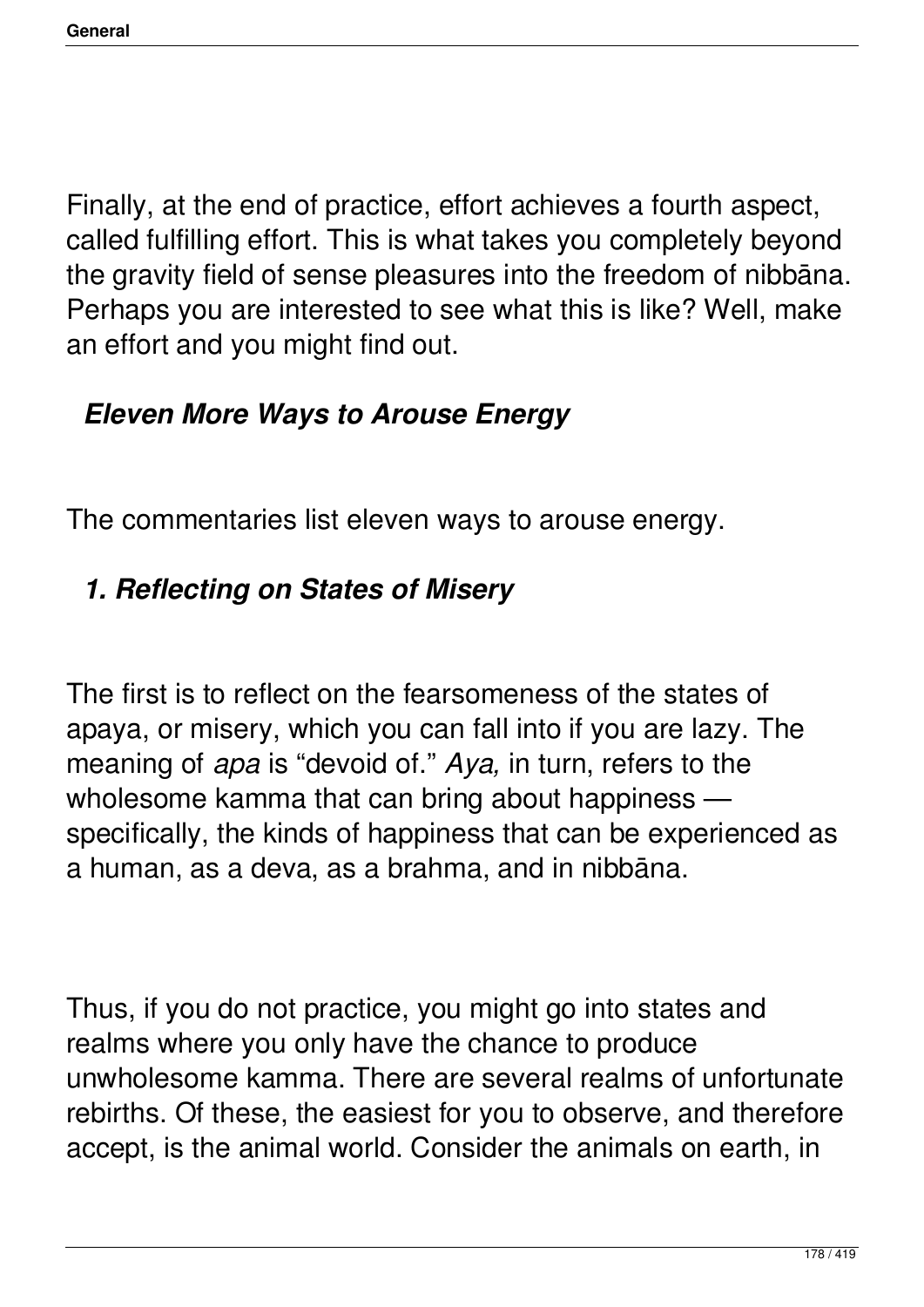the sea, in the air. Can any of them perform wholesome kamma, activities that are free from blame?

Animals live in a haze of delusion. They are covered by a tremendously thick layer of ignorance, of unknowing. Insects, for example, are rather like machines, programmed by their genetic material to carry out certain activities without the slightest capacity for choice, learning, or discernment. Most animals' mental processes are restricted to concerns about mating and survival. In their world, character roles are incredibly simple. You are predator or prey or both. It is a vicious realm where only the fittest survive. Imagine the fear and paranoia there must be in the mind of a being living under such pitiless conditions. Imagine the distress and suffering when one creature dies in the jaws of another. Dying with so much suffering, how can animals gain rebirth in a good life? The quality of the mind at death determines the quality of the next rebirth. How can animals ever escape from their fearful existence?

Do animals have the capacity to be generous? Can they be moral? Can they keep precepts? Not to mention this noble and demanding task of meditation. How can animals ever learn to control and develop their minds to maturity? It is frightening and fearful to contemplate a life where the only option is to behave in unwholesome ways.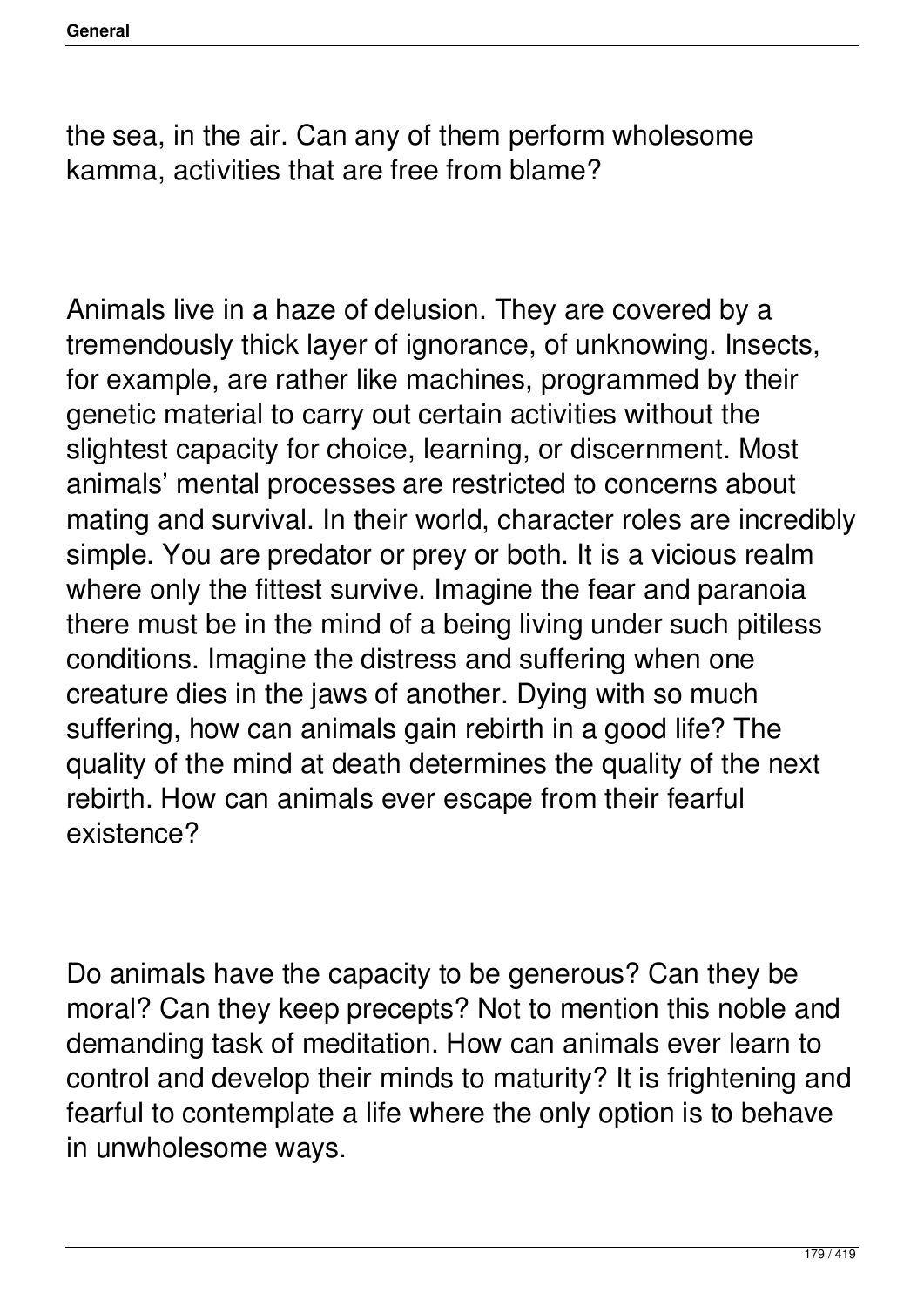Reflecting thus may encourage your effort. "I'm a yogi right now. This is my chance. How can I waste time lazing about? Imagine if my next rebirth was as an animal. I wouldn't ever develop the enlightenment factor of effort. I must not waste time! Now is the time to strive!"

## *2. Reflecting on the Benefits of Energy*

A second way to arouse energy is to reflect on energy's benefits, some of which have been described above. You have a precious opportunity to come into contact with the Dhamma, the Buddha's teaching. Having gotten into this incomparable world of Dhamma, you should not waste the opportunity to walk the path that leads to the essence of his teaching! You can attain supramundane states, four successive levels of noble path and fruition, nibbāna itself. Through your own practice, you can conquer suffering.

Even if you do not work to become completely free from all suffering in this lifetime, it would be a great loss not to become at least a sotāpanna, or stream enterer, and thus never again be reborn in a state of misery. Walking this path isn't just for any Dick or Jane, however. A yogi needs a lot of courage and effort. He or she must be an exceptional person. Strive with diligence and you can attain the great goal! You should not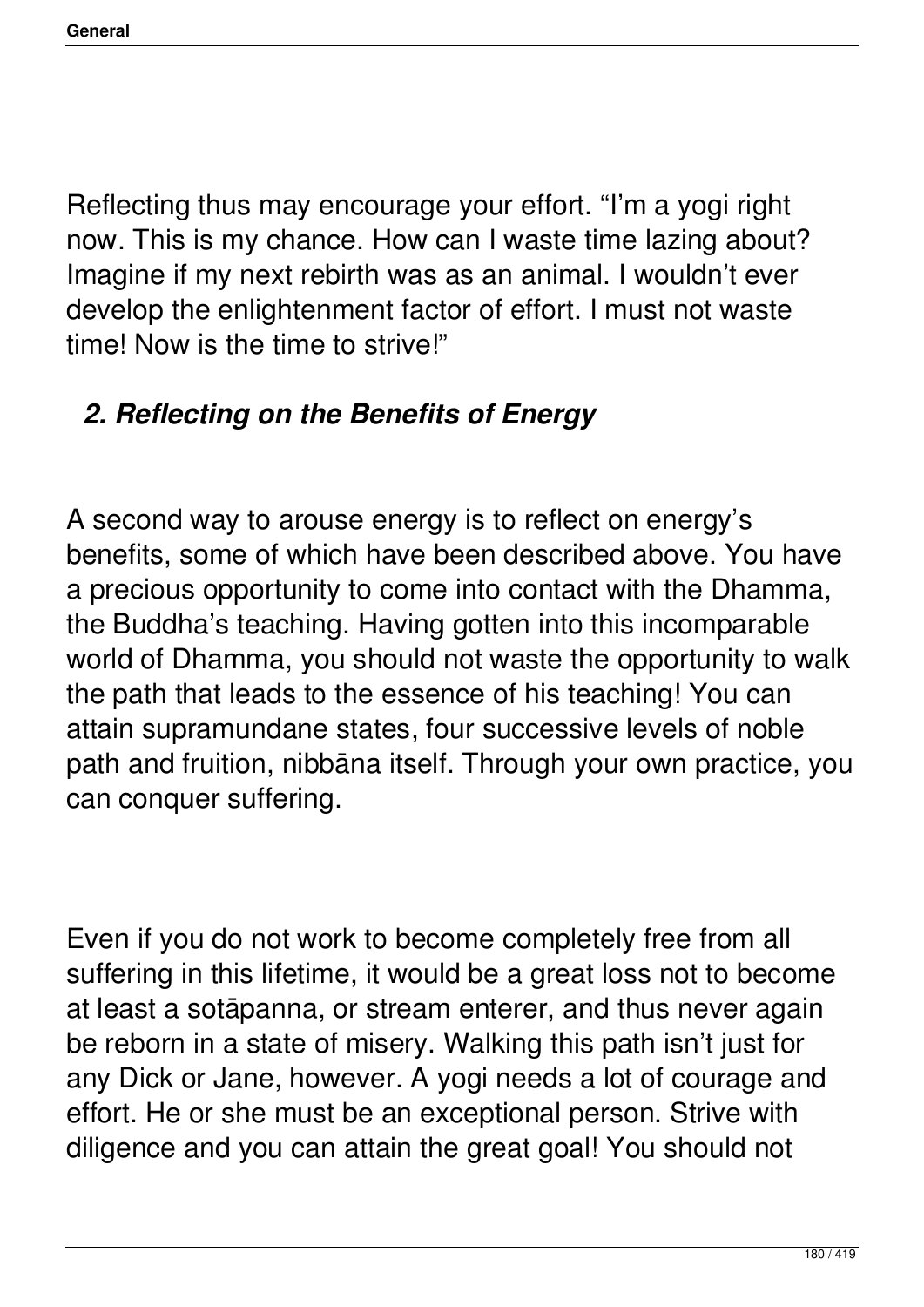waste a chance to walk a path that leads to the essence of the Buddha's teaching. If you reflect in this way, perhaps energy and inspiration will arise, and you will put in more effort in your practice.

## *3. Remembering the Noble Ones*

Thirdly, you can remind yourself of the noble persons who have walked this path before you. This path is no dusty byway. Buddhas from time immemorial, the silent Buddhas, the great disciples, the arahants and all the rest of the noble ones, all have walked here. If you want to share this distinguished path, fortify yourself with dignity and be diligent. No room for cowards or the lazy; this is a road for heroes and heroines.

Our ancestors on this path were not just a bunch of misfits who renounced the world to escape from debts and emotional problems. The Buddhas and noble ones were often quite wealthy, and came from loving families. If they had continued their lives as lay persons they would undoubtedly have had a good time. Instead, they saw the emptiness of the worldly life and had the foresight to conceive of a greater happiness and fulfillment, beyond common sensual pleasures. There also have been many men and women whose humble origin, consciousness of oppression by society or a ruler, or battle against ill health has granted them a radical vision — a wish to uproot suffering, rather than to alleviate it only on the worldly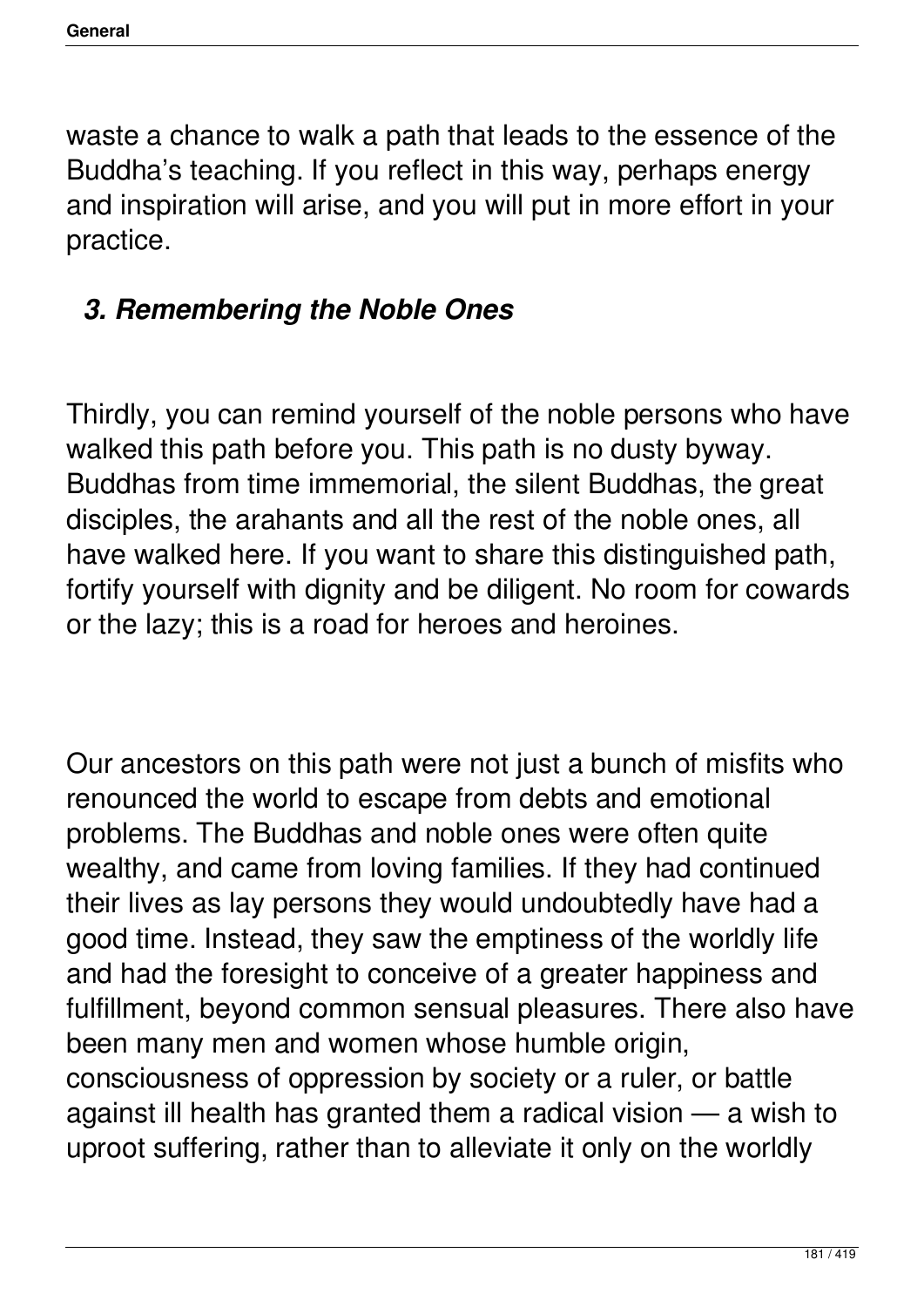level, or to seek revenge for the wrongs done against them. These people joined their more privileged counterparts on the road to liberation. The Buddha said that real nobility depends on inner purity, not on social class. All of the Buddhas and noble disciples possessed a noble spirit of inquiry and a desire for higher and greater happiness, because of which they left home to walk on this path which leads to nibbāna. It is a noble path, not for the wayward or for dropouts.

You might say to yourself: "People of distinction have walked this path, and I must try to live up to their company. I can't be sloppy here. I shall walk with as much care as possible, fearlessly. I have this chance to belong to a great family, the group of distinguished people who walk on this noble path. I should congratulate myself for having the opportunity to do this. People like me have walked on this path and attained the various stages of enlightenment. So I, too, will be able to reach the same attainment."

Through such reflection, effort can arise and lead you to the goal of nibbāna.

## *4. Appreciation for Support*

A fourth causative means for arousing effort is respect and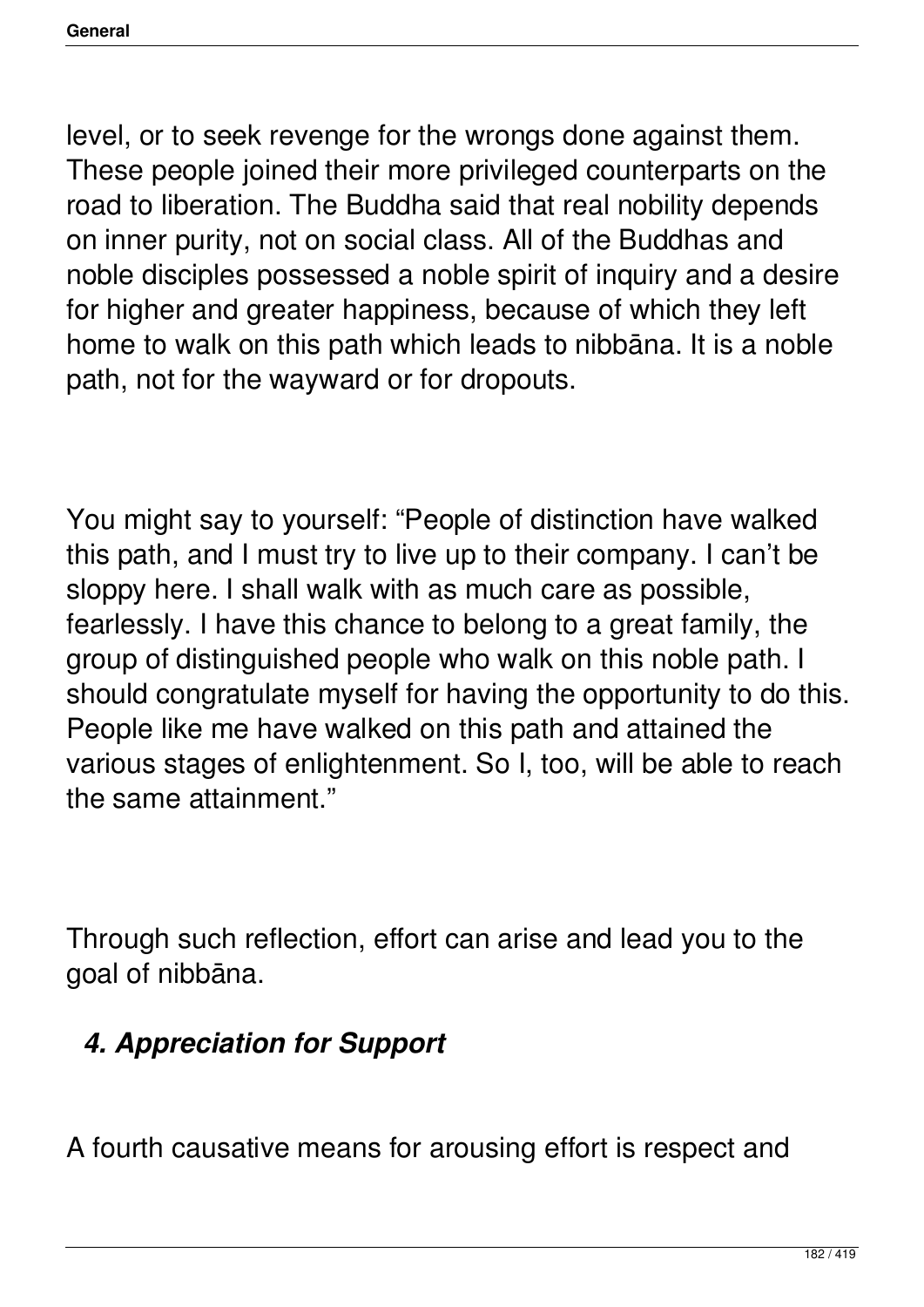appreciation for alms food and the other requisites essential to a renunciate's way of life. For ordained monks and nuns, this means respecting the donations of lay supporters, not only at the moment that the gift is made, but also by having a continuous awareness that the generosity of others makes possible the continuation of one's practice.

Lay yogis also may be dependent on others' support in many ways. Parents and friends may be helping you, either financially or by taking care of your business so that you can participate in intensive retreats. Even if you pay your own way on a retreat, nonetheless many things are provided to support your practice. The building which shelters you is ready-made; water and electricity are taken care of. Food is prepared by volunteers, and your other needs are cared for. You should have a deep respect and appreciation for the service given to you by people who may not owe you anything, people who have good hearts and deep benevolence.

You can say to yourself, "I should practice as hard as possible to live up to the goodness of those people. This is the way to reciprocate and return the goodwill shown by faithful supporters. May their efforts not go to waste. I will use what I am given with mindfulness so that my kilesas will be slowly trimmed and uprooted, so that my benefactors' meritorious deeds will bring about an equally meritorious result."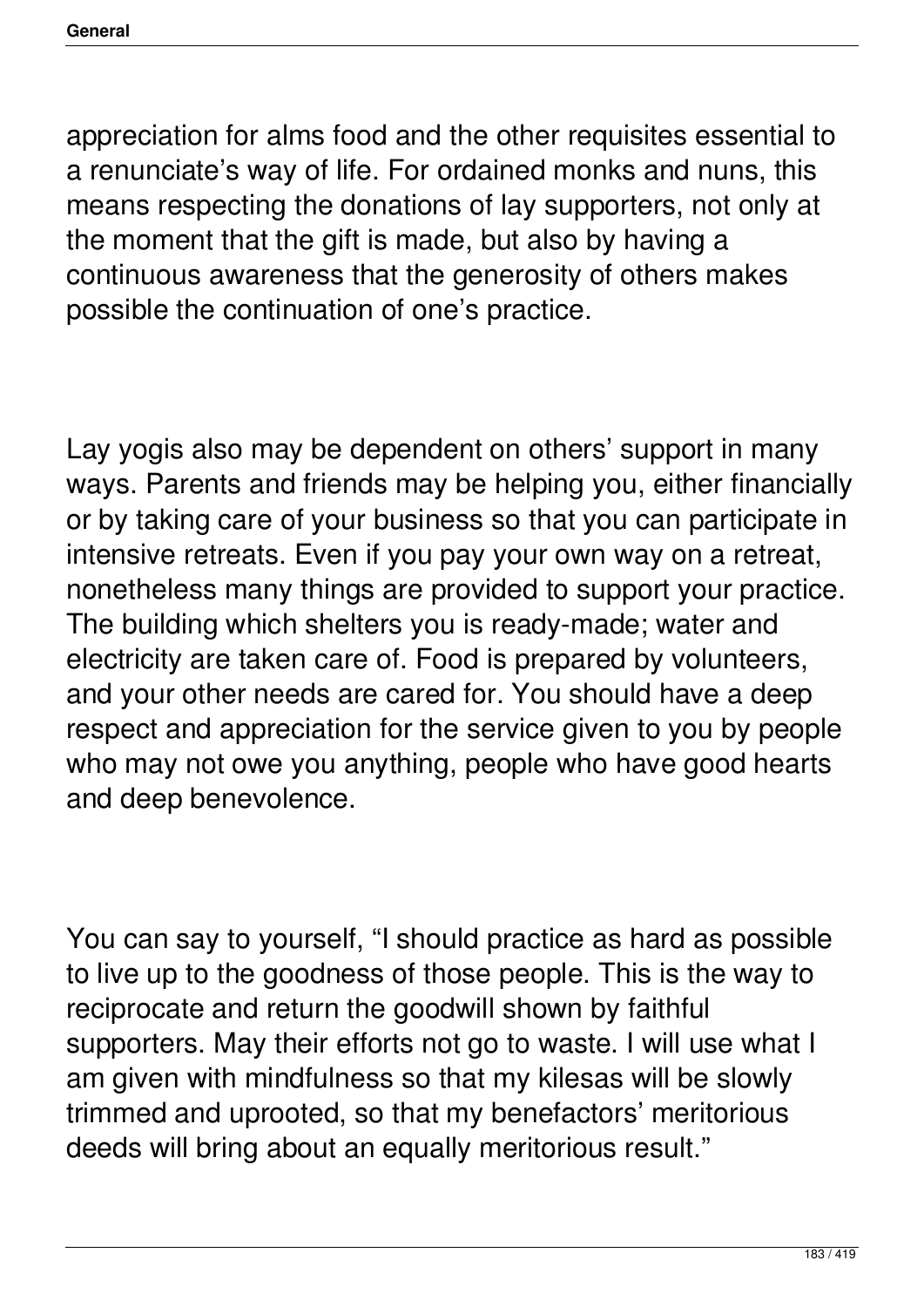The Buddha laid down rules of conduct to govern the orders of bhikkhus and bhikkhunīs, monks and nuns. One of these rules was permission to receive what is offered by well-wishing lay supporters. This was not to enable monks and nuns to live a luxurious life. Requisites could be accepted and used in order that monks and nuns might care for their bodies appropriately, giving them the basic right conditions for striving to get rid of the kilesas. Receiving support, they could devote all their time to practicing the threefold training of sīla, samādhi and paññā, eventually gaining liberation from all suffering.

You might reflect that it is only by practicing diligently that you can reciprocate or return the goodwill shown by your supporters. Seen in this way, energetic mindfulness becomes an expression of gratitude for all the help you have received in your meditation practice.

# *5. Receiving a Noble Heritage*

The fifth means to arouse energy is reflection on having received a noble heritage. The heritage of a noble person consists of seven nonmaterial qualities: faith or saddhā; morality or sīla; moral shame and moral dread or hirī and ottappa, discussed at length in "Chariot to nibbāna," the last chapter of this book; knowledge of the Dhamma, and generosity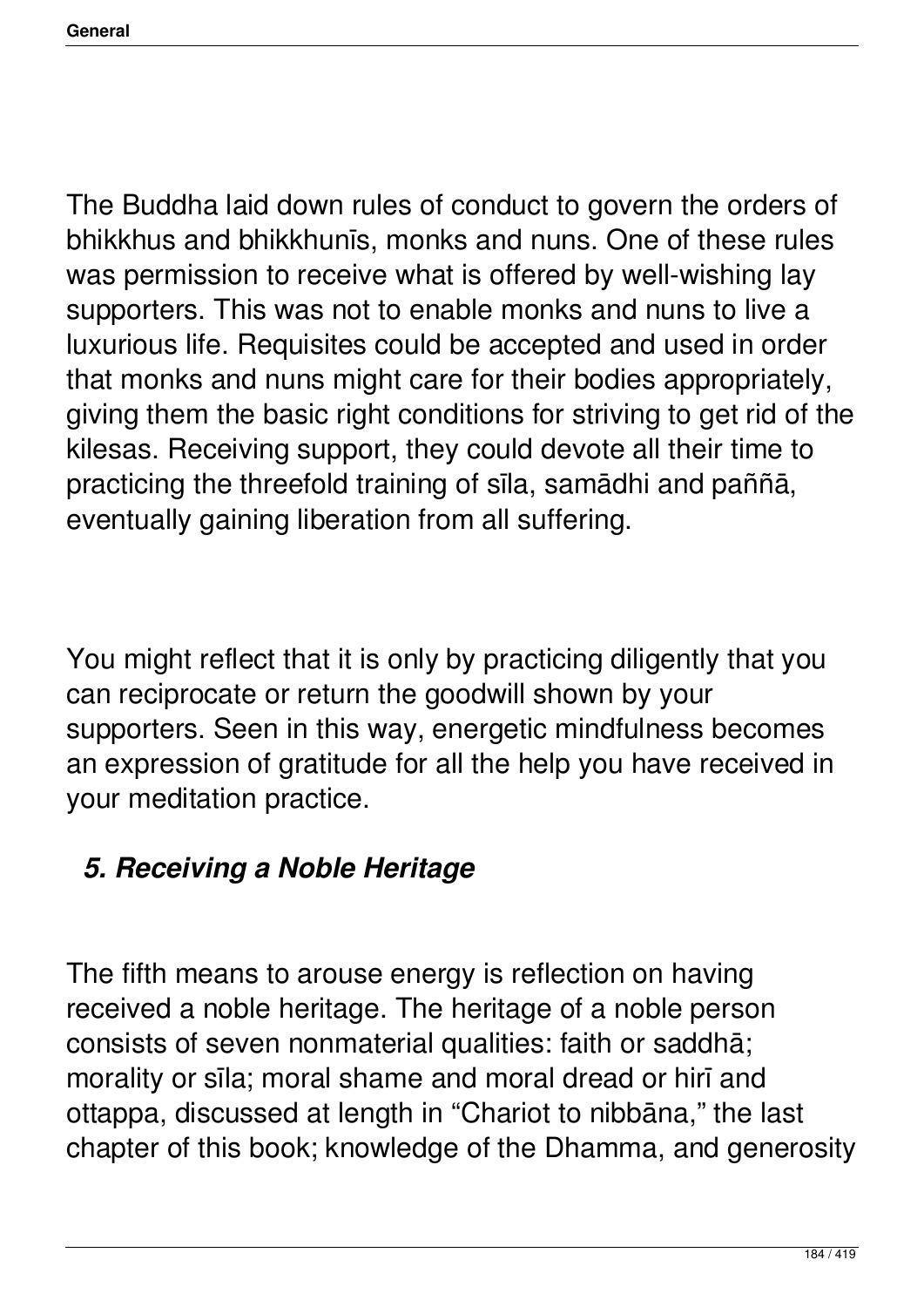— one is very generous in giving up the kilesas, and in giving gifts to others; and lastly, wisdom, which refers to the series of vipassanā insights and finally the wisdom of penetrating into nibbāna.

What is extraordinary about this inheritance is that these seven qualities are nonmaterial and therefore not impermanent. This contrasts with the heritage you may receive from your parents upon their death, which is material and therefore subject to loss, decay and dissolution. Further more, material inheritances may be unsatisfying in various ways. Some people quickly squander whatever they receive. Others do not find their new possessions useful. The heritage of a noble one is always beneficial; it protects and ennobles. It follows its heir through the gates of death, and throughout the remainder of his or her sal sāric wanderings.

In this world, however, if children are unruly and wayward, their parents may disown them so that the children receive no material inheritance. Similarly in the world of the Dhamma, if one has come into contact with the Buddha's teaching, and then is sloppy and lazy in practice, one will again be denied the seven types of noble heritage. Only a person endowed with enduring and persistent energy will be worthy of this noble inheritance.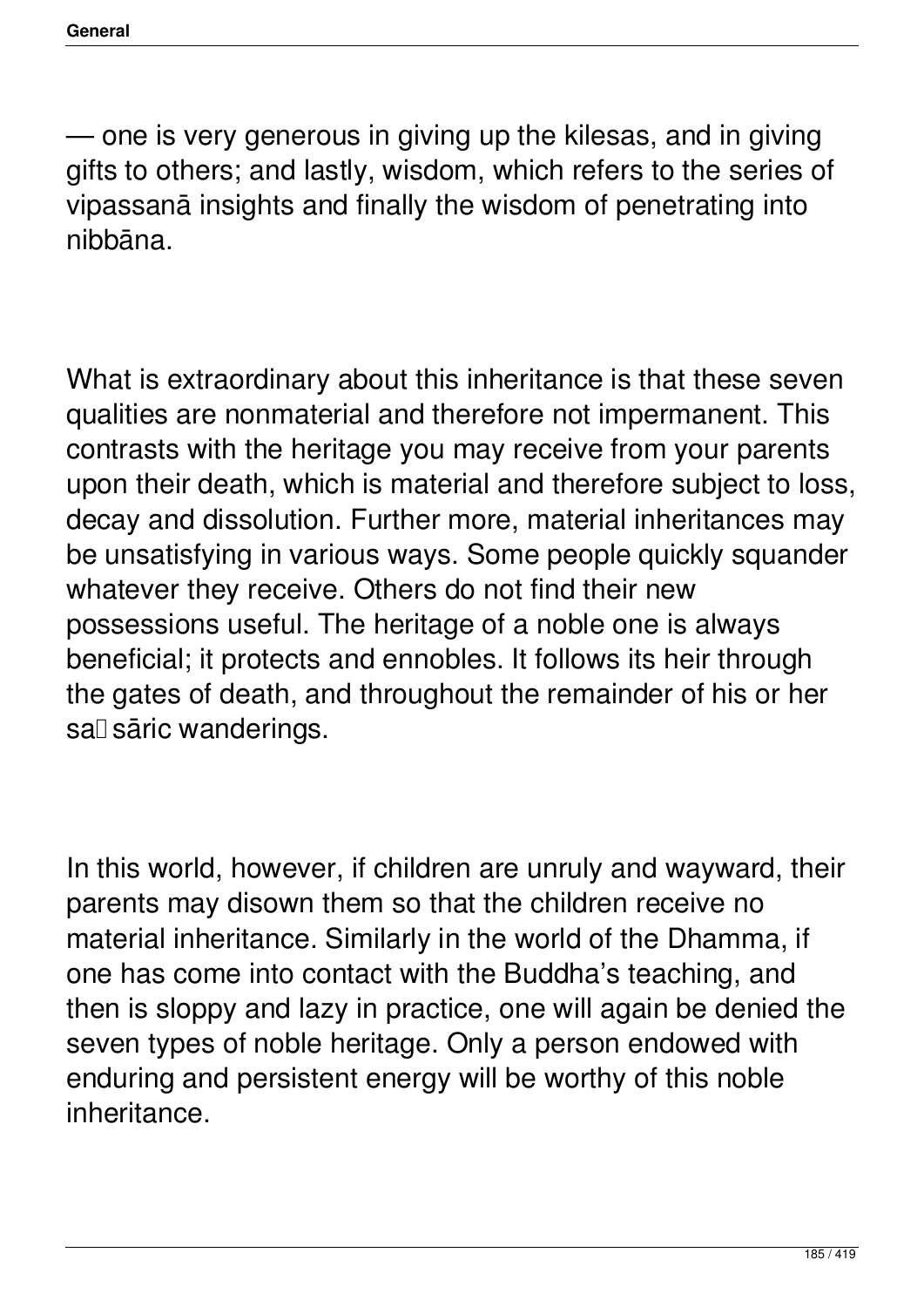Energy is fully developed only when one is able to go through all the levels of insight, up to the culmination of the series in noble path consciousness. This developed energy, or Fulfilling Energy as it is called, is precisely what makes one worthy of the full benefits of the noble heritage.

If you continue to perfect the effort of your practice, these qualities will become permanently yours. Reflecting in this way, you may be inspired to practice more ardently.

#### *6. Remembering the Greatness of the Buddha*

A sixth reflection which develops energy is considering the greatness and ability of the person who discovered and taught this path to liberation. The Buddha's greatness is demonstrated by the fact that Mother Earth herself trembled on seven occasions during his life. The earth first trembled when the Bodhisatta (Sanskrit: Bodhisattva), the future Buddha, was conceived for the last time in his mother's womb. It trembled again when Prince Siddhattha left his palace to take up the homeless life of a renunciate, and then when he attained supreme enlightenment. The earth trembled a fourth time when the Buddha gave his first sermon, a fifth time when he succeeded in overcoming his opponents, a sixth time when he returned from Tāvatill sa Heaven, having given a discourse on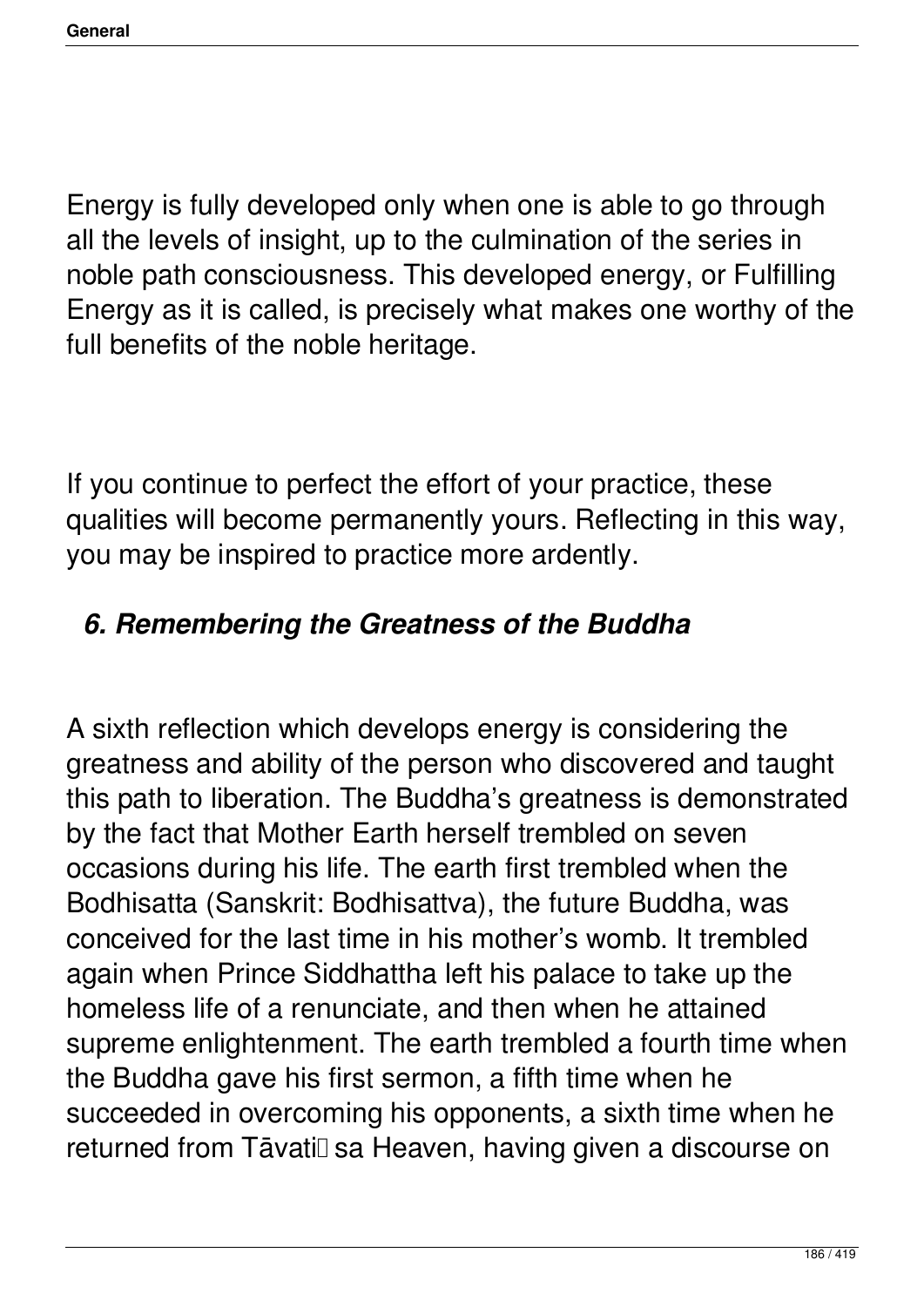Abhidhamma to his mother who had been reborn there. The earth trembled for the seventh time when the Buddha attained Parinibbāna, when he passed from conditioned existence forever at the moment of his physical death.

Think of the depth of compassion, the depth of wisdom the Buddha possessed! There are innumerable stories of his perfections: how long and devotedly the Bodhisatta worked toward his goal, how perfectly he attained it, how lovingly he served humanity afterwards. Remember that if you continue to strive, you too can share the magnificent qualities the Buddha had.

Before the Buddha's great enlightenment, beings were engulfed in clouds of delusion and ignorance. The path to liberation had not yet been discovered. Beings groped in the dark. If they sought liberation, they had to invent a practice or follow someone who made a claim to truth that was, in fact, unfounded. In this world a vast array of pursuits have been devised for the goal of attaining happiness. These range from severe sell-mortification to limit less indulgence in sense pleasure.

# *A Vow to Liberate All Beings*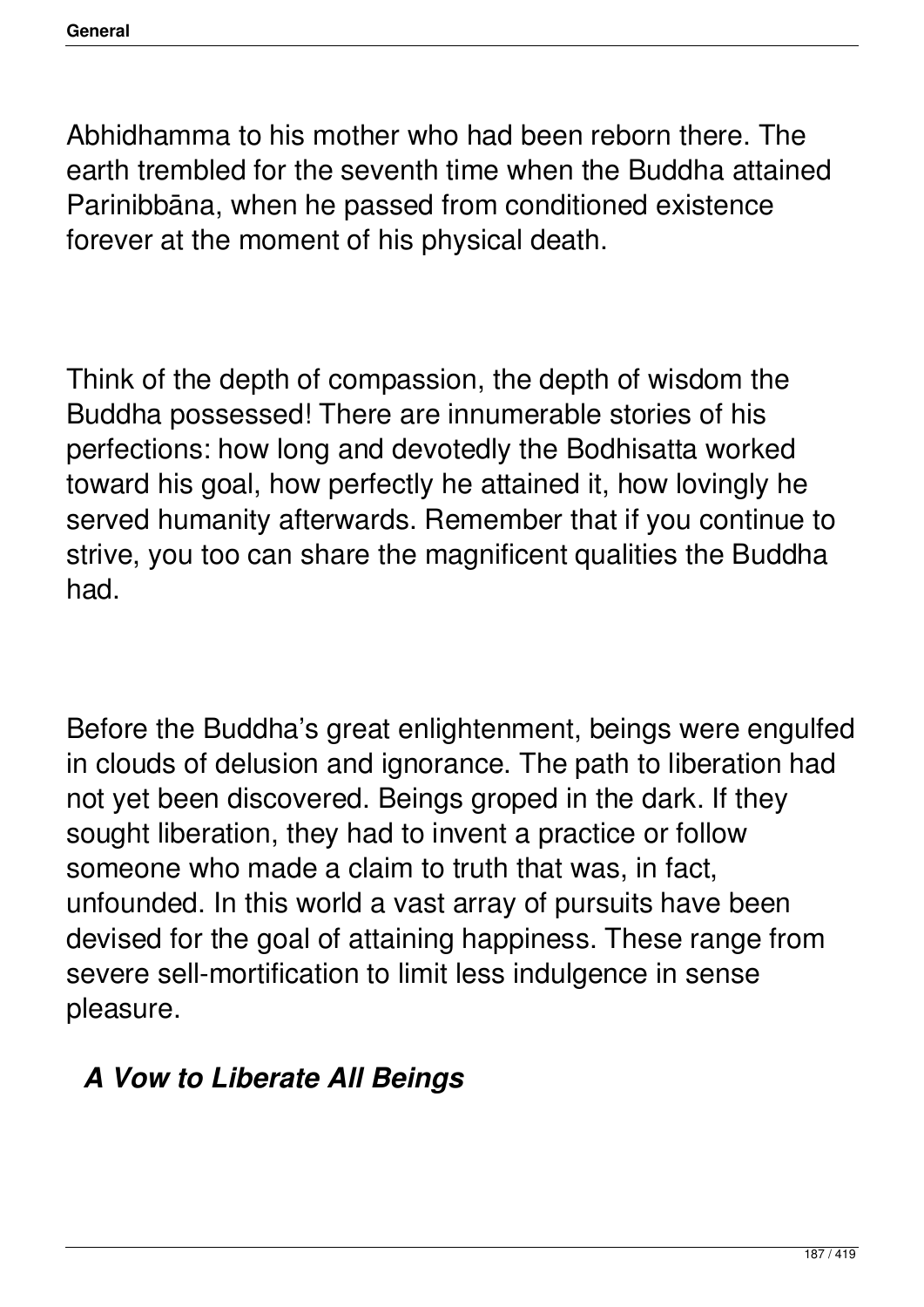One of the Buddha's previous existences was as a hermit named Sumedha. This was during a previous eon and world system, when the Buddha immediately previous to this one, Dīpal kara, was alive. The hermit Sumedha had a vision of how much beings suffered in darkness prior to the appearance of a sammā sambuddha, a fully enlightened Buddha. He saw that beings needed to be led safely across to the other shore; they could not arrive alone. Due to this vision, the hermit renounced his own enlightenment, for which he had a strong potential in that particular existence. He vowed instead to spend incalculable eons, however long it would take, to perfect his own qualities to the level of a sammā sambuddha. This would give him the power to lead many beings to liberation, not just himself.

When this being finally completed his preparations and arrived at his lifetime as the present Buddha, he was truly an extraordinary and outstanding person. Upon his great enlightenment, he was endowed with what are known as "the three accomplishments": the accomplishment of cause, the accomplishment of result, and the accomplishment of service.

He was accomplished by virtue of the cause which led to his enlightenment, that is, the effort he put forth during many existences to perfect his paramis, the forces of purity in his mind. There are many stories of the bodhisatta's tremendous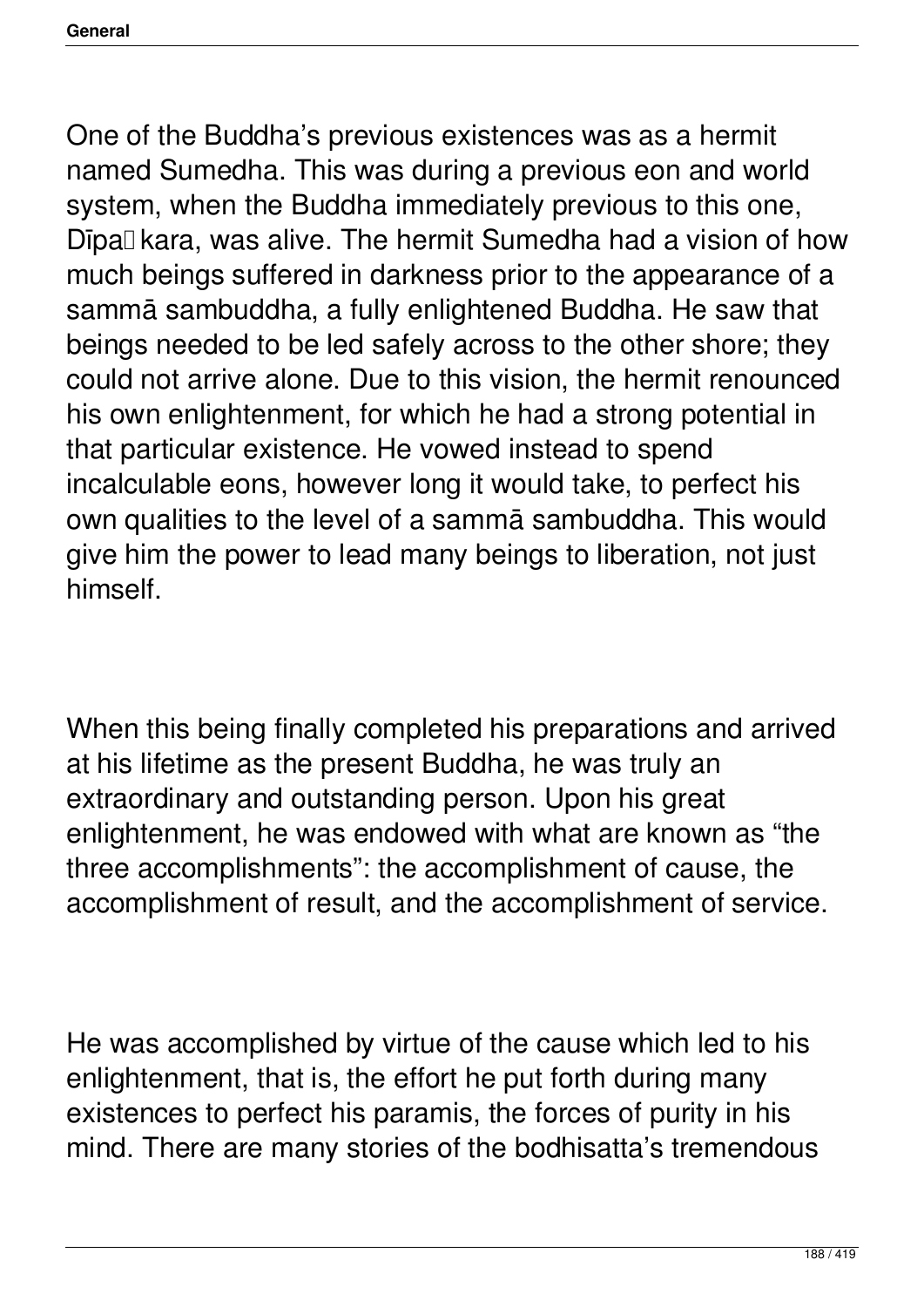acts of generosity, compassion and virtue. In lifetime after lifetime, he sacrificed himself for the benefit of others. Thus developed, his purity of mind was the foundation for his attainment under the Bo Tree of enlightenment and omniscient knowledge. That attainment is called the accomplishment of result because it was the natural result of his accomplishment of cause, or the development of very strong powers of purity in his mind. The Buddha's third accomplishment was that of service, helping others through many years of teaching. He was not complacent about his enlightenment, but out of great compassion and loving care for all those beings who were trainable, he set forth after his enlightenment and tirelessly shared the Dhamma with all those beings who were ready for it, until the day of his Parinibbāna.

Reflecting on various aspects of the Buddha's three great accomplishments may inspire you to greater effort in your own practice.

# *Compassion Leads to Action*

Compassion was the Bodhisatta Sumedha's sole motivation for sacrificing his own enlightenment in favor of making the incredible effort to become a Buddha. His heart was moved when he saw, with the eye of great compassion, how beings suffered as a result of misguided activities. Thus he vowed to attain the wisdom necessary to guide them as perfectly as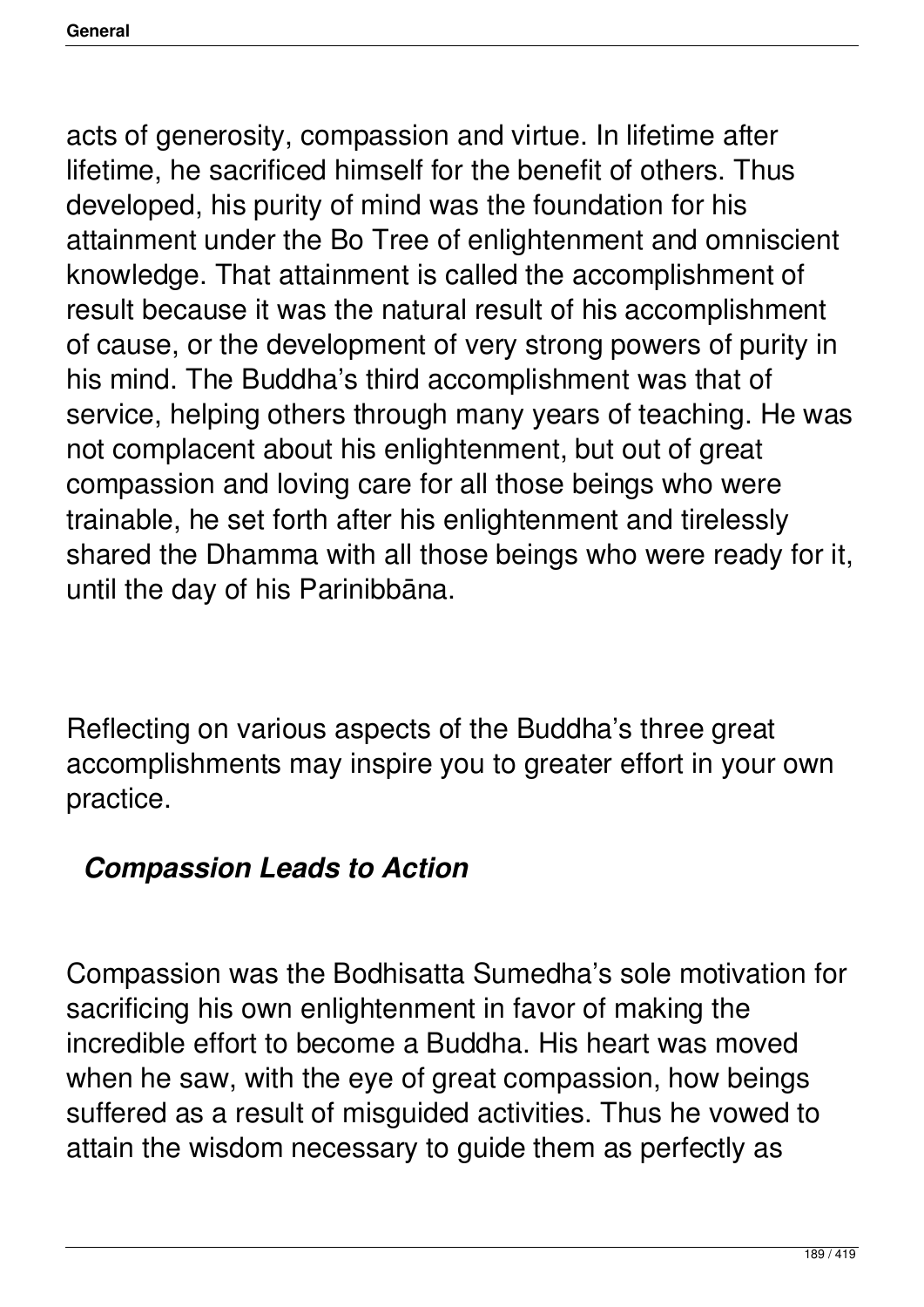possible.

Compassion must lead to action. Furthermore, wisdom is required so that action may bear useful fruit. Wisdom distinguishes the right path from the wrong path. If you have compassion but no wisdom, you may do more harm than good when you try to help. On the other hand, you may have great wisdom, may have become enlightened, but without compassion you will not lift a finger to help others.

Both wisdom and compassion were perfectly fulfilled in the Buddha. Because of his great compassion for suffering beings, the Bodhisatta was able to go through his samsaric wanderings with enduring patience. Others insulted and injured him, yet he was able to bear these actions with perseverance and endurance. It is said that if you were to combine the compassion that all the mothers on this planet feel for their children, it would still not come near the Buddha's great compassion. Mothers have a great capacity for forgiveness. It is no easy task to bring up children. Children can be very cruel, and at times they can inflict emotional and physical harm on their mothers. Even when harm is grievous, however, a mother's heart usually has space to forgive her child. In the Buddha's heart this forgiving space was boundless. His capacity for forgiveness was one of the manifestations of his great compassion.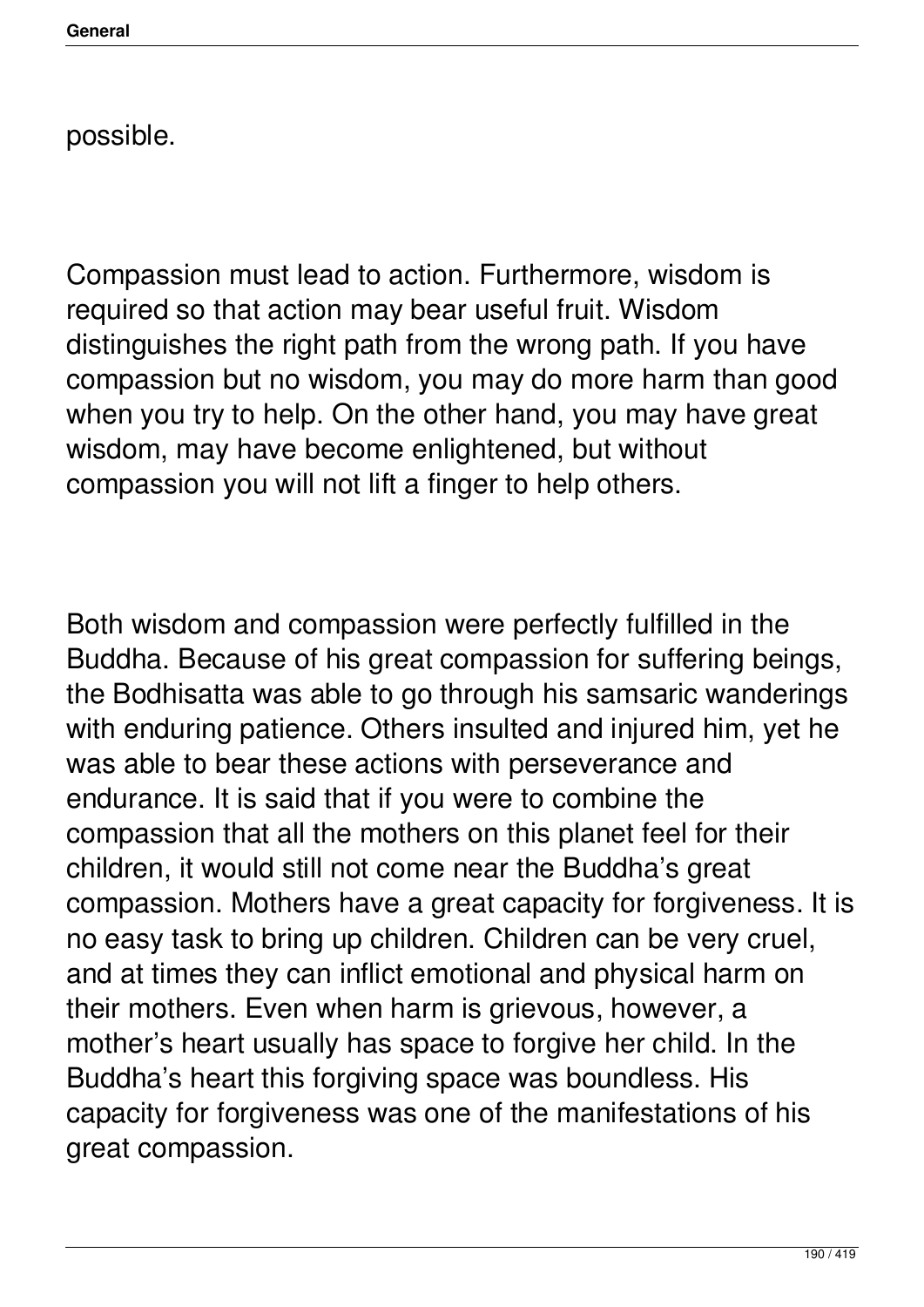Once upon a time the Bodhisatta was born as a monkey. One day he was swinging around in the forest and happened upon a Brahman who had fallen in a crevice. Upon seeing the poor Brahman helpless, the monkey was filled with compassion. This feeling had a great deal of momentum behind it, for by then the Bodhisatta had spent many lifetimes cultivating his parami, or perfection, of compassion.

The Bodhisatta prepared to leap into the crevice to save the Brahman but he wondered if he had the strength to carry the Brahman out. Wisdom arose in his mind. He decided he should test his capability on a boulder he saw lying nearby. Lifting the boulder and setting it down again, he learned that he would be able to accomplish the rescue.

Down the Bodhisatta went and bravely carried the Brahman to safety. Having carried first the boulder and then the Brahman himself, the monkey fell to the ground in exhaustion. Far from being grateful, the Brahman picked up a rock and smashed the monkey's head, so that he could take home the meat for his supper. Awakening to find himself near death, the monkey realized what had happened but did not get angry. This response was due to his perfected quality of forgiveness. He did say to the Brahman, "Is it proper for you to kill me when I've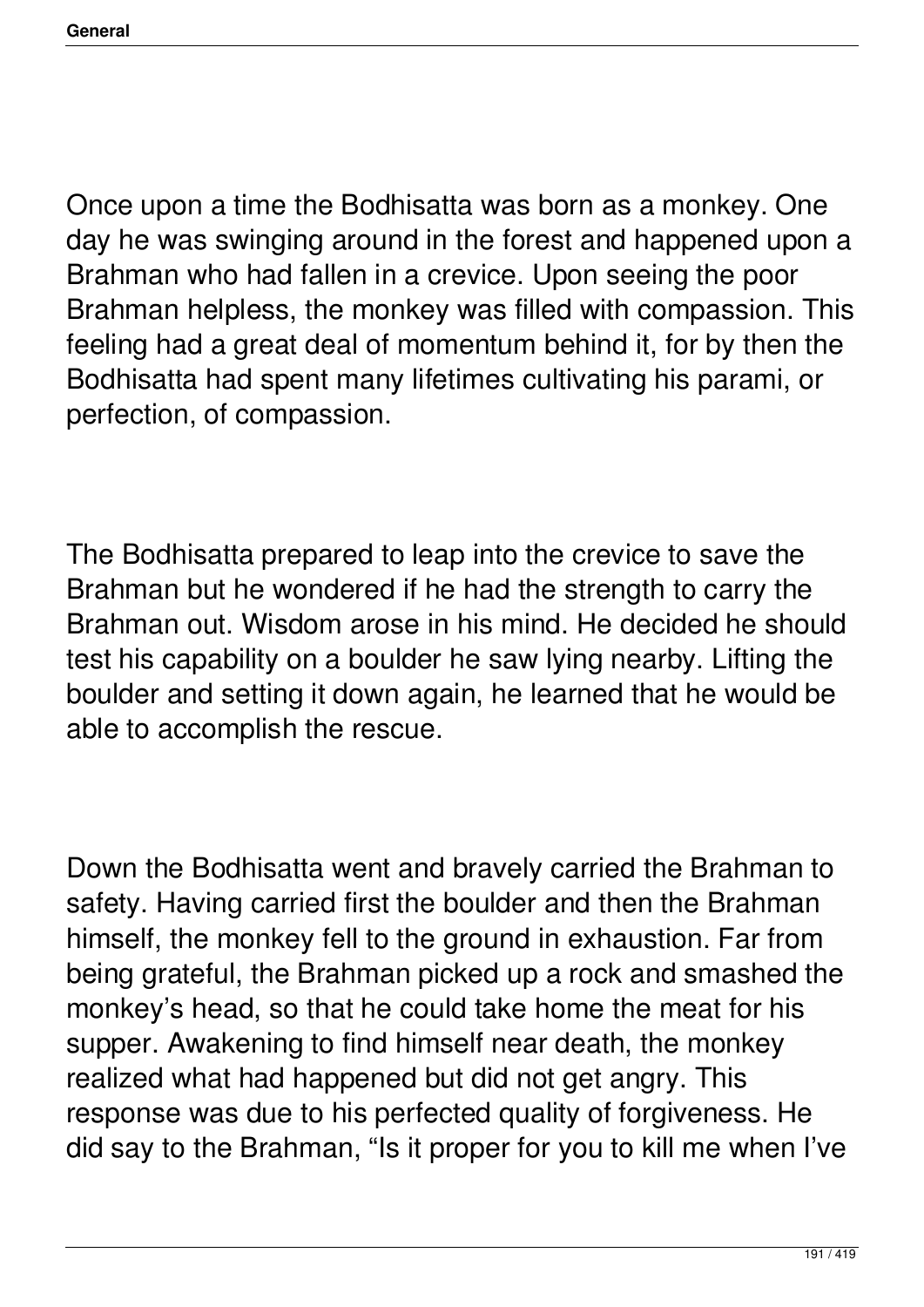saved your life?"

Then the Bodhisatta remembered that the Brahman had lost his way in the forest and would not be able to get home without help. The monkey's compassion knew no bounds. Clenching his teeth, he refused to die until he had led the Brahman out of the forest. A trail of blood fell from his wound as the monkey instructed the Brahman which way to turn. Upon reaching the right trail, the monkey expired.

If the Buddha had this much compassion and wisdom even as a monkey, you can imagine how much more he had developed these perfections by the time of his enlightenment.

## *Full Illumination*

After innumerable existences as a Bodhisatta, the Buddha-to-be was born as a human being in his last existence. Having perfected all the paramis, he began searching for the true path to liberation. He endured many trials before he finally discovered the noble path by which he came to see deeply impermanence, unsatisfactoriness and absence of self in all conditioned phenomena. Deepening his practice, he went through the various stages of enlightenment and eventually became an arahant, completely purified of greed, hatred and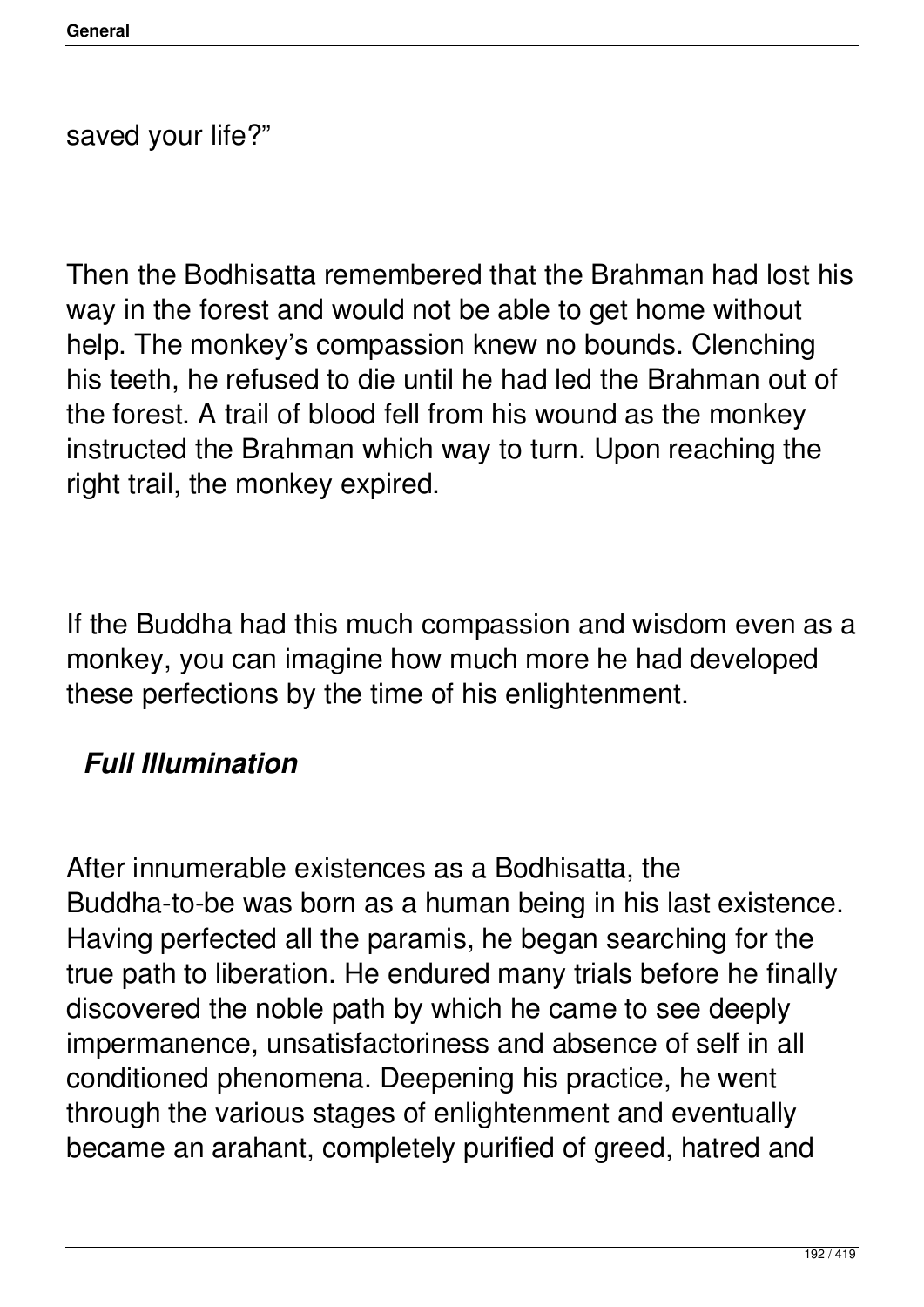delusion. Then, the omniscient knowledge he had cultivated arose in him, together with the other knowledges particular to Buddhas. His omniscience meant that if there was anything the Buddha wished to know about, he had only to reflect upon the question, and the answer would come to his mind spontaneously.

As a result of his illumination, the Buddha was now endowed with "The Accomplishment by Virtue of Fruition of Result," as its full title is known. This accomplishment came about because of the fulfillment of certain causes and prerequisites he had cultivated in his previous lives.

Having become a perfectly enlightened Buddha, he did not forget the intention he had resolved upon so many eons ago when he'd been the hermit Sumedha. The very purpose of his working so hard and long was to help other beings cross the ocean of suffering. Now that the Buddha was completely enlightened, you can imagine how much more powerful and effective his great compassion and wisdom had become. Based on these two qualities, he began to preach the Dhamma and continued to do so for forty-five years, until his death. He slept only two hours a night, dedicating the rest of his time to the service of the Dhamma, helping other beings in various ways so that they could benefit and enjoy well-being and happiness. Even on his deathbed he showed the path to Subhadda, a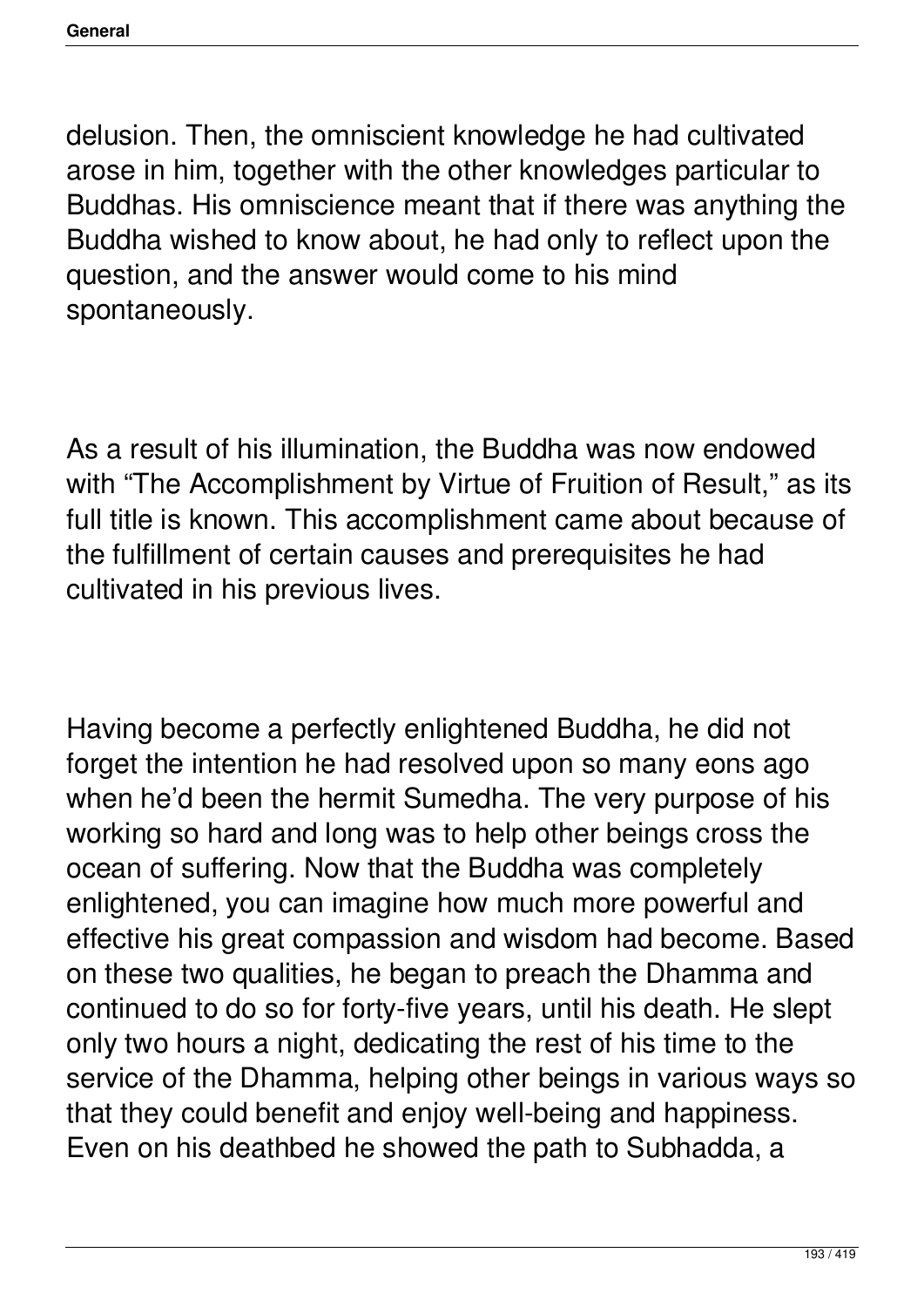renunciate of another sect, who thereby became the last of many disciples to be enlightened by the Buddha.

The full title of this third accomplishment is "The Accomplishment of Seeing to the Welfare of Other Beings," and it is a natural consequence of the previous two. If the Buddha could become enlightened and totally freed from the kilesas, why did he continue to live in this world? Why did he mingle with people at all? One must understand that he wanted to relieve beings of their suffering and put them on the right path. This was the purest compassion and the deepest wisdom on his part.

The Buddha's perfect wisdom enabled him to distinguish what was beneficial and what was harmful. If one cannot make this crucial distinction, how can one be of any help to other beings? One may be wise indeed, knowing full well what leads to happiness and what to misery, but then, without compassion one might feel quite indifferent to the fates of other beings. Thus it was the Buddha's practical compassion which led him to exhort people to avoid unskillful actions that bring harm and suffering. And it was wisdom that allowed him to be selective, precise and effective in what he admonished people to do. The combination of these two virtues, compassion and wisdom, made the Buddha an unexcelled teacher.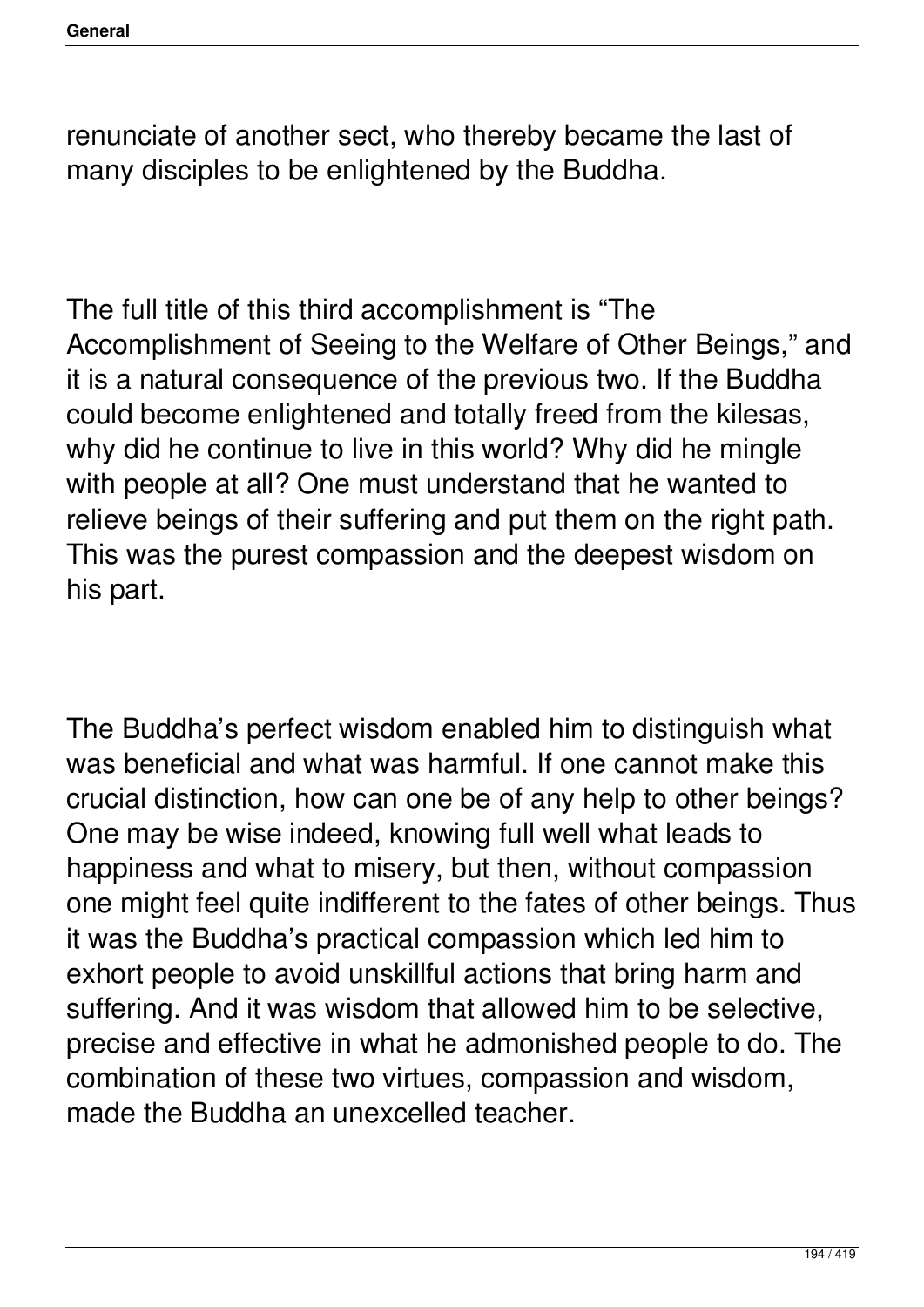The Buddha had no selfish thoughts of gaining honor, fame or the adulation of many followers. He did not mingle with people as a socialite. He approached beings with the sole intention of pointing out the correct way to them so that they could be enlightened to the extent of their capacities. This was his great compassion. When he had finished this duty, the Buddha would retire to a secluded part of the forest. He did not stay among the crowds, bantering and mixing freely like a common person. He did not introduce his pupils to each other, saying, "Here's my disciple the wealthy merchant; here's the great professor." It is not easy to live a solitary and secluded life. No ordinary worldling can enjoy total seclusion. But then, the Buddha was not ordinary.

#### *Advice for Spiritual Teachers*

This is an important point for anyone aspiring to become a preacher of the Dhamma or a meditation teacher. One should exercise great discretion in relating with students.

If one has any relationship at all with them, one must remember always to be motivated by great compassion, following the footsteps of the Buddha. There is danger in becoming too close and familiar with those who are being helped. If a meditation teacher becomes too close to his or her students, disrespect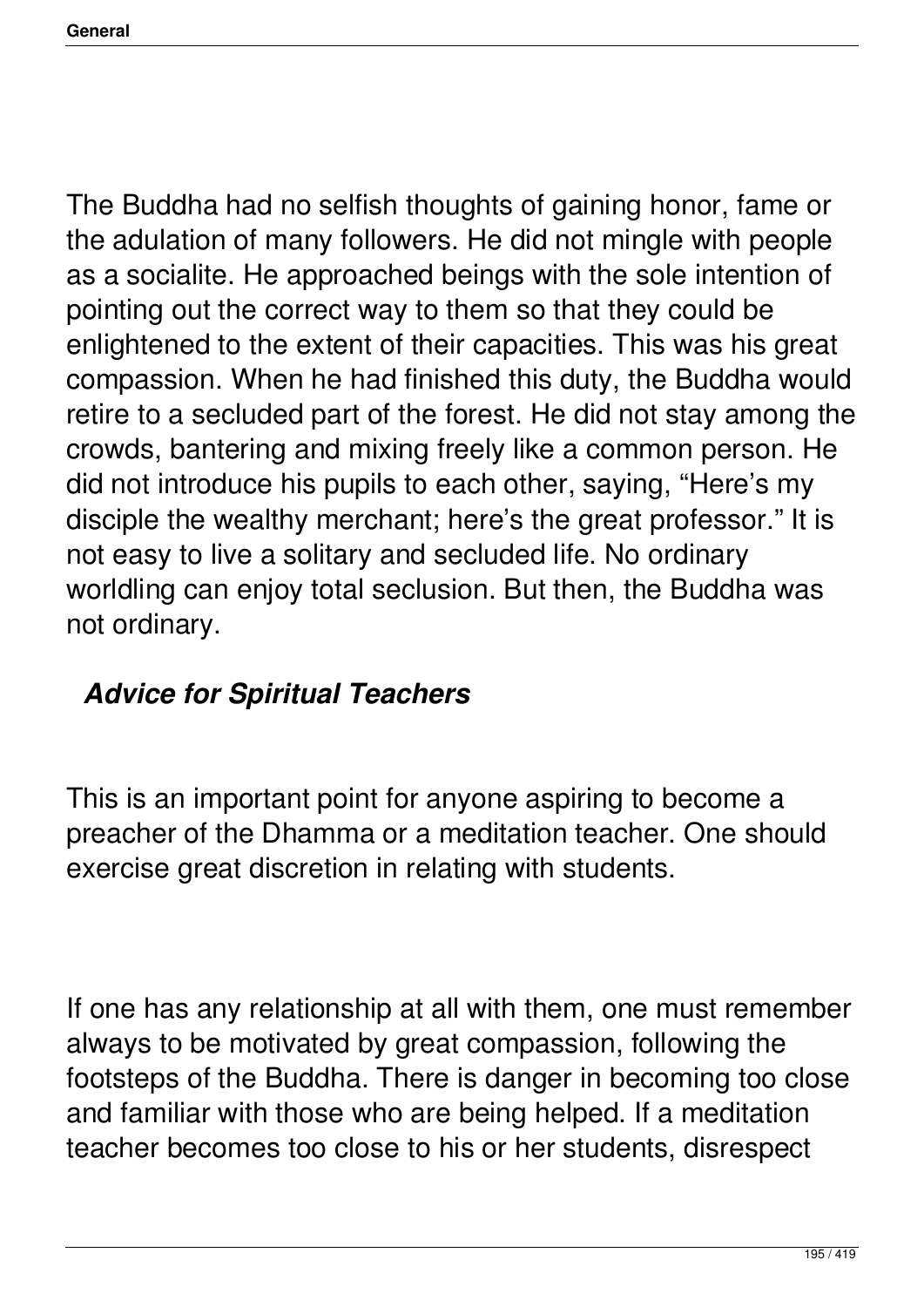and irreverence may be the result.

Meditation teachers should also take the Buddha as their model for the proper motivation in sharing the Dhamma with others. One should not be satisfied with becoming a popular or successful Dhamma teacher. One's motivation must be, instead, genuinely benevolent. One must strive to benefit one's students through presenting a technique whose actual practice can tame the behavior of body, speech and mind, thereby bringing true peace and happiness. Teachers must continually examine their own motivations in this regard.

Once I was asked what was the most effective way to teach meditation. I replied, "First and foremost, one should practice until one is dexterous in one's own practice. Then one must gain a sound theoretical knowledge of the scriptures. Finally, one must apply these two, based on a motivation of genuine lovingkindness and compassion. Teaching based on these three factors will doubtless be effective."

In this world many people enjoy fame, honor and success due to uncanny strokes of fate or kamma. They may not really have fulfilled the accomplishment of cause, as the Buddha did. That is, they may not have worked hard, but simply became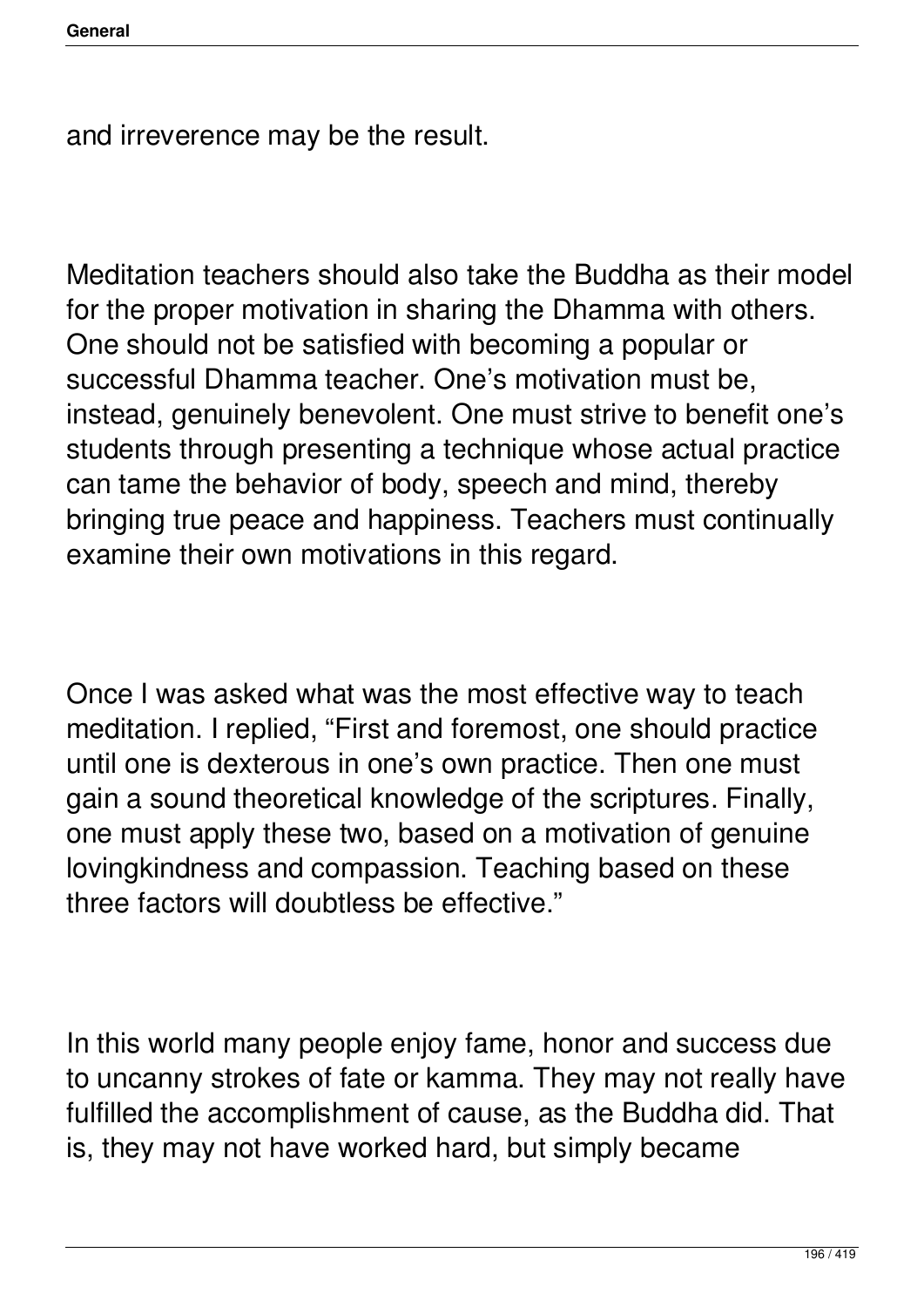successful or wealthy by a fluke. Such people are likely to receive a lot of criticism. People might say, "It's a wonder how he or she got into that position, considering how sloppy and lazy he or she is. He or she doesn't deserve such luck."

Other people may work very hard. But perhaps because they are neither intelligent nor gifted, they attain their goal slowly, if at all. They are unable to fulfill the accomplishment of result. People like this are not free from blame either. "Poor old so-and-so. He or she works hard, but does not have much for brains."

Yet another group of people work very hard and become successful. Having fulfilled their ambition, they then rest upon their laurels, so to speak. Unlike the Buddha, who turned his own glorious achievements to the service of humanity, they do not take any further steps by helping society or other beings. Again, these people will be criticized. "Look how selfish he or she is. He or she's got so much property, wealth, and talent, but no compassion or generosity."

In this world it is difficult to be free from blame or criticism. People will always talk behind one another's backs. Some criticisms are merely gossip, and others are deserved, pointing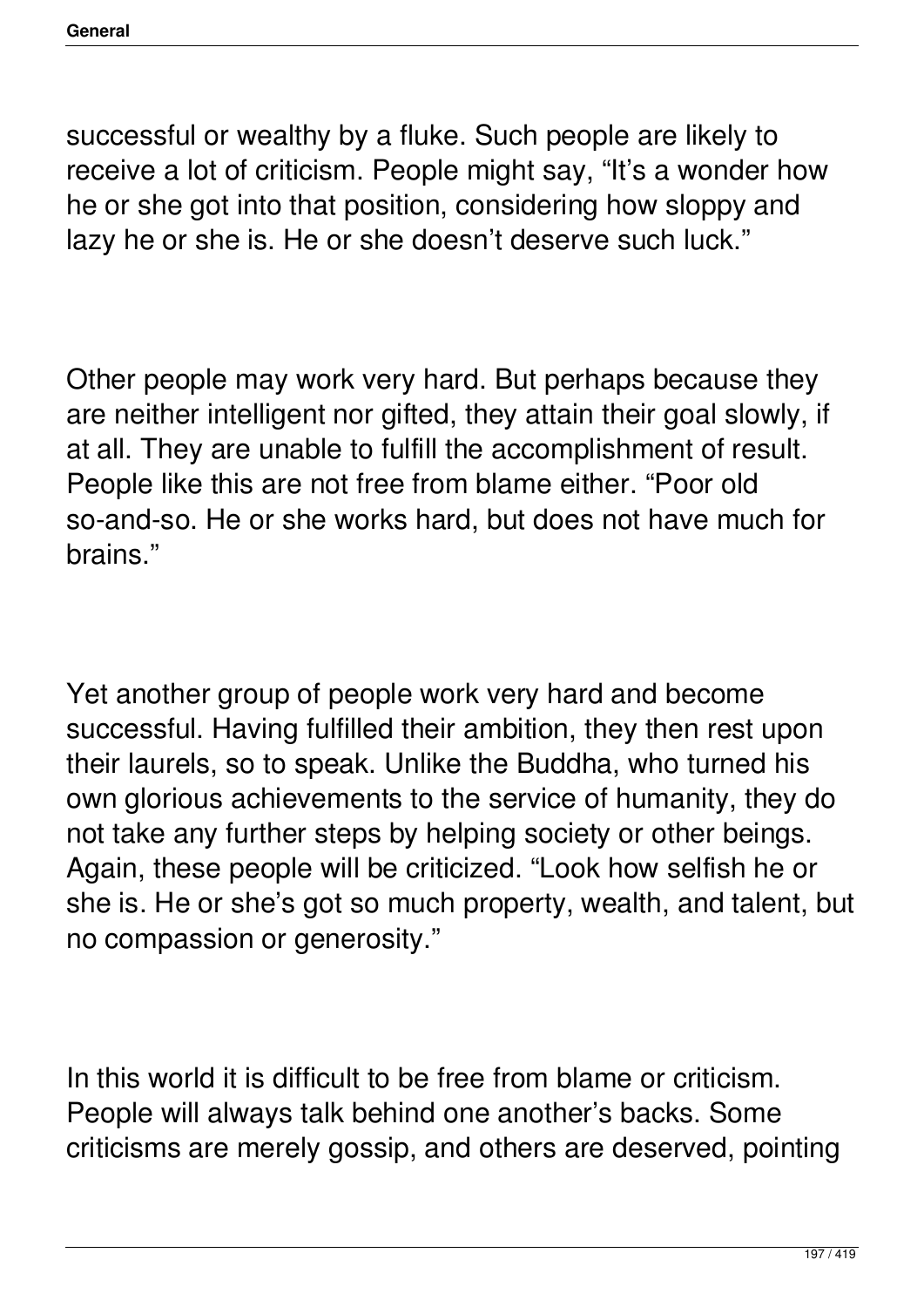to some real flaw or lack in a person. The Buddha was indeed an exceptional human being in having fulfilled the accomplishments of cause, of result, and of service.

One could write an entire book describing the greatness and perfection of the Buddha, the discoverer and teacher of the path to freedom. Here, I only wish to open the doors for you to contemplate his virtues so that you can develop effort in your practice.

Contemplating the Buddha's greatness, you may be filled with awe and adoration. You may feel deep appreciation for the wonderful opportunity to walk the path which such a great individual discovered and taught. Perhaps you will understand that in order to walk on such a path, you cannot be sloppy, nor sluggish, nor lazy.

May you be inspired. May you be brave, strong and enduring, and may you walk this path to its end.

# *9. Avoiding Lazy People*

The ninth way to arouse effort is to avoid the company of lazy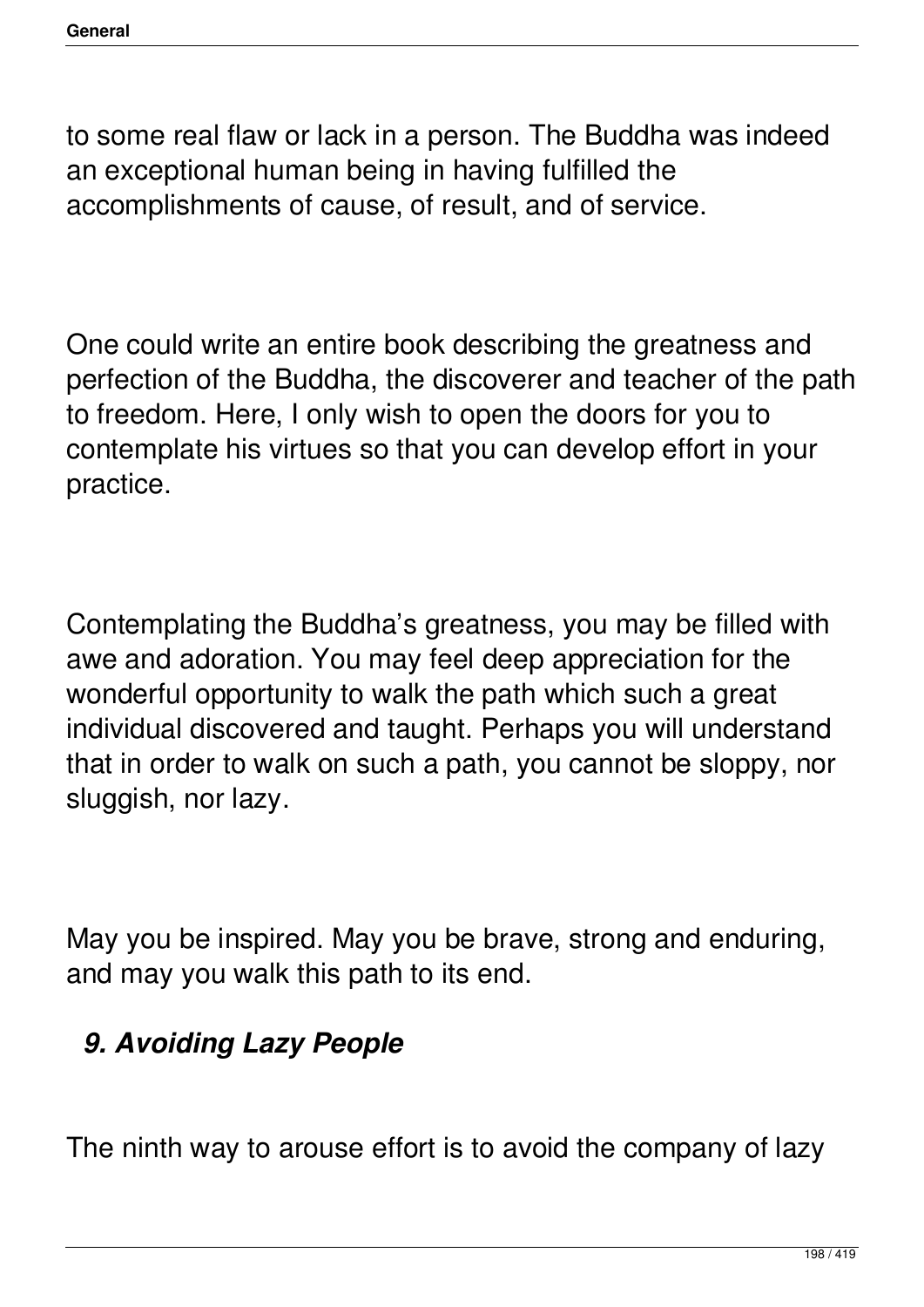persons. There are people who are not interested in mental development, who never try to purify themselves. They just eat, sleep and make merry as much as they want. They are like pythons, who swallow their prey and remain immobile for hours. How will you ever be inspired to put forth energy in the company of such people? You should try to avoid becoming a member of their gang. Avoiding their company is a positive step in developing energy.

### *10. Seeking Energetic Friends*

Now you should take another step and choose to associate instead with yogis who are endowed with developed, enduring and persevering energy. This is the tenth way of arousing effort. Most specifically it refers to a yogi in retreat, but in fact, you will be well off spending time with anyone who is totally committed to the Dhamma, enduring and resolute, trying to activate mindfulness from moment to moment, and maintaining a high standard of progressive or persistent energy. People who give top priority to mental health are your best companions. In a retreat you can learn from the people who seem to be model yogis. You can emulate their behavior and practice, and this will lead to your own development. You should allow others' diligence to be contagious. Take in the good energy, and allow yourself to be influenced by it.

## *11. Inclining the Mind toward Developing Energy*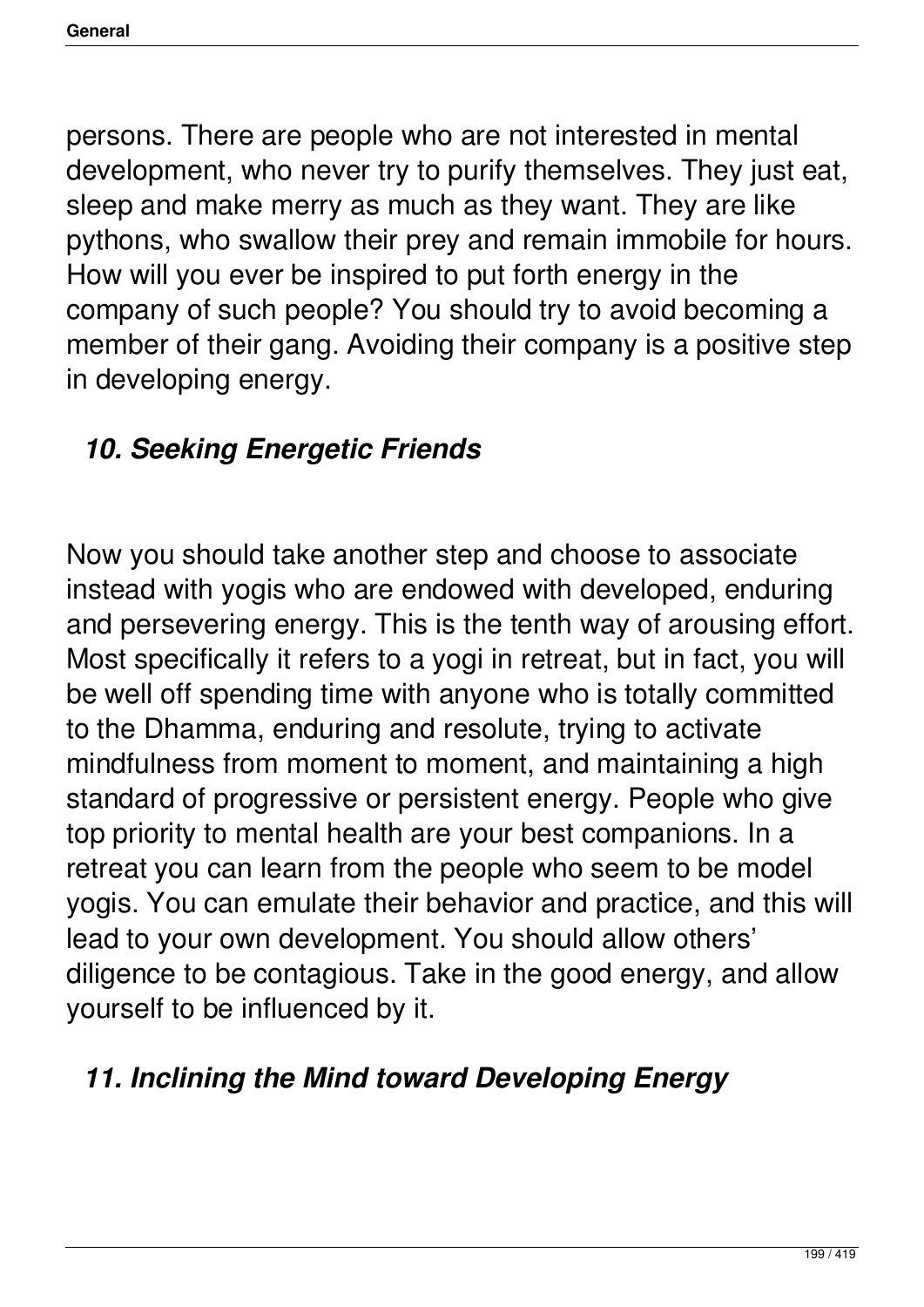The last and best way to arouse energy is persistently to incline the mind toward developing energy. The key to this practice is to adopt a resolute stand. "I will be as mindful as I can at each moment, sitting, standing, walking, going from place to place. I will not allow the mind to space out. I will not allow a moment of mindfulness to be missing." If, on the contrary, you have a careless, self-defeating attitude, your practice will be doomed from the start.

Every moment can be charged with this courageous effort, a very consistent and enduring energy. If a moment of laziness dares to tiptoe in, you will catch it right away and shoo it out! *Ko sajja,*

laziness, is one of the most undermining and subversive elements in meditation practice. You can eradicate it by effort: courageous, persistent, persevering, enduring effort.

I hope you will arouse energy through any and all of these eleven ways, so that you will make swift progress in the path and eventually attain that consciousness which uproots defilements forever.

# **RAPTURE: FOURTH FACTOR OF ENLIGHTENMENT**

Pīti, or rapture, has the characteristic of happiness, delight and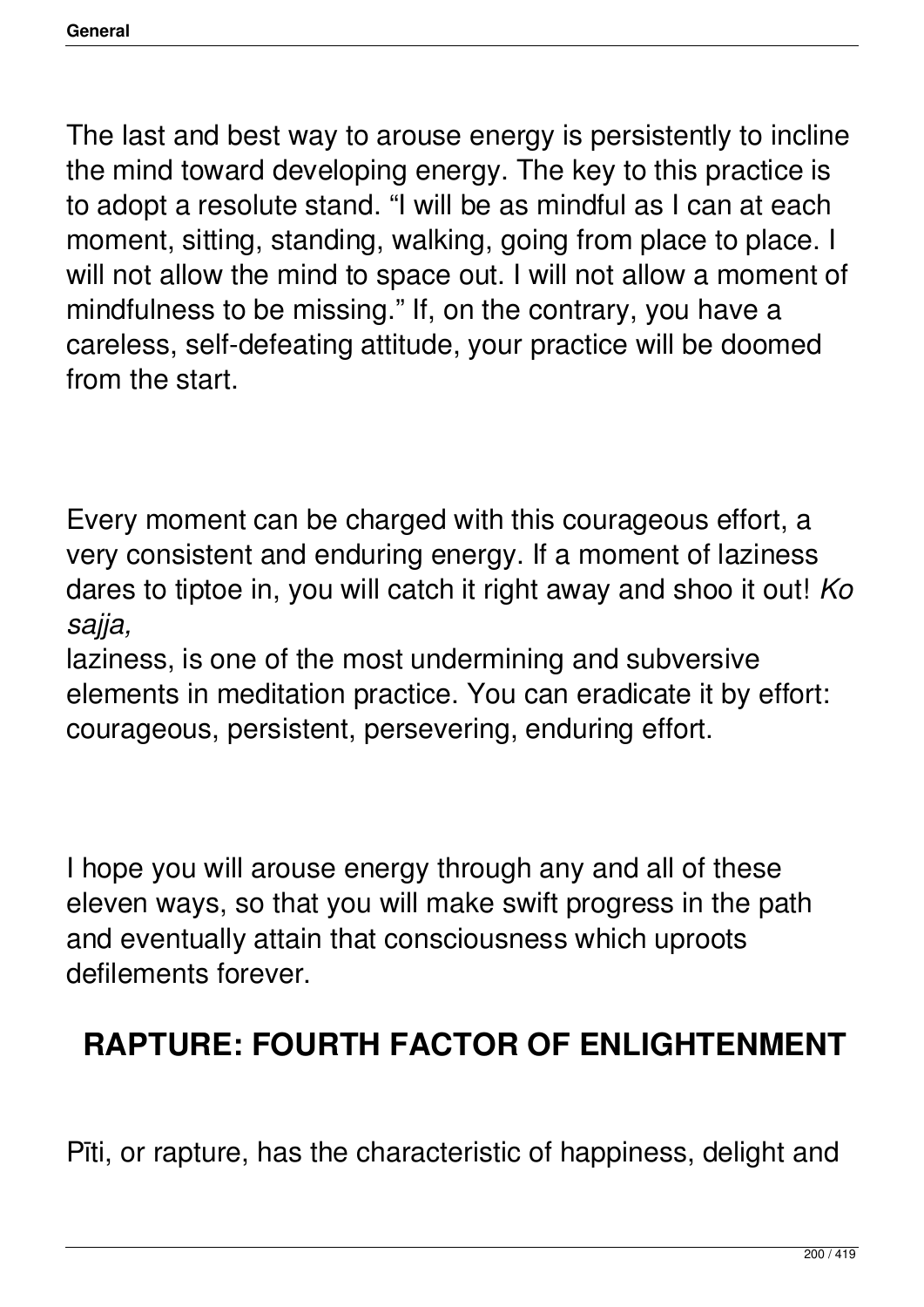satisfaction. It is in itself a mental state possessing these characteristics. But a further characteristic of rapture is that it can pervade associated mental states, making them delightful and happy and bringing a sense of deep satisfaction.

# *Lightness and Agility*

Rapture fills the mind and body with lightness and agility. This, according to the classical analysis, is its function. The mind becomes light and energized. The body also feels agile, light and workable. The manifestation of rapture is in actual sensations of lightness in the body. Rapture manifests very clearly through physical sensations.

When rapture occurs, coarse and uncomfortable sensations are replaced with something very soft and gentle, velvet smooth and light. You may feel such a lightness of body that it seems as if you are floating in the air. At times the lightness may be active rather than still. You may feel as if you were being pushed or pulled, swayed and rocked, or as if you are traveling on rough water. You may feel off-balance, but it is nonetheless very pleasant.

# *The Five Types of Rapture*

There are five types of rapture. The first is called "Lesser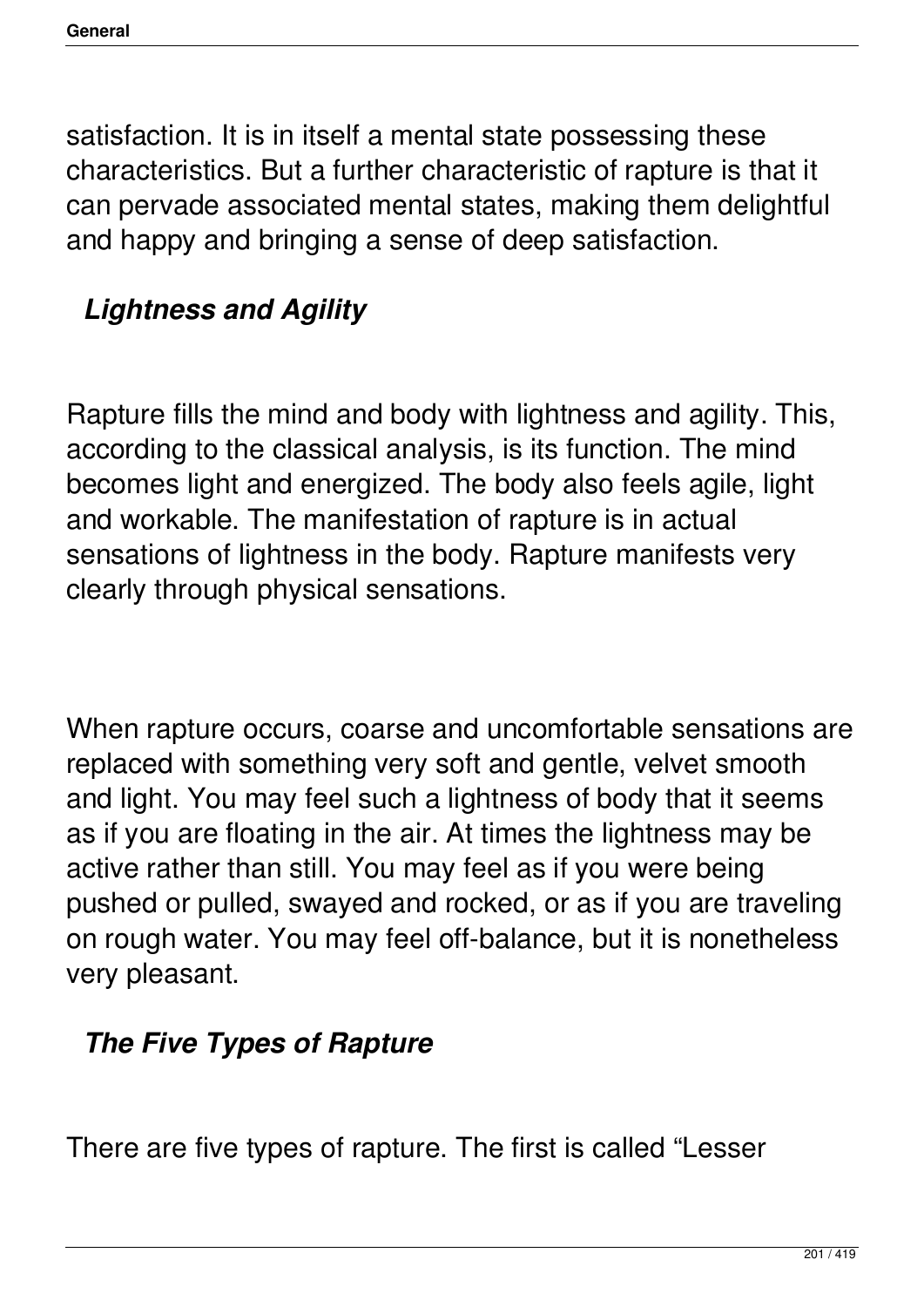Rapture." At the beginning of practice, after the hindrances have been kept at bay for sufficient periods of time, yogis may begin feeling chills and thrills of pleasure, some times goose bumps. This is the beginning of rapturous feelings.

The next type is called "Momentary Rapture." It comes in flashes like lightning and is more intense than the first type. The third kind is "Overwhelming Rapture." The classical simile is of someone sitting by the sea and suddenly seeing a huge wave that is coming to engulf her or him. Yogis experience a similar feeling of being swept off the ground. Their hearts thump; they are overwhelmed; they wonder what is happening.

The fourth type of rapture is "Uplifting or Exhilarating Rapture." With this, you feel so light that you might think you are sitting a few feet off the ground. You feel as if you are floating about or flying, rather than walking on the earth.

The fifth type of rapture, "Pervasive Rapture," is the strongest of all. It fills the body, every pore. If you are sitting, you feel fantastically comfortable and you have no desire at all to get up. Instead, there is a great interest in continuing to sit without moving.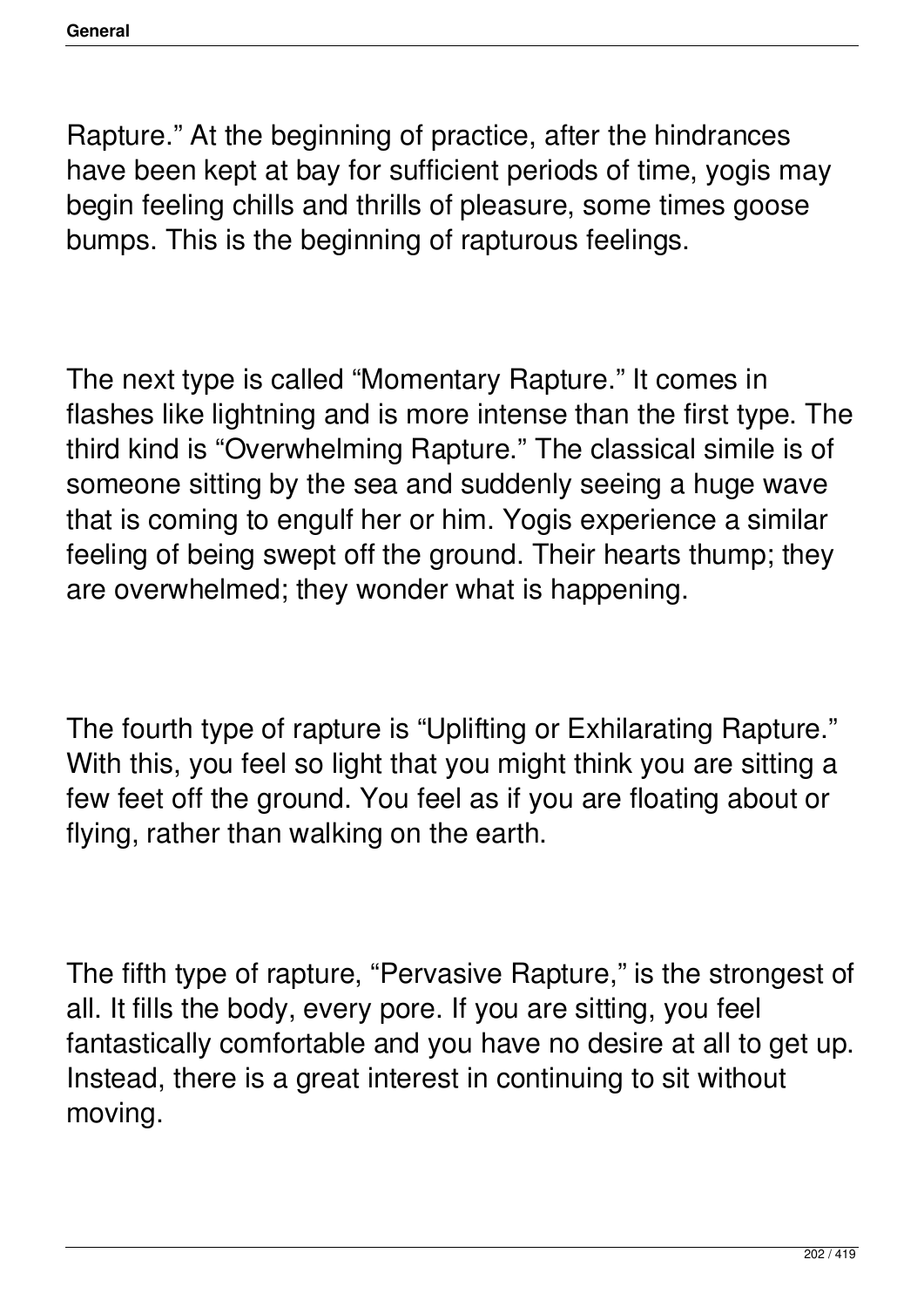The first three types of rapture are called *pamojja,* or weak rapture. The last two deserve the rightful name of *pīti,*

strong rapture. The first three are causes of, or stepping stones toward, the stronger two.

## *Wise Attention Causes Rapture*

As with effort, the Buddha said there is only one cause for rapture: wise attention. Specifically, this is wise attention to being effortful in bringing about wholesome rapturous feelings connected with the Buddha, Dhamma and Sa<sub>[gha.</sub>

#### *Eleven More Ways to Develop Rapture*

The commentaries give eleven ways of arousing rapture:

## *1. Remembering the virtues of the Buddha*

The first way is buddhānussati, recollecting the virtues of the Buddha. He has quite a number of virtues, and it might not be necessary for you to go through all of the traditional lists of them before the first hints of rapture begin to appear. For example, the first traditionally listed virtue is the quality of *araha .* This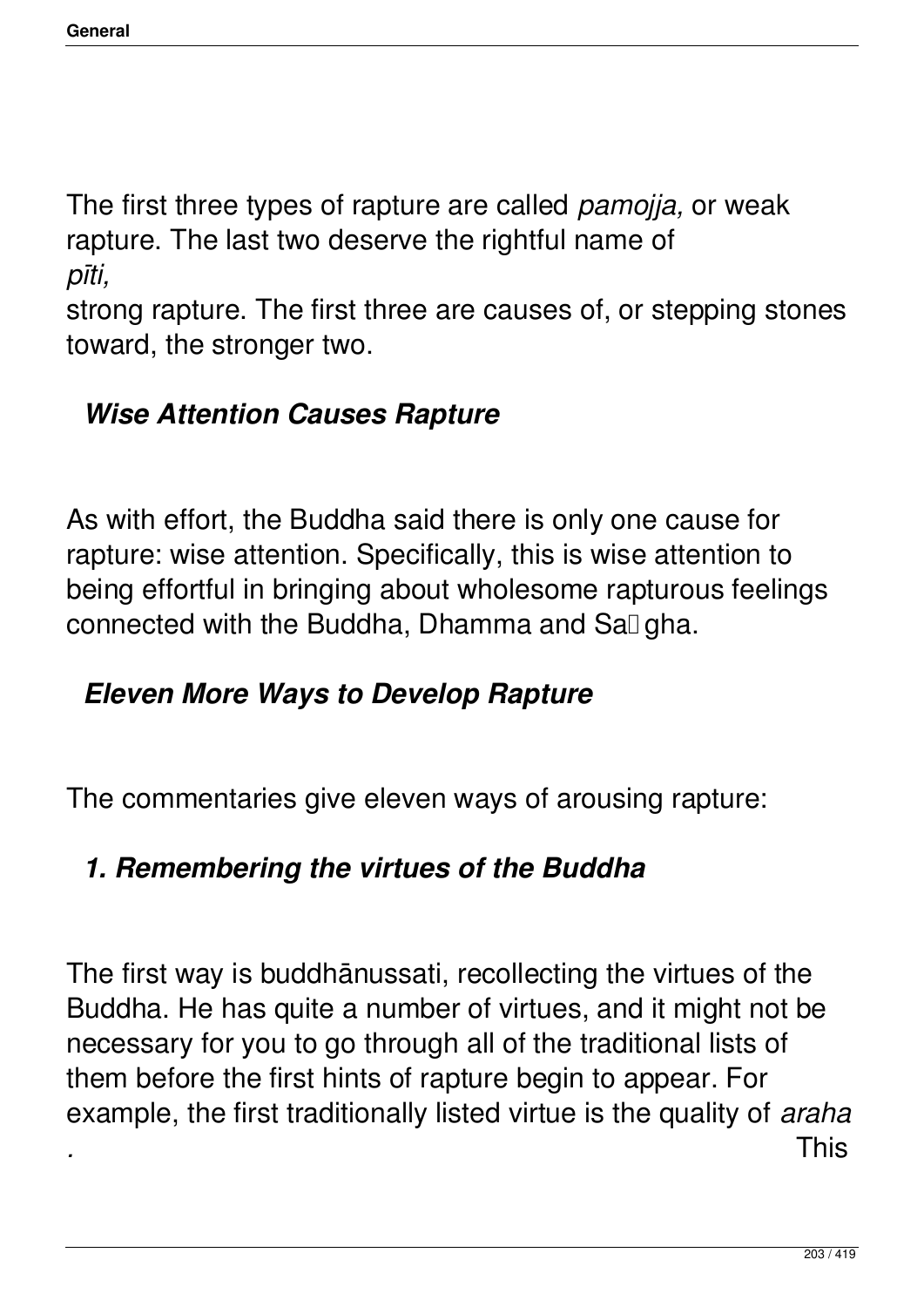means that the Buddha is worthy of respect by all humans, devas and brahmas, due to the purity he attained by uprooting all kilesas. Think about the purity he achieved in this way, and perhaps some joy will come up in you. You might also recollect the Buddha's three accomplishments as described in our discussion of courageous effort.

However, reflections and recitation of formulas are not the only way to recollect the Buddha's virtues. In fact, these are far less reliable than one's own intuitive insights. When a yogi attains the insight into arising and passing away, rapture arises naturally, and so does an appreciation of the Buddha's virtues. The Buddha himself said, "One who sees the Dhamma sees me." A yogi who attains insight will truly be able to appreciate the greatness of the founder of our lineage. You might say to yourself, "If I am able to experience such purity of mind, how much greater the Buddha's purity must have been!"

# *2. Rejoicing in the Dhamma*

The second way of arousing rapture is to recollected the Dhamma and its virtues. The first traditional virtue is expressed in a phrase: "Well spoken is the Dhamma by the Buddha, indeed well proclaimed is the Dhamma by the Buddha." The Buddha taught the Dhamma in the most effective way, and your present teachers have reliably transmitted it. This is indeed a cause for rejoicing.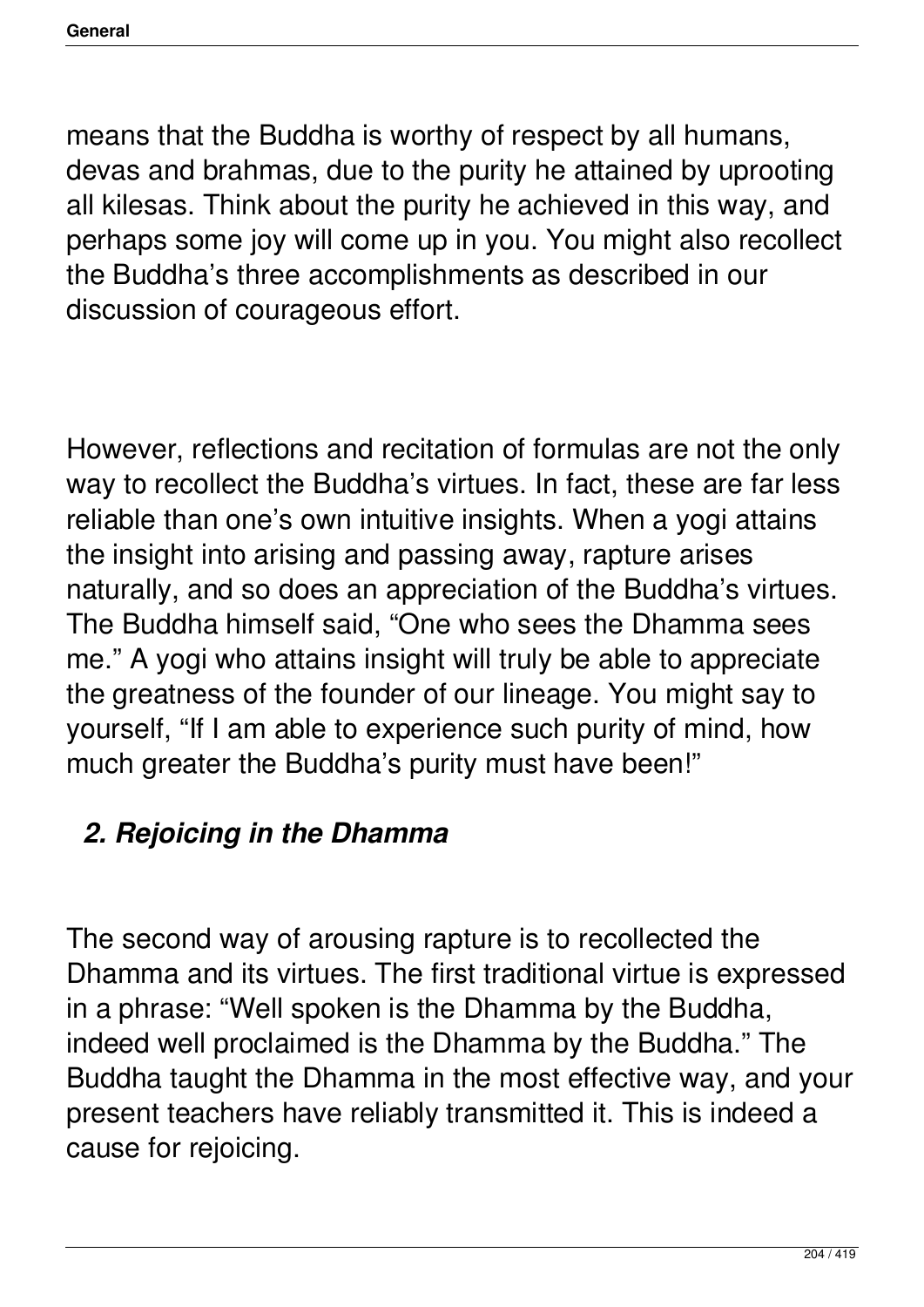The Buddha spoke at length about the threefold training of sīla, samādhi and paññā. To follow the training, we first maintain purity of conduct by keeping the precepts. We try to develop a high level of moral integrity through taming our actions and speech. This will bring us many benefits. First, we will be free from self-judgement, self- blame and remorse. We are free from censure by the wise, and from punishment by the law.

Next if we follow the Buddha's instructions, we will develop concentration. If you are faithful, consistent and patient, you can experience a mind that is happy and clear, bright and peaceful. This is *samatha sukha,* the happiness that comes from concentration and tranquility of mind. You can even attain the various levels of jhānas or absorptions, states of consciousness in which the kilesas are temporarily suppressed and an extraordinary peace results.

Then, practicing vipassanā, we have the chance to experience a third kind of happiness. As you penetrate deeper into the Dhamma, attaining the stage of insight into the rise and fall of phenomena, you will feel exhilarating rapture. This happiness could be called "Thrilling Happiness." Later on comes the "Happiness of Clarity." And eventually, when you reach the insight called sa<sup>n</sup>khārupekkhañāna, the insight into equanimity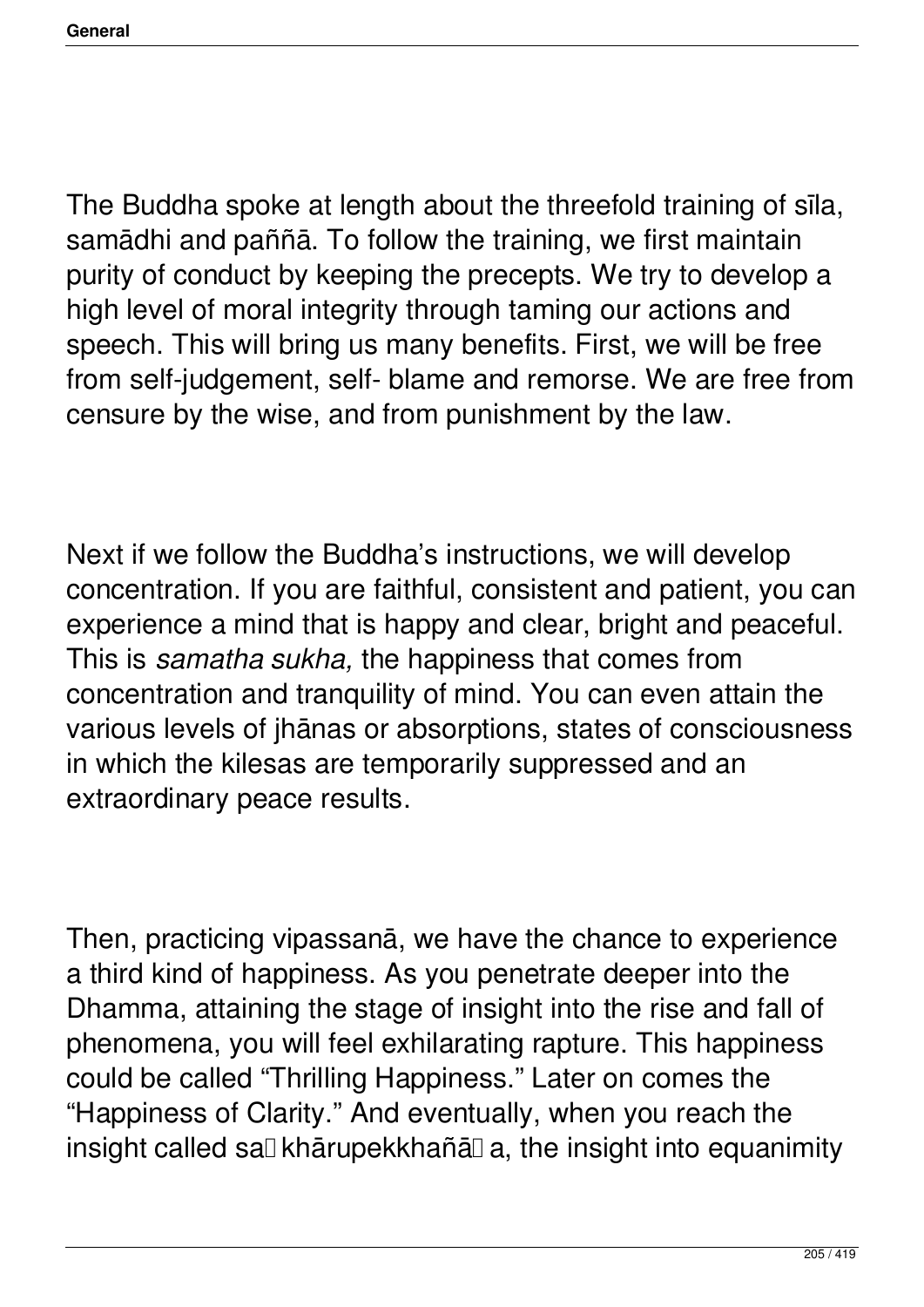regarding all formations, you will experience the "Happiness of Equanimity." It is a profound delight, not so agitated and thrilling, but very subtle and balanced.

Thus, true to the promises and guarantees of the Buddha, those who follow the path of practice will be able to experience all these sorts of happiness. If you manage to experience all these kinds of happiness yourself, you can deeply appreciate the truth of the Buddha's words. You too will say, "Well spoken is the Dhamma by the Buddha, indeed well proclaimed is the Dhamma by the Buddha."

Finally, transcending all these kinds of happiness is the ultimate "Happiness of Cessation." Going beyond the happiness of equanimity, a yogi can experience a moment of insight into nibbāna which comes about with the attainment of noble path consciousness. After this, a yogi feels a depth of appreciation for the Buddha's Dhamma that he or she may never have known before. Did the Buddha not say, "If you meditate in this way, you can arrive at the cessation of suffering?" This is true. Many people have experienced it; and when finally you know for yourself, your mind will sing with rapture and gratitude.

#### *Great Possibilities that come to Fruition in Practice*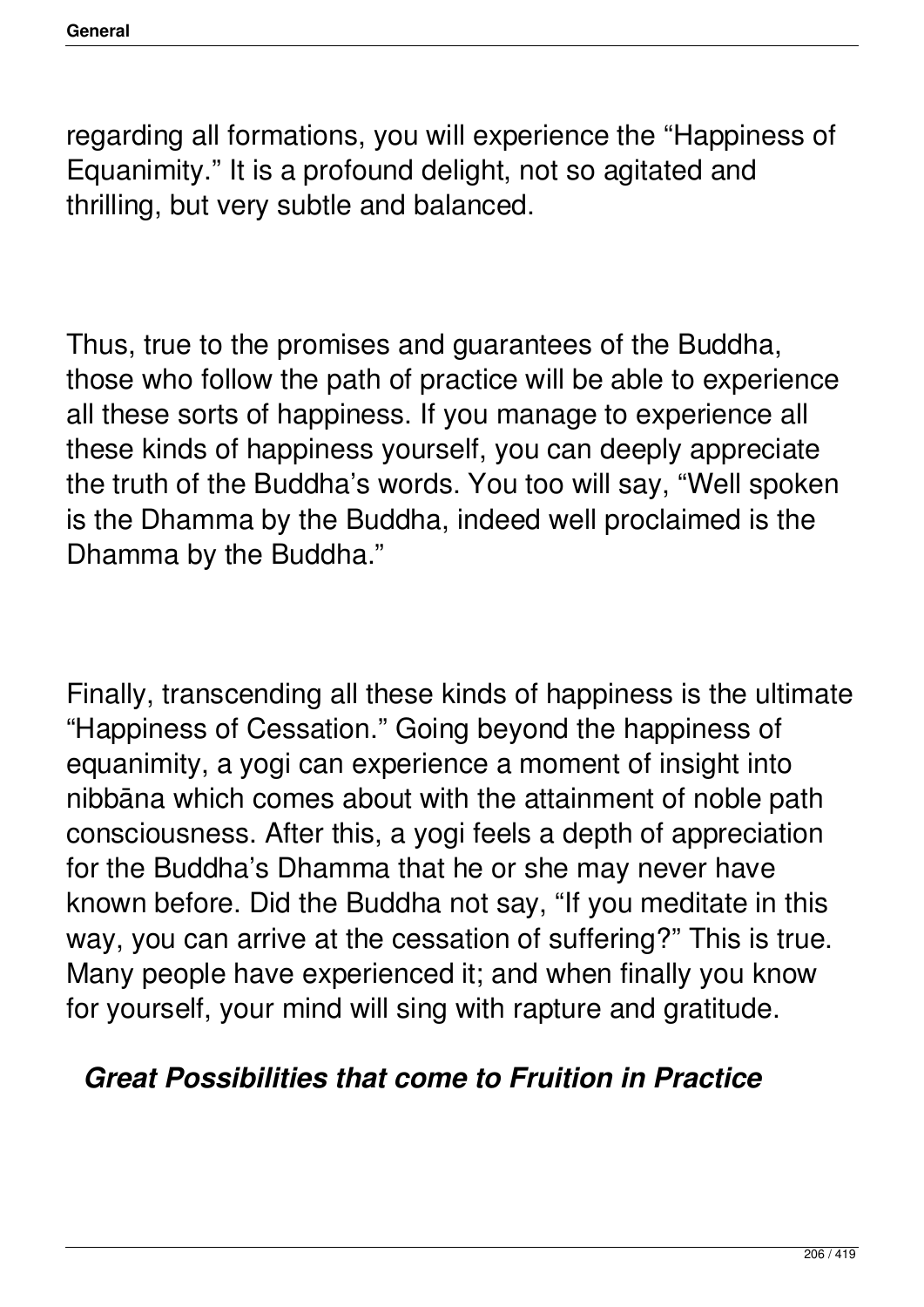Thus, there are three ways of appreciating the fact that the Dhamma is well proclaimed. First, if you think deeply about the great possibilities that lie within meditation practice, your mind will be full of praises for the Dhamma — and of rapture, too, of course. Perhaps you naturally possess great faith, so that whenever you hear a discourse or read about the Dhamma you are filled with rapture and interest. This is the first of three ways of appreciating the Dhamma. Second, if you enter the practice itself, the promises and guarantees of the Buddha will certainly begin to come true. Sīla and samādhi will improve your life. This teaches you more intimately how well proclaimed the Dhamma is, for it has brought you clarity of mind and a deep, subtle happiness. Third and finally, the greatness of the Dhamma can be seen in the practice of wisdom, which leads eventually to the happiness of nibbāna. At this point profound changes may take place in your life. It is like being reborn. You can imagine the rapture and appreciation you would feel at this point.

# 3. Rejoicing in the Virtues of the Sall gha

Recollecting the virtues of the Sall gha is the third major way of developing rapture listed in the commentaries. The Sa $\square$ gha is the group of noble individuals who are totally committed to the Dhamma, striving earnestly and patiently. They follow the path in a straight and correct way and arrive at their respective destinations.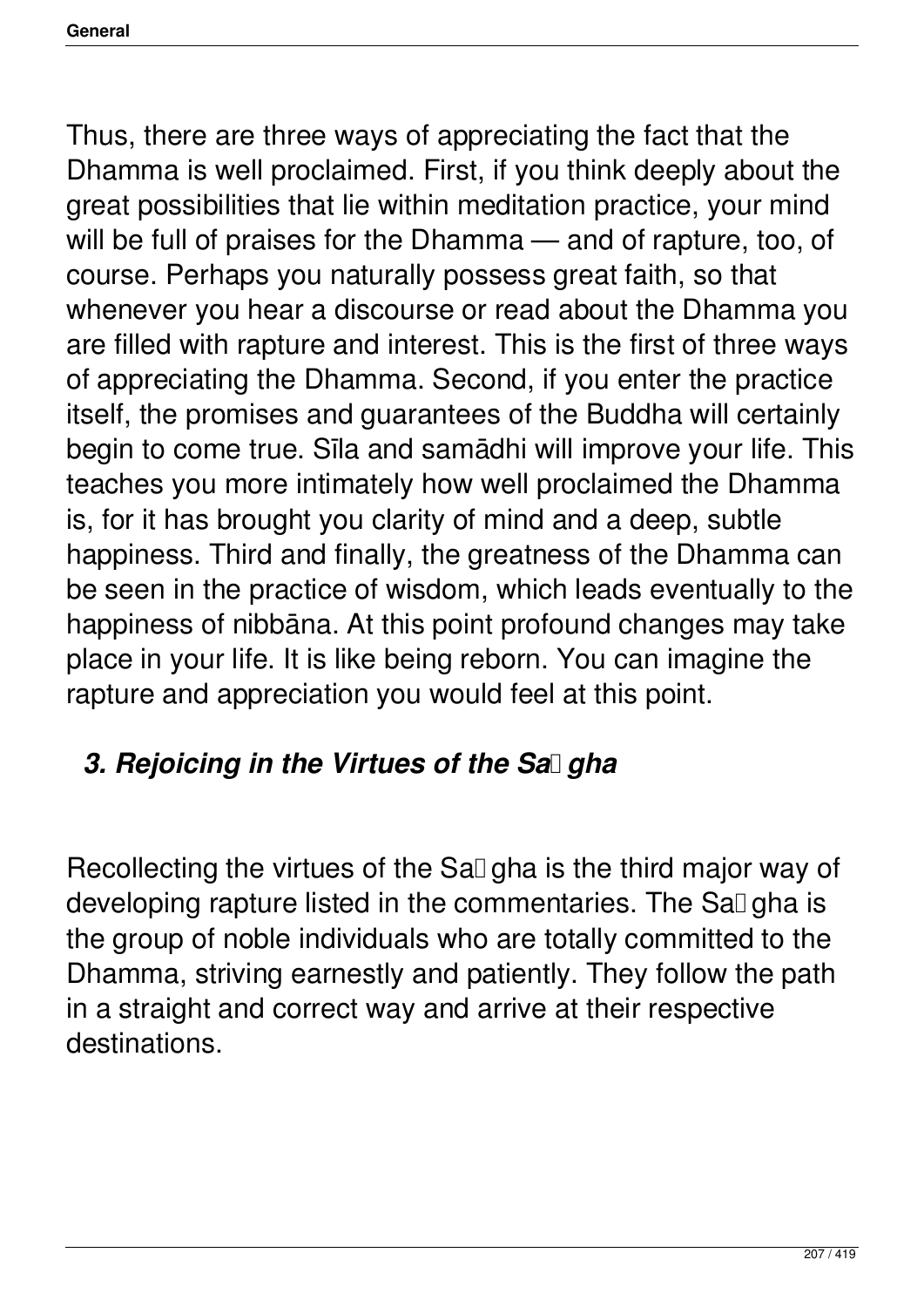If you have experienced some purity of mind in your practice, you can imagine others feeling the same thing, and perhaps even deeper levels, far beyond what you have known. If you have attained some degree of enlightenment, you will be endowed with unshakable faith in the existence of other noble ones who have traversed this same path with you. Such people are indeed pure and impeccable.

# *4. Considering Your Own Virtue*

The fourth way of arousing rapture is to consider the purity of your own conduct. Impeccability of conduct is a powerful virtue which brings a great sense of satisfaction and joy to its possessor. It takes great perseverance to maintain purity. When you review your own efforts in this regard you may feel a deep sense of fulfillment and exhilaration. If you cannot maintain pure conduct, you will be invaded by remorse and self-judgment. You will not be able to concentrate on what you are doing, and thus your practice cannot progress.

Virtue is the foundation of concentration and wisdom. There are many examples of people who have attained enlightenment by turning their mindfulness toward the rapture that arises from their contemplation of the purity of their own sīla. This contemplation can be particularly helpful in an emergency.

## *Rapture during an Emergency: The Story of Tissa*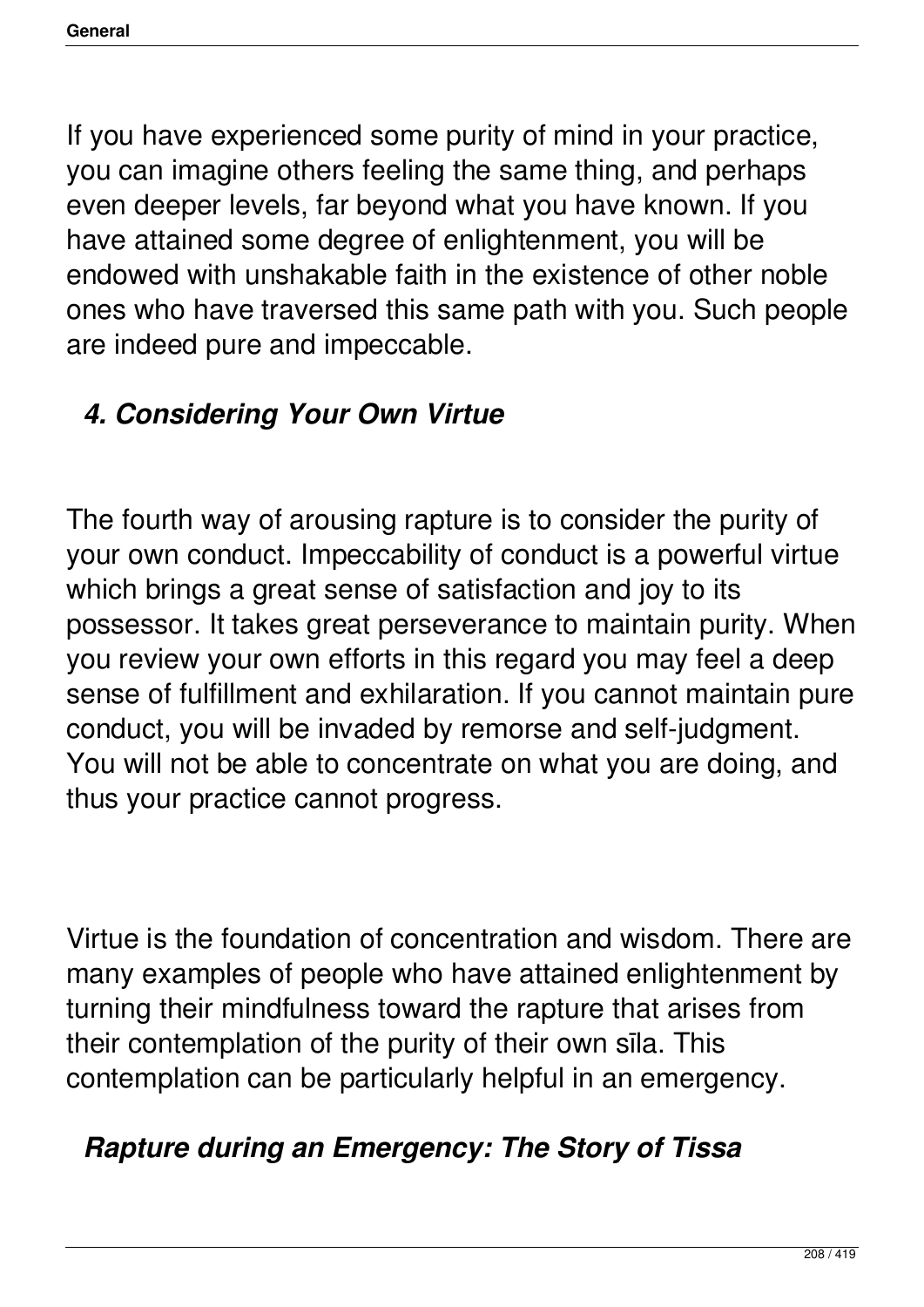There was a young man called Tissa who, upon listening to the Buddha, was struck with a great sense of urgency. He was a very ambitious person, but he felt a deep sense of emptiness in the world and so he turned his ambition toward becoming an arahant. Soon he renounced the worldly life and took the robes of a monk.

Before he ordained, he gave some of his property to his younger brother Cūlatissa, a gift which made his younger brother very prosperous. Unfortunately, Cūl atissa's wife suddenly became very greedy. She was afraid that the bhikkhu might change his mind, disrobe, and come to reclaim his property, which would deplete her own situation. Cūl atissa's wife tried to think of ways to protect her newly-acquired wealth, and finally fell upon the idea of calling some hit men. She promised them a handsome prize if they would kill the bhikkhu.

The thugs agreed, and went in search of this bhikkhu in the forest. Finding him immersed in his practice, they surrounded him and prepared to kill him. The bhikkhu said, "Please wait a while. 1 haven't finished my job yet."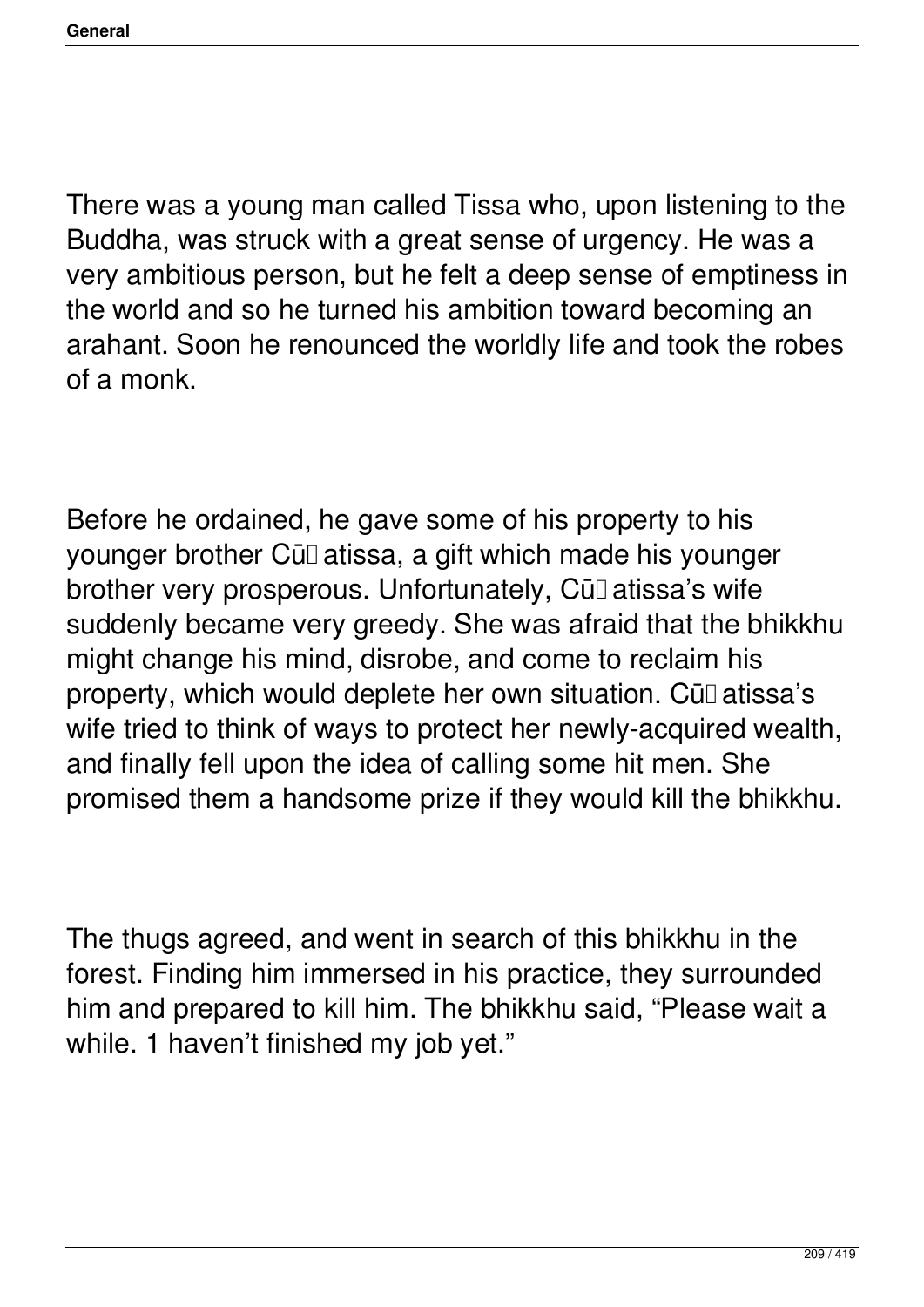"How can we wait?" one thug replied. 'We've got a job to do as well<sup>"</sup>

"Just a night or two," the bhikkhu pleaded. "Then you can come back and kill me."

"We don't buy that! You'll run away! Give us a guarantee that you won't."

The bhikkhu had no material possessions beyond his bowl and robe, so he could not leave any deposit with the hit men. Instead, he took a huge boulder and smashed both his thigh bones. Satisfied that he could not escape, the thugs retreated and left him to his striving.

You can imagine what a strong desire the young man had to uproot the kilesas. He was not afraid to die or suffer pain. But he was afraid of the kilesas, which were still very much alive in him. He had his life, but he had not finished his work yet, and he dreaded the thought of dying before he had uprooted the defilements.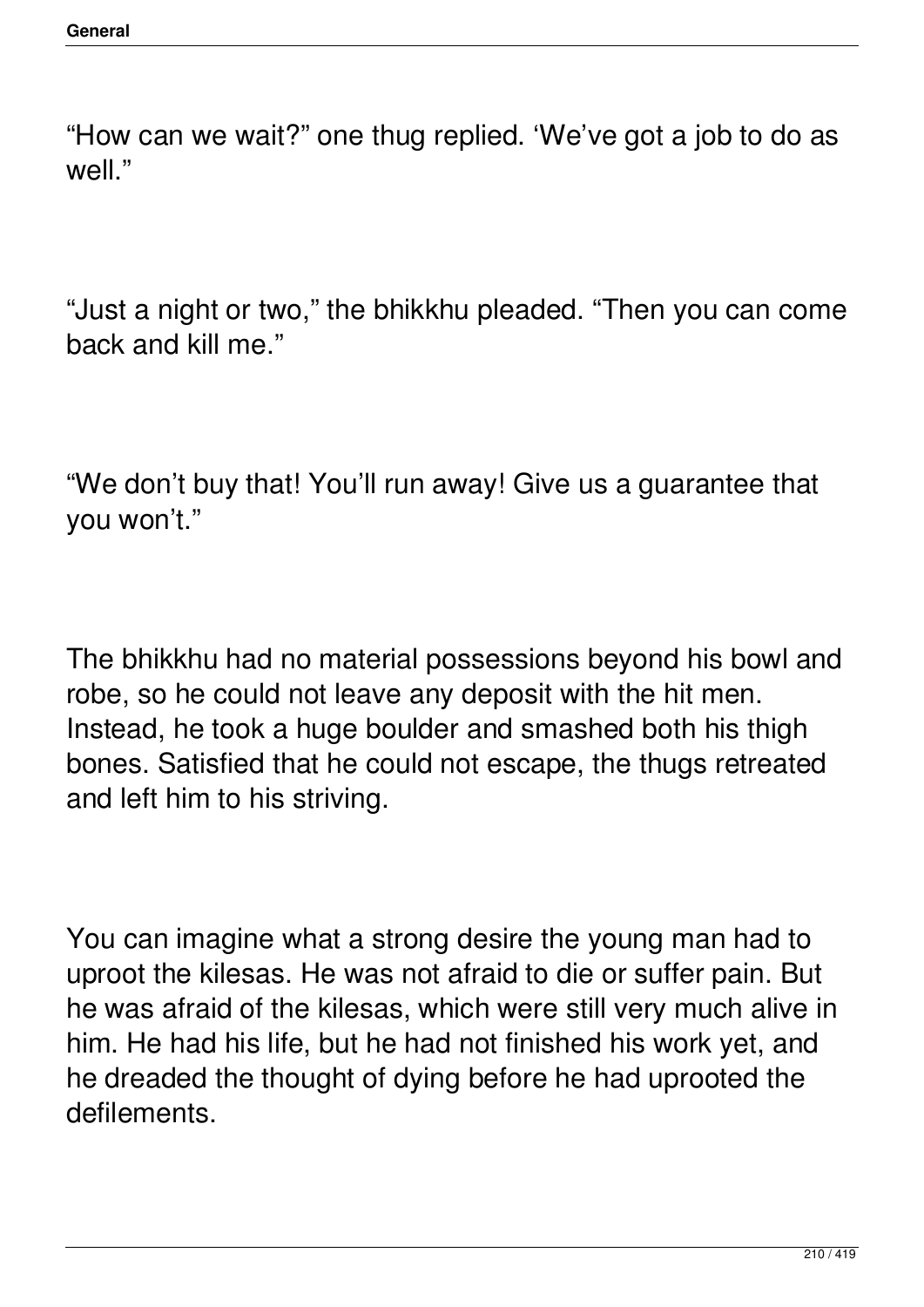Since this young man had renounced the world with such deep faith, he must have been quite diligent in developing his mindfulness. His practice must have been strong enough to face the excruciating pain of smashed thigh-bones, for he watched that intense pain without giving in. While he watched, he reflected on his own virtue. He asked himself whether he had broken any of the bhikkhu's precepts since the day of his ordination. To his delight, he found that he had been perfectly pure without committing a single offense. This realization filled him with satisfaction and rapture.

The pain of his fractured limbs subsided, and intense rapture became the most prominent object in the young man's mind. He turned his mindfulness toward it, and noted rapture, happiness and joy. As he was noting in this way, his insight matured and speeded up. Suddenly he broke through: he experienced the Four Noble Truths and became an arahant in a short space of time.

The moral of this story is that one should build a good foundation in sīla. Without sīla, sitting meditation is no more than an invitation to aches and pains. Build up your foundation! If your sīla is powerful, your meditative efforts will prove very fruitful.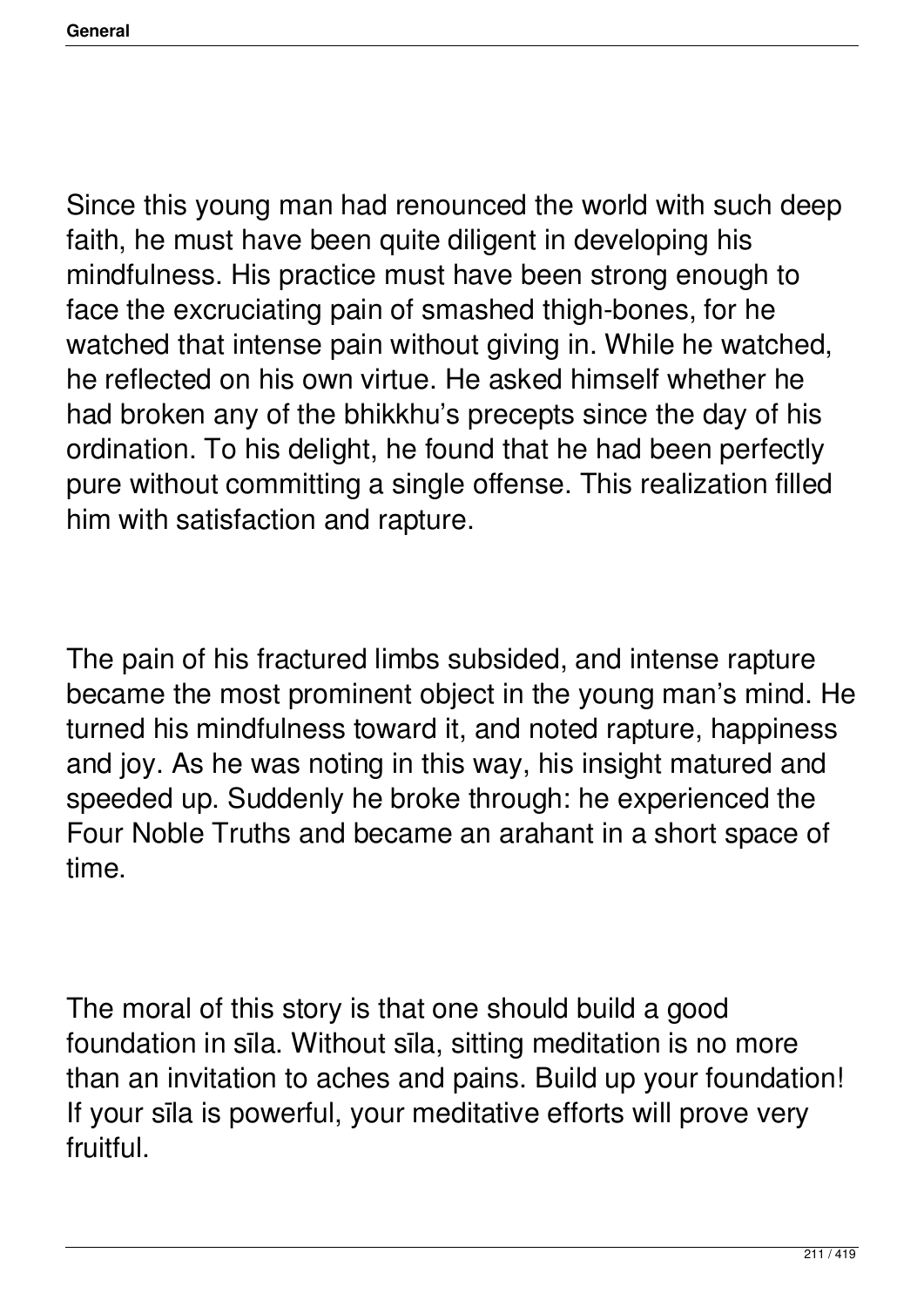# *5. Remembering Your Own Generosity*

The fifth way of arousing rapture is to recollect one's own generosity. If one can perform an act of charity without any selfish motivation at all, but rather wishing for the welfare and happiness of others, or wishing for liberation from suffering, then that act will be full of merit. Not only that, but the act brings great happiness and gladness into your mind. Motivation is crucial in determining whether generosity is beneficial. it should not be motivated by ulterior selfishness.

Generosity is not only financial. It can also mean simply encouraging a friend who is in need of support. it is most important to be generous in times of scarcity and these can also be the most satisfying time to shares the little that one has.

There is a story of a king in Sri Lanka in the old days. seems that one day he was retreating hastily from a baffle, carrying only the barest of provisions. While he was going through the forest he chanced upon a bhikkhu making alms rounds. The bhikkhu was an arahant, it seems. The king gave part of his food to that monk, even though he only had enough for himself, his horse and his attendant. Much later, when he recalled all the gifts he had given in his life, some of which had been splendid and precious, this was the one he cherished most.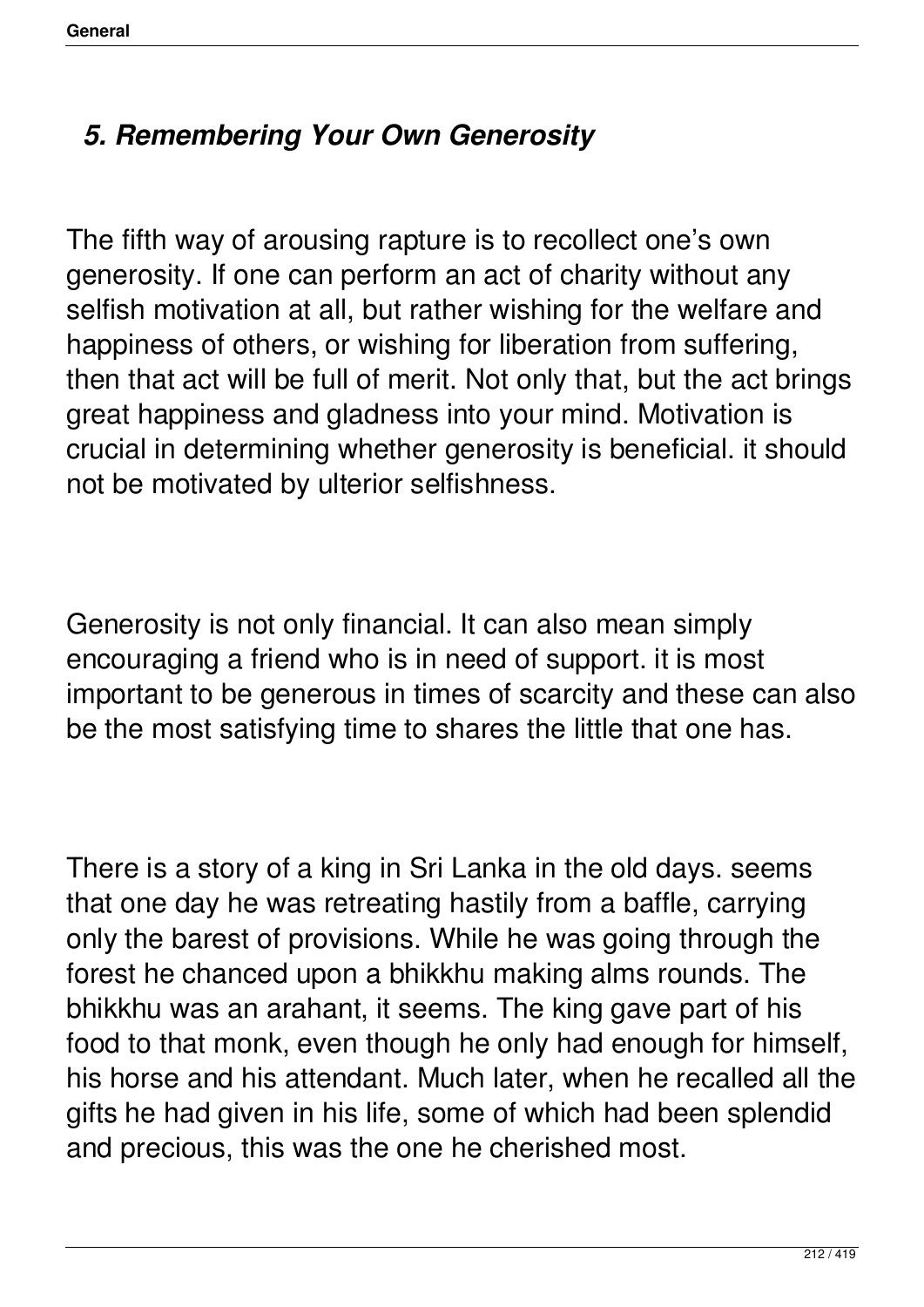Another story on this subject is set in the Mahāsi Sāsana Yeikthā, a center in Rangoon. Some years ago, when the center still was in a slow process of development some of the yogis could not afford to pay for their food and accommodations. People were poor at that time. But these yogis were making good progress, and it was a great pity to see them leaving the center only because they could not afford to stay. So the meditation teachers got together and supported those yogis who had strong potential. Indeed, these students made tremendous progress. When the yogis succeeded in attaining their goals, the teachers were filled with joy and rapture.

## *6. Considering the Virtues of the Gods*

The sixth way to bring rapture is to think of the virtues of the devas and brahmas, beings in the higher realms. While these beings were still in the human realm, they had great faith in kamma. They believed that good actions will bring a reward, and harm will bring harmful consequences. So, they tried to practice what was good and refrain from unskillful actions. Some of them even meditated. The positive force of these beings' actions resulted in their rebirth in higher planes, where life is more pleasant than it is in our human world. Those who gained absorption in the jhānas were reborn in the brahma world, with life spans lasting eons. Thus, when we think of the virtues of super human beings, we actually consider the faith,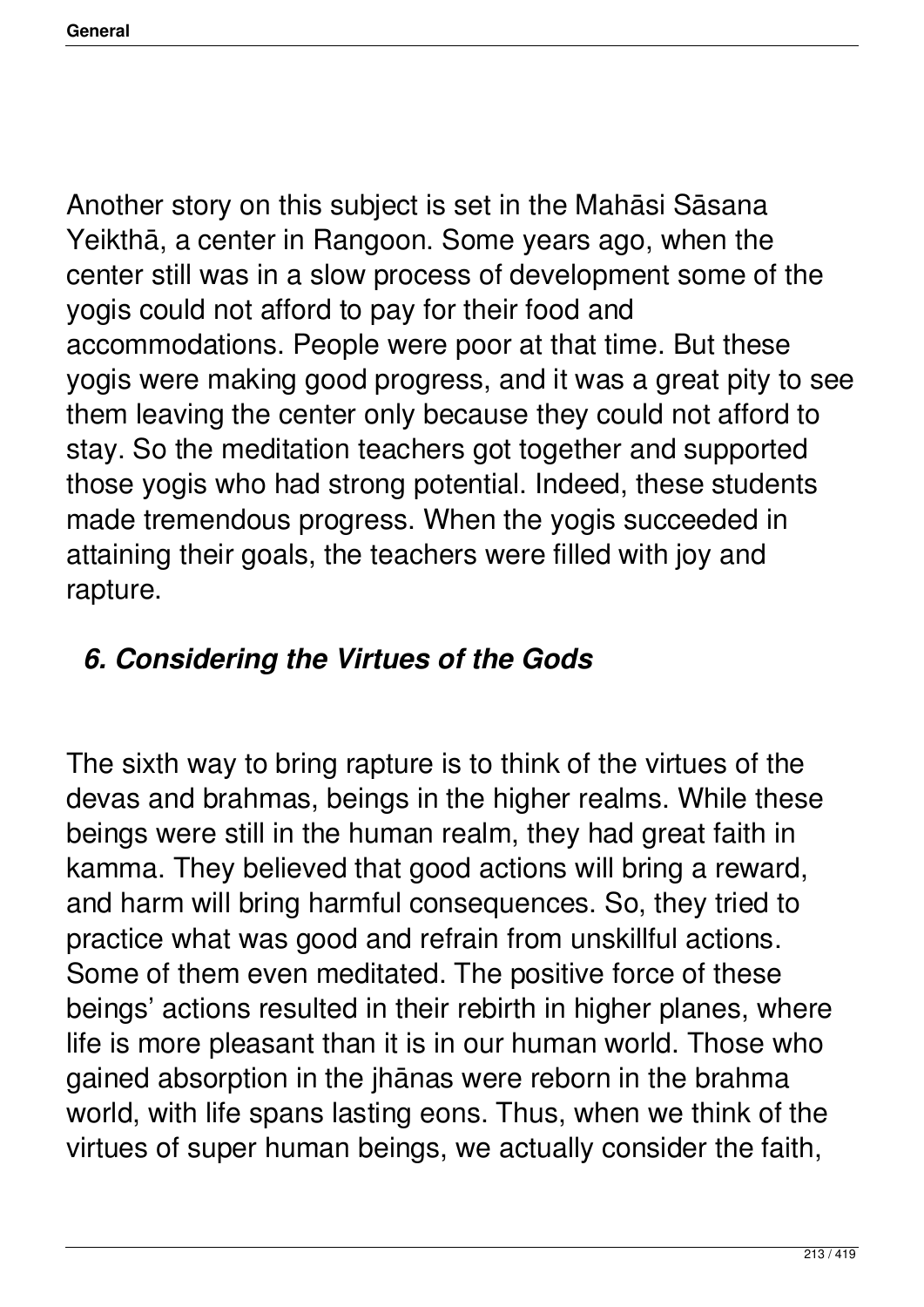charity, effort and perseverance which they developed in the human world. It is easy to compare them with ourselves. If we can find ourselves on a par with the devas and brahmas, we can be filled with satisfaction and joy.

## *7. Reflecting on Perfect Peace*

The seventh way of arousing rapture is to reflect on the peace of the cessation of kilesas. In the ultimate sense, this means reflecting on nibbāna. If you have experienced this depth of peace, you can bring up a lot of rapture upon recollecting it.

If you have not yet experienced nibbāna yourself, you can reflect on the coolness of deep concentration or jhāna. The peace of deep concentration is far superior to worldly pleasures. There are people whose skill at absorption is so strong that even when they are not actually practicing concentration, their minds are never invaded by the kilesas. Thus, for sixty or seventy years they may live in peace. To think about this degree of coolness and clarity can bring about extraordinary joy.

If you have not experienced jhāna, then you can remember times in your practice when the mind felt pure and clean. When the kilesas are put aside for some time, tranquility and coolness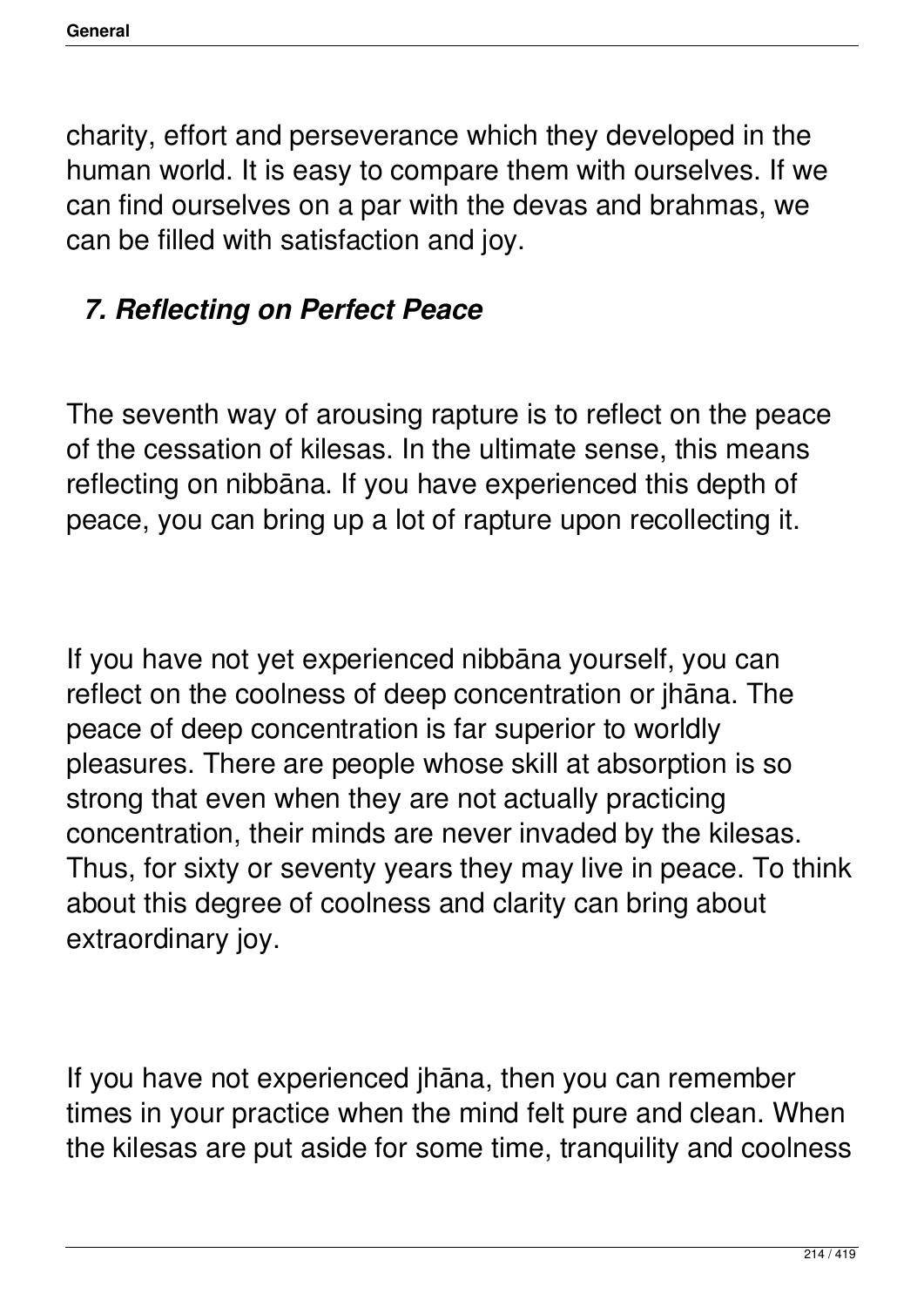naturally fill the mind. You may find yourself comparing this with the happiness you may have enjoyed in this world. You will see that worldly happiness is quite coarse and gross in comparison with the happiness of practice. Unlike the rapture of coolness that arises from purity of mind, there is something burning about worldly pleasures. Comparing thus, you may be filled with rapture.

# *8-9. Avoiding Coarse People, Seeking Refined Friends*

The eighth and ninth ways of arousing rapture are related. They are to avoid rough and coarse persons, persons overwhelmed by anger and lacking in metta, or loving kindness; and to seek out refined persons who have metta in their hearts. In this world there are many people who are so overwhelmed by anger that they cannot appreciate the difference between wholesome and unwholesome activities. They do not know the benefit or appropriateness of paying respect to persons worthy of respect. nor of learning about the Dhamma, nor of actually meditating. They may be hot-tempered, easily victimized by anger and aversion. Their lives may be filled with rough and distasteful activities. Living with such a person, you can imagine, might not be a very rapturous experience.

Other people have a deep considerateness and loving care for other beings. The warmth and love of their hearts is manifested in actions and speech. Refined individuals like these carry out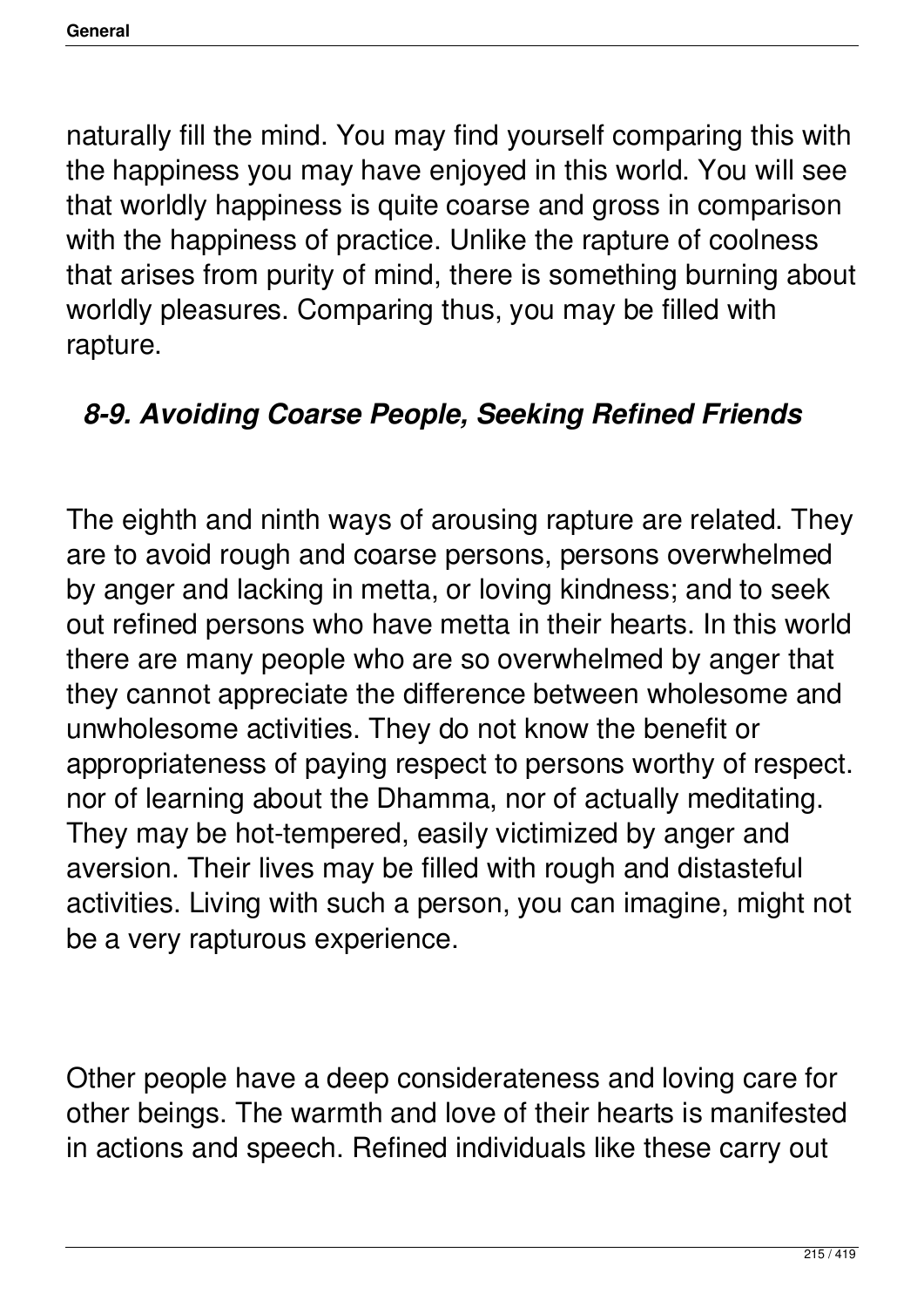their relationships in a subtle, sweet way. Gaining their company is very fulfilling. One is surrounded by an aura of love and warmth, which leads to the arising of rapture.

### *10. Reflecting on the Suttas*

The tenth way of arousing rapture is reflecting on the suttas. Some suttas describe the virtues of the Buddha. if you are a person with a lot of faith, reflecting on one of these suttas can give you great joy and happiness. The Satipa $\Box$  hāna Sutta, among others, talks about the benefits one can enjoy through practicing the Dhamma. Others contain inspiring stories of the saugha, the community of noble ones. Reading or reflecting on these suttas can fill one with inspiration, which leads to rapture and happiness.

#### *11. Inclining the Mind*

Finally, if you firmly and consistently incline the mind toward developing rapture, your aim will be fulfilled. You must understand that rapture arises when the mind is relatively clean of kilesas. So, to reach rapture, you must put in energy to be mindful from moment to moment so that concentration arises and the kilesas are kept at bay. You must be fully committed to the task of arousing firm mindfulness in each moment whether you are sitting or lying down, walking, standing or doing other activities.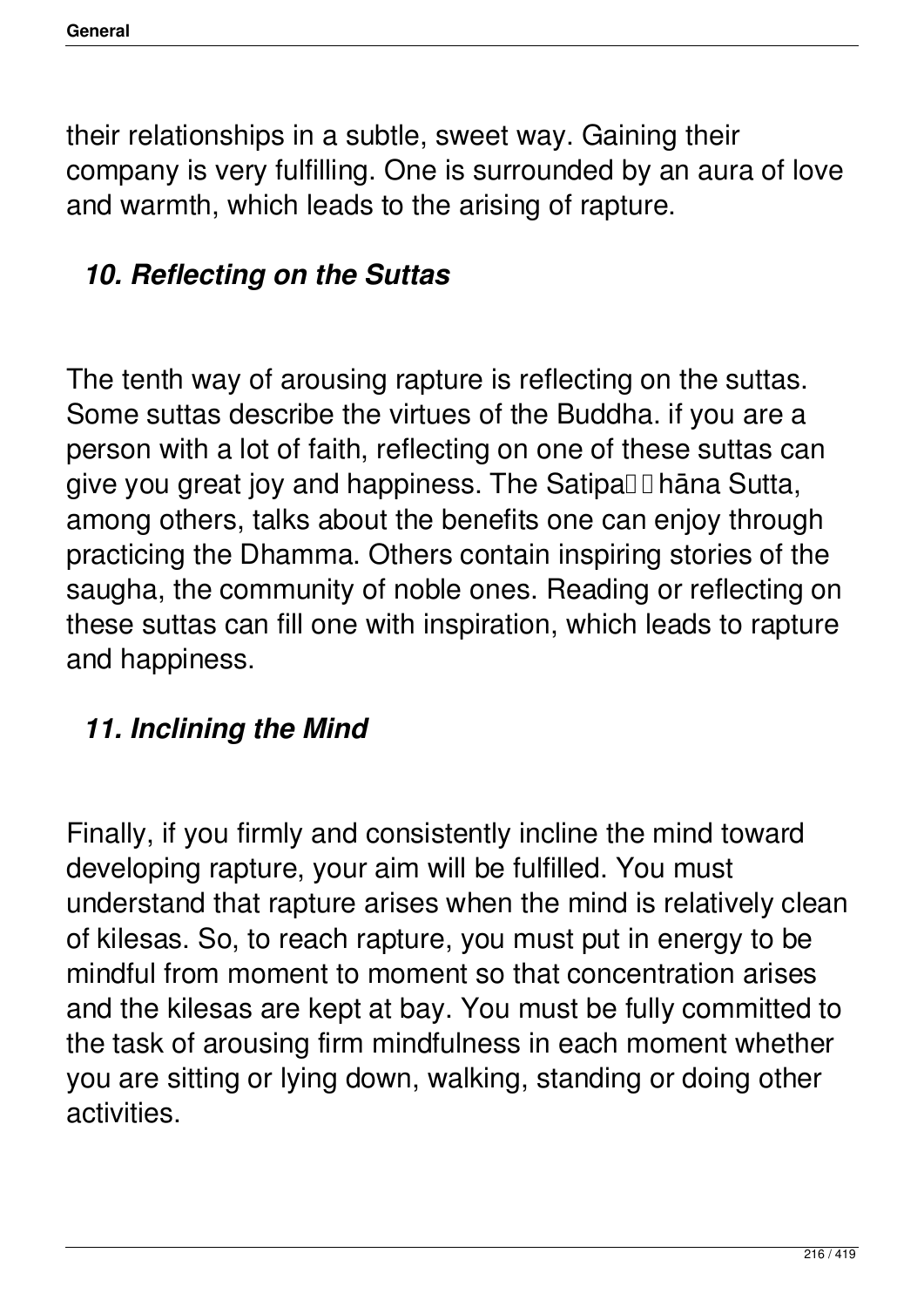# **TRANQUILLITY: FIFTH FACTOR OF ENLIGHTENMENT**

Most people's minds are in a state of agitation all the time. Their minds run here and there, flapping like flags in a strong wind, scattering like a pile of ashes into which a stone is tossed. There is no coolness or calmness, no silence, no peace. This restlessness or dissipation of mind might properly be called the waves of mind, reminiscent of the water's surface when wind is blowing. Ripples or waves of mind become apparent when restlessness occurs.

Even if this scattered mind becomes concentrated, the concentration still is associated with restlessness, as when one sick member of the family affects all the others with feverishness and unrest. So, too, restlessness has a strong effect on other simultaneously occurring mental states. When restlessness is present, it is not possible for true happiness to be reached.

When the mind is scattered, it is difficult to control our behavior. We begin to act according to our whims and fancies without considering properly whether an action is wholesome or not. Because of this unthinking mind, we may find ourselves performing unskillful actions or saying unskillful things. Such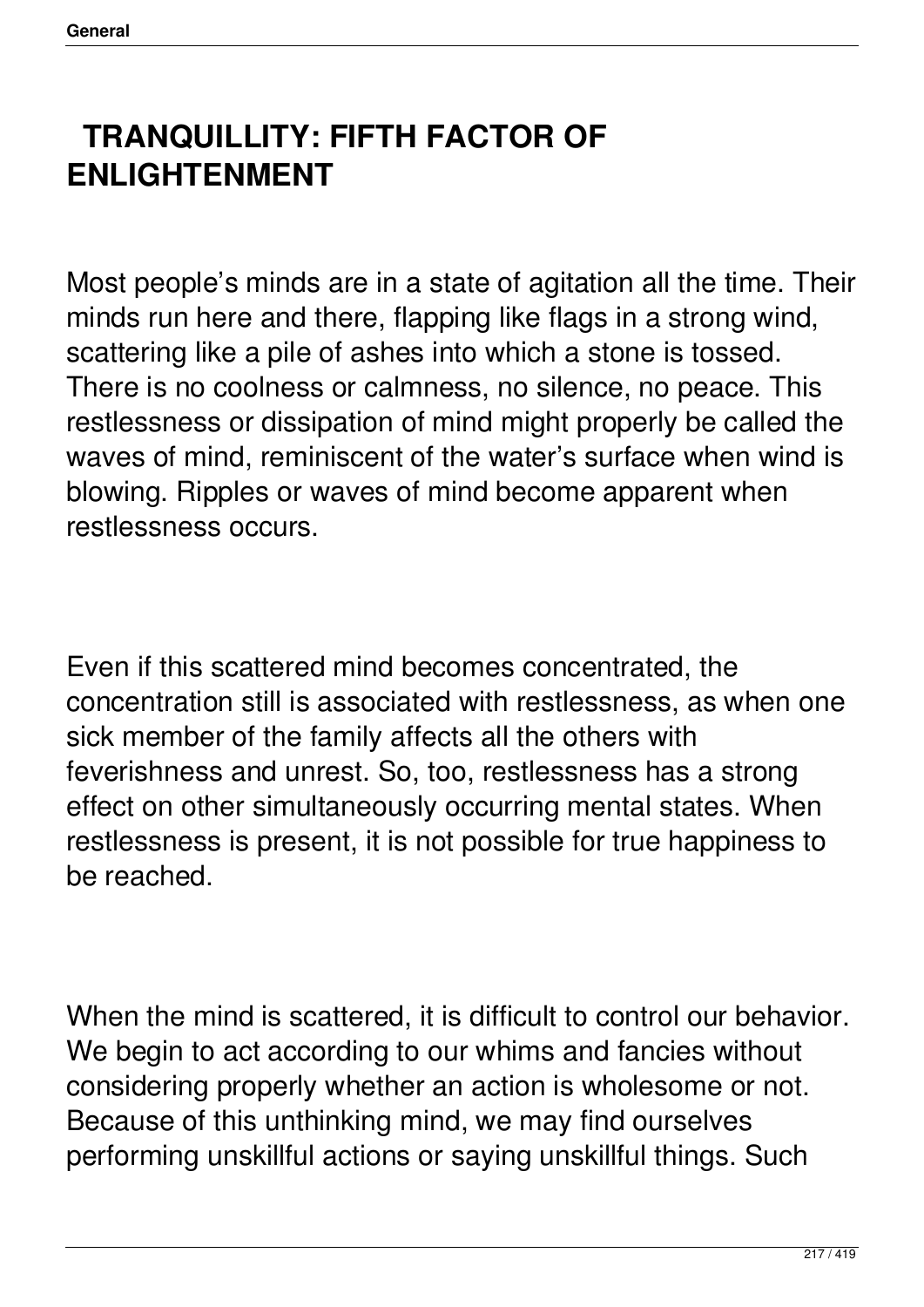speech and action can lead to remorse, self-judgement and even more agitation. "I was wrong. I shouldn't have said that. If only I'd thought about it before I did it." When the mind is assaulted by remorse and regret, it will not be able to gain happiness.

The enlightenment factor of tranquility arises in the absence of restlessness and remorse. The Pāli word for it is passaddhi, which means cool calmness. Coolness and calmness of mind can only occur when mental agitation or activity have been silenced.

In the world today, people feel a lot of mental suffering. Many resort to drugs, tranquilizers and sleeping pills to bring calm and enjoyment to their minds. Often young people experiment with drugs to get through a period in their lives when they feel great agitation. Unfortunately they sometimes find drugs so enjoyable that they end up addicted, which is a terrible pity.

The tranquil peace that comes from meditation is far superior to anything drugs or any other external substances can provide. Of course, the goal of meditation is much higher than just peace, but peace and tranquility are nonetheless benefits of walking the straight, correct path of the Dhamma.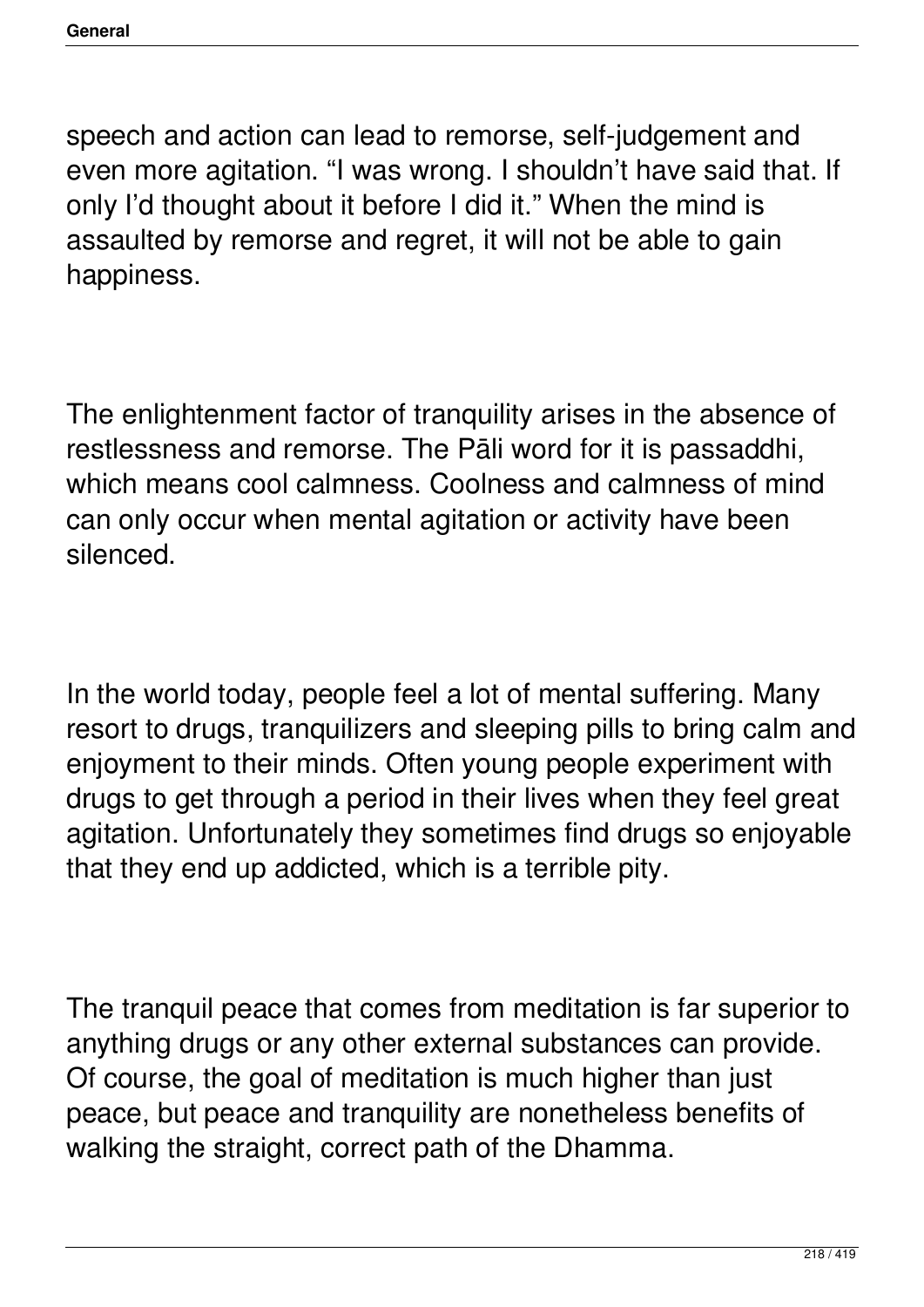# *Calming the Mind and Body*

The characteristic of passaddhi is to calm the mind and body, to silence and tranquilize agitation.

#### *Extracting Heat from the Mind*

Its function is to extract or suppress the heat of the mind which arises due to restlessness, dissipation or remorse. When the mind is assaulted by these harmful states, it becomes hot, as if on fire. Tranquility of mind extinguishes that heat and replaces it with the characteristic of coolness and ease.

#### *Nonagitation*

The manifestation of passaddhi is nonagitation of body and mind. As a yogi you can easily observe how this state of mind brings about great calm and tranquility, physical and mental.

Surely you are familiar with the absence of tranquility. There is always an urge to move, to get up and do some thing. The body twitches, the mind darts nervously back and forth. When all of this ceases, there are no ripples in the mind, just a smooth and calm state. Movements become gentle, smooth and graceful. You can sit with hardly a flutter of movement.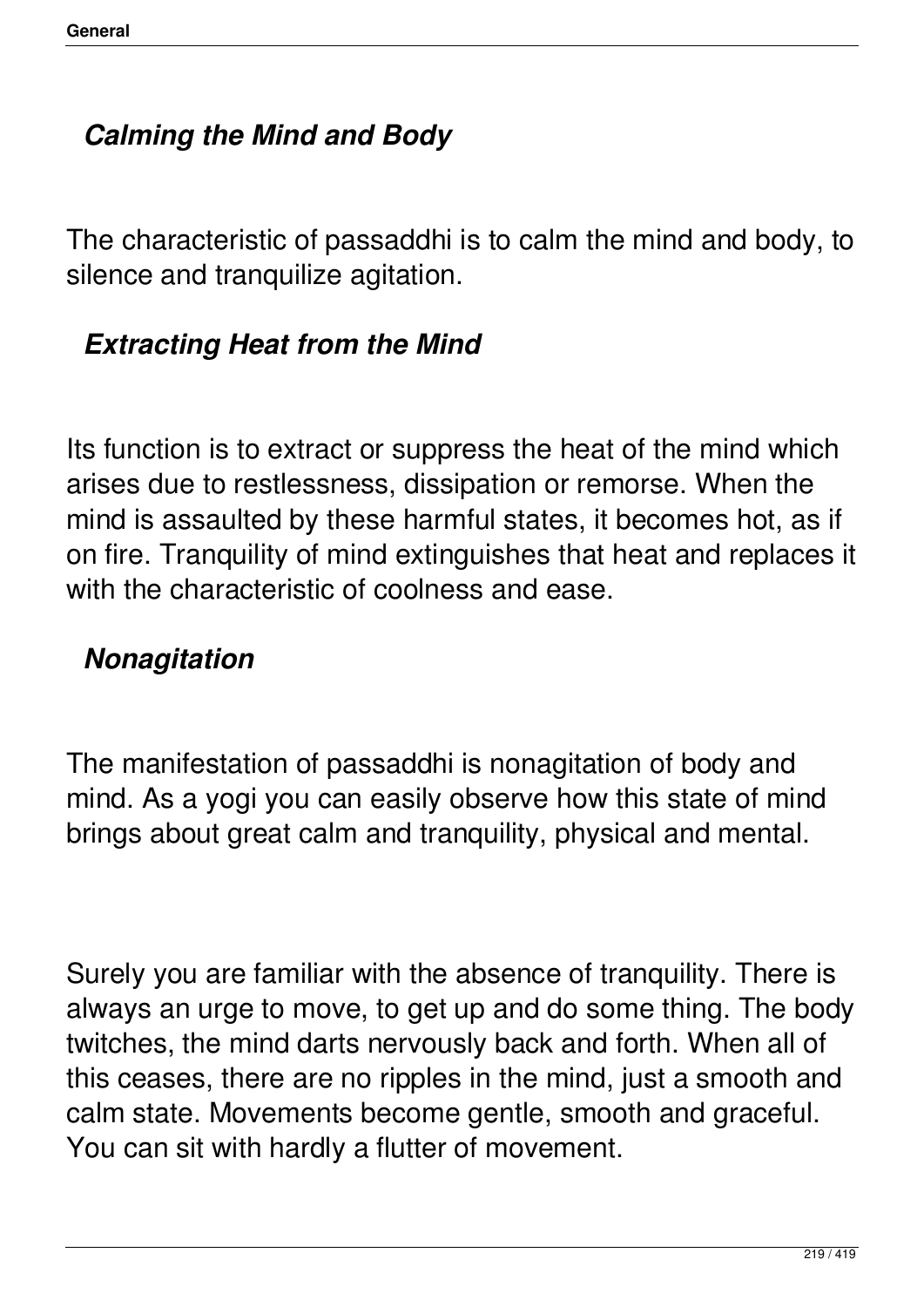This factor of enlightenment follows invariably upon the arising of the previous one, rapture. The strongest rapture, pervasive rapture, is most particularly associated with strong tranquility. After pervasive rapture has filled the whole body, one feels unwilling to move at all, not to mention to disturb one's mental stillness.

It is said that the Buddha spent the first forty-nine days after his liberation enjoying the fruits of enlightenment. He maintained certain postures for seven days each, at seven different places, enjoying the fruits of enlightenment by going in and out of fruition attainments. By virtue of his pervasive Dhamma *pīti* or Dhamma rapture, his whole body was permeated with satisfaction for all of that time, so that he did not want to move and could not even fully close his eyelids. His eyes remained fully opened or half opened. You, too, may experience how the eyes fly open involuntarily when strong rapture arises. You may try to close them, but they fly open again. Eventually you may decide to continue your practice with your eyes open. If you have such experiences, perhaps you can appreciate how much greater was the Buddha's happiness and Dhamma rapture.

# *Wise Attention Brings Tranquility*

According to the Buddha the way to arouse tranquility is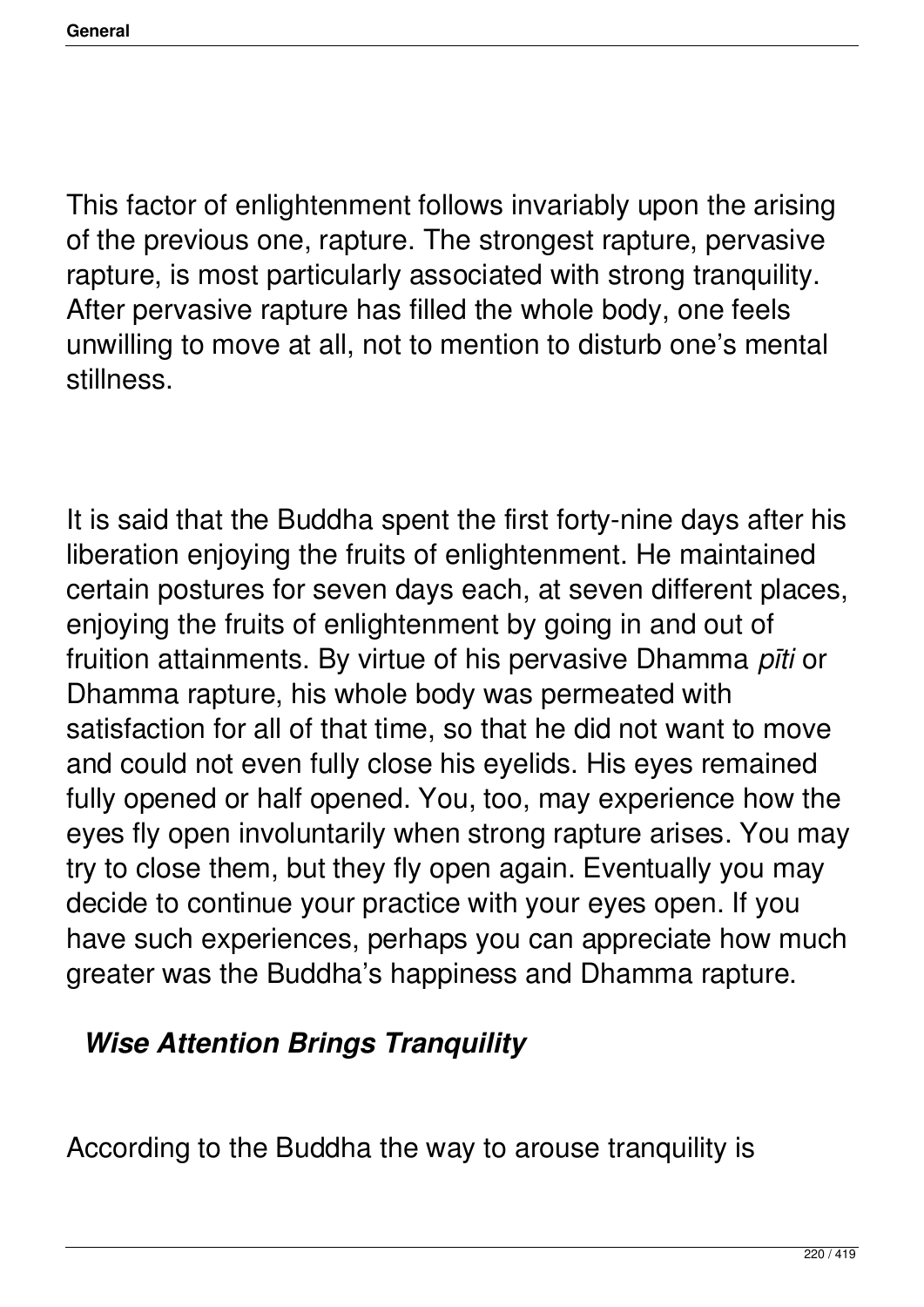through wise attention. More specifically, this is wise attention directed toward activating wholesome thoughts, wholesome mental states and, more importantly, meditative mental states, so that tranquility and rapture will arise.

# *Seven More Ways of Developing Tranquility*

For their part, the commentators point out seven ways of arousing tranquility.

#### *1. Proper food*

The first way is to take sensible and nutritious food — food that satisfies the twin principles of necessity and suitability. Nutrition is very important, as you know. One's diet need not be elaborate, but it should provide for the body's physical needs. If your food is not nutritious enough, your physical strength will not be sufficient for you to make progress in meditation. Food should also be suitable, which means appropriate for you personally. If certain foods cause digestive upheavals, or if you really dislike them, you will not be able to practice. You will not feel well and you will constantly be pining for foods you would prefer to have.

We might draw a good lesson from the Buddha's time. A particular rich merchant and a laywoman were the leaders and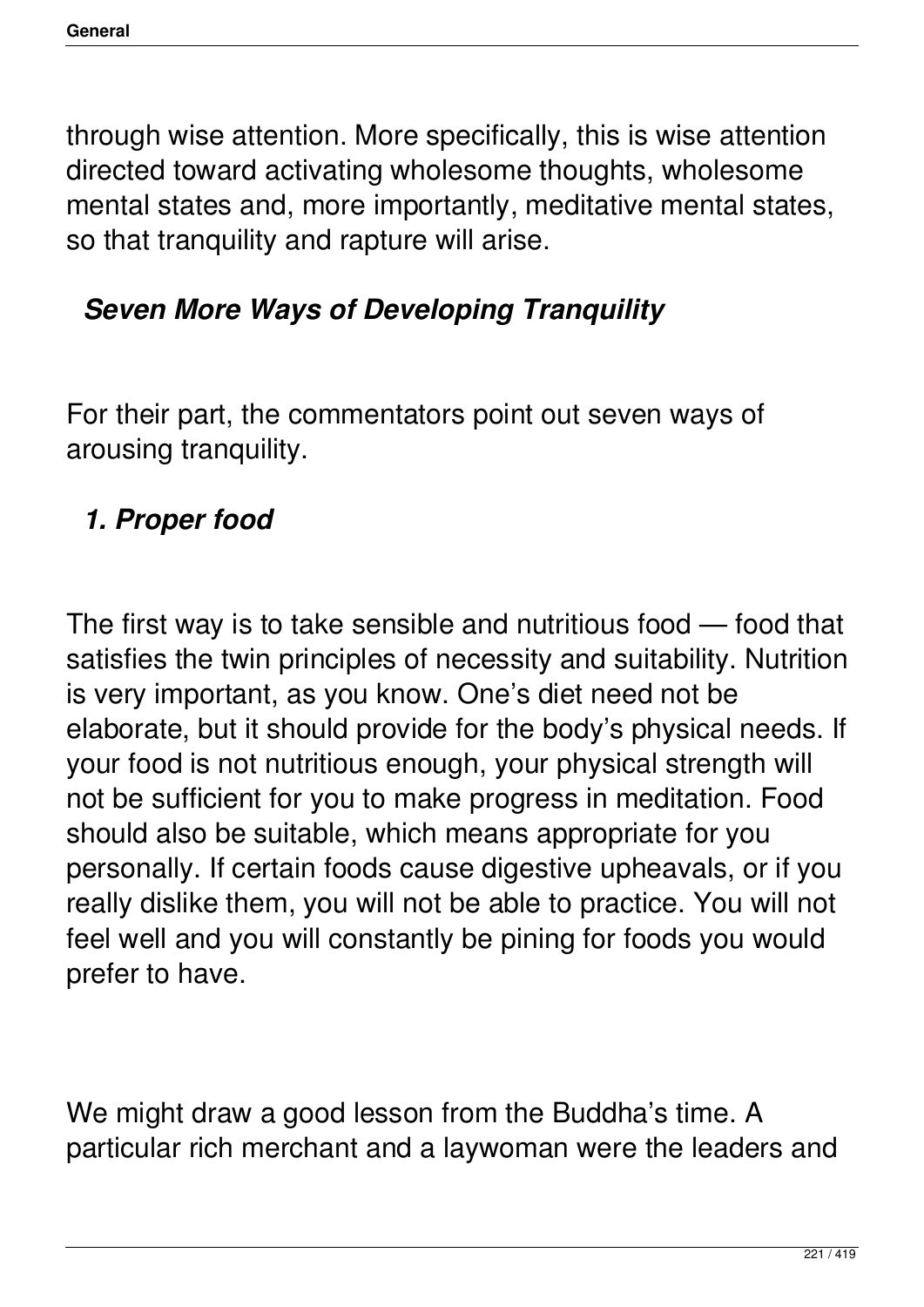organizers of most of the religious occasions in the area where the Buddha was teaching. Somehow things never seemed to work quite right unless these two were involved in planning and organizing a retreat or other event. Their secret of success was holding to the principles of necessity and suitability. They always took the trouble to find out what was needed by the monks, nuns or yogis who were invited to receive food donations. The man and woman also found out what was suitable. Perhaps you can remember having food you needed and longed for, food which also was suitable, so that after eating it you found your mind became calm and concentrated.

# *2. Good Climate*

The second way to arouse tranquility is to meditate in an environment where the weather is good, so that you find it comfortable and convenient to meditate. Everyone has preferences. No matter what we prefer, however, it is possible to adapt to different climates by the use of fans and heaters, or lighter and heavier clothing.

# *3. A Comfortable Posture*

A third way to cultivate tranquility is to adopt a comfortable posture. We generally sit and walk in vipassanā practice. These are the two best postures for beginners. Comfortable does not mean luxurious! Lying down or sitting in a chair with a backrest might be considered luxurious postures unless you have a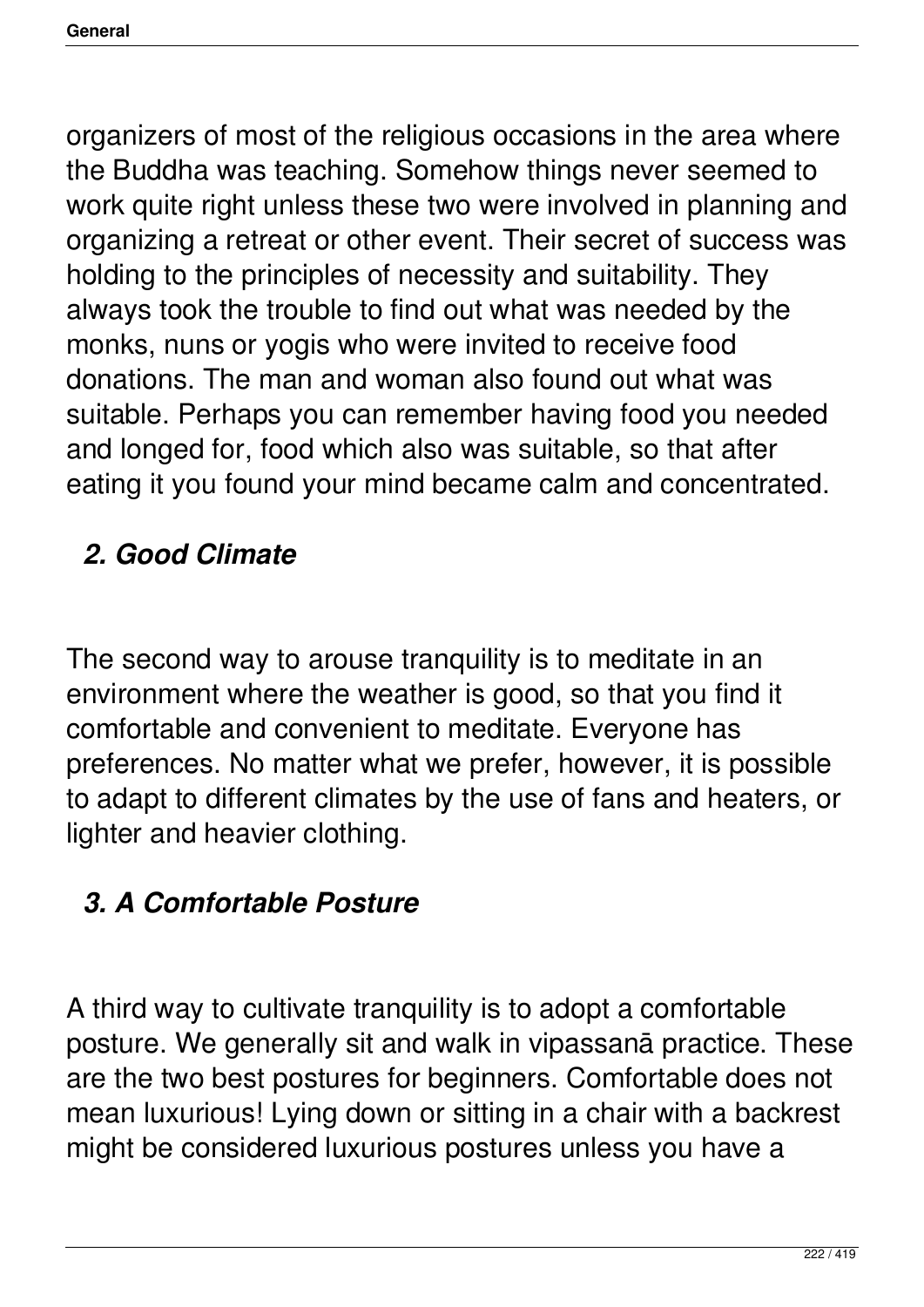physical ailment that makes them necessary. When you sit unsupported, or when you walk, you need a certain degree of physical effort to keep from falling over. In the luxurious postures this effort is missing, and it is easier to doze off. The mind becomes very relaxed and comfortable, and in no time you might disturb the air with snores.

# *4. Neither Overenthusiasm nor Sloppiness*

The fourth way to arouse tranquility is to maintain a balanced effort in practice. You should be neither overenthusiastic nor sloppy. If you push yourself too hard, you will miss the object and become tired. If you are lazy, you will not move very far ahead. Overzealous people may be likened to people who are in a big hurry to reach the top of a mountain. They climb very quickly, but because the mountain is steep, they must stop frequently to rest. In the end it takes them a long time to get to the top of the mountain. Lazy, sloppy types, on the other hand, will be like snails crawling far behind.

# *5-6. Avoiding Louts, Choosing Calm and Kind Friends*

Avoiding bad-tempered, rough or cruel people can also aid tranquility. It is obvious that if your companions are hot-tempered, always angry with you and scolding you, you will never arrive at peace of mind. It is also evident that you will become more tranquil by associating with people who are calm and quiet in body and in mind.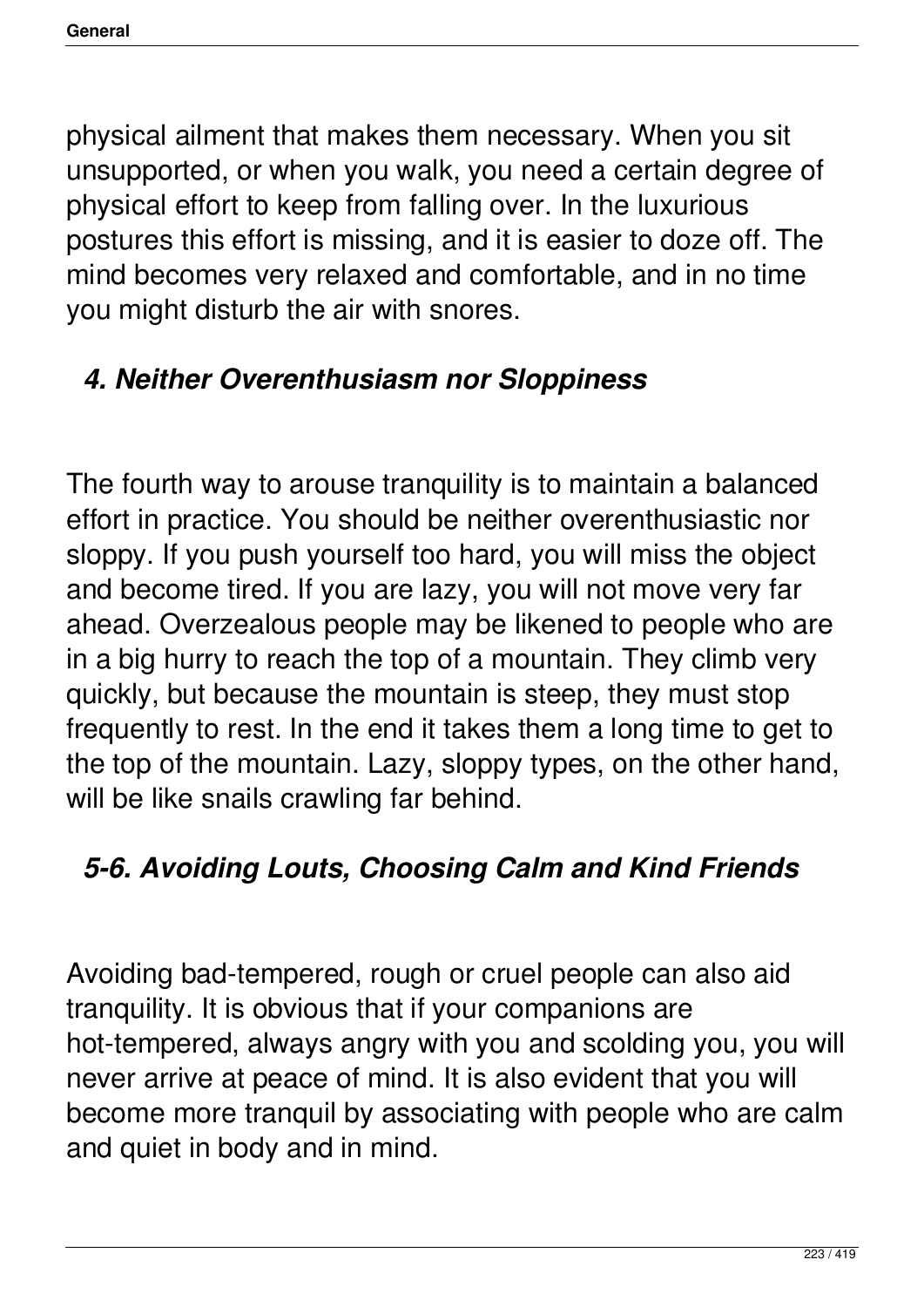#### *7. Inclining the Mind toward Peacefulness*

Last, if you constantly incline your mind toward practice, hoping to achieve tranquility and peace, you can realize this aim. If you are vigilant in activating mindfulness, the enlightenment factor of tranquility will arise in you quite naturally.

# **CONCENTRATION: SIXTH FACTOR OF ENLIGHTENMENT**

Concentration is that factor of mind which lands on the object of observation, which pricks into it, penetrates into it and stays there. The Pāli word for it is samādhi.

# *Nonagitation*

The characteristic of samādhi is nondispersal, nondissipation, nonscatteredness. This means that the mind sticks with the object of observation, sinks into it, and remains still and calm, right there.

#### *Fixed Concentration and Moving Concentration*

There are two types of samādhi. One is continuous samādhi, which is the concentration gained while meditating on a single object. This is the type of concentration gained in pure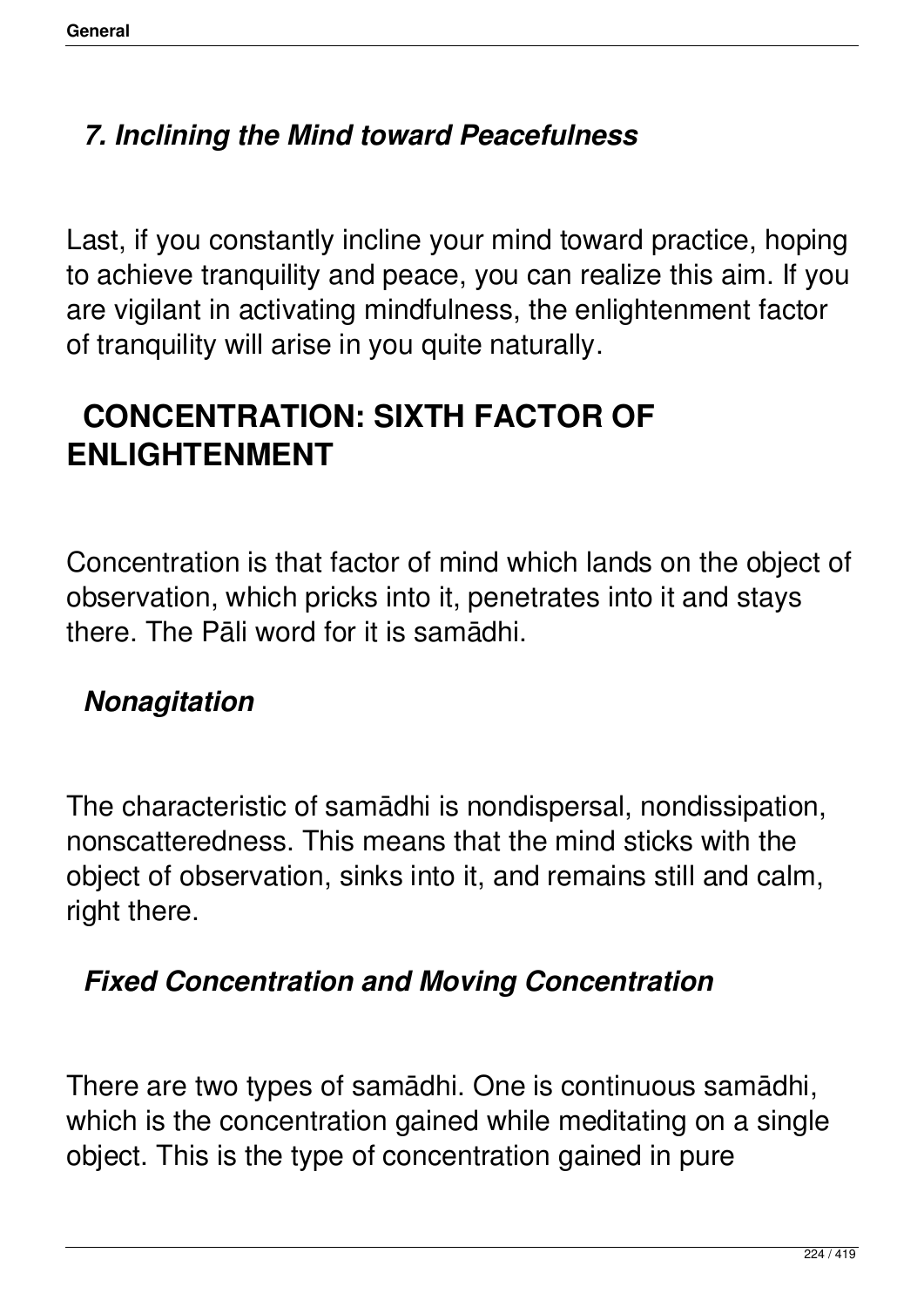tranquility meditation, where the one requirement is for the mind to stay put on one object to the total exclusion of all other objects. Those who follow the path of continuous concentration are able to experience it especially when they gain absorption into the jhānas.

Vipassanā practice, however, is aimed toward the development of wisdom and the completion of the various stages of insight. Insight, of course, refers to basic intuitive understandings such as the distinction between mind and matter, the intuitive comprehension of their interrelation ship by virtue of cause and effect, and the direct perception of the impermanence, unsatisfactoriness and selflessness of all physical and mental phenomena. These are basic in sights, and there are others which one must traverse before attaining the path and fruition consciousness which have nibbāna or the cessation of all suffering as their object.

In vipassanā practice, the field of awareness of objects is crucially important. The field of vipassanā objects are mental and physical phenomena, those things which are directly perceptible without resorting to the thinking process. In other words, as we practice vipassanā we observe many different objects, with the goal of gaining insight into their nature. Momentary concentration, the second type, is most important in vipassanā practice. Vipassanā objects are arising and passing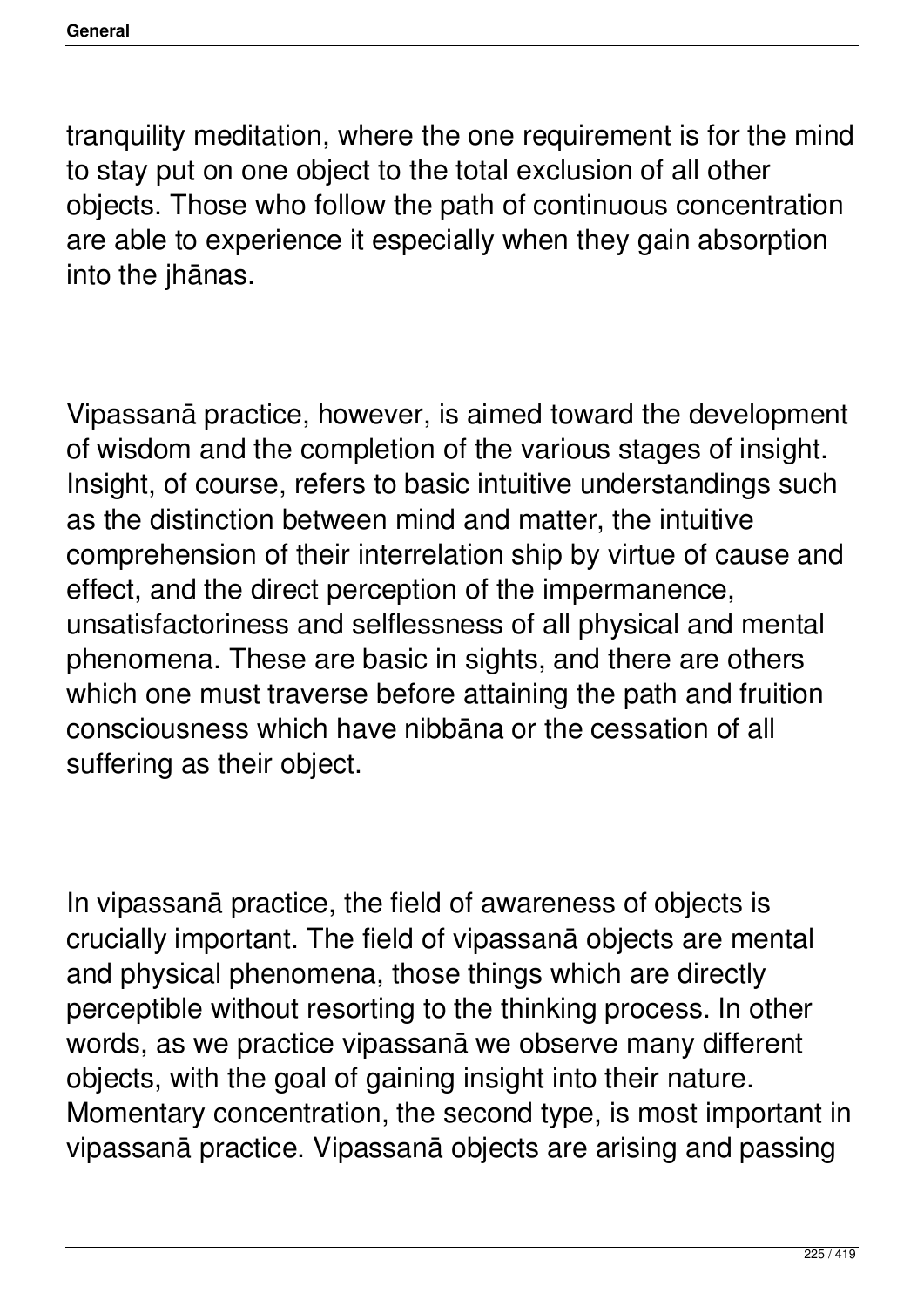away all the time, and momentary concentration arises in each moment with each object. In spite of its momentary nature, such samādhi can arise from moment to moment without breaks in between. If it does so, momentary concentration shares with continuous concentration the power to tranquilize the mind and keep the kilesas at bay.

#### *Gathering the Mind*

Let us say you are sitting, watching the rise and fall of the abdomen. As you make the effort to be mindful of the rising and falling processes, you are being with the moment. With each moment of energy and effort you expend in cultivating awareness, there is a corresponding mental activity of penetration. It is as though the mind were stuck fast onto the object of observation. You drop, or fall, into the object. Not only is the mind one-pointed and penetrating into the object, not only does the mind remain still for that moment in that object, but this mental factor of samādhi has the power to gather together the other mental factors which arise simultaneously with that moment of consciousness. Concentration is a factor which collects the mind together; this is its function. It keeps all the mental factors in a group so that they do not scatter or disperse. Thus, the mind remains firmly embedded in the object.

#### *Peace and Stillness*

There is an analogy here with parents and children. Good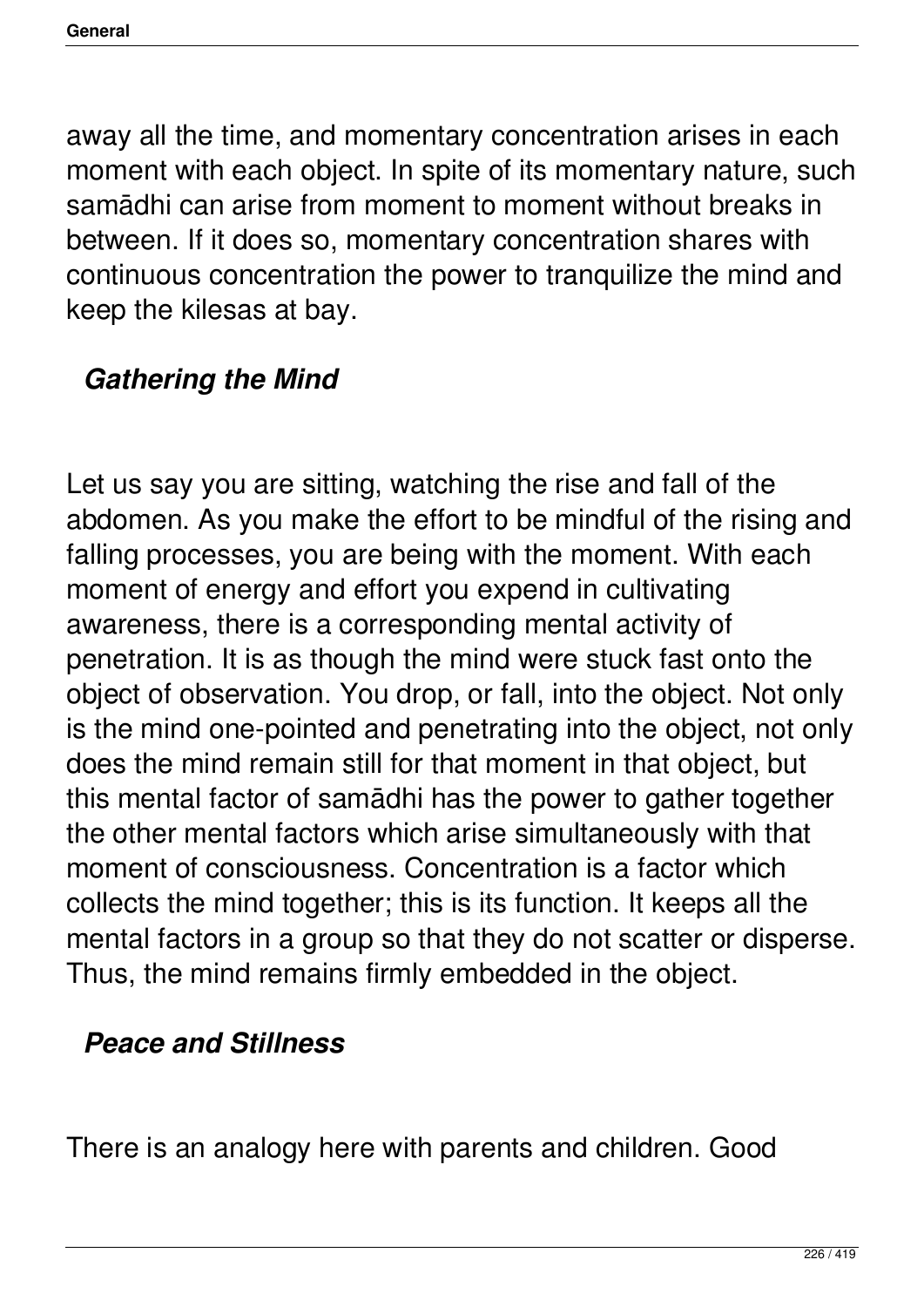parents want their children to grow up to be well-mannered and morally responsible adults. Toward this goal, they exercise some degree of control over their offspring. Kids are not yet mature, and they lack the wisdom of discretion. So parents must make sure they do not run out and mix with the naughty children of the neighborhood. Mental factors are like children in this respect. Just as children who lack parental guidance may act in ways that harm them selves and others, so too the uncontrolled mind will suffer from bad influences. The kilesas are always loitering nearby. If the mind is not contained, it can easily mix with delinquents like desire, aversion, anger, or delusion. Then the mind becomes wild and ill-mannered, which manifests in bodily behavior as well as in speech. The mind, like a child, may resent discipline at first. By and by, however, it will become more and more tame and civilized and tranquil, and more remote from attacks by the kilesas. The concentrated mind becomes more and more still, more and more quiet, more and more peaceful. This sense of peace and stillness is the manifestation of concentration.

Children, too, can be tamed if they are properly cared for. They may have a wild nature at first, but eventually, as they mature, they will understand why they should avoid bad people. They will even begin to be grateful for the care and control their parents gave to them. Perhaps they even observe that some childhood friend whose parents lacked vigilance has grown up to be a criminal. When they are old enough to go out into the world, they will be able to discriminate for themselves what sort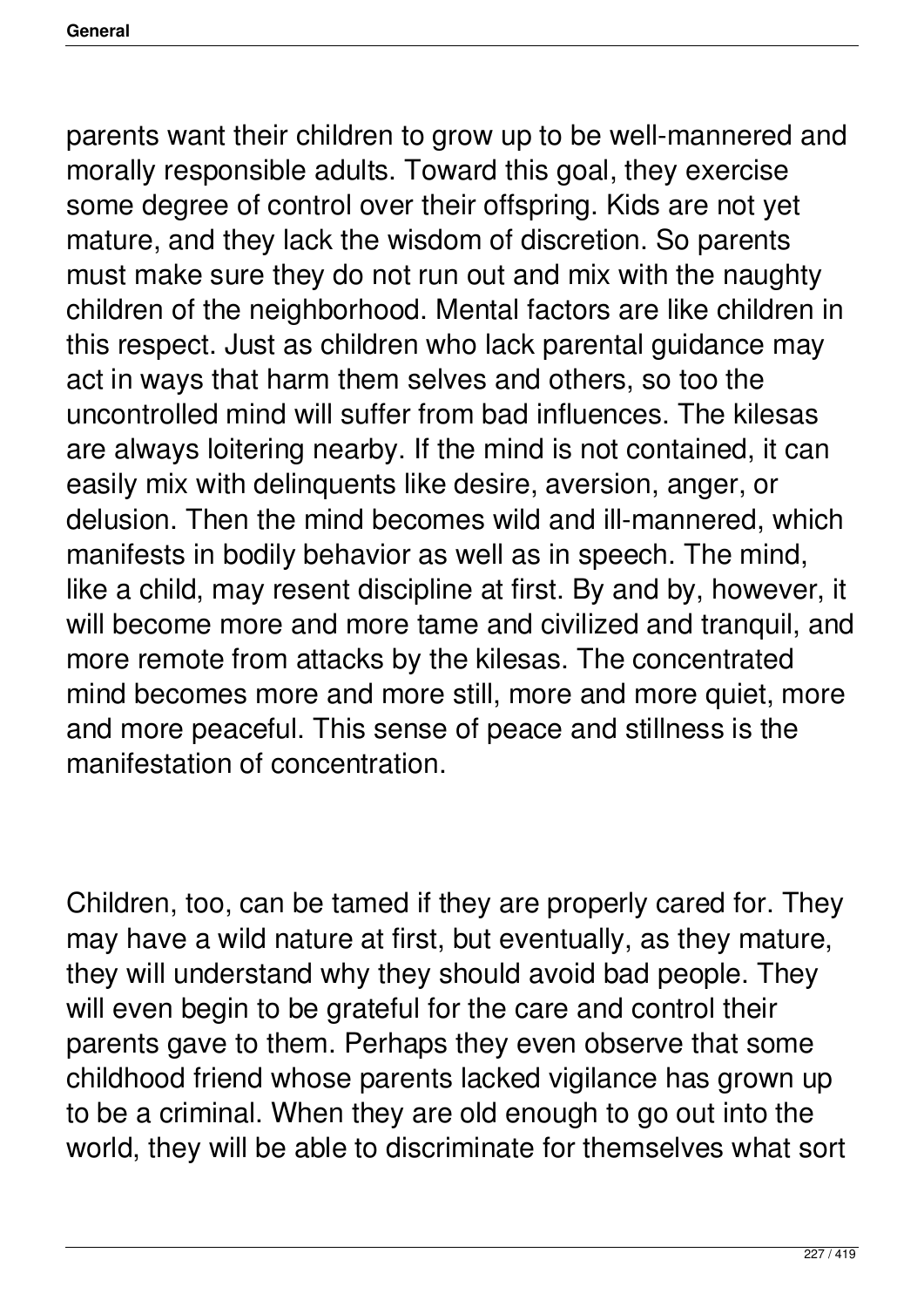of people to choose as friends, and whom to stay away from. As they grow older and more mature, this upbringing of theirs causes their continued development and prosperity.

#### *Concentration Permits Wisdom to Arise*

Concentration is the proximate cause for the unfolding of wisdom. This fact is very important. Once the mind is quiet and still, there is space for wisdom to arise. There can be comprehension of the true nature of mind and matter. Perhaps there will be an intuitive insight into how mind and matter can be differentiated, and how they are related by cause and effect. Step by step, wisdom will penetrate into more and more profound levels of truth. One will see clearly the characteristics of impermanence, suffering and absence of self; and finally insight is gained into the cessation of suffering. When this illumination happens, a person will never be able to become a grossly evil person again, no matter what environment he or she may be in.

# *Parents and Children*

Parents or potential parents should perhaps prick up their ears here. It is very important for parents to control their own minds by concentration. Eventually they should complete the various levels of insight. Such parents can be very skillful in bringing up children, because they can differentiate clearly between wholesome and unwholesome activities. They will be able to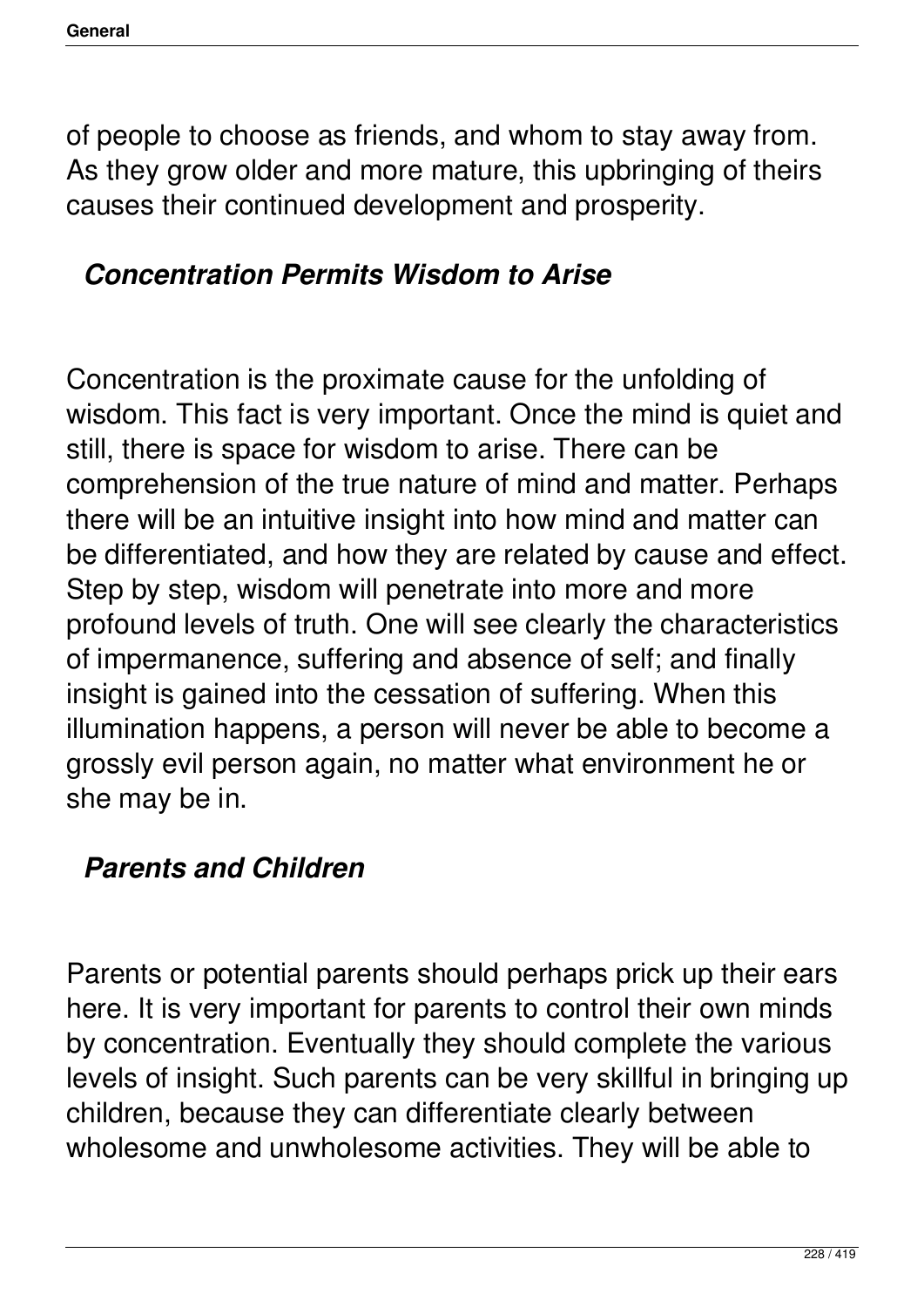instruct their children likewise, most particularly by setting a good example. Parents who do not control their minds, who are given to ill-mannered behavior, cannot help their children develop goodness and intelligence.

Some of my students in Burma have been parents. When they started meditation, they only considered their children's worldly welfare with respect to education and earning a livelihood in this world. Then these parents came to our meditation center and practiced. They had deep practice. When they returned to their children, they had new attitudes and plans. They now felt that it was more important for their children to learn to control their minds and develop good hearts than just to gain success in the world. When the children came of age, their parents urged them to practice meditation. In fact, when I asked the parents if there was a difference between children born before and after meditation experiences, the parents replied, "Oh, certainly. Those who were born after we completed our meditation practice are more obedient and considerate. They have good hearts compared with the other children."

# *Steady Attention Causes Concentration*

The Buddha said that continuous wise attention, aimed toward the development of concentration was the cause of concentration. Preceding concentration causes successive concentration to arise.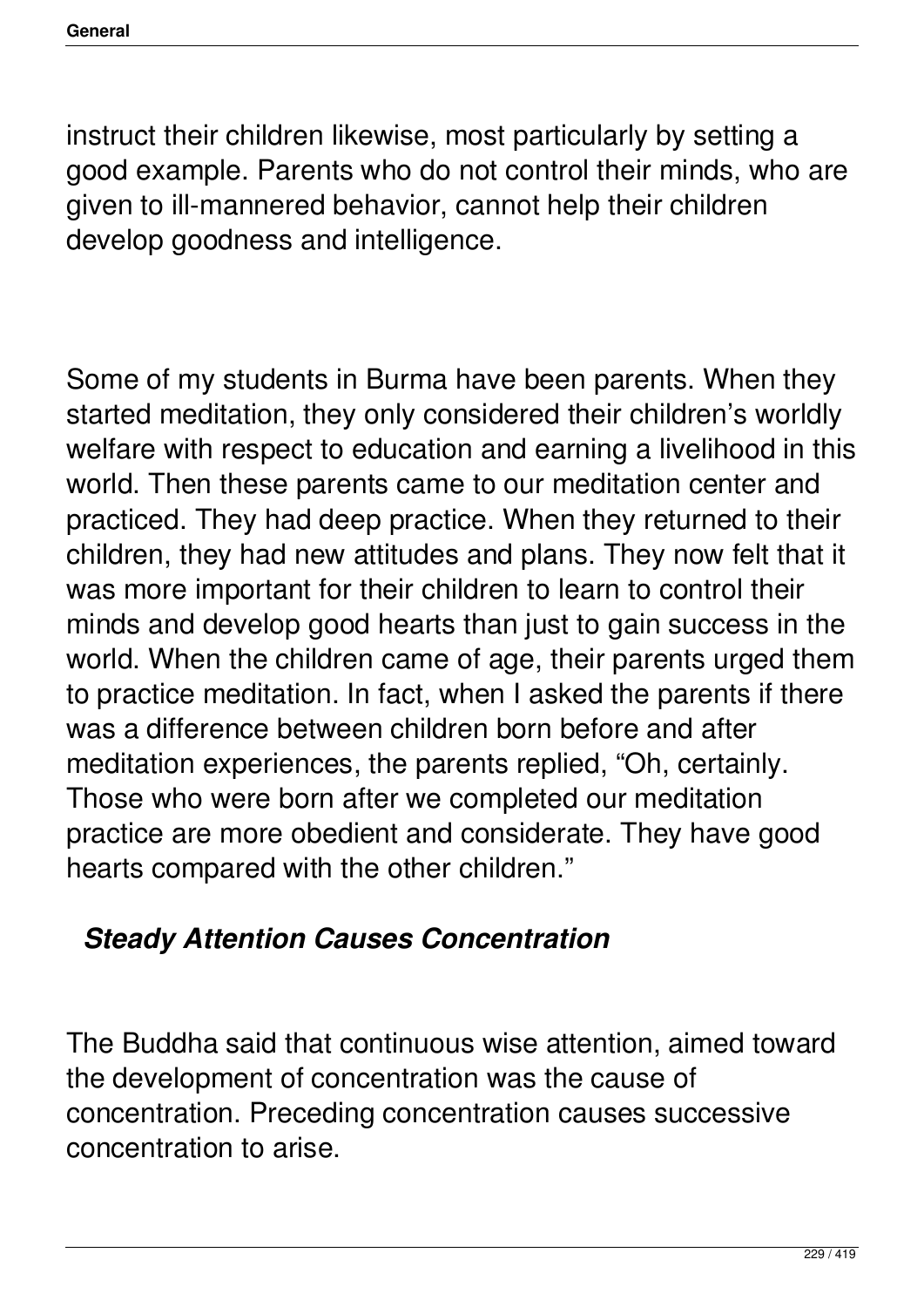#### *Eleven More Ways to Arouse Concentration*

The commentaries describe eleven more ways to arouse concentration.

# *1. Cleanliness*

The first is purity of the internal and external bases, of the body and the environment. This influence has been discussed under the second factor of enlightenment, investigation (see page 103).

#### *2. A Balanced Mind*

The second cause of concentration is balancing the controlling faculties, wisdom and faith on the one hand, energy and concentration on the other. I have devoted a chapter to this balancing (see page 29).

# *3. Clear Mental Image*

The third cause is more relevant to jhāna practice than to strict vipassanā, and so I will mention it only briefly. It is to be skillful in the concentration object, meaning to maintain a clear mental image as is practiced in tranquility meditation.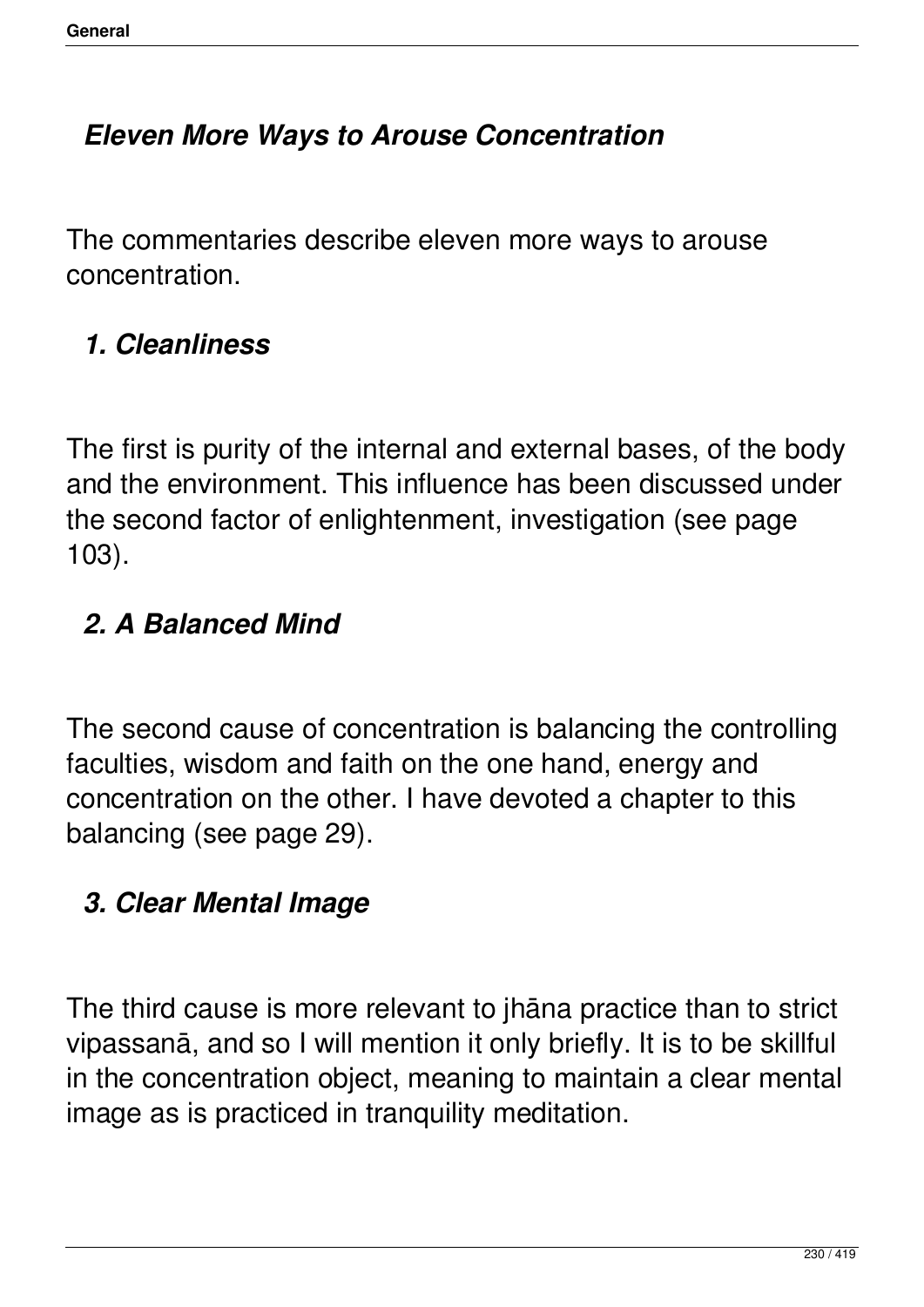# *4. Uplifting the Discouraged Mind*

The fourth cause is to uplift the mind when it becomes heavy, depressed or discouraged. You have doubtless taken a lot of bumps and tumbles in your practice. At these times you should try to uplift your mind, perhaps applying techniques for arousing energy, rapture or insight. Uplifting the discouraged mind is also one of the teacher's jobs. When a yogi comes to interviews with a long and sullen face, the teacher knows how to inspire him or her.

# *5. Calming the Overenthusiastic Mind*

At times it is also necessary to put down the excited mind. This is the fifth cause leading to the development of concentration. At times yogis have fascinating experiences in their meditation practice. They become excited and active; their energy overflows. At these times the teacher should not be encouraging. He or she should speak in such a way as to put yogis in their proper place, one might say. A teacher might also help to activate the fifth factor of enlightenment, tranquility, by the means discussed in the previous section. Or the teacher may instruct yogis to take it easy, just settle back and watch without trying too hard.

# *6. Cheering the Mind that is Withered by Pain*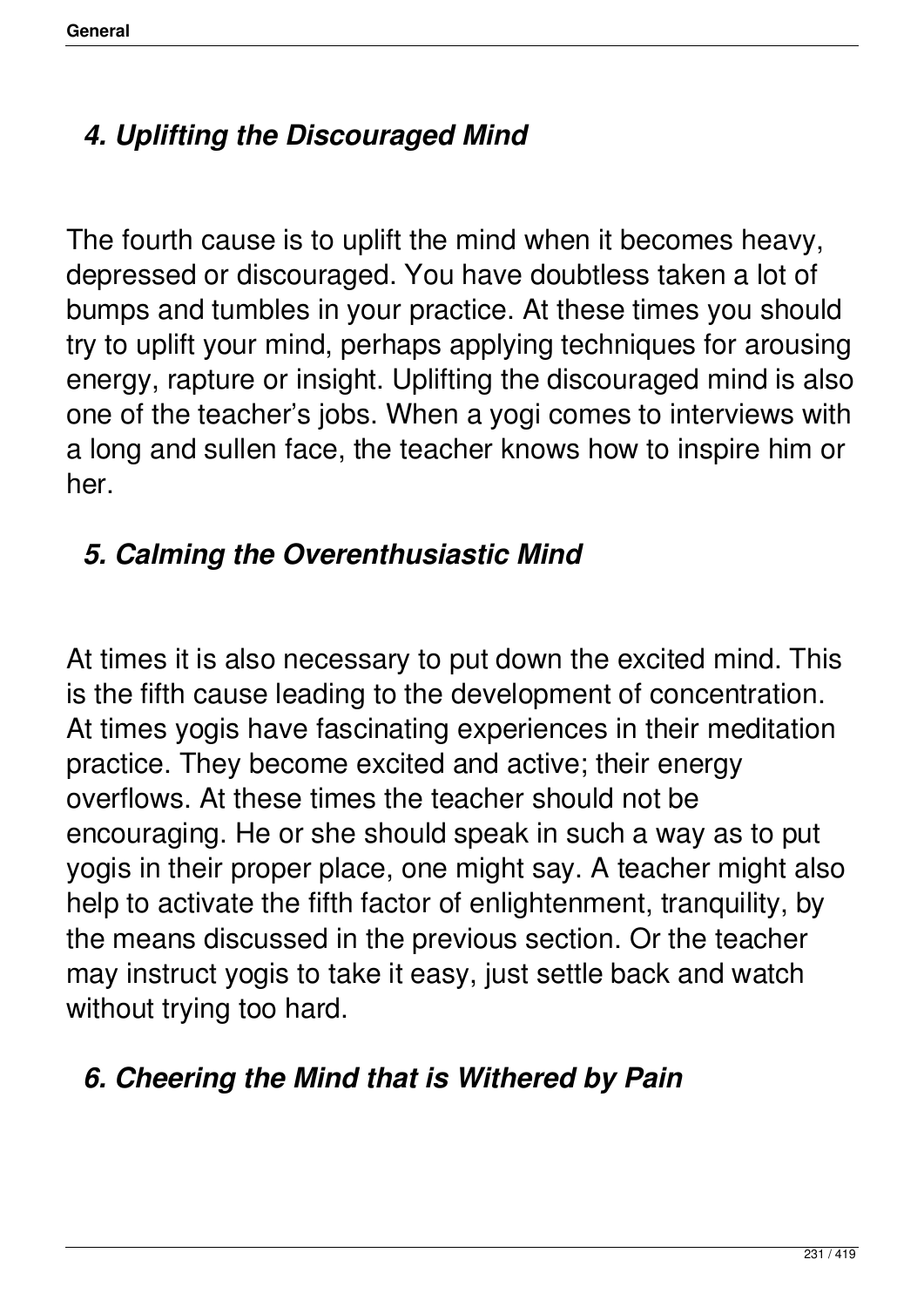If the mind is shrunken and withered by pain, it may need to be made happy. This is the sixth means. A yogi may feel depressed by the environment, or by a recurrence of an old health problem. At this time the mind needs to be uplifted and cleared so that it becomes bright and sharp again. You might try to liven it up in various ways. Or the teacher also can cheer you up, not by telling jokes, but by encouraging talk.

# *7. Continuous Balanced Awareness*

The seventh way to arouse samādhi is to continue balanced awareness at all times. Sometimes as the practice really deepens, you seem to be making no effort, but you are still mindful of objects as they arise and pass. At such times you should try not to interfere, even if this comfortable speed feels too slow for you and you want to step on the gas. You may want to realize the Dhamma very quickly. If you do try to speed up, you will upset the mind's equilibrium, and your awareness will become blunt. On the other hand, everything is so nice and smooth that you might relax too much. This, too, brings regression in practice. When there is effortless effort, you should cruise along, yet nonetheless keep up with the momentum that is present.

# *8-9. Avoiding the Distracted, Choosing Friends who are Focused*

You should avoid people who are unconcentrated, and keep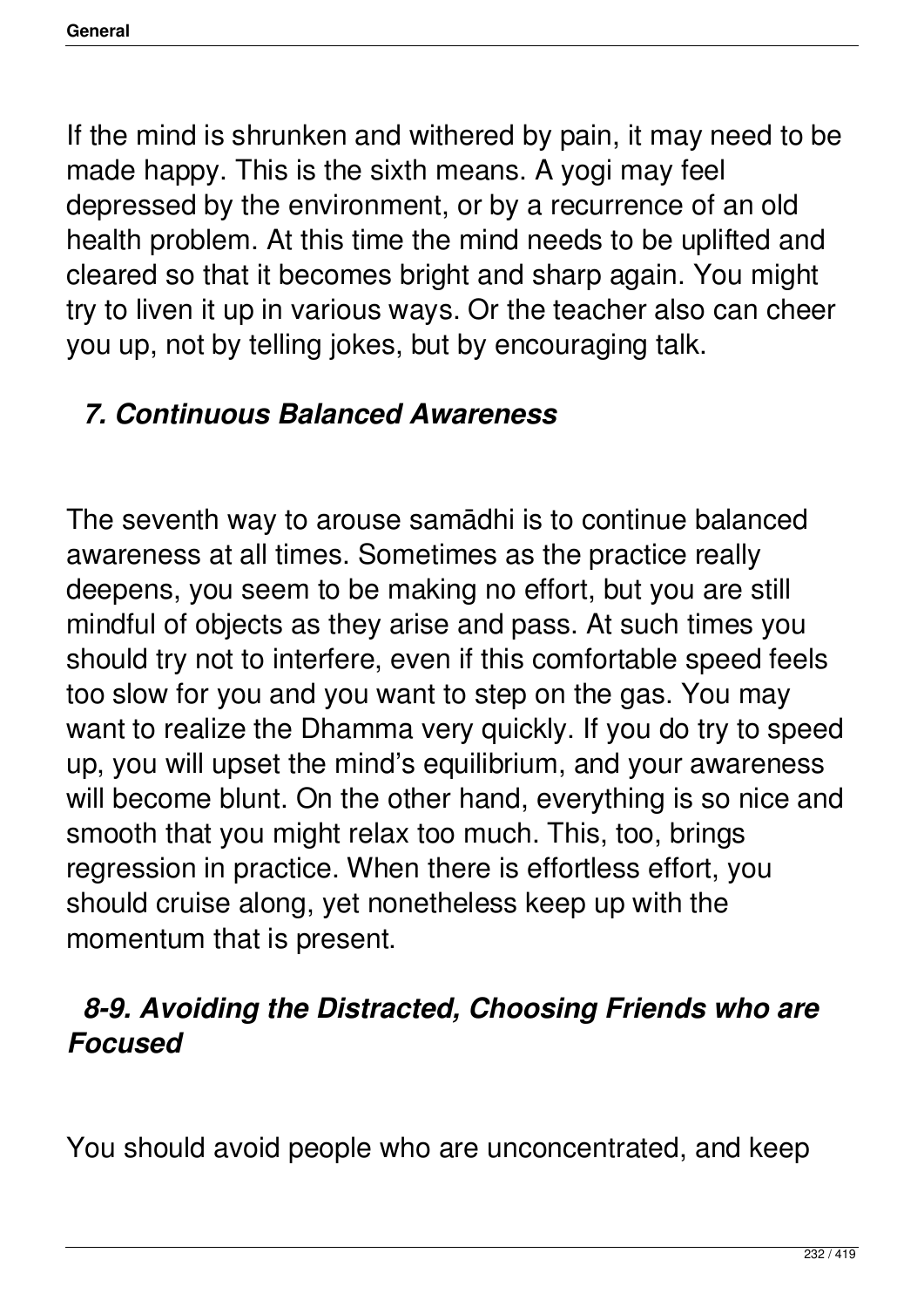company with people who are concentrated — the eighth and ninth arousers of concentration. People who are neither calm nor peaceful, who have never developed any kind of concentration, carry a lot of agitation within them. Children born to such parents may also lack peace of mind. In Burma there is a concept closely related to the current Western notion of "good vibes." There are many cases of people who have never meditated before, but when they come into the meditation center as visitors, they begin to feel very tranquilized and peaceful. They get the vibrations of yogis who are working seriously. Some visitors decide to come and practice. This seems very natural.

In the Buddha's time there was a king named Ajātasattu who had killed his father to gain the throne. He spent many, many sleepless nights after committing this evil deed. Finally he decided to consult the Buddha. He went through the forest and came upon a group of monks listening with peaceful concentration to a discourse of the Buddha. It is said that all his remorse and agitation disappeared, and he was filled with calm and tranquility such as he had not felt in a long time.

# *10. Reflecting on the Peace of Absorption*

The tenth method is to reflect on the peace and tranquillity of the jhānic absorptions. This is relevant for yogis who have meditated in this way and attained pure tranquility.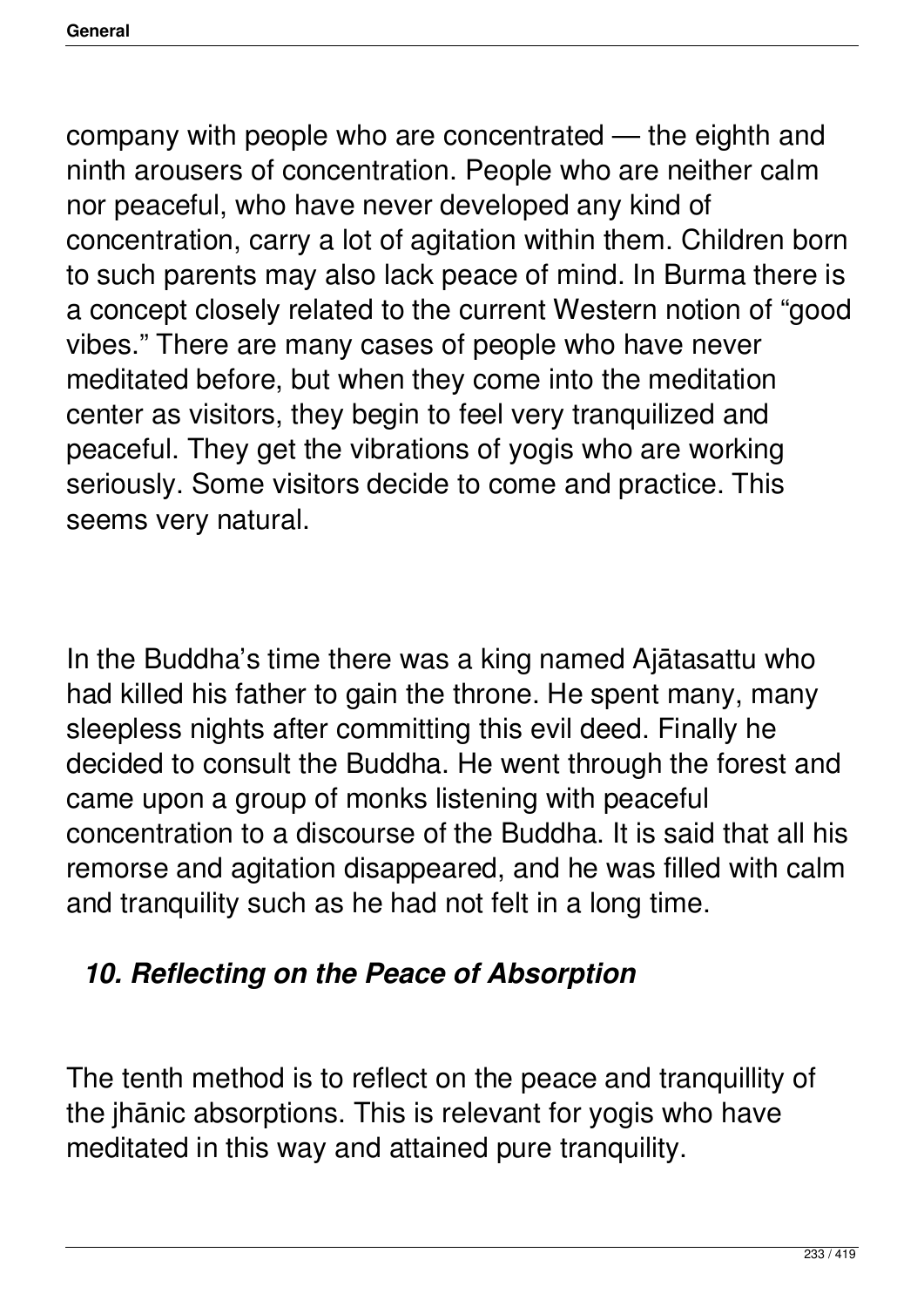Remembering the method they used to attain jhāna, they can briefly use it in the present moment to attain concentration of mind. Those who have not yet attained the jhānas perhaps can recall some of the times when momentary concentration was very strong, when there was a feeling of peace and one-pointedness. By remembering the feeling of liberation from hindrances and the peace of mind that comes from continually activating momentary concentration, concentration could again arise.

# *11. Inclining the Mind*

The eleventh and last cause for concentration is to incline the mind persistently toward developing concentration. Everything depends on the effort expended in each moment. If you try to be concentrated, you will succeed.

# **EQUANIMITY: SEVENTH FACTOR OF ENLIGHTENMENT**

Perhaps the United Nations should be given a new name. If it were called the Organization of Equanimities, delegates might be reminded of the state of mind that is essential at the negotiating table, especially when facing a hot problem. Any decision maker must be able to remain unbiased in the face of difficult problems.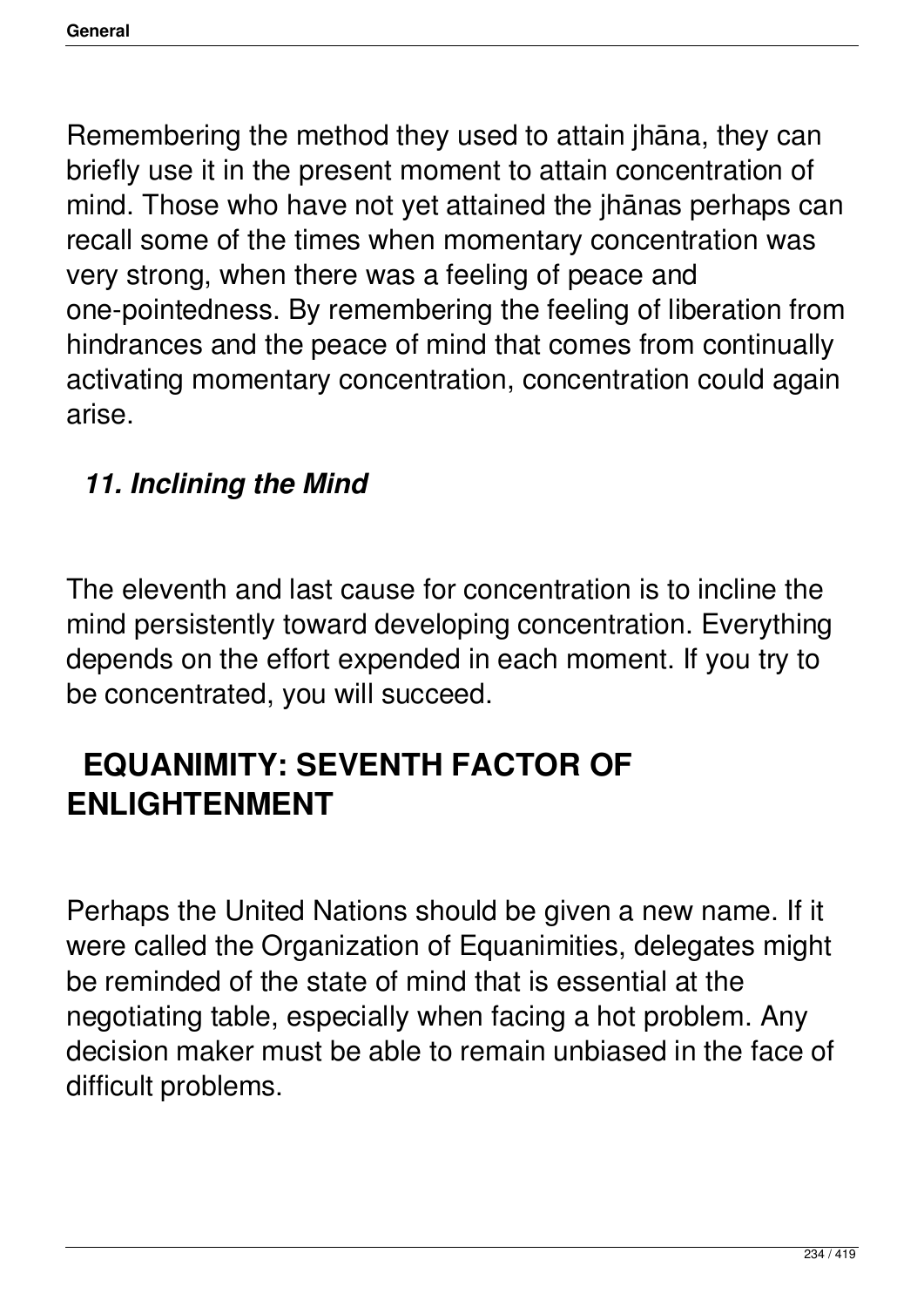The Pāli word *upekkhā,* usually translated as equanimity, actually refers to the balancing of energy. It is that state of mind which is in the center, inclining neither to one extreme nor to the other. It can be cultivated in ordinary life, with its daily processes of decision, as well as in meditation.

# *Mediating the Internal Contest*

In meditation various states of mind compete. Faith tries to overwhelm its complement, intelligence or wisdom, and vice versa. It is the same with effort and concentration. It is common knowledge among meditators that a balance in these two pairs of mental states is essential to maintain progress and direction in ractice.

At the beginning of a retreat you may be very enthusiastic and ambitious. Immediately upon sitting down, you pounce on the rising and falling or any other object that arises in your field of awareness. Due to excess effort, your mind is likely to overshoot the object of meditation or to slip off it. This missing of the mark may upset you, for you will feel that you are doing your best and yet not succeeding.

Perhaps you discover your folly and are able to slip into the rhythm of what is happening. As you watch the rising and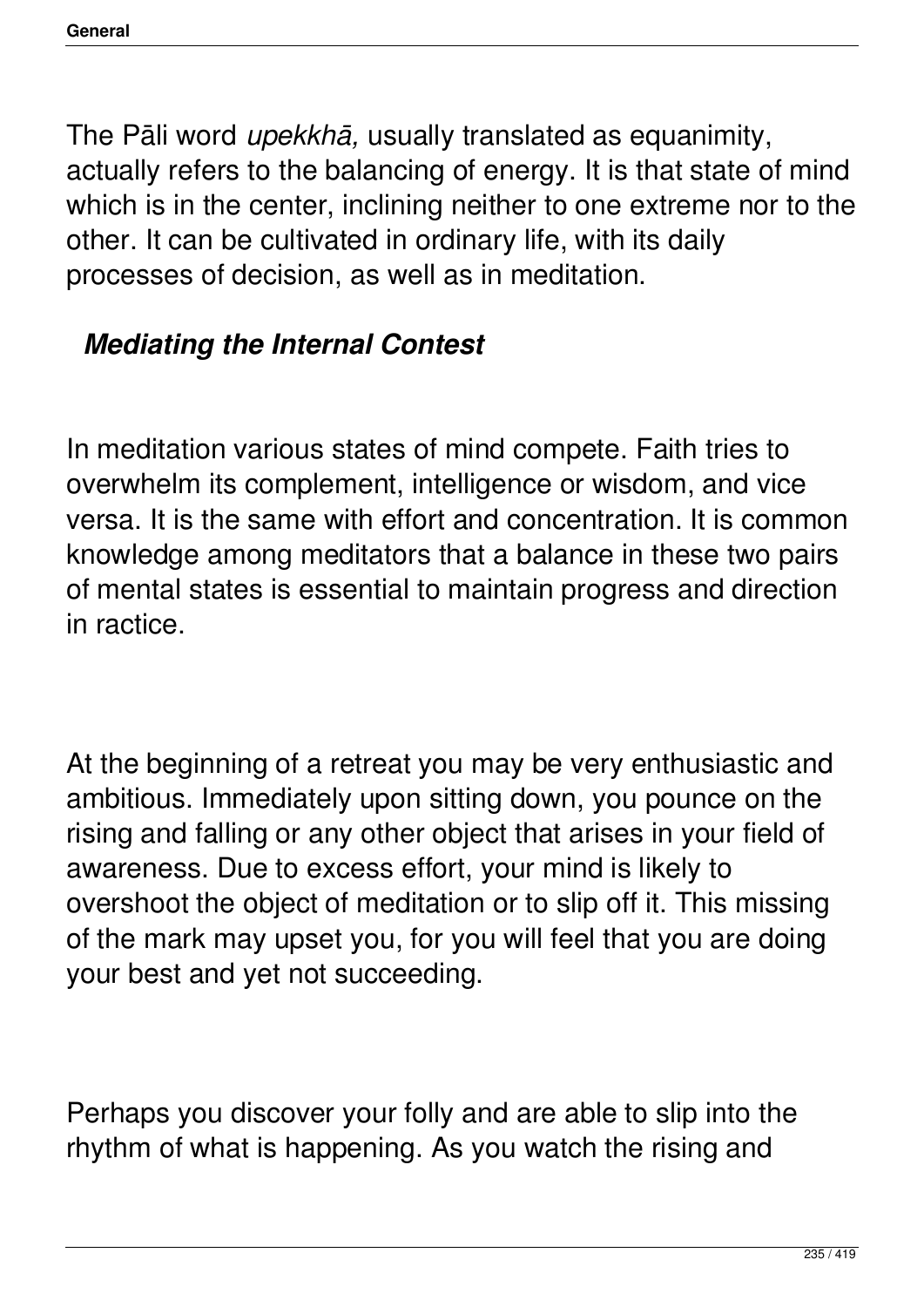falling, the mind fits into these processes and goes along with them. In time it becomes easy, and you begin to relax a bit. Effort seems pointless, but if you are not careful, sloth and torpor will creep in and overwhelm you.

At times a yogi may be quite successful in distinguishing mind and matter and seeing their connection. She or he gets a flavor of the Dhamma and finds this quite exciting. Filled with faith, the yogi begins to want to tell friends and parents about the wonderful truth she or he has just discovered. Due to faith, imagination and planning run wild. With so much thinking and feeling going on, the practice grinds to a halt. This succession of events is symptomatic of excessive faith.

Another yogi might have the same intuitive insight, but instead of wanting to spread the Dhamma, he or she begins to interpret the experience. You might say this type of yogi makes a mountain out of a molehill. Every little thing he or she perceives is interpreted in light of the meditation literature which this yogi has read. A string of reflections and thoughts arises, again blocking the practice. Such are the symptoms of excess of intelligence.

Many yogis have a great tendency to reason and check out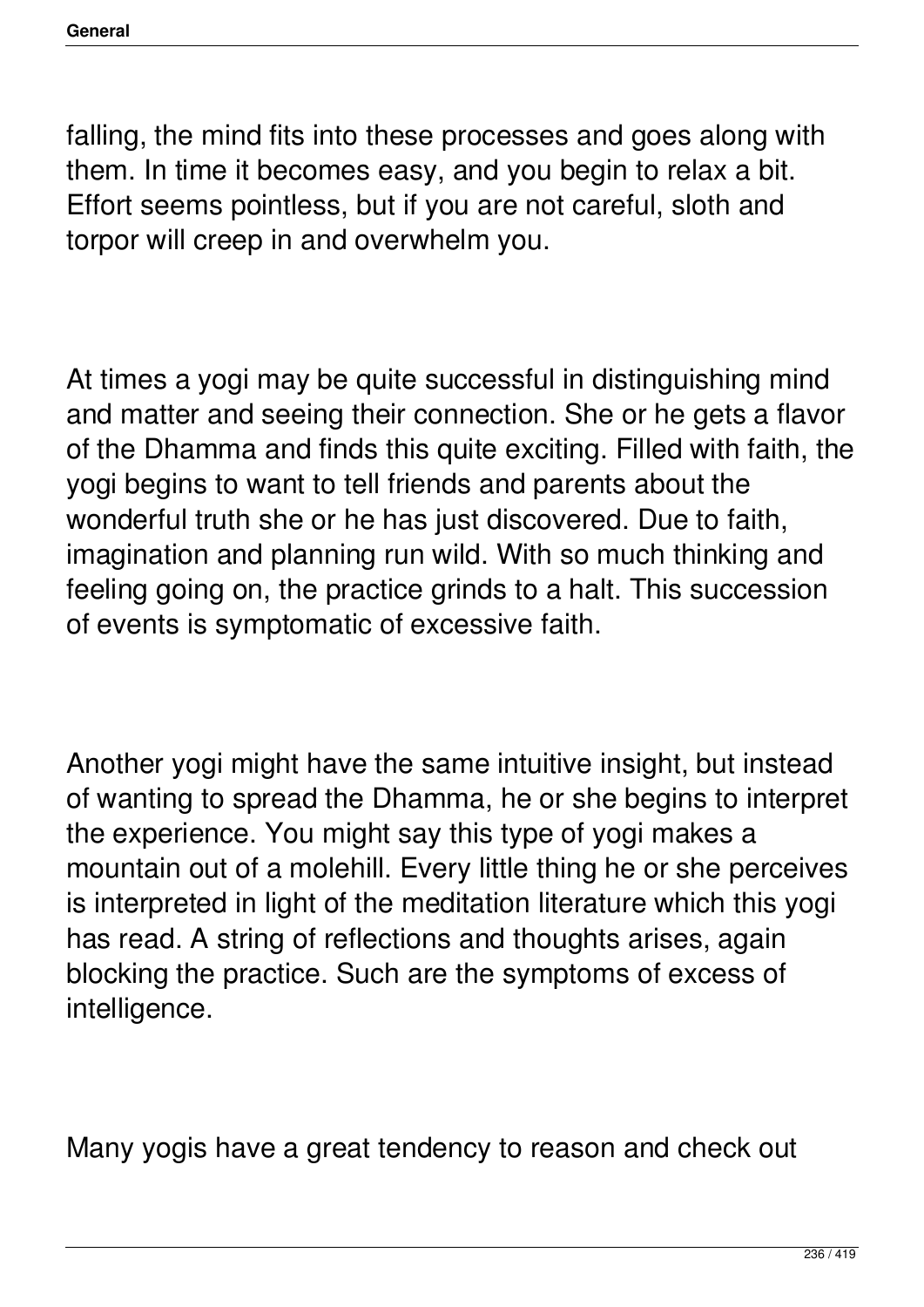what they hear before they accept it. They take pride in their quality of discrimination. When they come to meditate, they are always testing in an intellectual way the validity of what they are doing, verifying the practice against their intellectual understanding. If they remain caught in this pattern, such yogis will always be plagued by doubt. Rotating endlessly on doubt's merry-go-round, they will never move forward.

# *Faith Balanced with Intelligence, Energy Balanced with Concentration*

The characteristic of equanimity is the balancing of corresponding mental states so that one does not overwhelm the other. It creates a balance between faith and intelligence, energy and concentration.

# *Neither Excess nor Lack*

The function of equanimity as a factor of enlightenment is to fill in where there is a lack and to reduce where there is excess. Equanimity arrests the mind before it falls into extremes of excess or lack. When upekkhā is strong, there is total balance, no inclination at all toward excess in any direction. The yogi does not need to make an effort to be mindful.

# *A Good Driver Just Lets the horses Pull*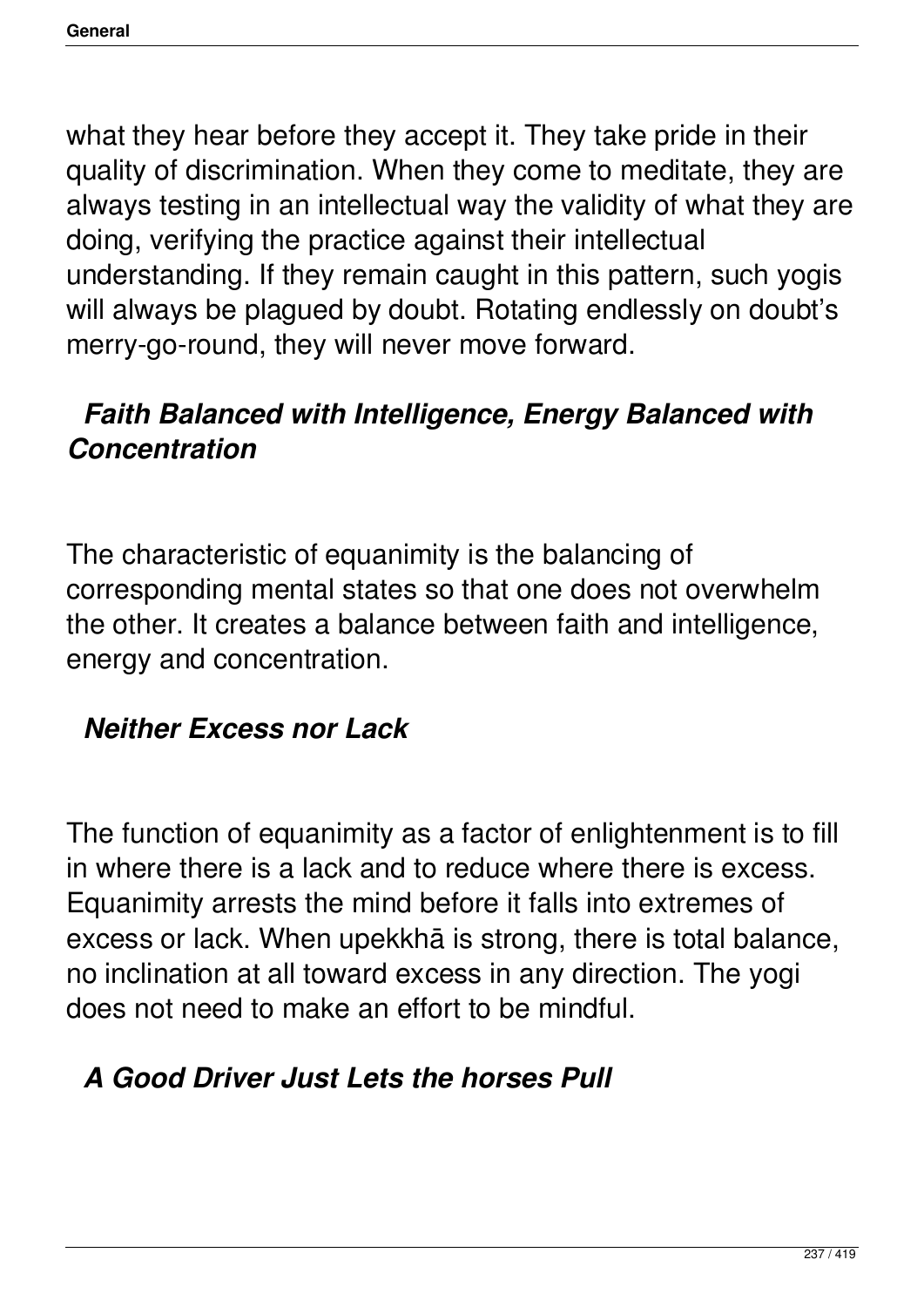It seems as if mindfulness is taking care of everything, like the driver of the carriage who settles back and lets the horses do the work of pulling. This state of ease and balance is the manifestation of equanimity.

When I was a child, I heard people talking about how to carry two baskets on the ends of a bamboo pole. This is common in Burma. The pole is carried over one shoulder, with a loaded basket on the front end and another in back. When you first start off, you have to exert a lot of effort, and the load feels burdensome. But after ten or fifteen steps, the pole begins rocking up and down to the rhythm of your walking. You and the pole and the baskets move along in a relaxed way, so that you hardly feel the load. I could not believe this at first, but now that I have meditated, I know that it is quite possible.

# *Continuous Mindfulness Causes Equanimity*

According to the Buddha the way to bring about equanimity is wise attention: to be continually mindful from moment to moment, without a break, based on the intention to develop equanimity. One moment of equanimity causes a succeeding moment of equanimity to arise. Once equanimity is activated, it will be the cause for equanimity to continue and to deepen. It can bring one to deep levels of practice beyond the insight into the arising and passing away of phenomena.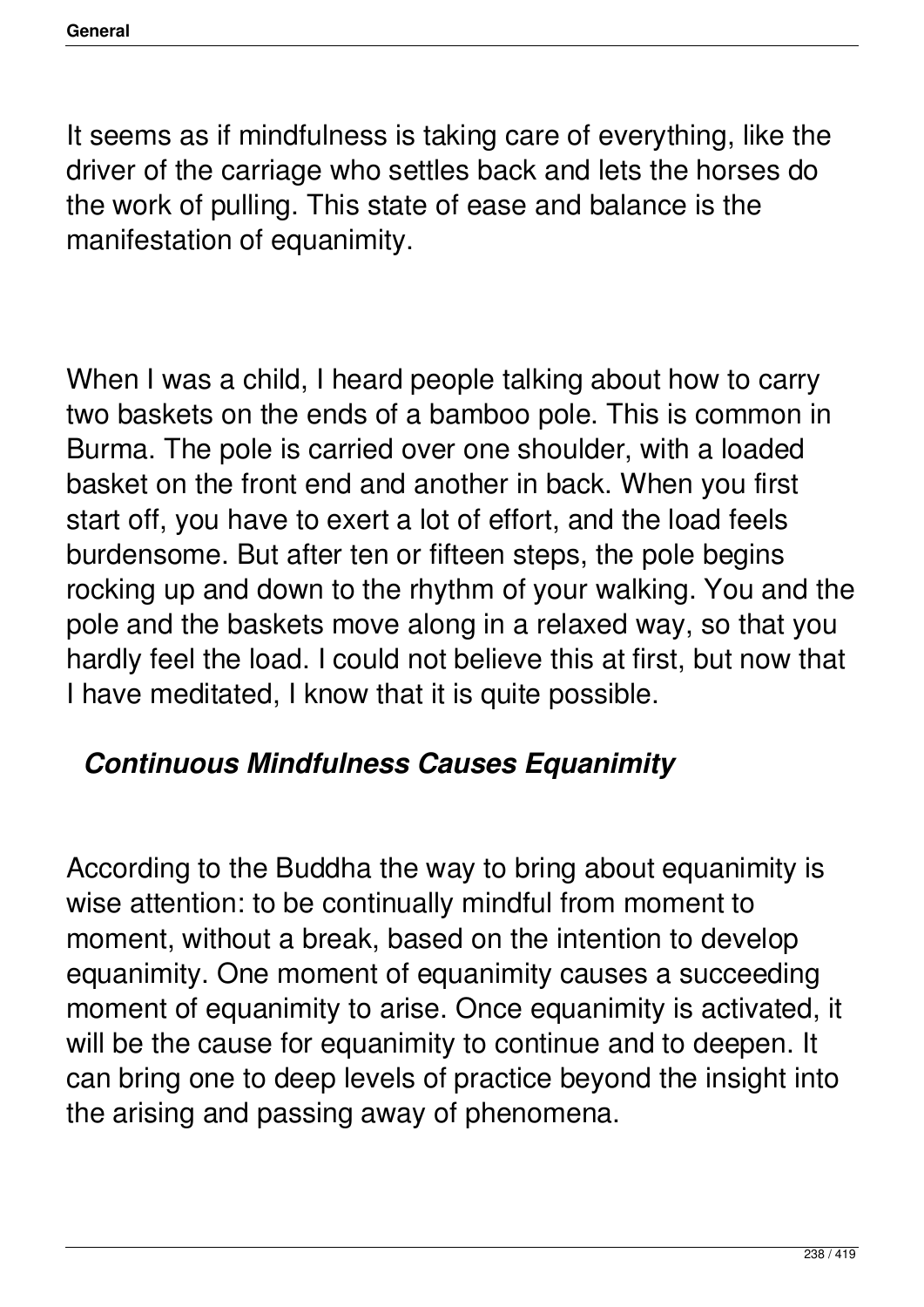Equanimity does not arise easily in the minds of beginning yogis. Though these yogis may be diligent in trying to be mindful from moment to moment, equanimity comes and goes. The mind will be well balanced for a little while and then it will go off again. Step by step equanimity is strengthened. The intervals when it is present grow more prolonged and frequent. Eventually, equanimity becomes strong enough to qualify as a factor of enlightenment.

# *Five More Ways to Develop Equanimity*

There are five ways to arouse equanimity discussed in the commentaries.

# *1. Balanced Emotion toward All Living Things*

The first and foremost is to have an equanimous attitude toward all living beings. These are your loved ones, including animals. We can have a lot of attachment and desire associated with people we love, and also with our pets. Sometimes we can be what we call "crazy" about someone. This experience does not contribute to equanimity, which is a state of balance.

To prepare the ground for equanimity to arise, one should try to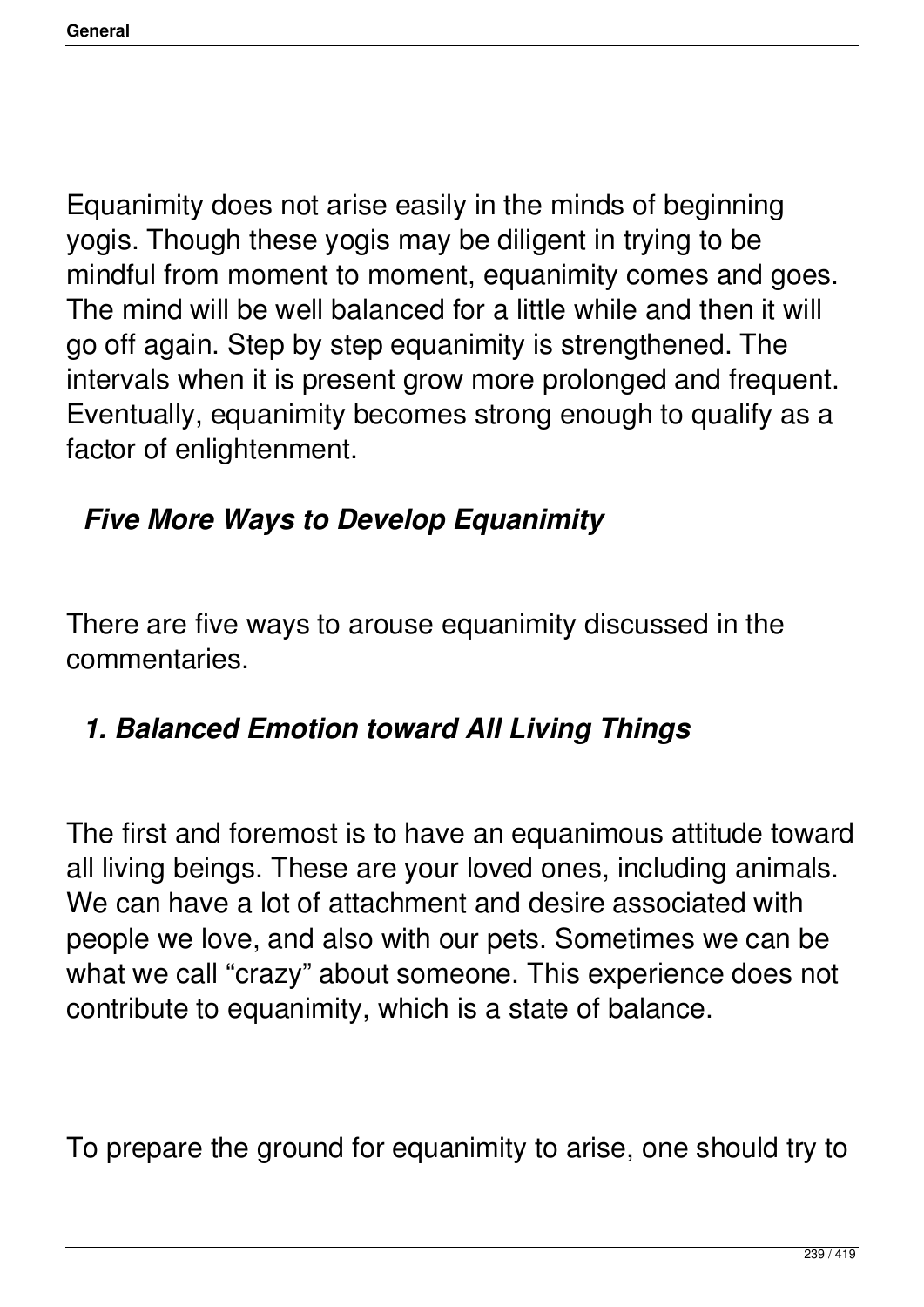cultivate an attitude of non-attachment and equanimity toward the people and animals we love. As worldly people, it may be necessary to have a certain amount of attachment in relationships, but excessive attachment is destructive to us as well as to loved ones. We begin to worry too much over their welfare. Especially in retreat, we should try to put aside such excessive concern and worry for the welfare of our friends.

One reflection that can develop non-attachment is to regard all beings as the heirs of their own kamma. People reap the rewards of good kamma and suffer the consequences of unwholesome acts. They created this kamma under their own volition, and no one can prevent their experiencing the consequences. On the ultimate level, there is nothing you or anybody else can do to save them. If you think in this way, you may worry less about your loved ones.

You also can gain equanimity about beings by reflecting on ultimate reality. Perhaps you can tell yourself that, ultimately speaking, there is only mind and matter. Where is that person you are so wildly in love with? There is only nāma and rūpa, mind and body, arising and passing away from moment to moment. Which moment are you in love with? You may be able to drive some sense into your heart this way.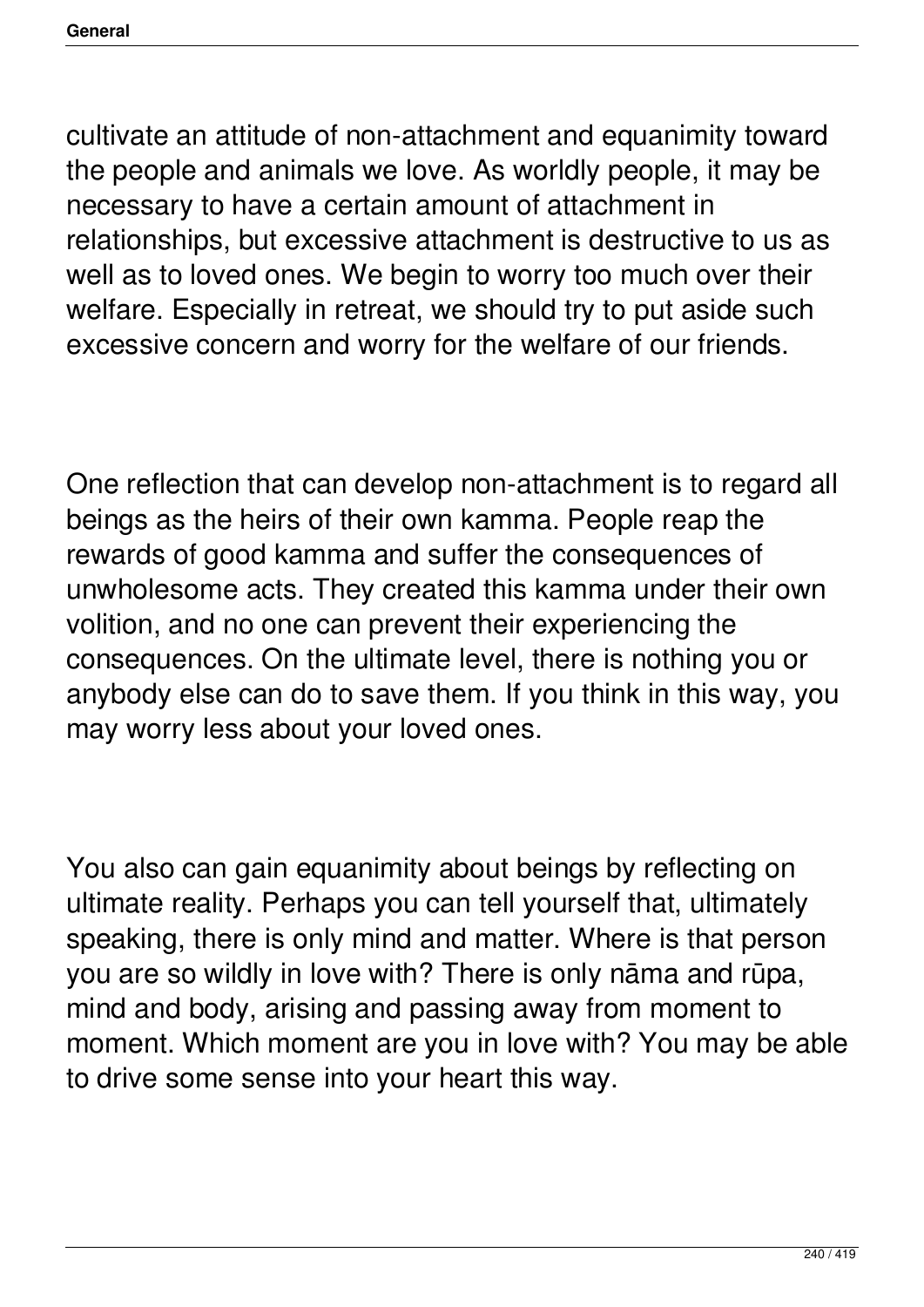One might worry that reflections like this could turn into unfeeling indifference and lead us to abandon a mate or a dear person. This is not the case. Equanimity is not insensitivity, indifference or apathy. It is simply non-preferential. Under its influence, one does not push aside the things one dislikes nor grasp at things one prefers. The mind rests in an attitude of balance and acceptance of things as they are. When equanimity, this factor of enlightenment, is present, one abandons both attachment to beings and dislike for them. The texts tell us that equanimity is the cause for the cleansing and purification of one who has deep tendencies toward lust or desire, which is the opposite of equanimity.

# *2. Balanced Emotion toward Inanimate Things*

The second way of developing this factor of enlightenment is to adopt an attitude of balance toward inanimate things: property, clothing, the latest fad on the market. Clothing, for example, will be ripped and stained someday. It will decay and perish because it is impermanent, like everything else. Furthermore, we do not even own it, not in the ultimate sense. Everything is nonself; there is no one to own anything. To develop balance and to cut down attachment, it is helpful to look at material things as transient. You might say to yourself, "I'm going to make use of this for a short time. It's not going to last forever."

People who get caught up in fads may be compelled to buy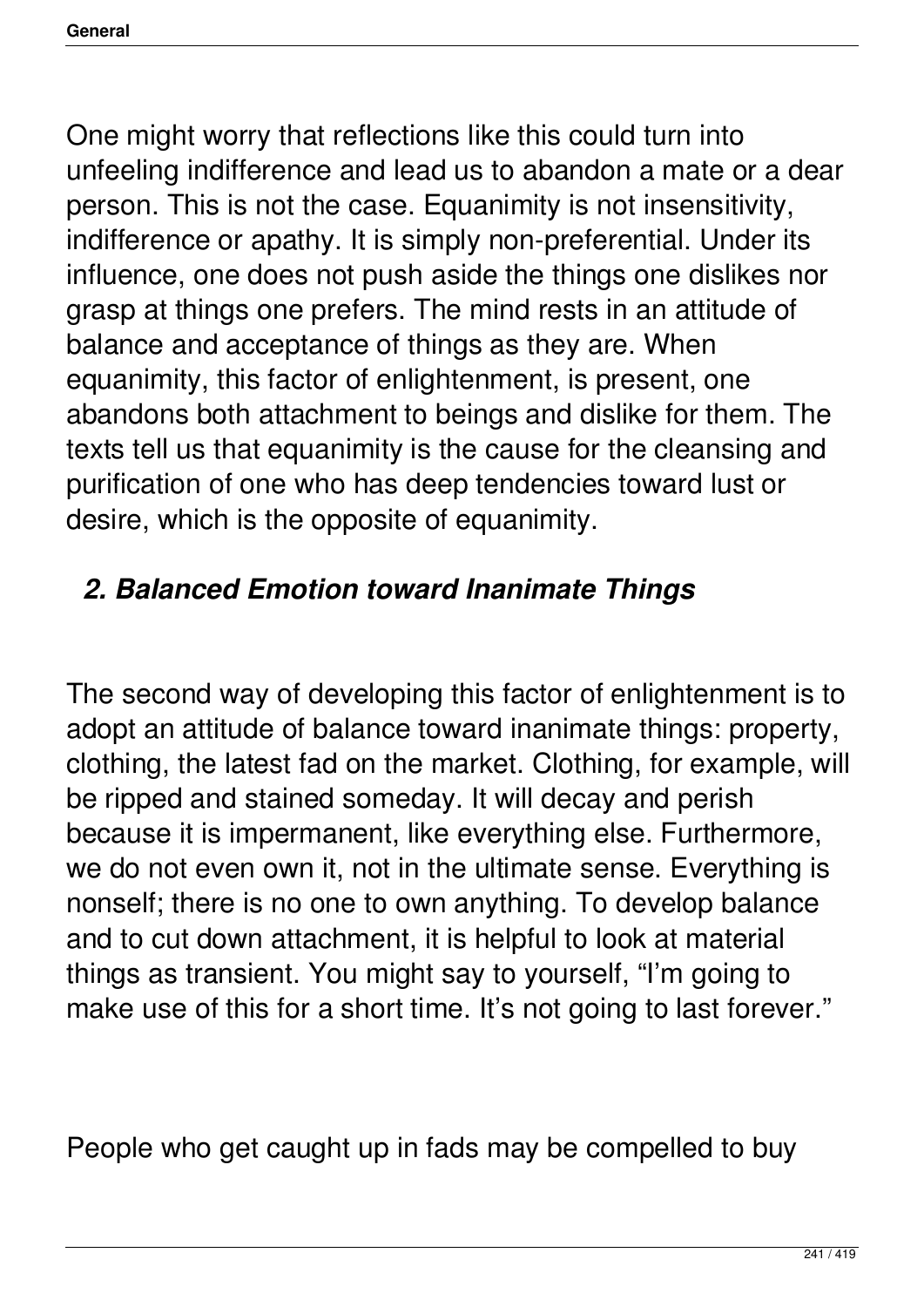each new product that appears on the market. Once this gadget has been bought, another more sophisticated model will soon appear. Such persons throw away the old one and buy a new one. This behavior does not reflect equanimity.

# *3. Avoiding People Who "Go Crazy"*

The third method for developing equanimity as an enlightenment factor is avoiding the company of people who tend to be crazy about people and things. These people have a deep possessiveness, clinging to what they think belongs to them, both people and things. Some people find it difficult to see another person enjoying or using their property.

There is the case of an elder who had a great attachment to pets. It seems that in his monastery he bred a lot of dogs and cats. One day this elder came to the center in Rangoon to do a retreat. When he was meditating, he was practicing under favorable circumstances, but his practice was not very deep. Finally I had an idea and asked him if he had any pets in his monastery. He brightened up and said, "Oh yes, I have so many dogs and cats. Ever since I came here I've been thinking about whether they have enough food to eat and how they're doing." I asked him to forget about the animals and concentrate on meditation, and quite soon he was making good progress.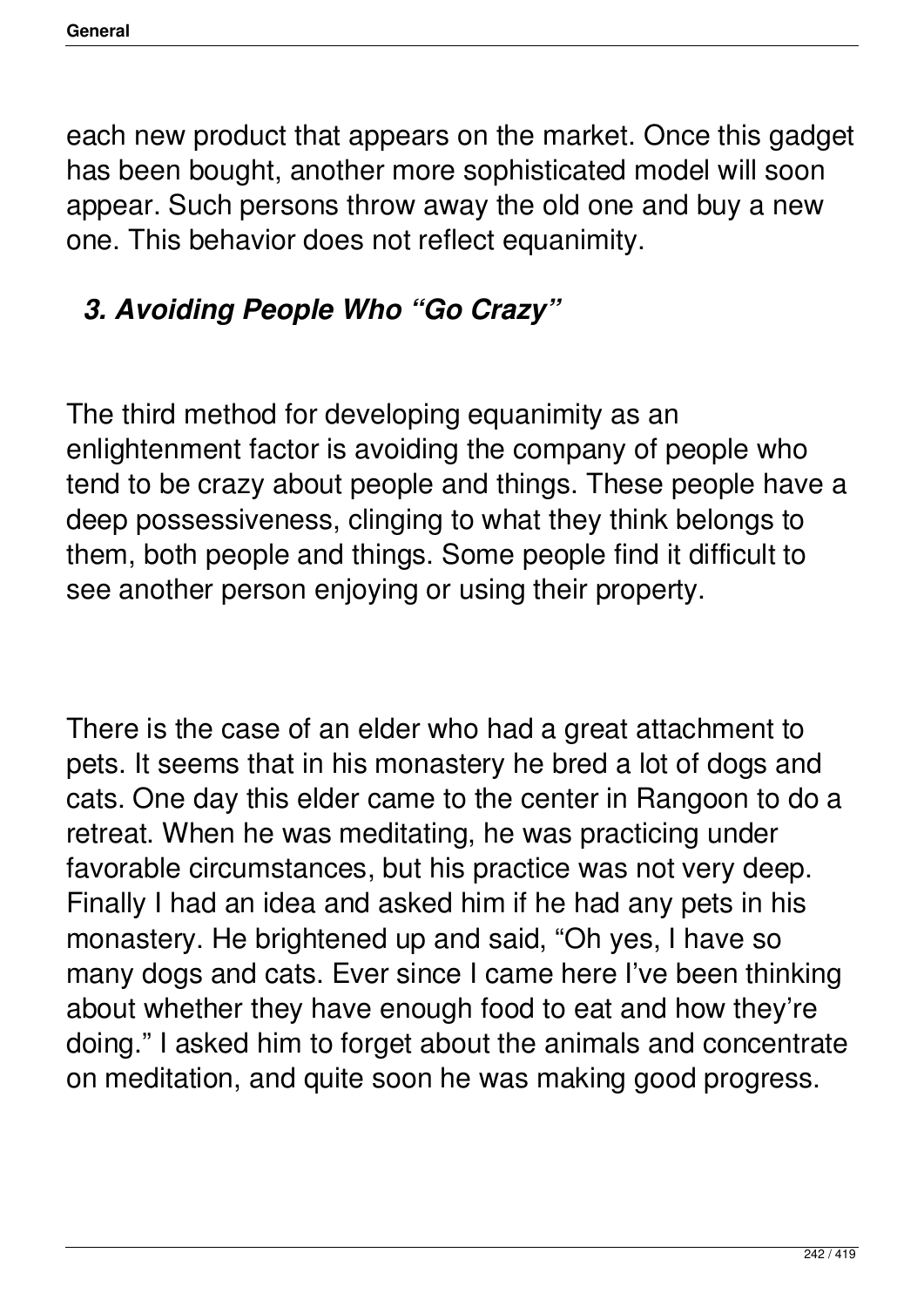Please do not allow over-attachment to loved ones, or even pets, to prevent you from attending meditation retreats which will allow you to deepen your practice and to develop equanimity as a factor of enlightenment.

# *4. Choosing Friends who Stay Cool*

As a fourth method of arousing upekkhā, you should choose friends who have no great attachment to beings or possessions. This method of developing equanimity is simply the converse of the preceding one. In choosing such a friend, if you happen to pick the elder I described just now, it could be a bit of a problem.

# *5. Inclining the Mind toward Balance*

The fifth and last cause for this factor of enlightenment to arise is constantly to incline your mind toward the cultivation of equanimity. When your mind is inclined in? this way, it will not wander off to thoughts of your dogs and cats at home, or of your loved ones. It will only become more balanced and harmonious.

Equanimity is of tremendous importance both in the practice and in everyday life. Generally we get either swept away by pleasant and enticing objects, or worked up into a great state of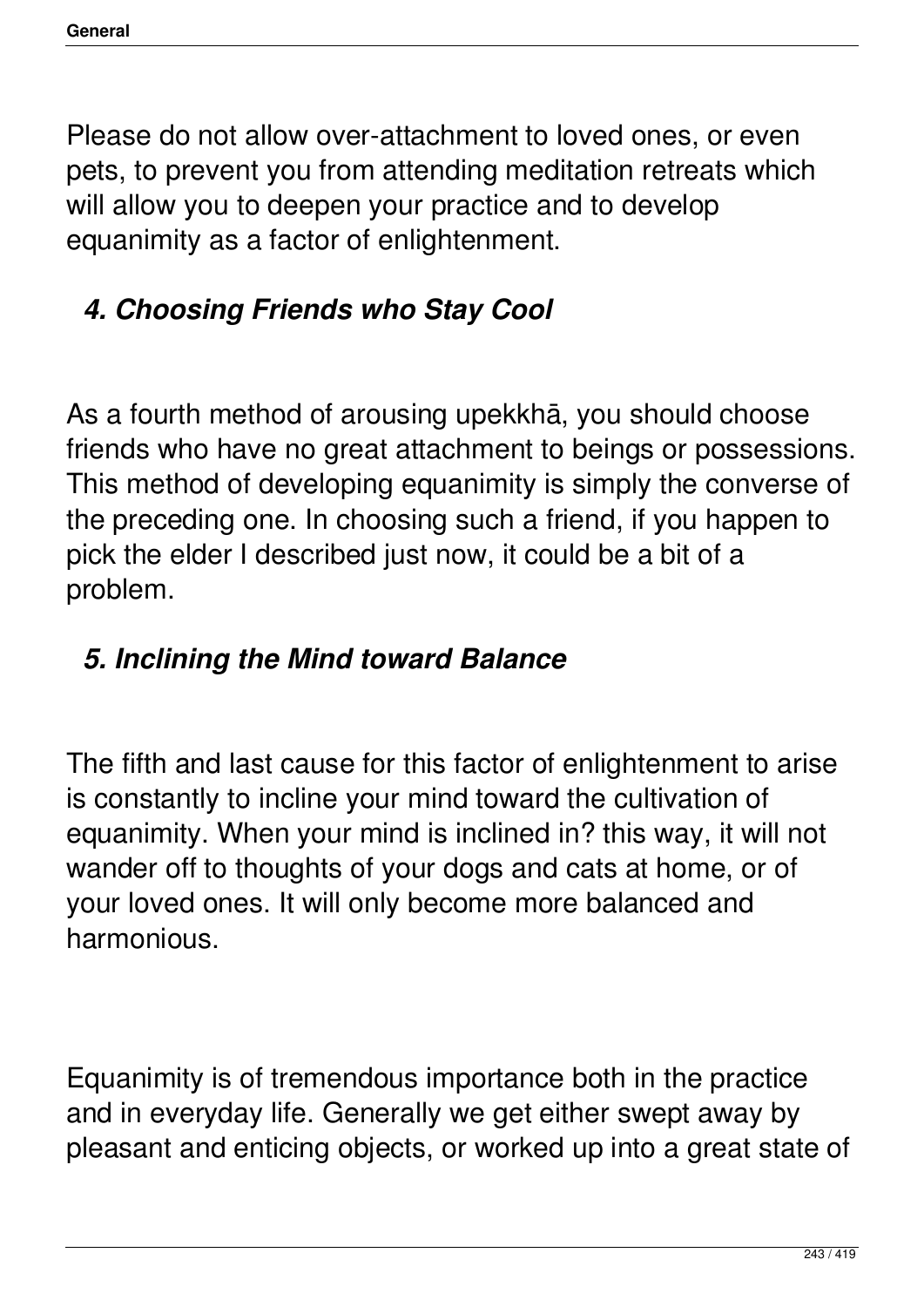agitation when confronted by unpleasant, undesirable objects. This wild alternation of contraries is nearly universal among human beings. When we lack the ability to stay balanced and unfaltering, we are easily swept into extremes of craving or aversion.

The scriptures say that when the mind indulges in sensual objects, it becomes agitated. This is the usual state of affairs in the world, as we can observe. In their quest for happiness, people mistake excitement of the mind for real happiness. They never have the chance to experience the greater joy that comes with peace and tranquillity.

# **THE FACTORS OF ENLIGHTENMENT DEVELOPED:**

# **HEALING INTO THE DEATHLESS**

All of the factors of enlightenment bring extraordinary benefits. Once fully developed, they have the power to bring samsāric suffering to an end. So the scriptures tell us. This means that the perpetual, cyclical birth and death of beings who are composed of mental and physical phenomena can come to a complete stop.

The factors of enlightenment also have the capacity to pulverize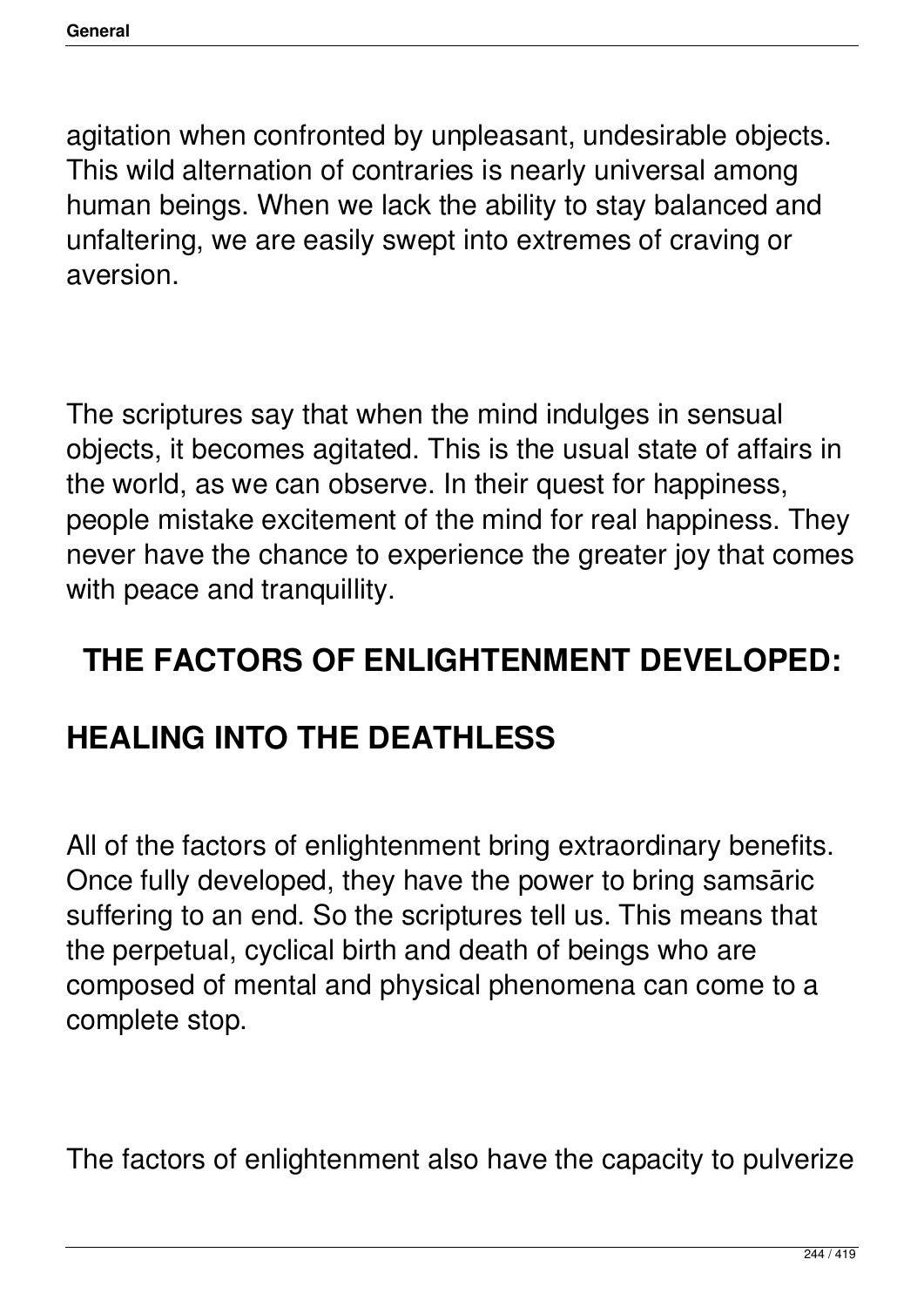Māra's ten armies, the destructive inner forces which keep us bound on the wheel of suffering and rebirth. For this reason, Buddhas and enlightened ones develop the factors of enlightenment and are thus able to transcend this realm of sensual pleasures as well as the realms of subtle form and all the formless realms.

You may ask where one goes after being liberated from these three types of realms. It cannot be said there is another birth of any kind, for with nibbāna comes cessation of birth and death. Birth brings inevitable life, aging, sickness and eventual death — all the aspects of suffering. To be free from all suffering is to be free from birth. Nor will death be able to happen. nibbāna is free from birth and also from death.

When fully developed, these factors of enlightenment bring the yogi to attain nibbāna. In this they are comparable to strong, effective medicine. They confer the strength of mind necessary to withstand the ups and downs of life. Moreover, they often cure physical and mental diseases.

There is no guarantee that if you meditate you will be able to cure every disease. However, it is possible that the development of enlightenment factors can bring healing to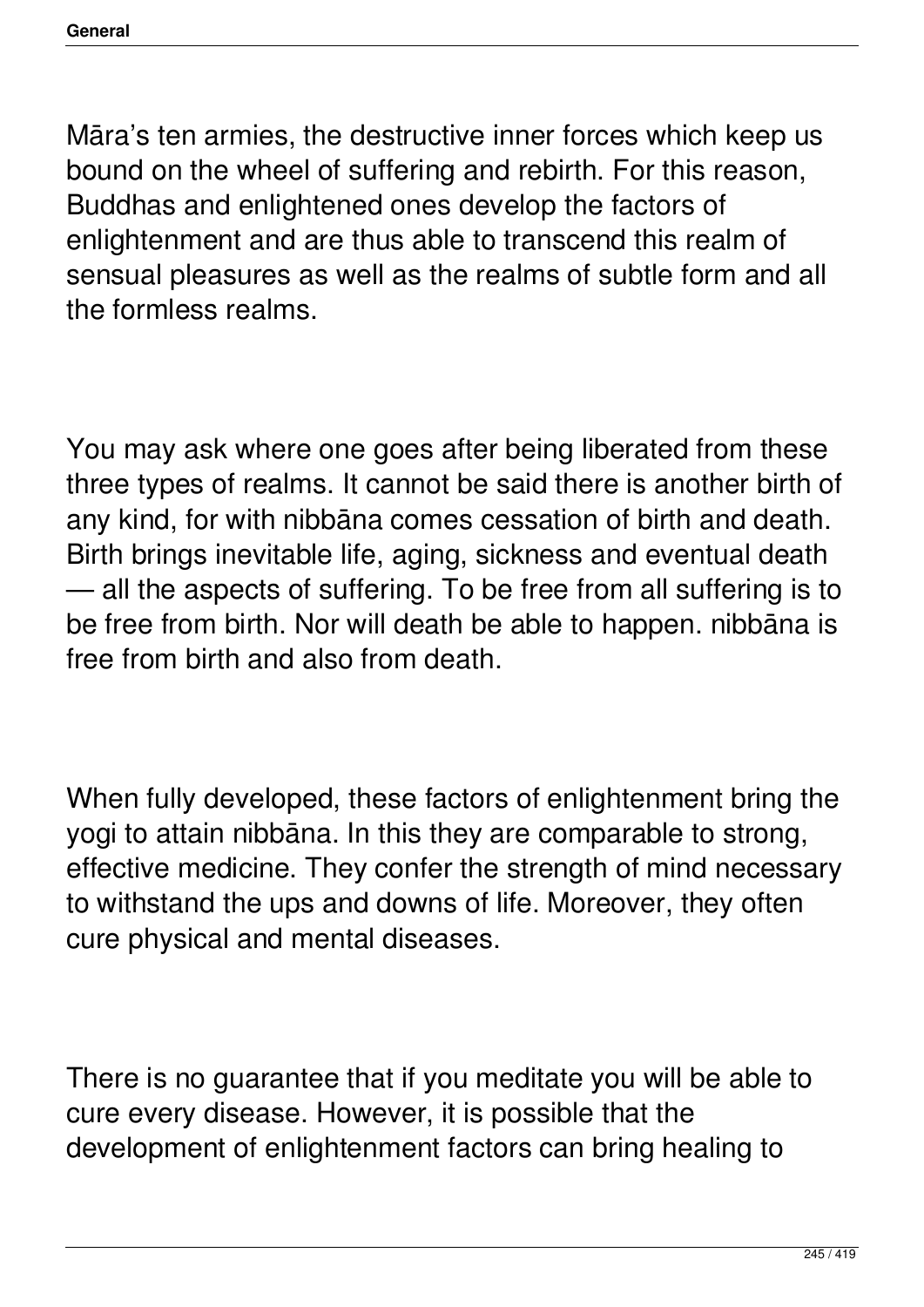sicknesses, even those which appear incurable.

# *Purifying Our Mental Illnesses*

Mental disease is the disease of greed, hatred, delusion, jealousy, miserliness, conceit and so forth. When these forces arise, they make the mind unclear and clouded. This clouded mind will produce physical phenomena which reflect its clouded state. Instead of having a clear and bright complexion, when your mind is clouded by negativity, you will look dull, unhappy and unhealthy, much as if you had been breathing polluted air.

However, if you are energetically trying to activate a penetrative mindfulness from moment to moment on the object of observation, very naturally the mind will stay on this object without scattering or dissipating. Samādhi or concentration is present at this time. After a due period, the mind will be cleansed of the hindrances or negative tendencies. Now wisdom will begin to unfold. When insights arise, the mind becomes even purer, as if it were breathing clean air again after returning from the hustle and bustle of a city.

Mindfulness, energy and investigation lead to concentration and insights which arise in successive stages. Each new insight is like another breath of fresh air to the mind. The stage of insight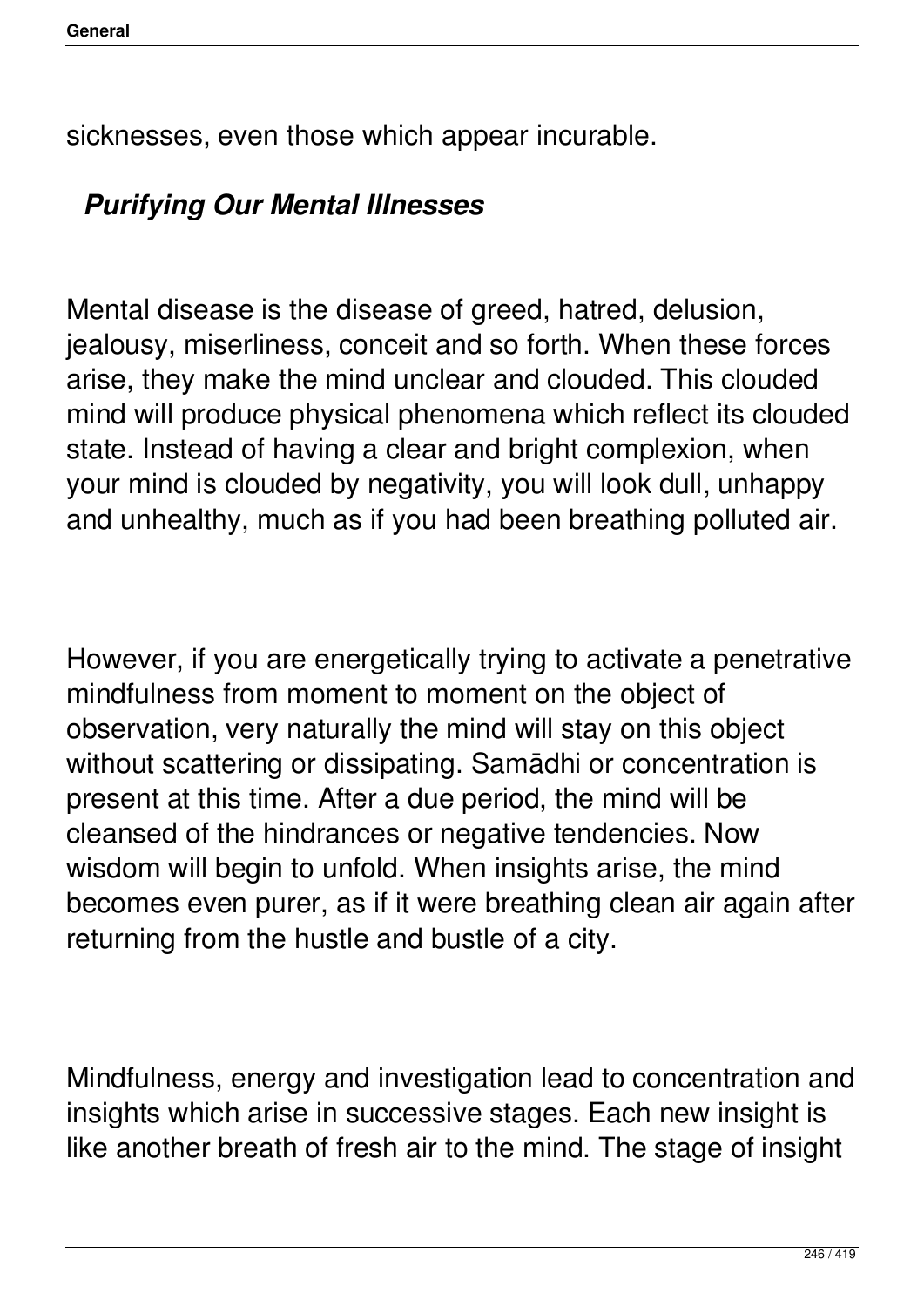into the arising and passing away of phenomena is the beginning of good, deep practice. The factor of equanimity begins to stabilize the mind, and mindfulness becomes deeper and deeper. The arising and passing away of objects will be perfectly dear, and there will be no doubt about the true nature of what can be directly experienced.

Sudden upsurges of energy may make the practice seem effortless at this point. Yogis may understand that there is no one present even to make an effort. Joy and rapture arise as the yogi perceives directly his or her own purity of mind, as well as the secret of reality unfolding from moment to moment. Tremendous joy is followed by tranquil peace and a mind that is free from doubts and worries. In this peaceful space it is possible to see more and more clearly. Concentration can also deepen when there is no disturbance.

At this deep level of practice, one can truly experience a balanced mind, a mind that is not swept away by pleasant sensations, even though extreme rapture and joy may be present. Nor do unpleasant objects agitate the mind. Yogis feel no dislike for pain nor attachment to pleasure.

# *Effects on the Body*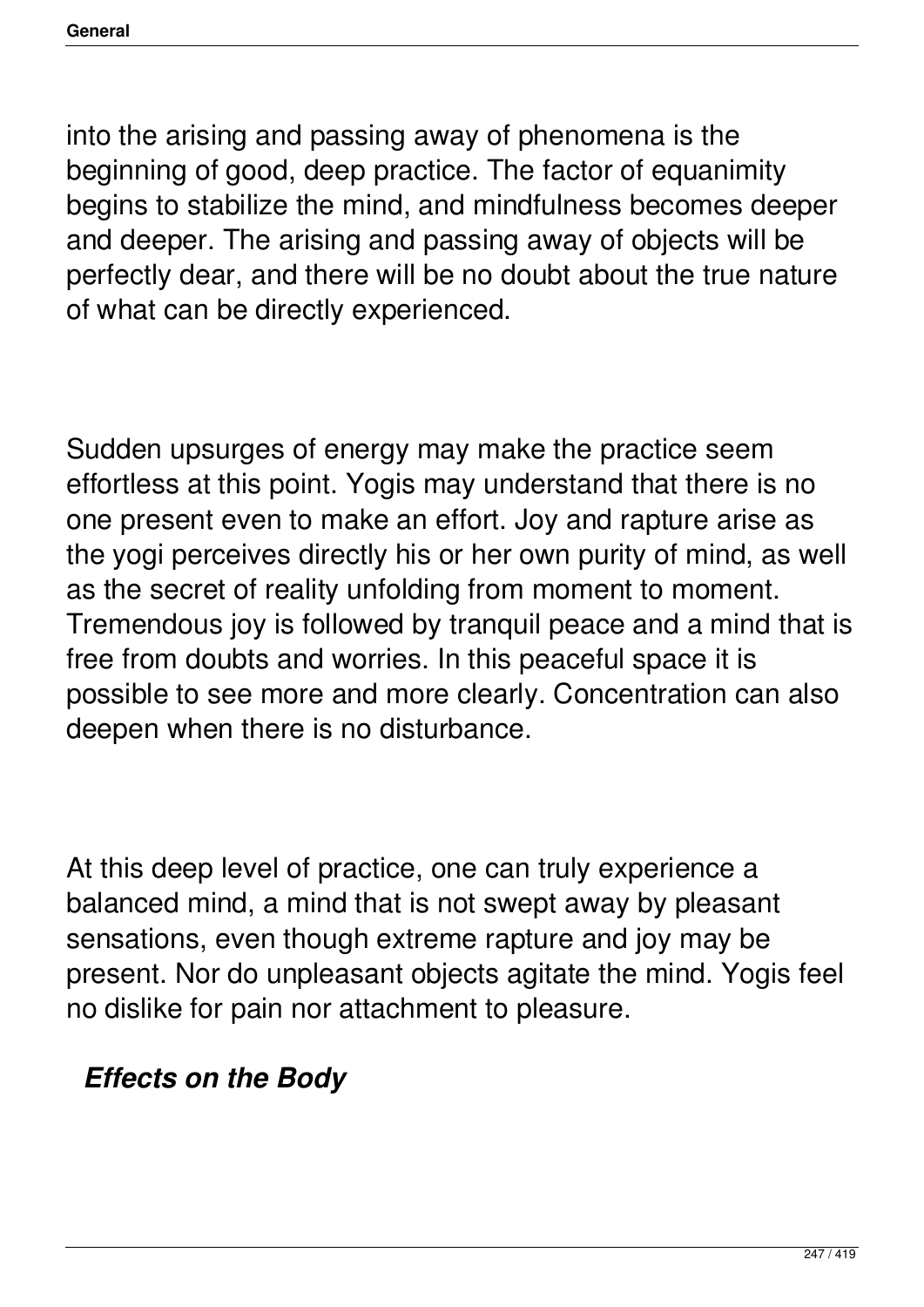The seven factors of enlightenment naturally affect the body as well as the mind, for these two are intricately connected. When the mind is really pure and suffused with the factors of enlightenment, this has a tremendous effect on the circulatory system. New blood being produced is extremely pure. It permeates the various organs and sense organs, clearing them. The body becomes luminous, and perceptions are heightened. Visual objects will be extremely brilliant and clear. Some yogis may perceive so much light emanating from their bodies that their entire rooms may be lit up at night. The mind, too, is filled with light. There is bright faith, as well as the verified faith of believing in your own unmediated experience of what is happening. The mind becomes light and agile, as does the body, which sometimes feels as if it is floating in the air. Often the body may become quite imperceptible, and yogis can sit for many hours without feeling any pain at all.

# *Miraculous Cures*

Old diseases, incurable ailments, are affected by the strength of the enlightenment factors, especially at the deeper levels of practice. At the center in Rangoon, it is a common occurrence for so-called miraculous cures to occur. Entire books could be written just listing the cases. Here I will merely mention two outstanding ones.

# *A Case of Tuberculosis*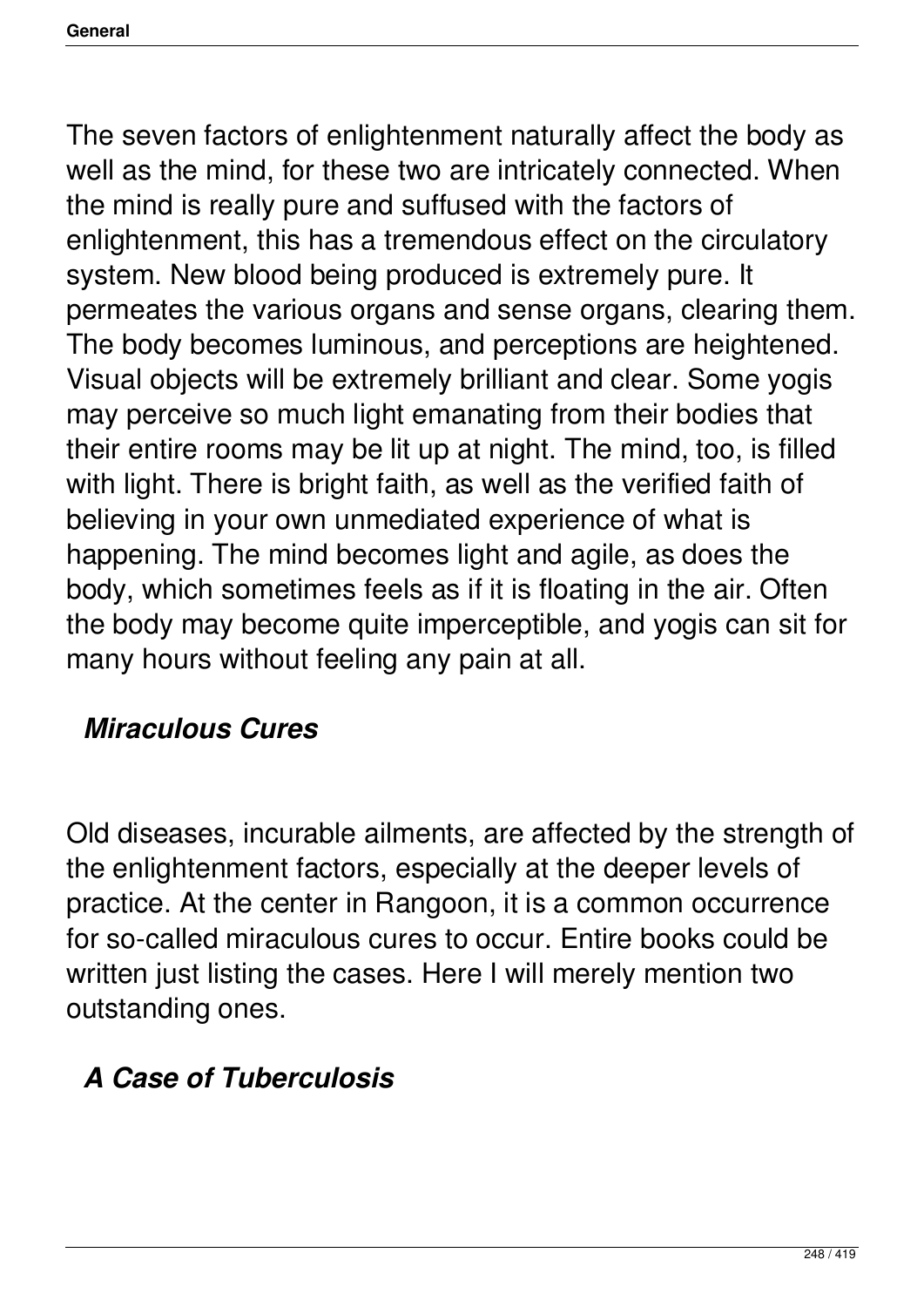Once there was a man who had been suffering from tuberculosis for many years. Having sought treatment from various doctors and traditional Burmese herbalists, and having spent time in the TB ward of Rangoon General Hospital, still he was not cured. Downhearted and desperate, he felt certain that the only path open to him led toward death. As a last resort, he applied to meditate at the center but concealed his poor state of health lest he be refused admittance on the grounds that other yogis' health would be endangered.

Within two weeks of practice, his chronic symptoms came to the surface with a vengeance, exacerbated by the painful sensations that normally come during a certain period of practicing the Dhamma. His pain was so excruciating, agonizing and exhausting that he could not sleep at all but lay awake all night coughing.

One night I was in my cottage and I heard the terrible coughing sounds that came from his quarters. Taking some Burmese herbal cough medicine, I went to him expecting to help alleviate some recently contracted flu or cold. Instead, the man was sprawled in his room, so exhausted that he could not say a word to me. His spittoon was nearly filled with blood he had coughed up. I asked if he wanted medicine, and when at last he was able to speak, he confessed his medical condition. My first thought was to wonder whether I had breathed any of his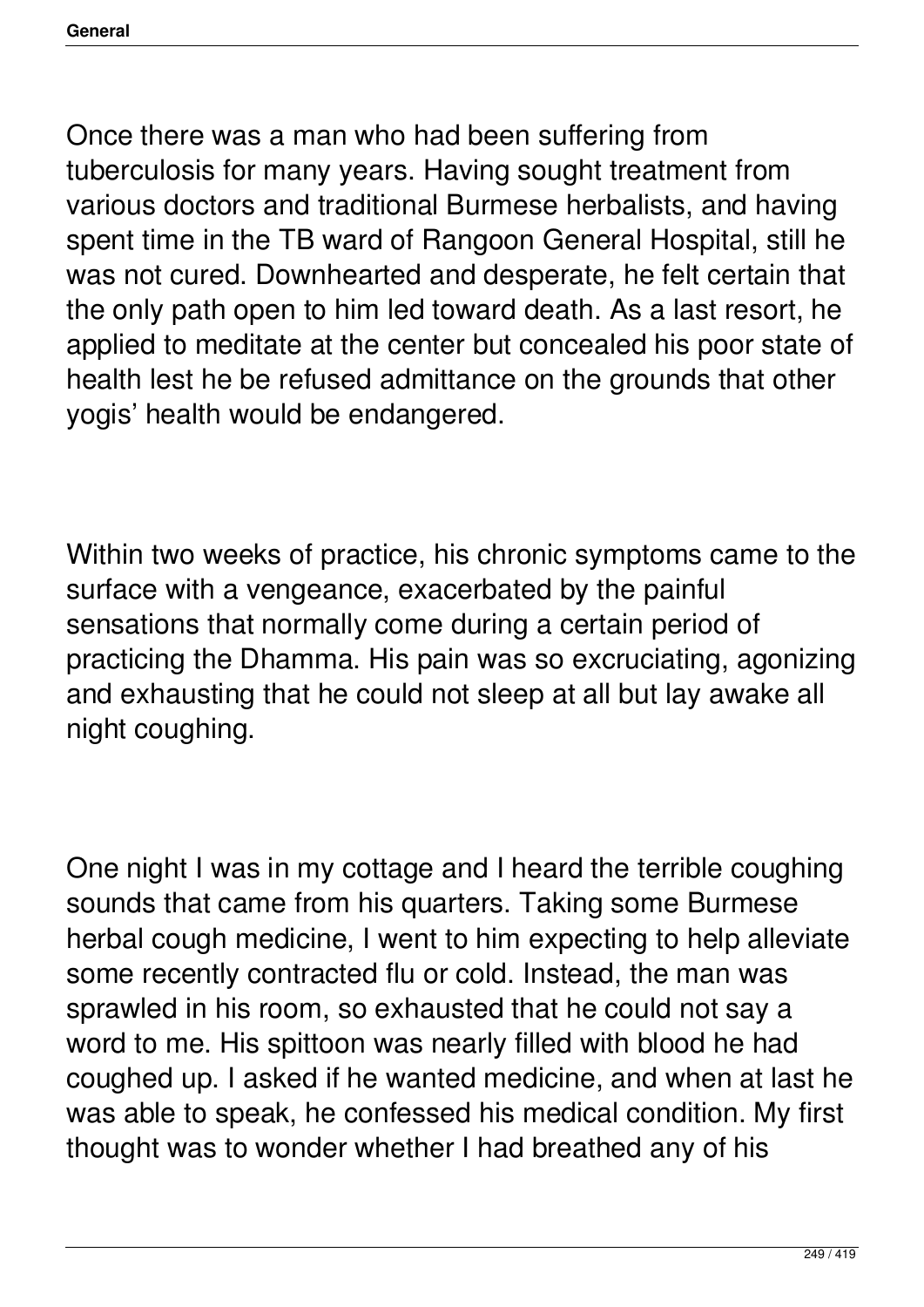germs.

The man went on, apologizing for having brought this infectious condition into the retreat center, but begging for permission to continue his practice. "If I leave there is only one path for me and that is the path of death," he said. These words touched my heart. I quickly began to encourage and inspire him to continue the practice. After making quarantine arrangements to prevent his tuberculosis from spreading all over the center, I continued to instruct him.

Within a month the man had overcome his tuberculosis through his fantastic progress in meditation. He left the center completely cured. Three years later he reappeared as a robust and healthy monk. I asked him how he felt now. Had his TB or coughing fits recurred? "No," said the man. "The TB has never returned. As for coughing, at times my throat itches, but if I am mindful of this sensation immediately, I don't begin to cough. The Dhamma is fantastic, miraculous. Having drunk the medicine of Dhamma, I am completely cured."

# *A Woman's High Blood Pressure*

Another case happened about twenty years ago. This was a woman who lived in the center compound. She was related to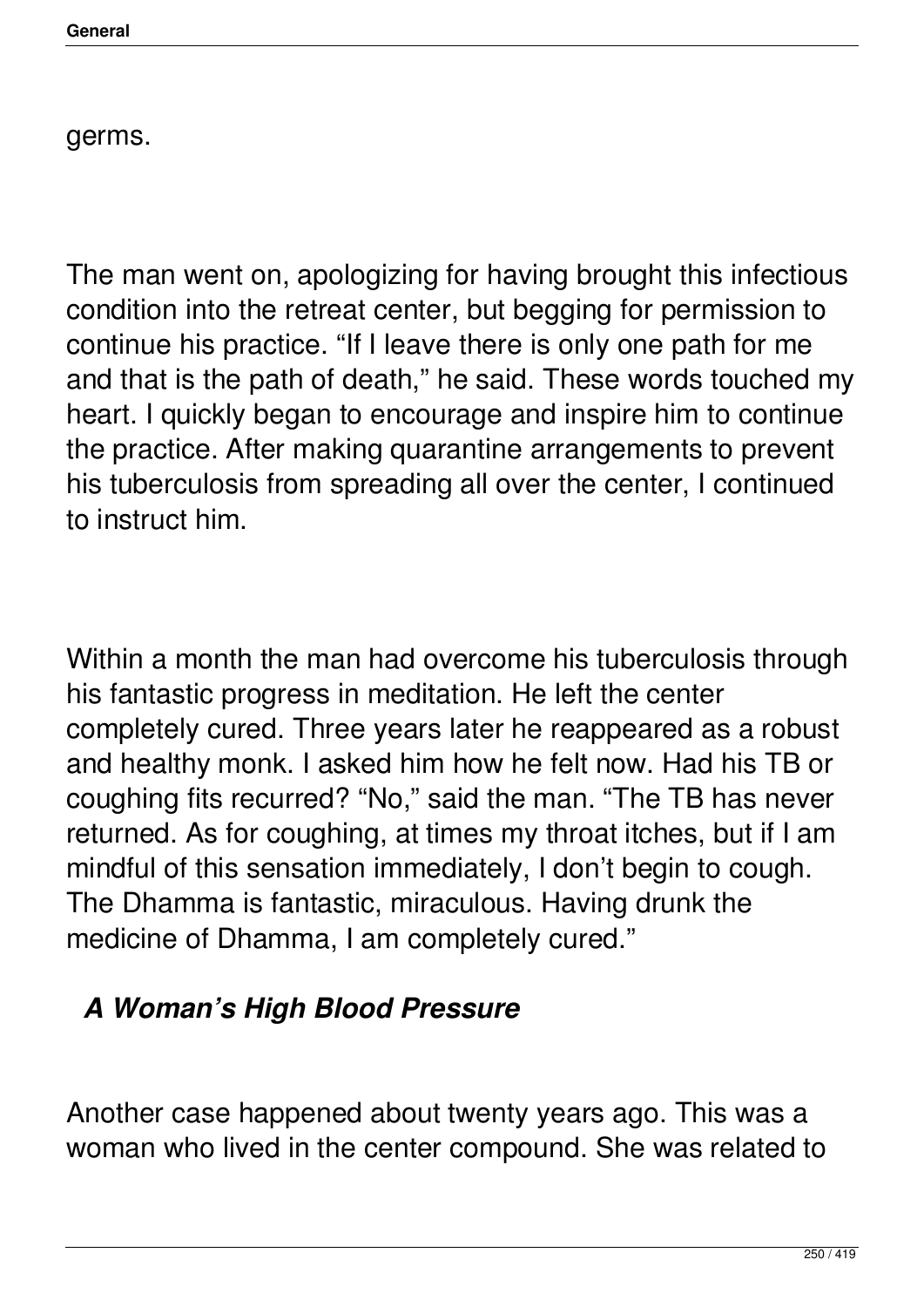one of the staff members. For a long time she had suffered from high blood pressure and had sought treatment and drugs from doctors. Sometimes she came to me and I would encourage her to meditate, saying that even if she died in the course of the practice, she would enjoy a lot of happiness in her next rebirth. She always had an excuse, though, and continued to take refuge in her doctors.

Finally I gave her a scolding. "Many people come from long distances, even from foreign countries, to taste the Dhamma in this retreat center. Their practice is deep and they experience many fantastic things. You live here and yet you haven't meditated to any level of satisfaction at all. You remind me of the fierce-looking stone lion which guards the foot of a stūpa. Those lions, you know, always have their backs to the stūpa so that they can never pay it any respect."

The woman was quite hurt by this scolding and agreed to try meditation. Within a short time she had reached the stage of great pain. The pain of her illness, combined with the pain of the Dhamma, gave her a really tough time. She could hardly eat or sleep. Eventually her family members, who also lived at the center, began to become alarmed at her condition. They begged her to return to their quarters so that they could take care of her. I was opposed to this and exhorted her to continue her practice rather than to listen to them.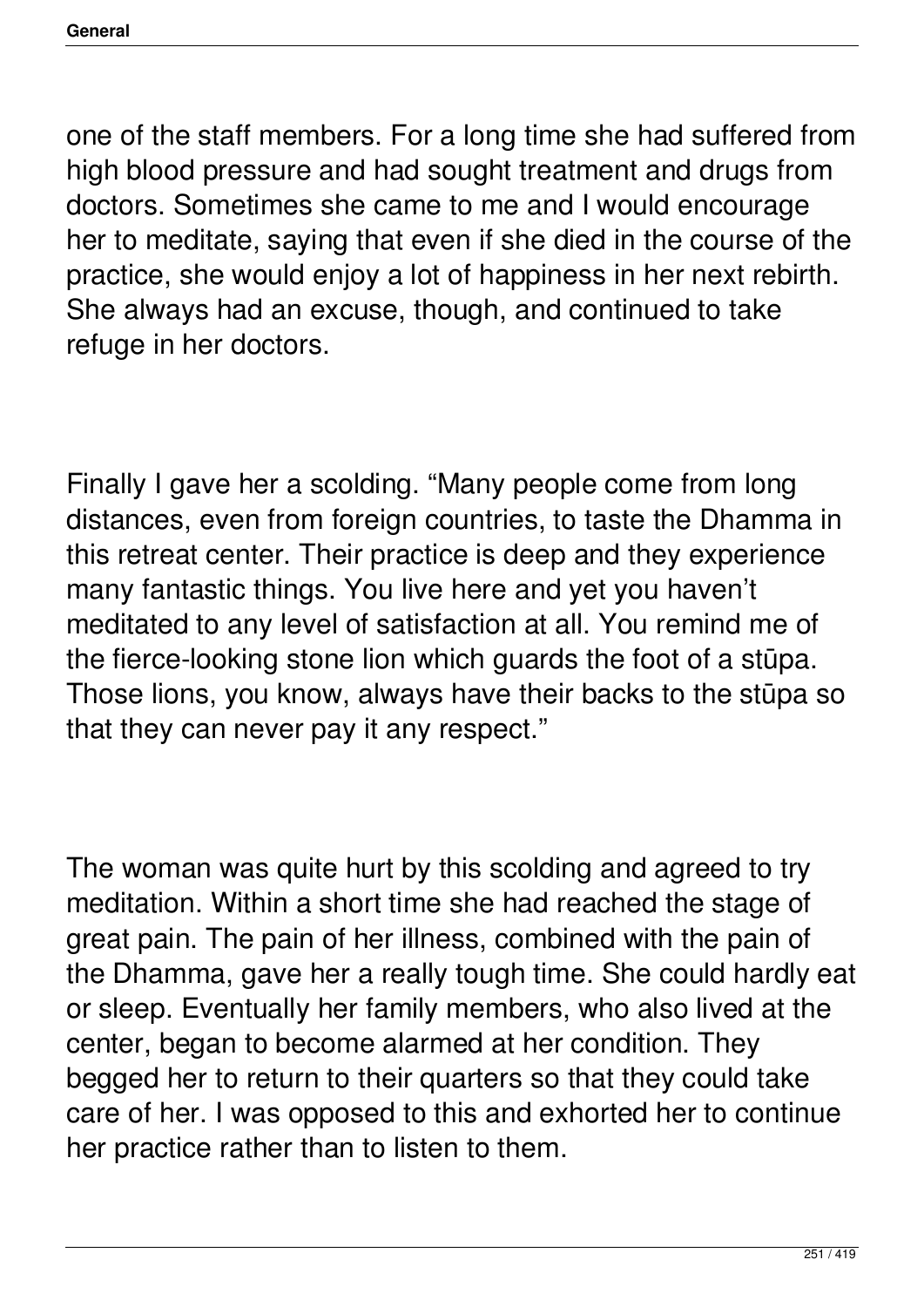Her family members came to her again and again, and I for my part insisted that she continue. It was quite a battle for this woman, but she persisted with her meditation. She was very tough. She had a new surge of inspiration and resolved to see her practice through to the end, even if she died.

The woman's pain was fantastically severe. She felt as if her brain was going to fall apart. The veins in her head throbbed, pounded and hammered. She endured all of it with patience, simply watching the pain. Soon a great heat began to emanate from her body. She emanated and radiated a great fire. Finally she overcame all these sensations and everything became still and calm. She had won the battle. Her high blood pressure was completely cured, and she never again had to take medicines for that disease.

#### *Other Diseases — and Don't Forget Liberation!*

I have witnessed cures of impacted intestines, uterine fibroids, heart disease, cancer and more. There is no guarantee of this outcome, though I hope the stories are inspiring to you. Nonetheless, if a yogi is ardent, persistent, heroic and courageous in trying to be mindful of painful sensations that arise from diseases or old injuries, he or she may find a miraculous recovery from these troubles. Persistent effort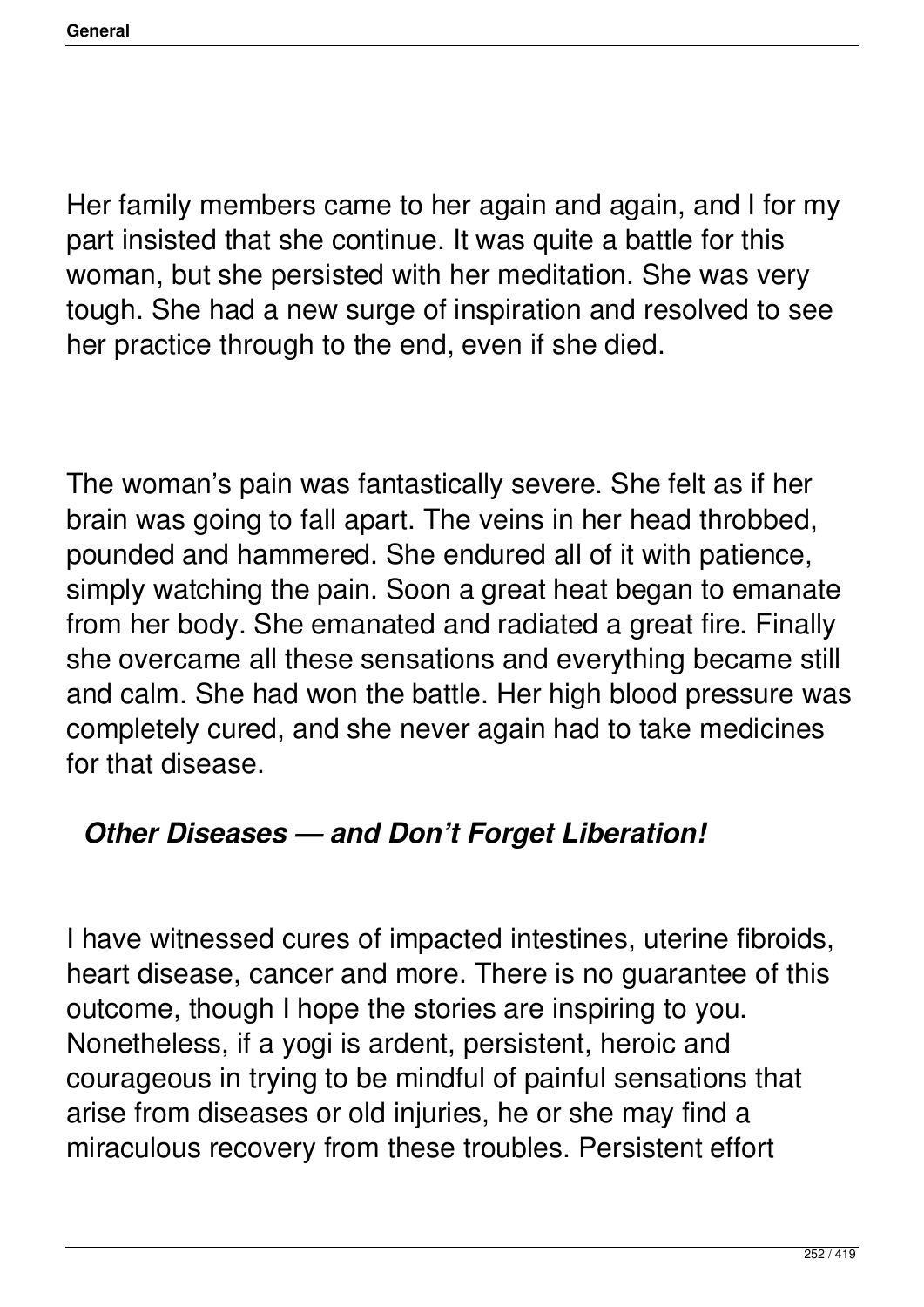carries a great possibility.

Satipall hāna meditation is perhaps especially useful for cancer patients. Cancer is terrible. There is so much suffering both in the body and in the mind. One who is versed in satipa $\Box$  hāna meditation can lighten his or her burden by being mindful of pain, no matter how dire. He or she can die a peaceful death, perfectly and impeccably mindful of just the pain. This kind of death is good and noble.

May you make full use of the knowledge you have gained through this exposition on the seven factors of enlightenment. May you cultivate each factor, starting from mindfulness and finishing with equanimity, so that you can become a fully liberated being.

# **5. The Vipassanā Jhānas SOFTENING THE RIGID MIND**

The Buddha said, "Indeed with meditation, one can develop knowledge and wisdom as grounded and as vast as the earth." The quality of such wisdom permeates the mind, making it expansive and vast. In the absence of meditation, however, the mind becomes narrow and rigid under the constant assault of kilesas. Each moment we are unmindful, kilesas penetrate into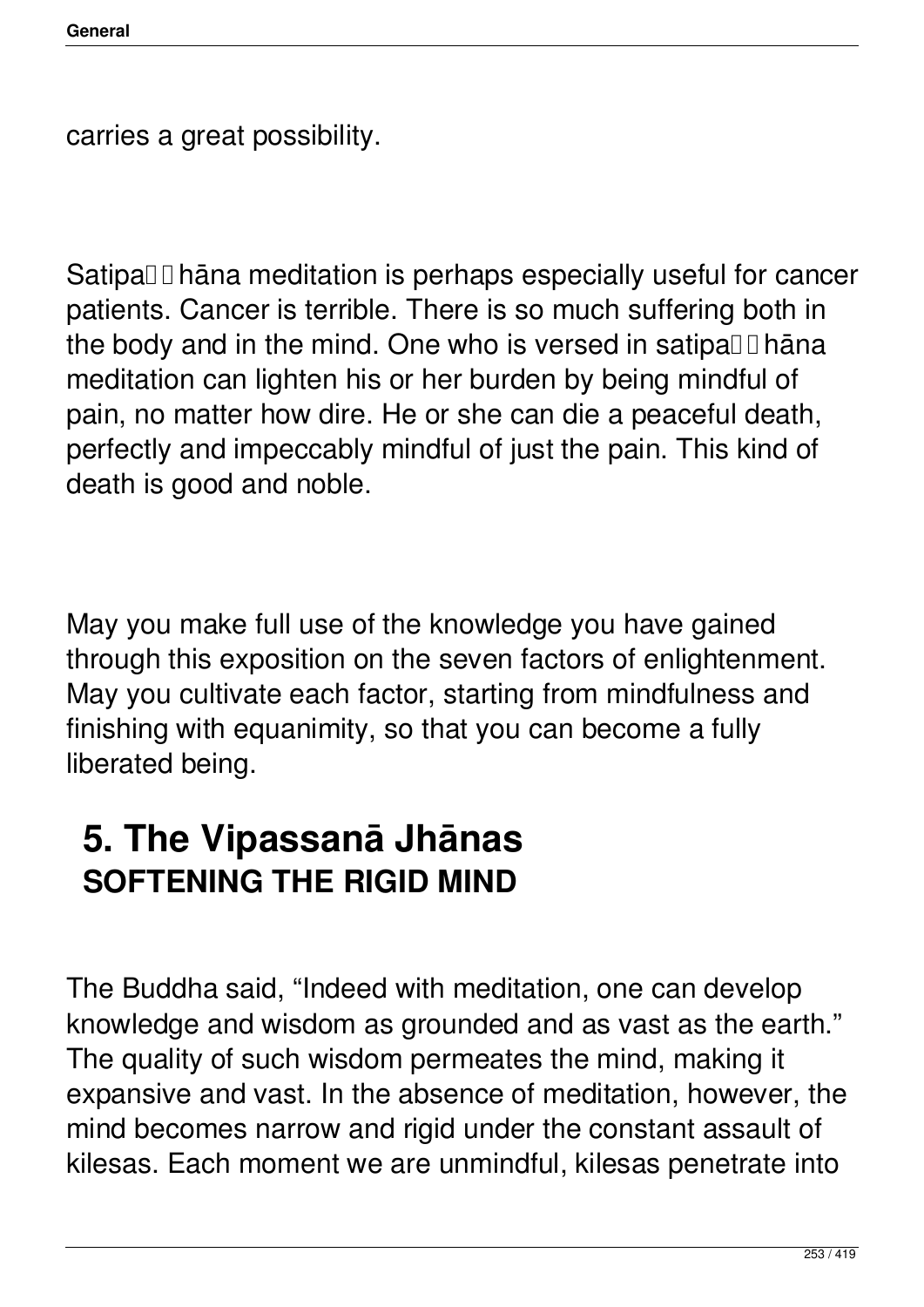the mind, making it tight, tense and agitated.

The objects that bombard us at the six sense doors are sometimes good and sometimes bad, sometimes pleasant, sometimes unpleasant. A pleasant visual object presents itself: the unguarded mind will naturally fill with craving and clinging, closing tightly around that object. Seized by this tension and agitation, the mind begins to scheme of ways to get that very pleasant object. From this plan to grasp the object, speech and physical movements may develop.

If the mind is unguarded and an unpleasant object appears, aversion will naturally arise. Again, the mind will become agitated. Some manifestation might be seen: a bright face twisted into a scowl, harsh and dreadful words, or even acts of violence.

In the face of objects neither pleasant nor unpleasant, if the mind is unguarded, delusion will cloud the mind, stopping it from seeing what is true. At this moment, too, there is tension and hardness of mind.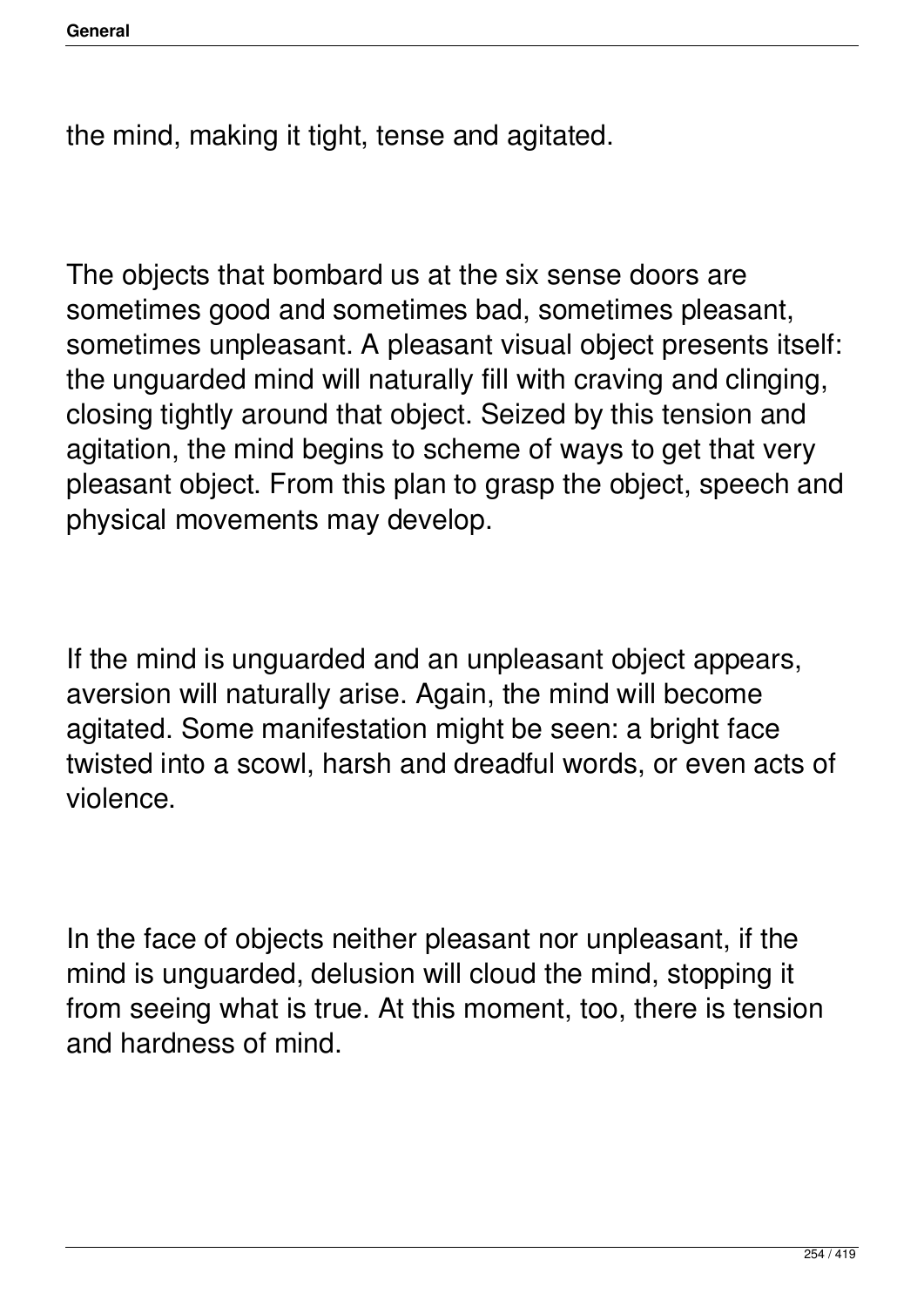It would be foolish to think that we can eliminate pleasant, unpleasant and neutral objects from our lives. What is important is to maintain a wholesome relationship with them. Perhaps one could stuff one's ears with cotton wool, blindfold oneself and grope about while maintaining a meditative state of mind. But obviously one could not block one's nostrils or anesthetize one's tongue, nor cut off the sensitivity of the body to heat, cold and other sensations. Sitting in meditation, we try to concentrate on the primary object. But we will still hear sounds, and strong sensations may arise in other parts of the body. Despite our best effort, our practice could slip for a few moments, and our thinking mind could run completely wild.

## *The Power of Restraint*

The practice of restraint is an effective way of preventing this assault by kilesas. Restraint does not mean becoming dead and numb. It means guarding each sense door so that the mind does not run out through it into fantasies and thoughts, plans and schemes. Mindfulness is actually the cause for restraint to arise. When we are mindful in each moment, the mind is held back from falling into a state where greed, hatred and delusion may erupt. If we are vigilant, eventually the mind will become somewhat tamed and content not to escape into danger of ambush by kilesas.

We have to be on our toes. As soon as we come into contact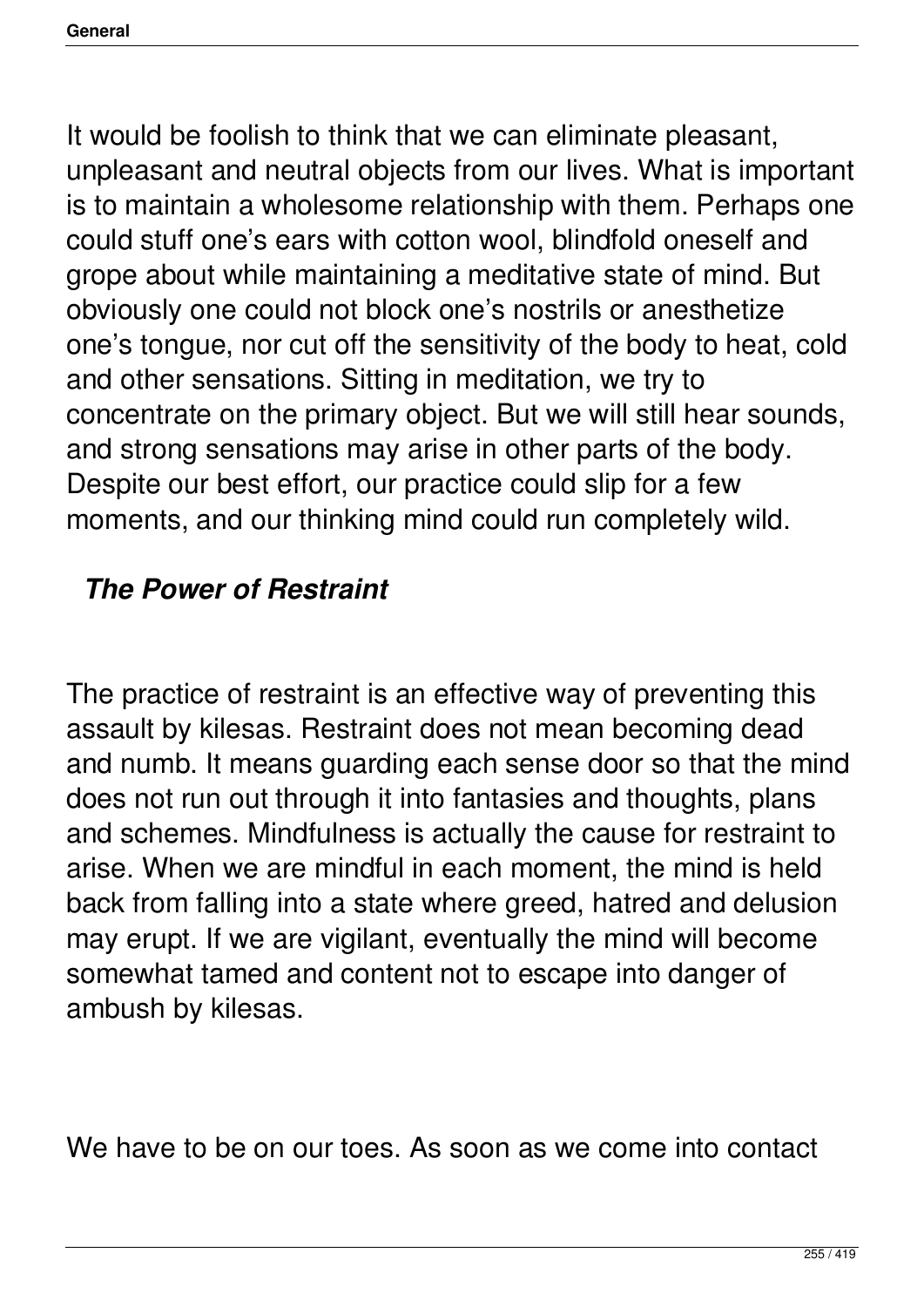with an object, we note it immediately for what it is. We want to be sure that in seeing is only the seeing, in hearing only the hearing, in touch only the touch, in taste only the taste, and in thinking, just the thought. Each of these processes should be clear and simple, not burdened with a lot of extra rumination, not clotted with kilesas. If I we are able to be really mindful, objects will arise and pass without further thoughts or reactions, just the process in itself. No matter what kind of objects we are forced to encounter, we will be safe from desire or aversion.

There was a great king in the Buddha's time who was once very curious as to how monks could keep their precepts. Young monks, he observed, remained chaste even in the vigor of their prime, when lust easily arises. He asked a senior monk about this. The monk said, "When young monks come across a girl younger than they are, they consider her as their younger sister. When they come across a woman of the same age or slightly older, they consider her their elder sister. When they come across a woman older than that, they consider her their mother. If she is advanced in age, they consider her their grandmother."

The king was not satisfied. He said, "But the mind is very quick, and even if you make yourself think in those ways, lust may already have arisen."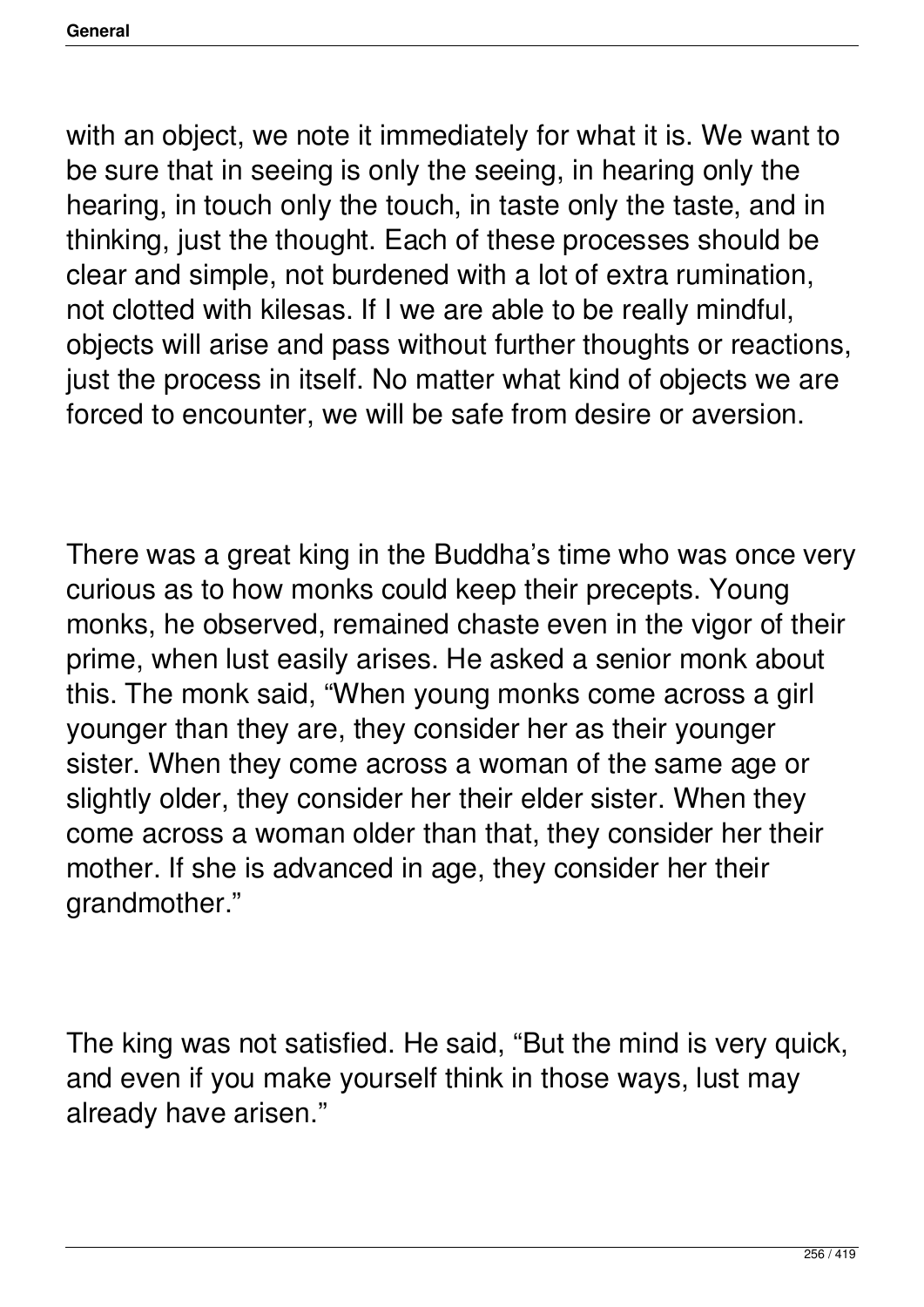The elder tried again. "If a monk comes across a woman, if he is unmindful and begins to admire her features, her body, then naturally lust will arise. But if he should look at a woman by dissecting her into pieces, in terms of the thirty-two parts of the body — hair, teeth, nails and so forth — and if he reflects on the repulsiveness of these parts, he will be filled with disgust and not desire her at all." This meditation on the body was given by the Lord Buddha.

The king then asked, "What if a monk has more imagination than concentration?" On the subject of imagination, I would like to interpolate another story here.

Somewhere on the premises of a certain meditation center there is a little closet in which a skeleton is hung. The skeleton is for people to come and look at, reflecting upon the imminence of death, and perhaps also on bones as a repulsive body part. Under its bony feet is a small sign that says, "Sixteen-year-old girl."

Possessed of wise attention, one visitor might say, "Oh, that poor girl, only sixteen but she had to die. I too will die one day."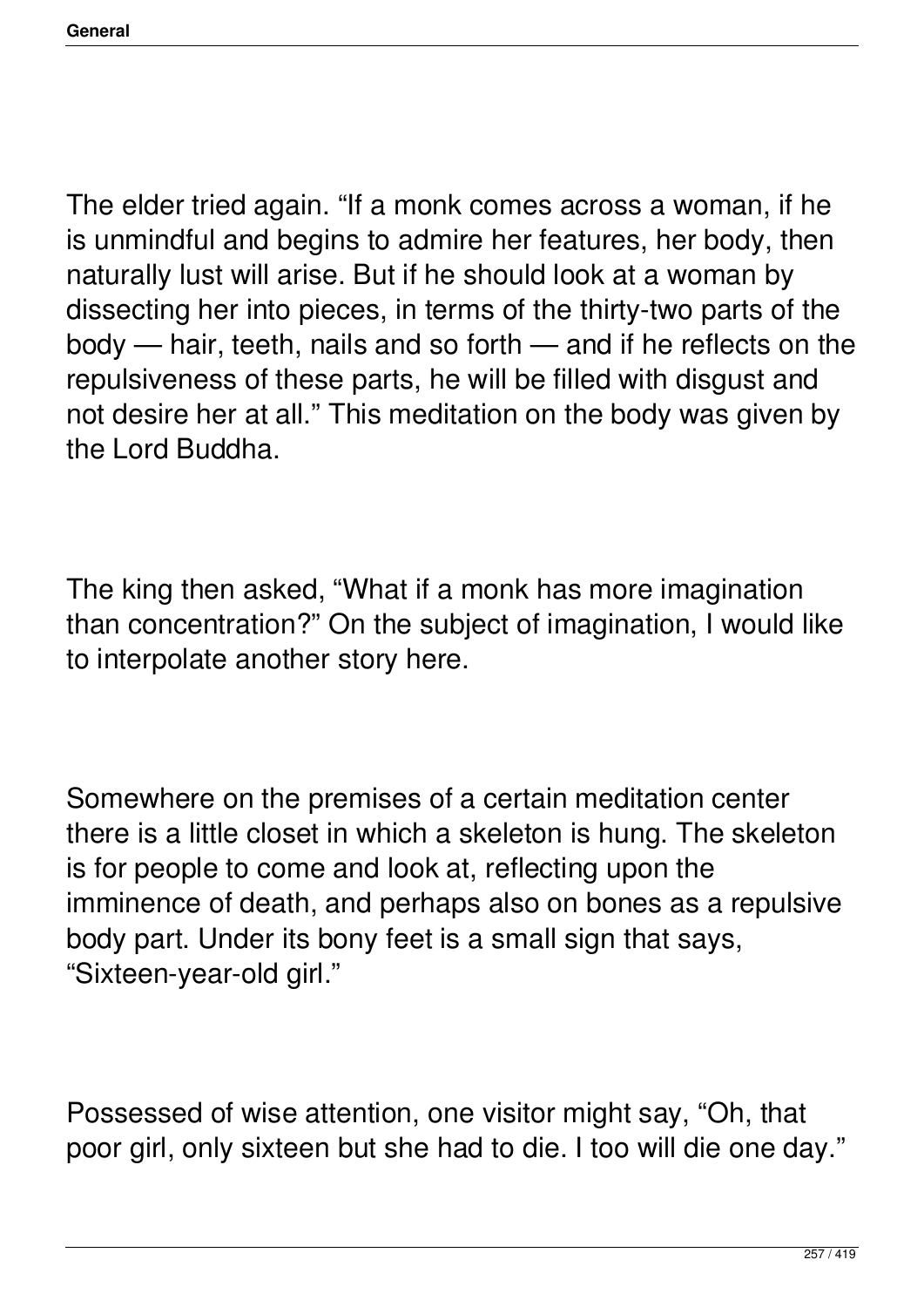Spiritual urgency might arise, and this person might try to do more good deeds, or practice meditation with greater ardor. Another visitor might reflect on the repulsiveness of the bones, and see that there is nothing to the body, just bones, this frame.

Along comes a young and imaginative man. Standing in front of the skeleton, his eyes fall on the placard that says what it once was. He says to himself, "What a pity! How beautiful she must have been before she died." He looks at the skull and starts to flesh it out with a beautiful face, adding nice hair and a very nice neck. His eyes travel slowly downward, filling out each part of the body. He is filled with craving by the image he has called up, an image perhaps not so different from the creations of a taxidermist.

Let us return now to the story of the king. The older monk replied, "All the young monks practice mindfulness. They activate restraint of their senses, so that they are guarded at each sense door. Their minds are not wild. They don't fantasize about the things they see."

The king was impressed. He said, "Yes, that must be very true. I can testify from my own experience that when I go to my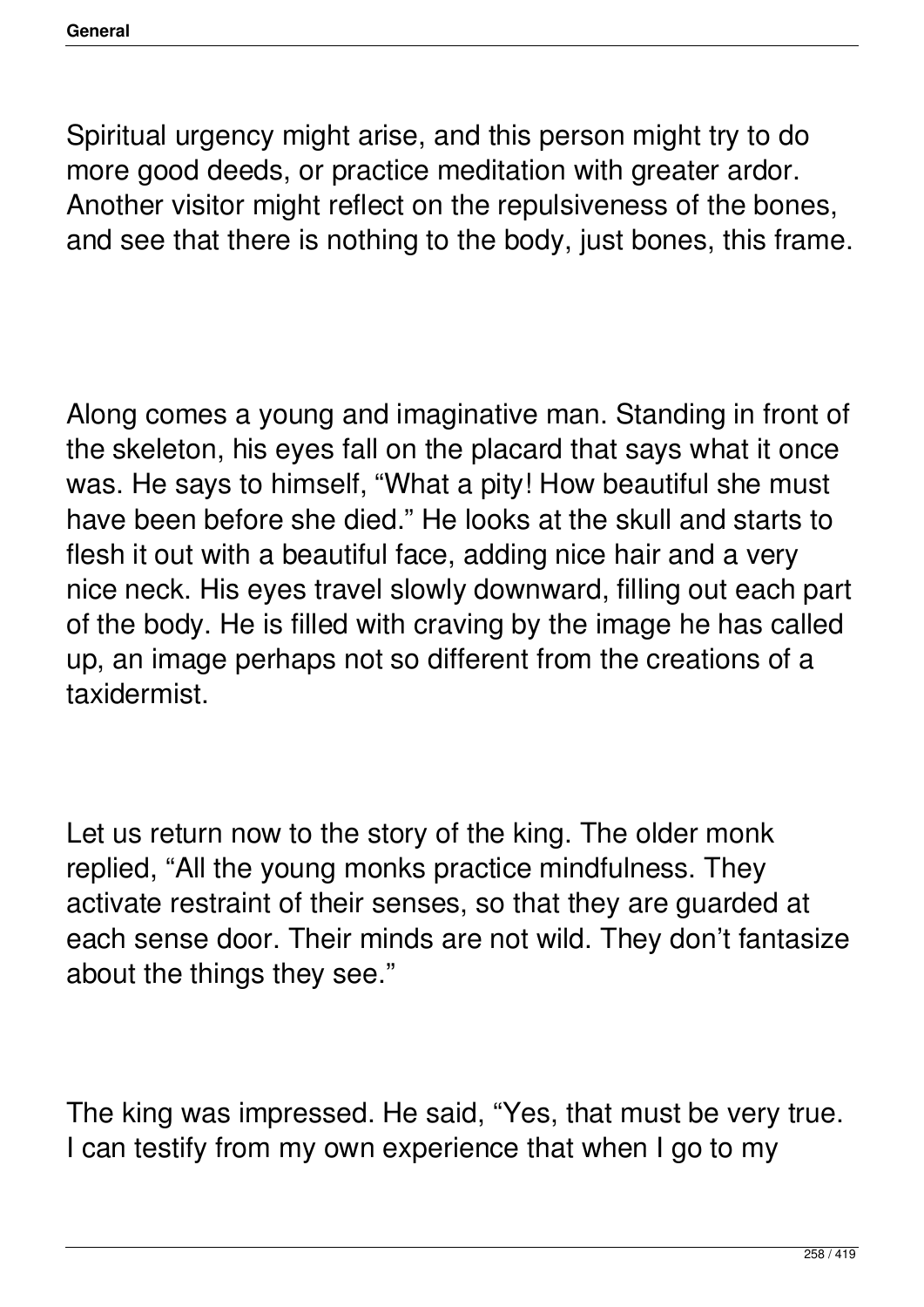harem without mindfulness, I get into a lot of trouble. But if I am mindful I have no problems."

I hope these tales illustrate the importance of sense restraint.

#### *Intensive Restraint for Retreats*

During an intensive meditation retreat, the value of restraint cannot be overestimated.

The scriptures give four practical guidelines for restraint during intensive practice.

First, a yogi must act like a blind person even though he or she may possess complete sight. The yogi should go about with lowered eyelids, incuriously, to keep the mind from scattering.

Second, the yogi must act like a deaf person, not reflecting, commenting upon, nor judging the sounds he or she may hear. A yogi should pretend not quite to understand sounds and should not listen for them.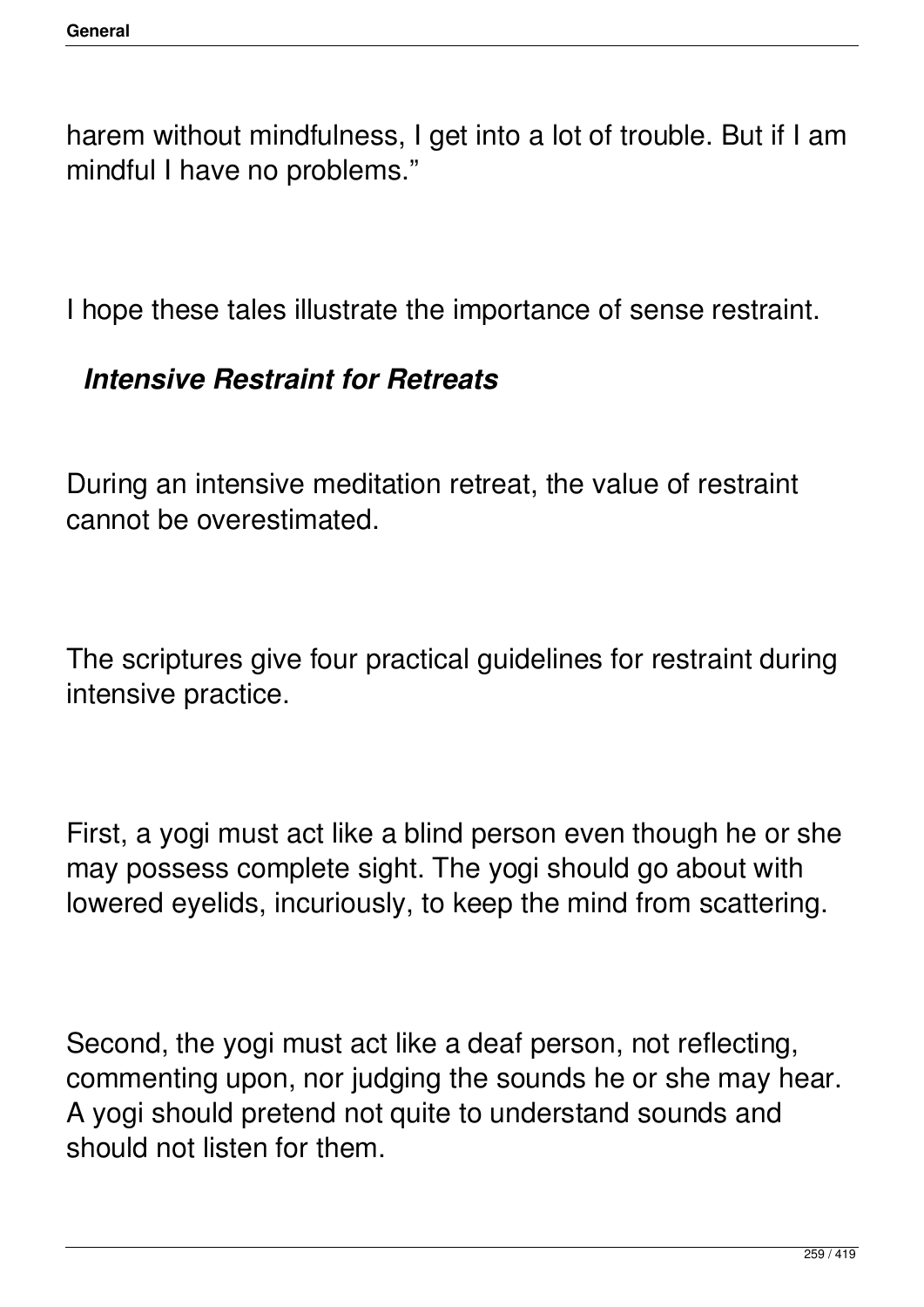Third, though a yogi may have a great deal of learning, may have read a tremendous amount about meditation and tried fifteen techniques, during actual practice he or she should put away all this knowledge. Keep it under lock and key, maybe even under the bed! A yogi should act like an ignorant person who does not know much and does not talk about the few things he or she does know.

Fourth, a yogi should act like a hospital patient, frail and sick, by slowing down and moving very mindfully.

There ought also to be a fifth principle. Even though a yogi is very much alive, he or she should behave like a dead person with respect to painful sensations. As you know, a corpse can be chopped to pieces like a log without feeling anything at all. If pain arises during meditation, a yogi should summon all of his or her courage and energy simply to look it in the face. He or she should make a heroic effort to penetrate and understand the pain, without shifting posture or letting aversion take over the mind.

In each moment we try to be mindful and present with whatever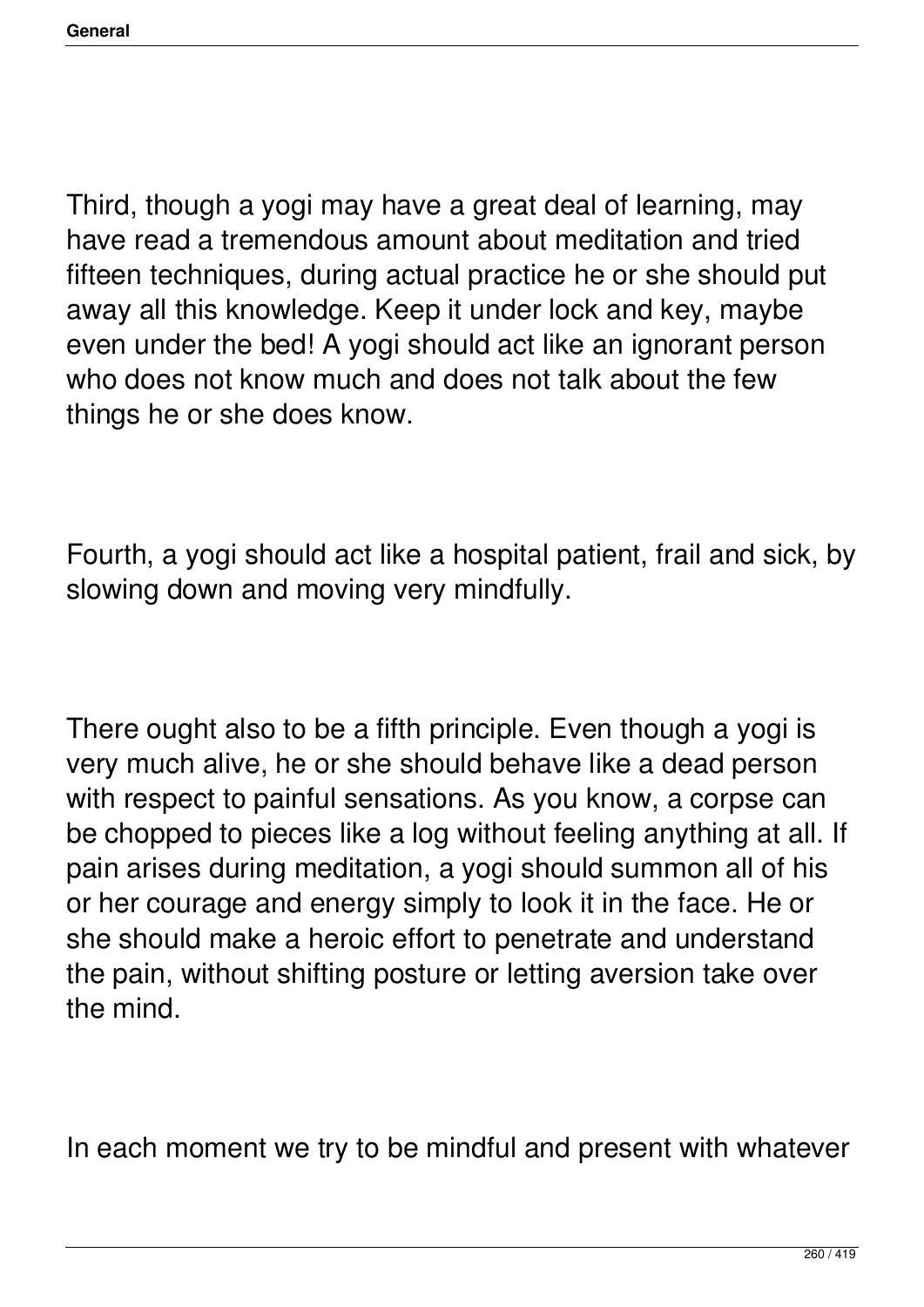is arising. We try to note "seeing, seeing" at the moment of seeing; "hearing, hearing" at the moment of hearing, and so forth. Real effort is being made to note. There is also accuracy of mind, a precise aim that enables the mind to hit its target of observation. Mindfulness also is present, penetrating deeply into the object. And with mindfulness comes right concentration, which keeps the mind collected, not strained or dissipated.

## *How Wisdom Softens the Mind*

Right effort, right aim, right mindfulness, right concentration: all these are factors of the Noble Eightfold Path. When they are present in the mind, the kilesas have no chance to arise. The kilesas, which make the mind so hard and rigid and agitated, are dispelled when one is with the moment, and so the mind has a chance to soften.

With continuous noting the mind gradually becomes more able to penetrate into the true nature of things. There comes the insight that everything is made up of just mind and matter, and the mind experiences a huge sense of relief. No one is there, just mind and matter, with no one creating them. If we can further see how these phenomena are conditioned, the mind will be free of doubts.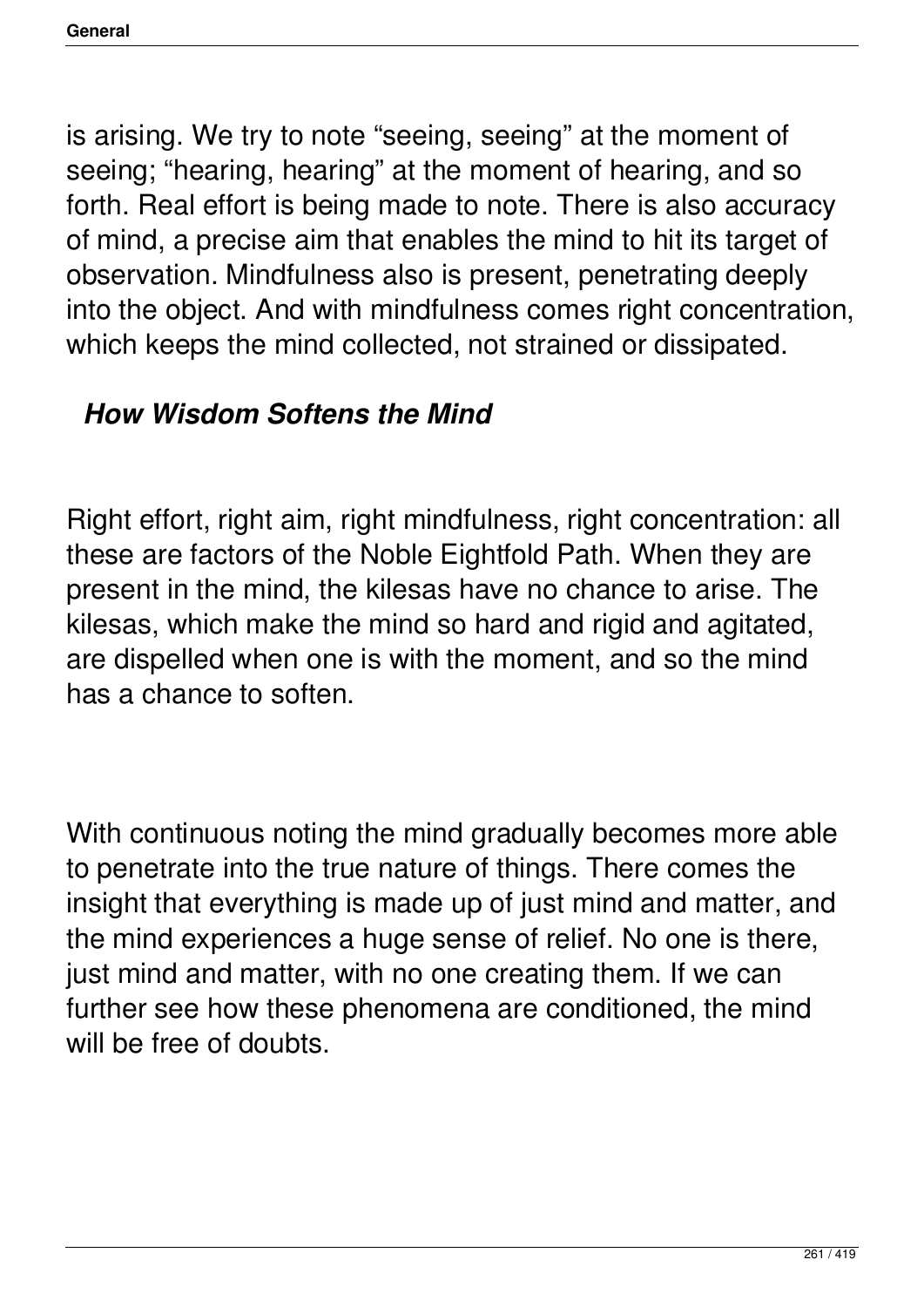A yogi full of doubt is difficult to work with, rigid and tough and tense. No matter how much the teacher might try to convince him or her of what is beneficial in the practice, the effort will be in vain. If such a yogi can be persuaded to practice at least enough to gain insight into cause and effect, however, there will be no more problem. This insight clears the mind of doubt and makes it soft. The yogi will no longer wonder whether these phenomena of mind and matter might be created by some external force, another being invisible or supreme.

As we go deeper and deeper into the moment, the mind becomes softer and more relaxed as the tensions of the kilesas loosen. Observing the fleeting nature of mental and physical phenomena, one gains insight into their impermanence. As a side effect of this process, one is freed from pride and conceit. If one sees clearly the tremendous oppression brought about by phenomena, one gains insight into their suffering nature and thereby is freed from craving. If one sees the absence of self in all phenomena, realizing that the process of mind and matter is empty and not at all related to one's wishes, one can be freed from the wrong view that there is some permanent entity called the self.

This is only the beginning. The deeper we penetrate into the true nature of reality, the more our mind becomes flexible, pliable, workable, dexterous. If one attains the first path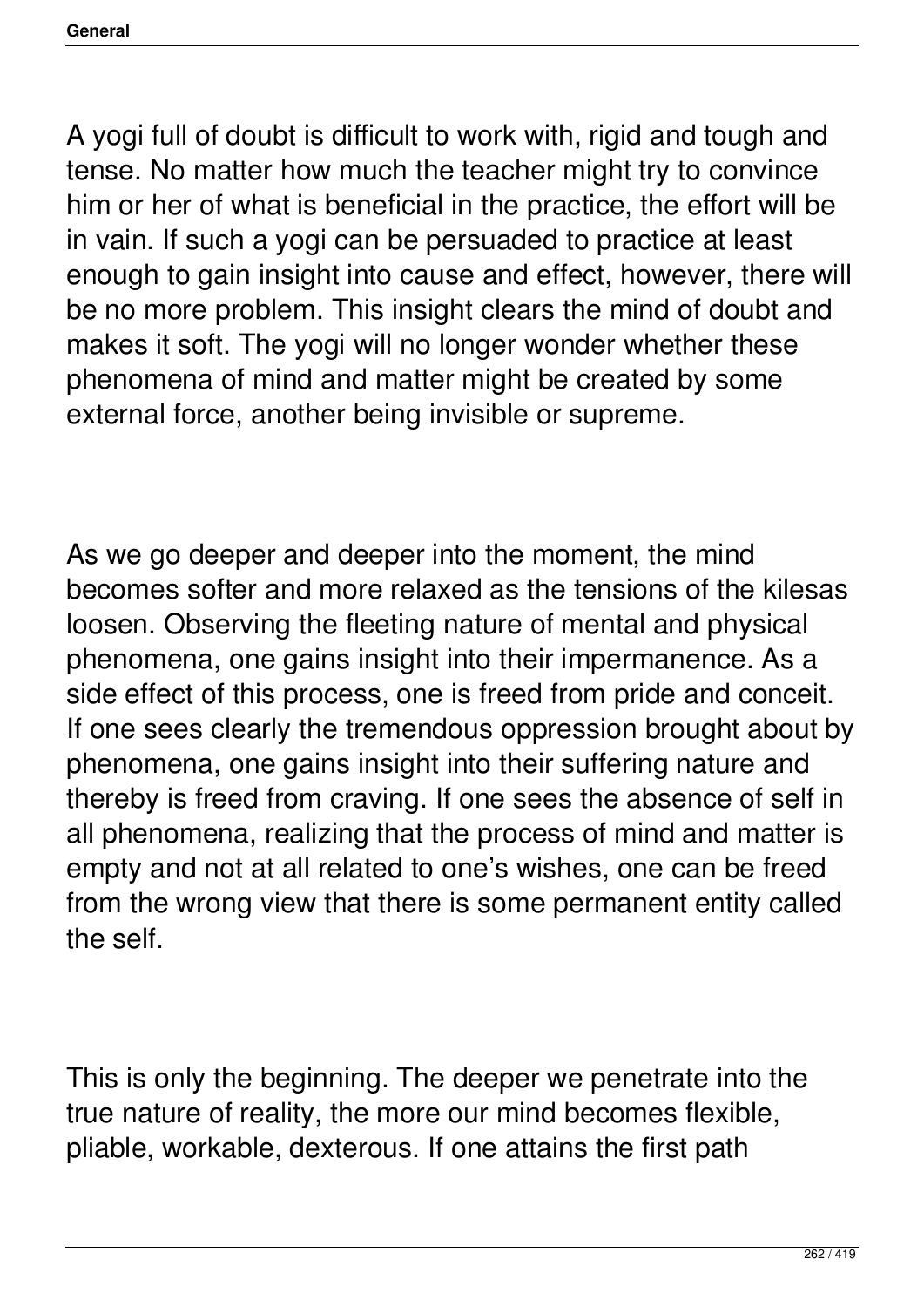consciousness, the first experience of nibbāna, certain kilesas will never make the mind tense and rigid again.

I hope that you may be continuous and active in mindfulness, so that you can develop that vast and expansive wisdom, as grounded as Mother Earth, the basis for all that exists on this planet.

## **BLOWING OUT SUFFERING**

## *Neither Wandering nor Stopping: A Riddle from the Buddha*

As a teacher I observe that many yogis' minds seem prone to wander, unaware of what is present here and now. Because I would like to help you understand the nature of the wandering mind, I will give you the following riddle. The Buddha said, "One should not allow the mind to wander without. Neither should one allow the mind to stop within. A bhikkhu who is able to be mindful in that way will eventually be able to extinguish all suffering."

First of all I would like to say that all of you who sincerely practice may consider yourselves bhikkhus. Those of you who want to be free from suffering may be eager to apply this advice. However, it may be hard to know in which direction to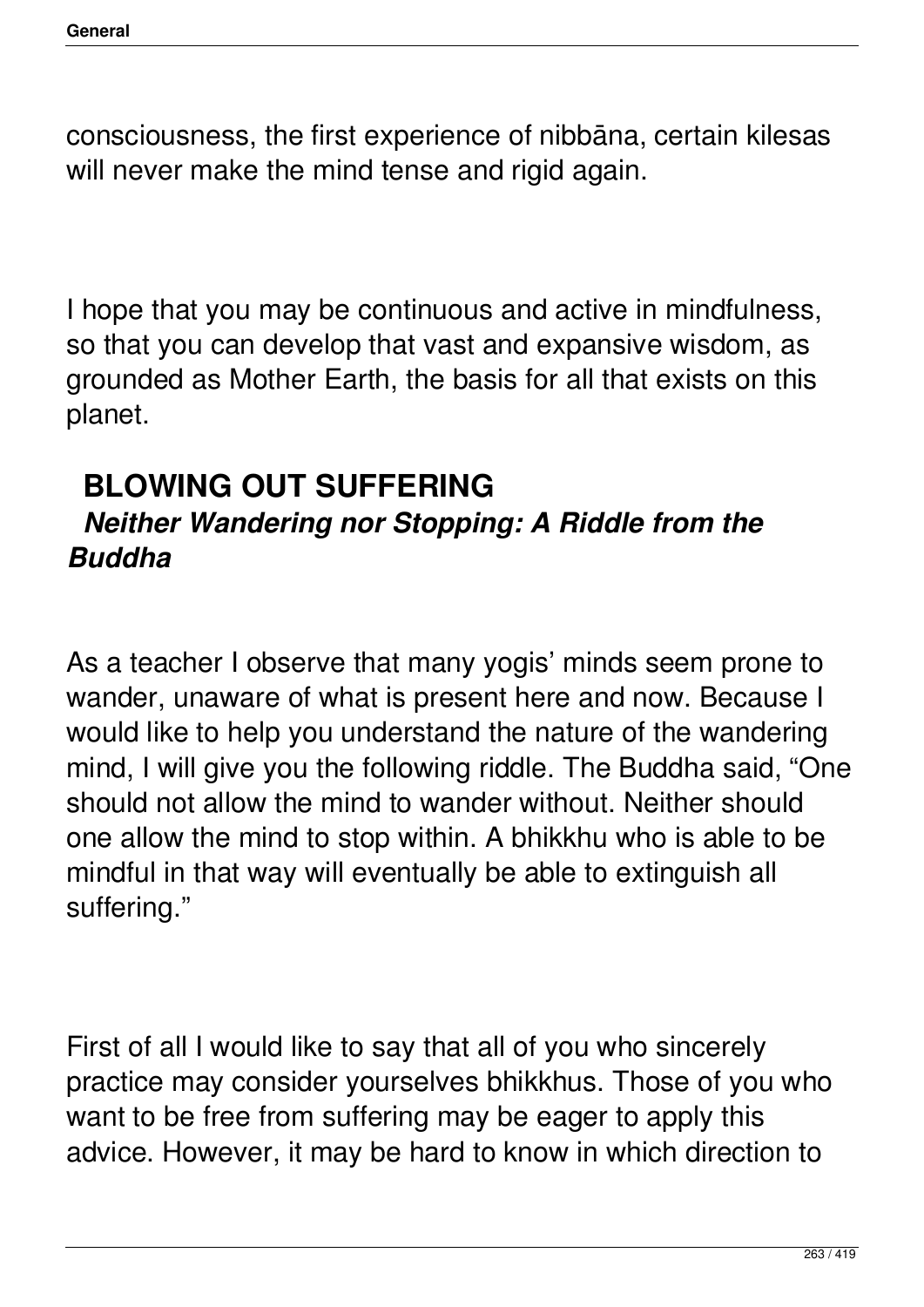make one's leap. What is meant by wandering without, and how can we ensure that the mind will not do it? Perhaps we believe that the task is not so difficult. We have all experienced wandering mind, and we could just use force to prevent it. But if we do not let the mind wander outside, then it must have to stay inside, and the Buddha just told us not to do that!

You have probably noticed that the mind occurs within you. If you focus your attention on the present moment, where is your mind? If it is not outside, then it must be inside. What can you do now? Should you take a tranquilizer and forget this whole problem? Would even this be against the Buddha's advice not to let the mind stop within?

Ah, but the Buddha promised that if we follow these instructions, we can escape from rebirth and its consequences — old age, diseases and death — all the things that happen against our wishes! He made this very pithy statement and then retired to his Gandhakull i, or fragrant chamber, leaving most of his listeners bewildered.

Looking around for help, people finally selected the Venerable Kaccāyana to explain the discourse. He was an arahant and was famous for explicating the very short discourses which the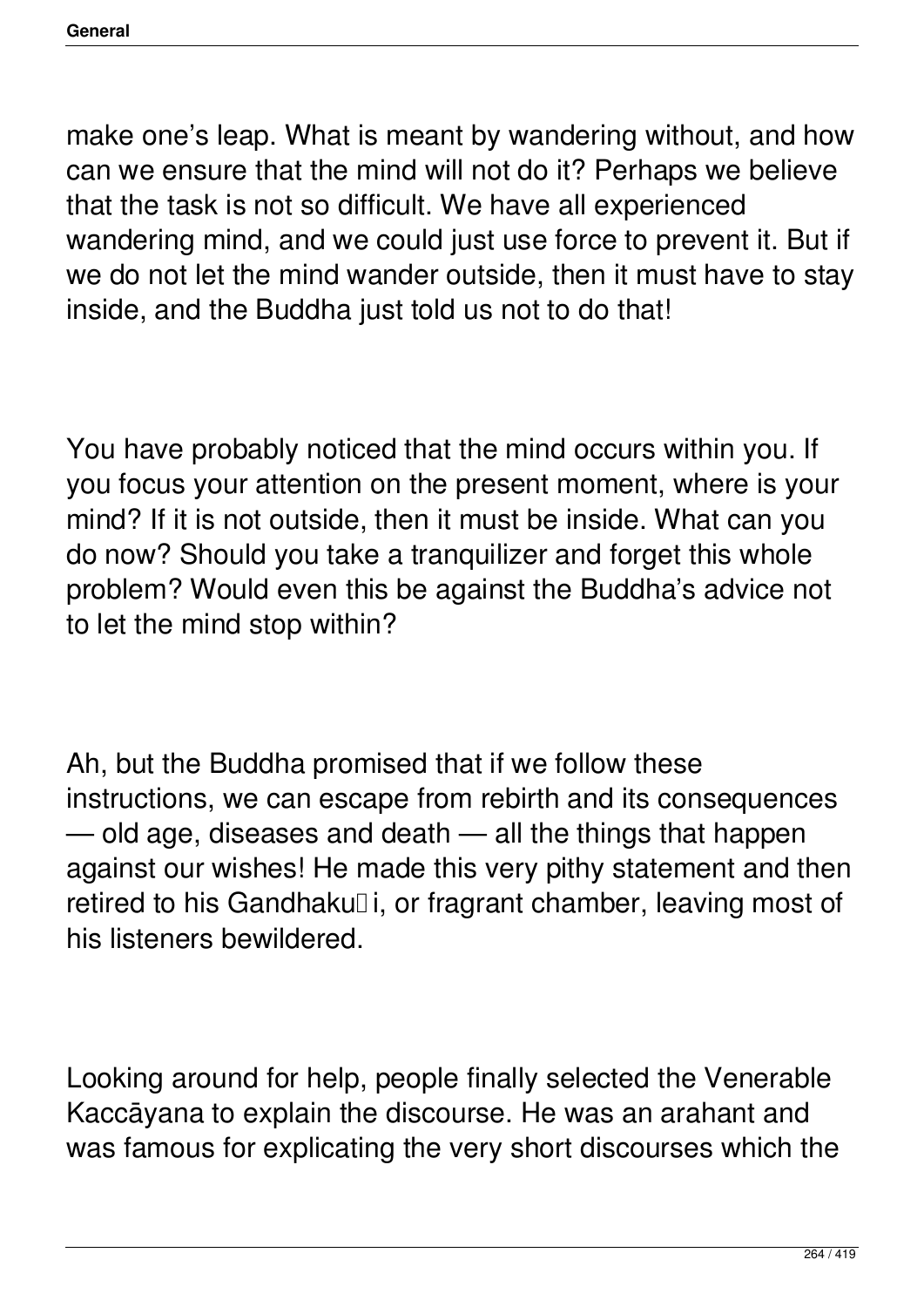Buddha sometimes gave.

## *Solving the Buddha's Riddle*

Unraveling this discourse is a challenging and rewarding intellectual exercise. I suggest you begin by asking yourself what would happen to your mind if you did not keep it under control. How would it respond to objects?

If the mind comes into contact with a pleasant, desirable, tempting object, it naturally fills with greed. This is the moment we say it has wandered off. When it touches a disgusting, painful object, it fills with aversion. Again it becomes a wandering mind. The mind veiled in delusion, unable to see what is happening, is also a mind that has run away. So the Buddha was actually instructing his disciples not to allow the mental factors of greed, aversion and delusion to arise.

The experiences of seeing, hearing, tasting, touching and smelling: are these to be considered part of the wandering mind as well?

#### *The Sensing Process with and without Mindfulness*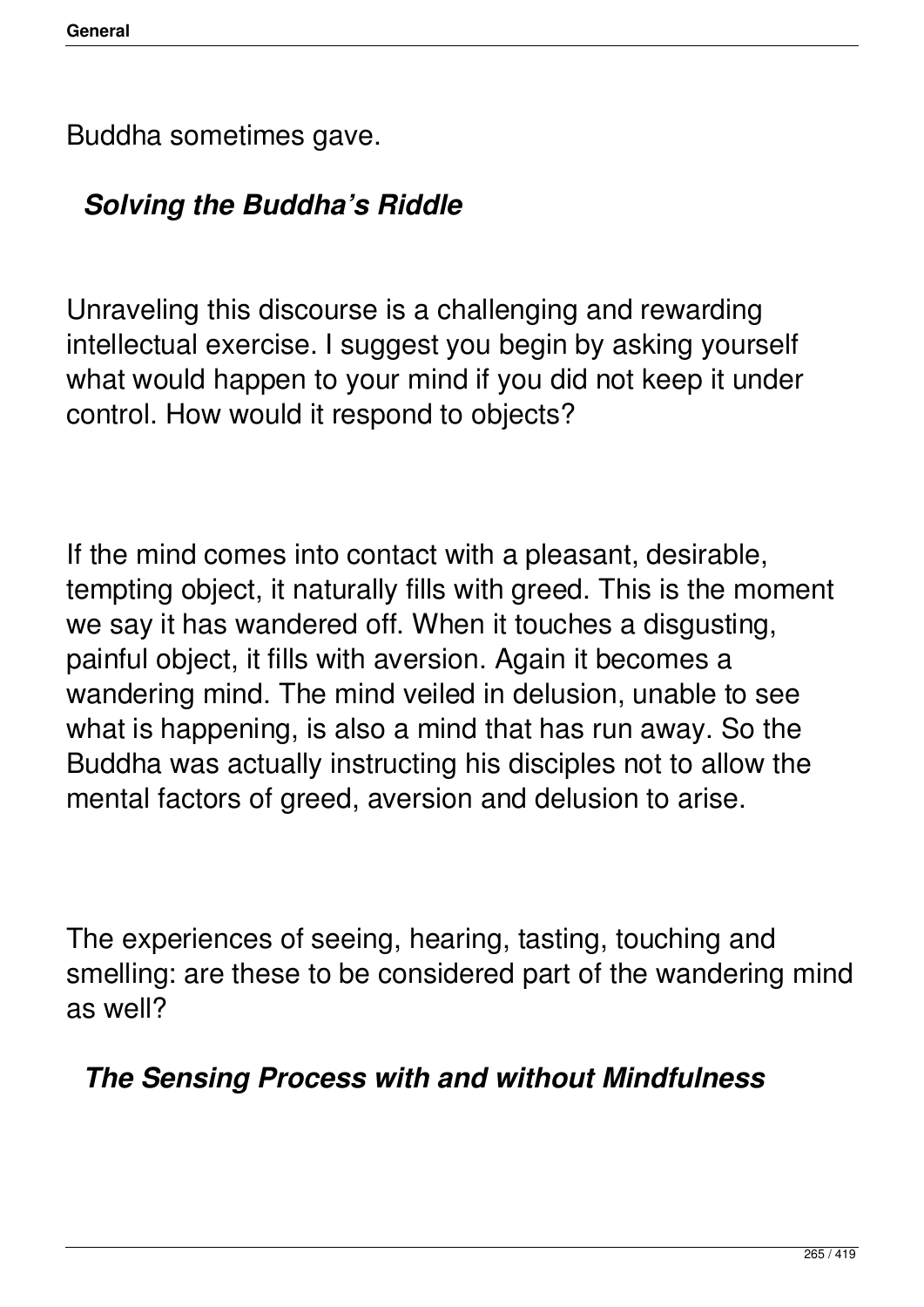All the sensing processes occur through a series of consciousnesses which are neither wholesome nor unwholesome. Immediately after this series, however, if mindfulness does not intervene, there will occur a second, and perhaps a third or fourth and further series of consciousnesses accompanied by greed, hatred and delusion. The point of Vipassana practice is to sharpen mindfulness until it can catch the bare sensing process at the end of the amoral series of consciousnesses, and forestall the arising of further series accompanied by greed, hatred and delusion. If a mind can make this interception, we say that it is not wandering. The wandering mind is the mind that has been polluted by kilesas as it reflects on what has happened or what is happening.

Practically speaking, if we begin to reflect upon the characteristics of the object — "Oh, what a gorgeous color" we know the mind has wandered off. If, on the other hand, we activate precise and penetrative mindfulness and diligent effort at the moment of seeing that colored object, we have the chance to understand the seeing process for what it really is. This is the chance to develop wisdom. We can see the relationship of mind to matter, the conditionally that relates them, and the characteristics of impermanence, suffering and absence of self they share.

You might like to try an experiment right now. Direct your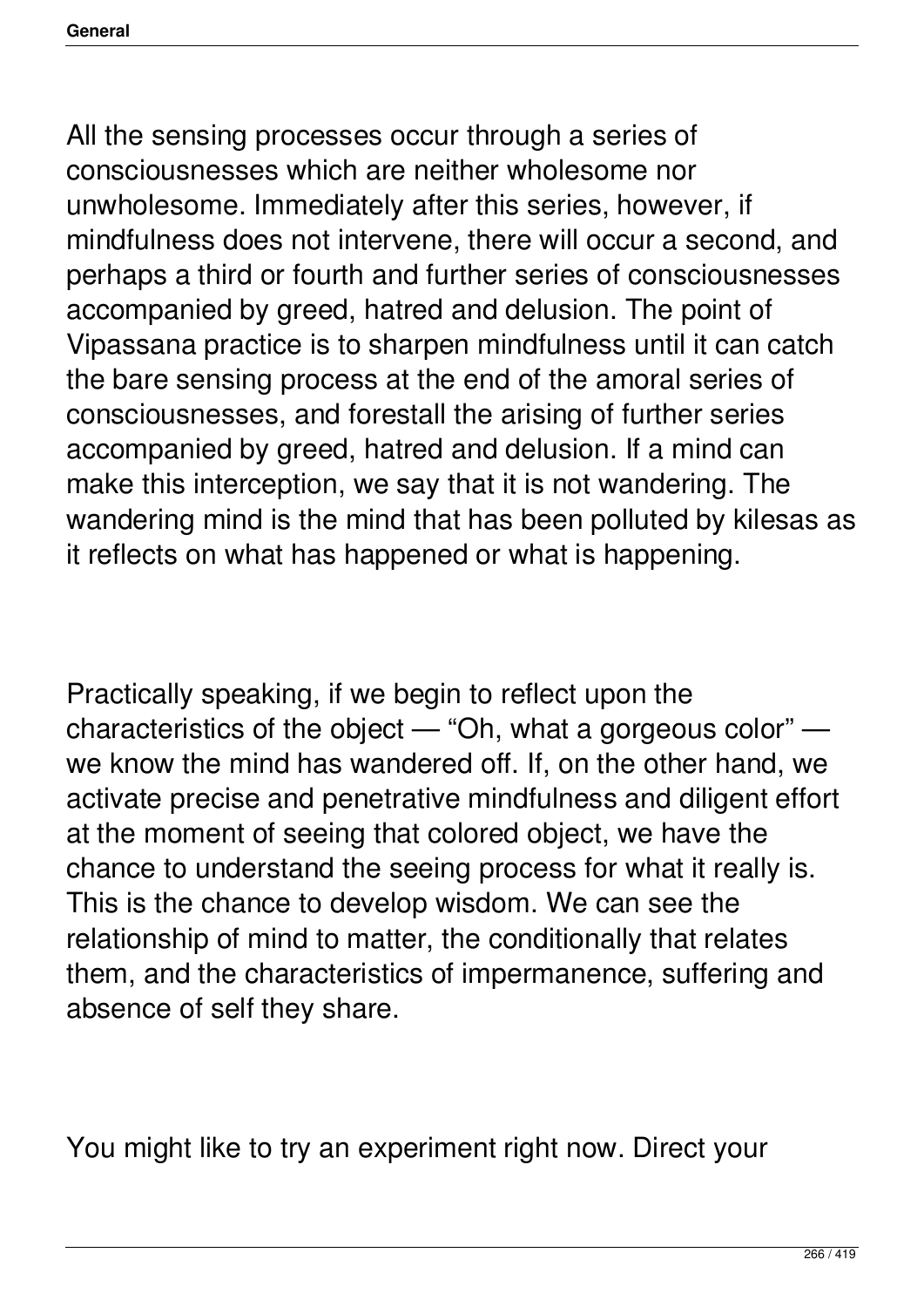attention to the rise and fall of the abdomen. If the mind makes an effort to be precisely aware of these movements, actually to feel them from beginning to end, it will be freed of greed, hatred and delusion. There are no thoughts of pleasurable objects, nor aversion to unpleasant objects, nor deluded confusion about what is going on.

#### CRASH!

Sound suddenly becomes predominant. At this moment, we leave behind the rising and falling movements. Even so, we do not consider that the mind has wandered if we are able to recognize immediately that this is a sound, and note it as "hearing, hearing," without getting carried away by reflections about what caused the sound and so forth. There is no greed, no hatred or delusion in the mind.

It is another matter if the mind is drawn away by a familiar tune, and we begin to remember the last time we heard it and what the singer's name is. Even during a sitting some yogis wriggle and tap their fingers when they remember songs from the past. They certainly suffer from wandering mind.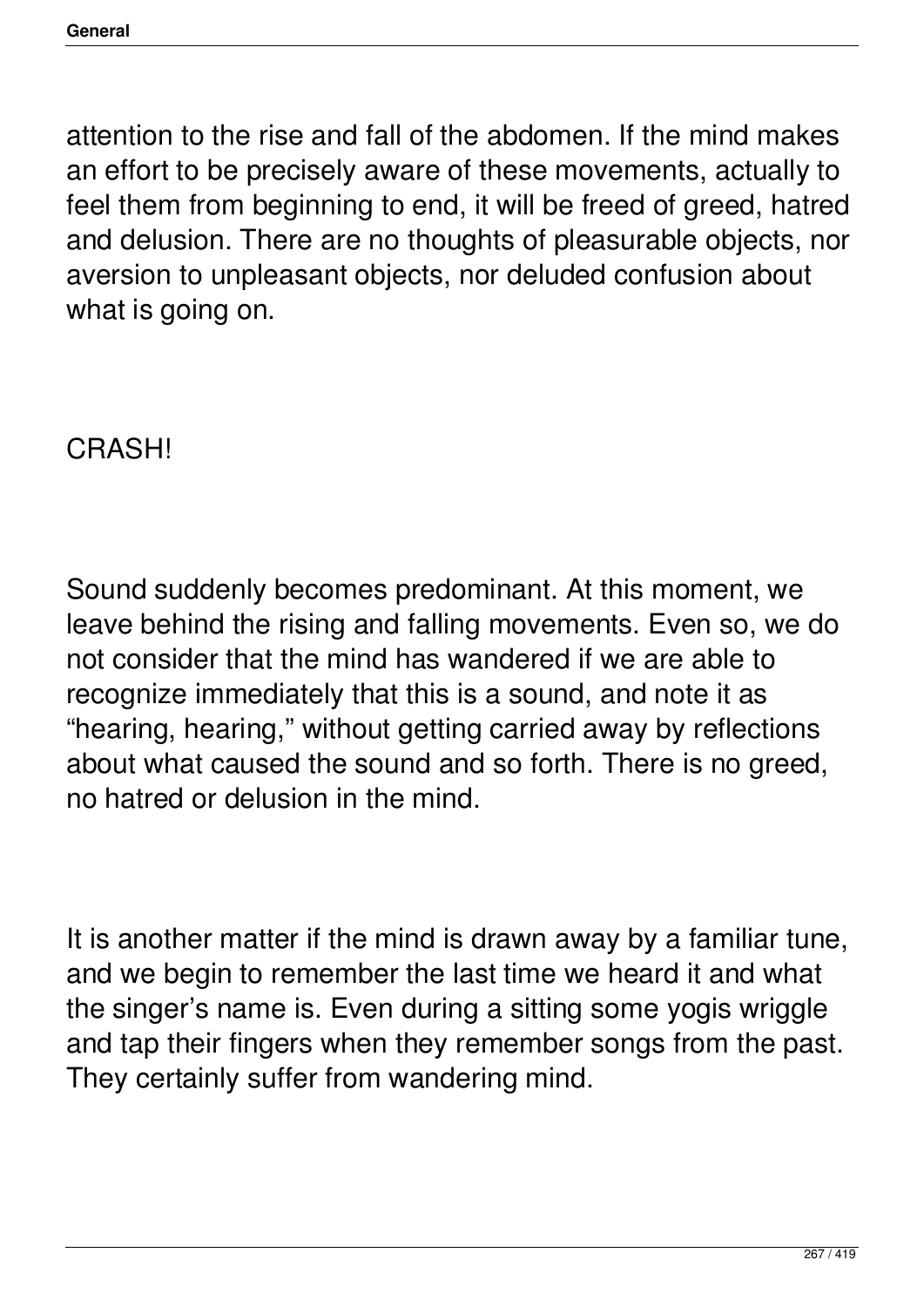Once there was a yogi who was having a very interesting and powerful sitting. She was sitting nice and quiet when suddenly a neighboring yogi noisily got up from the cushion. She heard bones creak and clothing rustle. Immediately our yogi began to think, "Inconsiderate! How can he get up like that in the middle of the hour, when I'm trying to meditate!" She worked herself into quite a rage. That might be called "The Great Mind Wandering." Most yogis, of course, work very conscientiously to avoid this state by being mindful of objects at the moment of occurrence, so as not to be caught by the wandering mind. This is exactly what the Venerable Kaccāyana said to do.

## *Jhāna*

There are yet deeper aspects to this business of not wandering. The mind that is not wandering is the mind that is penetratively mindful of what is happening. The word "penetrative" is not used casually. It refers to a jhānic factor that must arise in the mind. Jhāna is usually translated as "absorption." Actually, it refers to the quality of mind that is able to stick to an object and observe it.

Imagine you find something in the mud and you want to pick it up. If you take a sharp instrument and stick it into that thing, it will penetrate the object so that you can lift it out of the mud. If you were uncertain what the object was, you can look at it closely now. The same goes for the food on your plate. The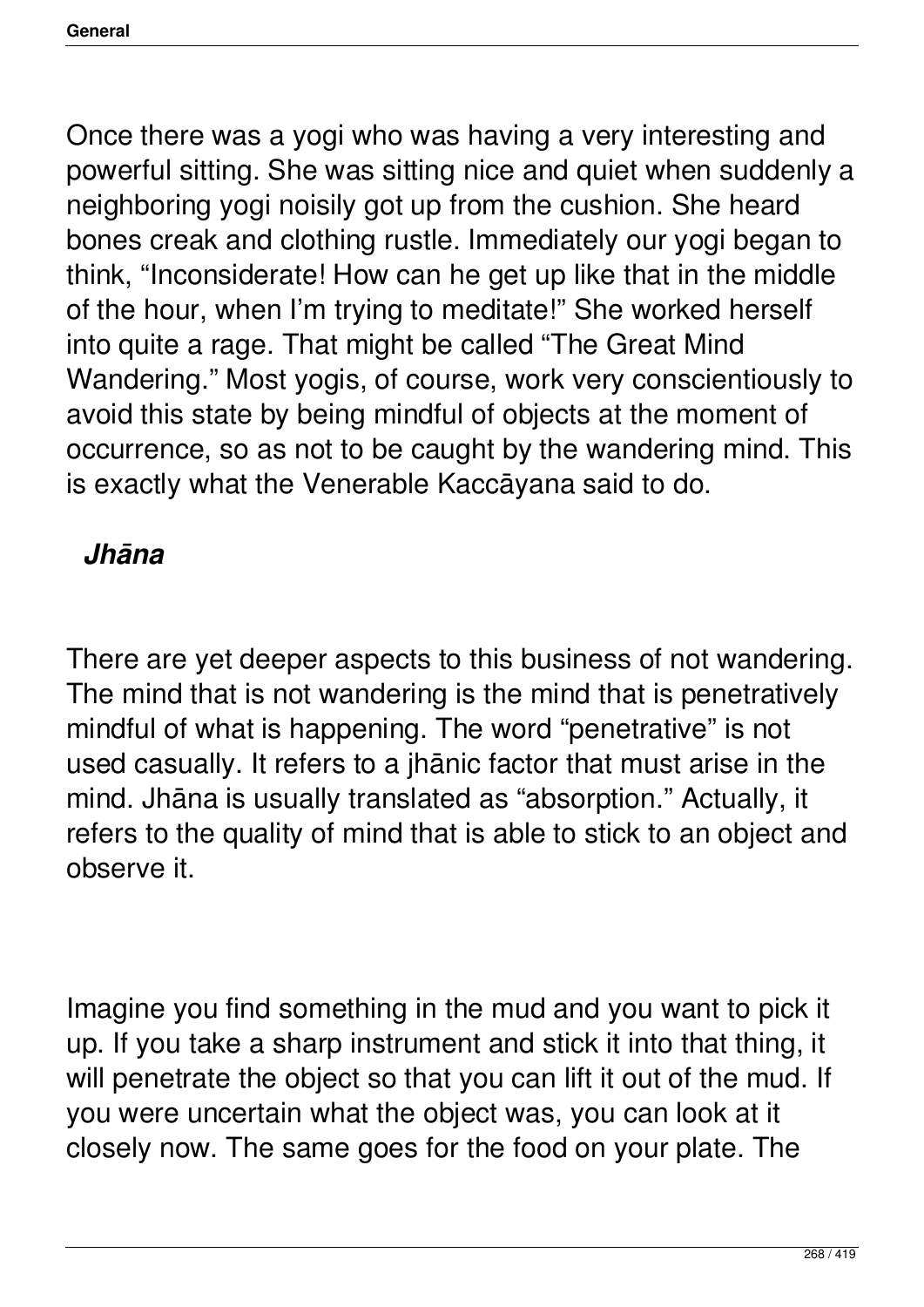way your fork pierces a morsel illustrates this jhānic factor.

## *Samatha Jhāna*

There are two types of jhāna: *samatha jhāna* and *vipassanā jhāna.* Some

of you may have read about the samatha jhānas and wonder why I am talking about them in the context of vipassanā. Samatha jhāna is pure concentration, fixed awareness of a single object — a mental image, for example, such as a colored disk or a light. The mind is fixed on this object without wavering or moving elsewhere. Eventually the mind develops a very peaceful, tranquil, concentrated state and becomes absorbed in the object. Different levels of absorption are described in the texts, each level having specific qualities.

#### *Vipassanā Jhāna*

On the other hand, vipassanā jhāna allows the mind to move freely from object to object, staying focused on the characteristics of impermanence, suffering and absence of self that are common to all objects. Vipassanā jhāna also includes the mind which can be focused and fixed upon the bliss of nibbāna. Rather than the tranquility and absorption which are the goal of samatha jhāna practitioners, the most important results of vipassanā jhāna are insight and wisdom.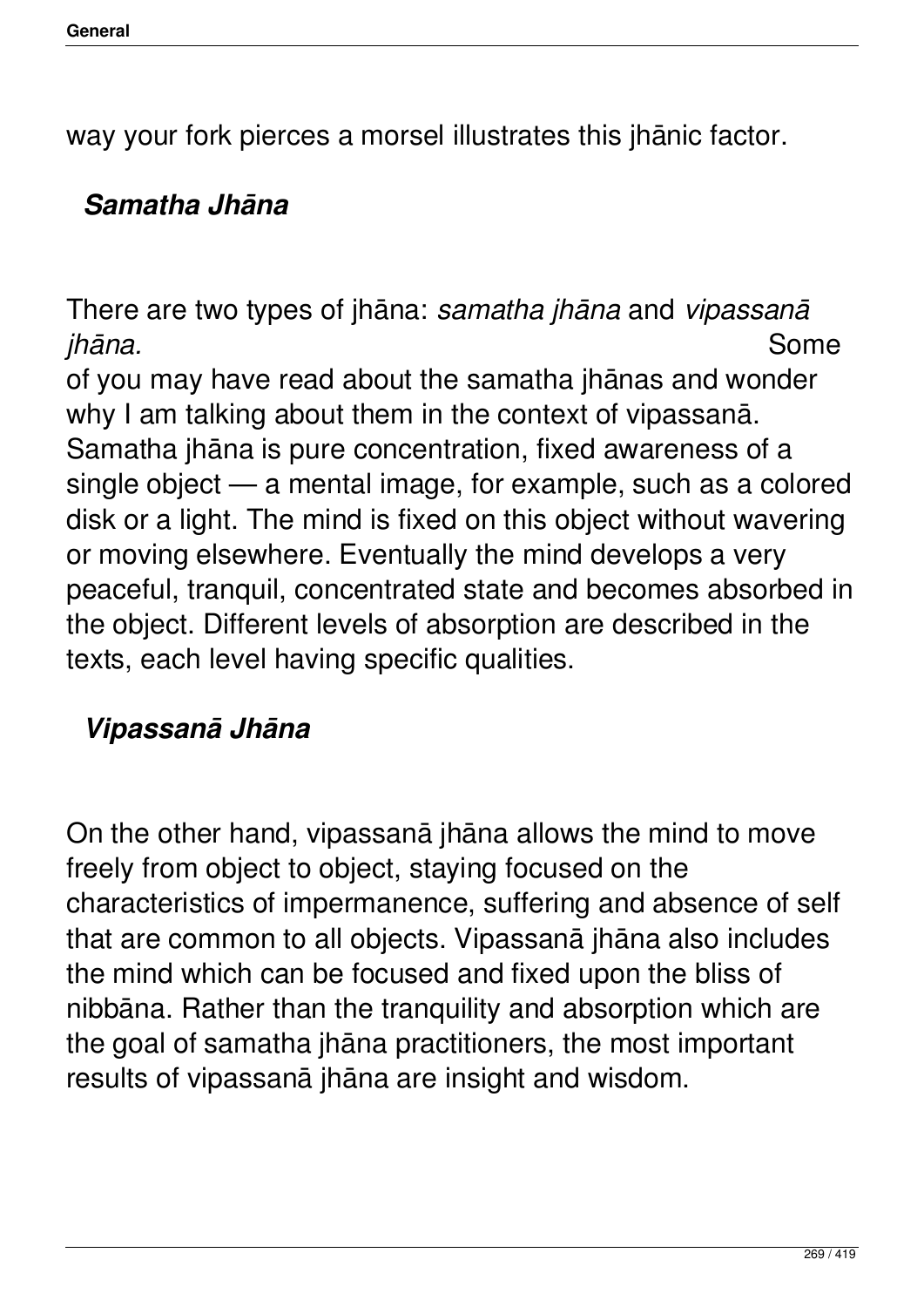Vipassanā jhāna is the focusing of the mind on *paramattha dhammas.*

Usually these are spoken of as "ultimate realities," but actually they are just the things we can experience directly through the six sense doors without conceptualization. Most of them are *saṅkhāra paramattha dhamma,*

or conditioned ultimate realities; mental and physical phenomena which are changing all the time. Nibbāna is also a *paramattha dhamma,* 

but of course it is not conditioned.

Breathing is a good example of a conditioned process. The sensations you feel at the abdomen are conditioned ultimate realities, sa khāra paramattha dhamma, caused by your intention to breath. The whole purpose of concentrating one's attention on the abdomen is to penetrate the actual quality and nature of what is happening there. When you are aware of movement, tension, tautness, heat or cold, you have begun to develop vipassanā jhāna.

Mindfulness at the respective sense doors follows the same principle. If there is diligent effort and penetrative awareness, focusing on what is happening in any particular sense process, the mind will understand the true nature of what is happening. The sensing processes will be understood in individual characteristics as well as common ones.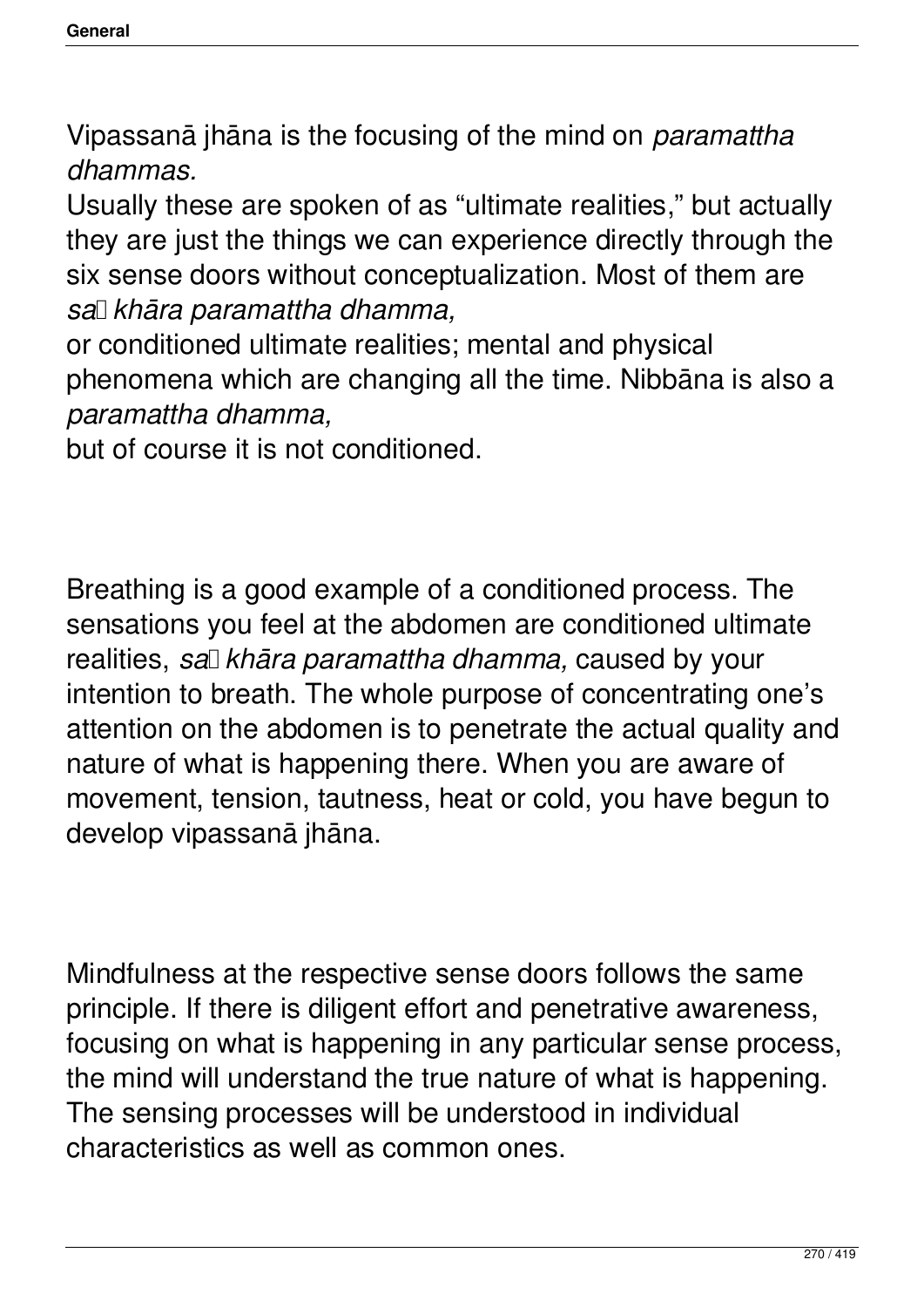According to the fourfold way of reckoning, which admits of four levels of jhāna, the first jhāna possesses five factors which we will describe below. All of them are important in vipassanā practice.

#### *The Five Jhānic Factors*

The first of them is called *vitakka.* It is the factor of aiming, accurately directing the mind toward an object. It also has the aspect of establishing the mind on the object, so that the mind stays there.

The second factor is *vicāra* (pronounced "vichara"), generally translated as "investigation" or "reflection." After vitakka has brought the mind to the object and placed it firmly there, vicāra continues to rub the mind onto the object. You can experience this yourself when observing rising and falling. First you make the effort to be precise in aiming the mind at the rising process. Then your mind reaches the object and it does not slip off. It impinges on the object, rubs against it.

As you are mindful in an intuitive and accurate way from moment to moment, the mind gets more and more pure. The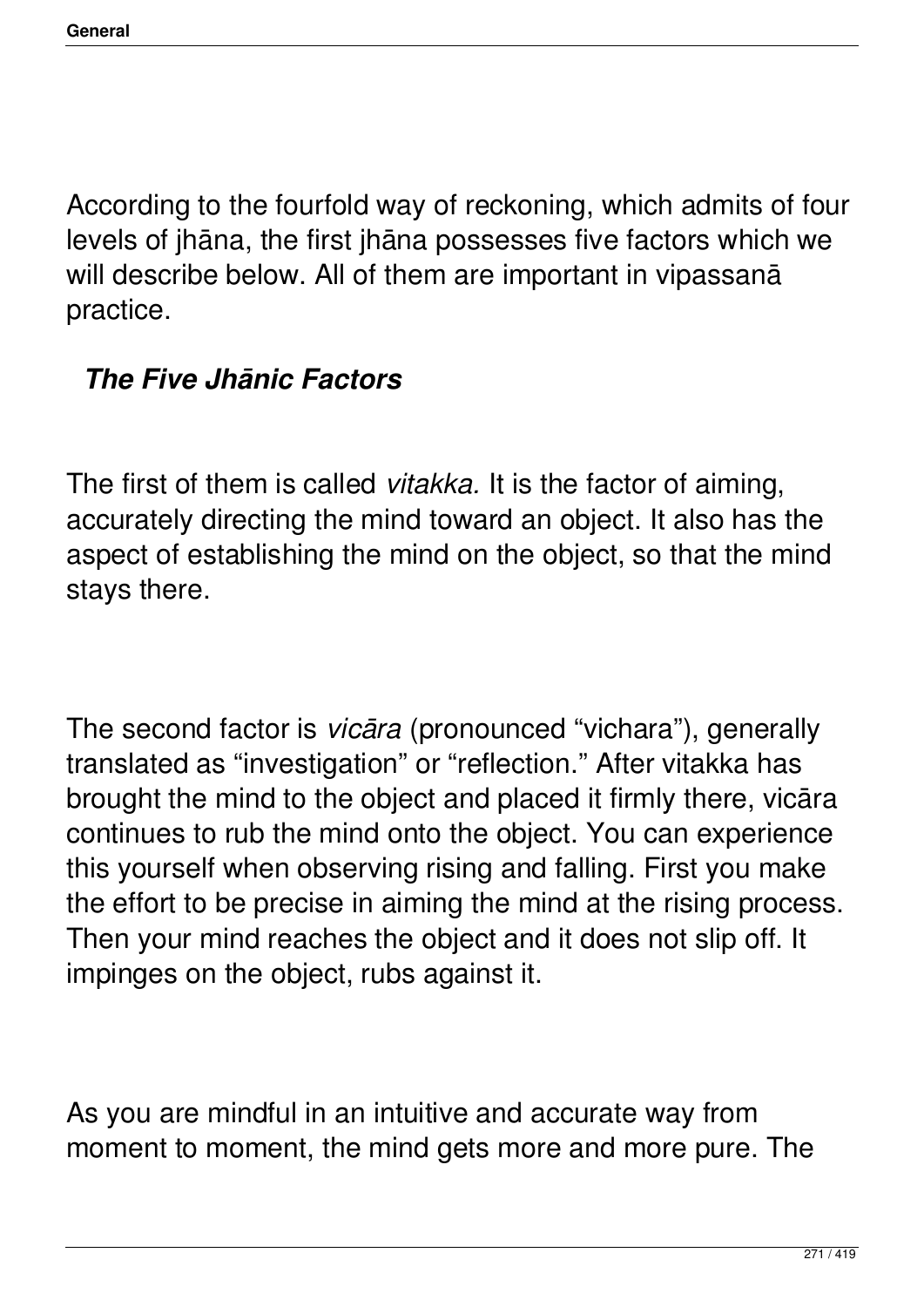hindrances of desire, aversion, sloth, restlessness and doubt, weaken and disappear. The mind becomes crystal clear and calm. This state of clarity results from the presence of the two jhānic factors we just discussed. It is called *viveka,* which means seclusion. The consciousness is secluded, far away from the hindrances. This viveka is not a jhānic factor. It is merely a descriptive term for this secluded state of consciousness.

The third jhānic factor is *pīti,* rapture, a delighted interest in what is occurring. This factor may manifest physically as gooseflesh, as feelings of being dropped suddenly as if in an elevator, or as feelings of rising off the ground .The fourth jhānic factor, *sukha,* happiness or comfort, comes on the heels of the third. One feels very satisfied with the practice. Because both the third and the fourth jhānic factors come about as a result of seclusion from the hindrances, they are called *vivekaja pīti sukha,*

meaning the rapture, joy and happiness born out of seclusion.

Think of this sequence as a causal chain. Seclusion of mind comes about because of the presence of the first two jhānic factors. If the mind is accurately aimed at the object, if it hits it and rubs it, after some time the mind will become secluded. Because the mind is secluded from the hindrances, one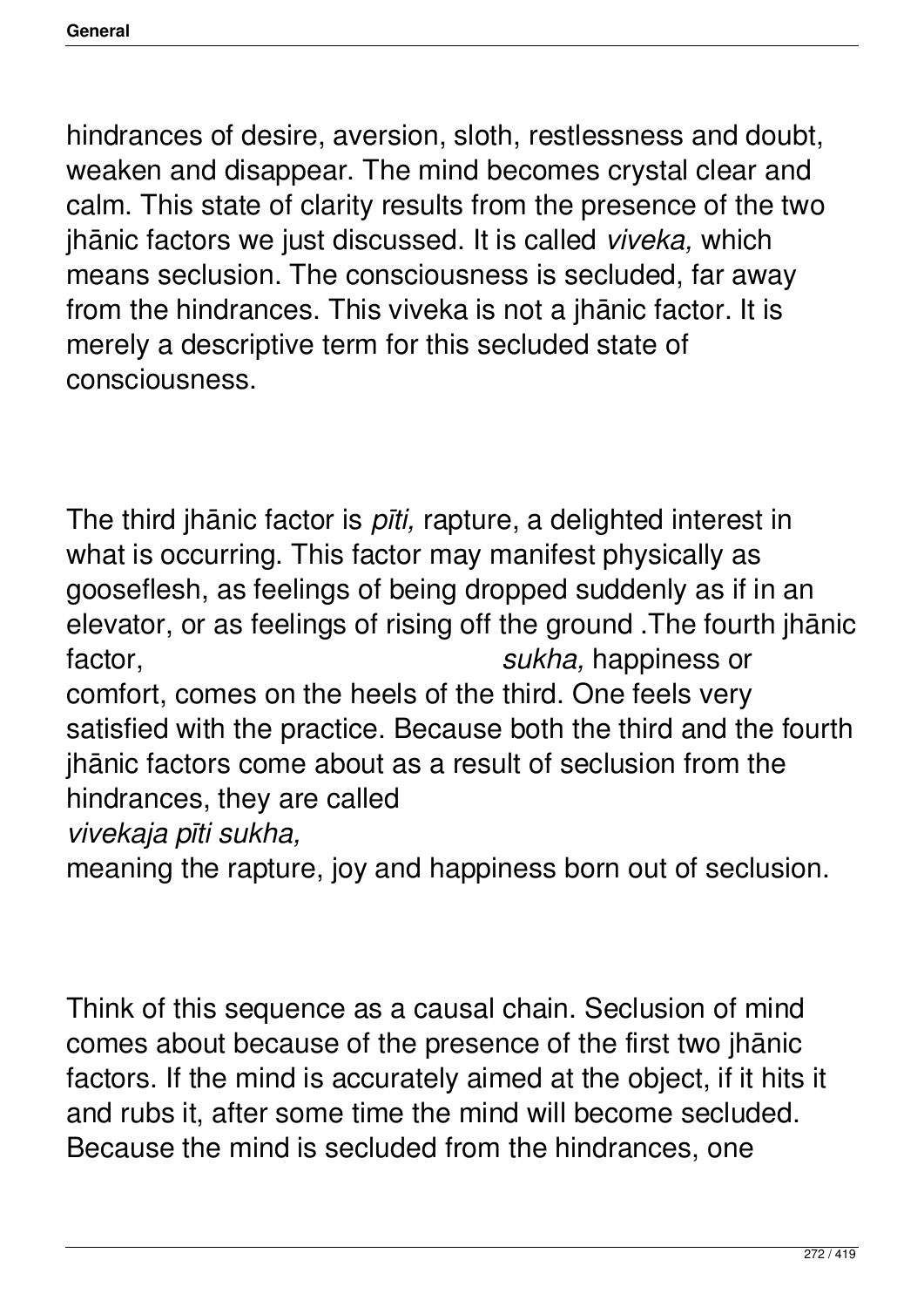becomes happy, joyous and comfortable.

When these first four jhānic factors are present, the mind automatically becomes calm and peaceful, able to concentrate on what is happening without getting scattered or dispersed. This one-pointedness of mind is the fifth jhānic factor, samādhi, or concentration.

## *Access to the First Vipassanā Jhāna Requires Insight into Mind and Matter*

It is not sufficient to have all five factors present for one to say one has attained the first vipassanā jhāna. The mind must also come to penetrate into the Dhamma a little bit, enough to see the interrelationship of mind and matter. At this time we say that access to the first vipassanā jhāna has occurred.

A yogi whose mind is composed of these five jhānic factors will experience a new accuracy of mindfulness, a new level of success in sticking with the object. Intense rapture, happiness and comfort in the body may also arise. This could be the occasion for him or her to gloat over the wondrousness of the meditation practice. "Oh wow, I'm getting really precise and accurate. I even feel like I'm floating in the air!" You might recognize this reflection as a moment of attachment.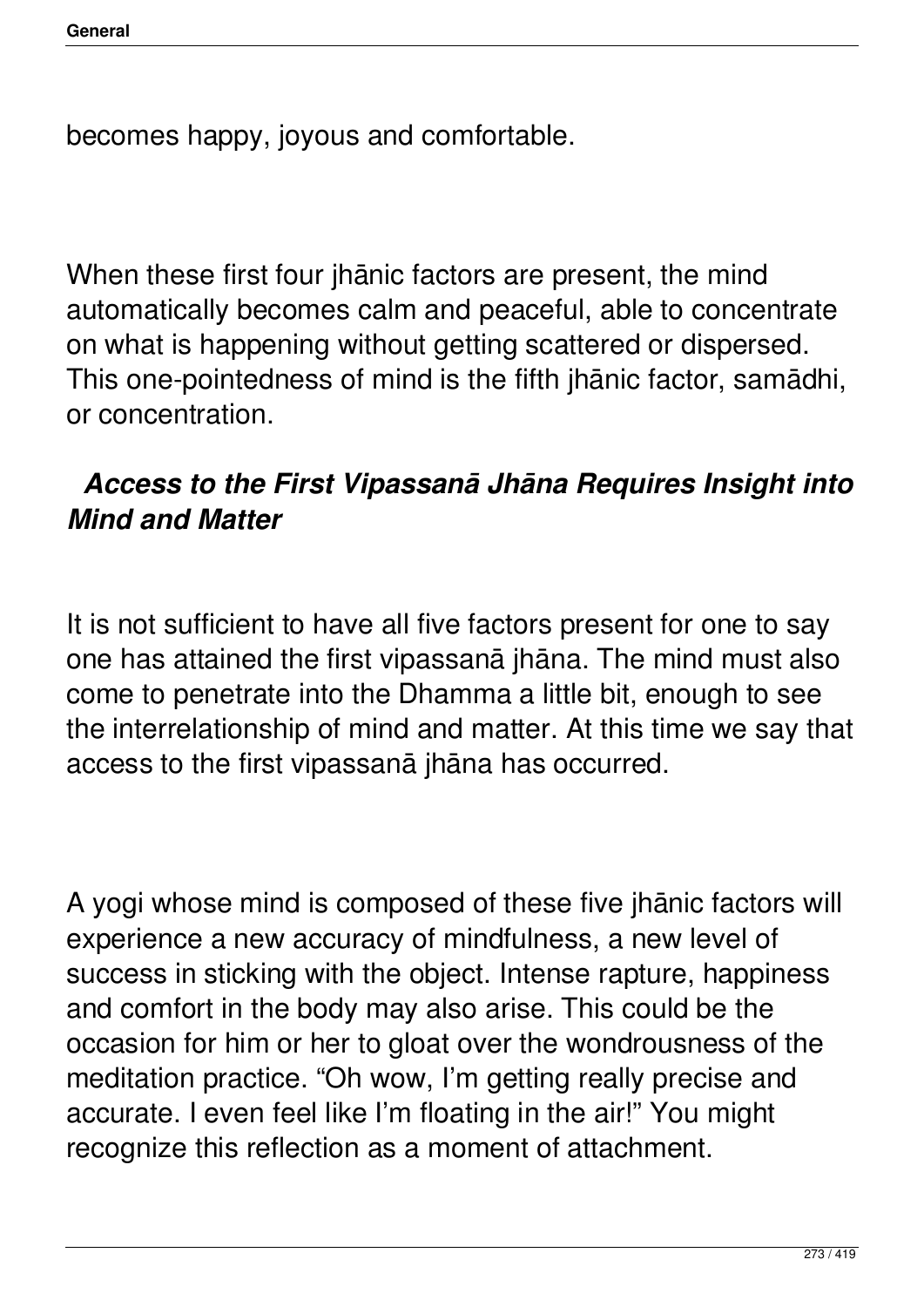## *Stopping Within*

Anyone can get caught up in rapture, happiness and comfort. This attachment to what is happening within us is a manifestation of a special kind of craving, a craving not connected with ordinary, worldly sensual pleasures. Rather, such craving comes directly out of one's meditation practice. When one is unable to be aware of this craving when it arises, it will interfere with one's practice. Rather than directly noting, one wallows in the pleasant phenomena unmindfully, or thinks about the further delights that might ensure from one's practice. Now we can understand the Buddha's mystifying admonition, for this attachment to the pleasant results of meditation is what he meant by stopping within.

It seems we have explicated this very short sutta instructing us to avoid wandering without as well as stopping within. There is a still a bit more to discuss, however, to deepen our understanding.

## *Threefold Seclusion*

The sutta implies that one should avoid certain things when one practices meditation. One avoids contact with *kāma* or sensual pleasures and with unwholesome dhammas. One avoids these two things precisely by practicing threefold seclusion: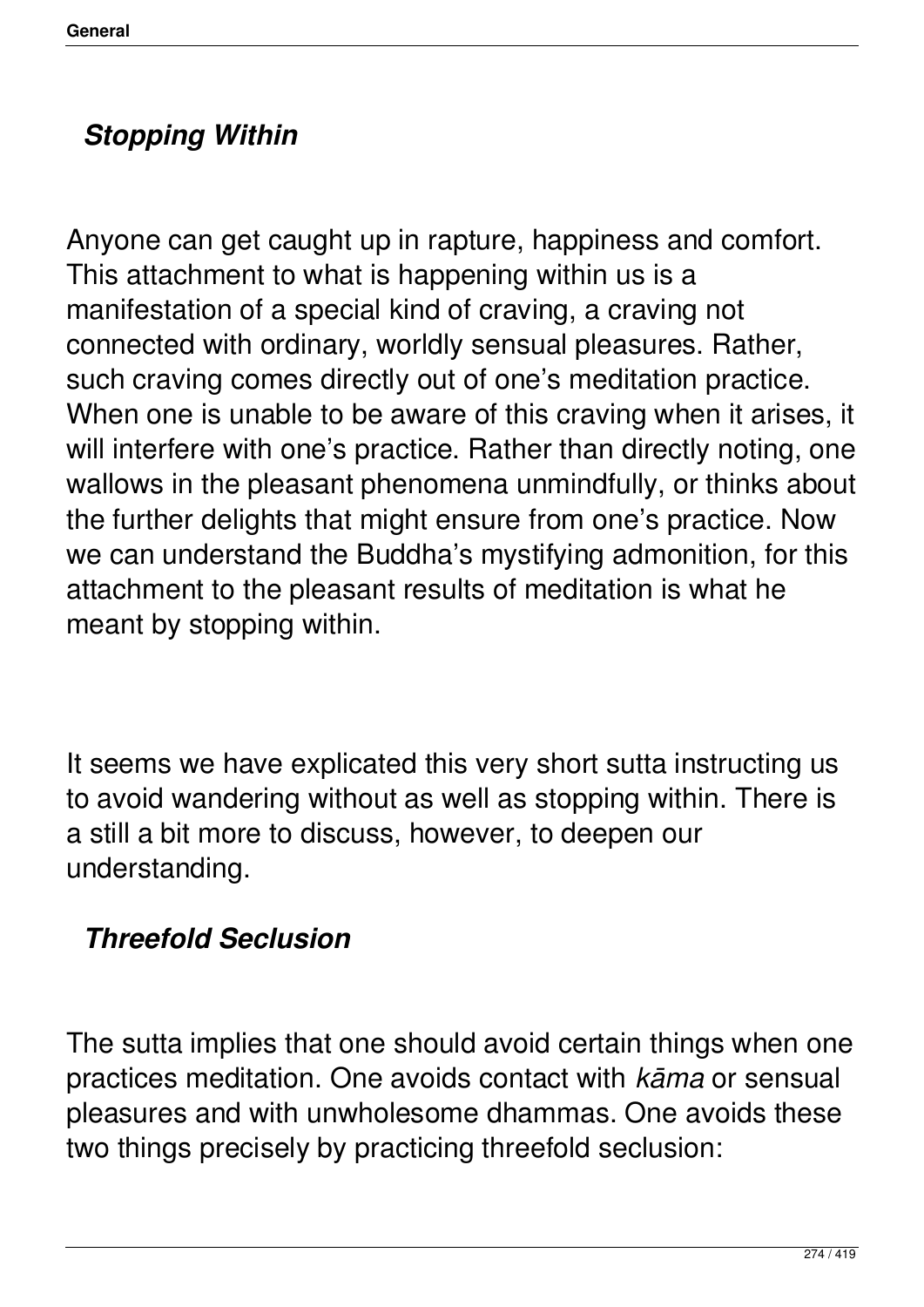*kāya viveka,* seclusion of the body; *citta viveka,* seclusion of mind; and *upadhi viveka,* which comes as a result of the first two and is a state where defilements and hindrances are very far away and weak.

Kāya viveka actually refers to seclusion not from a physical body, but from the "body" of objects related to sensual pleasures. This means simply the objects of the senses considered as a group: sounds, visual objects, smells, tastes, and tactile objects.

Seclusion from unwholesome dhammas comes under the category of citta viveka: seclusion of the mind from the various hindrances which obstruct the growth of concentration and insight. In a practical way, this citta viveka simply means activating mindfulness moment to moment. A yogi who can maintain continuity of mindfulness moment to moment has activated citta viveka.

These two types of viveka do not come without an effort. For kāya viveka, we must remove ourselves from an environment of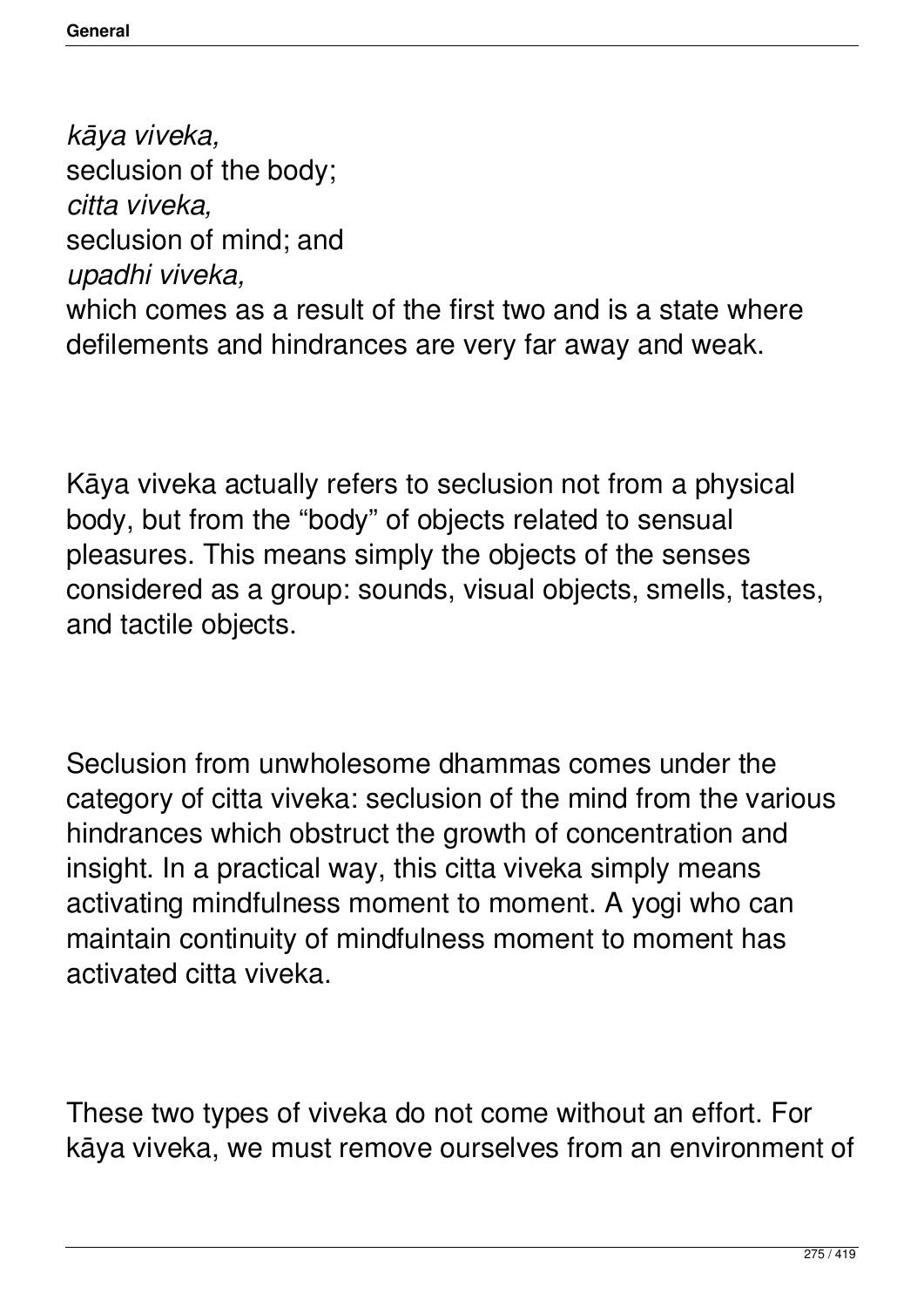sensual pleasures, taking the opportunity to practice in a place conducive to peace of mind. This removal is not in itself sufficient, of course. To acquire citta viveka, we become mindful of all the objects that arise at the six sense doors.

To be mindful, one must direct the mind toward an object. The effort to be mindful is instrumental in bringing a sense of accuracy in the mind. This aim, this effort toward accuracy in placing the mind squarely on the meditation object, is the first jhānic factor, vitakka.

So, you must have aiming. You try to observe the rising and falling of the abdomen. Eventually the mind hits the bull's-eye, clearly noticing sensations of hardness, tension, movement. It begins to impinge and rub against the object. This is vicāra, as we said before. After the mind has been rubbing against its object for some time, it wil become engrossed and absorbed into it. When you stay with the rise and fall of the abdomen, fewer thoughts arise. You may even go for some time without having a single thought. Clearly, the mind is free from objects of sense pleasure and also from kilesas which are caused by these objects, Kāya viveka and citta viveka are therefore present. With continued practice, effort and continuity, the kilesas will fade into extreme remoteness. At last you have the third type of seclusion, *upadhi viveka.*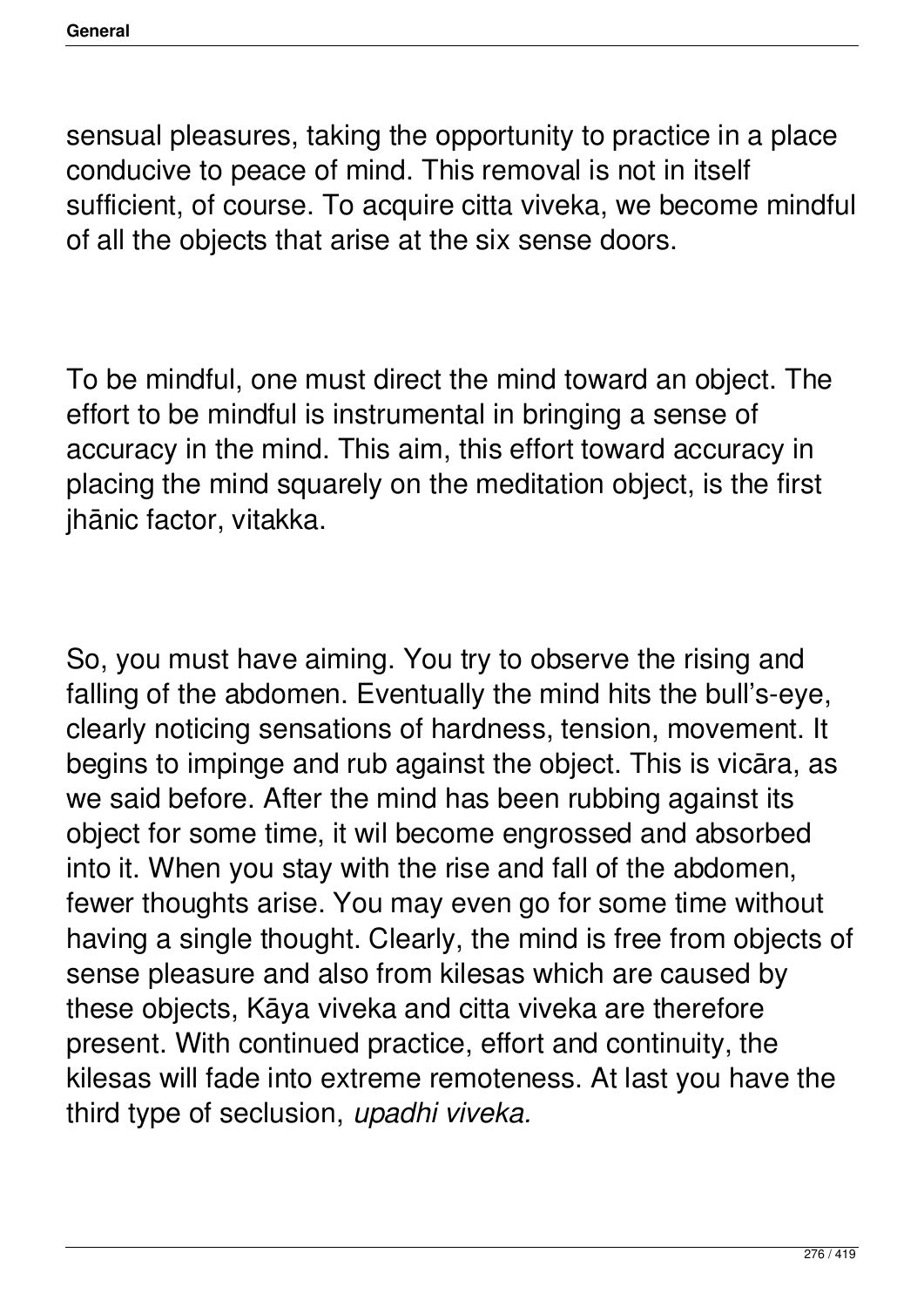## *A Special Kind of Happiness*

With upadhi viveka, the mind becomes soft and subtle, light and buoyant, dexterous and flexible. A special kind of happiness, *ne kkhamma sukha,*

arises, the happiness and comfort that come from being free from sensual objects as well as from the unwholesome kilesas which react to those objects. So, in place of ordinary apparent happiness, this liberating comfort appears. Does it seem strange that in relinquishing the comfort of the senses, one gains a very comfortable state of being liberated from the very senses we have relinquished? This is the true renunciation of sense pleasures.

Seclusion of the mind from unwholesome dhammas actually means seclusion of the mind from all kilesas. There is no opportunity for kilesas to arise because the immediate cause of kilesas, namely sense objects, have been given up. Now the word jhāna, the state of being absorbed, takes on a whole new meaning. As a result of the jhānic factors of vitakka, aim, and vicāra, rubbing, sensual pleasures have been given up and the kilesas put away. Not only does jhāna allow absorption, but it also removes kilesas. It burns them away as if it were fire.

## *The Relationship of Vitakka and Vicāra*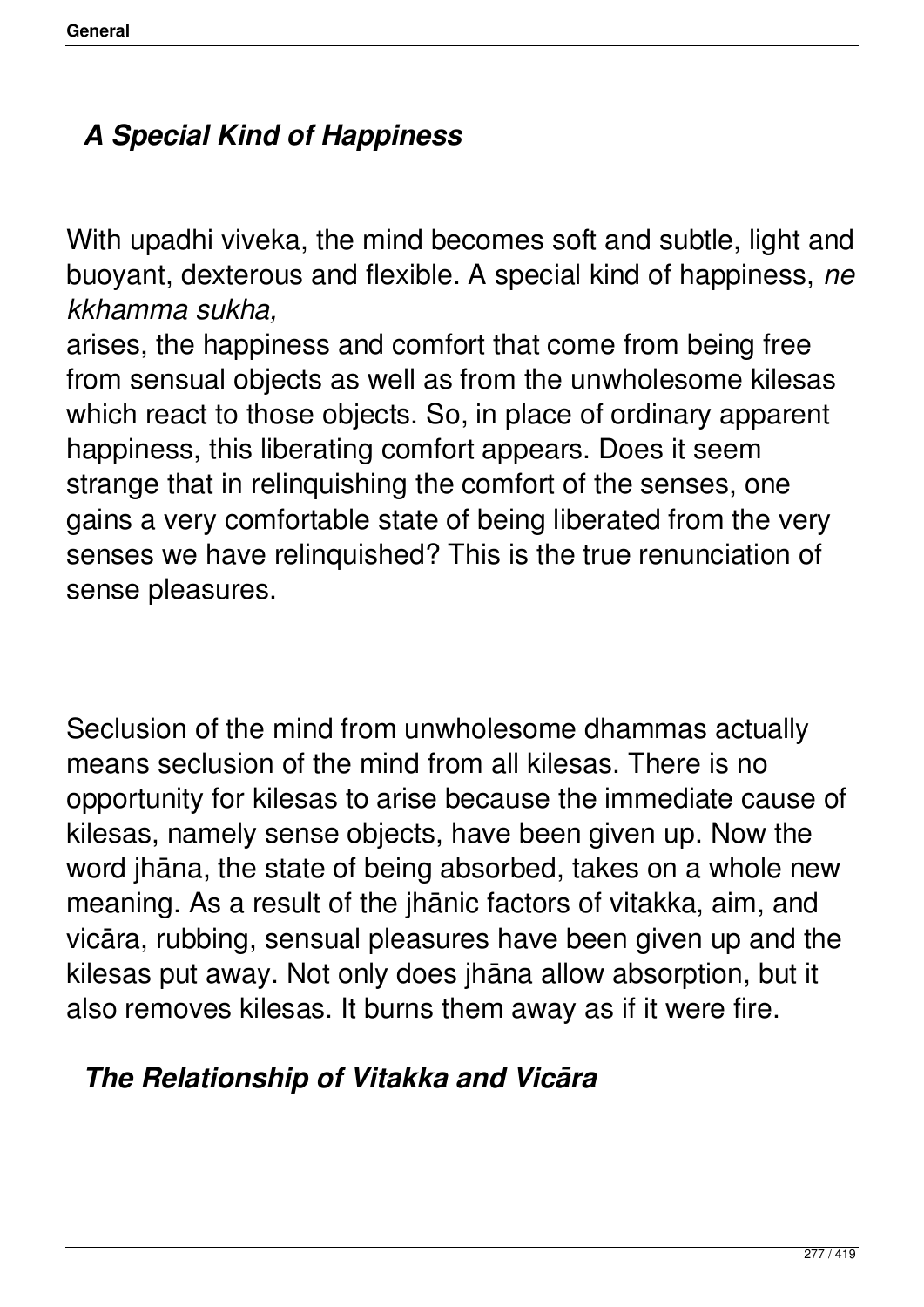In the development of jhānic states, these two factors of vitakka and vicāra, accurate aim and impingement, are absolutely important. The two of them have a close relationship which is much discussed in the scriptures. Below are two examples.

Imagine that you have a brass cup that is covered with dirt and stains. You take brass polish and put it on a rag. Holding the cup in one hand, you use the other hand to rub the rag against its surface. Working diligently and carefully, soon you will have a shiny cup.

In the same way, a yogi must hold his or her mind in the particular place where the primary object is occurring, the abdomen. He or she keeps applying mindfulness at that place, rubbing it until the stains and pollution of the kilesas disappear. Then he or she will be able to penetrate into the true nature of what is happening at that spot. He or she will comprehend the process of rising and falling. Of course, if other objects become more prominent than the primary object, a yogi must note them applying vitakka and vicāra toward the new phenomena.

Holding the mug with one hand is analogous to vitakka, while the polishing action is analogous to vicāra. Imagine what would happen if this yogi only held on to the mug and did not polish it.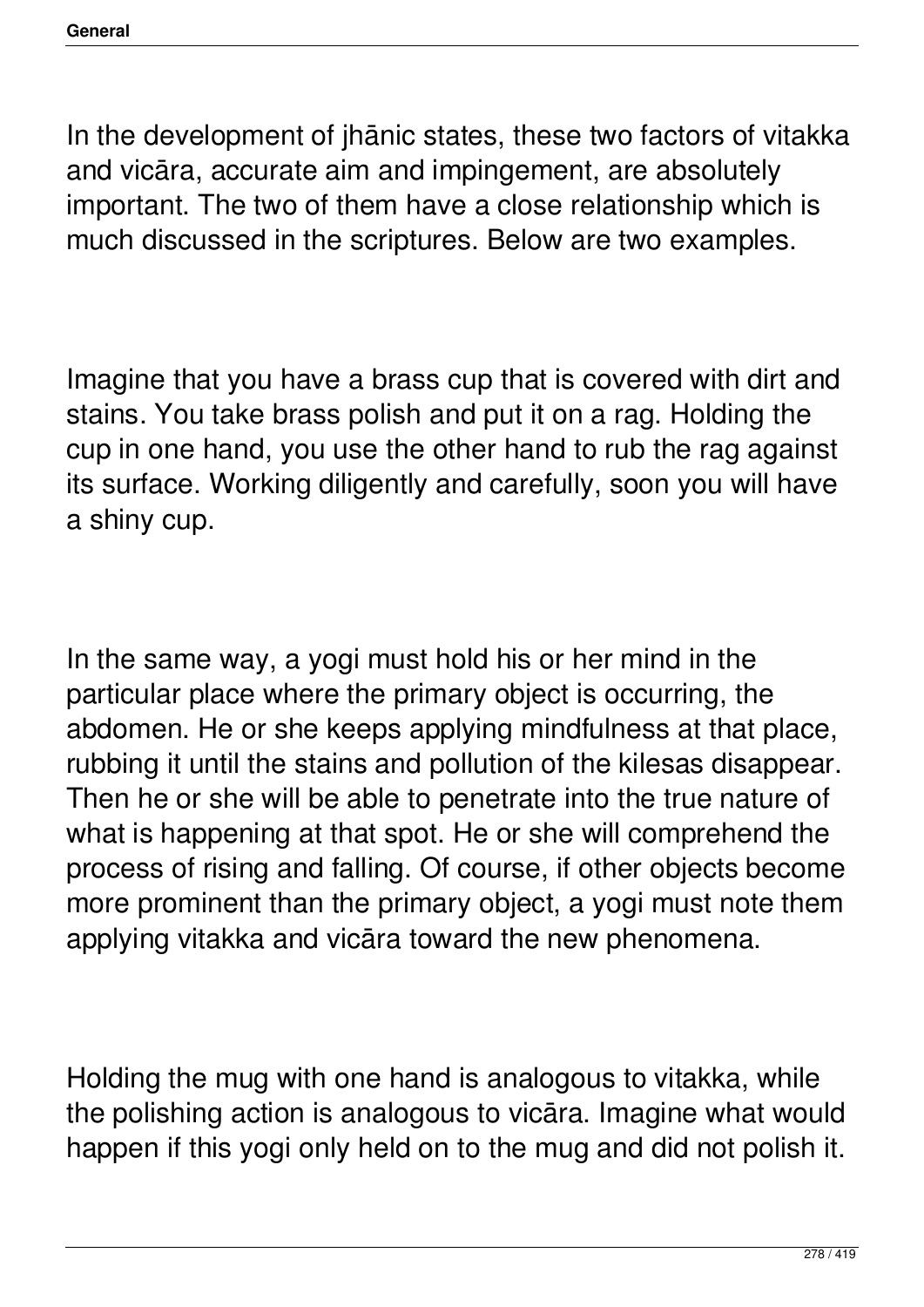It would remain as dirty as before.

If he or she tried to polish it without holding it steady, it would again be impossible to do a good job. This illustrates the interdependency of the two factors.

The second example is that of a compass, the kind used in geometry. As you know, a compass has two arms, a pointed one and another which holds the pencil. You must firmly place your mind on the object of meditation, as if your mind were the pointed end of the compass; and then you must rotate the mind, so to speak, until it can see the object as a while and very clearly. A perfect circle will result. Again, the placing of the pointed end is analogous to vitakka, and the rotation to vicāra.

## *Direct, Intuitive Knowledge*

Sometimes vicāra is translated into English as "investigation" or "sustained thought." This is very misleading. People in the West have been educated since kindergarten to use their intellects, always to seek the whys and wherefores. Unfortunately, this kind of investigation is inappropriate for meditation. Intellectual learning and knowledge is only one of two kinds. The other kind of knowledge and learning is direct and intuitive. In meditation one examines the ultimate realities, or paramattha dhammas,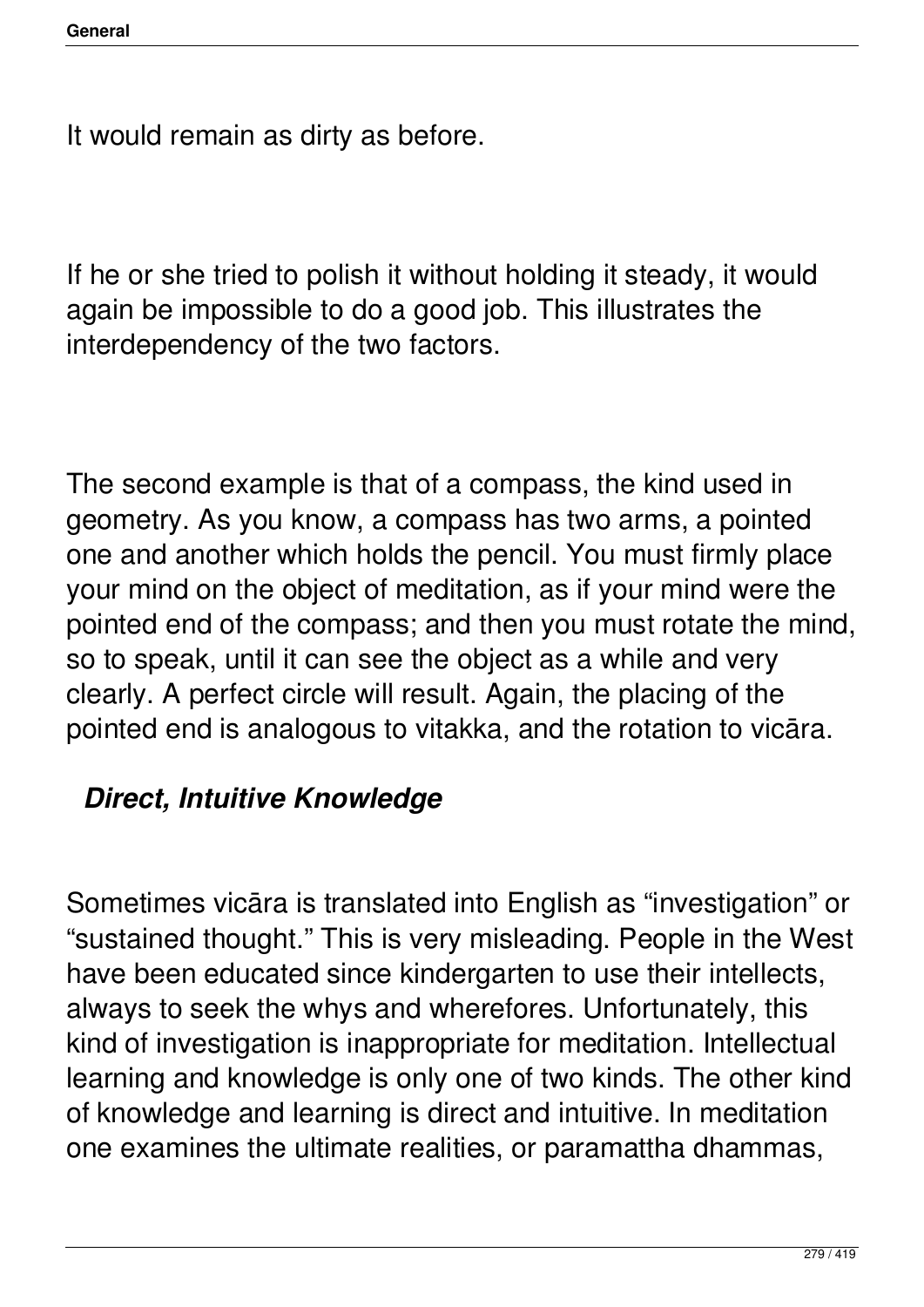directly. One must actually experience them, without thinking about them. This is the only way to attain insight and wisdom relating to things as they really are, the natural state of affairs. One may understand a lot intellectually about ultimate reality. One may have read a great deal, but without experiencing reality directly, there can be no insight.

The reason why the samatha jhānas can grant tranquility, but do not lead directly to wisdom is that they have concepts as their objects, rather than objects which can be directly experienced without thinking. The vipassanā jhānas lead to wisdom, because they consists of direct, sustained contact with the ultimate realities.

Say you have an apple in front of you and you have heard someone say that it is a very juicy, sweet and delicious apple. Perhaps instead you come across this same apple and you think, "Boy, that looks like a really juicy apple. I bet it will be very sweet." You can think, you can bet, but until you take a bite you will not experience the taste of that fruit. So too with meditation. You may vividly imagine what a certain experience is like, but you have not experienced the real thing until you have actually made the effort to practice in the right way. Then you will have your own insight. There is no arguing with the taste of an apple.

## **HINDRANCES AND ANTIDOTES**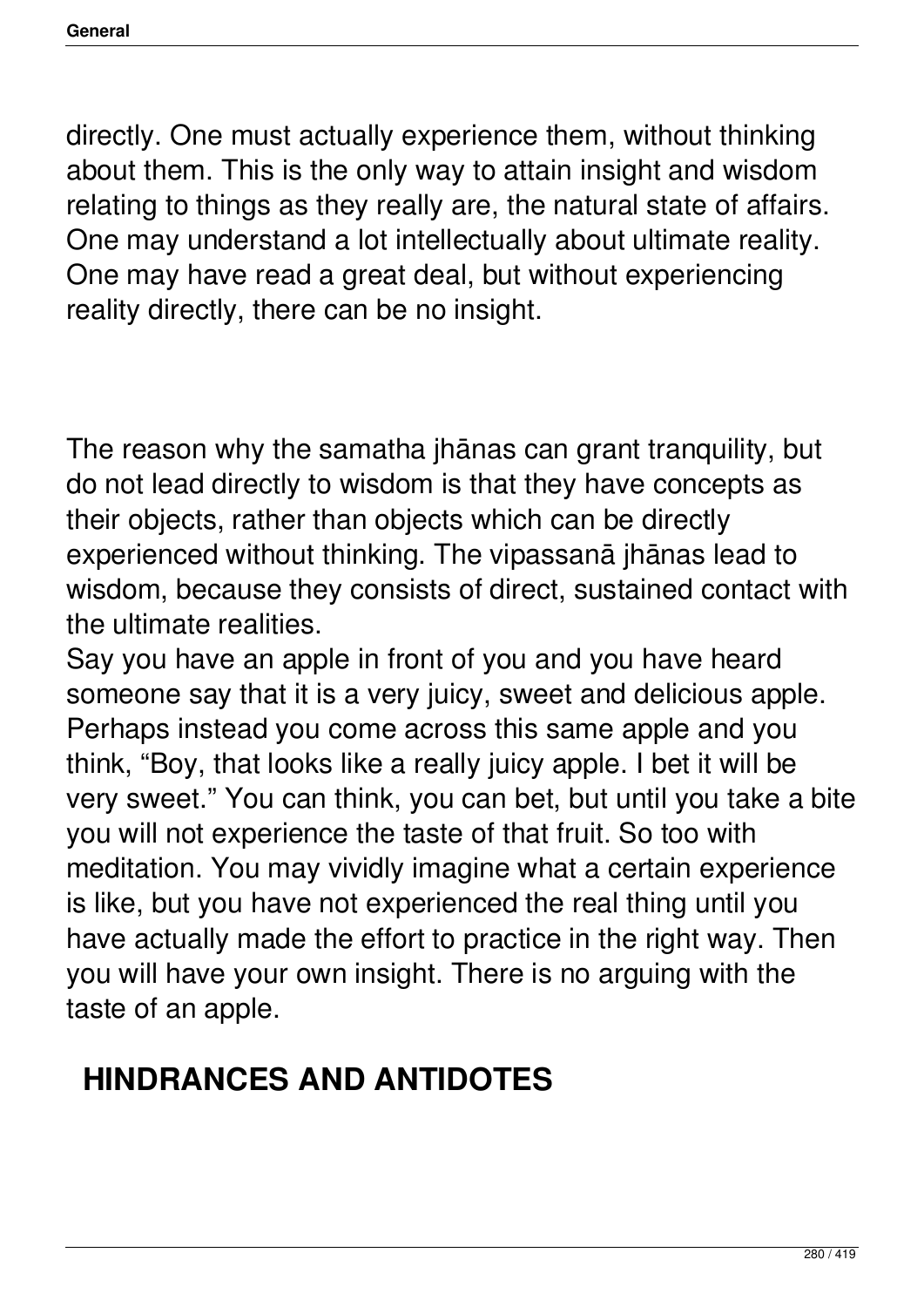Just as darkness engulfs a room in the middle of the night when there is no candle, so the darkness of delusion and ignorance arises in the human mind when it is not properly attuned to the object of meditation. This darkness is not empty and uneventful, though. On the contrary, in each moment of ignorance the mind is continually seeking and grasping after desirable sights, sounds, thoughts, smells, tastes and sensations. Beings in this condition spend all their waking hours seeking, grasping and clinging. They are so enmeshed that it is difficult for them to appreciate the possibility of another sort of happiness beyond those sensual pleasures which are so familiar. Talk of meditation, the practical method of achieving a higher happiness, will be unintelligible to them.

Vipassanā practice is a full and continuous attention to the object. This involves two aspects of concentration, vitakka and vicāra: aiming and rubbing discussed above. These two jhānic factors keep the mind absorbed in the object of noting. If they are absent, the mind will stray. Bombarded by sense objects and kilesas, especially the kilesas of longing for sensual objects, the mind will be engulfed by delusion and ignorance. There will be no light, no chance for the remaining three jhānic factors to assemble with the first two to create the environment of peace, clarity and joy where insight blossoms.

#### *Hindrances and Antidotes*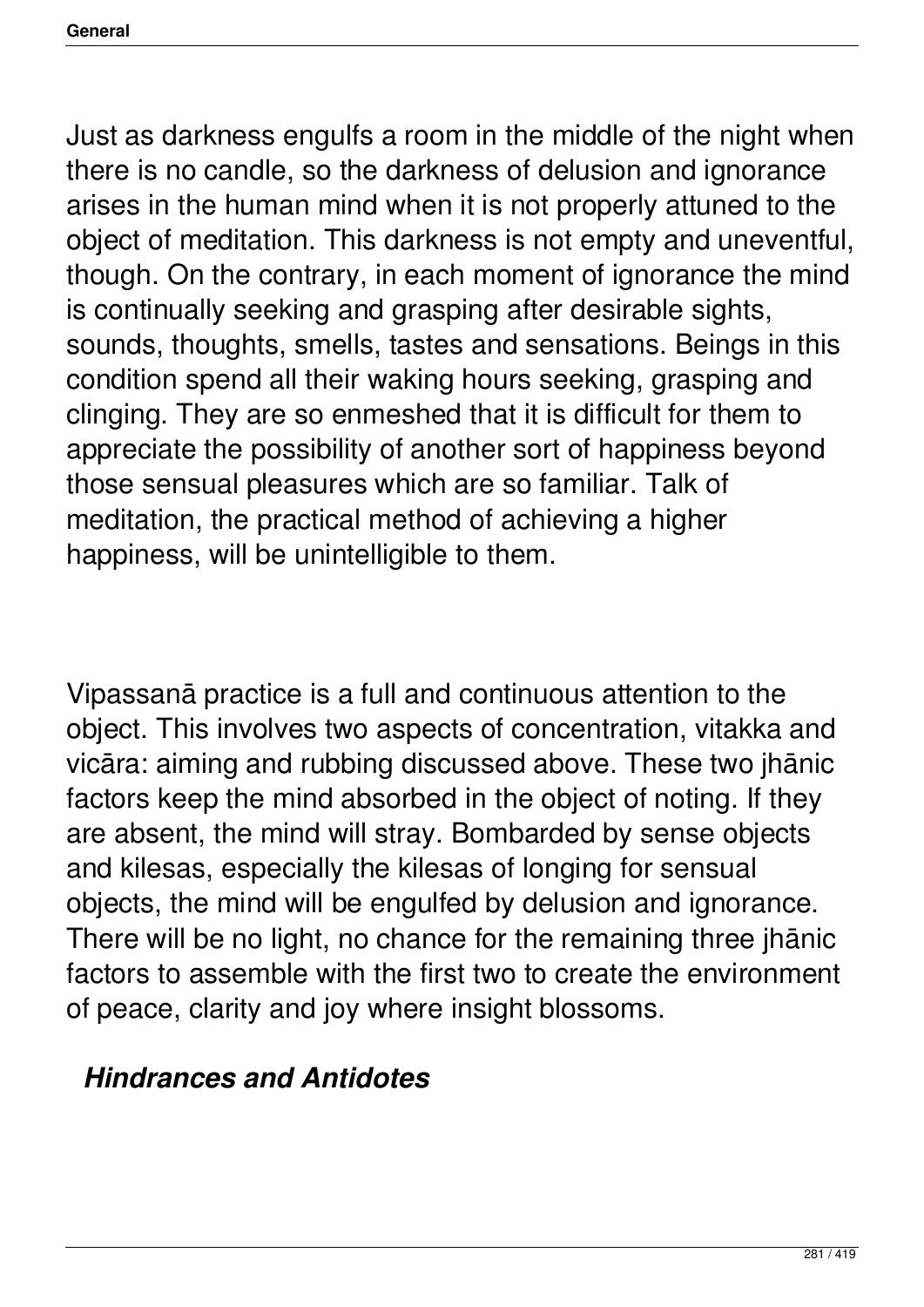Just as darkness engulfs a room in the middle of the night when there is no candle, so the darkness of delusion and ignorance arises in the human mind when it is not properly attuned to the object of meditation. This darkness is not empty and uneventful, though. On the contrary, in each moment of ignorance the mind is continually seeking and grasping after desirable sights, sounds, thoughts, smells, tastes and sensations. Beings in this condition spend all their waking hours seeking, grasping and clinging. They are so enmeshed that it is difficult for them to appreciate the possibility of another sort of happiness beyond those sensual pleasures which are so familiar. Talk of meditation, the practical method of achieving a higher happiness, will be unintelligible to them.

Vipassanā practice is a full and continuous attention to the object. This involves two aspects of concentration, vitakka and vicāra: aiming and rubbing discussed above. These two jhānic factors keep the mind absorbed in the object of noting. If they are absent, the mind will stray. Bombarded by sense objects and kilesas, especially the kilesas of longing for sensual objects, the mind will be engulfed by delusion and ignorance. There will be no light, no chance for the remaining three jhānic factors to assemble with the first two to create the environment of peace, clarity and joy where insight blossoms.

## *The Five Hindrances*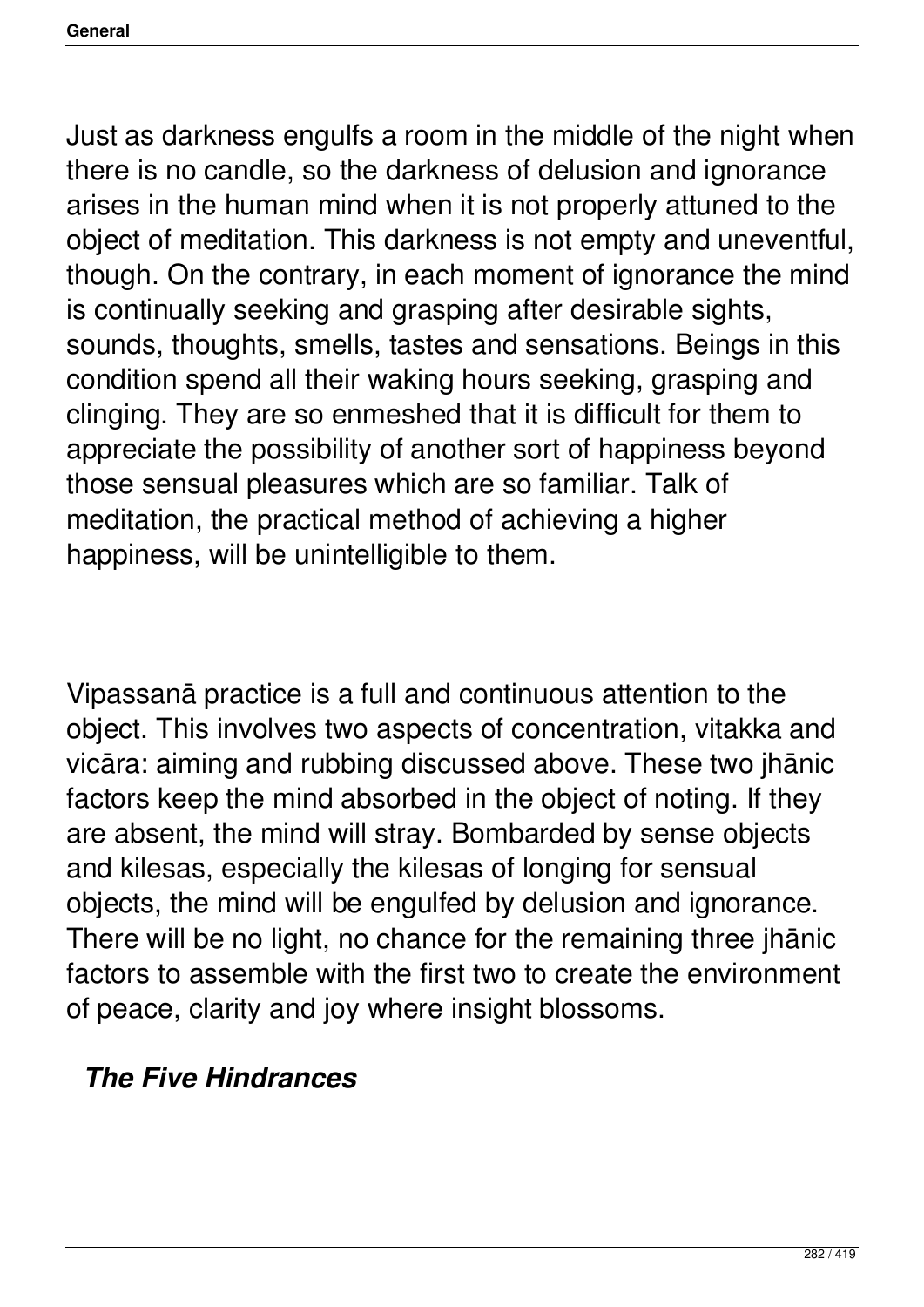The five specific ways in which the mind strays from its object are called the five hindrances. Of the seemingly endless variety of kilesas, the hindrances represent the five major types. They are labeled "hindrances" because each of them has a particular power to obstruct and impede our practice.

As long as the mind is seduced by temptations of the senses, it cannot remain steadily observing a meditation object. Drawn away time and again, it will never travel that path of practice which leads beyond ordinary happiness. Thus, *kāmacchanda,* or sensual desire, is the first and greatest hindrance to our practice.

For an object to be distracting in an unpleasant way is another frequent occurrence. Upon contact with an unpleasant object, the mind fills with *vyāpāda,* aversion or anger. This too leads the mind away from the object, and so also away from the direction of true happiness.

At other times alertness and vigilance vanish. The mind becomes drowsy, unworkable and sluggish. Once again, it cannot stay with the object. This called thina middha, sloth and torpor. It is third on the list of hindrances.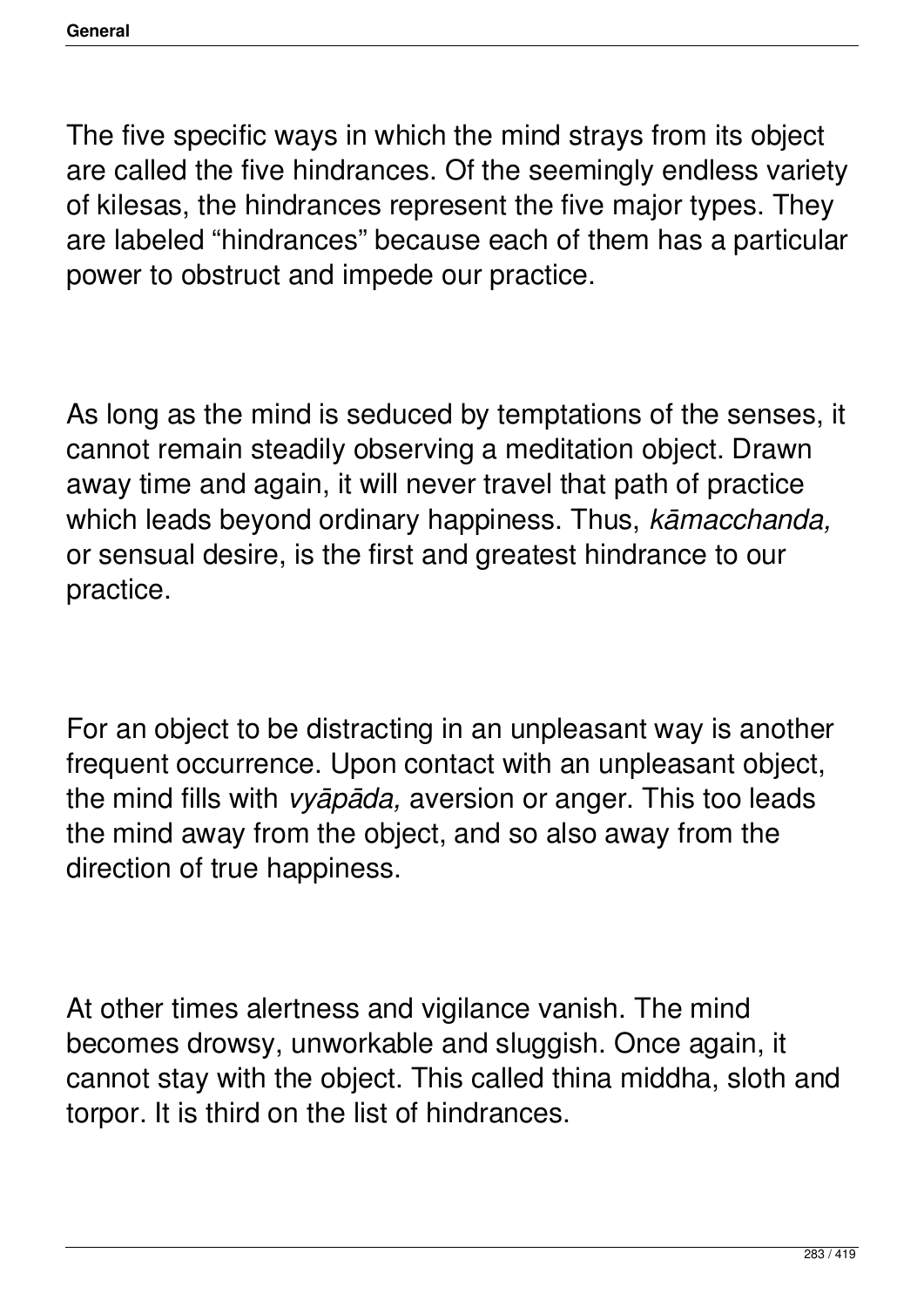Sometimes the mind becomes very frivolous and dissipated, flirting with one object and then another. This is called *uddhacc a kukkucca,*

restlessness and worry. The mind cannot stay one-pointed on its object but is scattered and dissipated, full of memories of past deeds, remorse and regret, worry and agitation.

The fifth and last major hindrance is *vicikicchā,* skeptical doubt and criticism. Surely you have experienced times when you have doubted yourself, the method of practice or your teachers. You may compare this practice to others you have done or heard about, and you become completely paralyzed, like a traveler at a crossroads who, unsure of the right way cannot decide which path to take.

The presence of hindrances means that rapture, comfort, one-pointedness of mind, right aim and continuity are lacking. These five wholesome factors are the factors of the first jhāna; they are integral parts of successful vipassanā practice. Each jhānic factors is the antidote for a specific hindrance, and each hindrance is the enemy of a jhānic factor.

#### *Concentration: The Antidote for Sense Desire*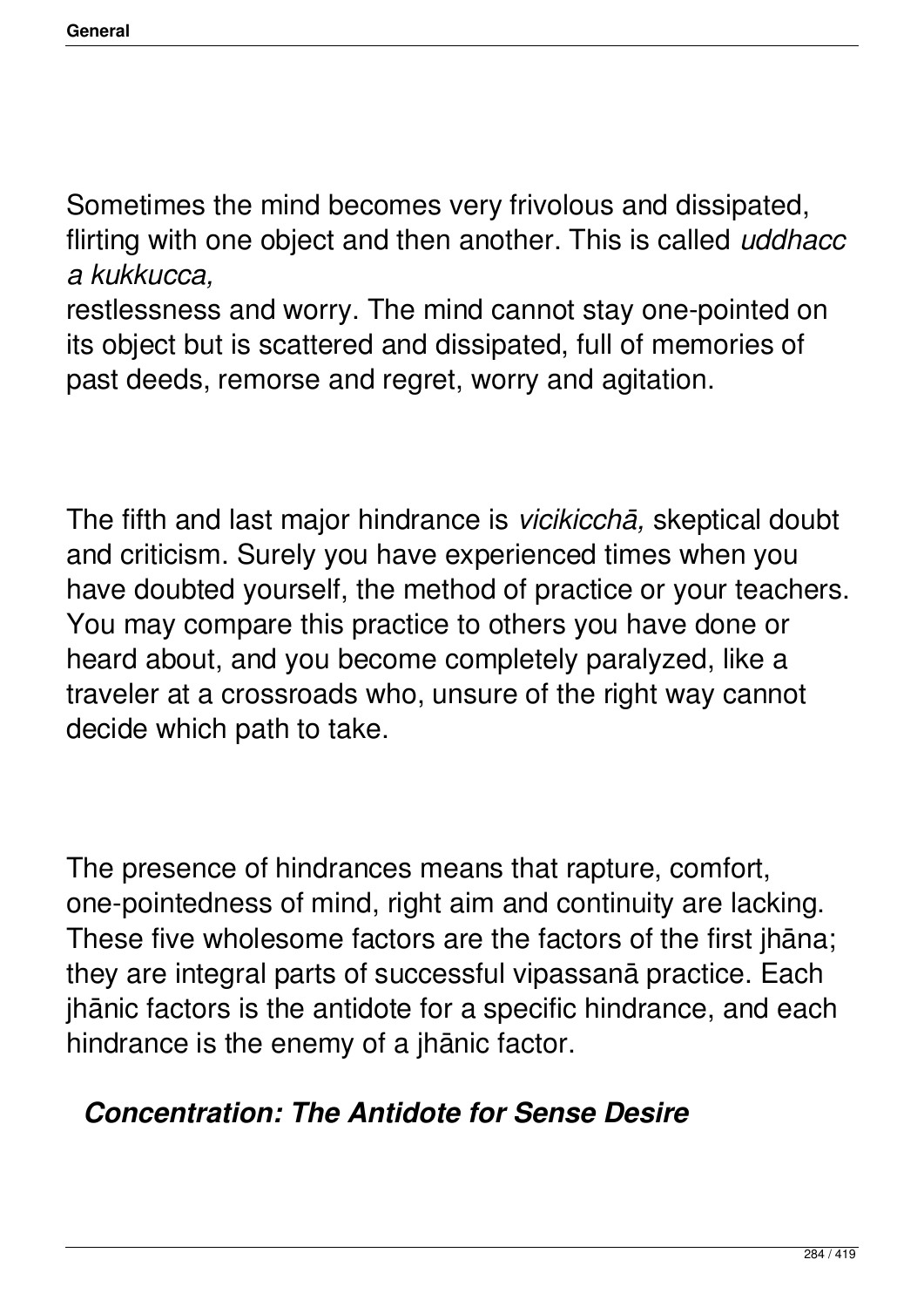In this sensual world the hindrance of sense desire is chiefly responsible for keeping us in darkness. Concentration, one-pointedness, is its antidote. When your mind is concentrated on the object of meditation, it does not attach itself to other thoughts, nor does it desire pleasant sights and sounds. Pleasurable objects lose their power over the mind. Dispersion and dissipation cannot occur.

## *Rapture: The Antidote for Aversion*

As concentration takes the mind to more subtle levels, deep interest arises. Rapture and joy fills one's being. This development frees the mind from the second hindrance, for anger cannot coexist with joy. Thus, the scriptures say that joy and rapture are the antidotes to anger.

## *Happiness or Comfort: The Antidote for Restlessness*

Now, with meditation well developed, a great sense of comfort can begin to arise. The mind watches unpleasant sensations peacefully, without aversion. There is ease in the mind, even if the objects are difficult. Sometimes pain even disappears under the influence of mindfulness, leaving behind a sense of physical release. With this physical and mental comfort, the mind is content to remain with the object. It does not fly about. Comfort is the antidote for restlessness and anxiety.

## *Aim: The Antidote for Sloth and Torpor*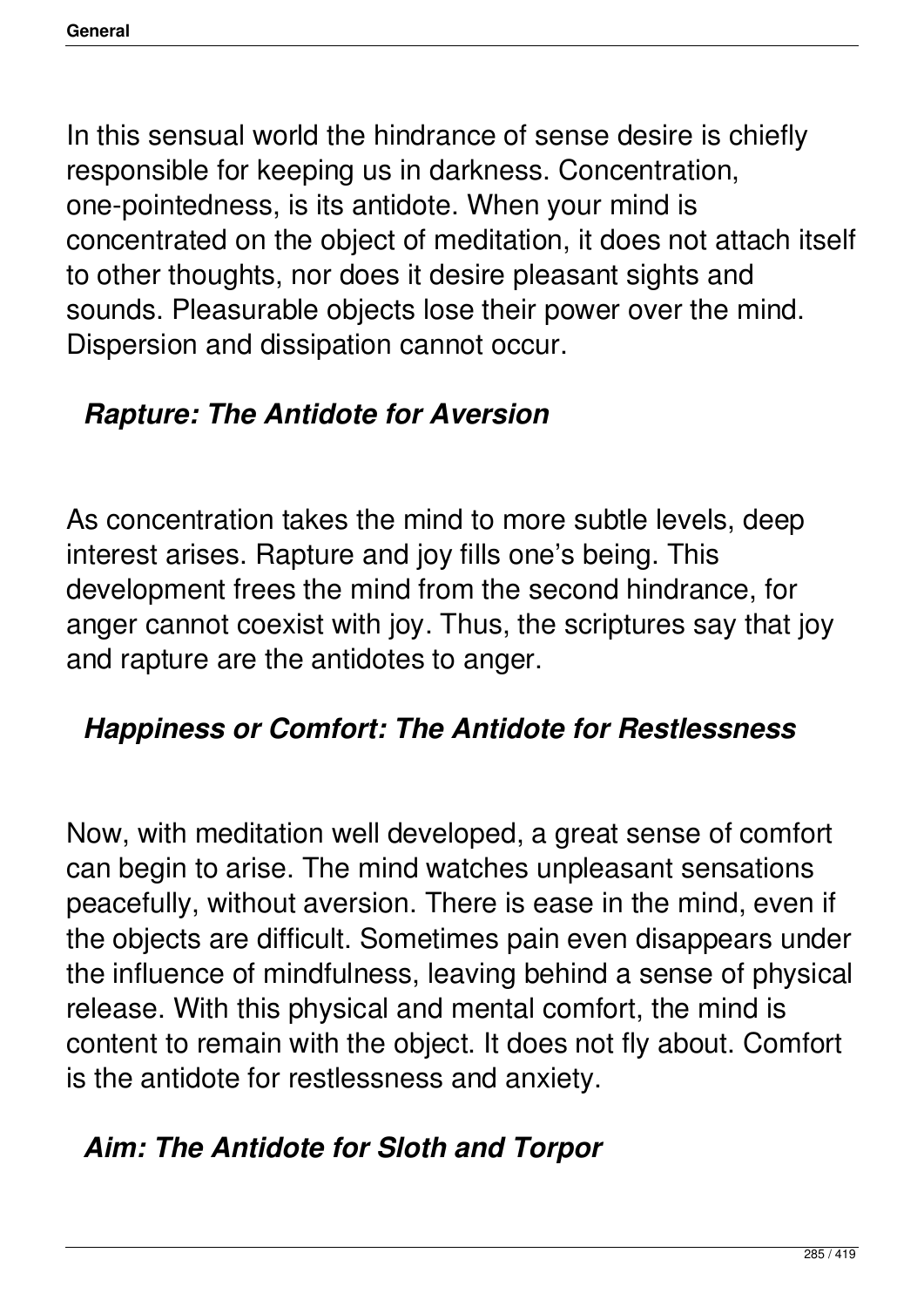The jhānic factor of vitakka or aim has the specific power to open and refresh the mind. It makes the mind alive and open. Thus, when the mind is continually and diligently trying to be accurate in aiming at the object, sloth and torpor do not arise. A mind attacked by drowsiness is a mind that has been constricted and withered. Vitakka is the antidote to thina middha.

#### *Continuous Attention or Rubbing: The Antidote for Doubt*

If aim is good, it follows that the mind will hit its target of observation. This impinging or rubbing against the object is the jhānic factor of vicāra, which has the function of continuity, keeping the mind stuck to its object of observation. Continuous attention is the opposite of doubt, for doubt is indecision. The doubting mind cannot fix itself on any particular object; instead it runs here and there considering possibilities. Obviously, when vicāra is present the mind cannot slip from the object and behave in this manner.

Immature wisdom also contributes to the spreading of doubt. Without a certain depth and maturity of practice, it is obvious that very profound Dhamma will be obscure to us. Beginning yogis may wonder about things they have heard about but never experienced. But the more they try to think such things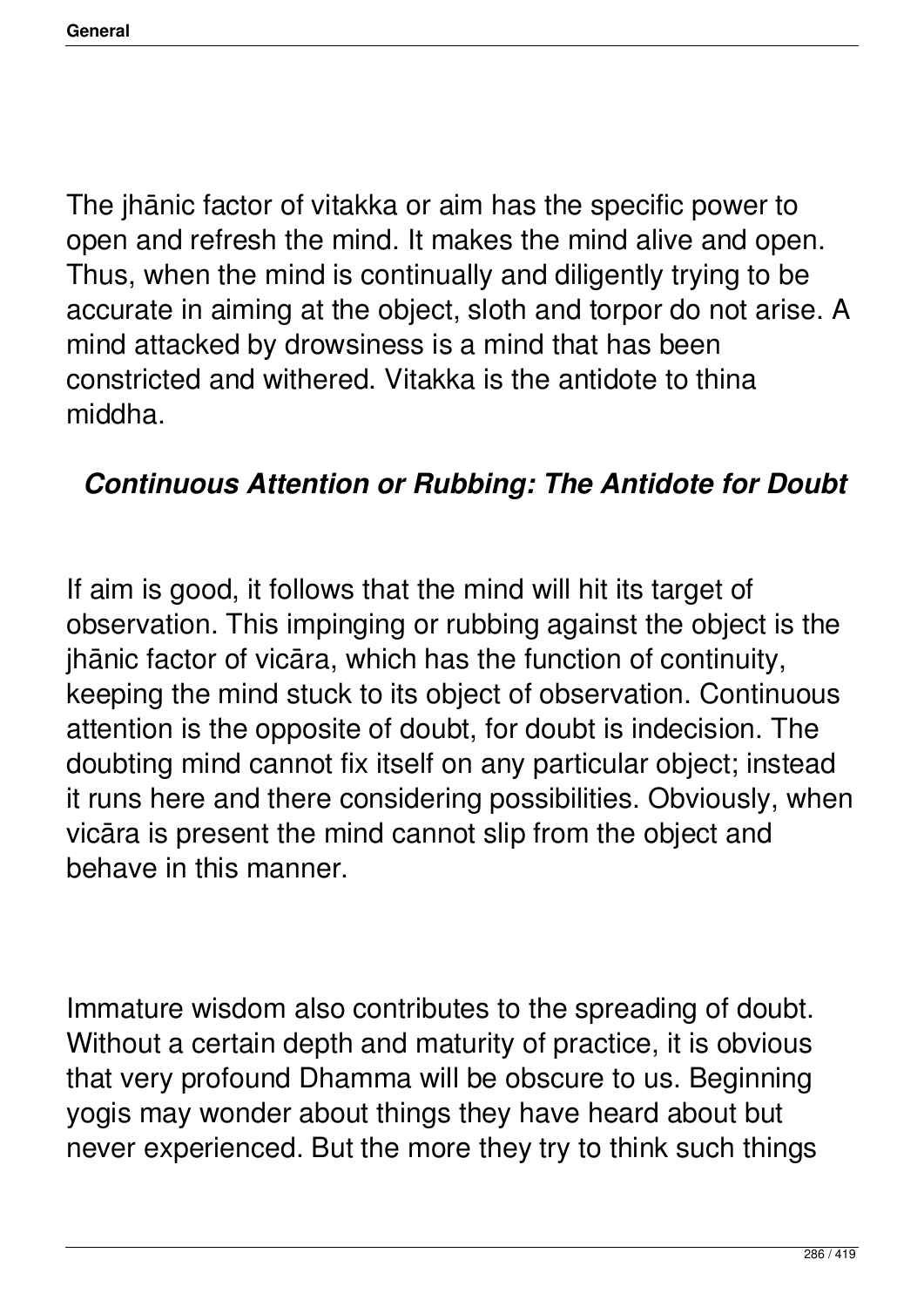through, the less they will understand. Frustration and continued thinking eventually lead to criticism. For this vicious cycle continuous attention is again the antidote. A mind firmly stuck to its object uses all its power to observe; it does not generate critical thoughts.

## **COMPREHENDING THE NATURE OF THIS WORLD**

When you can keep your attention on the rising and falling from the very beginning of its occurrence to the very end, developing that penetrative, accurate mindfulness from moment to moment in an unbroken and continuous manner, then you may come to notice that you can see clearly with your mind's eye the entire rising process. From its beginning, through the middle, to the end, there is not a single gap. The experience is utterly clear to you.

You now begin to move through the progression of insights that is only available through vipassanā meditation, direct observation of mind and body. First you make the subtle distinction between the mental and physical elements constituting the rising and falling processes. Sensations are material objects, distinct from the consciousness that perceives them. As you observe more carefully, you begin to see how mind and matter are mutually connected, causally linked. An intention in the mind causes the appearance of a series of physical objects constituting a movement. Your mind starts to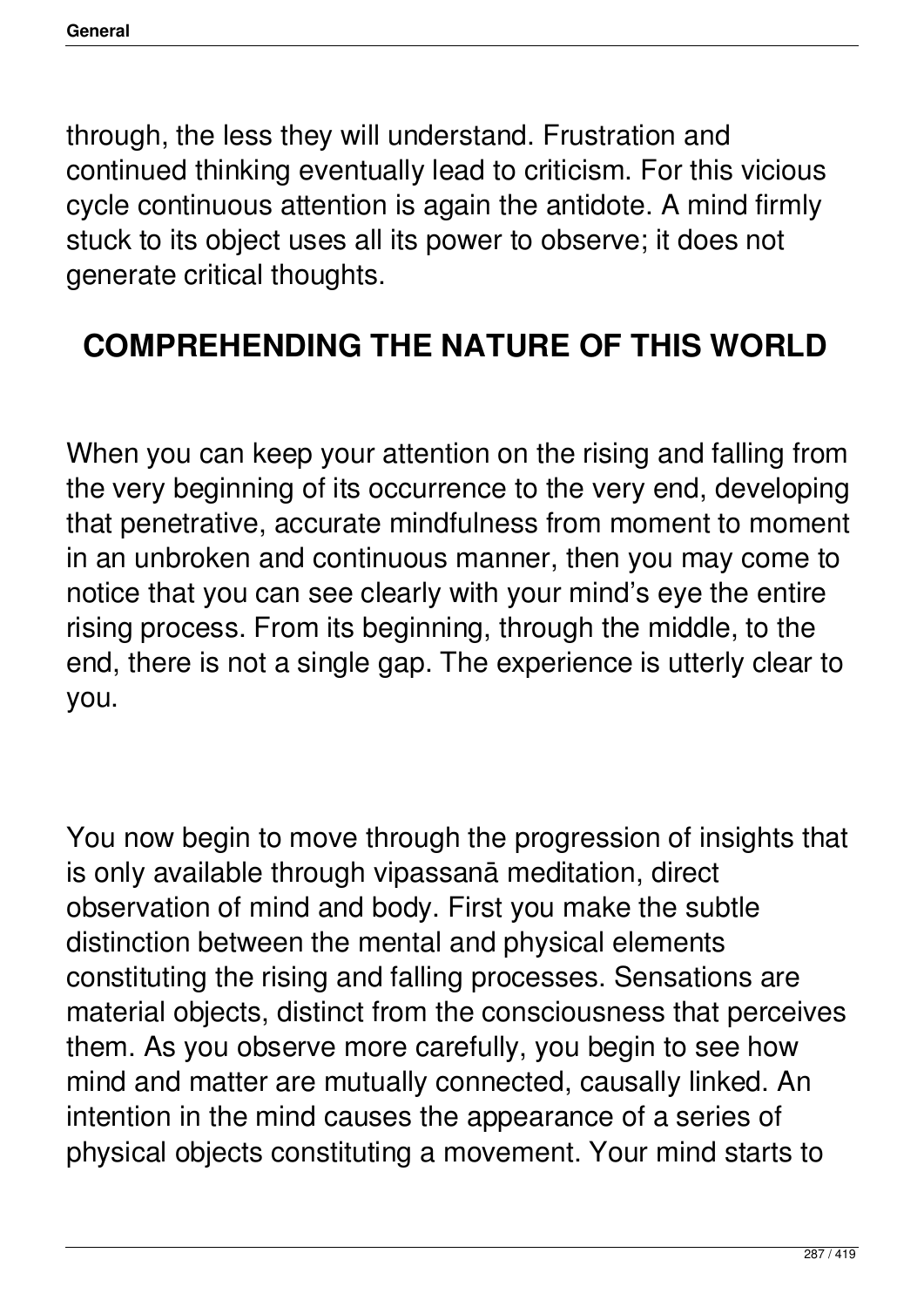appreciate how mind and matter come into being and disappear. The fact of arising and vanishing comes into crystal focus. It becomes obvious that all objects in your field of consciousness have the nature to come and go. Sounds begin and then they end. Sensations in the body arise and then dissolve. Nothing lasts.

At this point in the practice, there begins to be a strong presence of all five factors of the first jhāna, discussed above. Aiming and impinging, vitakka and vicāra, have strengthened. Concentration, rapture and comfort join them. The first vipassanā jhāna is said to be complete, and vipassanā ñāla or vipassanā insight knowledge can begin to arise.

Vipassanā insight knowledge is concerned specifically with the three general characteristics of conditioned phenomena: *anicca* (pronounced "anicha"), or impermanence;

*dukkha*

(pronounced duke-ka) unsatisfactoriness or suffering; and *anatta*

or absence of an abiding self.

#### *Anicca: Impermanence*

As you watch objects come and go, you will begin to appreciate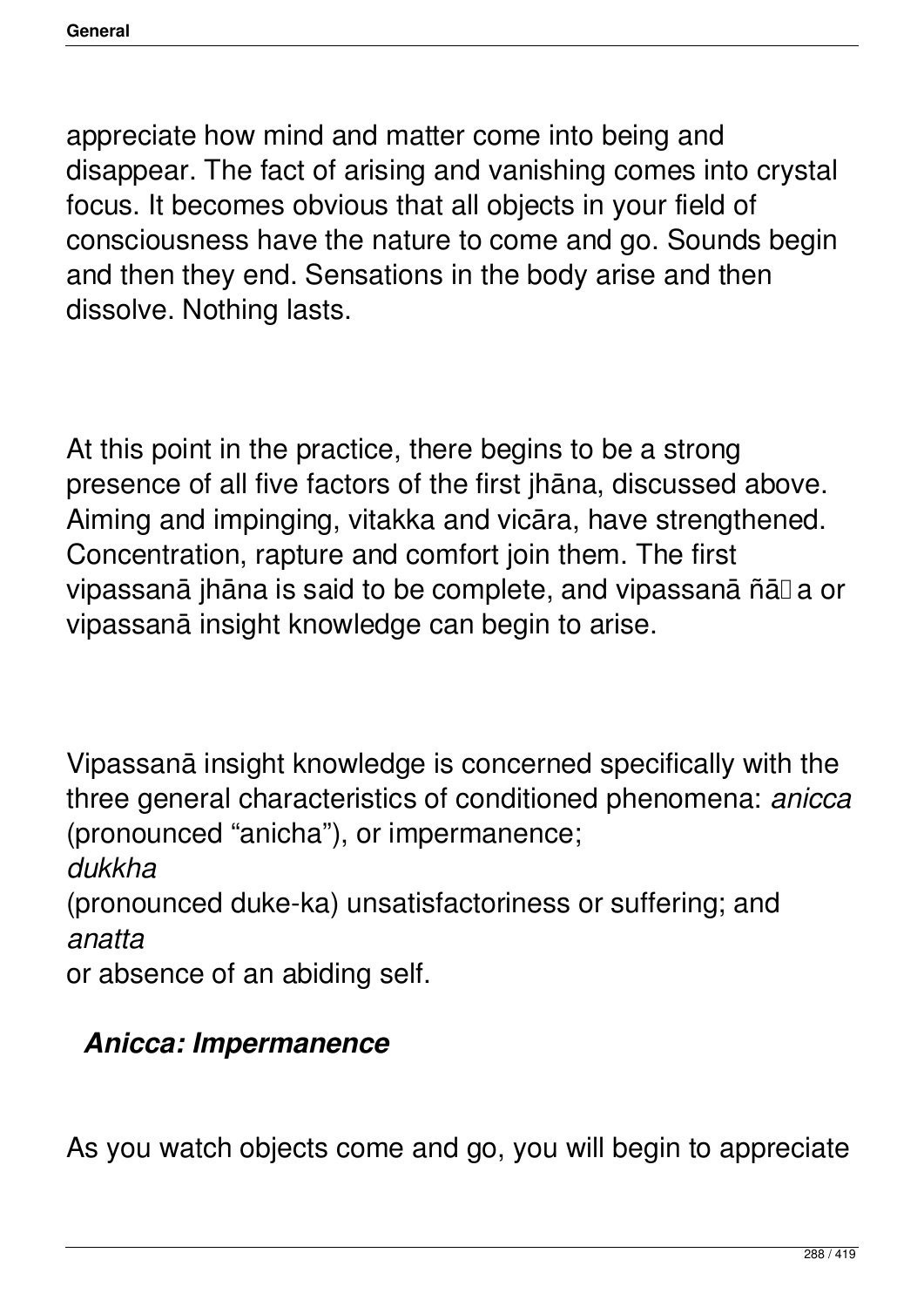their momentary nature, their impermanence. This knowledge of anicca is direct, firsthand; you feel its truth anywhere you place your attention. During the moment your mind is in contact with the object, you see clearly how the object dissolves. A great sense of satisfaction arises. You feel a deep interest in your meditation, and rejoice at fact and truth about the universe.

Even simple and general observation tells us that the while body is anicca, or impermanent. Therefore the term anicca refers to the whole body. Looking closer, we see that all phenomena which occur at the six sense doors are anicca; they are impermanent things. We can also understand anicca to mean all the impermanent things comprising mind and matter, mental and physical phenomena. there is no object we can find in this conditioned world that is not anicca.

The fact of arising and falling away is *anicca lakkha* a, the characteristic or sign of impermanence. It is precisely in the arising and passing that anicca can be recognized.

*Aniccānupassanā-ñāṇa*

is the intuitive comprehension which realizes the fact of impermanence; it occurs in the very moment of noting a particular object and watching it dissolve. it is important to make this point, that

*aniccānupassana-ñāṇa*

only can occur in the precise moment when one sees the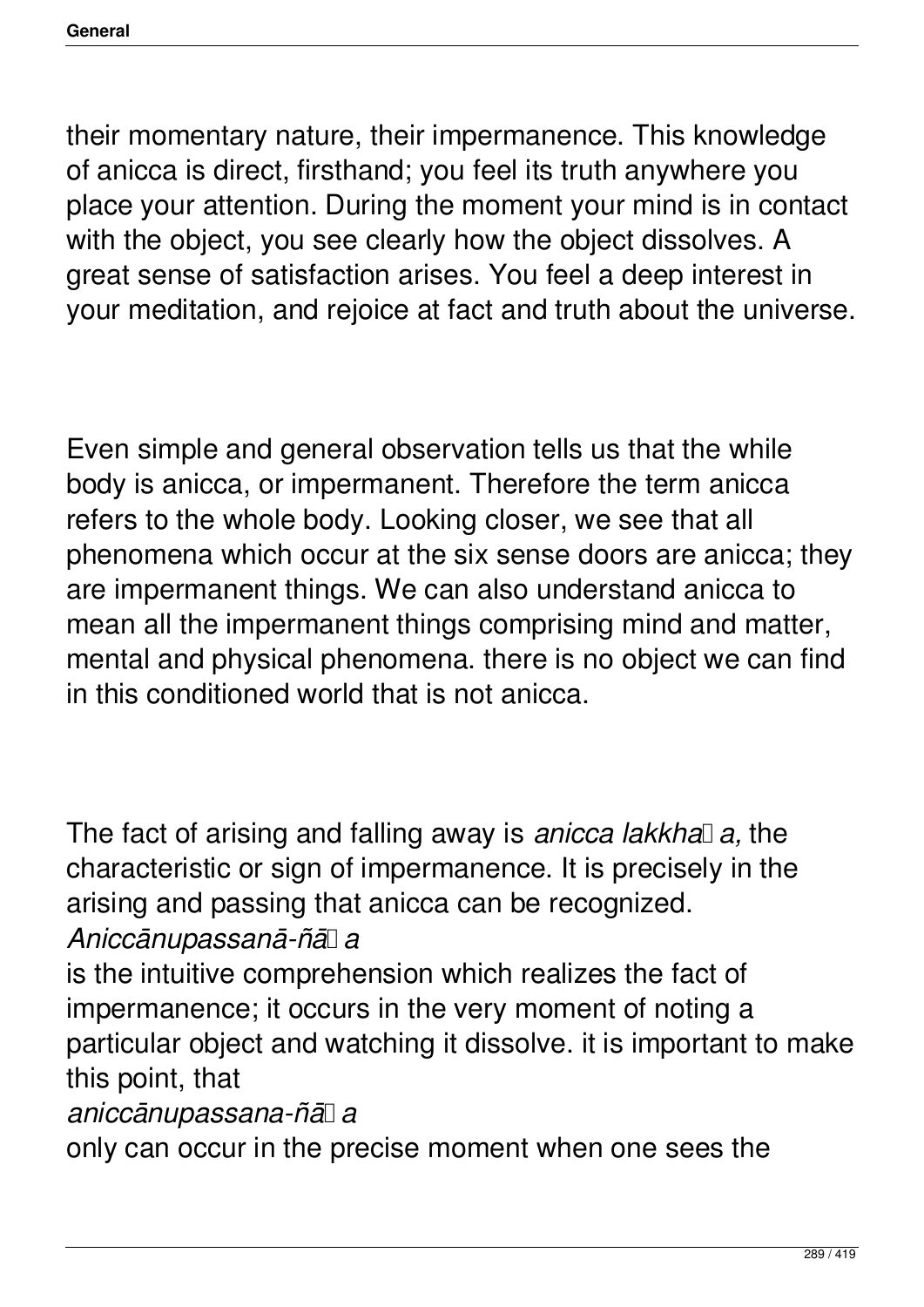passing away of a phenomenon. In the absence of such immediate seeing, then, it is impossible to understand impermanence.

Would one be justified in saying that one has had an insight into impermanence through reading about the impermanent state of things? Can one say an insight has occurred at the moment when one's teacher says that all things pass away? Or can one deeply understand impermanence through deductive or inductive reasoning? The answer to these questions is a firm "No." True insight only occurs in the presence of a nonthinking, bare awareness of the passing away of phenomena in the present moment.

Say you are watching the rising and falling of the abdomen. In the moment of rising, you may be aware of tautness, tenseness, expansion and movement. If you can follow the rising process from beginning to end, and the ending of these sensations is clear to you, it is possible for *aniccānupassanā-ñā ṇa* to occur. All sensations that can be felt at the abdomen or anywhere else are anicca, impermanent things. Their characteristics, of having appeared at the beginning of the rising process and having disappeared at the end, constitute anicca lakkhana. The realization that they are impermanent can only occur in a moment when one is observing their disappearance.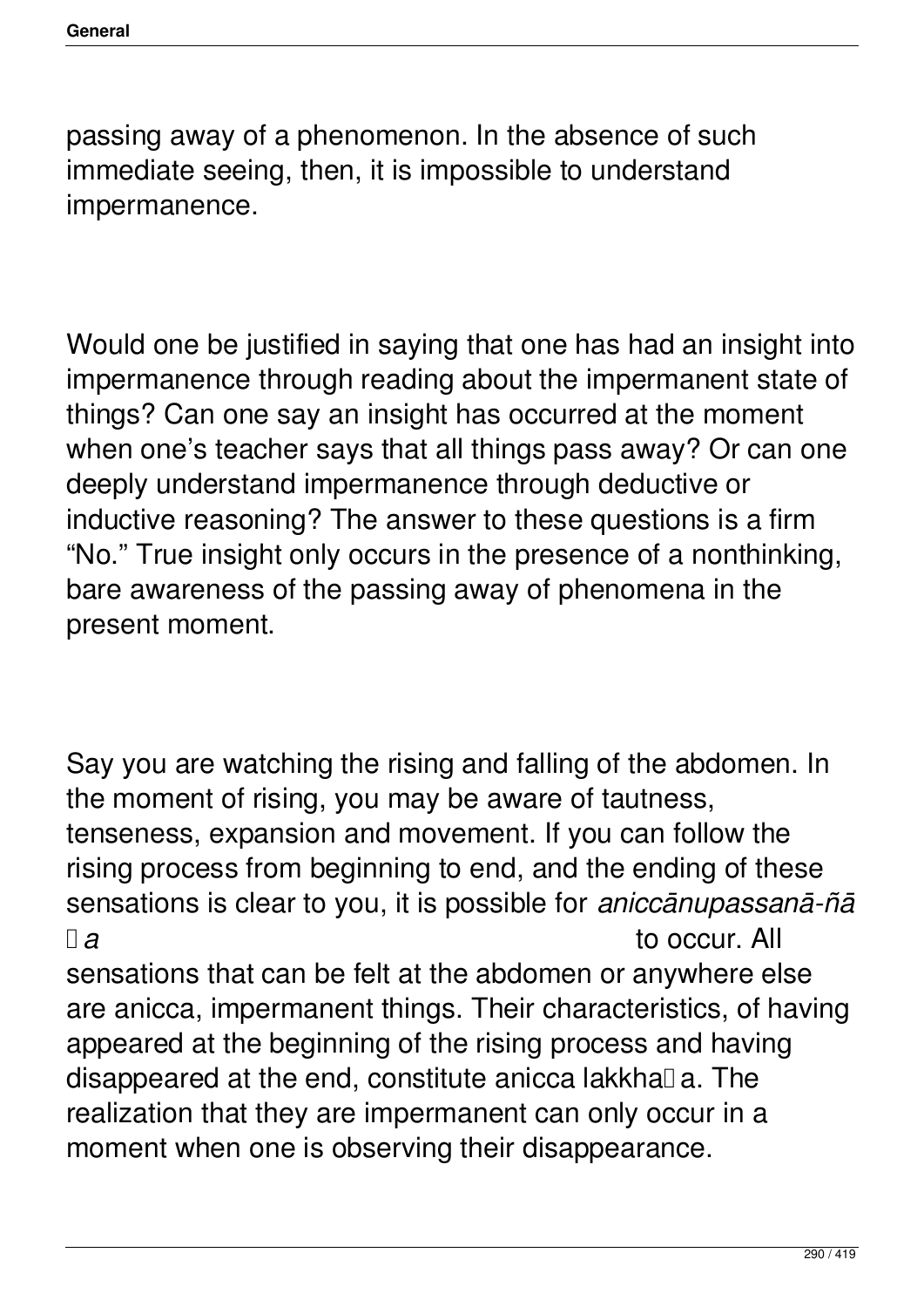Impermanence is not confined to one's abdomen. Everything that occurs in seeing, hearing, smelling, tasting, thinking, touching — all the sensations of the body, heat and cold, and hardness and pain — and all of one's miscellaneous activities — bending, turning, reaching out, walking — all these things are impermanent. If you can see the vanishing of any of these objects, you will be involved in *aniccānupassanā-ñāṇa.* You will lose the illusion of permanence.

#### *Māna*

or conceit also will be absent. In fact, during times when you are mindfully aware of impermanence, your general level of conceit will progressively diminish.

### *Dukkha: Suffering or Unsatisfactoriness*

The second characteristic of conditioned reality is dukkha, suffering or unsatisfactoriness. It can be discussed under the same three categories: dukkha, *dukkha lakkhaṇa* and *dukkhān upassanā-ñāṇa.*

During your observation of anicca, very naturally the factor of suffering will also become apparent. As phenomena arise and pass, you will realize that nothing is dependable and there is nothing fixed to cling to. Everything is in flux, and this is unsatisfactory. Phenomena provide no refuge. Dukkha itself is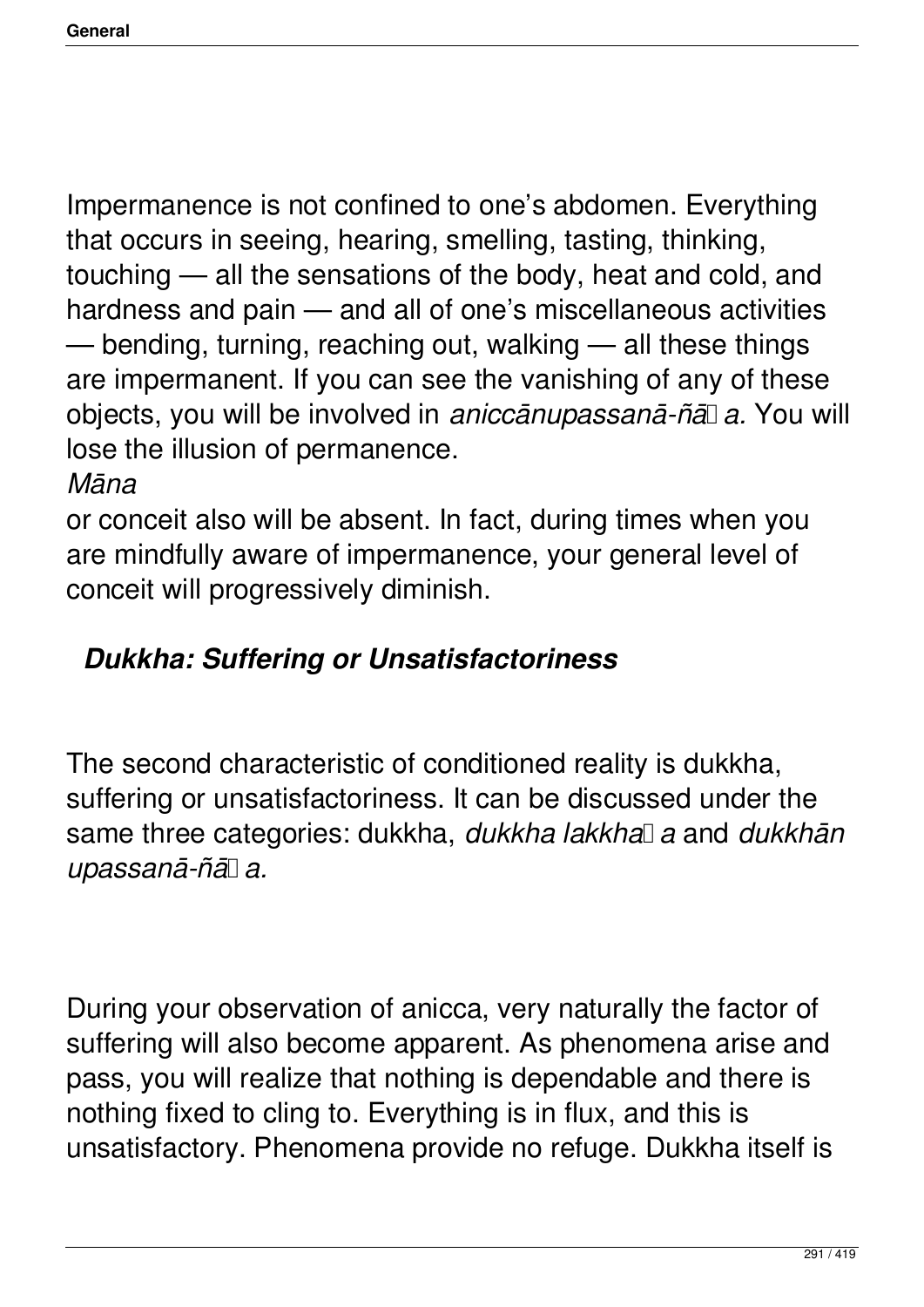actually a kind of synonym for impermanence, referring to all impermanent things. Whatever is impermanent also is suffering.

At this point of development in meditation practice, painful sensations can become very interesting. One can observe them for some time without reacting. One sees that they are not solid at all; they do not actually last more than the briefest instant. The illusion of continuity begins to crumble. A pain in the back: one sees fiery heat transform itself into pressure, and then into throbbing. The throbbing changes its texture, its shape and intensity, moment by moment. Finally, a climax occurs. The mind is able to see the breakup and disintegration of that pain. Pain vanishes from the field of consciousness.

Conquering the pain, one is filled with joy and exhilaration. The body feels cool, calm, comfortable, yet one is not deluded into thinking that suffering has been abolished. The unsatisfying nature of sensations becomes ever more clear. One begins to see this body as a mass of painful and unsatisfactory phenomena, dancing without respite to impermanence's tune.

The characteristic of dukkha, or dukkha lakkha $\Box$  a, is oppression by impermanence. Precisely because all objects arise and pass away from moment to moment we live in a highly oppressive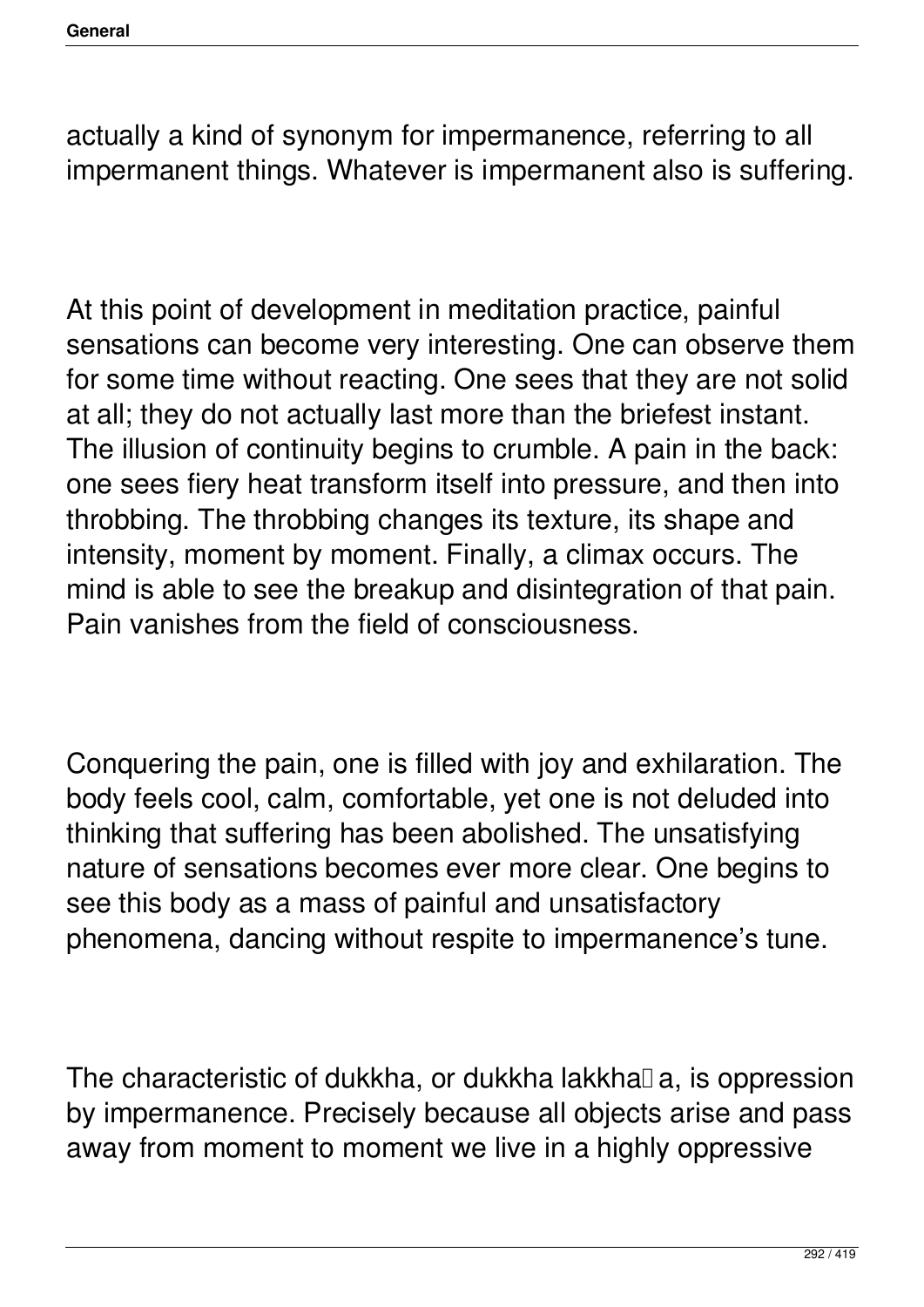situation. Once arising had occurred, there is no way to prevent passing away.

Dukkhānupassanā-ñāla, the insight that comprehends suffering, also occurs at the moment when one is contemplating the passing away of phenomena, but it has a different flavor from aniccānupassanā-ñāla. One is suddenly seized by a great realization that none of these objects is dependable. There is no refuge in them; they are fearsome things.

Again it is important to understand that the appreciation of suffering we gain through reading books, or through our own reasoning and reflection, does not constitute the real thing. Dukkhānupassanā-ñāla only occurs when the mind is present with bare awareness, watching the arising and passing away of phenomena, and understanding that their impermanence is fearful, fearsome, undesirable and bad.

The true realization that suffering is inherent in all phenomena can be very powerful. It eliminates the deluded view that these things are pleasurable. When such an illusion vanishes, craving cannot arise.

#### *Anatta: The Absence of Self*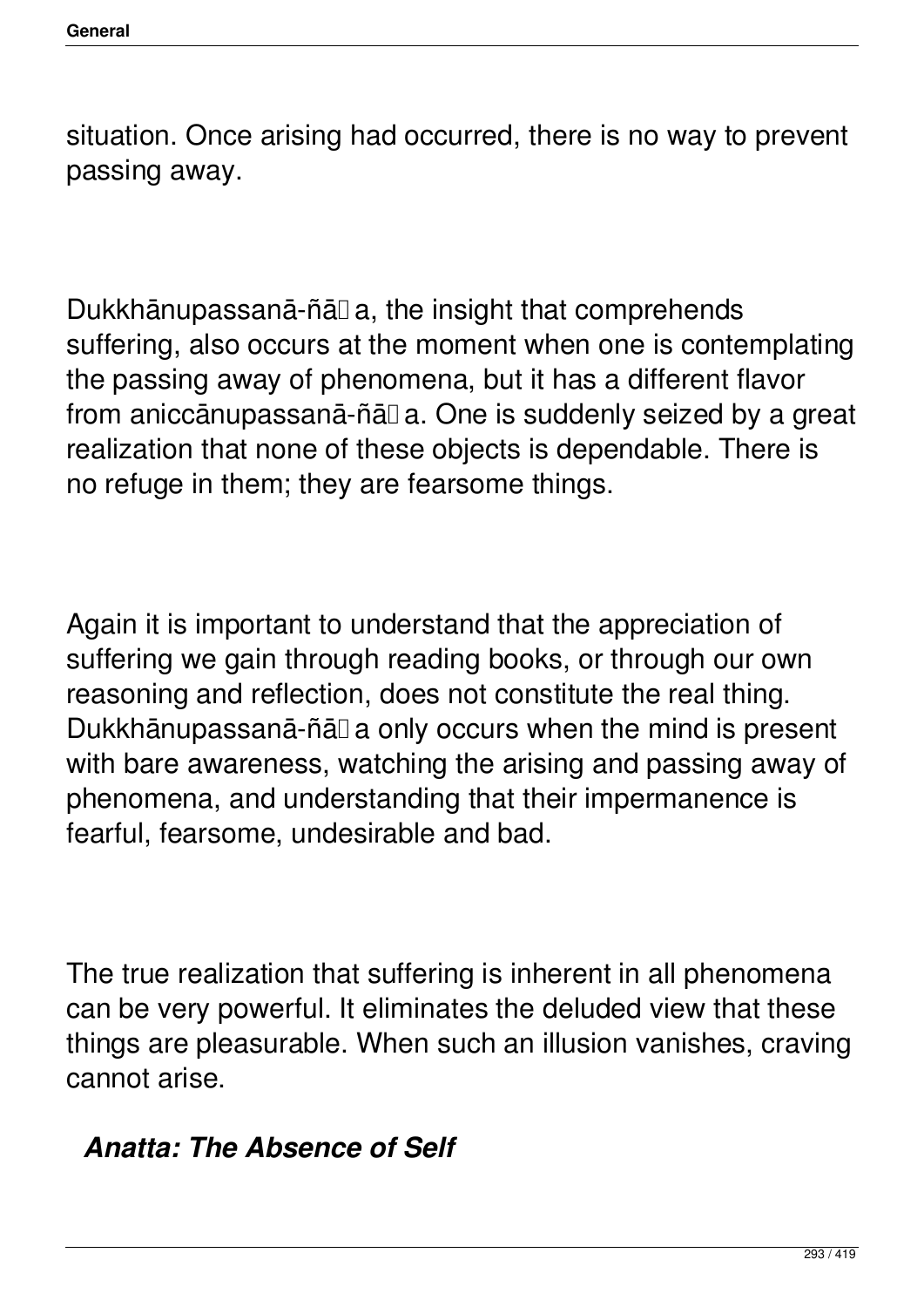Automatically now, one appreciates anatta, that no one is behind these processes. Moment to moment, phenomena occur; this is a natural process with which one is not identified. This wisdom relating to the absence of self in things, *anattānup assanā-ñāṇa,* also is based on two preceding aspects, anatta itself and *anatta lakkhaṇa.*

Anatta refers to all impermanent phenomena which possess no self-essence — in other words, every single element of mind and matter. The only difference from anicca and dukkha is that a different aspect is being highlighted.

The characteristic of anatta, anatta lakkha $\Box$  a, is seeing that an object does not arise or pass away according to one's wishes. All the mental and physical phenomena that occur in us come and go of their own accord, responding to their own natural laws. Their occurrence is beyond our control.

We can see this in a general way by observing the weather. At times it is extremely hot, at other time freezing cold. At times it is wet, at other times dry. Some climates are fickle, such that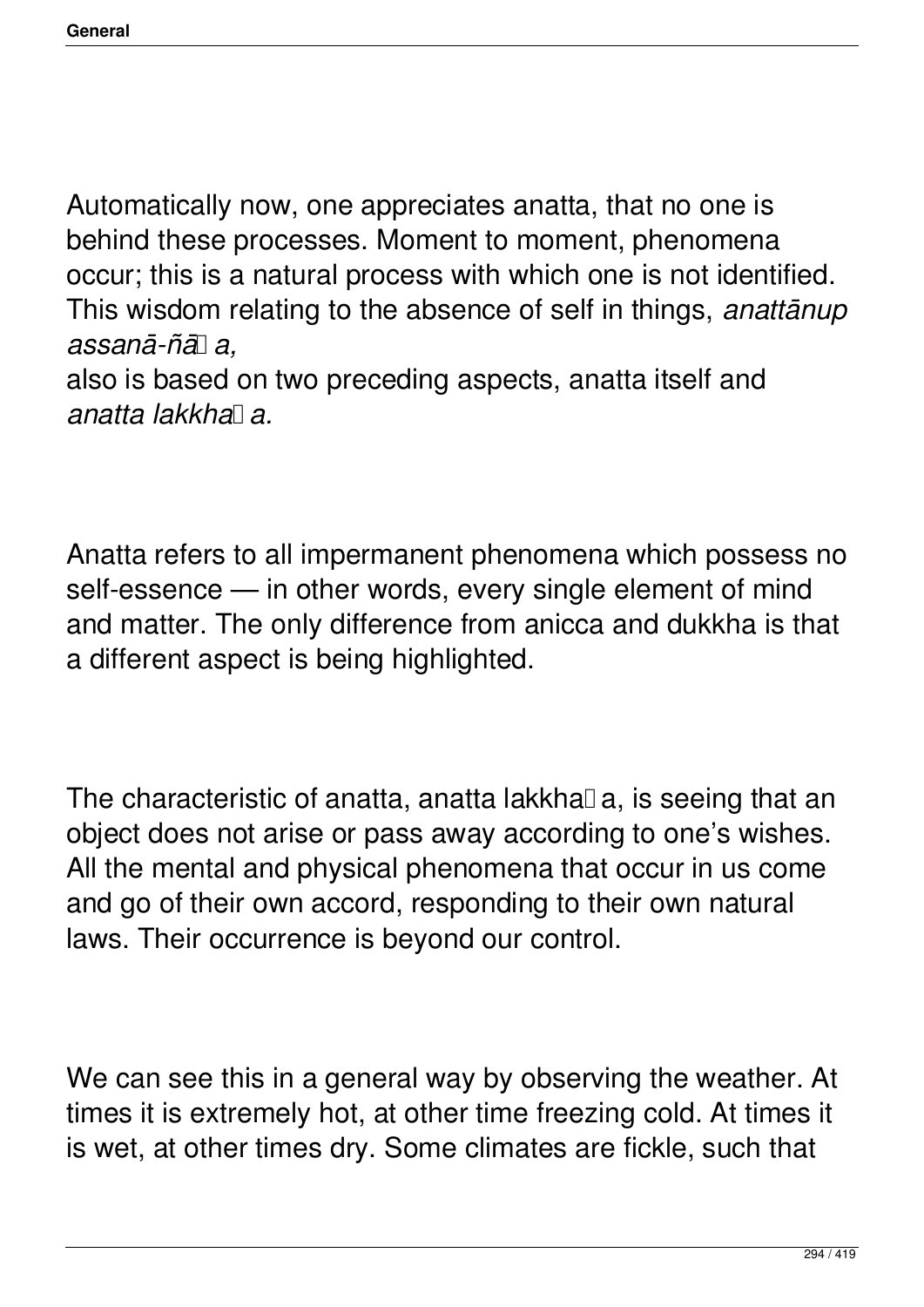one does not know what will happen next. In no climate can one adjust the temperature to suit one's comfort. Weather is subject to its own natural laws, just like the elements that constitute our minds and bodies. When we fall ill, suffer, and eventually die, are these processes not contrary to our wishes?

While conscientiously watching all the mental and physical phenomena arising and passing away within, one may be struck by the fact that no one is in control of the process. Such an insight comes quite naturally. It is not affected or manipulated in any way. Nor does it come from reflection. It simply occurs when one is present, observing the passing away of phenomena. This is called anattānupassanā-ñāla.

When one is unable to see the momentary arising and passing away of phenomena, one is easily misled to think that there is a self, an individual unchanging entity behind the process of body and mind. With clear awareness, this false view is momentarily eliminated.

### *Verified Knowledge by Comprehension: The Fulfillment of the First Vipassanā Jhāna.*

When awareness is clear, especially when the passing away of things is noticeable, one can appreciate intuitively the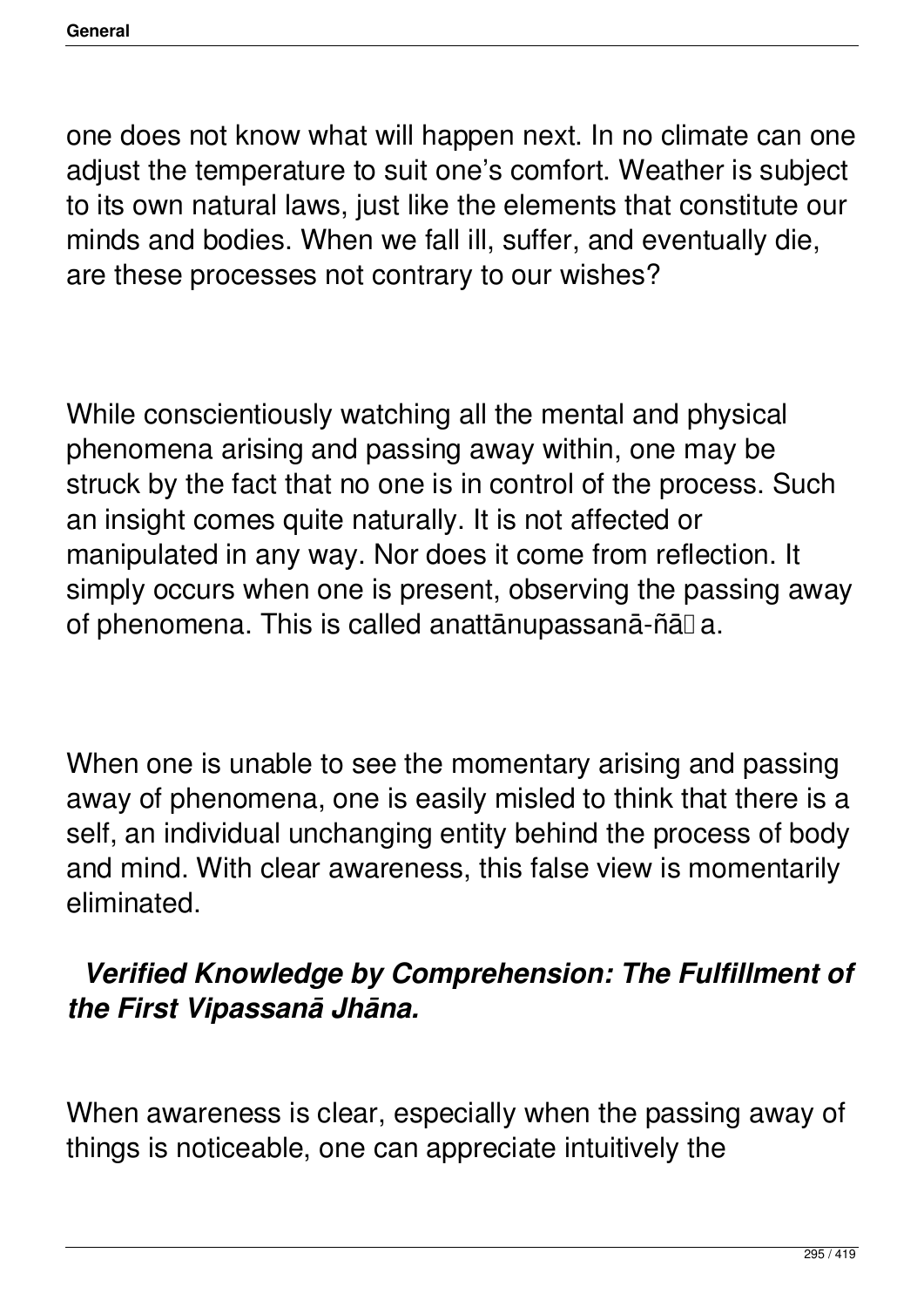characteristics of impermanence, of suffering, or of absence of self that are inherent in all phenomena. The intuitive understanding of all three of these characteristics is included in a particular stage of insight, *sammasana-ñā* a, meaning the insight that arises out of verification. Often this term is translated as "verified knowledge by comprehension." One comprehends or verifies the three characteristics through a personal experience of seeing the disappearance of phenomena.

Though it is very commonly used, the word "insight" may not be an appropriate translation of the Pāli word vipassanā. The word vipassanā has two parts, *vi* and *passanā. Vi* refers to various modes, and *passa nā* is a set of the contract of the contract of the contract of the contract of the contract of the contract of the contract of the contract of the contract of the contract of the contract of the contract of the contract seeing. Thus, one meaning of vipassanā is "seeing through various modes."

These various modes, of course, are those of impermanence, suffering and absence of self. A more complete translation of vipassanā now becomes "Seeing through the modes of impermanence, suffering, and absence of self."

Another synonym for vipassanāñā<sup>n</sup> a is *paccakkha-ñā*n a.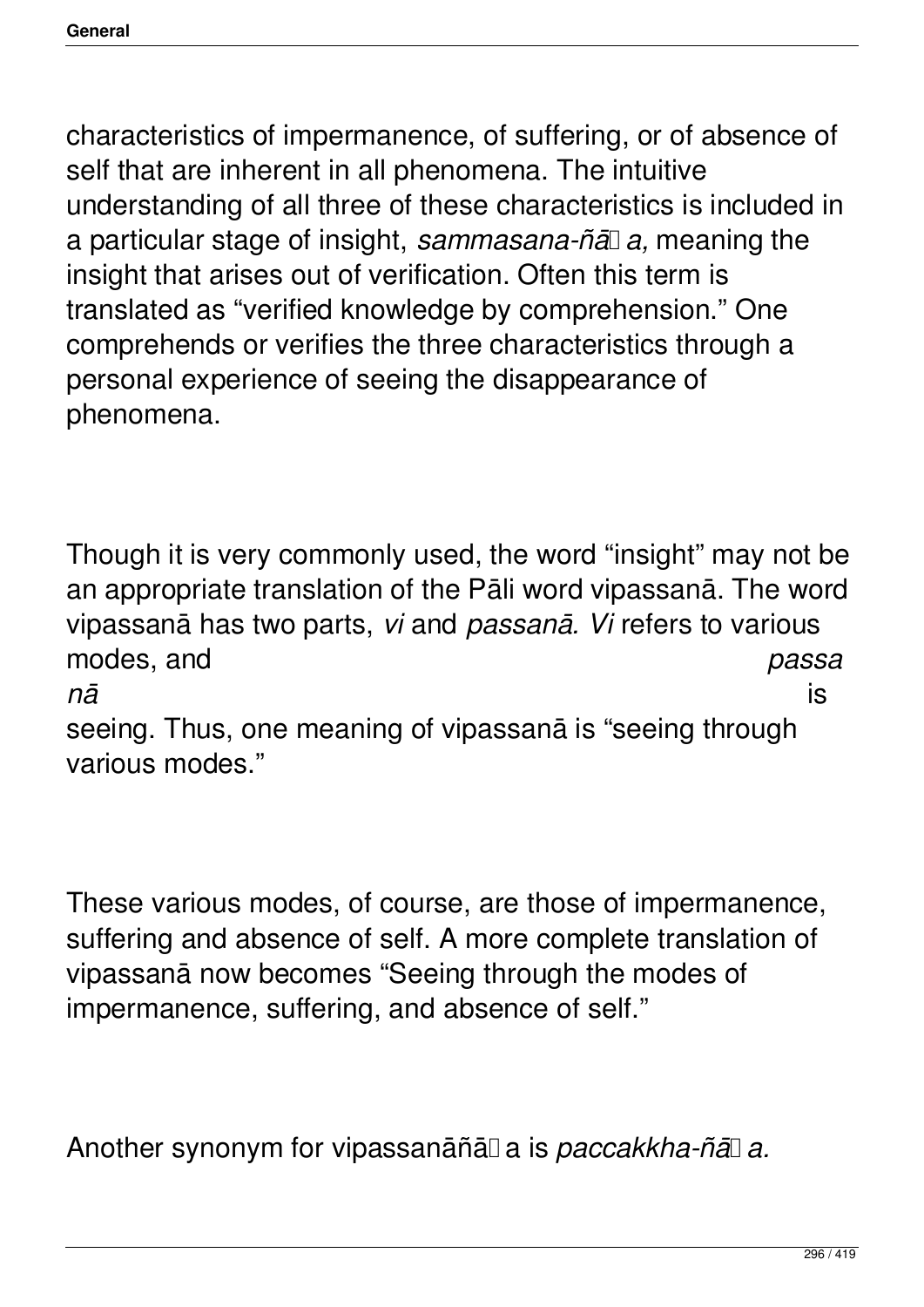Paccakkha here refers to direct experiential perception. Because true vipassanāñāla only arises when one is mindful, because it occurs intuitively rather than from reasoning, it is called a direct experiential insight, paccakkha-ñāla.

As vipassanāñāla recurs in one's practice, the mind is led into a natural and spontaneous reflection that impermanence, suffering and nonselfness are not only manifest in the present situation. One realizes by deduction that these three qualities have also manifested throughout the past and will continue to prevail in the future. Other beings and objects are constituted of the same elements as oneself, all impermanent, unsatisfactory and empty of self-nature. This reflection is called deductive knowledge, and it is a further aspect of the jhānic factors of vitakka and vicāra, manifesting in this case on the thinking level.

At this stage the first vipassanā jhāna is considered to be fully developed, and the stage of practice called "verified knowledge by comprehension," sammasanañāla, is fulfilled. One has a deep and clear appreciation of the three characteristics of conditioned phenomena: anicca, dukkha and anatta. One has reached the deductive conclusion that in this world there never has been, nor will there ever be, a situation that is not pervaded by these three aspects.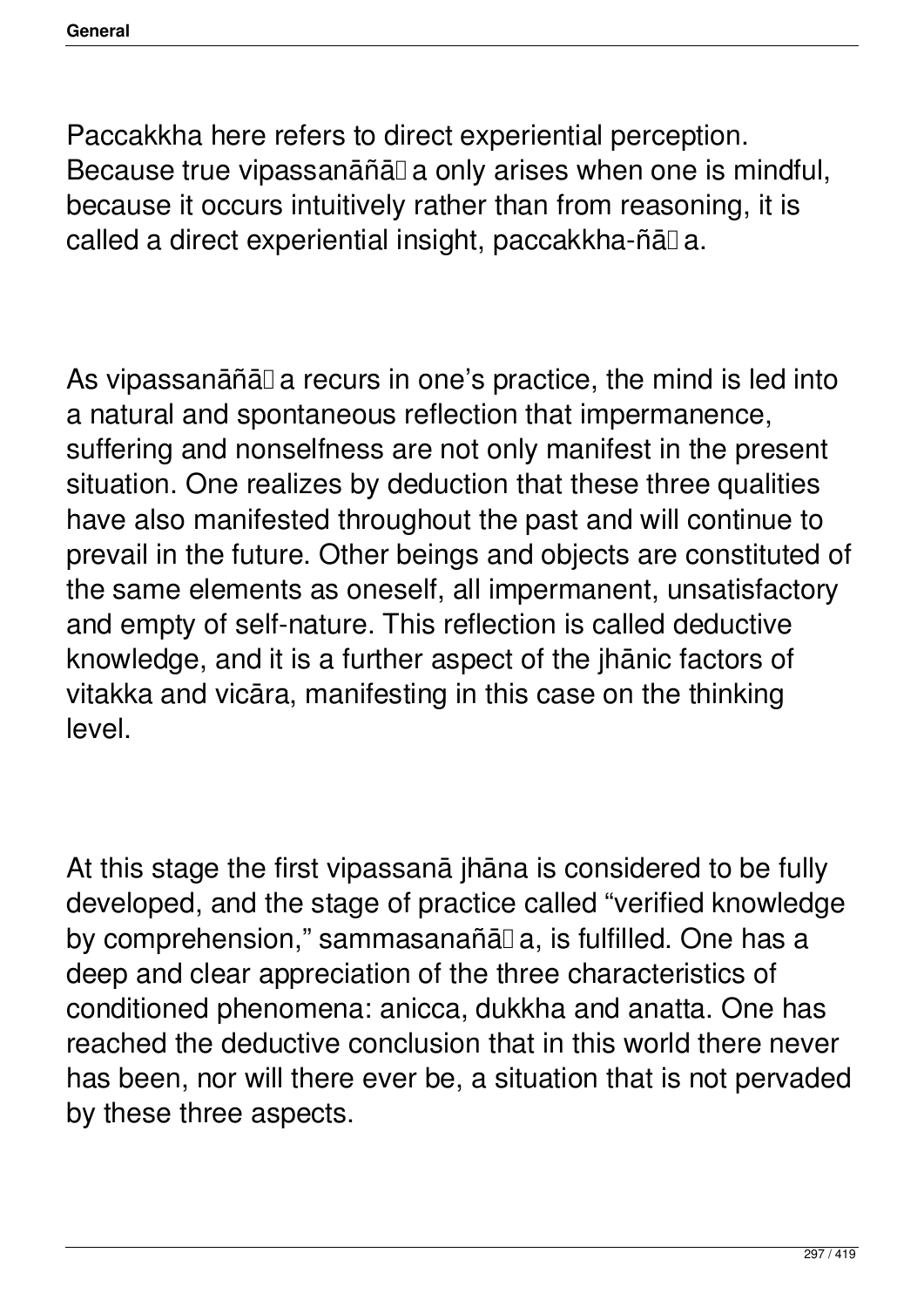Deduction and reflection tend to be present in the first vipassanā jhāna. They are harmless unless they begin to take over one's mind. Especially in the case of a person who is highly intellectual, who has a vivid imagination or is philosophically bent, too much reflection can get in the way of personal and direct experience. it can actually put a stop to insight.

If one is this kind of person and finds one's practice somewhat undermined, one can console oneself with the knowledge that this is not wrong thinking. In this instance, reflection is connected with the Dhamma rather than with greed or aversion. Despite this fact, of course, one should make the effort to return to bare observation, simply experiencing phenomena.

#### *Wholesome and Unwholesome Vitakka*

The word vitakka, used for the jhānic factor of accurate aim, includes this reflection on a thinking level, directing one's attention toward a thought. There are wholesome and unwholesome kinds of vitakka.

Directing one's attention toward sense pleasures is said to be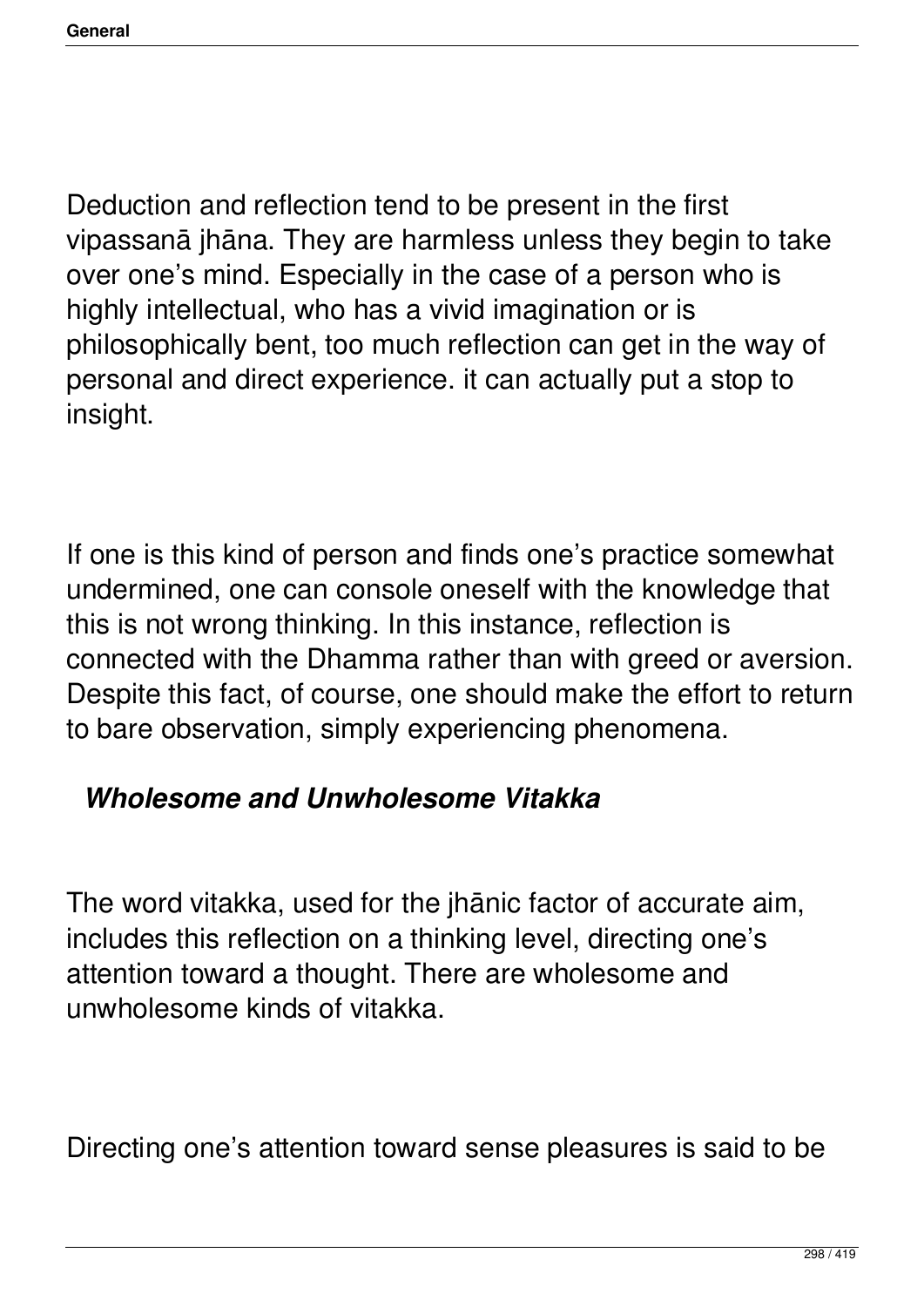unwholesome vitakka. Its wholesome counterpart is vitakka connected with renunciation. Vitakka connected with aversion and aggression is unwholesome. Vitakka connected with nonaversion and with nonviolence is wholesome.

When deductive knowledge of anicca, dukkha and anatta arises as explained above, the vitakka connected with sensual pleasures is absent. In the series of thoughts that come out of direct personal insight, some desire may be present, but it probably will not be concerned with the pleasures of this world — fame, sex, wealth, property. More likely, one will feel a very wholesome desire to renounce the world or to be generous or to spread the Dhamma. Thought these thoughts constitute vitakka or reflections, they are connected with nongreed or renunciation.

Vitakka connected with anger is an aggressive state of mind, in which one desires that another person suffer harm and misfortune. Rooted in anger, it has a destructive quality behind it. Nonaversion or nonhatred refers to the lovely quality of mettā, loving kindness. In contrast to the aggressive, destructive quality of hatred, mettā wishes the welfare and happiness of others. When one has tasted the Dhamma through personal experiences as mentioned above it is not unusual to want to share it with loved ones. You want others to have the same experience. This kind of thought is connected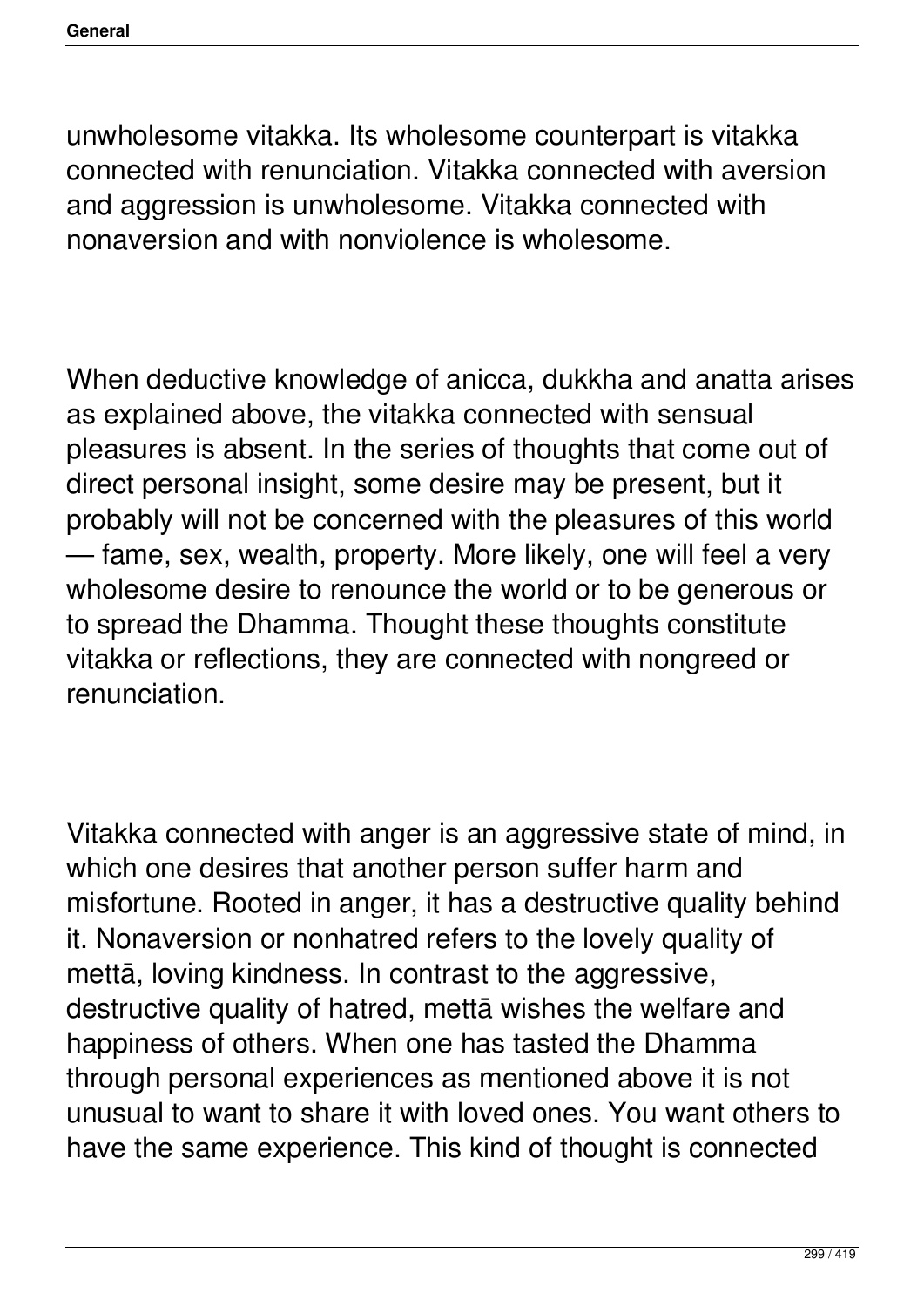with mettā, for it wishes the well-being of others.

The last path of vitakka is connected with causing harm. It has two branches: cruel thought and noncruel thought. A cruel thought contains the desire to harm, oppress, torture, or kill other beings. It is another very destructive quality of the mind rooted in hatred. Non-cruelty, on the other hand, is the quality of compassion of *karu*<sup> $\bar{a}$ </sup>, wanting to help others and to relieve them of any suffering or distress they may feel. One who has strong compassion will not only feel it emotionally, but will also seek ways and means to relieve the suffering of others.

### *Vicāra as Reflective Knowledge*

If such reflective thoughts recur again and again, this process takes the name of vicāra. This is the same word used for the more sustained, rubbing aspect of focused attention. Here it means repeated reflection on the thinking level. First one experiences a direct intuitive insight; and afterwards, deductive knowledge arises concerning the insight. Deductive knowledge is spicy and enjoyable, but in excess it develops into long trains of thought which interrupt the process of direct observation. These may be very noble thoughts — of renunciation, mettā and compassion — but nonetheless one is caught by them and carried away. At this time, insight cannot occur.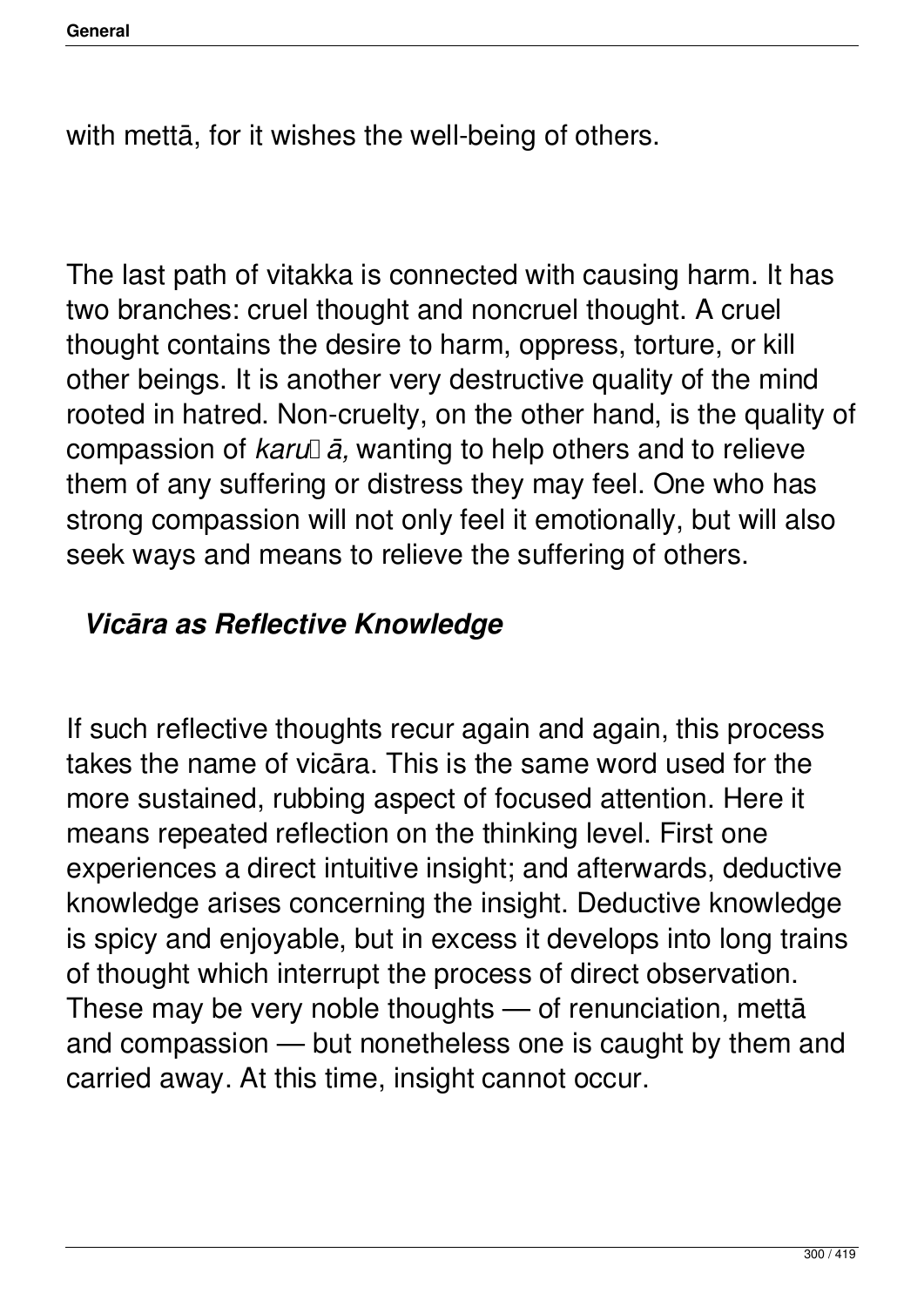May you strongly generate those two very important mental factors, vitakka and vicāra, in your practice. May you aim the mind carefully and rub the object thoroughly until you see it clearly and penetrate its true nature. May you not be sidetracked even by wonderful thoughts. Thus you will go through the various stages of insight and eventually realize nibbāna.

## **REACHING THE HIGHER VIPASSANĀ JHĀNAS**

The first vipassanā jhāna operates up to the point where a yogi attains the insight into the rapid arising and passing away of phenomena. Experiencing this insight and going beyond it, a yogi grows up, as it were.

### *The Second Vipassanā Jhāna*

He or she leaves behind the childhood of reflective thinking and enters the maturity of simple, bare attention.

Now the meditator's mind becomes lucid and sharp. He or she is able to follow the very fast rate at which phenomena appear and disappear from moment to moment. Because of the continuity and sharpness of mindfulness, there is little discursive thinking. Nor is there doubt about the impermanent, momentary nature of mind and matter. At this time, the practice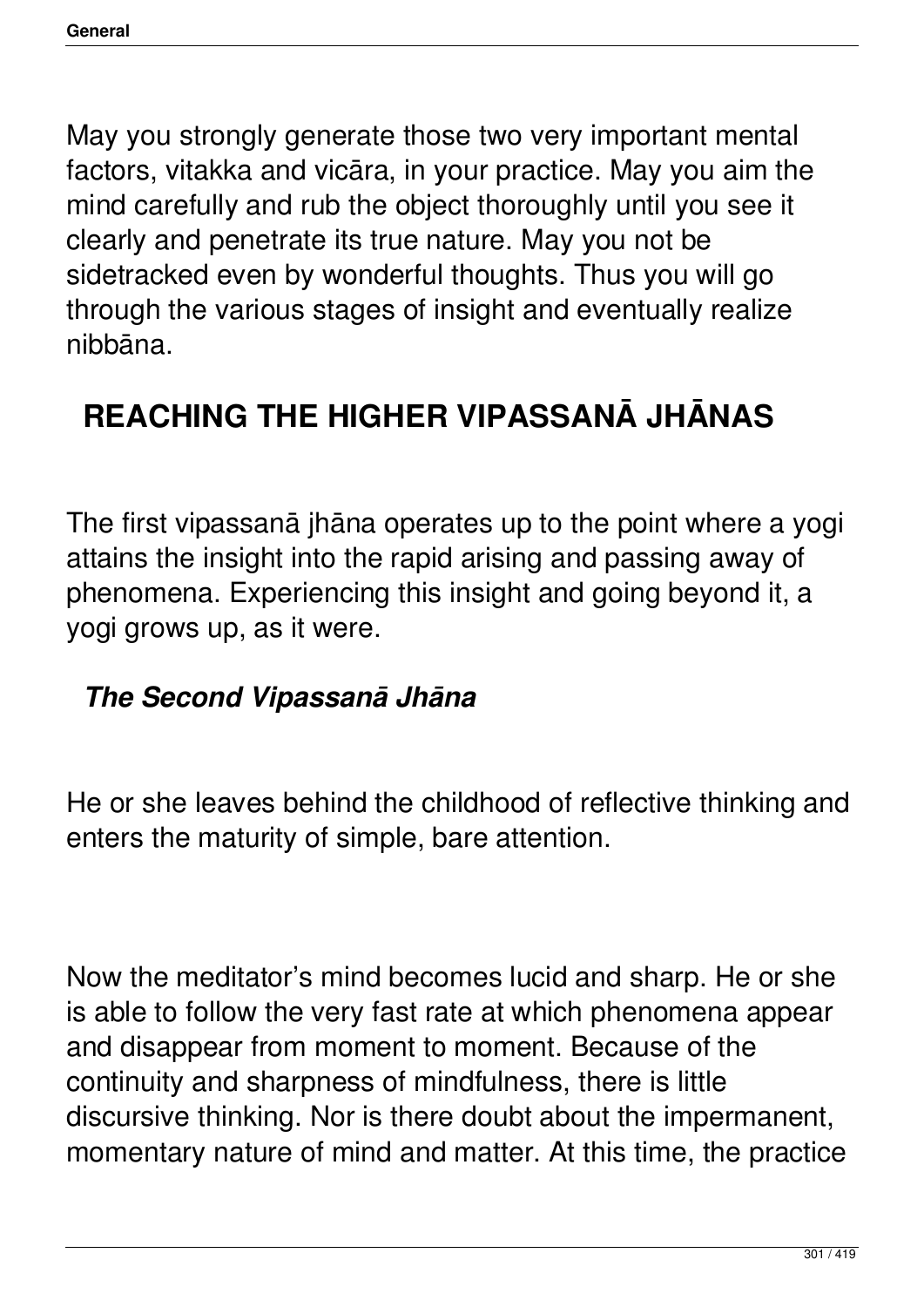seems effortless. In the absence of effortful application and reflective thought, there is space for joy and rapture. This nonthinking bare attention is called the second vipassanā jhāna.

In the first vipassanā jhāna, then, the mind is congested with effort and discursive thinking. It is only when the second vipassanā jhāna arises at the beginning of insight into the arising and passing away of phenomena that clarity, rapture, faith and great comfort begin to predominate.

### *The Danger of Faith, Calm, Rapture and Happiness*

The mind is able to become more precise, and concentration deepens. This deepened concentration leas to the clear verified faith that arises from personal experience. It also brings believing faith, faith that if one continues the practice one will gain the benefits promised by the Buddha and by one's teachers. Rapture, mental and physical comfort also become strong at this stage. When yogis attain the second vipassanā jhāna there is a strong likelihood that they will become attached to these extraordinarily pleasant states of mind. They experience the deepest happiness of their lives. Some may even believe they have become enlightened. In such a case, the prospect of further progress grows dim. Yogis will have done what the Buddha called "stopping within," which I discussed earlier.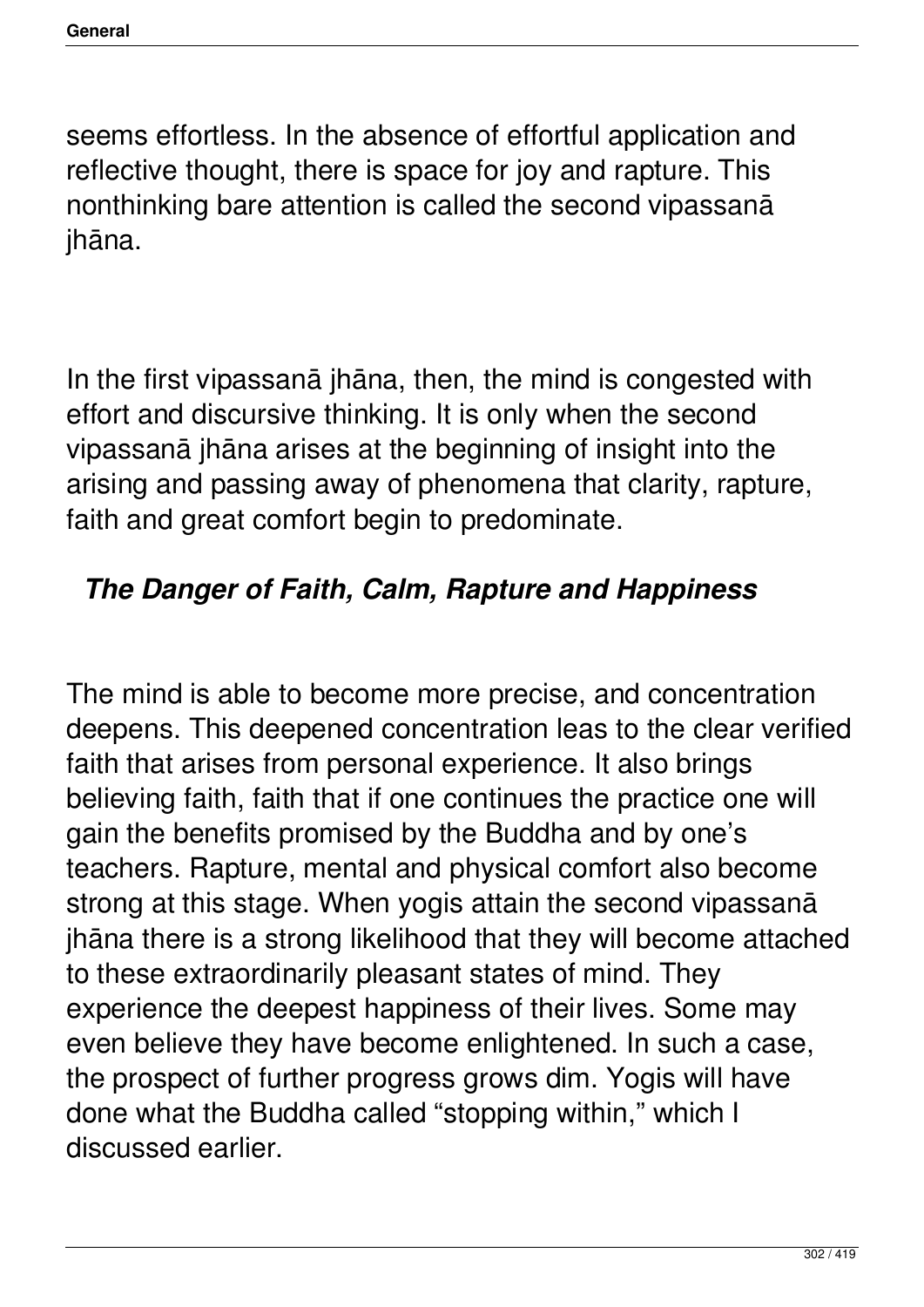If you have extraordinary experiences, please make it a point to note and label them. Be clearly aware that rapture, faith, tranquility and so forth are no more than mental states. If, while noting them, you realize that you are attached to them, cut the attachment immediately and return your attention to the primary object at the abdomen. Only then will your progress continue, and it will bring you even sweeter fruit.

Meditation teachers have to be tactful in dealing with students who are in this stage of practice. The students are so excited by their experiences that they tend to rebel if the teacher is too deflating. Instead, one might gently say, "Your practice is not bad. These are natural things which arise in practice, but there are many other experiences which are much better than what you have now. So why don't you note all these things so you can experience the better ones?"

Paying heed to these instructions, the yogi returns to sitting and carefully notes the lights, faith, rapture, happiness, tranquility and comfort. It dawns on him or her that this simple noting actually is the correct path of practice. Thus oriented, he or she can proceed with great confidence.

#### *The Arising of the Third Vipassanā Jhāna*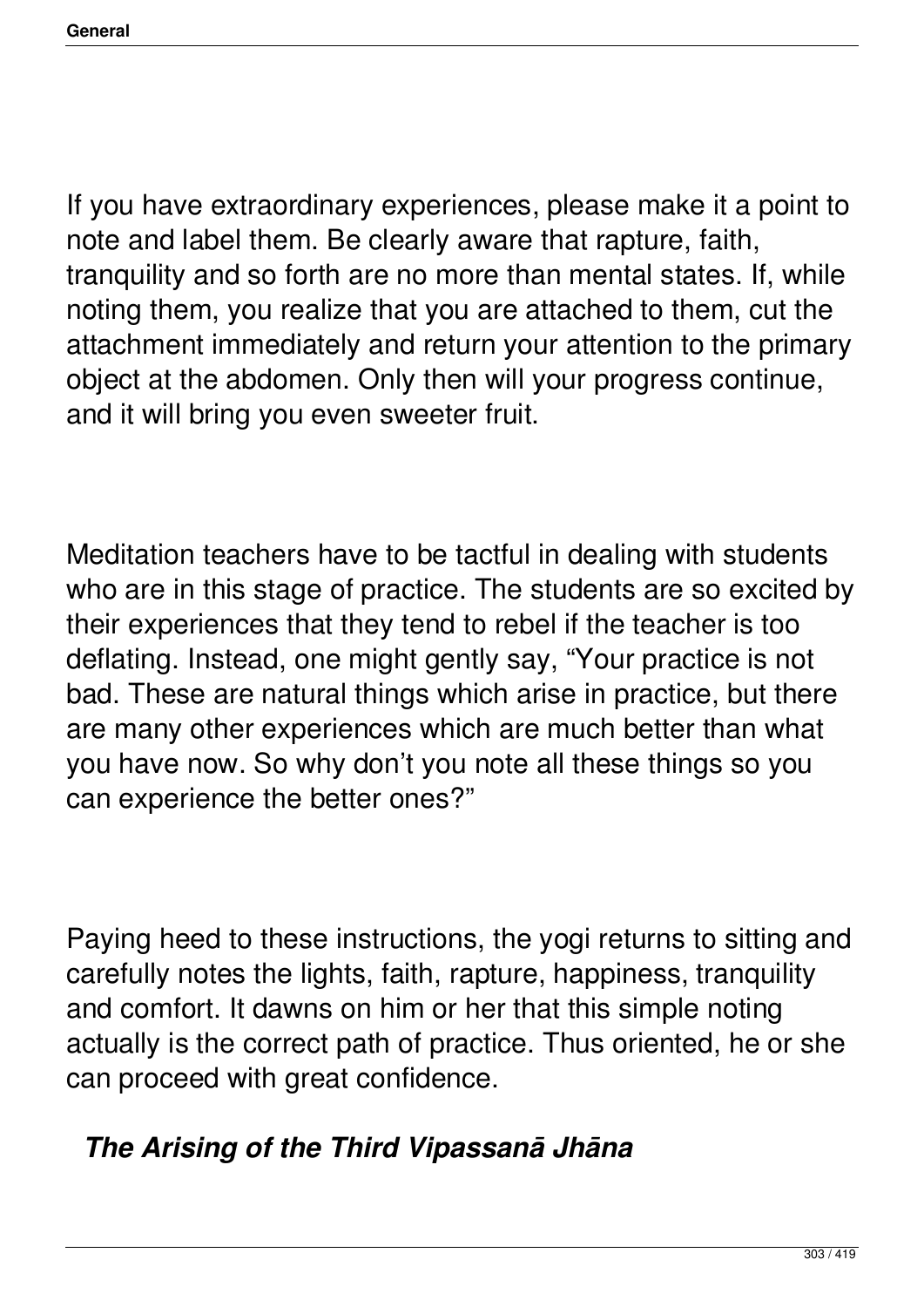Rapture will gradually fade, but mindfulness and concentration will continue to deepen. Then insight into the true nature of what is happening will become very strong. At this point, the enlightenment factor of upekkhā, equanimity, becomes predominant. The mind remains unshaken by pleasant objects as well as unpleasant ones, and a deep sense of comfort arises in the body and mind. Yogis can sit for long hours without pain, and their bodies become pure, light and robust. This is the third vipassanā jhāna, whose two jhānic factors are comfort and one-pointedness of mind. The third jhāna arises at a more mature stage of the insight into arising and passing away.

The transition from the second jhāna to the third is a critical turning point in practice. Human beings have a natural attachment to thrills and excitement which agitate the mind. Rapture is one of these agitating pleasures; it creates ripples in the mind. It is rather adolescent, though. So when you experience it, be certain to increase your vigilance and note as meticulously as you can. As long as a yogi remains attached to rapture, he or she will not move forward into the more mature, subtle happiness that comes with peace and comfort.

### *The Climax of Happiness*

The scriptures illustrate the transition with the story of a mother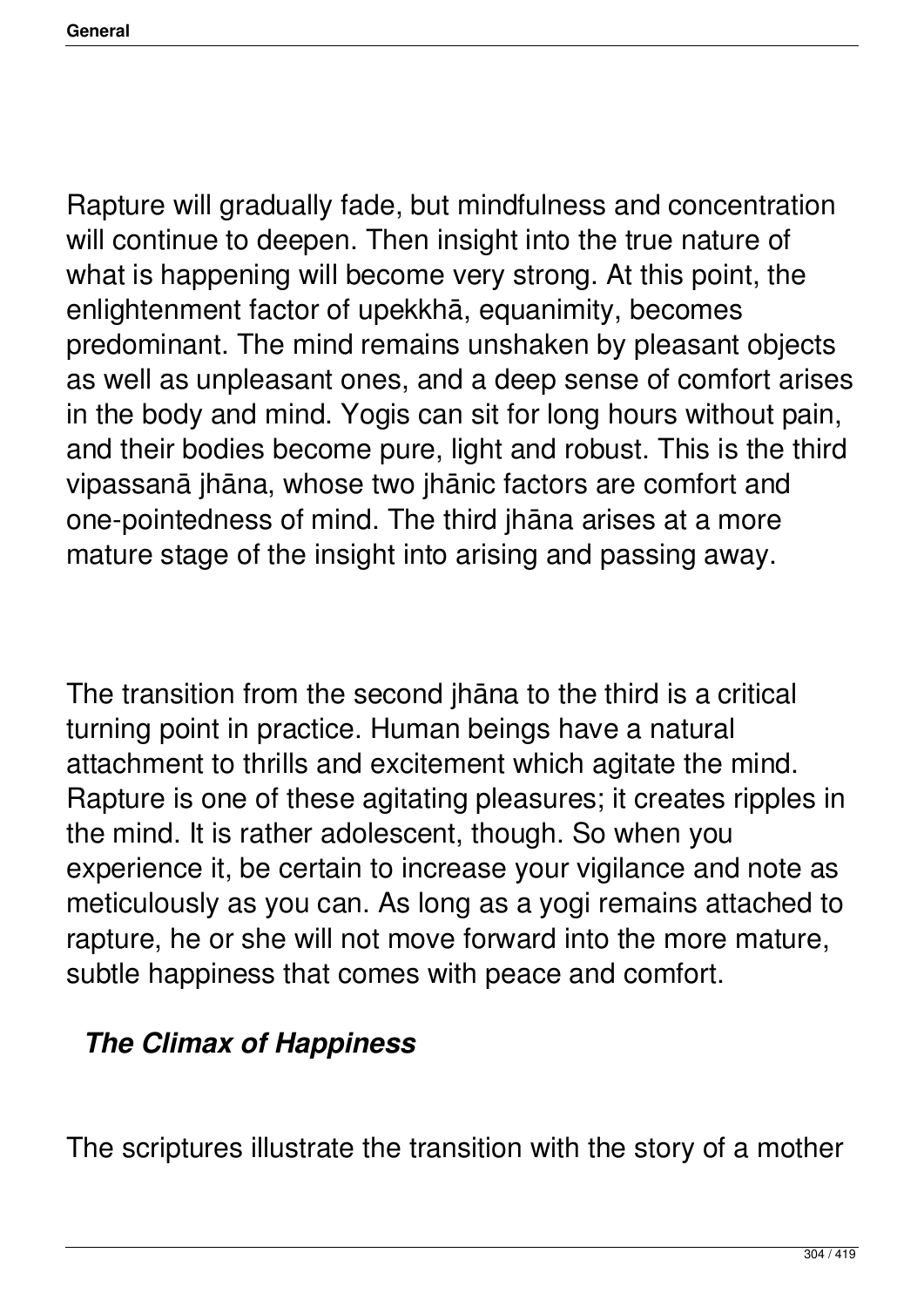cow who is suckling her calf. It is important to wean the calf early, so that the cow's milk can be used by human beings. If the calf is not weaned, it will constantly drink up all the cow's milk. This calf is like the second jhāna which feeds and thrives on pīti or rapture. The mother cow might be the third jhāna, and the person who is able to drink the sweet, fresh milk is like a yogi who has successfully gone beyond his or her attachment to rapture.

The happiness or comfort that can be tasted in this third vipassanā jhāna is said in the scriptures to be the peak or climax of happiness that can be experienced in vipassanā practice. It is the sweetest. Nevertheless, the yogi can dwell in it with equanimity and without attachment.

To continue noting precisely remains crucial, lest the comforts of mind and body, the sharpness and clarity of insight, give rise to subtle attachment. If you feel that your insight is fantastic, sharp and and clear, you should note this. However, attachment is less likely to arise, since a comprehensive, panoramic mindfulness is present which notes each object easily and without slipping.

#### *Dissolution of Phenomena: The Comfort Disappears*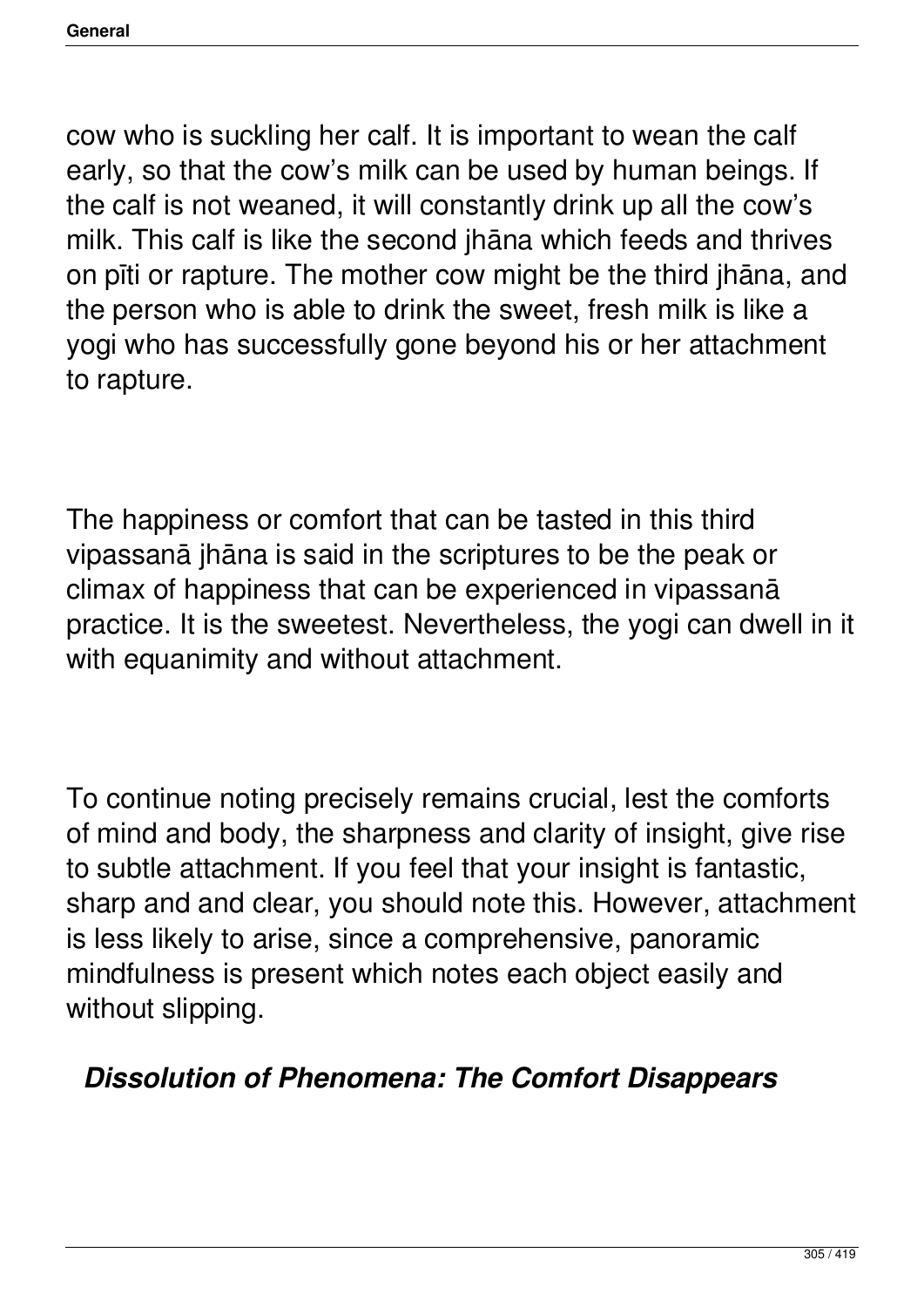The third jhāna is called the climax of happiness because there is no more happiness in the next jhāna. As you note phenomena, you will gradually pass beyond the stage of insight into arising and passing away, into the stage of dissolution of phenomena. At this point the beginnings and the middles of objects are no longer clear. Instead the mind perceives continuous dissolution of phenomena, which disappear as soon as they are noted. Often it seems as if there is no body at all, only bare phenomena dissolving away continuously.

Yogis tend to get distraught and upset, not only because they feel a lack of comfort, but also because the rapid disappearance of phenomena can be quite disconcerting. Before you can note an object, it has gone. leaving empty space. The next phenomenon behaves in the same way.

Concepts become indistinct. Up to now, the yogi may have seen phenomena clearly, but the mental factor of perception, or recognition, was still mixed in. Thus he or she was able to see both the ultimate, nonconceptual reality of objects and also the concept of form: body, arm, leg, head, abdomen, and so forth. At the dissolution stage of insight, concepts fall away. You may be unable to tell where the phenomena are located; there is only disappearance.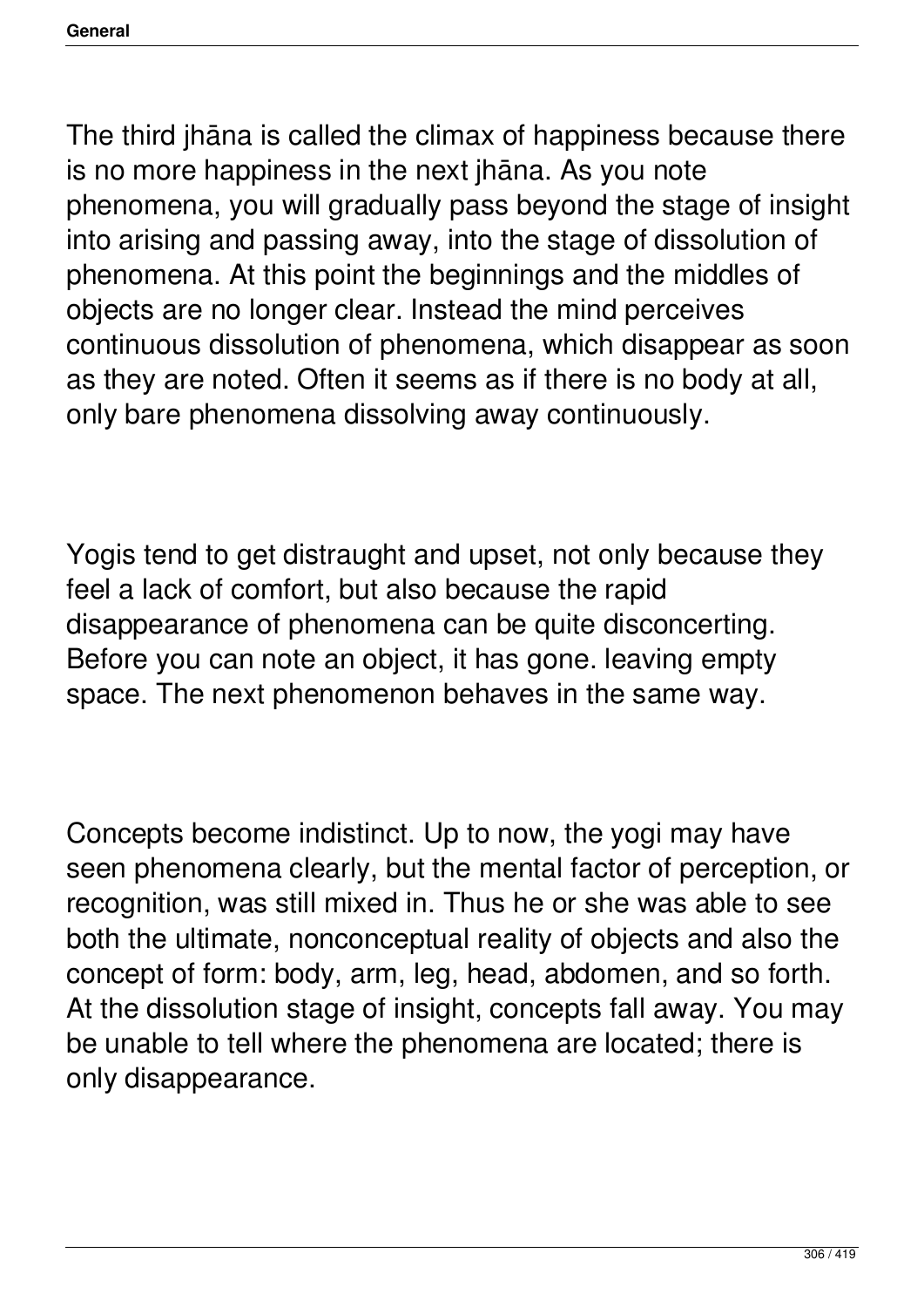"What happened?" you may cry. "I was doing so well, and now my practice is falling apart. It's out of control I can't note a single thing." Self-judgement, dissatisfaction, fill your mind. Obviously there is no comfort.

Eventually it is possible to gain ease in this new space. You can just cooly settle back and watch the continual flow of phenomena. This stage of insight is called "insight into dissolution of phenomena." It has an interesting quality. There is no more physical or mental happiness or ease, nor are there outright discomforts or pains in the body at this time. The feeling in the mind is rather neutral, too.

### *The Appearance of the Fourth Vipassanā Jhāna*

During the maturation of insight into the arising and passing away of phenomena, the rapture of the second jhāna gave way to the third jhāna factor of comfort. The outrageous pleasure of rapture was replaced by milder and subtler feelings of comfort and peace. As comfort disappears in the dissolution stage of insight, it still does not incur mental displeasure. Now the third jhāna gives way to the fourth, whose characteristic jhāna factors are equanimity and one-pointedness of mind.

### *Insight into Equanimity Regarding All Formations*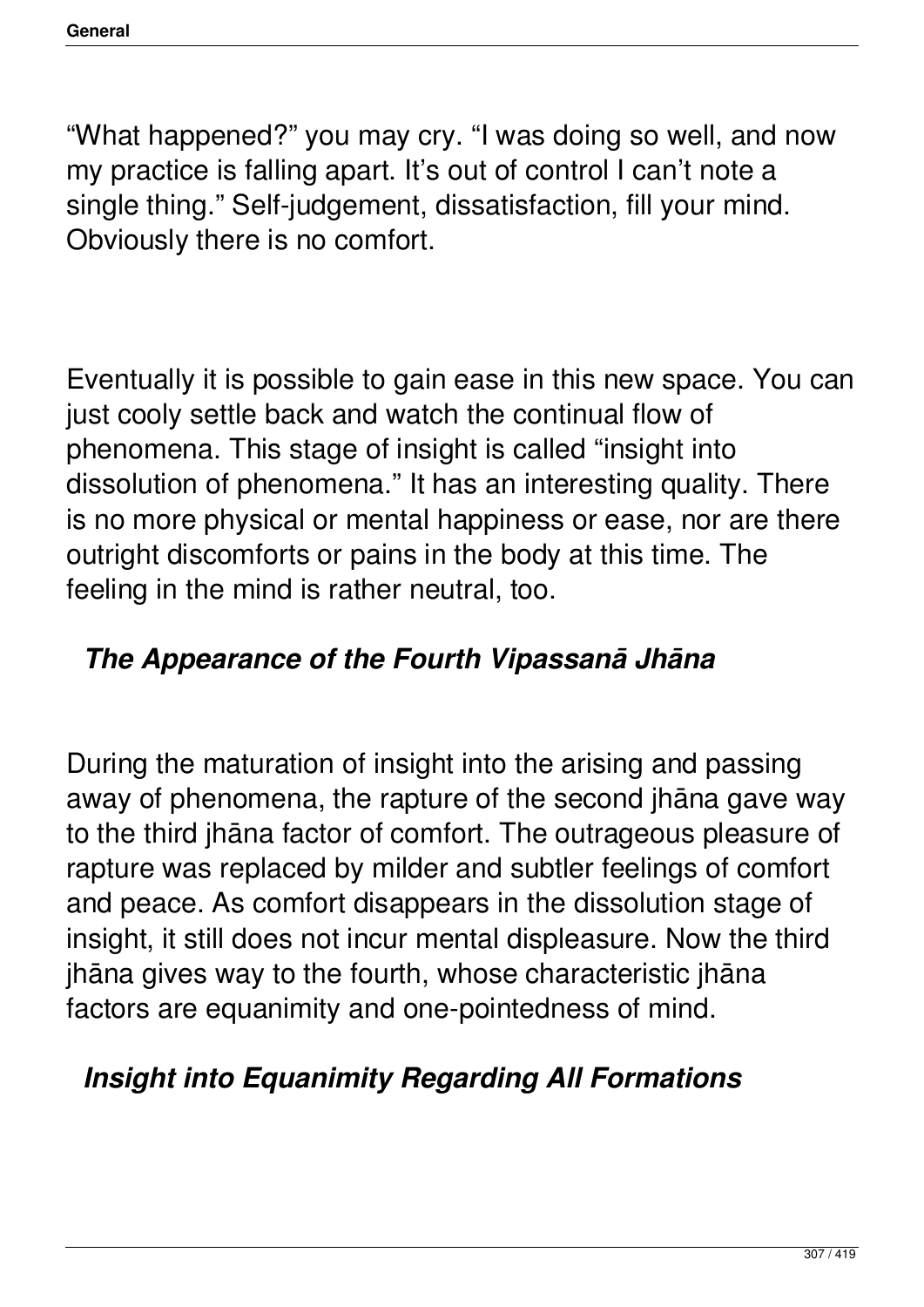With a mind that is neither pleased nor displeased, comfortable nor uncomfortable, upekkhā or equanimity arises. Upekkhā has a tremendous power to balance the mind. In this particular aspect, it is known as *tatramajjhattatā.* In this environment of balance, mindfulness can become perfectly pure, keen and sharp. Subtle aspects of phenomena can be seen with incredible and uninterrupted clarity as particles and tiny vibrations. In fact, tatramajjhattatā is present in each of the jhānas from the beginning. Yet in the first, second and third jhānas, it is hidden by more assertive qualities, like the moon in daylight which cannot compete with the sun.

### *Summary of the Four Vipassanā Jhānas*

In the first jhāna, balance is quite undeveloped. Predominant instead are vitakka and vicāra, aiming and rubbing or initial application and sustained application. As discussed above, the vitakka and vicāra of the first jhāna often include large amounts of discursive thinking.

In the second jhāna, the thrills and chills of rapture overshadow equanimity. Come the third jhāna, there is the sweetest happiness and comfort, so that balance has no chance to show itself. When comfort evaporates, however, bringing about that feeling which is neither pleasant nor unpleasant, then balance has a chance to shine. In just this way, when dusk sets in and darkness begins to thicken, the moon reigns splendidly over all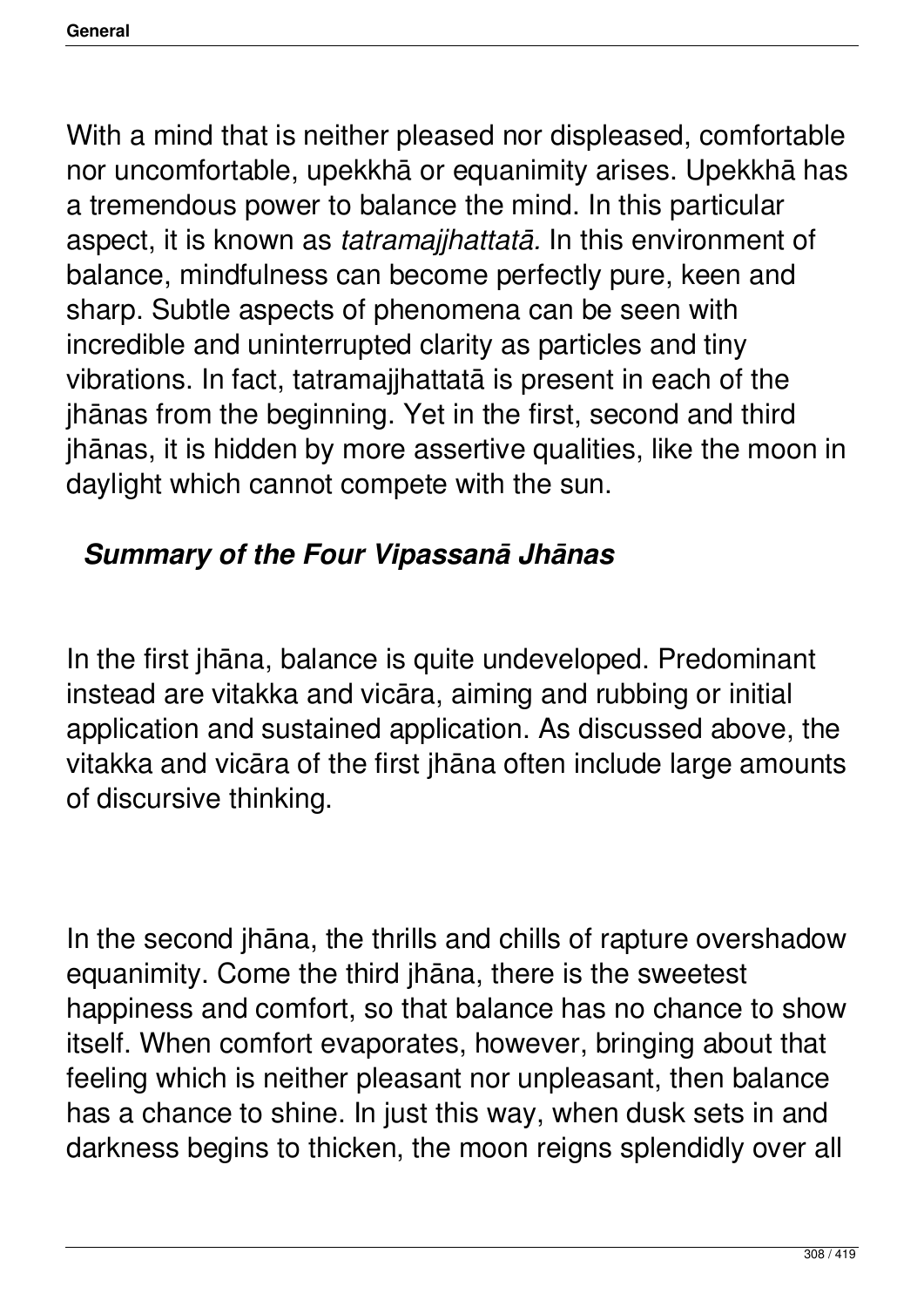the sky.

After the insight into dissolution come successive insights into fear, disgust, and wanting to be liberated. Equanimity is not strongly shown until the stage of insight known as "equanimity regarding all formations."

This is a deep level of practice where things begin to move very smoothly. Mindfulness is so agile now that it picks up the objects before the mind can begin to be perturbed by pleasantness or unpleasantness. There is no chance for attachment or aversion to arise. Objects which normally are very unpleasant, lose their influence completely, as do thrilling and exciting objects. Because this is true at all six sense doors, the kind of equanimity now present is known as "six-limbed equanimity."

A great subtlety of awareness is another feature of this time in practice. The rising and falling process becomes a vibration. It breaks into particles and may eventually disappear. If this happens, you should try to look at the sitting posture as a whole and perhaps some touch points such as buttocks and knees. These, too, may disappear, leaving behind no perceptions of the body whatsoever. Sickness and pains disappear, for no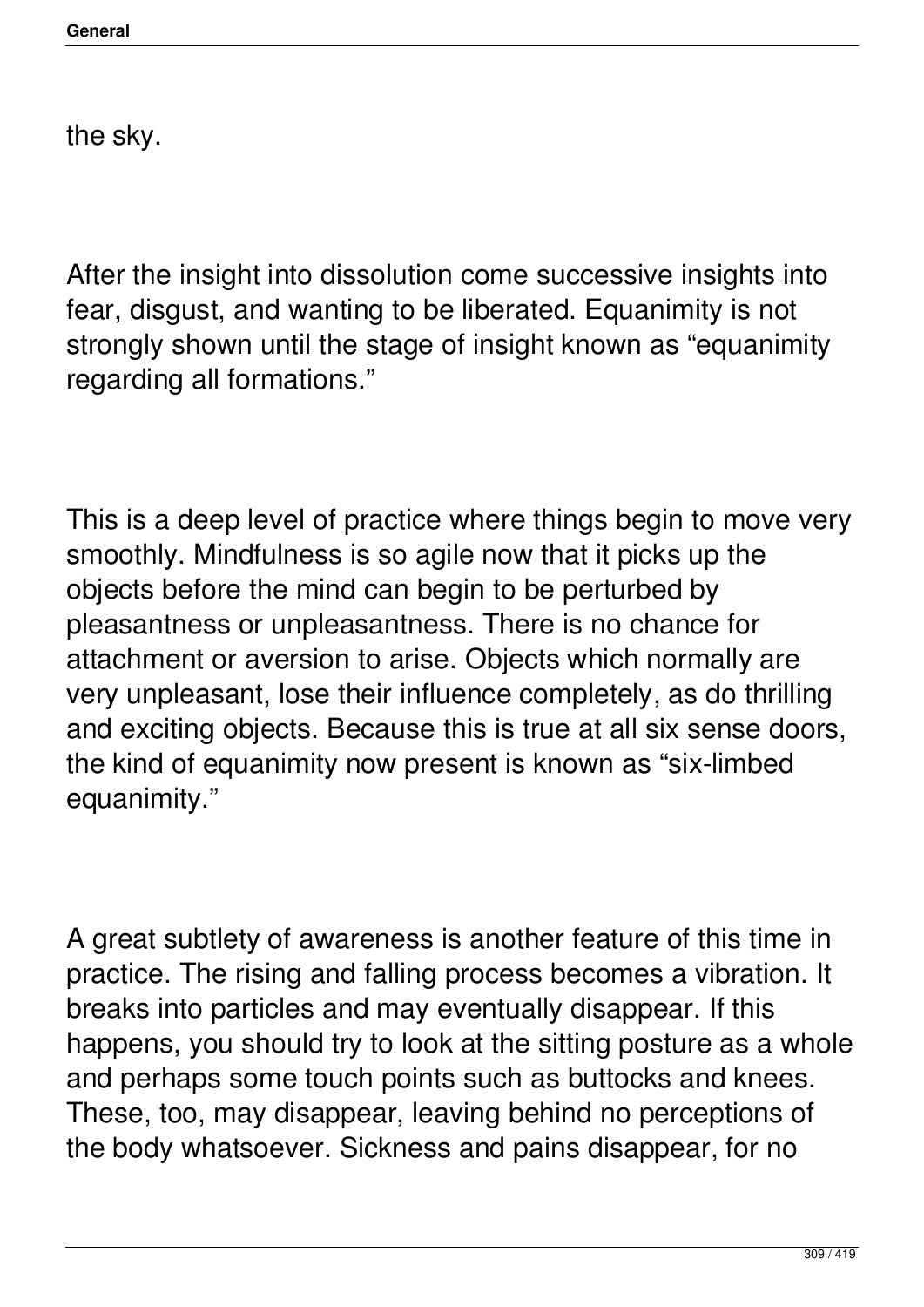physical phenomena remain to be perceived, no itches left to scratch. What remains is only the consciousness which knows absence of physical phenomena. At such a time, this consciousness itself should be taken as the object of knowing. As you note, "knowing, knowing," even that consciousness can begin to flicker and reappear. yet, at the same time, there will be clarity of mind and extreme sharpness.

This state of extreme mental balance is said to be like the mind of an arahant, which remains unshakable in the face of any object capable of arising in the field of consciousness. However, even if you have attained this stage of practice, you still are not an arahant. You are only experiencing a mind similar to an arahant's during this particular moment of mindfulness.

Each of the four vipassanā jhānas is characterized by a distinct type of happiness. In the first vipassanā jhāna, one can experience the happiness of seclusion. The hindrances are kept away, and so the mind is remote and secluded from them.

In the second jhāna, one experiences the happiness of concentration. Good concentration brings happiness in the form of rapture and comfort. As rapture is abandoned, the happiness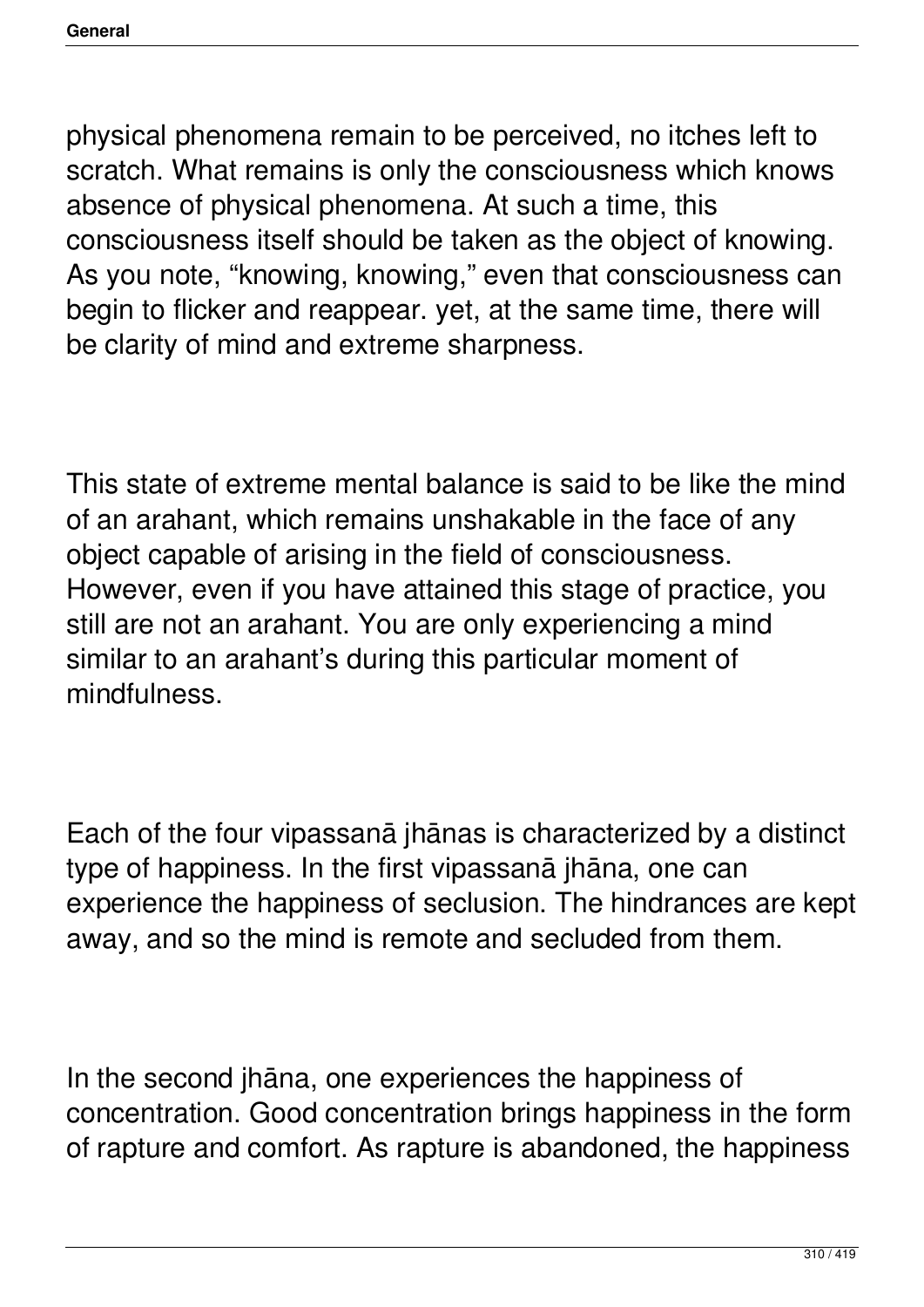in the third jhāna is simply known as the happiness of equanimity.

Finally in the fourth jhāna, we experience the purity of mindfulness due to equanimity.

The fourth type is the best happiness, of course. Like the first three, however, it still occurs in the realm of conditioned phenomena. Only if the yogi transcends this realm can he or she experience the ultimate happiness, the happiness of real peace. This called *santisukha* in Pāli. It occurs when the objects of meditation and all other mental and physical phenomena, as well as the noting mind itself, come to a complete stop.

I hope that you will be able to taste all four kinds of happiness that arise through the vipassanā jhānas, and also that you will go on to taste the highest happiness, the happiness of nibbāna.

### **ON NIBBĀNA** *Confusion About Nibbāna*

There has been a lot of discussion about the nibbānic experience. Whole books have been written about it. Some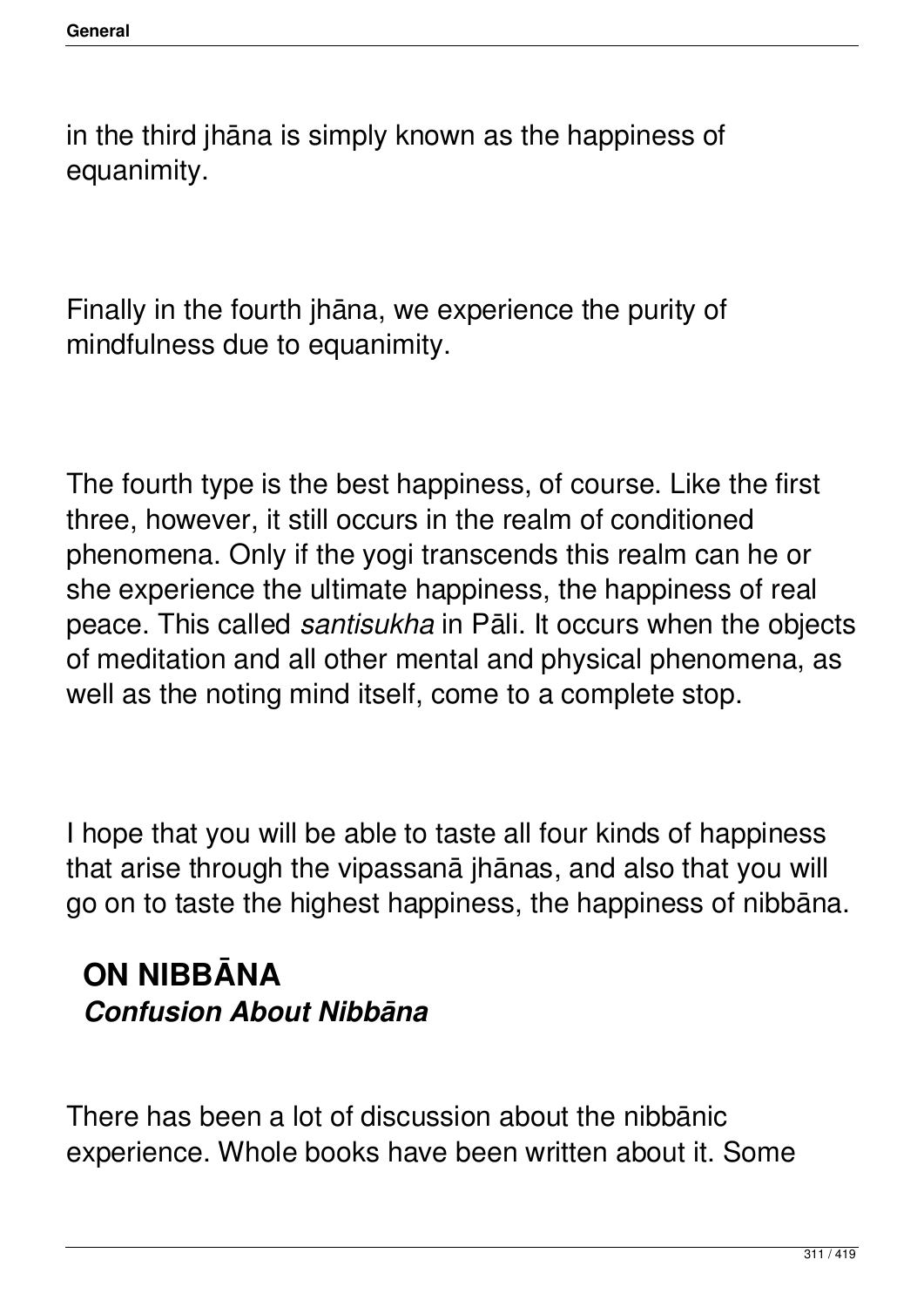people think that nibbānic happiness refers to a special sort of physical or mental state. Some believe it exists in one's body. Others say that when mind and matter are extinguished, what remains behind is the essence of eternal bliss.

Some may be filled with doubt. They say, "If nibbāna is the extinguishing of mind and matter, how can there be anything left to experience?" It is hard to think of happiness that is not experienced through the senses. This entire discussion, moreover, will be Greek to people who have no experience of meditation.

In fact, only a person who has experienced nibbāna for herself or himself will be able to speak of it with conviction. Nonetheless, there are also inferential ways to speak of it, which will seem quite familiar to anyone whose practice has deepened to the extent of having had the nibbānic experience.

Some people think that nibbāna is some special kind of mind or matter, but this is not so. There are four kinds of what are called in Pāli the paramattha dhammas, which we mentioned above, the realities that can be experienced directly without any conceptualization or thinking. These four are material phenomena, two kinds of mental phenomena — consciousness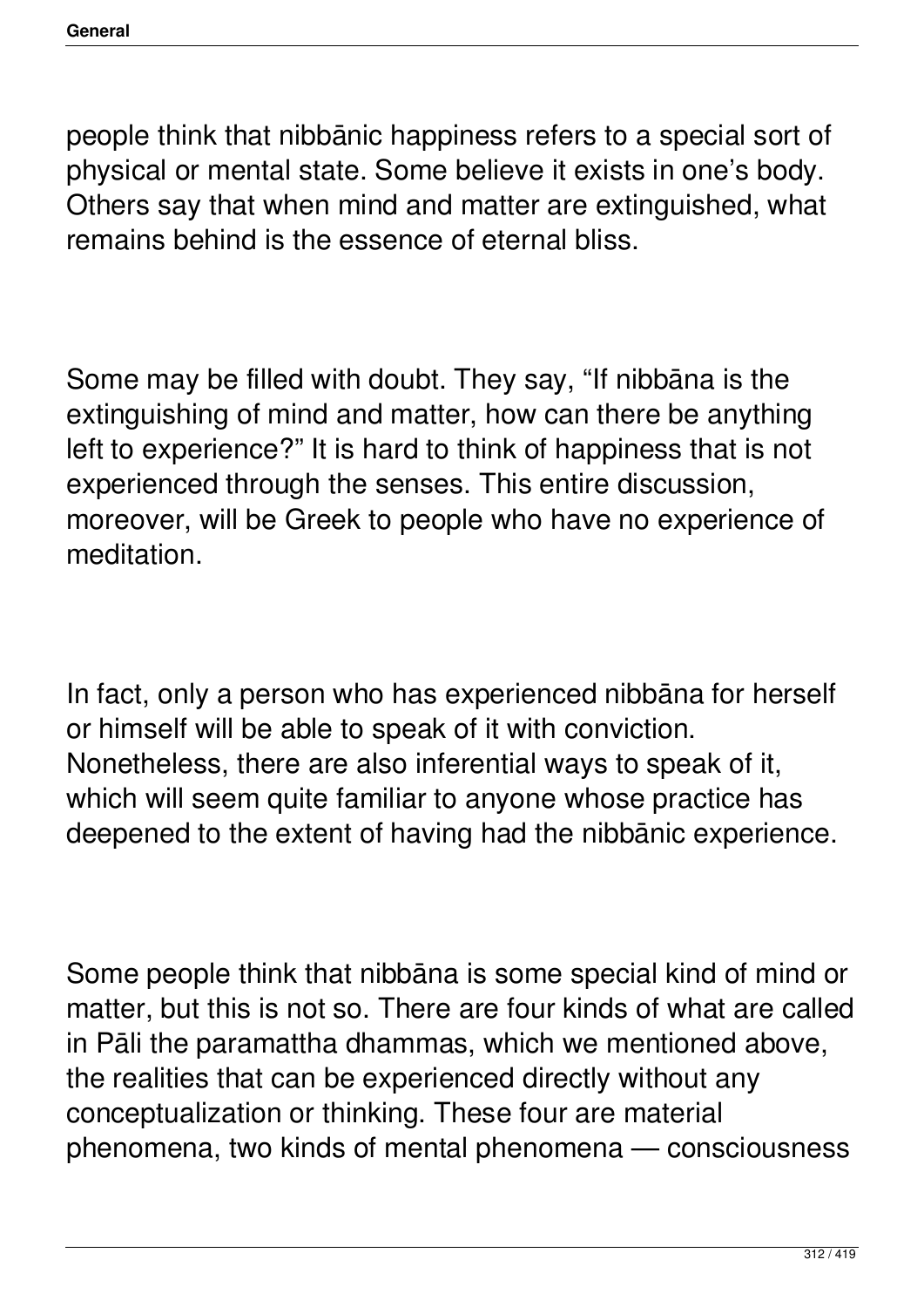itself, plus the other mental factors that occur with each moment of consciousness — and nibbāna. Thus nibbāna is defined as being different from matter and also from mind.

A second mistaken notion is that nibbāna is what is left behind when mind and matter are extinguished. Nibbāna is the source of ultimate reality, and it is classified as an external phenomenon rather than an internal one. As such, it has nothing to do with anything that might remain in one's body after the mind and body process has been extinguished.

Nibbāna cannot be experienced in the same way that, say, visual objects or sounds can be experienced, through the senses. It is not a sensual object. Therefore it cannot be included in any category of sensate (or sense-based) pleasures, not matter how extraordinary. it is nonsensate happiness, not based on the senses.

Arguments about the nature of nibbāna have been going on since the Buddha's time. it seems there was an abbot of a monastery who was discussing nibbānic bliss before an audience of bhikkhus. One of the bhikkhus said, "If there is no sensation in nibbāna, how can there be bliss?"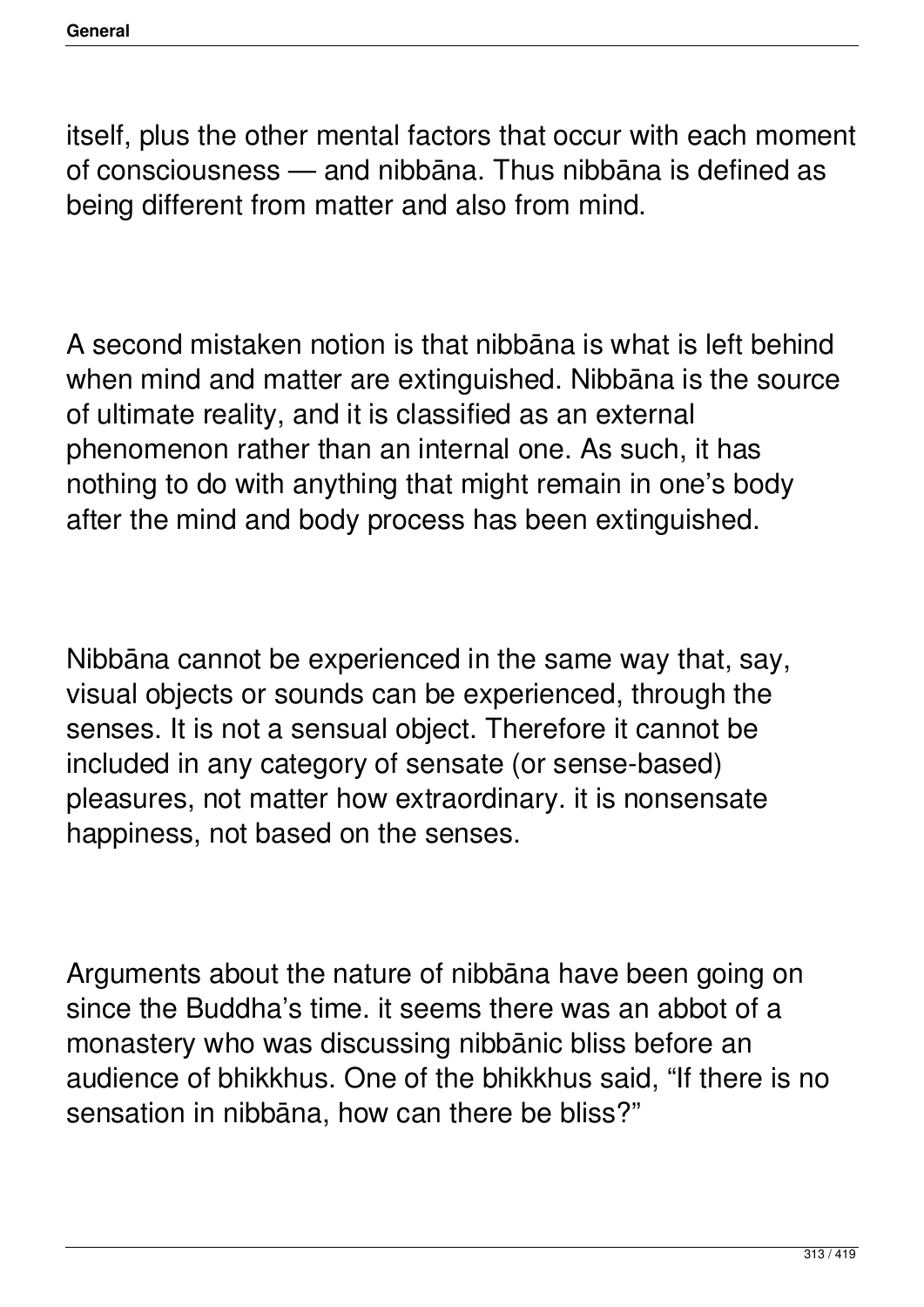The elder answered, "My friend, it is precisely because there is no sensation in nibbāna that it is so blissful" This answer is almost like a riddle. I wonder what you think the answer is. If you cannot find an answer, I will be happy to give one to you.

#### *Disadvantages of the Senses*

First, we must talk about sensate pleasure. It is fleeting. Happiness is here one moment and gone the next. Is it really so enjoyable to go around hunting for something so ephemeral, which is changing all the time?

Look at the amount of trouble you have to go through to get all those novel experiences you think will bring happiness. Some people have such strong desire for pleasure that they will even break the law, commit atrocious crimes and cause others to suffer just so they can experience these fleeting sense-based pleasures. They may not understand how much suffering they themselves will have to endure in the future as a consequence of the unwholesome acts they have committed. Even ordinary people who are not criminals may become aware that a disproportionate amount of suffering is necessary to bring together a few moments of happiness, so much that it really is not worth it.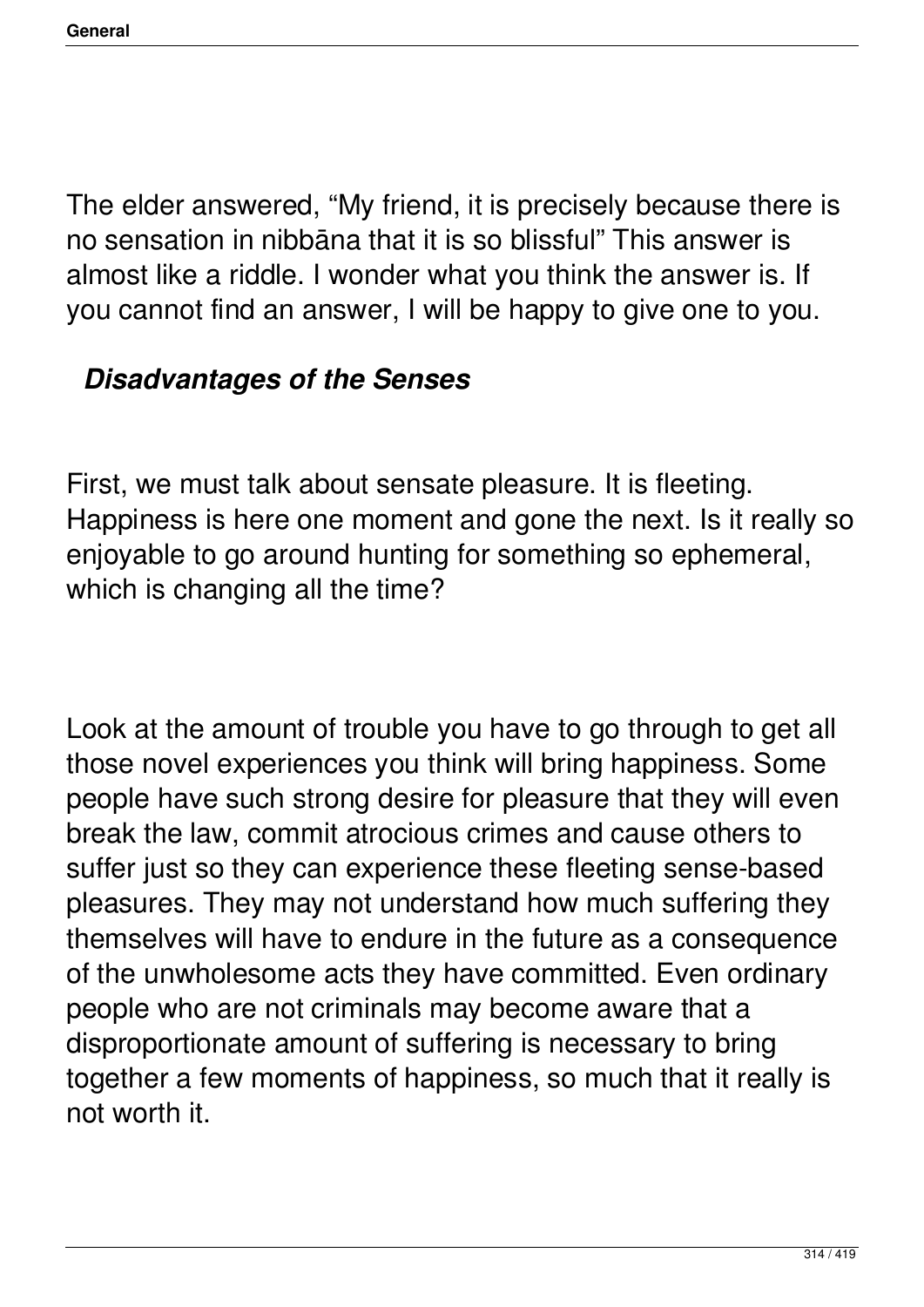Once one has begun to practice meditation, sources of happiness become available that are more refined, more enjoyable, than mere sense pleasures. As we have seen, each of the vipassanā jhānas brings its own kind of joy. The first jhāna brings the happiness of seclusion; the second, the happiness of concentration, which consists of intense rapture and joy. The third jhāna brings a refined contentment, which educated the mind to understand that the happiness of rapture and joy actually is rather coarse. Last and deepest, the happiness of equanimity that is discovered in the fourth vipassanā jhāna has the nature of stillness and peace. All these four are known as *nekkhamma sukha,* the happiness of renunciation.

However, the peace and happiness to be found in nibbāna is superior to both the happiness of renunciation as well as that of sense pleasures. It also is quite distinct from all of them in nature. The happiness of nibbāna occurs upon the cessation of mind and matter. It is the peace of the extinction of suffering. It is independent of contact with the six kinds of sense objects. In fact, it arises because there is no contact at all with sense objects.

People whose idea of happiness is to take a vacations, go on a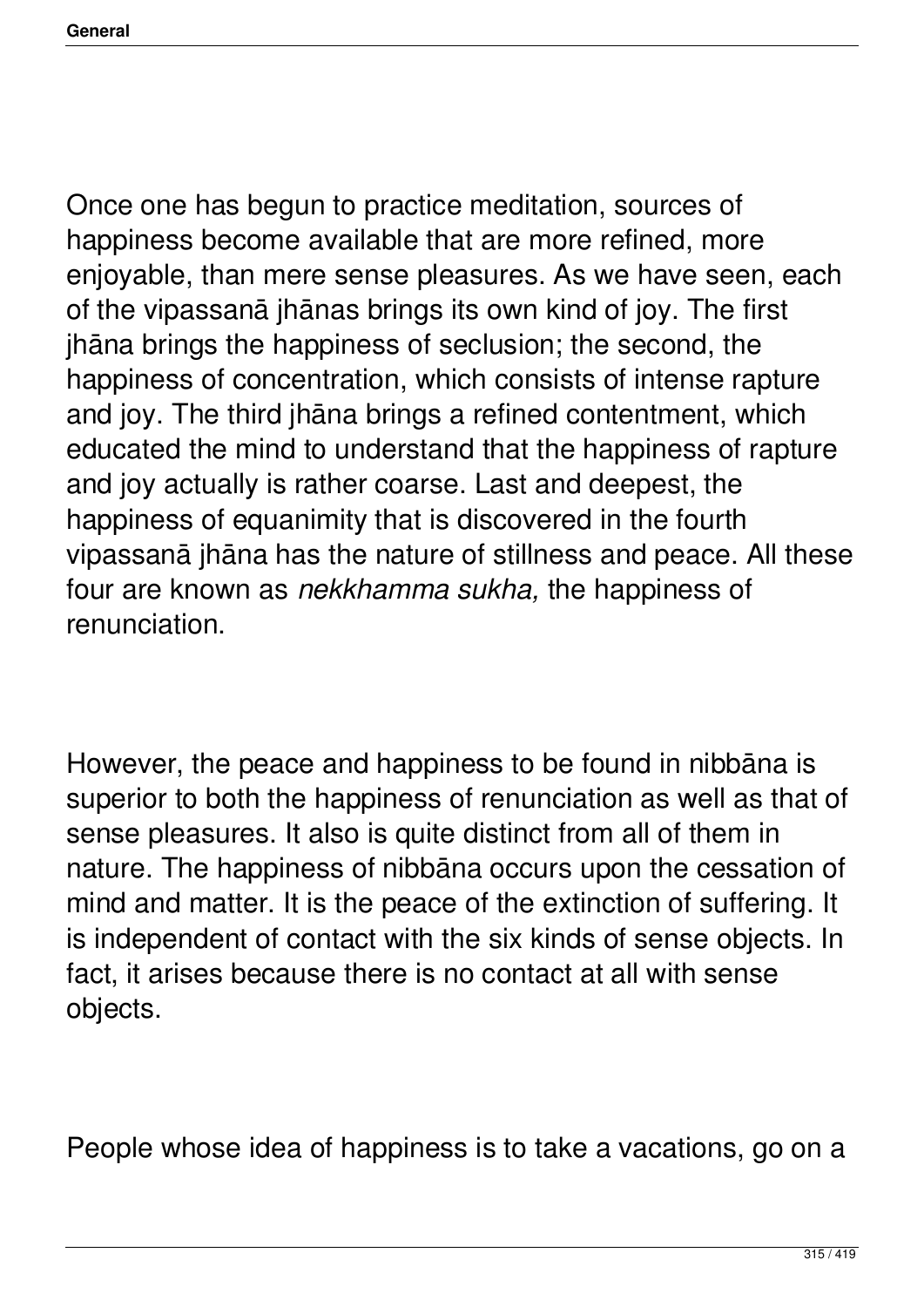picnic and swim in a lake, people who use their free time just to attend parties or barbecues, these people may not understand how happiness could arise when there is no experience at all. As far as they are concerned, there can be beauty only when they have eyes to see it, a lovely object to look at, and the consciousness to be aware of sight, and similarly with the other senses. They might say, "If there is fragrance but no nose and no consciousness of smell, where can I find delight?" They may find it impossible to imagine how anyone could contrive of such a horrid thing as nibbāna. They might reason that nibbāna is a kind of secret death, something really horrendous. Human beings become intensely frightened at the prospect of annihilation.

Other people doubt that nibbāna can exist. They say, "This is a poet's dream." Or they say, "If nibbāna is nothing, how can it be better than a beautiful experience?"

### *Indescribable Bliss: A Sleeping Millionaire*

Let us imagine that there is a multimillionaire or millionairesse who has available to him or her all the imaginable sense pleasures. One day this person is having a nice, sound sleep. While he or she is sleeping, the chef has been at work, cooking an array of delicious food and arranging it on the table. Everything is quite in order in the full splendor of the millionaire's mansion.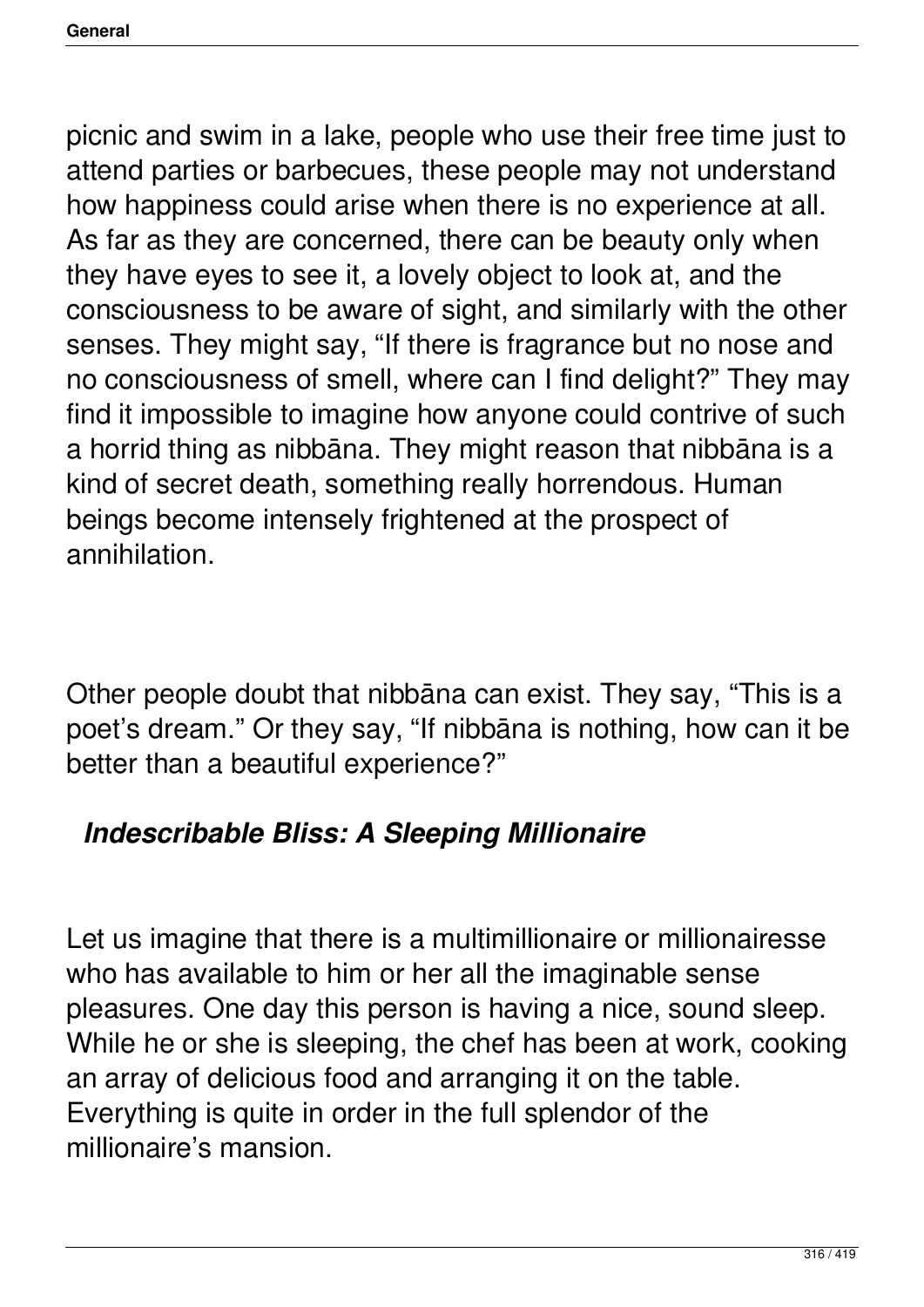Now the chef becomes impatient. The food is getting cold and the chef wants the owner of the house to come down and eat. Let us say that the chef sends the butler to wake up the millionaire. What do you think? Will the millionaire leap joyfully from bed and come down to eat, or does the butler run the risk of being clobbered?

When this millionaire is in a deep, sound sleep, he or she is blissfully oblivious to the surroundings. No matter how beautiful the bedroom, he or she does not see it. No matter how beautiful the music that is piped throughout the house, he or she is deaf to it. Fine fragrance may waft through the air, but he or she is oblivious to it. He or she is not eating, that is clear. And no matter how comfortable and luxurious the bed may be, he or she is completely unaware of the sensation of lying upon it.

You can see that there is a certain happiness in sound sleep which is not connected with sensate objects. Anyone, rich or poor, may wake up from sound sleep and feel wonderful. One may gather, then, that some sort of happiness exists in that sleep. Though it is difficult to describe, it cannot be denied. In the same way, the noble ones who have touched fulfillment of Dhamma know of a kind of happiness that can neither be denied nor fully described, but which we know by deductive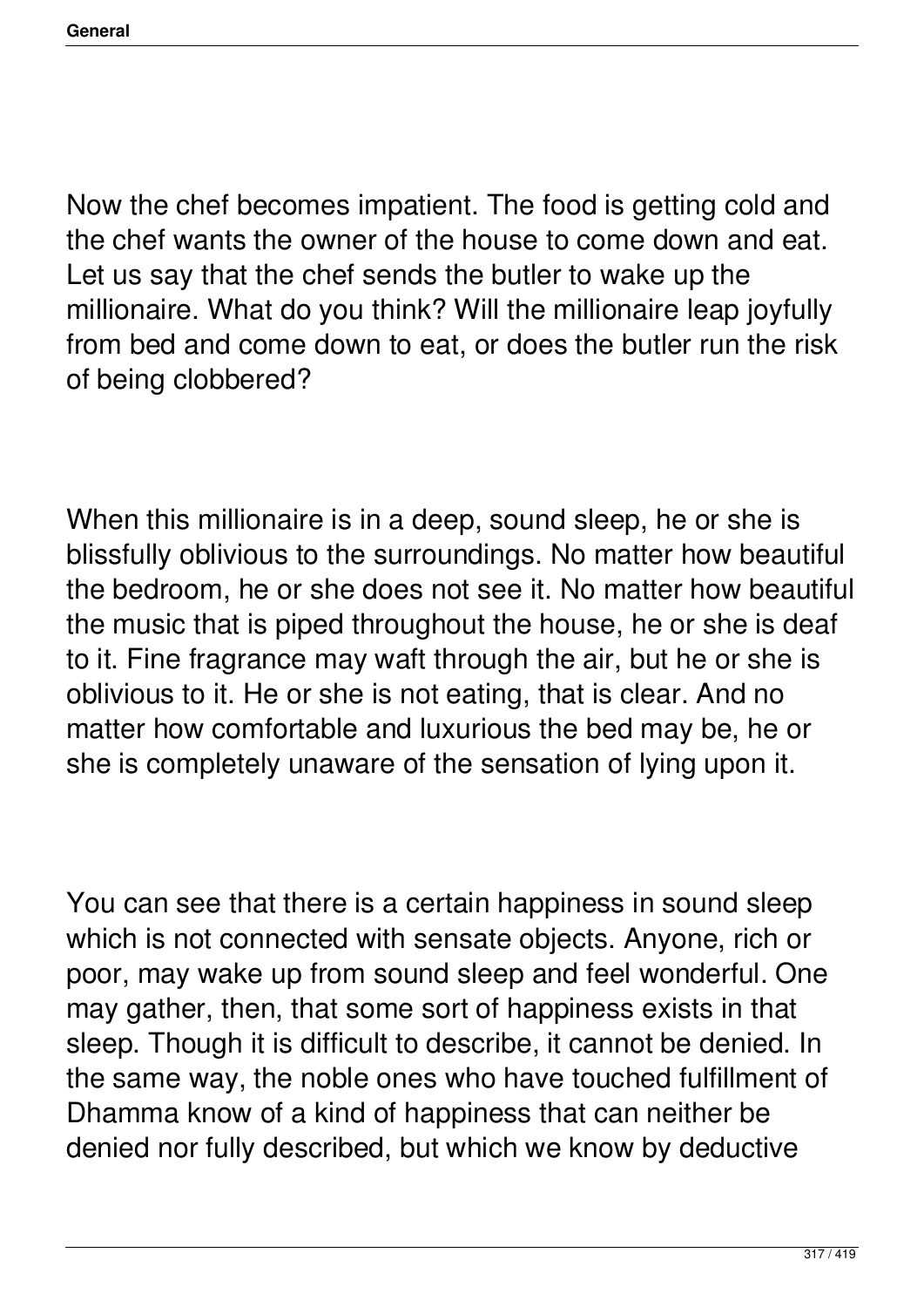reasoning actually exists.

Supposing it were possible to have deep, sound sleep forever. Would you want it? If one does not like the kind of happiness that comes with sound sleep, it may be difficult to have a preference for nibbāna. If one does not want the happiness of nonexperience, one is still attached to the pleasure of the senses. This attachment is due to craving. It is said that craving actually is the root cause of sense objects.

### *The Root of All Trouble*

Suffering will always follow craving. If we care to look closely at the situation on this planet, it will not be difficult to see that all the problems in this world are rooted in the desire for sense-based pleasures. It is on account of the continual need to experience these pleasures that families are formed. Members of the family have to go out and toil through the day and night to get money to support themselves. It is on account of the need for pleasure that quarrels occur within the family, that neighbors do not get along well, that towns and cities are at loggerheads, that states have conflict, that nations go to war. It is on account of sense-based pleasures that all these hosts of problems plague our world, that people have gone beyond their humanness into great cruelty and inhumanity.

#### *Singing the Praises of Nonexperience*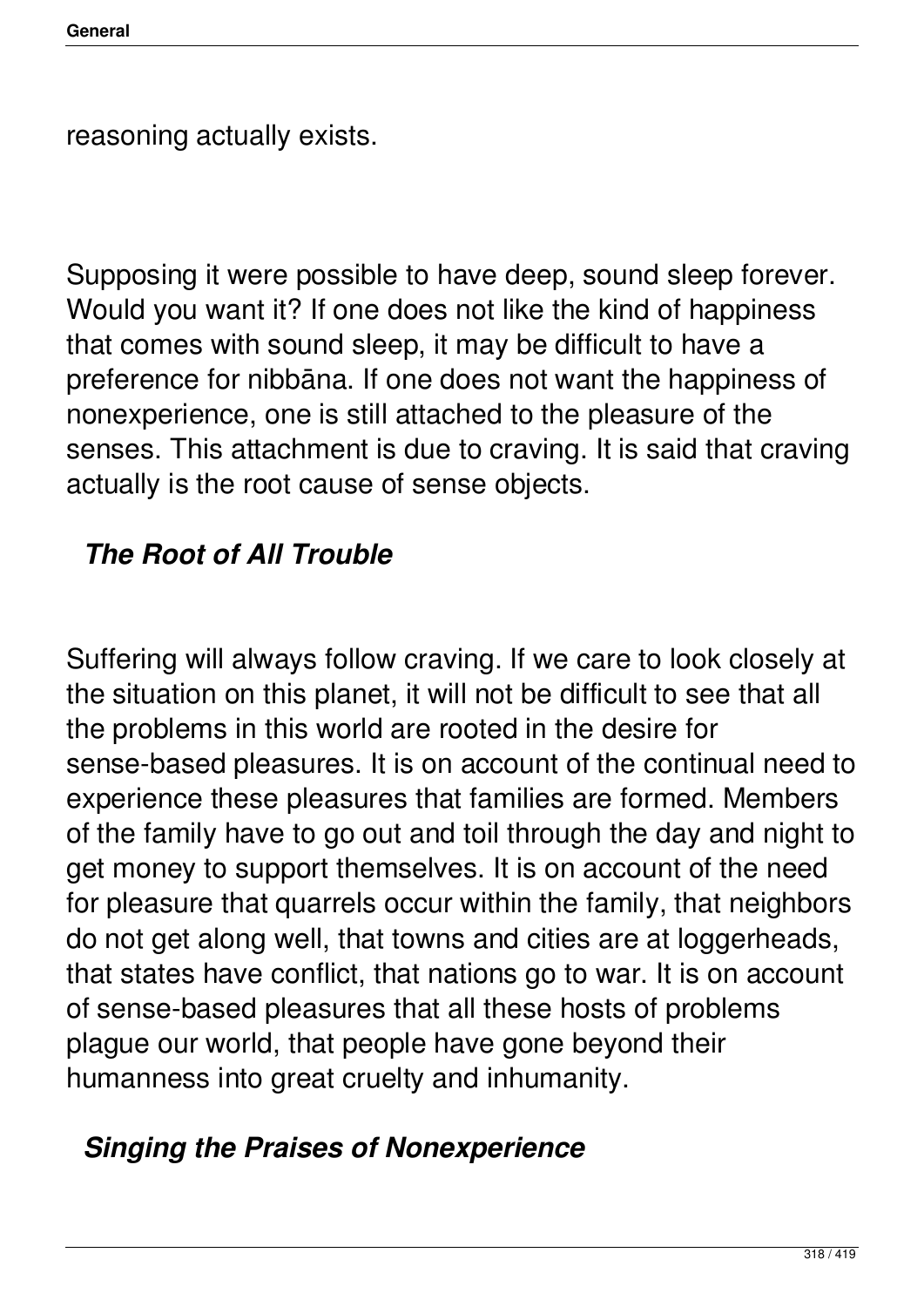People may say, "We are born as human beings. Our heritage is the whole field of sense pleasures. What is the point of practicing for nibbāna which is the annihilation of all these pleasures?"

To such people one might ask a simple question. Would you be prepared to sit down and watch the same movie again and again and again throughout the day? How long can you listen to the sweet voice of your loved one without interruption? What happened to the joy that you got from listening to that sweet voice? Sense pleasures are not so special that we do not need a rest from them sometimes.

The happiness of nonexperience or nonsensate experience far exceeds the happiness that comes through sense pleasures. It is much more refined, much more subtle, much more desirable.

In fact, deep sleep is not exactly the same as nibbāna! In sleep, what is occurring is the life continuum, a very subtle state of consciousness with a very subtle object. It is because of the subtlety of the object that sleep seems to be nonexperience. In fact, the nonsensate happiness of nibbāna is a thousand times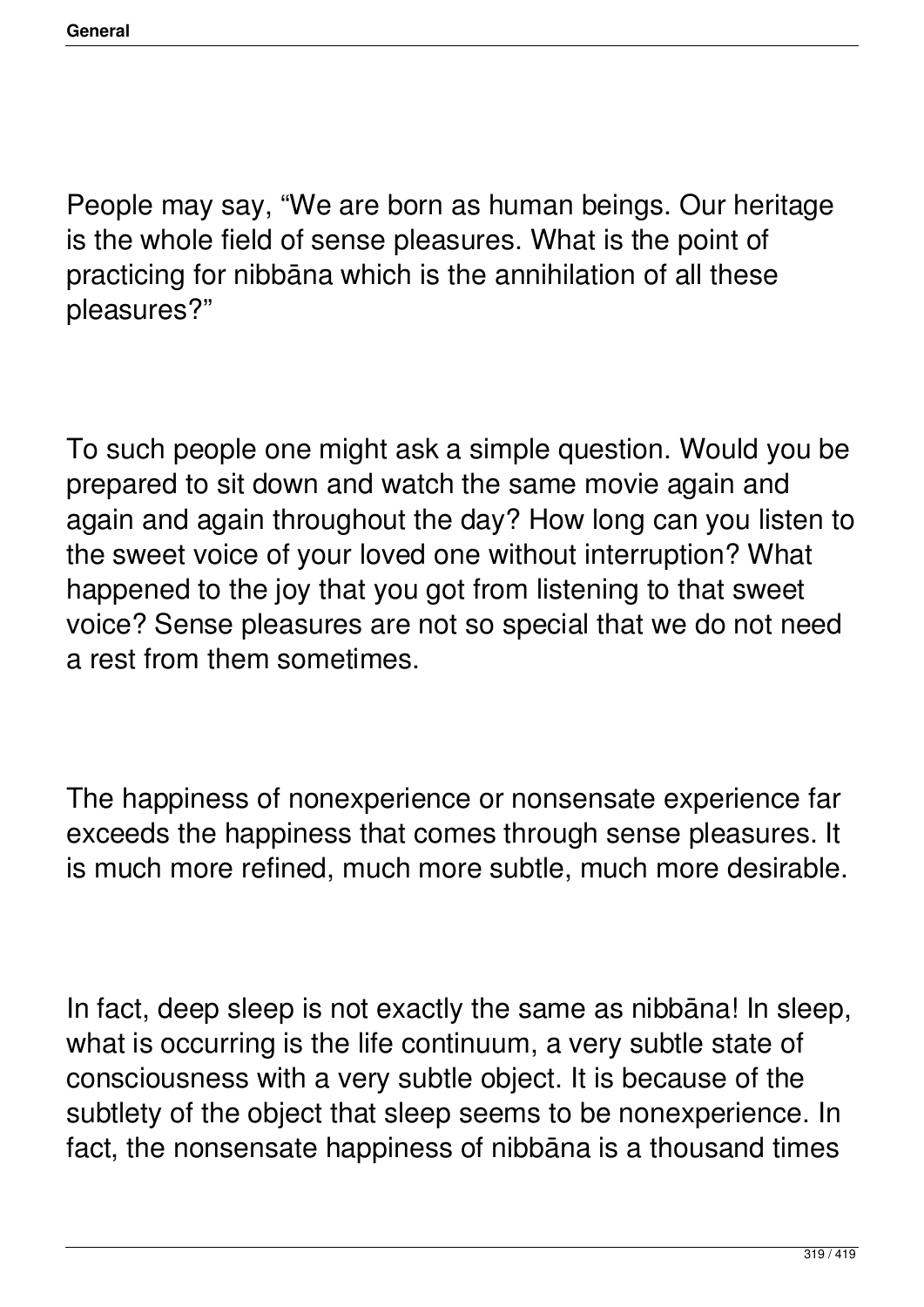greater than what is experienced in the deepest sleep.

Due to their great appreciation for nonexperience, non-returners and arahants continually resort to *nirodha samāpatti,* the great cessation attainment, whereby neither matter, mind, mental factors, nor even that most subtle form of matter, mind-borne matter, occur. When the non-returners and arahants emerge from this state, they sing the praises of nonexperience.

Here is part of their song: "How wonderful it is to have this suffering of mind and matter extinguished in nibbāna. When all sorts of suffering connected with mind and matter are extinguished, one can deduce that the opposite will occur, that there is happiness. So in the absence of suffering we noble ones rejoice, so blissful is nibbāna. Happy is nibbāna as it is free from suffering."

#### *The Nibbāna of the Buddhas*

Who was it that showed us the path to this great happiness? The Lord Buddha. This is a nibbāna which has been proclaimed by all enlightened Buddhas. In Pāli, the Buddha is called *samm ā sambuddha. Sammā*

means perfectly, correctly, rightly, and the Buddha is unique in that he understood the true nature of things as they really are.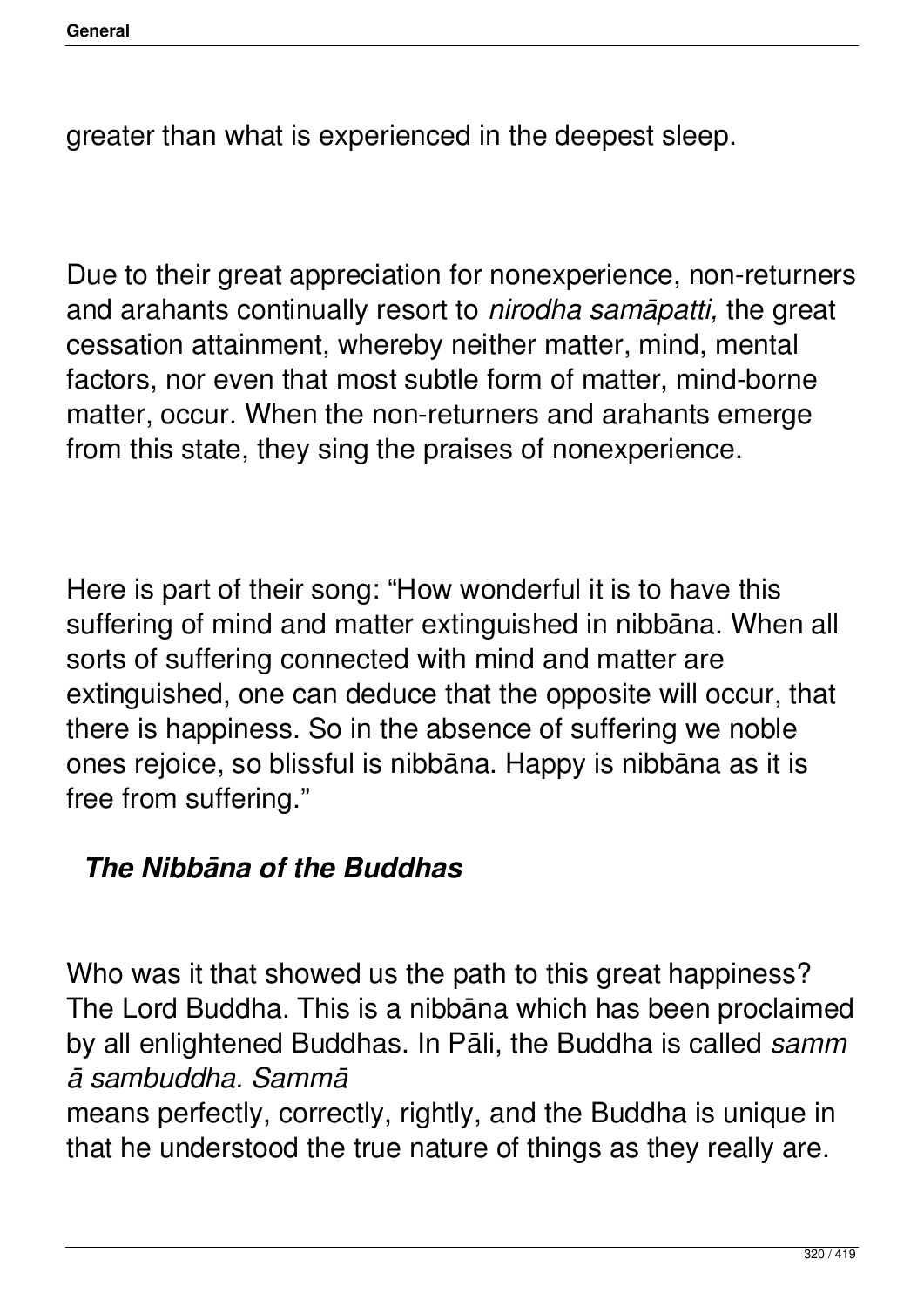The truth is true, yet what is known of it may be incorrect and wrong. The Buddha made no such mistakes. The prefix *sam-*

#### means personal, by oneself; and *Buddha*

means enlightened. The Buddha was enlightened by his own efforts. He did not receive his attainment from superbeings, nor did he depend on any other person. So, the nibbāna we are talking about is the one proclaimed by the sammā sambuddha, the perfectly self-enlightened one.

#### *Freedom from Sorrow*

Another characteristic of nibbāna is that it is free from sorrow. Most of you are familiar with sorrow. Imagine how wonderful it would be to be free from it. Nibbāna is called *virāga* in Pāli. This means free from dust and pollution. Dust as we normally know it makes things dirty and unpleasant. It may damage clothing and health. Far more lethal is the pollution of the kilesas! How often our minds are bombarded by this constant stream of greed, hatred, delusion, pride, conceit, jealousy, miserliness. In such a state, how can one expect the mind to be clean, pure and clear? In contrast nibbāna is completely free of all the kilesas.

### *Perfect Security*

*Khema* or security is another characteristic of nibbāna. In this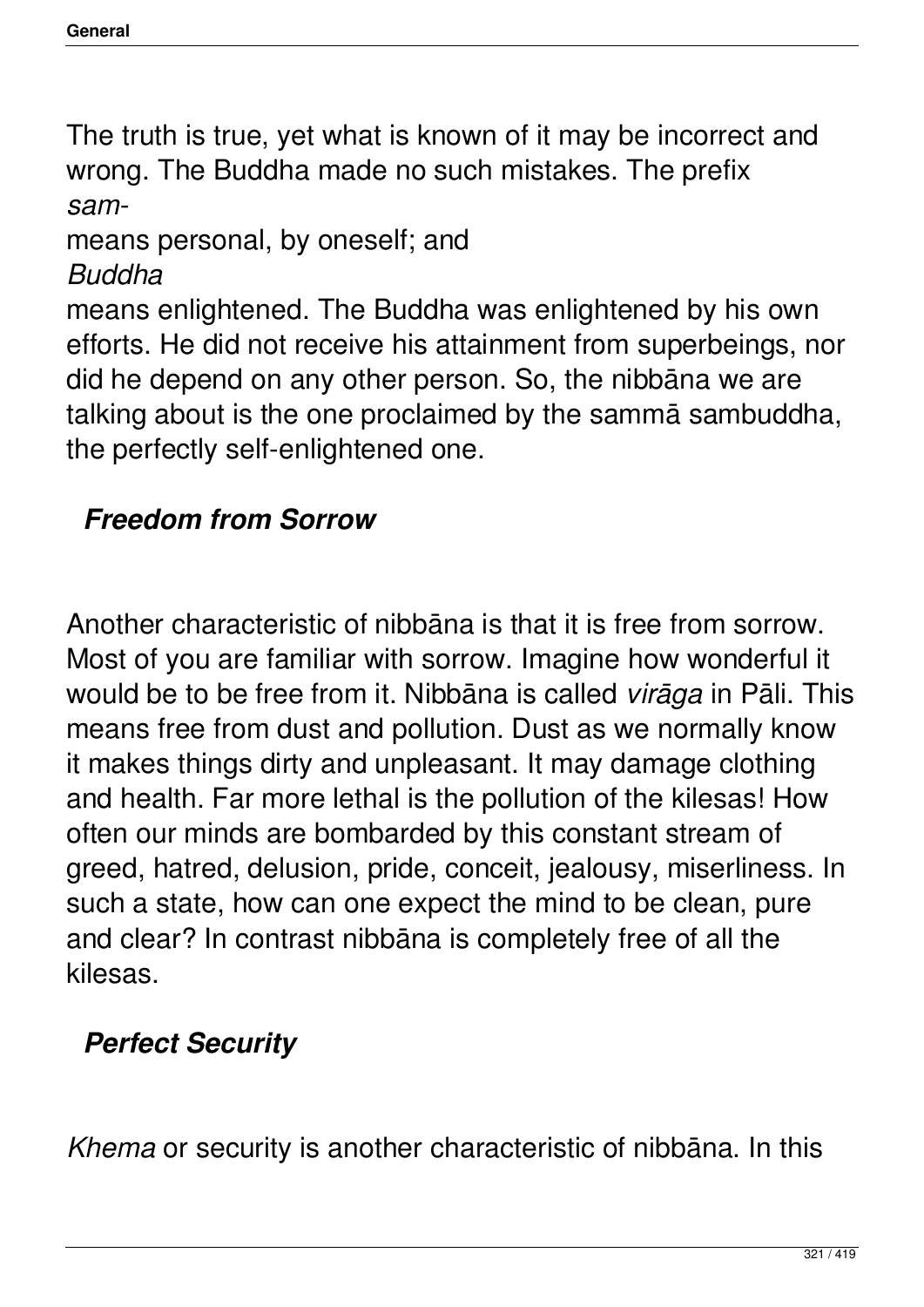world we are constantly confronted by dangers. Dangers of accident, danger of enemies harming us, danger of poison. In this age of advanced science, we live in constant fear of the weapons of war that have been invented. We would be completely helpless if a war occurred in which nuclear weapons are used. There is no escape from any of this except in nibbāna, which is totally free from all dangers, totally secure.

In the scriptures the nonsensate happiness of nibbāna is called that sort of happiness which is not mixed with kilesas. For people who experience sensate happiness, there is always some degree of greed involved. It is like food which you cook: if you add no spices, it tastes flat and not at all delicious. With spices, though, you can enjoy your food. It is the same with sensate happiness: unless there is greed, lust and desire, you will not enjoy an object. Precisely because nibbāna is not mixed with other things, it is called *pārisuddhi sukha,* meaning pristine and pure.

In order for us to experience this pristine happiness, we must first of all cultivate sīla, samādhi and paññā. Continuous effort to purify action, speech and mind will bring your mind to the point where it can enjoy nibbāna. I hope you will be able to work in this direction and attain pristine happiness in due course.

# **6. Chariot to Nibbāna**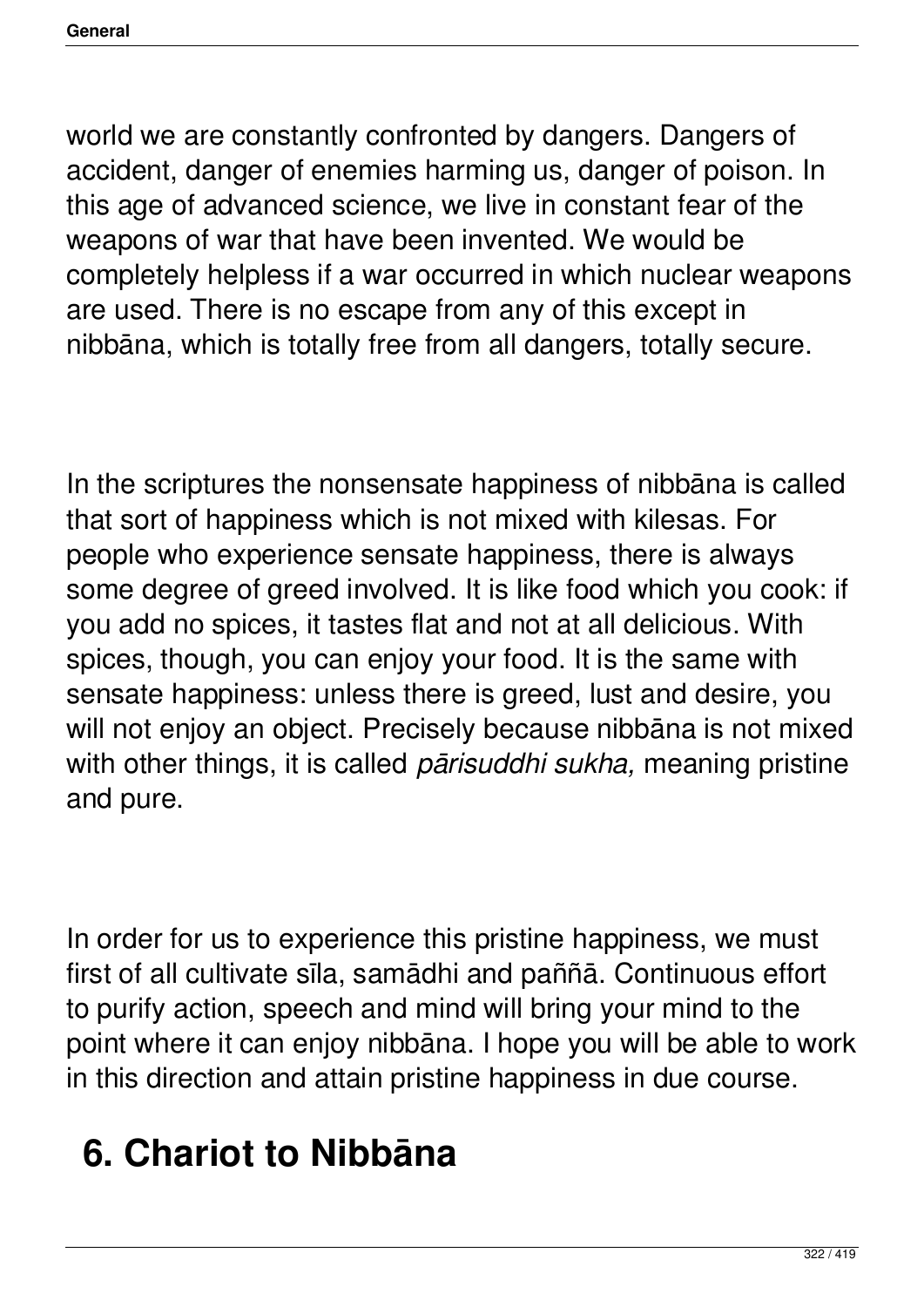Once, when the Buddha was staying in the Jeta Grove near the ancient city of Sāvatthī in India, he was visited in the wee hours of the night by a deva, come down from the heaven realms with a retinue of a thousand companions.

Although the deva's radiance filled the entire grove, he was nonetheless visibly distraught. He paid respects to the Buddha and then launched into the following lament: "O Lord Buddha," he cried, "devaland is so noisy! It's full of racket from all these devas. They look like *petas* (unhappy ghosts) to me, frolicking in their own land. Confusing it is to be in such a place. Please show me a way out!"

This was an odd speech for a deva to make. The heaven realms are characterized by delight. Their residents, elegant and musically inclined, hardly resemble petas who live in extreme misery and suffering some petas are said to have gigantic bellies and pinhole mouths, so that they feel a constant, terrible hunger which they cannot satisfy.

Using his psychic powers, the Buddha investigated the deva's past. He learned that only recently this deva had been a human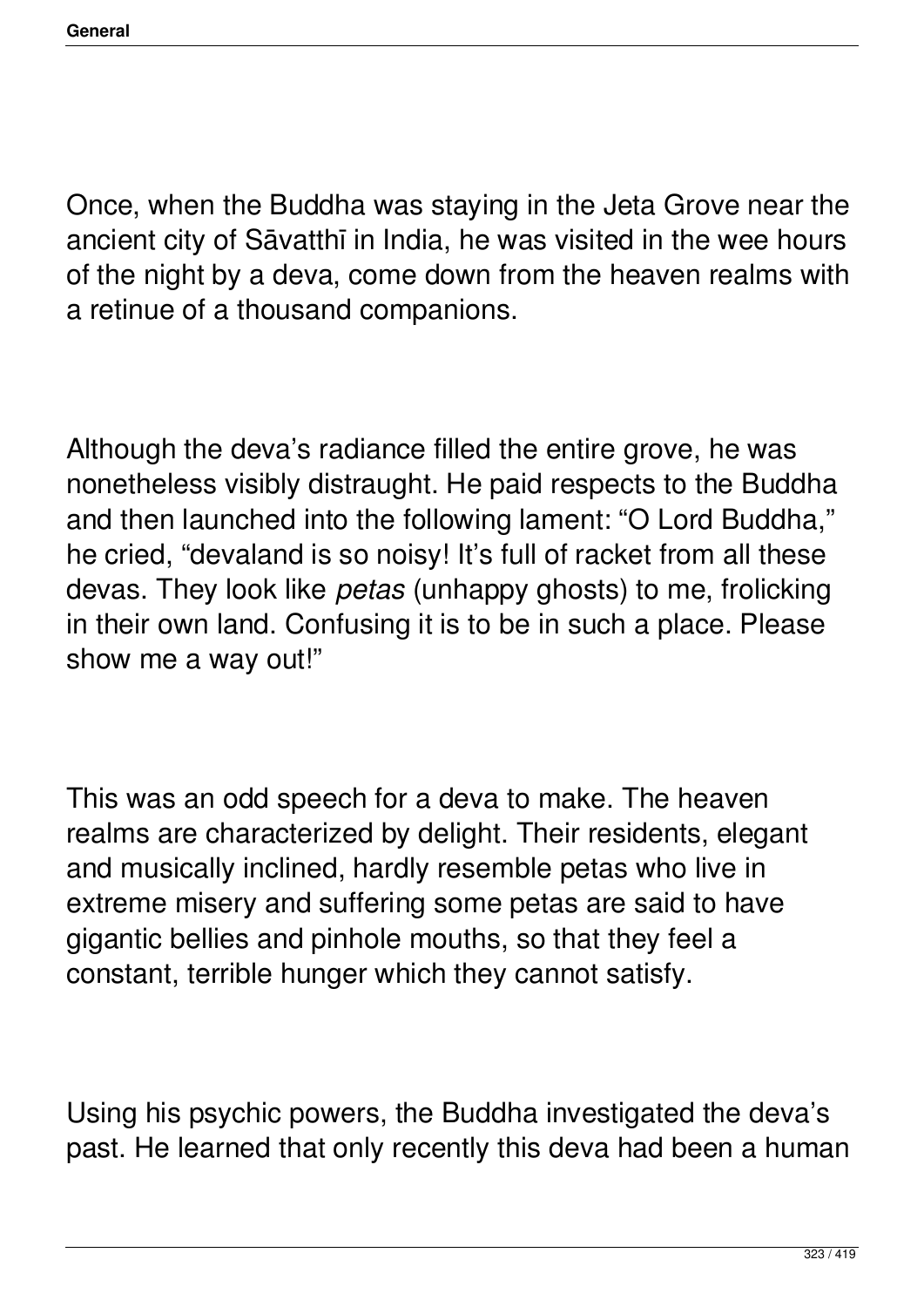being, a practitioner of the Dhamma. As a young man he had had such faith in the Buddha's doctrine that he left home to become a bhikkhu. After the required five years under a teacher, he had mastered the rules of conduct and community life and had become self-sufficient in his meditation practice. Then he retired to a forest alone. Because of his tremendous wish to become an arahant, the bhikkhu's practice was extremely strenuous. So as to devote as much time as possible to meditation, he slept not at all and hardly ate. Alas, he damaged his health. Gas accumulated in his belly, causing bloating and knife-like pains. Nonetheless the bhikkhu practiced on single-mindedly, without adjusting his habits. The pains grew worse and worse, until one day, in the middle of walking meditation, they cut off his life.

The bhikkhu was instantly reborn in the Heaven of the Thirty-three Gods, one of several deva realms. Suddenly, as if from a dream, he awoke dressed in golden finery and standing at the gates of a glittering mansion. Inside that celestial palace were a thousand devas, dressed up and waiting for him to arrive. He was to be their master. They were delighted to see him appear at the gate! Shouting in glee, they brought out their instruments to entertain him.

Amidst all this, our poor hero had no chance to notice that he had died and been reborn. Thinking that all these celestial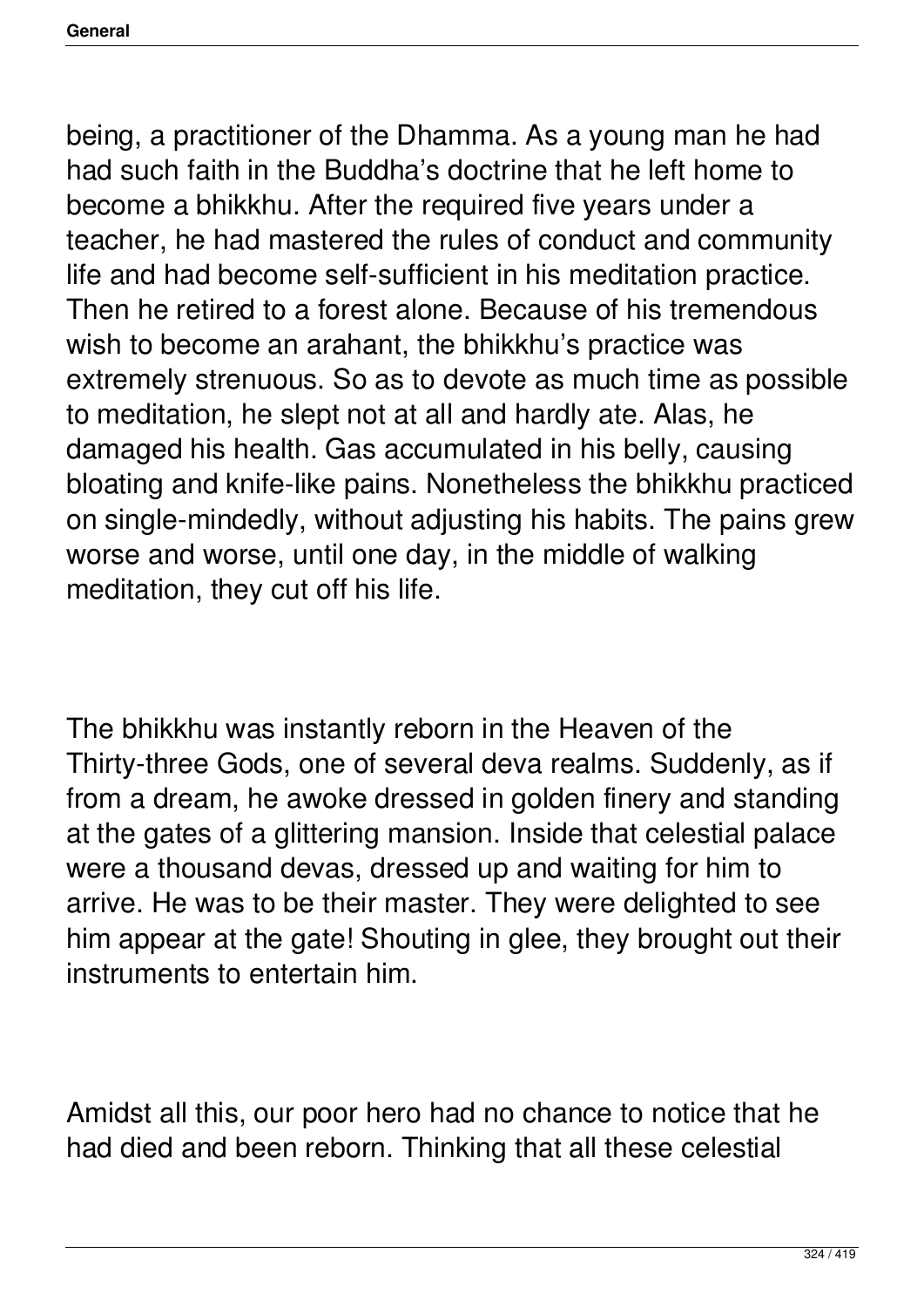beings were no more than lay devotees come to pay him respects, the new deva lowered his eyes to the ground, and modestly pulled up a corner of his golden outfit to cover his shoulder. From these gestures, the devas guessed his situation and cried, "You're in deva-land now. This isn't the time to meditate. It's time to have fun and frolic. Come on, let's dance!"

Our hero barely heard them, for he was practicing sense restraint. Finally some of the devas went into the mansion and brought out a full-length mirror. Aghast, the new deva saw that he was a monk no more. There was no place in the entire heaven realm quiet enough to practice. He was trapped.

In dismay he thought, " When I left my home and took robes, I wanted only the highest bliss, arahantship. I'm like the boxer who enters a competition hoping for a gold medal and is given a cabbage instead!"

The ex-bhikkhu was afraid even to set food inside the gate of his mansion. He knew his strength of mind would not last against these pleasures, far more intense than those of our human world. Suddenly he realized that as a deva he had the power to visit the human realm where the Buddha was teaching. This realization cheered him up.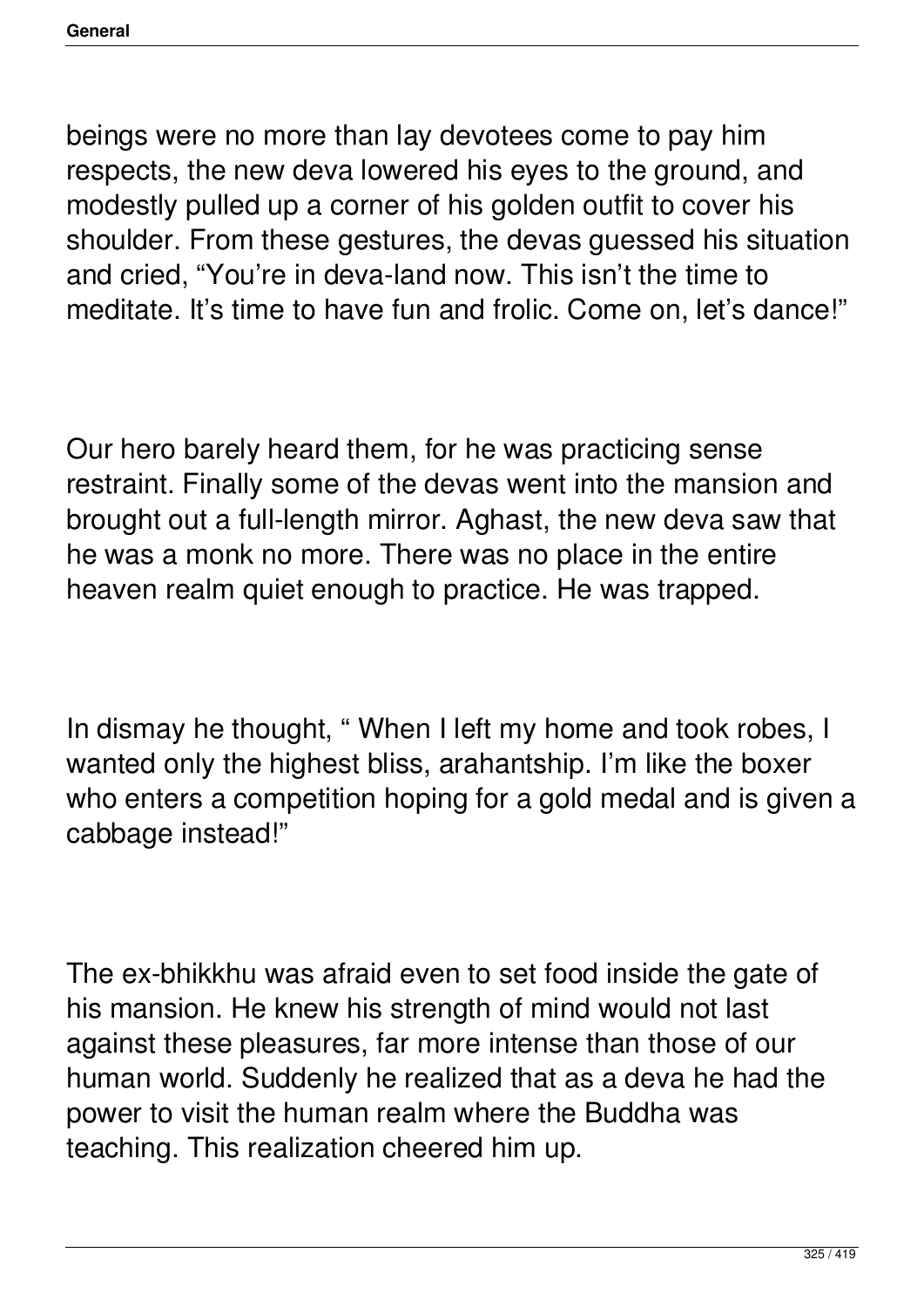"I can get celestial riches any time," he thought, "but the opportunity to meet a Buddha is truly rare." Without a second thought he flew off, followed by his thousand companions.

Finding the Buddha in the Jeta Grove, the deva approached him and asked for help. The Buddha, impressed by his commitment to practice, gave the following instructions:

"O deva, straight is the path you have trodden. It will lead you to that safe haven, free from fear, which is your goal. You shall ride in chariot that is perfectly silent. Its two wheels are mental and physical effort. Conscience is its backrest. Mindfulness is the armor that surrounds this chariot, and right view is the charioteer. Anyone, woman or man, possessing such a chariot and driving it well, shall have no doubt of reaching nibbāna."

# **WHAT IS WRONG WITH A CONTINUOUS PARTY?**

This story of the bhikkhu-deva is outlined in the collection of Pāli suttas known as the *Sa*□ *yutta Nikāya.* It illustrates many things about meditation practice. We will examine it step by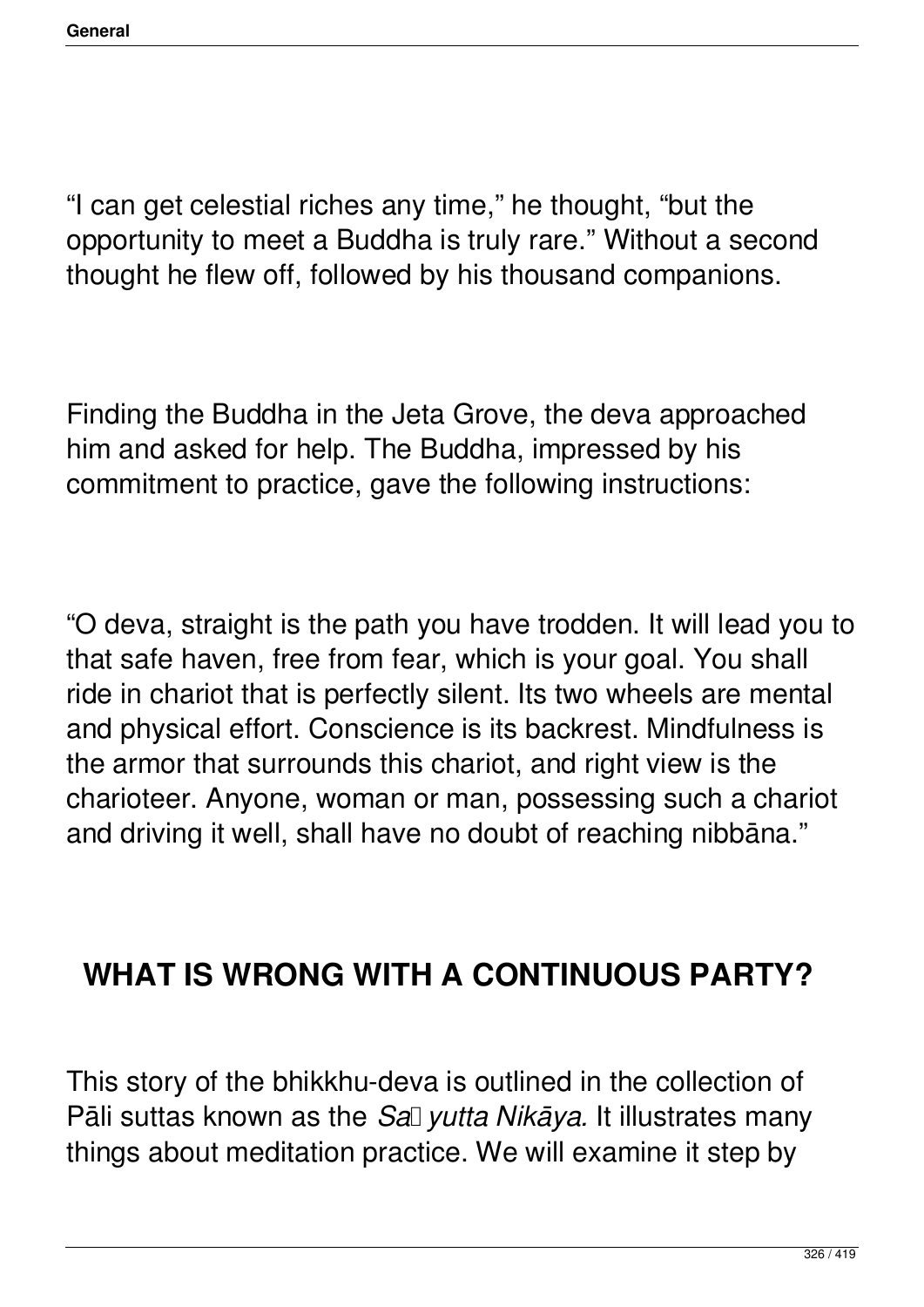step. But perhaps the first question you will ask is, "Why would anyone complain about rebirth in a heaven realm?" After all, deva-land is a continuous party, where everyone has a gorgeous long-lasting body and is surrounded by sensual pleasures.

It may be unnecessary to die and be reborn to understand the deva's reaction. There are heaven realms right on this planet. Is true and permanent happiness to be found in any of them? The United States, for example, is a very advanced country materially. There, a vast array of sense pleasures is available. You can see people intoxicated, drowning in luxury and pleasure. Ask yourself whether such people think about looking deeper, of making an effort to seek the truth about existence? Are they truly happy?

When he had been a human being, our deva had had utter faith in the Buddha's teaching that the highest bliss is the freedom that comes through Dhamma practice. In search of this happiness beyond the senses, he renounced worldly enjoyments and devoted himself to the life of a bhikkhu. He strove ardently to become an arahant. In fact, he strove too ardently and brought on his own premature death. Suddenly, he found himself back at square one — surrounded by the sensual pleasures he had tried to leave behind. Can you understand his feeling of disappointment?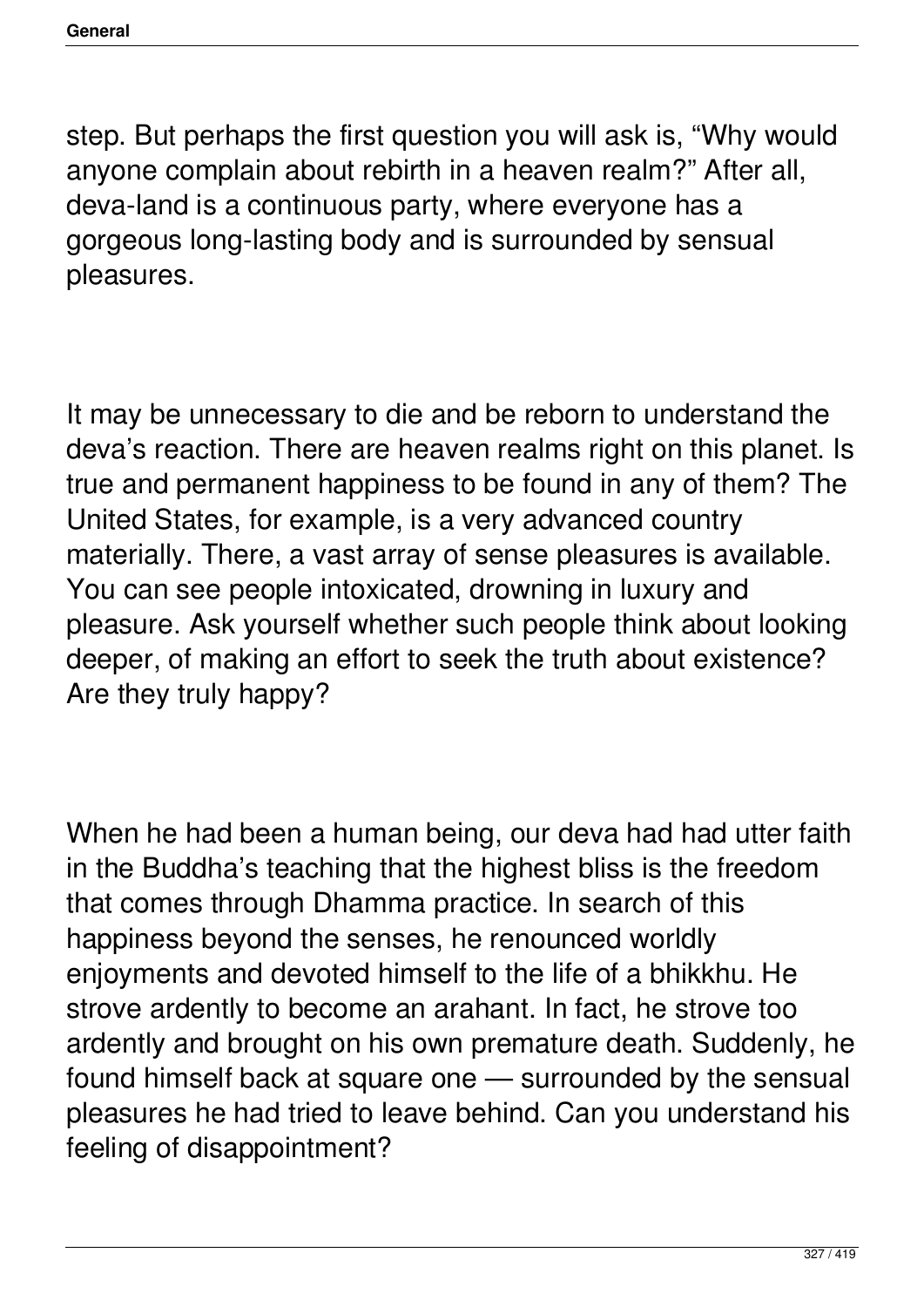Actually death is nothing very novel. It is just a shift of consciousness. There is no intervening consciousness between the awareness of death and rebirth-consciousness. Unlike humans, moreover, birth for devas is spontaneous and painless.

Therefore, the yogi lost no momentum in his practice between one life and the other. Here again, it is not surprising that he would complain about the noise in deva-land. If you have ever practiced deeply, you know how disruptive and painful sound can be at times, either in a sudden burst or as a sustained barrage. Imagine you have just reached a place of quiet and calm in your sitting, and the telephone rings. Instantly your whole hour of samādhi can go to pieces. If this experience has ever happened to you, you might understand this yogi's outburst comparing devas to the unhappy ghosts. When that phone rings, I wonder what sort of curse arises in you, even if a friend is calling!

In the original Pāli, this sutta contains a play on words. The deva had found himself in a heavenly pleasure grove called Nandana Vana, famous for its beauty. In his speech to the Buddha, he renamed it Mohana, from the word *moha,* delusion — a place that creates chaos and confusion in the mind.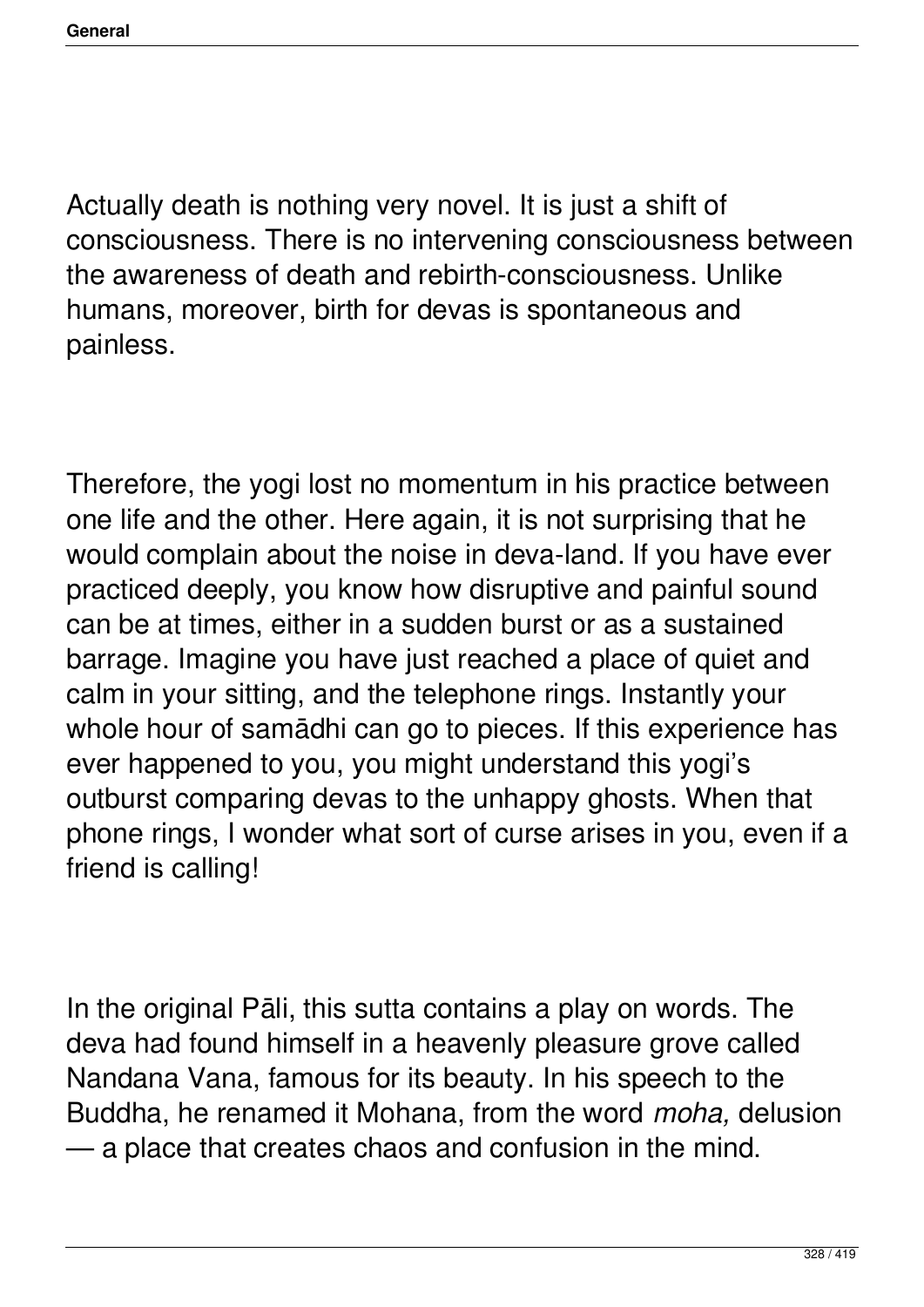## *The Way of Renunciation*

From a yogi's point of view, surely you can also appreciate the distracting quality of intense pleasure. Perhaps your goal is not arahantship, as this yogi's was — or perhaps it is. Whatever results you expect from your meditation practice, surely you value the concentration and tranquility that meditation brings. To achieve these goals, a certain amount of renunciation is necessary. Each time we sit down to meditate, even for one hour, we renounce the possibility of seeking out an hour's worth of pleasure and distraction. But we find some measure of relief from distraction itself, the suffering of the mind which chases after pleasant feelings. If we go to a longer retreat, we leave behind our home, our loved ones and our pastimes. Yet many of us find these sacrifices worthwhile.

Though he complained of the heavenly conditions, the bhikkhu-deva was not really looking down on the devas' way of life. Much more, he was disappointed in himself for not achieving his goal. It is as if you took a job in hopes of earning \$1,000. You work hard, industriously and meticulously, but at the end of the day your task remains unfinished, and you are paid only \$50. This would be a letdown. Not that you would despise the \$50, but you feel disappointed at not meeting the goal you set for yourself. So, too, this yogi was angry with himself and compared himself to the boxer who had won a cabbage instead of a gold medal. His deva companions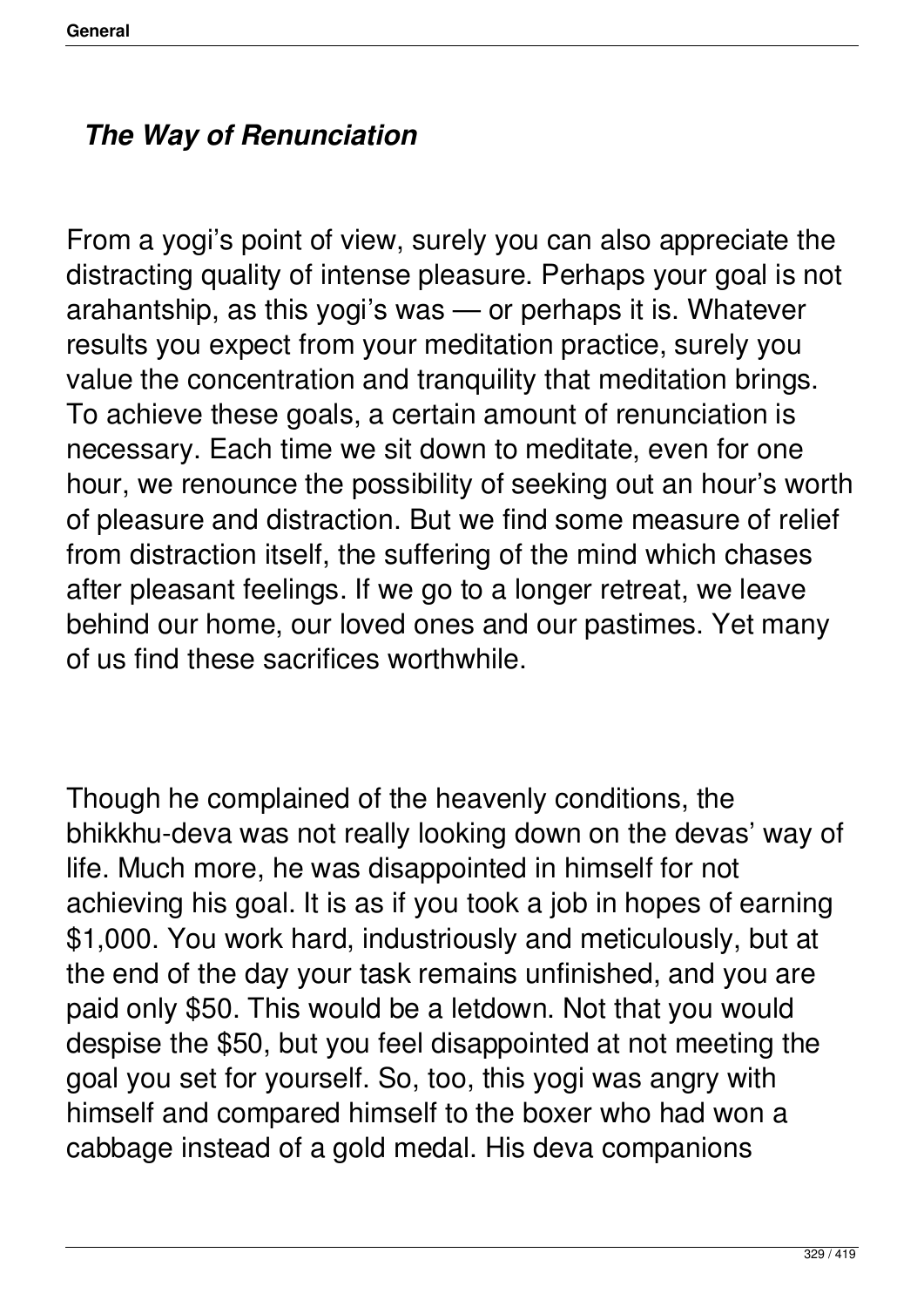understood and were not insulted in the least. In fact, they were intrigued enough to follow him to the earthly realm, where they, too, benefited from the Buddha's instructions.

If you are well established in Dhamma, your interest in meditation will follow you wherever you go, even into devaland. If not, you will shortly become entangled in the pleasures offered by whatever environment you may inhabit, and that will be the end of your career as a Dhamma pilgrim.

## *Establishing Oneself in Practice*

Let us investigate how this yogi became established in his practice. Before going alone into the forest, he was dependent on a teacher for five years and lived in community with other bhikkhus. He served the teacher in large and small ways, received meditation instruction, and perfected the Vinaya rules of morality. Each year he sat a three-month Rains retreat and afterwards participated in the traditional ceremony where monks discuss each other's faults in a spirit of lovingkindness and compassion, so that each can correct his own shortcomings.

This man's background is significant for all of us as yogis. Like him, all yogis should strive to fully understand the mechanics of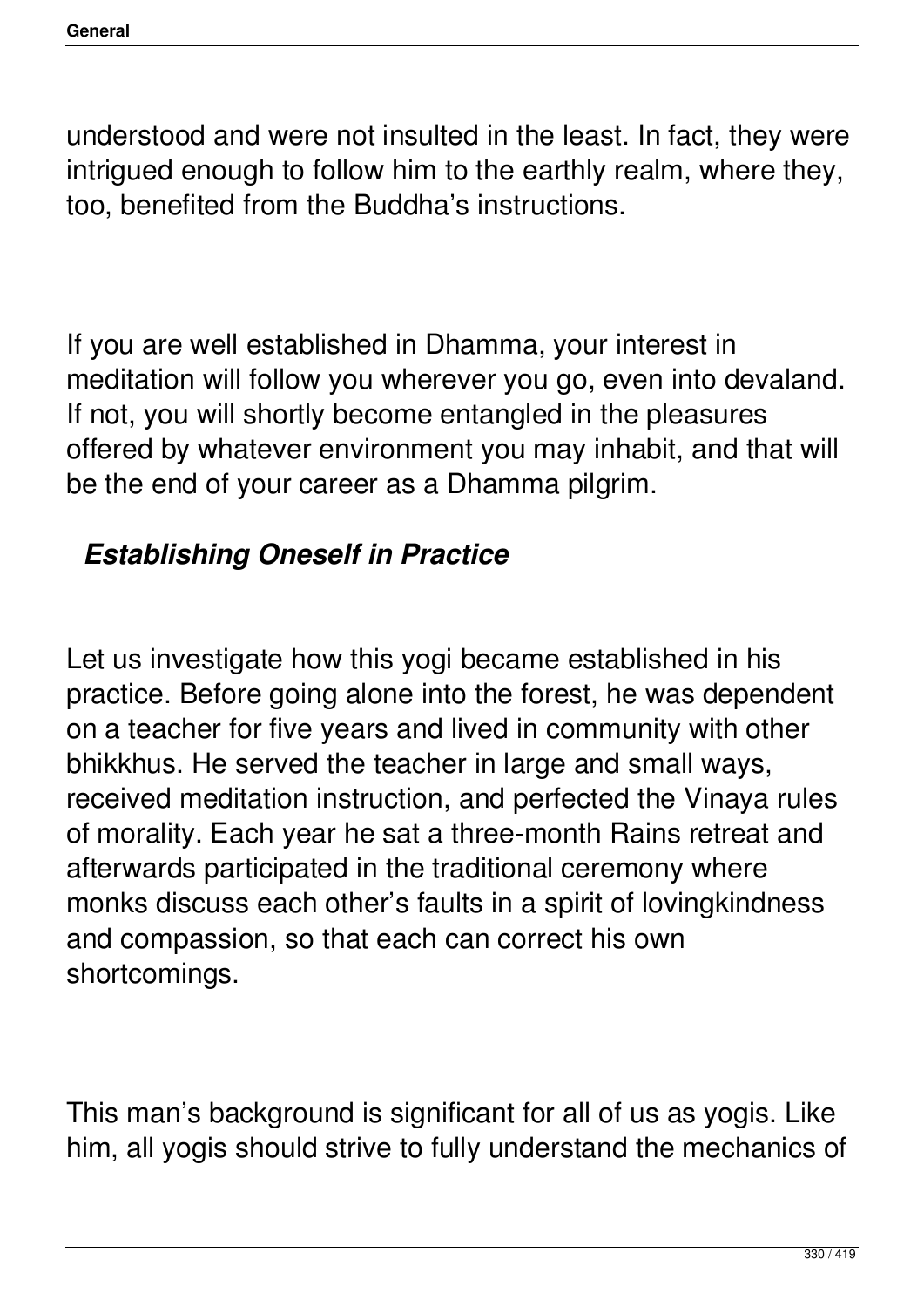observing the precepts, until purity of conduct is a full and natural part of our lives. We must also be aware of our responsibilities to each other as we live together in this world. We must learn to communicate in ways that are helpful and loving. As for meditation, until we have a high degree of skill, completing the whole series of vipassanā insights, it is also necessary for us to depend on a reliable and competent teacher.

#### *Distinguishing the Essential from the Superfluous*

This bhikkhu had a great virtue: total commitment to the Dhamma, to realizing the truth. For him all else was secondary. Extremely careful to distinguish the essential from the superfluous, he avoided external activities and spent as much time as possible trying to be mindful.

It is good for all of us to limit our responsibilities so that we have more hours for meditation. When at times this is impossible, we can remember the tale of Mother Cow. As you know, cattle are forever busy munching grass; they eat all day. Now, Mother Cow has a pretty young calf who is also quite frisky and mischievous. If she grazes on without a thought for her calf, the calf will surely run off and get into trouble. But if she neglects her own needs and only watches the calf, she will have to graze all night. So, Mother Cow keeps an eye on the calf and grazes at the same time. A yogi who has a job or a task to do should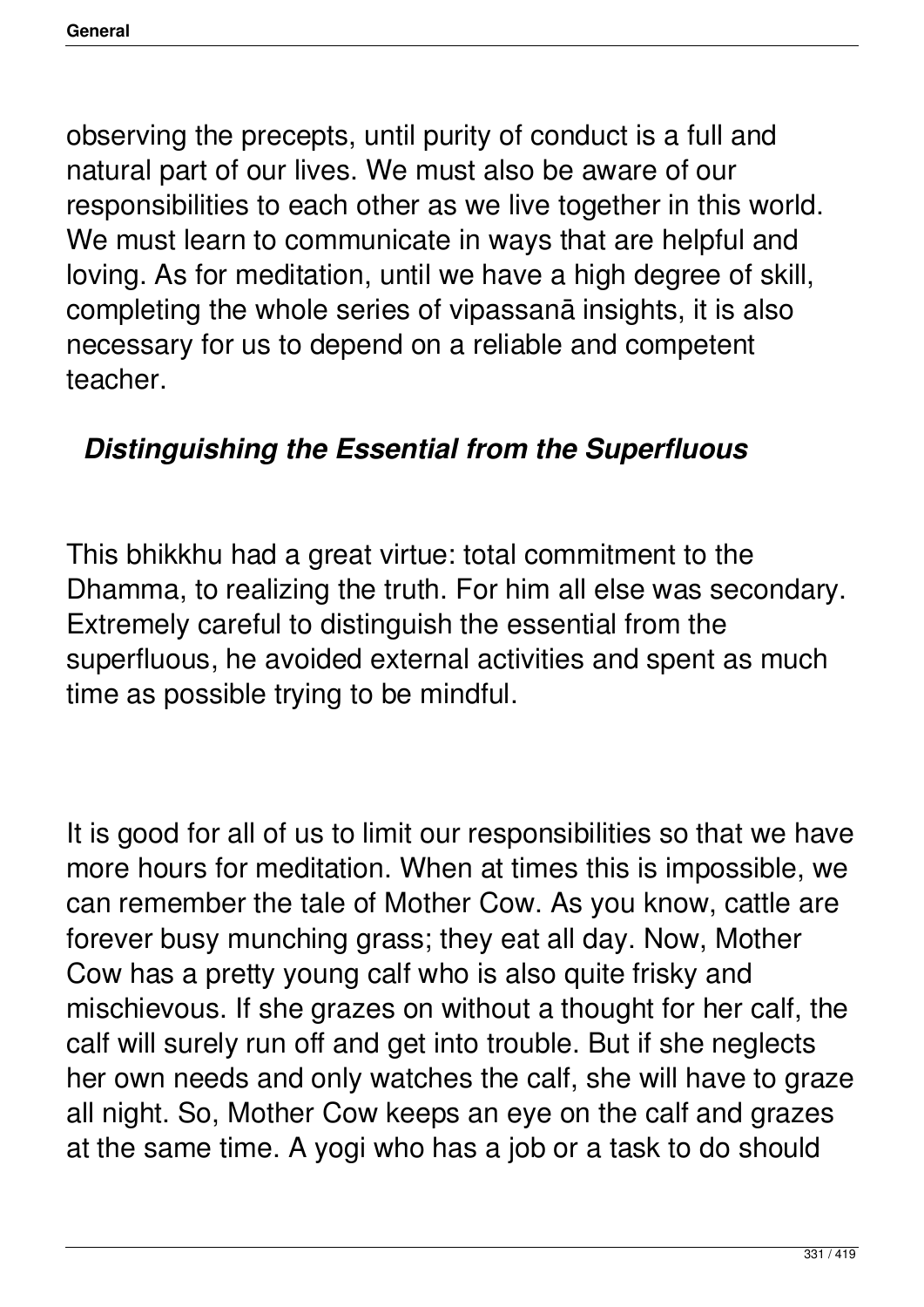imitate her. Do your work but keep an eye on the Dhamma. Make sure that your mind does not wander off too far!

We know that this bhikkhu was an industrious and ardent yogi. During his waking hours he tried his best to be mindful, as all of us know should be done. The Buddha allowed monks to sleep four hours, through the middle watch of the night. But this bhikkhu's sense of urgency was such that he put his bed aside and did not even think of sleeping. Furthermore, he ate almost nothing, content with his exercise in persistent energy.

I do not suggest that you should stop eating and sleeping. I would like you simply to appreciate his level of commitment. During an intensive meditation retreat it is advisable to sleep as the Buddha instructed, four hours, if one can manage this. More is necessary in daily life, but still it is not good to dull oneself with too much lying in bed. As for food, you should eat to your satisfaction, so that you have sufficient strength for your daily activities and for meditation practice, but not so much that you feel bloated and sleepy. The story of this bhikkhu points out the need to eat for health, at least a sufficiency of food.

A person who dies in the process of meditation, or while giving a discourse on the Dhamma, can be regarded as a hero or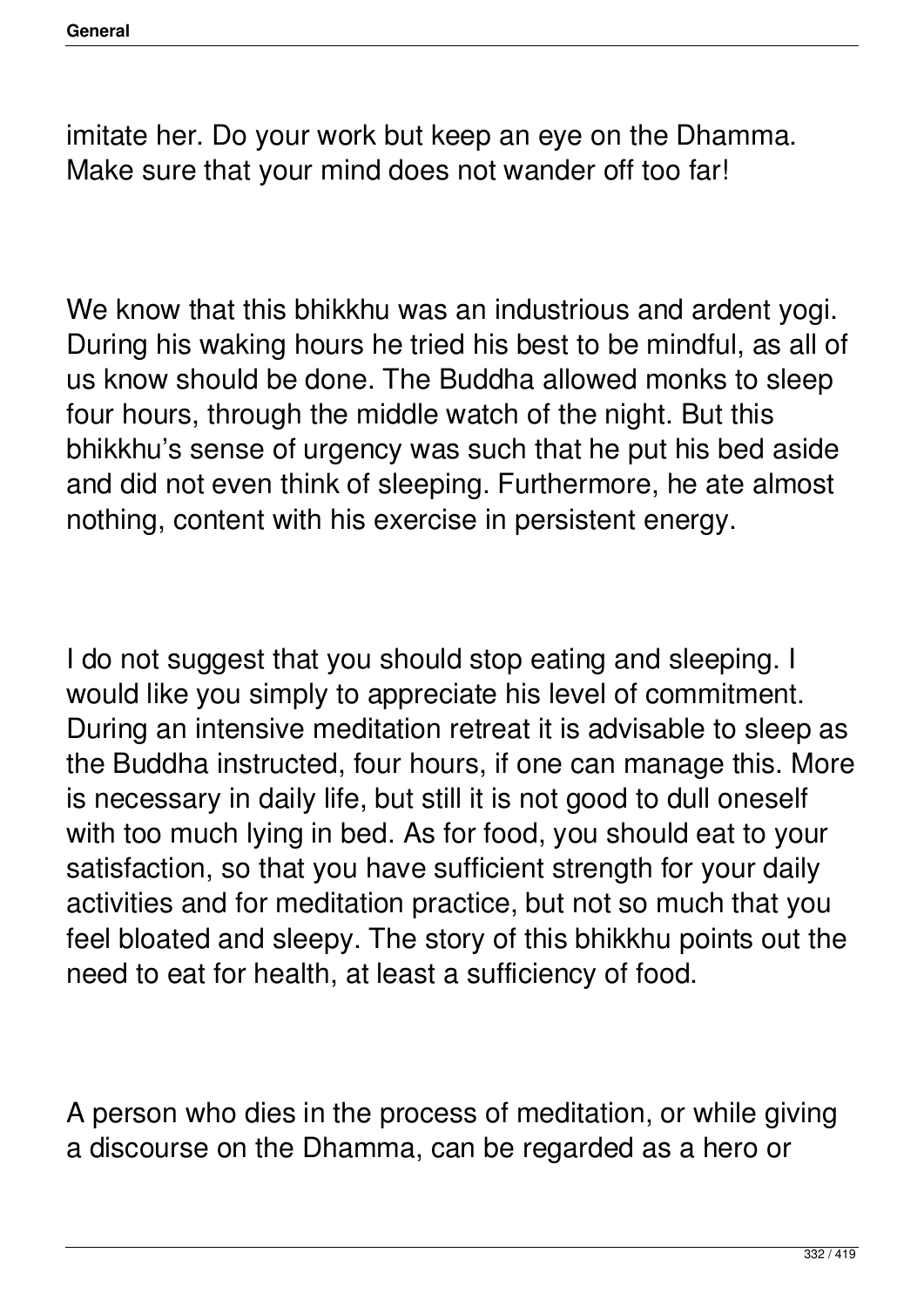heroine fallen in battle. Our bhikkhu was doing his walking meditation when he was struck down by the sharp knife of wind in his system. He woke up in devaland. And so might you, if you die while meditating, even if you are not enlightened.

Even from a fortunate rebirth, you may wish for an escape route, a way to perfect freedom and safety. During his visit to the heaven realm, the bhikkhu-deva was frightened by his own capacity for desire. If he so much as set foot in the gate of his palace, he realized that his moral precepts might begin to erode. Enlightenment was still his first priority, and for this he needed to keep his virtue intact. He fled to Jeta Grove and blurted out his question.

## *The Buddha's Progressive Instructions*

The Buddha's response was unusually succinct. Generally, he instructed people step by step, beginning with morality, progressing through the right view of kamma and concentration, before he began with insight practice. To illustrate this order of teaching, he once gave the example of an art master. Approached by a neophyte who wants to paint, the master does not just hand out a brush. The first lesson is stretching a canvas. Just as an artist cannot paint in empty air, so it is futile to begin vipassanā practice without a basis in morality and understanding of the law of kamma. Without these two things, there will be no surface, as it were, to receive concentration and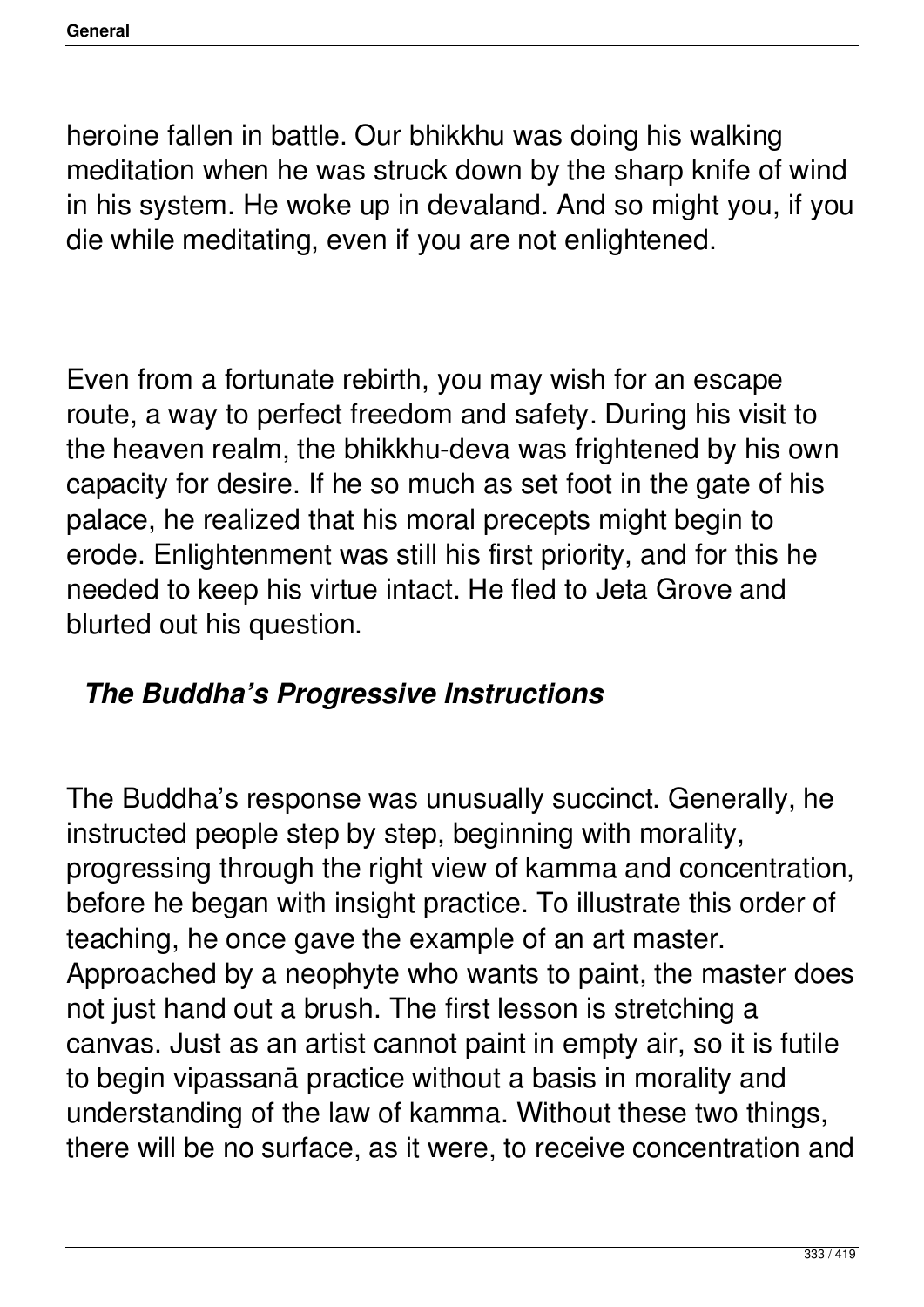wisdom. In some meditation centers, morality and kamma are ignored. Not much can result from meditation under these circumstances.

The Buddha also tailored his instructions to his listeners' backgrounds or propensities. He saw that this unusual deva had been a mature bhikkhu and meditation practitioner, and that he had not broken his moral precepts during that abbreviated stop in the Heaven of the Thirty-three Gods.

There is a Pāli word, *kāraka,* meaning a dutiful and industrious person. Our bhikkhu had been one of these. He was not a yogi by name only; not a philosopher or a dreamer, lost in ideas and fantasies; nor a sluggard, gazing blankly at whatever objects arose. On the contrary, he was ardent and sincere. The bhikkhu walked the path with total commitment. His profound faith and confidence in the practice supported a capacity for sustained effort. Moment to moment, he tried to put into practice the instructions he had received. One might regard him as a veteran.

#### *The Direct Route to Freedom*

The Buddha gave this committed one a veteran's instructions. "Straight is the path you have trodden," he said. "It will lead you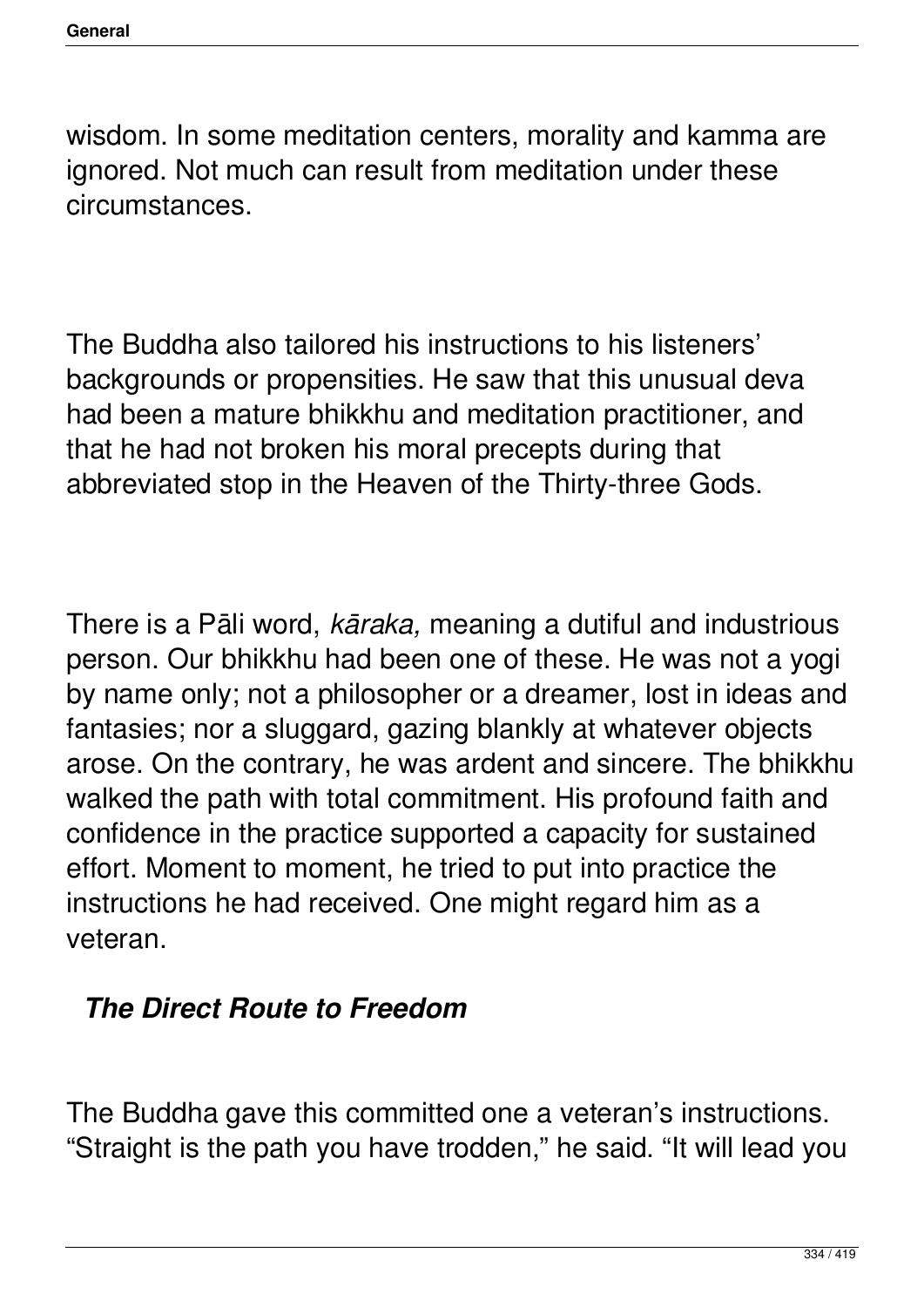to that safe haven, free from fear, that is your goal." The path in question, of course, was the Noble Eightfold Path. This deva had already begun walking on it, and the Buddha was giving him the go-ahead to continue. Aware, moreover, that the deva wanted to be an arahant in this very life, the Buddha was offering he straight path, straight vipassanā.

The Noble Eightfold Path is very straight indeed. It has no sidetracks. It neither curves, nor bends, nor wriggles. It just leads straight on toward nibbāna.

## *The Ten Types of Crooked Behavior*

We can better understand this virtue of straightness by examining its opposite. It is said that there are ten types of unwholesome, or crooked, behavior. A person untamed with respect to these ten actions of body, speech and mind, is sees as crooked in the eyes of the wise. He or she is not honest, not straight, lacks moral integrity.

Crooked bodily behavior is of three kinds. The first is connected with feelings of hatred and aggression. If one lacks mettā and karu $\Box$  ā, love and compassion, one can easily succumb to such feelings and translate them into actions on a physical level. One might kill, harm or otherwise oppress other beings. Crooked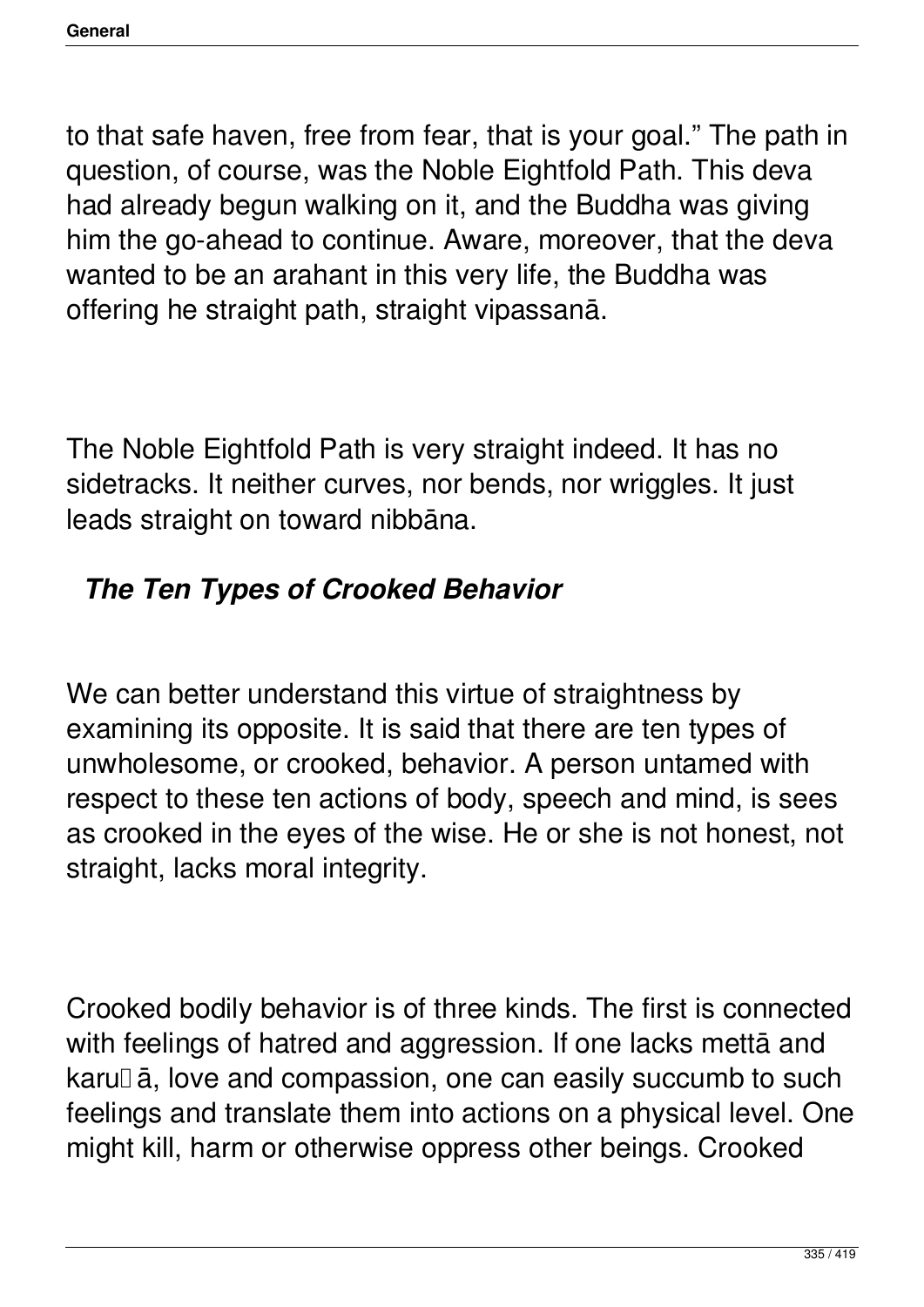behavior can also stem from greed, which, uncontrolled, leads to stealing or deceitful acquisition of another's property. Sex is the third area of bodily crookedness. A person attacked by lust, interest only in his or her own gratification, may commit sexual misconduct without consideration for another's feelings.

There are four kinds of crooked speech. First, one can lie. Second, one can speak words that cause disharmony, instigating the breakup of friendships or communities. Third, one can speak hurtfully, coarsely and crudely, obscenely. Frivolous chatter is the fourth kind of crooked speech.

On the level of the mind, three types of crookedness are listed. One might think about harming other people. One might covet their property. Or, one can have a wrong view of the law of kamma. Not accepting the law of kamma, can lead to acting irresponsibly, creating the conditions for one's own suffering and that of others.

There are other kinds of mental behavior that are unwholesome though not included in this list, such as sloth and torpor, restlessness, and all the myriad subtle permutations of the kilesas. A person subject to these forces is considered to possess a crooked mind.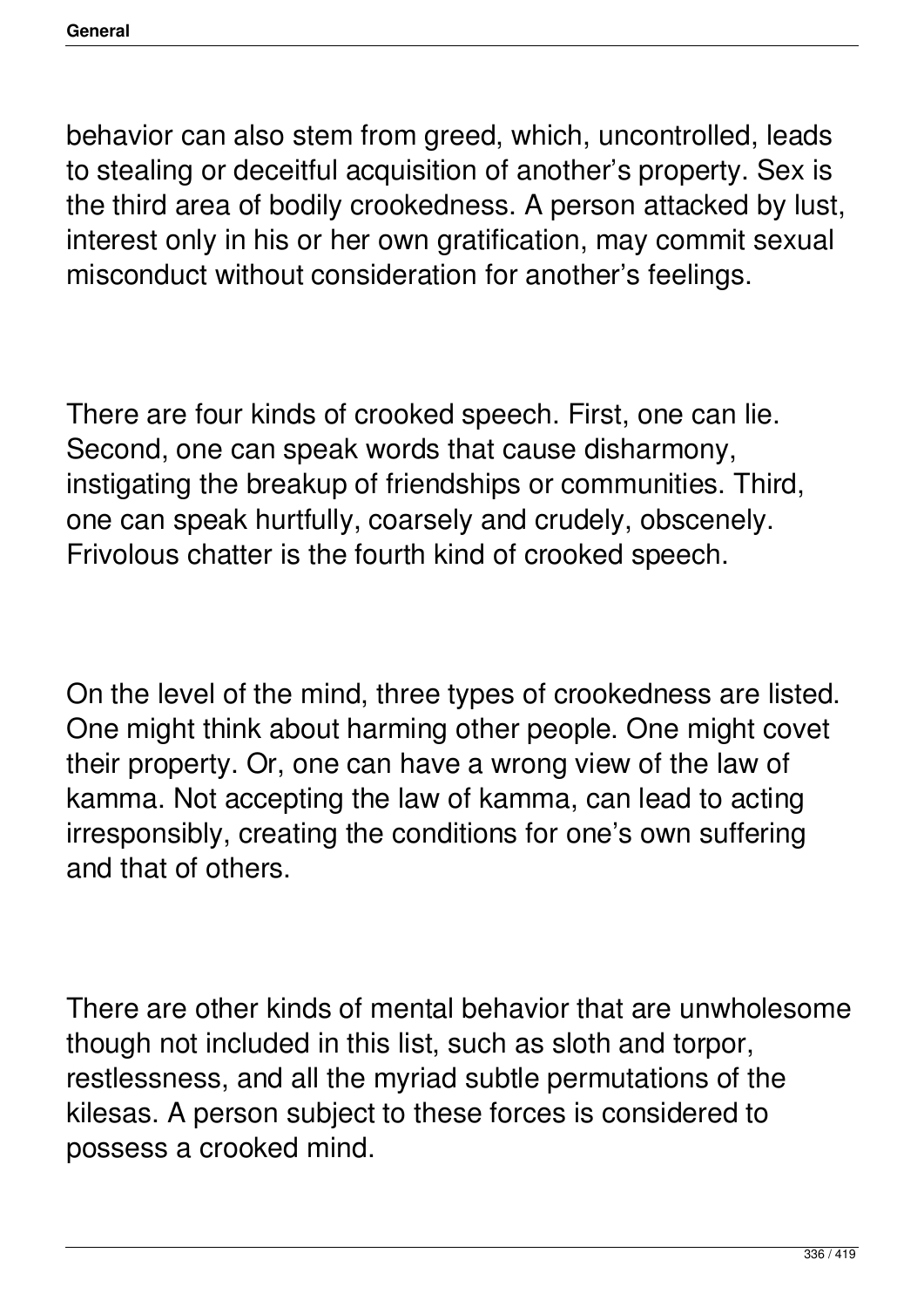### *Dangers of Walking a Crooked Path*

One who is not free from these inner and outer forms of unwholesome behavior is said to walk a crooked path. He or she cannot expect to arrive at any safe place. He or she is constantly exposed to many kinds of danger.

There is the danger of self-judgment, remorse and regret. One may find a justification for a particular unwholesome action, word or thought, or one might be unaware at first that it is unskillful. Later reflection brings a flood of remorse. One berates oneself, "That was really a stupid thing to do." Remorse is painful, and it is not a feeling anyone else imposes on you. By walking the crooked path, you brought its suffering on yourself. Such an eventuality is fearsome anytime, but it is truly dreadful one one's deathbed. Just prior to death, an uncontrollable stream of consciousness arises, a recollection of one's life and actions. If you have many virtuous and generous actions to remember, your heart will be filled with warmth and clam, and you can die in peace. If you have not been careful in your morality, remorse and regret will overwhelm you. You will think, "Life is so short, and I misused my time. I failed to make full use of the chance to live up to the highest standard of humanity." By then it will be too late to mend your ways. Your death will be a painful one. Some people suffer so greatly at this time that they weep and cry out as they die.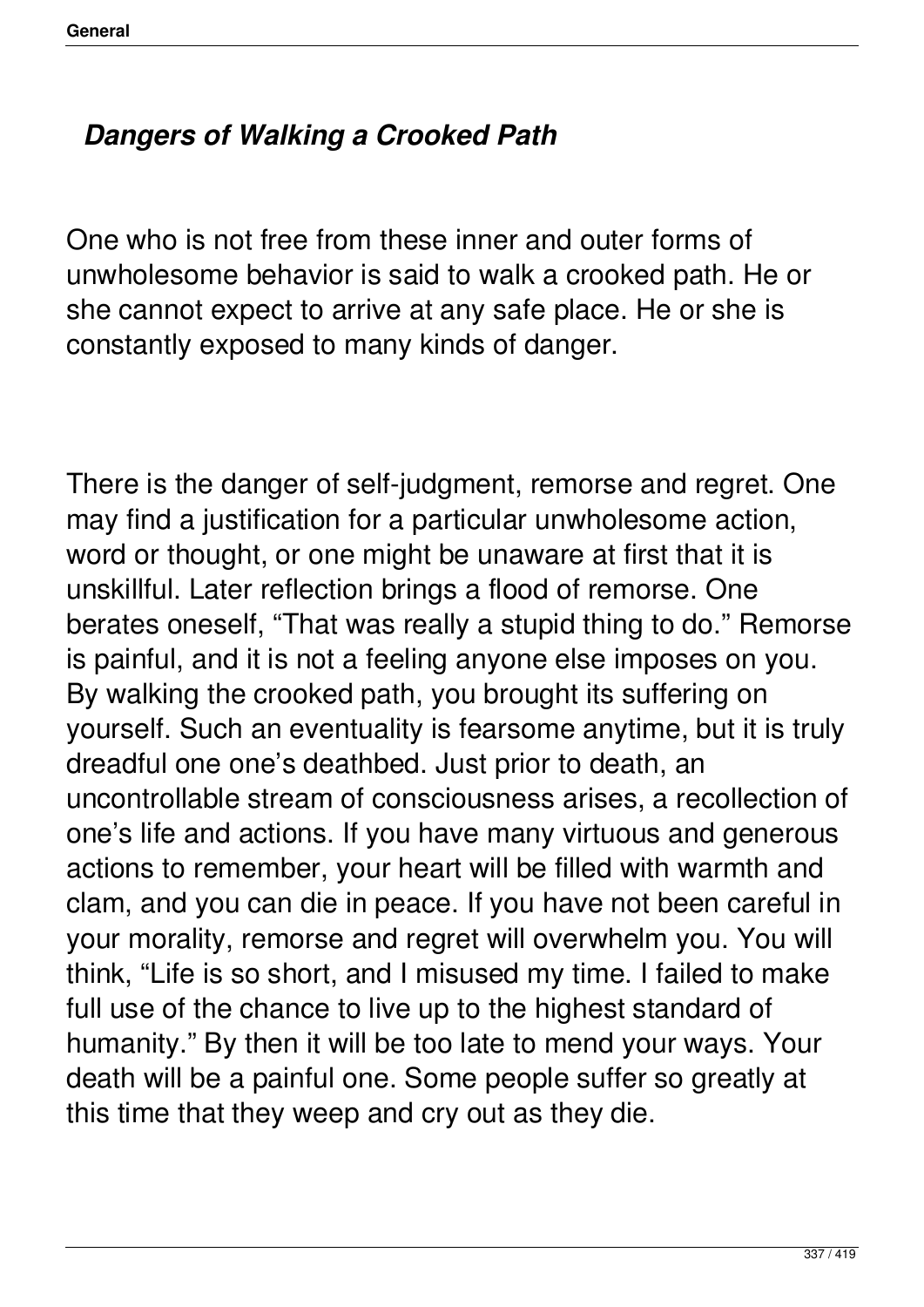Self-judgment is not the only danger for a person choosing the crooked path. He or she must also contend with the blame and censure of the wise. Goodhearted people do not offer their friendship to the untrustworthy or the violent, nor hold them in high esteem. Unwholesome people end up as misfits, unable to live in society.

Somewhere along the crooked path, you may find yourself crossing swords with the law. If you break the law, the law gets even with you. The police nab you and you will be forced to pay for your misdeeds, with a fine, or a jail sentence, or perhaps even capital punishment, depending on the crime. The world at this present age is filled with violence. Many, many people break the law out of greed, out of hatred, and out of delusion. They do so not just once, but over and over again. There is no limit to the depth to which a person can sink. We read about rampages of killing. When the law finally catches up with such criminals, they may have to pay with their lives. Thus, it is said that one who walks on the crooked path is in danger of punishment.

Of course, if you are intelligent you might get away with a crime and even commit it by legal means. one may indeed avoid punishment at the hands of external authorities, but there is no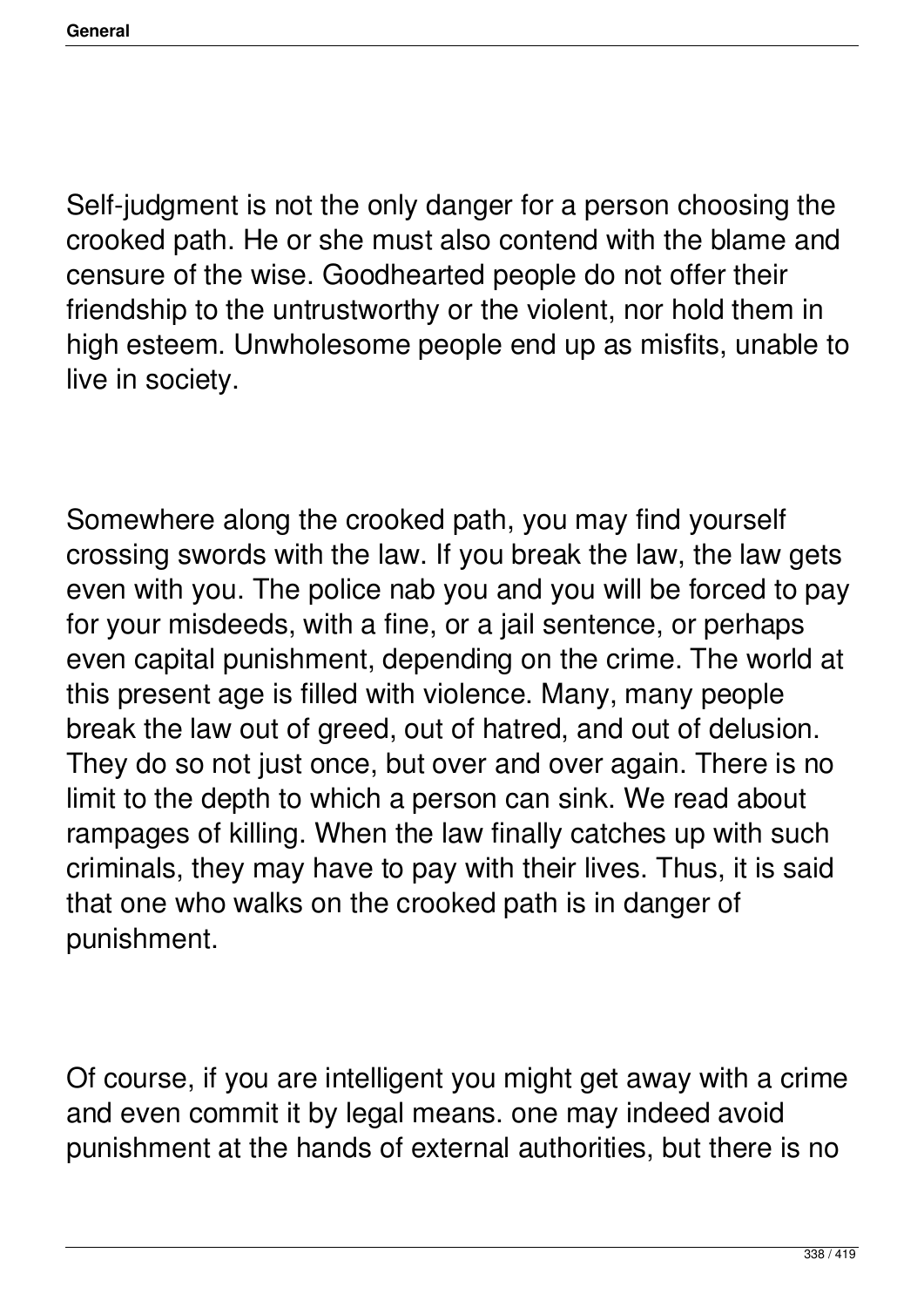escape from the self-punishment discussed above. The honest knowledge that you have done wrong is very painful. You are always your own best witness; you can never hide from yourself. Nor is there escape from miserable rebirths, as an animal, in hell realms, as a hungry ghost. Once an act has been committed, kamma has the potential to bear fruit. If the fruit does not ripen in this life, it will follow you until some time in the future. The crooked path leads to all these kinds of danger.

# **THE NOBLE EIGHTFOLD PATH**

No crookedness exists in the Noble Eightfold Path. With its three divisions — morality, concentration, and wisdom — it brings integration, straightness, to every aspect of a human life.

## *The Morality Group of the Noble Eightfold Path*

*Sammāvācā* or right speech — literally, thorough or perfect speech, according to the meaning of the prefix sammā — is the first member of what is known as the morality group of the Noble Eightfold Path. This means truthful words, of course. Yet there are further criteria to be met. One's speech should lead to harmony among beings. It should be kind rather than hurtful, pleasant, sweet to the ear and beneficial, not frivolous. Practicing right speech, we are freed from the four types of unwholesome behavior through speech, which were discussed above.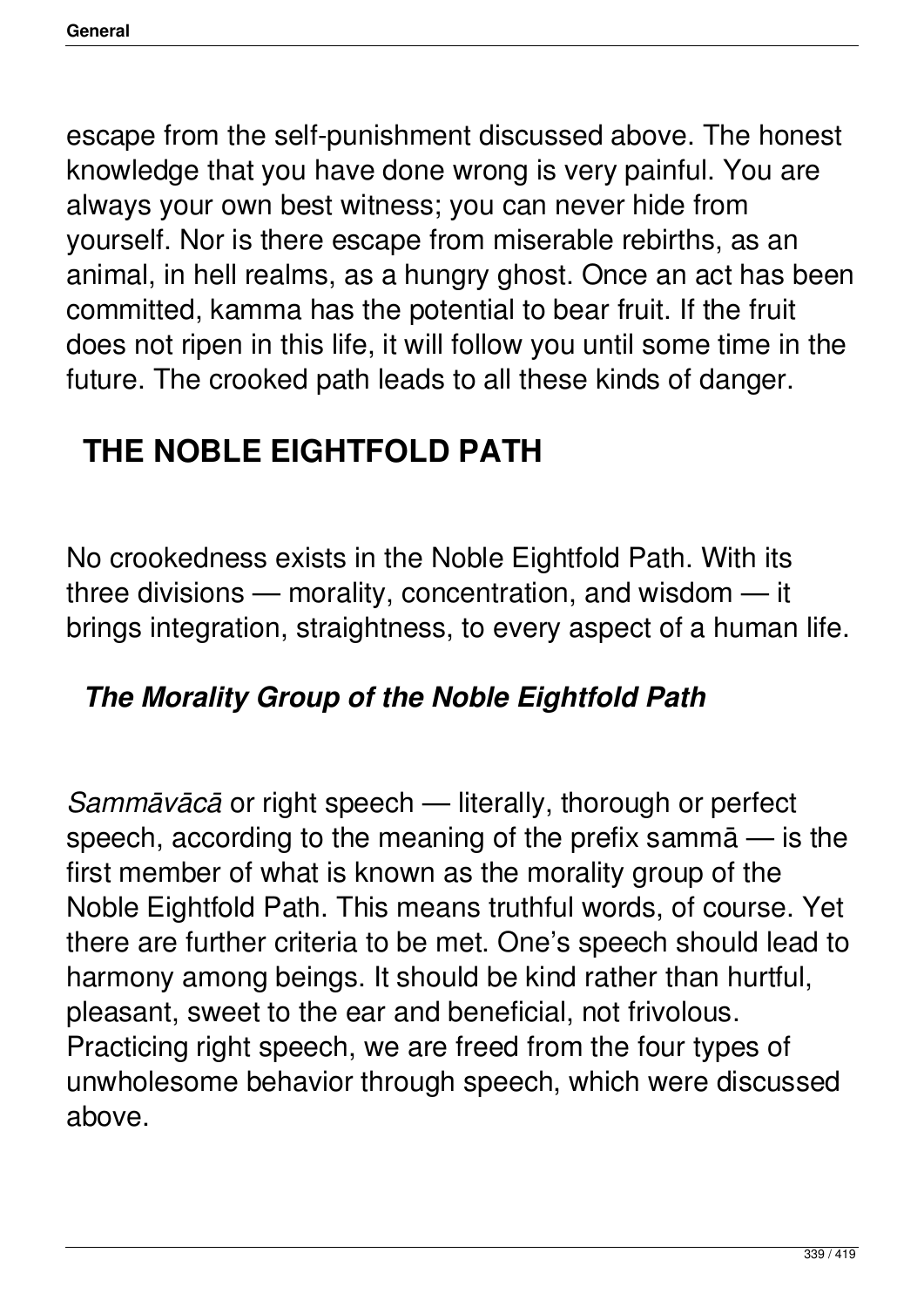Right action, called *sammākammanta* in Pāli, is the second factor of the morality group. Right actions involves restraint. We must refrain from the three types of immoral behavior manifested through the body: taking life, stealing, and sexual misconduct. The last member of the morality group, *sammā-ājīva,*

is right livelihood. One's livelihood should be decent, legal and free from any sort of blemish. One should not practice a crooked occupation.

Eliminating crookedness in these three areas, one can easily keep at bay the grossest forms of the kilesas. Kilesas are our enemies. They should be considered and recognized as such. Free from enemies, one is free from danger.

## *The Concentration Group of the Noble Eightfold Path*

The concentration or samādhi group is the next division of the Noble Eightfold Path. It contains three factors: *right effort, right mindfulness* and *right concentration.*

This segment should be familiar to you if you have followed the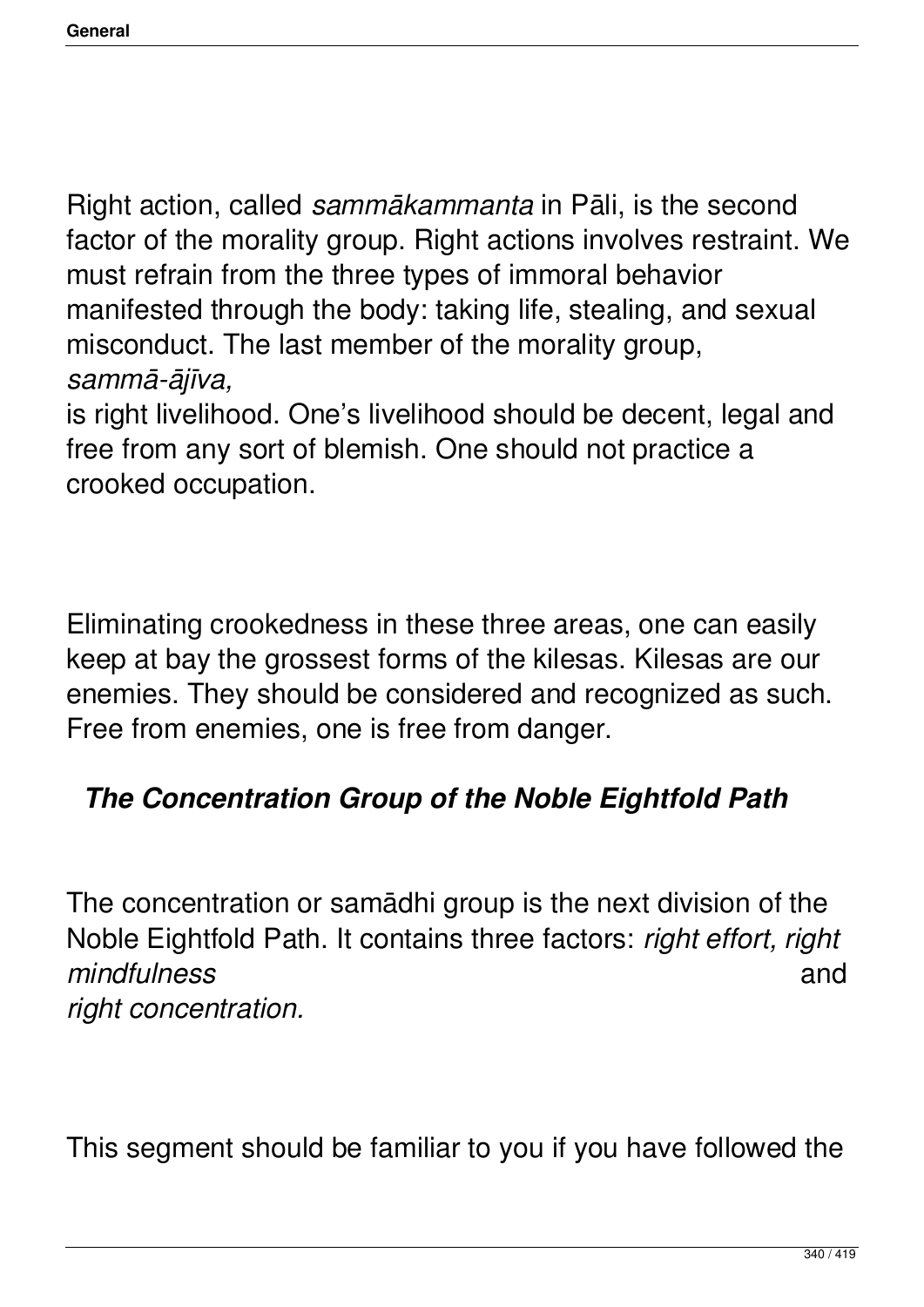meditation instructions. When you try to focus attention on the abdomen, this is right effort. It has the power to push aside the kilesas. When right effort is put forth, mindfulness is efficiently activated and will be able to observe the object. Mindfulness, too, acts as a protector. Effort moves the kilesas out of the way, and mindfulness closes the door on them. Now the mind can become focused. Moment to moment it remains with the object: collected, unscattered, calm. This is right concentration.

With these three factors present, we say the samādhi group is well developed. At this time, mental defilement, mental crookedness, is kept at a distance. This samādhi group is directly opposed to crookedness of mind.

## *The Wisdom Group of the Noble Eightfold Path*

Moment to moment, your mind can become pure and peaceful through your own effort. In one minute you can have sixty moments of a mind free from crookedness. In two minutes you can have one hundred and twenty moments. Think how many moments of peach you could activate during an hour, or even an entire day. Every second counts!

In each such moment, you will see that the mind falls directly onto its target, the object of meditation. This is *right aim,* a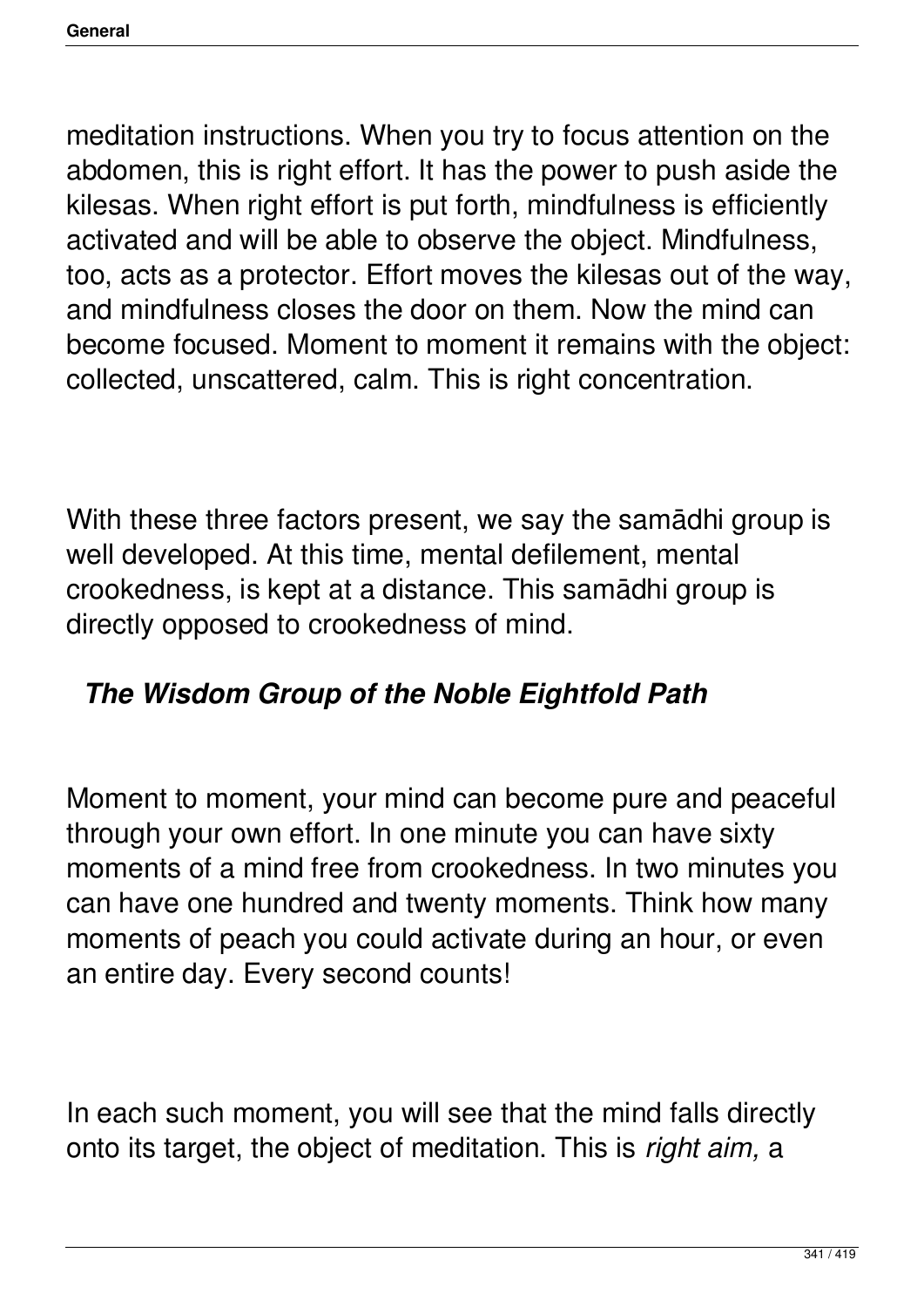factor of the Noble Eightfold Path's wisdom group. When the mind is accurately aimed, it sees the object clearly: wisdom will arise. Wisdom's clear seeing, or knowing of phenomena as they really are, constitutes another Noble Eightfold Path factor, *right view.*

If the mind falls precisely on the target, wisdom will arise perceiving the mechanism of conditionality, the cause-and-effect relationship which links mental to physical phenomena. If the mind falls on impermanence, the mind will clearly perceive and know impermanence for what it is. Thus, right aim and right view are linked.

This right view, resulting from right aim, has the power to uproot the seed of the crooked mind. The seed of the crooked mind refers to extremely subtle, latent defilements, which can only be uprooted bin wisdom's presence. This is very special. It can only happen in the moment, in a way that is real and practical, not by one's imagination.

Perhaps now you can better appreciate why the Buddha said the path was straight. Crookedness of body, speech and mind are overcome by this threefold training of sīla, samādhi and paññā found in the Noble Eightfold Path. Walking straight along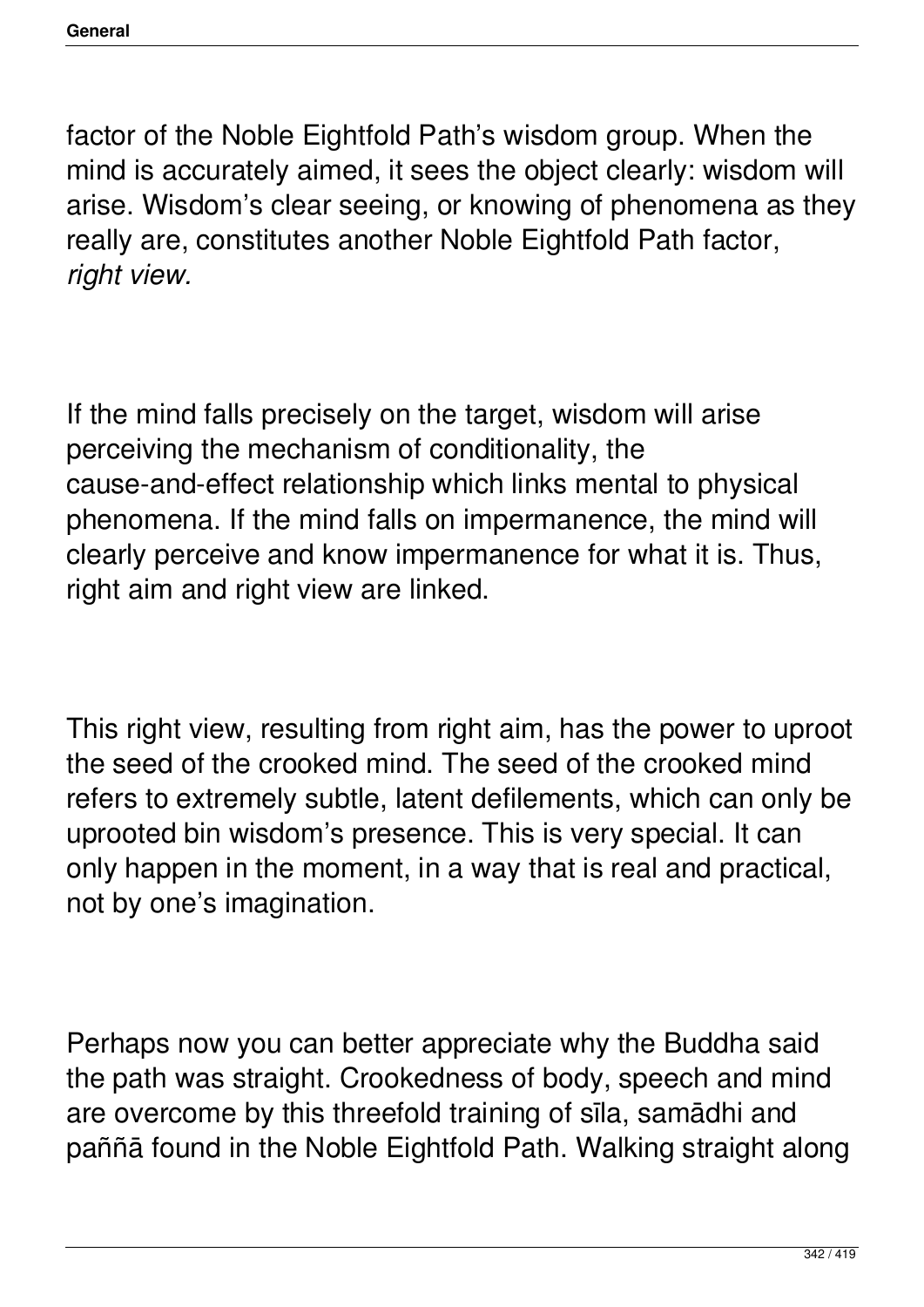this path, one transcends crookedness and is free from many dangers.

### *Nibbāna as Haven and the Path as Haven*

The Buddha further promised the bhikkhu-deva that this straight path leads to a safe haven. The word "haven" is discussed at length in the commentary on this sutta. It actually means nibbāna, where not a single danger, nothing fearful, remains. Old age and death are conquered; the burden of suffering falls. A person who reaches nibbāna is completely protected and can therefore be called "The Fearless," the one without danger.

In order to reach this safe haven of nibbāna we must walk the mundane portion of the Noble Eightfold path — mundane in the sense that it is not beyond this world. You cannot reach nibbāna except by this route; nibbāna is its culmination.

We talked about the three sections of the path itself: sila, samādhi and paññā. When one is pure in sīla or conduct, one is free from remorse and from censure by the wise, from punishment by the law, from rebirth in states of woe. If the second group is accomplished, one can be free from the danger of obsessive defilements, those negative tendencies which arise in our hearts and oppress us inwardly. Insight knowledge,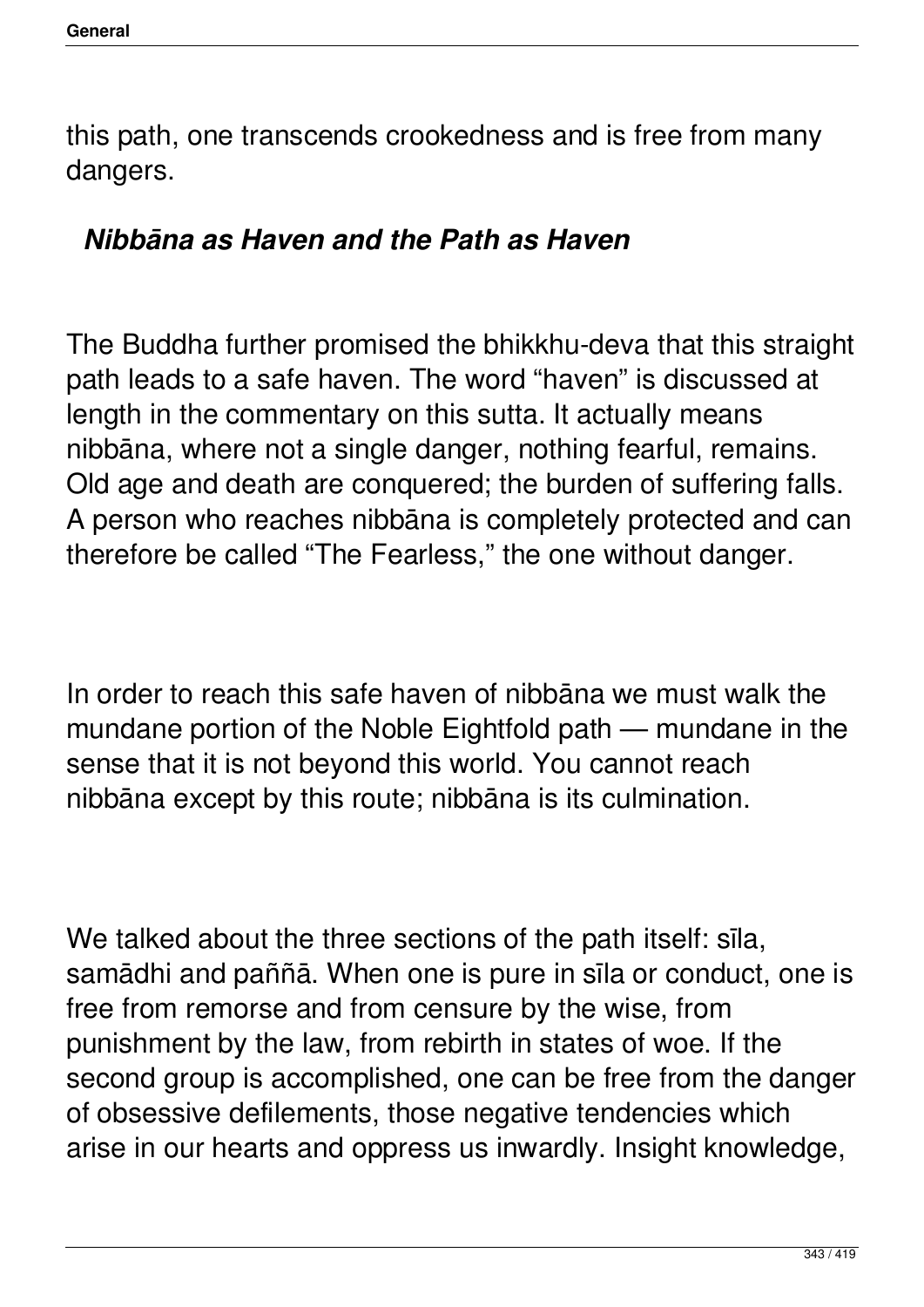arising in the wake of mindfulness and concentration, has the power to overcome latent or subtle kilesas. So even before arriving at the perfect safety of nibbāna, one is protected from fearful things while walking the Noble Eightfold Path. Therefore, this path itself is a haven.

## *Kilesas, Kamma and results: The Vicious Cycle of Saṃsāra*

Kilesas are responsible for the perils of the world. Ignorance, craving and clinging are kilesas. Based on ignorance, dominated by craving, one makes kamma and then must live with the results. Due to our past kammic activities in a sensate realm, we were reborn on this planet, in the body and mind we now possess. That is to say, our present life is the effect of a previous cause. This body and mind, in turn, become the objects of craving and clinging. Craving and clinging create kamma, the conditions to be reborn again — again to crave and cling to bodies and minds. Kilesas, kamma and results are the three elements of a vicious cycle. It is the cycle of sall sara, beginningless. Without meditation practice it could be endless also.

If not for *avijjā,* ignorance, the cycle could not exist. We suffer first from the ignorance of simply not knowing, not seeing clearly. On top of that is the ignorance of delusion. If we have not practiced deeply, we don't perceive the true characteristics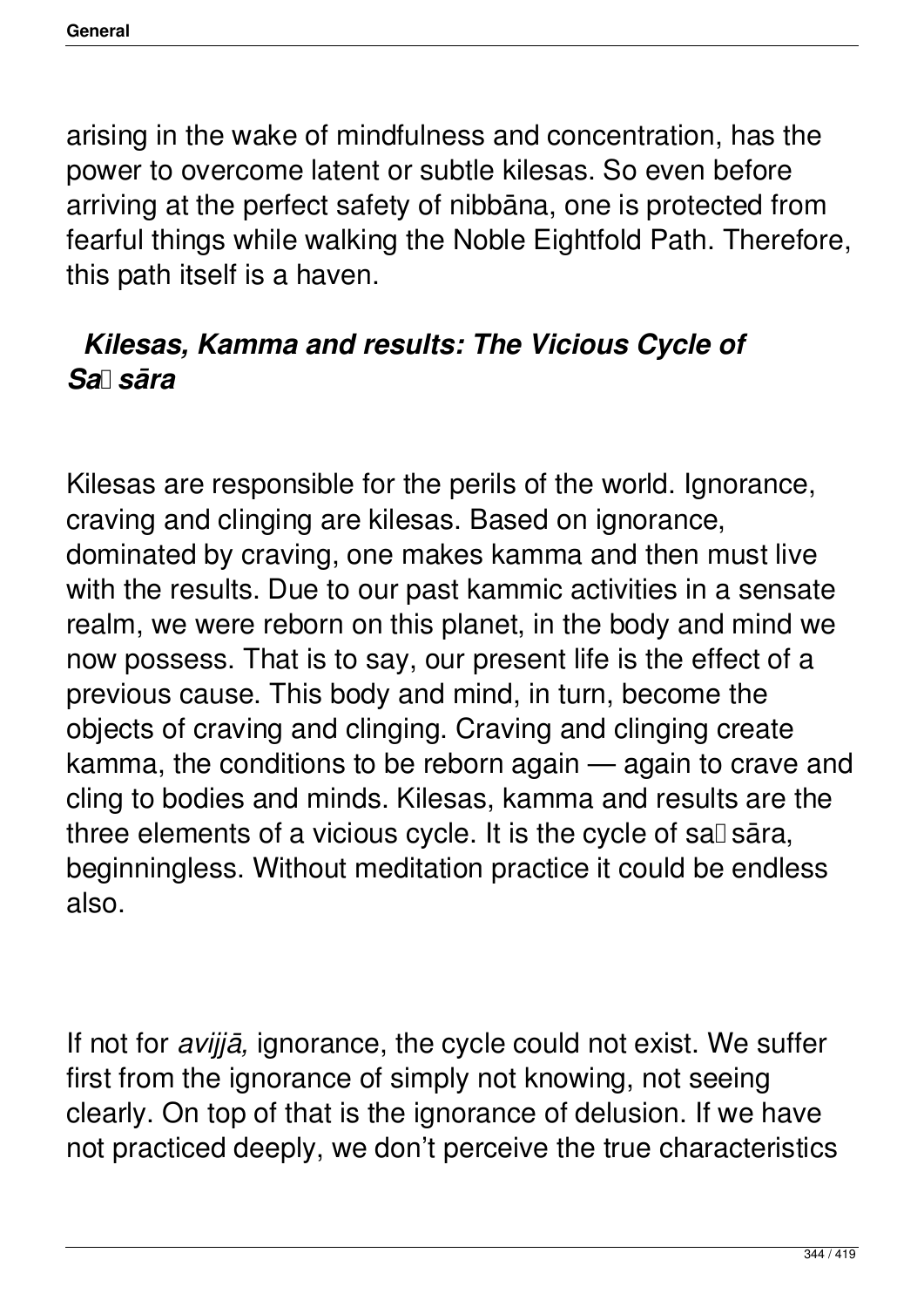of reality: impermanence, suffering and absence of self. Obscured is the fleeting nature of body and mind, mere phenomena arising and vanishing moment to moment. Disguised is the tremendous suffering we undergo, oppressed by arising and passing away. We do not see that no one controls this process, that no one is behind it, no one at home. If we deeply understood these three characteristics of mind and body, we would neither crave nor cling.

Then, because of delusion, we add illusory elements to reality. We falsely perceive mind and matter as permanent and unchanging. We find joy in possessing this body and mind. And we assume that a permanent self or "I" is in charge of the mind-body process.

These two types of ignorance cause the arising of craving and clinging. Clinging, *upādāna,* is just a solidified form of *taṇhā,* or craving. Desiring pleasant sights, sounds, smells, tastes, touch sensations and thoughts, we crave new objects to come to us. If we get what we want, we cling to it and refuse to let go. This creates the kamma that keeps us bound on the wheel of rebirths.

## *Breaking the Cycle of Sa* sara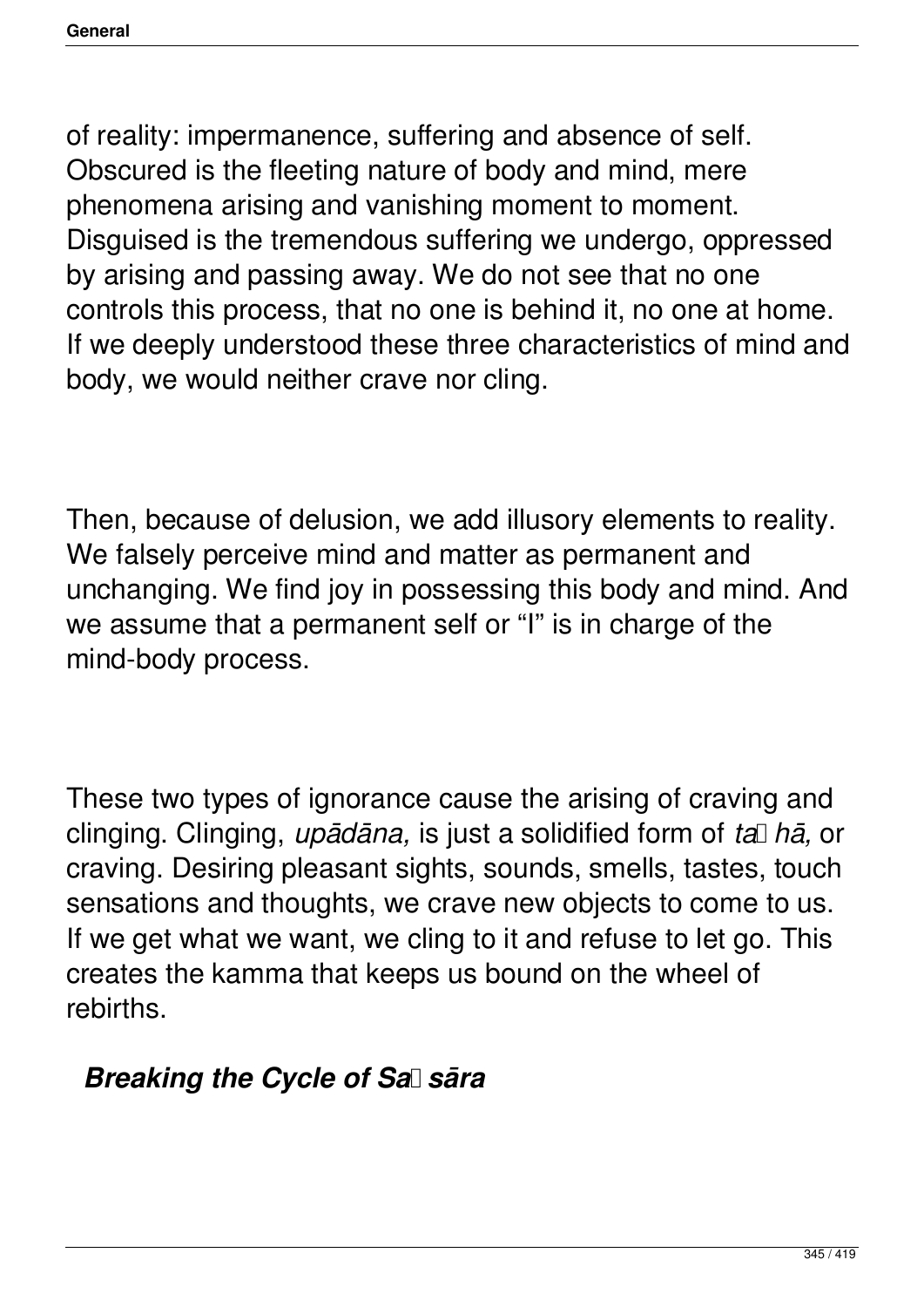Of course, there are various sorts of kamma. Unwholesome kamma brings about unwholesome results, and it perpetuates our existence in sa $\square$  sāra. While walking on the preliminary part of the Noble Eightfold Path, one need not worry about the negative repercussions of one's actions, since one is avoiding unwholesome deeds. Sīla protects the yogi from suffering in the future. Wholesome kamma brings about happy results even as it, too, propels us through renewed rounds of existence. But during meditation, perpetuating kamma is no longer being created. Simply watching things come and go is wholesome, and more: it does not bring about continual existence in sal sāra. in its purest sense, meditation does not produce resultants, called *vipāka* in Pāli. When awareness is precise enough, it prevents the arising of craving, and therefore also the arising of successive links to existence, kamma, birth, old age, and death.

Moment by moment, vipassanā practice breaks through the vicious three-part cycle of of kilesas, kamma and results. When effort, mindfulness and stable concentration are activated, precise aim allows consciousness to penetrate into the true nature of existence. One sees things as they are. The light of wisdom dispels the darkness of ignorance. In the absence of ignorance, how will craving arise? If we see clearly the impermanence, suffering, and insubstantiality of things, craving will not arise, and clinging cannot follow. Thus, it is said that not knowing, one clings; but knowing, one is free from clinging. Free from clinging, one creates no kamma, and therefore no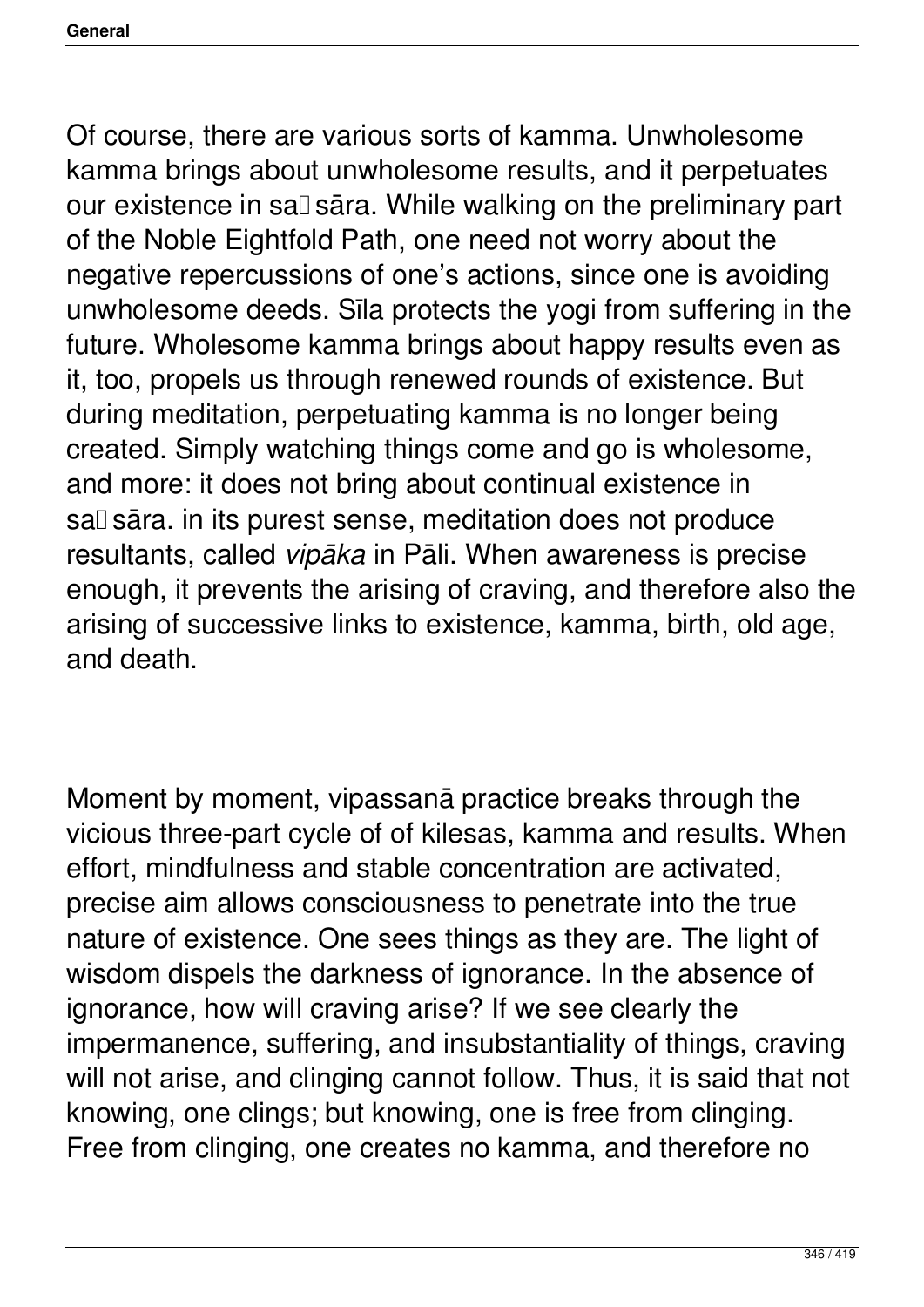results.

Ignorance leads to craving and to clinging both to existence and to the wrong view of the self. Walking the Noble Eightfold Path, you kill the causes of ignorance. If these are absent, even for a moment, there is freedom. The vicious cycle has been shattered. This is the haven of which the Buddha spoke. Free from ignorance, from the dangers of the kilesas, from fearsome kammic activities that may cause suffering in the future, you can enjoy safety and security as long as you are mindful.

Perhaps you feel that this body and mind are so dreadful that you want to get rid of them. Well, you would not be doing yourself any favors by committing suicide. if you really want to be free, you must behave intelligently. It is said that only if the effects are observed can the causes be destroyed. This is not destruction in an active sense. Rather, it is an absence of perpetuating force. Mindfulness destroys the causes that result in a similar mind and body in the future. When the mind is focused with right mindfulness, concentration and aim watching each object that arises, at its moment of occurrence, at each of the six sense doors — at that moment the kilesas cannot infiltrate. They are quite unable to arise. Since the kilesas are the cause of kamma and rebirth, you sever a link in sal sāric existence. There can be no effect in the future if there is no cause now.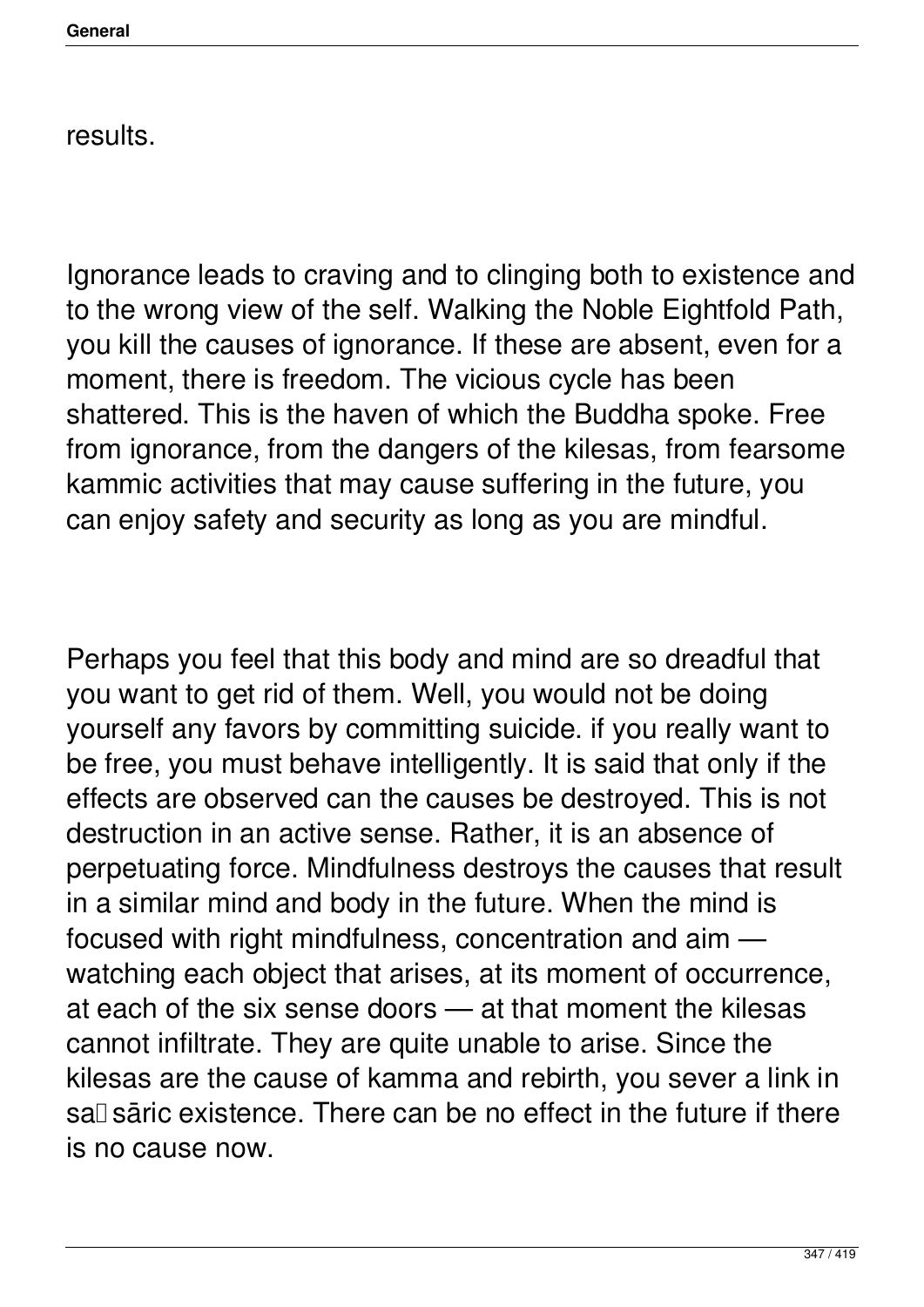Following this Noble Eightfold Path, going through the various stages of vipassanā insight, one eventually arrives at the haven of nibbāna, free from all dangers. There are four stages of nibbānic attainment. In each one, particular kilesas are uprooted forever. The ultimate haven is reached at the final stage of enlightenment, arahantship, when the mind is completely purified.

# **STREAM ENTRY: THE FIRST EXPERIENCE OF NIBBĀNA**

At the first experience of nibbāna, the moment of attaining the *s otāpatti magga,*

the path consciousness of the stream winner, the three cycles which are connected to states of misery are shattered. One can never again be reborn as an animal, a hungry ghost, or in hell. The kilesas which cause these rebirths are uprooted. One never again performs the kinds of kammic activities that cause rebirth in such states, and past kamma that might have led to such rebirth is rendered ineffective.

At the higher levels of enlightenment, more and more kilesas are uprooted. In the end, at the attainment of the path consciousness of an arahant, there is a total obliteration of kilesas, kamma and resultant. An arahant will never be plagued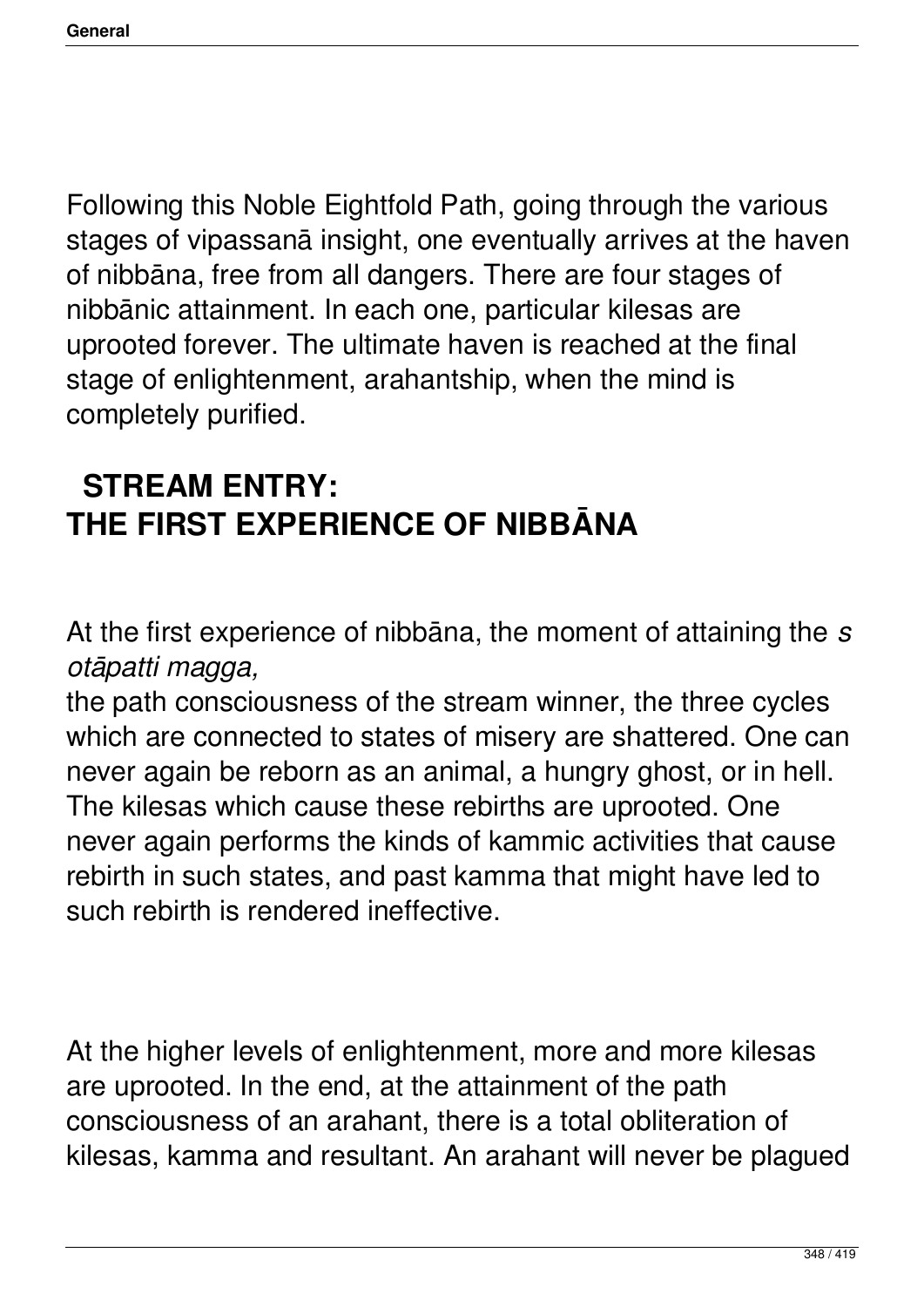by these again, and at death will enter the haven of parinibbāna, a nibbāna from which one never re-enters sa∏sāra.

You may be encouraged to know that even with the lowest level of enlightenment, you will be free from following a wrong spiritual practice or a crooked path of any kind. This it says in the *Visuddhi Magga,* Buddhaghosa's great work from the fifth century CE, known in English as *The Path of Purification.*

As a corollary, you will also be free from self-blame, from censure by the wise; from danger of punishment and of falling into states of misery.

## *The Perfectly Silent Chariot*

A worldling who has not yet attained the state of a stream entrant is likened to a traveler undertaking a perilous journey. Many dangers await one who wishes to cross the desert, jungle or forest. He or she must be well equipped. Among the essentials for such a journey is a good and reliable vehicle. The Buddha offered the deva a magnificent option. "You shall ride," he said, "in a chariot that is perfectly silent."

One can imagine that the deva would have found a quiet ride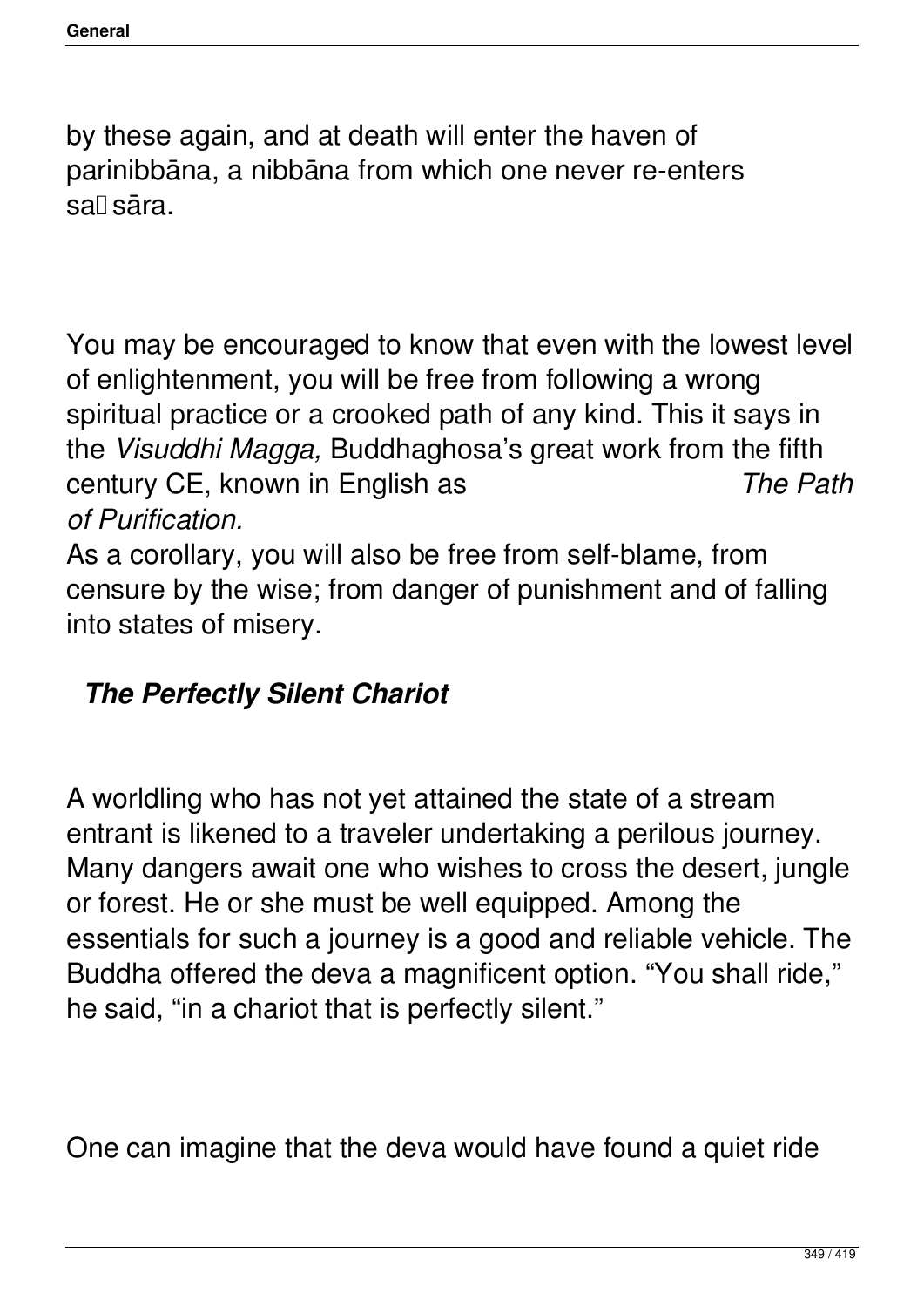attractive after his recent experiences among the heavenly musicians. But there is additional meaning here.

Most vehicles are noisy. The primitive carts and carriages used in the Buddha's time creaked noisily, especially if they were poorly greased, or were badly made, or carried a heavy load of passengers. Modern cars and trucks still make quite a racket. The chariot the Buddha offered, however was no ordinary vehicle. It is so well made that it moves without a sound, no matter how many thousands or millions or billions of beings ride upon it. This chariot can carry all of them safely across the ocean, the desert, through the jungle of sall sara. It is the chariot of vipassanā practice, of the Noble Eightfold Path.

When the Buddha was alive, millions of being became enlightened by simply listening to his discourses. A thousand, or a hundred thousand, or a million beings might be listening to a single discourse. All these beings would cross together at once on the chariot.

The chariot may never creak, but its passengers often make a lot of noise, especially those who reach the farther shore, the safe haven of nibbāna. They cry out in praise and exaltation: "How wonderful is this chariot! I've used it and it works! It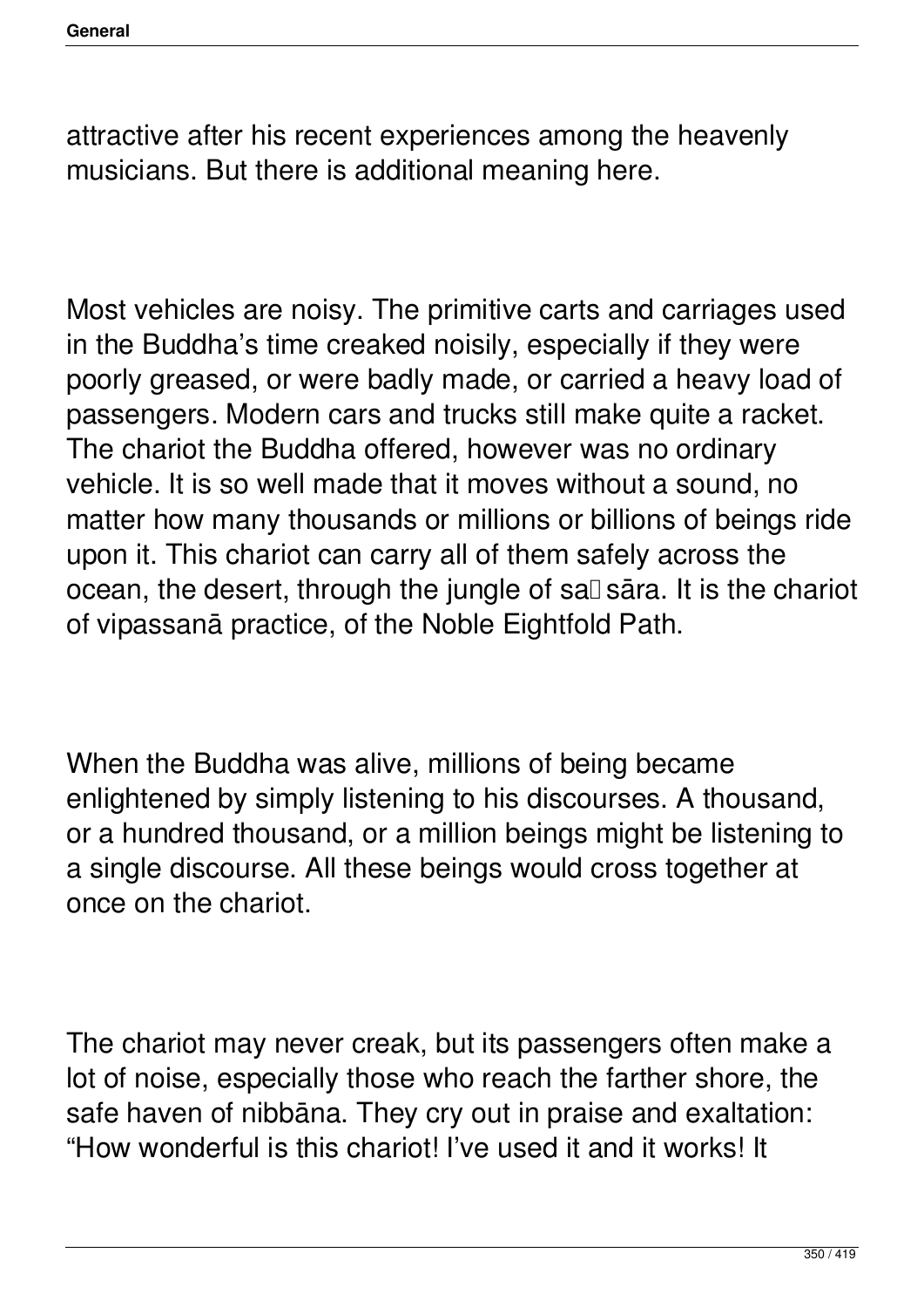brought me to enlightenment."

These are the noble ones, the stream entrants, the once returners, the nonreturners and arahants — those who have attained the four degrees of enlightenment. They sing the chariot's praises in various ways. "My mind has changed completely. It's filled with faith and crystal clarity and spaciousness. Much wisdom can unfold within me. My heart is strong and stable, it faces the vicissitudes of life with resilience."

The noble ones who have been able to enter the jhānas will also sing the praises of this vehicle, as will once returners and arahants who enter into the absorption of cessation. They can experience cessation of mind, mental factors, and all mind-borne phenomena. Arising from such states, they are full of joy and praise for the vehicle.

Normally when a person dies, people grieve and cry out in deep sorrow. There is lamenting, wailing, sadness to see a being leave this world. For an arahant who has uprooted all the imaginable kilesas, however, death is something to look forward to. "At last this mass of suffering can be discarded. This is my last life. I'll have no more confrontation with suffering but only bliss in the haven of nibbāna," he or she can say.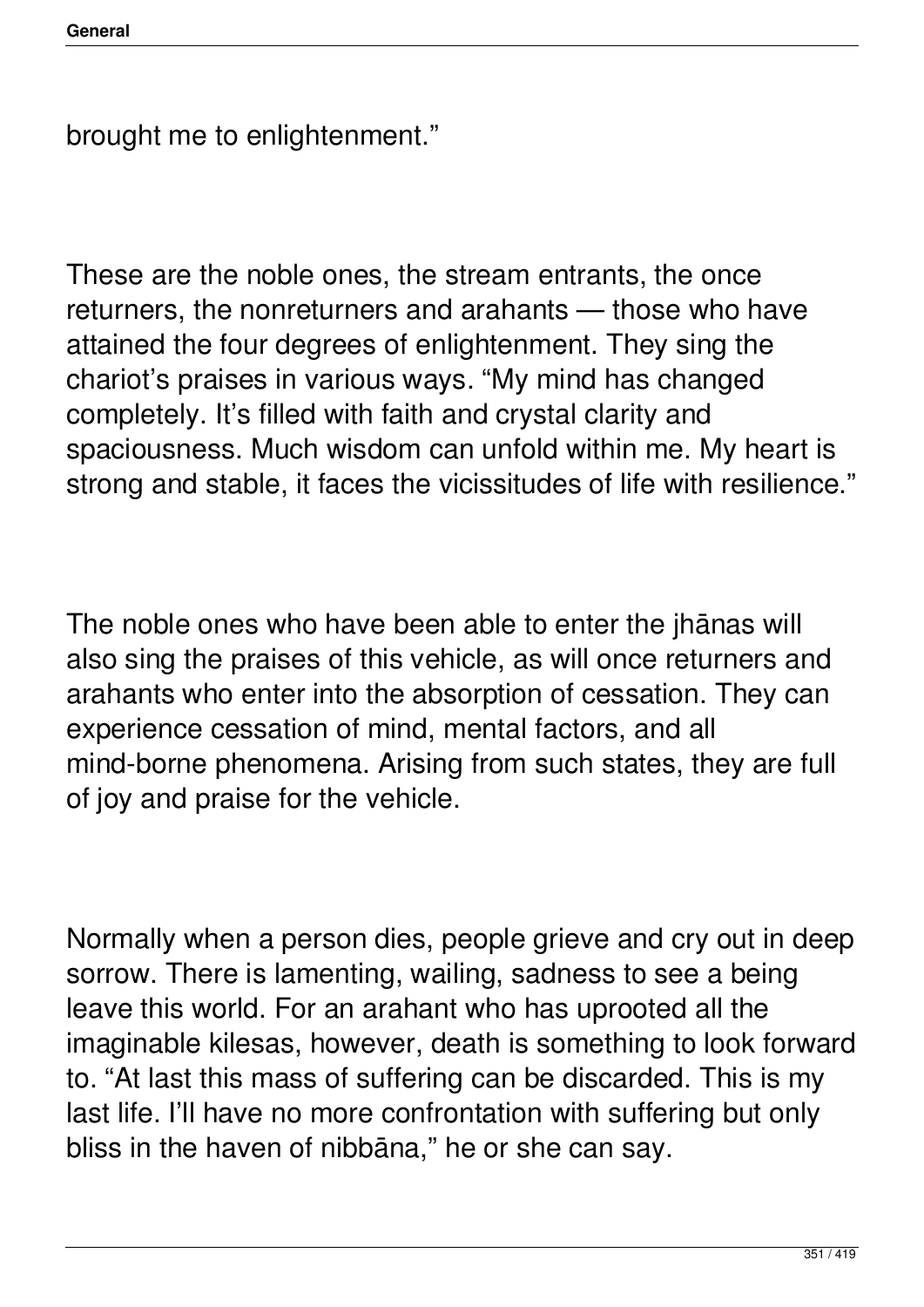The preciousness of an arahant may be beyond your ability to conceive. But you can know for yourself how an arahant might feel. Look at your own practice. You may have been able to overcome the basic hindrances — craving, aversion, sloth and torpor, restlessness, and doubt — and can see clearly the nature of the object. You may have seen the distinction between mind and matter, or the momentary arising and passing of phenomena. The stage of seeing arising and passing is one of freedom and exhilaration. This joy, this clarity of mind, is the fruit of the practice.

The Buddha said, "For one who has retired to a retreat, for one who has attained the jhānas, there is a joy which arises in him or her which far surpasses the happiness that can be experienced through sensual pleasures either of this human world, or of the world of the devas."

The jhānas here can equally refer either to fixed concentration, or to very deep levels of moment-to-moment concentration developed during the course of insight practice. As we discussed earlier, the latter are called the vipassanā jhānas.

#### *An Incomparable Flavor*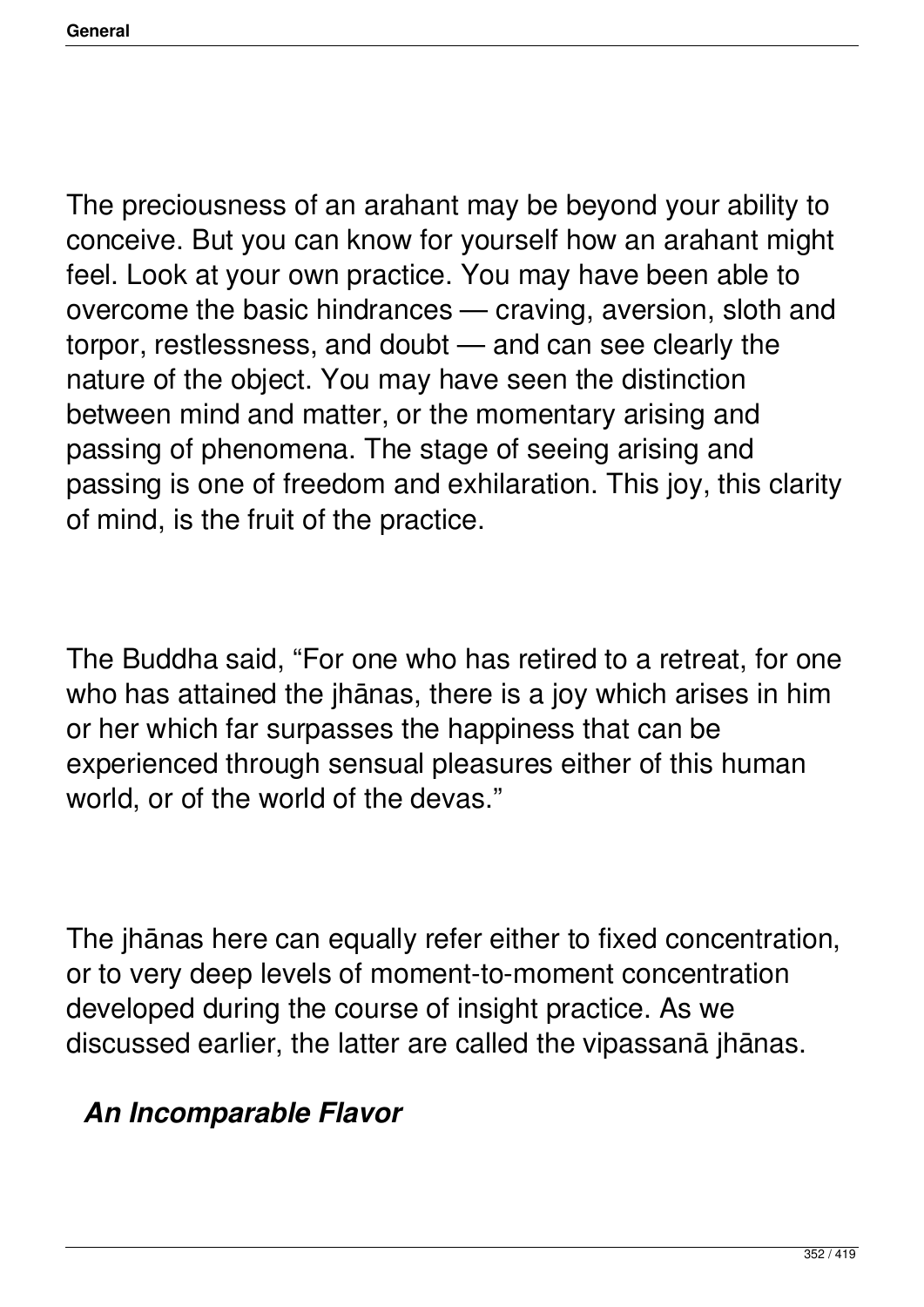A yogi who can maintain continuous mindfulness will experience deep joy in the practice. There is a flavor of the Dhamma you may not have tasted before. it is incomparable. The first time you taste it you will be filled with wonder. "How wonderful the Dhamma is. It's fantastic. I can't believe how much calm, rapture and joy arise in me." You are filled with faith and confidence, with satisfaction and fulfillment. Your mind starts to think of sharing this experience with others. You may even get ambitious and plan your evangelical campaign. This is the noise in your mind, your song of praise for the ride on the silent chariot.

Another noise is somewhat less enthusiastic. It is the screeching of yogis who ride the chariot without grace or pleasure. They may manage to hang on, but just barely. These are the yogis who do not practice diligently. In vipassanā practice, a puny effort bring measly results. Slack yogis will never get to taste the flavor of the Dhamma. They may hear of others' success. They may see others sitting still and straight, presumably enjoying deep concentration and insight, but they themselves will be swamped by distractions and hindrances. Doubts will creep into their minds: doubts about the teacher the method, and the chariot itself. "This is a lousy chariot. It won't get me anywhere. The ride is bumpy, and it makes a lot of noise."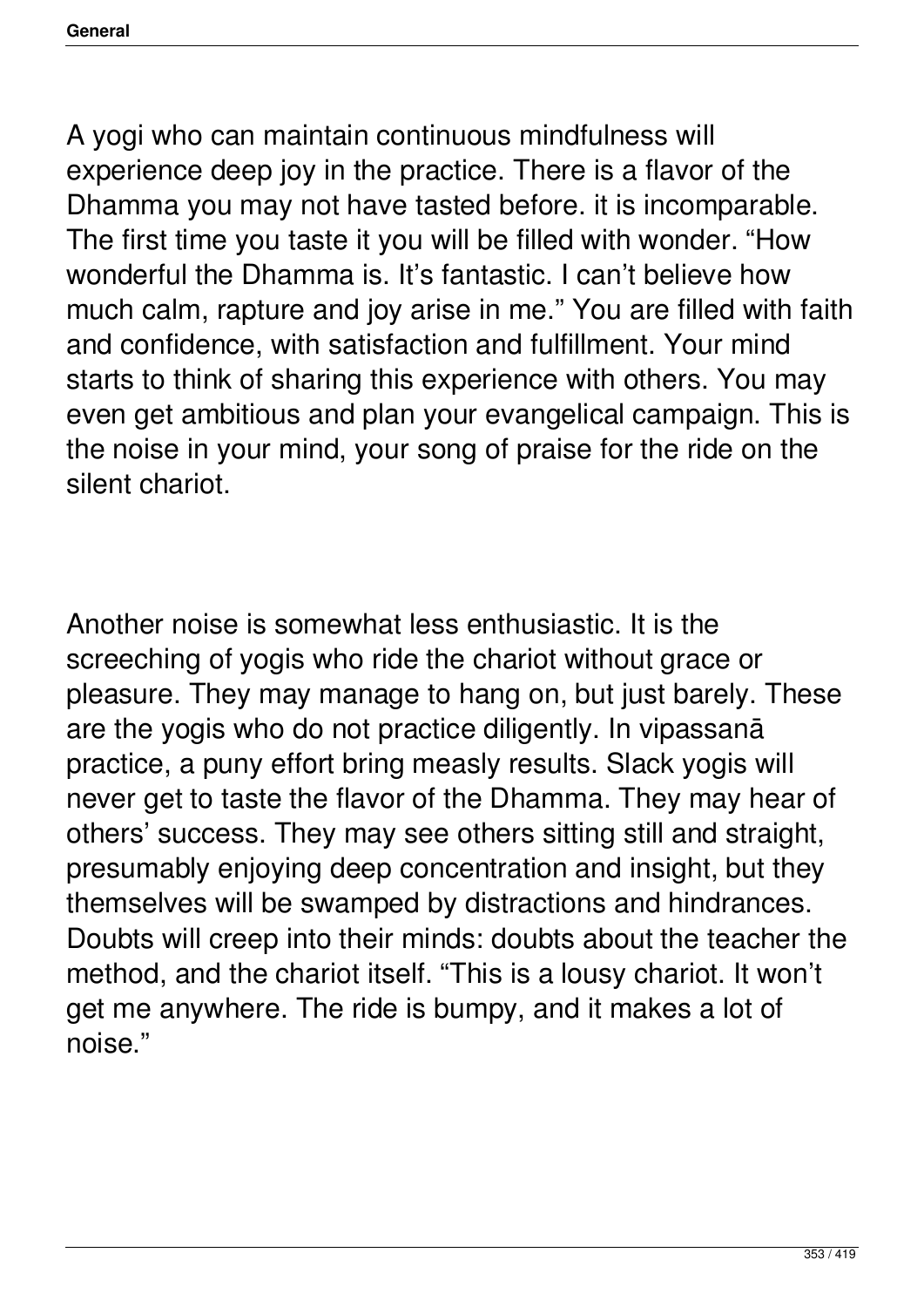Sometimes one might even hear a desperate wail coming from the chariot's direction. This is the cry of yogis who have faith in the practice and are trying hard, but who for one reason or another cannot make as much progress as they wish. They begin to lose confidence. They doubt whether they can reach their goal.

## *The More You Lose Your Way, the More Rice You Will Get*

In Burma there is a saying to encourage these people. "The more the anagārika loses his way, the more rice he or she gets." An anagārika is a kind of renunciate that exists in Buddhist countries. Such a person takes eight or ten precepts, puts on a white coat and shaves his or her head. Having renounced the world, anagārikas live in monasteries, maintaining the compound and aiding the monks in various ways. One of their duties is to go into town every few days and ask for donations. In Burma, donations often come in the form of uncooked rice. The anagārika goes through streets shouldering a bamboo pole that has a basket hanging from each end.

Perhaps he or she is unfamiliar with the village byways and, when it is time to go home, cannot find the way back to the monastery. The poor renunciate bumps into this dead end, turns around in an alley, gets stuck in that back lane. And all the while people think this is part of the rounds and keep making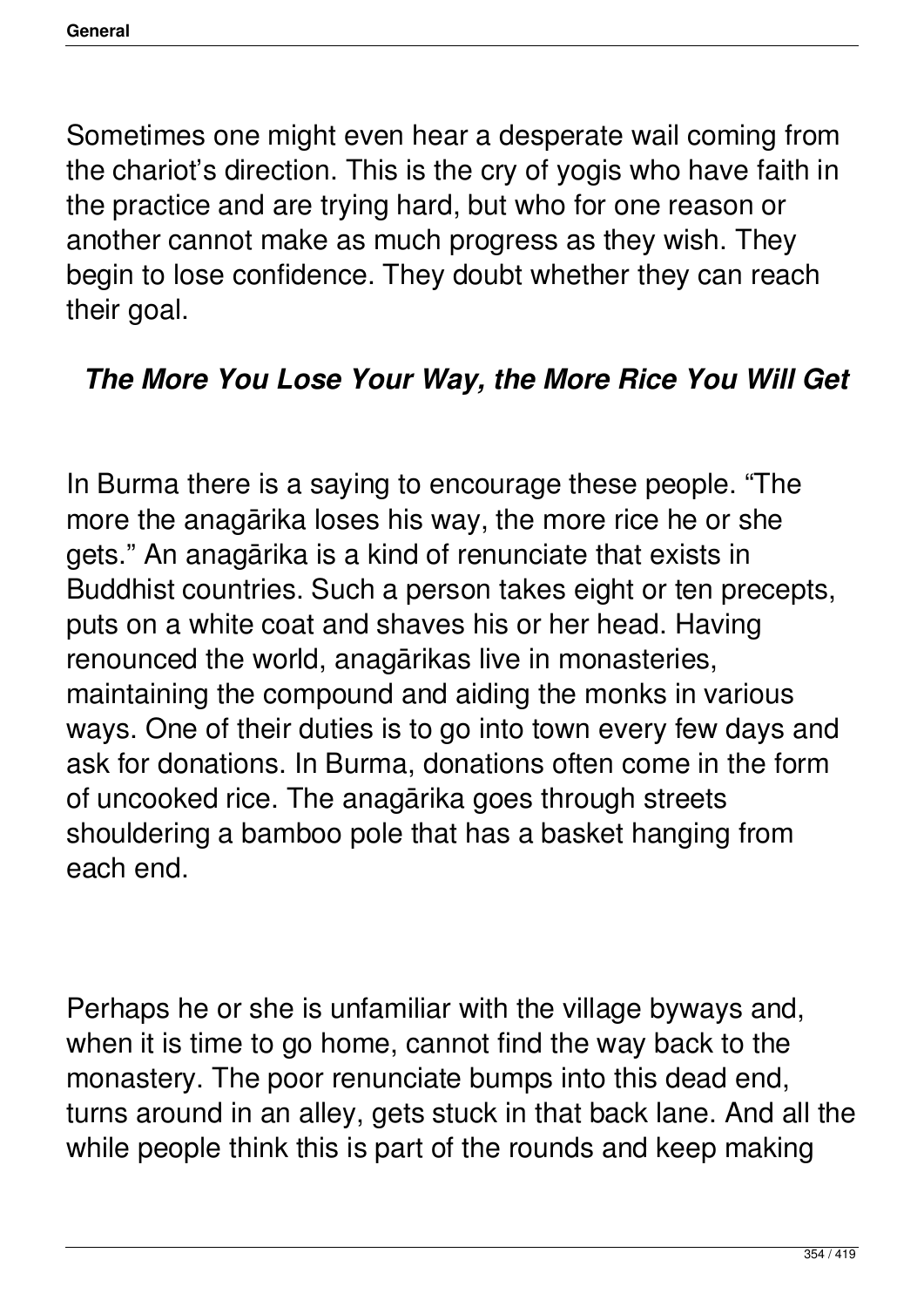donations. By the time the anagārika finds the way home, he or she has a big pile of loot.

Those of you who get lost and sidetracked now and then can reflect that you will end up with a really big bag of Dhamma.

## *"Its Two Wheels are Mental and Physical Effort"*

As the Buddha described it, this noble chariot has two wheels. In those days that was the way carts were made, so this metaphor was accessible to listeners of his time. He explained that one wheel was physical effort and the other was mental effort.

In meditation as in any other pursuit, effort is crucial. We must be hardworking and industrious in order to succeed. If our effort is persevering, we can become a hero or heroine, a courageous person. Courageous effort is precisely what is needed in meditation.

Physical effort is the effort to maintain the body in its postures: to sit, to stand, to walk, to lie down. Mental effort is that without which meditation would not exist. It is the energy one puts forth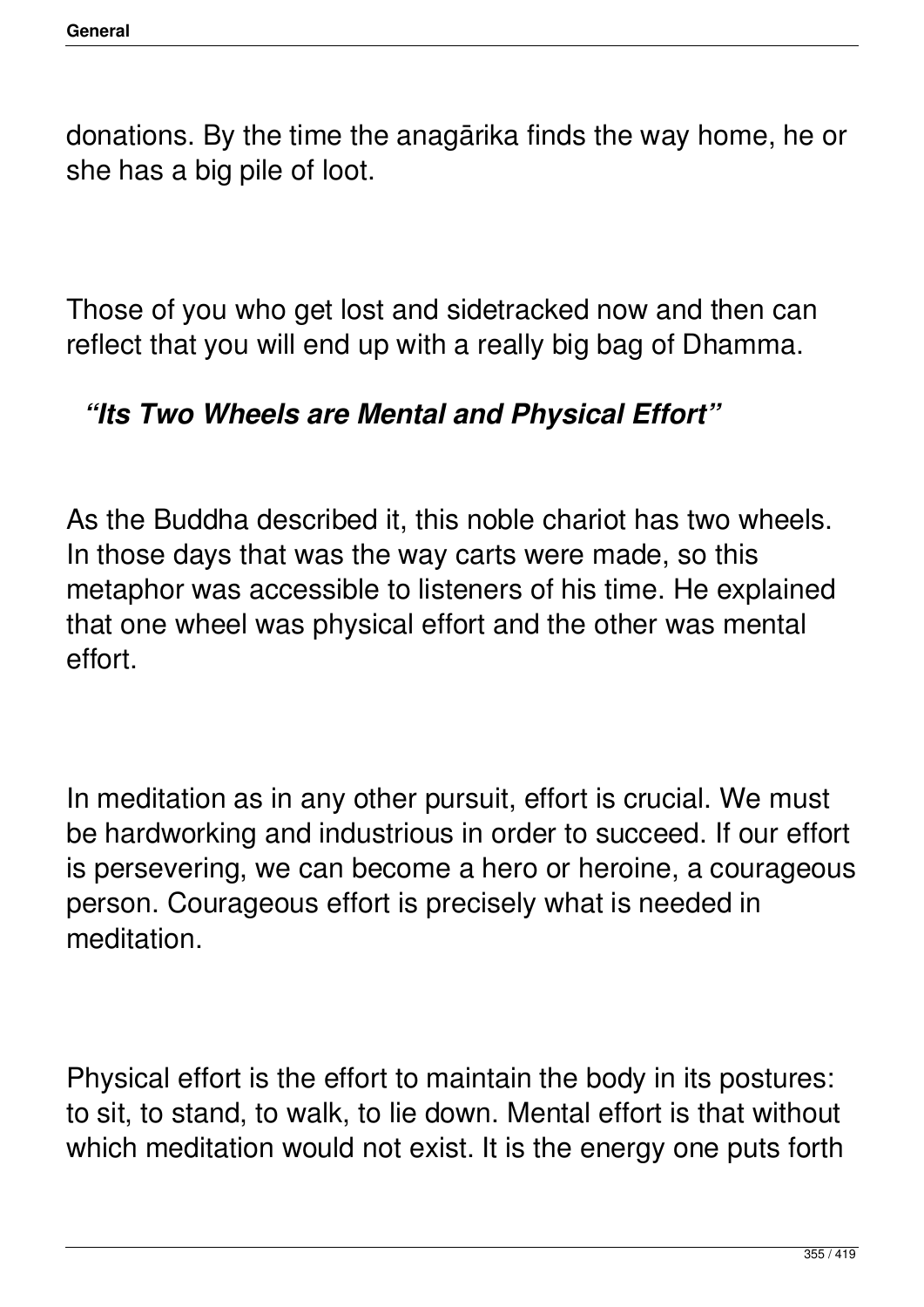to be mindful and to concentrate, making sure that the kilesas are kept at a remote distance.

The two wheels of effort together carry the vehicle of practice. In walking meditation, you must lift your leg, push it forward and then place your foot on the ground. Doing this again and again constitutes the act of walking. When you walk meditatively, physical effort creates the movement, while mental effort evokes a continuous and unbroken mindfulness of the movement. Physical exertion, in regulated quantities, contributes to wakefulness and energy of mind.

One cannot fail to notice that effort is basic to the Buddha's vehicle design. Just as it is necessary for a worldly chariot's two wheels to be firmly affixed, so too mental and physical effort must always be engaged to move this chariot of the Noble Eightfold Path. We will not get anywhere if we do not actually make the physical effort sit in meditation; nor if we fail, while sitting, to keep the mind penetrative, continuous and accurate in noting. If the twin wheels of effort are kept moving, however, the vehicle will roll on straight ahead.

A significant effort is required simply to maintain the physical postures. If you are sitting, you must exert yourself not to fall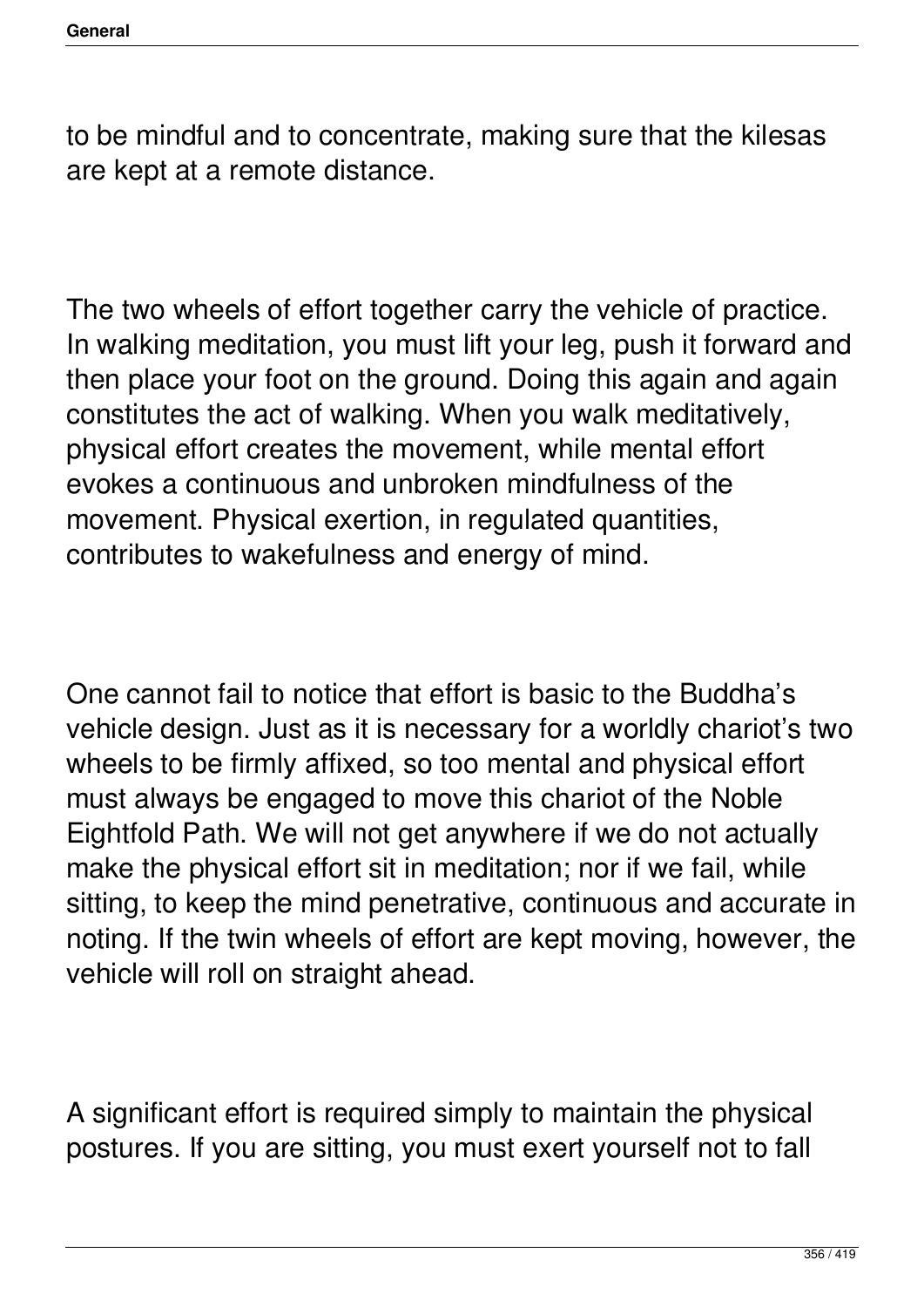over. If you are walking, you must move your legs. We try to balance the four major postures, to balance energy and create conditions for good health. In a retreat situation especially, we must have sufficient hours of sitting, walking and, secondarily, standing and lying down. Sleeping hours should be limited.

If postures are not rightly maintained, laziness results. In sitting, you may seek out something to lean again. You might decide that walking is too tiring, or that some relaxing hobby might be preferable to meditation. As you might guess, none of these ideas is recommended.

Similarly with mental effort. It is not good to slacken. One must assume from the very beginning that it will be necessary to put forth a persistent and continuous mental effort. Tell yourself that you are not going to entertain any gaps in mindfulness, you are just going to be as continuous as possible. Such an attitude is very useful. It opens your mind to the possibility of actually realizing your goal.

Some yogis have a peculiar distaste for walking meditation. Considering it a tiring waste of time, they only do it because the teacher tells them to. On the contrary, due to the strong dual effort it requires, walking meditation is essential to keep the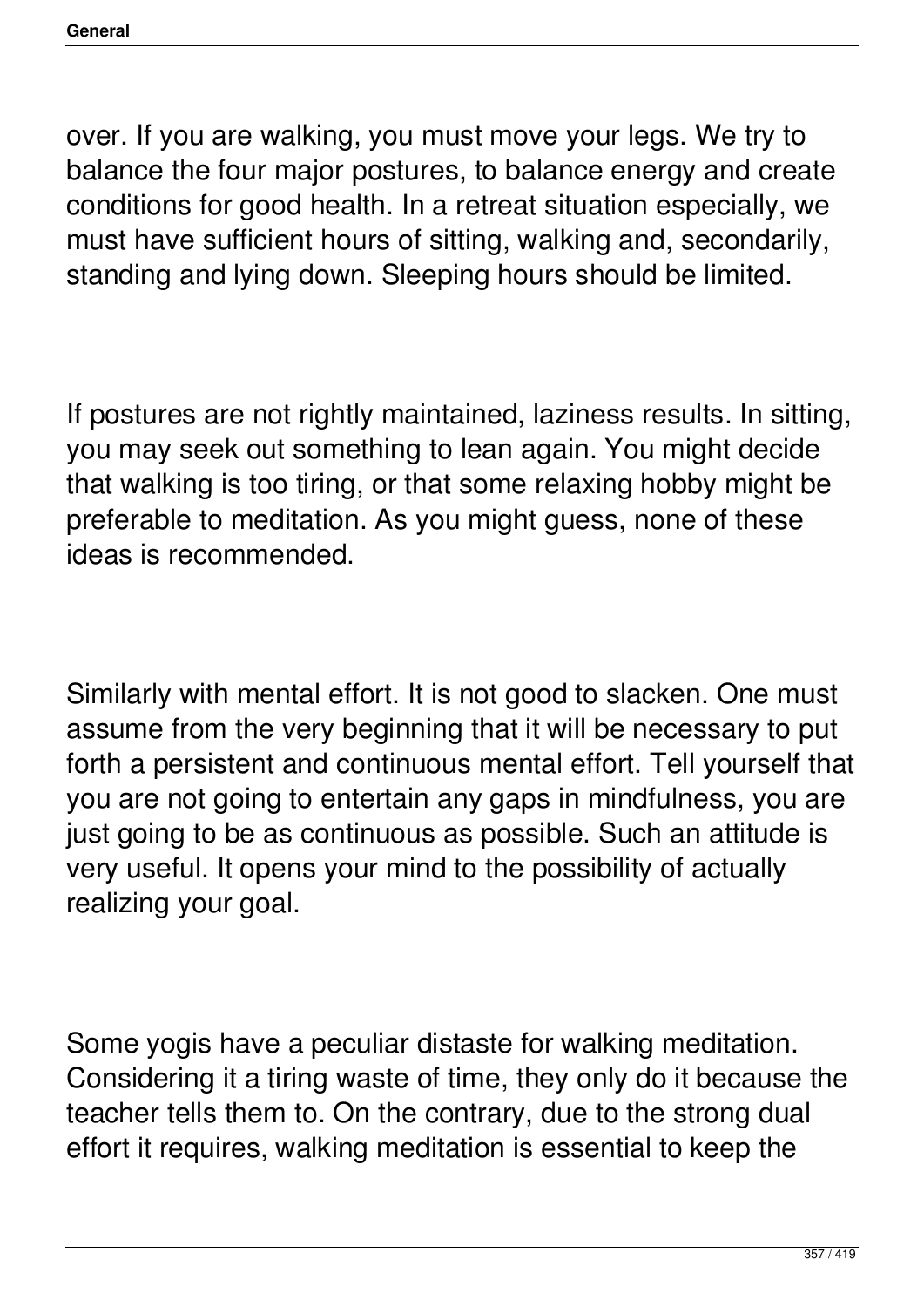wheels of effort rolling. With proper attention to walking, you can arrive at your destination in ease and comfort.

When mental effort is present from moment to moment, it bars the kilesas from entering. They are kept at bay, they are put aside, they are rejected by the mind.

Some yogis are sporadic in their application of effort. They do it in spurts. This approach can be very disorienting. The energy built up in one burst of mindfulness is all in vain, for in the next few moments of mindlessness the kilesas have a field day. Then, when such yogis start being mindful again, they have to start back at square one. Trying and resting, trying and resting, they do not build a momentum — they do not progress.

Maybe you should do some soul-searching. Be honest. Are you truly being mindful? Are you truly and sincerely activating that persevering, persistent effort to be mindful from moment to moment throughout your waking hours?

## *The Virtues of Ardency*

One who keeps the wheel of mental effort turning continuously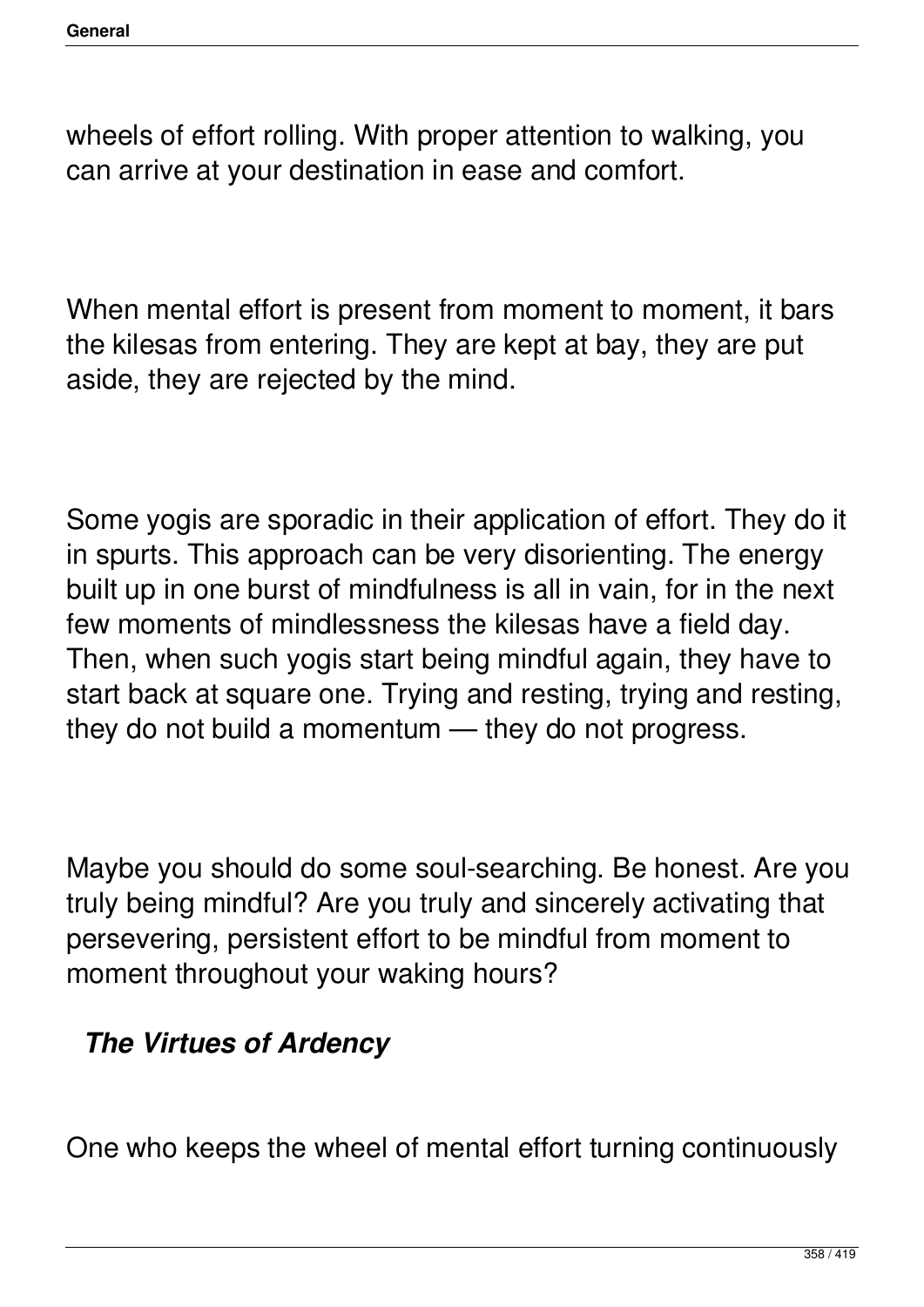is said to possess ardent energy. The Buddha praised such a person, saying, "One who possesses ardent energy lives in comfort." Why so? Ardent effort keeps the kilesas at bay. This creates a cool and calm, enjoyable mental atmosphere, free from greedy, cruel, destructive thoughts, all of which are painful.

There is no end to the virtues of ardent effort. The Buddha said, "Better to live one day with ardent effort than a hundred years without it." I hope that you gain sufficient inspiration from this discussion to set your wheels turning.

#### *Conscience: The Chariot's Backrest*

The next part of the chariot described by the Buddha was its backrest, which was conscience. In those days chariots had backrests for support. Without one, a driver or passenger might fall of the chariot as it suddenly stopped or jerked forward. A backrest could also be a luxury item. One could lean back as comfortably as in a favorite armchair and proceed to one's destination. In our case, the destination is the noble goal of nibbāna.

#### *Wholesome Shame and Wholesome Fear*

In order to understand the function of the "backrest" of the vipassanā chariot, we must delve into what is meant by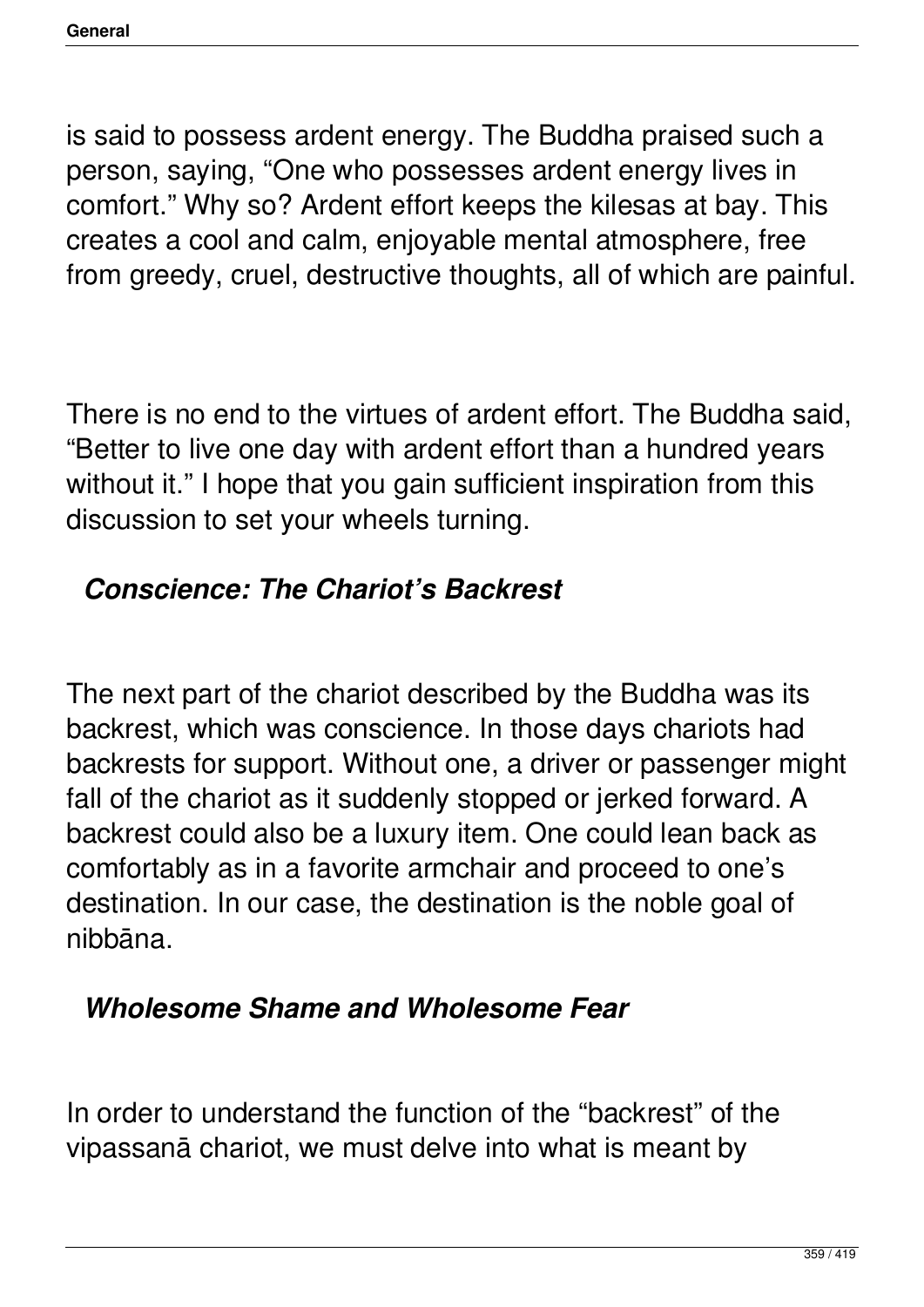conscience. The Buddha used a Pāli word, *hiri;* the quality of *ott appa*

is its close companion. Since ottappa is implied, we shall discuss it at the same time even though the sutta does not specifically mention it. These two words are often translated as "shame" and "fear" respectively. Unfortunately, these two words are negative, and thus become inaccurate. There are no good words in English to convey these meanings. The best expedient is to say "moral conscience" and then, if there is time, to try to explain the meaning of the Pāli words.

Remember that hiri and ottappa are not at all associated with anger or aversion, as are conventional shame and fear. They make one ashamed and afraid in only a very specific way, ashamed and afraid of unwholesome activities. Together they create a clear moral conscience, self-integrity. A man or woman of integrity actually has nothing to be ashamed of, and is fearless in virtue.

Hiri or "shame" is a feeling of disgust toward the kilesas. As you try to be mindful, you find there are gaps during which the kilesas pounce on you and make you their victim. Returning to your senses, so to speak, you feel a kind of abhorrence, or shame, at having been caught off guard. This attitude toward the kilesas is hiri.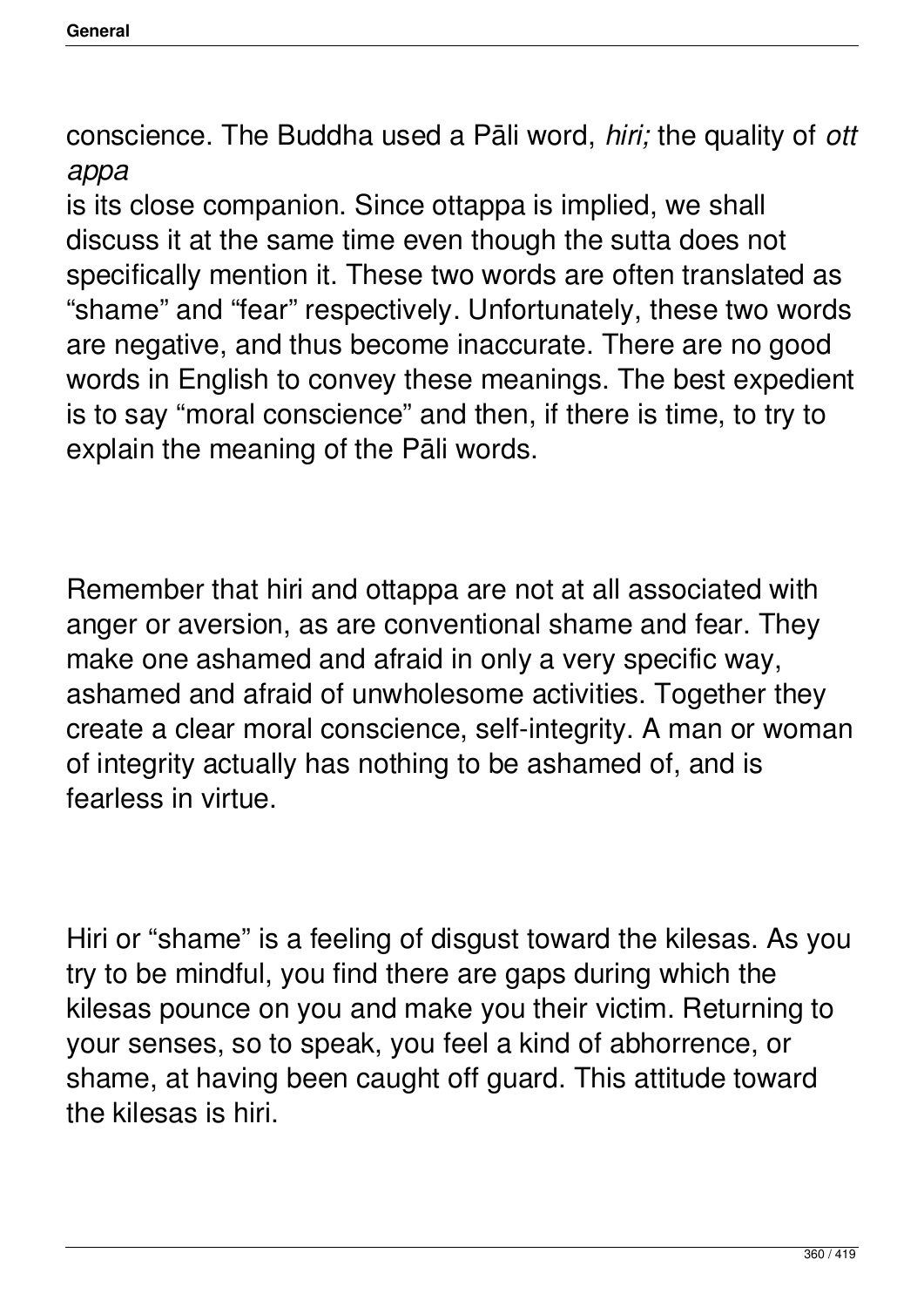Ottappa or "fear" is fear of the consequences of unwholesome activities. If you spend long intervals in unwholesome thoughts during your formal meditation practice, your progress will be slow. If you perform unwholesome actions at any time under the kilesas' influence, you will suffer the consequences. Fearing that this will happen, you will be more attentive, alert against the kilesas which are always waiting to pounce. In sitting, you will be strongly committed to the primary object.

Hiri has a direct connection one's own virtues and integrity, while ottappa is also linked to the virtues and good name of one's parents, teachers, relatives and friends.

Hiri works in various ways. Say a person, a man or a woman, comes from a good upbringing. No matter what economic level they may have come from, their parents educated them in human values. Such a gentleman or lady would think twice before committing the unwholesome act of killing. They would think, "My parents taught me to be kind and loving. Will I jeopardize my self-respect by succumbing to such destructive thoughts and feelings? Should I kill another being in a weak moment when I am devoid of compassion and consideration? Am I willing to sacrifice my virtue?" If one can reflect in this way and decide to refrain from killing, hiri has done a good job.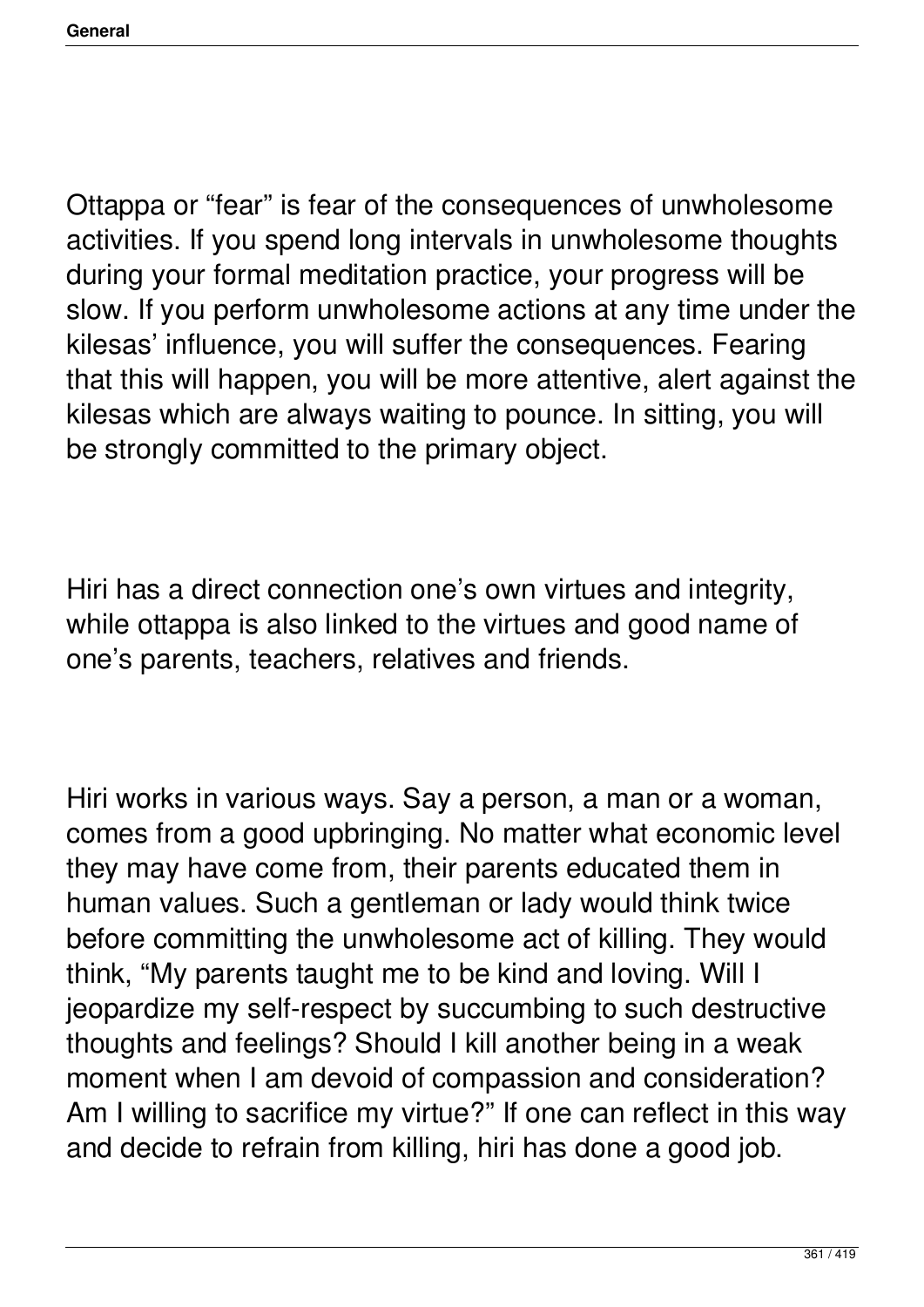The virtue of wisdom or learning can also cause one to refrain from unwholesome actions. If a person is learned and cultured in any meaningful sense, he or she has high moral standards. When tempted to commit an immoral act, a truly cultured person will consider it beneath him or her, and shrink from the temptation. Hiri can also arise on account of one's age. At an advanced age one gains a sense of dignity. One says to oneself, "I'm a senior citizen and I know the difference between right and wrong. I will not do anything unbefitting because I have deep respect for my own dignity."

Hiri also occurs because of courageous conviction. One can reflect that immoral actions are the province of timid, cowardly, unprincipled people. A person of courage and conviction will choose to stick to principles no matter what. This is heroic virtue, refusing to allow one's integrity to be undermined.

Ottappa, the fear aspect of conscience, arises when one considers how one's parents, friends and family members would be disgraced by immoral acts. It is also a wish not to betray the best that is in humanity.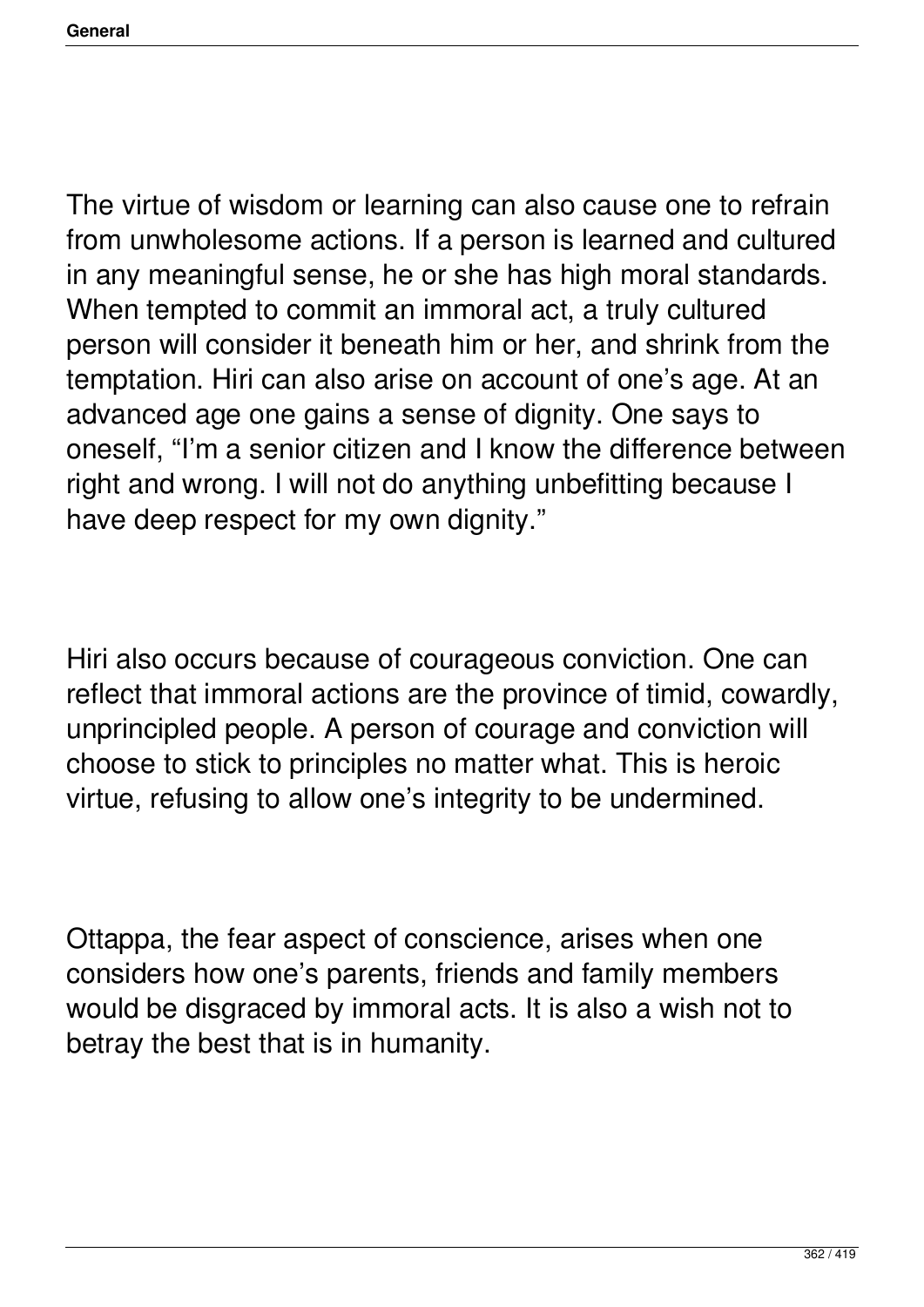Once committed, an immoral act can never be concealed. You yourself know you have done it. There are also beings who can read the minds of others, who can see and hear what happens to others. If you are aware of the presence of such a being, you may be hesitant to commit unwholesome behavior lest you be found out.

Hiri and ottappa play a great part in family life. It is because of these that father and mother, sisters and brothers, can live a life that is quite pure. If they have no sense of moral conscience, human family members relate without barriers of kinship, as dogs and cats do.

The world today is plagued by a lack of these qualities in people. In fact, these two aspects of conscience are called "The Guardians of the World." Imagine a world where everyone possessed them in abundance!

Hiri and ottappa are also called *sukka dhamma,* pure dhamma, because they are so essential in maintaining purity of conduct among the beings on this planet. Sukka dhamma can also mean the color white as a symbol of purity. The opposites, shamelessness and fearlessness, are called *kaṇha dhamma,*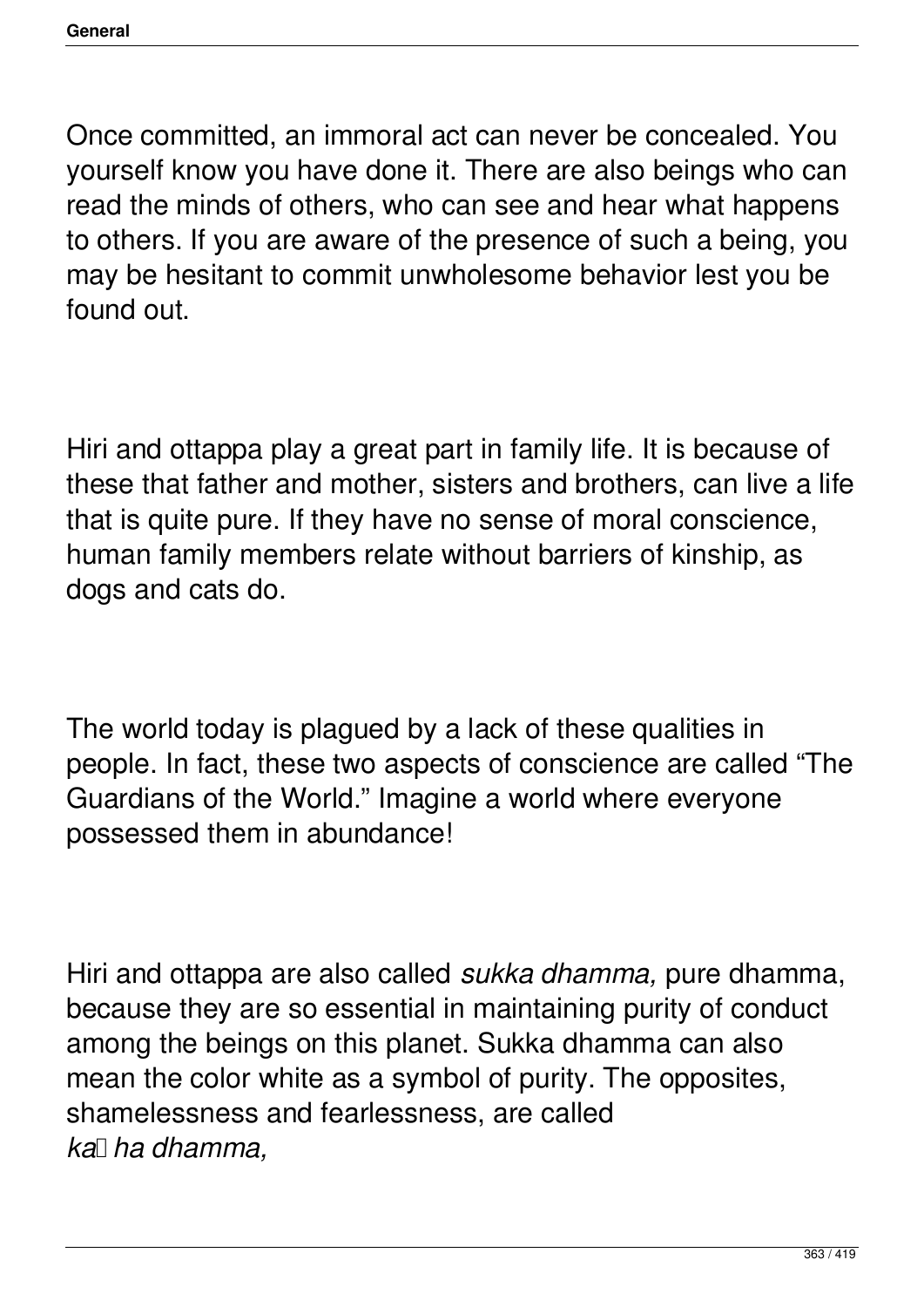or black dhamma. Black absorbs heat, and white reflects it. The black dhamma of shamelessness and audacity are excellent absorbers for the kilesas. When they are present you can be sure that the kilesas will be well-soaked into the mind; whereas if white dhamma are present, the kilesas will be reflected away.

The texts give the example of two iron balls. One is smeared with excrement and the other is red hot. A person offered these two iron balls refused the first because it is disgusting and rejects the second out of fear of being burned. Not taking the ball smeared with excrement is like the quality of hiri or shame in one's mind. One finds immorality disgusting when one compares it with integrity. Not taking the hot ball is like ottappa, the fear of committing an unwholesome act out of fear of the kammic consequences. One knows that one might end up in hell or in states of misery. Thus one avoids the ten types of unwholesome behavior as if they were these two iron balls.

#### *Useless Kinds of Shame and Fear*

Some kinds of shame and fear are useless. I call them "imitation" shame and fear. One might be ashamed or embarrassed to observe the five precepts, listen to Dhamma talks or to pay respect to a person worthy of veneration. One might be ashamed to read aloud or give a talk in public. Fear of the bad opinion of others, if that bad opinion is not based on one's immoral acts is imitation shame.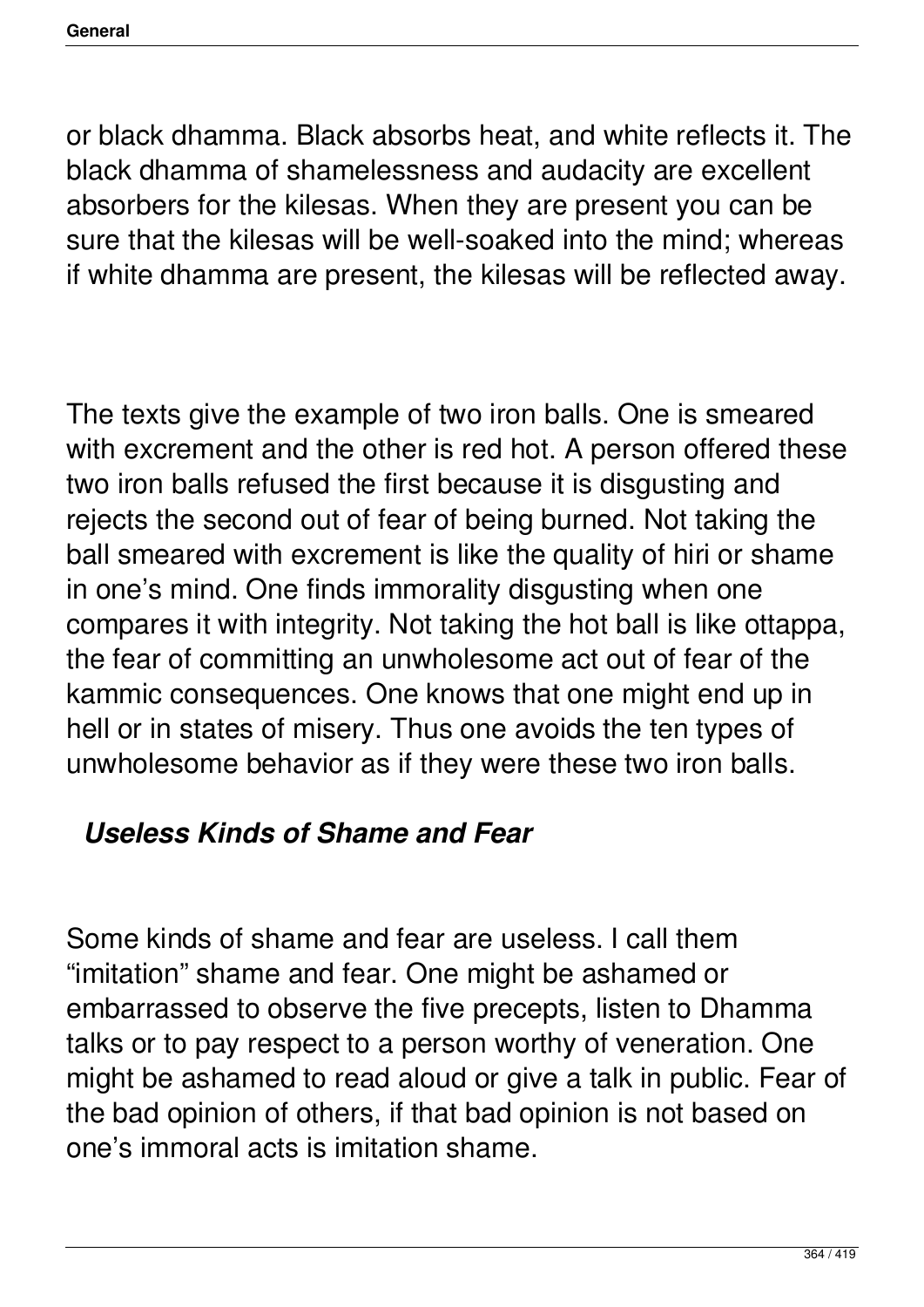There are four things conducive to one's personal benefit which human beings should not be ashamed to do. These are not listed in a Buddhist text — they are worldly and practical.

The first is not to be ashamed to do one's business or to work for a living. One should not be ashamed to approach a teacher to learn a trade, a profession or subject. if one is ashamed to do this, how will one ever gain knowledge? One should not be ashamed of eating. If one cannot eat, one will starve to death. Lastly, one should not be ashamed to have intimate relations between husband and wife.

There is also imitation fear, such as the fear of meeting an important person when this is necessary in the course of life.

Villagers tend to experience imitation fear when traveling in a train, a bus, or ferry. I mean real villagers, people who have never taken public transport. These simple people might also be afraid to use the bathroom when they are traveling. This, too, is unhelpful. People may also be afraid of animals, dogs, snakes or insects, or of going to places they have never been before. Many fear members of the opposite sex, or are so much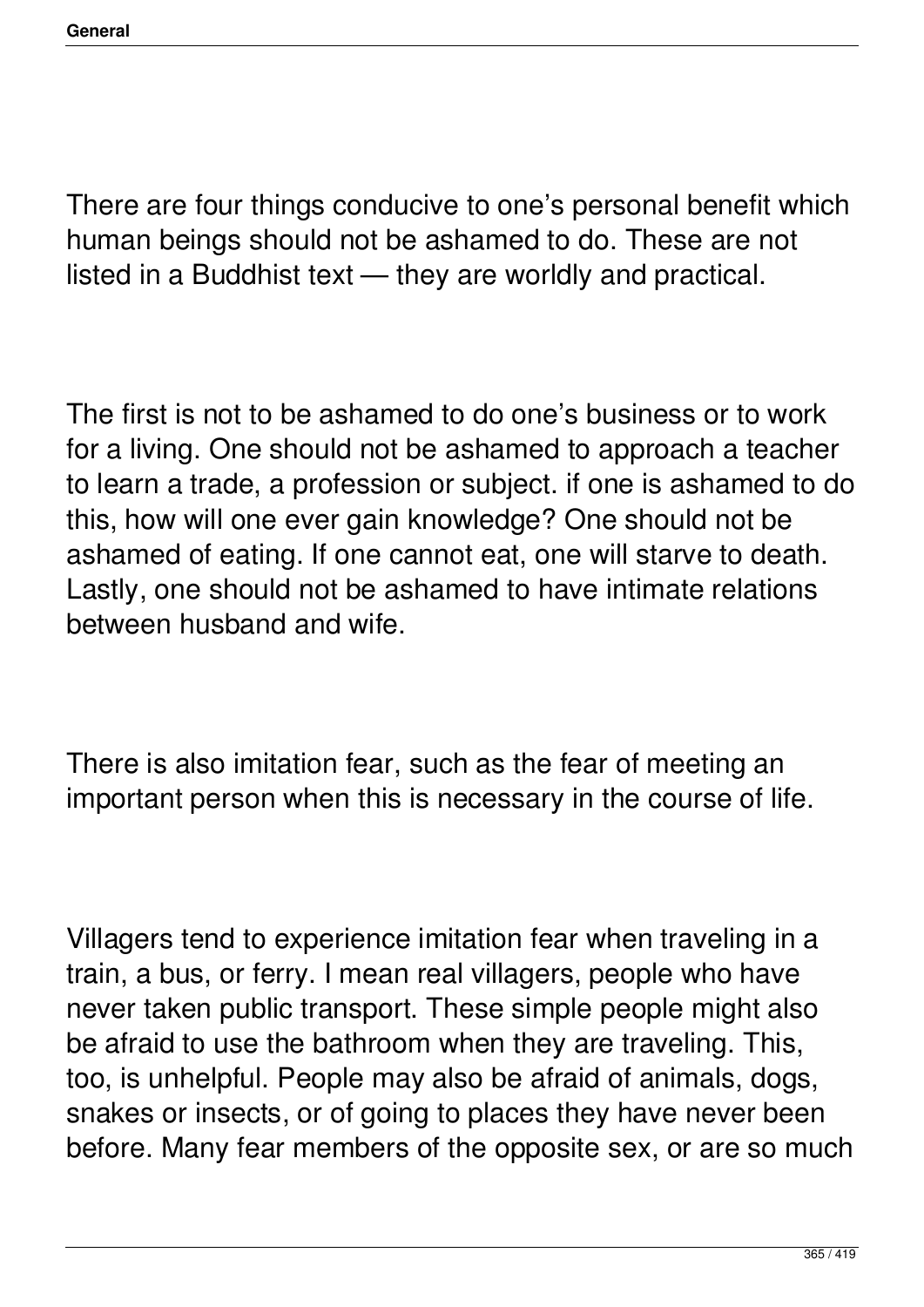in awe of their parents and teachers that they can't talk or walk in front of them. Some yogis are afraid of interviews with the teacher. They wait outside the door as if it were dentist's office.

None of these are real hiri and ottappa, which are only connected with performing unwholesome actions. One should be terrified of bad kamma and of the kilesas, knowing that when they attack, there's no telling to what extent they might manipulate one to commit unwholesome acts.

Reflecting on hiri and ottappa is a very good thing to do. The stronger these two qualities in a yogi, the more easily he or she will activate the effort to be mindful. A yogi who fears to break the continuity of practice will try hard to cultivate alertness.

Therefore the Buddha said to the deva, "This magnificent chariot of the Noble Eightfold Path has hiri as its backrest." If you have this backrest of hiri and ottappa, you will have something to rely on, something to depend on, something on which you can sit comfortably as you ride toward nibbānic bliss. Just as one who rides a vehicle is open to the risk of accidents, so too a yogi on the chariot of the Noble Eightfold Path runs a risk in practice. If these qualities are weak, he or she risks losing mindfulness, and all the dangers that then ensue.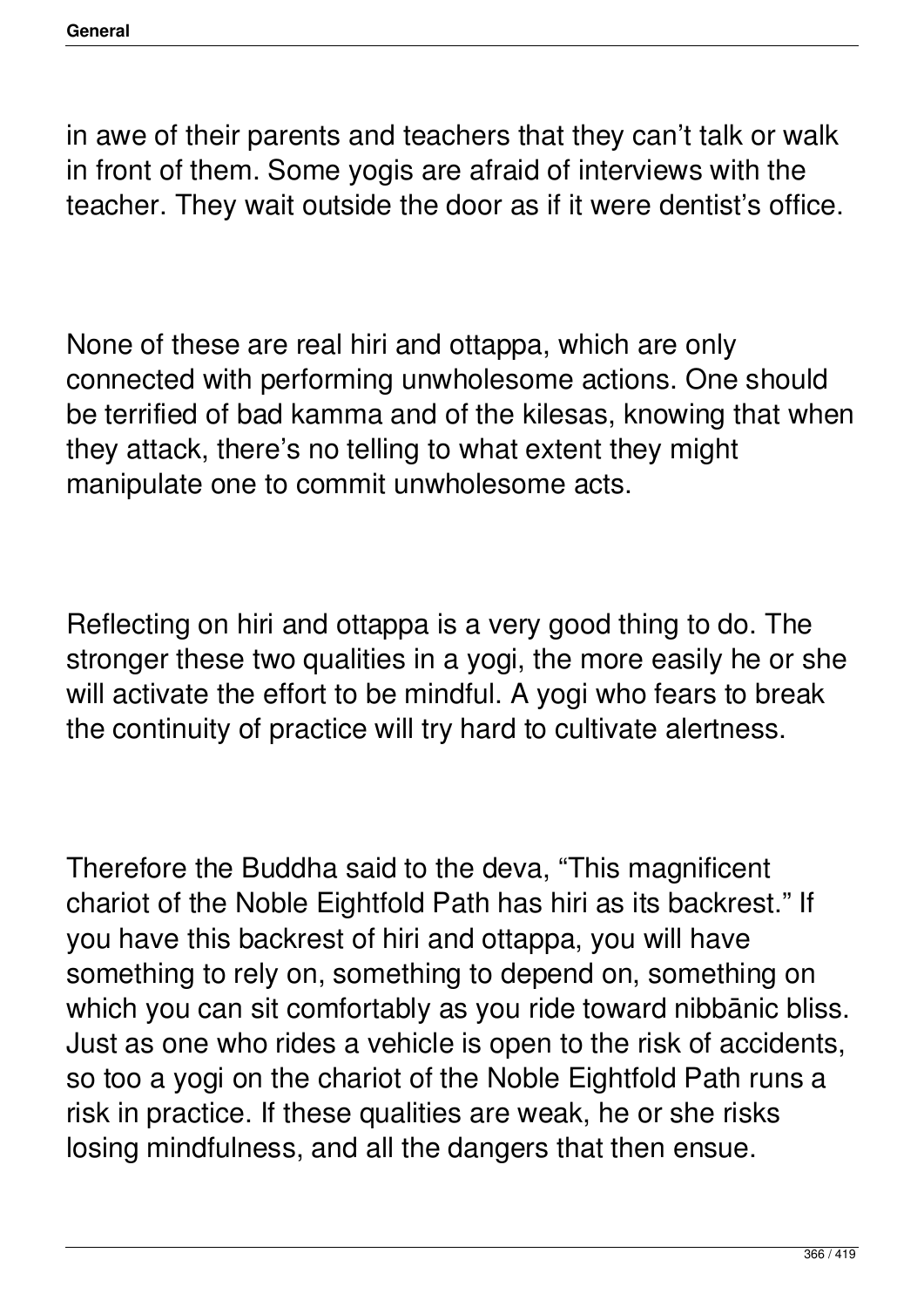May your abundant hiri and ottappa cause you to activate ardent energy so as continuously to practice mindfulness. May you thus make smooth and rapid progress along the Noble Eightfold Path, until you eventually realize nibbāna.

#### *Mindfulness is the Armor that Surrounds this Chariot...*

To ensure that the Dhamma journey is carried out safely, the chariot must have a body. In the Buddha's day, chariots were made of wood or some other hard material as a defense against spears and arrows. More recently, nations have devoted a lot of resources to develop armor plating for battlefield vehicles. Modern-day automobiles are also encased in metal for safety's sake. Today you can ride about as if in a comfortable room, free from the wind, heat, cold and sun. If a car's body keeps you well protected from the elements of nature, you travel in comfort whether it is raining and snowing outside or not. All these examples illustrate the function of mindfulness in keeping yogis free from the kilesas' harsh attack. Sati, or mindfulness, is a kind of armor that keeps the mind safe, comfortable and cool: as long as mindfulness provides its protection, the kilesas cannot enter.

No one can travel safely in this vehicle of the Noble Eightfold Path without the protective covering of mindfulness. When the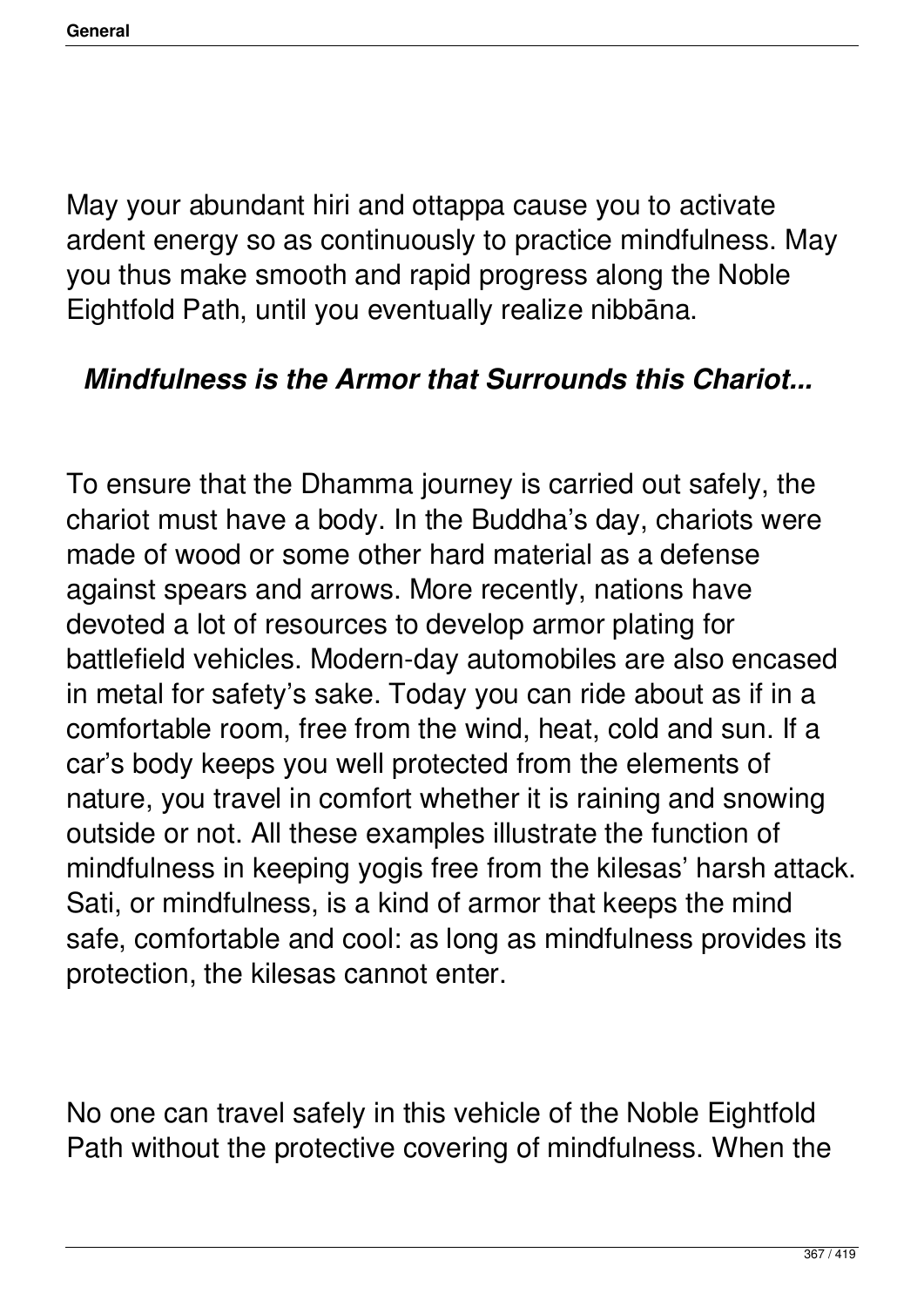chariot goes into battle, armor is the decisive factor in protecting the occupants. Our vipassanā practice is a battle against the kilesas, which have dominated our existence since before we can remember. We need strong armor surrounding our chariot so we can be protected against their ruthless depredations.

It is good to understand how the kilesas arise in order to defeat them. Kilesas arise in connection with the six sense objects. Whenever there is no mindfulness at any of the six sense doors, you easily become a victim of desire, anger, delusion and the other kilesas.

When the seeing process, for example, occurs, visual objects come into contact with seeing consciousness. If the object is pleasant and you are not mindful, thoughts based on craving or desire will arise. If the object is disagreeable, aversion attacks you. If the object is insipid and neutral, you will be carried off on a tide of delusion. When mindfulness is present, however, kilesas cannot enter your stream of consciousness. Nothing the seeing process, sati gives the mind a chance to understand the true nature of what is happening.

The immediate benefits of mindfulness are purity of mind, clarity and happiness. They are experienced at the very moment that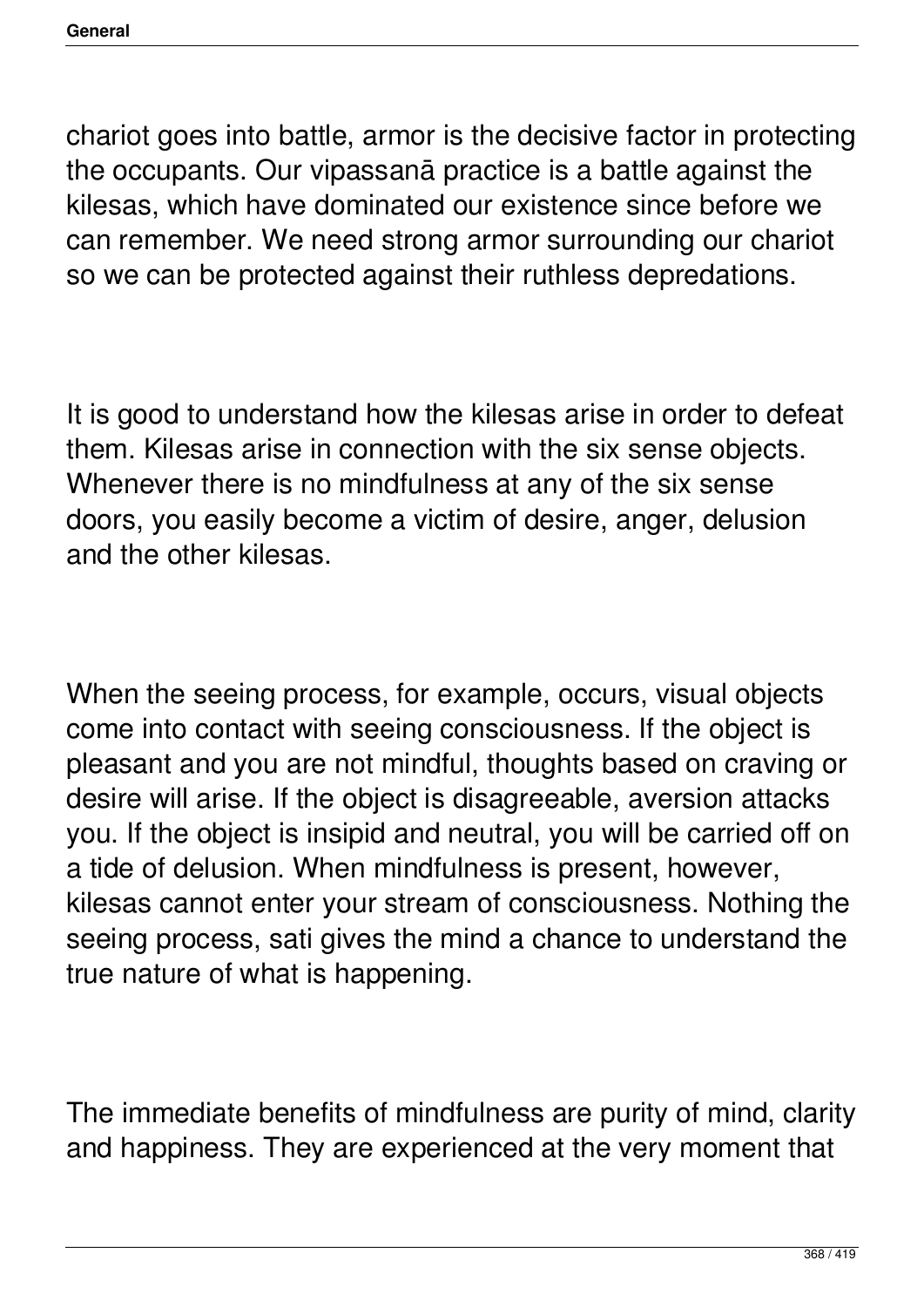mindfulness is present. Absence of kilesas is purity. Because of purity come clarity and joy. A mind that is pure and clear can be put to good use.

In the unchecked course of things, unwholesome mental states are unfortunately more frequent than wholesome ones. As soon as greed, aversion and delusion enter the consciousness, we start to create unwholesome kamma, which will give results in this life as well as in the future. Rebirth is one result. With that, death becomes inevitable. Between birth and death, a being will create more kamma, both wholesome and unwholesome, to keep the cycle turning. Therefore, heedlessness is the path that leads to death. It is the cause of death in this world as well as in future life.

So mindfulness is also like fresh air, essential to life. All breathing beings need clean air. If only polluted air is available, they will shortly be afflicted by disease and may even die. Mindfulness is just this important. A mind deprived of the fresh air of mindfulness grows stale, breathes shallowly, and chokes upon defilements.

A person breathing dirty air may become sick very suddenly, and suffer extreme pain before death actually comes. When we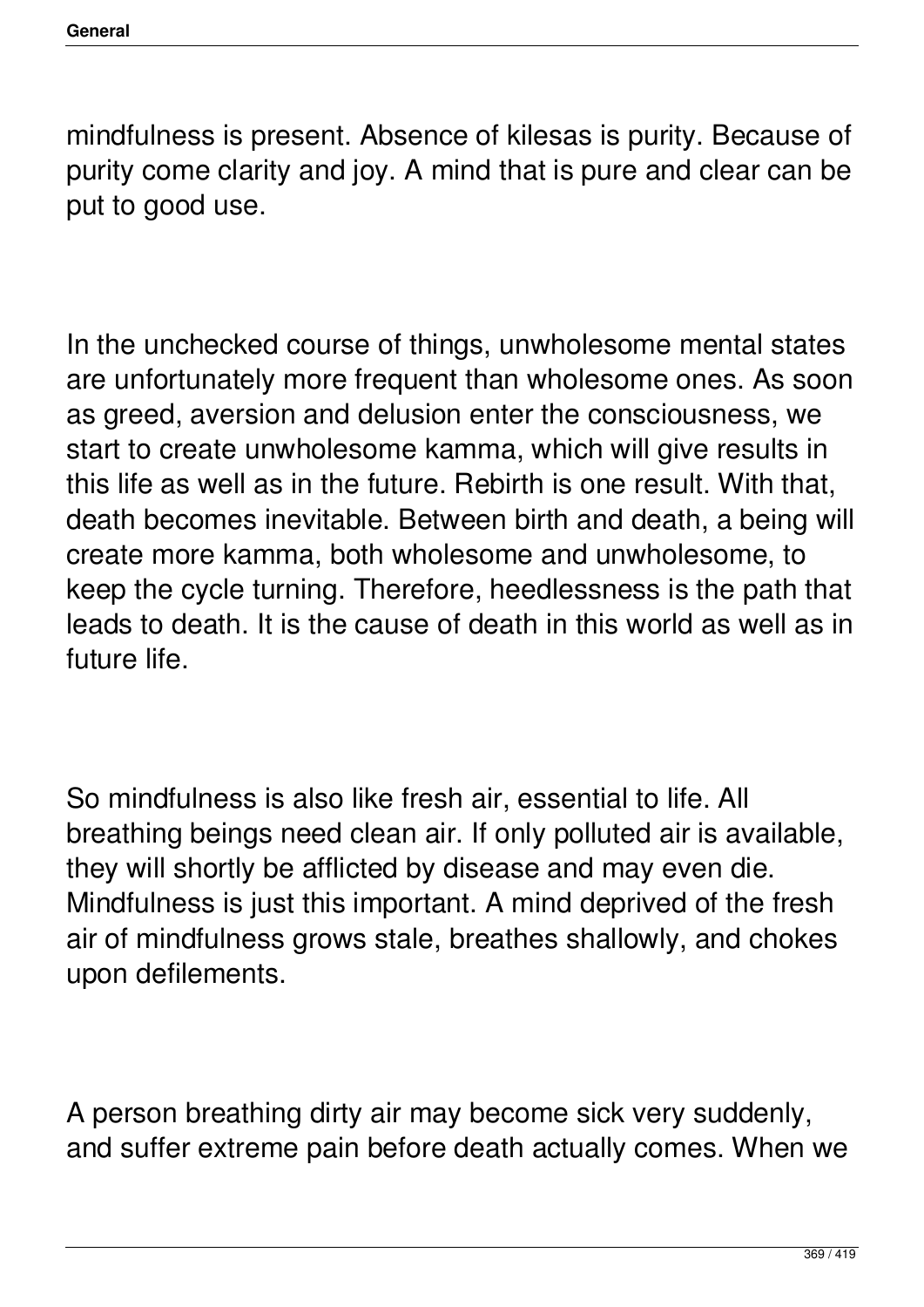are not mindful, we breath in the poisoned air of the kilesas and we suffer. In the presence of a pleasant object, we are pierced by pangs of craving. If the object is unpleasant, we burn with aversion. If we find the object humiliating, we will be eaten up by conceit. The kilesas come in many forms, but when they attack us it is always the same: we suffer. Pure comfort of mind, peace and happiness only exist if we can keep the kilesas out of our minds.

Some pollutants cause breathing creatures to become dizzy and disoriented. Others kill. The same is true for the kilesas. Some attacks are minor, others fatal, One can be dizzied by sensual pleasures or die in an apoplectic fit of rage. A strong excess of lust can kill a person. Greed, indulged over many years, can lay the foundations for terminal disease. Extreme anger or fear is also deadly, especially if the victim suffers from heart disease. Kilesas are also responsible for neurosis and psychosis.

Kilesas are actually much more dangerous than the bad chemicals in air. If a person dies from breathing contaminated air, the poison will be left behind in his or her corpse. But the taints of the kilesas carry forward to the next life, not to mention their negative effect on other beings. Breathed in by the mind, the kilesas result in kamma that will ripen in the future.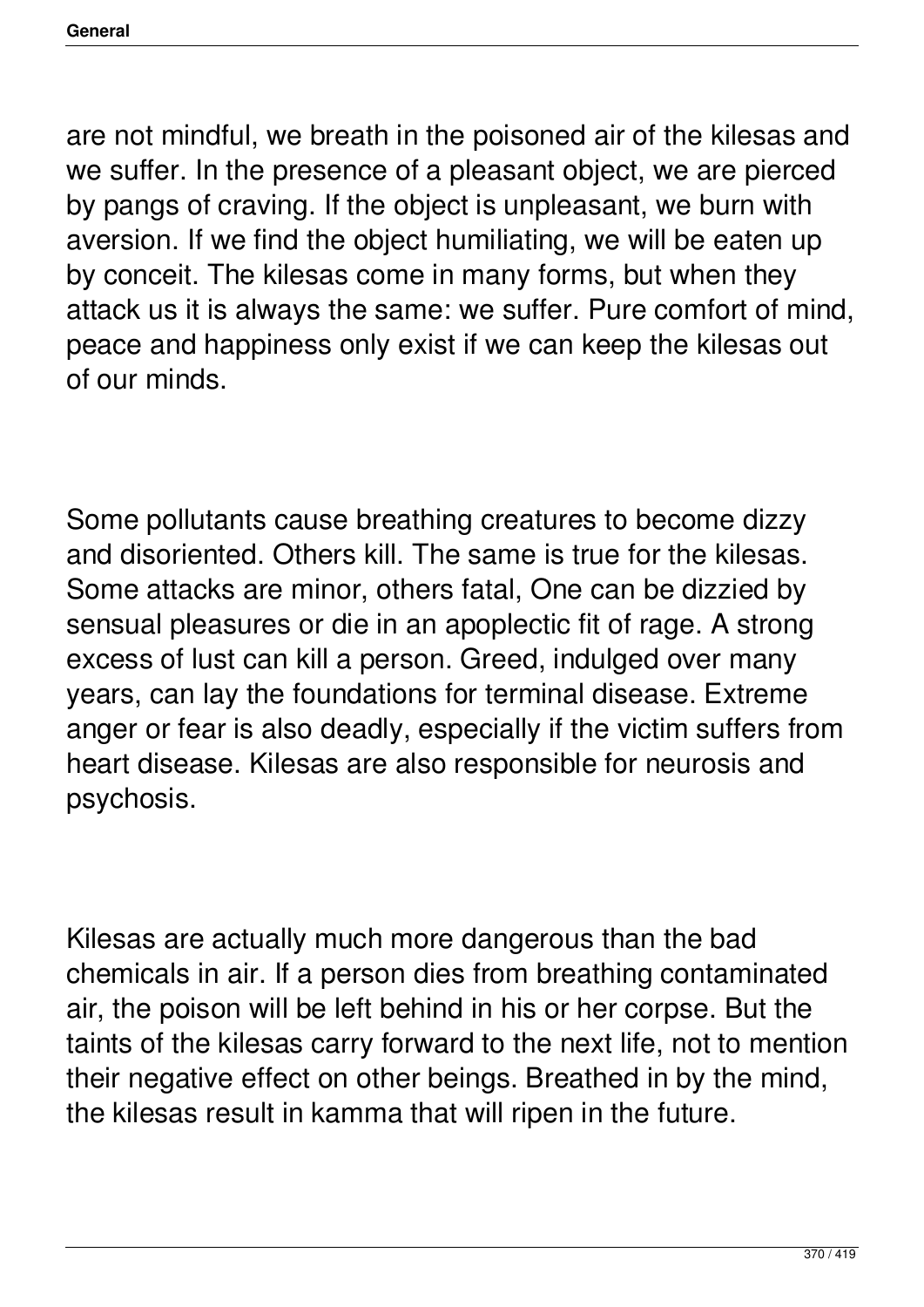When mindfulness is present from moment to moment, the mind is gradually cleansed, just as the lungs of a person who stops smoking gradually shed their coating of tar and nicotine. A pure mind easily becomes concentrated. Then wisdom has the opportunity to arise. This process of healing begins with mindfulness. Basing your practice on mindfulness and deepening concentration, you will pass through the various levels of insight, your wisdom growing by degrees. Eventually you may realize nibbāna, at which point kilesas are uprooted. There are no pollutants in nibbāna.

The value of mindfulness can only be appreciated by people who have experienced its benefits in their personal practice. When people take the trouble to breathe fresh air, good health proves to them the value of their effort. So too, a meditator who has experienced deep practice, even nibbāna, will truly know what mindfulness is worth.

## *Right View is the Charioteer*

No matter how marvelous the vehicle, without a driver it can go nowhere. Similarly, the Buddha explained, right view must provide the impetus as well as the direction for our spiritual journey. The scriptures list six types of right view or *sammā-di ṭhi.* In this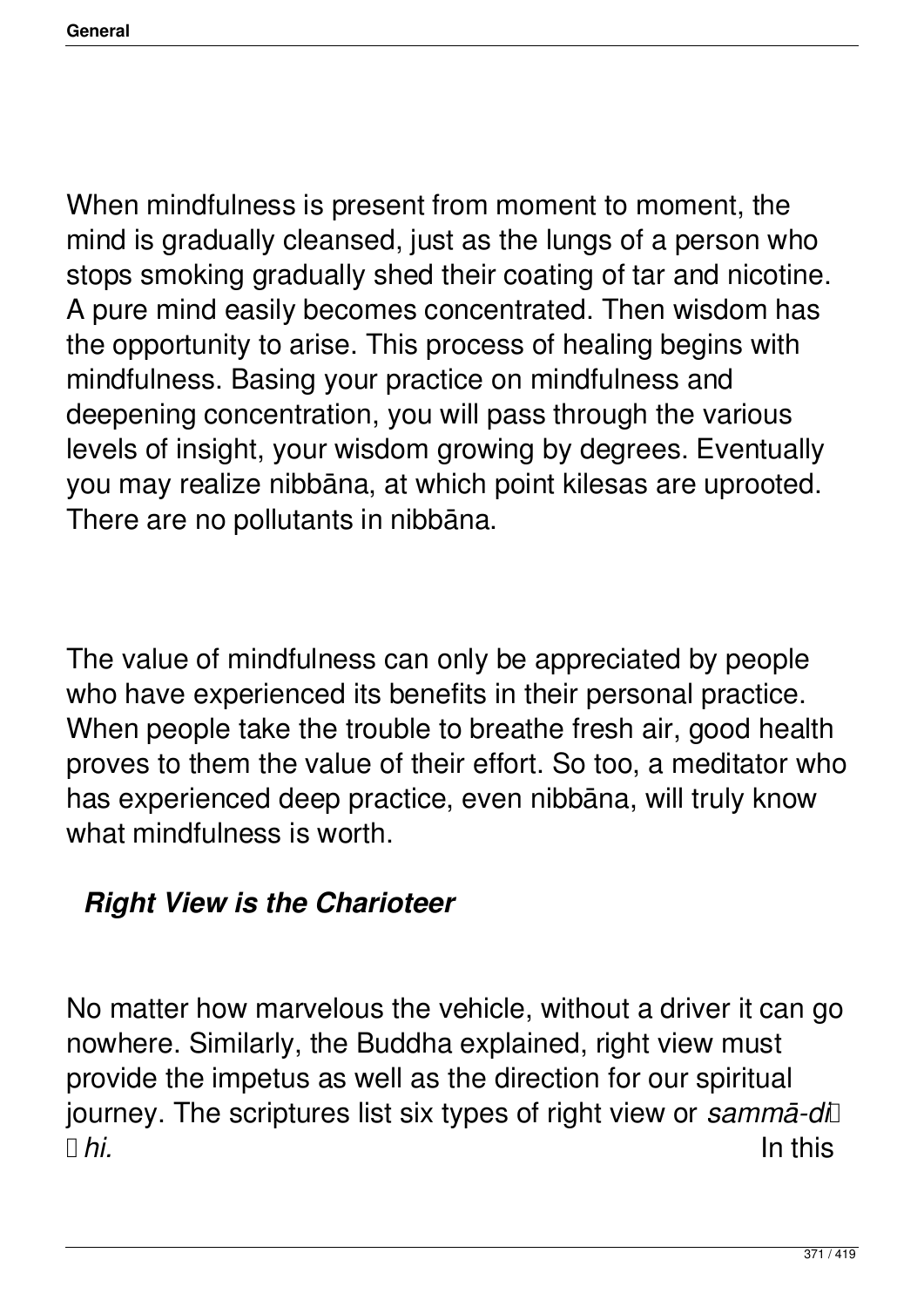discourse, the Buddha was specifically referring to the right view that arises at the moment of the noble path consciousness. Noble path consciousness is one of the culminating insights of this practice. We will discuss it below.

### *Right view of Kamma as One's Own Property*

The first kind of right view is *kammassakatā sammā-di* right view of kamma as one's property — kamma being, of course, all wholesome and unwholesome activities. Our concepts of ownership and control over material objects are basically illusory, for all matter is impermanent, subject to decay. Kamma is our only reliable possession in this world. We must understand that whatever good or evil we do will follow us through sall sāra, giving rise to corresponding good or evil consequences. Kamma has an immediate effect upon the mind, causing joy or misery depending on whether it is wholesome or unwholesome. It also has long-term consequences. Unwholesome kamma results in birth in states of woe or misery. Wholesome kamma leads to rebirth in happy states. The highest wholesome kamma leads to relief from sall sāra.

Seeing life in this way gives us the power to choose the conditions under which we want to live. Thus, kammassakatā sammā-di $\Box$ hi is called "The Light of the World," for by it we can see and evaluate the nature of our choices. Right understanding of kamma is like a railroad junction where the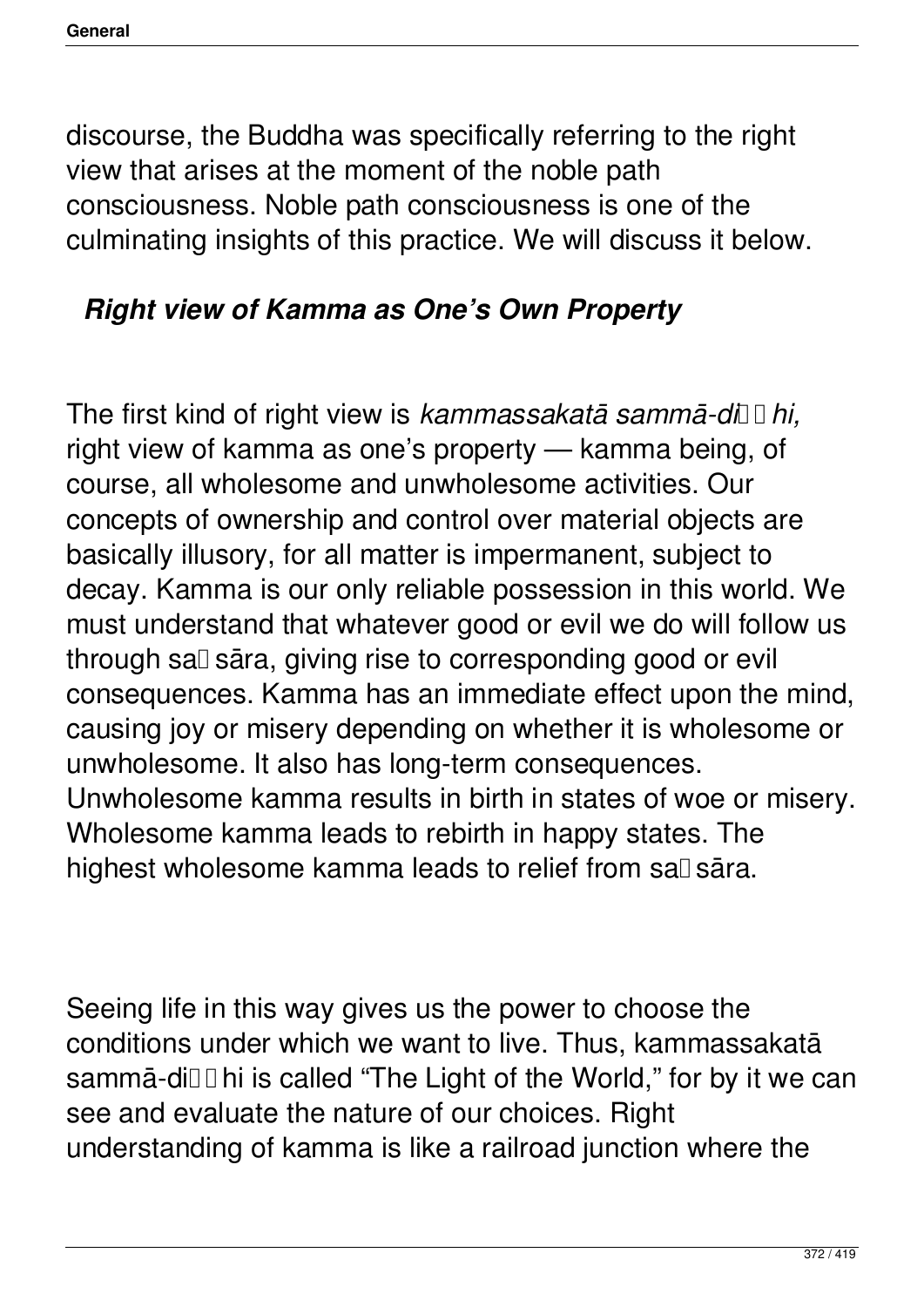train can choose its direction, or an international airport, linked to many destination. Since we, like all beings, want happiness, this understanding of kamma will generate in us a strong wish to develop more and more unwholesome habits. We will also want to avoid acting in ways that will bring us future misery.

Practicing charity, *dāna,* and morality, *sīla,* one chooses a direction toward rebirth in good circumstances. This meritorious kamma helps beings walk the path to nibbāna.

## *Right View with Regard to the Jhānas*

To go beyond kammassakatā sammā-di $\Box$ hi, one practices concentration. Concentration has immediate benefits, enabling the yogi to live in tranquility, absorbed in the object. This second type of right view is *jhāna sammā-di* $\Box$  *hi*, right view with regard to the jhānas and absorptions. It is the knowledge that arises in conjunction with each of the eight types of jhāna. The benefits of jhāna right view are three-fold. Upon death, if one is able to maintain strength in ability to gain absorption, one is reborn in the brahmā worlds and can live there for a very long time, many eons and world systems. Second, the jhānas are the basis for developing strong vipassanā. The jhānas can also become the basis for the development of *abhiññās*

or psychic powers.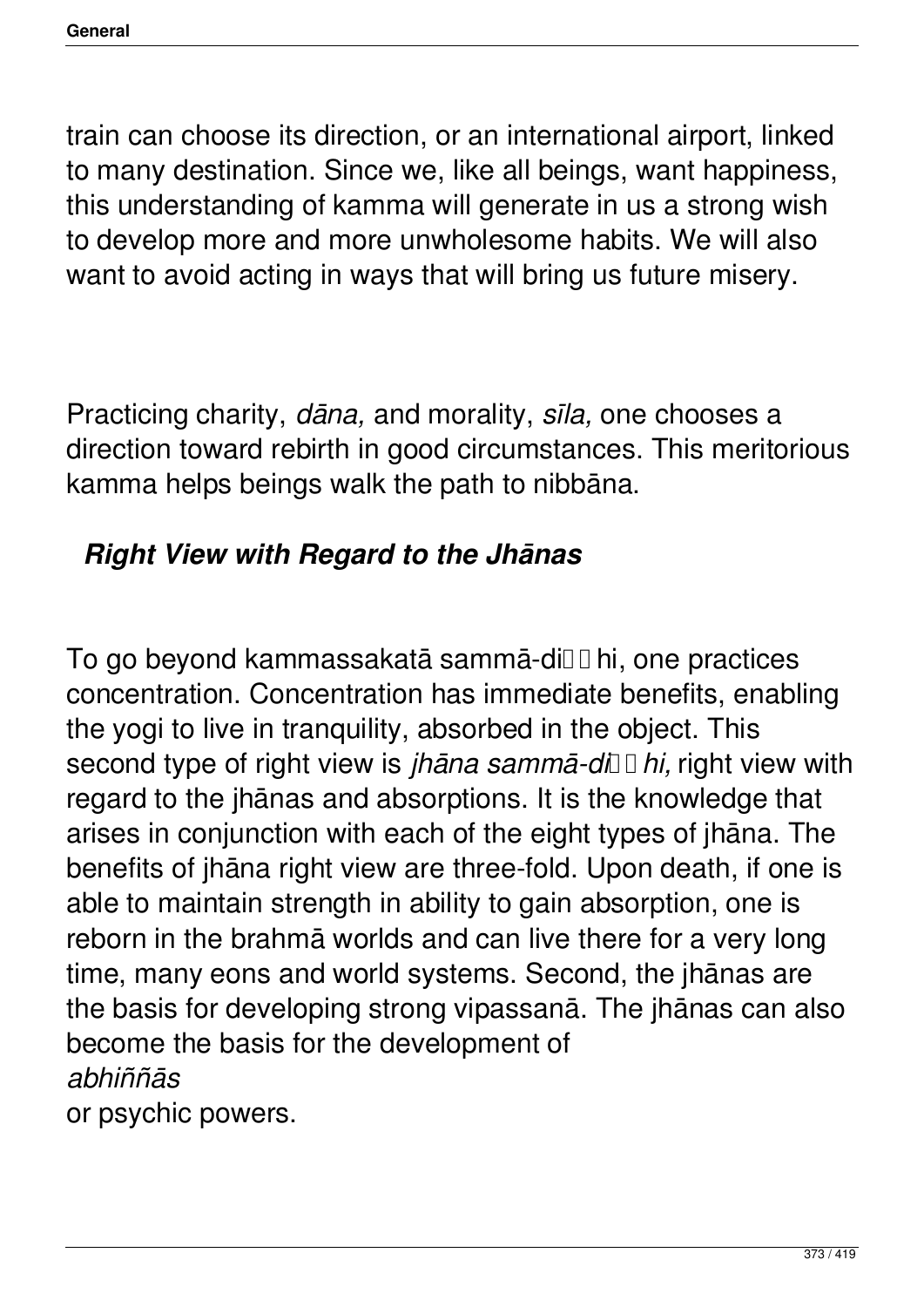# **CLEARING THE WAY FOR ULTIMATE INSIGHT: DEVELOPING VIPASSANĀ RIGHT VIEW**

We devote the most time and effort developing the third type of right view within ourselves. It is *vipassanā sammā-di* $\Box$  hi, right view that occurs as a result of vipasanā insights. When effort, mindfulness and moral conscience are present, these insights naturally develop. It is important to remember that right view is something more than an opinion. It is a deep intuitive knowledge that comes from our seeing directly into the true nature of existence.

These days when heads of state leave their palaces, there is a great deal of preparation. Before the motorcade sets forth, teams of security agents make sure its route is clear and safe. Agents check for bombs, place barriers on the sidewalks for crowd control, assign police officers to their posts and remove any vehicles that might block the road. Only then will the President leave the official residence and climb into the chauffeured car.

In the same way, on this Noble Eightfold Path, vipassanā right view is like the secret service. Insight into impermanence, suffering and absence of self is what clears from the path all sorts of clinging — clinging to wrong views and pet theories,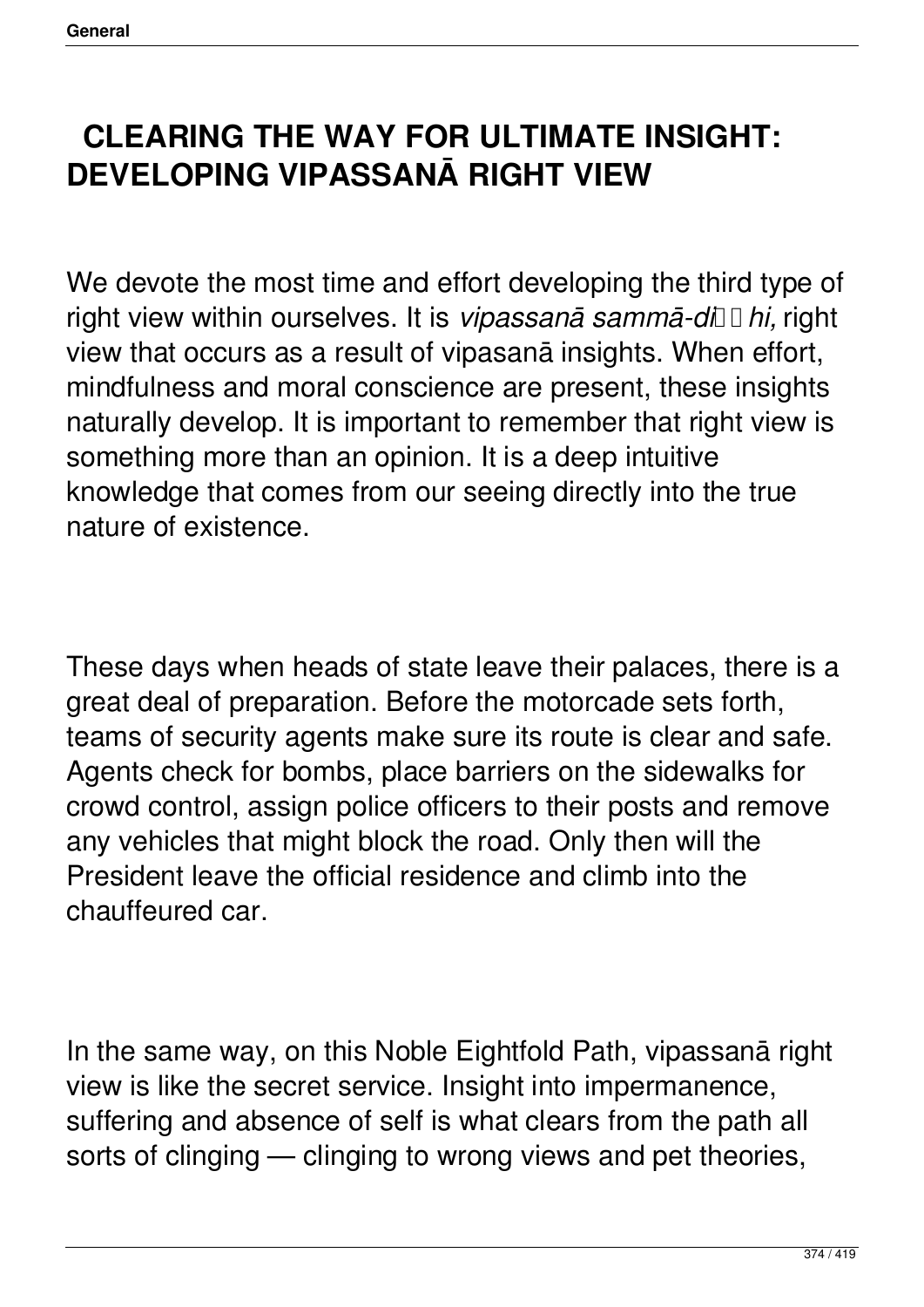misconceptions and so forth. The clearing process takes place at sequential levels. Once the preliminary preparations are complete, then the noble path right view will make its appearance and uproot the kilesas.

## *A Process of Elimination*

On the way to noble path consciousness, each stage of insight eliminates a particular kind of wrong view or misconception about the nature of reality. The first vipassanā insight into the nature of mental and physical phenomena shows us that mind and matter are distinct from each other, and that life is nothing more than a ceaseless stream of these two kinds of phenomena. At this time, we do away with the extras, cleanse ourselves of the view which puts into reality something that is not really there, such as the notion of a permanent and substantial self.

The second insight, understanding cause and effect, eliminates any doubt as to whether things happen by chance — we know that they do not. Furthermore, we see clearly and directly that events are not caused by any external force.

Deepening meditation, we see the impermanence of objects and understand intuitively that everything experienced in the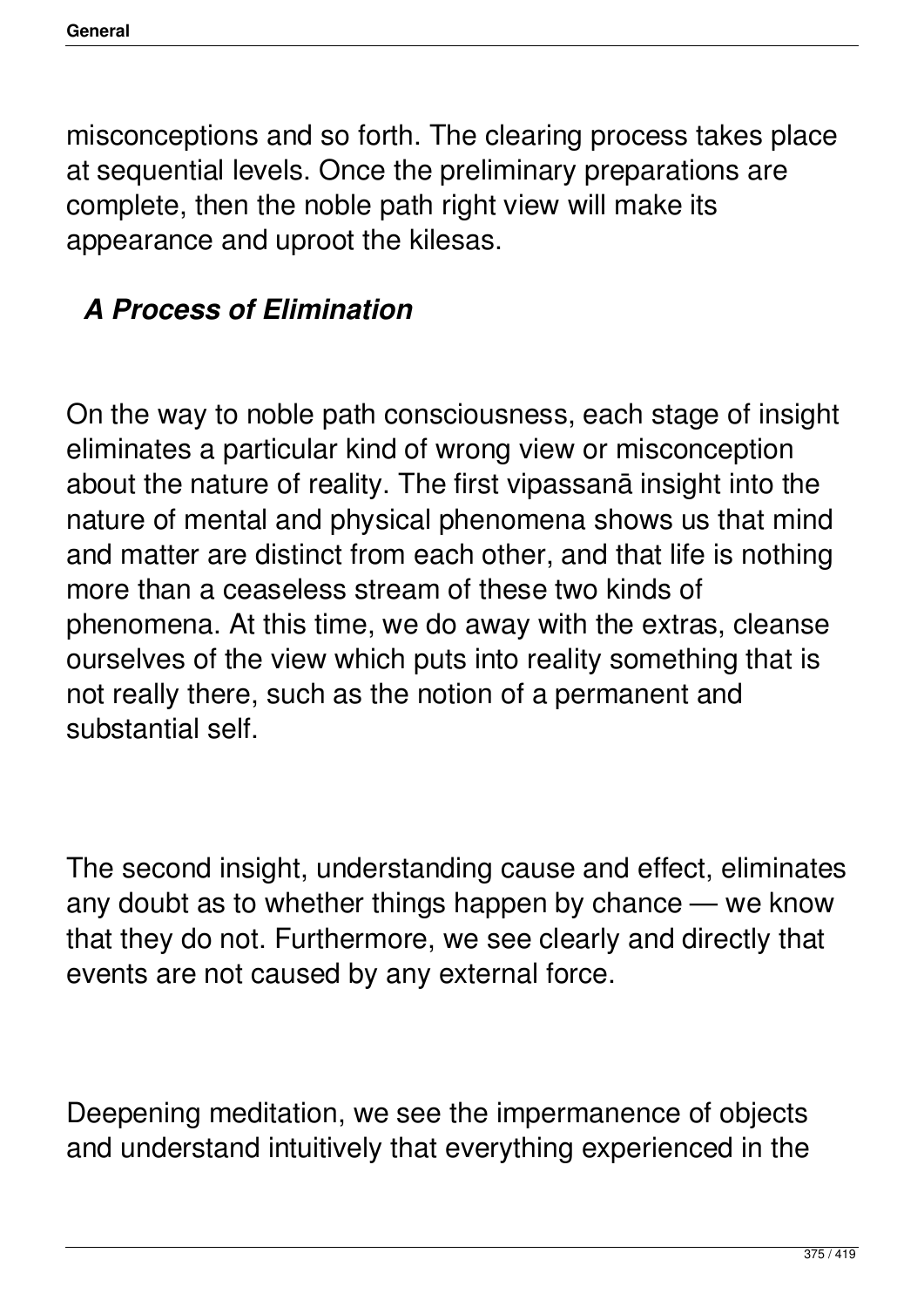past, and to be experienced in the future, is similarly impermanent. Building on this knowledge of ephemerally and transience, we realize next that we have no refuge and can rely on nothing. Thus, we are rid of the false idea that peace and stability can be found in the objects of this world. To be oppressed by phenomena is indeed great suffering; and at this stage of insight, we feel this from the bottom of our hearts.

Related to, and following upon, this deep sense of fearsomeness and oppression is a realization that no one can prevent or control the way things come and go. it will dawn on our intuition that there is no self in things. These latter three insights are the beginnings of vipasanā right view, which relates specifically to impermanence, suffering and absence of self.

## *The Arising of Vipassanā Right View*

With the arising of vipassanā right view, the chariot is ready to go. It is shaking a bit and moving as it faces the right road that leads to nibbāna. Now you can really turn the wheels and get that vehicle rolling. The armor is in place, the backrest firm, and the driver well seated. You just need to give a bit of a push to those two wheels, and the chariot will really take off.

Once you have gained insight into impermanence, suffering and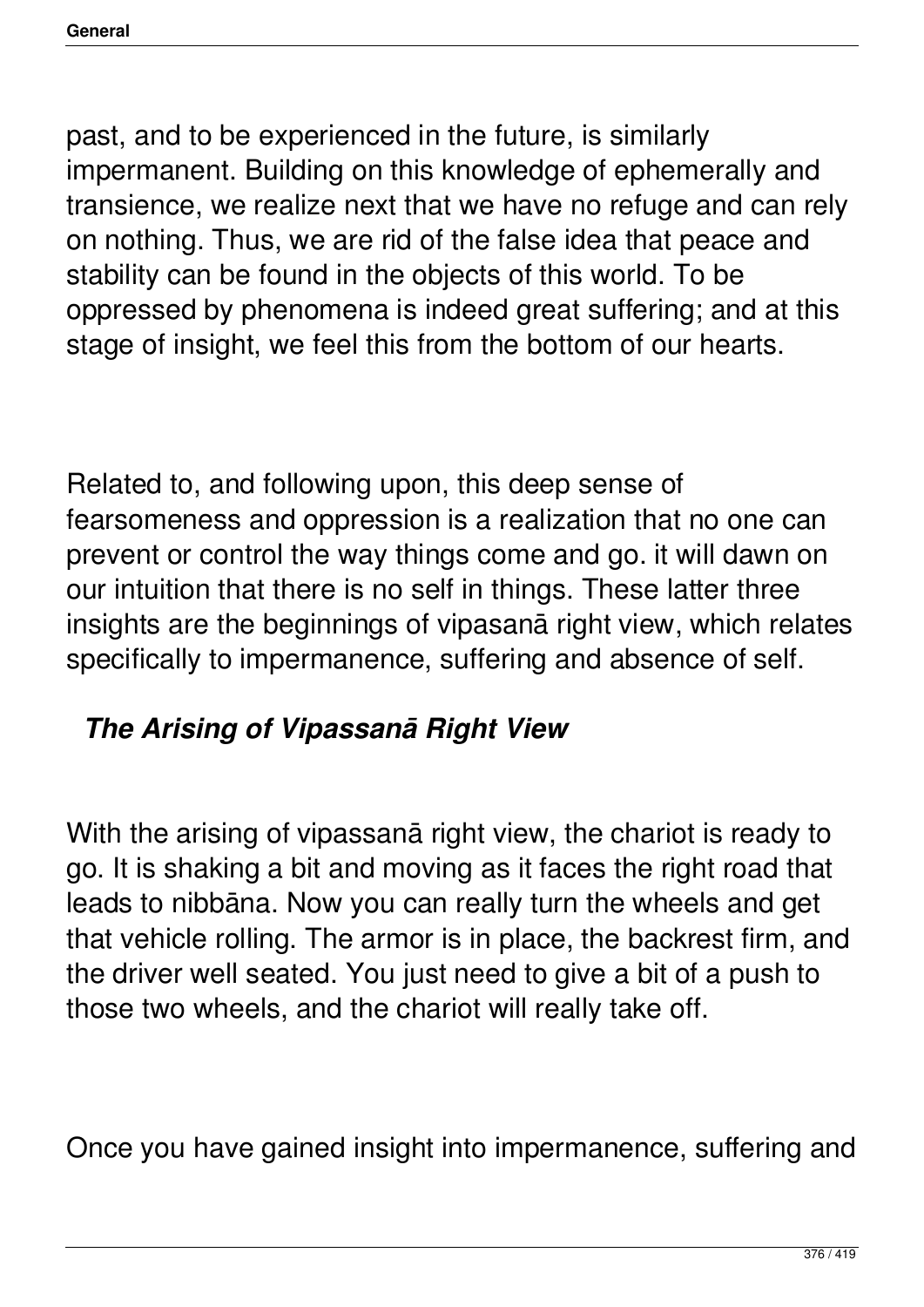absence of self, you see things arising and passing away much quicker, much more clearly. Moment to moment arising and passing: it comes in microseconds, nanoseconds — the deeper you go the quicker you see it — and eventually you are not able to see the arising at all. Wherever you look, there is just a flash of quick dissolution. You will have a feeling as if someone is pulling the carpet out from under you. The disappearance is not an abstraction. It comprises your entire life at that time.

Deeper and deeper you go, driving closer and close to your destination. After all these stages of vipassanā insight have been completed, the right view of the path consciousness will take over and drive you home, to the safe haven of nibbāna.

Although in the presence of vipassanā insights the kilesas have no chance of arising, they are not yet uprooted. They may be kept at bay, but they are waiting for their chance to get back into power.

# *The Final Stamp: Weakening and Eliminating the Kilesas*

Only at the moment when the noble path right view occurs are the kilesas uprooted.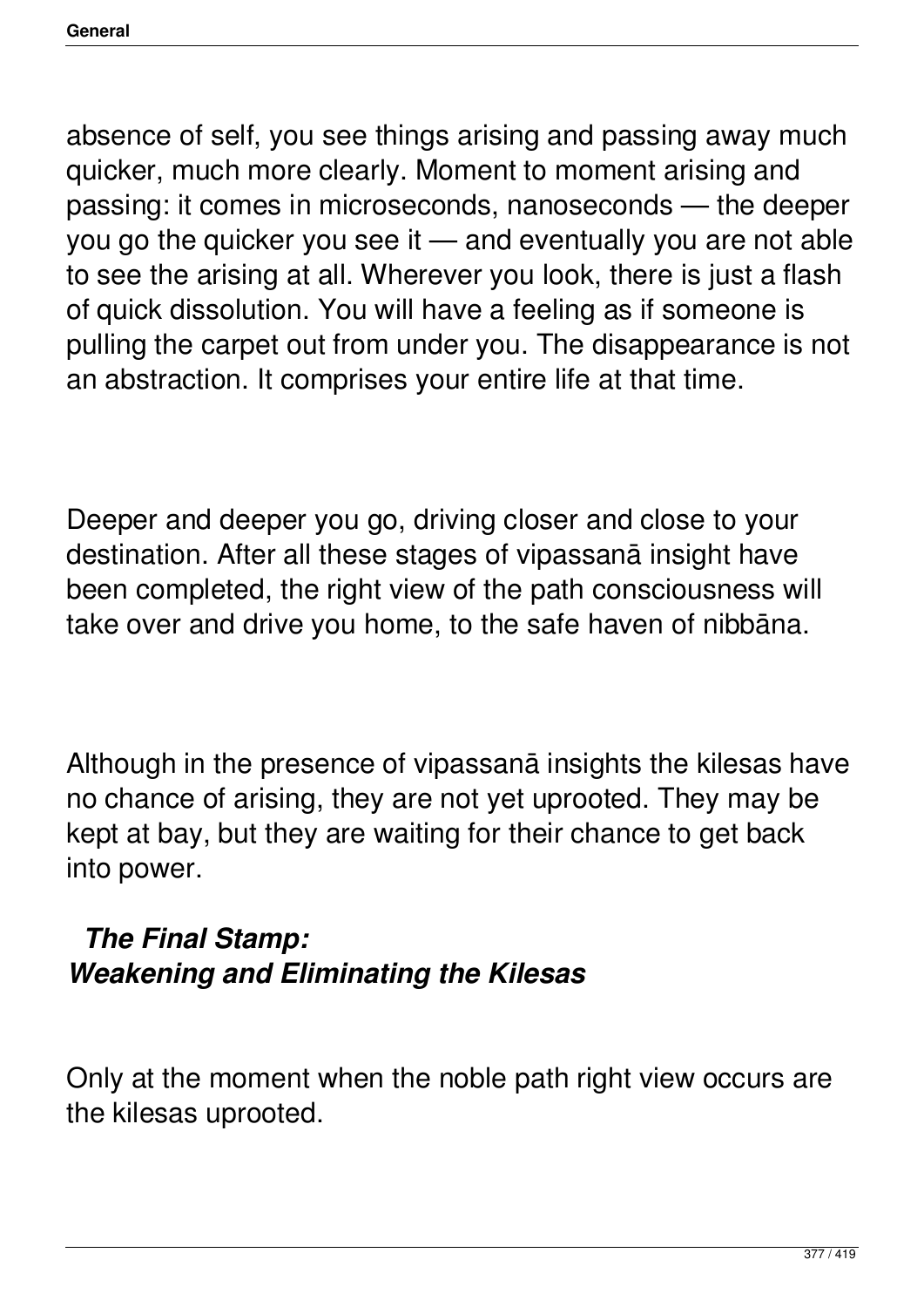You may wonder what is meant by the notion of uprooting a kilesa. Kilesas which have already arisen can no longer be removed — they are past. Similarly, kilesas not yet arisen cannot be removed, since they are not here yet. And even in the present, kilesas arise and pass away, so how can they be uprooted? Latent or potential kilesas are what is removed. There are two types of kilesas, one connected with objects and the other with the continuity of existence. The first type occurs when the conditions are conducive, that is, in connection with a mental or physical object and in the absence of mindfulness. If an object becomes predominant, and there is no mindfulness to keep the contact between mind and object clear and pure, the kilesa which has been latent will come to life. It will become manifest. If one is mindful, however, the conditions are no longer appropriate and the kilesas are kept away.

The second type of kilesas are dormant and will remain buried in the stream of our consciousness all the way through sall sāra. This kind can only be uprooted by path consciousness.

In the old days when patients suffered from malaria, they were treated with two kinds of medicine. Malaria patients undergo a repetitive cycle of temperature changes. Every two days or so, a very high fever comes, followed by sudden chills. The first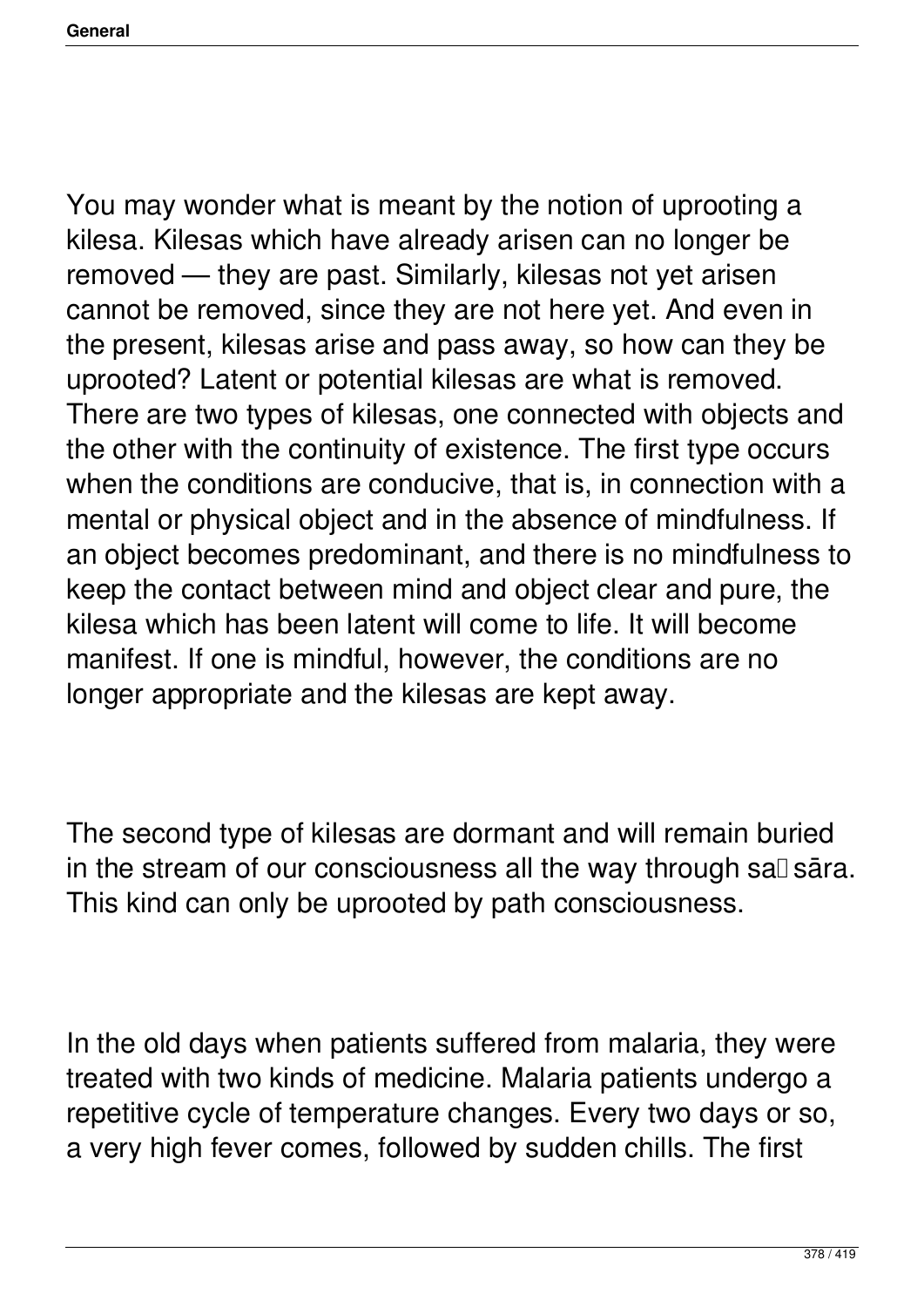course of treatment levels the extremes of temperature. It strengthens the patient and weakens the malaria germs. Finally, when the cycles of fever and chills abate somewhat, a dose of knockout medicine is prescribed. Now that the patient is stronger, and the bacteria are much weaker, the malaria can be totally eradicated.

The preliminary course of treatment is analogous to vipassanā insight, which weakens the kilesas. The knockout medicine is path consciousness, uprooting kilesas once and for all.

Another example is the process of getting a document legally certified through the process of bureaucratic red tape. It could take all day. First you go to the ground floor and talk to the receptionist. He or she sends you up to the second floor to get a document and have it signed. The Department of This sends you to the Department of That. You produce the document and are given a set of forms to fill out. Then you wait for the person in charge to sign it. All day you go through various channels, from one level to another, filling out forms and getting signatures. It takes a very long time to get all the parts complete. Finally you arrive at the top and it takes the official half a second to make the final signature. You document is now certified, but you have had to go through all that other red tape first.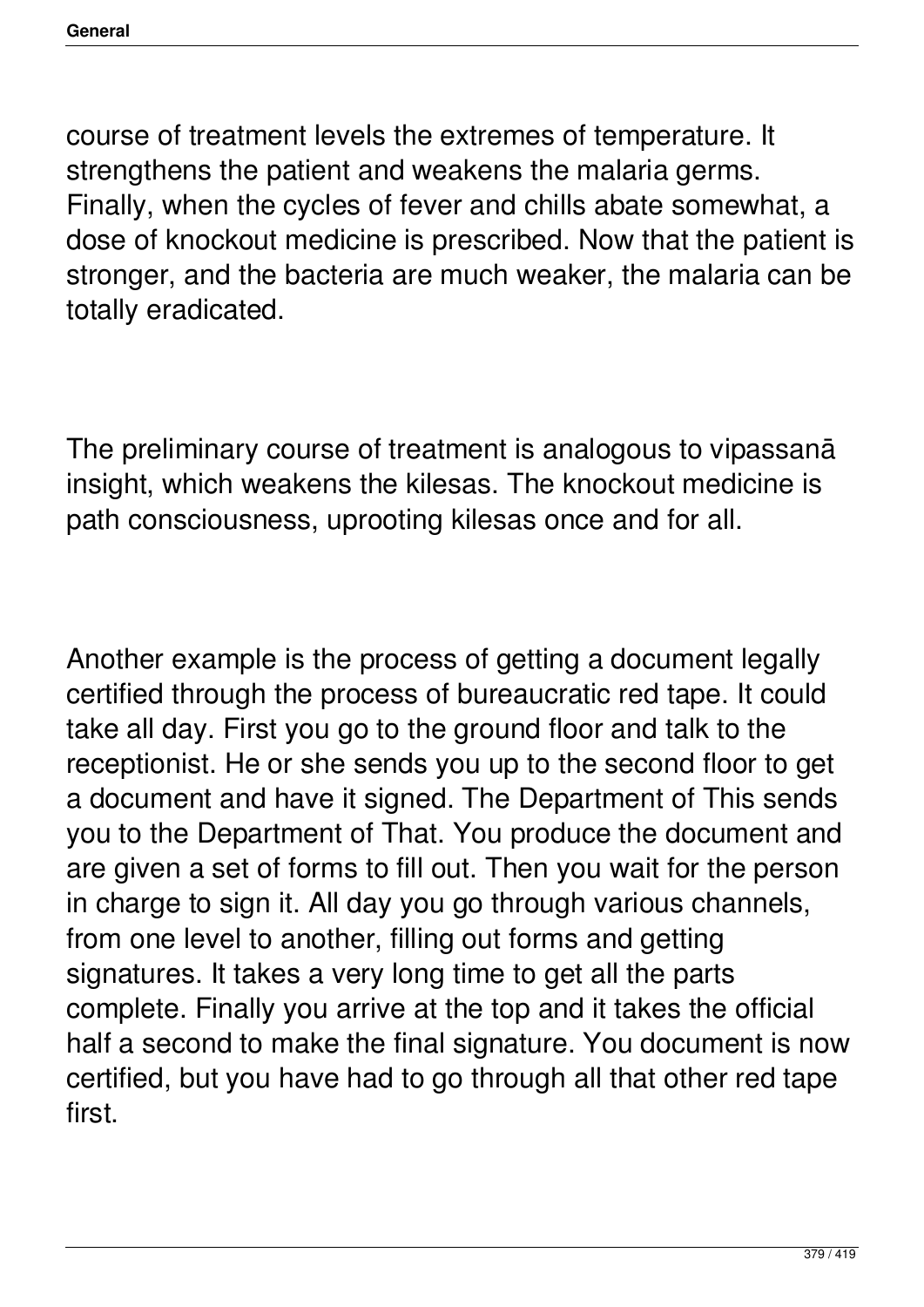It is the same in vipassanā. there is a lot of red tape. Path consciousness comes even faster than the time it takes for the top official to sign, but you have to work for it. When all is in order, the path of right view appears and certifies that all the kilesas have been uprooted.

The first part of vipassanā insight might be called "The Worker Path." You have to work to complete it properly, without shirking. Noble path consciousness is like the boss, ordering work to be done. He or she cannot sign a blank piece of paper on which the preliminary processes have not been completed.

## *Noble Path and Fruition Right View: Putting Out the Fire of Defilement, Pouring Water on the Ashes*

When vipassanā insights are completed, noble path consciousness will arise automatically, followed by fruition consciousness. In Pāli, these consciousnesses are called *magg a* and

*phal*

*a.*

Noble path right view and noble fruition right view, elements of these two respective consciousnesses, are the fourth and fifth kinds of right view on the list of six.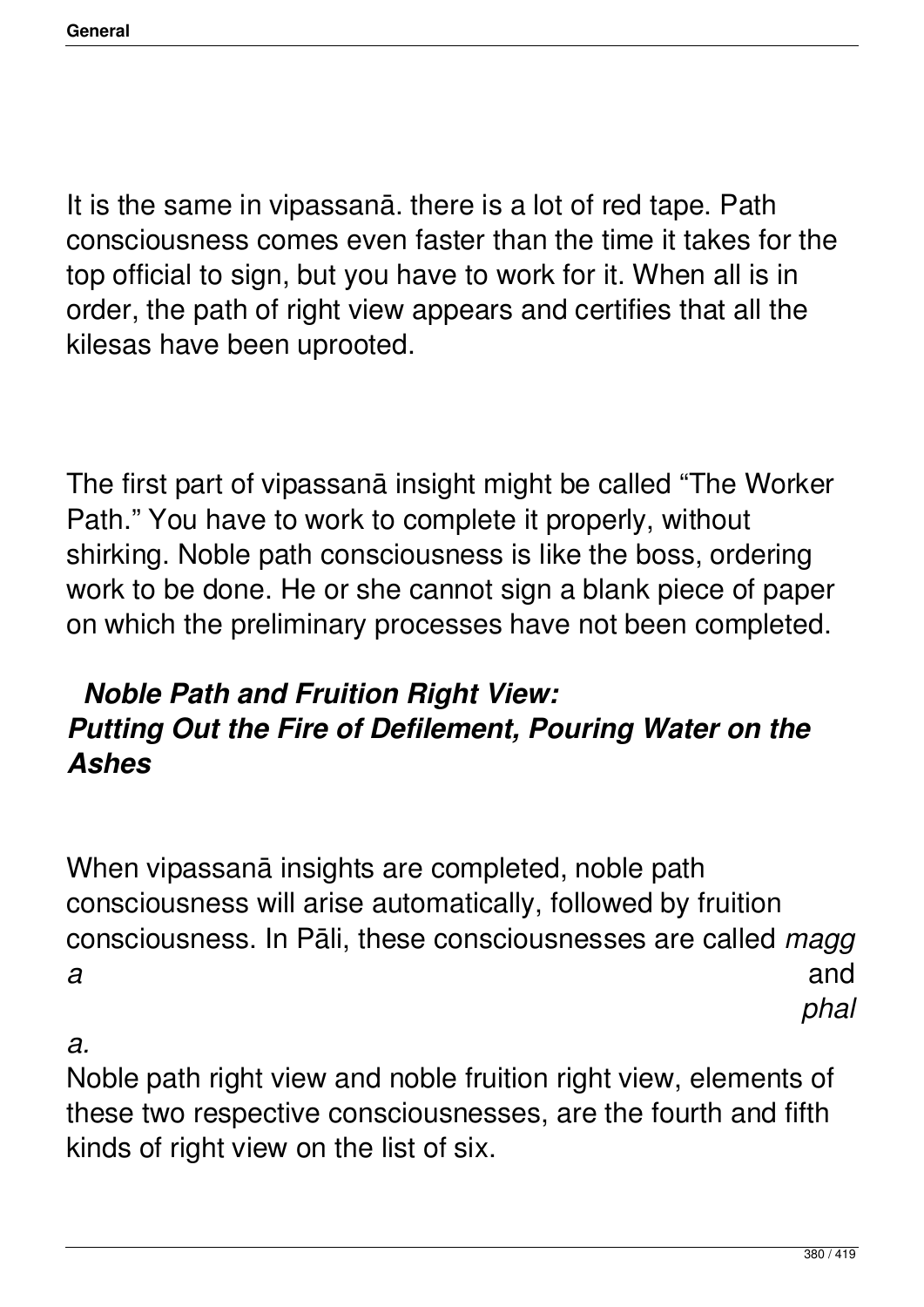When noble path consciousness arises, noble path right view uproots the groups of kilesas that causes rebirth in lower realms, states of woe and misery. This refers to hell realms, animal realms, peta and hungry ghost realms. Immediately after comes noble fruition consciousness, part of which is noble fruition right view. One might ask the function of this, since the dormant kilesas already have been uprooted. Fruition right view just cools the defilements. A fire may burn out but still leave embers and warm ashes. Noble fruition right view splashes water over the embers.

# *Reviewing Knowledge Right View*

The sixth and last kind of right view is reviewing knowledge right view. Reviewing knowledge comes on the heels of fruition consciousness and the experience of nibbāna. It reviews five things: the occurrence of path consciousness and of fruition consciousness; nibbāna itself as an object of consciousness; the kilesas which have been uprooted and those which have yet to be uprooted. It serves no other important function.

The first kind of right view, kammassakatā sammā-di $\Box$ hi, is said to be perpetual. That is, it will never disappear from existence. This world system may shatter and be devastated, but there will always be beings, perhaps in other world systems,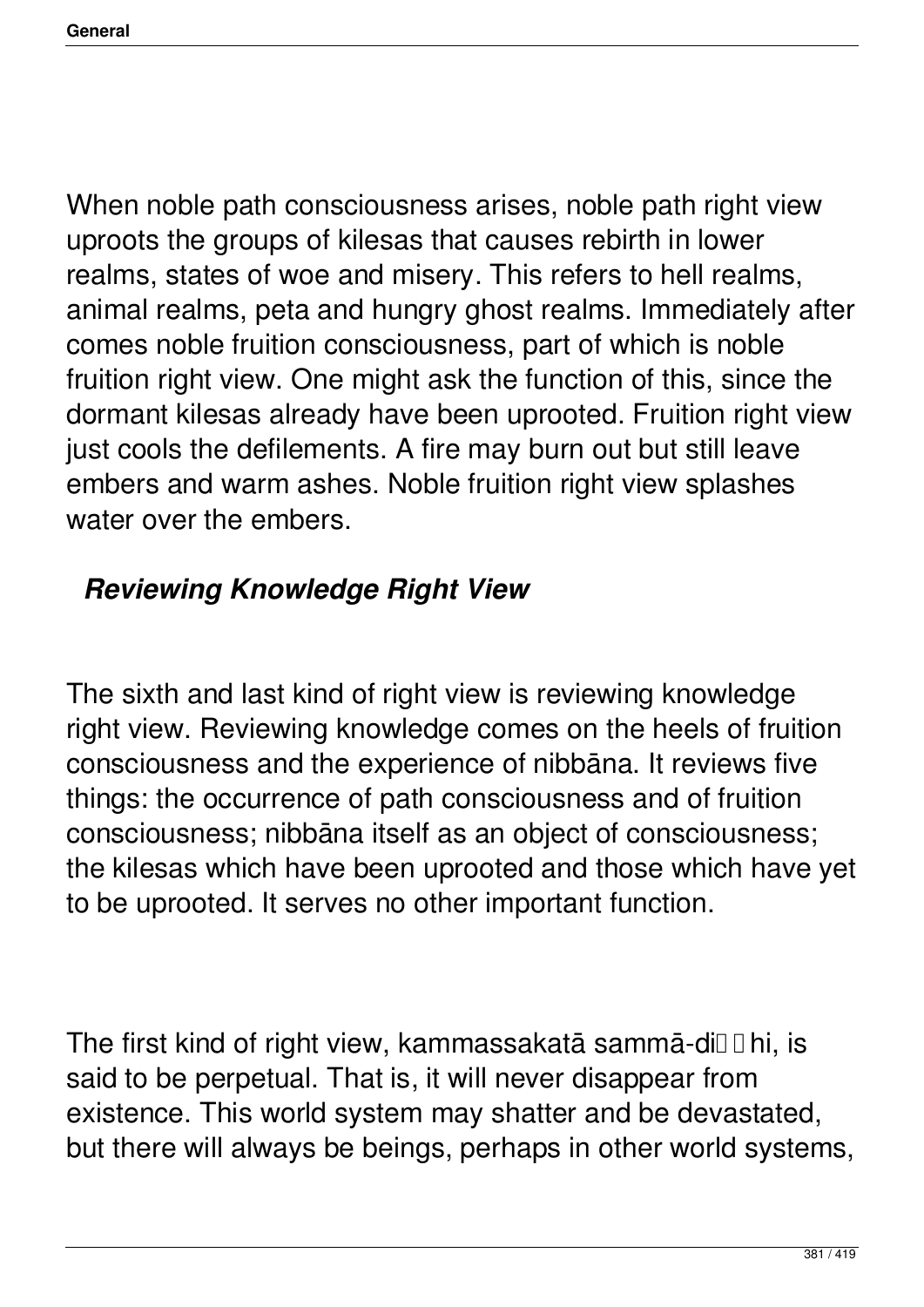who have the right view of kamma as one's own property.

People who do not even try to appreciate the difference between wholesome and unwholesome kamma are far from any light at all. They can be likened to a baby which is blind from birth: blind in the womb and blind when it comes out. If this baby grows up, still it will not be able to see well enough to guide itself. A person who is blind and guideless will get into a lot of accidents.

Jhāna right view will always be present as long as people practice and attain jhānas. The Buddha's teaching may not be flourishing, but there will always be people practicing concentration and absorption.

However, the remaining types of right view can only be present while the Buddha's teaching remains alive. From the time of Gotama Buddha until this present age, his teachings have flourished. They are known throughout the world at this moment. Even in countries that are not Buddhist, there are groups or institutions based on his teaching. A person satisfied with right view related to kamma or the jhānas has no access to the light of the Dhamma. He or she can be brightened by the light of the world, but not by that of the Buddha. The remaining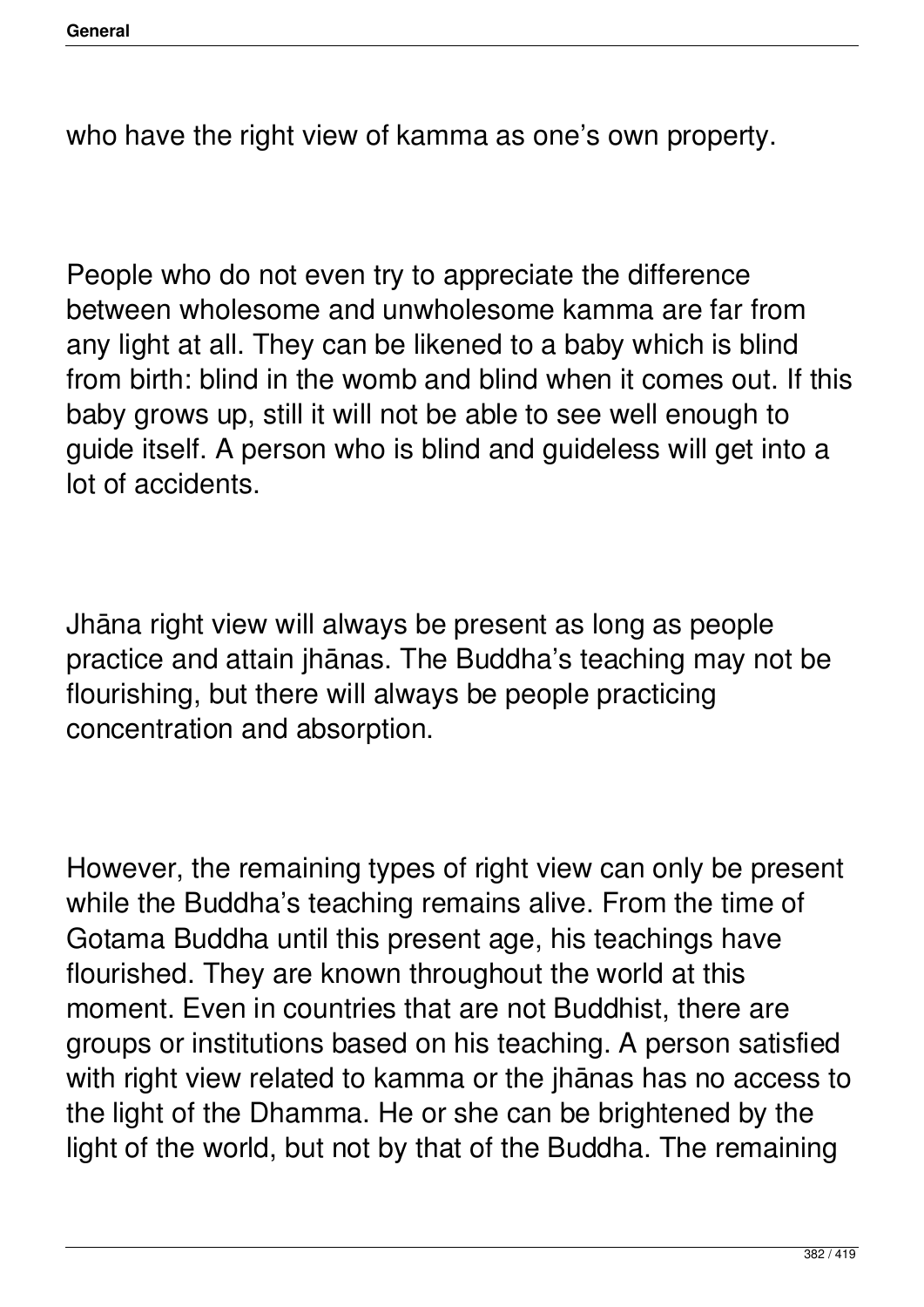four types of right view, from vipassanā right view through reviewing right view, contain the light of the Buddha's teaching.

When yogis can distinguish mind and matter, they are free of the delusion of self, and the first veil of darkness is removed. We say that the light of Dhamma has dawned on the consciousness. But there are more layers to be removed. The second layer of ignorance is the opinion that things happen chaotically and at random. This veil is removed by the insight into cause and effect. When a yogi sees cause and effect, the light in his or her mind shines a bit brighter. He or she ought not to be satisfied at this point, for the mind still is darkened by ignorance of the characteristics of impermanence, suffering and absence of self. To remove this darkness the yogi must work harder, persistently watching things as they arise, sharpening mindfulness, deepening concentration. Then wisdom will arise naturally.

Now the yogi sees that there is no refuge to be sought in the impermanent phenomena. This brings on deep disappointment, but the light within is brighter still. He or she clearly realizes the suffering and nonselfness of phenomena. At this time only one last veil remains, covering the realization of nibbāna, and it can only be removed by the noble path consciousness. Now the light of the Buddha's teachings really begins to shine!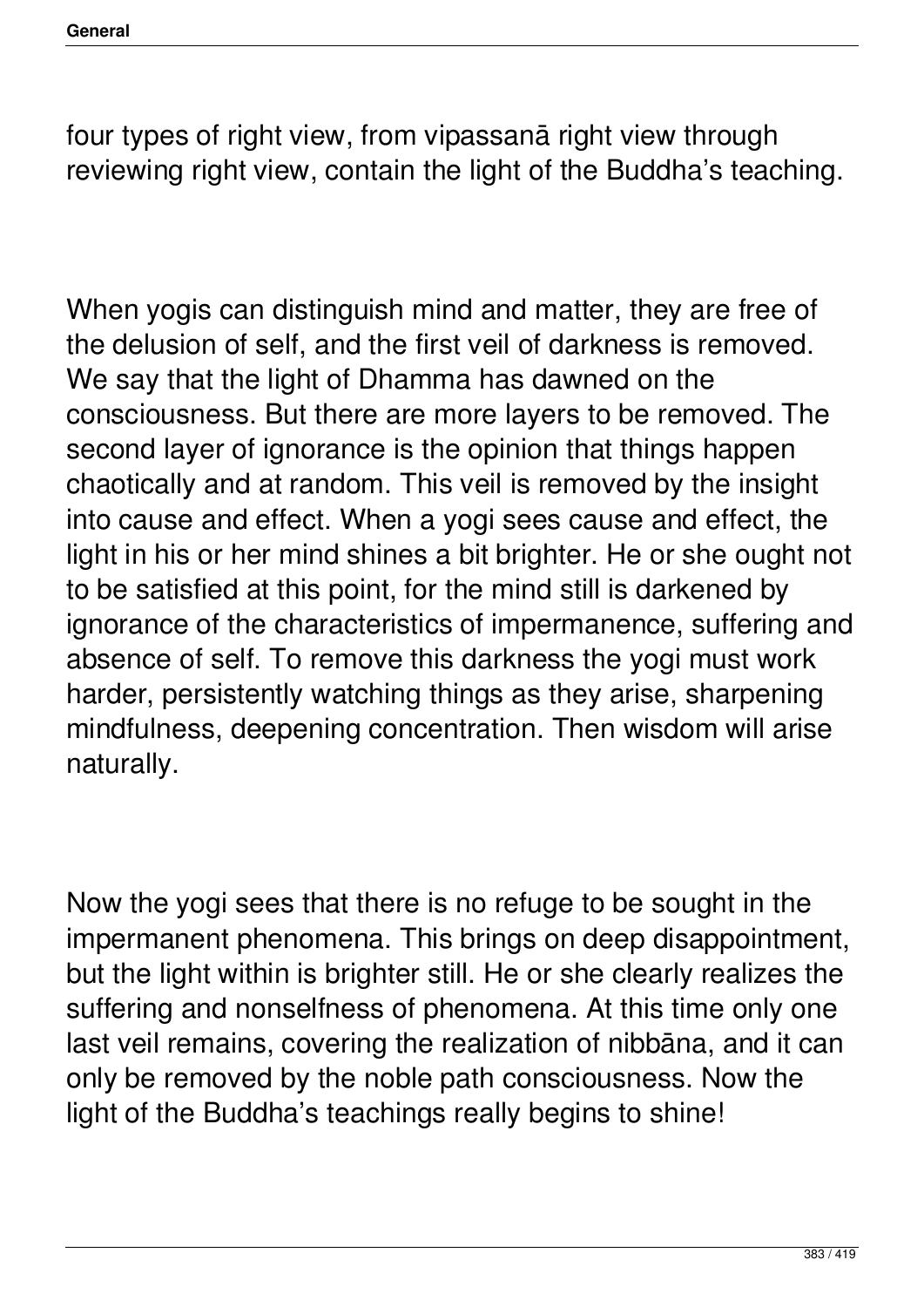If you develop all six types of right view, you will be radiant. You will never be separated from the light of wisdom, no matter where you go in future wanderings. On the contrary, wisdom will shine ever more brightly in you throughout the remainder of your wanderings in sall sara. At the last there will be a big firework when *arahatta magga phala,* the path and fruition consciousnesses of the final stage of enlightenment, come to you.

# *Taking Possession of the Chariot*

Anyone, woman or man, possessing such a chariot and driving it well,

shall have no doubt of reaching nibbāna.

It is said that when the bhikkhu-deva heard this discourse of the chariot he perceived the point the Buddha was making and immediately became a sotāpanna, or stream entrant. He took ownership of this magnificent chariot called the Noble Eightfold Path. Although the Buddha's discourse was directed toward the ultimate goal of arahantship, this deva did not yet have the potential to gain final enlightenment. His predisposition carried him only as far as stream entry.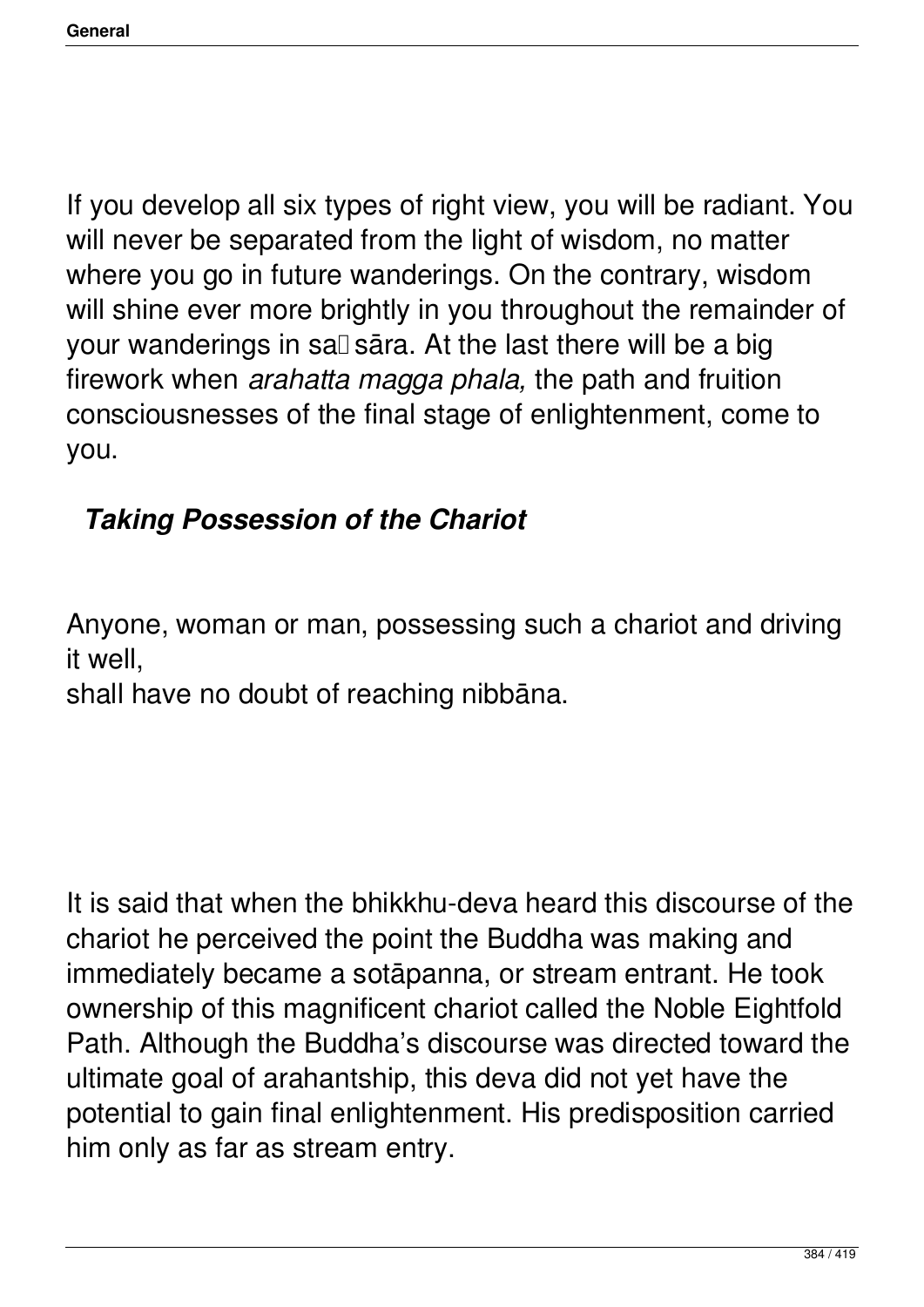# **BENEFITS OF STREAM ENTRY: DRYING UP THE OCEAN OF SAMSARIC EXISTENCE**

At this first stage of enlightenment, one is freed from the danger of falling into states of misery. The suttas say that three kilesas are uprooted: wrong view, doubt, and attachment to wrong practices. In the commentary, the kilesas of jealousy and miserliness are added to the list.

Safely assume that this deva had gained insight into the nature of mind and matter in his previous life as a bhikkhu. At the moment of gaining this insight, he was free from a false view that there is an internal abiding entity, or self. However, his abandoning of this wrong view was only temporary. Not until he glimpsed nibbāna for the first time was there a permanent change in his view. One who has experienced stream entry no longer believes in the illusion of an abiding entity.

The second type of defilement uprooted is closely connected to wrong view. When one has not correctly understood the nature of things, it is difficult to come to a firm conclusion about what is right and what is not. Like a person standing at a fork in the road, or someone who suddenly discovers that he or she has lost the way, there is doubt about which way to go. This dilemma can be quite debilitating and undermining.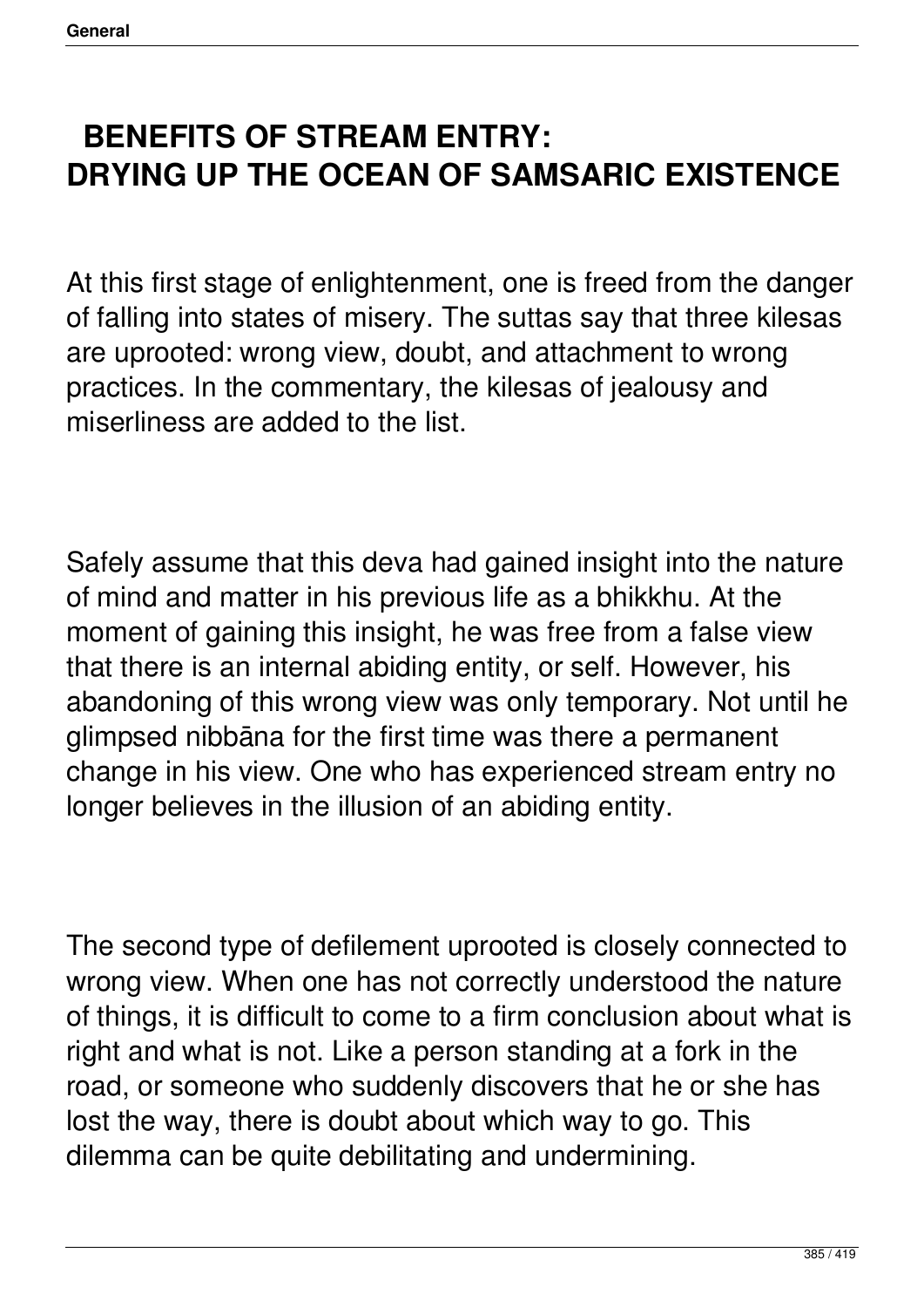When yogis see the mechanism of cause and effect, they temporarily abandon doubt. They see that the Dhamma is true, that mind and matter are conditioned, and that there is nothing in this world which is not conditioned. This lack of doubt only lasts as long as mindfulness and insight are sustained, however. Final, unshakable faith in the Dhamma's efficacy and authenticity only comes when a person has walked as far as the Eightfold Path's destination, nibbāna. A yogi who walks in the Buddha's footsteps to the end of the path will also have faith in the Buddha and the other noble ones who have attained the same goal by the same route.

The third defilement uprooted by the sotāpanna, stream enterer, is belief in wrong practice. This understanding is fairly obvious in a general way, and can be understood more completely if examined from the point of view of the Four Noble Truths. When potential stream entrants first develop the Noble Eightfold Path within themselves, they learn to understand the first noble truth, that all things are unsatisfactory. Mind and matter are suffering. A yogi's preliminary development consists of watching these suffering things. When the first noble truth is completely seen, then the remaining three are automatically achieved or realized. This means abandoning craving, the second noble truth; cessation of suffering, the third noble truth; and developing the Noble Eightfold Path, the fourth noble truth.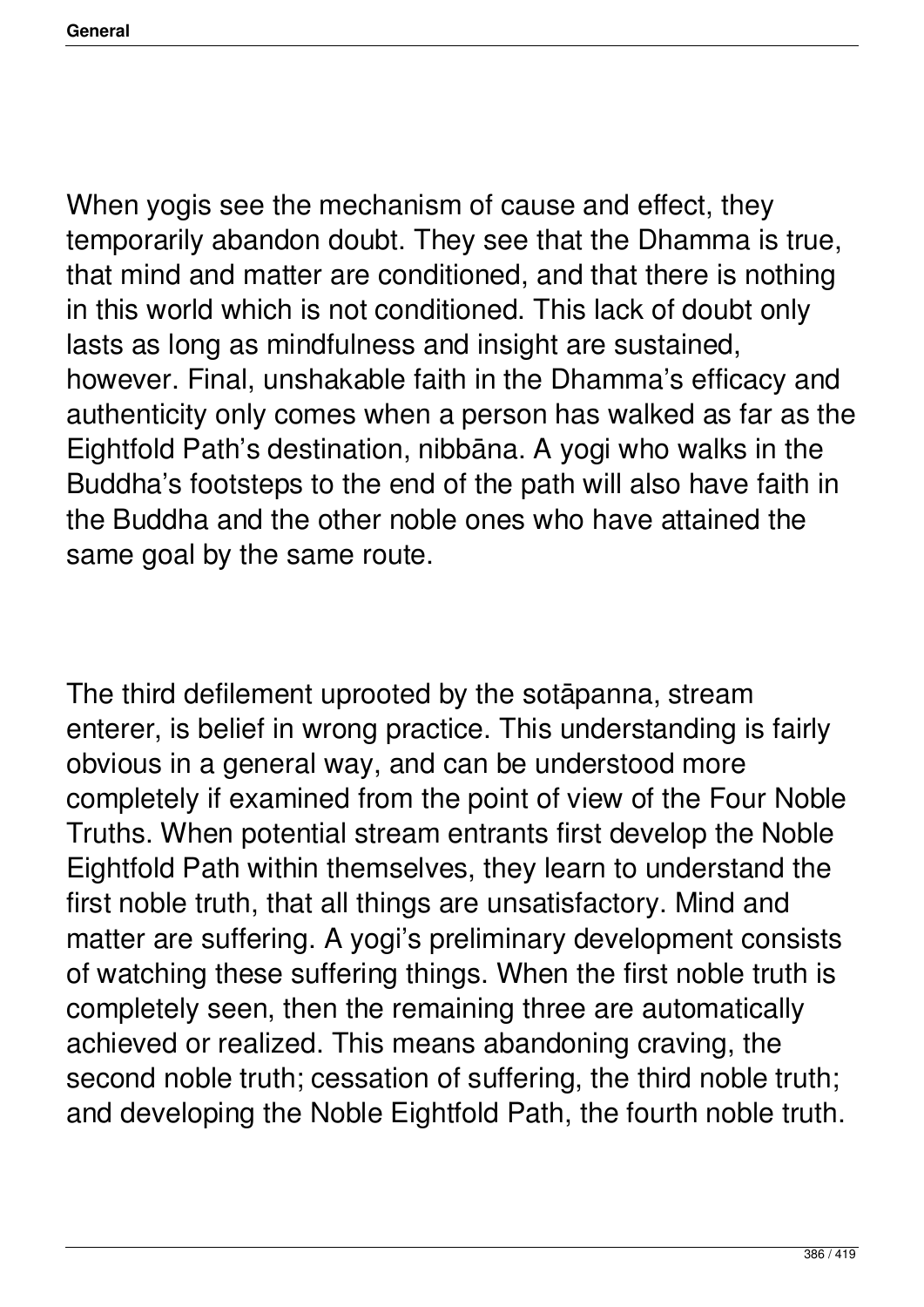The preliminary or mundane part of the Noble Eightfold Path is being developed in every moment of mindfulness. At some point it ripens into supramundane knowledge. So, upon attaining nibbāna, this deva now knew that his practice was the only way to achieve this nibbāna. He knew that he had experienced a real cessation of suffering, the unconditioned, and that there is no nibbāna other than that. All yogis feel the same way at this moment.

The Noble Eightfold Path is the only one that leads to nibbāna. This understanding is very deep and can only be attained through practice. With this understanding, the stream entrant is free from attachment or belief in the efficacy of other methods of practice which are devoid of the elements of the Noble Eightfold Path.

In the commentaries two additional kilesas are said to be uprooted. These are *issā* or jealousy, the wish not to see others happy and successful, and *macchariy* **a** or *a* or *a* miserliness, which is the dislike of seeing others as happy as one is oneself, Personally I do not agree with these commentaries. These two mental states belong to the category of dosa, anger or aversion. According to the canon of suttas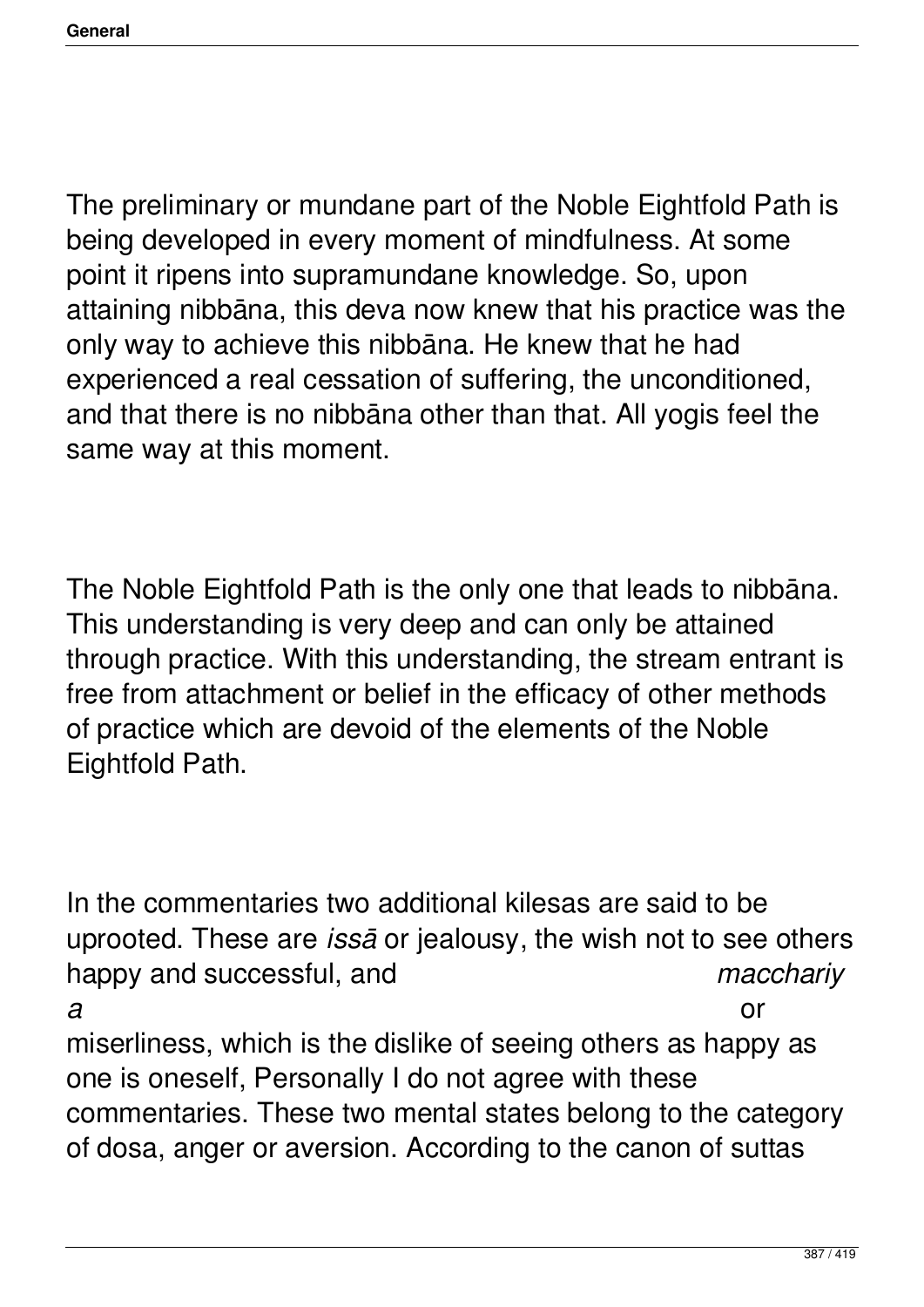spoken by the Buddha, the stream entrant uproots only defilements which have no connection with dosa. However, since the potential for rebirth in lower states has been uprooted, the stream entrant's attacks of issā and macchariya will not be sufficiently strong to cause this lower rebirth.

An interesting comment is found in the *Visuddhi Magga,* which is a noncanonical work but still held in high esteem. Based on canonical references, the

#### *Visuddhi Magga*

admits that a stream entrant can still be attacked by greed, hatred and delusion, and still is subject to conceit and pride. However, since the noble path consciousness has uprooted kilesas that lead to states of misery, one can safely conclude that the stream entrant is free from kilesas strong enough to lead to such rebirth.

The *Visuddhi Magga* also points out that a stream entrant has succeeded in drying up the vast ocean of sall saric existence. As long as a person has not attained the first stage of enlightenment, he or she must continually perpetuate existence in the beginningless rounds of sall sara. The scope of sall sara is vast — you just keep going on and on. But a stream entrant has only a maximum of seven more existences to live before he or she gains complete enlightenment as an arahant. What are seven existences compared to an eternity of innumerable lives?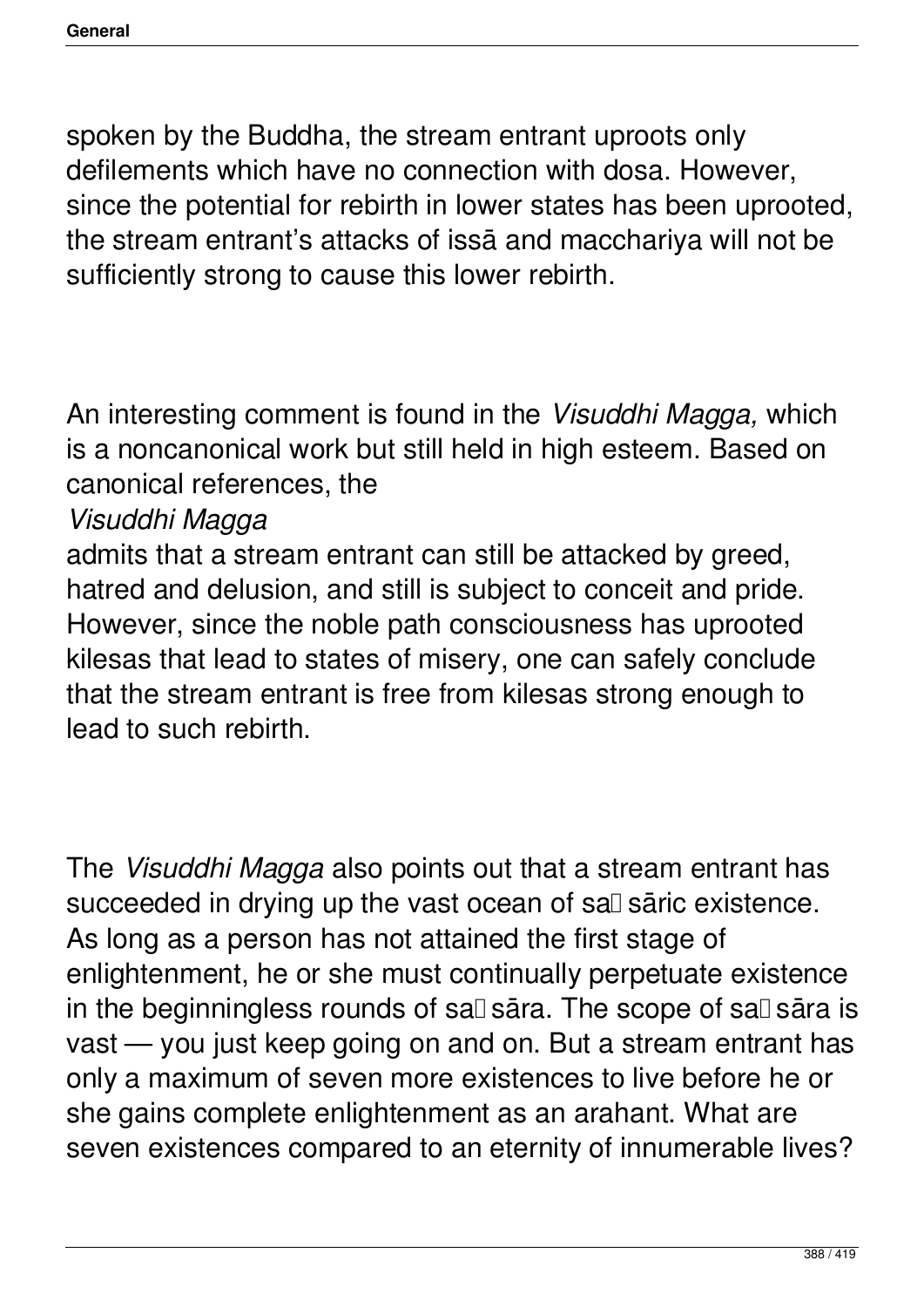For all practical purposes we can say the ocean has dried up.

Unwholesome kamma can only occur under the influence of ignorance and craving. When a certain level of ignorance and craving disappears, so does the potential for certain unwholesome results, namely rebirth in states of misery. There is no limit to the evil people may do when still mercilessly assaulted by the kilesas of wrong view of the self and of doubt about the path and kamma. The atrocities they commit will lead to lower realms without a doubt. Lacking these kilesas, a stream entrant will not longer commit terrible deeds that may lead to such rebirth. Furthermore, his or her past kamma which might have led to such unfortunate rebirths is cut off at the moment of attaining the noble path consciousness. A stream entrant no longer need fear this intense suffering.

#### *The Inalienable Property of Noble Ones*

Another benefit of stream entry is realization of the sevenfold property of noble ones. Noble ones are persons who are purified, noble of character, who have attained one of the four levels of enlightenment. Their properties are faith, morality, hiri, ottappa, learning, charity and wisdom.

Faith is a durable and unshakable confidence in the Buddha,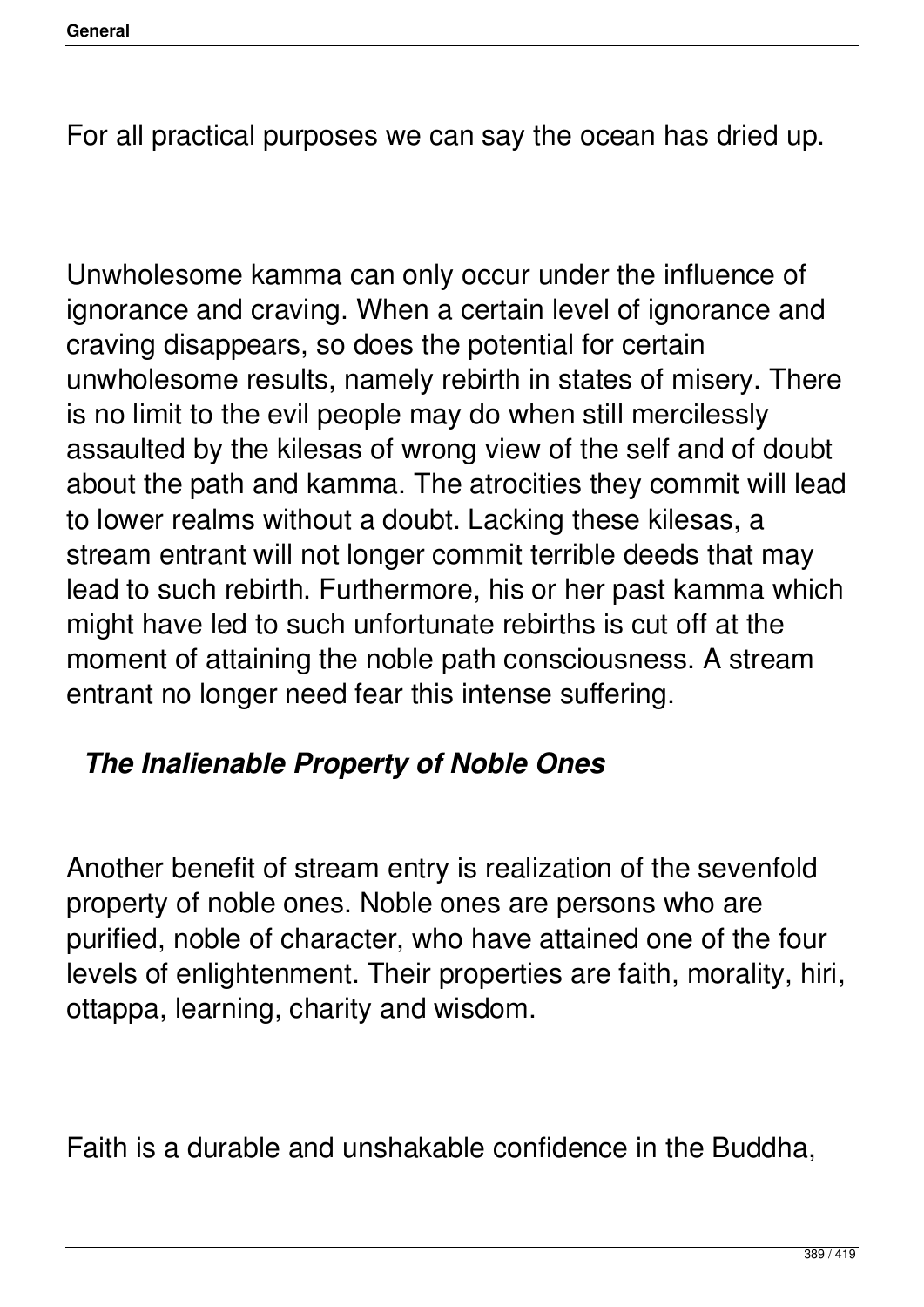Dhamma and the Sa<sub>[gha.</sub> It is unshakable because of direct experience and realization. A noble one can never be bribed or corrupted in any way to abandon the Buddha, Dhamma and Sal gha. No matter what suave and cunning means, or frightening threats, a person might employ to this end, a noble one can never be convinced to abandon his or her knowledge.

Morality is purity of conduct with respect to the five precepts. It is said that a stream entrant is incapable of deliberately breaking them, incapable of any wrong thoughts or actions leading to rebirth in states of woe. He or she will be free from the threefold immoral behavior manifested through the body, will be largely free from wrong speech, will be free from wrong livelihood, and finally will be free from wrong effort in practicing a wrong spiritual path.

The third and fourth properties, hiri and ottappa, we explained earlier. A stream entrant has these two aspects of conscience very strongly developed, and so will be incapable of performing bad deeds.

The fifth property, learning, refers to the theory of meditation as well as a practical understanding of how to meditate. A stream entrant is indeed learned in the mechanics of walking this Noble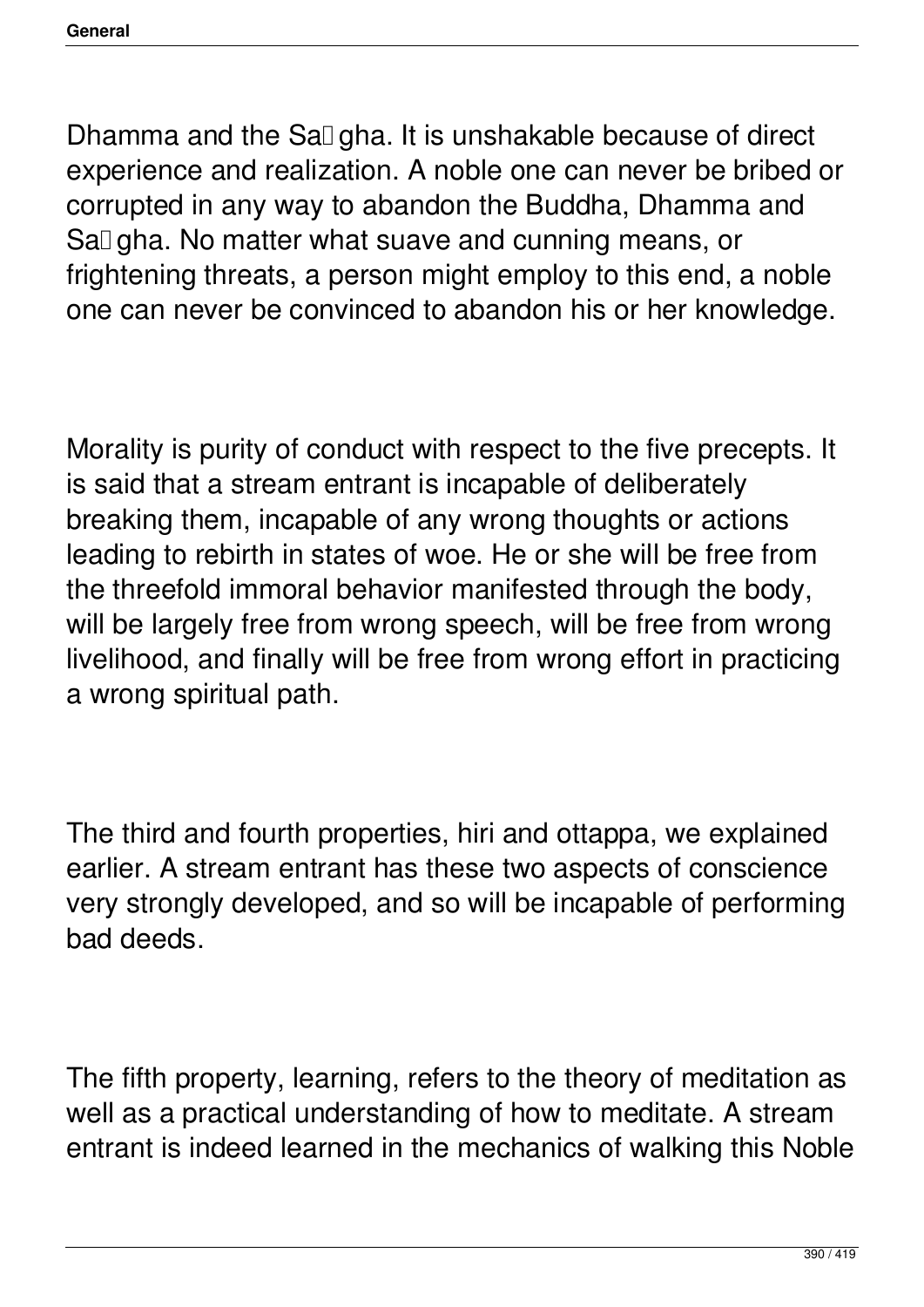Eightfold Path towards nibbāna.

*Cāga,* usually translated as charity, actually means relinquishment. A stream entrant generously relinquishes all kilesas that produce results in lower realms. Moreover, he or she will be liberal in dāna; his or her generosity will be continuous and very real.

The last property is wisdom. This refers to vipassanā insight and wisdom. A stream entrant's practice will be free from wrong mindfulness and wrong concentration. He or she will also be free from very explosive kilesas which erupt within and manifest physically, vocally or mentally, and from fear of evil rebirth.

Personal peace is of utmost importance. It can be achieved in freedom from fear. If many people are capable of realizing such peace — if many people actually have that peace within — you can imagine how conducive it would be to world peace. World peace can only start from within.

# *A True Child of the Buddha*

Another benefit of stream entry is that one becomes a true child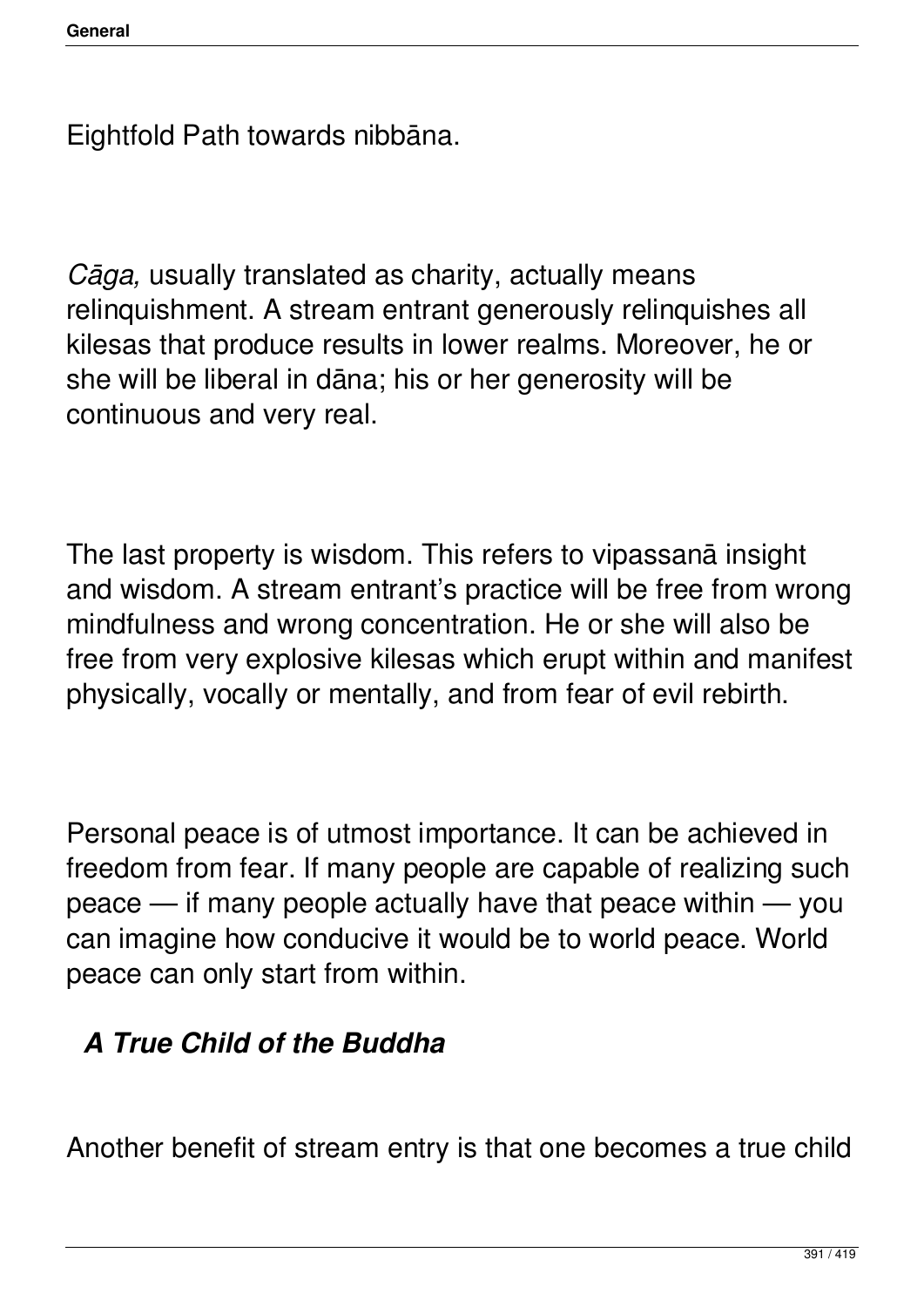of the Buddha. Many are devoted. They may have great faith and make daily offerings to the triple gem of Buddha, Dhamma and Sa<sub>[gha</sub>, but due to changes in circumstances it is always possible for a person to give up faith. He or she may be reborn without it. You may be very holy and goodhearted in this life, but next time you could turn out a rascal. There is no insurance for you until you attain the first stage of enlightenment and become a true daughter or son of the Lord Buddha.

The Pāli term used in the *Visuddhi Magga* is *orasa putta* which means a real, full-fledged, redblooded child. *Putta* 

is often translated as son, but actually it is a general term for progeny, including daughters.

There are hundreds more benefits that can be obtained, the *Vis uddhi Magga*

says. In fact, the benefits of stream entry are beyond number. A stream entrant is totally committed to the Dhamma, intensely interested in listening to the true Dhamma; and can understand Dhamma that is profound and not easily grasped by otters. When a stream entrant hears a discourse that is well-delivered, he or she will be filled with joy and rapture.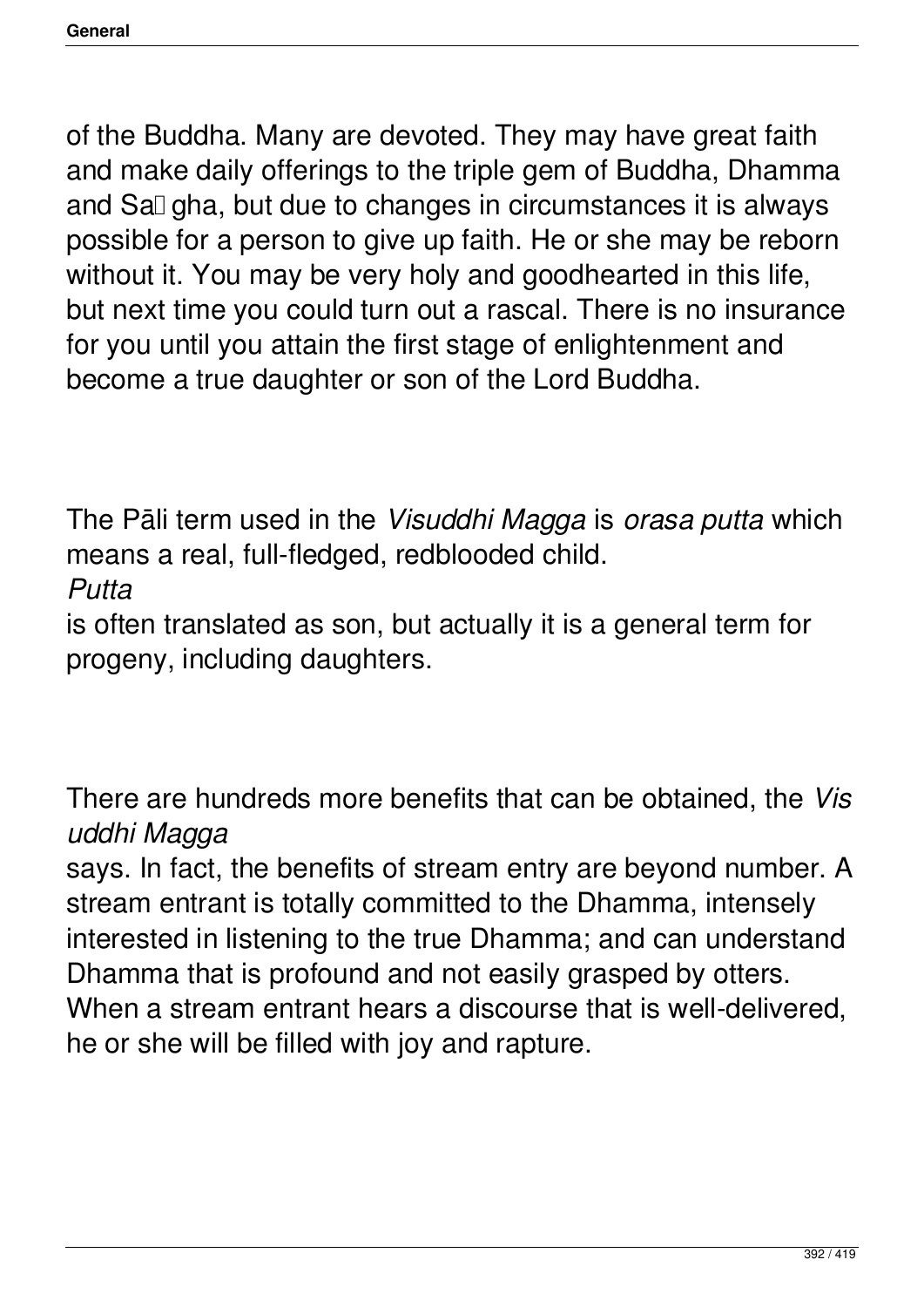And because a sotāpanna has stepped into the stream, his or her heart will always be with the Dhamma. In executing his or her duties in the world, the stream entrant will be like Mother Cow, who eats grass and still watches over her tender calf. The heart of the sotāpanna is inclined to Dhamma, but he or she will not shirk worldly responsibilities. Stream entrants gain concentration very easily if they put appropriate effort in meditation, wishing to walk further on the path.

# **A VEHICLE FOR EVERYONE: A VEHICLE THAT NEVER BREAKS DOWN**

The Buddha concluded by saying explicitly that meditative achievement is not differentiated on a basis of sex. Either a woman or a man, he said, could trust this chariot to carry him or her to nibbāna, The chariot was, and is, available to all.

In the modern age we have a myriad vehicles available. Ever new inventions appear in the field of transportation. Human beings can travel over land and sea or in the sky. An ordinary person can go around the world without much trouble. Men have walked on the moon. Spacecraft have gone to other planets and even beyond.

No matter how far vehicles go through space, however, it is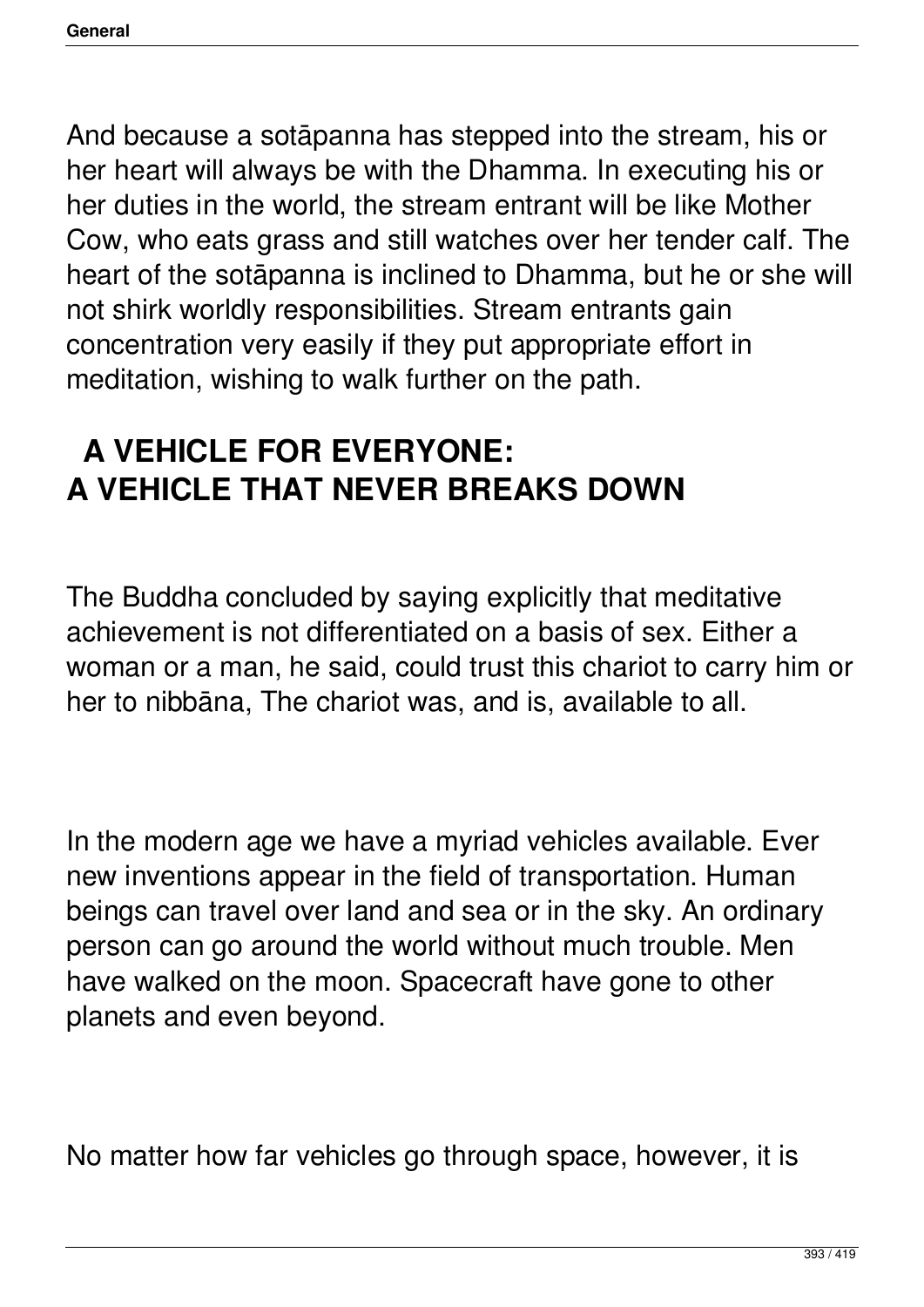unlikely they will be of any help bringing you to nibbāna. If indeed there is a vehicle that stops in nibbāna, I would like to have it. However, I have not yet heard advertisements or assurances of any such extraordinary vehicle that could carry a person to the safe haven of nibbāna.

No matter how advanced scientific technology may be, there is no guarantee that even the most sophisticated vehicle is accident free. Fatal accidents occur on land, on sea, in the air and in space. Many people have died in this way. I do not suggest that this renders the vehicles useless. It is just that there is no guaranteed safety in them. The only vehicle with one hundred per cent insurance coverage is the Noble Eightfold Path.

Modern cars have a high standard of performance and safety. If you are rich you can afford an extremely comfortable, fast, luxurious automobile and can have it conveniently at your disposal. If you are not rich you can get a loan, or rent a limousine or a sports car for a short time, or you can ride on public transportation. Even if you are poor you can always stand by the road and hitch a ride.

However, there is no guarantee that performance will be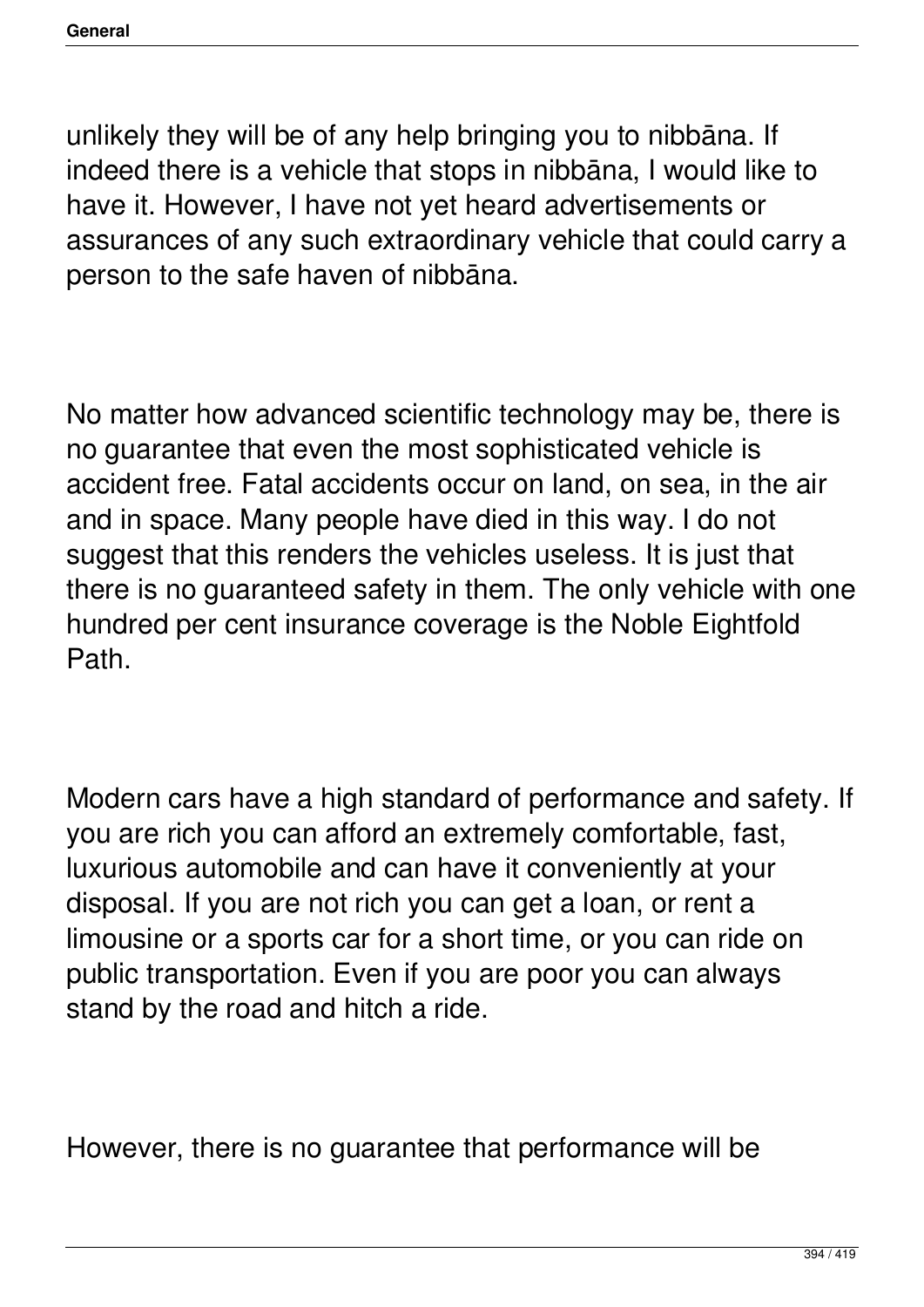faultless even if the car is your own. You have to fill up your car with gas, maintain it in various ways, repair it when it breaks down — there are many chores involved. All the vehicles will be towed to the junkyard someday, and the more you use them, the closer they get to that final resting place.

It would be preferable to produce a nibbāna vehicle with the same sophistication and high standards, for this is a vehicle that never wears out. How good it would be if such a vehicle were easily accessible to common people! If anyone could own a vehicle to nibbāna, imagine what a peaceful world it would be. This vehicle leads to something priceless. Nibbāna cannot be bought, no matter how wealthy you may be, nor can it be rented. You have to work for it so that it belongs to you. It will only be useful if it becomes your own property.

In this world most vehicles are ready-made. They come from the factory. But this vehicle leading to nibbāna has to be self-made. It is a do-it-yourself kit. You must have faith at the start that nibbāna is in your reach, and faith in the path that will lead you to your destination. You must also have motivation, a sincere and committed desire to strive for that goal. But motivation alone will not get you far unless you act upon it. You must work, put in the effort to be mindful, persevering and enduring moment after moment so that concentration builds and wisdom begins to blossom and mature.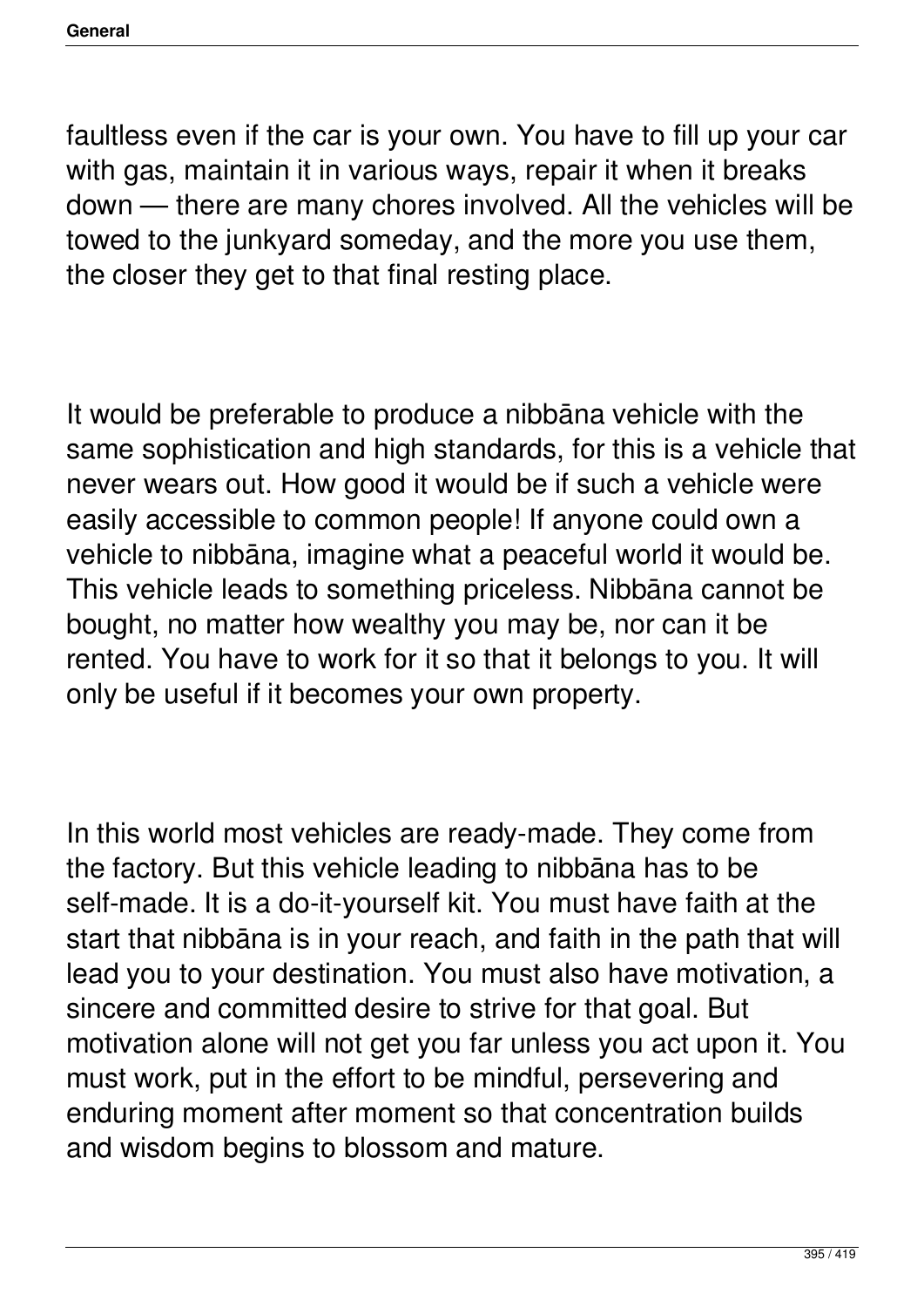Would it not be wonderful if the Noble Eightfold Path were ready-made on an assembly line? Unfortunately, it is not, and that is why you poor souls have to do your own manufacturing. You arm yourself with faith and the strong desire to realize your goal. You intend to practice through thick and thin, undergoing difficulties, fatigue and tiredness and the strain of struggling to assemble your vehicle. You come to put forth energy to keep its wheels rolling. You try to keep the bodywork of mindfulness intact. You fix firmly your backrest of hiri and ottappa so that you can rely upon it. You train your driver to go straight. Finally, after passing through various stages of insight, you gain possession of the *sotāpatti magga* vehicle, stream entrant path consciousness. When this vehicle becomes your own possession, you will have very easy and convenient access to nibbāna.

Once this stream entrant vehicle is completed, it will never depreciate in value or run down. It is quite unlike vehicles presently available on this planet. You never need to oil or lubricate it, repair it or replace it. The more you use it, the stronger and more sophisticated it gets. It is totally accident free. When you travel on this vehicle, you have one-hundred-percent guaranteed safety.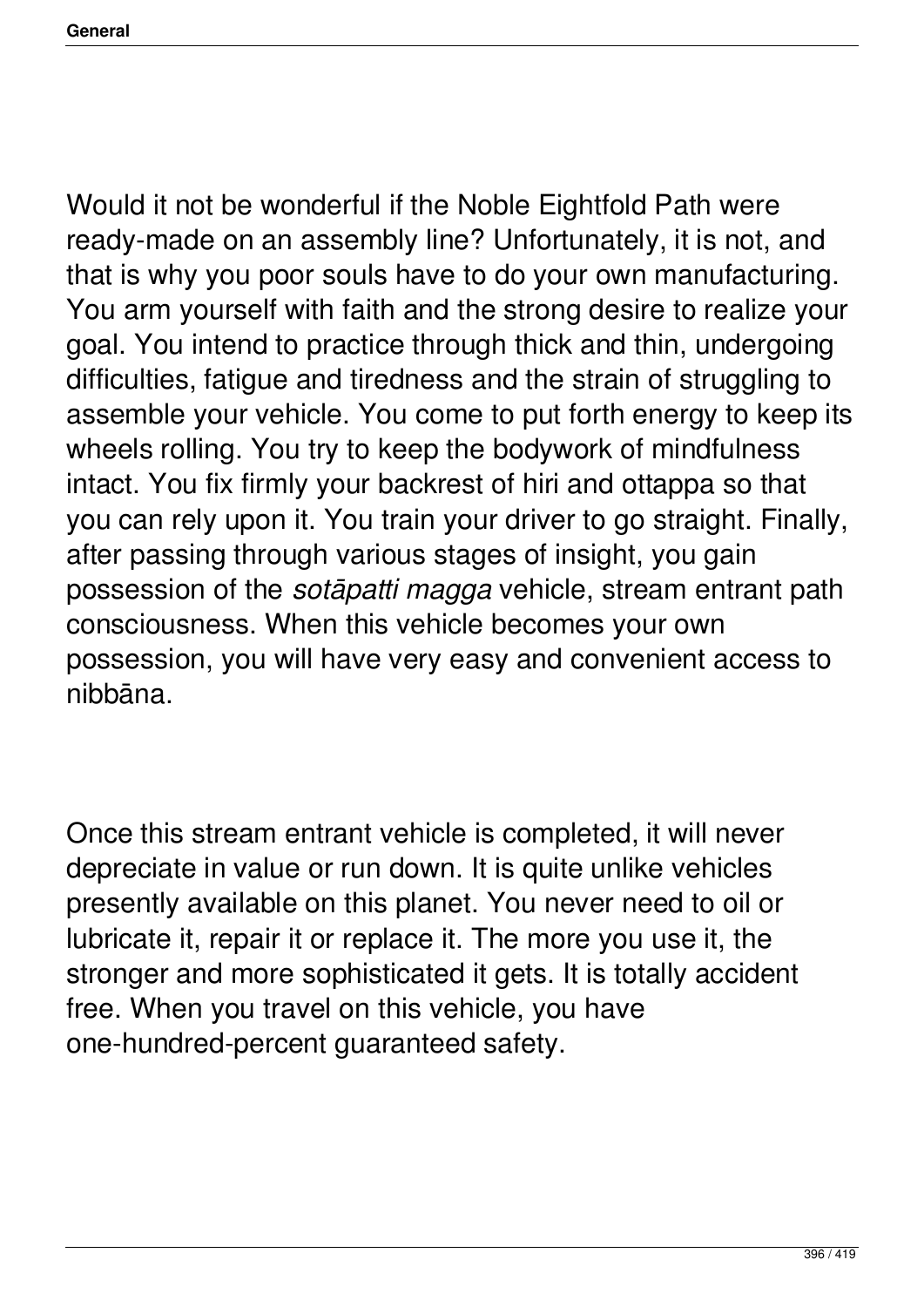As long as we live on this earth, we will be subjected to ups and downs and vicissitudes of life. At times things things go smoothly and well; at other times, disappointment and discouragement, suffering and sorrow are the rule. However, one who has gained possession of this stream entrant path vehicle glides smoothly through rough times, and does not fall over too sharply in good times. The gates to misery are closed and he or she always has free access to the safe haven of nibbāna.

It is impossible to sing all the praises of this great vehicle, but be assured that if you really complete it and own it, you will have access to the fulfillment of life.

Please do not entertain any thoughts of surrender, but rather put forth all the energy and effort you have. Strive to assemble this vehicle and have it safely in your possession.

### *The Gates of Misery are Closed*

The essential form of this chariot, this Dhamma vehicle, was first revealed to the world by the Buddha about 2,525 years ago or more, in the discourse called *The Sutta on the Turning of the Wheel of the Law.* the first

discourse after his enlightenment.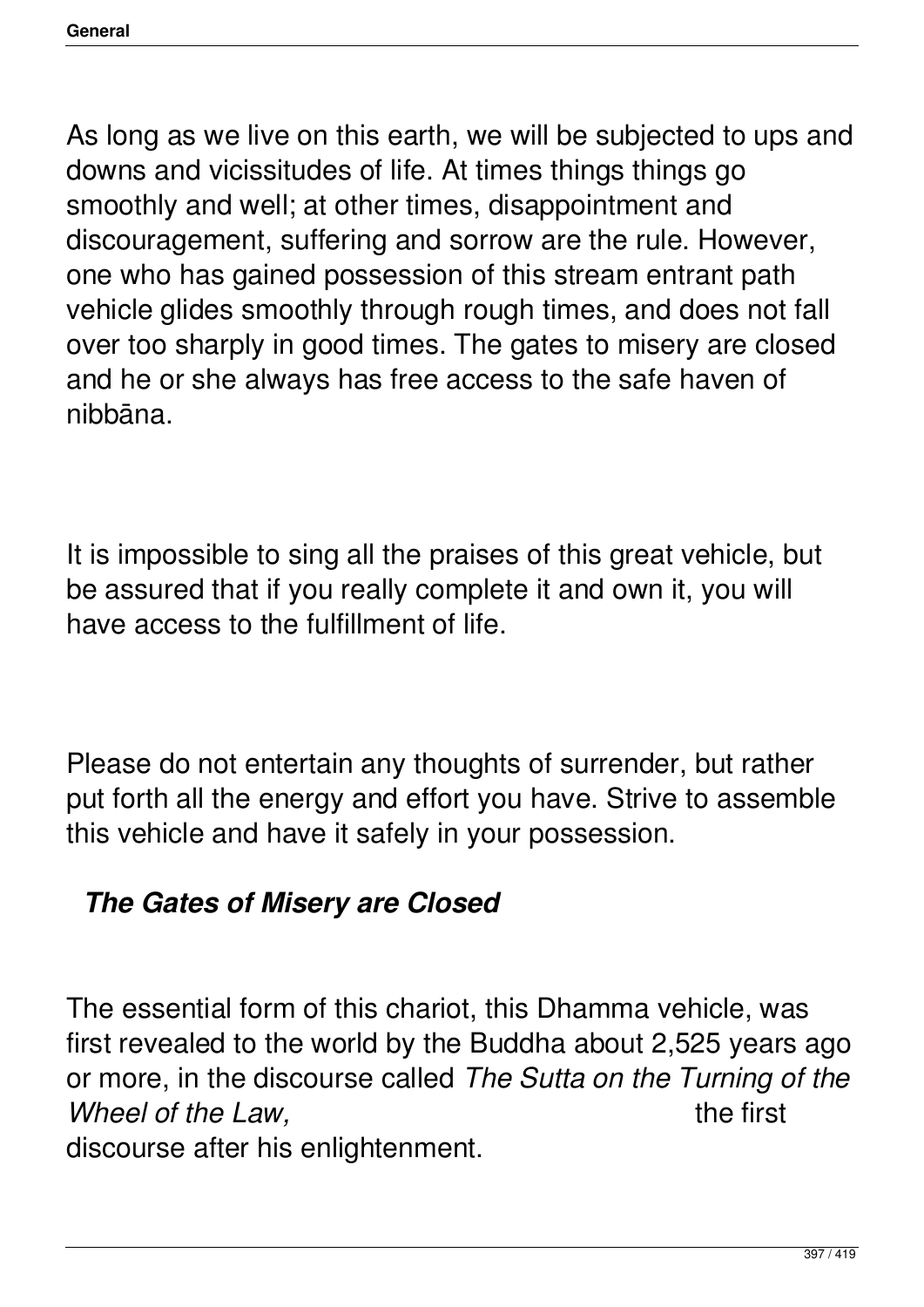Before the Buddha appeared, the world live in total darkness, in ignorance of the Noble Eightfold Path. Recluses and renunciates, sages and philosophers, all held their own views and opinions, speculations and pet theories about the truth.

Then as now, some people believed nibbāna was the happiness of sensate pleasure, and so they immersed themselves in pleasure. Others looked with disdain at this behavior and reacted against it, mortifying themselves. They deprived their bodies of sense comfort and delight, seeing this as a noble endeavor. In general, beings lived in delusion. They had no access to the truth, and so their beliefs and actions were arbitrary. Each person had a view or opinion and, based thereon, did a thousand and one different things

The Buddha accepted neither sense indulgence nor asceticism. His way is between the two, inclining to neither extreme. When he revealed the Noble Eightfold Path to beings, true faith grounded in the truth of existence could arise. Faith cold be be placed on that which was true, instead of on just an idea.

Faith has a great influence on one's consciousness. That is why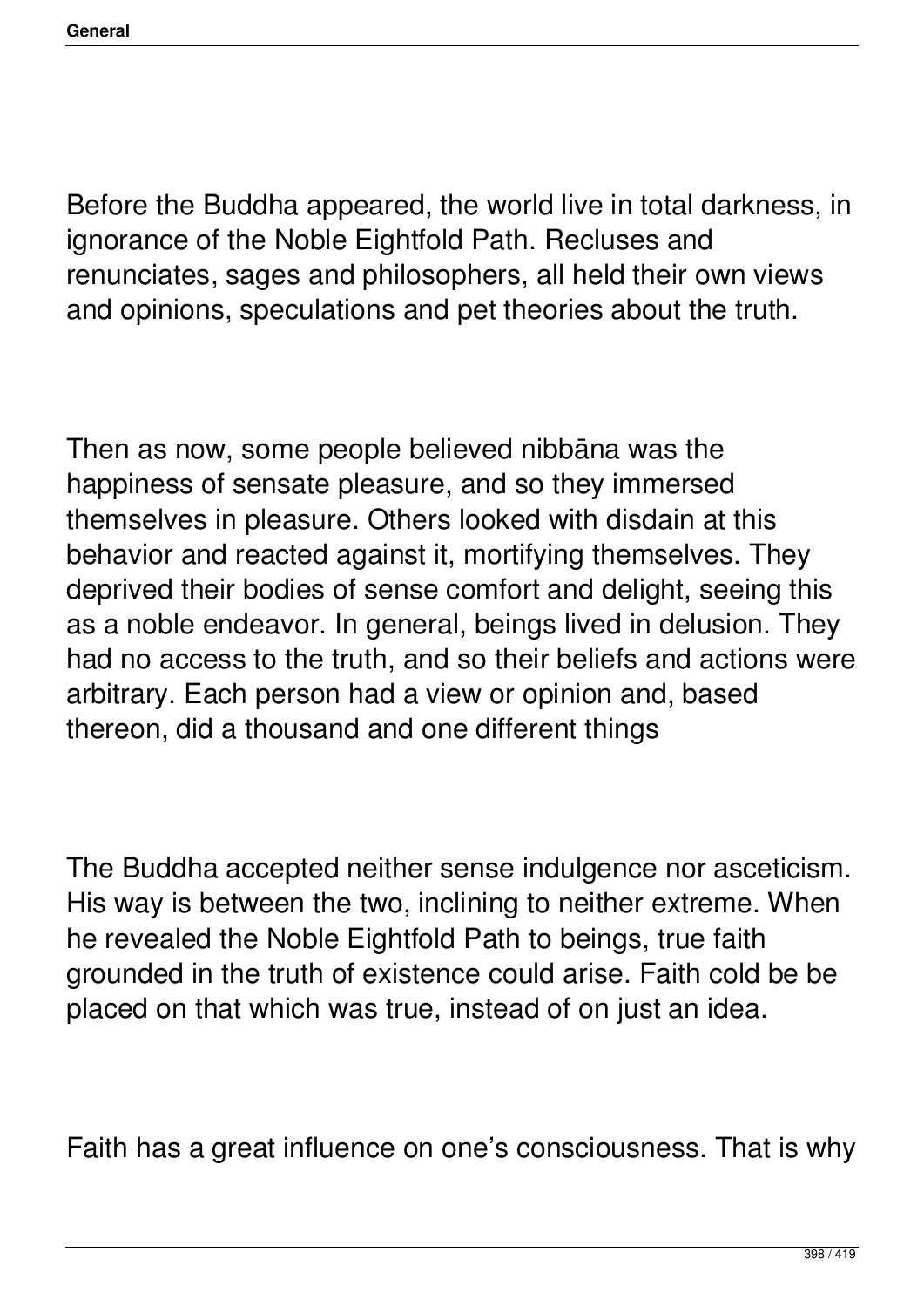it is a controlling faculty. With faith there can be effort. Faith arouses motivation in practice and becomes the basis for all other dhammas, like concentration and wisdom. When the Buddha first revealed the Noble Eightfold Path, he set the controlling faculties in motion. This view of dhammas was set rolling in the hearts of beings, and thereby true freedom and happiness came within reach.

May your faith in the practice be sincere and profound. May this be the basis for your attainment of ultimate liberation.

# *The Seven Factors of Enlightenment*

In the chart below, each of the seven factors which lead to enlightening

# **1. Mindfulness — Sati**

**Characteristic**

**Ways of arousing According to Buddha**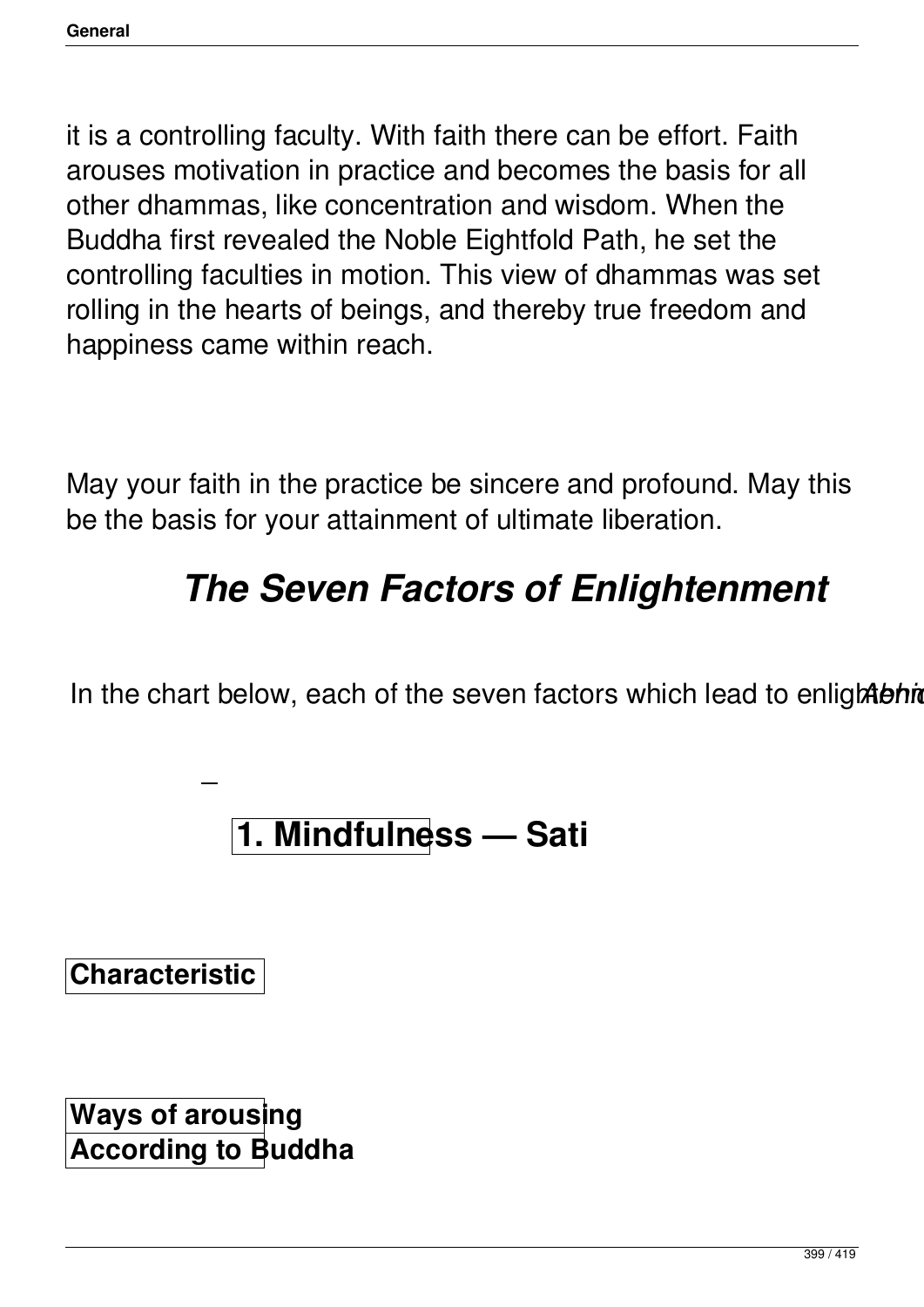## **According to Commentaries**

Non-superficiality

**Mindfulness** 

- 1) Mindfulness and clear comprehension, or broad-based mindfulnes
- 2) Dissociation from unmindful persons
- 3) Association with mindful persons
- 4) Inclination of the mind toward the development of mindfulness

**Function**

Non-disappearance, or to keep the object in view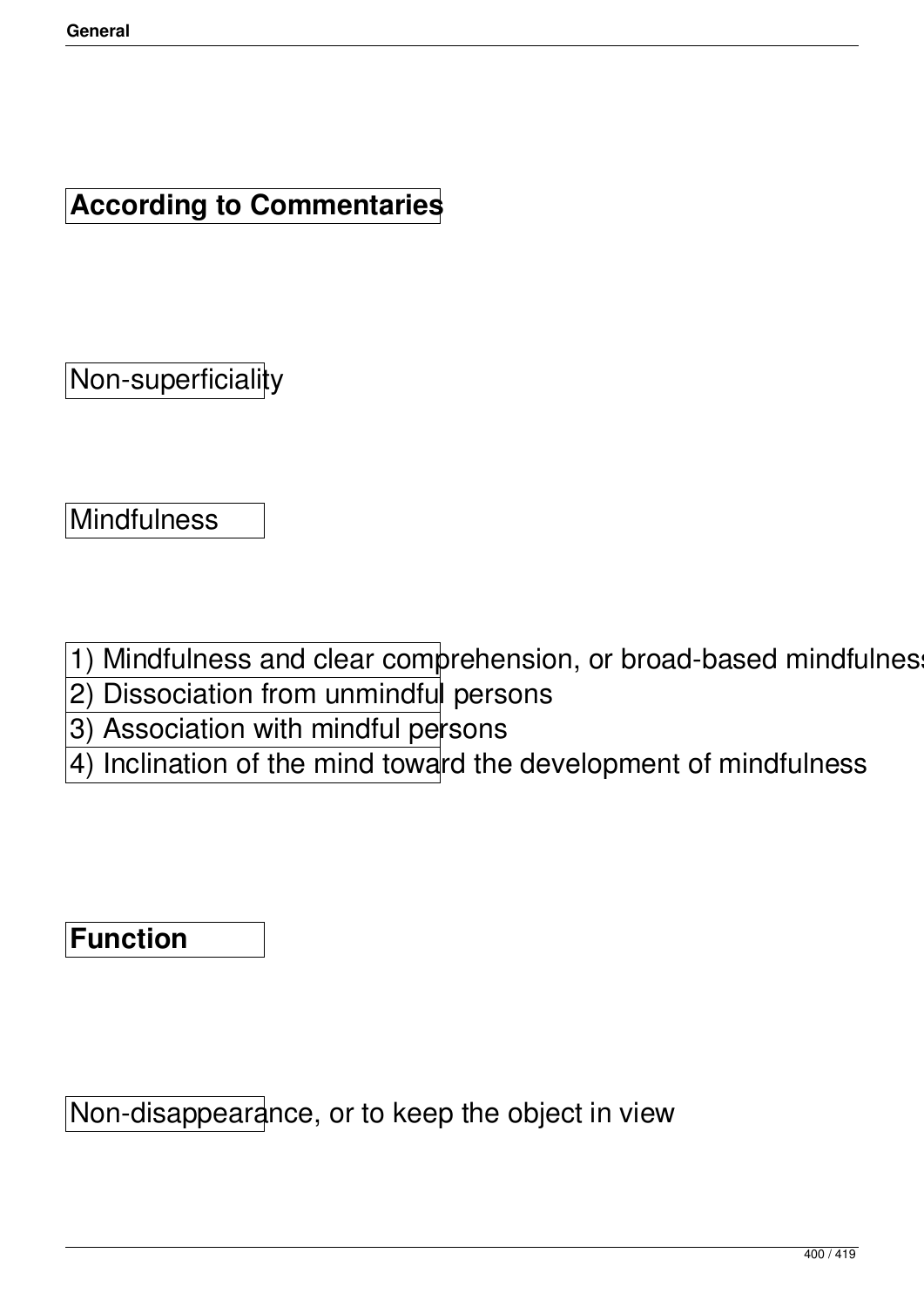### **Manifestation**

Confrontation

## **2. Investigation — Dhamma Vicaya**

**Characteristic**

**Ways of arousing According to Buddha**

**According to Commentaries**

Intuitive knowledge of the nature of dhammas, also of nibbāna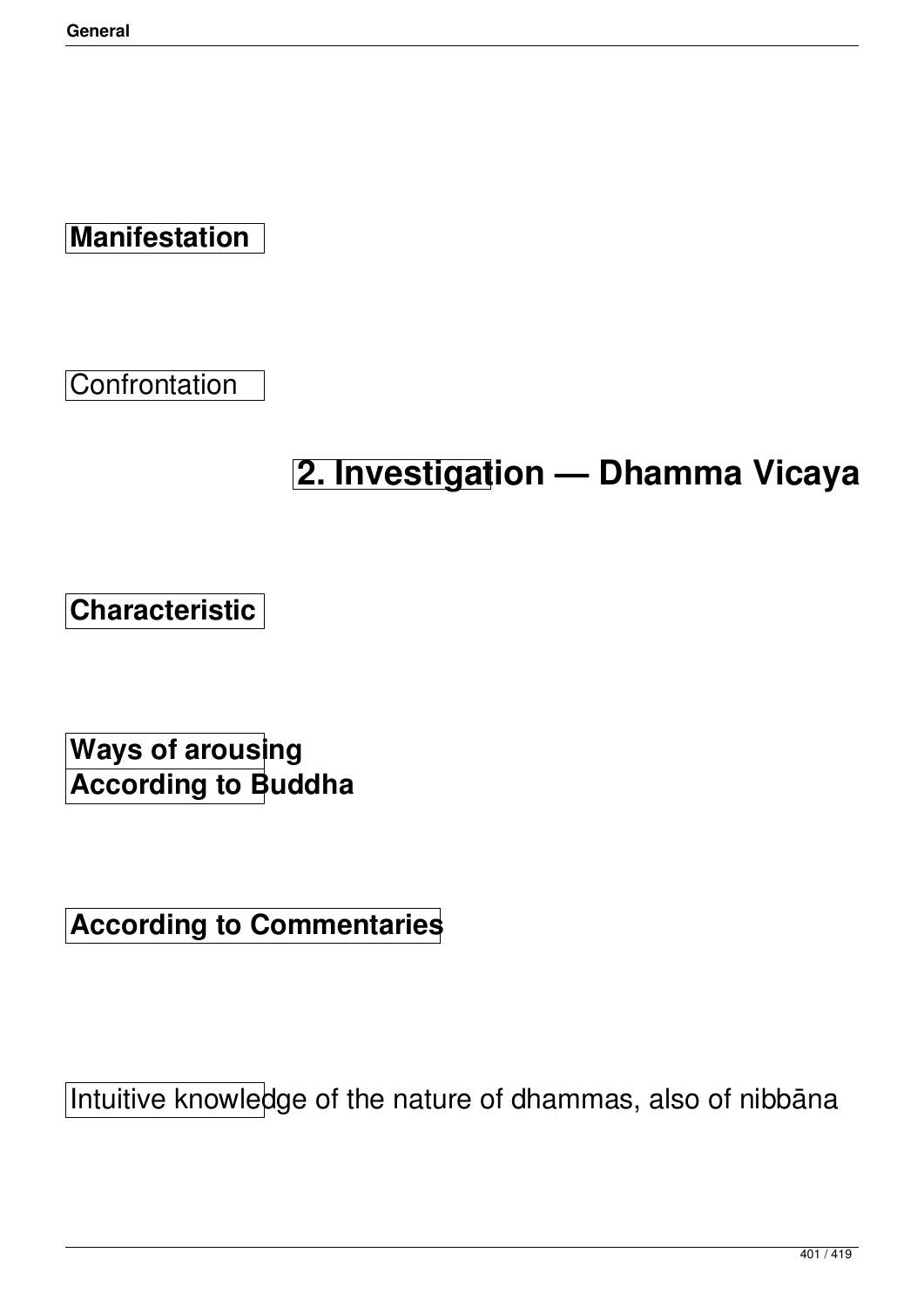### Direct perception

1) To ask questions about Dhamma and meditation practice

2) Cleanliness of internal and external bases (the body and the imme

3) Balancing the controlling faculties

4) Avoiding unwise persons

5) Associating with wise persons

6) Reflection on profound Dhamma

7) Commitment to cultivating investigation

#### **Function**

To dispel darkness

**Manifestation**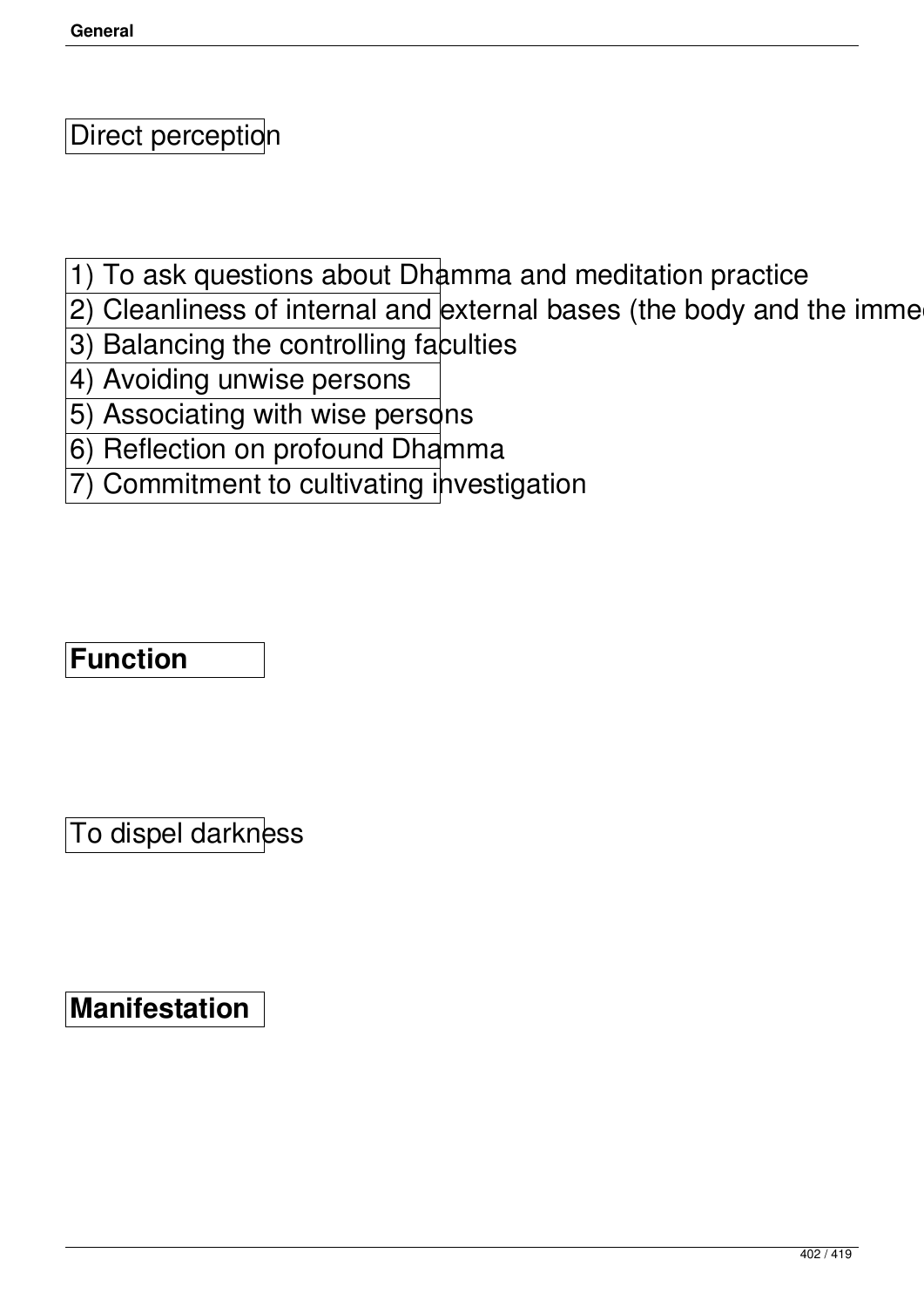**Nonconfusion** 

# **3. Courageous Effort — Vīriya**

**Characteristic**

**Ways of arousing According to Buddha**

**According to Commentaries**

Enduring patience in the face of suffering and difficulty

Wise attention

1) Reflection on the fearsomeness of apāya or the states of misery or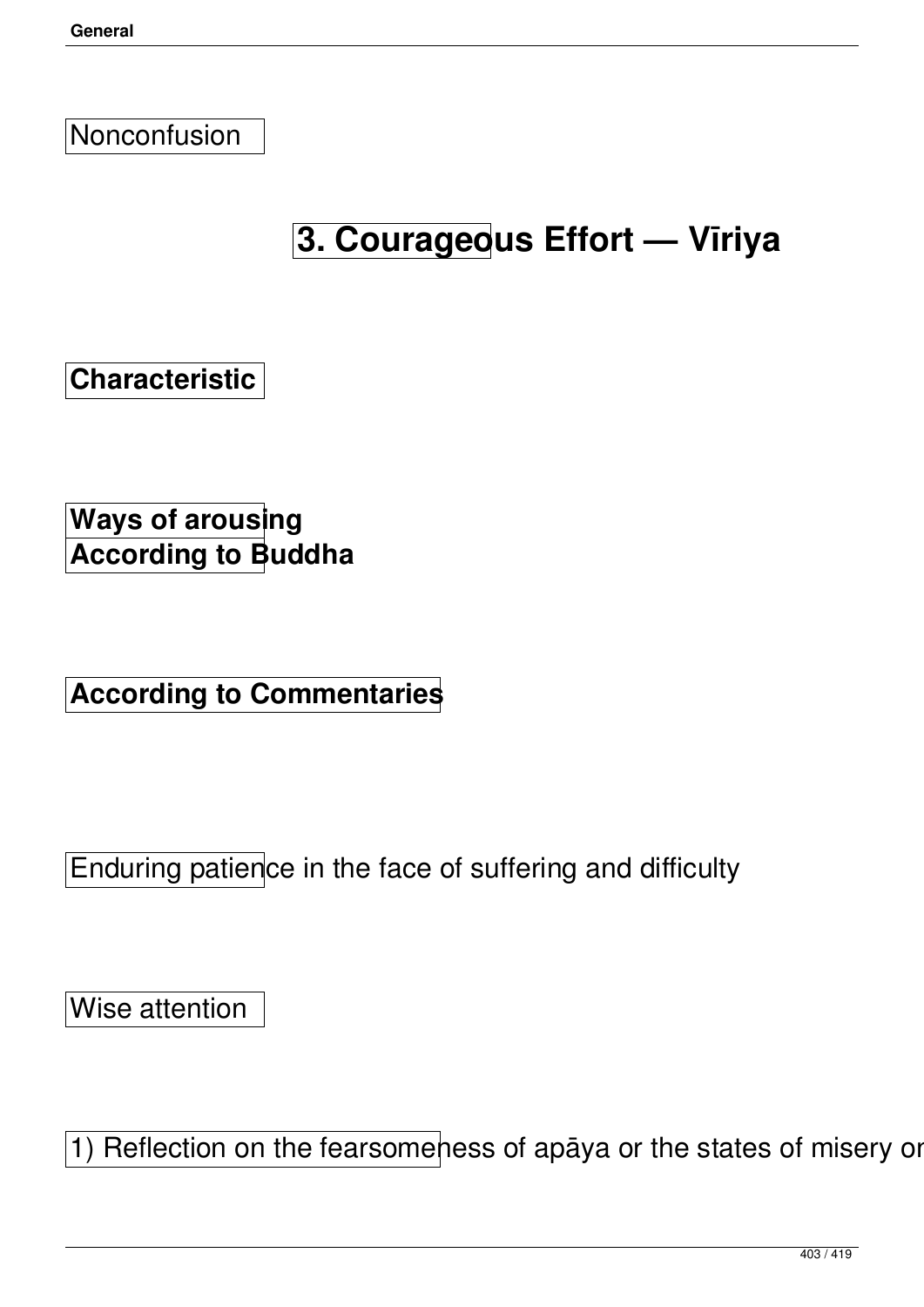- 2) Reflection on the benefits of effort
- 3) Reflecting on and trying to match the nobility of previous practitione

4) Respect and appreciation for alms food or other supports one has

5) Reflection on the sevenfold heritage of a noble person (see Numer

6) Reflecting on the greatness of the Buddha

7) Reflecting on the greatness of the Dhamma which links the lineage

8) Reflecting on the greatness of those who practice brahmacariya, or

9) Avoiding the company of lazy persons

10) Associating with energetic persons

11) Incline the mind toward developing energy

### **Function**

Supporting the mental state

**Manifestation**

A bold and courageous mind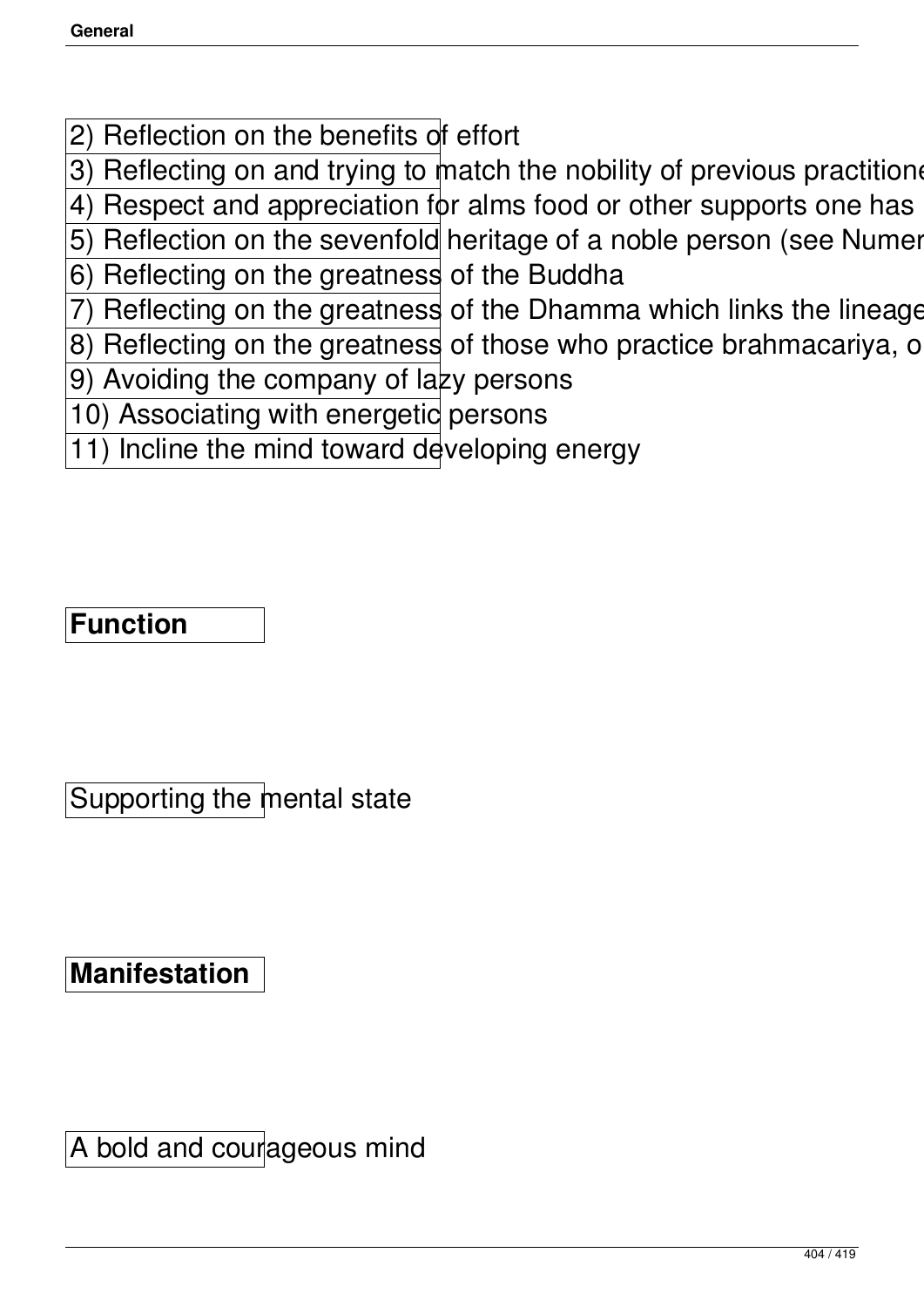# **4. Rapture — Pīti**

**Characteristic**

**Ways of arousing According to Buddha**

**According to Commentaries**

Happiness, delight and satisfaction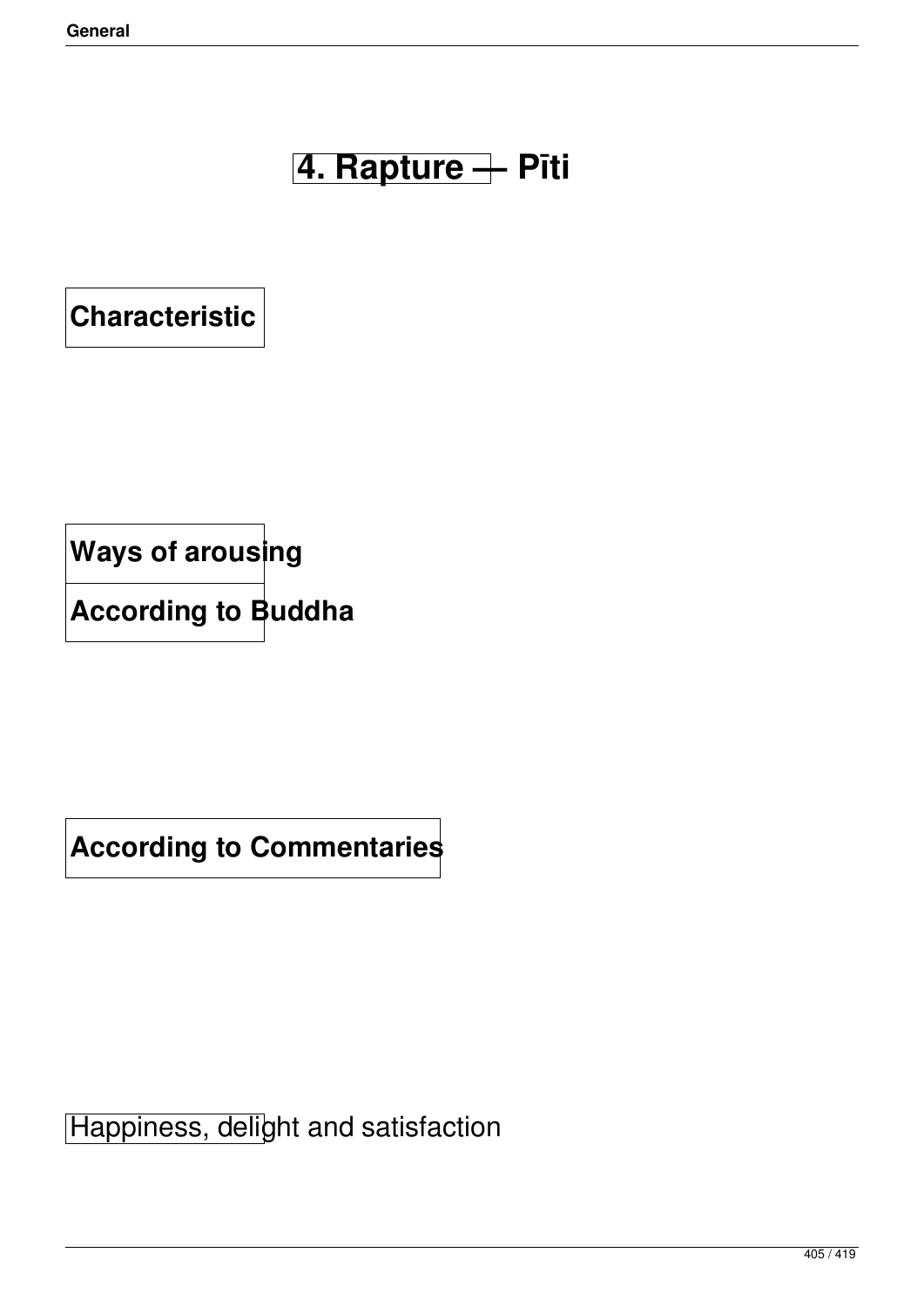Wise attention to being effortful in bringing about wholesome feelings

1) Recollection of the virtues of the Buddha

2) Recollection of the virtues of the Dhamma

3) Recollection of the virtues of the Sa□gha

4) Recollection of one's own moral purity

5) Recollection of one's own generosity

6) Recollection of the virtues of devas and brahmas

7) Reflection on the peace of cessation of the kilesas, either in nibbār

8) Avoid the company of rough, angry and coarse persons

9) Cultivate friends who are warm, loving and refined

10) Reflect on the suttas

11) Incline the mind toward developing rapture

**Function**

Lightness and energy of body and mind

**Manifestation**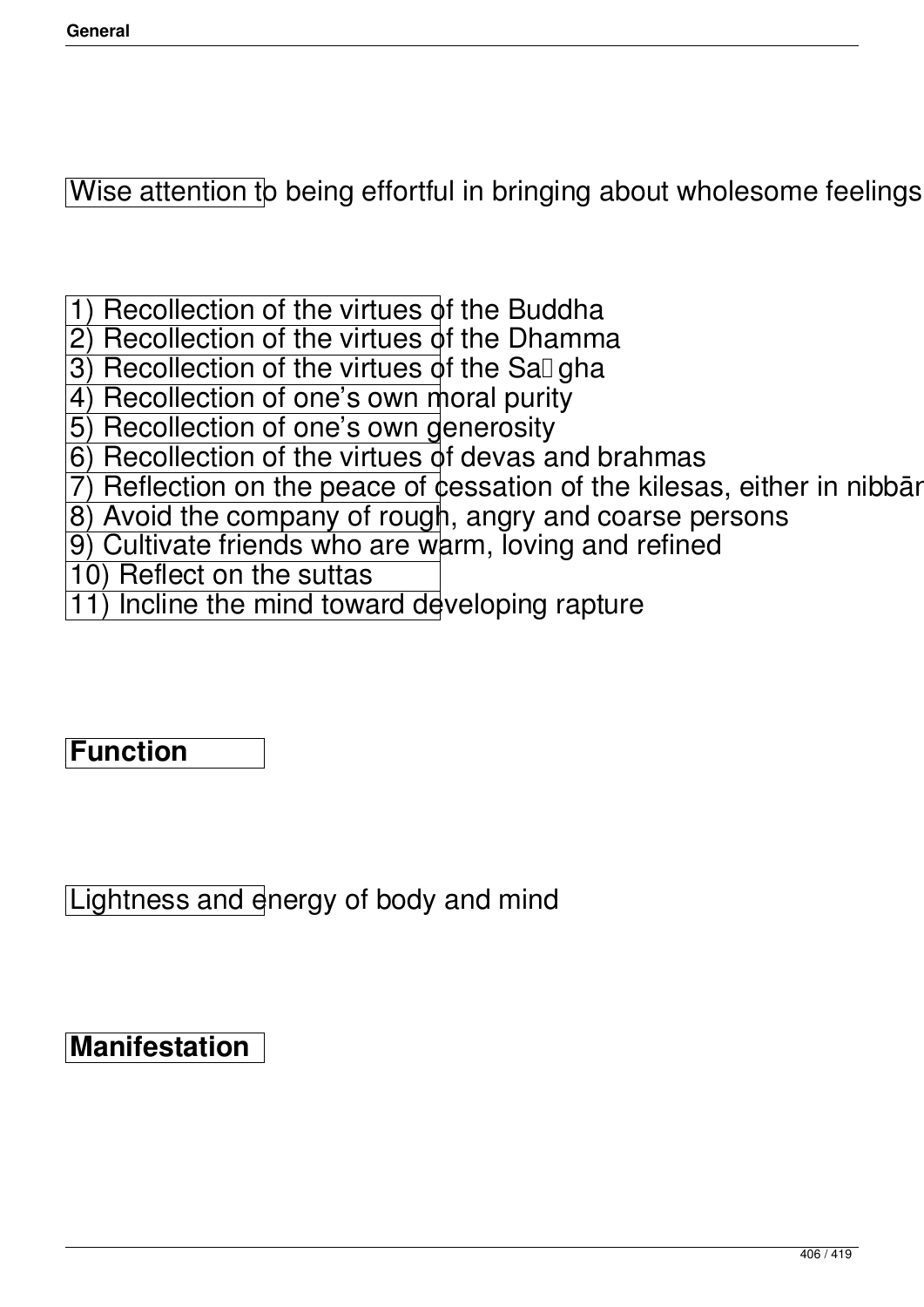Physical sensations of lightness

# **5. Tranquility — Passaddhi**

**Characteristic**

**Ways of arousing According to Buddha**

## **According to Commentaries**

Calmness of body and mind; end of agitation

Wise attention directed toward developing wholesome mental states,

1) Sensible and nutritious food 2) Suitable weather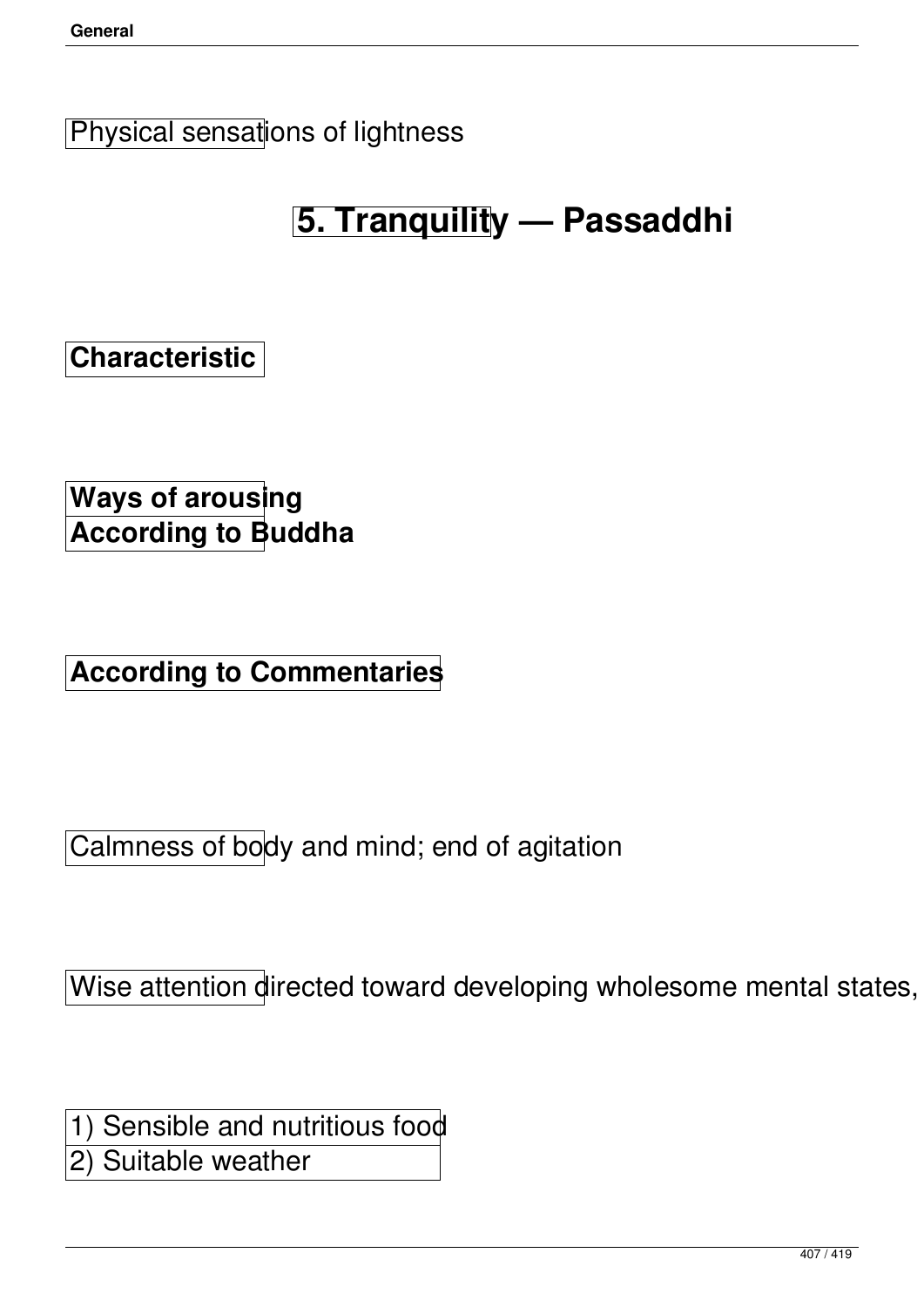3) Comfortable, but not luxurious posture

4) Maintaining a balanced effort in practice

5) Avoiding bad-tempered, rough or cruel people

7) Inclining the mind toward the development of tranquility

### **Function**

To extract or suppress mental heat due to restlessness, dissipation or

## **Manifestation**

Nonagitation of body and mind

# **6. Concentration — Samādhi**

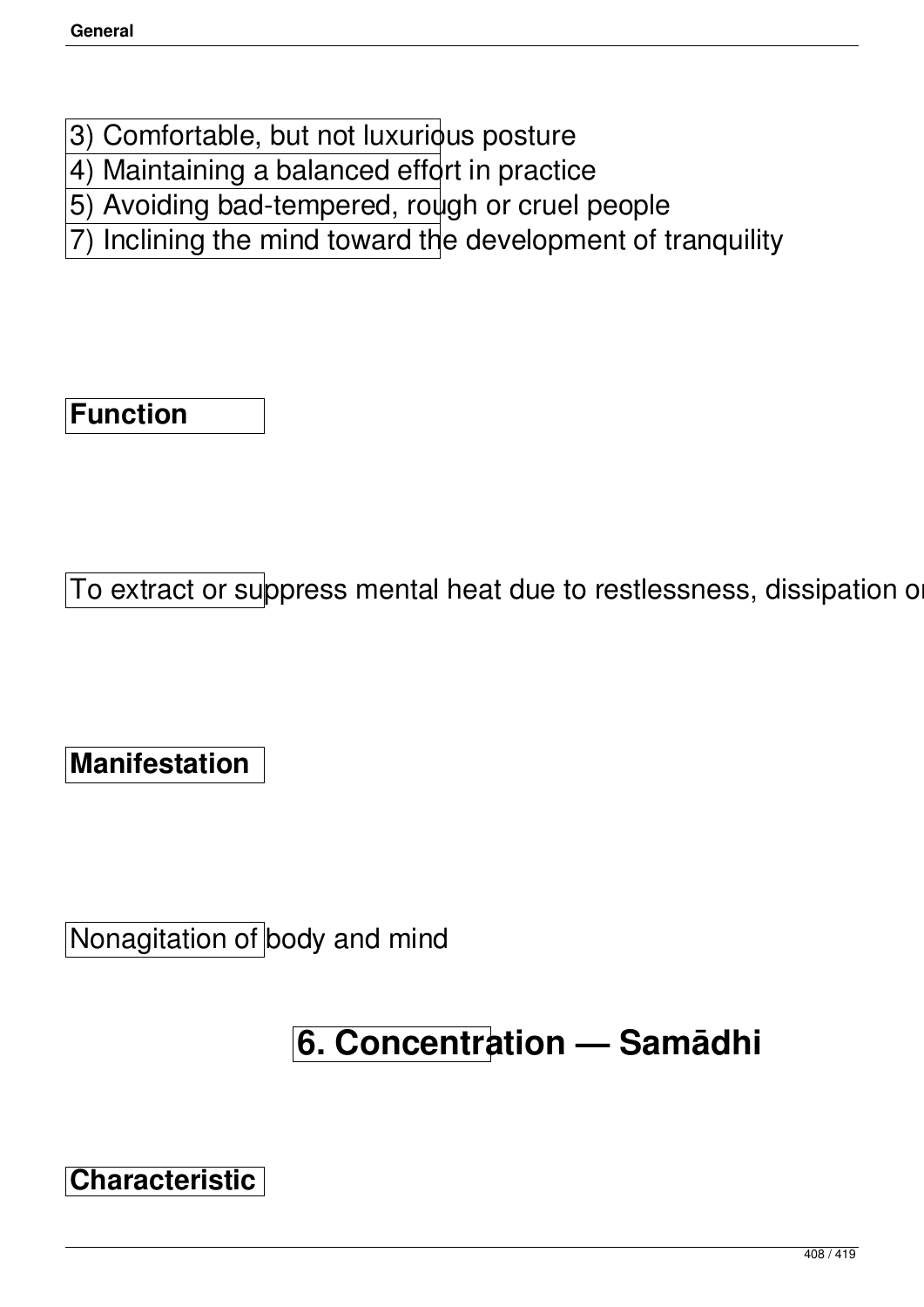#### **Ways of arousing According to Buddha**

**According to Commentaries**

**Nondispersal** 

Continuous wise attention aimed at the development of concentration

- 1) Purity of internal and external bases (cleanliness of body and imme
- 2) Balance of the controlling faculties
- 3) Skill in the concentration object (applicable to jhāna practice)
- 4) Uplifting the mind when it is depressed
- 5) Calming the mind when it is excited
- 6) Bringing happiness to the mind when it is withered by pain<br>7) Continuous, balanced awareness
- Continuous, balanced awareness
- 8) Avoiding unconcentrated people
- 9) Associating with concentrated people
- 10) Reflecting on the peace of the jhānic absorptions
- 11) Inclining the mind toward the development of concentration

#### **Function**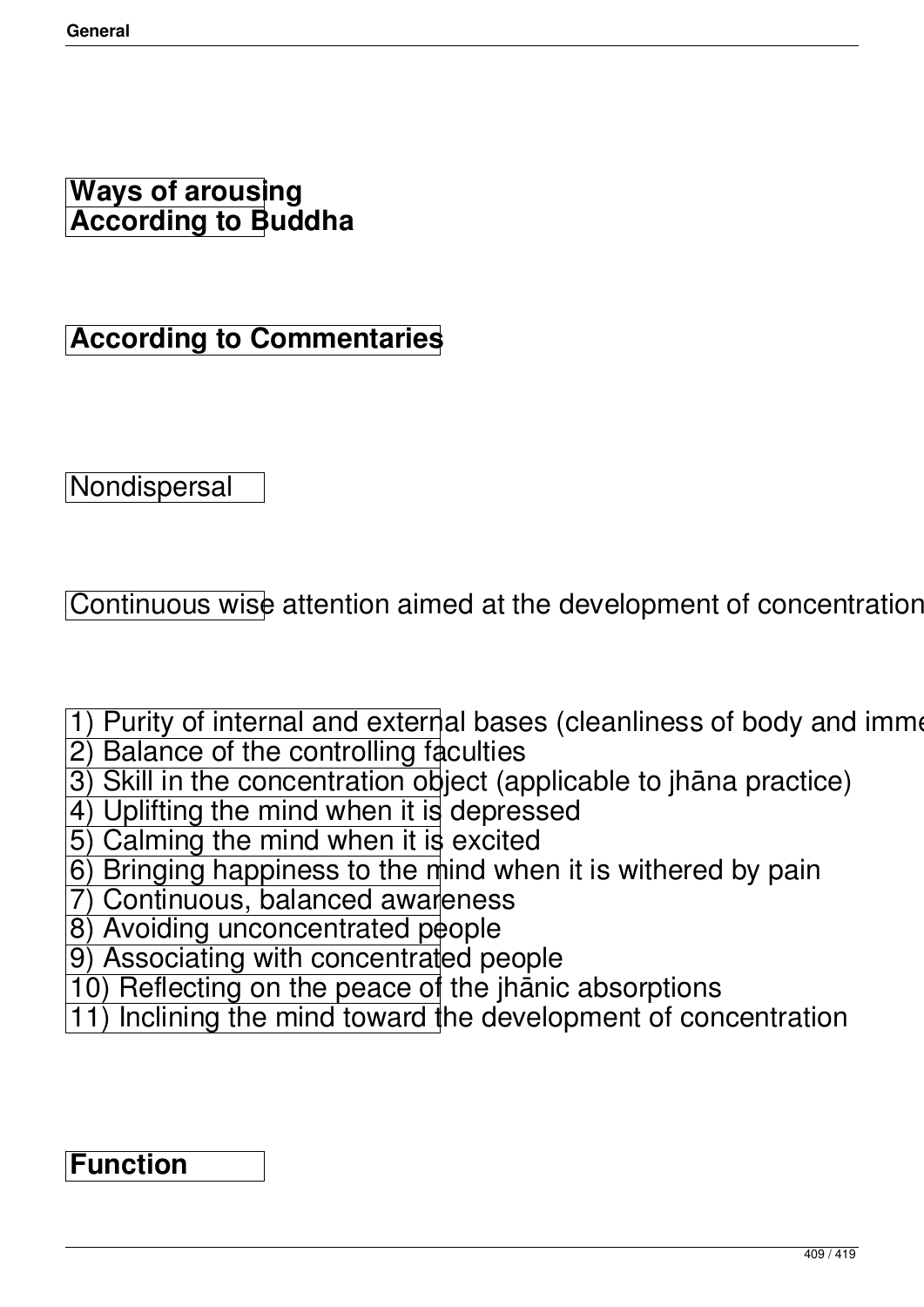To collect the mind

**Manifestation**

Peace and stillness

# **7. Equanimity — Upekkhā**

**Characteristic**

**Ways of arousing According to Buddha**

**According to Commentaries**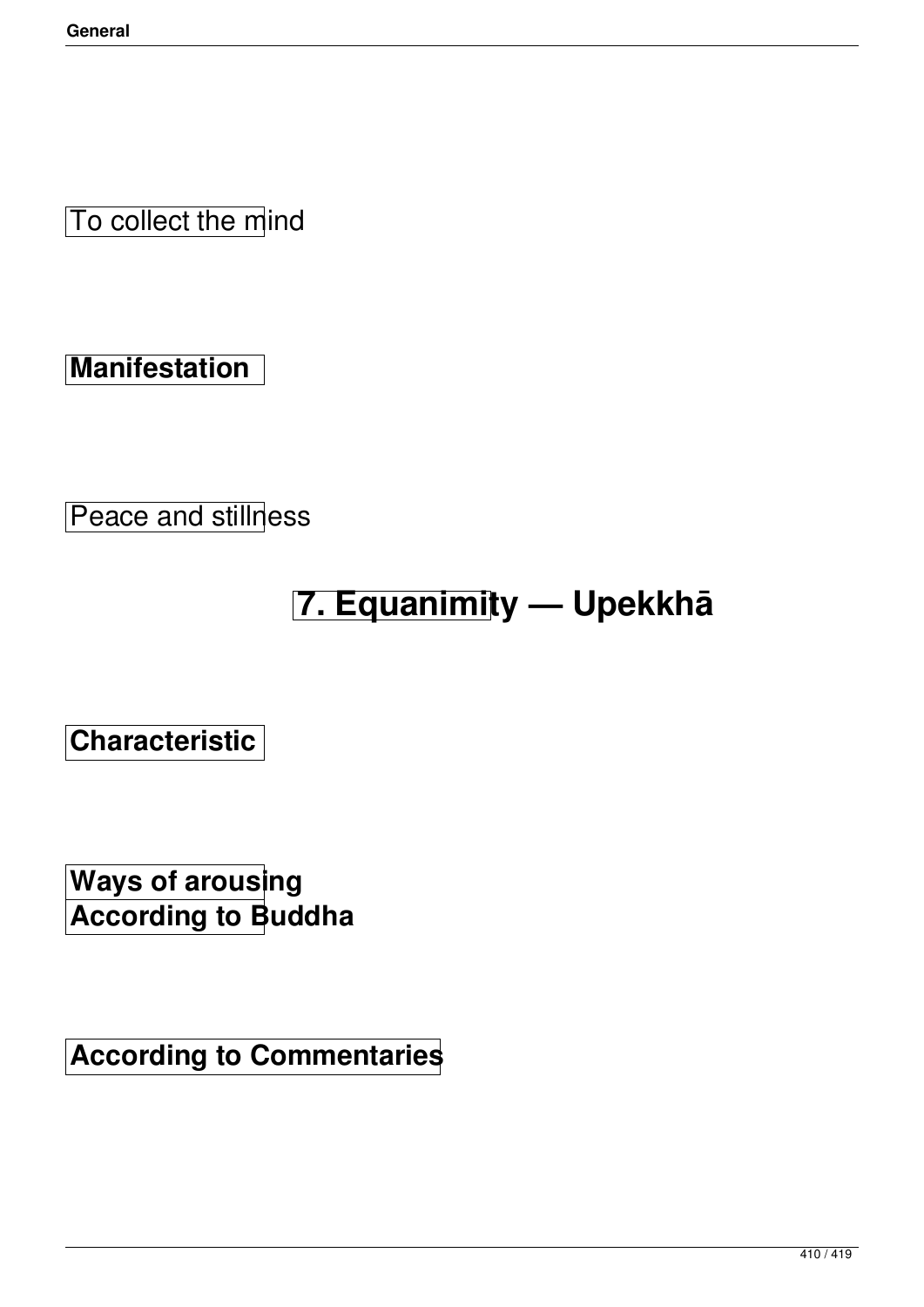The balancing of opposed mental states

Wise attention; that is, continuous mindfulness based on the intention

1) An equanimous attitude toward all living beings, not to be too attach 2) A balanced attitude toward nonliving objects, such as property 3) Avoiding people who are deeply possessive or otherwise lack equa 4) Association with those who are not too strongly attached to beings 5) Inclining the mind toward developing equanimity

#### **Function**

To fill in where there is a lack and to reduce excess

**Manifestation**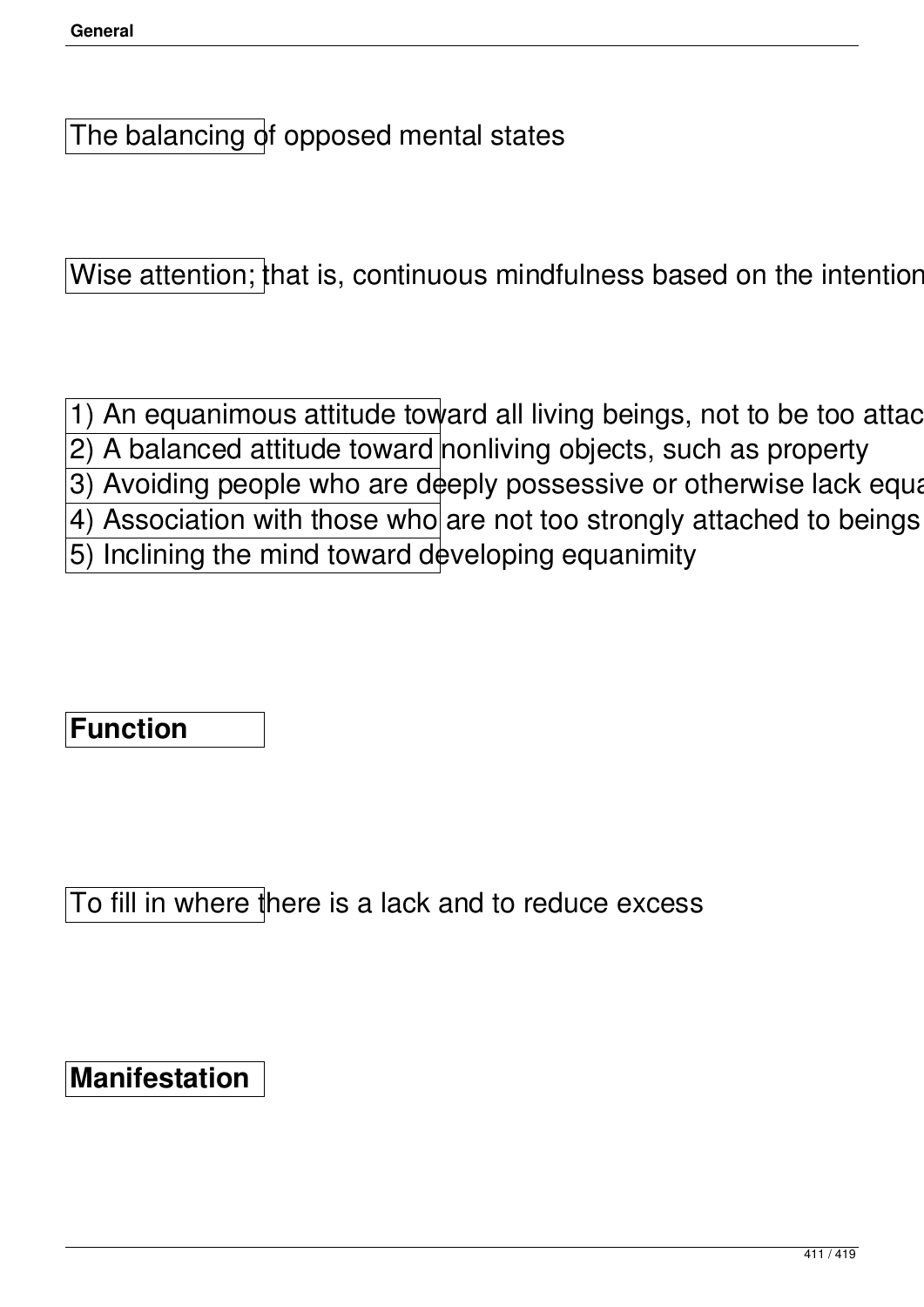A state of ease and balance

# *Hindrances and Antidotes*

Aspects of the concentrated mind have the capacity to remedy pirating

**Jhāna factor**

**Overcomes**

| いけっレレっ<br>v<br>uanna. | A:AA:AA |
|-----------------------|---------|
|-----------------------|---------|

| thina middha,<br>sloth and torpor |
|-----------------------------------|
|-----------------------------------|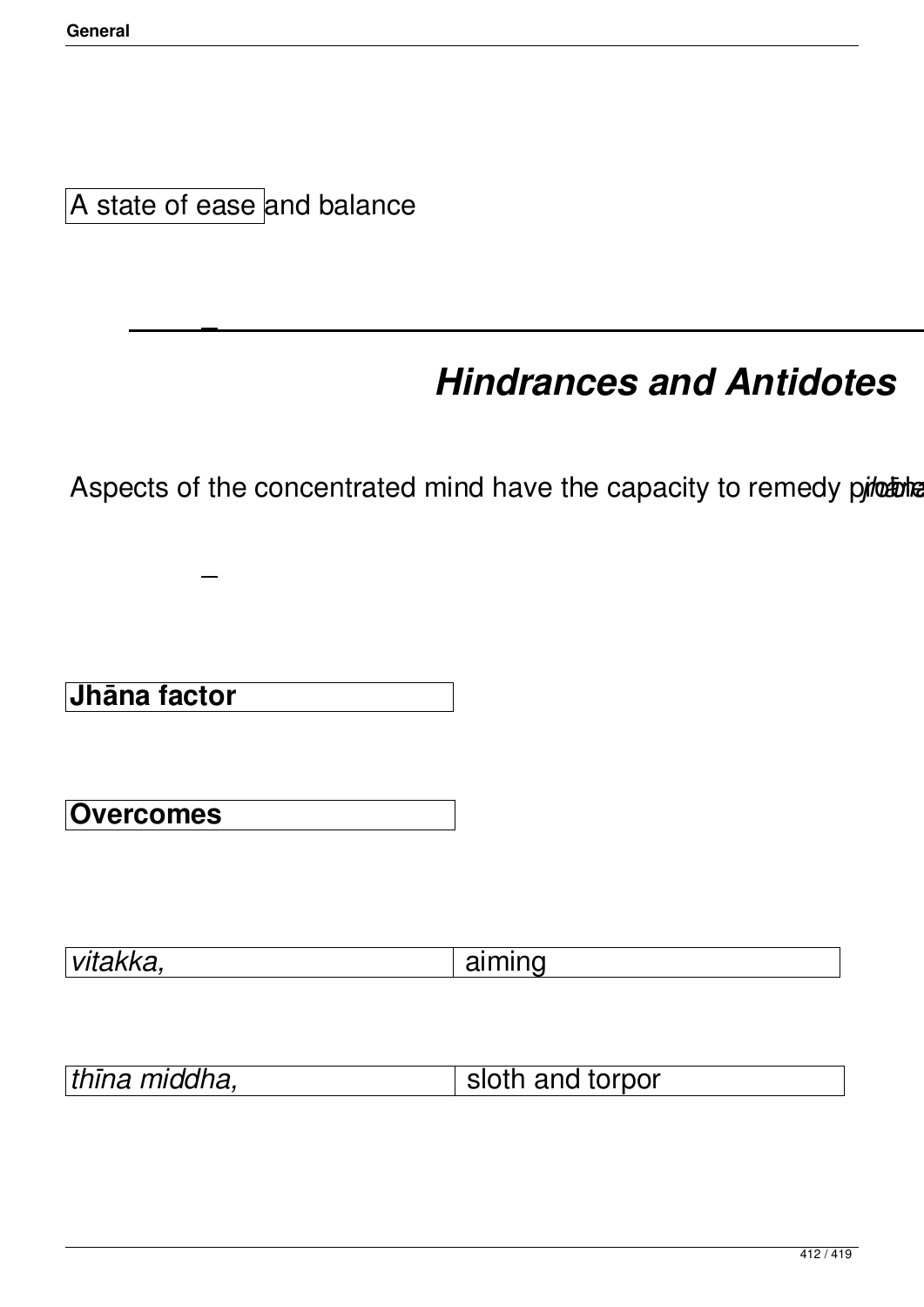| vicāra,             | rubbing         |
|---------------------|-----------------|
|                     |                 |
| vicikicchā,         | skeptical doubt |
|                     |                 |
|                     |                 |
| $\overline{p}$ īti, | delight         |
|                     |                 |
| vyāpāda,            | aversion        |
|                     |                 |
|                     |                 |
| sukha,              | happiness       |
|                     |                 |
| uddhaccakukkuca,    | restelessness   |
|                     |                 |
|                     |                 |
| ekaggatā,           | one-pointedness |
|                     |                 |
|                     |                 |
| kāmacchanda,        | sense desire    |
|                     |                 |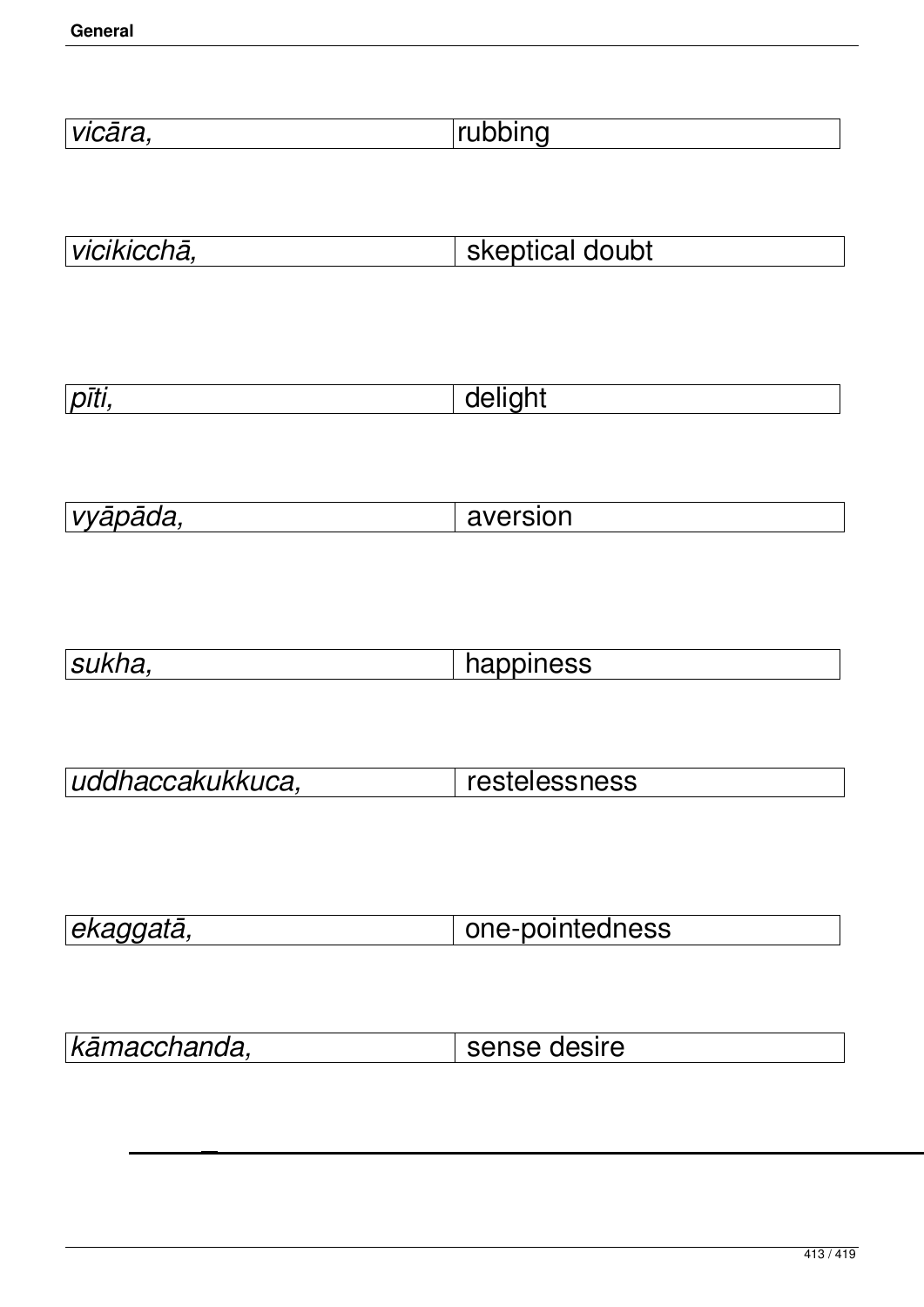# *The Progress of Insight*

As yogis practice vipassanā meditation under the instruction of a qual *Insight into Mind and Matter*

Awareness of a distinction between the observing mind or consciousnes

Seeing that one hundred per cent of one's experience is composed o *Insight into Cause and Effect*

Direct apprehension of the causal relationship between mind and mat

Seeing that there is only mind and matter, and that these are the elen **Insights into Impermanence, Unsatisfactoriness and Absence of** 

Aniccānupassanā-ñā□ a: *Seeing of inescapable vanishing of objects of and consciousness. Removes the wrong view o* 

*Dukkhānupassanā-ñāṇa:* Observing the breakup of objects, especially painful sensations, one understands the unsatisfactoriness, the oppressiveness of impermanence. Realization that there is no refuge within objects and that impermanence is frightful and undesirable. Removes the false view that enduring satisfaction can be attained with the realm of impermanence.

Anattānupassanā-ñā⊡ a: anatomismo anatomismo anatomismo anatomismo anatomismo anatomismo anatomismo anatomismo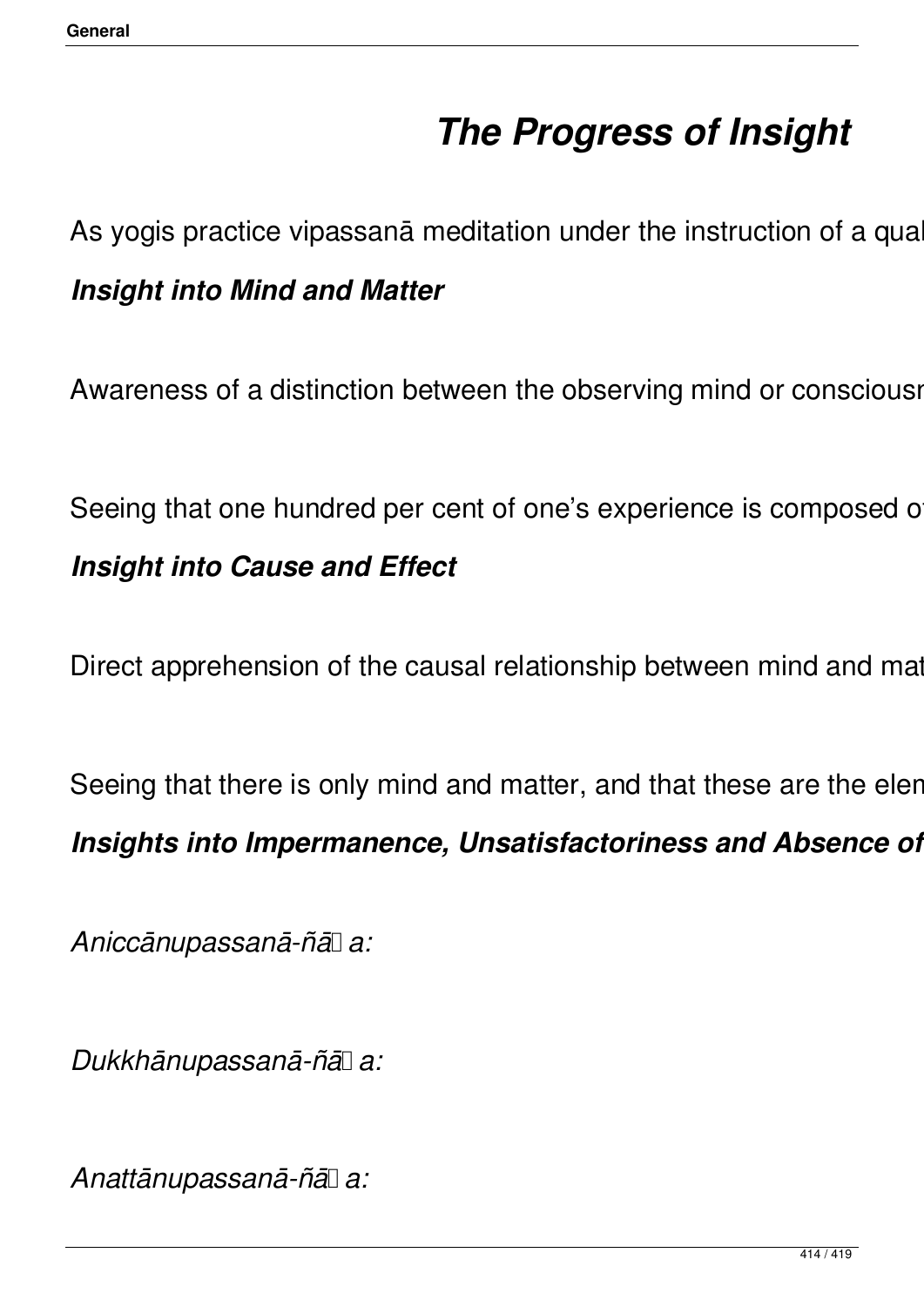These three intuitions correspond to the first

 $Sammasana-ñāna, verified knowledge by comprehension: The three marks of seen convictions and absence of seen conviction that the Dhamma is true as one feels a conviction that the Dhamma is true as one has heard it. The Dhamma$ 

# This insight, together with the previous group, is the full development *Insight into Arising and Passing Away*

The mind clearly sees the momentary arising and passing away of ob

This insight corresponds to the second vipassanā jhana, characterize

#### *Insight into Path and Not-Path*

As yogis are encouraged to note the faith and rapture they experience

In this insight, the third vipassanā jhāna begins to predominate. Its pr *Insight into Dissolution*

The mind loses contact with the beginnings and middles of each obje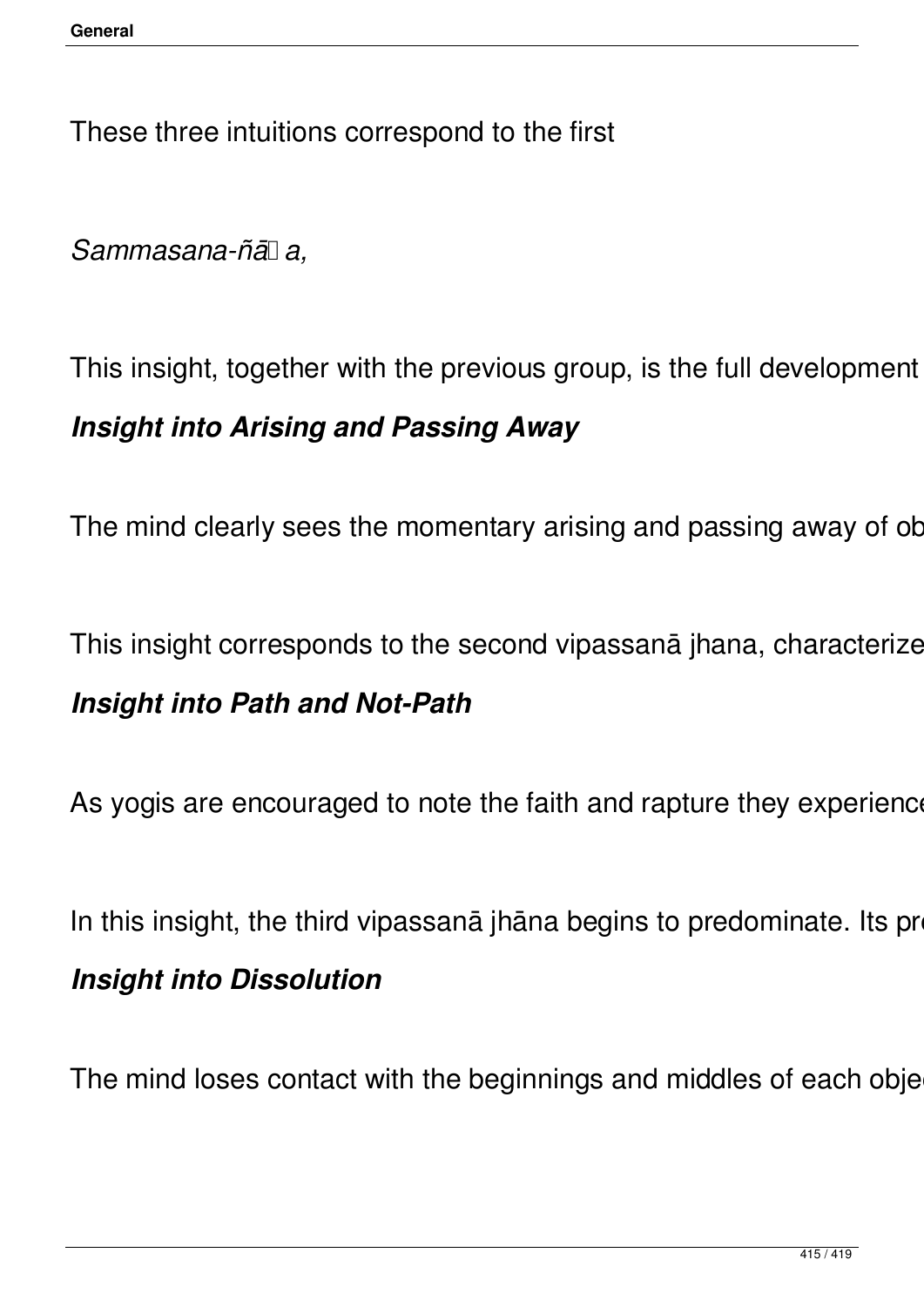As insight into Dissolution matures, a neutral feeling begins to predon *Insight into Fear*

Seeing the fearsomeness of all phenomena.

#### *Insight into Disgust*

Seeing the disgusting nature of all phenomena as they decay and fall *Insight into the Wish For Liberation*

The arising of a profound impulse to continue the practice, driving on *Insight into Equanimity Regarding All Objects*

Balance is reestablished as mindfulness becomes extremely agile, pi

During this insight, practitioners experience a peaceful mental state s

*Insight into Nibbāna, the Happiness of Peace*

Mental and physical phenomena come to a stop. Path and Fruition Consciousness; Nibbana; Nibbana; Reviewing Consci

This is the experience commonly known as enlightenment, and it is ir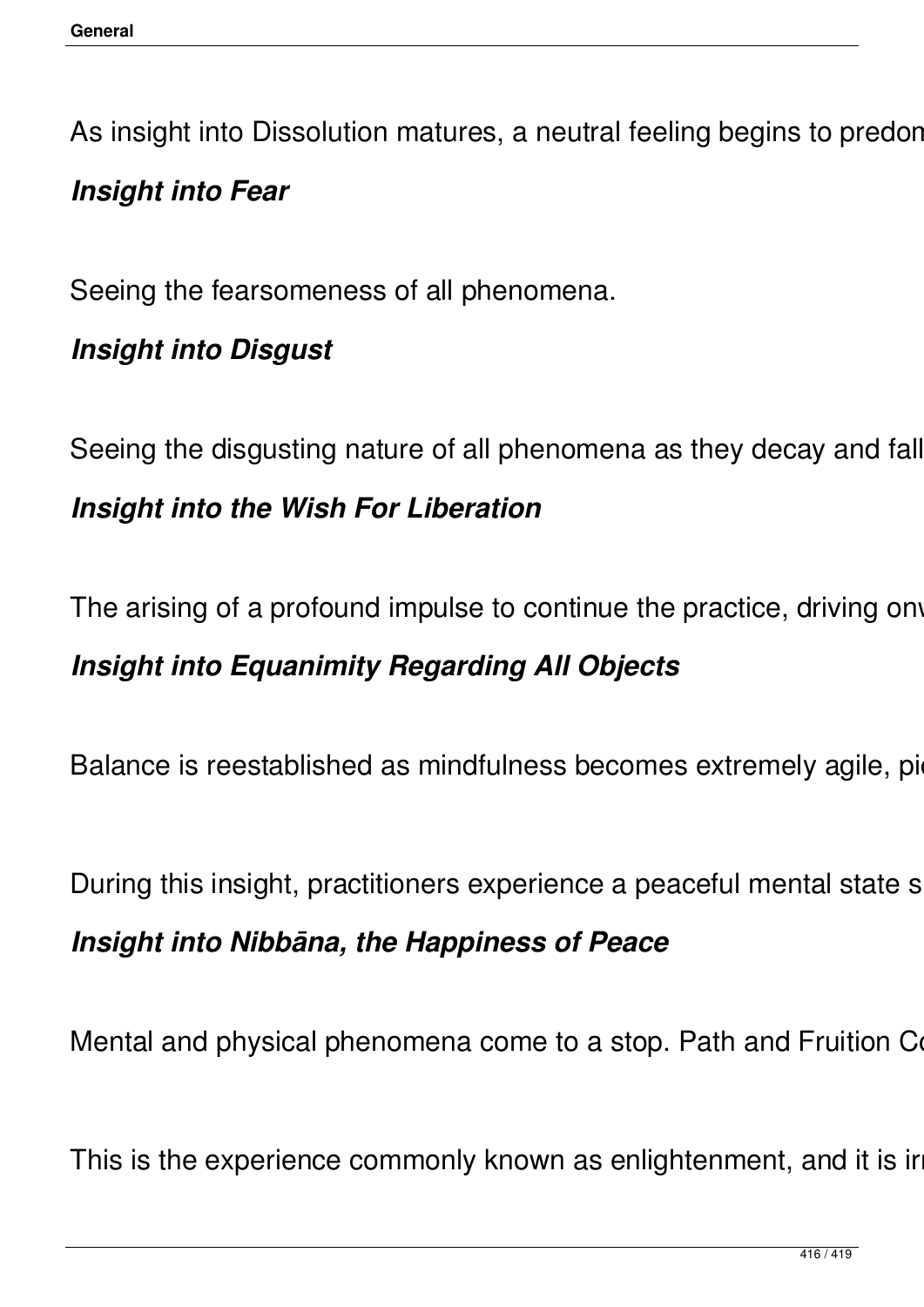On the first level, called **the contract of the contract of the contract of the contract of the contract of the contract of the contract of the contract of the contract of the contract of the contract of the contract of th** 

Fruition consciousness is compared to water being poured on the ashes related.

Reviewing consciousness reviews path and fruition consciousness, n

## **FURTHER LEVELS OF ENLIGHTENMENT**

*Sakadāgāmitā, anāgāmitā, arahatta.* 

A sotapanna is only partially enlightened. Three levels of purification

## *Numerical Lists*

- Two kinds of ignorance and the settlement of the settlement of the settlement of the settlement of the settlement of the settlement of the settlement of the settlement of the settlement of the settlement of the settlemen
- **Example 2** Section 2 and 2 and 3 and 3 and 3 and 3 and 3 and 3 and 3 and 3 and 3 and 3 and 3 and 3 and 3 and 3 and 3 and 3 and 3 and 3 and 3 and 3 and 3 and 3 and 3 and 3 and 3 and 3 and 3 and 3 and 3 and 3 and 3 and 3 an
	- **Two kinds of rare and precious people in this world**<br>- Two kinds of ultimate realities
- **Two kinds of ultimate realities** *(paramattha dhammas)* conditioned ultimate realities, *saṅkhata paramattha dhammas;* unconditioned ultimate reality, asaṅkhata paramattha dhamma, nibbāna.
	- Two main weaknesses of beings
	- Three battalions of māra's ninth army<br>- Three characteristics of all phenomena
- **Three characteristics of all phenomena** *anicca,* impermanence; *dukkha,* suffering; *anatta,* absence of enduring self essence.
	- **Three great accomplishments of Buddhas**<br>- Three
- **Three** *kilesas* **uprooted by the first path consciousness** Wrong view of self, doubt, and adherence to wrong practices.
- **FRAME 2018 Three kinds of** *and latent of and latent or dormant***. The contract of and latent or dormant. The contract of and latent or dormant. The contract of and latent or dormant. The contract of and latent or dormant** 
	- Three kinds of ultimate realities
	- **Three kinds of psychic powers**<br>- Three kinds of seclusion
- Three kinds of seclusion **contains the Second Structure of Security** 
	- **Three levels of effort**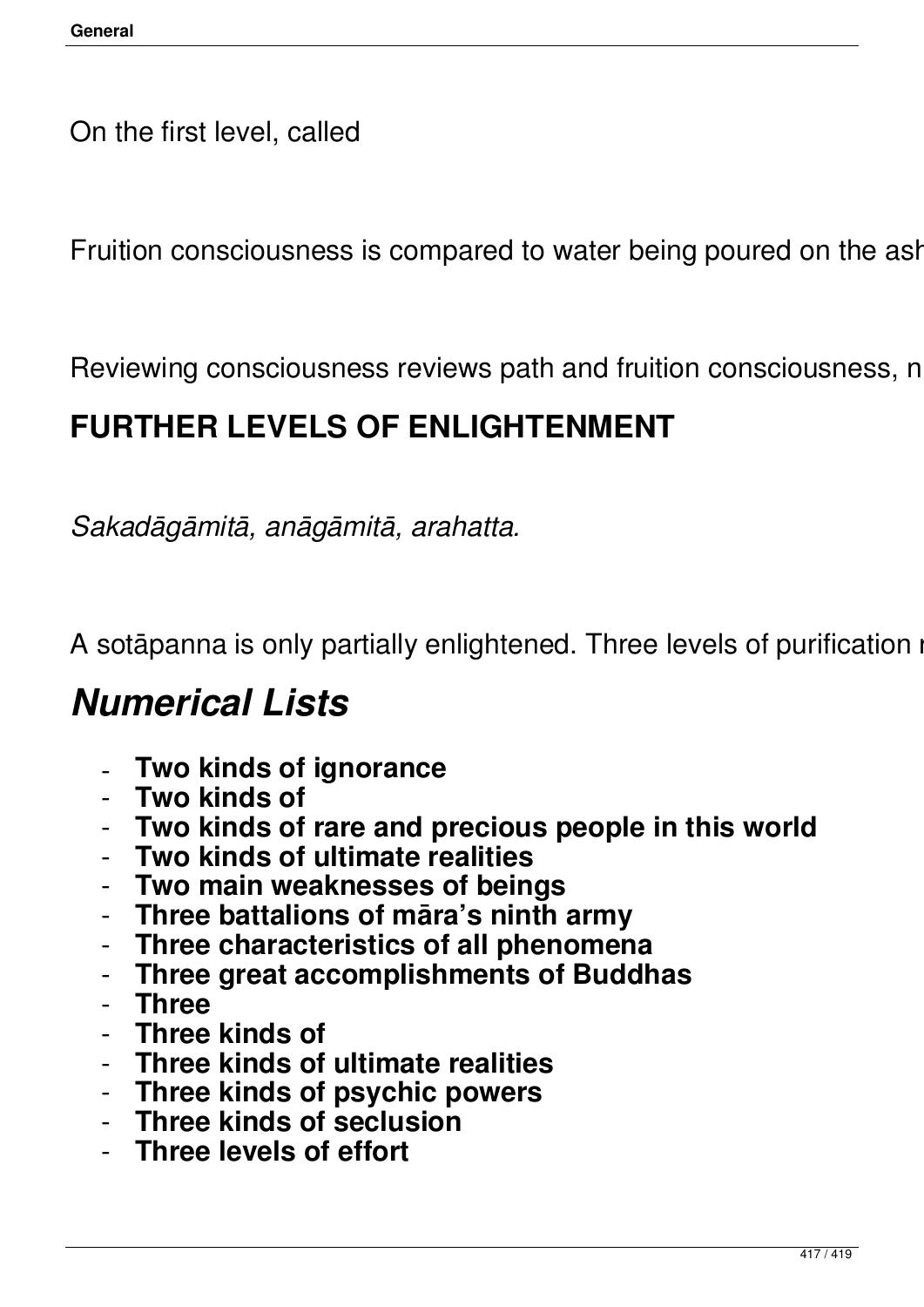- **Three perpetuating Dhammas**
- Three-phase description used in meditation interview
- **Three types of property**
- **Threefold teaching (or training)**<br>- Triple gem
- **Triple gem** Buddha, Dhamma, Sangha.
	-
- Four foundations of mindfulness<br> **Four kinds of happiness pertaining to the first four** - Four kinds of happiness pertaining to the first four
	- **Four postures**
	- Four powers motivating a successful meditation practice<br>- Four stages of nibbānic attainment
- **Four stages of nibbānic attainment** *sotāpatti,* stream-entry; *sakadāgāmī,* once-returner; *anāgāmī,* non-returner; *arahatta,* perfection.
	- Five benefits of walking meditation
	- Five controlling faculties
	- Five factors of the eightfold path predominantly developed<br>- Five hindrances
- **Five hindrances** *kāmacchanda,* sense desire; *vyāpāda,* aversion; *thīna middha,* sloth and torpor; *uddhaccakukkucca,* restlessness and worry; *vicikicchā,* skeptical doubt.
- **Five** *jhānic* **factors** *vitakka,* aiming; *vicāra,* rubbing; *pīti,* rapture or delight; *sukha,* happiness; *samādhi,* concentration.
	- **Five kinds of doubt leading to the thorny mind<br>- Prive mental fetters.**
- **Five mental fetters** To be chained to sense objects; overattachment to one's own body; overattachment to the bodies of others; overattachment to food; wishing for rebirth in a realm of subtle material pleasure.
- **Five precepts** Not to kill, not to take what is not given, to abstain from sexual misconduct, not to lie, not to take intoxicants.
- Five protections for meditation
	- **Five types of rapture<br><b>E** Six kinds of right view
- Six kinds of right view and the state of the state of the state of the state of the state of the state of the
	- Six sense doors
	- Seven factors of enlightenment
	- Seven results of mindfulness meditation practice<br>- Sevenfold property of noble ones
- Sevenfold property of noble ones
	- Seven types of suitability which support meditation practice<br>Seven antidotes to drowsiness
- Seven antidotes to drowsiness
- Eight precepts and the contract of the contract of the contract of the contract of the contract of the contract of the contract of the contract of the contract of the contract of the contract of the contract of the contr
- **Noble eightfold path** Right view or understanding, right thought or aim, right speech, right action, right livelihood, right effort, right mindfulness and right concentration.
	- Nine causes for growth of the controlling faculties<br>- Ten armies of mara
- Ten armies of māra et al. et al. et al. et al. et al. et al. et al. et al. et al. et al. et al. et al. et al
	- **Ten kinds of crooked behavior** —
	- Three kinds of crooked bodily behavior:
	- Four kinds of crooked verbal behavior:
	- Three kinds of mental crookedness: